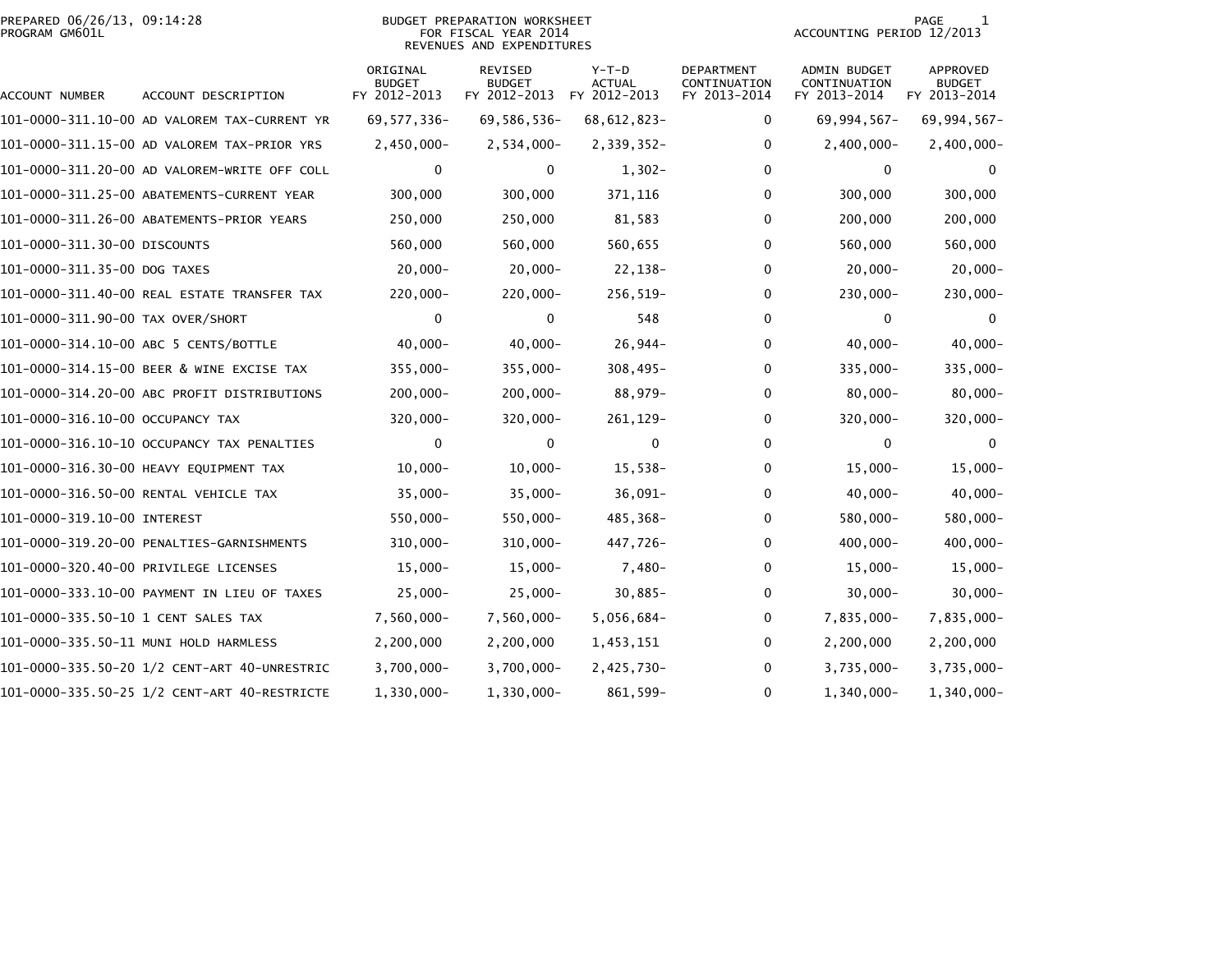| PREPARED 06/26/13, 09:14:28<br>PROGRAM GM601L |                                              |                                           | BUDGET PREPARATION WORKSHEET<br>FOR FISCAL YEAR 2014<br>REVENUES AND EXPENDITURES |                                          |                                                   | ACCOUNTING PERIOD 12/2013                           | PAGE<br>2                                 |
|-----------------------------------------------|----------------------------------------------|-------------------------------------------|-----------------------------------------------------------------------------------|------------------------------------------|---------------------------------------------------|-----------------------------------------------------|-------------------------------------------|
| ACCOUNT NUMBER                                | ACCOUNT DESCRIPTION                          | ORIGINAL<br><b>BUDGET</b><br>FY 2012-2013 | <b>REVISED</b><br><b>BUDGET</b><br>FY 2012-2013                                   | $Y-T-D$<br><b>ACTUAL</b><br>FY 2012-2013 | <b>DEPARTMENT</b><br>CONTINUATION<br>FY 2013-2014 | <b>ADMIN BUDGET</b><br>CONTINUATION<br>FY 2013-2014 | APPROVED<br><b>BUDGET</b><br>FY 2013-2014 |
|                                               |                                              | 1,110,000-                                | $1,110,000 -$                                                                     | 762,953-                                 | 0                                                 | $1,200,000 -$                                       | 1,200,000-                                |
|                                               |                                              | $2,650,000 -$                             | $2,650,000 -$                                                                     | 1,723,198-                               | 0                                                 | $2,645,000 -$                                       | $2,645,000 -$                             |
|                                               |                                              | $200,000 -$                               | $200,000 -$                                                                       | 126,808-                                 | 0                                                 | $\bf{0}$                                            | 0                                         |
|                                               |                                              | $2,250,000 -$                             | $2,250,000 -$                                                                     | 1,510,586-                               | $\mathbf{0}$                                      | $2,345,000 -$                                       | $2,345,000 -$                             |
|                                               | 101-0000-338.25-00 CONTRIBUTION-KANNAPOLIS   | $1,800-$                                  | $1,800-$                                                                          | $3,600-$                                 | 0                                                 | $62,500 -$                                          | $62,500-$                                 |
|                                               | 101-0000-338.40-00 CONTRIBUTION-CHINA GROVE  | 0                                         | 0                                                                                 | 0                                        | 0                                                 | 0                                                   | $\Omega$                                  |
|                                               | 101-0000-338.45-00 CONTRIBUTION-LANDIS       |                                           | 0                                                                                 | 0                                        | 0                                                 | $\Omega$                                            | $\Omega$                                  |
|                                               | 101-0000-338.70-00 CONTRIBUTION-SALISBURY    |                                           | 0                                                                                 | 0                                        | 0                                                 | $50,000 -$                                          | $50,000 -$                                |
|                                               | 101-0000-353.26-00 CABLEVISION FRANCHISE FEE | 450,000-                                  | 450,000-                                                                          | 213,923-                                 | 0                                                 | 420,000-                                            | 420,000-                                  |
|                                               | 101-0000-361.30-00 INTEREST-GENERAL FUND     | $200,000 -$                               | $200,000 -$                                                                       | $81,490-$                                | 0                                                 | $100,000 -$                                         | $100,000 -$                               |
|                                               | 101-0000-363.10-00 RENT-AGRICULTURE BLDG     | 21,348-                                   | 21,348-                                                                           | 21,348-                                  | 0                                                 | $21,300-$                                           | 21,300-                                   |
|                                               |                                              | $11,903-$                                 | $11,903-$                                                                         | $10,911-$                                | 0                                                 | $11,900-$                                           | 11,900-                                   |
| 101-0000-363.90-00 RENTS-OTHER                |                                              | $31,500-$                                 | $31,500-$                                                                         | $28,150-$                                | 0                                                 | $31,500 -$                                          | $31,500 -$                                |
|                                               | 101-0000-389.90-00 MISC DEPOSITS-UNASSIGNED  | $\mathbf 0$                               | 0                                                                                 | 0                                        | $\mathbf{0}$                                      | $\mathbf{0}$                                        | $\Omega$                                  |
|                                               | 101-0000-389.95-00 OTHER MISC RECEIPTS       | $50,000 -$                                | $53,000 -$                                                                        | 183,287-                                 | 0                                                 | $30,000 -$                                          | $30,000 -$                                |
|                                               | 101-0000-390.10-00 OFS:INSTALLMENT PURCHASES | 720,000-                                  | 720,000-                                                                          | 0                                        | $\Omega$                                          | 720,000-                                            | 720,000-                                  |
|                                               | 101-0000-391.25-00 TRANSFER FROM FUND 602    | 0                                         | 0                                                                                 | 0                                        | 0                                                 | 0                                                   |                                           |
|                                               | 101-0000-391.65-00 TRANSFER FROM FUND 311    | 0                                         | 0                                                                                 | 0                                        | 0                                                 | 0                                                   | 0                                         |
|                                               | 101-0000-391.67-00 TRANSFER FROM FUND 315    | 0                                         | 0                                                                                 | 303,581-                                 | 0                                                 | $\mathbf{0}$                                        | $\Omega$                                  |
|                                               | 101-0000-391.75-00 TRANSFER FROM FUND 310    | 0                                         | 0                                                                                 | 0                                        | 0                                                 | 0                                                   | $\Omega$                                  |
|                                               | 101-0000-391.85-00 TRANSFER FROM FUND 312    | 0                                         | 0                                                                                 | 0                                        | 0                                                 | $\Omega$                                            | $\Omega$                                  |
| 101-0000-392.30-00 SALE OF PROPERTY           |                                              | $\Omega$                                  | 0                                                                                 | 343,654-                                 | 0                                                 | $\mathbf{0}$                                        | $5,000 -$                                 |

LEVEL TEXT TEXT AMT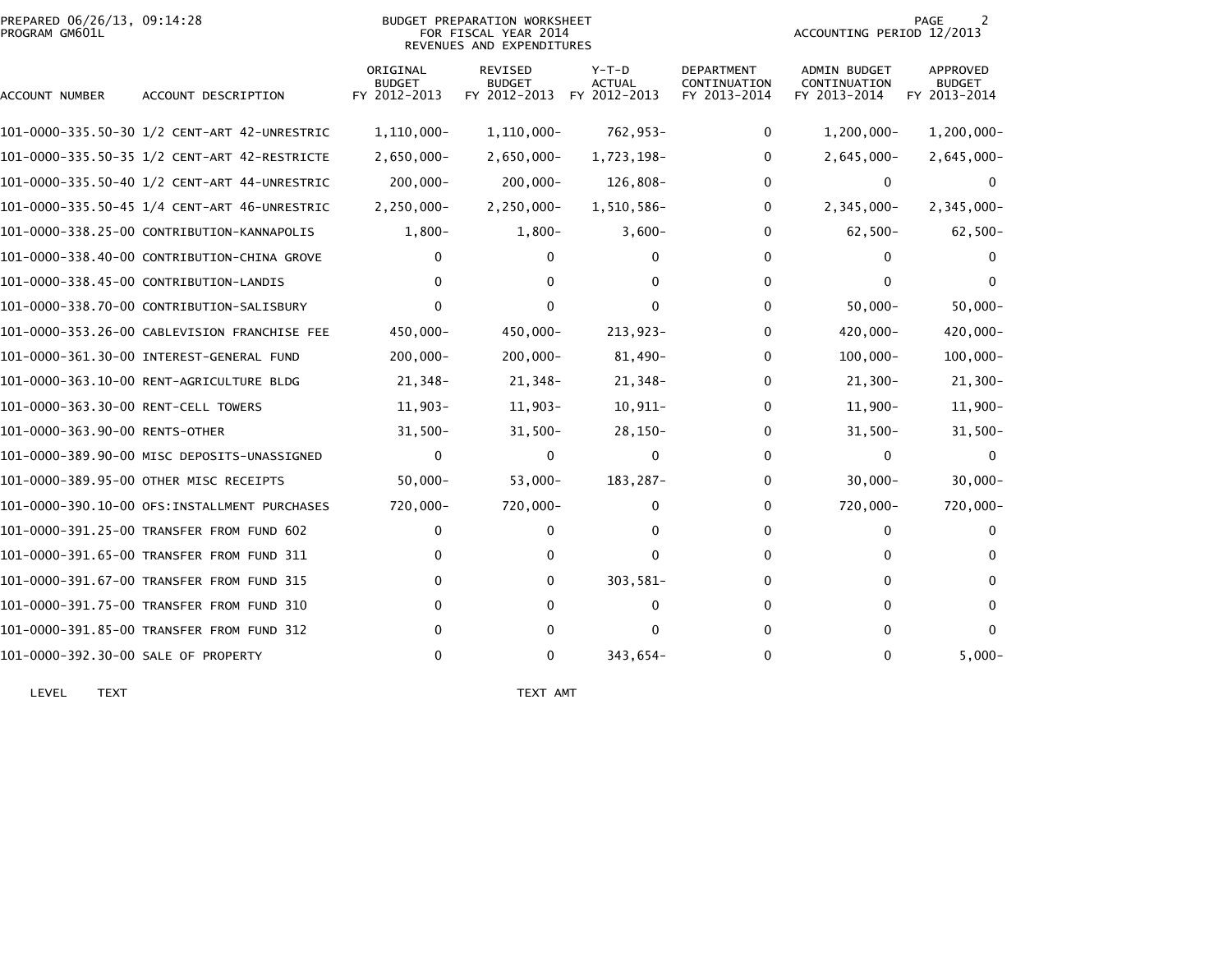| PREPARED 06/26/13, 09:14:28<br>PROGRAM GM601L                                                             |                                           | BUDGET PREPARATION WORKSHEET<br>FOR FISCAL YEAR 2014<br>REVENUES AND EXPENDITURES |                                 |                                                   | ACCOUNTING PERIOD 12/2013                           | PAGE                                      |
|-----------------------------------------------------------------------------------------------------------|-------------------------------------------|-----------------------------------------------------------------------------------|---------------------------------|---------------------------------------------------|-----------------------------------------------------|-------------------------------------------|
| ACCOUNT DESCRIPTION<br>ACCOUNT NUMBER                                                                     | ORIGINAL<br><b>BUDGET</b><br>FY 2012-2013 | REVISED<br><b>BUDGET</b><br>FY 2012-2013                                          | Y-T-D<br>ACTUAL<br>FY 2012-2013 | <b>DEPARTMENT</b><br>CONTINUATION<br>FY 2013-2014 | <b>ADMIN BUDGET</b><br>CONTINUATION<br>FY 2013-2014 | APPROVED<br><b>BUDGET</b><br>FY 2013-2014 |
| 400<br>SELL OF GROUP HOME OWNED BY COUNTY TO VETERANS<br>RECEIVE \$5,000.00 FOR TEN YEARS<br><b>GROUP</b> |                                           |                                                                                   | 5,000<br>5,000                  |                                                   |                                                     |                                           |
| 101-0000-395.00-00 FUND BALANCE APPR-RESTR                                                                | 0                                         |                                                                                   | 0                               |                                                   |                                                     | 0                                         |
| 101-0000-395.10-00 FUND BALANCE APPR-UNREST                                                               | $6,559,403-$                              | $9,377,208-$                                                                      | 0                               |                                                   | $\Omega$                                            | $6,926,908-$                              |
| <b>REVENUE</b>                                                                                            | 97,663,290-                               | 100,577,295-                                                                      | 84,131,218-                     |                                                   | 91,786,767-                                         | 98,718,675-                               |
| **<br><b>GENERAL FUND</b>                                                                                 | $97.663.290 -$                            | 100,577,295-                                                                      | 84.131.218-                     | 0                                                 | 91.786.767-                                         | 98,718,675-                               |
| ***<br><b>GENERAL FUND</b>                                                                                | 97,663,290-                               | 100,577,295-                                                                      | 84, 131, 218-                   |                                                   | 91,786,767-                                         | 98,718,675-                               |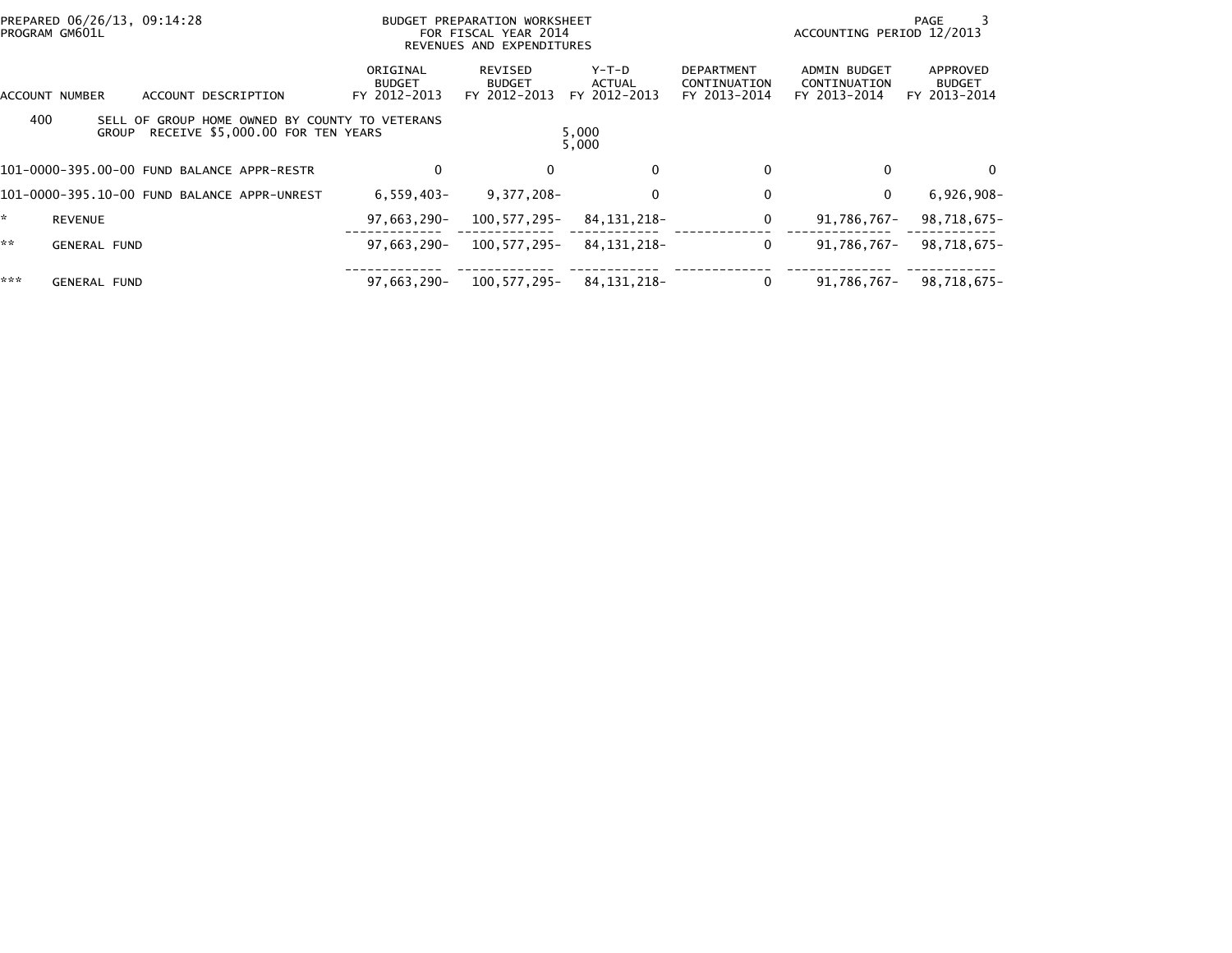| PREPARED 06/26/13, 09:14:28<br>PROGRAM GM601L |                                         |                                           | BUDGET PREPARATION WORKSHEET<br>FOR FISCAL YEAR 2014<br>REVENUES AND EXPENDITURES | PAGE<br>ACCOUNTING PERIOD 12/2013      |                                                   |                                              |                                           |
|-----------------------------------------------|-----------------------------------------|-------------------------------------------|-----------------------------------------------------------------------------------|----------------------------------------|---------------------------------------------------|----------------------------------------------|-------------------------------------------|
| ACCOUNT NUMBER                                | ACCOUNT DESCRIPTION                     | ORIGINAL<br><b>BUDGET</b><br>FY 2012-2013 | REVISED<br><b>BUDGET</b><br>FY 2012-2013                                          | Y-T-D<br><b>ACTUAL</b><br>FY 2012-2013 | <b>DEPARTMENT</b><br>CONTINUATION<br>FY 2013-2014 | ADMIN BUDGET<br>CONTINUATION<br>FY 2013-2014 | APPROVED<br><b>BUDGET</b><br>FY 2013-2014 |
| 101-4110-411.10-20 SALARIES:PER DIEM          |                                         | 65,643                                    | 65,643                                                                            | 60,857                                 | 0                                                 | 65,643                                       | 65,643                                    |
| 101-4110-411.20-05 HEALTH INSURANCE           |                                         | 40,200                                    | 35,775                                                                            | 29,815                                 | 0                                                 | 40,200                                       | 40,200                                    |
| 101-4110-411.20-10 MEDICARE TAX               |                                         | 955                                       | 1,130                                                                             | 1,058                                  | $\Omega$                                          | 1,125                                        | 1,125                                     |
|                                               | 101-4110-411.20-20 SOCIAL SECURITY TAX  | 4,075                                     | 4,825                                                                             | 4,522                                  | $\Omega$                                          | 4,803                                        | 4,803                                     |
|                                               | 101-4110-411.20-25 WORKERS COMPENSATION | 340                                       | 340                                                                               | 311                                    | 0                                                 | 340                                          | 340                                       |
| 101-4110-411.58-00 TRAVEL                     |                                         | 20,000                                    | 22,940                                                                            | 20,714                                 | 0                                                 | 22,000                                       | 22,000                                    |
| 101-4110-411.59-00 TRAINING                   |                                         | 2,000                                     | 2,560                                                                             | 2,248                                  | $\Omega$                                          | 3,000                                        | 3,000                                     |
|                                               |                                         | 500                                       | 500                                                                               | 0                                      | 0                                                 | 0                                            | $\Omega$                                  |
| ×.<br>EXPENDITURE                             |                                         | 133,713                                   | 133,713                                                                           | 119,525                                | 0                                                 | 137,111                                      | 137,111                                   |
| **<br>GOVERNING BODY                          |                                         | 133,713                                   | 133,713                                                                           | 119,525                                | 0                                                 | 137,111                                      | 137,111                                   |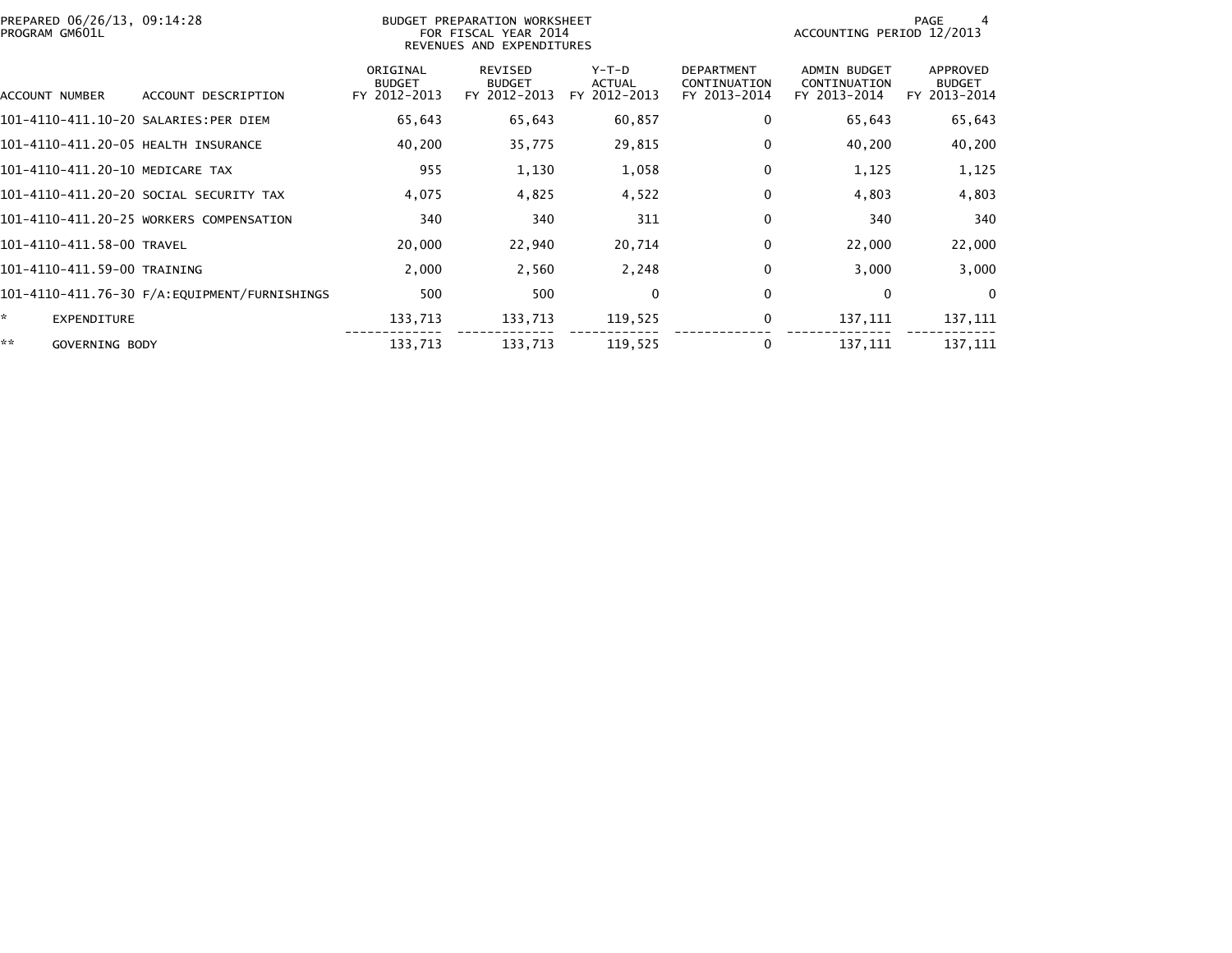| PROGRAM GM601L | PREPARED 06/26/13, 09:14:28                  |                                           | <b>BUDGET PREPARATION WORKSHEET</b><br>FOR FISCAL YEAR 2014<br>REVENUES AND EXPENDITURES |                                          |                                                   | ACCOUNTING PERIOD 12/2013                    | 5<br>PAGE                                        |
|----------------|----------------------------------------------|-------------------------------------------|------------------------------------------------------------------------------------------|------------------------------------------|---------------------------------------------------|----------------------------------------------|--------------------------------------------------|
| ACCOUNT NUMBER | ACCOUNT DESCRIPTION                          | ORIGINAL<br><b>BUDGET</b><br>FY 2012-2013 | <b>REVISED</b><br><b>BUDGET</b><br>FY 2012-2013                                          | $Y-T-D$<br><b>ACTUAL</b><br>FY 2012-2013 | <b>DEPARTMENT</b><br>CONTINUATION<br>FY 2013-2014 | ADMIN BUDGET<br>CONTINUATION<br>FY 2013-2014 | <b>APPROVED</b><br><b>BUDGET</b><br>FY 2013-2014 |
|                | 101-4112-334.84-00 NC RURAL CENTER GRANT     | $\mathbf{0}$                              | $\mathbf{0}$                                                                             | $\Omega$                                 | 0                                                 | 0                                            | 0                                                |
|                | 101-4112-334.85-00 STATE INCENTIVE GRANT     | $\mathbf{0}$                              | $50,000 -$                                                                               | 0                                        | 0                                                 | 0                                            | $\mathbf{0}$                                     |
|                | 101-4112-341.98-00 FED/STATE REV MERIT       | $\Omega$                                  | 0                                                                                        | 0                                        | 0                                                 | 0                                            | $\Omega$                                         |
|                | 101-4112-341.99-00 FED/ST REV:NEW POSITIONS  | 0                                         | $\Omega$                                                                                 | 0                                        | 0                                                 | 0                                            | 0                                                |
|                | 101-4112-342.64-00 RADIO REIMBURSEMENTS      | $\Omega$                                  | 0                                                                                        | O                                        | 0                                                 | 0                                            | $\Omega$                                         |
|                | 101-4112-395.00-00 FUND BALANCE APPR-RESTR   | $\Omega$                                  | 0                                                                                        | $\Omega$                                 | 0                                                 | 0                                            | $\mathbf{0}$                                     |
|                | 101-4112-395.10-00 FUND BALANCE APPR-UNREST  | 0                                         | 0                                                                                        | 0                                        | 0                                                 | 0                                            | 0                                                |
| <b>REVENUE</b> | 101-4112-410.10-90 COST OF LIVING ADJUSTMENT | $\Omega$<br>513,370                       | $50,000 -$<br>305,750                                                                    | 0<br>0                                   | 0<br>0                                            | 0<br>0                                       | 525,354                                          |
|                | 101-4112-410.10-93 NEW POSITIONS             | $\mathbf{0}$                              | 0                                                                                        | $\Omega$                                 | 0                                                 | 0                                            | 74,549                                           |
| LEVEL<br>400   | <b>TEXT</b><br>ASSISTANT COUNTY MANAGER      |                                           | TEXT AMT                                                                                 | 74.549<br>74,549                         |                                                   |                                              |                                                  |
|                | 101-4112-410.10-94 MERIT INCREASES           | 0                                         | 0                                                                                        | 0                                        | 0                                                 | 0                                            |                                                  |
|                | 101-4112-410.10-95 POSITION RECLASSIFICATION | $\Omega$                                  | $\Omega$                                                                                 | $\Omega$                                 | $\Omega$                                          | 0                                            |                                                  |
|                | 101-4112-410.10-98 UNEMPLOYMENT COMPENSATION | 90,000                                    | 143,400                                                                                  | 143,392                                  | 0                                                 | 306,600                                      | 306,600                                          |
|                | 101-4112-410.20-05 HEALTH INSURANCE          | $\mathbf{0}$                              | $\mathbf{0}$                                                                             | $\Omega$                                 | 0                                                 | 0                                            | $\mathbf{0}$                                     |
|                | 101-4112-410.32-10 ATTORNEY                  | 155,000                                   | 200,000                                                                                  | 183,212                                  | 0                                                 | 200,000                                      | 200,000                                          |
|                | 101-4112-410.32-15 AUDITING                  | 46,000                                    | 46,000                                                                                   | 34,220                                   | 0                                                 | 46,000                                       | 46,000                                           |
|                | 101-4112-410.32-17 CONSULTING SERVICES       | 0                                         | 0                                                                                        | $\Omega$                                 | 0                                                 | 0                                            | $\mathbf{0}$                                     |
|                | 101-4112-410.44-20 RENT:LAND & BUILDINGS     | 11,000                                    | 11,000                                                                                   | 10,626                                   | 0                                                 | 11,000                                       | 11,000                                           |
|                | 101-4112-410.53-05 TELEPHONE                 | 9,500                                     | 11,875                                                                                   | 10,918                                   | 0                                                 | 13,000                                       | 13,000                                           |
|                | 101-4112-410.54-00 ADVERTISING               | 8,000                                     | 8,000                                                                                    | 4,137                                    | 0                                                 | 6,000                                        | 6,000                                            |
|                | 101-4112-410.61-05 SUPPLIES:OFFICE           | 9,000                                     | 8,200                                                                                    | 6,750                                    | 0                                                 | 9,000                                        | 9,000                                            |
|                | 101-4112-410.61-58 SUPPLIES:SECURITY         | 4,000                                     | 4,000                                                                                    | 3,315                                    | 0                                                 | 4,000                                        | 4,000                                            |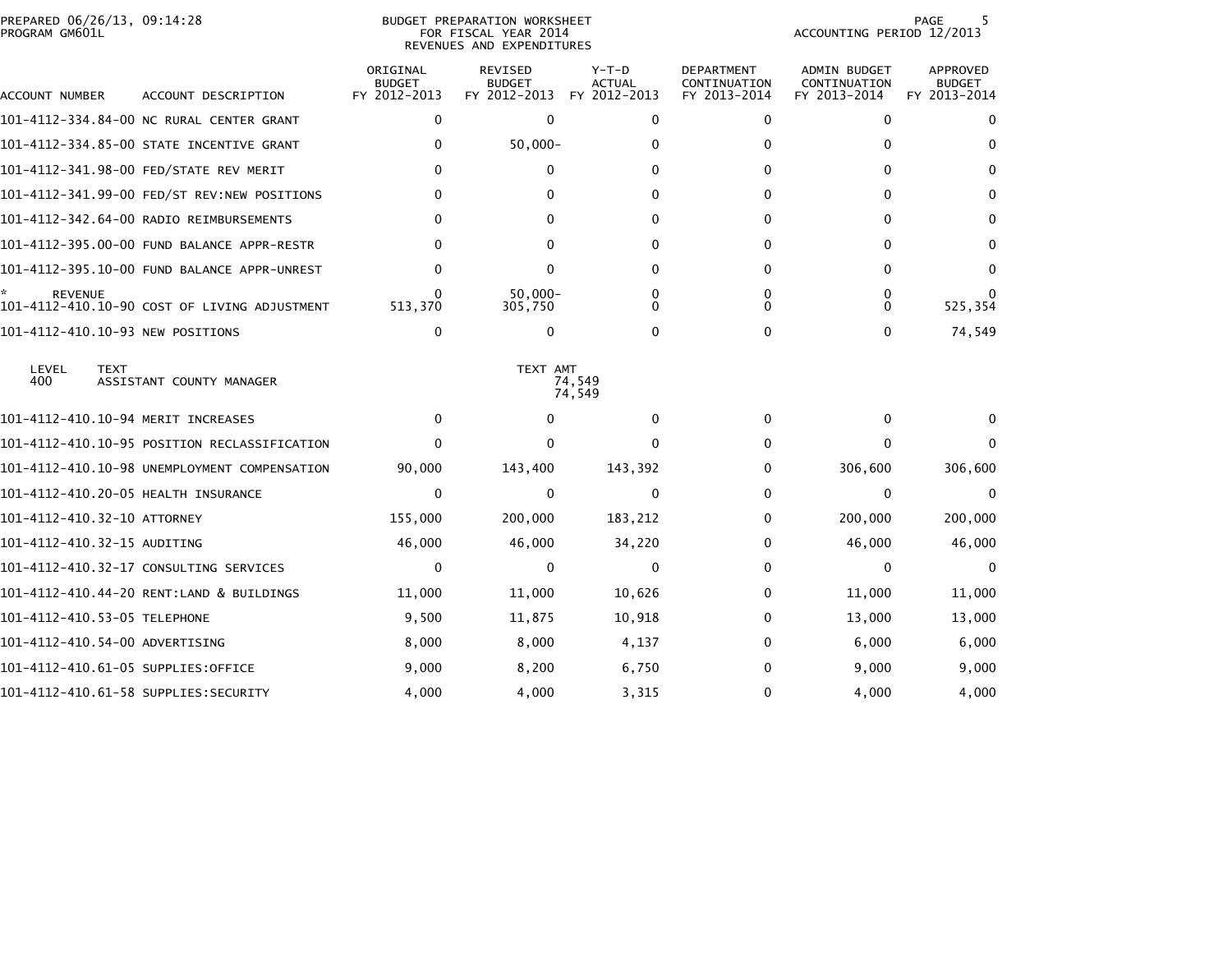| PREPARED 06/26/13, 09:14:28<br>PROGRAM GM601L |                                              |                                           | BUDGET PREPARATION WORKSHEET<br>FOR FISCAL YEAR 2014<br>REVENUES AND EXPENDITURES | PAGE<br>6<br>ACCOUNTING PERIOD 12/2013   |                                                   |                                                     |                                           |
|-----------------------------------------------|----------------------------------------------|-------------------------------------------|-----------------------------------------------------------------------------------|------------------------------------------|---------------------------------------------------|-----------------------------------------------------|-------------------------------------------|
| ACCOUNT NUMBER                                | ACCOUNT DESCRIPTION                          | ORIGINAL<br><b>BUDGET</b><br>FY 2012-2013 | <b>REVISED</b><br><b>BUDGET</b><br>FY 2012-2013                                   | $Y-T-D$<br><b>ACTUAL</b><br>FY 2012-2013 | <b>DEPARTMENT</b><br>CONTINUATION<br>FY 2013-2014 | <b>ADMIN BUDGET</b><br>CONTINUATION<br>FY 2013-2014 | APPROVED<br><b>BUDGET</b><br>FY 2013-2014 |
| 101-4112-410.61-90 SUPPLIES:OTHER             |                                              | 0                                         | $\mathbf 0$                                                                       | 0                                        | 0                                                 | 0                                                   | $\bf{0}$                                  |
|                                               | 101-4112-410.61-95 SUPPLIES:OTHER SMALL EQMT | $\Omega$                                  | $\Omega$                                                                          | O                                        | 0                                                 | 0                                                   | $\Omega$                                  |
|                                               | 101-4112-410.64-50 DUES & SUBSCRIPTIONS      | 60,000                                    | 60,000                                                                            | 54,306                                   | 0                                                 | 60,000                                              | 60,000                                    |
|                                               | 101-4112-410.71-05 PURCHASE OF PROPERTY      | $\mathbf{0}$                              | $\mathbf{0}$                                                                      | 0                                        | 0                                                 | 0                                                   | 0                                         |
| 101-4112-410.74-30 C/A:SOFTWARE               |                                              | 32,000                                    | 32,000                                                                            | 23,700                                   | 0                                                 | 0                                                   | $\Omega$                                  |
| 101-4112-410.76-90 F/A:OTHER                  |                                              | $\mathbf{0}$                              | 0                                                                                 | $\Omega$                                 | $\Omega$                                          | 0                                                   | $\Omega$                                  |
|                                               | 101-4112-410.82-14 EMPLOYEE RECOGNITION PGM  | 11,000                                    | 9,445                                                                             | 9,441                                    | 0                                                 | 11,000                                              | 11,000                                    |
| 101-4112-410.84-38 LOCAL INCENTIVES           |                                              | 1,275,000                                 | 1,378,880                                                                         | 798,291                                  | 0                                                 | 1,265,000                                           | 1,265,000                                 |
|                                               | 101-4112-410.89-00 ABC DISTRIBUTIONS-MUNIS   | 120,000                                   | 120,000                                                                           | 0                                        | $\mathbf{0}$                                      | $\mathbf{0}$                                        | $\Omega$                                  |
| 101-4112-410.90-00 OTHER SERVICES             |                                              | 10,000                                    | 9,330                                                                             | 7,433                                    | 0                                                 | 10,000                                              | 10,000                                    |
|                                               | 101-4112-410.90-20 CODIFICATION OF ORDINANCE | 5,000                                     | 5,000                                                                             | 1,261                                    | 0                                                 | 5,000                                               | 5,000                                     |
|                                               | 101-4112-410.90-33 LANDFILL-INDIRECT COSTS   | 212,853-                                  | $212,853-$                                                                        | $212,853-$                               | 0                                                 | $212,853-$                                          | 212,853-                                  |
| 101-4112-410.90-34 INDIRECT COSTS             |                                              | $9,103-$                                  | $9,103-$                                                                          | $9,103-$                                 | 0                                                 | $9,103-$                                            | $9,103-$                                  |
|                                               | 101-4112-410.90-98 PAYMENT TO CHINA GROVE    | $\mathbf{0}$                              | 97,327                                                                            | 97,327                                   | 0                                                 | $\Omega$                                            | 0                                         |
|                                               | 101-4112-410.95-39 TRANSFER TO FUND 313      | $\mathbf{0}$                              | 400,988                                                                           | 365,988                                  | 0                                                 | 0                                                   | $\Omega$                                  |
|                                               | 101-4112-410.95-40 TRANSFER TO FUND 315      | $\mathbf{0}$                              | $\Omega$                                                                          | $\Omega$                                 | 0                                                 | 0                                                   | $\Omega$                                  |
|                                               | 101-4112-410.95-41 TRANSFER TO FUND 316      | $\mathbf{0}$                              | 0                                                                                 | 0                                        | 0                                                 | 0                                                   | $\Omega$                                  |
|                                               | 101-4112-410.95-50 TRANSFER TO FUND 501      | 525,000                                   | 525,000                                                                           | 525,000                                  | 0                                                 | 425,000                                             | 425,000                                   |
|                                               | 101-4112-410.95-70 TRANSFER TO FUND 603      | 0                                         | 1,212,088                                                                         | 1,212,088                                | 0                                                 | $\Omega$                                            | $\Omega$                                  |
|                                               | 101-4112-410.98-02 RESERVE:1/4 CENT SALESTAX | 0                                         | $\Omega$                                                                          | 0                                        | $\mathbf{0}$                                      | 0                                                   | $\Omega$                                  |
|                                               | 101-4112-410.98-95 RESERVE:UNAPPROPRIATED    | $\mathbf{0}$                              | 2,515                                                                             | 0                                        | 0                                                 | 0                                                   | $\Omega$                                  |
| 101-4112-410.99-00 CONTINGENCY                |                                              | 70,000                                    | 70,000                                                                            | 0                                        | 0                                                 | 75,000                                              | 75,000                                    |
| 101-4112-420.76-50 F/A:RADIOS                 |                                              | $\mathbf 0$                               | 50,664                                                                            | $1,287-$                                 | 0                                                 | 0                                                   | $\mathbf{0}$                              |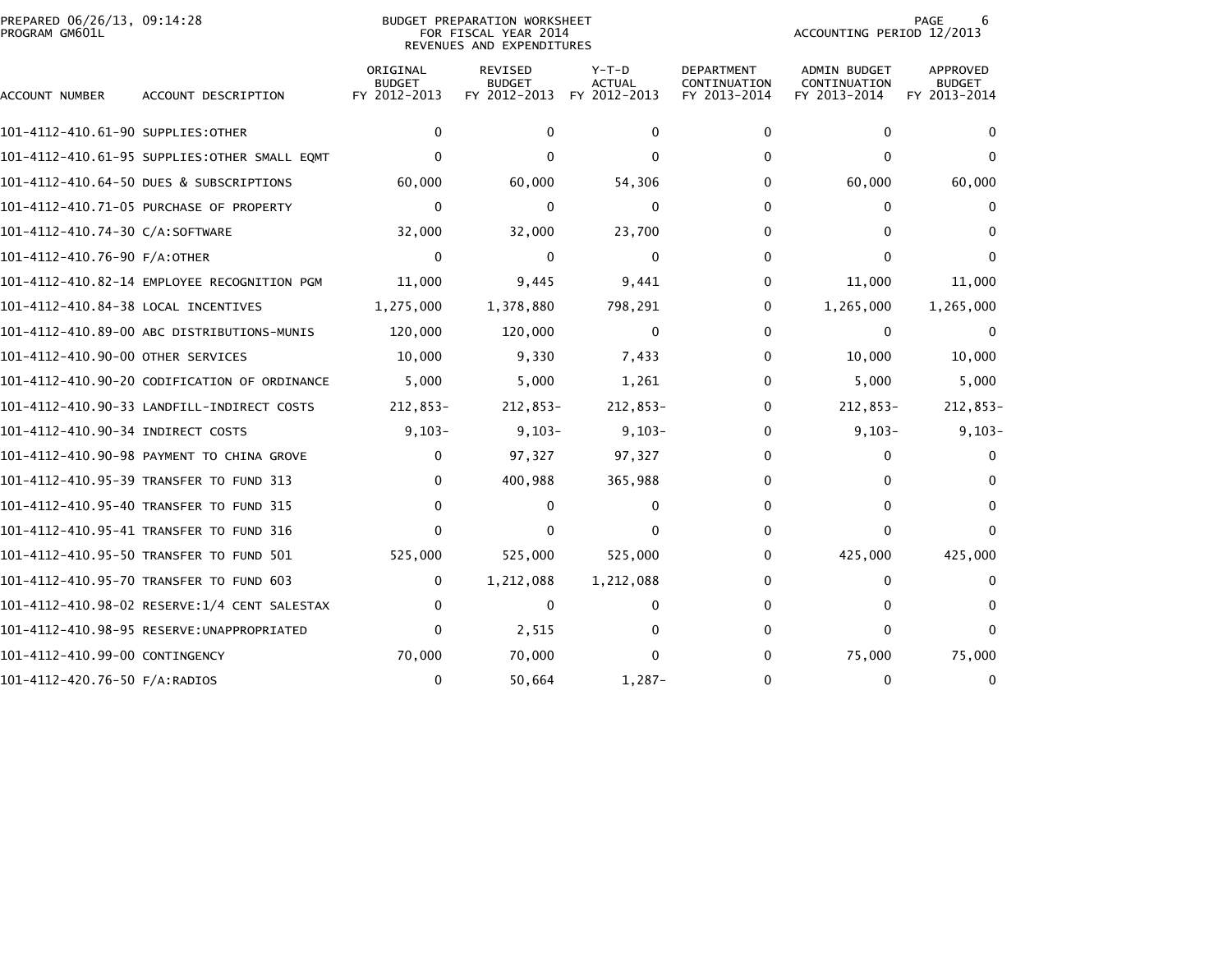| PROGRAM GM601L | PREPARED 06/26/13, 09:14:28                 | BUDGET PREPARATION WORKSHEET<br>FOR FISCAL YEAR 2014<br>REVENUES AND EXPENDITURES | PAGE<br>ACCOUNTING PERIOD 12/2013        |                                 |                                                   |                                              |                                           |
|----------------|---------------------------------------------|-----------------------------------------------------------------------------------|------------------------------------------|---------------------------------|---------------------------------------------------|----------------------------------------------|-------------------------------------------|
| ACCOUNT NUMBER | ACCOUNT DESCRIPTION                         | ORIGINAL<br><b>BUDGET</b><br>FY 2012-2013                                         | REVISED<br><b>BUDGET</b><br>FY 2012-2013 | Y-T-D<br>ACTUAL<br>FY 2012-2013 | <b>DEPARTMENT</b><br>CONTINUATION<br>FY 2013-2014 | ADMIN BUDGET<br>CONTINUATION<br>FY 2013-2014 | APPROVED<br><b>BUDGET</b><br>FY 2013-2014 |
|                | 101-4112-421.72-19 C/A:W. ROWAN EMS STATION | 0                                                                                 | 309.798                                  | 124,990                         | 0                                                 |                                              | 0                                         |
|                | 101-4112-421.72-50 C/A:DETENTION CENTER POD | 0                                                                                 | $\Omega$                                 | 0                               | 0                                                 |                                              | $\Omega$                                  |
|                | 101-4112-465.85-65 GRANT: STATE INCENTIVE   | $\mathbf{0}$                                                                      | 50.000                                   | 0                               | 0                                                 |                                              | $\Omega$                                  |
|                | 101-4112-465.85-98 GRANT MATCH              | 0                                                                                 |                                          |                                 | 0                                                 |                                              | $\Omega$                                  |
| EXPENDITURE    |                                             | 2.731.914                                                                         | 4,849,304                                | 3,393,152                       | 0                                                 | 2,224,644                                    | 2,824,547                                 |
| **             | <b>GENERAL GOVERNMENT</b>                   | 2.731.914                                                                         | 4.799.304                                | 3,393,152                       |                                                   | 2.224.644                                    | 2.824.547                                 |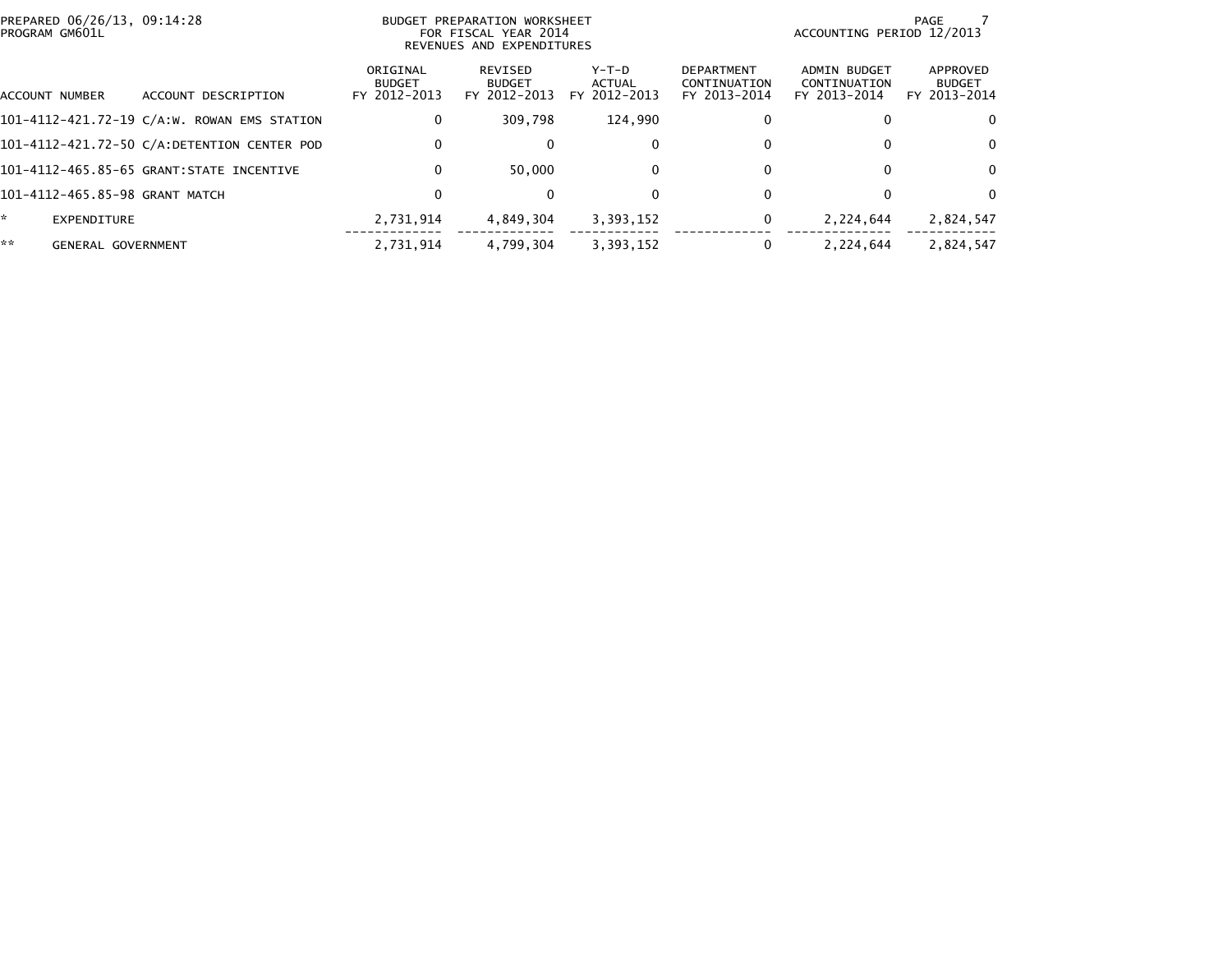| PROGRAM GM601L                       | PREPARED 06/26/13, 09:14:28<br><b>BUDGET PREPARATION WORKSHEET</b><br>FOR FISCAL YEAR 2014<br>REVENUES AND EXPENDITURES |                                           |                                                 |                                          |                                                   |                                                     | PAGE<br>8<br>ACCOUNTING PERIOD 12/2013    |  |  |
|--------------------------------------|-------------------------------------------------------------------------------------------------------------------------|-------------------------------------------|-------------------------------------------------|------------------------------------------|---------------------------------------------------|-----------------------------------------------------|-------------------------------------------|--|--|
| ACCOUNT NUMBER                       | ACCOUNT DESCRIPTION                                                                                                     | ORIGINAL<br><b>BUDGET</b><br>FY 2012-2013 | <b>REVISED</b><br><b>BUDGET</b><br>FY 2012-2013 | $Y-T-D$<br><b>ACTUAL</b><br>FY 2012-2013 | <b>DEPARTMENT</b><br>CONTINUATION<br>FY 2013-2014 | <b>ADMIN BUDGET</b><br>CONTINUATION<br>FY 2013-2014 | APPROVED<br><b>BUDGET</b><br>FY 2013-2014 |  |  |
|                                      |                                                                                                                         | 211,259                                   | 211,064                                         | 200,271                                  | 0                                                 | 214,139                                             | 214,139                                   |  |  |
| 101-4120-413.10-10 SALARIES:OVERTIME |                                                                                                                         | $\mathbf 0$                               | $\mathbf{0}$                                    | $\Omega$                                 | 0                                                 | $\Omega$                                            | $\bf{0}$                                  |  |  |
|                                      |                                                                                                                         | $\mathbf 0$                               | 195                                             | 190                                      | 0                                                 | $\Omega$                                            | $\Omega$                                  |  |  |
| 101-4120-413.20-05 HEALTH INSURANCE  |                                                                                                                         | 24,120                                    | 24,120                                          | 22,208                                   | 0                                                 | 24,120                                              | 24,120                                    |  |  |
|                                      | 101-4120-413.20-08 HEALTH INSURANCE:RETIREES                                                                            | 8,040                                     | 8,040                                           | 7,370                                    | 0                                                 | 8,040                                               | 8,040                                     |  |  |
| 101-4120-413.20-10 MEDICARE TAX      |                                                                                                                         | 3,101                                     | 3,101                                           | 2,930                                    | 0                                                 | 3,125                                               | 3,125                                     |  |  |
| 101-4120-413.20-15 RETIREMENT        |                                                                                                                         | 14,725                                    | 14,725                                          | 13,481                                   | 0                                                 | 15,140                                              | 15,140                                    |  |  |
|                                      | 101-4120-413.20-20 SOCIAL SECURITY TAX                                                                                  | 11,386                                    | 11,386                                          | 10,820                                   | 0                                                 | 11,411                                              | 11,411                                    |  |  |
|                                      | 101-4120-413.20-25 WORKERS COMPENSATION                                                                                 | 862                                       | 862                                             | 824                                      | 0                                                 | 939                                                 | 939                                       |  |  |
|                                      | 101-4120-413.20-30 401(K) CONTRIBUTIONS                                                                                 | 6,338                                     | 6,338                                           | 6,053                                    | 0                                                 | 6,424                                               | 6,424                                     |  |  |
|                                      | 101-4120-413.50-07 COST PER COPY PROGRAM                                                                                | 1,500                                     | 1,500                                           | 1,026                                    | 0                                                 | 1,500                                               | 1,500                                     |  |  |
| 101-4120-413.50-50 REG OF DEEDS      |                                                                                                                         | 50                                        | 50                                              | $\mathbf{0}$                             | $\Omega$                                          | $\Omega$                                            | $\mathbf{0}$                              |  |  |
| 101-4120-413.53-05 TELEPHONE         |                                                                                                                         | $\mathbf{0}$                              | $\Omega$                                        | $\Omega$                                 | 0                                                 | $\mathbf{0}$                                        | $\Omega$                                  |  |  |
| 101-4120-413.57-00 POSTAGE           |                                                                                                                         | 400                                       | 400                                             | 283                                      | 0                                                 | 300                                                 | 300                                       |  |  |
| 101-4120-413.58-00 TRAVEL            |                                                                                                                         | 1,000                                     | 1,700                                           | 1,598                                    | 0                                                 | 1,500                                               | 1,500                                     |  |  |
|                                      | 101-4120-413.58-05 TRAVEL:COUNTY MANAGER                                                                                | 4,200                                     | 4,200                                           | 3,958                                    | 0                                                 | 4,200                                               | 4,200                                     |  |  |
| 101-4120-413.59-00 TRAINING          |                                                                                                                         | 2,000                                     | 1,300                                           | 1,130                                    | 0                                                 | 2,000                                               | 2,000                                     |  |  |
|                                      | 101-4120-413.61-95 SUPPLIES:OTHER SMALL EQMT                                                                            | 2,000                                     | 2,000                                           | $\mathbf{0}$                             | $\Omega$                                          | 1,000                                               | 1,000                                     |  |  |
|                                      | 101-4120-413.64-50 DUES & SUBSCRIPTIONS                                                                                 | 400                                       | 400                                             | 0                                        | 0                                                 | 400                                                 | 400                                       |  |  |
|                                      |                                                                                                                         | 1,500                                     | 1,500                                           | 0                                        | $\Omega$                                          | 1,500                                               | 1,500                                     |  |  |
| ÷.<br><b>EXPENDITURE</b>             |                                                                                                                         | 292,881                                   | 292,881                                         | 272,142                                  | 0                                                 | 295,738                                             | 295,738                                   |  |  |
| **<br><b>COUNTY MANAGER</b>          |                                                                                                                         | 292,881                                   | 292,881                                         | 272,142                                  | 0                                                 | 295,738                                             | 295,738                                   |  |  |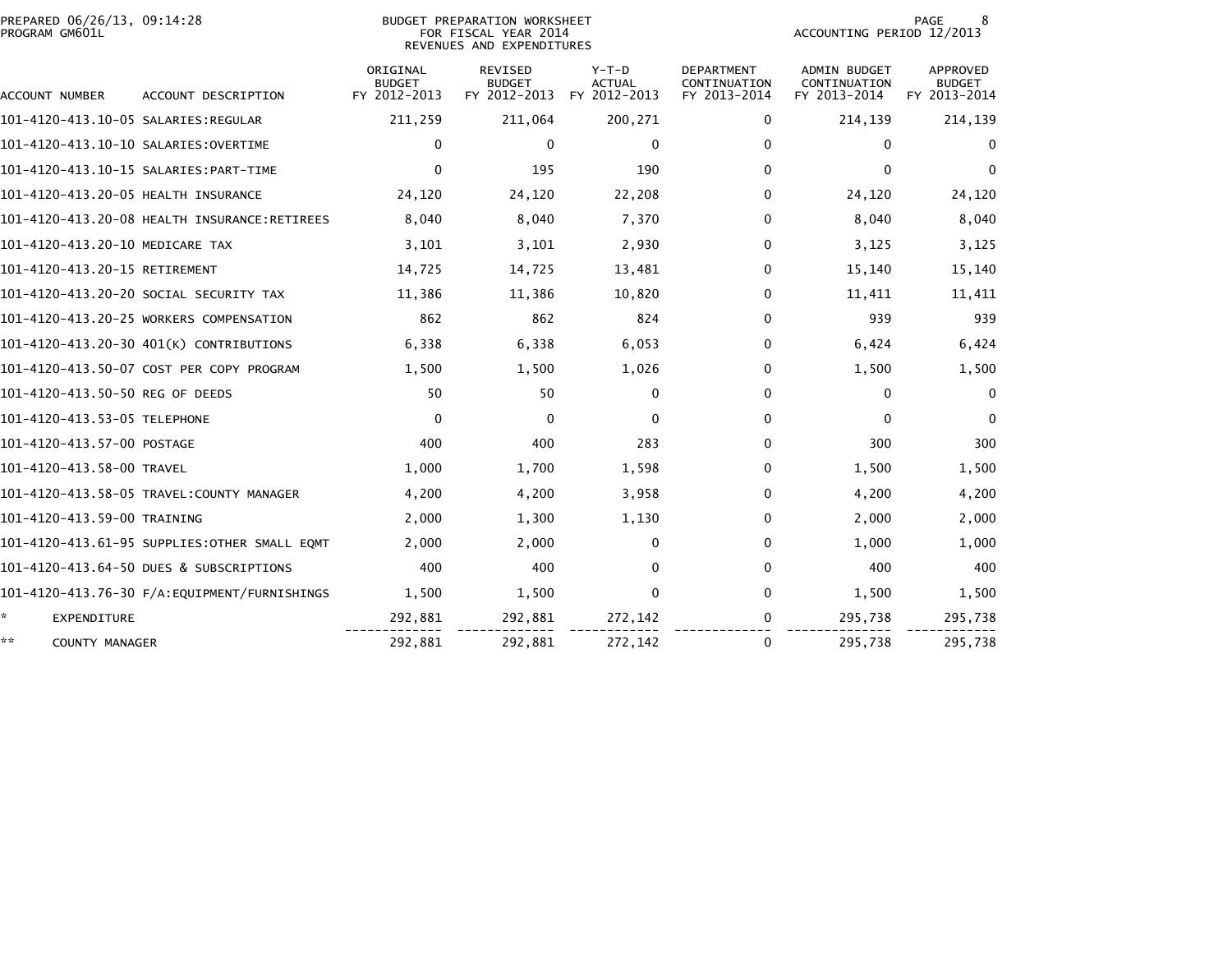| PREPARED 06/26/13, 09:14:28<br>PROGRAM GM601L |                                             |                                           | BUDGET PREPARATION WORKSHEET<br>FOR FISCAL YEAR 2014<br>REVENUES AND EXPENDITURES |                                          |                                                   | ACCOUNTING PERIOD 12/2013                           | 9<br>PAGE                                 |
|-----------------------------------------------|---------------------------------------------|-------------------------------------------|-----------------------------------------------------------------------------------|------------------------------------------|---------------------------------------------------|-----------------------------------------------------|-------------------------------------------|
| ACCOUNT NUMBER                                | ACCOUNT DESCRIPTION                         | ORIGINAL<br><b>BUDGET</b><br>FY 2012-2013 | REVISED<br><b>BUDGET</b><br>FY 2012-2013                                          | $Y-T-D$<br><b>ACTUAL</b><br>FY 2012-2013 | <b>DEPARTMENT</b><br>CONTINUATION<br>FY 2013-2014 | <b>ADMIN BUDGET</b><br>CONTINUATION<br>FY 2013-2014 | APPROVED<br><b>BUDGET</b><br>FY 2013-2014 |
| 101-4121-363.35-00 RENT-NCQMA                 |                                             | $16,000-$                                 | 16,000-                                                                           | 14,667-                                  | $\Omega$                                          | $16,000 -$                                          | $16,000-$                                 |
|                                               | 101-4121-392.40-00 SALE OF INDUSTRIAL PARKS | 0                                         | 0                                                                                 | 0                                        | 0                                                 |                                                     | $\mathbf 0$                               |
|                                               | 101-4121-395.00-00 FUND BALANCE APPR-RESTR  | $\Omega$                                  | $\Omega$                                                                          | $\Omega$                                 | $\Omega$                                          |                                                     | $\Omega$                                  |
|                                               | 101-4121-395.10-00 FUND BALANCE APPR-UNREST | 0                                         | $\mathbf{0}$                                                                      | $\mathbf{0}$                             | $\Omega$                                          | 0                                                   | $\Omega$                                  |
| ÷.<br><b>REVENUE</b>                          | 101-4121-419.33-17 CONTRACTED SERVICES      | $16,000 -$<br>5,000                       | $16,000-$<br>5,000                                                                | $14,667-$                                | 0                                                 | $16,000-$<br>2,500                                  | $16,000-$<br>2,500                        |
| 101-4121-419.41-40 WATER                      |                                             | 3,700                                     | 3,700                                                                             | 1,874                                    | 0                                                 | 3,700                                               | 3,700                                     |
| 101-4121-419.61-80 SUPPLIES:SIGNS             |                                             | 1,000                                     | 1,000                                                                             | $\Omega$                                 | $\mathbf{0}$                                      | 1,000                                               | 1,000                                     |
| 101-4121-419.62-05 ELECTRICITY                |                                             | 15,000                                    | 15,000                                                                            | 11,969                                   | $\mathbf{0}$                                      | 16,000                                              | 16,000                                    |
| *<br>EXPENDITURE                              |                                             | 24,700                                    | 24,700                                                                            | 13,843                                   | 0                                                 | 23,200                                              | 23,200                                    |
| **<br>INDUSTRIAL PARK                         |                                             | 8,700                                     | 8,700                                                                             | $824 -$                                  |                                                   | 7,200                                               | 7,200                                     |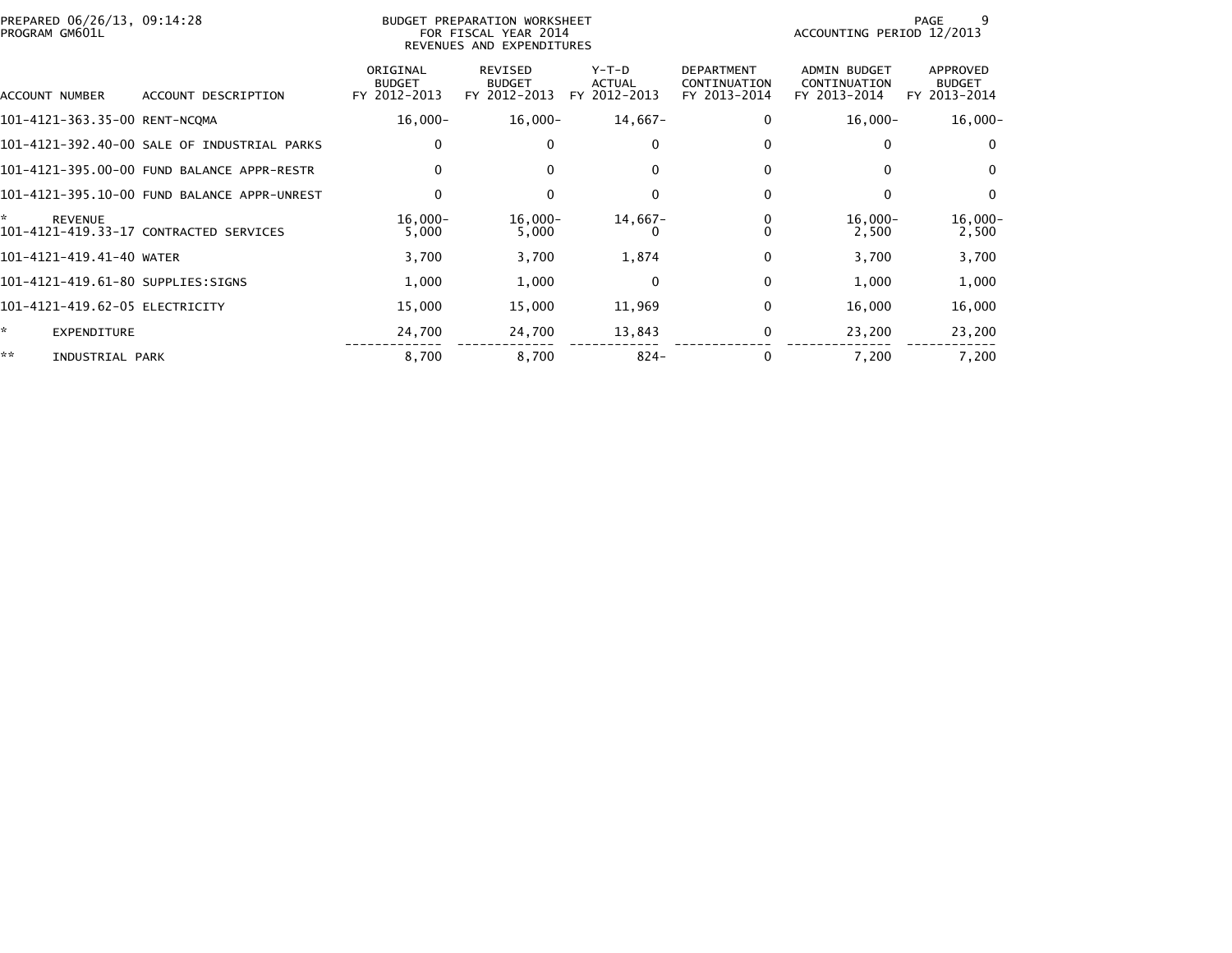| PROGRAM GM601L | PREPARED 06/26/13, 09:14:28 |                                              |                                           | BUDGET PREPARATION WORKSHEET<br>FOR FISCAL YEAR 2014<br>REVENUES AND EXPENDITURES | ACCOUNTING PERIOD 12/2013       | - 10<br>PAGE                                      |                                              |                                           |
|----------------|-----------------------------|----------------------------------------------|-------------------------------------------|-----------------------------------------------------------------------------------|---------------------------------|---------------------------------------------------|----------------------------------------------|-------------------------------------------|
| ACCOUNT NUMBER |                             | ACCOUNT DESCRIPTION                          | ORIGINAL<br><b>BUDGET</b><br>FY 2012-2013 | REVISED<br><b>BUDGET</b><br>FY 2012-2013                                          | Y-T-D<br>ACTUAL<br>FY 2012-2013 | <b>DEPARTMENT</b><br>CONTINUATION<br>FY 2013-2014 | ADMIN BUDGET<br>CONTINUATION<br>FY 2013-2014 | APPROVED<br><b>BUDGET</b><br>FY 2013-2014 |
|                |                             | 101-4122-334.05-00 CJPP GRANT                |                                           |                                                                                   |                                 |                                                   |                                              |                                           |
|                | <b>REVENUE</b>              | 101-4122-412.32-44 SUBSTANCE ABUSE COUNSELNG |                                           |                                                                                   |                                 |                                                   |                                              |                                           |
|                | EXPENDITURE                 |                                              | 0                                         |                                                                                   | 0                               |                                                   |                                              |                                           |
| **             |                             | CRIMINAL JUSTICE P. PROG                     |                                           |                                                                                   |                                 |                                                   |                                              |                                           |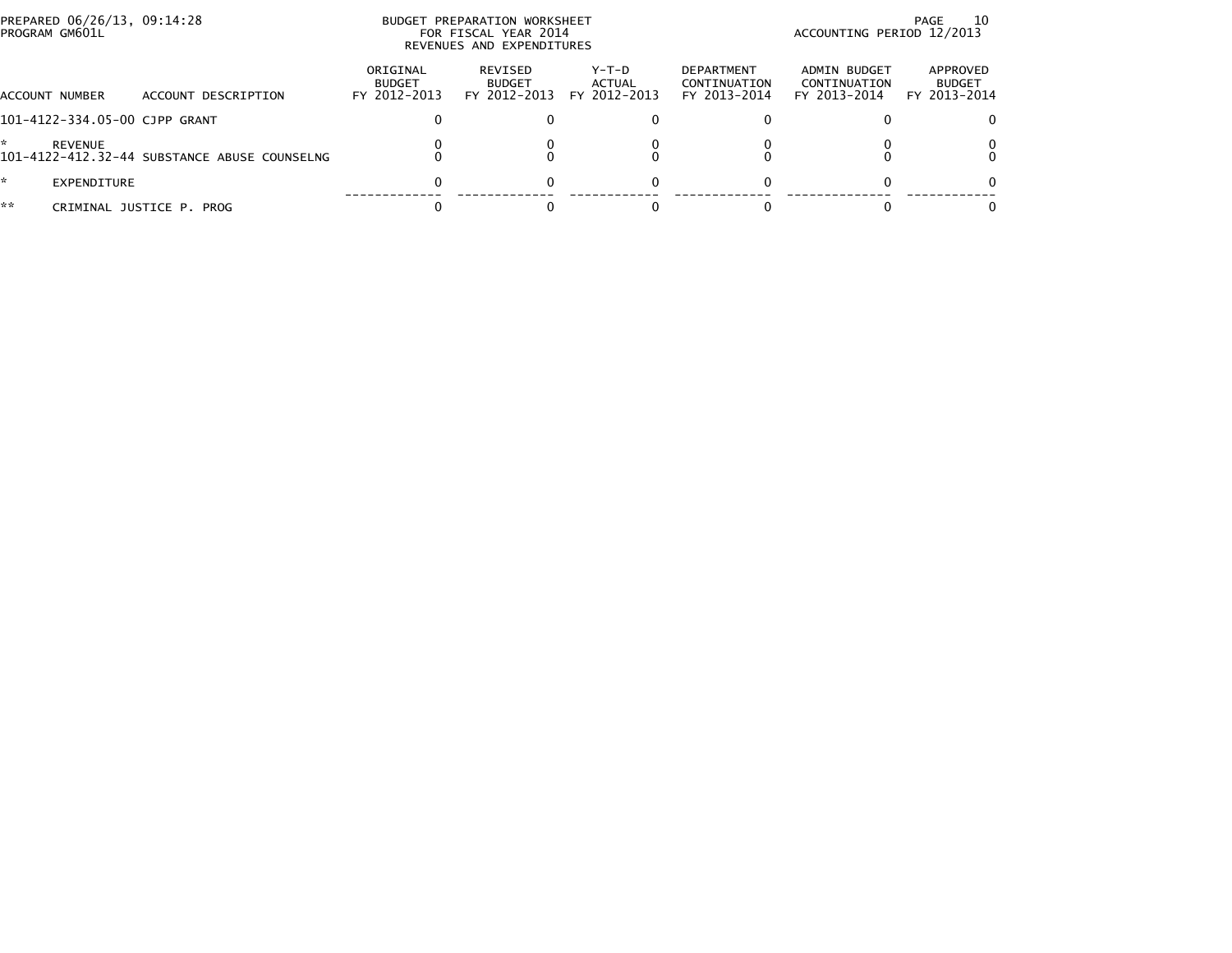| PROGRAM GM601L            | PREPARED 06/26/13, 09:14:28<br>BUDGET PREPARATION WORKSHEET<br>FOR FISCAL YEAR 2014<br>REVENUES AND EXPENDITURES |                                           |                                                 |                                          |                                                   |                                                     | 11<br>PAGE<br>ACCOUNTING PERIOD 12/2013          |  |  |
|---------------------------|------------------------------------------------------------------------------------------------------------------|-------------------------------------------|-------------------------------------------------|------------------------------------------|---------------------------------------------------|-----------------------------------------------------|--------------------------------------------------|--|--|
| ACCOUNT NUMBER            | ACCOUNT DESCRIPTION                                                                                              | ORIGINAL<br><b>BUDGET</b><br>FY 2012-2013 | <b>REVISED</b><br><b>BUDGET</b><br>FY 2012-2013 | $Y-T-D$<br><b>ACTUAL</b><br>FY 2012-2013 | <b>DEPARTMENT</b><br>CONTINUATION<br>FY 2013-2014 | <b>ADMIN BUDGET</b><br>CONTINUATION<br>FY 2013-2014 | <b>APPROVED</b><br><b>BUDGET</b><br>FY 2013-2014 |  |  |
|                           | 101-4125-395.10-00 FUND BALANCE APPR-UNREST                                                                      | 0                                         | 0                                               | 0                                        | 0                                                 | 0                                                   | 0                                                |  |  |
| <b>REVENUE</b>            | 101-4125-415.10-05 SALARIES:REGULAR                                                                              | 0<br>482,599                              | 0<br>482,599                                    | 0<br>408,354                             | 0<br>0                                            | 0<br>488,429                                        | 488,429                                          |  |  |
|                           |                                                                                                                  | 0                                         | 0                                               | $\mathbf{0}$                             | 0                                                 | 0                                                   | 0                                                |  |  |
|                           | 101-4125-415.20-05 HEALTH INSURANCE                                                                              | 73,164                                    | 73,164                                          | 61,222                                   | 0                                                 | 73,164                                              | 73,164                                           |  |  |
|                           |                                                                                                                  | $\mathbf 0$                               | 0                                               | 0                                        | 0                                                 | $\mathbf{0}$                                        | 0                                                |  |  |
|                           | 101-4125-415.20-10 MEDICARE TAX                                                                                  | 6,703                                     | 6,703                                           | 5,574                                    | 0                                                 | 7,083                                               | 7,083                                            |  |  |
|                           | 101-4125-415.20-15 RETIREMENT                                                                                    | 33,638                                    | 33,638                                          | 27,523                                   | 0                                                 | 34,532                                              | 34,532                                           |  |  |
|                           | 101–4125–415.20–20 SOCIAL SECURITY TAX                                                                           | 28,657                                    | 28,657                                          | 23,834                                   | 0                                                 | 30,283                                              | 30,283                                           |  |  |
|                           | 101-4125-415.20-25 WORKERS COMPENSATION                                                                          | 1,929                                     | 1,929                                           | 1,632                                    | 0                                                 | 2,100                                               | 2,100                                            |  |  |
|                           | 101-4125-415.20-30 401(K) CONTRIBUTIONS                                                                          | 14,478                                    | 14,478                                          | 11,881                                   | 0                                                 | 14,653                                              | 14,653                                           |  |  |
|                           | 101-4125-415.33-00 OTHER PROFESSIONAL SRVCS                                                                      | 40,000                                    | 48,400                                          | 30,760                                   | 40,000                                            | 40,000                                              | 40,000                                           |  |  |
|                           | 101-4125-415.34-30 SERVICE & MAINTENANCE                                                                         | 3,000                                     | 3,000                                           | 2,919                                    | 3,000                                             | 3,000                                               | 3,000                                            |  |  |
|                           | 101-4125-415.44-45 RENT:POSTAGE METER                                                                            | 750                                       | 750                                             | 540                                      | 750                                               | 750                                                 | 750                                              |  |  |
|                           | 101-4125-415.50-07 COST PER COPY PROGRAM                                                                         | 4,500                                     | 4,500                                           | 2,926                                    | 4,500                                             | 4,000                                               | 4,000                                            |  |  |
|                           | 101-4125-415.53-05 TELEPHONE                                                                                     | $\mathbf 0$                               | 400                                             | 228                                      | 500                                               | 500                                                 | 500                                              |  |  |
| LEVEL<br>400              | <b>TEXT</b><br>INCREASE DUE TO AIR SPRINT CARD                                                                   |                                           | TEXT AMT                                        | 500<br>500                               |                                                   |                                                     |                                                  |  |  |
|                           | 101-4125-415.55-00 PRINTING                                                                                      | 3,500                                     | 3,500                                           | 3,483                                    | 3,500                                             | 3,500                                               | 3,500                                            |  |  |
|                           | 101-4125-415.57-00 POSTAGE                                                                                       | 13,000                                    | 13,000                                          | 8,680                                    | 12,000                                            | 12,000                                              | 12,000                                           |  |  |
| 101-4125-415.58-00 TRAVEL |                                                                                                                  | 3,500                                     | 3,100                                           | 2,759                                    | 4,500                                             | 4,500                                               | 4,500                                            |  |  |
| LEVEL<br>400              | <b>TEXT</b><br>INCREASE DUE TO ADDIITONAL STAFF                                                                  |                                           | TEXT AMT                                        | 4,500                                    |                                                   |                                                     |                                                  |  |  |

4,500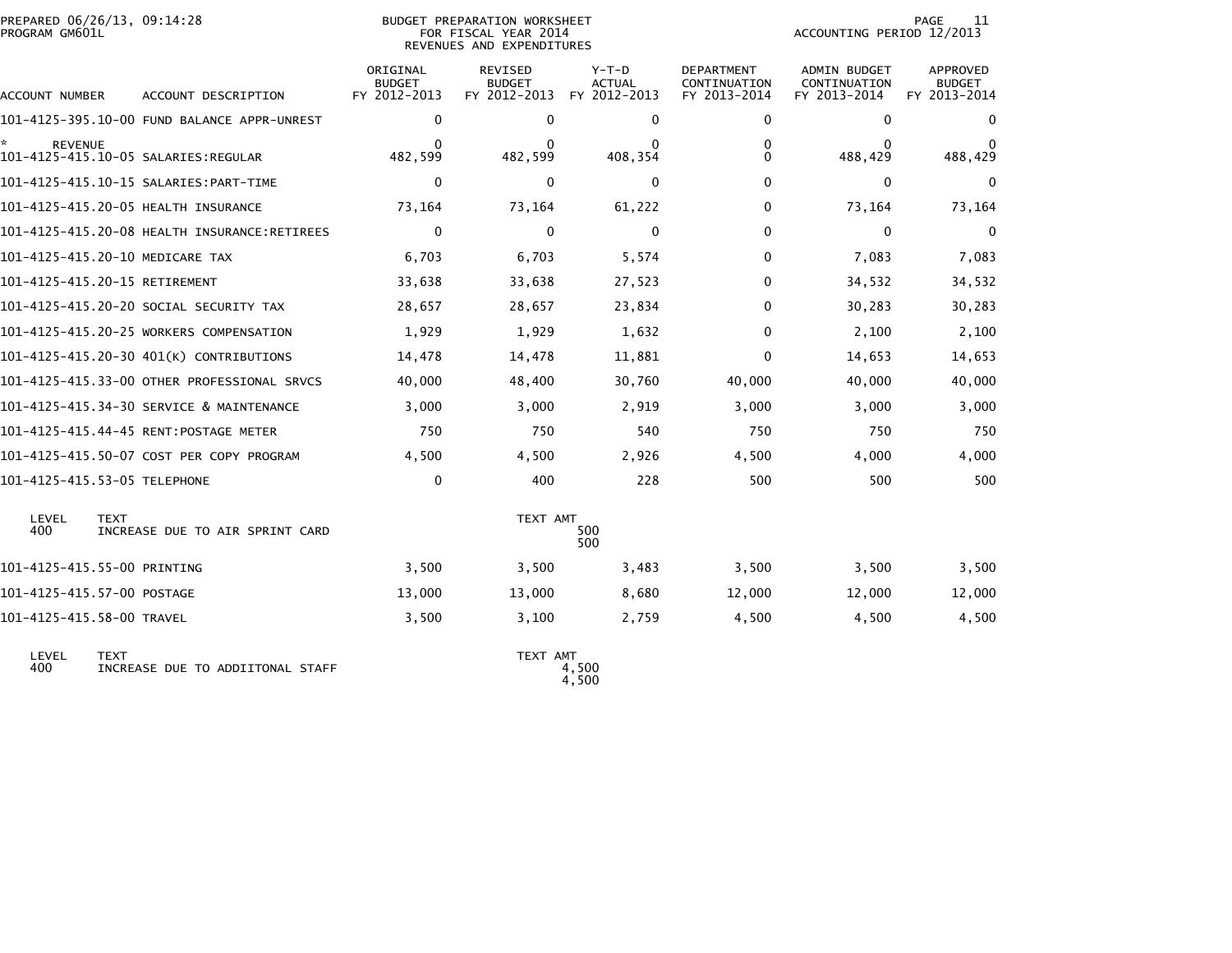| PREPARED 06/26/13, 09:14:28<br>PROGRAM GM601L                                                             |                                           | BUDGET PREPARATION WORKSHEET<br>FOR FISCAL YEAR 2014<br>REVENUES AND EXPENDITURES |                                          | PAGE<br>12<br>ACCOUNTING PERIOD 12/2013           |                                                     |                                           |
|-----------------------------------------------------------------------------------------------------------|-------------------------------------------|-----------------------------------------------------------------------------------|------------------------------------------|---------------------------------------------------|-----------------------------------------------------|-------------------------------------------|
| ACCOUNT DESCRIPTION<br>ACCOUNT NUMBER                                                                     | ORIGINAL<br><b>BUDGET</b><br>FY 2012-2013 | <b>REVISED</b><br><b>BUDGET</b><br>FY 2012-2013                                   | $Y-T-D$<br><b>ACTUAL</b><br>FY 2012-2013 | <b>DEPARTMENT</b><br>CONTINUATION<br>FY 2013-2014 | <b>ADMIN BUDGET</b><br>CONTINUATION<br>FY 2013-2014 | APPROVED<br><b>BUDGET</b><br>FY 2013-2014 |
| 101-4125-415.59-00 TRAINING                                                                               | 4,000                                     | 4,400                                                                             | 4,299                                    | 5,000                                             | 5,000                                               | 5,000                                     |
| <b>TEXT</b><br>LEVEL<br>400<br>INCREASE DUE TO ADDITIONAL STAFF AND INCREASED<br>COST OF TRAINING CLASSES |                                           | TEXT AMT                                                                          | 5,000                                    |                                                   |                                                     |                                           |
|                                                                                                           |                                           |                                                                                   | 5,000                                    |                                                   |                                                     |                                           |
| 101-4125-415.61-05 SUPPLIES:OFFICE                                                                        | 7,500                                     | 7,500                                                                             | 6,108                                    | 7,500                                             | 7,500                                               | 7,500                                     |
| 101-4125-415.61-95 SUPPLIES:OTHER SMALL EQMT                                                              | 1,200                                     | 2,520                                                                             | 1,844                                    | 1,200                                             | 1,200                                               | 1,200                                     |
| 101-4125-415.64-10 BOOKS                                                                                  | 700                                       | 700                                                                               | 480                                      | 700                                               | 700                                                 | 700                                       |
| 101-4125-415.64-50 DUES & SUBSCRIPTIONS                                                                   | 2,800                                     | 2,300                                                                             | 1,821                                    | 3,000                                             | 2,800                                               | 2,800                                     |
| 101-4125-415.90-10 BANK FEES                                                                              | 37,000                                    | 37,000                                                                            | 28,220                                   | 37,000                                            | 37,000                                              | 37,000                                    |
| 101-4125-415.98-00 RESERVE                                                                                | 0                                         | $\mathbf{0}$                                                                      | $\mathbf 0$                              | 0                                                 | 0                                                   | $\Omega$                                  |
| <b>EXPENDITURE</b>                                                                                        | 762,618                                   | 772,238                                                                           | 635,087                                  | 123,150                                           | 772,694                                             | 772,694                                   |
| **<br><b>FINANCE</b>                                                                                      | 762,618                                   | 772,238                                                                           | 635,087                                  | 123,150                                           | 772,694                                             | 772,694                                   |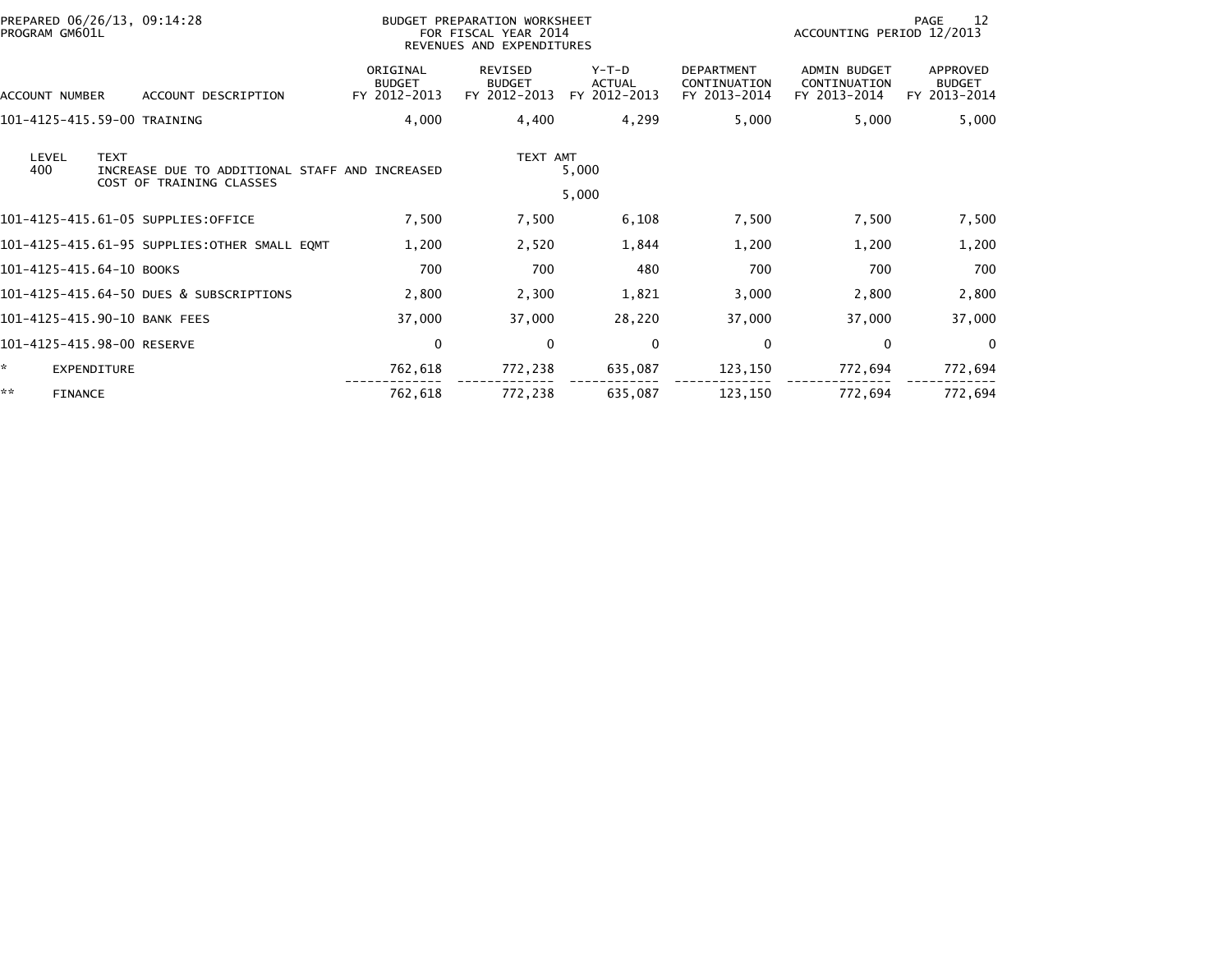| PREPARED 06/26/13, 09:14:28<br>PROGRAM GM601L |                                              |                           | BUDGET PREPARATION WORKSHEET<br>FOR FISCAL YEAR 2014<br>REVENUES AND EXPENDITURES |                          |                                   |                              | <b>PAGE</b><br>13<br>ACCOUNTING PERIOD 12/2013 |  |  |
|-----------------------------------------------|----------------------------------------------|---------------------------|-----------------------------------------------------------------------------------|--------------------------|-----------------------------------|------------------------------|------------------------------------------------|--|--|
|                                               |                                              | ORIGINAL<br><b>BUDGET</b> | <b>REVISED</b><br><b>BUDGET</b>                                                   | $Y-T-D$<br><b>ACTUAL</b> | <b>DEPARTMENT</b><br>CONTINUATION | ADMIN BUDGET<br>CONTINUATION | <b>APPROVED</b><br><b>BUDGET</b>               |  |  |
| ACCOUNT NUMBER                                | ACCOUNT DESCRIPTION                          | FY 2012-2013              | FY 2012-2013                                                                      | FY 2012-2013             | FY 2013-2014                      | FY 2013-2014                 | FY 2013-2014                                   |  |  |
|                                               |                                              | 33,829                    | 33,829                                                                            | 32,378                   | 0                                 | 34,220                       | 34,220                                         |  |  |
|                                               |                                              | 0                         | $\Omega$                                                                          | $\Omega$                 | $\Omega$                          | $\mathbf{0}$                 | $\mathbf{0}$                                   |  |  |
| 101-4126-415.20-05 HEALTH INSURANCE           |                                              | 7,236                     | 7,236                                                                             | 6,783                    | $\Omega$                          | 7,236                        | 7,236                                          |  |  |
| 101-4126-415.20-10 MEDICARE TAX               |                                              | 431                       | 431                                                                               | 412                      | 0                                 | 497                          | 497                                            |  |  |
| 101-4126-415.20-15 RETIREMENT                 |                                              | 2,358                     | 2,358                                                                             | 2,182                    | 0                                 | 2,419                        | 2,419                                          |  |  |
| 101–4126–415.20–20 SOCIAL SECURITY TAX        |                                              | 1,844                     | 1,844                                                                             | 1,762                    | 0                                 | 2,122                        | 2,122                                          |  |  |
| 101-4126-415.20-25 WORKERS COMPENSATION       |                                              | 135                       | 135                                                                               | 130                      | 0                                 | 147                          | 147                                            |  |  |
| 101-4126-415.20-30 401(K) CONTRIBUTIONS       |                                              | 1,015                     | 1,015                                                                             | 971                      | 0                                 | 1,027                        | 1,027                                          |  |  |
|                                               | 101-4126-415.33-00 OTHER PROFESSIONAL SRVCS  | 5,000                     | 5,000                                                                             | 1,320                    | 5,000                             | 3,000                        | 3,000                                          |  |  |
| 101-4126-415.33-17 CONTRACTED SERVICES        |                                              | 227,000                   | 248,000                                                                           | 197,321                  | 227,000                           | 227,000                      | 227,000                                        |  |  |
|                                               | 101-4126-415.34-30 SERVICE & MAINTENANCE     | 2,000                     | 2,000                                                                             | 1,430                    | 2,000                             | 2,000                        | 2,000                                          |  |  |
|                                               | 101-4126-415.50-07 COST PER COPY PROGRAM     | 1,400                     | 1,400                                                                             | 926                      | 1,400                             | 1,400                        | 1,400                                          |  |  |
| 101-4126-415.55-00 PRINTING                   |                                              | 200                       | 200                                                                               | $\Omega$                 | 200                               | 200                          | 200                                            |  |  |
| 101–4126–415.57–00 POSTAGE                    |                                              | 2,500                     | 2,500                                                                             | 1,763                    | 2,500                             | 2,500                        | 2,500                                          |  |  |
| 101-4126-415.58-00 TRAVEL                     |                                              | 2,000                     | 2,000                                                                             | 583                      | 2,000                             | 2,000                        | 2,000                                          |  |  |
| 101-4126-415.59-00 TRAINING                   |                                              | 500                       | 500                                                                               | 159                      | 400                               | 400                          | 400                                            |  |  |
| 101-4126-415.61-05 SUPPLIES:OFFICE            |                                              | 1,200                     | 900                                                                               | 540                      | 1,000                             | 1,000                        | 1,000                                          |  |  |
|                                               | 101-4126-415.61-95 SUPPLIES:OTHER SMALL EOMT | 600                       | 380                                                                               | 240                      | 600                               | 600                          | 600                                            |  |  |
|                                               | 101-4126-415.76-30 F/A:EQUIPMENT/FURNISHINGS | $\mathbf 0$               | $\mathbf 0$                                                                       | $\mathbf 0$              | $\Omega$                          | $\mathbf 0$                  | $\mathbf{0}$                                   |  |  |
| ÷.<br><b>EXPENDITURE</b>                      |                                              | 289,248                   | 309,728                                                                           | 248,900                  | 242,100                           | 287,768                      | 287,768                                        |  |  |
| **<br>AMBULANCE BILLING/COLLECT               |                                              | 289,248                   | 309,728                                                                           | 248,900                  | 242,100                           | 287,768                      | 287,768                                        |  |  |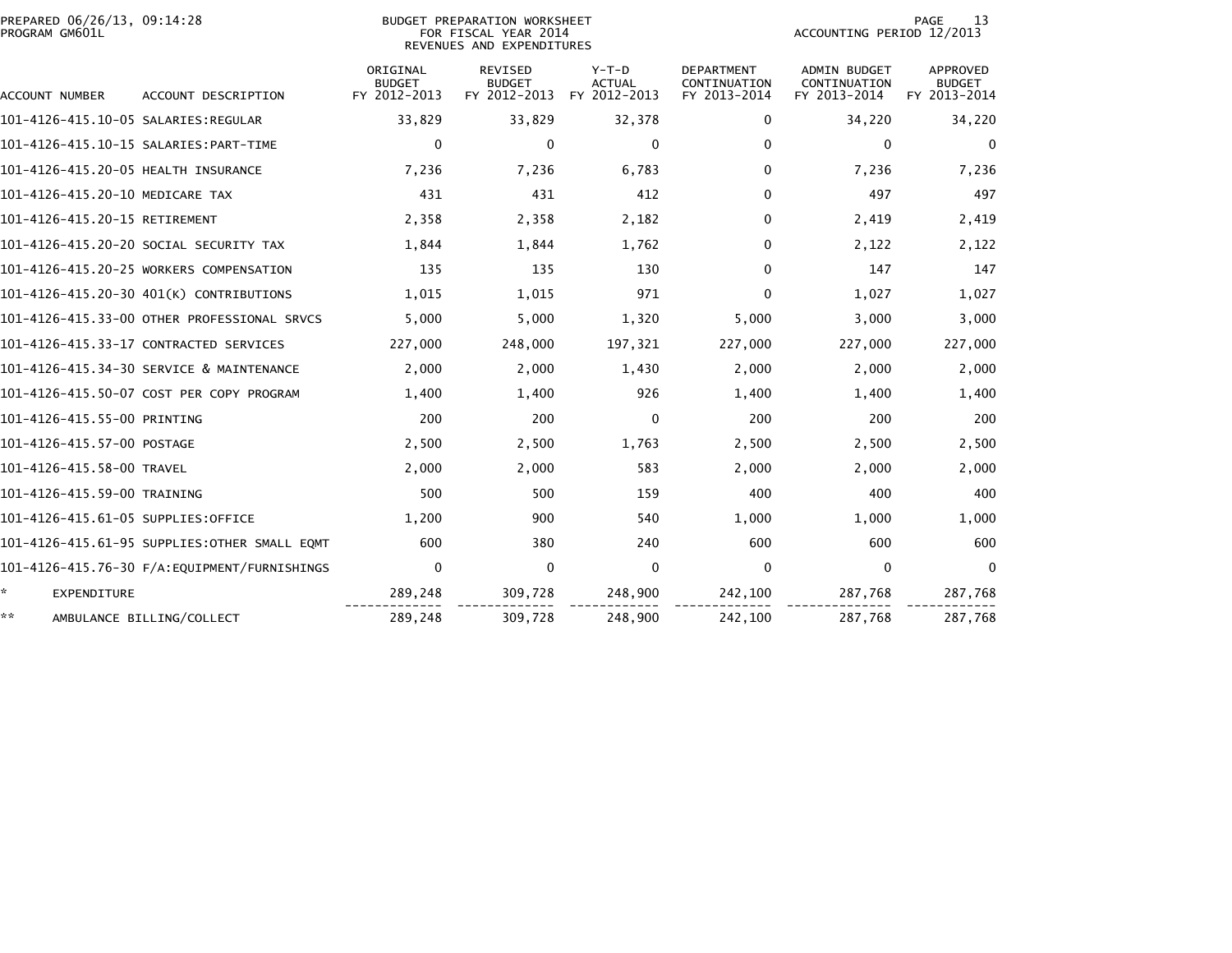| PROGRAM GM601L | PREPARED 06/26/13, 09:14:28                                                 |                                           | BUDGET PREPARATION WORKSHEET<br>FOR FISCAL YEAR 2014<br>REVENUES AND EXPENDITURES |                             |                                            | ACCOUNTING PERIOD 12/2013                    | PAGE<br>14                                |
|----------------|-----------------------------------------------------------------------------|-------------------------------------------|-----------------------------------------------------------------------------------|-----------------------------|--------------------------------------------|----------------------------------------------|-------------------------------------------|
| ACCOUNT NUMBER | ACCOUNT DESCRIPTION                                                         | ORIGINAL<br><b>BUDGET</b><br>FY 2012-2013 | REVISED<br><b>BUDGET</b><br>FY 2012-2013 FY 2012-2013                             | $Y-T-D$<br><b>ACTUAL</b>    | DEPARTMENT<br>CONTINUATION<br>FY 2013-2014 | ADMIN BUDGET<br>CONTINUATION<br>FY 2013-2014 | APPROVED<br><b>BUDGET</b><br>FY 2013-2014 |
|                | 101–4131–415.10–05 SALARIES:REGULAR                                         | 232,395                                   | 232,395                                                                           | 223,437                     | 0                                          | 237,165                                      | 240,767                                   |
| LEVEL<br>400   | <b>TEXT</b><br>CONTINUATION<br>UPGRADE HR BENEFITS SPECIALIST TO HR ANALYST |                                           | TEXT AMT                                                                          | 237,165<br>3,602<br>240,767 |                                            |                                              |                                           |
|                |                                                                             | 8,200                                     | 8,200                                                                             | 5,772                       | 0                                          | 8,200                                        | 8,200                                     |
|                | 101-4131-415.20-05 HEALTH INSURANCE                                         | 40,200                                    | 40,200                                                                            | 30,150                      | 0                                          | 40,200                                       | 40,200                                    |
|                |                                                                             | 8,040                                     | 8,040                                                                             | 7,370                       | 0                                          | 8,040                                        | 8,040                                     |
|                | 101-4131-415.20-10 MEDICARE TAX                                             | 3,488                                     | 3,488                                                                             | 3,143                       | $\Omega$                                   | 3,560                                        | 3,613                                     |
| LEVEL<br>400   | <b>TEXT</b><br>CONTINUATION<br>UPGRADE HR BENEFITS SPECIALIST               |                                           | TEXT AMT                                                                          | 3,560<br>53<br>3,613        |                                            |                                              |                                           |
|                | 101-4131-415.20-15 RETIREMENT                                               | 16,198                                    | 16,198                                                                            | 15,060                      | 0                                          | 16,768                                       | 17,023                                    |
| LEVEL<br>400   | <b>TEXT</b><br>CONTINUATION<br>UPGRADE HR BENEFITS SPECIALIST               |                                           | TEXT AMT                                                                          | 16,768<br>255<br>17,023     |                                            |                                              |                                           |
|                | 101–4131–415.20–20 SOCIAL SECURITY TAX                                      | 14,917                                    | 14,917                                                                            | 13,438                      | 0                                          | 15,215                                       | 15,439                                    |
| LEVEL<br>400   | <b>TEXT</b><br>CONTINUATION<br>UPGRADE HR BENEFITS SPECIALIST               |                                           | TEXT AMT                                                                          | 15,215<br>224<br>15,439     |                                            |                                              |                                           |
|                | 101-4131-415.20-25 WORKERS COMPENSATION                                     | 962                                       | 962                                                                               | 917                         | $\mathbf{0}$                               | 1,055                                        | 1,163                                     |
| LEVEL<br>400   | <b>TEXT</b><br>CONTINUATION<br>UPGRADE HR BENEFITS SPECIALIST               |                                           | TEXT AMT                                                                          | 1,055<br>108<br>1,163       |                                            |                                              |                                           |
|                | 101-4131-415.20-30 401(K) CONTRIBUTIONS                                     | 6,972                                     | 6,972                                                                             | 6,703                       | 0                                          | 7,115                                        | 7,213                                     |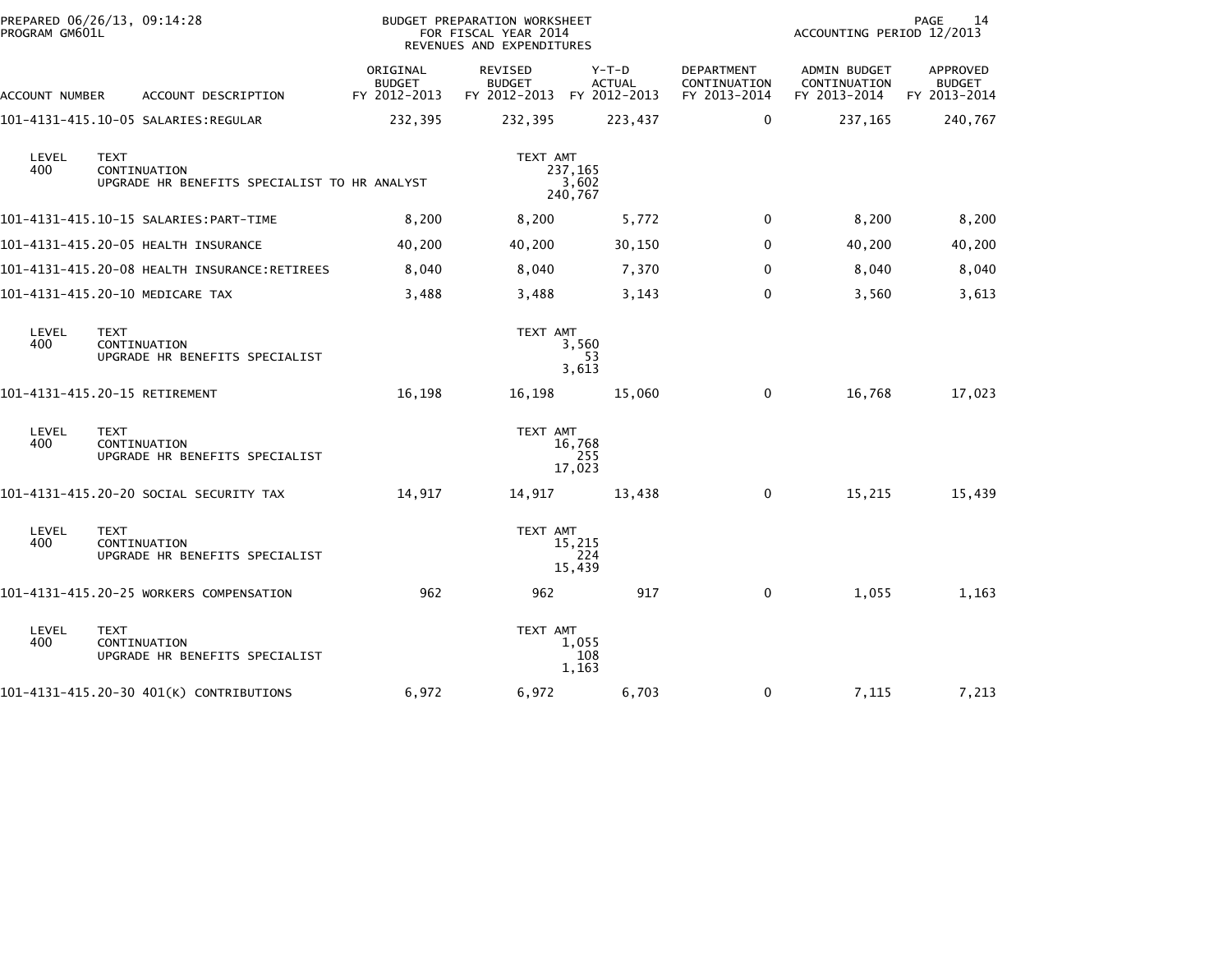| PREPARED 06/26/13, 09:14:28<br>PROGRAM GM601L |             |                                                |                                           | BUDGET PREPARATION WORKSHEET<br>FOR FISCAL YEAR 2014<br>REVENUES AND EXPENDITURES |                                   |                                                   | <b>PAGE</b><br>15<br>ACCOUNTING PERIOD 12/2013      |                                                  |  |  |
|-----------------------------------------------|-------------|------------------------------------------------|-------------------------------------------|-----------------------------------------------------------------------------------|-----------------------------------|---------------------------------------------------|-----------------------------------------------------|--------------------------------------------------|--|--|
| ACCOUNT NUMBER                                |             | ACCOUNT DESCRIPTION                            | ORIGINAL<br><b>BUDGET</b><br>FY 2012-2013 | <b>REVISED</b><br><b>BUDGET</b><br>FY 2012-2013                                   | $Y-T-D$<br>ACTUAL<br>FY 2012-2013 | <b>DEPARTMENT</b><br>CONTINUATION<br>FY 2013-2014 | <b>ADMIN BUDGET</b><br>CONTINUATION<br>FY 2013-2014 | <b>APPROVED</b><br><b>BUDGET</b><br>FY 2013-2014 |  |  |
| LEVEL<br>400                                  | <b>TEXT</b> | CONTINUATION<br>UPGRADE HR BENEFITS SPECIALIST |                                           | TEXT AMT                                                                          | 7,115<br>98<br>7,213              |                                                   |                                                     |                                                  |  |  |
|                                               |             | 101-4131-415.32-18 EMPLOYEE ASSISTANCE PROG    | 14,000                                    | 14,000                                                                            | 13,289                            | 14,000                                            | 14,000                                              | 14,000                                           |  |  |
|                                               |             | 101-4131-415.32-40 PHYSICIAN FEES              | 10,170                                    | 10,170                                                                            | 7.710                             | 10,170                                            | 9,000                                               | 9,000                                            |  |  |
|                                               |             | 101-4131-415.33-17 CONTRACTED SERVICES         | 6,350                                     | 6,350                                                                             | 867                               | 6,350                                             | 6,000                                               | 6,000                                            |  |  |
|                                               |             | 101-4131-415.34-30 SERVICE & MAINTENANCE       | 3,300                                     | 3,780                                                                             | 3,268                             | 3,300                                             | 3,300                                               | 3,300                                            |  |  |
|                                               |             | 101-4131-415.50-07 COST PER COPY PROGRAM       | 2,000                                     | 2,000                                                                             | 2,000                             | 2,000                                             | 3,000                                               | 3,000                                            |  |  |
| 101-4131-415.53-05 TELEPHONE                  |             |                                                | 1,110                                     | 1,110                                                                             | 945                               | 1,300                                             | 1,300                                               | 1,300                                            |  |  |
| LEVEL<br>400                                  | <b>TEXT</b> | ADDITION OF DATA PLAN IN FY 2012-13            |                                           | TEXT AMT                                                                          | 1,300<br>1,300                    |                                                   |                                                     |                                                  |  |  |
| 101-4131-415.54-00 ADVERTISING                |             |                                                | $\mathbf 0$                               | $\Omega$                                                                          | $\mathbf{0}$                      | $\mathbf{0}$                                      | $\mathbf{0}$                                        | $\mathbf{0}$                                     |  |  |
| 101-4131-415.55-00 PRINTING                   |             |                                                | 300                                       | 300                                                                               | 261                               | 300                                               | 300                                                 | 300                                              |  |  |
| 101-4131-415.57-00 POSTAGE                    |             |                                                | 700                                       | 1,000                                                                             | 935                               | 700                                               | 1,000                                               | 1,000                                            |  |  |
| 101-4131-415.58-00 TRAVEL                     |             |                                                | 1,500                                     | 1,800                                                                             | 1,500                             | 1,500                                             | 1,500                                               | 1,500                                            |  |  |
| 101-4131-415.59-00 TRAINING                   |             |                                                | 3,000                                     | 3,000                                                                             | 2,595                             | 3,000                                             | 3,000                                               | 3,000                                            |  |  |
|                                               |             | 101-4131-415.61-05 SUPPLIES:OFFICE             | 4,071                                     | 3,471                                                                             | 2,627                             | 4,071                                             | 3,500                                               | 3,500                                            |  |  |
|                                               |             | 101-4131-415.61-22 SUPPLIES:COPIER             | 1,450                                     | 1,450                                                                             | 1,318                             | 1,450                                             | 1,450                                               | 1,450                                            |  |  |
|                                               |             | 101-4131-415.61-95 SUPPLIES:OTHER SMALL EQMT   | 480                                       | 0                                                                                 | $\mathbf{0}$                      | 480                                               | 480                                                 | 480                                              |  |  |
|                                               |             | 101-4131-415.64-50 DUES & SUBSCRIPTIONS        | 1,000                                     | 1,000                                                                             | 150                               | 1,000                                             | 900                                                 | 900                                              |  |  |
|                                               |             | 101-4131-415.76-20 F/A:DP EQUIPMENT            | 0                                         | $\mathbf 0$                                                                       | $\mathbf 0$                       | 1,500                                             | 1,500                                               | 1,500                                            |  |  |
|                                               |             |                                                |                                           |                                                                                   |                                   |                                                   |                                                     |                                                  |  |  |

LEVEL TEXT TEXT AMT 400 PC FOR NURSE PRACTITIONER CLINIC & HEALTH COACHING 1,500

TEXT AMT<br>1,500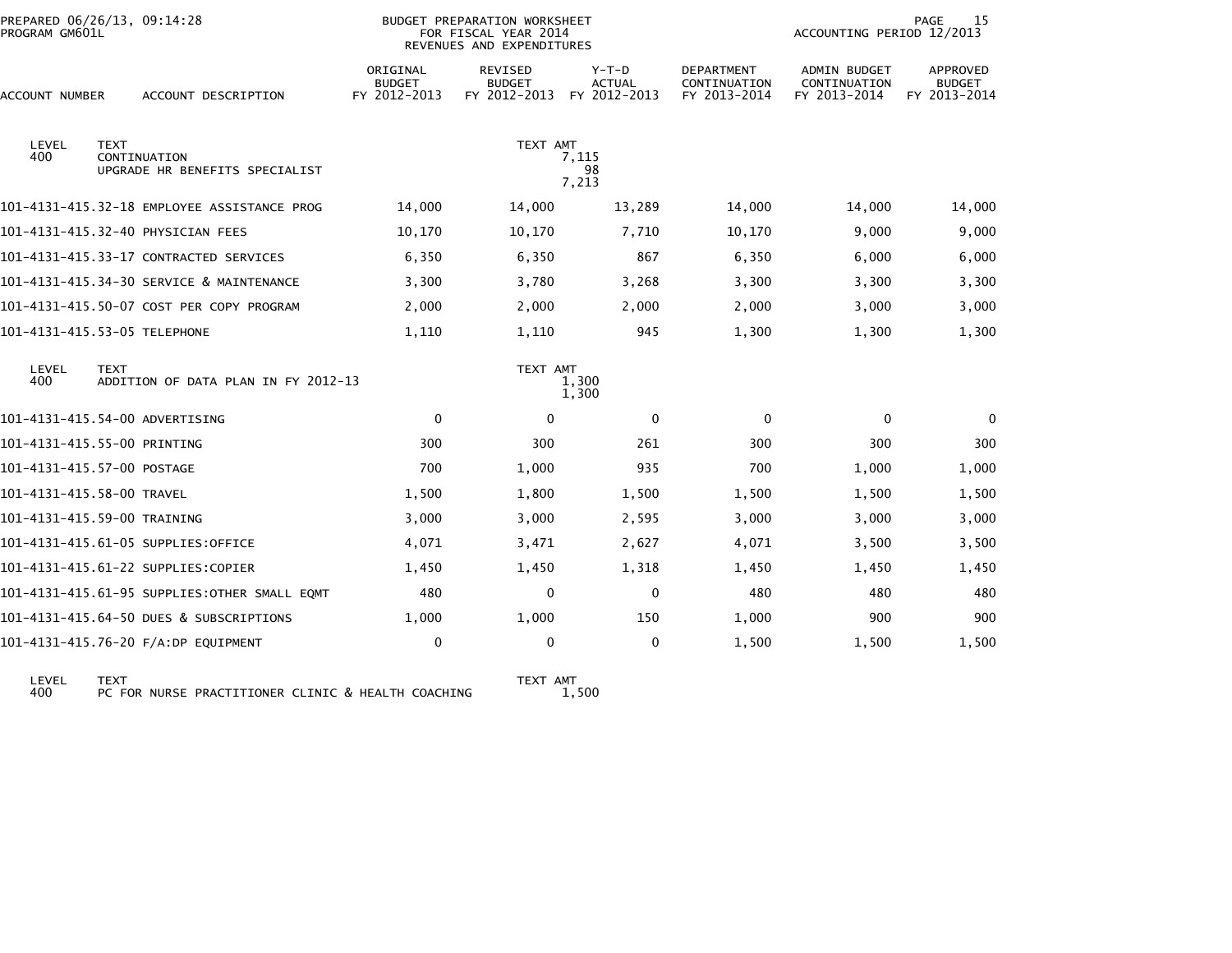| PROGRAM GM601L | PREPARED 06/26/13, 09:14:28 |                     |                                           | BUDGET PREPARATION WORKSHEET<br>FOR FISCAL YEAR 2014<br>REVENUES AND EXPENDITURES |                                          |                                                   |                                              | 16<br>PAGE<br>ACCOUNTING PERIOD 12/2013   |  |  |
|----------------|-----------------------------|---------------------|-------------------------------------------|-----------------------------------------------------------------------------------|------------------------------------------|---------------------------------------------------|----------------------------------------------|-------------------------------------------|--|--|
| ACCOUNT NUMBER |                             | ACCOUNT DESCRIPTION | ORIGINAL<br><b>BUDGET</b><br>FY 2012-2013 | REVISED<br><b>BUDGET</b><br>FY 2012-2013                                          | $Y-T-D$<br><b>ACTUAL</b><br>FY 2012-2013 | <b>DEPARTMENT</b><br>CONTINUATION<br>FY 2013-2014 | ADMIN BUDGET<br>CONTINUATION<br>FY 2013-2014 | APPROVED<br><b>BUDGET</b><br>FY 2013-2014 |  |  |
|                |                             |                     |                                           |                                                                                   | 1.500                                    |                                                   |                                              |                                           |  |  |
|                | EXPENDITURE                 |                     | 380.803                                   | 380,803                                                                           | 343,455                                  | 51,121                                            | 387,548                                      | 391,888                                   |  |  |
| **             | HUMAN RESOURCES             |                     | 380.803                                   | 380,803                                                                           | 343,455                                  | 51,121                                            | 387.548                                      | 391,888                                   |  |  |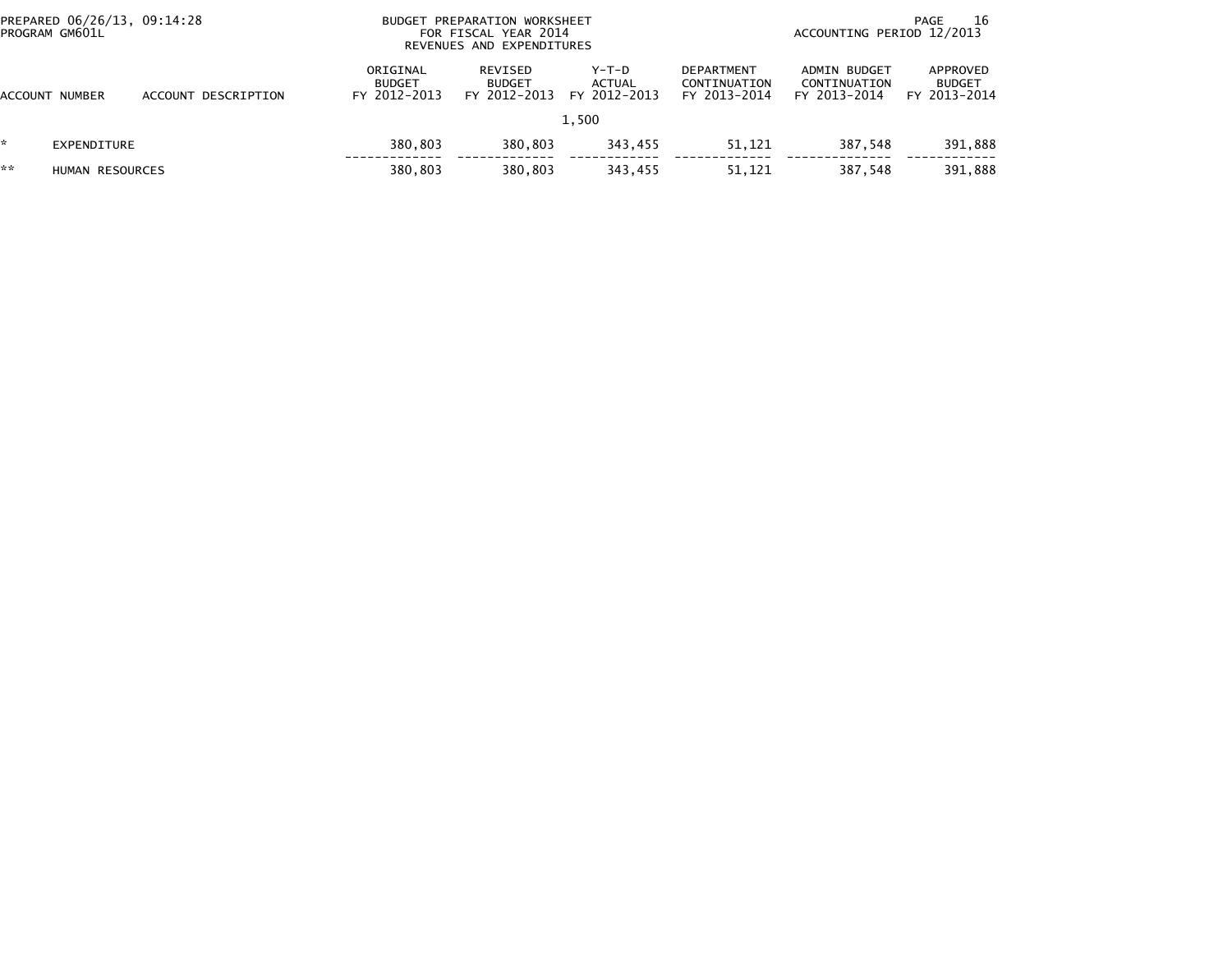| PREPARED 06/26/13, 09:14:28<br>PROGRAM GM601L |                                              |                                           | <b>BUDGET PREPARATION WORKSHEET</b><br>FOR FISCAL YEAR 2014<br>REVENUES AND EXPENDITURES |                                        |                                                   | PAGE<br>17<br>ACCOUNTING PERIOD 12/2013             |                                           |  |
|-----------------------------------------------|----------------------------------------------|-------------------------------------------|------------------------------------------------------------------------------------------|----------------------------------------|---------------------------------------------------|-----------------------------------------------------|-------------------------------------------|--|
| ACCOUNT NUMBER                                | ACCOUNT DESCRIPTION                          | ORIGINAL<br><b>BUDGET</b><br>FY 2012-2013 | <b>REVISED</b><br><b>BUDGET</b><br>FY 2012-2013                                          | Y-T-D<br><b>ACTUAL</b><br>FY 2012-2013 | <b>DEPARTMENT</b><br>CONTINUATION<br>FY 2013-2014 | <b>ADMIN BUDGET</b><br>CONTINUATION<br>FY 2013-2014 | APPROVED<br><b>BUDGET</b><br>FY 2013-2014 |  |
|                                               | 101-4132-334.72-00 VETERANS SERVICE GRANT    | $1.400 -$                                 | $1.400 -$                                                                                | $1.452 -$                              | $1.400 -$                                         | $1.400 -$                                           | $1,400-$                                  |  |
| ×.<br><b>REVENUE</b>                          |                                              | $1.400 -$<br>32,011                       | $1.400 -$<br>32,011                                                                      | $1.452 -$<br>30,456                    | $1,400-$<br>0                                     | $1.400 -$<br>32,324                                 | $1,400-$<br>32,324                        |  |
|                                               |                                              | 10,469                                    | 9,799                                                                                    | 5,807                                  | 0                                                 | 10,469                                              | 10,469                                    |  |
| 101-4132-444.20-05 HEALTH INSURANCE           |                                              | 8,040                                     | 8,040                                                                                    | 7,538                                  | 0                                                 | 8,040                                               | 8,040                                     |  |
| 101-4132-444.20-10 MEDICARE TAX               |                                              | 616                                       | 616                                                                                      | 526                                    | $\Omega$                                          | 620                                                 | 620                                       |  |
| 101-4132-444.20-15 RETIREMENT                 |                                              | 2,231                                     | 2,231                                                                                    | 2,053                                  | 0                                                 | 2,285                                               | 2,285                                     |  |
|                                               | 101-4132-444.20-20 SOCIAL SECURITY TAX       | 2,634                                     | 2,634                                                                                    | 2,248                                  | $\Omega$                                          | 2,653                                               | 2,653                                     |  |
|                                               | 101-4132-444.20-25 WORKERS COMPENSATION      | 170                                       | 170                                                                                      | 145                                    | $\Omega$                                          | 185                                                 | 185                                       |  |
|                                               | 101-4132-444.20-30 401(K) CONTRIBUTIONS      | 960                                       | 960                                                                                      | 914                                    | $\Omega$                                          | 970                                                 | 970                                       |  |
| 101-4132-444.53-05 TELEPHONE                  |                                              | 620                                       | 620                                                                                      | 480                                    | 620                                               | 700                                                 | 700                                       |  |
| 101-4132-444.57-00 POSTAGE                    |                                              | 500                                       | 300                                                                                      | 95                                     | 300                                               | 300                                                 | 300                                       |  |
| 101-4132-444.58-00 TRAVEL                     |                                              | 1,000                                     | 2,110                                                                                    | 2,007                                  | 1,360                                             | 2,000                                               | 2,000                                     |  |
| 101-4132-444.59-00 TRAINING                   |                                              | 500                                       | 340                                                                                      | 165                                    | 340                                               | 350                                                 | 350                                       |  |
| 101-4132-444.61-05 SUPPLIES:OFFICE            |                                              | 500                                       | 500                                                                                      | 237                                    | 500                                               | 500                                                 | 500                                       |  |
|                                               | 101-4132-444.61-95 SUPPLIES:OTHER SMALL EOMT | 500                                       | $\mathbf{0}$                                                                             | $\mathbf 0$                            | $\mathbf{0}$                                      | $\mathbf{0}$                                        | $\mathbf{0}$                              |  |
|                                               | 101-4132-444.64-50 DUES & SUBSCRIPTIONS      | 250                                       | 250                                                                                      | 208                                    | 250                                               | 250                                                 | 250                                       |  |
|                                               |                                              | $\mathbf 0$                               | 1,170                                                                                    | 1,170                                  | 1,170                                             | 500                                                 | 500                                       |  |
| *.<br><b>EXPENDITURE</b>                      |                                              | 61,001                                    | 61,751                                                                                   | 54,049                                 | 4,540                                             | 62,146                                              | 62,146                                    |  |
| **<br>VETERAN SERVICES                        |                                              | 59,601                                    | 60,351                                                                                   | 52,597                                 | 3,140                                             | 60.746                                              | 60,746                                    |  |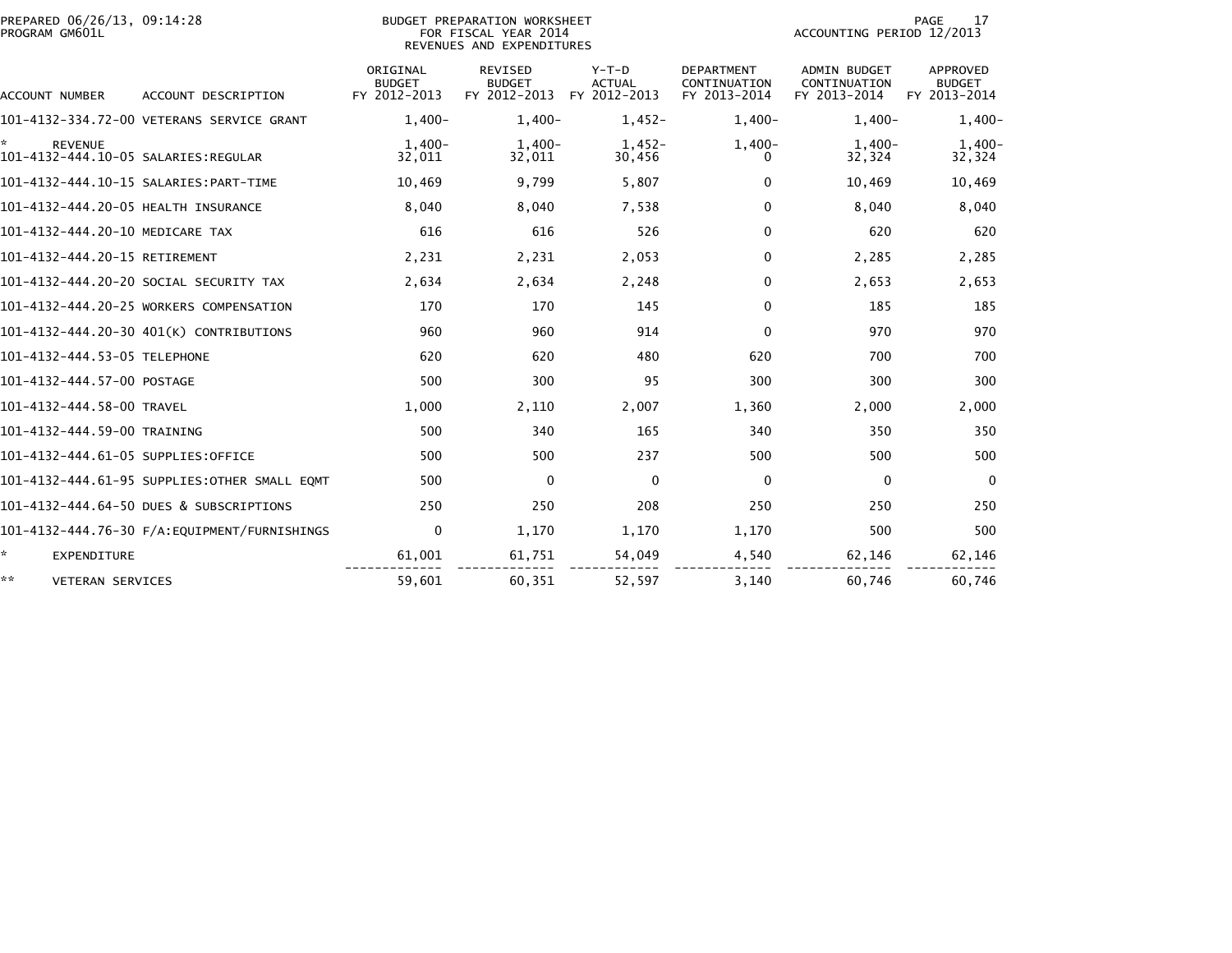| PROGRAM GM601L       | PREPARED 06/26/13, 09:14:28                            |                                           | BUDGET PREPARATION WORKSHEET<br>FOR FISCAL YEAR 2014<br>REVENUES AND EXPENDITURES |                                          |                                            | ACCOUNTING PERIOD 12/2013                    | PAGE<br>18                                |
|----------------------|--------------------------------------------------------|-------------------------------------------|-----------------------------------------------------------------------------------|------------------------------------------|--------------------------------------------|----------------------------------------------|-------------------------------------------|
| ACCOUNT NUMBER       | ACCOUNT DESCRIPTION                                    | ORIGINAL<br><b>BUDGET</b><br>FY 2012-2013 | <b>REVISED</b><br><b>BUDGET</b><br>FY 2012-2013                                   | $Y-T-D$<br><b>ACTUAL</b><br>FY 2012-2013 | DEPARTMENT<br>CONTINUATION<br>FY 2013-2014 | ADMIN BUDGET<br>CONTINUATION<br>FY 2013-2014 | APPROVED<br><b>BUDGET</b><br>FY 2013-2014 |
|                      | 101-4134-395.10-00 FUND BALANCE APPR-UNREST            | $\mathbf 0$                               | $\mathbf 0$                                                                       | 0                                        | 0                                          | 0                                            | $\mathbf 0$                               |
| ŵ.<br><b>REVENUE</b> |                                                        | 0<br>527,385                              | $\Omega$<br>527,385                                                               | 0<br>496,743                             | 0<br>$\Omega$                              | 0<br>473,776                                 | 477,505                                   |
| LEVEL<br>400         | <b>TEXT</b><br>CONTINUATION<br>UPGRADE ADMIN SECRETARY |                                           | TEXT AMT                                                                          | 473.776<br>3,729<br>477,505              |                                            |                                              |                                           |
|                      |                                                        | $\mathbf{0}$                              | $\mathbf{0}$                                                                      | $\mathbf{0}$                             | $\mathbf{0}$                               | $\mathbf{0}$                                 | $\mathbf{0}$                              |
|                      |                                                        | 20,000                                    | 20,000                                                                            | $\mathbf{0}$                             | 0                                          | 0                                            | 0                                         |
|                      | 101-4134-419.20-05 HEALTH INSURANCE                    | 120,600                                   | 116,580                                                                           | 110,048                                  | 0                                          | 108,540                                      | 108,540                                   |
|                      |                                                        | $\mathbf 0$                               | 4,020                                                                             | 4,020                                    | $\Omega$                                   | 8,040                                        | 8,040                                     |
|                      | 101-4134-419.20-10 MEDICARE TAX                        | 7,747                                     | 7,747                                                                             | 6,851                                    | 0                                          | 6,870                                        | 6,924                                     |
| LEVEL<br>400         | <b>TEXT</b><br>CONTINUATION<br>UPGRADE ADMIN SECRETARY |                                           | TEXT AMT                                                                          | 6,870<br>54<br>6,924                     |                                            |                                              |                                           |
|                      | 101-4134-419.20-15 RETIREMENT                          | 36,759                                    | 36,759                                                                            | 33,481                                   | $\Omega$                                   | 33,496                                       | 33,760                                    |
| LEVEL<br>400         | <b>TEXT</b><br>CONTINUATION<br>UPGRADE ADMIN SECRETARY |                                           | TEXT AMT                                                                          | 33,496<br>264<br>33,760                  |                                            |                                              |                                           |
|                      | 101-4134-419.20-20 SOCIAL SECURITY TAX                 | 34,038                                    | 34,038                                                                            | 29,292                                   | $\mathbf 0$                                | 29,375                                       | 29,607                                    |
| LEVEL<br>400         | <b>TEXT</b><br>CONTINUATION<br>UPGRADE ADMIN SECRETARY |                                           | TEXT AMT                                                                          | 29,375<br>232<br>29,607                  |                                            |                                              |                                           |
|                      | 101-4134-419.20-25 WORKERS COMPENSATION                | 22,143                                    | 22,143                                                                            | 22,066                                   | 0                                          | 32,601                                       | 32,616                                    |
| LEVEL                | <b>TEXT</b>                                            |                                           | TEXT AMT                                                                          |                                          |                                            |                                              |                                           |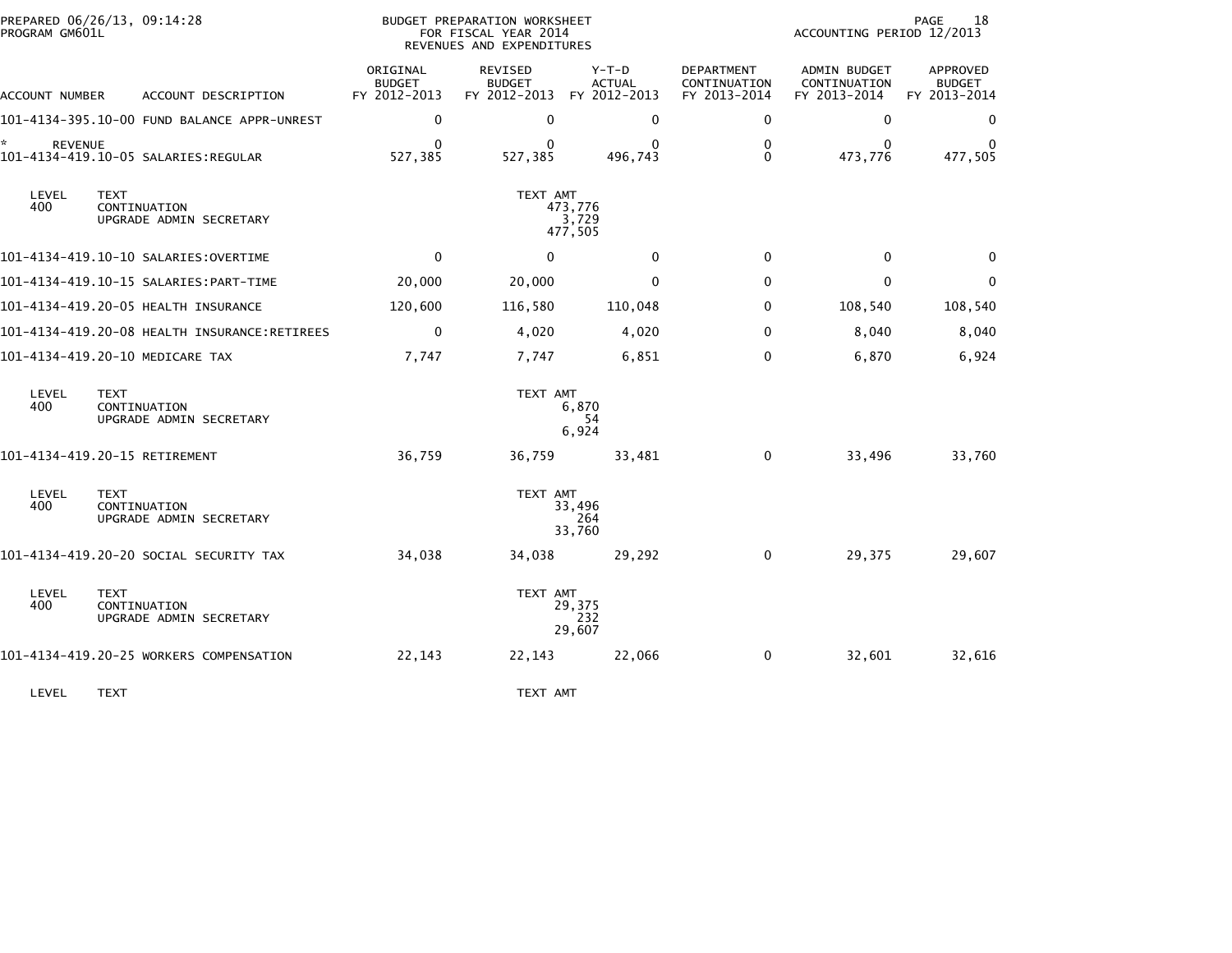| PROGRAM GM601L | PREPARED 06/26/13, 09:14:28                                                        |                                           | BUDGET PREPARATION WORKSHEET<br>FOR FISCAL YEAR 2014<br>REVENUES AND EXPENDITURES |                                          |                                                   | ACCOUNTING PERIOD 12/2013                           | PAGE<br>19                                |
|----------------|------------------------------------------------------------------------------------|-------------------------------------------|-----------------------------------------------------------------------------------|------------------------------------------|---------------------------------------------------|-----------------------------------------------------|-------------------------------------------|
| ACCOUNT NUMBER | ACCOUNT DESCRIPTION                                                                | ORIGINAL<br><b>BUDGET</b><br>FY 2012-2013 | <b>REVISED</b><br><b>BUDGET</b><br>FY 2012-2013                                   | $Y-T-D$<br><b>ACTUAL</b><br>FY 2012-2013 | <b>DEPARTMENT</b><br>CONTINUATION<br>FY 2013-2014 | <b>ADMIN BUDGET</b><br>CONTINUATION<br>FY 2013-2014 | APPROVED<br><b>BUDGET</b><br>FY 2013-2014 |
| 400            | CONTINUATION<br>UPGRADE ADMIN SECRETARY                                            |                                           |                                                                                   | 32,601<br>15<br>32,616                   |                                                   |                                                     |                                           |
|                | 101-4134-419.20-30 401(K) CONTRIBUTIONS                                            | 15,922                                    | 15,922                                                                            | 14,101                                   | $\Omega$                                          | 14,213                                              | 14,324                                    |
| LEVEL<br>400   | <b>TEXT</b><br>CONTINUATION<br>UPGRADE ADMIN SECRETARY                             |                                           | TEXT AMT                                                                          | 14,213<br>111<br>14,324                  |                                                   |                                                     |                                           |
|                | 101-4134-419.33-13 CONTRACT CLEANING                                               | 190,000                                   | 190,000                                                                           | 128,262                                  | 180,000                                           | 180,000                                             | 180,000                                   |
|                | 101-4134-419.33-63 SNOW REMOVAL SERVICES                                           | 9,100                                     | $\mathbf{0}$                                                                      | $\Omega$                                 | 5,100                                             | 4,000                                               | 4,000                                     |
| LEVEL<br>400   | <b>TEXT</b><br>DECREASE LINE ITEM DUE TO AIRPORT ADDING PORTION<br>TO THEIR BUDGET |                                           | TEXT AMT                                                                          | 4,000<br>4,000                           |                                                   |                                                     |                                           |
|                | 101-4134-419.34-30 SERVICE & MAINTENANCE                                           | 167,000                                   | 160,500                                                                           | 145,993                                  | 162,000                                           | 162,000                                             | 162,000                                   |
|                | 101-4134-419.41-40 WATER                                                           | 32,000                                    |                                                                                   | 18,640                                   |                                                   |                                                     |                                           |
|                |                                                                                    |                                           | 27,380                                                                            |                                          | 27,380                                            | 28,000                                              | 28,000                                    |
|                | 101-4134-419.41-42 STORM WATER FEE                                                 | $\mathbf 0$                               | 4,620                                                                             | 3,515                                    | 4,620                                             | 4,800                                               | 4,800                                     |
|                | 101-4134-419.43-05 R&M:BUILDINGS                                                   | 410,000                                   | 390,825                                                                           | 301,717                                  | 427,434                                           | 420,000                                             | 453,500                                   |
|                |                                                                                    |                                           |                                                                                   |                                          |                                                   |                                                     |                                           |

| REMODELING OF MAHALEY AVENUE FOR BOARD OF ELECTION |
|----------------------------------------------------|
|                                                    |
| REPAIR OF ROOF AT AGRICULTURAL BUILDING - CONTINUE |
|                                                    |
|                                                    |
|                                                    |
|                                                    |
|                                                    |
|                                                    |
|                                                    |
|                                                    |
| 420,000                                            |
| 19,000                                             |
| 14,500                                             |
| 453,500                                            |
|                                                    |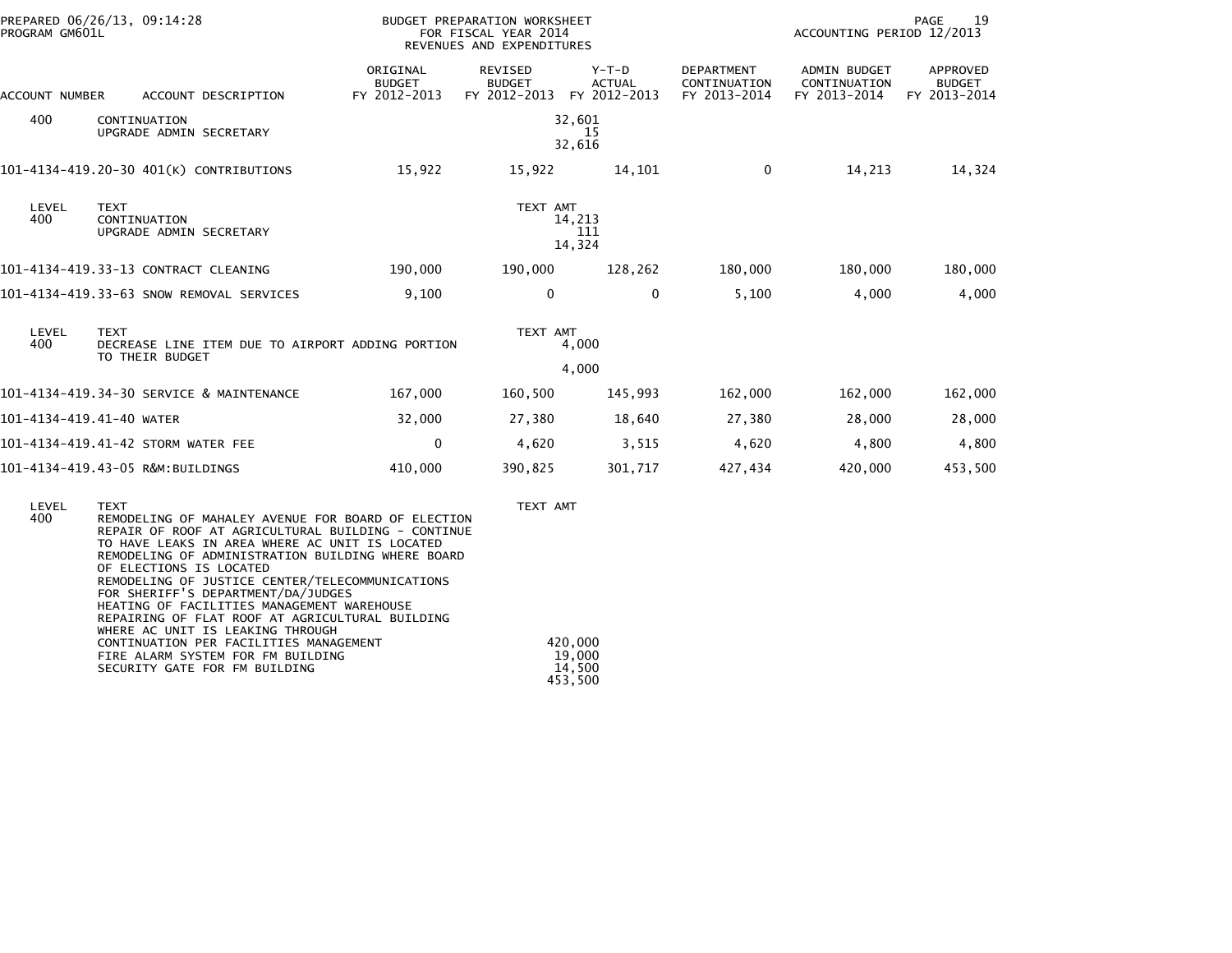| PREPARED 06/26/13, 09:14:28<br>PROGRAM GM601L |                                              | BUDGET PREPARATION WORKSHEET<br>FOR FISCAL YEAR 2014<br>REVENUES AND EXPENDITURES |                          |                   | 20<br><b>PAGE</b><br>ACCOUNTING PERIOD 12/2013 |                                     |                           |
|-----------------------------------------------|----------------------------------------------|-----------------------------------------------------------------------------------|--------------------------|-------------------|------------------------------------------------|-------------------------------------|---------------------------|
|                                               |                                              | ORIGINAL<br><b>BUDGET</b>                                                         | REVISED<br><b>BUDGET</b> | $Y-T-D$<br>ACTUAL | DEPARTMENT<br>CONTINUATION                     | <b>ADMIN BUDGET</b><br>CONTINUATION | APPROVED<br><b>BUDGET</b> |
| ACCOUNT NUMBER                                | ACCOUNT DESCRIPTION                          | FY 2012-2013                                                                      | FY 2012-2013             | FY 2012-2013      | FY 2013-2014                                   | FY 2013-2014                        | FY 2013-2014              |
| 101-4134-419.43-15 R&M:EQUIPMENT              |                                              | 8,500                                                                             | 8,300                    | 4,295             | 8,500                                          | 8,000                               | 8,000                     |
| 101-4134-419.43-20 R&M:VEHICLES               |                                              | 5,000                                                                             | 11,500                   | 10,415            | 5,000                                          | 5,000                               | 5,000                     |
|                                               | 101-4134-419.43-24 R&M:RISK MNGR/SAFETY      | $\mathbf 0$                                                                       | $\mathbf{0}$             | $\mathbf{0}$      | $\mathbf{0}$                                   | $\mathbf{0}$                        | 0                         |
| 101-4134-419.44-10 RENT:EQUIPMENT             |                                              | 3,500                                                                             | 6,500                    | 3,211             | 3,500                                          | 3,500                               | 3,500                     |
|                                               | 101-4134-419.50-07 COST PER COPY PROGRAM     | 450                                                                               | 450                      | 237               | 450                                            | 450                                 | 450                       |
| 101-4134-419.53-05 TELEPHONE                  |                                              | 8,500                                                                             | 8,500                    | 8,996             | 8,500                                          | 11,000                              | 11,000                    |
| 101-4134-419.56-00 UNIFORMS                   |                                              | 6,500                                                                             | 6,500                    | 4,255             | 6,500                                          | 6,000                               | 6,000                     |
| 101-4134-419.57-00 POSTAGE                    |                                              | 360                                                                               | 360                      | 5                 | 100                                            | 100                                 | 100                       |
| 101-4134-419.58-00 TRAVEL                     |                                              | 1,000                                                                             | 1,000                    | 700               | 1,000                                          | 1,000                               | 1,000                     |
| 101-4134-419.59-00 TRAINING                   |                                              | 750                                                                               | 750                      | 218               | 750                                            | 750                                 | 750                       |
| 101-4134-419.61-05 SUPPLIES:OFFICE            |                                              | 700                                                                               | 850                      | 782               | 850                                            | 850                                 | 850                       |
|                                               | 101-4134-419.61-30 SUPPLIES:JANITORIAL       | 218,500                                                                           | 207,000                  | 155,087           | 200,000                                        | 190,000                             | 190,000                   |
|                                               | 101-4134-419.61-40 SUPPLIES:MAINTENANCE      | 30,000                                                                            | 37,550                   | 17,909            | 25,000                                         | 25,000                              | 25,000                    |
| 101-4134-419.61-80 SUPPLIES:SIGNS             |                                              | 30,000                                                                            | 30,000                   | 13,035            | 30,000                                         | 25,000                              | 25,000                    |
| 101-4134-419.61-85 SUPPLIES:VEHICLE           |                                              | 1,000                                                                             | 1,450                    | 813               | 1,000                                          | 1,000                               | 1,000                     |
|                                               | 101-4134-419.61-95 SUPPLIES:OTHER SMALL EQMT | 7,000                                                                             | 32,630                   | 25,845            | 7,000                                          | 7,000                               | 7,000                     |
| 101-4134-419.62-05 ELECTRICITY                |                                              | 200,000                                                                           | 200,000                  | 151,024           | 200,000                                        | 215,000                             | 215,000                   |
|                                               | 101-4134-419.62-20 MOTOR FUEL & LUBRICANTS   | 28,000                                                                            | 28,000                   | 26,706            | 28,000                                         | 29,500                              | 29,500                    |
| 101-4134-419.62-25 NATURAL GAS                |                                              | 35,000                                                                            | 35,000                   | 24,881            | 35,000                                         | 30,000                              | 30,000                    |
|                                               | 101-4134-419.64-50 DUES & SUBSCRIPTIONS      | 600                                                                               | 150                      | 130               | 600                                            | 500                                 | 500                       |
|                                               | 101-4134-419.73-00 C/A:OTHER IMPROVEMENTS    | 404,500                                                                           | 338,300                  | 190,989           | 155,000                                        | 155,000                             | 155,000                   |

 LEVEL TEXT TEXT AMT 400 REPLACEMENT OF AC UNIT AT AGRICULTURAL BUILDING -

DUE TO BOTTOM OF UNIT RUSTING OUT AND WATER IS LEAKING INTO THE BUILDING - UNIT IS 20+ YEARS OLD-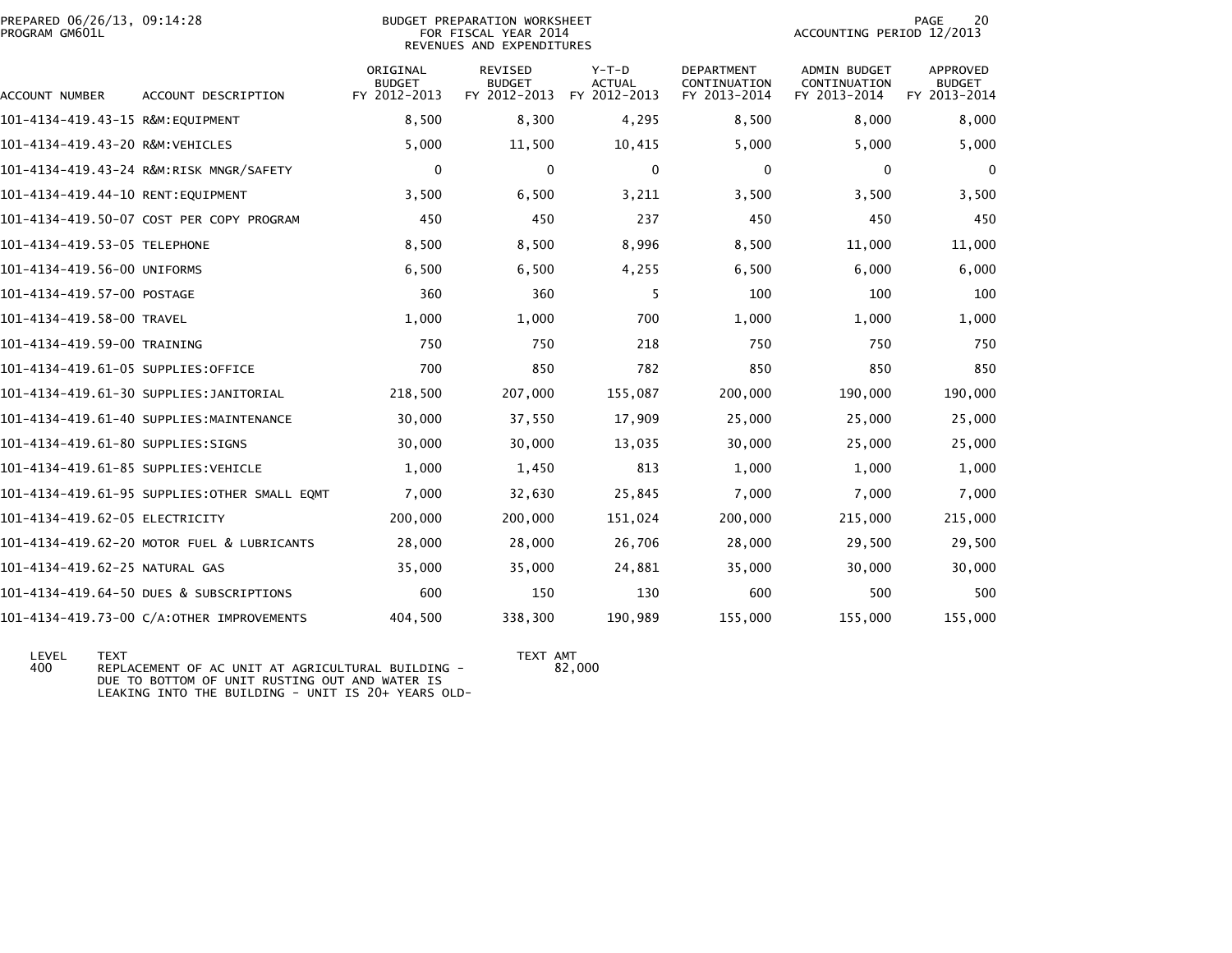| PROGRAM GM601L                                                                                                                                                                                    | PREPARED 06/26/13, 09:14:28                                                                                                                                                                                                                                                                                              |                                           | BUDGET PREPARATION WORKSHEET<br>FOR FISCAL YEAR 2014<br>REVENUES AND EXPENDITURES |                                        |                                            | ACCOUNTING PERIOD 12/2013                    | PAGE<br>21                                |
|---------------------------------------------------------------------------------------------------------------------------------------------------------------------------------------------------|--------------------------------------------------------------------------------------------------------------------------------------------------------------------------------------------------------------------------------------------------------------------------------------------------------------------------|-------------------------------------------|-----------------------------------------------------------------------------------|----------------------------------------|--------------------------------------------|----------------------------------------------|-------------------------------------------|
| ACCOUNT NUMBER                                                                                                                                                                                    | ACCOUNT DESCRIPTION                                                                                                                                                                                                                                                                                                      | ORIGINAL<br><b>BUDGET</b><br>FY 2012-2013 | REVISED<br><b>BUDGET</b><br>FY 2012-2013                                          | Y-T-D<br><b>ACTUAL</b><br>FY 2012-2013 | DEPARTMENT<br>CONTINUATION<br>FY 2013-2014 | ADMIN BUDGET<br>CONTINUATION<br>FY 2013-2014 | APPROVED<br><b>BUDGET</b><br>FY 2013-2014 |
|                                                                                                                                                                                                   | HAS HAD MAJOR WORK REPAIR TWICE<br>MODERNIZATION OF ELEVATOR AT MAHALEY AVEUNE (STATE<br>HAS CLOSED ELEVATOR DUE TO SAFETY VIOLATIONS)<br>CARPET FOR AGRICULTURAL BUILDING (UPSATIRS) - THIS<br>CAPRET HAS BEEN DOWN FOR LIFE OF BUILDING, LANDIS<br>EMS STATION - CARPET IS VERY WORN AND COUND BE A<br>TRIPPING HAZARD |                                           |                                                                                   | 53,000<br>20,000                       |                                            |                                              |                                           |
|                                                                                                                                                                                                   |                                                                                                                                                                                                                                                                                                                          |                                           |                                                                                   | 155,000                                |                                            |                                              |                                           |
|                                                                                                                                                                                                   | 101-4134-419.74-35 C/A:VEHICLES                                                                                                                                                                                                                                                                                          | $\mathbf{0}$                              | $\mathbf{0}$                                                                      | $\mathbf{0}$                           | 30,000                                     | 30,000                                       | 30,000                                    |
| LEVEL<br>400                                                                                                                                                                                      | <b>TEXT</b><br>REPLACE SERVICE VAN #0026<br>AND PURCHASE 2013 E-250 COMMERCIAL SERVICE VAN<br>(OUTFITTED)                                                                                                                                                                                                                |                                           | TEXT AMT                                                                          | 30,000<br>30,000                       |                                            |                                              |                                           |
|                                                                                                                                                                                                   | 101-4134-419.74-90 C/A:OTHER EQUIPMENT                                                                                                                                                                                                                                                                                   | 11,200                                    | 11,200                                                                            | 11,071                                 | $\Omega$                                   | 0                                            | $\Omega$                                  |
|                                                                                                                                                                                                   | 101-4134-419.76-20 F/A:DP EQUIPMENT                                                                                                                                                                                                                                                                                      | $\mathbf 0$                               | $\mathbf 0$                                                                       | $\mathbf 0$                            | $\mathbf 0$                                | 0                                            | $\mathbf 0$                               |
|                                                                                                                                                                                                   |                                                                                                                                                                                                                                                                                                                          | 5,000                                     | 13,445                                                                            | 10,281                                 | 12,250                                     | 12,250                                       | 12,250                                    |
| LEVEL<br><b>TEXT</b><br>400<br>REPLACEMENT OF BAY DOOR AT LANDIS EMS STATION TO<br>ALLEVIATE CONTINUAL REPAIR ISSUES. DOOR HAS HAD<br>NUMEROUS FAILURES OF JAMMING, JUMPING TRACK AND<br>BINDING. |                                                                                                                                                                                                                                                                                                                          |                                           | TEXT AMT                                                                          | 4,000                                  |                                            |                                              |                                           |
|                                                                                                                                                                                                   | JETTER MACHINE - REDUCTION IN PRICE OF CAROLINA<br>PIPE CLEANING SERVICE CALLS<br>RODDING MACHINE<br>LANDSCAPING TRAILER                                                                                                                                                                                                 |                                           |                                                                                   | 3,000<br>2.350<br>2,900<br>12,250      |                                            |                                              |                                           |
|                                                                                                                                                                                                   | 101-4134-419.76-90 F/A:OTHER                                                                                                                                                                                                                                                                                             | 7,800                                     | 60,000                                                                            | 36,428                                 | 0                                          | 0                                            | $\Omega$                                  |
| *.                                                                                                                                                                                                | <b>EXPENDITURE</b>                                                                                                                                                                                                                                                                                                       | 2,606,554                                 | 2,597,354                                                                         | 2,012,042                              | 1,565,534                                  | 2,262,611                                    | 2,300,516                                 |
| **                                                                                                                                                                                                | FACILITIES MANAGEMENT                                                                                                                                                                                                                                                                                                    | 2,606,554                                 | 2,597,354                                                                         | 2,012,042                              | 1,565,534                                  | 2,262,611                                    | 2,300,516                                 |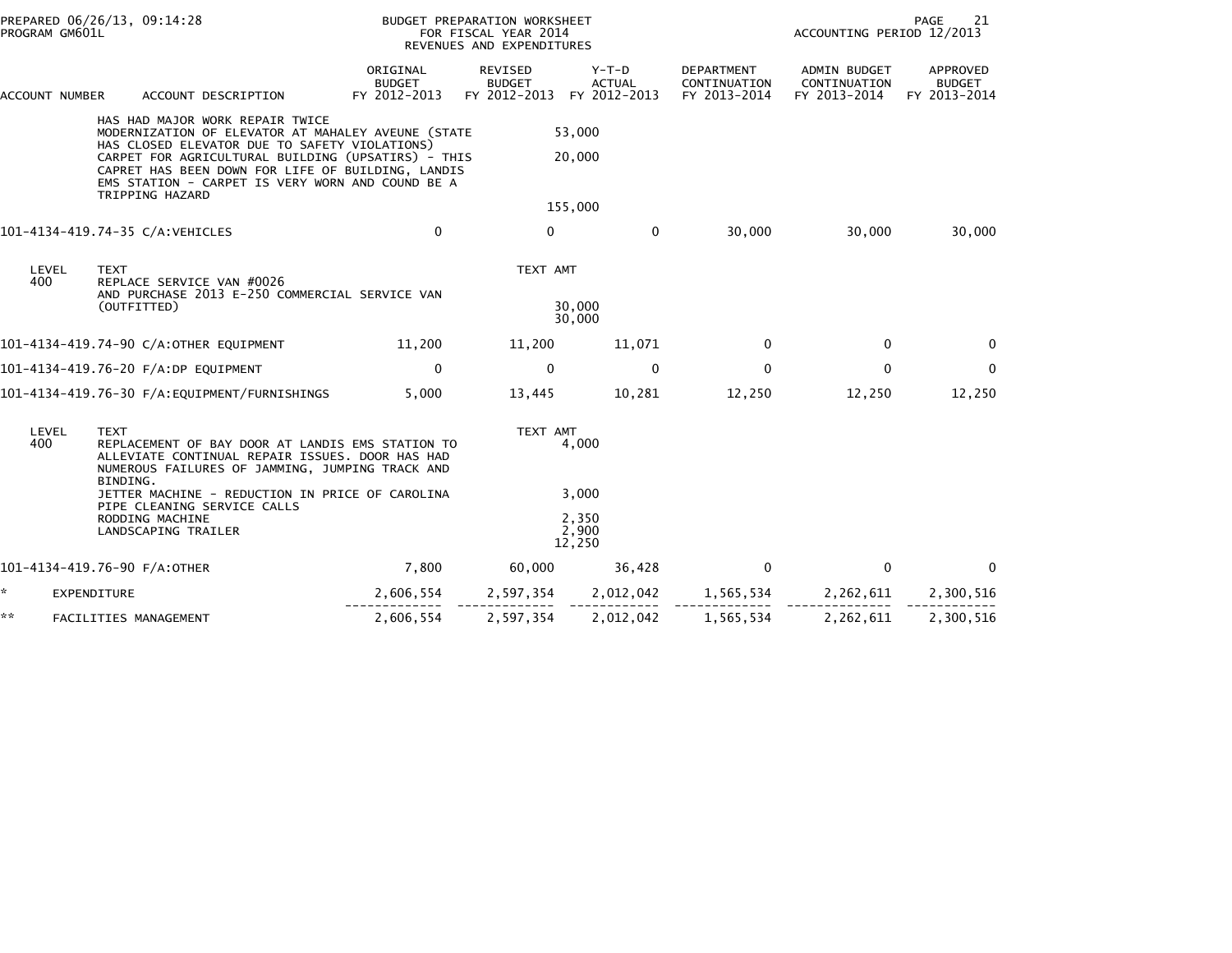| PREPARED 06/26/13, 09:14:28 | <b>PREPARATION WORKSHEET</b><br><b>BUDGET</b> | PAGE                      |
|-----------------------------|-----------------------------------------------|---------------------------|
| PROGRAM GM601L              | FOR FISCAL YEAR 2014                          | ACCOUNTING PERIOD 12/2013 |

## BUDGET PREPARATION WORKSHEET<br>FOR FISCAL YEAR 2014 REVENUES AND EXPENDITURES

| ACCOUNT NUMBER                        | ACCOUNT DESCRIPTION                          | ORIGINAL<br><b>BUDGET</b><br>FY 2012-2013 | REVISED<br><b>BUDGET</b><br>FY 2012-2013 | $Y-T-D$<br>ACTUAL<br>FY 2012-2013 | DEPARTMENT<br>CONTINUATION<br>FY 2013-2014 | ADMIN BUDGET<br>CONTINUATION<br>FY 2013-2014 | APPROVED<br><b>BUDGET</b><br>FY 2013-2014 |
|---------------------------------------|----------------------------------------------|-------------------------------------------|------------------------------------------|-----------------------------------|--------------------------------------------|----------------------------------------------|-------------------------------------------|
|                                       | 101–4135–353.32–00 CLERK OF COURT JAIL FEES  | 150,000-                                  | 150,000-                                 | 188,772-                          | $\Omega$                                   | 192,000-                                     | 192,000-                                  |
|                                       | 101-4135-353.38-00 COURT FACILITY FEES       | 270,000-                                  | 270,000-                                 | 219,939-                          | $\mathbf 0$                                | 240,000-                                     | 240,000-                                  |
| 101-4135-353.40-00 COURT OFFICER FEES |                                              | $70,000 -$                                | $70,000 -$                               | $58, 185 -$                       | $\Omega$                                   | $60,000 -$                                   | $60,000 -$                                |
|                                       | 101-4135-395.10-00 FUND BALANCE APPR-UNREST  | $\mathbf 0$                               | $\mathbf{0}$                             | 0                                 | $\mathbf{0}$                               | $\mathbf 0$                                  | 0                                         |
| <b>REVENUE</b>                        |                                              | 490,000-<br>48,386                        | 490,000-<br>48,386                       | 466,896-<br>46,712                | 0<br>$\Omega$                              | 492,000-<br>24,427                           | 492,000-<br>24,427                        |
| 101-4135-412.10-20 SALARIES:PER DIEM  |                                              | 708                                       | 708                                      | 708                               | $\Omega$                                   | 708                                          | 708                                       |
| 101-4135-412.20-05 HEALTH INSURANCE   |                                              | 16,080                                    | 16,080                                   | 15,075                            | $\mathbf{0}$                               | 8,040                                        | 8,040                                     |
| 101-4135-412.20-10 MEDICARE TAX       |                                              | 720                                       | 720                                      | 609                               | $\Omega$                                   | 365                                          | 365                                       |
| 101-4135-412.20-15 RETIREMENT         |                                              | 3,372                                     | 3,372                                    | 3,148                             | 0                                          | 1,726                                        | 1,726                                     |
|                                       | 101–4135–412.20–20 SOCIAL SECURITY TAX       | 3,060                                     | 3,060                                    | 2,604                             | $\Omega$                                   | 1,559                                        | 1,559                                     |
|                                       | 101-4135-412.20-25 WORKERS COMPENSATION      | 2,070                                     | 2,070                                    | 1,962                             | 0                                          | 1,329                                        | 1,329                                     |
|                                       | 101-4135-412.20-30 401(K) CONTRIBUTIONS      | 1,452                                     | 1,452                                    | 1,402                             | $\mathbf{0}$                               | 733                                          | 733                                       |
| 101-4135-412.33-13 CONTRACT CLEANING  |                                              | 84,300                                    | 84,300                                   | 55,745                            | 84,300                                     | 70,000                                       | 70,000                                    |
| 101-4135-412.41-40 WATER              |                                              | 33,000                                    | 33,000                                   | 21,884                            | 33.000                                     | 31,500                                       | 31,500                                    |
|                                       | 101-4135-412.42-20 GROUNDS MAINTENANCE       | 1,500                                     | 1,500                                    | 1,402                             | 1,500                                      | 1,500                                        | 1,500                                     |
| 101-4135-412.43-05 R&M:BUILDINGS      |                                              | 100,000                                   | 100,000                                  | 48,722                            | 100,000                                    | 90,000                                       | 90,000                                    |
| 101-4135-412.43-15 R&M:EQUIPMENT      |                                              | 2,800                                     | 2,500                                    | 216                               | 1,800                                      | 1,800                                        | 1,800                                     |
|                                       | 101-4135-412.44-20 RENT:LAND & BUILDINGS     | 72,978                                    | 79,107                                   | 79,103                            | 72,978                                     | 88,000                                       | 88,000                                    |
| 101-4135-412.53-05 TELEPHONE          |                                              | 1,900                                     | 1,900                                    | 1,136                             | 1,900                                      | 1,700                                        | 1,700                                     |
| 101-4135-412.56-00 UNIFORMS           |                                              | 900                                       | 600                                      | 429                               | 450                                        | 450                                          | 450                                       |
| 101–4135–412.61–05 SUPPLIES:OFFICE    |                                              | 500                                       | 500                                      | 379                               | 400                                        | 400                                          | 400                                       |
|                                       | 101–4135–412.61–30 SUPPLIES:JANITORIAL       | 11.000                                    | 11,000                                   | 8,688                             | 11,000                                     | 10,000                                       | 10,000                                    |
|                                       | 101-4135-412.61-95 SUPPLIES:OTHER SMALL EQMT | 3,000                                     | 3,300                                    | 3,204                             | 3,000                                      | 3,000                                        | 3,000                                     |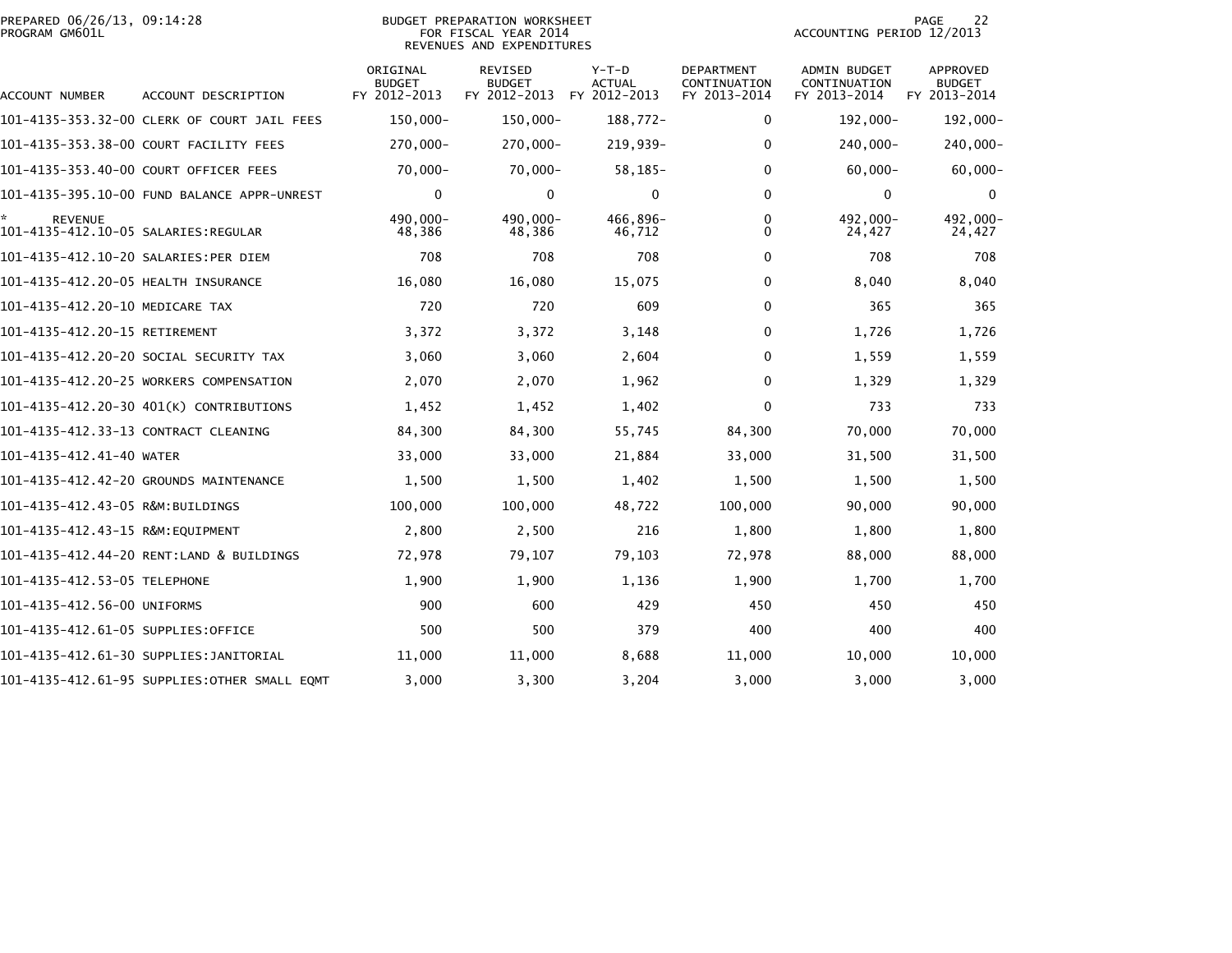| PROGRAM GM601L                                                                                                                | PREPARED 06/26/13, 09:14:28                                                                           | BUDGET PREPARATION WORKSHEET<br>FOR FISCAL YEAR 2014<br>REVENUES AND EXPENDITURES |                                          |                                   |                                                   | 23<br>PAGE<br>ACCOUNTING PERIOD 12/2013      |                                           |  |
|-------------------------------------------------------------------------------------------------------------------------------|-------------------------------------------------------------------------------------------------------|-----------------------------------------------------------------------------------|------------------------------------------|-----------------------------------|---------------------------------------------------|----------------------------------------------|-------------------------------------------|--|
| ACCOUNT NUMBER                                                                                                                | ACCOUNT DESCRIPTION                                                                                   | ORIGINAL<br><b>BUDGET</b><br>FY 2012-2013                                         | REVISED<br><b>BUDGET</b><br>FY 2012-2013 | $Y-T-D$<br>ACTUAL<br>FY 2012-2013 | <b>DEPARTMENT</b><br>CONTINUATION<br>FY 2013-2014 | ADMIN BUDGET<br>CONTINUATION<br>FY 2013-2014 | APPROVED<br><b>BUDGET</b><br>FY 2013-2014 |  |
|                                                                                                                               | 101-4135-412.62-05 ELECTRICITY                                                                        | 68,000                                                                            | 68,000                                   | 51,224                            | 68,000                                            | 76,000                                       | 76,000                                    |  |
|                                                                                                                               | 101-4135-412.62-25 NATURAL GAS                                                                        | 15,000                                                                            | 15,000                                   | 9,380                             | 15,000                                            | 13,000                                       | 13,000                                    |  |
|                                                                                                                               | 101-4135-412.72-00 C/A:BUILDINGS                                                                      | 87,000                                                                            | 174,000                                  | 0                                 | 60,000                                            | 60,000                                       | 60,000                                    |  |
| <b>TEXT</b><br>LEVEL<br>400<br>REPAIR LEAKS IN WALLS AT JUSTICE CENTER - RECAULK<br>PRECAST WALLS & WINDOWS IN RUFTY BUILDING |                                                                                                       |                                                                                   | TEXT AMT                                 | 50,000<br>10,000                  |                                                   |                                              |                                           |  |
|                                                                                                                               | CARPET IN THE DA'S OFFICE NEEDS TO BE REPLACED -<br>OLD AND VERY WORN, TRIPPING HAZARDS IN SOME AREAS |                                                                                   |                                          | 60,000                            |                                                   |                                              |                                           |  |
|                                                                                                                               |                                                                                                       | 5,000                                                                             | 4,501                                    | 4,500                             | 5,000                                             | 5,000                                        | 5,000                                     |  |
| *<br><b>EXPENDITURE</b>                                                                                                       |                                                                                                       | 562,726                                                                           | 655,056                                  | 358,232                           | 458,328                                           | 491,237                                      | 491,237                                   |  |
| **                                                                                                                            | COURT FACILITIES                                                                                      | 72,726                                                                            | 165,056                                  | 108,664-                          | 458,328                                           | $763-$                                       | $763-$                                    |  |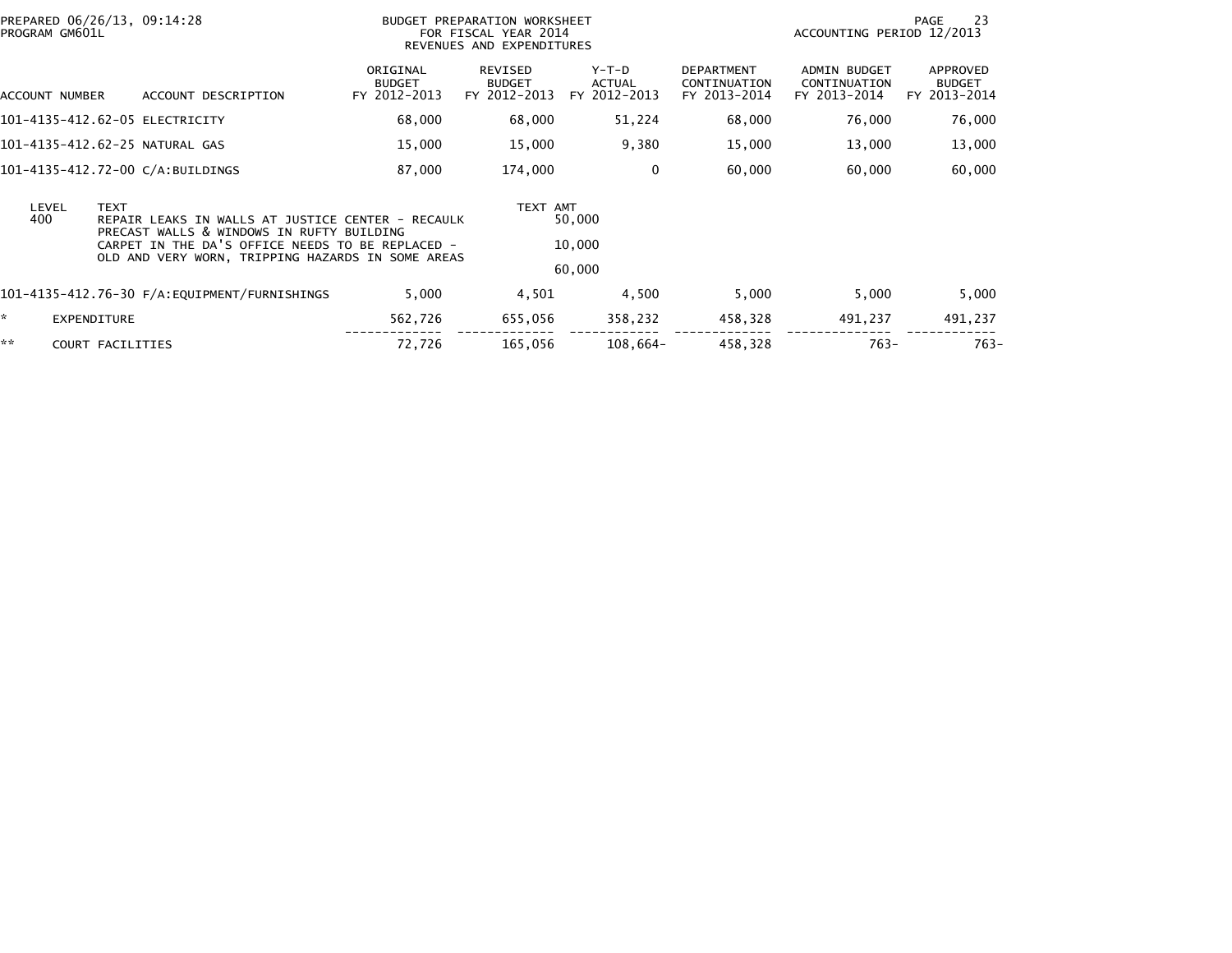| PROGRAM GM601L   | PREPARED 06/26/13, 09:14:28                                                    |                                           | <b>BUDGET PREPARATION WORKSHEET</b><br>FOR FISCAL YEAR 2014<br>REVENUES AND EXPENDITURES |                                          | 24<br>PAGE<br>ACCOUNTING PERIOD 12/2013           |                                                     |                                           |
|------------------|--------------------------------------------------------------------------------|-------------------------------------------|------------------------------------------------------------------------------------------|------------------------------------------|---------------------------------------------------|-----------------------------------------------------|-------------------------------------------|
| ACCOUNT NUMBER   | ACCOUNT DESCRIPTION                                                            | ORIGINAL<br><b>BUDGET</b><br>FY 2012-2013 | <b>REVISED</b><br><b>BUDGET</b><br>FY 2012-2013                                          | $Y-T-D$<br><b>ACTUAL</b><br>FY 2012-2013 | <b>DEPARTMENT</b><br>CONTINUATION<br>FY 2013-2014 | <b>ADMIN BUDGET</b><br>CONTINUATION<br>FY 2013-2014 | APPROVED<br><b>BUDGET</b><br>FY 2013-2014 |
|                  |                                                                                | 37,097                                    | 37,097                                                                                   | 36,114                                   | 0                                                 | 38,024                                              | 38,024                                    |
|                  | 101-4136-419.20-05 HEALTH INSURANCE                                            | 8,040                                     | 8,040                                                                                    | 7,538                                    | 0                                                 | 8,040                                               | 8,040                                     |
|                  | 101-4136-419.20-10 MEDICARE TAX                                                | 524                                       | 524                                                                                      | 506                                      | $\mathbf{0}$                                      | 552                                                 | 552                                       |
|                  | 101-4136-419.20-15 RETIREMENT                                                  | 2,586                                     | 2,586                                                                                    | 2,434                                    | 0                                                 | 2,688                                               | 2,688                                     |
|                  | 101–4136–419.20–20 SOCIAL SECURITY TAX                                         | 2,240                                     | 2,240                                                                                    | 2,162                                    | 0                                                 | 2,358                                               | 2,358                                     |
|                  | 101-4136-419.20-25 WORKERS COMPENSATION                                        | 1,558                                     | 1,558                                                                                    | 1,513                                    | 0                                                 | 1,631                                               | 1,631                                     |
|                  | 101-4136-419.20-30 401(K) CONTRIBUTIONS                                        | 1,113                                     | 1,113                                                                                    | 1,083                                    | 0                                                 | 1,141                                               | 1,141                                     |
|                  | 101-4136-419.33-07 CONTRACTED SERVICES                                         | $\mathbf 0$                               | 15,000                                                                                   | 3,623                                    | 0                                                 | 0                                                   | $\mathbf 0$                               |
|                  | 101-4136-419.34-30 SERVICE & MAINTENANCE                                       | $\mathbf 0$                               | 7,250                                                                                    | 424                                      | 2,500                                             | 2,500                                               | 2,500                                     |
| LEVEL<br>400     | <b>TEXT</b><br>ALLDATA YEARLY SERVICE FEE                                      |                                           | TEXT AMT                                                                                 | 2,500<br>2,500                           |                                                   |                                                     |                                           |
|                  | 101-4136-419.44-20 RENT:LAND & BUILDINGS                                       | 3,000                                     | 5,250                                                                                    | 5,250                                    | 0                                                 | $\mathbf{0}$                                        | $\bf{0}$                                  |
| LEVEL<br>400     | <b>TEXT</b><br>DELETE LINE ITEM DUE TO GARAGE MOVE TO FACILITIES<br>MANAGEMENT |                                           | TEXT AMT                                                                                 |                                          |                                                   |                                                     |                                           |
|                  | 101-4136-419.59-00 TRAINING                                                    | $\Omega$                                  | $\mathbf 0$                                                                              | $\mathbf{0}$                             | 1,000                                             | 1,000                                               | 1,000                                     |
|                  | 101-4136-419.61-25 SUPPLIES:GARAGE                                             | 5,500                                     | 5,700                                                                                    | 5,676                                    | 0                                                 | 0                                                   | $\mathbf{0}$                              |
| LEVEL<br>400     | <b>TEXT</b><br>DELETE LINE ITEM DUE TO NEW OTHER SMALL EOUIPMENT<br>LINE ITEM  |                                           | TEXT AMT                                                                                 |                                          |                                                   |                                                     |                                           |
|                  | 101-4136-419.61-95 SUPPLIES:OTHER SMALL EQMT                                   | 0                                         | 0                                                                                        | $\mathbf{0}$                             | 5,000                                             | 5,000                                               | 5,000                                     |
|                  | 101-4136-419.90-59 NC STATE INSPECTIONS                                        | $\mathbf{0}$                              | $\Omega$                                                                                 | $\mathbf{0}$                             | 2,500                                             | 2,500                                               | 2,500                                     |
| LEVEL<br>400     | <b>TEXT</b><br>STATE CHARGES \$6.50 PER VEHICLE INSPECTION                     |                                           | TEXT AMT                                                                                 | 2,500<br>2,500                           |                                                   |                                                     |                                           |
| *<br>EXPENDITURE |                                                                                | 61,658                                    | 86,358                                                                                   | 66,323                                   | 11,000                                            | 65,434                                              | 65,434                                    |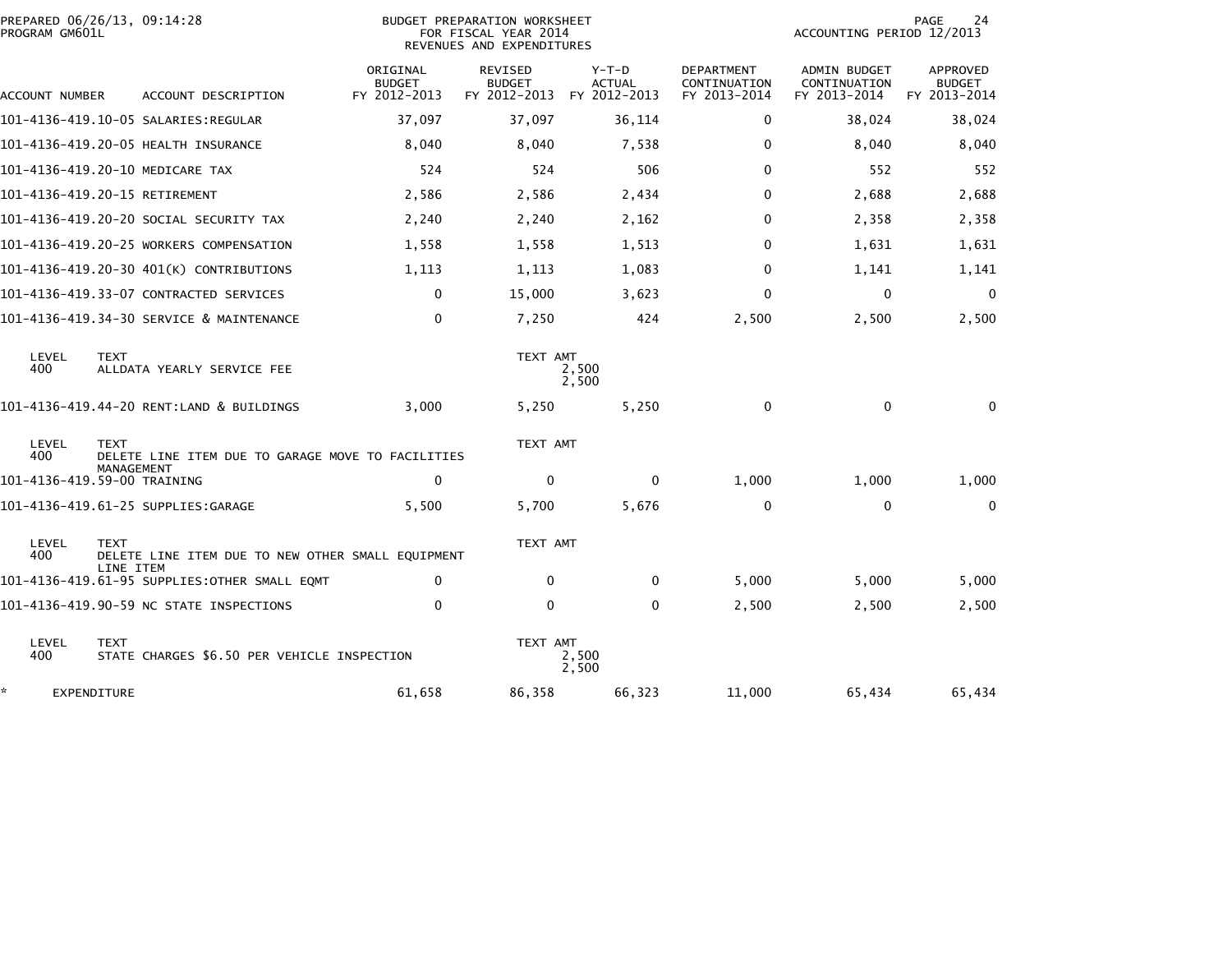| PREPARED 06/26/13, 09:14:28<br>PROGRAM GM601L |                     |                                           | BUDGET PREPARATION WORKSHEET<br>FOR FISCAL YEAR 2014<br>REVENUES AND EXPENDITURES | PAGE<br>ACCOUNTING PERIOD 12/2013 |                                                   |                                              |                                           |
|-----------------------------------------------|---------------------|-------------------------------------------|-----------------------------------------------------------------------------------|-----------------------------------|---------------------------------------------------|----------------------------------------------|-------------------------------------------|
| ACCOUNT NUMBER                                | ACCOUNT DESCRIPTION | ORIGINAL<br><b>BUDGET</b><br>FY 2012-2013 | REVISED<br><b>BUDGET</b><br>FY 2012-2013                                          | Y-T-D<br>ACTUAL<br>FY 2012-2013   | <b>DEPARTMENT</b><br>CONTINUATION<br>FY 2013-2014 | ADMIN BUDGET<br>CONTINUATION<br>FY 2013-2014 | APPROVED<br><b>BUDGET</b><br>FY 2013-2014 |
| **<br>GARAGE                                  |                     | 61.658                                    | 86.358                                                                            | 66,323                            | 11.000                                            | 65.434                                       | 65.434                                    |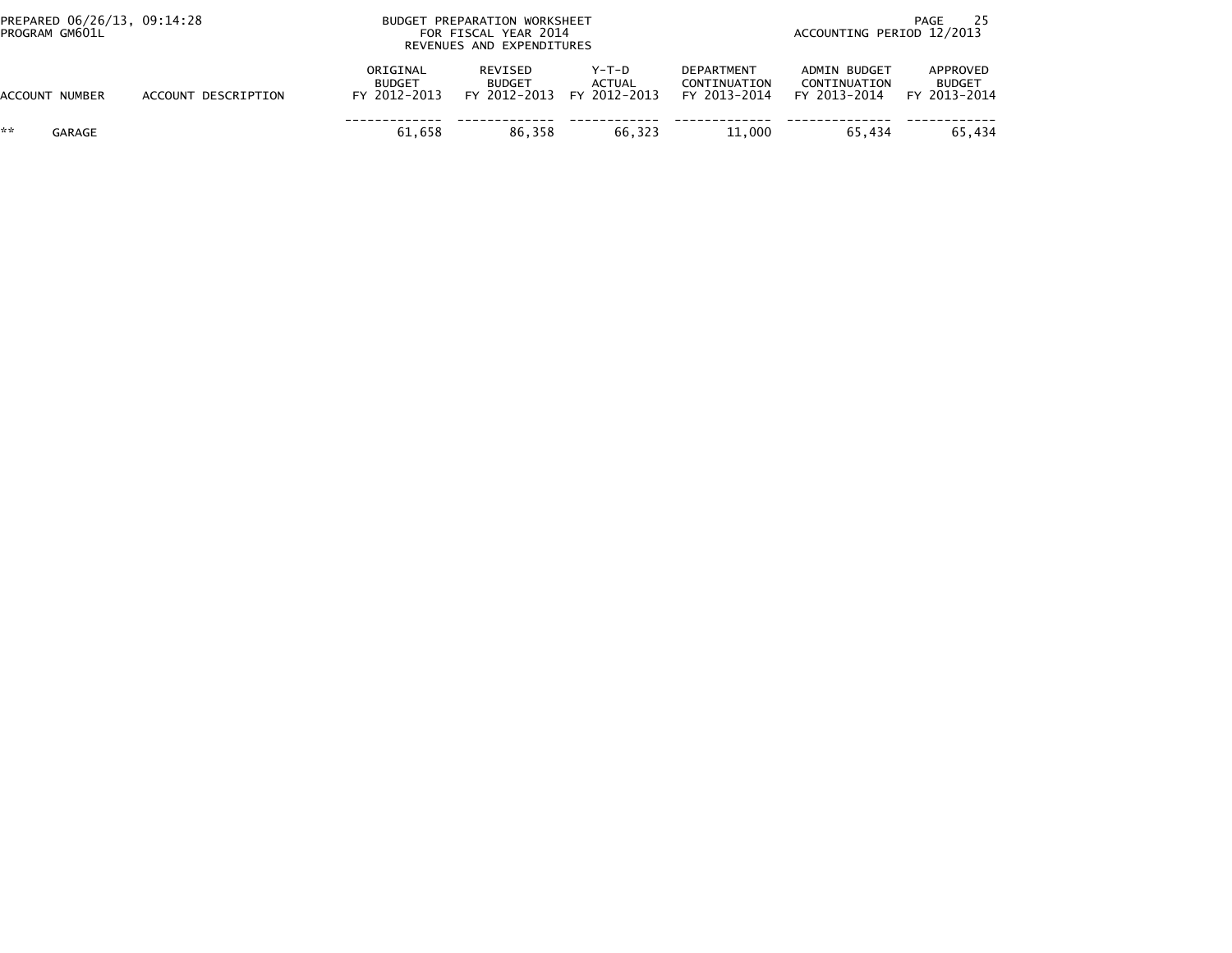|    | PREPARED 06/26/13, 09:14:28<br>PROGRAM GM601L |                                  |                                           | BUDGET PREPARATION WORKSHEET<br>FOR FISCAL YEAR 2014<br>REVENUES AND EXPENDITURES | ACCOUNTING PERIOD 12/2013         | 26<br>PAGE                                        |                                              |                                           |
|----|-----------------------------------------------|----------------------------------|-------------------------------------------|-----------------------------------------------------------------------------------|-----------------------------------|---------------------------------------------------|----------------------------------------------|-------------------------------------------|
|    | ACCOUNT NUMBER                                | ACCOUNT DESCRIPTION              | ORIGINAL<br><b>BUDGET</b><br>FY 2012-2013 | REVISED<br><b>BUDGET</b><br>FY 2012-2013                                          | $Y-T-D$<br>ACTUAL<br>FY 2012-2013 | <b>DEPARTMENT</b><br>CONTINUATION<br>FY 2013-2014 | ADMIN BUDGET<br>CONTINUATION<br>FY 2013-2014 | APPROVED<br><b>BUDGET</b><br>FY 2013-2014 |
|    |                                               | 101-4137-421.74-35 C/A: VEHICLES |                                           |                                                                                   |                                   |                                                   |                                              |                                           |
| *. | EXPENDITURE                                   |                                  |                                           |                                                                                   | 0                                 |                                                   |                                              | $\Omega$                                  |
| ** | AIRPORT                                       |                                  |                                           |                                                                                   |                                   |                                                   |                                              |                                           |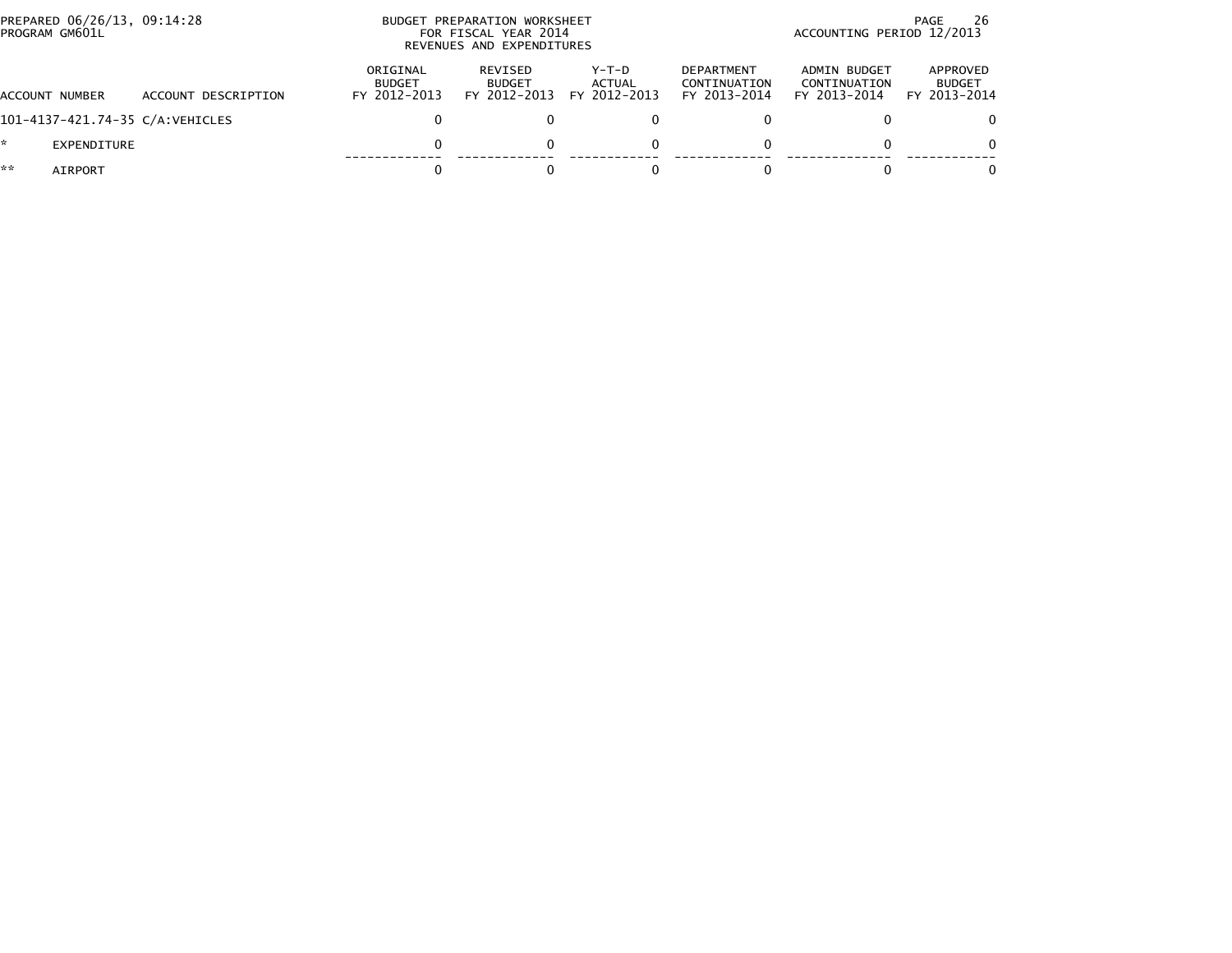| PREPARED 06/26/13, 09:14:28<br>PROGRAM GM601L |             | BUDGET PREPARATION WORKSHEET<br>FOR FISCAL YEAR 2014<br>REVENUES AND EXPENDITURES                                                                                                         |                                           |                                                       |                                |                                            |                                              | 27<br>PAGE<br>ACCOUNTING PERIOD 12/2013   |  |  |
|-----------------------------------------------|-------------|-------------------------------------------------------------------------------------------------------------------------------------------------------------------------------------------|-------------------------------------------|-------------------------------------------------------|--------------------------------|--------------------------------------------|----------------------------------------------|-------------------------------------------|--|--|
| ACCOUNT NUMBER                                |             | ACCOUNT DESCRIPTION                                                                                                                                                                       | ORIGINAL<br><b>BUDGET</b><br>FY 2012-2013 | REVISED<br><b>BUDGET</b><br>FY 2012-2013 FY 2012-2013 | $Y-T-D$<br><b>ACTUAL</b>       | DEPARTMENT<br>CONTINUATION<br>FY 2013-2014 | ADMIN BUDGET<br>CONTINUATION<br>FY 2013-2014 | APPROVED<br><b>BUDGET</b><br>FY 2013-2014 |  |  |
|                                               |             | 101-4140-325.64-00 TAX MAP SALES                                                                                                                                                          | $100 -$                                   | $100 -$                                               | $201 -$                        | 0                                          | $100 -$                                      | $100 -$                                   |  |  |
| ×.<br><b>REVENUE</b>                          |             | 101-4140-415.10-05 SALARIES:REGULAR                                                                                                                                                       | $100 -$<br>628,033                        | $100 -$<br>628,033                                    | $201 -$<br>588,597             | 0<br>0                                     | $100 -$<br>637.076                           | $100 -$<br>637,076                        |  |  |
|                                               |             | 101-4140-415.10-15 SALARIES: PART-TIME                                                                                                                                                    | 12,000                                    | 12,000                                                | 9,565                          | 25,000                                     | 15,000                                       | 15,000                                    |  |  |
| LEVEL<br>400                                  | <b>TEXT</b> | MOTOR VEHICLE PROCESSING ON THE OLD AND NEW SYSTEM<br>1 YEAR OF DUAL BILLINGS-CUSTOMER SERVICE<br>ADJUSTMENT BY CMO                                                                       |                                           | TEXT AMT                                              | 25,000<br>$10,000 -$<br>15,000 |                                            |                                              |                                           |  |  |
|                                               |             | 101-4140-415.20-05 HEALTH INSURANCE                                                                                                                                                       | 128,640                                   | 128,640                                               | 115,910                        | $\mathbf{0}$                               | 128,640                                      | 128,640                                   |  |  |
|                                               |             | 101-4140-415.20-08 HEALTH INSURANCE:RETIREES                                                                                                                                              | 3,350                                     | 3,350                                                 | 3,350                          | $\mathbf{0}$                               | $\mathbf{0}$                                 | $\mathbf 0$                               |  |  |
|                                               |             | 101-4140-415.20-10 MEDICARE TAX                                                                                                                                                           | 9,280                                     | 9,280                                                 | 8,291                          | 0                                          | 9,528                                        | 9,528                                     |  |  |
| 101-4140-415.20-15 RETIREMENT                 |             |                                                                                                                                                                                           | 43,774                                    | 43,774                                                | 39,672                         | 0                                          | 45,041                                       | 45,041                                    |  |  |
|                                               |             | 101–4140–415.20–20 SOCIAL SECURITY TAX                                                                                                                                                    | 39,682                                    | 39,682                                                | 35,453                         | $\mathbf{0}$                               | 40,738                                       | 40,738                                    |  |  |
|                                               |             | 101-4140-415.20-25 WORKERS COMPENSATION                                                                                                                                                   | 12,901                                    | 12,901                                                | 11,411                         | 0                                          | 10,345                                       | 10,345                                    |  |  |
|                                               |             | 101-4140-415.20-30 401(K) CONTRIBUTIONS                                                                                                                                                   | 18,841                                    | 18,841                                                | 17,365                         | $\mathbf{0}$                               | 19,113                                       | 19,113                                    |  |  |
|                                               |             | 101-4140-415.32-14 AUDITING-DISCOVERIES EXP                                                                                                                                               | 31,100                                    | 124,300                                               | 113,499                        | 50,000                                     | 35,000                                       | 35,000                                    |  |  |
| LEVEL<br>400                                  | <b>TEXT</b> | AS OF JULY 2013, NO LONGER CAN PAY AN OUTSIDE<br>AUDITOR A CONTINGENCY FEE BASED ON A COMPLETED<br>AUDIT. FLAT FEE SCHEDULE HAS NOT BEEN DETERMINED.<br>ESTIMATE 35 AUDITS @ \$1000 EACH. |                                           | TEXT AMT                                              | 35,000                         |                                            |                                              |                                           |  |  |
|                                               |             |                                                                                                                                                                                           |                                           |                                                       | 35,000                         |                                            |                                              |                                           |  |  |
|                                               |             | 101-4140-415.33-00 OTHER PROFESSIONAL SRVCS                                                                                                                                               | 90.000                                    | 76.754                                                | 46,534                         | 175,000                                    | 15,000                                       | 15,000                                    |  |  |
| LEVEL                                         | <b>TEXT</b> |                                                                                                                                                                                           |                                           | TEXT AMT                                              |                                |                                            |                                              |                                           |  |  |
| 400                                           |             | SYSTEM IVR FOR INFORMATION<br>PARKER & POE (ATTORNEY FOR STATE PTC APPEALS)<br>2015 REVALUATION CONTRACT WORK HAS BEEN MOVED TO<br>DIVISION 4141.                                         |                                           |                                                       | 15,000                         |                                            |                                              |                                           |  |  |
|                                               |             |                                                                                                                                                                                           |                                           |                                                       | 15,000                         |                                            |                                              |                                           |  |  |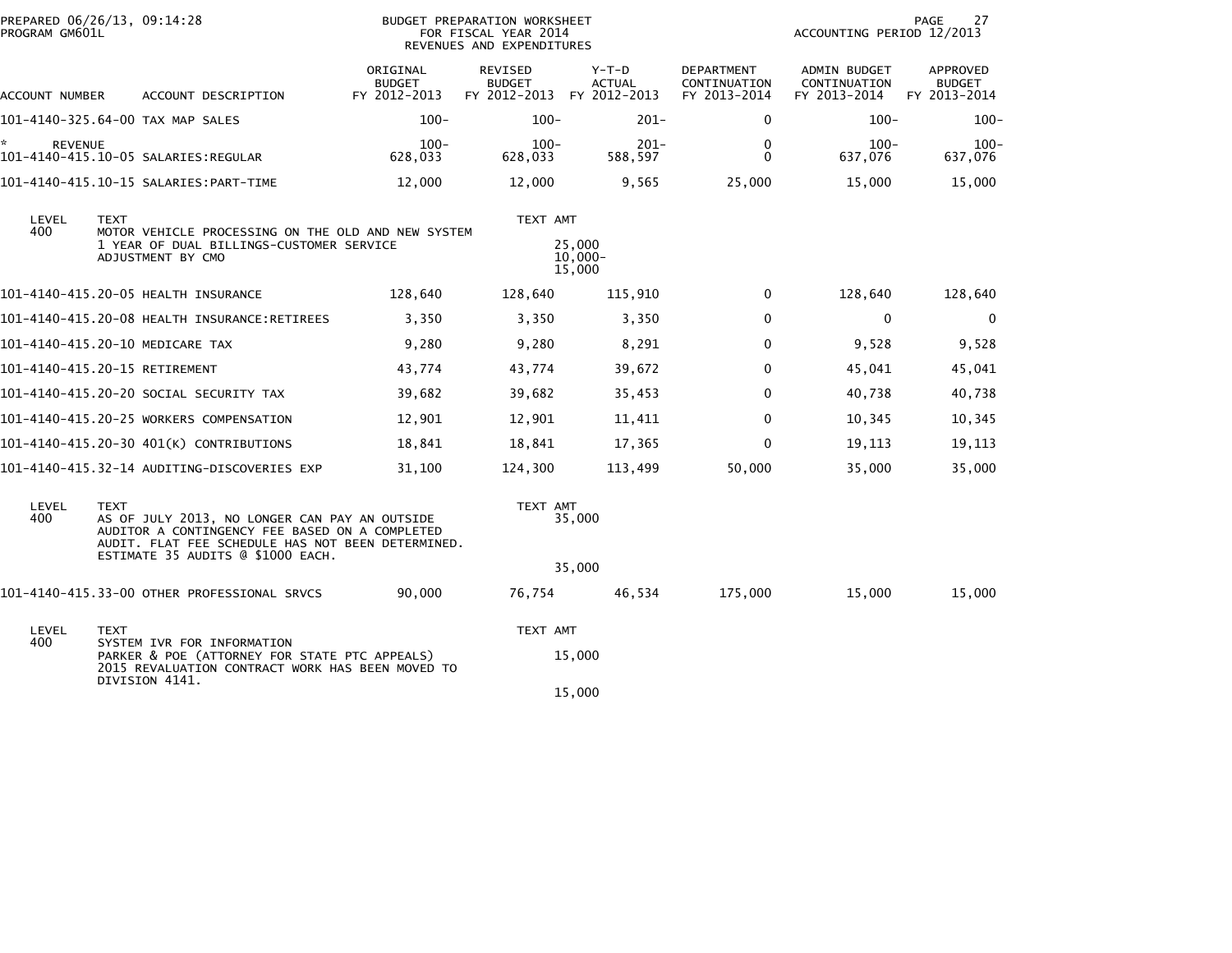| PREPARED 06/26/13, 09:14:28<br>PROGRAM GM601L |                             |                                                                                                                              |                                           | <b>BUDGET PREPARATION WORKSHEET</b><br>FOR FISCAL YEAR 2014 |                          |                                            | ACCOUNTING PERIOD 12/2013                    | PAGE<br>28                                |
|-----------------------------------------------|-----------------------------|------------------------------------------------------------------------------------------------------------------------------|-------------------------------------------|-------------------------------------------------------------|--------------------------|--------------------------------------------|----------------------------------------------|-------------------------------------------|
|                                               |                             |                                                                                                                              |                                           | REVENUES AND EXPENDITURES                                   |                          |                                            |                                              |                                           |
| ACCOUNT NUMBER                                |                             | ACCOUNT DESCRIPTION                                                                                                          | ORIGINAL<br><b>BUDGET</b><br>FY 2012-2013 | REVISED<br><b>BUDGET</b><br>FY 2012-2013 FY 2012-2013       | $Y-T-D$<br><b>ACTUAL</b> | DEPARTMENT<br>CONTINUATION<br>FY 2013-2014 | ADMIN BUDGET<br>CONTINUATION<br>FY 2013-2014 | APPROVED<br><b>BUDGET</b><br>FY 2013-2014 |
|                                               |                             | 101-4140-415.34-06 AUTO PRICING LIST-DMV                                                                                     | 12,000                                    | 12,000                                                      | 10,545                   | 12,000                                     | 12,000                                       | 12,000                                    |
|                                               |                             | 101-4140-415.34-07 BOAT & MOTOR PRICING LIST                                                                                 | 3,000                                     | 3,180                                                       | 3,179                    | 4,000                                      | 4,000                                        | 4,000                                     |
| LEVEL<br>400                                  | <b>TEXT</b><br>WAS \$3,200. | ESTIMATE AN INCREASE IN BOATS/MOTORS IN ROWAN<br>COUNTY FOR 2013 FROM VESSEL VALUATION.                                      | 2012 COST                                 | TEXT AMT<br>4,000                                           |                          |                                            |                                              |                                           |
|                                               |                             |                                                                                                                              |                                           |                                                             | 4,000                    |                                            |                                              |                                           |
|                                               |                             | 101-4140-415.34-30 SERVICE & MAINTENANCE                                                                                     | 9,500                                     | 9,500                                                       | 8,052                    | 9,500                                      | 9,500                                        | 9,500                                     |
|                                               |                             | 101-4140-415.43-15 R&M:EQUIPMENT                                                                                             | 400                                       | 0                                                           | 0                        | 400                                        | 400                                          | 400                                       |
|                                               |                             | 101-4140-415.43-55 R&M:TELEPHONES                                                                                            | 200                                       | $\Omega$                                                    | $\mathbf{0}$             | 200                                        | 200                                          | 200                                       |
|                                               |                             | 101-4140-415.50-07 COST PER COPY PROGRAM                                                                                     | 2,500                                     | 2,500                                                       | 999                      | 3,500                                      | 1,200                                        | 1,200                                     |
| 101-4140-415.53-05 TELEPHONE                  |                             |                                                                                                                              | 4,500                                     | 4,500                                                       | 3,112                    | 4,500                                      | 3,800                                        | 3,800                                     |
| 101-4140-415.54-00 ADVERTISING                |                             |                                                                                                                              | 2,000                                     | 2,027                                                       | 2,027                    | 3,000                                      | 3,000                                        | 3,000                                     |
| LEVEL<br>400                                  | <b>TEXT</b>                 | INCREASE COVERS INCREASE COST IN ADVERTISING IN<br>THE SALISBURY POST AND RADIO ADS IN JANUARY FOR<br>ANNUAL LISTING PERIOD. |                                           | TEXT AMT                                                    | 3,000                    |                                            |                                              |                                           |
|                                               |                             |                                                                                                                              |                                           |                                                             | 3,000                    |                                            |                                              |                                           |
| 101-4140-415.55-00 PRINTING                   |                             |                                                                                                                              | 19,000                                    | 26,900                                                      | 24,269                   | 30,000                                     | 30,000                                       | 30,000                                    |
| LEVEL<br>400                                  | <b>TEXT</b>                 | ABSTRACT PRINTING/SCANNING ELECTRONICALLY<br>E-STATEMENT PROCESS                                                             |                                           | TEXT AMT                                                    |                          |                                            |                                              |                                           |
|                                               |                             | SECURE DOCUMENT ARCHIVES                                                                                                     |                                           |                                                             | 30,000<br>30,000         |                                            |                                              |                                           |
| 101-4140-415.57-00 POSTAGE                    |                             |                                                                                                                              | 55,000                                    | 62,500                                                      | 50,146                   | 62,500                                     | 62,000                                       | 62,000                                    |
| LEVEL<br>400                                  | <b>TEXT</b>                 | CONTINUATION BUDGET IS \$55,000. THE INCREASE IS<br>DUE TO ADDITIONAL COSTS FROM THE NEW MOTOR                               |                                           | TEXT AMT                                                    |                          |                                            |                                              |                                           |
|                                               | VEHICLE LAW.                |                                                                                                                              |                                           |                                                             | 62,000                   |                                            |                                              |                                           |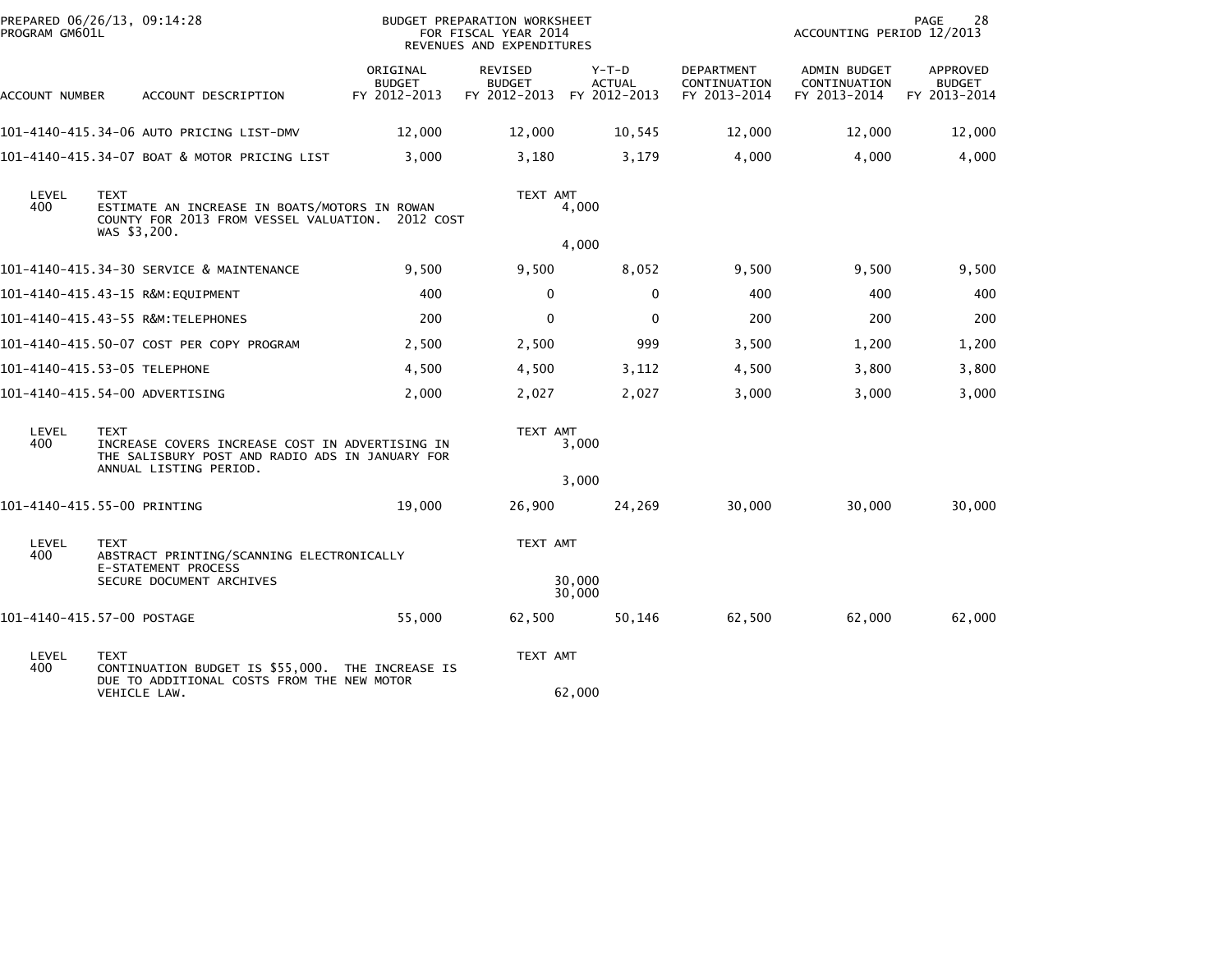| PROGRAM GM601L           | PREPARED 06/26/13, 09:14:28                                     |                                           | BUDGET PREPARATION WORKSHEET<br>FOR FISCAL YEAR 2014<br>REVENUES AND EXPENDITURES |                                          |                                                   | ACCOUNTING PERIOD 12/2013                           | 29<br>PAGE                                |
|--------------------------|-----------------------------------------------------------------|-------------------------------------------|-----------------------------------------------------------------------------------|------------------------------------------|---------------------------------------------------|-----------------------------------------------------|-------------------------------------------|
| ACCOUNT NUMBER           | ACCOUNT DESCRIPTION                                             | ORIGINAL<br><b>BUDGET</b><br>FY 2012-2013 | <b>REVISED</b><br><b>BUDGET</b><br>FY 2012-2013                                   | $Y-T-D$<br><b>ACTUAL</b><br>FY 2012-2013 | <b>DEPARTMENT</b><br>CONTINUATION<br>FY 2013-2014 | <b>ADMIN BUDGET</b><br>CONTINUATION<br>FY 2013-2014 | APPROVED<br><b>BUDGET</b><br>FY 2013-2014 |
|                          |                                                                 |                                           |                                                                                   | 62,000                                   |                                                   |                                                     |                                           |
|                          | 101-4140-415.58-00 TRAVEL                                       | 8,000                                     | 4,245                                                                             | 3,425                                    | 8,000                                             | 7,000                                               | 7,000                                     |
|                          | 101-4140-415.59-00 TRAINING                                     | 2,500                                     | 2,440                                                                             | 2,440                                    | 2,500                                             | 2,500                                               | 2,500                                     |
|                          | 101-4140-415.61-05 SUPPLIES:OFFICE                              | 3,000                                     | 5,025                                                                             | 3,632                                    | 5,000                                             | 4,000                                               | 4,000                                     |
| LEVEL<br>400             | <b>TEXT</b><br>INCREASE IN OFFICE SUPPLY COSTS FOR PRINTERS,    |                                           | TEXT AMT                                                                          |                                          |                                                   |                                                     |                                           |
|                          | PAPER, ETC.                                                     |                                           |                                                                                   | 4,000<br>4,000                           |                                                   |                                                     |                                           |
|                          | 101-4140-415.61-89 SOFTWARE LICENSES                            | 1,000                                     | 1,000                                                                             | $\mathbf{0}$                             | 1,000                                             | 1,000                                               | 1,000                                     |
|                          | 101-4140-415.61-95 SUPPLIES:OTHER SMALL EQMT                    | 1,601                                     | 6,373                                                                             | 4,977                                    | 2,800                                             | 2,500                                               | 2,500                                     |
| LEVEL<br>400             | <b>TEXT</b><br>DUAL MONITORS FOR 7 STAFF; REPLACE SOME EXISTING |                                           | TEXT AMT                                                                          |                                          |                                                   |                                                     |                                           |
|                          | <b>CHAIRS</b>                                                   |                                           |                                                                                   | 2,500<br>2,500                           |                                                   |                                                     |                                           |
| 101-4140-415.64-10 BOOKS |                                                                 | 1,400                                     | 1,400                                                                             | 740                                      | 1,400                                             | 1,000                                               | 1,000                                     |
|                          | 101-4140-415.64-50 DUES & SUBSCRIPTIONS                         | 715                                       | 534                                                                               | 534                                      | 715                                               | 700                                                 | 700                                       |
|                          | 101-4140-415.73-00 C/A:OTHER IMPROVEMENTS                       | $\mathbf 0$                               | $\mathbf{0}$                                                                      | $\Omega$                                 | $\Omega$                                          | $\mathbf 0$                                         | $\Omega$                                  |
|                          | 101-4140-415.74-20 C/A:OFFICE EQUIPMENT                         | $\mathbf 0$                               | $\mathbf{0}$                                                                      | $\Omega$                                 | 0                                                 | $\mathbf{0}$                                        | $\mathbf 0$                               |
|                          | 101-4140-415.76-20 F/A:DP EQUIPMENT                             | $\Omega$                                  | $\Omega$                                                                          | $\Omega$                                 | $\Omega$                                          | $\mathbf{0}$                                        | $\mathbf{0}$                              |
|                          |                                                                 | 2,200                                     | 1,292                                                                             | 1,292                                    | 2,200                                             | 2,000                                               | 2,000                                     |
|                          | 101-4140-415.90-39 SALES & USE TAX                              | 100                                       | 100                                                                               | 13                                       | 0                                                 | $\mathbf 0$                                         | 0                                         |
| *.                       | EXPENDITURE                                                     | 1,146,217                                 | 1,243,071                                                                         | 1,109,029                                | 403,215                                           | 1,102,281                                           | 1,102,281                                 |
| **                       | <b>COUNTY ASSESSOR</b>                                          | 1,146,117                                 | 1,242,971                                                                         | 1,108,828                                | 403,215                                           | 1,102,181                                           | 1,102,181                                 |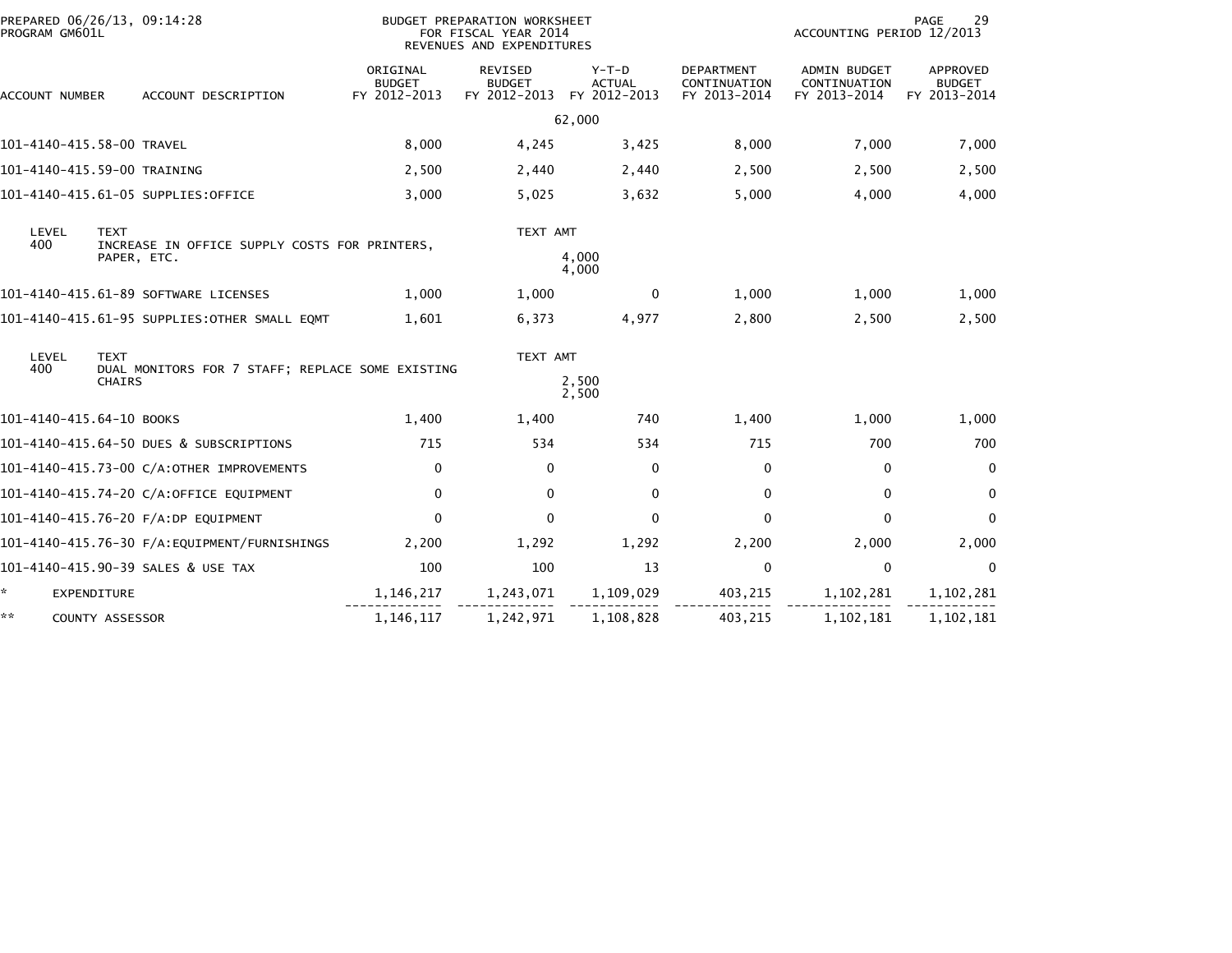| PREPARED 06/26/13, 09:14:28<br>PROGRAM GM601L |             |                                                                                   |                                           | <b>BUDGET PREPARATION WORKSHEET</b><br>FOR FISCAL YEAR 2014<br>REVENUES AND EXPENDITURES |                                          |                                                   | ACCOUNTING PERIOD 12/2013                           | PAGE<br>30                                |
|-----------------------------------------------|-------------|-----------------------------------------------------------------------------------|-------------------------------------------|------------------------------------------------------------------------------------------|------------------------------------------|---------------------------------------------------|-----------------------------------------------------|-------------------------------------------|
| ACCOUNT NUMBER                                |             | ACCOUNT DESCRIPTION                                                               | ORIGINAL<br><b>BUDGET</b><br>FY 2012-2013 | REVISED<br><b>BUDGET</b><br>FY 2012-2013                                                 | $Y-T-D$<br><b>ACTUAL</b><br>FY 2012-2013 | <b>DEPARTMENT</b><br>CONTINUATION<br>FY 2013-2014 | <b>ADMIN BUDGET</b><br>CONTINUATION<br>FY 2013-2014 | APPROVED<br><b>BUDGET</b><br>FY 2013-2014 |
|                                               |             |                                                                                   | 173,064                                   | 173,064                                                                                  | 166,456                                  | $\mathbf{0}$                                      | 176,684                                             | 176,684                                   |
|                                               |             | 101-4141-415.20-05 HEALTH INSURANCE                                               | 32,160                                    | 32,160                                                                                   | 30,150                                   | 0                                                 | 32,160                                              | 32,160                                    |
|                                               |             | 101-4141-415.20-10 MEDICARE TAX                                                   | 2,425                                     | 2,425                                                                                    | 2,327                                    | $\mathbf 0$                                       | 2,562                                               | 2,562                                     |
| 101-4141-415.20-15 RETIREMENT                 |             |                                                                                   | 12,063                                    | 12,063                                                                                   | 11,219                                   | 0                                                 | 12,492                                              | 12,492                                    |
|                                               |             | 101–4141–415.20–20 SOCIAL SECURITY TAX                                            | 10,370                                    | 10,370                                                                                   | 9,950                                    | $\mathbf{0}$                                      | 10,955                                              | 10,955                                    |
|                                               |             | 101-4141-415.20-25 WORKERS COMPENSATION                                           | 4,183                                     | 4,183                                                                                    | 4,027                                    | $\mathbf{0}$                                      | 4,268                                               | 4,268                                     |
|                                               |             | 101-4141-415.20-30 401(K) CONTRIBUTIONS                                           | 5,192                                     | 5,192                                                                                    | 4,994                                    | $\mathbf{0}$                                      | 5,301                                               | 5,301                                     |
|                                               |             | 101-4141-415.33-00 OTHER PROFESSIONAL SRVCS                                       | $\Omega$                                  | $\mathbf{0}$                                                                             | $\Omega$                                 | $\mathbf{0}$                                      | 115,000                                             | 115,000                                   |
| LEVEL<br>400                                  | <b>TEXT</b> | 2015 REVALUATION CONTRACT WORK<br>APPRAISAL TECHNICAL SERVICES (DATA COLLTECTION) |                                           | TEXT AMT                                                                                 | 115,000                                  |                                                   |                                                     |                                           |
|                                               |             | (IN PRIOR YEARS, THIS WORK WAS BUDGETED IN 4140.)                                 |                                           |                                                                                          | 115,000                                  |                                                   |                                                     |                                           |
|                                               |             | 101-4141-415.50-07 COST PER COPY PROGRAM                                          | 4,000                                     | 4,000                                                                                    | 2,717                                    | 4,000                                             | 4,000                                               | 4,000                                     |
| 101-4141-415.54-00 ADVERTISING                |             |                                                                                   | 200                                       | 0                                                                                        | $\Omega$                                 | 200                                               | 200                                                 | 200                                       |
| 101-4141-415.55-00 PRINTING                   |             |                                                                                   | 1,000                                     | $\Omega$                                                                                 | $\Omega$                                 | 1,000                                             | 1,000                                               | 1,000                                     |
| 101-4141-415.57-00 POSTAGE                    |             |                                                                                   | 3,000                                     | 1,000                                                                                    | $\Omega$                                 | 3,000                                             | 1,000                                               | 1,000                                     |
| 101-4141-415.58-00 TRAVEL                     |             |                                                                                   | 25,000                                    | 22,828                                                                                   | 13,378                                   | 40,000                                            | 25,000                                              | 25,000                                    |
| LEVEL<br>400                                  | <b>TEXT</b> | FIELD WORK BEGINNING SUMMER OF 2013 BY ALL APPRAI-                                |                                           | TEXT AMT                                                                                 |                                          |                                                   |                                                     |                                           |
|                                               | STAFF.      |                                                                                   |                                           |                                                                                          | 25,000<br>25,000                         |                                                   |                                                     |                                           |
| 101-4141-415.59-00 TRAINING                   |             |                                                                                   | 2,500                                     | 2,500                                                                                    | 1,081                                    | 2,500                                             | 2,000                                               | 2,000                                     |
|                                               |             | 101-4141-415.61-05 SUPPLIES:OFFICE                                                | 3,000                                     | 3,000                                                                                    | 2,992                                    | 12,000                                            | 6,000                                               | 6,000                                     |
| LEVEL<br>400                                  | <b>TEXT</b> | 2015 REVALUATION REQUIRES ADDITIONAL PAPER FOR                                    |                                           | TEXT AMT                                                                                 |                                          |                                                   |                                                     |                                           |

400 2015 REVALUATION REQUIRES ADDITIONAL PAPER FOR PRINTERS FOR PROPERTY RECORD CARDS, GIS MPAS, ETC. 6,000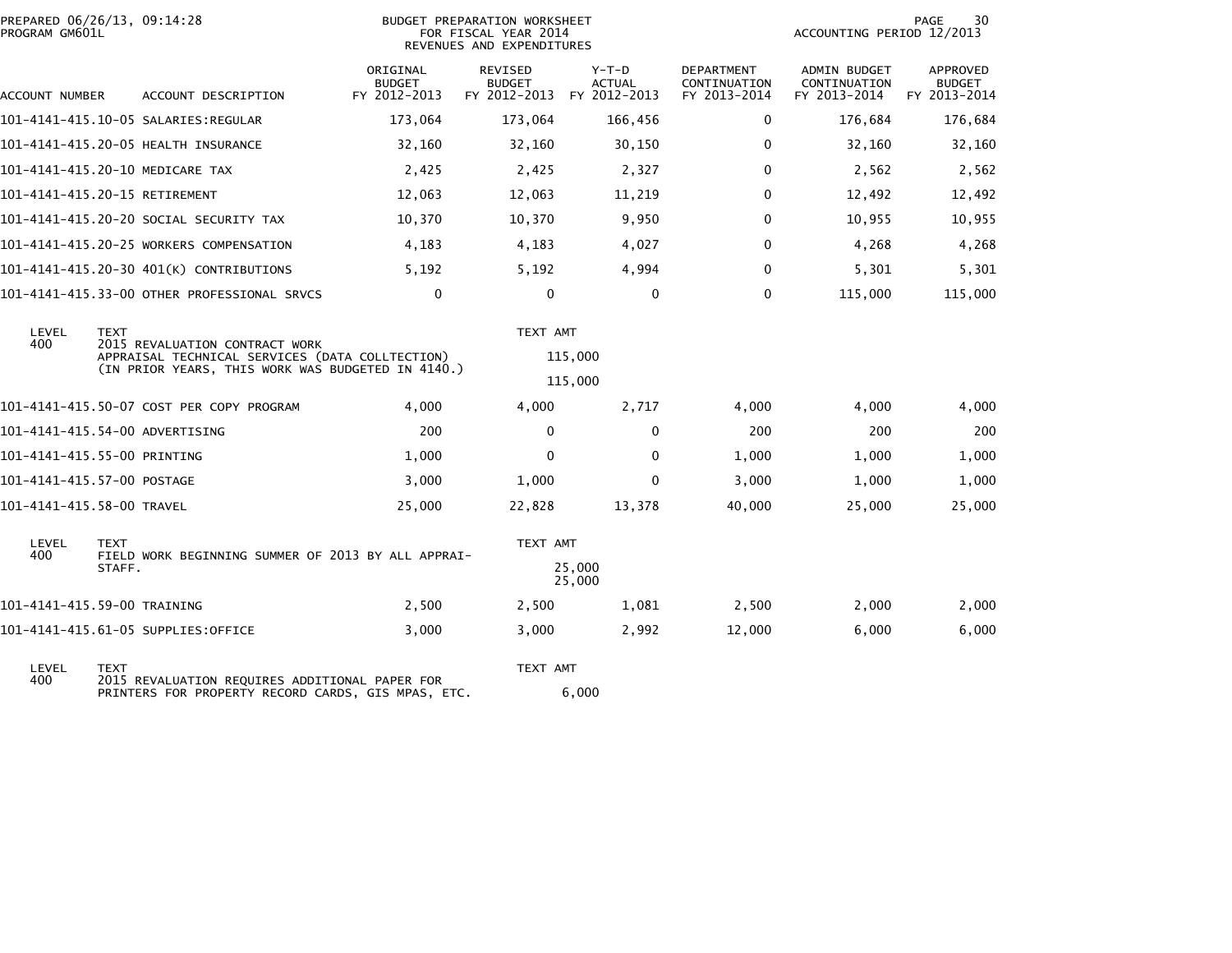|    | PREPARED 06/26/13, 09:14:28<br>PROGRAM GM601L |                                                                                                | BUDGET PREPARATION WORKSHEET<br>FOR FISCAL YEAR 2014<br>REVENUES AND EXPENDITURES |                                          |                                        |                                                   | ACCOUNTING PERIOD 12/2013                    | PAGE<br>-31                               |
|----|-----------------------------------------------|------------------------------------------------------------------------------------------------|-----------------------------------------------------------------------------------|------------------------------------------|----------------------------------------|---------------------------------------------------|----------------------------------------------|-------------------------------------------|
|    | ACCOUNT NUMBER                                | ACCOUNT DESCRIPTION                                                                            | ORIGINAL<br><b>BUDGET</b><br>FY 2012-2013                                         | REVISED<br><b>BUDGET</b><br>FY 2012-2013 | Y-T-D<br><b>ACTUAL</b><br>FY 2012-2013 | <b>DEPARTMENT</b><br>CONTINUATION<br>FY 2013-2014 | ADMIN BUDGET<br>CONTINUATION<br>FY 2013-2014 | APPROVED<br><b>BUDGET</b><br>FY 2013-2014 |
|    |                                               |                                                                                                |                                                                                   |                                          | 6,000                                  |                                                   |                                              |                                           |
|    |                                               | 101-4141-415.64-50 DUES & SUBSCRIPTIONS                                                        | 4,000                                                                             | 5,718                                    | 4,858                                  | 7,500                                             | 6,000                                        | 6,000                                     |
|    | <b>TEXT</b><br>LEVEL<br>400                   | ANNUAL SUBSCRIPTIONS TO COMMERCIAL/INDUSTRIAL<br>WEBSITE FOR DATA ON RENTS, CAP RATES, LEASES, |                                                                                   | TEXT AMT                                 | 6,000                                  |                                                   |                                              |                                           |
|    |                                               | TERMS, VACANCIES, ETC.                                                                         |                                                                                   |                                          | 6,000                                  |                                                   |                                              |                                           |
| ŵ. | EXPENDITURE                                   |                                                                                                | 282,157                                                                           | 278,503                                  | 254,149                                | 70,200                                            | 404,622                                      | 404,622                                   |
| ** | REVALUATION                                   |                                                                                                | 282.157                                                                           | 278.503                                  | 254.149                                | 70.200                                            | 404.622                                      | 404.622                                   |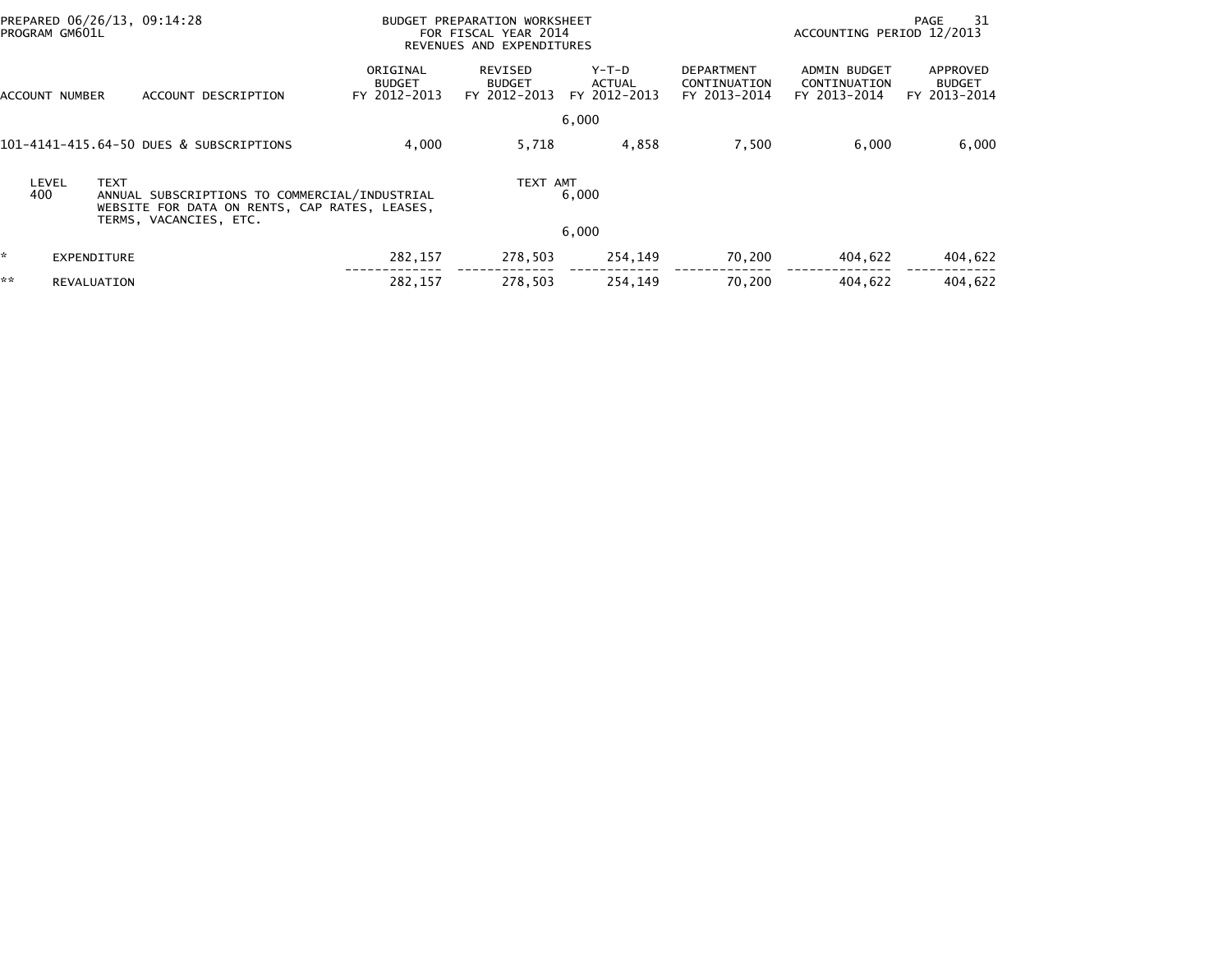|                | PREPARED 06/26/13, 09:14:28 |  |
|----------------|-----------------------------|--|
| PROGRAM GM601L |                             |  |

## BUDGET PREPARATION WORKSHEET<br>FOR FISCAL YEAR 2014 PROGRAM GM601L FOR FISCAL YEAR 2014 ACCOUNTING PERIOD 12/2013REVENUES AND EXPENDITURES

| ACCOUNT NUMBER                             | ACCOUNT DESCRIPTION                          | ORIGINAL<br><b>BUDGET</b><br>FY 2012-2013 | <b>REVISED</b><br><b>BUDGET</b><br>FY 2012-2013 | $Y-T-D$<br><b>ACTUAL</b><br>FY 2012-2013 | <b>DEPARTMENT</b><br>CONTINUATION<br>FY 2013-2014 | <b>ADMIN BUDGET</b><br>CONTINUATION<br>FY 2013-2014 | APPROVED<br><b>BUDGET</b><br>FY 2013-2014 |
|--------------------------------------------|----------------------------------------------|-------------------------------------------|-------------------------------------------------|------------------------------------------|---------------------------------------------------|-----------------------------------------------------|-------------------------------------------|
|                                            | 101–4150–353.88–05 TAX COLL:CHINA GROVE      | $20,000 -$                                | $20,000 -$                                      | $23,445-$                                | 0                                                 | $23,500-$                                           | $23,500-$                                 |
|                                            | 101-4150-353.88-15 TAX COLL:GRANITE QUARRY   | $15,000 -$                                | $15,000 -$                                      | 17,031-                                  | $\mathbf{0}$                                      | $13,600-$                                           | $13,600 -$                                |
|                                            | 101-4150-353.88-25 TAX COLL:CLEVELAND        | $4,700-$                                  | $4,700-$                                        | $5,206 -$                                | $\mathbf{0}$                                      | $6,000 -$                                           | $6,000-$                                  |
|                                            | 101-4150-353.88-30 TAX COLL:EAST SPENCER     | $7,000-$                                  | $7,000-$                                        | $7,285-$                                 | $\mathbf{0}$                                      | $10,000 -$                                          | $10,000 -$                                |
| 101-4150-353.88-35 TAX COLL:FAITH          |                                              | $5,000 -$                                 | $5,000 -$                                       | $5,605-$                                 | $\mathbf{0}$                                      | $4,300-$                                            | $4,300-$                                  |
|                                            | 101-4150-353.88-40 TAX COLL:KANNAPOLIS       | $45,000 -$                                | $45,000 -$                                      | $46, 244 -$                              | $\mathbf 0$                                       | $40,000 -$                                          | $40,000 -$                                |
|                                            |                                              | $13,000-$                                 | $13,000-$                                       | $15,054-$                                | $\Omega$                                          | $13,000 -$                                          | $13,000 -$                                |
| 101-4150-353.88-45 TAX COLL:ROCKWELL       |                                              | $11,000 -$                                | $11,000 -$                                      | $12, 245 -$                              | 0                                                 | $8,000 -$                                           | $8,000 -$                                 |
|                                            | 101-4150-353.88-50 TAX COLL:SALISBURY        | 150,000-                                  | 150,000-                                        | 153,780-                                 | $\mathbf{0}$                                      | 150,000-                                            | 150,000-                                  |
| 101-4150-353.88-55 TAX COLL:SPENCER        |                                              | $16,000 -$                                | $16,000 -$                                      | $17,277-$                                | 0                                                 | $20,000 -$                                          | $20,000 -$                                |
| <b>REVENUE</b>                             |                                              | 286,700-<br>263,416                       | 286,700-<br>263,416                             | $303, 172 -$<br>249,718                  | 0<br>0                                            | 288,400-<br>264,929                                 | 288,400-<br>264,929                       |
|                                            |                                              | 0                                         | $\mathbf{0}$                                    | 0                                        | $\mathbf{0}$                                      | $\Omega$                                            | $\Omega$                                  |
|                                            | 101-4150-415.10-15 SALARIES: PART-TIME       | 15,000                                    | 15,000                                          | 10,895                                   | 15,000                                            | 15,000                                              | 15,000                                    |
| 101-4150-415.20-05 HEALTH INSURANCE        |                                              | 72,360                                    | 72,360                                          | 51,758                                   | 0                                                 | 72,360                                              | 72,360                                    |
|                                            | 101-4150-415.20-08 HEALTH INSURANCE:RETIREES | 0                                         | $\mathbf{0}$                                    | 0                                        | $\mathbf{0}$                                      | $\mathbf{0}$                                        | $\Omega$                                  |
| 101-4150-415.20-10 MEDICARE TAX            |                                              | 4,037                                     | 4,037                                           | 3,618                                    | 0                                                 | 4,060                                               | 4,060                                     |
| 101-4150-415.20-15 RETIREMENT              |                                              | 18,360                                    | 18,360                                          | 16,831                                   | 0                                                 | 18,730                                              | 18,730                                    |
|                                            | 101-4150-415.20-20 SOCIAL SECURITY TAX       | 17,260                                    | 17,260                                          | 15,471                                   | $\mathbf{0}$                                      | 17,355                                              | 17,355                                    |
|                                            | 101-4150-415.20-25 WORKERS COMPENSATION      | 2,160                                     | 2,160                                           | 2,001                                    | $\mathbf{0}$                                      | 2,260                                               | 2,260                                     |
|                                            | 101-4150-415.20-30 401(K) CONTRIBUTIONS      | 7,903                                     | 7,903                                           | 6,892                                    | $\mathbf{0}$                                      | 7,948                                               | 7,948                                     |
| 101-4150-415.32-10 ATTORNEY                |                                              | 500                                       | 2,600                                           | 1,411                                    | 6,000                                             | 4,000                                               | 4,000                                     |
| LEVEL<br><b>TEXT</b>                       |                                              |                                           | TEXT AMT                                        |                                          |                                                   |                                                     |                                           |
| 400<br>101-4150-415.32-21 LOCKBOX SERVICES | INCREASE DUE TO COST OF BANKRUPTCY ATTORNEY  | 38,000                                    | 38,000                                          | 33,838                                   | 40,000                                            | 41,000                                              | 41,000                                    |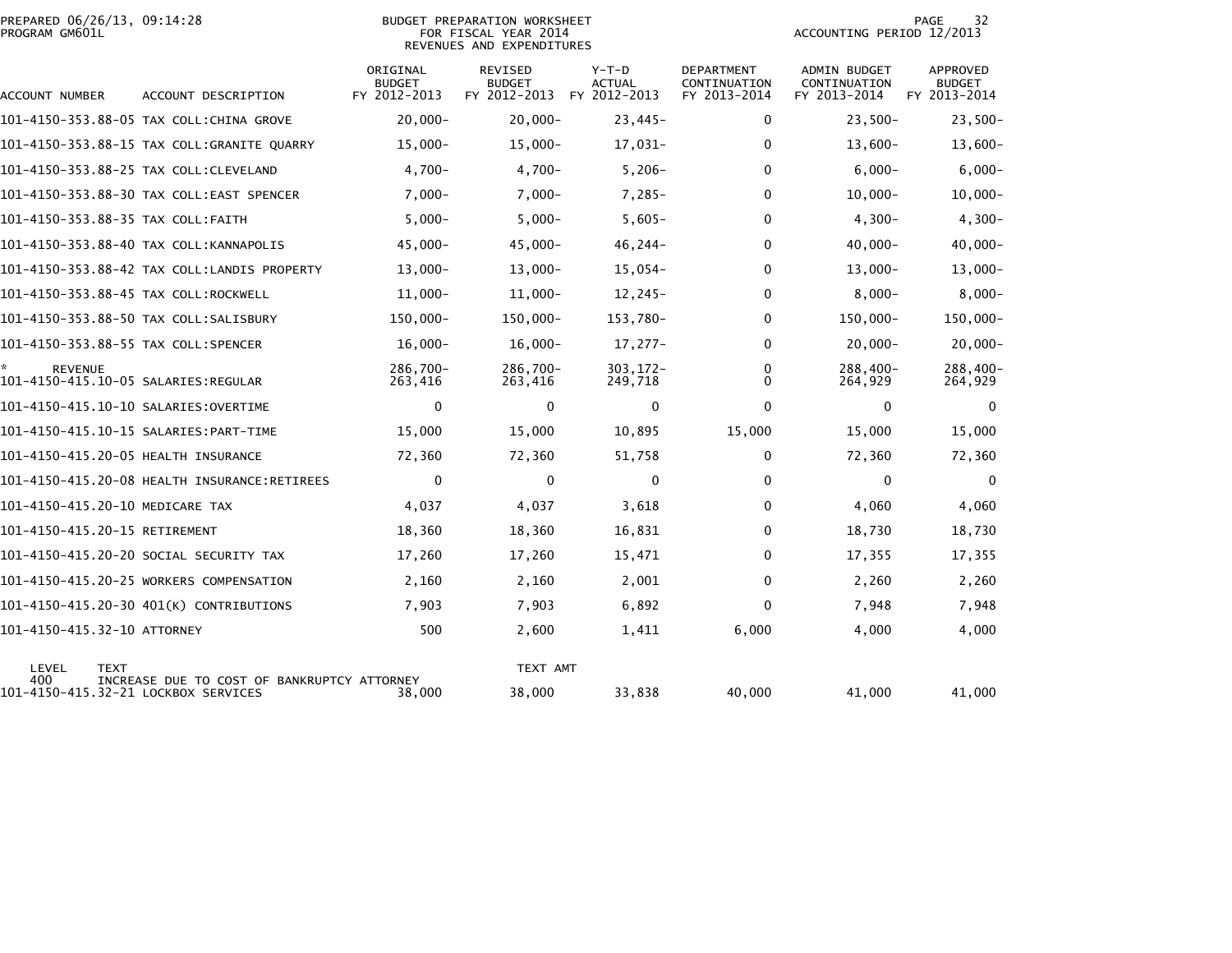| PROGRAM GM601L            | PREPARED 06/26/13, 09:14:28                                      |                                           | BUDGET PREPARATION WORKSHEET<br>FOR FISCAL YEAR 2014<br>REVENUES AND EXPENDITURES |                                          |                                                   | ACCOUNTING PERIOD 12/2013                    | 33<br><b>PAGE</b>                                |
|---------------------------|------------------------------------------------------------------|-------------------------------------------|-----------------------------------------------------------------------------------|------------------------------------------|---------------------------------------------------|----------------------------------------------|--------------------------------------------------|
| ACCOUNT NUMBER            | ACCOUNT DESCRIPTION                                              | ORIGINAL<br><b>BUDGET</b><br>FY 2012-2013 | <b>REVISED</b><br><b>BUDGET</b><br>FY 2012-2013                                   | $Y-T-D$<br><b>ACTUAL</b><br>FY 2012-2013 | <b>DEPARTMENT</b><br>CONTINUATION<br>FY 2013-2014 | ADMIN BUDGET<br>CONTINUATION<br>FY 2013-2014 | <b>APPROVED</b><br><b>BUDGET</b><br>FY 2013-2014 |
|                           | 101-4150-415.34-00 TECHNICAL SERVICES                            | 6,000                                     | 6,000                                                                             | 4,894                                    | 6,000                                             | 6,000                                        | 6,000                                            |
|                           | 101-4150-415.34-30 SERVICE & MAINTENANCE                         | 7,000                                     | 7,000                                                                             | 5,022                                    | 7,000                                             | 7,000                                        | 7,000                                            |
|                           | 101-4150-415.50-07 COST PER COPY PROGRAM                         | 3,200                                     | 3,200                                                                             | 2,236                                    | 3,200                                             | 3,200                                        | 3,200                                            |
|                           | 101-4150-415.53-05 TELEPHONE                                     | 1,600                                     | 1,600                                                                             | 1,056                                    | 1,600                                             | 1,400                                        | 1,400                                            |
|                           | 101-4150-415.54-00 ADVERTISING                                   | 7,500                                     | 7,500                                                                             | 0                                        | 8,000                                             | 8,000                                        | 8,000                                            |
|                           | 101-4150-415.55-00 PRINTING                                      | 48,000                                    | 44,500                                                                            | 26,643                                   | 55,000                                            | 48,000                                       | 48,000                                           |
|                           | 101-4150-415.57-00 POSTAGE                                       | 160,000                                   | 160,000                                                                           | 140,959                                  | 170,000                                           | 165,000                                      | 165,000                                          |
| 101-4150-415.58-00 TRAVEL |                                                                  | 4,800                                     | 5,800                                                                             | 4,721                                    | 7,500                                             | 6,500                                        | 6,500                                            |
| LEVEL<br>400              | <b>TEXT</b><br>INCREASE DUE TO FIELD VISITS FOR RENT ATTACHMENTS |                                           | TEXT AMT                                                                          | 7,500                                    |                                                   |                                              |                                                  |
|                           | AND LEVIES                                                       |                                           |                                                                                   | 7,500                                    |                                                   |                                              |                                                  |
|                           | 101-4150-415.59-00 TRAINING                                      | 3,000                                     | 3,000                                                                             | 2,558                                    | 3,000                                             | 3,000                                        | 3,000                                            |
|                           | 101-4150-415.61-05 SUPPLIES:OFFICE                               | 8,500                                     | 10,000                                                                            | 9,037                                    | 8,500                                             | 8,500                                        | 8,500                                            |
|                           | 101-4150-415.61-89 SOFTWARE LICENSES                             | 2,253                                     | 2,253                                                                             | 2,253                                    | 0                                                 | $\mathbf{0}$                                 | $\Omega$                                         |
|                           | 101-4150-415.61-95 SUPPLIES:OTHER SMALL EQMT                     | $\mathbf 0$                               | 3,080                                                                             | 2,452                                    | $\Omega$                                          | $\mathbf{0}$                                 | $\Omega$                                         |
| 101-4150-415.64-10 BOOKS  |                                                                  | 150                                       | 150                                                                               | 144                                      | 500                                               | 300                                          | 300                                              |
|                           | 101-4150-415.64-50 DUES & SUBSCRIPTIONS                          | 300                                       | 300                                                                               | 278                                      | 300                                               | 300                                          | 300                                              |
|                           | 101-4150-415.74-90 C/A:OTHER EQUIPMENT                           | $\mathbf 0$                               | $\mathbf{0}$                                                                      | 0                                        | $\Omega$                                          | 0                                            | $\Omega$                                         |
|                           | 101-4150-415.76-20 F/A:DP EQUIPMENT                              | $\Omega$                                  | $\mathbf{0}$                                                                      | $\mathbf{0}$                             | $\Omega$                                          | $\mathbf{0}$                                 | $\Omega$                                         |
|                           |                                                                  | 2,780                                     | $\Omega$                                                                          | 0                                        | 2,780                                             | 1,700                                        | 1,700                                            |
|                           | 101-4150-415.90-16 BANK FEES:CREDIT CARD                         | 0                                         | 5,900                                                                             | 5,396                                    | 5,900                                             | 6,500                                        | 6,500                                            |
| *.<br><b>EXPENDITURE</b>  |                                                                  | 694,079                                   | 701,379                                                                           | 600,082                                  | 340,280                                           | 713,042                                      | 713,042                                          |
| **                        | TAX COLLECTOR                                                    | 407,379                                   | 414,679                                                                           | 296,910                                  | 340,280                                           | 424,642                                      | 424,642                                          |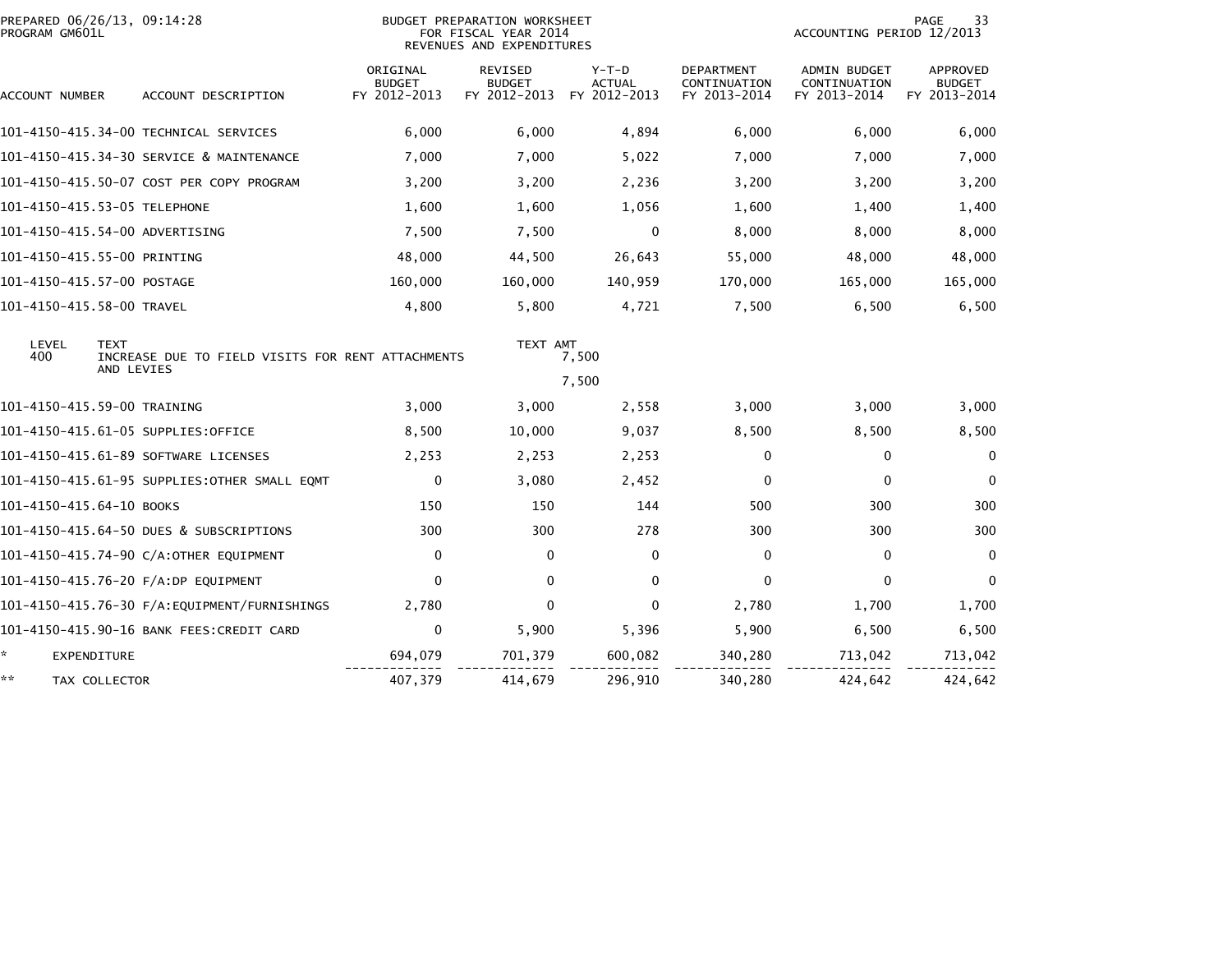| PROGRAM GM601L | PREPARED 06/26/13, 09:14:28<br>BUDGET PREPARATION WORKSHEET<br>FOR FISCAL YEAR 2014<br>REVENUES AND EXPENDITURES |                                                  |                                                 |                                          |                                                   | <b>PAGE</b><br>34<br>ACCOUNTING PERIOD 12/2013      |                                           |  |  |
|----------------|------------------------------------------------------------------------------------------------------------------|--------------------------------------------------|-------------------------------------------------|------------------------------------------|---------------------------------------------------|-----------------------------------------------------|-------------------------------------------|--|--|
| ACCOUNT NUMBER | ACCOUNT DESCRIPTION                                                                                              | ORIGINAL<br><b>BUDGET</b><br>FY 2012-2013        | <b>REVISED</b><br><b>BUDGET</b><br>FY 2012-2013 | $Y-T-D$<br><b>ACTUAL</b><br>FY 2012-2013 | <b>DEPARTMENT</b><br>CONTINUATION<br>FY 2013-2014 | <b>ADMIN BUDGET</b><br>CONTINUATION<br>FY 2013-2014 | APPROVED<br><b>BUDGET</b><br>FY 2013-2014 |  |  |
|                | 101-4170-325.10-00 ABSTRACT & MAP COPY SALES                                                                     | $100 -$                                          | $100 -$                                         | $149-$                                   | $100 -$                                           | $100 -$                                             | $100 -$                                   |  |  |
|                | 101-4170-325.37-00 MUNICIPAL ELECTIONS                                                                           | $\mathbf{0}$                                     | $\mathbf{0}$                                    | $3,093-$                                 | $32,000 -$                                        | $32,000 -$                                          | $32,000 -$                                |  |  |
|                | 101-4170-331.33-00 HAVA VOTING EQUIP GRANT                                                                       | $\mathbf{0}$                                     | $\mathbf{0}$                                    | $\Omega$                                 | 0                                                 | $\mathbf{0}$                                        | 0                                         |  |  |
|                | 101-4170-334.00-00 STATE GOVERNMENT GRANTS                                                                       | $\mathbf{0}$                                     | 0                                               | $8,099-$                                 | $\Omega$                                          | $\mathbf{0}$                                        | $\mathbf 0$                               |  |  |
|                | 101-4170-353.52-00 FILING FEES                                                                                   | $40 -$                                           | $40 -$                                          | $50 -$                                   | $5,000 -$                                         | $3,000-$                                            | $3,000-$                                  |  |  |
|                | 101-4170-395.00-00 FUND BALANCE APPR-RESTR                                                                       | $\mathbf 0$                                      | $\Omega$                                        | $\mathbf{0}$                             | $\mathbf 0$                                       | 0                                                   | 0                                         |  |  |
| <b>REVENUE</b> | 101-4170-414.10-05 SALARIES:REGULAR                                                                              | $140-$<br>119,029                                | $140-$<br>119,029                               | $11,391-$<br>117,854                     | $37,100-$                                         | $35,100-$<br>120,158                                | $35,100 -$<br>120,158                     |  |  |
|                |                                                                                                                  | 15,000                                           | 15,000                                          | 10,503                                   | 3,500                                             | 3,500                                               | 3,500                                     |  |  |
|                |                                                                                                                  | 75,000                                           | 75,000                                          | 63,815                                   | 35,000                                            | 35,000                                              | 35,000                                    |  |  |
|                | 101-4170-414.10-20 SALARIES:PER DIEM                                                                             | 4,672                                            | 4,672                                           | 4,386                                    | 5,636                                             | 5,700                                               | 5,700                                     |  |  |
| LEVEL          | <b>TEXT</b>                                                                                                      |                                                  |                                                 |                                          |                                                   |                                                     |                                           |  |  |
| 400            | ACCOUNT - 325.37-00 FOR BOARD SERVICES                                                                           | MUNICIPAL ELECTION WILL BE REIMBURSED IN REVENUE |                                                 | 5,636<br>5,636                           |                                                   |                                                     |                                           |  |  |
|                | 101-4170-414.20-05 HEALTH INSURANCE                                                                              | 32,160                                           | 32,160                                          | 22,613                                   | 0                                                 | 32,160                                              | 32,160                                    |  |  |
|                | 101-4170-414.20-10 MEDICARE TAX                                                                                  | 3,098                                            | 3,098                                           | 2,779                                    | 0                                                 | 2,385                                               | 2,385                                     |  |  |
|                | 101-4170-414.20-15 RETIREMENT                                                                                    | 9,342                                            | 9,342                                           | 7,943                                    | 0                                                 | 8,742                                               | 8,742                                     |  |  |
|                | 101-4170-414.20-20 SOCIAL SECURITY TAX                                                                           | 13,250                                           | 13,250                                          | 11,884                                   | 0                                                 | 10,185                                              | 10,185                                    |  |  |
|                | 101-4170-414.20-25 WORKERS COMPENSATION                                                                          | 840                                              | 840                                             | 772                                      | $\Omega$                                          | 635                                                 | 635                                       |  |  |
|                | 101-4170-414.20-30 401(K) CONTRIBUTIONS                                                                          | 4,020                                            | 4,020                                           | 3,296                                    | $\Omega$                                          | 3,710                                               | 3,710                                     |  |  |
|                | 101-4170-414.33-17 CONTRACTED SERVICES                                                                           | 18,000                                           | 18,000                                          | 11,744                                   | 35,000                                            | 35,000                                              | 35,000                                    |  |  |
|                |                                                                                                                  |                                                  |                                                 |                                          |                                                   |                                                     |                                           |  |  |

 LEVEL TEXT TEXT AMT 400 MUNICIPAL ELECTION WILL BE REIMBURSED IN REVENUE ACCOUNT - 325.37-00THIS INCREASE IS DUE TO SOFTWARE INSTALLATION FOR ELECTRONIC POLL BOOKS AND CODING FOR MUNICIPAL AND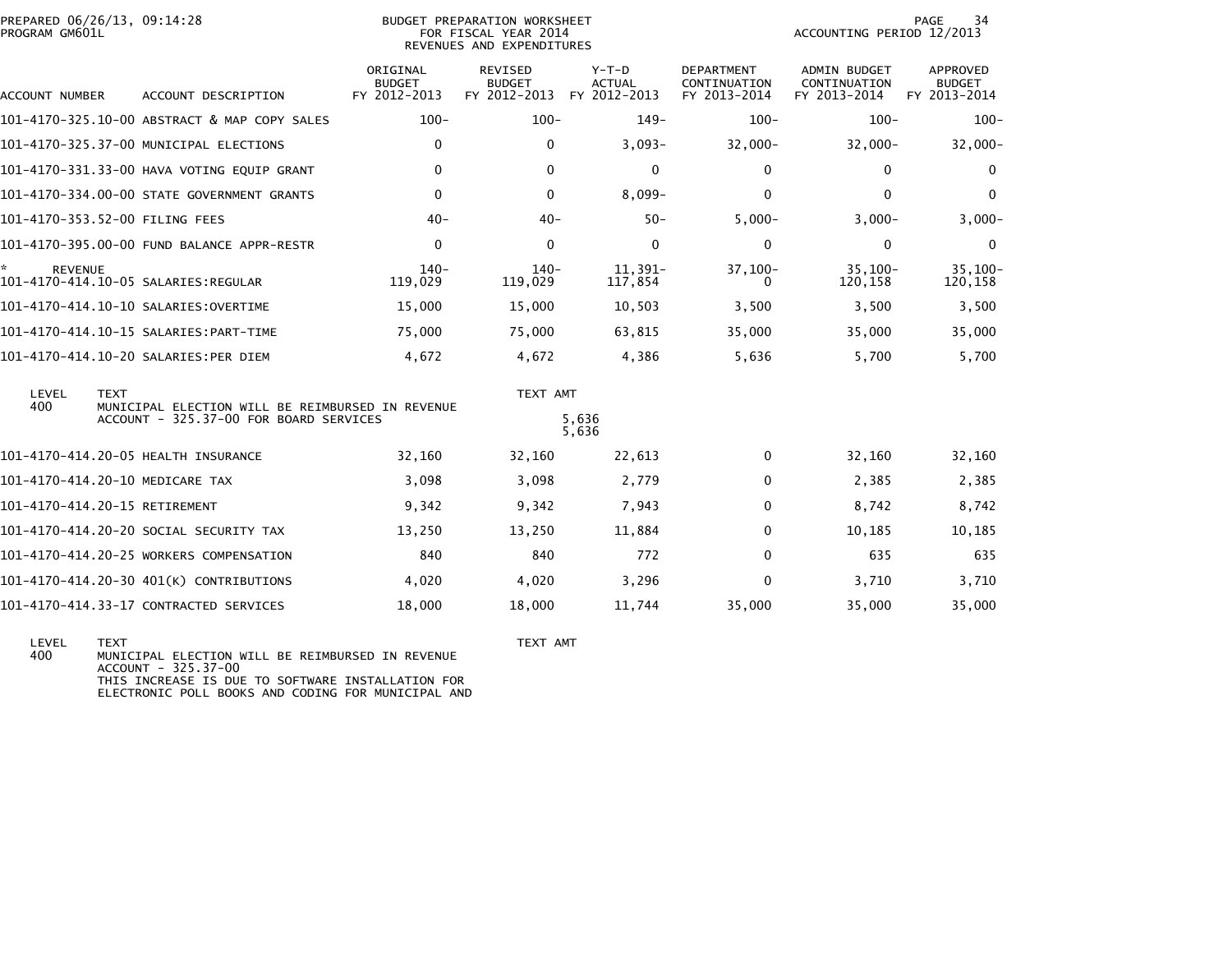| PREPARED 06/26/13, 09:14:28<br>PROGRAM GM601L |                                                                                                                                                          | BUDGET PREPARATION WORKSHEET<br>FOR FISCAL YEAR 2014<br>REVENUES AND EXPENDITURES |                                                       |                          | 35<br>PAGE<br>ACCOUNTING PERIOD 12/2013    |                                              |                                           |  |
|-----------------------------------------------|----------------------------------------------------------------------------------------------------------------------------------------------------------|-----------------------------------------------------------------------------------|-------------------------------------------------------|--------------------------|--------------------------------------------|----------------------------------------------|-------------------------------------------|--|
| ACCOUNT NUMBER                                | ACCOUNT DESCRIPTION                                                                                                                                      | ORIGINAL<br><b>BUDGET</b><br>FY 2012-2013                                         | REVISED<br><b>BUDGET</b><br>FY 2012-2013 FY 2012-2013 | $Y-T-D$<br><b>ACTUAL</b> | DEPARTMENT<br>CONTINUATION<br>FY 2013-2014 | ADMIN BUDGET<br>CONTINUATION<br>FY 2013-2014 | APPROVED<br><b>BUDGET</b><br>FY 2013-2014 |  |
|                                               | PRIMARY ELECTION                                                                                                                                         |                                                                                   |                                                       | 35.000<br>35,000         |                                            |                                              |                                           |  |
|                                               | 101-4170-414.34-30 SERVICE & MAINTENANCE                                                                                                                 | 3,000                                                                             | 39,500                                                | 38,593                   | 39,500                                     | 39,500                                       | 39,500                                    |  |
| LEVEL<br>400                                  | <b>TEXT</b><br>MAINTENANCE ON VOTING EQUIPMENT, ELECTRONIC<br>POLL BOOKS AND KARDEX                                                                      |                                                                                   | TEXT AMT<br>39,500                                    |                          |                                            |                                              |                                           |  |
|                                               |                                                                                                                                                          |                                                                                   | 39,500                                                |                          |                                            |                                              |                                           |  |
|                                               | 101-4170-414.34-45 PRECINCT WORKERS                                                                                                                      | 35,000                                                                            | 56,000                                                | 48,175                   | 50,000                                     | 50,000                                       | 50,000                                    |  |
| LEVEL<br>400                                  | <b>TEXT</b><br>MUNICIPAL ELECTION WILL BE REIMBURSED IN REVENUE<br>ACCOUNT - 325.37-00<br>THIS AMOUNT INCLUDES MUNICIPAL AND PRIMARY<br><b>ELECTIONS</b> |                                                                                   | TEXT AMT                                              | 50,000                   |                                            |                                              |                                           |  |
|                                               |                                                                                                                                                          |                                                                                   |                                                       | 50,000                   |                                            |                                              |                                           |  |
|                                               | 101-4170-414.43-15 R&M:EQUIPMENT                                                                                                                         | 1,400                                                                             | 1,400                                                 | 0                        | 1,000                                      | 1,000                                        | 1,000                                     |  |
|                                               | 101-4170-414.44-20 RENT:LAND & BUILDINGS                                                                                                                 | 485                                                                               | 970                                                   | 970                      | 600                                        | 600                                          | 600                                       |  |
| LEVEL<br>400                                  | <b>TEXT</b><br>MUNICIPAL ELECTION WILL BE REIMBURSED IN REVENUE                                                                                          |                                                                                   | TEXT AMT                                              |                          |                                            |                                              |                                           |  |
|                                               | ACCOUNT - 325.37-00                                                                                                                                      |                                                                                   | 600<br>600                                            |                          |                                            |                                              |                                           |  |
|                                               | 101-4170-414.50-07 COST PER COPY PROGRAM                                                                                                                 | 3,000                                                                             | 3,000                                                 | 1,905                    | 3,000                                      | 3,000                                        | 3,000                                     |  |
|                                               | 101-4170-414.53-05 TELEPHONE                                                                                                                             | 2,000                                                                             | 2,000                                                 | 1,748                    | 2,000                                      | 2,000                                        | 2,000                                     |  |
|                                               | 101-4170-414.54-00 ADVERTISING                                                                                                                           | 5,000                                                                             | 4,490                                                 | 1,200                    | 10,000                                     | 8,000                                        | 8,000                                     |  |
| LEVEL                                         | <b>TEXT</b>                                                                                                                                              |                                                                                   | TEXT AMT                                              |                          |                                            |                                              |                                           |  |
| 400                                           | MUNICIPAL ELECTION WILL BE REIMBURSED IN REVENUE<br>ACCOUNT - 325.37-00                                                                                  |                                                                                   | 8,000<br>8,000                                        |                          |                                            |                                              |                                           |  |
|                                               | 101-4170-414.55-00 PRINTING                                                                                                                              | 70,000                                                                            | 70,000                                                | 46,362                   | 51,000                                     | 51,000                                       | 51,000                                    |  |

LEVEL TEXT TEXT AMT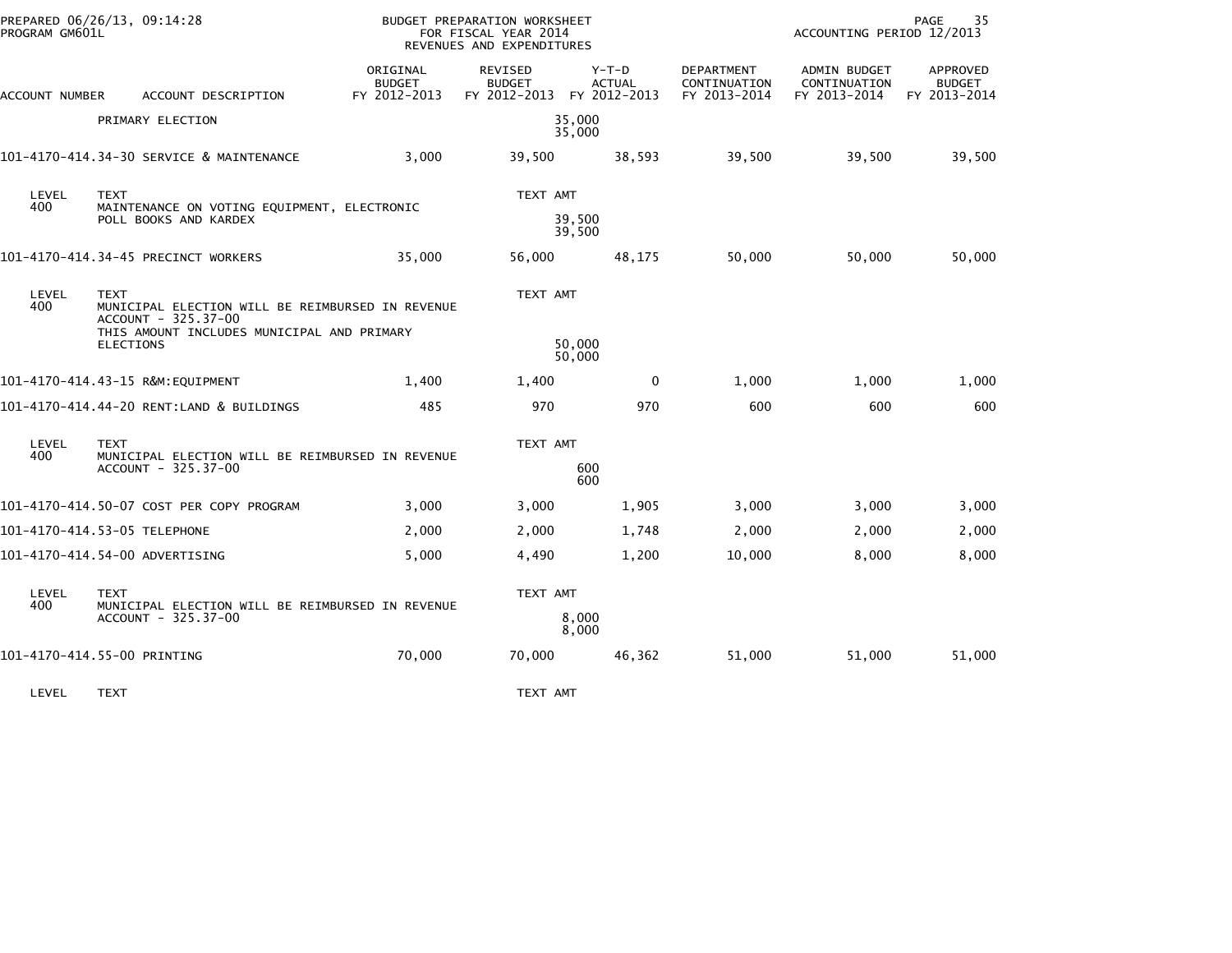| PREPARED 06/26/13, 09:14:28<br>PROGRAM GM601L |                                                                                                                                                                                                                                                                                                                                                                                                                                                    | BUDGET PREPARATION WORKSHEET<br>FOR FISCAL YEAR 2014<br>REVENUES AND EXPENDITURES |                                                              |                          | PAGE<br>36<br>ACCOUNTING PERIOD 12/2013           |                                                     |                                           |  |
|-----------------------------------------------|----------------------------------------------------------------------------------------------------------------------------------------------------------------------------------------------------------------------------------------------------------------------------------------------------------------------------------------------------------------------------------------------------------------------------------------------------|-----------------------------------------------------------------------------------|--------------------------------------------------------------|--------------------------|---------------------------------------------------|-----------------------------------------------------|-------------------------------------------|--|
| ACCOUNT NUMBER                                | ACCOUNT DESCRIPTION                                                                                                                                                                                                                                                                                                                                                                                                                                | ORIGINAL<br><b>BUDGET</b><br>FY 2012-2013                                         | <b>REVISED</b><br><b>BUDGET</b><br>FY 2012-2013 FY 2012-2013 | $Y-T-D$<br><b>ACTUAL</b> | <b>DEPARTMENT</b><br>CONTINUATION<br>FY 2013-2014 | <b>ADMIN BUDGET</b><br>CONTINUATION<br>FY 2013-2014 | APPROVED<br><b>BUDGET</b><br>FY 2013-2014 |  |
| 400                                           | MUNICIPAL ELECTION WILL BE REIMBURSED IN REVENUE<br>ACCOUNT 325.37-00<br>THIS AMOUNT INCLUDES MUNICIPAL ELECTION AND<br>PRIMARY. ALL BALLOTS, VERIFICATION CARDS, NCOA<br>CARDS, CONFIRMATION CARDS AND ABSENTEE ENVELOPES<br>AND OTHER PRINTING                                                                                                                                                                                                   | 51,000<br>51,000                                                                  |                                                              |                          |                                                   |                                                     |                                           |  |
|                                               | 101-4170-414.57-00 POSTAGE                                                                                                                                                                                                                                                                                                                                                                                                                         | 18,000                                                                            | 18,000                                                       | 17,107                   | 11,500                                            | 11,500                                              | 11,500                                    |  |
|                                               | 101-4170-414.58-00 TRAVEL                                                                                                                                                                                                                                                                                                                                                                                                                          | 5,500                                                                             | 4,525                                                        | 4,024                    | 8,500                                             | 7,500                                               | 7,500                                     |  |
| LEVEL<br>400                                  | <b>TEXT</b><br>THIS AMOUNT INCLUDES:<br>2 STATE BOARD SEMINARS/BOARD, DIRECTOR AND 2 STAFF<br>1 IOG TRAINING/BOARD, DIRECTOR AND 2 STAFF<br>1 OUT OF STATE CONFERENCE FOR DIRECTOR TO KEEP<br>NATIONAL CERTIFICATION<br>1 OUT OF STATE CONFERENCE FOR ELECTION SPECIALIST<br>TO RECEIVE NATIONAL CERTIFICATION<br>DISTRICT MEETINGS/DIRECTOR AND 2 STAFF<br>MILEAGE FOR BOARD AND STAFF IN PREPARATION OF<br>ELECTION POLLS AND ELECTION DAY NEEDS |                                                                                   | TEXT AMT                                                     | 7,500<br>7,500           |                                                   |                                                     |                                           |  |
|                                               | 101-4170-414.59-00 TRAINING                                                                                                                                                                                                                                                                                                                                                                                                                        | 2,000                                                                             | 2,975                                                        | 2,966                    | 3,100                                             | 3,000                                               | 3,000                                     |  |
| LEVEL<br>400                                  | <b>TEXT</b><br>THIS INCLUDES REGISTRATION FEES FOR ALL STATE<br>BOARD CONFERENCES, IOG TRAININGS AND COURSES AND<br>FEES FOR NATIONAL CERTIFICATION                                                                                                                                                                                                                                                                                                | TEXT AMT<br>3,000<br>3,000                                                        |                                                              |                          |                                                   |                                                     |                                           |  |
|                                               | 101-4170-414.61-05 SUPPLIES:OFFICE                                                                                                                                                                                                                                                                                                                                                                                                                 | 4,500                                                                             | 4,500                                                        | 3,942                    | 5,000                                             | 5,000                                               | 5,000                                     |  |
| LEVEL<br>400                                  | <b>TEXT</b><br>MUST REPLENISH INVENTORY.                                                                                                                                                                                                                                                                                                                                                                                                           |                                                                                   | TEXT AMT                                                     | 5,000<br>5,000           |                                                   |                                                     |                                           |  |
|                                               | 101-4170-414.61-95 SUPPLIES:OTHER SMALL EQMT                                                                                                                                                                                                                                                                                                                                                                                                       | 3,100                                                                             | 3,100                                                        | 2,705                    | 1,000                                             | 1,000                                               | 1,000                                     |  |
|                                               | 101-4170-414.64-50 DUES & SUBSCRIPTIONS                                                                                                                                                                                                                                                                                                                                                                                                            | 550                                                                               | 575                                                          | 575                      | 700                                               | 700                                                 | 700                                       |  |

LEVEL TEXT TEXT AMT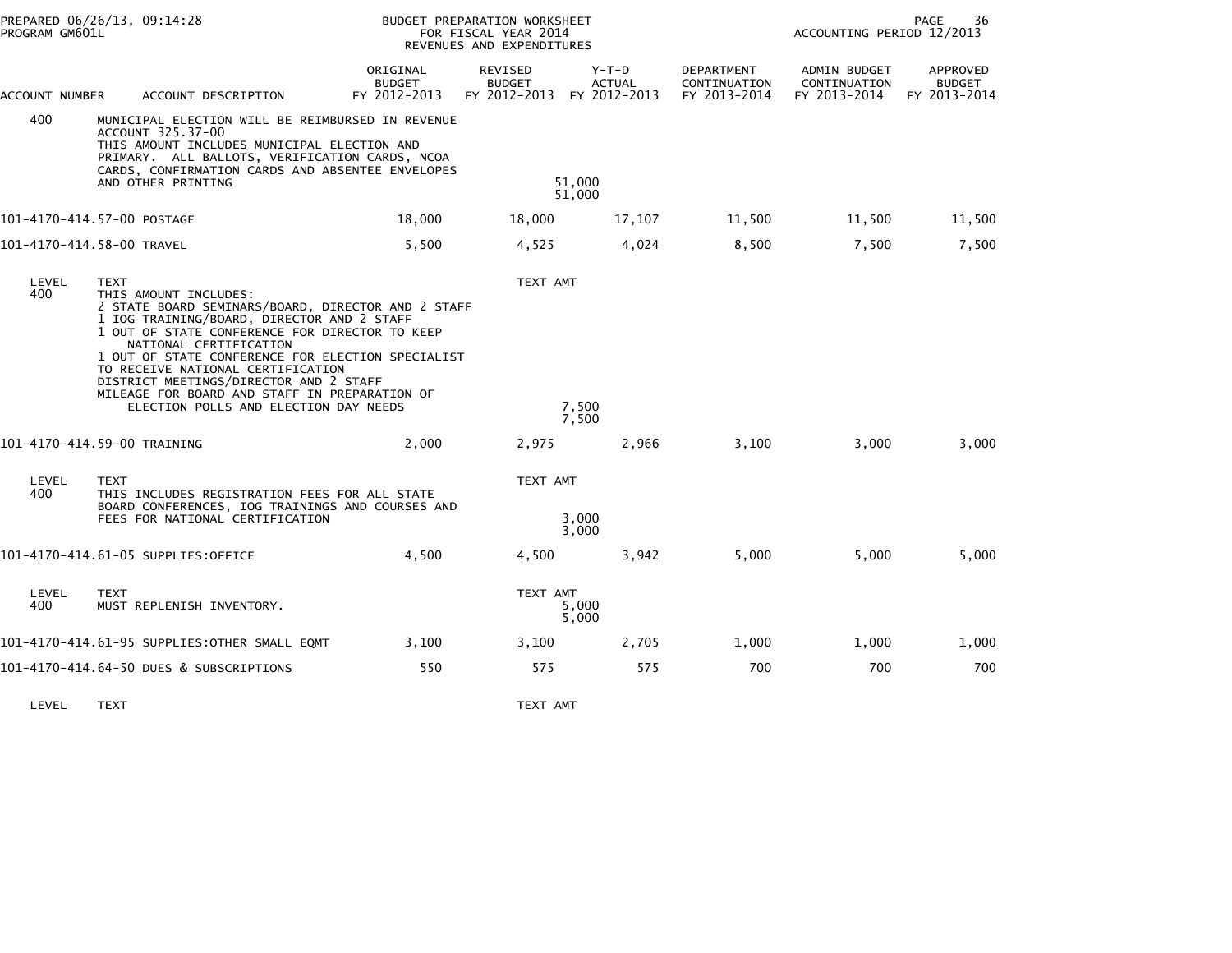| PREPARED 06/26/13, 09:14:28<br>PROGRAM GM601L |                                           | BUDGET PREPARATION WORKSHEET<br>PAGE<br>ACCOUNTING PERIOD 12/2013<br>FOR FISCAL YEAR 2014<br>REVENUES AND EXPENDITURES |                                 |                                                   |                                              | -37                                       |
|-----------------------------------------------|-------------------------------------------|------------------------------------------------------------------------------------------------------------------------|---------------------------------|---------------------------------------------------|----------------------------------------------|-------------------------------------------|
| ACCOUNT DESCRIPTION<br><b>ACCOUNT NUMBER</b>  | ORIGINAL<br><b>BUDGET</b><br>FY 2012-2013 | REVISED<br><b>BUDGET</b><br>FY 2012-2013                                                                               | Y-T-D<br>ACTUAL<br>FY 2012-2013 | <b>DEPARTMENT</b><br>CONTINUATION<br>FY 2013-2014 | ADMIN BUDGET<br>CONTINUATION<br>FY 2013-2014 | APPROVED<br><b>BUDGET</b><br>FY 2013-2014 |
| 400<br>INCREASE IN AMOUNT OF DUES             | 700<br>700                                |                                                                                                                        |                                 |                                                   |                                              |                                           |
| 101-4170-414.74-00 C/A:EQUIPMENT              | 0                                         | $\Omega$                                                                                                               | $\mathbf{0}$                    | <sup>0</sup>                                      | 0                                            | $\Omega$                                  |
| 101-4170-414.76-60 F/A: STATE GRANTS          | 0                                         |                                                                                                                        | 0                               | 0                                                 |                                              | 0                                         |
| 101-4170-414.76-90 F/A:OTHER                  | 59,133                                    | 59,133                                                                                                                 | 8,060                           | 0                                                 | 0                                            | $\mathbf 0$                               |
| 101-4170-414.85-00 GRANT EXPENDITURES         | 0                                         | $\bf{0}$                                                                                                               | $\mathbf{0}$                    | 0                                                 |                                              | $\Omega$                                  |
| * .<br>EXPENDITURE                            | 507,079                                   | 564,579                                                                                                                | 435,921                         | 266,036                                           | 440,975                                      | 440,975                                   |
| **<br><b>BOARD OF ELECTIONS</b>               | 506.939                                   | 564,439                                                                                                                | 424.530                         | 228.936                                           | 405.875                                      | 405.875                                   |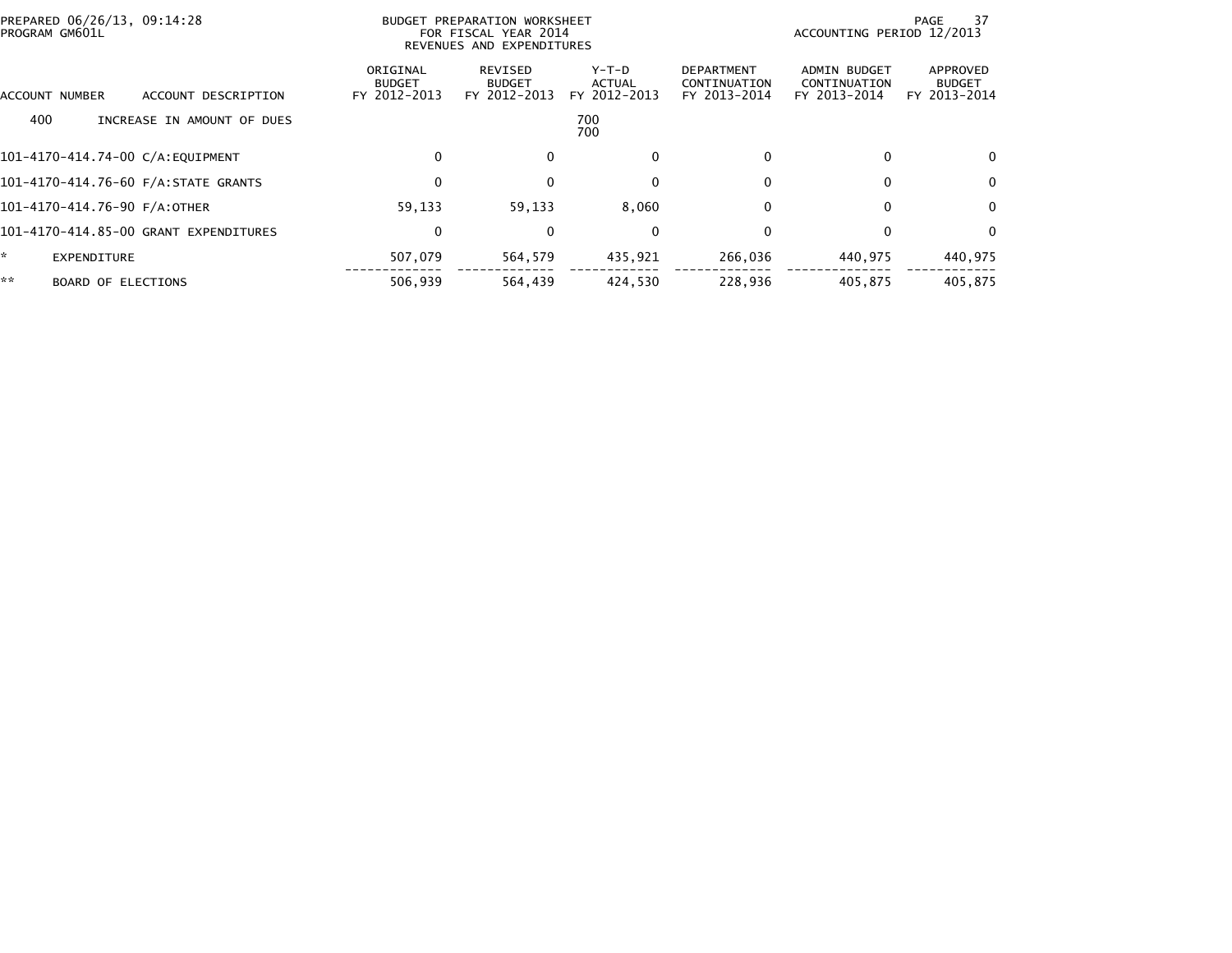| PROGRAM GM601L                       | PREPARED 06/26/13, 09:14:28<br><b>BUDGET PREPARATION WORKSHEET</b><br>FOR FISCAL YEAR 2014<br>REVENUES AND EXPENDITURES |                                           |                                          |                                          |                                            |                                              | PAGE<br>38<br>ACCOUNTING PERIOD 12/2013   |  |  |
|--------------------------------------|-------------------------------------------------------------------------------------------------------------------------|-------------------------------------------|------------------------------------------|------------------------------------------|--------------------------------------------|----------------------------------------------|-------------------------------------------|--|--|
| ACCOUNT NUMBER                       | ACCOUNT DESCRIPTION                                                                                                     | ORIGINAL<br><b>BUDGET</b><br>FY 2012-2013 | REVISED<br><b>BUDGET</b><br>FY 2012-2013 | $Y-T-D$<br><b>ACTUAL</b><br>FY 2012-2013 | DEPARTMENT<br>CONTINUATION<br>FY 2013-2014 | ADMIN BUDGET<br>CONTINUATION<br>FY 2013-2014 | APPROVED<br><b>BUDGET</b><br>FY 2013-2014 |  |  |
| 101-4180-325.49-00 REGISTER OF DEEDS |                                                                                                                         | 480,000-                                  | 480,000-                                 | $546, 544 -$                             | 0                                          | 538,650-                                     | 538,650-                                  |  |  |
|                                      | 101-4180-325.49-01 VITAL REC AUTO SYS (VRAS)                                                                            | 0                                         | $\mathbf{0}$                             | $310 -$                                  | $\Omega$                                   | $\mathbf{0}$                                 | $\Omega$                                  |  |  |
| <b>REVENUE</b>                       |                                                                                                                         | 480,000-<br>290,870                       | 480,000-<br>290,870                      | 546,854-<br>270,187                      | 0<br>0                                     | 538,650-<br>295,121                          | 538,650-<br>295,121                       |  |  |
|                                      |                                                                                                                         | 28,000                                    | 28,000                                   | 18,692                                   | 0                                          | 28,000                                       | 28,000                                    |  |  |
| 101-4180-419.20-05 HEALTH INSURANCE  |                                                                                                                         | 72,360                                    | 72,360                                   | 67,838                                   | $\Omega$                                   | 72,360                                       | 72,360                                    |  |  |
|                                      | 101-4180-419.20-08 HEALTH INSURANCE:RETIREES                                                                            | $\mathbf 0$                               | $\mathbf{0}$                             | $\mathbf{0}$                             | 0                                          | $\Omega$                                     | $\Omega$                                  |  |  |
| 101-4180-419.20-10 MEDICARE TAX      |                                                                                                                         | 4,625                                     | 4,625                                    | 4,022                                    | 0                                          | 4,685                                        | 4,685                                     |  |  |
| 101-4180-419.20-15 RETIREMENT        |                                                                                                                         | 20,274                                    | 20,274                                   | 18,211                                   | $\Omega$                                   | 20,865                                       | 20,865                                    |  |  |
|                                      | 101-4180-419.20-16 RETIREMENT-REG OF DEEDS                                                                              | 10,100                                    | 10,100                                   | 10,351                                   | $\Omega$                                   | 11,500                                       | 11,500                                    |  |  |
|                                      | 101-4180-419.20-20 SOCIAL SECURITY TAX                                                                                  | 19,780                                    | 19,780                                   | 17,198                                   | 0                                          | 20,035                                       | 20,035                                    |  |  |
|                                      | 101-4180-419.20-25 WORKERS COMPENSATION                                                                                 | 2,750                                     | 2,750                                    | 2,123                                    | $\Omega$                                   | 2,747                                        | 2,747                                     |  |  |
|                                      | 101-4180-419.20-30 401(K) CONTRIBUTIONS                                                                                 | 7,044                                     | 7,044                                    | 6,147                                    | $\Omega$                                   | 7,155                                        | 7,155                                     |  |  |
|                                      | 101-4180-419.34-30 SERVICE & MAINTENANCE                                                                                | 23,028                                    | 23,028                                   | 22,626                                   | $\Omega$                                   | 24,000                                       | 24,000                                    |  |  |
| 101-4180-419.43-10 R&M:BINDERS       |                                                                                                                         | 1,000                                     | 1,000                                    | 564                                      | 1,000                                      | 1,000                                        | 1,000                                     |  |  |
| 101-4180-419.43-15 R&M:EQUIPMENT     |                                                                                                                         | 3,500                                     | 3,500                                    | $\mathbf 0$                              | 3,500                                      | 2,000                                        | 2,000                                     |  |  |
|                                      |                                                                                                                         | 200                                       | 200                                      | $\Omega$                                 | 200                                        | 200                                          | 200                                       |  |  |
|                                      | 101-4180-419.50-07 COST PER COPY PROGRAM                                                                                | 2,100                                     | 2,100                                    | 1,562                                    | 1,750                                      | 2,100                                        | 2,100                                     |  |  |
| 101-4180-419.53-05 TELEPHONE         |                                                                                                                         | 1,600                                     | 1,600                                    | 1,137                                    | 1,600                                      | 1,600                                        | 1,600                                     |  |  |
| 101-4180-419.55-00 PRINTING          |                                                                                                                         | 2,200                                     | 2,200                                    | 1,077                                    | 2,200                                      | 2,000                                        | 2,000                                     |  |  |
| 101-4180-419.56-00 UNIFORMS          |                                                                                                                         | $\mathbf 0$                               | 0                                        | $\mathbf{0}$                             | 600                                        | 400                                          | 400                                       |  |  |
| 101-4180-419.57-00 POSTAGE           |                                                                                                                         | 2,000                                     | 2,000                                    | 594                                      | 1,800                                      | 1,500                                        | 1,500                                     |  |  |
| 101-4180-419.58-00 TRAVEL            |                                                                                                                         | 3,000                                     | 3,000                                    | 1,391                                    | 3,000                                      | 2,000                                        | 2,000                                     |  |  |
| 101-4180-419.59-00 TRAINING          |                                                                                                                         | 2,000                                     | 2,000                                    | 245                                      | 2,000                                      | 2,000                                        | 2,000                                     |  |  |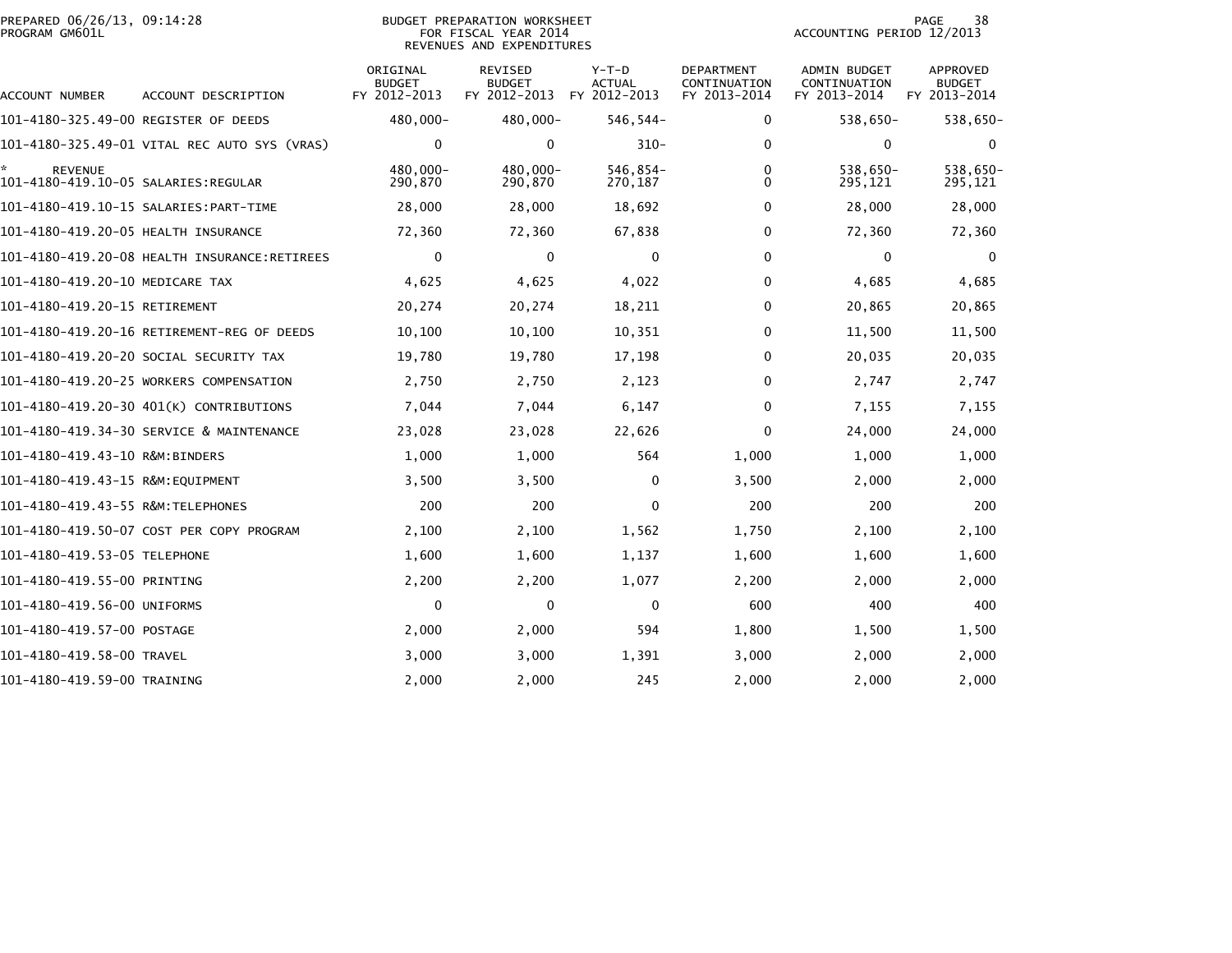| PREPARED 06/26/13, 09:14:28<br>PROGRAM GM601L |                                              |                                           | BUDGET PREPARATION WORKSHEET<br>FOR FISCAL YEAR 2014<br>REVENUES AND EXPENDITURES | 39<br>PAGE<br>ACCOUNTING PERIOD 12/2013  |                                                   |                                              |                                           |
|-----------------------------------------------|----------------------------------------------|-------------------------------------------|-----------------------------------------------------------------------------------|------------------------------------------|---------------------------------------------------|----------------------------------------------|-------------------------------------------|
| ACCOUNT NUMBER                                | ACCOUNT DESCRIPTION                          | ORIGINAL<br><b>BUDGET</b><br>FY 2012-2013 | <b>REVISED</b><br><b>BUDGET</b><br>FY 2012-2013                                   | $Y-T-D$<br><b>ACTUAL</b><br>FY 2012-2013 | <b>DEPARTMENT</b><br>CONTINUATION<br>FY 2013-2014 | ADMIN BUDGET<br>CONTINUATION<br>FY 2013-2014 | APPROVED<br><b>BUDGET</b><br>FY 2013-2014 |
| 101-4180-419.61-05 SUPPLIES:OFFICE            |                                              | 8,000                                     | 7,905                                                                             | 3,787                                    | 6,500                                             | 6,500                                        | 6,500                                     |
|                                               | 101-4180-419.61-95 SUPPLIES:OTHER SMALL EQMT | 1,000                                     | 1,000                                                                             | 521                                      | 1,000                                             | 1,000                                        | 1,000                                     |
|                                               | 101-4180-419.64-50 DUES & SUBSCRIPTIONS      | 800                                       | 895                                                                               | 895                                      | 1,000                                             | 1,000                                        | 1,000                                     |
| 101-4180-419.64-60 MICROFILM                  |                                              | 3,000                                     | 3,000                                                                             | 0                                        | 3,000                                             | 2,500                                        | 2,500                                     |
|                                               | 101-4180-419.76-30 F/A:EQUIPMENT/FURNISHINGS | 2,500                                     | 2,500                                                                             | 820                                      | 2,000                                             | 2,000                                        | 2,000                                     |
|                                               | 101-4180-419.90-22 VITAL REC AUTO SYS (VRAS) | 0                                         | $\mathbf 0$                                                                       | 0                                        | 0                                                 | 0                                            | $\mathbf{0}$                              |
| ×.<br><b>EXPENDITURE</b>                      |                                              | 511,731                                   | 511,731                                                                           | 449,988                                  | 31,150                                            | 514,268                                      | 514,268                                   |
| **<br><b>REGISTER OF DEEDS</b>                |                                              | 31,731                                    | 31.731                                                                            | $96,866-$                                | 31,150                                            | 24,382-                                      | 24,382-                                   |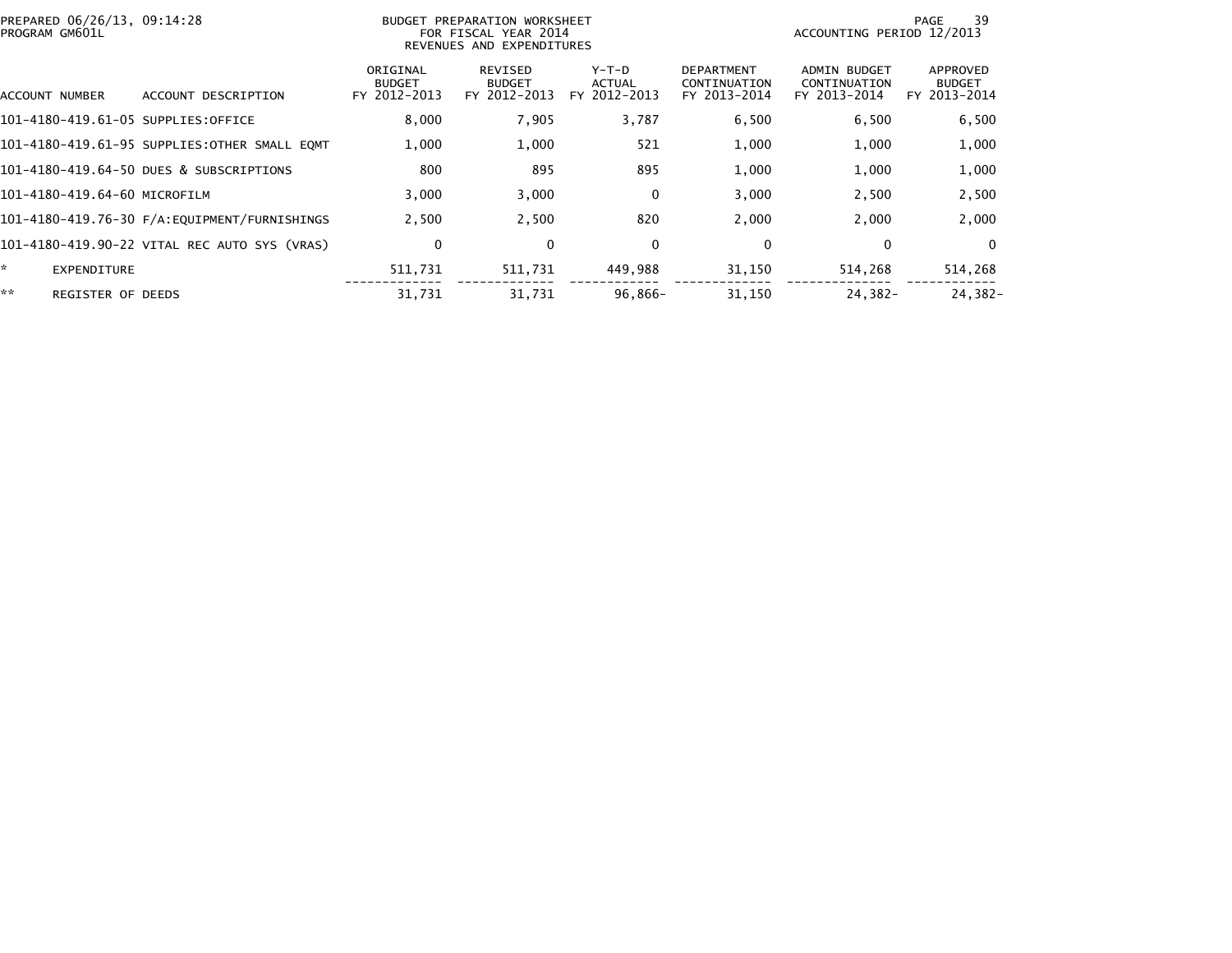|     | PREPARED 06/26/13, 09:14:28<br>PROGRAM GM601L |                                             |                                           | <b>BUDGET PREPARATION WORKSHEET</b><br>FOR FISCAL YEAR 2014<br>REVENUES AND EXPENDITURES | 40<br>PAGE<br>ACCOUNTING PERIOD 12/2013  |                                                   |                                                     |                                           |
|-----|-----------------------------------------------|---------------------------------------------|-------------------------------------------|------------------------------------------------------------------------------------------|------------------------------------------|---------------------------------------------------|-----------------------------------------------------|-------------------------------------------|
|     | ACCOUNT NUMBER                                | ACCOUNT DESCRIPTION                         | ORIGINAL<br><b>BUDGET</b><br>FY 2012-2013 | <b>REVISED</b><br><b>BUDGET</b><br>FY 2012-2013                                          | $Y-T-D$<br><b>ACTUAL</b><br>FY 2012-2013 | <b>DEPARTMENT</b><br>CONTINUATION<br>FY 2013-2014 | <b>ADMIN BUDGET</b><br>CONTINUATION<br>FY 2013-2014 | APPROVED<br><b>BUDGET</b><br>FY 2013-2014 |
|     |                                               | 101-4181-325.49-10 AUTOMATION ENH/PRES FUND | 46,990-                                   | $46,990 -$                                                                               | $56,952-$                                |                                                   | 59,850-                                             | $59,850-$                                 |
|     |                                               | 101-4181-395.00-00 FUND BALANCE APPR-RESTR  |                                           | $\Omega$                                                                                 | $\Omega$                                 |                                                   |                                                     | $\Omega$                                  |
| ÷.  | <b>REVENUE</b>                                | 101-4181-419.33-17 CONTRACTED SERVICES      | 46,990-<br>20,000                         | 46,990-<br>20,000                                                                        | $56,952-$                                |                                                   | 59,850-<br>20,000                                   | 59,850-<br>20,000                         |
|     |                                               | 101-4181-419.44-10 RENT:EQUIPMENT           | 0                                         | $\Omega$                                                                                 | 0                                        |                                                   |                                                     | $\Omega$                                  |
|     |                                               | 101-4181-419.74-10 C/A:DATA PROCESSING      | 0                                         | $\Omega$                                                                                 | $\Omega$                                 | $\mathbf{0}$                                      |                                                     | $\mathbf{0}$                              |
|     | 101-4181-419.98-00 RESERVE                    |                                             | 26,990                                    | 26,990                                                                                   | $\mathbf{0}$                             |                                                   | 39,850                                              | 39,850                                    |
| *   | EXPENDITURE                                   |                                             | 46,990                                    | 46,990                                                                                   |                                          |                                                   | 59,850                                              | 59,850                                    |
| **  |                                               | REG OF DEED AUTO ENH/PRES                   | $\mathbf{0}$                              | 0                                                                                        | $56,952-$                                | 0                                                 |                                                     | $\Omega$                                  |
| *** | <b>GENERAL GOVERNMENT</b>                     |                                             | 9,774,739                                 | 12, 138, 809                                                                             | 8,964,334                                | 3,528,154                                         | 8,813,669                                           | 9,455,817                                 |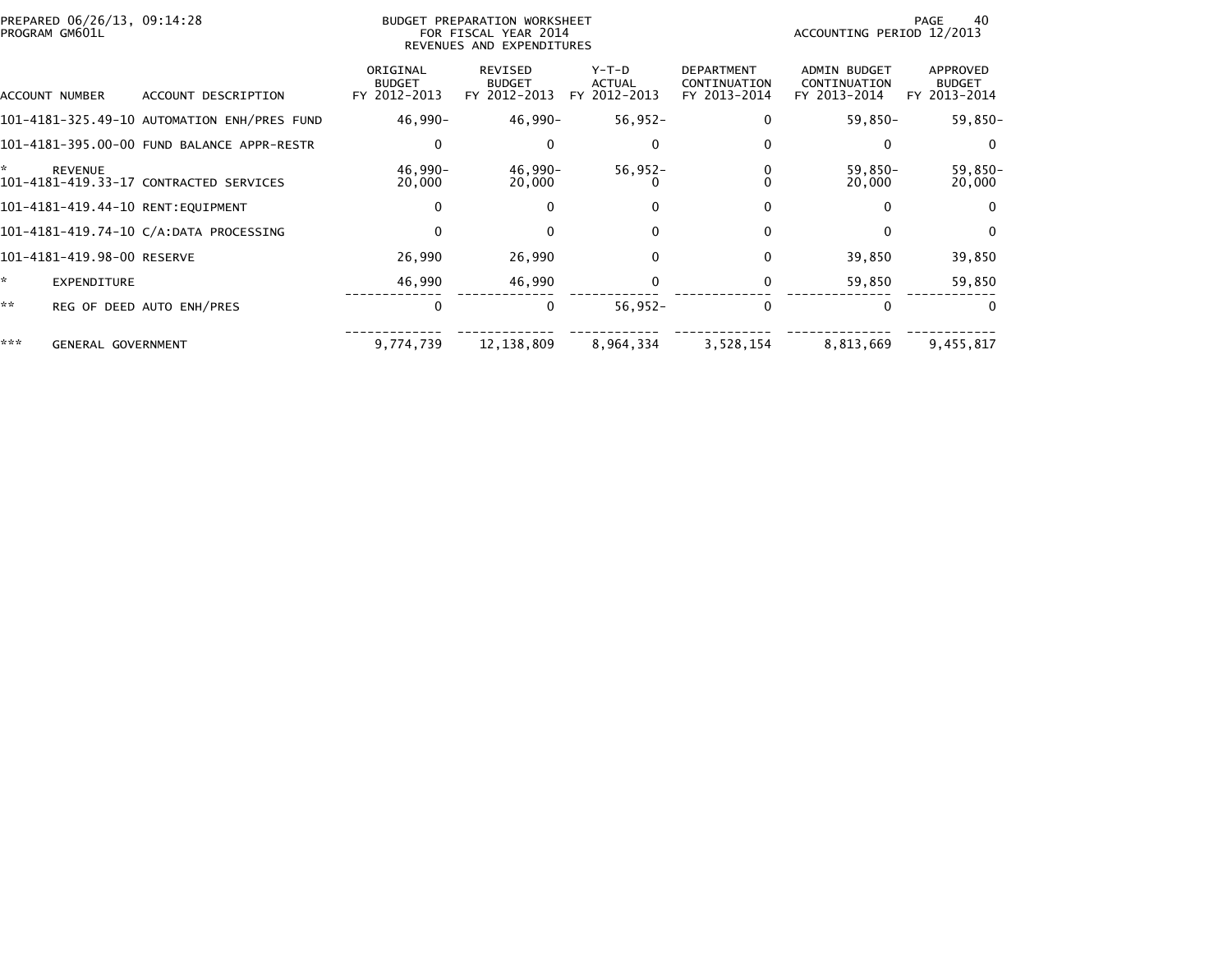|                | PREPARED 06/26/13, 09:14:28 |  |
|----------------|-----------------------------|--|
| PROGRAM GM601L |                             |  |

## BUDGET PREPARATION WORKSHEET PROGRAM GM601L FOR FISCAL YEAR 2014 ACCOUNTING PERIOD 12/2013 REVENUES AND EXPENDITURES

PAGE 41<br>ACCOUNTING PERIOD 12/2013

| ACCOUNT NUMBER<br>ACCOUNT DESCRIPTION        | ORIGINAL<br><b>BUDGET</b><br>FY 2012-2013 | REVISED<br><b>BUDGET</b><br>FY 2012-2013 | $Y-T-D$<br><b>ACTUAL</b><br>FY 2012-2013 | <b>DEPARTMENT</b><br>CONTINUATION<br>FY 2013-2014 | <b>ADMIN BUDGET</b><br>CONTINUATION<br>FY 2013-2014 | APPROVED<br><b>BUDGET</b><br>FY 2013-2014 |
|----------------------------------------------|-------------------------------------------|------------------------------------------|------------------------------------------|---------------------------------------------------|-----------------------------------------------------|-------------------------------------------|
| 101-4210-341.10-00 DP REIMB FROM DSS         | $73,562-$                                 | $73,562-$                                | 69,189-                                  | 0                                                 | 75,260-                                             | 75,260-                                   |
| *<br><b>REVENUE</b>                          | 73,562-<br>651,577                        | 73,562-<br>651,577                       | 69,189-<br>609,972                       |                                                   | 75.260-<br>657,718                                  | 75,260-<br>657,718                        |
| 101-4210-419.20-05 HEALTH INSURANCE          | 104,520                                   | 104,520                                  | 94,303                                   | 0                                                 | 104,520                                             | 104,520                                   |
| 101-4210-419.20-08 HEALTH INSURANCE:RETIREES | 0                                         | 0                                        | $\mathbf{0}$                             | 0                                                 | 0                                                   | $\Omega$                                  |
| 101-4210-419.20-10 MEDICARE TAX              | 9,156                                     | 9,156                                    | 8,591                                    | 0                                                 | 9,537                                               | 9,537                                     |
| 101-4210-419.20-15 RETIREMENT                | 45,415                                    | 45,415                                   | 41,112                                   | 0                                                 | 46,500                                              | 46,500                                    |
| 101-4210-419.20-20 SOCIAL SECURITY TAX       | 39.148                                    | 39,148                                   | 36,735                                   | 0                                                 | 40,780                                              | 40,780                                    |
| 101-4210-419.20-25 WORKERS COMPENSATION      | 2,607                                     | 2,607                                    | 2,440                                    | 0                                                 | 2,828                                               | 2,828                                     |
| 101-4210-419.20-30 401(K) CONTRIBUTIONS      | 19,548                                    | 19,548                                   | 17,851                                   | 0                                                 | 19,731                                              | 19,731                                    |
| 101-4210-419.34-30 SERVICE & MAINTENANCE     | 532,900                                   | 509,400                                  | 472,591                                  | 514,200                                           | 514,200                                             | 514,200                                   |

| LEVEL<br>400 | <b>TEXT</b><br>ANTI VIRUS CLIENT PROTECTION<br>VEEAM BACKUP FOR VM<br>CALL RECORDING<br>CEMCO (UPS)<br>CENTRAL LOGGING<br><b>CISCO</b><br><b>CITRIX</b><br><b>DNN MODULES</b>                                   | TEXT AMT<br>9,000<br>5,000<br>2,500<br>2,500<br>1,500<br>24,500<br>39,500<br>1,000 |
|--------------|-----------------------------------------------------------------------------------------------------------------------------------------------------------------------------------------------------------------|------------------------------------------------------------------------------------|
|              | DOMAIN MANAGEMENT<br>ENER GOV SOL LLC (INSPECTION & PLANNING SW)<br>GRANICUS<br>IBM (AS400 SUPPORT)<br>MERAKI<br>NETFLOW TRACKER<br>NETWORK TRAFFIC SHAPING<br>REMOTE SUPPORT AND MONITORING<br><b>RIGHTFAX</b> | 5,000<br>35,000<br>9,000<br>18,000<br>17,300<br>5,000<br>6,000<br>18,000<br>3,000  |
|              | <b>RPM PRINT SERVER</b><br><b>SAN MAINTENANCE</b><br>SYSTEM RECOVERY<br>SYSTEM SCANNING TRACKER (GFI)<br>TEAM SOFTWARE<br>TRACKIT HELP DESK<br><b>VMWARE VSPHERE</b>                                            | 550<br>18,000<br>750<br>4,500<br>500<br>5,500<br>29,000                            |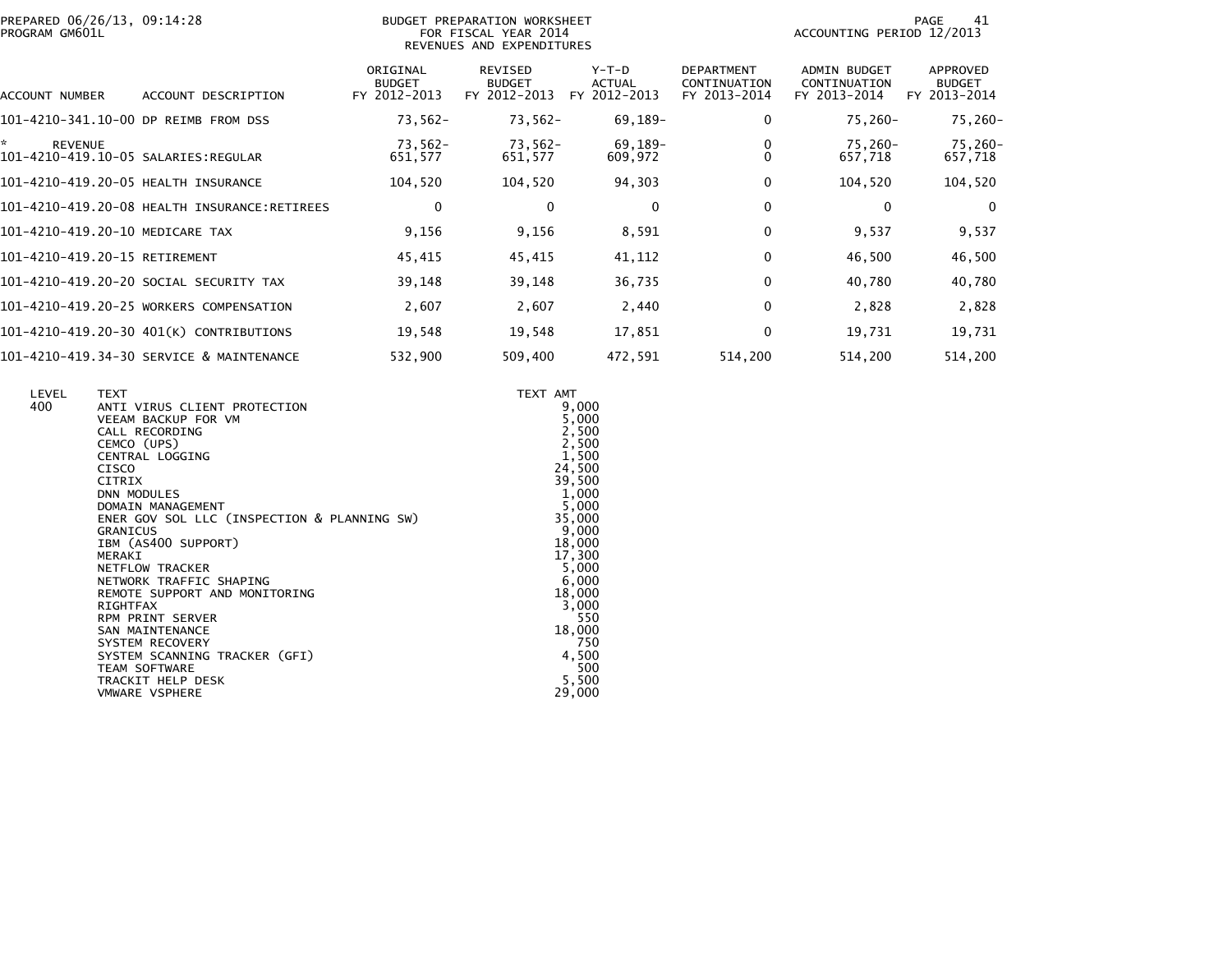| ACCOUNT NUMBER | ACCOUNT DESCRIPTION                                                                                                                                                                                                                                                                                                                                                                            | ORIGINAL<br><b>BUDGET</b><br>FY 2012-2013 | REVISED<br><b>BUDGET</b><br>FY 2012-2013 | $Y-T-D$<br><b>ACTUAL</b><br>FY 2012-2013                                                                                                          | <b>DEPARTMENT</b><br>CONTINUATION<br>FY 2013-2014 | <b>ADMIN BUDGET</b><br>CONTINUATION<br>FY 2013-2014 | <b>APPROVED</b><br><b>BUDGET</b><br>FY 2013-2014 |  |
|----------------|------------------------------------------------------------------------------------------------------------------------------------------------------------------------------------------------------------------------------------------------------------------------------------------------------------------------------------------------------------------------------------------------|-------------------------------------------|------------------------------------------|---------------------------------------------------------------------------------------------------------------------------------------------------|---------------------------------------------------|-----------------------------------------------------|--------------------------------------------------|--|
|                | WORKRIGHT SOFTWARE (TAXES ZIP CODE)<br>LASERFICHE<br>YOREL (AS400)<br>AIR- HORIZON BUSINESS CONCEPTS (TOTAL FBO)<br>AIR - FUEL MASTER<br>DSS-EIO BOARD<br>ES-EIO BOARD<br><b>ES-EMSCHARTS</b><br>ES-WEBEOC<br>HEALTH-REDHAT (VHN SERVER)<br>HTE-PAYROLL/FINANCE<br>SD-ES-EC- OSSI PUBLIC SAFETY<br>SD-NETMOTION (NEED FOR SHERIFF CJIS REQUIRES AA)<br>TAX-NEXGEN<br>TAX-COX & CO TAX SOFTWARE |                                           |                                          | 2,500<br>6,000<br>3,000<br>2.000<br>2,300<br>1.000<br>500<br>8,000<br>10,000<br>1,500<br>50,000<br>114,000<br>7,500<br>5,300<br>40,000<br>514,200 |                                                   |                                                     |                                                  |  |
|                | 101-4210-419.43-15 R&M:EQUIPMENT                                                                                                                                                                                                                                                                                                                                                               | 4,000                                     | 4,000                                    | 3,852                                                                                                                                             | 5,000                                             | 5,000                                               | 5,000                                            |  |
|                | 101-4210-419.44-05 RENT:COPIER                                                                                                                                                                                                                                                                                                                                                                 | $\mathbf 0$                               | 0                                        | 0                                                                                                                                                 | 0                                                 | 0                                                   | 0                                                |  |
|                | 101-4210-419.44-15 RENT:MAILING SYSTEM/FOLDR                                                                                                                                                                                                                                                                                                                                                   | 5,500                                     | $\mathbf{0}$                             | $\mathbf{0}$                                                                                                                                      | $\Omega$                                          | $\mathbf 0$                                         | 0                                                |  |
|                | 101-4210-419.50-07 COST PER COPY PROGRAM                                                                                                                                                                                                                                                                                                                                                       | 500                                       | 500                                      | 356                                                                                                                                               | 400                                               | 400                                                 | 400                                              |  |
|                | 101-4210-419.53-05 TELEPHONE                                                                                                                                                                                                                                                                                                                                                                   | 104,880                                   | 115,630                                  | 99,696                                                                                                                                            | 140,880                                           | 140,880                                             | 140,880                                          |  |
| LEVEL<br>400   | <b>TEXT</b><br>LAST YEAR<br>NEW TELCOM LOCATION<br>INCREASE INTERNET BW FOR DSS                                                                                                                                                                                                                                                                                                                |                                           | TEXT AMT                                 | 104,880<br>20,000<br>16,000<br>140,880                                                                                                            |                                                   |                                                     |                                                  |  |
|                | 101-4210-419.57-00 POSTAGE                                                                                                                                                                                                                                                                                                                                                                     | 100                                       | 100                                      | 49                                                                                                                                                | 100                                               | 100                                                 | 100                                              |  |
|                | 101-4210-419.58-00 TRAVEL                                                                                                                                                                                                                                                                                                                                                                      | 6,000                                     | 6,000                                    | 4,797                                                                                                                                             | 10,000                                            | 8,000                                               | 8,000                                            |  |
|                | 101-4210-419.59-00 TRAINING                                                                                                                                                                                                                                                                                                                                                                    | 10,000                                    | 10,000                                   | 7,123                                                                                                                                             | 13,000                                            | 10,000                                              | 10,000                                           |  |
|                | 101-4210-419.61-05 SUPPLIES:OFFICE                                                                                                                                                                                                                                                                                                                                                             | 10,000                                    | 10,000                                   | 7,368                                                                                                                                             | 12,000                                            | 10,000                                              | 10,000                                           |  |
|                | 101-4210-419.61-89 SOFTWARE LICENSES                                                                                                                                                                                                                                                                                                                                                           | 170,000                                   | 170,000                                  | 163,601                                                                                                                                           | 165,000                                           | 165,000                                             | 165,000                                          |  |
|                | 101-4210-419.61-95 SUPPLIES:OTHER SMALL EQMT                                                                                                                                                                                                                                                                                                                                                   | 24,000                                    | 54,500                                   | 43,223                                                                                                                                            | 39,000                                            | 39,000                                              | 39,000                                           |  |
|                |                                                                                                                                                                                                                                                                                                                                                                                                |                                           |                                          |                                                                                                                                                   |                                                   |                                                     |                                                  |  |

LEVEL TEXT TEXT AMT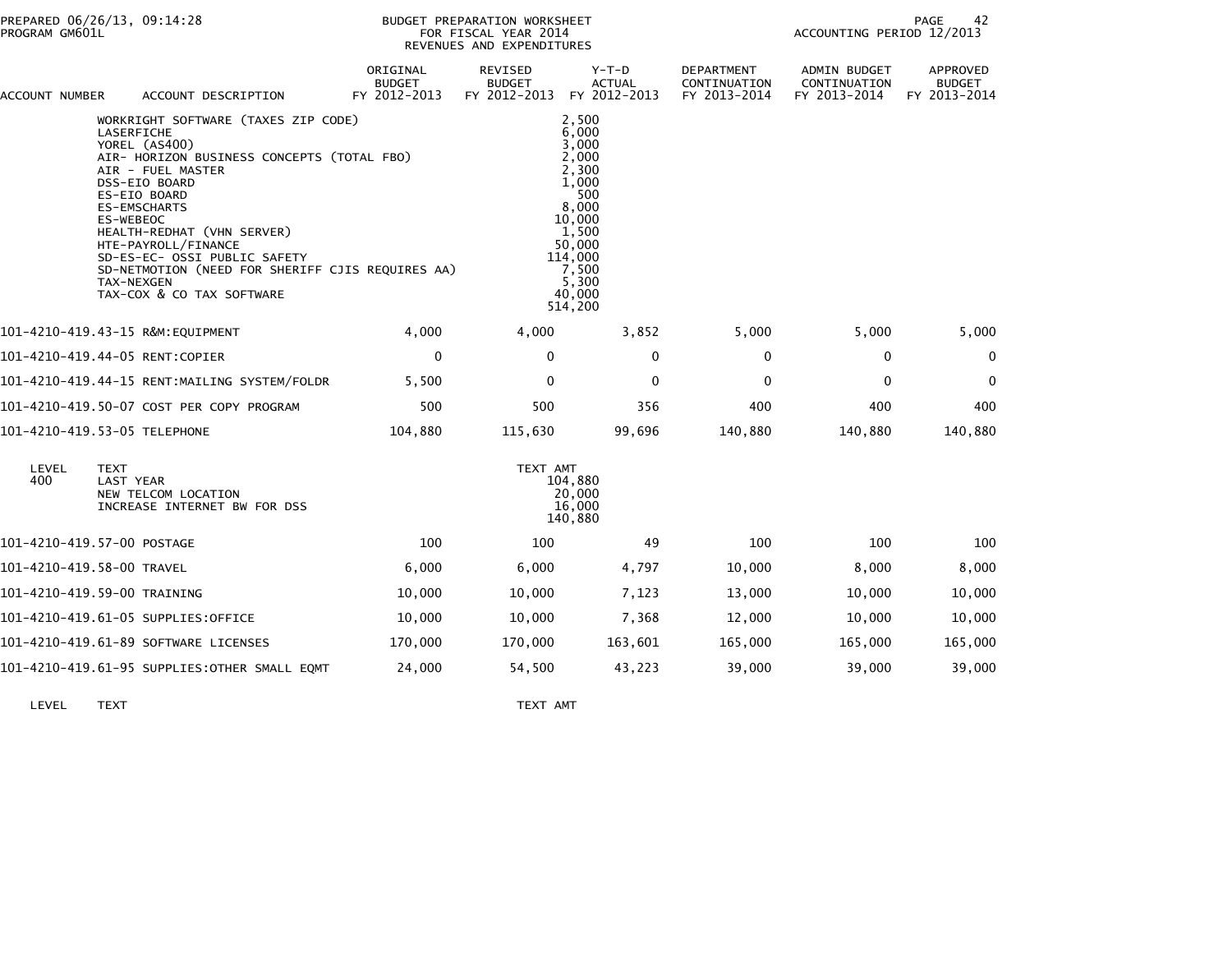| PROGRAM GM601L | PREPARED 06/26/13, 09:14:28                                                                                                                                                                                       |                                                                                   | BUDGET PREPARATION WORKSHEET<br>FOR FISCAL YEAR 2014<br>REVENUES AND EXPENDITURES |                                                                                        |                                                   | PAGE<br>43<br>ACCOUNTING PERIOD 12/2013      |                                           |  |
|----------------|-------------------------------------------------------------------------------------------------------------------------------------------------------------------------------------------------------------------|-----------------------------------------------------------------------------------|-----------------------------------------------------------------------------------|----------------------------------------------------------------------------------------|---------------------------------------------------|----------------------------------------------|-------------------------------------------|--|
| ACCOUNT NUMBER | ACCOUNT DESCRIPTION                                                                                                                                                                                               | ORIGINAL<br><b>BUDGET</b><br>FY 2012-2013                                         | REVISED<br><b>BUDGET</b><br>FY 2012-2013                                          | Y-T-D<br><b>ACTUAL</b><br>FY 2012-2013                                                 | <b>DEPARTMENT</b><br>CONTINUATION<br>FY 2013-2014 | ADMIN BUDGET<br>CONTINUATION<br>FY 2013-2014 | APPROVED<br><b>BUDGET</b><br>FY 2013-2014 |  |
| 400            | LAST YEAR AMOUNT                                                                                                                                                                                                  | $-$ \$9,500 FROM FA 7620 $+$ \$9,500 SMALL EQUIPMENT<br>9,500<br>29,500<br>39,000 |                                                                                   |                                                                                        |                                                   |                                              |                                           |  |
|                | 101-4210-419.64-50 DUES & SUBSCRIPTIONS                                                                                                                                                                           | 300                                                                               | 300                                                                               | 292                                                                                    | 300                                               | 300                                          | 300                                       |  |
|                | 101-4210-419.74-10 C/A:DATA PROCESSING                                                                                                                                                                            | 72,500                                                                            | 73,500                                                                            | 60,172                                                                                 | 80,000                                            | 80,000                                       | 80,000                                    |  |
| LEVEL<br>400   | <b>TEXT</b><br>REPLACEMENT SERVERS                                                                                                                                                                                |                                                                                   | TEXT AMT<br>80,000<br>80,000                                                      |                                                                                        |                                                   |                                              |                                           |  |
|                | 101-4210-419.74-30 C/A:SOFTWARE                                                                                                                                                                                   | $\mathbf 0$                                                                       | $\mathbf{0}$                                                                      | $\mathbf{0}$                                                                           | $\Omega$                                          | $\mathbf{0}$                                 | $\Omega$                                  |  |
|                | 101-4210-419.74-90 C/A:OTHER EQUIPMENT                                                                                                                                                                            | $\mathbf 0$                                                                       | 16,656                                                                            | 16,414                                                                                 | $\mathbf{0}$                                      | $\mathbf{0}$                                 |                                           |  |
|                | 101-4210-419.76-20 F/A:DP EQUIPMENT                                                                                                                                                                               | 247,400                                                                           | 247,944                                                                           | 214,245                                                                                | 172,000                                           | 172,000                                      | 172,000                                   |  |
| LEVEL<br>400   | <b>TEXT</b><br>DATA CENTER EQUIPMENT<br>HIPPA/PCI/CJIS SECURITY<br>MISC COMPUTER EQUIPMENT<br>NETWORK EQUIPMENT<br>REPLACEMENT LAPTOPS<br>REPLACEMENT PC<br>SECURITY DVR, DOOR PANELS ETC<br>WIRELESS REPLACEMENT |                                                                                   | TEXT AMT                                                                          | 5,000<br>15,000<br>20,000<br>37,000<br>10,000<br>50,000<br>25,000<br>10,000<br>172,000 |                                                   |                                              |                                           |  |
|                | 101-4210-419.76-25 F/A:SOFTWARE LICENSES                                                                                                                                                                          | $\Omega$                                                                          | 0                                                                                 | $\mathbf{0}$                                                                           | $\Omega$                                          | $\Omega$                                     | $\Omega$                                  |  |
|                | 101-4210-419.76-30 F/A:EQUIPMENT/FURNISHINGS                                                                                                                                                                      | 2,000                                                                             | 1,250                                                                             | $\mathbf{0}$                                                                           | 2,000                                             | 2,000                                        | 2,000                                     |  |
| *.             | <b>EXPENDITURE</b>                                                                                                                                                                                                | 2,062,051                                                                         | 2,091,751                                                                         | 1,904,783                                                                              | 1,153,880                                         | 2,028,494                                    | 2,028,494                                 |  |
| **             | ADMINISTRATION                                                                                                                                                                                                    | 1,988,489                                                                         | 2,018,189                                                                         | 1,835,594                                                                              | 1,153,880                                         | 1,953,234                                    | 1,953,234                                 |  |
| ***            | <b>INFORMATION SYSTEMS</b>                                                                                                                                                                                        | 1,988,489                                                                         | 2,018,189                                                                         | 1,835,594                                                                              | 1,153,880                                         | 1,953,234                                    | 1,953,234                                 |  |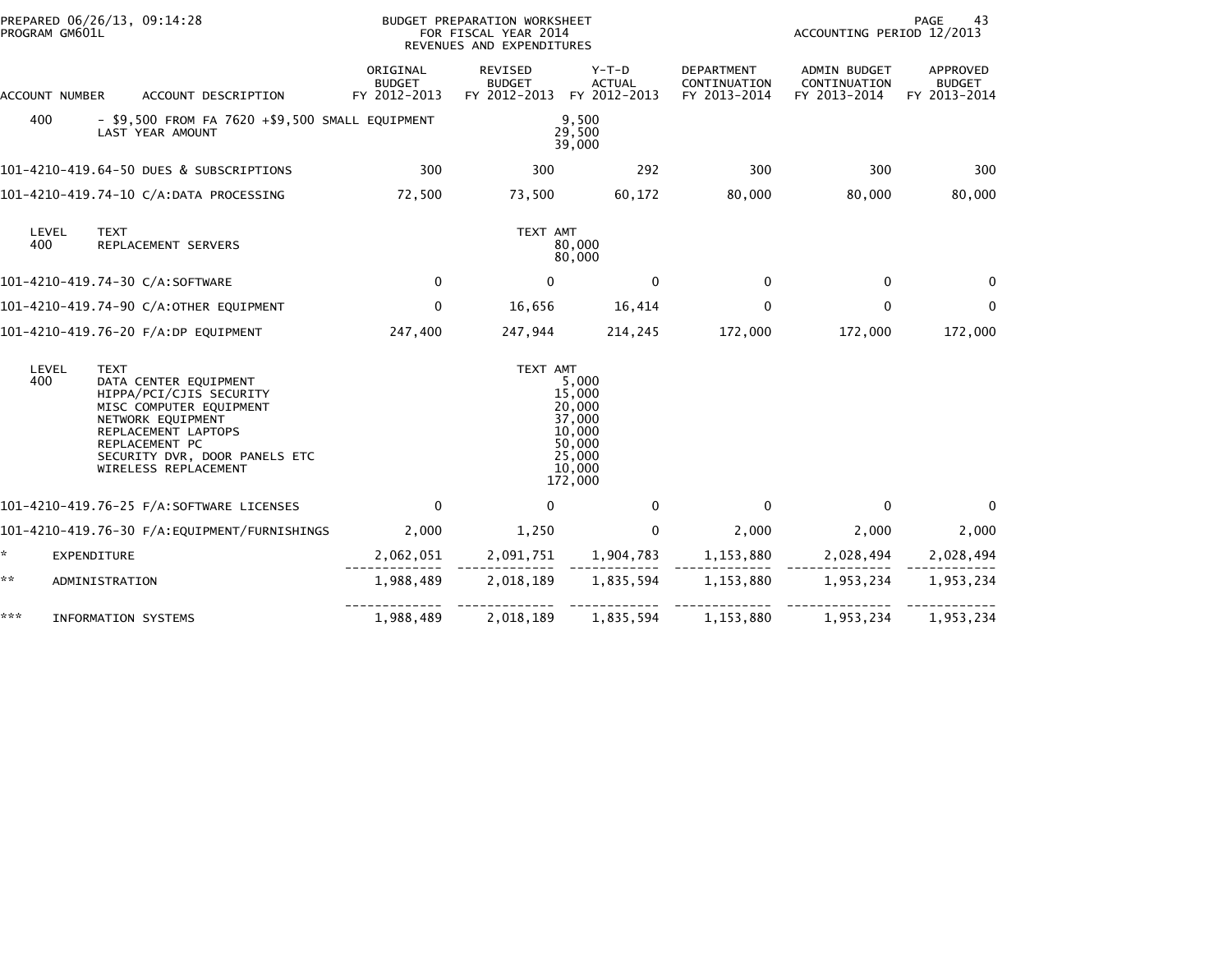| PREPARED 06/26/13, 09:14:28<br>PROGRAM GM601L                                                                                                                                                         | BUDGET PREPARATION WORKSHEET<br>FOR FISCAL YEAR 2014<br>REVENUES AND EXPENDITURES |                                                 |                                          |                                                   | PAGE<br>44<br>ACCOUNTING PERIOD 12/2013             |                                           |  |
|-------------------------------------------------------------------------------------------------------------------------------------------------------------------------------------------------------|-----------------------------------------------------------------------------------|-------------------------------------------------|------------------------------------------|---------------------------------------------------|-----------------------------------------------------|-------------------------------------------|--|
| ACCOUNT DESCRIPTION<br>ACCOUNT NUMBER                                                                                                                                                                 | ORIGINAL<br><b>BUDGET</b><br>FY 2012-2013                                         | <b>REVISED</b><br><b>BUDGET</b><br>FY 2012-2013 | $Y-T-D$<br><b>ACTUAL</b><br>FY 2012-2013 | <b>DEPARTMENT</b><br>CONTINUATION<br>FY 2013-2014 | <b>ADMIN BUDGET</b><br>CONTINUATION<br>FY 2013-2014 | APPROVED<br><b>BUDGET</b><br>FY 2013-2014 |  |
| 101-4330-334.34-00 EM STATE GRANT                                                                                                                                                                     | $48,000 -$                                                                        | 48,000-                                         | $35,000 -$                               | $50,000 -$                                        | $50,000 -$                                          | $50,000 -$                                |  |
| LEVEL<br><b>TEXT</b><br>400<br>- FY2013 EMERGENCY MANAGEMENT PERFORMANCE GRANT<br>- UNIVERSAL OBJECTIVES COMPLIANCE USED TO OFFSET<br>DIRECTORS SALARY<br>- OPTIONAL PROJECT ACTIVITY FUNDING USED TO |                                                                                   | TEXT AMT<br>35,000                              |                                          |                                                   |                                                     |                                           |  |
| FURTHER/EXPAND LOCAL EM PROGRAM (RESTRICTED)                                                                                                                                                          |                                                                                   | 15,000<br>50,000                                |                                          |                                                   |                                                     |                                           |  |
| 101-4330-365.09-05 EXPLORER CONTRIBUTIONS                                                                                                                                                             | $\mathbf 0$                                                                       | 0                                               | $\mathbf{0}$                             | $\mathbf{0}$                                      | $\mathbf{0}$                                        | $\Omega$                                  |  |
| 101-4330-395.00-00 FUND BALANCE APPR-RESTR                                                                                                                                                            | 0                                                                                 | $13,332-$                                       | $\Omega$                                 | 0                                                 | $\mathbf{0}$                                        | $\Omega$                                  |  |
| 101-4330-395.10-00 FUND BALANCE APPR-UNREST                                                                                                                                                           | $\mathbf 0$                                                                       | $\Omega$                                        | $\Omega$                                 | $\mathbf{0}$                                      | $\mathbf{0}$                                        | $\Omega$                                  |  |
| *.<br><b>REVENUE</b>                                                                                                                                                                                  | 48,000-<br>121,045                                                                | 61,332-<br>123,845                              | $35,000 -$<br>116,908                    | $50,000 -$<br>123,732                             | $50,000 -$<br>123,731                               | $50,000 -$<br>123,731                     |  |
| 101-4330-420.20-05 HEALTH INSURANCE                                                                                                                                                                   | 16,080                                                                            | 16,080                                          | 15,075                                   | 16,080                                            | 16,080                                              | 16,080                                    |  |
| 101-4330-420.20-10 MEDICARE TAX                                                                                                                                                                       | 1,742                                                                             | 1,792                                           | 1,683                                    | 1,781                                             | 1,780                                               | 1,780                                     |  |
| 101-4330-420.20-15 RETIREMENT                                                                                                                                                                         | 8,437                                                                             | 8,387                                           | 7,880                                    | 8,340                                             | 8,747                                               | 8,747                                     |  |
| 101–4330–420.20–20 SOCIAL SECURITY TAX                                                                                                                                                                | 7,505                                                                             | 7,625                                           | 7,196                                    | 7,612                                             | 7,611                                               | 7,611                                     |  |
| 101-4330-420.20-25 WORKERS COMPENSATION                                                                                                                                                               | 484                                                                               | 1,109                                           | 962                                      | 496                                               | 2,623                                               | 2,623                                     |  |
| 101-4330-420.20-30 401(K) CONTRIBUTIONS                                                                                                                                                               | 3,631                                                                             | 3,721                                           | 3,507                                    | 3,713                                             | 3,712                                               | 3,712                                     |  |
| 101-4330-420.34-30 SERVICE & MAINTENANCE                                                                                                                                                              | 2,400                                                                             | 0                                               | 0                                        | 29,790                                            | 29,790                                              | 29,790                                    |  |

| LEVEL | TEXT                                               | TEXT AMT |
|-------|----------------------------------------------------|----------|
| 400   | CONFERENCE/TRAINING ROOM                           | 2.400    |
|       | - RENEWAL OF COMMUNITY NOTIFICATION SYSTEM         |          |
|       | SERVICES AGREEMENT FOR 7/1/2013 - 6/30/2015        | 25,025   |
|       | - UPDATE OF EXISTING ALPHANUMERIC PAGING SERVICE   |          |
|       | WITH ACTIVE911; EXISTING PAGING COSTS IN TELCOM    |          |
|       | BUDGET WILL REDUCE CHARGES BY \$11,520             |          |
|       | FOR TERMINATION OF 120 DEVICES.                    | 1,365    |
|       | - MAINTENANCE AGREEMENT FOR 185 KW TRAILER MOUNTED |          |
|       | GENERATOR USED FOR DISASTER SHELTERS AND           |          |
|       | SECONDARY BACKUP FOR THE 9-1-1 CENTER              | 1,000    |
|       |                                                    | 29.790   |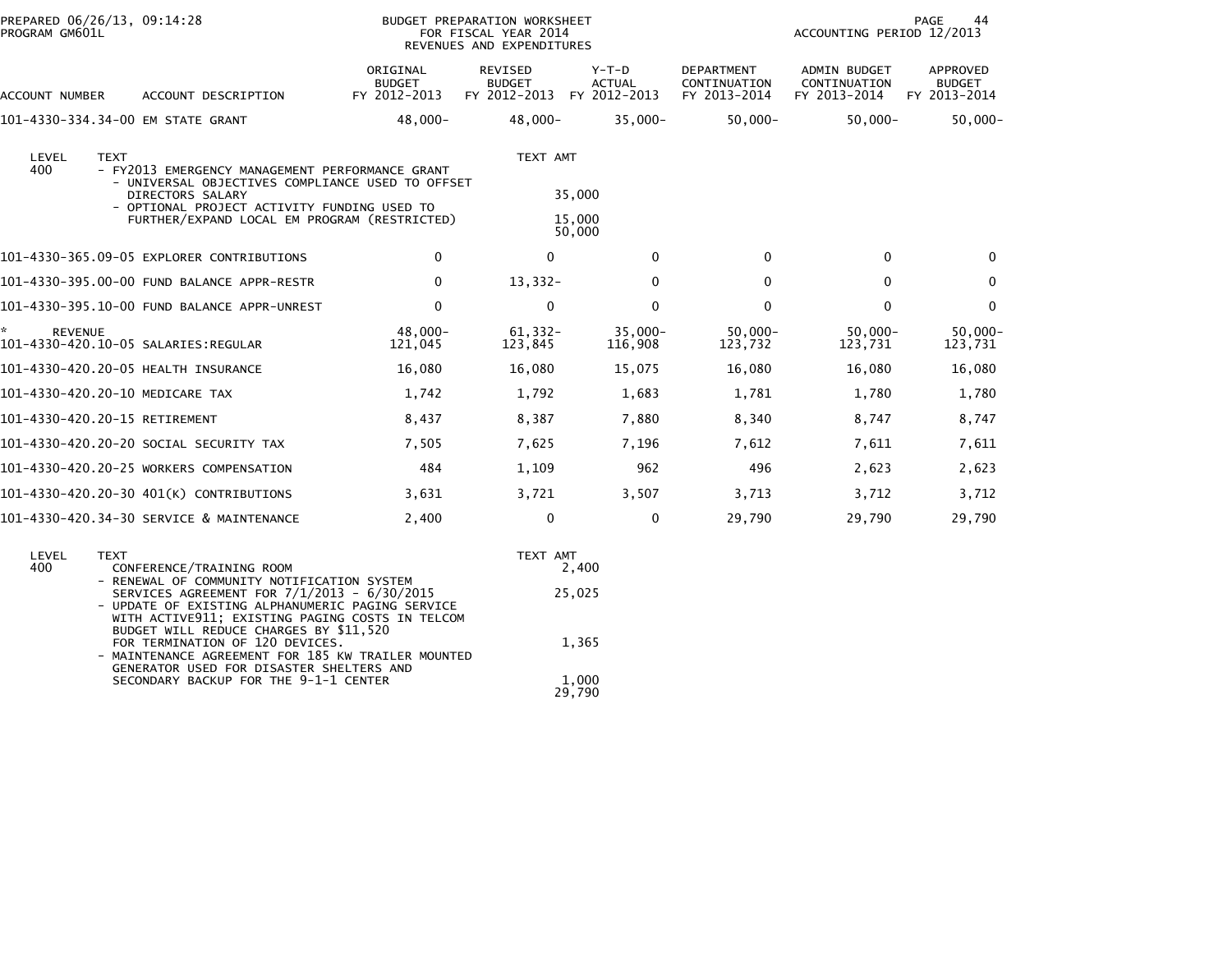| PREPARED 06/26/13, 09:14:28<br>PROGRAM GM601L |                         |                                                                                                                                                                                                                                                                                                  |                                           | BUDGET PREPARATION WORKSHEET<br>FOR FISCAL YEAR 2014<br>REVENUES AND EXPENDITURES |                       |                        |                                            | PAGE<br>45<br>ACCOUNTING PERIOD 12/2013      |                                           |  |
|-----------------------------------------------|-------------------------|--------------------------------------------------------------------------------------------------------------------------------------------------------------------------------------------------------------------------------------------------------------------------------------------------|-------------------------------------------|-----------------------------------------------------------------------------------|-----------------------|------------------------|--------------------------------------------|----------------------------------------------|-------------------------------------------|--|
| ACCOUNT NUMBER                                |                         | ACCOUNT DESCRIPTION                                                                                                                                                                                                                                                                              | ORIGINAL<br><b>BUDGET</b><br>FY 2012-2013 | REVISED<br><b>BUDGET</b><br>FY 2012-2013 FY 2012-2013                             |                       | Y-T-D<br><b>ACTUAL</b> | DEPARTMENT<br>CONTINUATION<br>FY 2013-2014 | ADMIN BUDGET<br>CONTINUATION<br>FY 2013-2014 | APPROVED<br><b>BUDGET</b><br>FY 2013-2014 |  |
|                                               |                         | 101-4330-420.34-70 800 RADIO USER FEES                                                                                                                                                                                                                                                           | 1                                         | $\mathbf{1}$                                                                      |                       | $27 -$                 | 1                                          | 0                                            | 0                                         |  |
| LEVEL<br>400                                  | TEXT                    | - FUNDING FOR THIS LINE IS OBTAINED ANNUALLY FROM<br>DEPARTMENT EMPLOYEES WHO ARE AUTHORIZED TO USE<br>A PERSONAL OWNED RADIO ON THE 800 RADIO SYSTEM                                                                                                                                            |                                           | TEXT AMT                                                                          | $\frac{1}{1}$         |                        |                                            |                                              |                                           |  |
|                                               |                         | 101-4330-420.43-05 R&M:BUILDINGS                                                                                                                                                                                                                                                                 | 800                                       | 800                                                                               |                       | 800                    | 200                                        | 200                                          | 200                                       |  |
| LEVEL<br>400                                  | <b>TEXT</b>             | - MINOR INCIDENTAL BUILDING EQUIPMENT REPAIRS NOT<br>COVERED BY FACILITIES MANAGEMENT                                                                                                                                                                                                            |                                           | TEXT AMT                                                                          | 200<br>200            |                        |                                            |                                              |                                           |  |
|                                               |                         |                                                                                                                                                                                                                                                                                                  | 7,925                                     | 6,730                                                                             |                       | 705                    | 500                                        | 500                                          | 500                                       |  |
| LEVEL<br>400                                  | <b>TEXT</b>             | - GENERAL REPAIRS TO DEPARTMENT-WIDE EQUIPMENT                                                                                                                                                                                                                                                   |                                           | TEXT AMT                                                                          | 500<br>500            |                        |                                            |                                              |                                           |  |
| 101-4330-420.43-20 R&M:VEHICLES               |                         |                                                                                                                                                                                                                                                                                                  | 60,000                                    | 87,200                                                                            |                       | 84,351                 | 73,200                                     | 68,000                                       | 68,000                                    |  |
| LEVEL<br>400                                  | <b>TEXT</b><br>TO DATE. | - PROVIDES FUNDING FOR THE DEPARTMENT VEHICLE<br>FLEET CONSISTING OF 33 VEHICLES.<br>INCREASE BASED ON CURRENT EXPENDITURES. BUDGET IS<br>AT GREATER THAN 85% EXPENDITURE ON 2/21/13. THIS<br>AMOUNT IS A PROJECTION OF TOTAL EXPENDITURES FOR<br>FY 12-13 BASED ON AVERAGE MONTHLY EXPENDITURES |                                           | TEXT AMT                                                                          | 68,000<br>68,000      |                        |                                            |                                              |                                           |  |
|                                               |                         | 101-4330-420.43-55 R&M:TELEPHONES                                                                                                                                                                                                                                                                | 400                                       | 400                                                                               |                       | $\mathbf 0$            | 400                                        | 200                                          | 200                                       |  |
| LEVEL<br>400                                  | <b>TEXT</b>             | - PROVIDE GENERAL MAINTENANCE TO TELEPHONE<br>EQUIPMENT IN THE DEPARTMENTS 3 DIVISIONS<br>- REDUCTION PER COUNTY MANAGER                                                                                                                                                                         |                                           | TEXT AMT                                                                          | 400<br>$200 -$<br>200 |                        |                                            |                                              |                                           |  |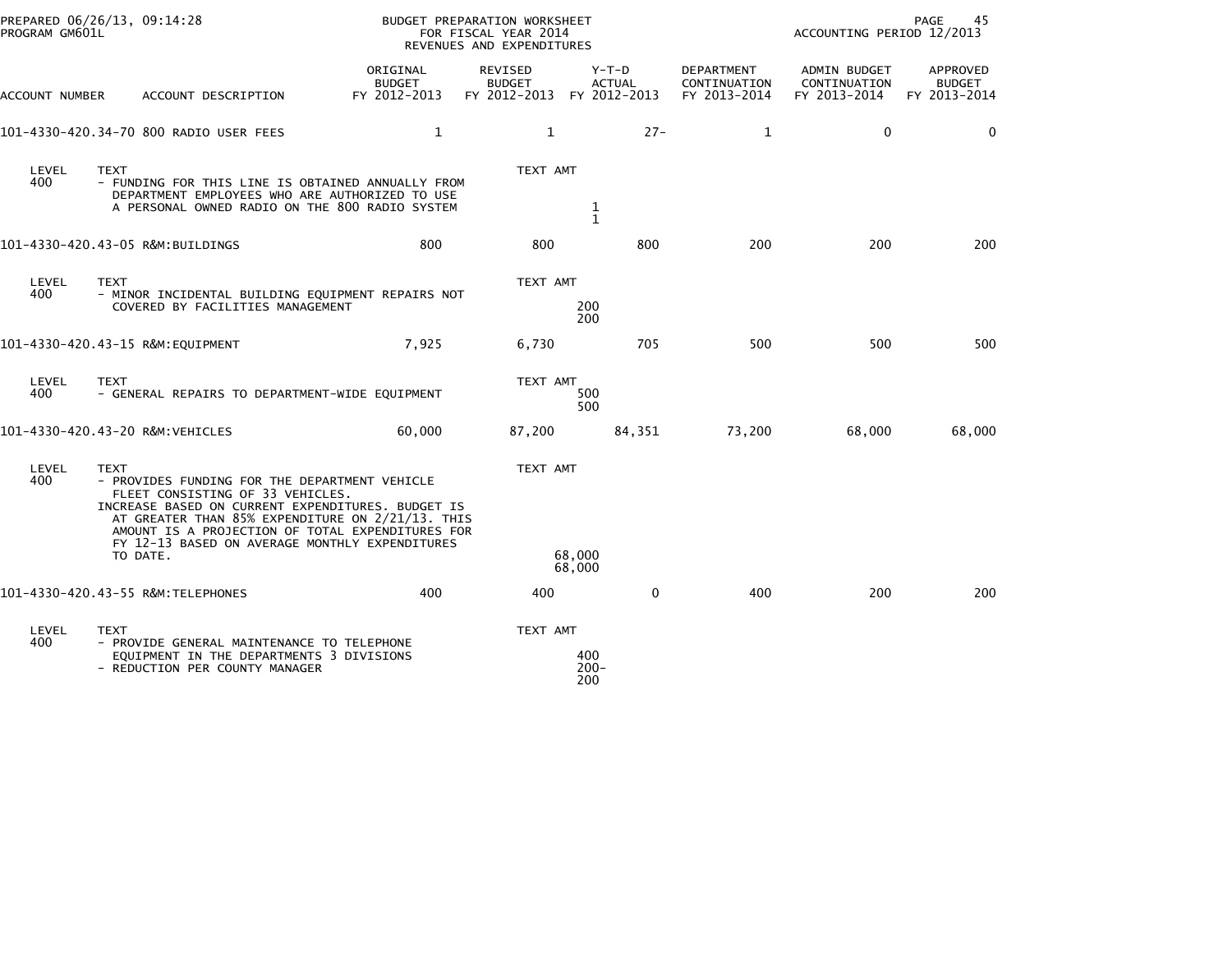| PROGRAM GM601L | PREPARED 06/26/13, 09:14:28                                                                                                                                                                                                                                                                                                                                                                                                                                                                                                                                                                                                                        | BUDGET PREPARATION WORKSHEET<br>FOR FISCAL YEAR 2014<br>REVENUES AND EXPENDITURES |                                                       | PAGE<br>46<br>ACCOUNTING PERIOD 12/2013                                  |                                            |                                              |                                           |
|----------------|----------------------------------------------------------------------------------------------------------------------------------------------------------------------------------------------------------------------------------------------------------------------------------------------------------------------------------------------------------------------------------------------------------------------------------------------------------------------------------------------------------------------------------------------------------------------------------------------------------------------------------------------------|-----------------------------------------------------------------------------------|-------------------------------------------------------|--------------------------------------------------------------------------|--------------------------------------------|----------------------------------------------|-------------------------------------------|
| ACCOUNT NUMBER | ACCOUNT DESCRIPTION                                                                                                                                                                                                                                                                                                                                                                                                                                                                                                                                                                                                                                | ORIGINAL<br>BUDGET<br>FY 2012-2013                                                | REVISED<br><b>BUDGET</b><br>FY 2012-2013 FY 2012-2013 | Y-T-D<br><b>ACTUAL</b>                                                   | DEPARTMENT<br>CONTINUATION<br>FY 2013-2014 | ADMIN BUDGET<br>CONTINUATION<br>FY 2013-2014 | APPROVED<br><b>BUDGET</b><br>FY 2013-2014 |
|                | 101-4330-420.50-07 COST PER COPY PROGRAM                                                                                                                                                                                                                                                                                                                                                                                                                                                                                                                                                                                                           | 2,711                                                                             | 2,711                                                 | 2,265                                                                    | 3,052                                      | 3,052                                        | 3,052                                     |
| LEVEL<br>400   | <b>TEXT</b><br>- PROVIDES PER COPY COSTS FOR THE DEPARTMENTS<br>NINE SYSTEM COPIER/SCANNER/PRINTER UNITS AS<br>FOLLOWS:<br>- MAIN DEPARTMENT ADMIN PRINTER<br>- DEPARTMENT WORKROOM/TRAINING (COLOR)<br>- DEPARTMENT WORKROOM/TRAINING (B&W)<br>- EMS STATION 87<br>- EMS STATION 82<br>- EMS STATION 83<br>- EMS STATION 84<br>- EMS STATION 85<br>- EMS STATION 86<br>- EMS STATION 88 (NEW CLEVELAND STATION)                                                                                                                                                                                                                                   |                                                                                   | TEXT AMT                                              | 372<br>1,604<br>519<br>159<br>65<br>45<br>59<br>120<br>49<br>60<br>3,052 |                                            |                                              |                                           |
|                | 101-4330-420.53-05 TELEPHONE                                                                                                                                                                                                                                                                                                                                                                                                                                                                                                                                                                                                                       | 30,128                                                                            | 29,967                                                | 18,683                                                                   | 33,152                                     | 33,152                                       | 33,152                                    |
| LEVEL<br>400   | <b>TEXT</b><br>3 DIVISIONS AS FOLLOWS:<br>- WINDSTREAM VOIP LINE SERVICE FOR TELCOM (PRI)<br>- WINDSTREAM WIRELINE PHONE SERVICE FOR<br>STN 87 FAXLINE; STN 85/88 FA LINES (4); @<br>\$39/LINE/MONTH<br>- TIME WARNER/AT&T DATA/IP SERVICE FOR STN<br>82/83/84/86/88 @ \$200/MONTH/STN<br>- VERIZON CELL/DATA SERVICE FOR DIRECTOR,<br>DIVISION CHIEFS (3), FIRE INSPECTORS (2),<br>TECHNOLOGY COORDINATOR @ \$63/MONTH/UNIT<br>- VERIZON MOBILE HOTSPOT FOR DIVISION CHIEFS (3)<br>FIRE INSPECTORS (2), TECHNOLOGY COORDINATOR<br>@ \$10/MONTH/UNIT<br>- VERIZON MOBILE AIRCARD SERVICE FOR DIRECTOR,<br>EMS DIVISION, FIRE DIVISION, HAZMAT UNIT |                                                                                   | TEXT AMT                                              | 2,000<br>2,340<br>12,000<br>5,292<br>720<br>10,800<br>33,152             |                                            |                                              |                                           |
|                | 101-4330-420.55-00 PRINTING                                                                                                                                                                                                                                                                                                                                                                                                                                                                                                                                                                                                                        | 1,000                                                                             | 1,000                                                 | 711                                                                      | 1,000                                      | 1,000                                        | 1,000                                     |
| LEVEL<br>400   | TEXT<br>- INCLUDES PRINTING AND REPRODUCTION OF FORMS USED<br>DEPARTMENT WIDE IN FIELD AS WELL AS IN HOUSE<br>- REPRINTING COSTS FOR DEVELOPED PUBLIC RELATIONS                                                                                                                                                                                                                                                                                                                                                                                                                                                                                    |                                                                                   | TEXT AMT                                              | 500                                                                      |                                            |                                              |                                           |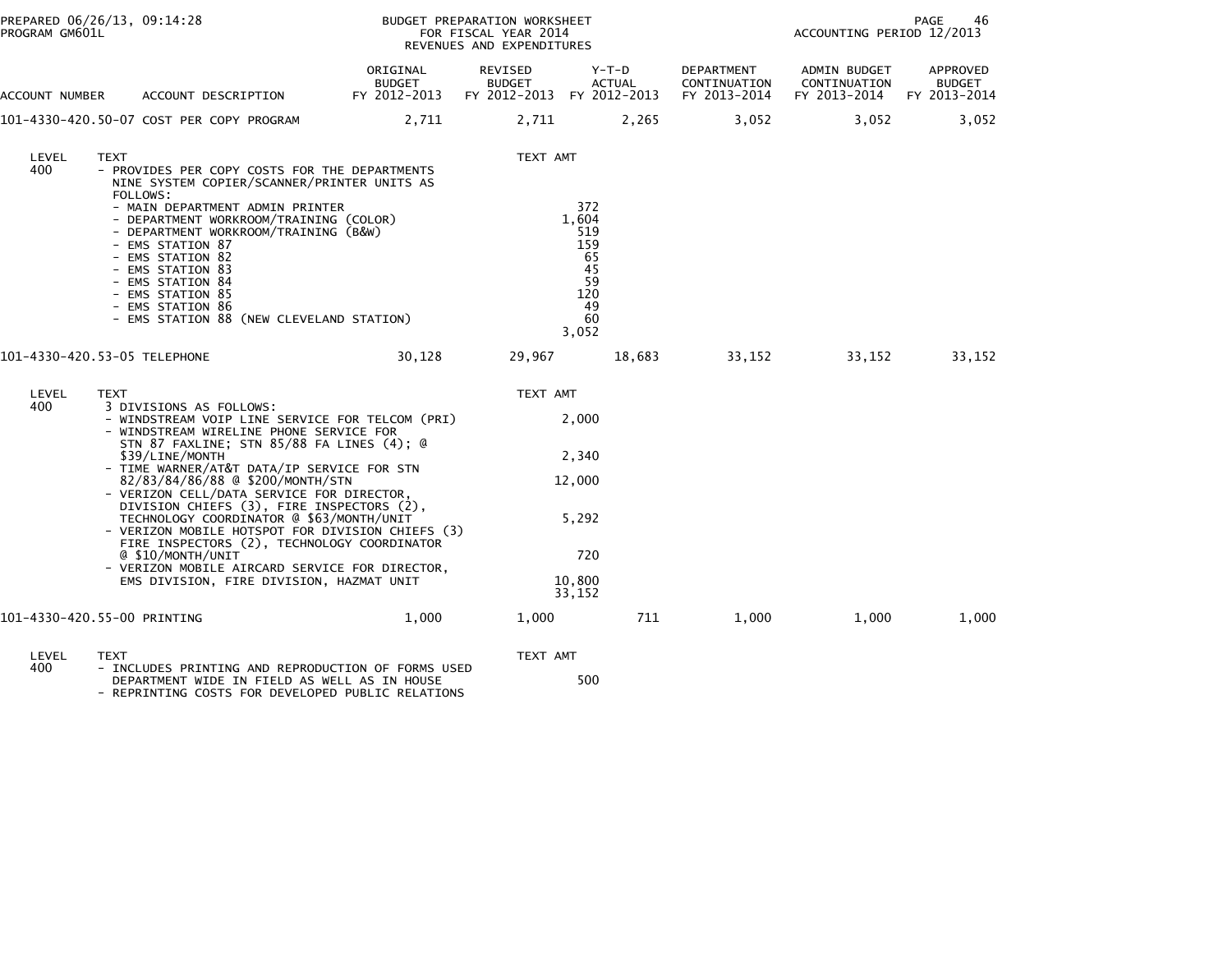| PREPARED 06/26/13, 09:14:28<br>PROGRAM GM601L |                             |                                                                                                                                                                                                                                                                                                                                                                                                                                                                                                                                                                                                                                                                                                                                                                                                                                                    | BUDGET PREPARATION WORKSHEET<br>FOR FISCAL YEAR 2014<br>REVENUES AND EXPENDITURES |                                                       |                          |                                            | <b>PAGE</b><br>47<br>ACCOUNTING PERIOD 12/2013 |                                           |  |  |
|-----------------------------------------------|-----------------------------|----------------------------------------------------------------------------------------------------------------------------------------------------------------------------------------------------------------------------------------------------------------------------------------------------------------------------------------------------------------------------------------------------------------------------------------------------------------------------------------------------------------------------------------------------------------------------------------------------------------------------------------------------------------------------------------------------------------------------------------------------------------------------------------------------------------------------------------------------|-----------------------------------------------------------------------------------|-------------------------------------------------------|--------------------------|--------------------------------------------|------------------------------------------------|-------------------------------------------|--|--|
| ACCOUNT NUMBER                                |                             | ACCOUNT DESCRIPTION                                                                                                                                                                                                                                                                                                                                                                                                                                                                                                                                                                                                                                                                                                                                                                                                                                | ORIGINAL<br>BUDGET<br>FY 2012-2013                                                | REVISED<br><b>BUDGET</b><br>FY 2012-2013 FY 2012-2013 | $Y-T-D$<br><b>ACTUAL</b> | DEPARTMENT<br>CONTINUATION<br>FY 2013-2014 | ADMIN BUDGET<br>CONTINUATION<br>FY 2013-2014   | APPROVED<br><b>BUDGET</b><br>FY 2013-2014 |  |  |
|                                               |                             | MATERIALS FOR EMERGENCY MANAGEMENT                                                                                                                                                                                                                                                                                                                                                                                                                                                                                                                                                                                                                                                                                                                                                                                                                 |                                                                                   |                                                       | 500<br>1,000             |                                            |                                                |                                           |  |  |
| 101-4330-420.56-00 UNIFORMS                   |                             |                                                                                                                                                                                                                                                                                                                                                                                                                                                                                                                                                                                                                                                                                                                                                                                                                                                    | 27,000                                                                            | 31,488                                                | 28,834                   | 34,875                                     | 34,875                                         | 34,875                                    |  |  |
| LEVEL<br>400                                  | <b>TEXT</b>                 | THIS LINE WAS REDUCED IN CURRENT BUDGET BY 10%.<br>DURING CURRENT BUDGET CYCLE A TOTAL OF 14 NEW<br>POSITIONS WERE ADDED, 6 FULL TIME AND 8 PART<br>TIME. THIS BRINGS THE TOTAL NUMBER EMPLOYEES<br>THAT REQUIRE UNIFORM REPLACEMENT ITEMS TO 114<br>FROM THE PREVIOUS LEVEL OF 100. SOME<br>REPLACEMENT ITEMS HAVE BEEN DELAYED IN THIS<br>BUDGET CYCLE AS A RESULT OF THE REDUCTION IN<br>FUNDING FOR FY 12-13. IN ADDITION TO REPLACEMENT<br>ITEMS FOR CURRENT EMPLOYEES, THIS LINE ALSO FUNDS<br>NEW UNIFORMS WHEN VACANCIES ARE FILLED, (9 PART<br>TIME EMPLOYEES IN THIS BUDGET CYCLE WITH 10 PART<br>TIME POSITIONS CURRENTLY OPEN). CURRENTLY THE<br>BUDGET IS AT 80% EXPENDITURE. THE ENTERED<br>AMOUNT IS BASED ON THE CURRENT FUNDING LEVEL OF<br>\$270 PER EMPLOYEE AND EXPECTED REPLACEMENT COSTS<br>OF ADDITIONAL ITEMS IN FY 13-14. |                                                                                   | TEXT AMT                                              | 34,875<br>34,875         |                                            |                                                |                                           |  |  |
| 101-4330-420.57-00 POSTAGE                    |                             |                                                                                                                                                                                                                                                                                                                                                                                                                                                                                                                                                                                                                                                                                                                                                                                                                                                    | 400                                                                               | 500                                                   | 467                      | 400                                        | 400                                            | 400                                       |  |  |
| LEVEL<br>400                                  | <b>TEXT</b>                 | - PROVIDES GENERAL POSTAGE AND SHIPPING OF<br>PACKAGES FOR DEPARTMENTS THREE DIVISIONS                                                                                                                                                                                                                                                                                                                                                                                                                                                                                                                                                                                                                                                                                                                                                             |                                                                                   | TEXT AMT                                              | 400<br>400               |                                            |                                                |                                           |  |  |
| 101-4330-420.58-00 TRAVEL                     |                             |                                                                                                                                                                                                                                                                                                                                                                                                                                                                                                                                                                                                                                                                                                                                                                                                                                                    | 1,000                                                                             | 1,000                                                 | 530                      | 1,000                                      | 1,000                                          | 1,000                                     |  |  |
| LEVEL<br>400                                  | <b>TEXT</b><br>THE DIRECTOR | - PROVIDES TRAVEL FOR THE ADMIN/EM DIVISION<br>FOR MEETING AND RELATED TRAINING EVENTS; FUNDS<br>ATTENDANCE TO ONE NATIONAL LEVEL CONFERENCE BY                                                                                                                                                                                                                                                                                                                                                                                                                                                                                                                                                                                                                                                                                                    |                                                                                   | TEXT AMT                                              | 1,000<br>1,000           |                                            |                                                |                                           |  |  |
| 101-4330-420.59-00 TRAINING                   |                             |                                                                                                                                                                                                                                                                                                                                                                                                                                                                                                                                                                                                                                                                                                                                                                                                                                                    | 2,500                                                                             | 2,500                                                 | 1,509                    | 2,500                                      | 2,000                                          | 2,000                                     |  |  |

LEVEL TEXT TEXT AMT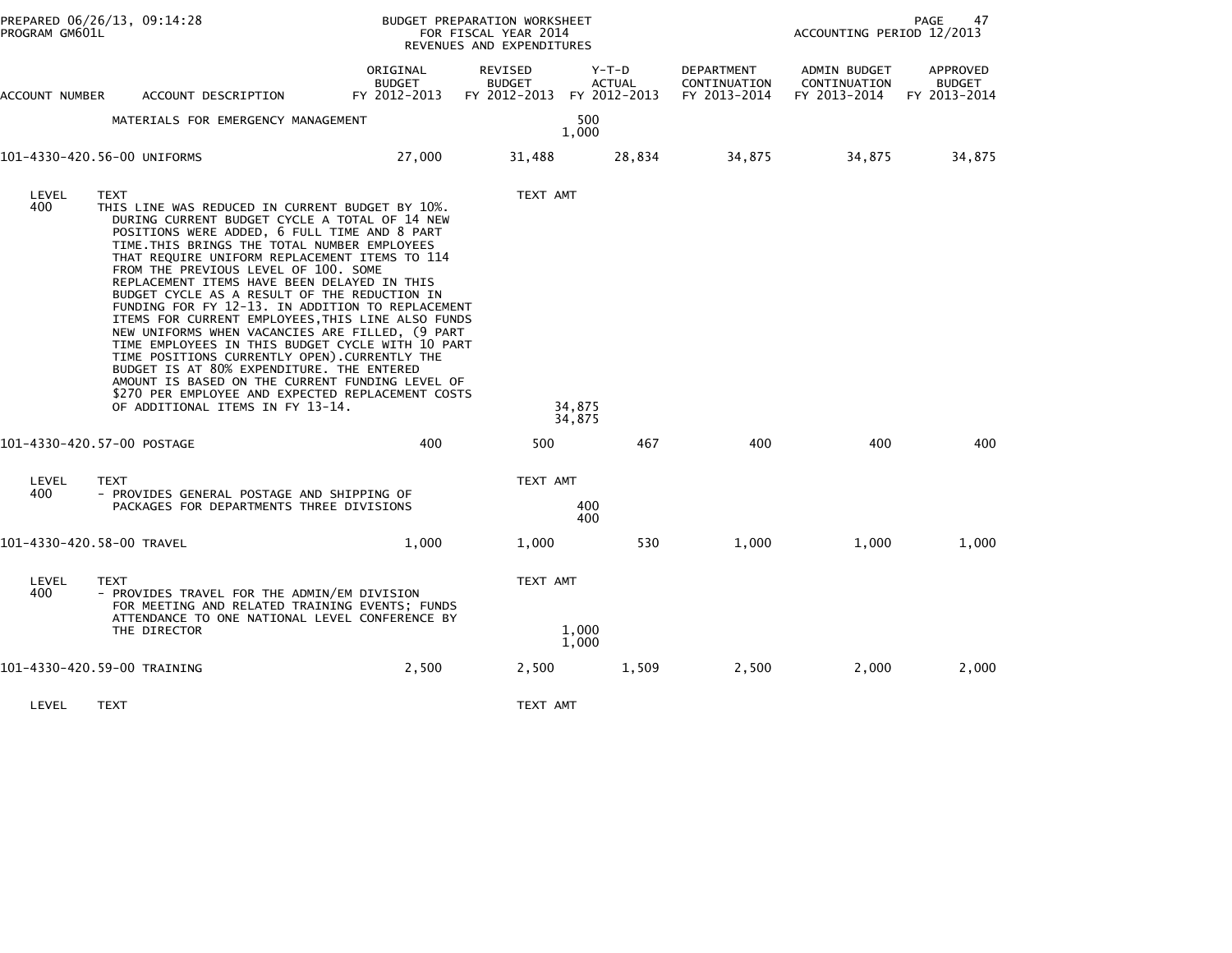| PROGRAM GM601L           | PREPARED 06/26/13, 09:14:28                                                                                                                                                                                                                                                    | BUDGET PREPARATION WORKSHEET<br>FOR FISCAL YEAR 2014<br>REVENUES AND EXPENDITURES |                                                 |                                          |                                                   | PAGE<br>48<br>ACCOUNTING PERIOD 12/2013             |                                                  |  |  |
|--------------------------|--------------------------------------------------------------------------------------------------------------------------------------------------------------------------------------------------------------------------------------------------------------------------------|-----------------------------------------------------------------------------------|-------------------------------------------------|------------------------------------------|---------------------------------------------------|-----------------------------------------------------|--------------------------------------------------|--|--|
| ACCOUNT NUMBER           | ACCOUNT DESCRIPTION                                                                                                                                                                                                                                                            | ORIGINAL<br><b>BUDGET</b><br>FY 2012-2013                                         | <b>REVISED</b><br><b>BUDGET</b><br>FY 2012-2013 | $Y-T-D$<br><b>ACTUAL</b><br>FY 2012-2013 | <b>DEPARTMENT</b><br>CONTINUATION<br>FY 2013-2014 | <b>ADMIN BUDGET</b><br>CONTINUATION<br>FY 2013-2014 | <b>APPROVED</b><br><b>BUDGET</b><br>FY 2013-2014 |  |  |
| 400                      | - PROVIDES GENERAL TRAINING OPPORTUNITIES FOR THE<br>EMERGENCY MANAGEMENT COORDINATOR AND ADMIN<br>SECRETARY. SUPPLEMENTS ANY EXISTING TRAINING<br>GRANTS FOR PROVIDING ITEMS FOR TRAINING EVENTS<br>NOT REIMBURSEABLE UNDER SPECIFIC GRANTS<br>- REDUCTION PER COUNTY MANAGER |                                                                                   |                                                 | 2.500<br>$500 -$<br>2,000                |                                                   |                                                     |                                                  |  |  |
|                          | 101-4330-420.61-05 SUPPLIES:OFFICE                                                                                                                                                                                                                                             | 3,000                                                                             | 2,901                                           | 2,491                                    | 3,000                                             | 3,000                                               | 3,000                                            |  |  |
| LEVEL<br>400             | <b>TEXT</b><br>- PROVIDES FUNDING FOR ALL DEPARTMENT GENERAL<br>OFFICE SUPPLIES FOR EMERGENCY MANAGEMENT (4330),<br>HAZMAT (4331), FIRE (4332), AND EMS (4371)                                                                                                                 |                                                                                   | TEXT AMT                                        | 3,000                                    |                                                   |                                                     |                                                  |  |  |
|                          |                                                                                                                                                                                                                                                                                |                                                                                   |                                                 | 3,000                                    |                                                   |                                                     |                                                  |  |  |
|                          | 101-4330-420.61-15 SUPPLIES:EDUCATIONAL                                                                                                                                                                                                                                        | 500                                                                               | 500                                             | 500                                      | 500                                               | 500                                                 | 500                                              |  |  |
| LEVEL<br>400             | <b>TEXT</b><br>- PROVIDES PUBLIC EDUCATIONAL SUPPLIES FOR<br>EMERGENCY MANAGEMENT AND OTHER PREPAREDNESS                                                                                                                                                                       |                                                                                   | TEXT AMT                                        |                                          |                                                   |                                                     |                                                  |  |  |
|                          | <b>ACTIVITIES</b>                                                                                                                                                                                                                                                              |                                                                                   |                                                 | 500<br>500                               |                                                   |                                                     |                                                  |  |  |
|                          | 101-4330-420.61-90 SUPPLIES:OTHER                                                                                                                                                                                                                                              | 400                                                                               | 399                                             | 398                                      | 400                                               | 400                                                 | 400                                              |  |  |
|                          | 101-4330-420.61-95 SUPPLIES:OTHER SMALL EQMT                                                                                                                                                                                                                                   | 300                                                                               | 450                                             | 252                                      | 300                                               | 300                                                 | 300                                              |  |  |
| 101-4330-420.64-10 BOOKS |                                                                                                                                                                                                                                                                                | 950                                                                               | 950                                             | 950                                      | 950                                               | 950                                                 | 950                                              |  |  |
| LEVEL<br>400             | <b>TEXT</b><br>- SUPPLIES ANNUAL PURCHASE OF COMMUNITY RIGHT TO<br>KNOW PLANNING GUIDE FOR EMERGENCY MANAGEMENT &                                                                                                                                                              |                                                                                   | TEXT AMT                                        |                                          |                                                   |                                                     |                                                  |  |  |
|                          | LOCAL EMERGENCY PLANNING COMMITTEE REFERENCE                                                                                                                                                                                                                                   |                                                                                   |                                                 | 950<br>950                               |                                                   |                                                     |                                                  |  |  |
|                          | 101-4330-420.64-50 DUES & SUBSCRIPTIONS                                                                                                                                                                                                                                        | 400                                                                               | 400                                             | 180                                      | 400                                               | 400                                                 | 400                                              |  |  |
|                          | 101–4330–420.74–35 C/A:VEHICLES                                                                                                                                                                                                                                                | 30,000                                                                            | 32,495                                          | 32,494                                   | $\Omega$                                          | $\mathbf{0}$                                        | $\Omega$                                         |  |  |
|                          | 101-4330-420.74-90 C/A:OTHER EQUIPMENT                                                                                                                                                                                                                                         | 0                                                                                 | 16,538                                          | 16,538                                   | 0                                                 | 0                                                   | 0                                                |  |  |
|                          |                                                                                                                                                                                                                                                                                | 6,975                                                                             | 6,328                                           | 1,170                                    | $\Omega$                                          | $\mathbf 0$                                         | $\mathbf{0}$                                     |  |  |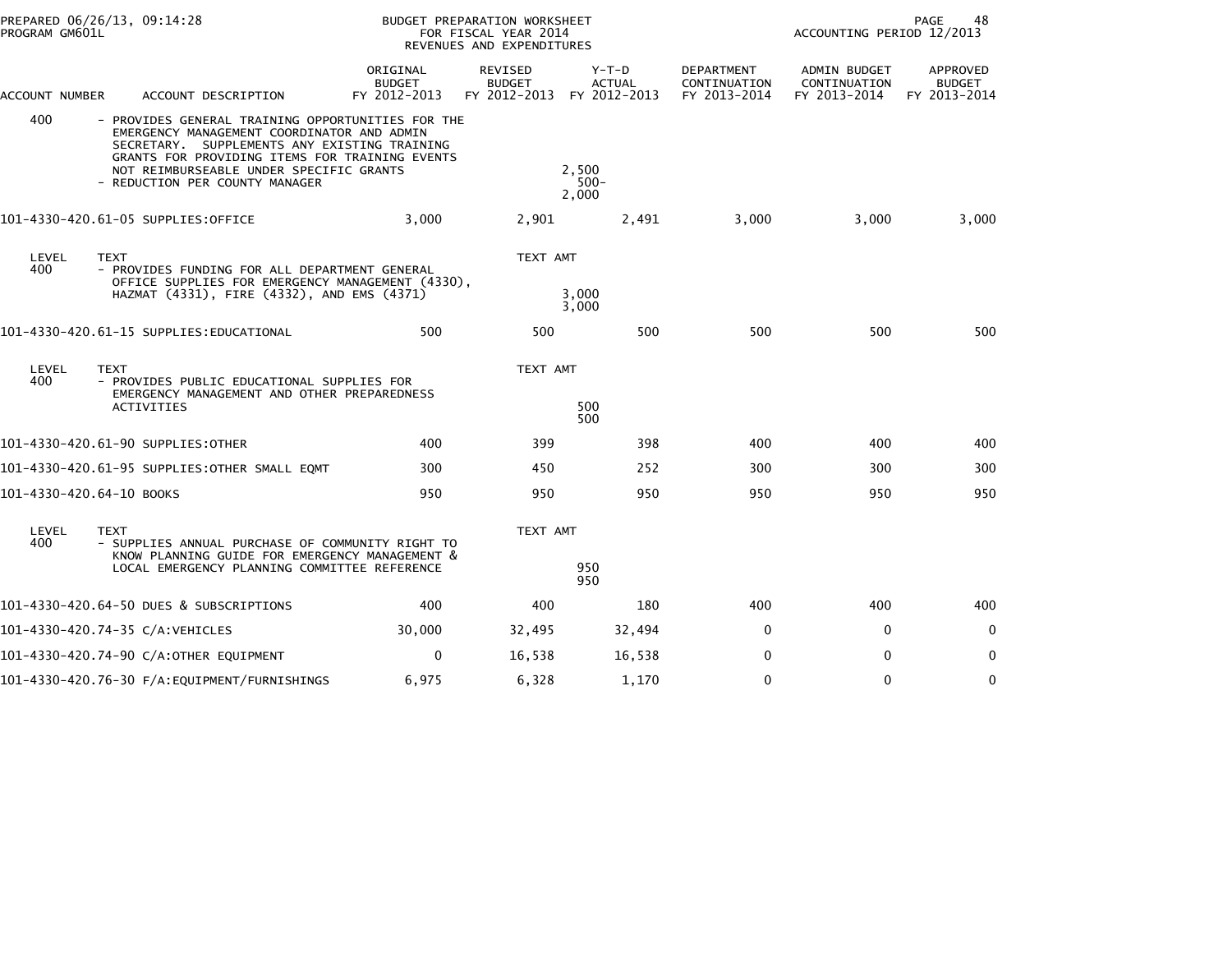|    | PREPARED 06/26/13, 09:14:28<br>PROGRAM GM601L |                                                                                                                                                                                                                                               | BUDGET PREPARATION WORKSHEET<br>FOR FISCAL YEAR 2014<br>REVENUES AND EXPENDITURES | 49<br>PAGE<br>ACCOUNTING PERIOD 12/2013  |                                   |                                            |                                              |                                           |
|----|-----------------------------------------------|-----------------------------------------------------------------------------------------------------------------------------------------------------------------------------------------------------------------------------------------------|-----------------------------------------------------------------------------------|------------------------------------------|-----------------------------------|--------------------------------------------|----------------------------------------------|-------------------------------------------|
|    | ACCOUNT NUMBER                                | ACCOUNT DESCRIPTION                                                                                                                                                                                                                           | ORIGINAL<br><b>BUDGET</b><br>FY 2012-2013                                         | REVISED<br><b>BUDGET</b><br>FY 2012-2013 | $Y-T-D$<br>ACTUAL<br>FY 2012-2013 | DEPARTMENT<br>CONTINUATION<br>FY 2013-2014 | ADMIN BUDGET<br>CONTINUATION<br>FY 2013-2014 | APPROVED<br><b>BUDGET</b><br>FY 2013-2014 |
|    |                                               | 101-4330-420.82-32 EXPLORER EXPENDITURES                                                                                                                                                                                                      | 0                                                                                 | 40                                       | 39                                | 0                                          | 0                                            | 0                                         |
|    |                                               | 101-4330-420.85-00 GRANT EXPENDITURES                                                                                                                                                                                                         | 3,000                                                                             | 1,512                                    | 908                               | 15,000                                     | 15,000                                       | 15,000                                    |
|    | <b>TEXT</b><br>LEVEL<br>400                   | - ESTIMATED GRANT REVENUES TOTAL \$15,000. PLANNED<br>EXPENDITURES IN FY'14 INCLUDE:<br>- PHASE 1 UPDATE OF EOC AUDIO/VISUAL EQUIPMENT<br>- PHASE 1 OF INCIDENT MANAGMENT SYSTEM<br>CREDENTIALING PROJECT COMPATIBLE WITH<br>STATEWIDE SYSTEM |                                                                                   | TEXT AMT                                 | 5,000<br>10,000<br>15,000         |                                            |                                              |                                           |
| *  | <b>EXPENDITURE</b>                            |                                                                                                                                                                                                                                               | 340,714                                                                           | 389,369                                  | 347,959                           | 362,374                                    | 359,003                                      | 359,003                                   |
| ** | <b>OPERATIONS</b>                             |                                                                                                                                                                                                                                               | 292,714                                                                           | 328,037                                  | 312,959                           | 312,374                                    | 309,003                                      | 309,003                                   |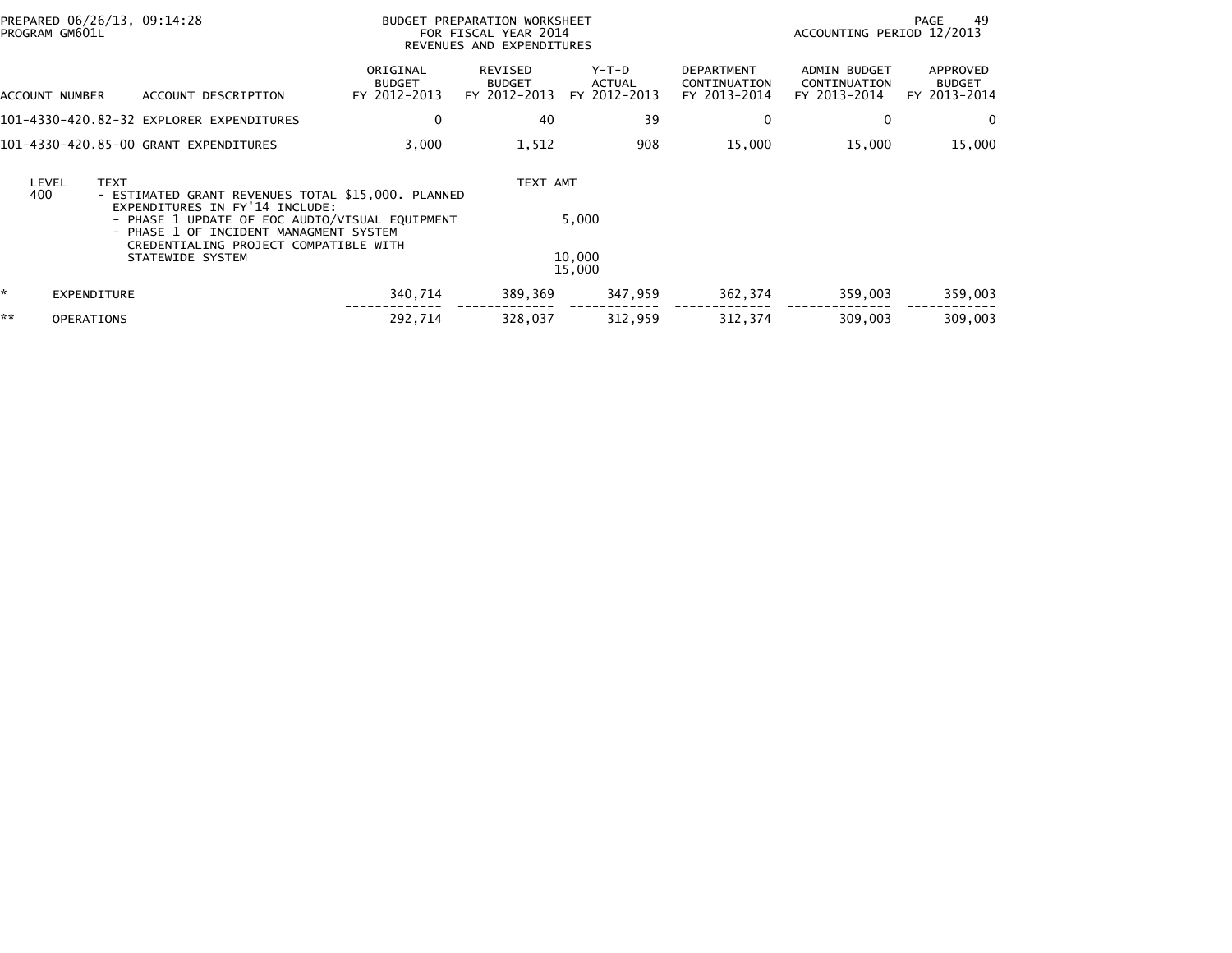| PROGRAM GM601L            | PREPARED 06/26/13, 09:14:28                                                                       |                                           | ACCOUNTING PERIOD 12/2013                       | PAGE<br>50                               |                                                   |                                                     |                                           |
|---------------------------|---------------------------------------------------------------------------------------------------|-------------------------------------------|-------------------------------------------------|------------------------------------------|---------------------------------------------------|-----------------------------------------------------|-------------------------------------------|
| ACCOUNT NUMBER            | ACCOUNT DESCRIPTION                                                                               | ORIGINAL<br><b>BUDGET</b><br>FY 2012-2013 | <b>REVISED</b><br><b>BUDGET</b><br>FY 2012-2013 | $Y-T-D$<br><b>ACTUAL</b><br>FY 2012-2013 | <b>DEPARTMENT</b><br>CONTINUATION<br>FY 2013-2014 | <b>ADMIN BUDGET</b><br>CONTINUATION<br>FY 2013-2014 | APPROVED<br><b>BUDGET</b><br>FY 2013-2014 |
|                           | 101-4331-353.59-00 HAZMAT FEES                                                                    | 0                                         | $\Omega$                                        | $\Omega$                                 | 0                                                 | $\mathbf{0}$                                        | 0                                         |
| *.<br><b>REVENUE</b>      | 101-4331-420.32-40 PHYSICIAN FEES                                                                 | $\Omega$<br>5,625                         | $\Omega$<br>5,625                               | $\Omega$<br>3,810                        | $\Omega$<br>5,625                                 | $\Omega$<br>5,600                                   | $\Omega$<br>5,600                         |
|                           | 101-4331-420.33-30 HAZMAT SRVC CONTRACT                                                           | 38,000                                    | 38,000                                          | 17,513                                   | 38,000                                            | 38,000                                              | 38,000                                    |
|                           | 101-4331-420.43-15 R&M:EQUIPMENT                                                                  | 3,000                                     | 2,830                                           | 2,776                                    | 3,000                                             | 3,000                                               | 3,000                                     |
|                           | 101-4331-420.43-20 R&M:VEHICLES                                                                   | 1,500                                     | 1,500                                           | 202                                      | 1,500                                             | 1,500                                               | 1,500                                     |
|                           | 101-4331-420.56-00 UNIFORMS                                                                       | 2,000                                     | 1,550                                           | 1,238                                    | 2,000                                             | 1,500                                               | 1,500                                     |
| 101-4331-420.58-00 TRAVEL |                                                                                                   | 1,000                                     | 2,470                                           | 0                                        | 1,000                                             | 1,000                                               | 1,000                                     |
|                           | 101-4331-420.59-00 TRAINING                                                                       | 2,000                                     | 1,150                                           | 1,110                                    | 2,000                                             | 1,500                                               | 1,500                                     |
|                           | 101-4331-420.61-15 SUPPLIES:EDUCATIONAL                                                           | 500                                       | 500                                             | 483                                      | 500                                               | 500                                                 | 500                                       |
|                           | 101-4331-420.61-95 SUPPLIES:OTHER SMALL EQMT                                                      | 2,000                                     | 2,000                                           | 1,816                                    | 2,000                                             | 2,000                                               | 2,000                                     |
|                           | 101-4331-420.62-20 MOTOR FUEL & LUBRICANTS                                                        | 400                                       | 400                                             | 355                                      | 400                                               | 400                                                 | 400                                       |
| 101-4331-420.64-10 BOOKS  |                                                                                                   | 900                                       | 900                                             | 610                                      | 900                                               | 700                                                 | 700                                       |
|                           | 101-4331-420.64-50 DUES & SUBSCRIPTIONS                                                           | 100                                       | 75                                              | $\mathbf{0}$                             | 100                                               | 100                                                 | 100                                       |
|                           | 101-4331-420.76-20 F/A:DP EQUIPMENT                                                               | $\mathbf 0$                               | $\Omega$                                        | $\Omega$                                 | $\Omega$                                          | $\mathbf 0$                                         | $\mathbf{0}$                              |
|                           | 101-4331-420.76-90 F/A:OTHER                                                                      | 1,900                                     | 1,925                                           | 1,924                                    | 0                                                 | 0                                                   | 4,400                                     |
| LEVEL<br>400              | <b>TEXT</b><br>MOBILE RADIO FOR HAZMAT 4 VEHICLE<br>ADDING RADIO RO LOCAL SYSTEM (FACILITIES FEE) |                                           | TEXT AMT                                        | 3,400<br>1,000<br>4,400                  |                                                   |                                                     |                                           |
| ÷.<br><b>EXPENDITURE</b>  |                                                                                                   | 58,925                                    | 58,925                                          | 31,837                                   | 57,025                                            | 55,800                                              | 60,200                                    |
| **<br><b>HAZMAT TEAM</b>  |                                                                                                   | 58,925                                    | 58,925                                          | 31,837                                   | 57,025                                            | 55,800                                              | 60,200                                    |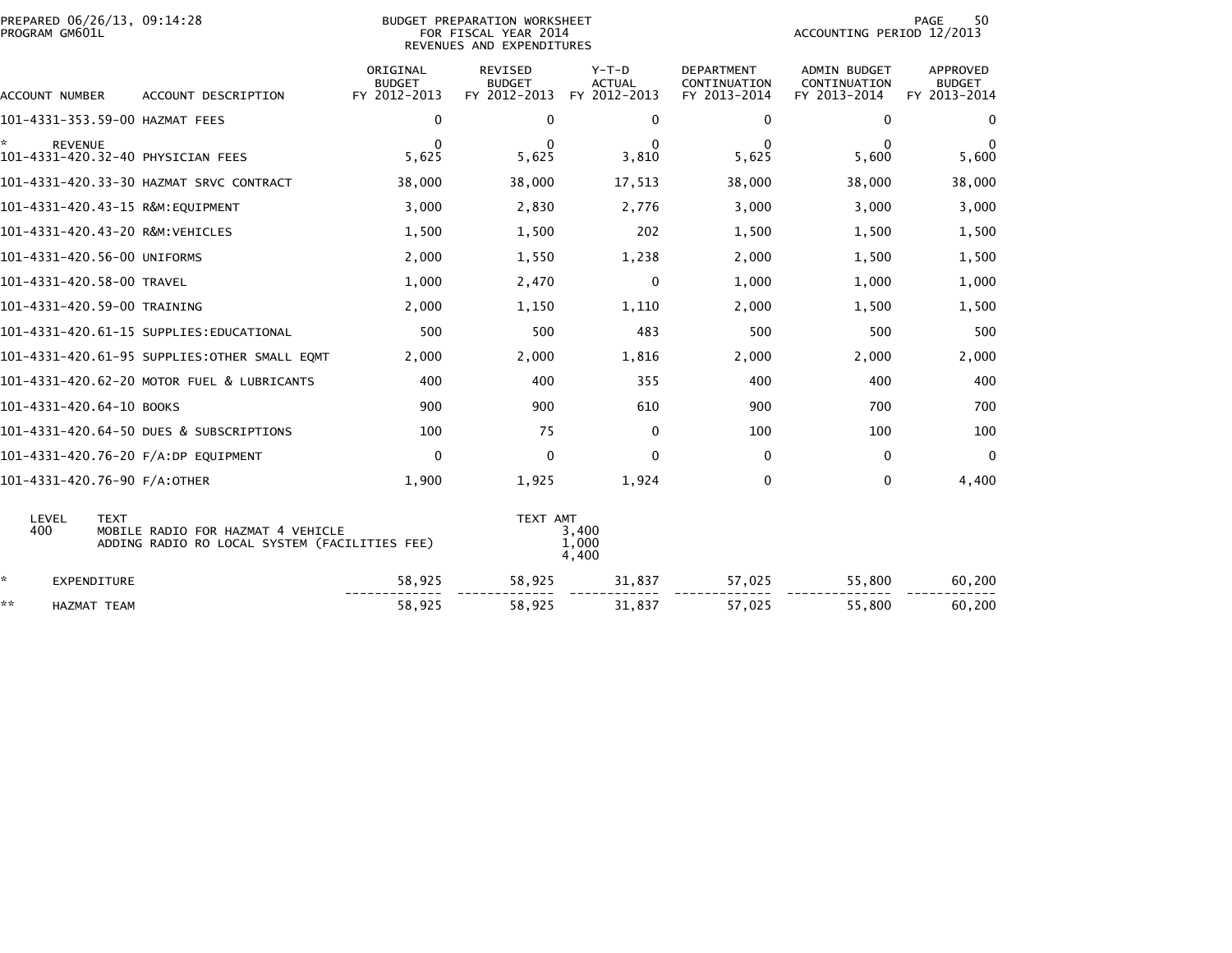| PREPARED 06/26/13, 09:14:28<br>PROGRAM GM601L                                        |                                                                                                                                                                                                                                                                           | BUDGET PREPARATION WORKSHEET<br>FOR FISCAL YEAR 2014<br>REVENUES AND EXPENDITURES | 51<br>PAGE<br>ACCOUNTING PERIOD 12/2013                      |                                      |                                                   |                                                     |                                           |
|--------------------------------------------------------------------------------------|---------------------------------------------------------------------------------------------------------------------------------------------------------------------------------------------------------------------------------------------------------------------------|-----------------------------------------------------------------------------------|--------------------------------------------------------------|--------------------------------------|---------------------------------------------------|-----------------------------------------------------|-------------------------------------------|
| ACCOUNT NUMBER                                                                       | ACCOUNT DESCRIPTION                                                                                                                                                                                                                                                       | ORIGINAL<br><b>BUDGET</b><br>FY 2012-2013                                         | <b>REVISED</b><br><b>BUDGET</b><br>FY 2012-2013 FY 2012-2013 | Y-T-D<br><b>ACTUAL</b>               | <b>DEPARTMENT</b><br>CONTINUATION<br>FY 2013-2014 | <b>ADMIN BUDGET</b><br>CONTINUATION<br>FY 2013-2014 | APPROVED<br><b>BUDGET</b><br>FY 2013-2014 |
| 101-4332-320.50-00 FIRE/ABC INSPECTIONS<br>101-4332-354.10-00 INS. SETTLEMENT CLAIMS |                                                                                                                                                                                                                                                                           | $\mathbf 0$                                                                       | $\Omega$                                                     | $\Omega$                             | 0                                                 | 0                                                   | 0                                         |
|                                                                                      |                                                                                                                                                                                                                                                                           | 0                                                                                 | $\mathbf{0}$                                                 | $\Omega$                             | 0                                                 | 0                                                   | $\Omega$                                  |
|                                                                                      | 101-4332-365.00-00 CONTRIBUTIONS-PRIVATE                                                                                                                                                                                                                                  | $\mathbf 0$                                                                       | $\mathbf{0}$                                                 | $\Omega$                             | $\mathbf{0}$                                      | 0                                                   | $\Omega$                                  |
| ÷.<br><b>REVENUE</b>                                                                 |                                                                                                                                                                                                                                                                           | $\mathbf{0}$<br>132,261                                                           | 0<br>129,410                                                 | $\Omega$<br>121,684                  | 0<br>118,843                                      | $\Omega$<br>116,062                                 | $\mathbf{0}$<br>116,062                   |
|                                                                                      |                                                                                                                                                                                                                                                                           | 0                                                                                 | 51                                                           | 50                                   | $\mathbf 0$                                       | 0                                                   | $\mathbf 0$                               |
|                                                                                      |                                                                                                                                                                                                                                                                           | 6,500                                                                             | 6,500                                                        | 5,421                                | 16,700                                            | 8,000                                               | 8,000                                     |
| LEVEL<br><b>TEXT</b><br>400                                                          | - ADDED TWO PART-TIME FIRE INSPECTORS TO ASSIST<br>WITH FIRE INSPECTIONS. FUNDING REQUESTED FOR 20<br>HOURS PER WEEK OF PART-TIME WORK.<br>- AFTER HOURS P/T FIRE INVESTIGATOR RESPONSE<br>3 INVESTIGATORS @ AVG OF \$700 PER YEAR/EACH<br>- REDUCTION PER COUNTY MANAGER |                                                                                   | TEXT AMT                                                     | 14,600<br>2,100<br>$8,700-$<br>8,000 |                                                   |                                                     |                                           |
|                                                                                      | 101-4332-420.20-05 HEALTH INSURANCE                                                                                                                                                                                                                                       | 24,120                                                                            | 24,120                                                       | 21,608                               | 24,120                                            | 24,120                                              | 24,120                                    |
| 101-4332-420.20-10 MEDICARE TAX                                                      |                                                                                                                                                                                                                                                                           | 2,012                                                                             | 1,922                                                        | 1,728                                | 1,659                                             | 1,799                                               | 1,799                                     |
| 101-4332-420.20-15 RETIREMENT                                                        |                                                                                                                                                                                                                                                                           | 9,219                                                                             | 9,099                                                        | 8,201                                | 8,010                                             | 8,205                                               | 8,205                                     |
|                                                                                      | 101–4332–420.20–20 SOCIAL SECURITY TAX                                                                                                                                                                                                                                    | 8,602                                                                             | 7,977                                                        | 7,389                                | 7,091                                             | 7,691                                               | 7,691                                     |
|                                                                                      | 101-4332-420.20-25 WORKERS COMPENSATION                                                                                                                                                                                                                                   | 8,416                                                                             | 8,416                                                        | 7,621                                | 7,131                                             | 7,443                                               | 7,443                                     |
|                                                                                      | 101-4332-420.20-30 401(K) CONTRIBUTIONS                                                                                                                                                                                                                                   | 3,968                                                                             | 3,968                                                        | 3,286                                | 3,566                                             | 3,482                                               | 3,482                                     |
| 101-4332-420.43-15 R&M:EQUIPMENT                                                     |                                                                                                                                                                                                                                                                           | 1,500                                                                             | 1,220                                                        | 165                                  | 1,500                                             | 1,500                                               | 1,500                                     |
| 101-4332-420.43-17 R&M:MASS UNIT                                                     |                                                                                                                                                                                                                                                                           | 3,000                                                                             | 3,130                                                        | 3,128                                | 3,150                                             | 3,150                                               | 3,150                                     |
| LEVEL<br><b>TEXT</b><br>400                                                          | - ACCOUNT DEPLETED. BA THIS BUDGET CYCLE TO COVER<br>ADDITIONAL INCURRED COST. REQUEST 5% INCREASE<br>FOR NEXT BUDGET YEAR.                                                                                                                                               |                                                                                   | TEXT AMT                                                     | 3,150<br>3,150                       |                                                   |                                                     |                                           |
| 101-4332-420.58-00 TRAVEL                                                            |                                                                                                                                                                                                                                                                           | 1,500                                                                             | 1,800                                                        | 1,579                                | 1,500                                             | 1,500                                               | 1,500                                     |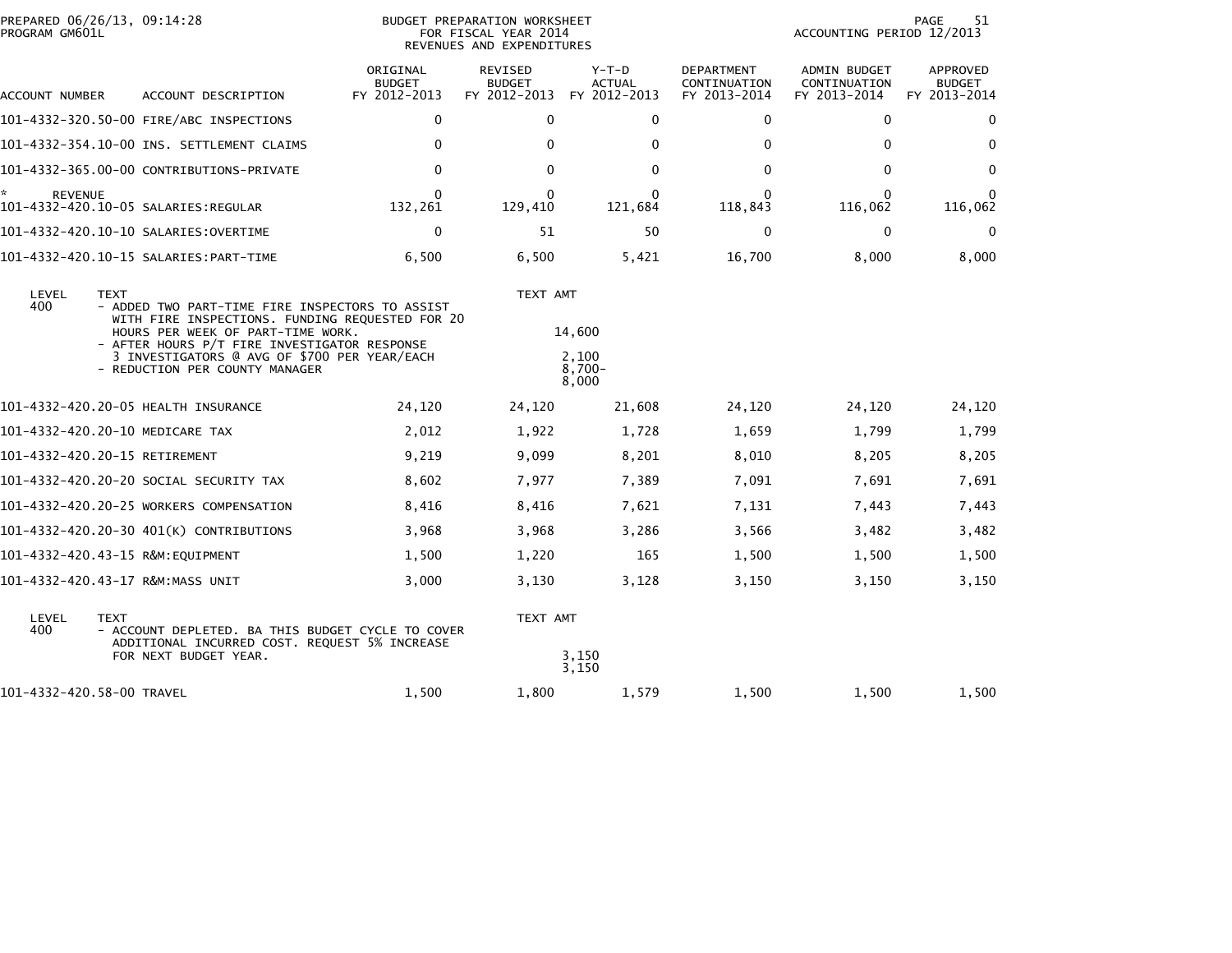| PREPARED 06/26/13, 09:14:28<br>PROGRAM GM601L                                                                                                                                                                                                                               |                                                                                                                                                     | BUDGET PREPARATION WORKSHEET<br>FOR FISCAL YEAR 2014<br>REVENUES AND EXPENDITURES | 52<br>PAGE<br>ACCOUNTING PERIOD 12/2013                     |                                            |                                              |                                           |
|-----------------------------------------------------------------------------------------------------------------------------------------------------------------------------------------------------------------------------------------------------------------------------|-----------------------------------------------------------------------------------------------------------------------------------------------------|-----------------------------------------------------------------------------------|-------------------------------------------------------------|--------------------------------------------|----------------------------------------------|-------------------------------------------|
| ACCOUNT DESCRIPTION<br>ACCOUNT NUMBER                                                                                                                                                                                                                                       | ORIGINAL<br><b>BUDGET</b><br>FY 2012-2013                                                                                                           | REVISED<br><b>BUDGET</b><br>FY 2012-2013 FY 2012-2013                             | Y-T-D<br><b>ACTUAL</b>                                      | DEPARTMENT<br>CONTINUATION<br>FY 2013-2014 | ADMIN BUDGET<br>CONTINUATION<br>FY 2013-2014 | APPROVED<br><b>BUDGET</b><br>FY 2013-2014 |
| 101-4332-420.59-00 TRAINING                                                                                                                                                                                                                                                 | 2,000                                                                                                                                               | 2,000                                                                             | 1,766                                                       | 2,000                                      | 2,000                                        | 2,000                                     |
| LEVEL<br><b>TEXT</b><br>400<br>- FIRE CODE INSPECTOR LEVEL ADVANCEMENT<br>CLASSES/TESTING<br><b>FIVE INSPECTORS</b><br>SIX INVESTIGATORS<br>- IAAI EXPERT WITNESS COURSE                                                                                                    | TRAINING APPLICATION/PROCESSING FEES<br>- FIRE CODE INSPECTOR CONTINUING EDUCATION FOR<br>- FIRE INVESTIGATOR CONTINUING EDUCATION FOR              | TEXT AMT                                                                          | 175<br>25<br>600<br>600<br>600<br>2,000                     |                                            |                                              |                                           |
| 101–4332–420.61–15 SUPPLIES:EDUCATIONAL                                                                                                                                                                                                                                     | 3,900                                                                                                                                               | 3,900                                                                             | 3,725                                                       | 3,900                                      | 3,900                                        | 3,900                                     |
| 101–4332–420.61–60 SUPPLIES:PHOTOGRAPHIC                                                                                                                                                                                                                                    | 450                                                                                                                                                 | 450                                                                               | 370                                                         | 450                                        | 450                                          | 450                                       |
| 101–4332–420.61–90 SUPPLIES:OTHER                                                                                                                                                                                                                                           | 500                                                                                                                                                 | 500                                                                               | 401                                                         | 500                                        | 500                                          | 500                                       |
| 101-4332-420.61-95 SUPPLIES:OTHER SMALL EQMT                                                                                                                                                                                                                                | 1,100                                                                                                                                               | 1,100                                                                             | 890                                                         | 1,100                                      | 1,000                                        | 1,000                                     |
| 101-4332-420.62-20 MOTOR FUEL & LUBRICANTS                                                                                                                                                                                                                                  | 9,000                                                                                                                                               | 9,000                                                                             | 7,496                                                       | 9,000                                      | 9,000                                        | 9,000                                     |
| 101-4332-420.64-10 BOOKS                                                                                                                                                                                                                                                    | 500                                                                                                                                                 | 288                                                                               | 280                                                         | 500                                        | 500                                          | 500                                       |
| 101-4332-420.64-50 DUES & SUBSCRIPTIONS                                                                                                                                                                                                                                     | 1,400                                                                                                                                               | 1,500                                                                             | 1,497                                                       | 1,830                                      | 1,600                                        | 1,600                                     |
| LEVEL<br><b>TEXT</b><br>400<br>- NC FIREMANS ASSOC @ \$20/PERSON<br>- NC CHAPTER IAAI @ \$15/PERSON<br>- NATIONAL FIRE PROTECTION ASSOC DEPARTMENT<br>AGENCY ANNUAL DUES<br>@ \$75/CERTIFICATION/PERSON<br>CERTIFICATION @ \$10/INSPECTOR<br>- REDUCTION PER COUNTY MANAGER | - NATIONAL FIRE PROTECTION CODE SUBSCRIPTION<br>- INTERNATIONAL ASSOC OF ARSON INVESTIGATORS DUES<br>- NC CODE OFFICIALS QUALIFICATION BOARD ANNUAL | TEXT AMT                                                                          | 180<br>120<br>165<br>1,165<br>150<br>50<br>$230 -$<br>1,600 |                                            |                                              |                                           |
| 101-4332-420.74-35 C/A:VEHICLES                                                                                                                                                                                                                                             | 0                                                                                                                                                   | 0                                                                                 | 0                                                           | 0                                          | 0                                            | 0                                         |
| 101-4332-420.76-20 F/A:DP EQUIPMENT                                                                                                                                                                                                                                         | $\mathbf 0$                                                                                                                                         | $\mathbf{0}$                                                                      | $\mathbf{0}$                                                | $\Omega$                                   | 3,900                                        | 3,900                                     |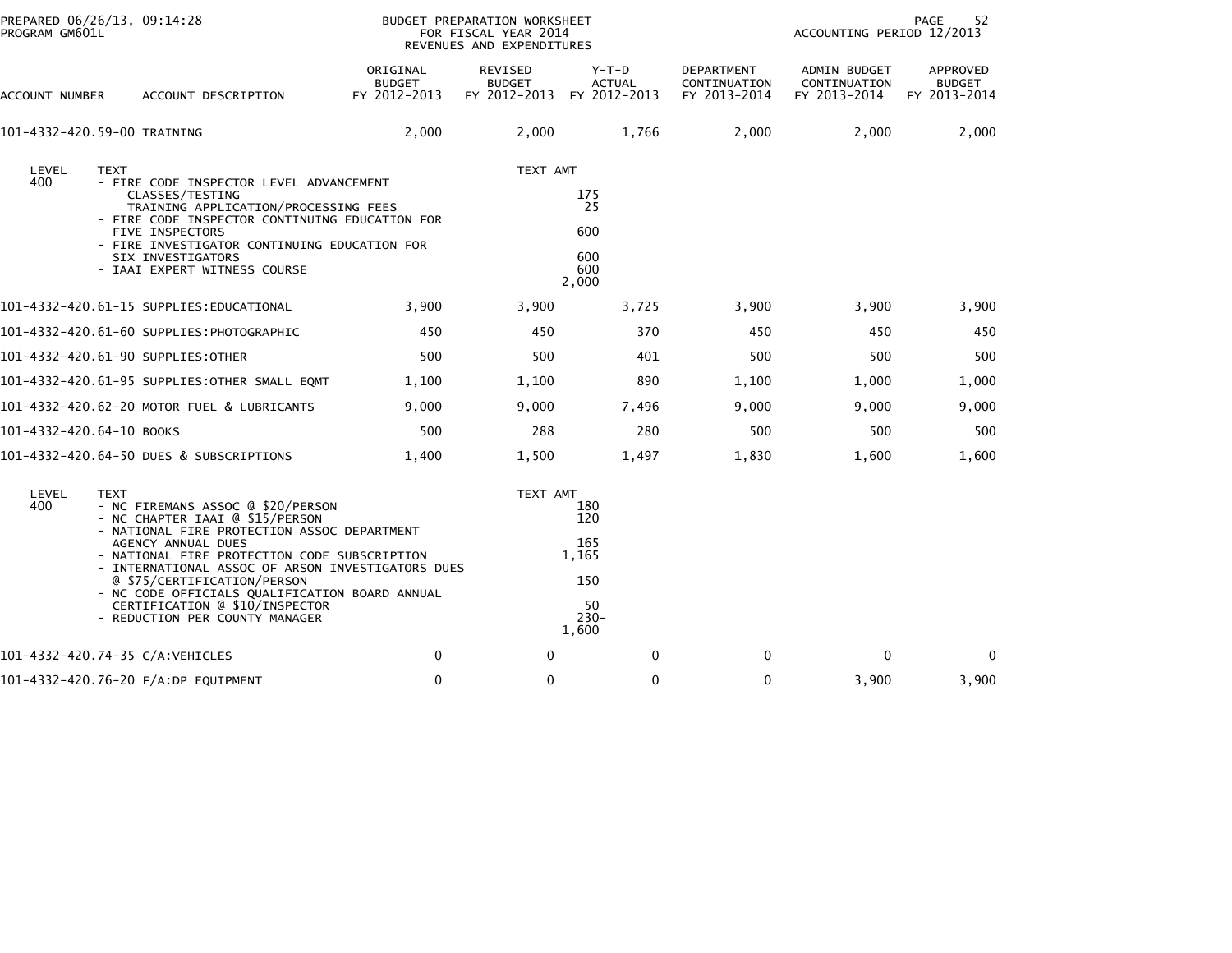| PROGRAM GM601L | PREPARED 06/26/13, 09:14:28                                                                                                                                                                                                                                                                                                                                                                                                                                                                                      |                                           | BUDGET PREPARATION WORKSHEET<br>FOR FISCAL YEAR 2014<br>REVENUES AND EXPENDITURES |                                          | PAGE<br>53<br>ACCOUNTING PERIOD 12/2013           |                                                     |                                           |  |
|----------------|------------------------------------------------------------------------------------------------------------------------------------------------------------------------------------------------------------------------------------------------------------------------------------------------------------------------------------------------------------------------------------------------------------------------------------------------------------------------------------------------------------------|-------------------------------------------|-----------------------------------------------------------------------------------|------------------------------------------|---------------------------------------------------|-----------------------------------------------------|-------------------------------------------|--|
| ACCOUNT NUMBER | ACCOUNT DESCRIPTION                                                                                                                                                                                                                                                                                                                                                                                                                                                                                              | ORIGINAL<br><b>BUDGET</b><br>FY 2012-2013 | <b>REVISED</b><br><b>BUDGET</b><br>FY 2012-2013                                   | $Y-T-D$<br><b>ACTUAL</b><br>FY 2012-2013 | <b>DEPARTMENT</b><br>CONTINUATION<br>FY 2013-2014 | <b>ADMIN BUDGET</b><br>CONTINUATION<br>FY 2013-2014 | APPROVED<br><b>BUDGET</b><br>FY 2013-2014 |  |
| LEVEL<br>400   | <b>TEXT</b><br>REPLACMENT OF 3 EXISTING LAPTOP COMPUTERS PER IS<br>DEPT WITH DELL LATITUDE 10 @ \$1,000 / COMPUTER                                                                                                                                                                                                                                                                                                                                                                                               |                                           | TEXT AMT                                                                          |                                          |                                                   |                                                     |                                           |  |
|                | AND LAPTOP MOUNTING SYSTEMS @ \$300 / VEHICLE                                                                                                                                                                                                                                                                                                                                                                                                                                                                    |                                           |                                                                                   | 3,900<br>3,900                           |                                                   |                                                     |                                           |  |
|                |                                                                                                                                                                                                                                                                                                                                                                                                                                                                                                                  | 700                                       | 662                                                                               | 661                                      | 6,700                                             | 0                                                   | $\Omega$                                  |  |
| LEVEL<br>400   | <b>TEXT</b><br>- REPLACEMENT OF PERSONAL PROTECTIVE EQUIPMENT<br>(TURN-OUT GEAR) FOR 2 FIRE INVESTIGATORS<br>EQUIPMENT HAS REACHED THE MAXIMUM LIFE OF<br>10 YEARS PER NFPA STANDARDS @ \$1400 PER SET<br>- REPLACEMENT OF 3 EXISTING LAPTOP COMPUTERS<br>PER INFORMATION SYSTEMS DEPT W/ DELL LATITUDE 10<br>@ \$1000 PER COMPUTER AND REPLACEMENT OF VEHICLE<br>LAPTOP MOUNTING SYSTEMS @ \$300 PER VEHICLE<br>MOVED TURN OUT GEAR TO 101-4332-420-76-90<br>MOVED REPLACEMENT OF LAPTOPS TO 101-4332-420-76-20 |                                           | TEXT AMT<br>2,800<br>3,900<br>$2.800 -$<br>$3,900-$                               |                                          |                                                   |                                                     |                                           |  |
|                | 101-4332-420.76-90 F/A:OTHER                                                                                                                                                                                                                                                                                                                                                                                                                                                                                     | 0                                         | $\Omega$                                                                          | $\mathbf{0}$                             | $\Omega$                                          | 2,800                                               | 2,800                                     |  |
| LEVEL<br>400   | <b>TEXT</b><br>REPLACEMENT OF PERSONAL PROTECTIVE EQUIPMENT<br>(TURN-OUT GEAR) FOR 2 FIRE INVESTIGATORS<br>EQUIPMENT HAS REACHED THE MAXIMUM LIFE OF 10 YEARS<br>PER NFPA STANDARDS @ \$1400 PER SET                                                                                                                                                                                                                                                                                                             |                                           | TEXT AMT                                                                          | 2,800                                    |                                                   |                                                     |                                           |  |
|                | 101-4332-420.91-00 APPROPRIATIONS                                                                                                                                                                                                                                                                                                                                                                                                                                                                                | 110,000                                   | 110,000                                                                           | 2,800<br>109,800                         | 110,000                                           | 110,000                                             | 110,000                                   |  |
| ÷.             | EXPENDITURE                                                                                                                                                                                                                                                                                                                                                                                                                                                                                                      | 330,648                                   | 327,013                                                                           | 308,746                                  | 329,250                                           | 318,602                                             | 318,602                                   |  |
| **             | FIRE DIVISION                                                                                                                                                                                                                                                                                                                                                                                                                                                                                                    | 330,648                                   | 327,013                                                                           | 308,746                                  | 329,250                                           | 318,602                                             | 318,602                                   |  |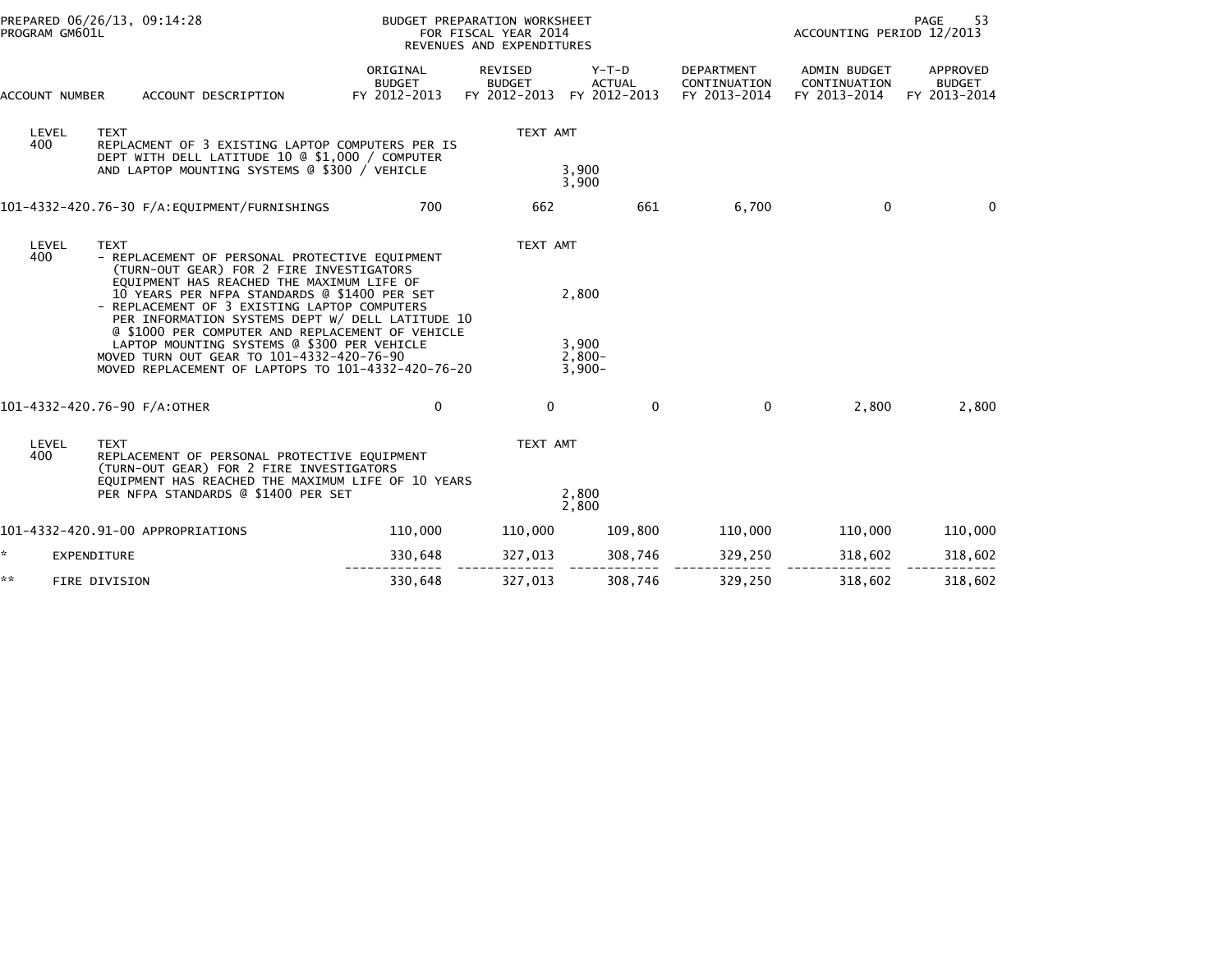| PREPARED 06/26/13, 09:14:28<br>BUDGET PREPARATION WORKSHEET<br>PROGRAM GM601L<br>FOR FISCAL YEAR 2014<br>REVENUES AND EXPENDITURES |                                             |                                           |                                          |                                   |                                                   |                                              | -54<br>PAGE<br>ACCOUNTING PERIOD 12/2013  |
|------------------------------------------------------------------------------------------------------------------------------------|---------------------------------------------|-------------------------------------------|------------------------------------------|-----------------------------------|---------------------------------------------------|----------------------------------------------|-------------------------------------------|
| <b>ACCOUNT NUMBER</b>                                                                                                              | ACCOUNT DESCRIPTION                         | ORIGINAL<br><b>BUDGET</b><br>FY 2012-2013 | REVISED<br><b>BUDGET</b><br>FY 2012-2013 | $Y-T-D$<br>ACTUAL<br>FY 2012-2013 | <b>DEPARTMENT</b><br>CONTINUATION<br>FY 2013-2014 | ADMIN BUDGET<br>CONTINUATION<br>FY 2013-2014 | APPROVED<br><b>BUDGET</b><br>FY 2013-2014 |
|                                                                                                                                    | 101-4333-331.61-00 HOMELAND SECURITY GRANTS | 0                                         | $7,850-$                                 | $2,902-$                          |                                                   |                                              |                                           |
| <b>REVENUE</b>                                                                                                                     | 101-4333-420.76-40 F/A: FEDERAL GRANTS      |                                           | $7,850-$                                 | $2,902 -$                         |                                                   |                                              |                                           |
|                                                                                                                                    | 101-4333-420.82-32 EXPLORER EXPENDITURES    | 0                                         |                                          |                                   |                                                   |                                              |                                           |
|                                                                                                                                    | 101-4333-420.85-00 GRANT EXPENDITURES       | 0                                         | 7,850                                    | 5,487                             |                                                   |                                              |                                           |
| $\star$<br>EXPENDITURE                                                                                                             |                                             | 0                                         | 7,850                                    | 5,487                             |                                                   |                                              |                                           |
| **                                                                                                                                 | HOMELAND SECURITY GRANTS                    |                                           |                                          | 2.585                             |                                                   |                                              |                                           |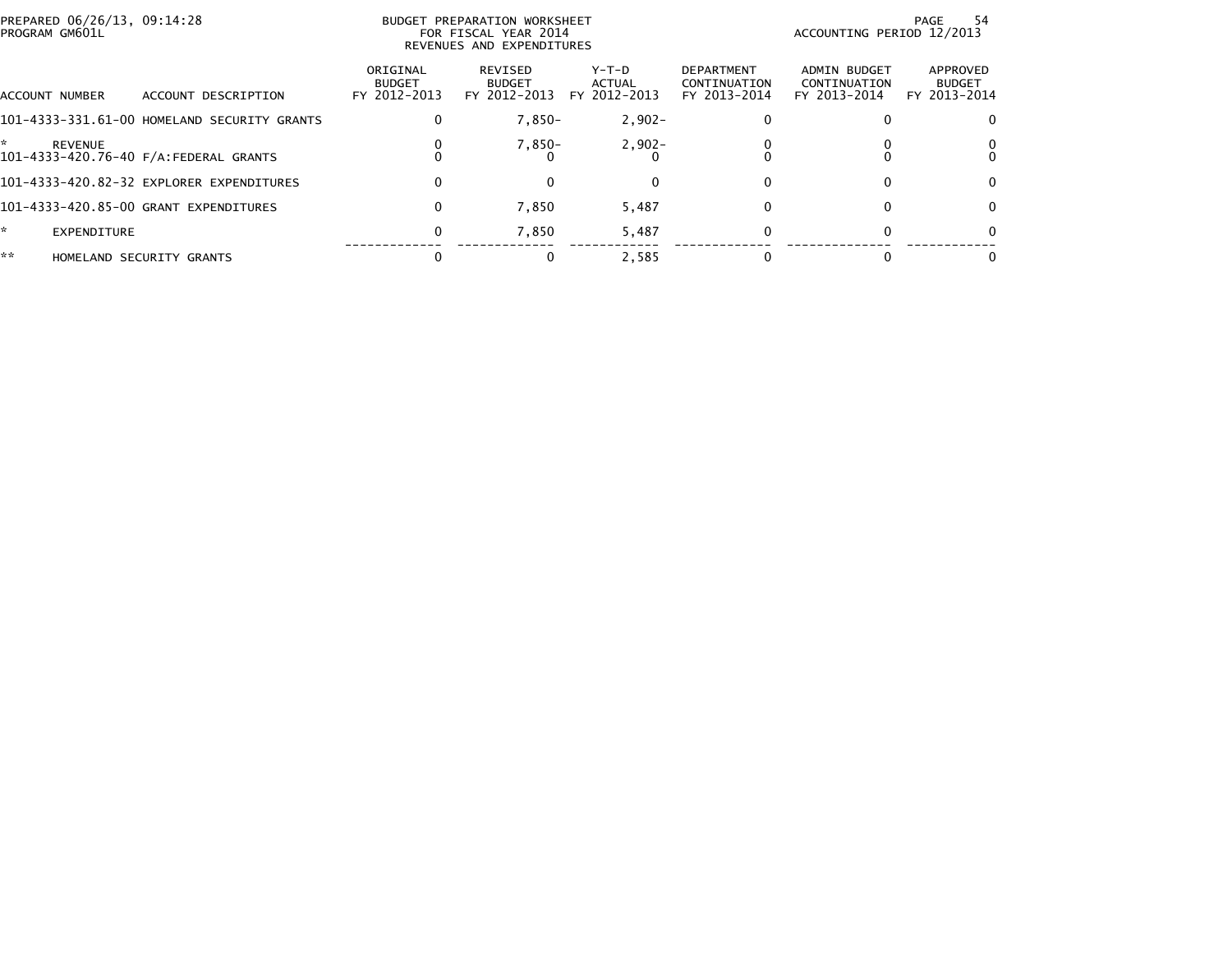| PREPARED 06/26/13, 09:14:28<br>PROGRAM GM601L |                                                                                                                             |                            | <b>BUDGET PREPARATION WORKSHEET</b><br>FOR FISCAL YEAR 2014<br>REVENUES AND EXPENDITURES | <b>PAGE</b><br>55<br>ACCOUNTING PERIOD 12/2013 |                            |                              |                            |
|-----------------------------------------------|-----------------------------------------------------------------------------------------------------------------------------|----------------------------|------------------------------------------------------------------------------------------|------------------------------------------------|----------------------------|------------------------------|----------------------------|
|                                               | ORIGINAL<br><b>REVISED</b><br>Y-T-D<br><b>DEPARTMENT</b><br><b>BUDGET</b><br><b>BUDGET</b><br><b>ACTUAL</b><br>CONTINUATION |                            |                                                                                          |                                                |                            |                              | APPROVED<br><b>BUDGET</b>  |
| ACCOUNT NUMBER                                | ACCOUNT DESCRIPTION                                                                                                         | FY 2012-2013               | FY 2012-2013                                                                             | FY 2012-2013                                   | FY 2013-2014               | CONTINUATION<br>FY 2013-2014 | FY 2013-2014               |
|                                               | 101-4371-331.55-00 MEDICAID MAXIMIZATION                                                                                    | $300,000 -$                | $300,000 -$                                                                              | $\Omega$                                       | $300,000 -$                | 300,000-                     | $300,000 -$                |
|                                               | 101-4371-334.34-60 RURAL HEALTH COMM CARE                                                                                   |                            | 0                                                                                        |                                                | 0                          |                              |                            |
| 101-4371-334.63-00 SAFE KIDS GRANT            |                                                                                                                             |                            | 0                                                                                        | 0                                              | 0                          |                              |                            |
| 101-4371-353.14-00 AMBULANCE FEES             |                                                                                                                             | $3,070,000 -$              | $3,070,000 -$                                                                            | 3, 168, 472-                                   | $3,070,000 -$              | $3,100,000 -$                | $3, 100, 000 -$            |
| 101-4371-353.14-10 GARNISHMENT FEES           |                                                                                                                             | 0                          | 0                                                                                        | 3,912                                          | 0                          | 0                            | 0                          |
|                                               | 101-4371-353.14-15 MEDICAID NON-ALLOWED CHGS                                                                                | 400,000                    | 400,000                                                                                  | 409,209                                        | 400,000-                   | 403,000                      | 403,000                    |
|                                               | 101-4371-353.14-25 MEDICARE NON-ALLOWED CHGS                                                                                | 20,000                     | 20,000                                                                                   | 19,827                                         | $20,000 -$                 | 26,000                       | 26,000                     |
|                                               | 101-4371-353.14-35 MISC NON-ALLOWED CHGS                                                                                    | 40,000                     | 40,000                                                                                   | 40,435                                         | $40,000 -$                 | 46,000                       | 46,000                     |
|                                               | 101-4371-353.15-00 ROWAN RESCUE SQUAD FEES                                                                                  | $110,000 -$                | 155,000-                                                                                 | 129,724-                                       | $110,000 -$                | $115,000 -$                  | 115,000-                   |
|                                               | 101-4371-353.15-15 MEDICAID NON-ALLOWED CHGS                                                                                | 17,000                     | 17,000                                                                                   | 20,773                                         | $17,000 -$                 | 22,300                       | 22,300                     |
|                                               | 101-4371-353.15-25 MEDICARE NON-ALLOWED CHGS                                                                                | 1,000                      | 1,000                                                                                    | 992                                            | $1,000-$                   | 1,300                        | 1,300                      |
|                                               | 101-4371-353.15-35 MISC NON-ALLOWED CHARGES                                                                                 | 2,000                      | 2,000                                                                                    | 1,822                                          | $2,000-$                   | 1,400                        | 1,400                      |
|                                               | 101-4371-353.16-00 AMBULANCE CHG-OFF COLL                                                                                   | 0                          | 0                                                                                        | $80,380 -$                                     | 0                          | 0                            | <sup>0</sup>               |
|                                               | 101-4371-353.17-00 FRANCHISE AGENCIES                                                                                       | $\Omega$                   | 0                                                                                        | $219-$                                         | 0                          | 0                            | 0                          |
|                                               | 101-4371-353.17-15 MEDICAID NON-ALLOWED CHGS                                                                                | 0                          | 0                                                                                        | $\Omega$                                       | $\Omega$                   | 0                            | <sup>0</sup>               |
|                                               | 101-4371-353.17-25 MEDICARE NON-ALLOWED CHGS                                                                                | 0                          | 0                                                                                        | 0                                              | 0                          | 0                            | 0                          |
|                                               | 101-4371-353.17-35 MISC NON-ALLOWED CHGS                                                                                    | 0                          | 0                                                                                        | $\Omega$                                       | 0                          | 0                            | 0                          |
| 101-4371-365.55-00 MISC DONATIONS             |                                                                                                                             | 0                          | $40, 150 -$                                                                              | $40, 150 -$                                    | 0                          |                              | 0                          |
|                                               | 101-4371-395.00-00 FUND BALANCE APPR-RESTR                                                                                  | 0                          | $79-$                                                                                    | $\Omega$                                       | $\Omega$                   | 0                            | $\Omega$                   |
|                                               | 101-4371-395.10-00 FUND BALANCE APPR-UNREST                                                                                 | $\mathbf{0}$               | 120,000-                                                                                 | $\mathbf{0}$                                   | $\Omega$                   | 0                            | $\Omega$                   |
| <b>REVENUE</b>                                |                                                                                                                             | $3,000,000 -$<br>1,757,722 | $3,205,229-$<br>1,819,722                                                                | 2,921,975-<br>1,711,344                        | $3,960,000 -$<br>1,921,520 | $3,015,000 -$<br>1,945,587   | $3,015,000 -$<br>1,945,587 |
|                                               |                                                                                                                             |                            |                                                                                          |                                                |                            |                              |                            |

 LEVEL TEXT TEXT AMT 400 PER PAYROLL PROJECTION WORKSHEET CONTINUATION 1,916,103HOLIDAY PAY PER EMS 29,484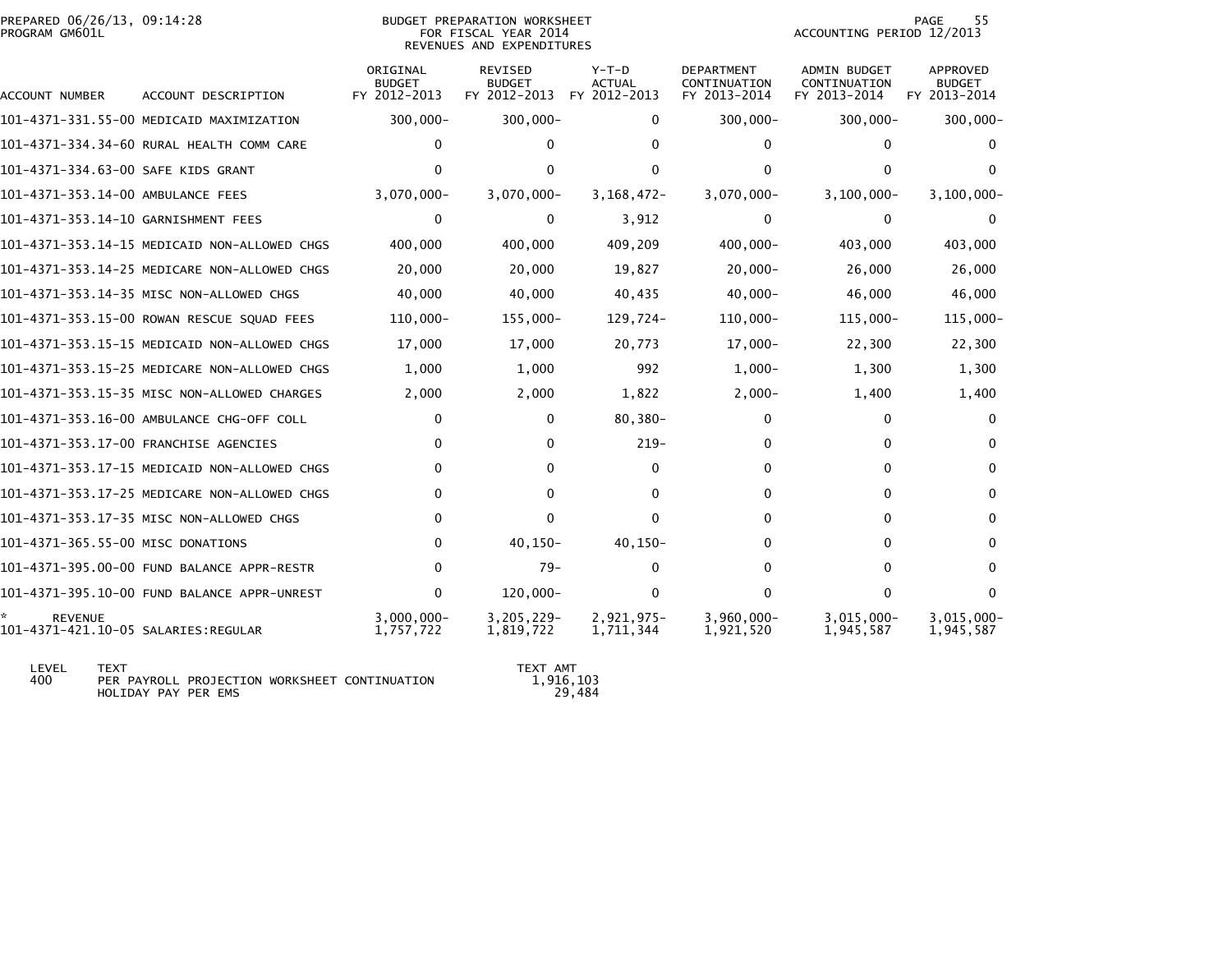| PROGRAM GM601L | PREPARED 06/26/13, 09:14:28                                                                                                                                                                                                                                                                                                                                                                                                                                                                                                    |                                           | BUDGET PREPARATION WORKSHEET<br>FOR FISCAL YEAR 2014<br>REVENUES AND EXPENDITURES |                        | 56<br><b>PAGE</b><br>ACCOUNTING PERIOD 12/2013 |                                                     |                                           |  |
|----------------|--------------------------------------------------------------------------------------------------------------------------------------------------------------------------------------------------------------------------------------------------------------------------------------------------------------------------------------------------------------------------------------------------------------------------------------------------------------------------------------------------------------------------------|-------------------------------------------|-----------------------------------------------------------------------------------|------------------------|------------------------------------------------|-----------------------------------------------------|-------------------------------------------|--|
| ACCOUNT NUMBER | ACCOUNT DESCRIPTION                                                                                                                                                                                                                                                                                                                                                                                                                                                                                                            | ORIGINAL<br><b>BUDGET</b><br>FY 2012-2013 | REVISED<br><b>BUDGET</b><br>FY 2012-2013 FY 2012-2013                             | Y-T-D<br><b>ACTUAL</b> | DEPARTMENT<br>CONTINUATION<br>FY 2013-2014     | <b>ADMIN BUDGET</b><br>CONTINUATION<br>FY 2013-2014 | APPROVED<br><b>BUDGET</b><br>FY 2013-2014 |  |
|                |                                                                                                                                                                                                                                                                                                                                                                                                                                                                                                                                |                                           | 1,945,587                                                                         |                        |                                                |                                                     |                                           |  |
|                | 101-4371-421.10-10 SALARIES:OVERTIME                                                                                                                                                                                                                                                                                                                                                                                                                                                                                           | 190,000                                   | 210,100                                                                           | 194,479                | 210,893                                        | 211,000                                             | 211,000                                   |  |
| LEVEL<br>400   | <b>TEXT</b><br>OVERTIME HAS HISTORICALLY BEEN FUNDED AT 10.9% OF<br>SALARIES:REGULAR. THIS LINE WILL INCREASE FOR<br>FY 13-14 DUE TO THE ADDITION OF 6 FT EMPLOYEES.<br>THIS LINE ALSO INCLUDES THE ADDITION OF HOLIDAY<br>PAY WHICH IS NOT INCLUDED IN THE PERSONNEL<br>WORKSHEET. THAT WORKSHEET DETAILS A TOTAL FOR<br>THIS LINE AT \$1921520. HOLIDAY PAY WILL MODIFY<br>THE AMOUNT TO \$1951004. THE AMOUNT ENTERED HERE<br>RFELECTS 10.9% OF THAT MODIFIED AMOUNT.                                                       |                                           | TEXT AMT                                                                          | 211,000<br>211,000     |                                                |                                                     |                                           |  |
|                |                                                                                                                                                                                                                                                                                                                                                                                                                                                                                                                                | 205,000                                   | 260,000                                                                           | 240,564                | 227,542                                        | 227,000                                             | 227,000                                   |  |
| LEVEL<br>400   | <b>TEXT</b><br>SALARIES: PART-TIME HAS HISTORICALLY BEEN FUNDED AT<br>11.7% OF SALARIES: REGULAR. WITH THE ADDITION OF<br>12 EMPLOYEES DURING THE CURRENT BUDGET THERE IS<br>A NEED TO INCREASE THIS LINE BY THE APPROPRIATE<br>AMOUNT. SALARIES REGULAR ALSO INCLUDES HOLIDAY<br>PAY WHICH IS NOT INCLUDED IN THE PERSONNEL<br>WORKSHEET. THAT WORKSHEET DETAILS A TOTAL FOR<br>THE LINE AT \$1921520. HOLIDAY PAY WILL MODIFY<br>THE AMOUNT TO \$1951004. THE AMOUNT ENTERED HERE<br>REFLECTS 11.7% OF THAT MODIFIED AMOUNT. |                                           | TEXT AMT                                                                          | 227,000<br>227,000     |                                                |                                                     |                                           |  |
|                | 101-4371-421.20-05 HEALTH INSURANCE                                                                                                                                                                                                                                                                                                                                                                                                                                                                                            | 385,920                                   | 385,920                                                                           | 367,328                | 434,160                                        | 434,160                                             | 434,160                                   |  |
|                | 101-4371-421.20-08 HEALTH INSURANCE:RETIREES                                                                                                                                                                                                                                                                                                                                                                                                                                                                                   | 8,040                                     | 8,040                                                                             | 7,370                  | 8,040                                          | 8,040                                               | 8,040                                     |  |
|                | 101-4371-421.20-10 MEDICARE TAX                                                                                                                                                                                                                                                                                                                                                                                                                                                                                                | 31,215                                    | 31,215                                                                            | 29,157                 | 25,484                                         | 34,568                                              | 34,568                                    |  |
|                | 101-4371-421.20-15 RETIREMENT                                                                                                                                                                                                                                                                                                                                                                                                                                                                                                  | 135,760                                   | 136,960                                                                           | 127,865                | 128,986                                        | 152,471                                             | 152,471                                   |  |
|                | 101-4371-421.20-20 SOCIAL SECURITY TAX                                                                                                                                                                                                                                                                                                                                                                                                                                                                                         | 133,470                                   | 133,470                                                                           | 124,672                | 108,963                                        | 147,809                                             | 147,809                                   |  |
|                | 101-4371-421.20-25 WORKERS COMPENSATION                                                                                                                                                                                                                                                                                                                                                                                                                                                                                        | 140,300                                   | 148,800                                                                           | 139,100                | 125,506                                        | 157,346                                             | 157,346                                   |  |
|                | 101-4371-421.20-30 401(K) CONTRIBUTIONS                                                                                                                                                                                                                                                                                                                                                                                                                                                                                        | 58,432                                    | 63,142                                                                            | 51,079                 | 57,412                                         | 64,698                                              | 64,698                                    |  |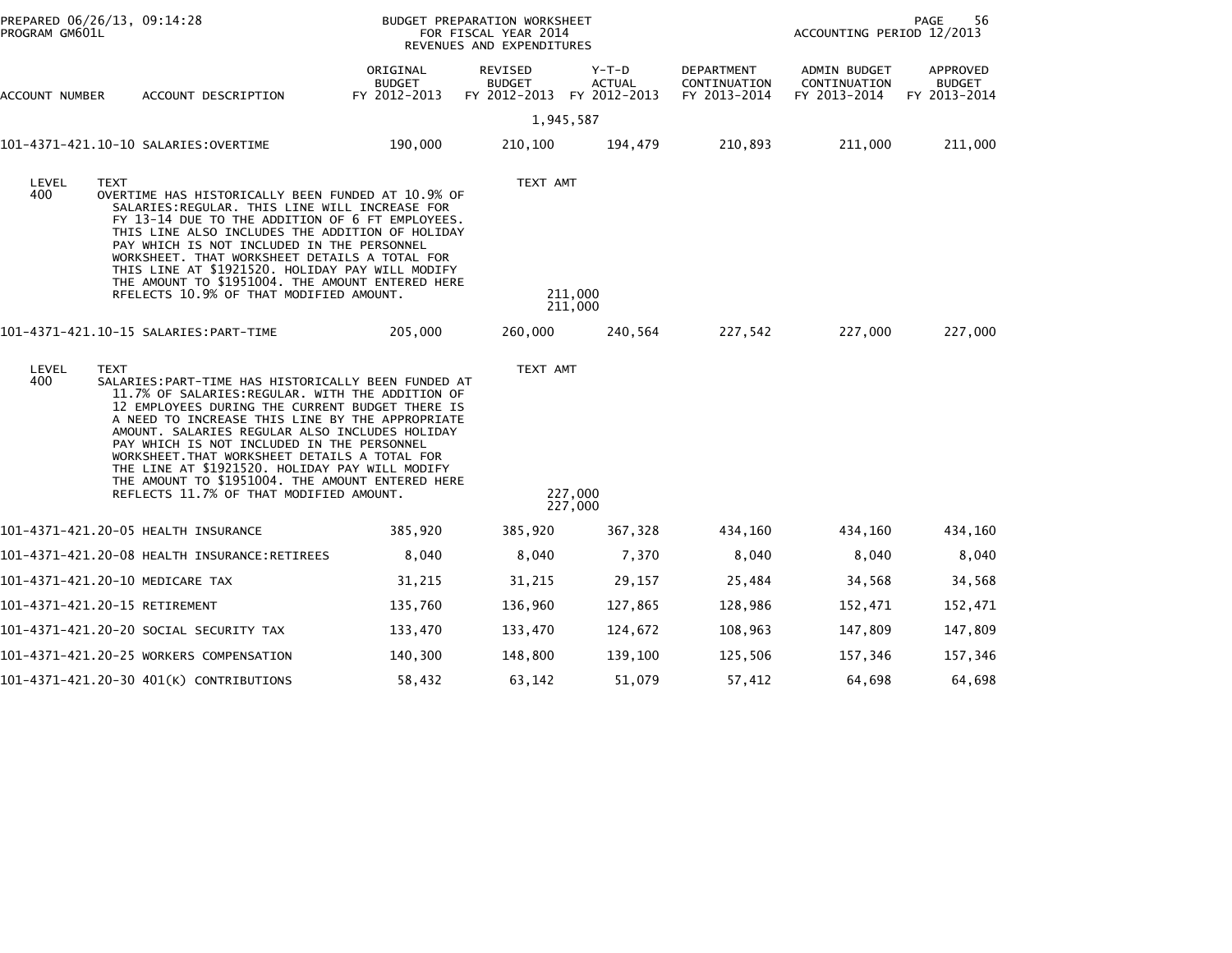|                                        | PREPARED 06/26/13, 09:14:28<br>PROGRAM GM601L |  |                                                                                                                             | BUDGET PREPARATION WORKSHEET<br>FOR FISCAL YEAR 2014<br>REVENUES AND EXPENDITURES |                                                       |                                |                          |                                            | PAGE<br>57<br>ACCOUNTING PERIOD 12/2013             |                                           |  |
|----------------------------------------|-----------------------------------------------|--|-----------------------------------------------------------------------------------------------------------------------------|-----------------------------------------------------------------------------------|-------------------------------------------------------|--------------------------------|--------------------------|--------------------------------------------|-----------------------------------------------------|-------------------------------------------|--|
| ACCOUNT NUMBER                         |                                               |  | ACCOUNT DESCRIPTION                                                                                                         | ORIGINAL<br><b>BUDGET</b><br>FY 2012-2013                                         | REVISED<br><b>BUDGET</b><br>FY 2012-2013 FY 2012-2013 |                                | $Y-T-D$<br><b>ACTUAL</b> | DEPARTMENT<br>CONTINUATION<br>FY 2013-2014 | <b>ADMIN BUDGET</b><br>CONTINUATION<br>FY 2013-2014 | APPROVED<br><b>BUDGET</b><br>FY 2013-2014 |  |
| 101-4371-421.32-32 MEDICAL DIRECTOR    |                                               |  |                                                                                                                             | 15,240                                                                            | 13,800                                                |                                | 13,800                   | 15,240                                     | 15,240                                              | 15,240                                    |  |
| 101-4371-421.32-40 PHYSICIAN FEES      |                                               |  |                                                                                                                             | 250                                                                               | $\mathbf{0}$                                          |                                | $\mathbf{0}$             | 250                                        | 200                                                 | 200                                       |  |
| LEVEL<br>400                           | <b>TEXT</b>                                   |  | USED TO COVER UNFORSEEN MEDICAL EXPENSES OUTSIDE<br>OF WORKERS COMP OR THE HIRING PROCESS<br>- REDUCTION PER COUNTY MANAGER |                                                                                   | TEXT AMT                                              | 250<br>$50-$<br>200            |                          |                                            |                                                     |                                           |  |
|                                        |                                               |  | 101-4371-421.33-00 OTHER PROFESSIONAL SRVCS                                                                                 | $\mathbf 0$                                                                       | $\mathbf{0}$                                          |                                | $\mathbf{0}$             | $\Omega$                                   | $\mathbf 0$                                         | $\Omega$                                  |  |
| 101-4371-421.33-10 CONTRACT COLLECTION |                                               |  |                                                                                                                             | 750                                                                               | 750                                                   |                                | 744                      | 750                                        | 800                                                 | 800                                       |  |
| LEVEL<br>400                           | <b>TEXT</b><br>PER CMO                        |  | SOLID WASTE SERVICES FOR EMS STATIONS<br>$-$ STN 82 $@$ \$28/MONTH<br>$-$ STN 83 @ \$19/MONTH<br>$-$ STN 84 @ \$15/MONTH    |                                                                                   | TEXT AMT                                              | 336<br>228<br>186<br>50<br>800 |                          |                                            |                                                     |                                           |  |
| 101-4371-421.33-17 CONTRACTED SERVICES |                                               |  |                                                                                                                             | 69,000                                                                            | 96,950                                                |                                | 72,943                   | 69,000                                     | 69,000                                              | 69,000                                    |  |
| LEVEL<br>400                           | <b>TEXT</b>                                   |  | - ANNUAL CUSTOMIZATION OF DEPARTMENTAL SOFTWARE<br>- ROWAN RESCUE SQUAD COLLECTION FEE                                      |                                                                                   | TEXT AMT                                              | 1,500<br>67,500<br>69,000      |                          |                                            |                                                     |                                           |  |
|                                        |                                               |  | 101-4371-421.34-30 SERVICE & MAINTENANCE                                                                                    | 300                                                                               | 0                                                     |                                | 0                        | 300                                        | 300                                                 | 300                                       |  |
| LEVEL<br>400                           | <b>TEXT</b>                                   |  | USED TO PAY FOR SERVICE TO EXISTING AUTOMATIC<br>EXTERNAL DEFIBRILLATOR                                                     |                                                                                   | TEXT AMT                                              | 300<br>300                     |                          |                                            |                                                     |                                           |  |
| 101-4371-421.41-40 WATER               |                                               |  |                                                                                                                             | 1,000                                                                             | 949                                                   |                                | 656                      | 949                                        | 1,000                                               | 1,000                                     |  |
| LEVEL<br>400                           | <b>TEXT</b>                                   |  | CURRENT EXPENDITURES ARE BELOW EXPECTATIONS.<br>RECOMMEND MAINTAINING CURRENT LEVEL TO FUND THE                             |                                                                                   | TEXT AMT                                              |                                |                          |                                            |                                                     |                                           |  |

THE ADDITIONAL COST ASSOCIATED WITH THE WEST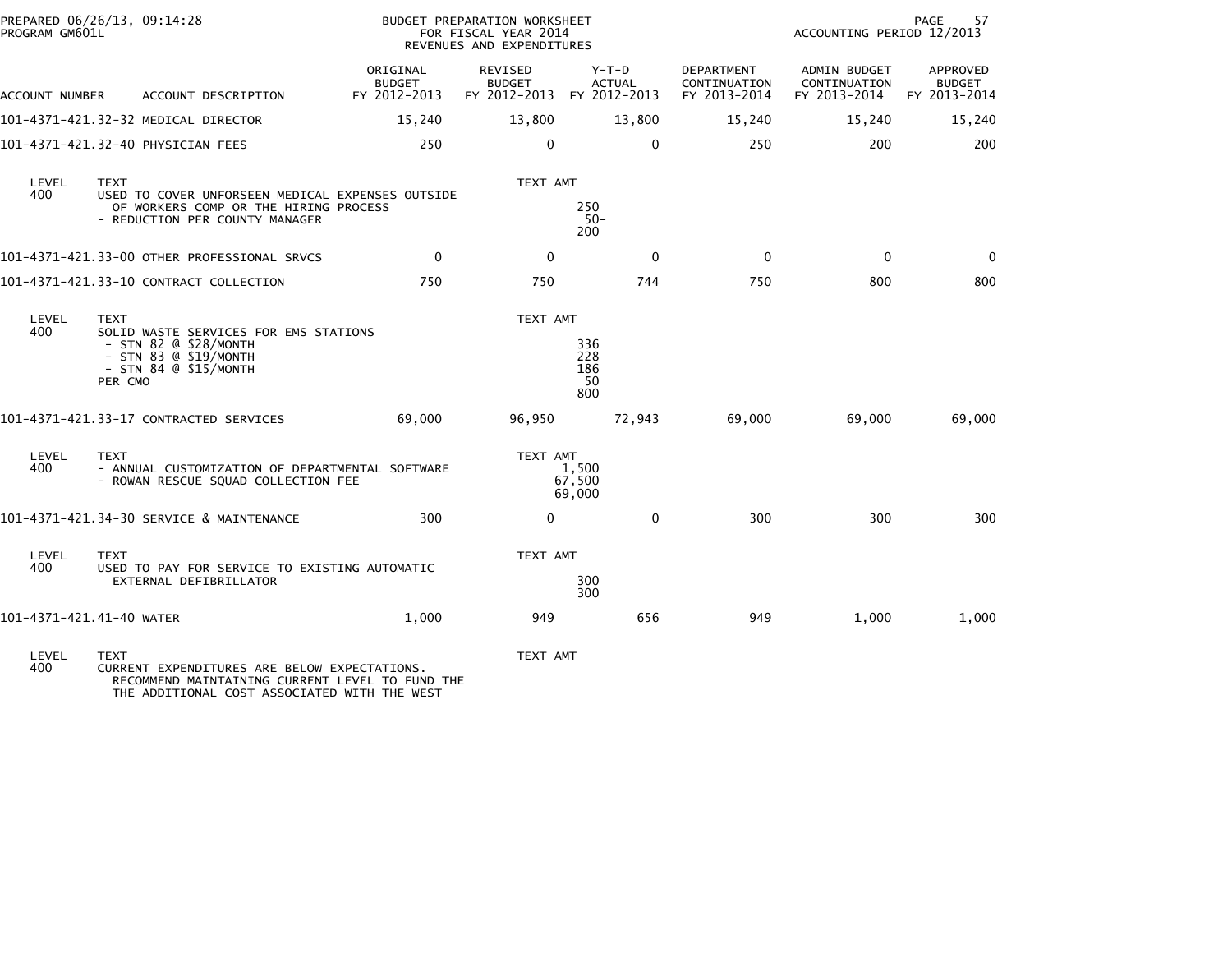| PROGRAM GM601L | PREPARED 06/26/13, 09:14:28                                                                                                                                                                           |                                           | BUDGET PREPARATION WORKSHEET<br>FOR FISCAL YEAR 2014<br>REVENUES AND EXPENDITURES |                                                         |                                            |                                              | PAGE<br>58<br>ACCOUNTING PERIOD 12/2013   |  |  |
|----------------|-------------------------------------------------------------------------------------------------------------------------------------------------------------------------------------------------------|-------------------------------------------|-----------------------------------------------------------------------------------|---------------------------------------------------------|--------------------------------------------|----------------------------------------------|-------------------------------------------|--|--|
| ACCOUNT NUMBER | ACCOUNT DESCRIPTION                                                                                                                                                                                   | ORIGINAL<br><b>BUDGET</b><br>FY 2012-2013 | <b>REVISED</b><br><b>BUDGET</b><br>FY 2012-2013 FY 2012-2013                      | Y-T-D<br><b>ACTUAL</b>                                  | DEPARTMENT<br>CONTINUATION<br>FY 2013-2014 | ADMIN BUDGET<br>CONTINUATION<br>FY 2013-2014 | APPROVED<br><b>BUDGET</b><br>FY 2013-2014 |  |  |
|                | ROWAN STATION PROJECT.                                                                                                                                                                                |                                           |                                                                                   | 1,000<br>1,000                                          |                                            |                                              |                                           |  |  |
|                | 101-4371-421.41-42 STORM WATER FEE                                                                                                                                                                    | $\mathbf{0}$                              | 51                                                                                | 38                                                      | 51                                         | 50                                           | 50                                        |  |  |
| LEVEL<br>400   | <b>TEXT</b><br>CURRENT EXPENDITURES ARE BELOW EXPECTATIONS.<br>RECOMMEND MAINTAINING CURRENT LEVEL TO FUND<br>INCREASE ASSOCIATED WITH WEST ROWAN STATION<br>PROJECT.                                 |                                           | TEXT AMT                                                                          | 50<br>50                                                |                                            |                                              |                                           |  |  |
|                | 101-4371-421.43-05 R&M:BUILDINGS                                                                                                                                                                      | 400                                       | 181                                                                               | 181                                                     | 400                                        | 300                                          | 300                                       |  |  |
| LEVEL<br>400   | <b>TEXT</b><br>USED FOR MINOR REPAIRS AS NEEDED THAT ARE NOT<br>COVERED BY FACILITIES MANAGEMENT.<br>- REDUCTION PER COUNTY MANAGER                                                                   |                                           | TEXT AMT                                                                          | 400<br>$100 -$<br>300                                   |                                            |                                              |                                           |  |  |
|                | 101-4371-421.43-15 R&M:EQUIPMENT                                                                                                                                                                      | 5,300                                     | 4,860                                                                             | 3,561                                                   | 5,300                                      | 5,000                                        | 5,000                                     |  |  |
| LEVEL<br>400   | TEXT<br>- BIANNUAL STRETCHER SERVICE<br>- PARTS FOR STRETCHER REPAIRS<br>- MISCELLANEOUS MEDICAL EQUIPMENT PARTS<br>- RADIO ANTENNA REPAIRS<br>- DAMAGED PAGER FEES<br>- REDUCTION PER COUNTY MANAGER |                                           | TEXT AMT                                                                          | 3,300<br>1,000<br>250<br>500<br>250<br>$300 -$<br>5,000 |                                            |                                              |                                           |  |  |
|                | 101-4371-421.44-10 RENT: EQUIPMENT                                                                                                                                                                    | 51,000                                    | 47,050                                                                            | 39,002                                                  | 51,000                                     | 51,000                                       | 51,000                                    |  |  |
| LEVEL<br>400   | <b>TEXT</b><br>ANNUAL CONTRACT FOR THE LEASE OF PHILIPS CARDIAC<br><b>MONITORS</b>                                                                                                                    |                                           | TEXT AMT                                                                          | 51,000<br>51,000                                        |                                            |                                              |                                           |  |  |
|                | 101-4371-421.44-20 RENT:LAND & BUILDINGS                                                                                                                                                              | 6,900                                     | 6,900                                                                             | 6,900                                                   | 8,100                                      | 8,100                                        | 8,100                                     |  |  |
| LEVEL<br>400   | <b>TEXT</b><br>- LANDIS EMS STATION RENT                                                                                                                                                              |                                           | TEXT AMT                                                                          | 6,900                                                   |                                            |                                              |                                           |  |  |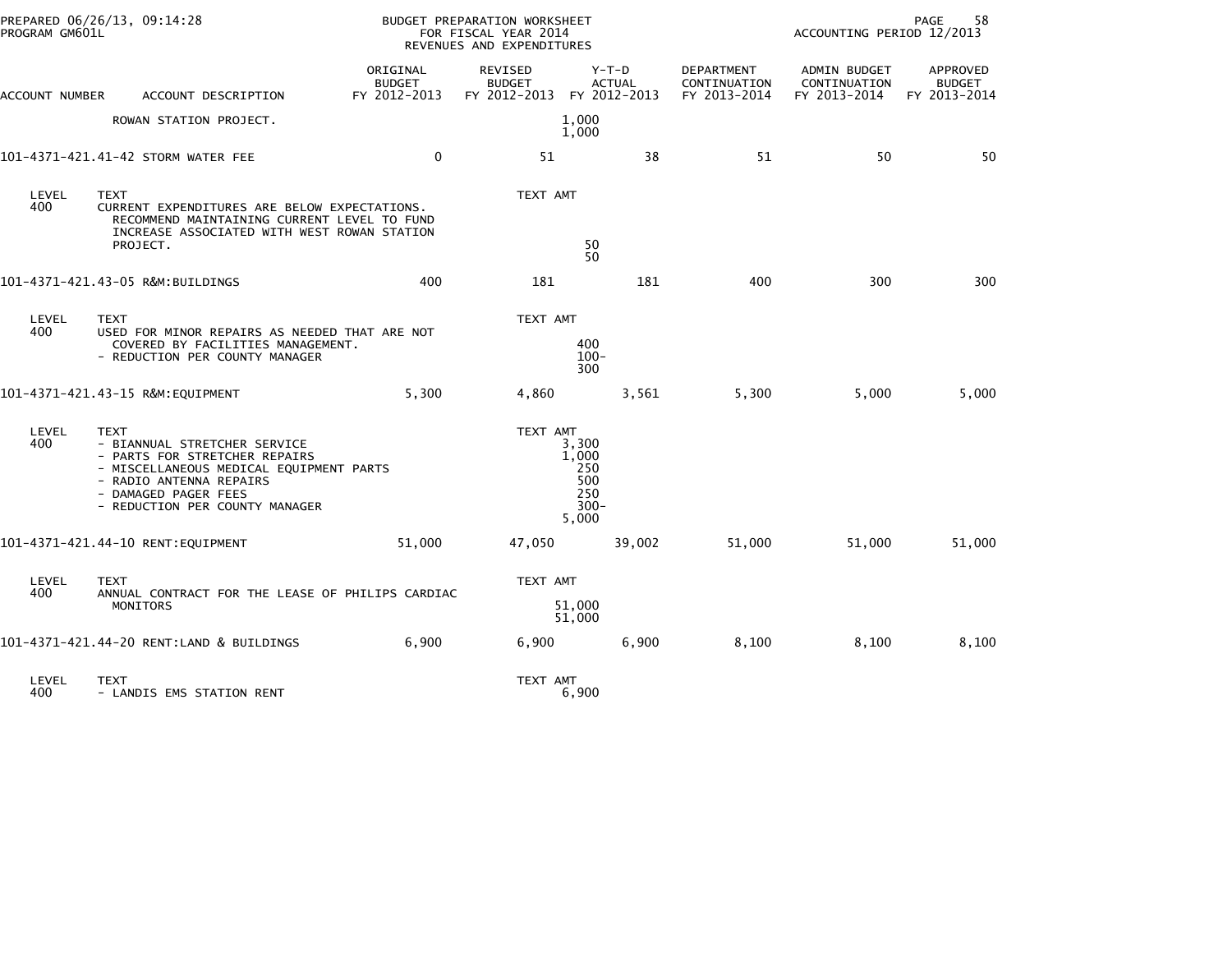| PROGRAM GM601L | PREPARED 06/26/13, 09:14:28                                                                                                                                                                                                                                                                                                                                                                                                                                                                                                                                                                                           |                                    | BUDGET PREPARATION WORKSHEET<br>FOR FISCAL YEAR 2014<br>REVENUES AND EXPENDITURES |                                                                   |                                            | ACCOUNTING PERIOD 12/2013                    | 59<br>PAGE                                |
|----------------|-----------------------------------------------------------------------------------------------------------------------------------------------------------------------------------------------------------------------------------------------------------------------------------------------------------------------------------------------------------------------------------------------------------------------------------------------------------------------------------------------------------------------------------------------------------------------------------------------------------------------|------------------------------------|-----------------------------------------------------------------------------------|-------------------------------------------------------------------|--------------------------------------------|----------------------------------------------|-------------------------------------------|
| ACCOUNT NUMBER | ACCOUNT DESCRIPTION                                                                                                                                                                                                                                                                                                                                                                                                                                                                                                                                                                                                   | ORIGINAL<br>BUDGET<br>FY 2012-2013 | REVISED<br><b>BUDGET</b><br>FY 2012-2013 FY 2012-2013                             | Y-T-D<br><b>ACTUAL</b>                                            | DEPARTMENT<br>CONTINUATION<br>FY 2013-2014 | ADMIN BUDGET<br>CONTINUATION<br>FY 2013-2014 | APPROVED<br><b>BUDGET</b><br>FY 2013-2014 |
|                | - CLEVELAND EMS LAND RENT                                                                                                                                                                                                                                                                                                                                                                                                                                                                                                                                                                                             |                                    |                                                                                   | 1,200<br>8,100                                                    |                                            |                                              |                                           |
|                | 101-4371-421.50-15 LAUNDRY/DRY CLEANING                                                                                                                                                                                                                                                                                                                                                                                                                                                                                                                                                                               | 1,500                              | 12                                                                                | 11                                                                | 1,000                                      | 800                                          | 800                                       |
| LEVEL<br>400   | <b>TEXT</b><br>USED TO PURCHASE ITEMS SUCH AS HAND TOWELS FOR<br>USE BY EMS CREWS. THIS IS GENERALLY DONE BY<br>MAKING ONE OR TWO PURCHASES A YEAR. A PURCHASE<br>IS PENDING FOR THIS YEAR. SUGGESTED<br>REDUCTION BASED ON USAGE PATTERNS AND COSTS.<br>- REDUCTION PER COUNTY MANAGER                                                                                                                                                                                                                                                                                                                               |                                    | TEXT AMT                                                                          | 1,000<br>$200 -$<br>800                                           |                                            |                                              |                                           |
|                | 101-4371-421.58-00 TRAVEL                                                                                                                                                                                                                                                                                                                                                                                                                                                                                                                                                                                             | 4,000                              | 3,825                                                                             | 3,768                                                             | 4,000                                      | 4,000                                        | 4,000                                     |
| LEVEL<br>400   | <b>TEXT</b><br>- GENERAL EXPENSES FOR EMS DIVISION TRAVEL AND<br>TRAINING PURPOSES<br>- SPECIFIC FUNDS FOR TRAVEL TO NATIONAL FIRE<br>ACADEMY FOR EMS DIVISION LEADERS. THIS COVERS<br>THE COST OF MEALS ONLY.                                                                                                                                                                                                                                                                                                                                                                                                        |                                    | TEXT AMT                                                                          | 2,750<br>1,250<br>4,000                                           |                                            |                                              |                                           |
|                | 101-4371-421.59-00 TRAINING                                                                                                                                                                                                                                                                                                                                                                                                                                                                                                                                                                                           | 8,410                              | 6,910                                                                             | 6,631                                                             | 8,610                                      | 8,500                                        | 8,500                                     |
| LEVEL<br>400   | <b>TEXT</b><br>-TEXTBOOKS FOR REQUIRED COURSES IN ADVANCED<br>CARDIAC LIFE SUPPORT, PREHOSPITAL TRAUMA LIFE<br>SUPPORT, PEDIATRIC ADVANCED LIFE SUPPORT AND<br>ASSOCIATED CERTIFICATION FEES.<br>-NC EMERGENCY MEDICINE TODAY REGISTRATION FOR 8<br><b>EMPLOYEES</b><br>-NC ASSOCIATION OF EMS ADMINISTRATORS CONFERENCE<br>TUITION, 8 @ 175<br>-"DIFFICULT AIRWAY COURSE", 2 @ 350<br>-SKILLPATH SUPERVISORY TRAINING COURSES, 6 @ 250<br>-TACTICAL EMERGENCY MEDICAL SPECIALIST TUITION<br>-TRAINING AIDS, AIRWAY MANIKIN<br>-COMMUNITY OUTREACH AND SUPPORT MATERIALS<br>-ALS STUDENT SUCCESS PACKAGE, JB LEARNING |                                    | TEXT AMT                                                                          | 2,350<br>960<br>1,400<br>700<br>1,500<br>400<br>900<br>200<br>200 |                                            |                                              |                                           |
|                | -REDUCTION PER COUNTY MANAGER                                                                                                                                                                                                                                                                                                                                                                                                                                                                                                                                                                                         |                                    |                                                                                   | $110-$<br>8,500                                                   |                                            |                                              |                                           |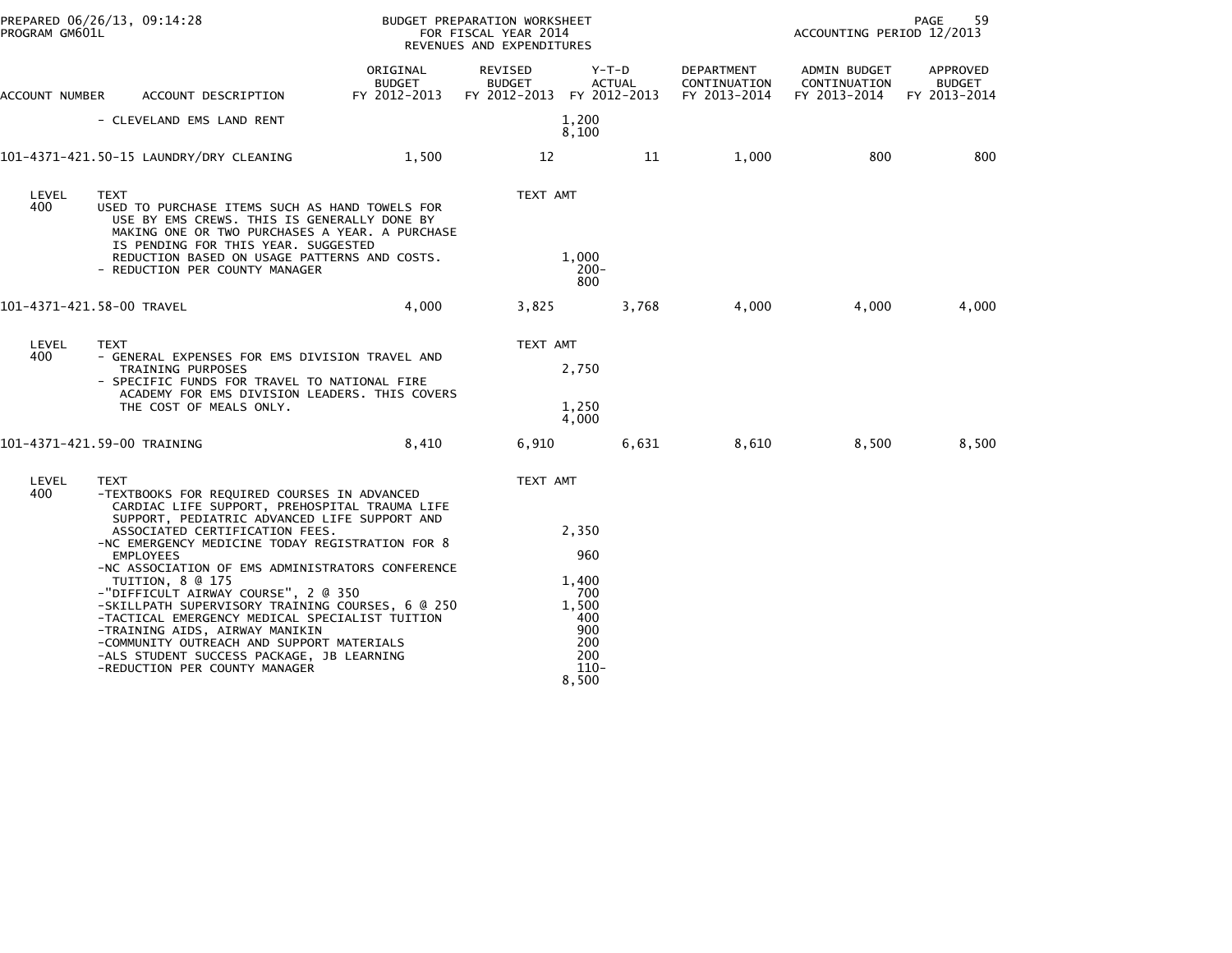|                | PREPARED 06/26/13, 09:14:28<br>PROGRAM GM601L                                                                                                                                                                                                                                                                                                                                                               |                                           | BUDGET PREPARATION WORKSHEET<br>FOR FISCAL YEAR 2014<br>REVENUES AND EXPENDITURES |                                |                                                   | PAGE<br>60<br>ACCOUNTING PERIOD 12/2013             |                                           |  |
|----------------|-------------------------------------------------------------------------------------------------------------------------------------------------------------------------------------------------------------------------------------------------------------------------------------------------------------------------------------------------------------------------------------------------------------|-------------------------------------------|-----------------------------------------------------------------------------------|--------------------------------|---------------------------------------------------|-----------------------------------------------------|-------------------------------------------|--|
| ACCOUNT NUMBER | ACCOUNT DESCRIPTION                                                                                                                                                                                                                                                                                                                                                                                         | ORIGINAL<br><b>BUDGET</b><br>FY 2012-2013 | <b>REVISED</b><br><b>BUDGET</b><br>FY 2012-2013 FY 2012-2013                      | $Y-T-D$<br><b>ACTUAL</b>       | <b>DEPARTMENT</b><br>CONTINUATION<br>FY 2013-2014 | <b>ADMIN BUDGET</b><br>CONTINUATION<br>FY 2013-2014 | APPROVED<br><b>BUDGET</b><br>FY 2013-2014 |  |
|                | 101–4371–421.61–45 SUPPLIES:MEDICAL                                                                                                                                                                                                                                                                                                                                                                         | 130,000                                   | 130,000                                                                           | 119,563                        | 143,000                                           | 140,000                                             | 140,000                                   |  |
| LEVEL<br>400   | <b>TEXT</b><br>MEDICAL SUPPLY COSTS HAVE INCREASED DURING THE<br>BUDGET CYCLE. CURRENT BUDGETARY EXPENDITURES<br>PROJECT A 12% INCREASE IN COSTS OVER THE AMOUNT<br>BUDGETED FOR THE CURRENT FY. THE AMOUNT ENTERED<br>REFLECTS A 10% INCREASE BASED ON CURRENT COSTS<br>AND THE TREND IN MEDICAL SUPPLY PRICES.<br>- REDUCTION PER COUNTY MANAGER                                                          |                                           | TEXT AMT                                                                          | 143,000<br>$3,000-$<br>140,000 |                                                   |                                                     |                                           |  |
|                | 101-4371-421.61-85 SUPPLIES:VEHICLE                                                                                                                                                                                                                                                                                                                                                                         | 12,000                                    | 15,180                                                                            | 12,436                         | 15,000                                            | 15,000                                              | 15,000                                    |  |
| LEVEL<br>400   | <b>TEXT</b><br>THIS LINE IS USED EXCLUSIVELY FOR THE PURCHASE OF<br>TIRES FOR DEPARTMENT VEHICLES. WITH THE<br>INCREASE IN THE PRICE OF PETROLEUM, TIRE PRICES<br>CONTINUE TO RISE. CURRENTLY THIS LINE IS 22%<br>OVER BUDGET FOR THE FY. ENTERED AMOUNT REFLECTS<br>A 25% INCREASE OVER THE CURRENT BUDGET.                                                                                                |                                           | TEXT AMT                                                                          | 15,000<br>15,000               |                                                   |                                                     |                                           |  |
|                | 101-4371-421.61-90 SUPPLIES:OTHER                                                                                                                                                                                                                                                                                                                                                                           | 1,700                                     | 1,550                                                                             | 1,467                          | 1,875                                             | 2,000                                               | 2,000                                     |  |
| LEVEL<br>400   | TEXT<br>-DRY CELL BATTERIES FOR PAGERS/MEDICAL EQUIPMENT<br>-GENERAL SUPPLIES NOT PROVIDED BY FACILITIES<br>MANAGEMENT BUT REQUIRED FOR EMS OPERATIONS<br>SUCH AS BLEACH AND SPECIFIC CLEANERS. FOR THE<br>CURRENT FY THIS WAS BROKEN OUT OF ANOTHER LINE<br>AND ADDED HERE FOR THE FIRST TIME. AN ESTIMATE<br>WAS MADE BASED ON ORDER/PURCHASE HISTORY.<br>CURRENT EXPENSES SUGGEST A SMALL INCREASE IS IN |                                           | TEXT AMT                                                                          | 900                            |                                                   |                                                     |                                           |  |
|                | ORDER TO FUND THESE PURCHASES.<br>-ADDITION PER COUNTY MANAGER                                                                                                                                                                                                                                                                                                                                              |                                           |                                                                                   | 975<br>125<br>2,000            |                                                   |                                                     |                                           |  |
|                | 101-4371-421.61-95 SUPPLIES:OTHER SMALL EQMT                                                                                                                                                                                                                                                                                                                                                                | 10,290                                    | 17,303                                                                            | 12,178                         | 9,675                                             | 9,500                                               | 9,500                                     |  |
| <b>LEVEL</b>   | <b>TFYT</b>                                                                                                                                                                                                                                                                                                                                                                                                 |                                           | TEXT AMT                                                                          |                                |                                                   |                                                     |                                           |  |

LEVEL TEXT TEXT AMT 400 -INCLUDED IN THIS ARE MULTIPLE DISPOSABLE ITEMS THAT REQUIRE ANNUAL REPLACEMENTS: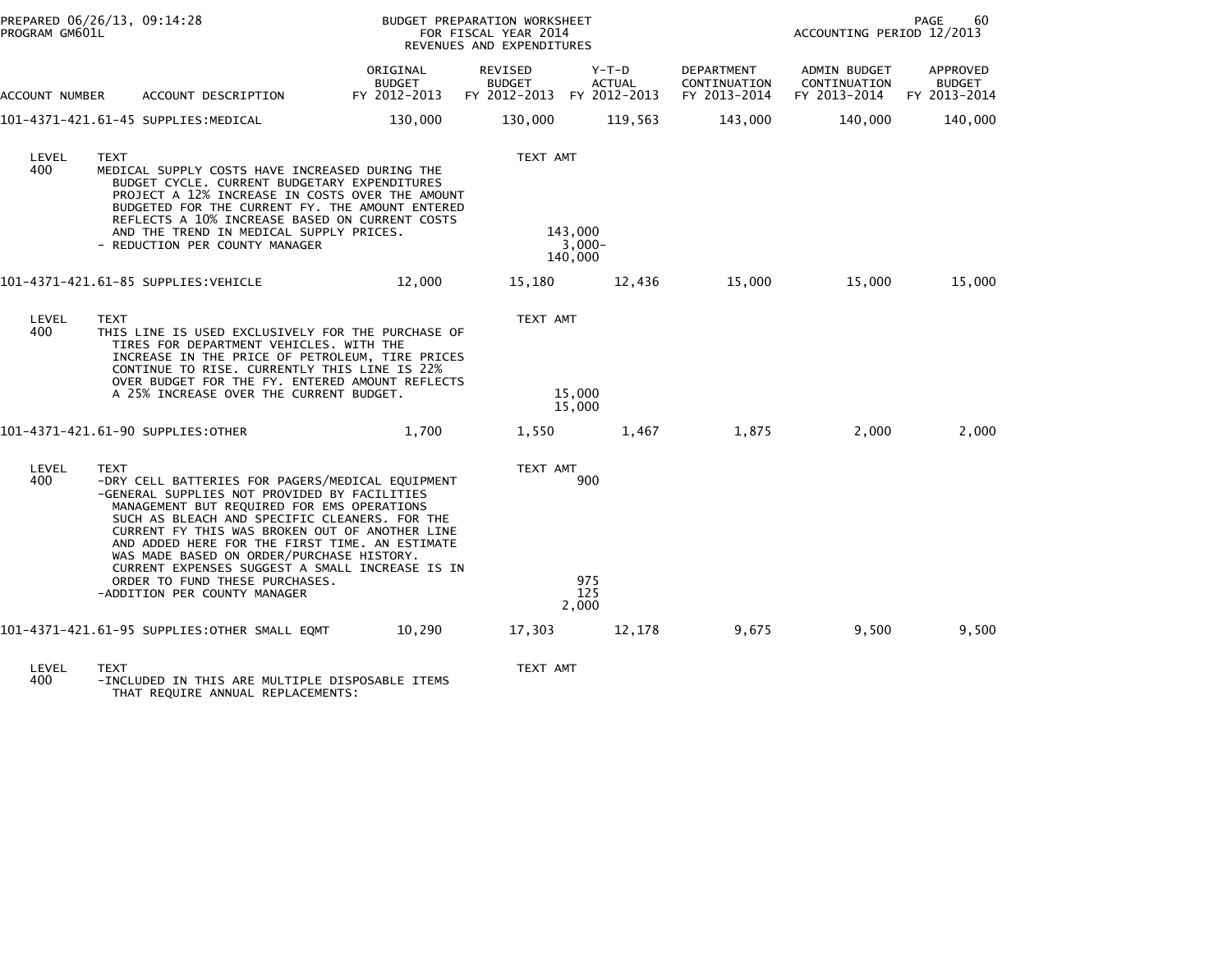| ACCOUNT NUMBER | ACCOUNT DESCRIPTION                                                                                                                                                                                                                                                                                                                    | ORIGINAL<br><b>BUDGET</b><br>FY 2012-2013 | REVISED<br><b>BUDGET</b><br>FY 2012-2013 | $Y-T-D$<br><b>ACTUAL</b><br>FY 2012-2013            | DEPARTMENT<br>CONTINUATION<br>FY 2013-2014 | ADMIN BUDGET<br>CONTINUATION<br>FY 2013-2014 | APPROVED<br><b>BUDGET</b><br>FY 2013-2014 |
|----------------|----------------------------------------------------------------------------------------------------------------------------------------------------------------------------------------------------------------------------------------------------------------------------------------------------------------------------------------|-------------------------------------------|------------------------------------------|-----------------------------------------------------|--------------------------------------------|----------------------------------------------|-------------------------------------------|
|                | -ADULT SOFT SPLINT KITS<br>-PEDIATRIC SOFT SPLINT KITS<br>-DISPOSABLE MEDICAL EQUIPMENT SUCH AS IV<br>PRESSURE INFUSERS, BLOOD PRESSURE CUFFS, ETC<br>-ALSO INCLUDED ARE ITEMS THAT ARE NOT CONSIDERED<br>DISPOSABLE BUT HAVE LIMITED LIFE EXPECTANCY DUE<br>TO FREQUENCY OF USE:                                                      |                                           |                                          | 1,100<br>650<br>925                                 |                                            |                                              |                                           |
|                | -PULSE OXIMETRY PROBES FOR CARDIAC MONITOR<br>-CARDIAC MONITOR CABLES<br>-BLOOD PRESSURE CUFFS FOR CARDIAC MONITOR<br>-REPLACEMENT BACKBOARDS 10 @ \$125<br>-REPLACEMENT STYLUS FOR LAPTOP COMPUTERS 5 @ \$35<br>-VARIOUS SMALL ITEMS NEEDED FOR DAILY OPERATIONS<br>OF EMS STATIONS, SUCH POTS, PANS, SILVERWARE,<br>SMALL HANDTOOLS. |                                           |                                          | 2.200<br>1,000<br>500<br>1,250<br>175<br>175<br>500 |                                            |                                              |                                           |
|                | -FURNITURE REPLACEMENT ITEMS FOR SEVERAL LOCATIONS<br>SUCH AS LAMPS, STOOLS, SHELVING.<br>-REPLACEMENT MATTRESSES FOR STATION 86, 2 @ \$350<br>-REDUCTION PER COUNTY MANAGER                                                                                                                                                           |                                           |                                          | 500<br>700<br>$175 -$<br>9,500                      |                                            |                                              |                                           |
|                | 101-4371-421.62-05 ELECTRICITY                                                                                                                                                                                                                                                                                                         | 18,900                                    | 18,900                                   | 14,317                                              | 24,896                                     | 24,900                                       | 24,900                                    |
| LEVEL<br>400   | <b>TEXT</b><br>-ACTUAL EXPENDITURES HAVE INCREASED IN THIS LINE<br>9.5% IN EACH OF THE LAST 2 YEARS. THE ENTERED<br>AMOUNT REFLECTS A 9.5% INCREASE IN CURRENT                                                                                                                                                                         |                                           | TEXT AMT                                 |                                                     |                                            |                                              |                                           |
|                | BUDGET BASED ON THAT TREND.<br>-ADDITION COST ASSOCIATED WITH THE WEST ROWAN<br>ROWAN EMS STATION PROJECT. COST PROJECTED<br>USING STATEMENTS FROM EXISTING LOCATIONS, THE                                                                                                                                                             |                                           |                                          | 20,700                                              |                                            |                                              |                                           |
|                | ESTIMATE FOR MONTHLY SERVICE IS \$350.                                                                                                                                                                                                                                                                                                 |                                           |                                          | 4,200<br>24,900                                     |                                            |                                              |                                           |
|                | 101-4371-421.62-20 MOTOR FUEL & LUBRICANTS                                                                                                                                                                                                                                                                                             | 115,000                                   | 115,000                                  | 107,847                                             | 115,000                                    | 115,000                                      | 115,000                                   |
|                | 101-4371-421.62-25 NATURAL GAS                                                                                                                                                                                                                                                                                                         | 3.000                                     | 2,240                                    | 190                                                 | 4,200                                      | 4,200                                        | 4,200                                     |
| LEVEL<br>400   | <b>TEXT</b><br>PROVIDES NATURAL GAS FOR:<br>-EXISTING LOCATION 123 NORTH SHAVER ST                                                                                                                                                                                                                                                     |                                           | TEXT AMT                                 |                                                     |                                            |                                              |                                           |
|                | PNG ACCOUNT # 8002826156001<br>(BAY HEAT, HOT WATER HEATER, GENERATOR)<br>-WEST ROWAN EMS STATION ADDITION<br>(HOT WATER, GENERATOR, HEAT)                                                                                                                                                                                             |                                           |                                          | 3,000                                               |                                            |                                              |                                           |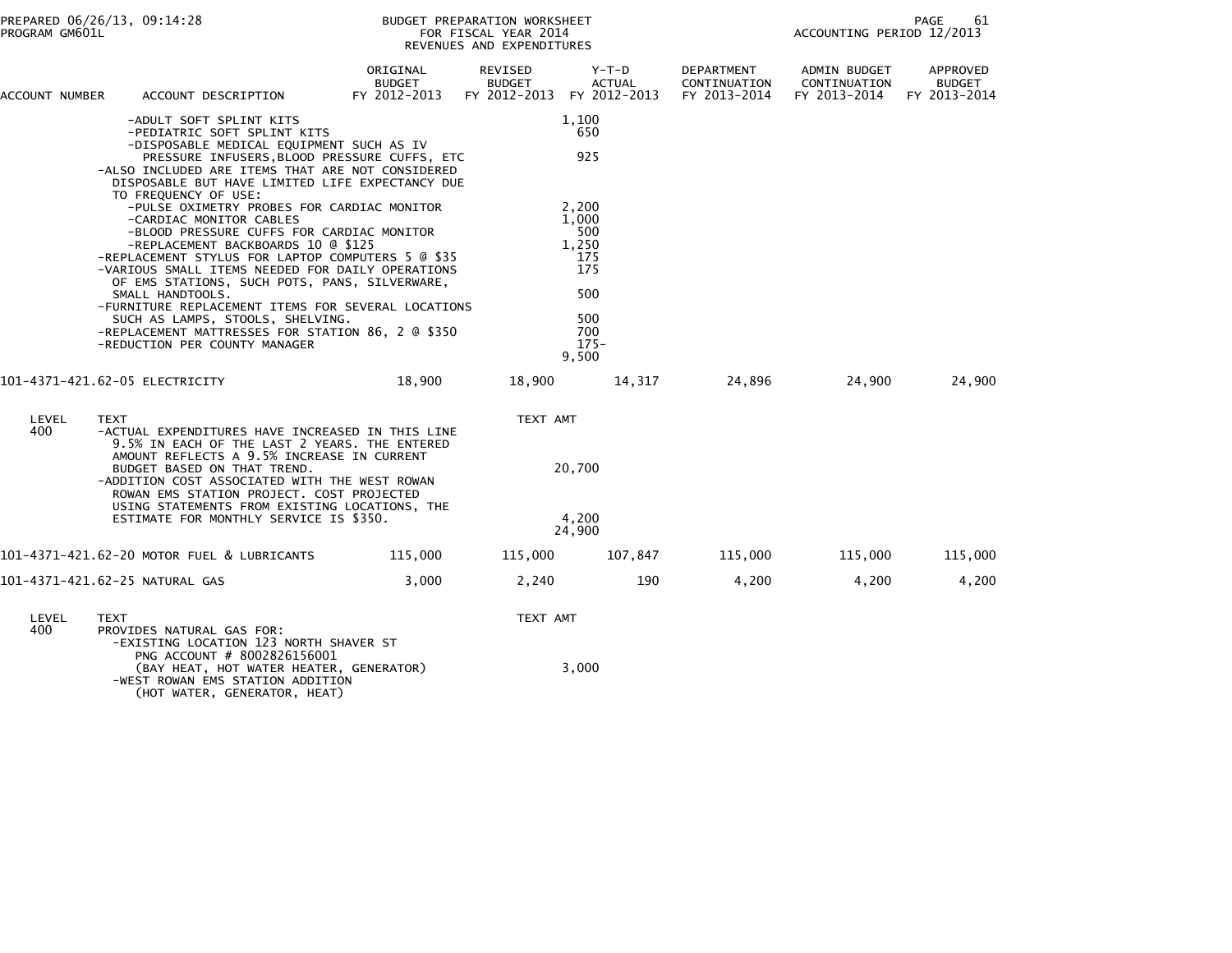| PROGRAM GM601L | PREPARED 06/26/13, 09:14:28                                                                                                                                                                                                                                                                                                                                                                                                                                                                                                                                | BUDGET PREPARATION WORKSHEET<br>FOR FISCAL YEAR 2014<br>REVENUES AND EXPENDITURES |                                                       |                        |                                            | PAGE<br>62<br>ACCOUNTING PERIOD 12/2013      |                                    |  |
|----------------|------------------------------------------------------------------------------------------------------------------------------------------------------------------------------------------------------------------------------------------------------------------------------------------------------------------------------------------------------------------------------------------------------------------------------------------------------------------------------------------------------------------------------------------------------------|-----------------------------------------------------------------------------------|-------------------------------------------------------|------------------------|--------------------------------------------|----------------------------------------------|------------------------------------|--|
| ACCOUNT NUMBER | ACCOUNT DESCRIPTION                                                                                                                                                                                                                                                                                                                                                                                                                                                                                                                                        | ORIGINAL<br>BUDGET<br>FY 2012-2013                                                | REVISED<br><b>BUDGET</b><br>FY 2012-2013 FY 2012-2013 | Y-T-D<br><b>ACTUAL</b> | DEPARTMENT<br>CONTINUATION<br>FY 2013-2014 | ADMIN BUDGET<br>CONTINUATION<br>FY 2013-2014 | APPROVED<br>BUDGET<br>FY 2013-2014 |  |
|                | PROJECTED AT \$100/MONTH FOR THIS ADDITION                                                                                                                                                                                                                                                                                                                                                                                                                                                                                                                 |                                                                                   |                                                       | 1,200<br>4,200         |                                            |                                              |                                    |  |
|                | 101-4371-421.62-30 PROPANE GAS                                                                                                                                                                                                                                                                                                                                                                                                                                                                                                                             | 3,600                                                                             | 4,100                                                 | 3,625                  | 4,075                                      | 4,100                                        | 4,100                              |  |
| LEVEL<br>400   | <b>TEXT</b><br>PROVIDES BOTTLED PROPANE GAS FOR THE FOLLOWING                                                                                                                                                                                                                                                                                                                                                                                                                                                                                              |                                                                                   | TEXT AMT                                              |                        |                                            |                                              |                                    |  |
|                | EMS STATION LOCATIONS:<br>-EMS STATION 82 (HEAT, BAY HEAT, GENERATOR)<br>-EMS STATION 83 (BAY HEAT, GENERATOR)<br>-EMS STATION 84 (GENERATOR)<br>RECOMMENDED AMOUNT REPRESENTS A 13% OVERALL<br>INCREASE BASED ON CURRENT BUDGET EXPENDITURES.<br>LOCATIONS WILL RECEIVE SERVICE AGAIN BEFORE THE<br>END OF THE BUDGET CYCLE AND IT IS CURRENTLY AT                                                                                                                                                                                                        |                                                                                   |                                                       | 2,200<br>1,100<br>800  |                                            |                                              |                                    |  |
|                | 79% EXPENDITURE.                                                                                                                                                                                                                                                                                                                                                                                                                                                                                                                                           |                                                                                   |                                                       | 4,100                  |                                            |                                              |                                    |  |
|                | 101-4371-421.64-50 DUES & SUBSCRIPTIONS                                                                                                                                                                                                                                                                                                                                                                                                                                                                                                                    | 725                                                                               | 319                                                   | 220                    | 725                                        | 700                                          | 700                                |  |
| LEVEL<br>400   | <b>TEXT</b><br>VARIOUS ITEMS INCLUDING ANNUAL DUES ARE PAID FROM<br>THIS LINE. SEVERAL ITEMS WILL POST TO THE LINE<br>PRIOR TO THE END OF THE CURRENT FY DUE TO THE                                                                                                                                                                                                                                                                                                                                                                                        |                                                                                   | TEXT AMT                                              |                        |                                            |                                              |                                    |  |
|                | BILLING CYCLES OF THOSE ORGANIZATIONS.<br>-REDUCTION PER COUNTY MANAGER                                                                                                                                                                                                                                                                                                                                                                                                                                                                                    |                                                                                   |                                                       | 725<br>$25 -$<br>700   |                                            |                                              |                                    |  |
|                | 101-4371-421.65-00 DRUGS & MEDICINES                                                                                                                                                                                                                                                                                                                                                                                                                                                                                                                       | 50,000                                                                            | 47,500                                                | 43,142                 | 55,000                                     | 55,000                                       | 55,000                             |  |
| LEVEL<br>400   | <b>TEXT</b><br>THE DIVISION CONTINUES TO EXPERIENCE BACKORDERS,<br>SHORT SUPPLIES AND RISING COST ASSOCIATED WITH<br>DRUGS AND MEDICINES. MANY MEDICATIONS ARE NO<br>LONGER AVAILABLE AS GENERICS AND SOME HAVE<br>BECOME EXCLUSIVE TO A SINGLE MAKER. BOTH<br>EXAMPLES HAVE CONTINUED TO DRIVE COSTS HIGHER.<br>IT IS WIDELY PREDICTED THAT THESE TRENDS WILL<br>CONTINUE AND MAY WORSEN IN THE NEXT 12-18<br>MONTHS. CURRENT EXPENDITURES ARE 5% OVER THE<br>BUDGETARY AMOUNT. WITH SOME PRICE INCREASES<br>OCCURING IN THE LAST 90 DAYS, A 10% INCREASE |                                                                                   | TEXT AMT                                              |                        |                                            |                                              |                                    |  |
|                | TO ASSURE FUNDING IS RECOMMENDED.                                                                                                                                                                                                                                                                                                                                                                                                                                                                                                                          |                                                                                   |                                                       | 55,000<br>55,000       |                                            |                                              |                                    |  |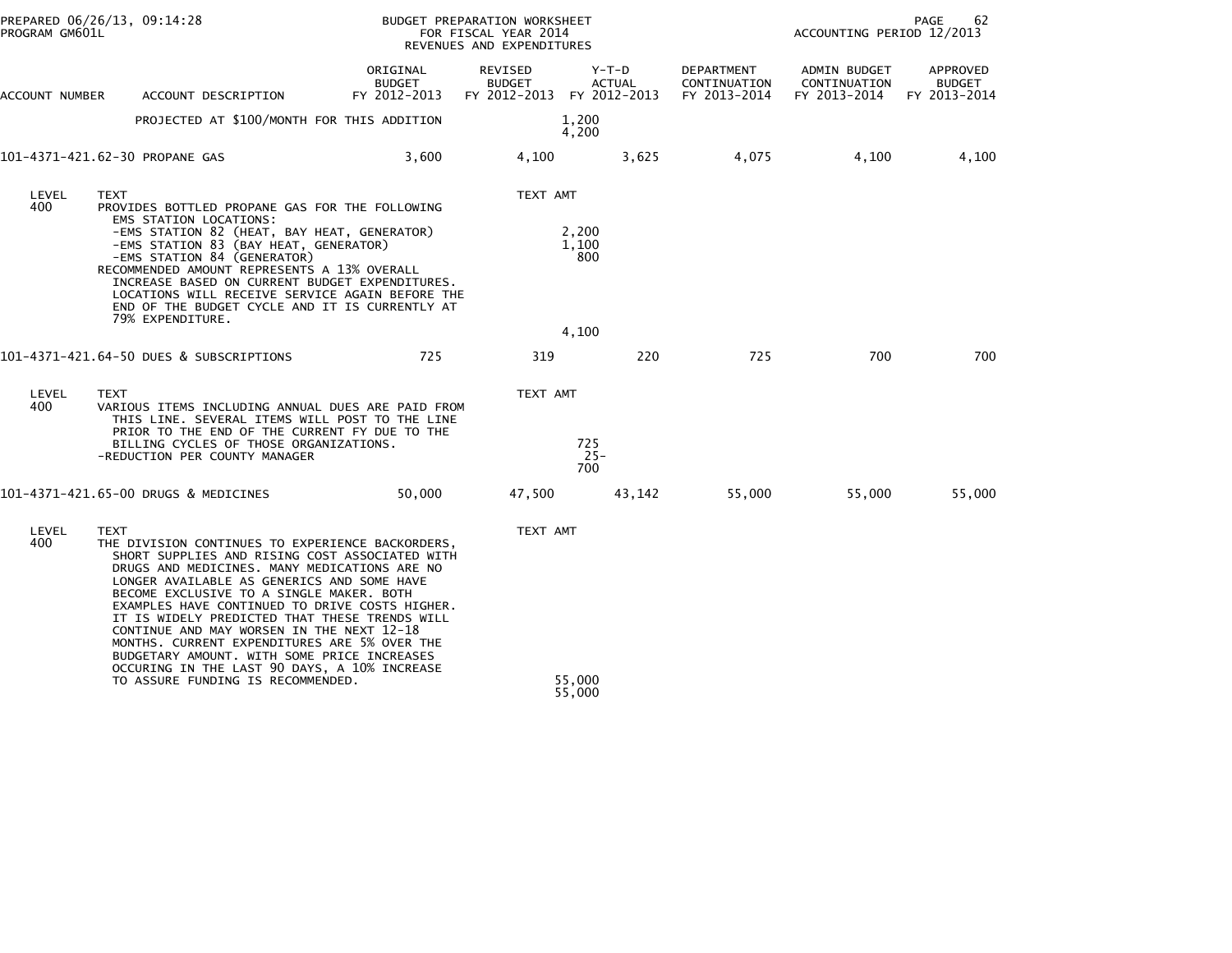| PROGRAM GM601L | PREPARED 06/26/13, 09:14:28                                                                                                                                                                                                                                                                                                                                                                                                                                                                                                                                                                                                                                                                                                                                                                                                                                                                                                                                               |                                           | BUDGET PREPARATION WORKSHEET<br>FOR FISCAL YEAR 2014<br>REVENUES AND EXPENDITURES | 63<br>PAGE<br>ACCOUNTING PERIOD 12/2013            |                                            |                                                           |                           |
|----------------|---------------------------------------------------------------------------------------------------------------------------------------------------------------------------------------------------------------------------------------------------------------------------------------------------------------------------------------------------------------------------------------------------------------------------------------------------------------------------------------------------------------------------------------------------------------------------------------------------------------------------------------------------------------------------------------------------------------------------------------------------------------------------------------------------------------------------------------------------------------------------------------------------------------------------------------------------------------------------|-------------------------------------------|-----------------------------------------------------------------------------------|----------------------------------------------------|--------------------------------------------|-----------------------------------------------------------|---------------------------|
| ACCOUNT NUMBER | ACCOUNT DESCRIPTION                                                                                                                                                                                                                                                                                                                                                                                                                                                                                                                                                                                                                                                                                                                                                                                                                                                                                                                                                       | ORIGINAL<br><b>BUDGET</b><br>FY 2012-2013 | REVISED<br><b>BUDGET</b><br>FY 2012-2013 FY 2012-2013                             | Y-T-D<br>ACTUAL                                    | DEPARTMENT<br>CONTINUATION<br>FY 2013-2014 | ADMIN BUDGET<br>CONTINUATION<br>FY 2013-2014 FY 2013-2014 | APPROVED<br><b>BUDGET</b> |
|                | 101-4371-421.74-35 C/A:VEHICLES                                                                                                                                                                                                                                                                                                                                                                                                                                                                                                                                                                                                                                                                                                                                                                                                                                                                                                                                           | 287,040                                   | 542,834                                                                           | 133,906                                            | 333,413                                    | 296,094                                                   | 296,094                   |
| LEVEL<br>400   | <b>TEXT</b><br>-REPLACEMENT EMS UNIT FOR 2008 FORD F 450<br>COUNTY UNIT ID NUMBER 0830<br>-REPLACEMENT EMS UNIT FOR 2008 FORD F 450<br>COUNTY UNIT ID NUMBER 0831<br>-REPLACEMENT STAFF VEHICLE FOR 2001 FORD CROWN<br>VICTORIA USED BY EMS DIVISION CHIEF<br>COUNTY UNIT ID NUMBER 0123.<br>-REDUCTION PER CM                                                                                                                                                                                                                                                                                                                                                                                                                                                                                                                                                                                                                                                            |                                           | TEXT AMT                                                                          | 148,047<br>148,047<br>37,319<br>37,319-<br>296,094 |                                            |                                                           |                           |
|                | 101-4371-421.74-90 C/A:OTHER EQUIPMENT                                                                                                                                                                                                                                                                                                                                                                                                                                                                                                                                                                                                                                                                                                                                                                                                                                                                                                                                    | $\overline{0}$                            | 11,816                                                                            | 11,816                                             | 12,500                                     | 12,500                                                    | 12,500                    |
| LEVEL<br>400   | <b>TEXT</b><br>WITH THE PURCHASE OF NEW EMS UNITS THE DIVISION<br>HAS BEGUN THE TRANSITION TO POWER ASSIST EMS<br>STRETCHERS. IN THE CURRENT BUDGET, FUNDS THAT<br>WERE DESIGNATED TO BUY TWO REGULAR STRETCHERS<br>WERE COMBINED TO PURCHASE A SINGLE POWER ASSIST<br>MODEL. POWER ASSIST STRETCHERS ARE SAFER TO<br>OPERATE AND SHOULD REDUCE THE POTENTIAL FOR<br>BACK INJURIES. COMBINING THE ABOVE DESCRIBED<br>PURCHASE WITH THE RECENT AND REQUESTED FY 13-14<br>EMS UNIT PURCHASES, ALL OF BUT ONE OF THE FRONT<br>LINE EMS UNITS WILL BE EQUIPPED WITH A POWER<br>ASSIST STRETCHER. FUNDS PROVIDED HERE WILL<br>ALLOW FOR ALL FRONT LINE, (IN-SERVICE), UNITS TO<br>BE EQUIPPED WITH THE SAME TYPE OF STRETCHER.<br>IN ADDITION WE ARE STILL REPLACING OLDER MODEL<br>EMS STERTCHERS THAT, PER THE MANUFACTURER, HAVE<br>A USEFUL LIFE OF 7 YEARS. THOSE BEING REPLACED<br>WERE PURCHASED IN 1998. AMOUNT ENTERED HERE IS<br>SUFFICIENT TO REPLACE ONE STRETCHER |                                           | TEXT AMT                                                                          | 12,500<br>12,500                                   |                                            |                                                           |                           |
|                |                                                                                                                                                                                                                                                                                                                                                                                                                                                                                                                                                                                                                                                                                                                                                                                                                                                                                                                                                                           | 22,700                                    | 3,260                                                                             | 3,260                                              | 8,900                                      | 4,500                                                     | 4,500                     |
| LEVEL<br>400   | TEXT<br>-REPLACEMENT FURNISHINGS FOR EMS STATION 85<br>-REPLACEMENT FURNISHINGS FOR EMS STATION 87<br>-REPLACEMENT FURNISHINGS FOR EMS STATION 86                                                                                                                                                                                                                                                                                                                                                                                                                                                                                                                                                                                                                                                                                                                                                                                                                         |                                           | TEXT AMT                                                                          | 3,000<br>1,750<br>1,750                            |                                            |                                                           |                           |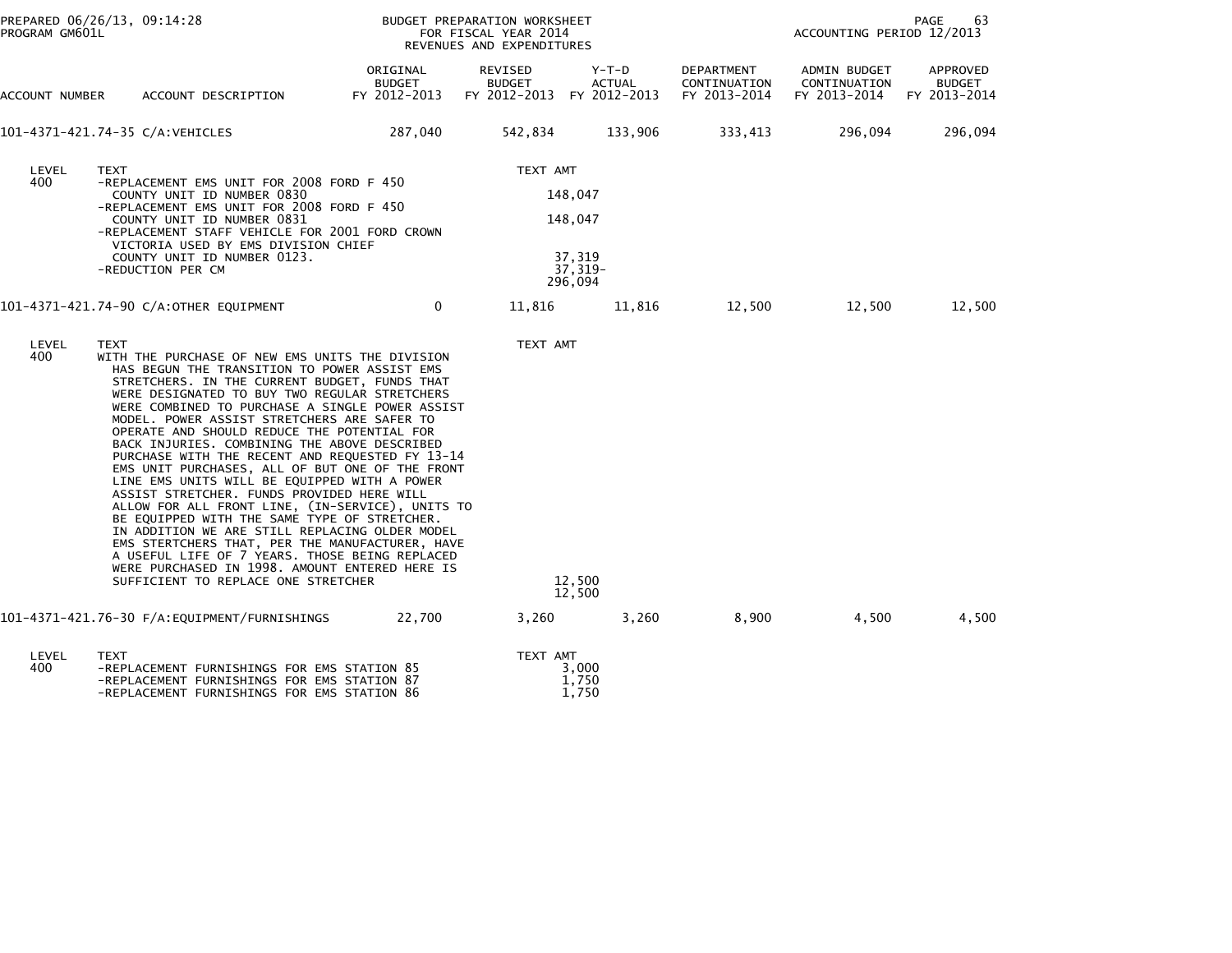| PREPARED 06/26/13, 09:14:28<br>PROGRAM GM601L |                           |                                                                                                                                                                                                      |                                           | BUDGET PREPARATION WORKSHEET<br>FOR FISCAL YEAR 2014<br>REVENUES AND EXPENDITURES |                                          |                                                   |                                              | 64<br>PAGE<br>ACCOUNTING PERIOD 12/2013   |  |  |
|-----------------------------------------------|---------------------------|------------------------------------------------------------------------------------------------------------------------------------------------------------------------------------------------------|-------------------------------------------|-----------------------------------------------------------------------------------|------------------------------------------|---------------------------------------------------|----------------------------------------------|-------------------------------------------|--|--|
|                                               | ACCOUNT NUMBER            | ACCOUNT DESCRIPTION                                                                                                                                                                                  | ORIGINAL<br><b>BUDGET</b><br>FY 2012-2013 | <b>REVISED</b><br><b>BUDGET</b><br>FY 2012-2013                                   | $Y-T-D$<br><b>ACTUAL</b><br>FY 2012-2013 | <b>DEPARTMENT</b><br>CONTINUATION<br>FY 2013-2014 | ADMIN BUDGET<br>CONTINUATION<br>FY 2013-2014 | APPROVED<br><b>BUDGET</b><br>FY 2013-2014 |  |  |
|                                               |                           | -REPLACEMENT FURNISHINGS FOR EMS STATION 82<br>-REPLACEMENT OF VHF RADIO FOR EMS DIVISION CHIEF<br>VEHCILE, EXISTING VHF RADIO IS OBSOLETE DUE TO<br>NARROWBANDING.<br>-REDUCTION PER COUNTY MANAGER |                                           |                                                                                   | 1,750<br>650<br>$4,400-$<br>4,500        |                                                   |                                              |                                           |  |  |
|                                               |                           | 101-4371-421.83-97 DONATION EXPENDITURES                                                                                                                                                             | $\mathbf{0}$                              | 38,106                                                                            | 38,106                                   | $\Omega$                                          | $\Omega$                                     | $\Omega$                                  |  |  |
|                                               |                           | 101-4371-421.84-28 FRST RESPNDR FIN ASSIST                                                                                                                                                           | 3,100                                     | 3,100                                                                             | 2,154                                    | 3,100                                             | 3,100                                        | 3,100                                     |  |  |
|                                               |                           | 101-4371-421.85-49 GRANT:SAFE KIDS                                                                                                                                                                   | 0                                         | 0                                                                                 | 0                                        | 0                                                 | $\bf{0}$                                     | $\mathbf{0}$                              |  |  |
|                                               |                           | 101-4371-421.85-67 RURAL HEALTH COMM CARE                                                                                                                                                            | $\Omega$                                  | $\Omega$                                                                          | $\Omega$                                 | $\Omega$                                          | $\Omega$                                     | $\Omega$                                  |  |  |
|                                               |                           | 101-4371-421.91-00 APPROPRIATIONS                                                                                                                                                                    | 40,320                                    | 40,320                                                                            | 40,320                                   | 40,320                                            | 40,320                                       | 40,320                                    |  |  |
| ÷.                                            | EXPENDITURE               |                                                                                                                                                                                                      | 3,908,284                                 | 4,371,135                                                                         | 3,685,740                                | 4, 185, 135                                       | 4,273,883                                    | 4,273,883                                 |  |  |
| **                                            | <b>EMS DIVISION</b>       |                                                                                                                                                                                                      | 908.284                                   | 1,165,906                                                                         | 763,765                                  | 225,135                                           | 1,258,883                                    | 1,258,883                                 |  |  |
| ***                                           | <b>EMERGENCY SERVICES</b> |                                                                                                                                                                                                      | 1,590,571                                 | 1,879,881                                                                         | 1,419,892                                | 923,784                                           | 1,942,288                                    | 1,946,688                                 |  |  |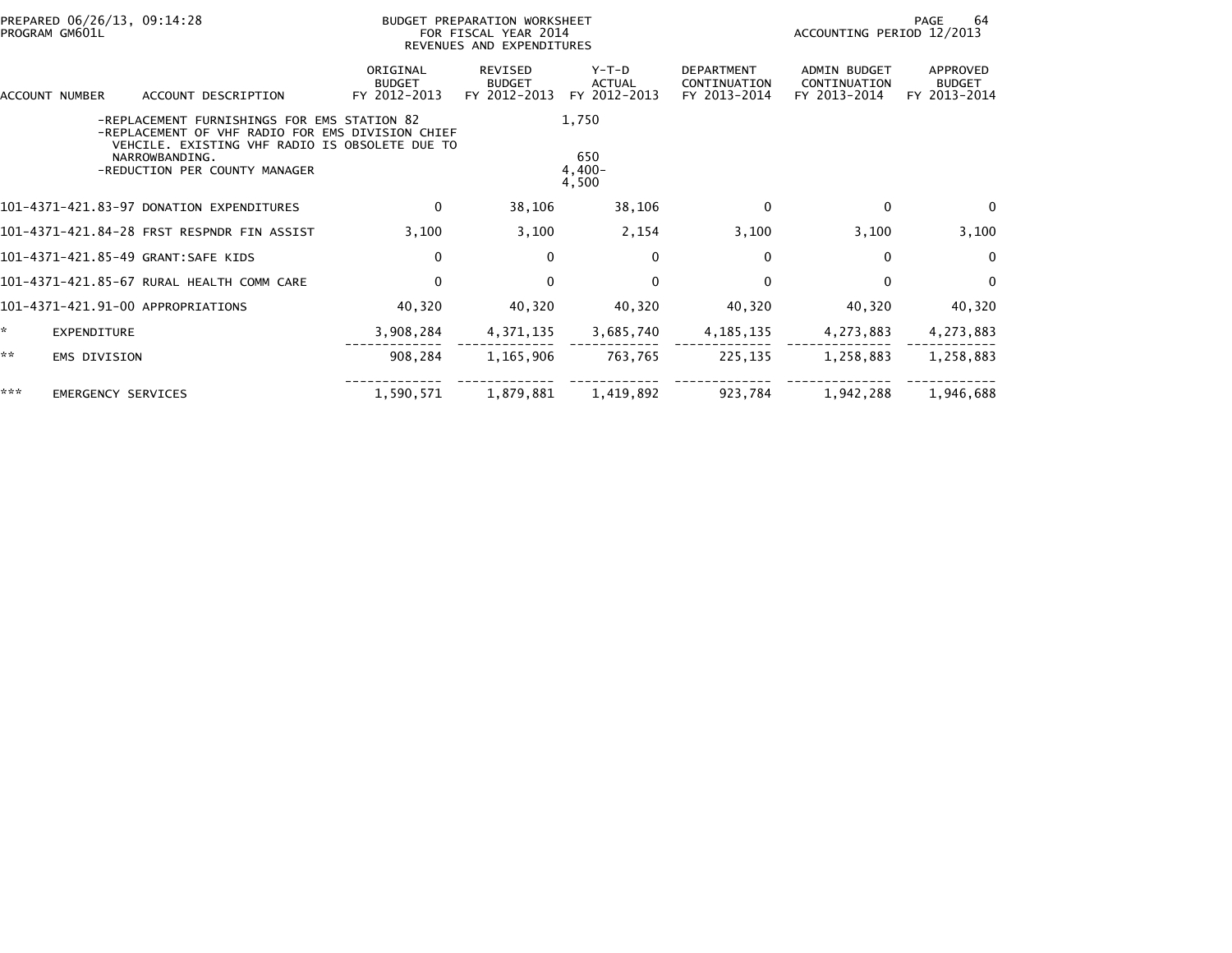|                | PREPARED 06/26/13, 09:14:28<br>BUDGET PREPARATION WORKSHEET<br>PROGRAM GM601L<br>FOR FISCAL YEAR 2014<br>REVENUES AND EXPENDITURES |                                            |                                           |                                          | -65<br>PAGE<br>ACCOUNTING PERIOD 12/2013 |                                                   |                                                     |                                           |
|----------------|------------------------------------------------------------------------------------------------------------------------------------|--------------------------------------------|-------------------------------------------|------------------------------------------|------------------------------------------|---------------------------------------------------|-----------------------------------------------------|-------------------------------------------|
| ACCOUNT NUMBER |                                                                                                                                    | ACCOUNT DESCRIPTION                        | ORIGINAL<br><b>BUDGET</b><br>FY 2012-2013 | REVISED<br><b>BUDGET</b><br>FY 2012-2013 | $Y-T-D$<br>ACTUAL<br>FY 2012-2013        | <b>DEPARTMENT</b><br>CONTINUATION<br>FY 2013-2014 | <b>ADMIN BUDGET</b><br>CONTINUATION<br>FY 2013-2014 | APPROVED<br><b>BUDGET</b><br>FY 2013-2014 |
|                |                                                                                                                                    | 101-4402-334.16-25 DJJDP PROGRAM           | 423.256-                                  | 423.256-                                 | 324.321-                                 | 0                                                 | 336.948-                                            | 336,948-                                  |
|                |                                                                                                                                    | 101-4402-395.00-00 FUND BALANCE APPR-RESTR | 0                                         |                                          | $\mathbf{0}$                             | 0                                                 |                                                     | $\Omega$                                  |
| *              | REVENUE                                                                                                                            | 101-4402-421.32-23 DJJDP PROGRAM           | 423,256-<br>423.256                       | 423,256-<br>423.256                      | $324, 321 -$<br>323,501                  |                                                   | 336,948-<br>336.948                                 | 336,948-<br>336,948                       |
| *.             | <b>EXPENDITURE</b>                                                                                                                 |                                            | 423.256                                   | 423.256                                  | 323,501                                  | 0                                                 | 336.948                                             | 336,948                                   |
| **             | <b>DJJDP PROGRAM</b>                                                                                                               |                                            | 0                                         |                                          | $820 -$                                  |                                                   |                                                     | $\bf{0}$                                  |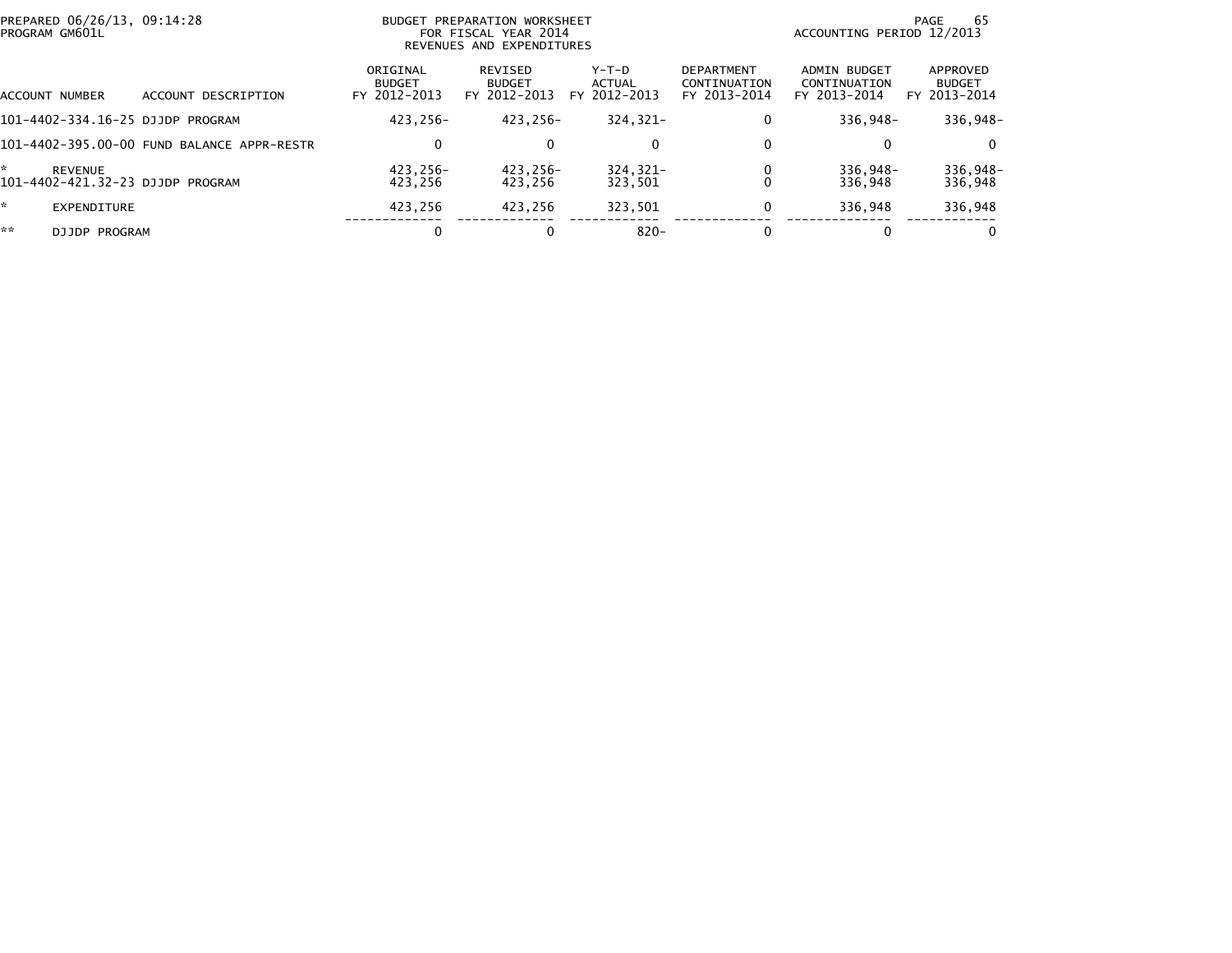| PREPARED 06/26/13, 09:14:28<br>PROGRAM GM601L |                                                                                                                                                                                                                                                                                                                       |                                           | BUDGET PREPARATION WORKSHEET<br>FOR FISCAL YEAR 2014<br>REVENUES AND EXPENDITURES |                          |                                            | 66<br>PAGE<br>ACCOUNTING PERIOD 12/2013      |                                           |  |
|-----------------------------------------------|-----------------------------------------------------------------------------------------------------------------------------------------------------------------------------------------------------------------------------------------------------------------------------------------------------------------------|-------------------------------------------|-----------------------------------------------------------------------------------|--------------------------|--------------------------------------------|----------------------------------------------|-------------------------------------------|--|
| ACCOUNT NUMBER                                | ACCOUNT DESCRIPTION                                                                                                                                                                                                                                                                                                   | ORIGINAL<br><b>BUDGET</b><br>FY 2012-2013 | REVISED<br><b>BUDGET</b><br>FY 2012-2013 FY 2012-2013                             | $Y-T-D$<br><b>ACTUAL</b> | DEPARTMENT<br>CONTINUATION<br>FY 2013-2014 | ADMIN BUDGET<br>CONTINUATION<br>FY 2013-2014 | APPROVED<br><b>BUDGET</b><br>FY 2013-2014 |  |
|                                               | 101-4410-320.20-00 CONCEALED WEAPON PERMIT                                                                                                                                                                                                                                                                            | $85,000 -$                                | 142,115-                                                                          | 165,280-                 | $100,000 -$                                | $120,000 -$                                  | $120,000 -$                               |  |
| LEVEL<br>400                                  | <b>TEXT</b><br>FUNDS IN THIS REVENUE ACCOUNT SHOULD CONTINUE TO<br>STAY STRONG DUE TO ONGOING DEBATE REGARDING GUN<br>CONTROL.                                                                                                                                                                                        |                                           | TEXT AMT                                                                          | 120,000                  |                                            |                                              |                                           |  |
|                                               |                                                                                                                                                                                                                                                                                                                       |                                           |                                                                                   | 120,000                  |                                            |                                              |                                           |  |
|                                               | 101-4410-320.30-00 PISTOL PERMITS                                                                                                                                                                                                                                                                                     | $14,000-$                                 | 14,000-                                                                           | $27,140-$                | $17,000 -$                                 | $17,000-$                                    | $17,000-$                                 |  |
| LEVEL<br>400                                  | <b>TEXT</b><br>FUNDS IN THIS REVENUE ACCOUNT SHOULD CONTINUE TO<br>BE ABOVE THE NORMAL, DUE TO ONGOING DEBATE OVER<br>GUN CONTROL. HANDGUN PURCHASES ARE CONTINUING AT<br>A RAPID RATE, BUT WILL MOST LIKELY LEVEL OFF AT<br>SOME POINT IN THE NEXT YEAR. ALL DEPENDS ON WHAT<br>FEDERAL GOVERNMENT MAY TRY TO ENACT. |                                           | TEXT AMT                                                                          | 17,000                   |                                            |                                              |                                           |  |
|                                               |                                                                                                                                                                                                                                                                                                                       |                                           |                                                                                   | 17,000                   |                                            |                                              |                                           |  |
|                                               | 101-4410-325.56-00 DEPUTY ESCORT SERVICES                                                                                                                                                                                                                                                                             | $2,000-$                                  | $2,255 -$                                                                         | $2,635-$                 | $2,000-$                                   | $2,000-$                                     | $2,000-$                                  |  |
| LEVEL<br>400                                  | <b>TEXT</b><br>THE COMING COMPLETION OF THE I-85 BRIDGE OVER THE<br>YADKIN RIVER AT ROWAN-DAVIDSON LINE MAY CAUSE<br>REVENUE IN THIS ACCOUNT TO FALL?                                                                                                                                                                 |                                           | TEXT AMT                                                                          | 2,000                    |                                            |                                              |                                           |  |
|                                               |                                                                                                                                                                                                                                                                                                                       |                                           |                                                                                   | 2,000                    |                                            |                                              |                                           |  |
|                                               | 101-4410-332.40-00 ICE OT REIMBURSEMENT                                                                                                                                                                                                                                                                               | $\mathbf 0$                               | 0                                                                                 | $\mathbf{0}$             | $15,000-$                                  | $15.000 -$                                   | $15,000 -$                                |  |
| LEVEL<br>400                                  | <b>TEXT</b><br>AMOUNT IS ESTIMATE OF OVERTIME REIMBURSEMENT                                                                                                                                                                                                                                                           |                                           | TEXT AMT                                                                          | 15,000<br>15,000         |                                            |                                              |                                           |  |
|                                               | 101-4410-342.10-00 CALENDAR CONTRIBUTIONS                                                                                                                                                                                                                                                                             | $7,500-$                                  | $7,500-$                                                                          | $7,500-$                 | $7,500-$                                   | $7,500-$                                     | $7,500-$                                  |  |
|                                               | 101-4410-342.15-00 COMM RELATIONS DRUG ENFRC                                                                                                                                                                                                                                                                          | $250 -$                                   | 78-                                                                               | $178 -$                  | $250 -$                                    | $\mathbf{0}$                                 | $\mathbf 0$                               |  |
|                                               | 101-4410-342.25-00 GREAT - DRUG ABUSE RES ED                                                                                                                                                                                                                                                                          | $500 -$                                   | $500 -$                                                                           | $25 -$                   | $250 -$                                    | $\mathbf{0}$                                 | $\mathbf 0$                               |  |
|                                               | 101-4410-342.65-00 RCCC SECURITY REIMB                                                                                                                                                                                                                                                                                | $3,000-$                                  | $3,000-$                                                                          | $2,750-$                 | $3,000-$                                   | $3,000-$                                     | $3,000-$                                  |  |
|                                               | 101-4410-342.70-00 SCHOOL RESOURCE REIMB-R/S                                                                                                                                                                                                                                                                          | $93,028-$                                 | $94,501-$                                                                         | $94,502 -$               | $92,586-$                                  | $92,586-$                                    | $92,586-$                                 |  |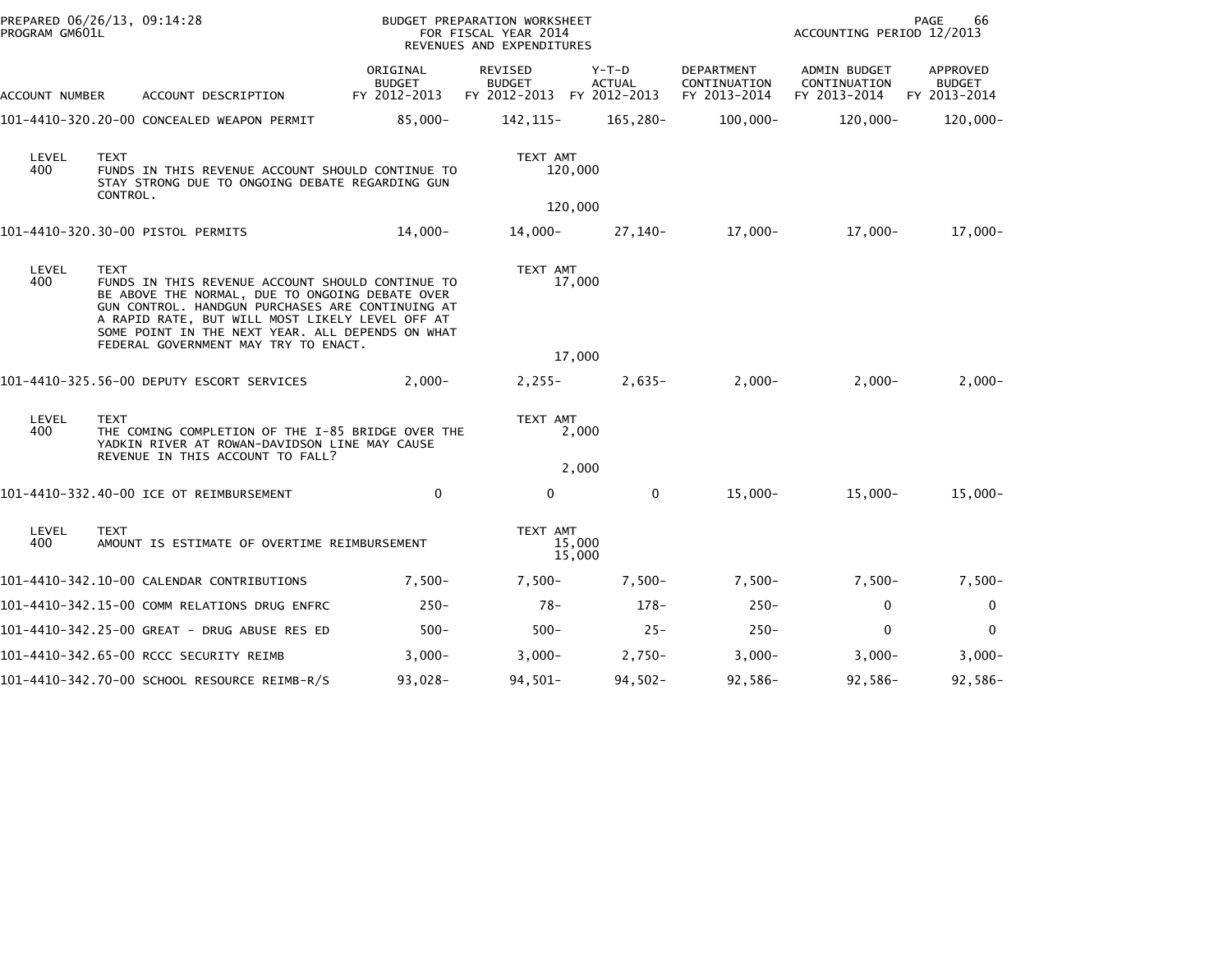| PREPARED 06/26/13, 09:14:28<br>PROGRAM GM601L             |                                                                        |                                                                                                                                                                                                                                                                                                                                                                                                                                                                                                                          | BUDGET PREPARATION WORKSHEET<br>FOR FISCAL YEAR 2014<br>REVENUES AND EXPENDITURES |                                          |                                        |                                                   | 67<br>PAGE<br>ACCOUNTING PERIOD 12/2013      |                                           |  |
|-----------------------------------------------------------|------------------------------------------------------------------------|--------------------------------------------------------------------------------------------------------------------------------------------------------------------------------------------------------------------------------------------------------------------------------------------------------------------------------------------------------------------------------------------------------------------------------------------------------------------------------------------------------------------------|-----------------------------------------------------------------------------------|------------------------------------------|----------------------------------------|---------------------------------------------------|----------------------------------------------|-------------------------------------------|--|
| ACCOUNT NUMBER                                            | ACCOUNT DESCRIPTION                                                    |                                                                                                                                                                                                                                                                                                                                                                                                                                                                                                                          |                                                                                   | REVISED<br><b>BUDGET</b><br>FY 2012-2013 | Y-T-D<br><b>ACTUAL</b><br>FY 2012-2013 | <b>DEPARTMENT</b><br>CONTINUATION<br>FY 2013-2014 | ADMIN BUDGET<br>CONTINUATION<br>FY 2013-2014 | APPROVED<br><b>BUDGET</b><br>FY 2013-2014 |  |
| LEVEL<br>400                                              | <b>TEXT</b><br><b>SCHOOL</b><br><b>EAST ROWAN</b><br><b>WEST ROWAN</b> | <b>OFFICER</b><br>SCOTT FLOWERS<br>RYAN WALKER<br>$TOTAL =$<br>REIMBURSEMENT AMOUNT                                                                                                                                                                                                                                                                                                                                                                                                                                      | SALARY & BEN.<br>\$58,030<br>\$53.118<br>\$111,148<br>X 83.3%<br>\$92,586         | TEXT AMT                                 | 92,586<br>92,586                       |                                                   |                                              |                                           |  |
|                                                           |                                                                        | 101-4410-351.15-00 COURT SEIZURE MONIES REV                                                                                                                                                                                                                                                                                                                                                                                                                                                                              | $\mathbf 0$                                                                       | $\mathbf{0}$                             | $\mathbf 0$                            | $\mathbf{0}$                                      | $\mathbf{0}$                                 | $\mathbf 0$                               |  |
|                                                           |                                                                        | 101-4410-353.34-00 COMMITMENT TRANSPORT FEES                                                                                                                                                                                                                                                                                                                                                                                                                                                                             | $3,500-$                                                                          | $4,825-$                                 | $5,595-$                               | $3,500-$                                          | $5,000-$                                     | $5,000-$                                  |  |
| 101-4410-353.47-00 EVIDENCE STORAGE FEES                  |                                                                        |                                                                                                                                                                                                                                                                                                                                                                                                                                                                                                                          | $1,500-$                                                                          | $1,500-$                                 | $877 -$                                | $1,500-$                                          | $1,500-$                                     | $1,500-$                                  |  |
| 101-4410-353.84-00 SHERIFFS FEES                          |                                                                        |                                                                                                                                                                                                                                                                                                                                                                                                                                                                                                                          | 180,000-                                                                          | $180,000 -$                              | $202,609-$                             | $180,000 -$                                       | 190,000-                                     | 190,000-                                  |  |
| 101-4410-353.84-50 FINGERPRINTING                         |                                                                        |                                                                                                                                                                                                                                                                                                                                                                                                                                                                                                                          | $14,000 -$                                                                        | 14,000-                                  | $20,670-$                              | $14,000-$                                         | $15,000 -$                                   | $15,000-$                                 |  |
| 101-4410-354.10-00 INS. SETTLEMENT CLAIMS                 |                                                                        |                                                                                                                                                                                                                                                                                                                                                                                                                                                                                                                          | 0                                                                                 | 0                                        | $\mathbf 0$                            | $\mathbf{0}$                                      | $\mathbf{0}$                                 | $\mathbf 0$                               |  |
|                                                           |                                                                        | 101-4410-365.09-00 PUBLIC SAFETY DONATIONS                                                                                                                                                                                                                                                                                                                                                                                                                                                                               | $250 -$                                                                           | $26,518-$                                | $26, 369 -$                            | $250 -$                                           | $\mathbf 0$                                  | $\mathbf 0$                               |  |
| LEVEL<br>400<br>101-4410-365.09-05 EXPLORER CONTRIBUTIONS | <b>TEXT</b>                                                            | RCSO HAD THE PRIVILEGE AND LUCK OF HAVING AN<br>ANONYMOUS DONOR RECOGNIZE THE IMPORTANCE OF HAVING<br>IN-CAR VIDEO CAMERAS IN EVERY VEHICLE ASSIGNED TO<br>A DEPUTY ON PATROL. THIS DONOR DONATED \$26,268<br>IN A ONE TIME GIFT TO ALLOW FOR PURCHASE OF 5<br>CAMERAS. DONOR ADVISED THAT HE HOPED THIS WOULD<br>INSPIRE COUNTY TO PURCHASE AT LEAST THAT MANY<br>TOWARDS GOAL OF OUTFITTING EVERY PATROL VEHICLE.<br>DOUBTFUL THAT THE GIFT WILL BE REPEATED WITHOUT<br>ADDITIONAL EFFORT BY COUNTY TOWARDS THIS GOAL. | $1.200 -$                                                                         | TEXT AMT<br>$2,000-$                     | $2,000 -$                              | $1,200-$                                          | $1,200-$                                     | $1,200-$                                  |  |
|                                                           |                                                                        | 101-4410-365.09-70 SHERIFFS CHRISTMAS CARING                                                                                                                                                                                                                                                                                                                                                                                                                                                                             | 0                                                                                 | 0                                        | 0                                      | 0                                                 | 0                                            | 0                                         |  |
| 101-4410-389.95-00 OTHER MISC RECEIPTS                    |                                                                        |                                                                                                                                                                                                                                                                                                                                                                                                                                                                                                                          | $\mathbf{0}$                                                                      | 0                                        | $\mathbf 0$                            | 0                                                 | $\mathbf 0$                                  | 0                                         |  |
|                                                           |                                                                        | 101-4410-395.00-00 FUND BALANCE APPR-RESTR                                                                                                                                                                                                                                                                                                                                                                                                                                                                               | 0                                                                                 | $7,610-$                                 | $\mathbf 0$                            | $\Omega$                                          | $\Omega$                                     | $\mathbf{0}$                              |  |
| *.<br><b>REVENUE</b>                                      |                                                                        |                                                                                                                                                                                                                                                                                                                                                                                                                                                                                                                          | 405,728-<br>3,950,448                                                             | $500,402 -$<br>3,950,433                 | 558,130-<br>3,805,268                  | 438,036-<br>$\Omega$                              | 469,786-<br>4,017,205                        | 469,786-<br>4,017,205                     |  |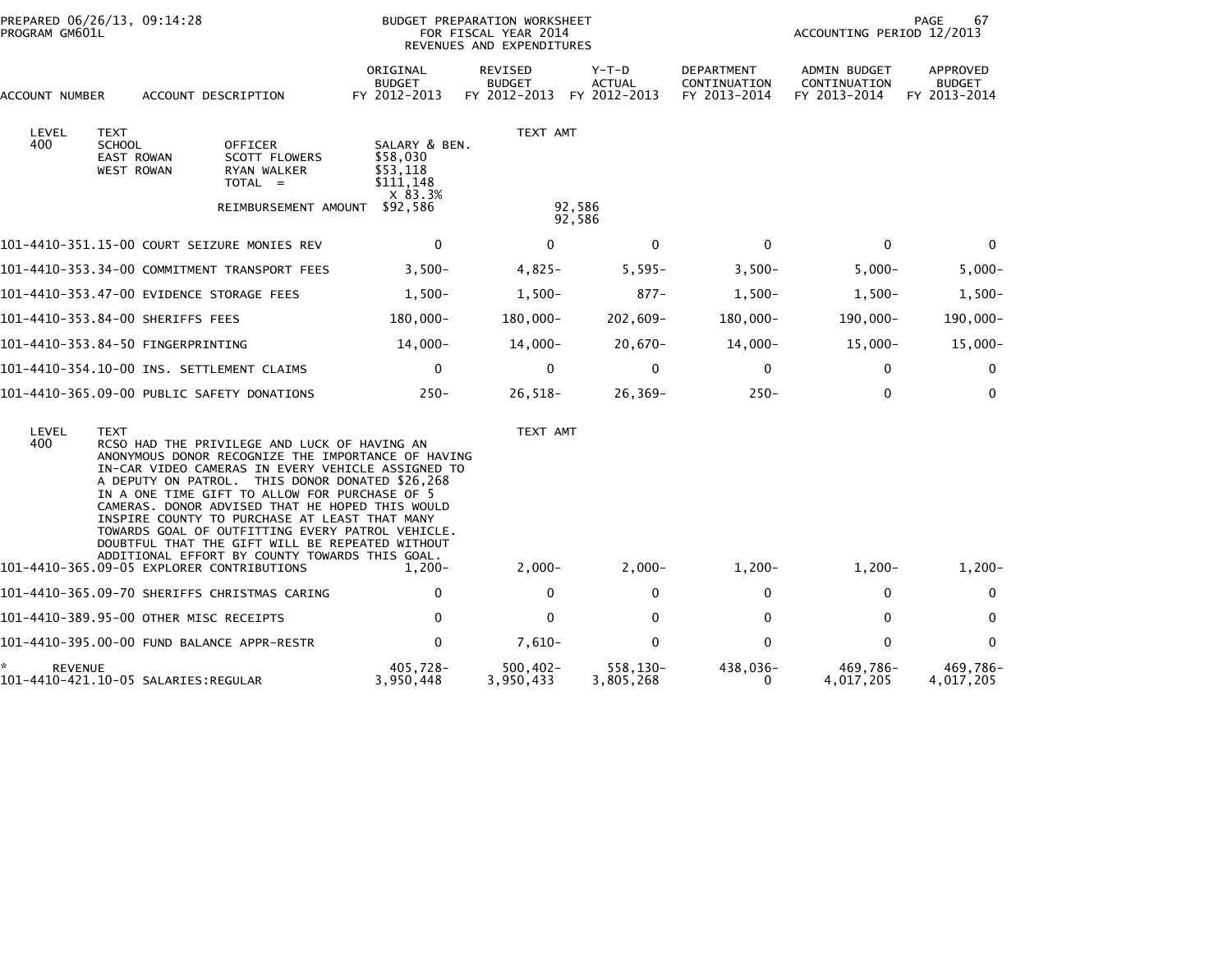| PROGRAM GM601L | PREPARED 06/26/13, 09:14:28                                                                                                                                                                                                                                                                                                                                                                                                                                                                                                                         |                                           | BUDGET PREPARATION WORKSHEET<br>FOR FISCAL YEAR 2014<br>REVENUES AND EXPENDITURES | <b>PAGE</b><br>68<br>ACCOUNTING PERIOD 12/2013 |                                                   |                                              |                                           |
|----------------|-----------------------------------------------------------------------------------------------------------------------------------------------------------------------------------------------------------------------------------------------------------------------------------------------------------------------------------------------------------------------------------------------------------------------------------------------------------------------------------------------------------------------------------------------------|-------------------------------------------|-----------------------------------------------------------------------------------|------------------------------------------------|---------------------------------------------------|----------------------------------------------|-------------------------------------------|
| ACCOUNT NUMBER | ACCOUNT DESCRIPTION                                                                                                                                                                                                                                                                                                                                                                                                                                                                                                                                 | ORIGINAL<br><b>BUDGET</b><br>FY 2012-2013 | REVISED<br><b>BUDGET</b><br>FY 2012-2013 FY 2012-2013                             | $Y-T-D$<br>ACTUAL                              | <b>DEPARTMENT</b><br>CONTINUATION<br>FY 2013-2014 | ADMIN BUDGET<br>CONTINUATION<br>FY 2013-2014 | APPROVED<br><b>BUDGET</b><br>FY 2013-2014 |
|                |                                                                                                                                                                                                                                                                                                                                                                                                                                                                                                                                                     | 0                                         | 5,015                                                                             | 4,076                                          | 20,000                                            | 20,000                                       | 20,000                                    |
| LEVEL<br>400   | <b>TEXT</b><br>REQUEST FUNDS TO CONTINUE TO ALLOW TRAINED STAFF<br>TO CONTINUE TO WORK ON CONCEALED WEAPON BACKLOG.<br>AS OF FRIDAY, 2-22-13, THIS GROUP WAS BOOKED<br>THROUGH MAY, AND NEEDED TO PUT TOGETHER OVER 600<br>FILES FOR UPCOMING APPLICANTS. CURRENT POLITICAL<br>DEBATE ON ISSUE OF GUN CONTROL WILL KEEP THIS<br>PERMIT APPLICATION A BACKED UP PROCESS FOR AN<br>EXTENDED PERIOD, AND ADDING IN THE RENEWALS THAT<br>COME DUE EACH MONTH CREATES A DIRE NEED FOR THIS.<br>\$15000 IS AMOUNT ESTIMATED FROM ICE OT<br>REIMBURSEMENT. |                                           | TEXT AMT                                                                          | 20,000<br>20,000                               |                                                   |                                              |                                           |
|                | 101-4410-421.10-15 SALARIES:PART-TIME                                                                                                                                                                                                                                                                                                                                                                                                                                                                                                               | 75,000                                    | 75,000                                                                            | 64,451                                         | 80,000                                            | 75,000                                       | 75,000                                    |
| LEVEL<br>400   | <b>TEXT</b><br>REQUEST MODERATE INCREASE TO ALLOW FOR THE USE OF<br>PART-TIME STAFF TO ASSIST WITH CONCEALED WEAPON<br>PROCESS MORE TO HOPEFULLY REDUCE BACKLOG.<br>CMO REDUCTION                                                                                                                                                                                                                                                                                                                                                                   |                                           | TEXT AMT                                                                          | 80,000<br>$5.000 -$<br>75,000                  |                                                   |                                              |                                           |
|                | 101-4410-421.10-25 LEO SEPARATION ALLOWANCE                                                                                                                                                                                                                                                                                                                                                                                                                                                                                                         | 262,267                                   | 262,267                                                                           | 238,654                                        | $\mathbf{0}$                                      | 256,060                                      | 256,060                                   |
|                |                                                                                                                                                                                                                                                                                                                                                                                                                                                                                                                                                     | 820,080                                   | 820,080                                                                           | 755,424                                        | 0                                                 | 820,080                                      | 820,080                                   |
|                |                                                                                                                                                                                                                                                                                                                                                                                                                                                                                                                                                     | 128,640                                   | 128,640                                                                           | 110,550                                        | 0                                                 | 115,910                                      | 115,910                                   |
|                | 101-4410-421.20-10 MEDICARE TAX                                                                                                                                                                                                                                                                                                                                                                                                                                                                                                                     | 62,170                                    | 62,170                                                                            | 56,768                                         | $\Omega$                                          | 63,340                                       | 63,340                                    |
|                | 101-4410-421.20-15 RETIREMENT                                                                                                                                                                                                                                                                                                                                                                                                                                                                                                                       | 278,333                                   | 278,333                                                                           | 257,561                                        | $\mathbf 0$                                       | 284,016                                      | 284,082                                   |
| LEVEL<br>400.  | <b>TEXT</b><br>CONTINUATION<br>UPGRADE DETENTION STAFF TO LEO                                                                                                                                                                                                                                                                                                                                                                                                                                                                                       |                                           | TEXT AMT                                                                          | 284,016<br>66<br>284,082                       |                                                   |                                              |                                           |
|                | 101–4410–421.20–20 SOCIAL SECURITY TAX                                                                                                                                                                                                                                                                                                                                                                                                                                                                                                              | 265,840                                   | 265,840                                                                           | 242,723                                        | 0                                                 | 270,832                                      | 270,832                                   |
|                | 101-4410-421.20-25 WORKERS COMPENSATION                                                                                                                                                                                                                                                                                                                                                                                                                                                                                                             | 153,700                                   | 153,700                                                                           | 146,431                                        | $\mathbf{0}$                                      | 164,488                                      | 164,488                                   |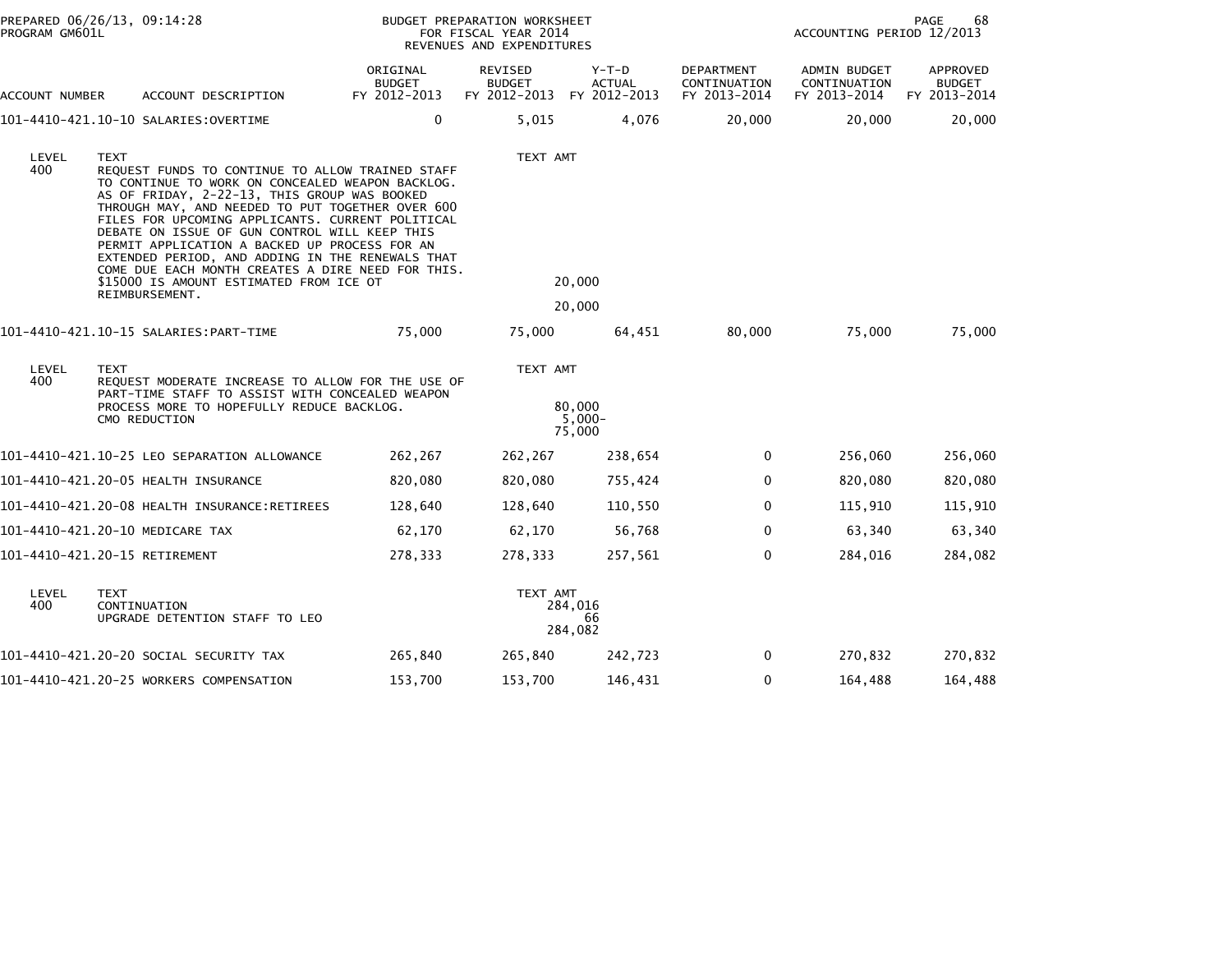| PROGRAM GM601L | PREPARED 06/26/13, 09:14:28                                                                                                                                                                                                                                                                                                                                                                                                                                   |                                    | BUDGET PREPARATION WORKSHEET<br>FOR FISCAL YEAR 2014<br>REVENUES AND EXPENDITURES |                                                            |                                            | PAGE<br>69<br>ACCOUNTING PERIOD 12/2013                   |                           |  |
|----------------|---------------------------------------------------------------------------------------------------------------------------------------------------------------------------------------------------------------------------------------------------------------------------------------------------------------------------------------------------------------------------------------------------------------------------------------------------------------|------------------------------------|-----------------------------------------------------------------------------------|------------------------------------------------------------|--------------------------------------------|-----------------------------------------------------------|---------------------------|--|
| ACCOUNT NUMBER | ACCOUNT DESCRIPTION                                                                                                                                                                                                                                                                                                                                                                                                                                           | ORIGINAL<br>BUDGET<br>FY 2012-2013 | REVISED<br><b>BUDGET</b><br>FY 2012-2013 FY 2012-2013                             | Y-T-D<br><b>ACTUAL</b>                                     | DEPARTMENT<br>CONTINUATION<br>FY 2013-2014 | ADMIN BUDGET<br>CONTINUATION<br>FY 2013-2014 FY 2013-2014 | APPROVED<br><b>BUDGET</b> |  |
|                | 101-4410-421.20-30 401(K) CONTRIBUTIONS                                                                                                                                                                                                                                                                                                                                                                                                                       | 193,176                            | 193,176                                                                           | 186,219                                                    | $\mathbf{0}$                               | 200,518                                                   | 204,923                   |  |
| LEVEL<br>400   | TEXT<br>CONTINUATION<br>UPGRADE IN STAFF TO LEO                                                                                                                                                                                                                                                                                                                                                                                                               |                                    | TEXT AMT                                                                          | 200,518<br>4,405<br>204,923                                |                                            |                                                           |                           |  |
|                | 101-4410-421.32-40 PHYSICIAN FEES                                                                                                                                                                                                                                                                                                                                                                                                                             | 3,000                              | 4,000                                                                             | 2,049                                                      | 5,000                                      | 4,000                                                     | 4,000                     |  |
| LEVEL<br>400   | <b>TEXT</b><br>INCREASED REQUIRED DUE TO HIGH NUMBER OF PHYSICALS<br>AND DRUG SCREENS BEING DONE IN THE NEVER ENDING<br>PROCESS OF TRYING TO KEEP THE DETENTION STAFF AT<br>FULL CAPACITY. ONGOING TURNOVER DUE TO HIGH STRESS<br>AND LOW PAY OF JOB MAKES IT VERY DIFFICULT TO<br>KEEP SOME CURRENT EMPLOYEES FROM LEAVING AFTER A<br>GREAT AMOUNT OF EXPENSE HAS BEEN SPENT ON HIRING                                                                       |                                    | TEXT AMT                                                                          |                                                            |                                            |                                                           |                           |  |
|                | THEM.<br>101-4410-421.33-30 HAZMAT CONTRACT                                                                                                                                                                                                                                                                                                                                                                                                                   | $\mathbf{0}$                       | $\Omega$                                                                          | $\Omega$                                                   | $\Omega$                                   | 0                                                         | $\Omega$                  |  |
|                | 101–4410–421.33–45 PRE-EMP PSYCHOLOGICAL EXM                                                                                                                                                                                                                                                                                                                                                                                                                  | 4.200                              | 1,500                                                                             | 0                                                          | 4,200                                      | 4,000                                                     | 4,000                     |  |
| LEVEL<br>400   | <b>TEXT</b><br>PERSONNEL AND RISK MANAGER YVONNE MOEBS ARE<br>CURRENTLY WORKING ON CONTRACT WITH PROVIDER TO<br>MAKE THIS PART OF THE USUAL HIRING PROCESS.<br>REDUCTION PER COUNTY MANAGER                                                                                                                                                                                                                                                                   |                                    | TEXT AMT                                                                          | 4,200<br>$200 -$<br>4,000                                  |                                            |                                                           |                           |  |
|                | 101-4410-421.34-30 SERVICE & MAINTENANCE                                                                                                                                                                                                                                                                                                                                                                                                                      | 11,031                             | 11,003                                                                            | 11,003                                                     | 14,234                                     | 11,500                                                    | 11,500                    |  |
| LEVEL<br>400   | <b>TEXT</b><br>MAINTENANCE CONTRACT FOR IDENTIX AFIS MACHINES<br>ONE AT SALISBURY OFFICE & ONE AT LANDIS OFFICE<br>SMITH & WESSON NETWORK PROGRAM FOR SUSPECT SKETCHS<br>ARCE TIME STAMP #506622<br>STARWITNESS VIDEO SYSTEM- YEARLY MAINTENANCE &<br><b>SUPPORT</b><br>CELLEBRITE CELL PHONE ANALYZER #560172 YEARLY<br>MAINTENANCE & SOFTWARE SUPPORT<br>MORPHOTRAX LIVESCAN FINGERPRINT MACHINE AT MAG'S<br><b>OFFICE</b><br>-REDUCTION PER COUNTY MANAGER |                                    | TEXT AMT                                                                          | 5,006<br>250<br>200<br>1,500<br>2,999<br>4,279<br>$2,734-$ |                                            |                                                           |                           |  |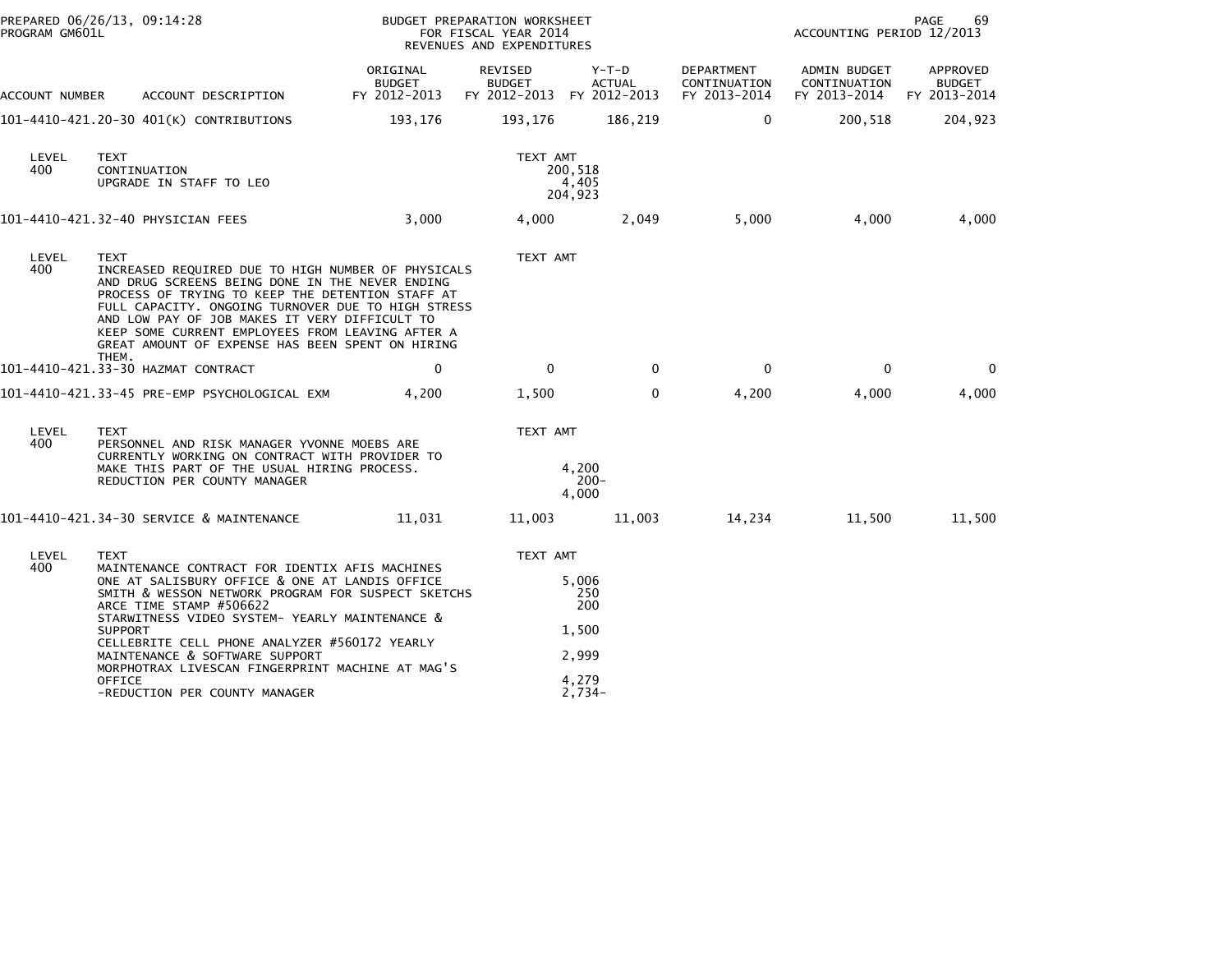| PREPARED 06/26/13, 09:14:28<br>PROGRAM GM601L |                                                                                                                                                                                                                                                                                                                                                                                                                                                                                                                                                                                                                                                                                                  | BUDGET PREPARATION WORKSHEET<br>FOR FISCAL YEAR 2014<br>REVENUES AND EXPENDITURES |                                                              |                             |                                                   | PAGE<br>70<br>ACCOUNTING PERIOD 12/2013             |                                           |  |
|-----------------------------------------------|--------------------------------------------------------------------------------------------------------------------------------------------------------------------------------------------------------------------------------------------------------------------------------------------------------------------------------------------------------------------------------------------------------------------------------------------------------------------------------------------------------------------------------------------------------------------------------------------------------------------------------------------------------------------------------------------------|-----------------------------------------------------------------------------------|--------------------------------------------------------------|-----------------------------|---------------------------------------------------|-----------------------------------------------------|-------------------------------------------|--|
| ACCOUNT NUMBER                                | ACCOUNT DESCRIPTION                                                                                                                                                                                                                                                                                                                                                                                                                                                                                                                                                                                                                                                                              | ORIGINAL<br>BUDGET<br>FY 2012-2013                                                | <b>REVISED</b><br><b>BUDGET</b><br>FY 2012-2013 FY 2012-2013 | $Y-T-D$<br><b>ACTUAL</b>    | <b>DEPARTMENT</b><br>CONTINUATION<br>FY 2013-2014 | <b>ADMIN BUDGET</b><br>CONTINUATION<br>FY 2013-2014 | APPROVED<br><b>BUDGET</b><br>FY 2013-2014 |  |
|                                               |                                                                                                                                                                                                                                                                                                                                                                                                                                                                                                                                                                                                                                                                                                  |                                                                                   |                                                              | 11,500                      |                                                   |                                                     |                                           |  |
| 101-4410-421.41-40 WATER                      |                                                                                                                                                                                                                                                                                                                                                                                                                                                                                                                                                                                                                                                                                                  | 24,000                                                                            | 24,000                                                       | 14,912                      | 26,000                                            | 25,000                                              | 25,000                                    |  |
| LEVEL<br>400                                  | <b>TEXT</b><br>MAY REQUIRE INCREASE HERE DUE TO FACT THAT IT WAS<br>FOUND THAT FACILITIES MAINTENANCE HAD BEEN PAYING<br>THE COST FOR THE UTILITIES AT OUR LANDIS SATELLITE<br>OFFICE SINCE 2010. AN ANALYSIS OF THE PAST 6<br>MONTHS SHOWS THE COST TO BE \$533.34, WHICH WOULD<br>MEAN A YEARLY COST OF ABOUT \$1200. NOT SURE OF<br>WHAT TYPE OF RATE INCREASES SALISBURY CITY OR<br>LANDIS MAY HAVE PLANNED.                                                                                                                                                                                                                                                                                 |                                                                                   |                                                              | TEXT AMT<br>25,000          |                                                   |                                                     |                                           |  |
|                                               |                                                                                                                                                                                                                                                                                                                                                                                                                                                                                                                                                                                                                                                                                                  |                                                                                   |                                                              | 25,000                      |                                                   |                                                     |                                           |  |
|                                               | 101-4410-421.43-15 R&M:EQUIPMENT                                                                                                                                                                                                                                                                                                                                                                                                                                                                                                                                                                                                                                                                 | 9,000                                                                             | 8,800                                                        | 7,951                       | 12,000                                            | 9,000                                               | 9,000                                     |  |
| LEVEL<br>400                                  | <b>TEXT</b><br>JUST ABOUT EVERY YEAR, HAVE TO TRANSFER FUNDS TO<br>THIS ACCOUNT DUE TO INCREASING REQUIRED R&M NEEDED<br>FOR SHERIFF'S OFFICE EQUIPMENT. THIS ACCOUNT IS<br>USED FOR MANY NEEDS, OF WHICH SOME EXAMPLES ARE:<br>FLASHLIGHTS, ALCO-SENSORS, TASERS, BLUELIGHTS,<br>FIRE EXTINGUISHERS, WEAPONS REPAIRS FOR DIFFERENT<br>TYPES OF WEAPONS, ETC. SOME OF THE EQUIPMENT THAT<br>MAY NEED REPAIR ARE HIGHLY TECHNICAL AND COSTLY.<br>THIS ACCOUNT COVERS REPAIRS FOR EQUIPMENT THAT THE<br>DEPARTMENT COULD ONLY DREAM OF POSSESSING IN YEARS<br>PAST, BUT THE AMOUNT OF FUNDING FOR THIS ACCOUNT<br>HAS NOT KEPT PACE WITH THE IMPROVING TECHNOLOGY.<br>REDUCTION PER COUNTY MANAGER |                                                                                   | TEXT AMT                                                     | 12,000<br>$3,000-$<br>9,000 |                                                   |                                                     |                                           |  |
|                                               | 101-4410-421.43-20 R&M:VEHICLES                                                                                                                                                                                                                                                                                                                                                                                                                                                                                                                                                                                                                                                                  | 50,000                                                                            | 68,168                                                       | 63,607                      | 62,000                                            | 62,000                                              | 62,000                                    |  |
| LEVEL<br>400                                  | <b>TEXT</b><br>CURRENTLY AMOUNT OF FUNDS FOR THE REST OF THE YEAR<br>LEFT IN THIS ACCOUNT WILL REQUIRE THE TRANSFER OF<br>FUNDS FROM OTHER ACCOUNTS TO COVER COST. THIS<br>ACCOUNT COVERS EVERY TYPE OF REPAIR POSSIBLE ON A<br>VEHICLE, FROM FLAT REPAIR TO TECHNICAL REPAIRS OF<br>A VEHICLE'S TRANSMISSION, ELECTRICAL SYSTEM, OR<br>ENGINE. AMOUNT OF VEHICLES IN FLEET REQUIRE MORE<br>FUNDING TO MAKE NEEDED REPAIRS AS THEY ARISE. MANY                                                                                                                                                                                                                                                   |                                                                                   | TEXT AMT                                                     | 62,000                      |                                                   |                                                     |                                           |  |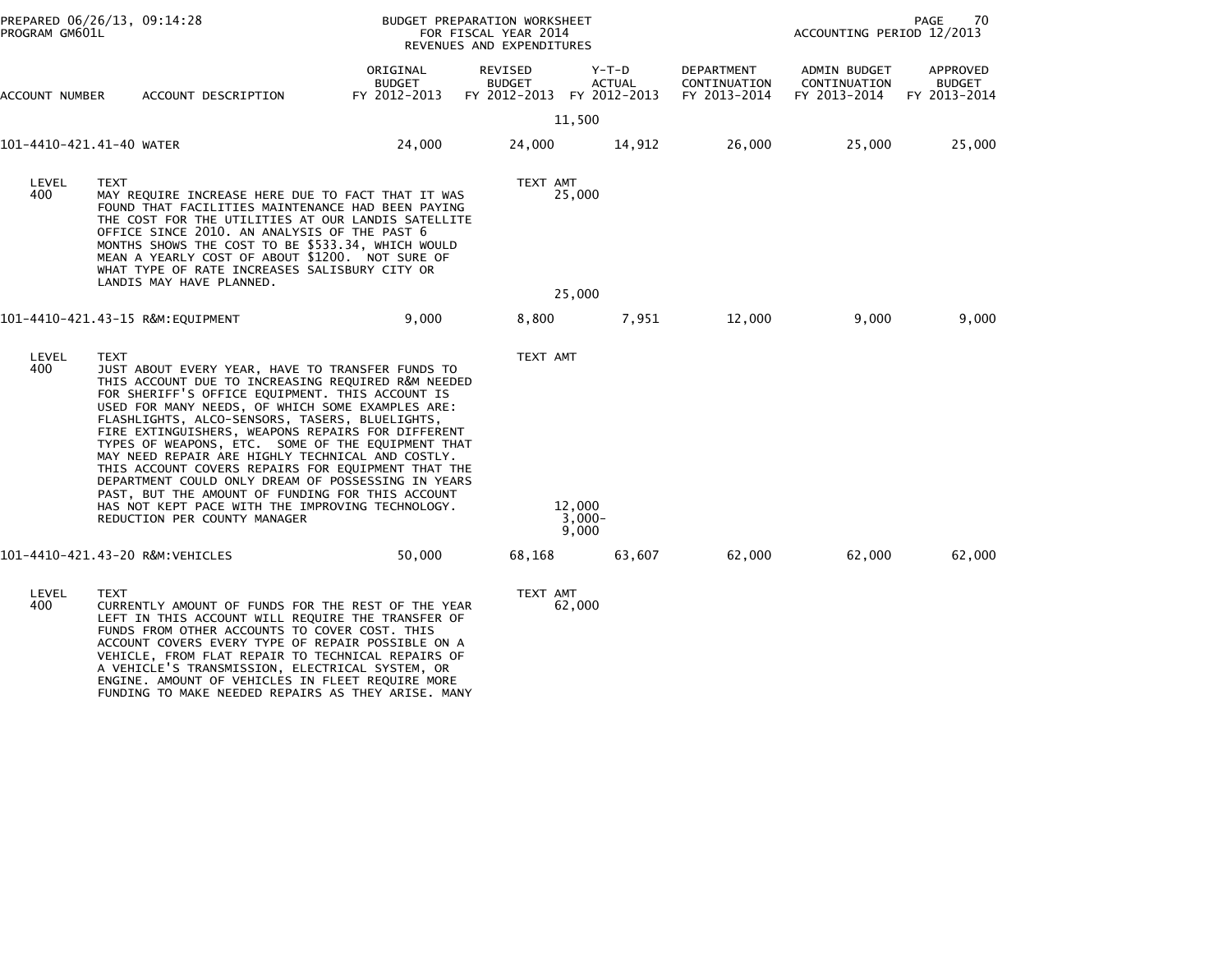| PREPARED 06/26/13, 09:14:28<br>PROGRAM GM601L |                                                                                                                                                        | <b>BUDGET PREPARATION WORKSHEET</b><br>FOR FISCAL YEAR 2014<br>REVENUES AND EXPENDITURES                                                                                                                     |                                           |                                                       |                        | PAGE<br>71<br>ACCOUNTING PERIOD 12/2013           |                                              |                                           |
|-----------------------------------------------|--------------------------------------------------------------------------------------------------------------------------------------------------------|--------------------------------------------------------------------------------------------------------------------------------------------------------------------------------------------------------------|-------------------------------------------|-------------------------------------------------------|------------------------|---------------------------------------------------|----------------------------------------------|-------------------------------------------|
| ACCOUNT NUMBER                                |                                                                                                                                                        | ACCOUNT DESCRIPTION                                                                                                                                                                                          | ORIGINAL<br><b>BUDGET</b><br>FY 2012-2013 | REVISED<br><b>BUDGET</b><br>FY 2012-2013 FY 2012-2013 | Y-T-D<br><b>ACTUAL</b> | <b>DEPARTMENT</b><br>CONTINUATION<br>FY 2013-2014 | ADMIN BUDGET<br>CONTINUATION<br>FY 2013-2014 | APPROVED<br><b>BUDGET</b><br>FY 2013-2014 |
|                                               |                                                                                                                                                        | OF THE TECHNICAL REPAIRS THAT ARE REQUIRED TO KEEP<br>A VEHICLE RUNNING CANNOT BE COMPLETED BY THE<br>CURRENT COUNTY GARAGE, AND HAVE TO BE SENT TO<br>OTHER VENDORS, DRIVING UP COSTS IN THIS ACCOUNT.      |                                           |                                                       | 62,000                 |                                                   |                                              |                                           |
|                                               |                                                                                                                                                        | 101-4410-421.44-10 RENT:EQUIPMENT                                                                                                                                                                            | 19,344                                    | 18,468                                                | 18,468                 | 19,344                                            | 19,350                                       | 19,350                                    |
| LEVEL<br>400                                  | <b>TEXT</b><br>DCI USER FEES FOR FISCAL YEAR<br>$RWA-RWA15$ @ \$25/MONTH $\times$ 12 MONTHS = \$4800<br>RWAM-RWAM100 @ \$12/MONTH X 12 MONTHS=\$14,544 |                                                                                                                                                                                                              | TEXT AMT                                  |                                                       |                        |                                                   |                                              |                                           |
|                                               |                                                                                                                                                        | $TOTAL = $19,344$                                                                                                                                                                                            |                                           | 19,350<br>19,350                                      |                        |                                                   |                                              |                                           |
|                                               |                                                                                                                                                        | 101-4410-421.44-45 RENT:POSTAGE METER                                                                                                                                                                        | 2,832                                     | 2,832                                                 | 2,022                  | 2,832                                             | 2,850                                        | 2,850                                     |
| LEVEL<br>400                                  | <b>TEXT</b><br>AMOUNT COVERS MONTHLY RENTAL OF POSTAGE METERS AT                                                                                       |                                                                                                                                                                                                              | TEXT AMT                                  |                                                       |                        |                                                   |                                              |                                           |
|                                               | THE MAIN OFFICE AND AT LANDIS SATELLITE.                                                                                                               |                                                                                                                                                                                                              |                                           | 2,850<br>2,850                                        |                        |                                                   |                                              |                                           |
|                                               |                                                                                                                                                        | 101-4410-421.50-07 COST PER COPY PROGRAM                                                                                                                                                                     | 8,000                                     | 8,000                                                 | 6,789                  | 8,000                                             | 8,000                                        | 8,000                                     |
| 101-4410-421.50-10 INFORMERS                  |                                                                                                                                                        |                                                                                                                                                                                                              | 20,000                                    | 20,000                                                | 19,760                 | 30,000                                            | 20,000                                       | 20,000                                    |
| LEVEL<br>400                                  | <b>TEXT</b>                                                                                                                                            | THE EXCEPTIONAL WORK BEEN DONE BY OUR DRUG UNIT<br>HAS CREATED MANY DRUG SEIZURES ON COUNTY, STATE, AND<br>NATIONAL LEVEL. MANY ARRESTS HAVE BEEN MADE ON<br>THE LOCAL, STATE, AND NATIONAL LEVEL DUE TO OUR |                                           |                                                       | TEXT AMT               |                                                   |                                              |                                           |
|                                               | UNITS WORK. INCREASE IN THIS ACCOUNT IS NEEDED<br>TO CONTINUE THE LEVEL OF WORK THAT HAS BEEN DONE<br>BY THIS UNIT.                                    |                                                                                                                                                                                                              | 30,000                                    |                                                       |                        |                                                   |                                              |                                           |
|                                               | REDUCTION PER CM                                                                                                                                       |                                                                                                                                                                                                              |                                           | $10.000 -$<br>20,000                                  |                        |                                                   |                                              |                                           |
| 101-4410-421.53-05 TELEPHONE                  |                                                                                                                                                        |                                                                                                                                                                                                              | 85,000                                    | 82,400                                                | 62,904                 | 85,000                                            | 85,000                                       | 85,000                                    |
| 101-4410-421.55-00 PRINTING                   |                                                                                                                                                        |                                                                                                                                                                                                              | 2,000                                     | 2,020                                                 | 1,846                  | 2,000                                             | 2,000                                        | 2,000                                     |
| 101–4410–421.56–00 UNIFORMS                   |                                                                                                                                                        |                                                                                                                                                                                                              | 40,000                                    | 40,000                                                | 33,259                 | 42,000                                            | 42,000                                       | 42,000                                    |
|                                               |                                                                                                                                                        |                                                                                                                                                                                                              |                                           |                                                       |                        |                                                   |                                              |                                           |

LEVEL TEXT TEXT AMT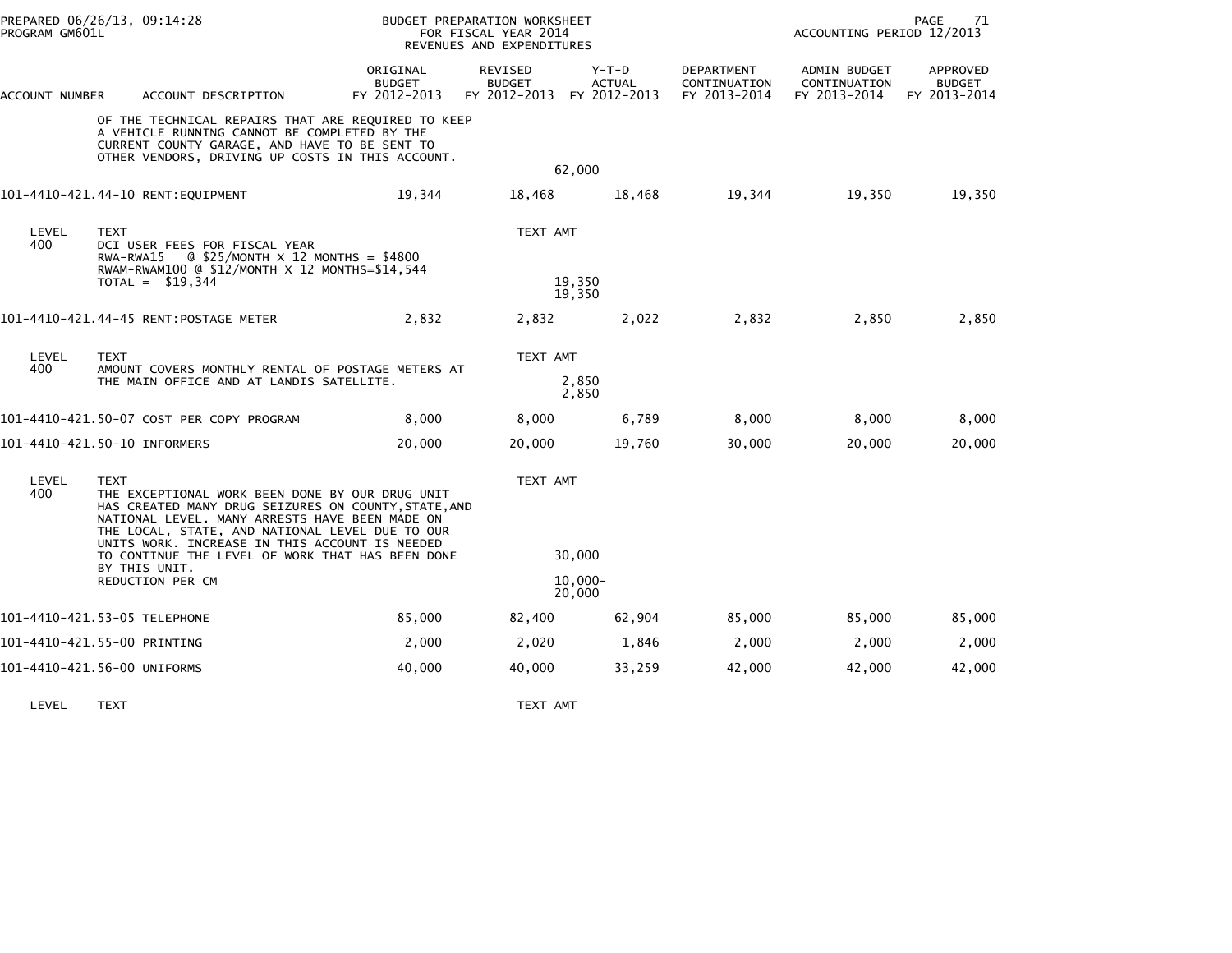| PREPARED 06/26/13, 09:14:28<br>PROGRAM GM601L |                                                                                                                                                                                                                                                                                                                                                                                                                                                                                                                                                                                                               |                                           | BUDGET PREPARATION WORKSHEET<br>FOR FISCAL YEAR 2014<br>REVENUES AND EXPENDITURES |                                          |                                            |                                              | 72<br>PAGE<br>ACCOUNTING PERIOD 12/2013          |  |  |
|-----------------------------------------------|---------------------------------------------------------------------------------------------------------------------------------------------------------------------------------------------------------------------------------------------------------------------------------------------------------------------------------------------------------------------------------------------------------------------------------------------------------------------------------------------------------------------------------------------------------------------------------------------------------------|-------------------------------------------|-----------------------------------------------------------------------------------|------------------------------------------|--------------------------------------------|----------------------------------------------|--------------------------------------------------|--|--|
| ACCOUNT NUMBER                                | ACCOUNT DESCRIPTION                                                                                                                                                                                                                                                                                                                                                                                                                                                                                                                                                                                           | ORIGINAL<br><b>BUDGET</b><br>FY 2012-2013 | REVISED<br><b>BUDGET</b><br>FY 2012-2013                                          | $Y-T-D$<br><b>ACTUAL</b><br>FY 2012-2013 | DEPARTMENT<br>CONTINUATION<br>FY 2013-2014 | ADMIN BUDGET<br>CONTINUATION<br>FY 2013-2014 | <b>APPROVED</b><br><b>BUDGET</b><br>FY 2013-2014 |  |  |
| 400                                           | CONTINUATION<br>REQUEST ONE TIME INCREASE TO REPLACE WORN OUT                                                                                                                                                                                                                                                                                                                                                                                                                                                                                                                                                 |                                           |                                                                                   | 40,000                                   |                                            |                                              |                                                  |  |  |
|                                               | TACTICAL UNIFORMS FOR SRT TEAM PURCHASED IN 2006                                                                                                                                                                                                                                                                                                                                                                                                                                                                                                                                                              |                                           |                                                                                   | 2,000<br>42,000                          |                                            |                                              |                                                  |  |  |
|                                               | 101-4410-421.56-10 CLOTHING                                                                                                                                                                                                                                                                                                                                                                                                                                                                                                                                                                                   | 1,000                                     | 1,000                                                                             | 1,000                                    | 1,000                                      | 1,000                                        | 1,000                                            |  |  |
|                                               | 101-4410-421.56-20 SPECIAL DEPUTIES                                                                                                                                                                                                                                                                                                                                                                                                                                                                                                                                                                           | 3,000                                     | 1,730                                                                             | 1,689                                    | 3,000                                      | 3,000                                        | 3,000                                            |  |  |
|                                               | 101-4410-421.57-00 POSTAGE                                                                                                                                                                                                                                                                                                                                                                                                                                                                                                                                                                                    | 8,000                                     | 8,000                                                                             | 7,579                                    | 8,000                                      | 8,000                                        | 8,000                                            |  |  |
|                                               | 101-4410-421.58-00 TRAVEL                                                                                                                                                                                                                                                                                                                                                                                                                                                                                                                                                                                     | 8,000                                     | 10,000                                                                            | 9,771                                    | 10,000                                     | 9,000                                        | 9,000                                            |  |  |
| LEVEL<br>400                                  | <b>TEXT</b><br>MODERATE INCREASE NEEDED TO COMPENSATE FOR THE<br>RISE IN TRAVELING COST. BOTH FUEL COST AND THE<br>LODGING COST HAS INCREASED.<br>REDUCTION PER COUNTY MANAGER                                                                                                                                                                                                                                                                                                                                                                                                                                | TEXT AMT<br>10,000<br>$1,000-$<br>9,000   |                                                                                   |                                          |                                            |                                              |                                                  |  |  |
|                                               | 101-4410-421.59-00 TRAINING                                                                                                                                                                                                                                                                                                                                                                                                                                                                                                                                                                                   | 7,000                                     | 5.500                                                                             | 5,068                                    | 8,000                                      | 7,000                                        | 7,000                                            |  |  |
| LEVEL<br>400                                  | <b>TEXT</b><br>TRAINING COST OVERALL HAS INCREASED DUE TO HIGH<br>COST OF TRAVELING, WHICH INSTRUCTORS THEN PASS ON<br>IN HIGHER CLASS REGISTRATION COST. OFFICE HAS<br>SEVERAL PIECES OF TECHNICAL CRIME SCENE EQUIPMENT<br>THAT REQUIRE OPERATERS TO ATTEND CLASSES TO OBTAIN<br>CERTIFICATIONS THAT ARE REQUIRED WHEN COURTROOM<br>TESTIMONY IS NECESSARY IN SUPERIOR COURT. ALL<br>RCSO TRAINING REQUEST RECEIVE CLOSE SCRUTINY TO<br>MAKE SURE THAT THE TRAINING IS NEEDED BY THE<br>EMPLOYEE APPLYING TO ATTEND AND THE QUALITY OF THE<br>TRAINING CLASS BEING OFFERED.<br>REDUCTION PER COUNTY MANAGER | TEXT AMT                                  | 8,000<br>$1,000-$<br>7,000                                                        |                                          |                                            |                                              |                                                  |  |  |
|                                               | 101-4410-421.61-05 SUPPLIES:OFFICE                                                                                                                                                                                                                                                                                                                                                                                                                                                                                                                                                                            | 12,000                                    | 16,094                                                                            | 15,615                                   | 14,000                                     | 14,000                                       | 14,000                                           |  |  |
| LEVEL                                         | TEXT                                                                                                                                                                                                                                                                                                                                                                                                                                                                                                                                                                                                          |                                           | TEXT AMT                                                                          |                                          |                                            |                                              |                                                  |  |  |

LEVEL TEXT TEXT AMT 400 THIS ACCOUNT HAS ALREADY REQUIRED TWO B/A'S TO INCREASE FUNDS TO COVER NECESSARY COSTS.TREMENDOUS INCREASE IN THE NUMBER OF BOTH HANDGUN PURCHASE PERMITS AND CONCEALED HANDGUN PERMITS HAS REQUIRED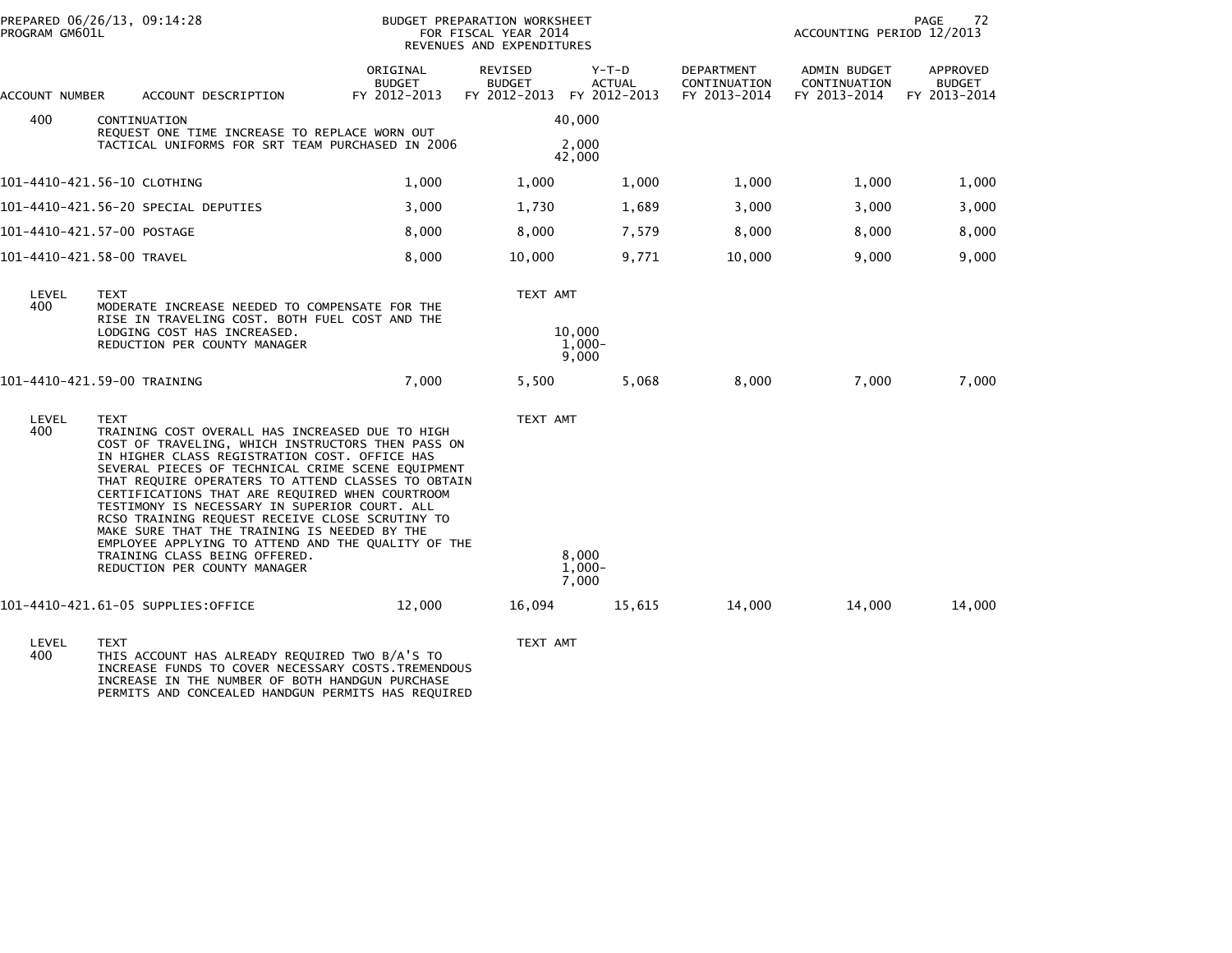|                | PREPARED 06/26/13, 09:14:28<br>PROGRAM GM601L                                                                                                                                                                                                                                                                                                                                                                                                                                                                                                                                                                   |                                           | <b>BUDGET PREPARATION WORKSHEET</b><br>FOR FISCAL YEAR 2014<br>REVENUES AND EXPENDITURES |                                        | PAGE<br>73<br>ACCOUNTING PERIOD 12/2013           |                                              |                                           |
|----------------|-----------------------------------------------------------------------------------------------------------------------------------------------------------------------------------------------------------------------------------------------------------------------------------------------------------------------------------------------------------------------------------------------------------------------------------------------------------------------------------------------------------------------------------------------------------------------------------------------------------------|-------------------------------------------|------------------------------------------------------------------------------------------|----------------------------------------|---------------------------------------------------|----------------------------------------------|-------------------------------------------|
| ACCOUNT NUMBER | ACCOUNT DESCRIPTION                                                                                                                                                                                                                                                                                                                                                                                                                                                                                                                                                                                             | ORIGINAL<br><b>BUDGET</b><br>FY 2012-2013 | <b>REVISED</b><br><b>BUDGET</b><br>FY 2012-2013                                          | Y-T-D<br><b>ACTUAL</b><br>FY 2012-2013 | <b>DEPARTMENT</b><br>CONTINUATION<br>FY 2013-2014 | ADMIN BUDGET<br>CONTINUATION<br>FY 2013-2014 | APPROVED<br><b>BUDGET</b><br>FY 2013-2014 |
|                | HIGHER USAGE OF PAPER,INK CARTRIDGES,FOLDERS, ETC.<br>FUND COVERS THE COST OF BOTH THE SALISBURY OFFICE<br>AND THE LANDIS SATELLITE OFFICE.                                                                                                                                                                                                                                                                                                                                                                                                                                                                     |                                           |                                                                                          | 14,000<br>14,000                       |                                                   |                                              |                                           |
|                | 101-4410-421.61-10 SUPPLIES:ANIMAL & VET                                                                                                                                                                                                                                                                                                                                                                                                                                                                                                                                                                        | 5,000                                     | 7,000                                                                                    | 6,836                                  | 6,000                                             | 6,000                                        | 6,000                                     |
| LEVEL<br>400   | <b>TEXT</b><br>REQUEST MODERATE INCREASE TO COMPENSATE FOR COST<br>IN THIS LINE ITEM, WHICH HAS ALREADY REQUIRED<br>ON B/A TO INCREASE FUNDS. THIS ACCOUNT IS<br>CURRENTLY COVERING THE COST OF 6 DOGS FOR VET AND<br>FOOD. AN UNFORSEEN MEDICAL EMERGENCY WITH ONE DOG<br>DROVE UP COSTS, BUT THIS POSSIBILITY ALWAYS EXISTS<br>AS THESE DOGS ARE WORKING DOGS THAT ARE SOMETIMES<br>PUT IN DANGEROUS SITUATIONS.                                                                                                                                                                                              |                                           | TEXT AMT                                                                                 | 6,000                                  |                                                   |                                              |                                           |
|                |                                                                                                                                                                                                                                                                                                                                                                                                                                                                                                                                                                                                                 |                                           |                                                                                          | 6,000                                  |                                                   |                                              |                                           |
|                |                                                                                                                                                                                                                                                                                                                                                                                                                                                                                                                                                                                                                 | 3,000                                     | 2,200                                                                                    | 1,191                                  | 2,500                                             | 2,000                                        | 2,000                                     |
|                | 101-4410-421.61-35 SUPPLIES:LAW ENFORCEMENT                                                                                                                                                                                                                                                                                                                                                                                                                                                                                                                                                                     | 35,000                                    | 31,384                                                                                   | 20,431                                 | 40,000                                            | 35,000                                       | 35,000                                    |
| LEVEL<br>400   | <b>TEXT</b><br>INCREASE NEEDED HERE TO COMPENSATE FOR INCREASE<br>COST OF AMMUNITION CAUSED BY NATIONAL DEBATE ON<br>GUN CONTROL. ALSO, TRAINING REQUIRED FOR TASER<br>CERTIFIED OFFICERS MANDATES THAT THE OFFICER FIRE<br>TWO CARTRIDGES TO BE CERTIFIED TO USE THE WEAPON.<br>CERTIFICATIONS ARE VERY IMPORTANT IN EVENT OF<br>POSSIBLE REQUIRED COURTROOM TESTIMONY. THE COST<br>OF EACH CARTRIDGE IS \$25 EACH. THE COST OF<br>CERTIFYING 100 OFFICERS IS \$5000. THIS ACCOUNT<br>ALSO IS USED TO PURCHASE OFFICERS LEATHER GEAR,<br>HANDCUFF, FLASHLIGHTS, BATTERIES, ETC.<br>REDUCTIO PER COUNTY MANAGER |                                           | TEXT AMT                                                                                 | 40,000<br>$5.000 -$<br>35,000          |                                                   |                                              |                                           |
|                | 101-4410-421.61-60 SUPPLIES:PHOTOGRAPHIC                                                                                                                                                                                                                                                                                                                                                                                                                                                                                                                                                                        | 4,000                                     | 3,200                                                                                    | 3,157                                  | 4,000                                             | 3,500                                        | 3,500                                     |
|                | 101-4410-421.61-85 SUPPLIES:VEHICLE                                                                                                                                                                                                                                                                                                                                                                                                                                                                                                                                                                             | 35,000                                    | 35,000                                                                                   | 23,974                                 | 40,000                                            | 35,000                                       | 35,000                                    |
|                |                                                                                                                                                                                                                                                                                                                                                                                                                                                                                                                                                                                                                 |                                           |                                                                                          |                                        |                                                   |                                              |                                           |

LEVEL TEXT TEXT AMT<br>400 INCREASE NEEDED TO COMPENSATE FOR RISE IN COST 40,000<br>OF PETROLEUM PRODUCTS WHICH CAUSE AN INCREASE IN

TEXT AMT<br>40,000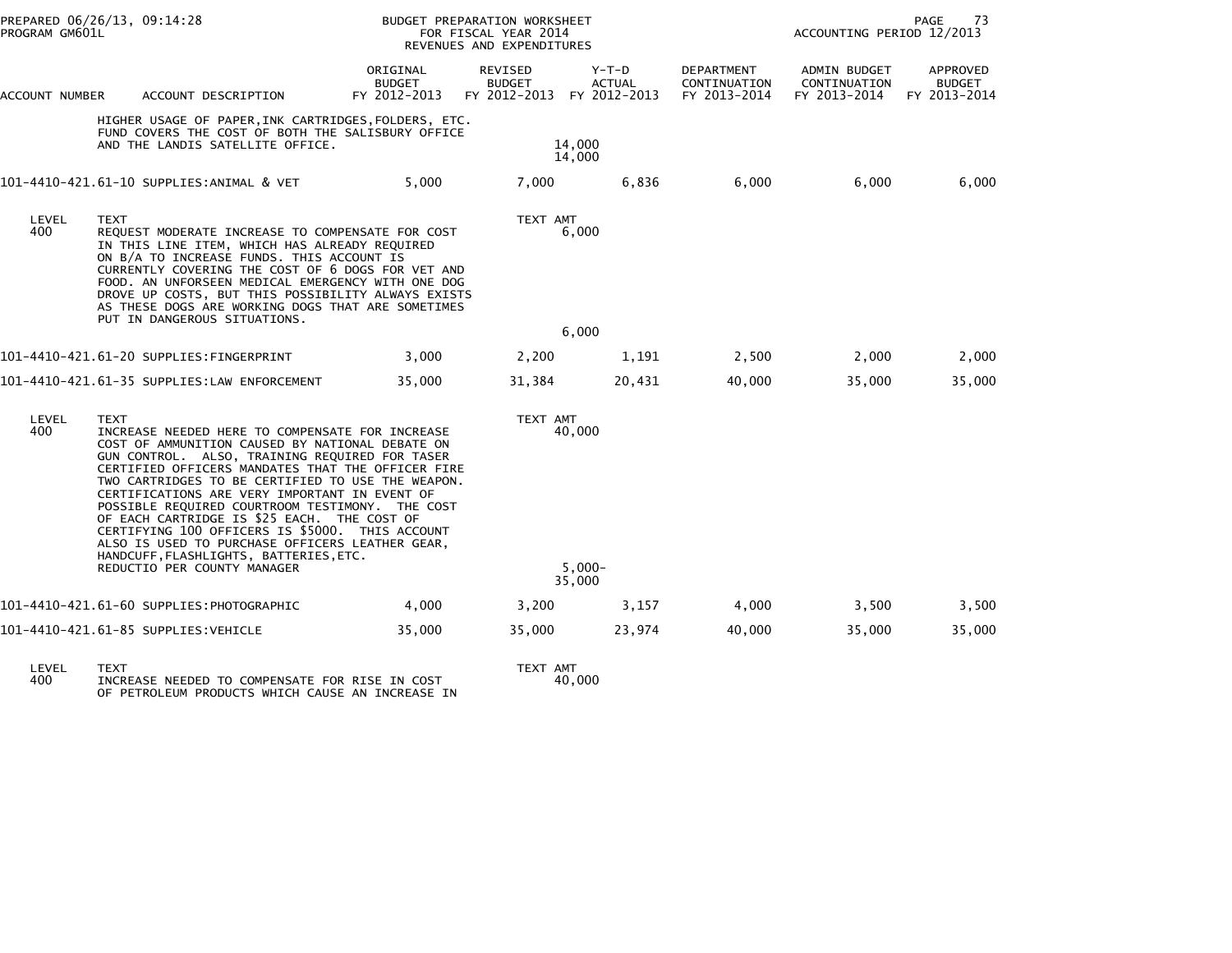|                                | PREPARED 06/26/13, 09:14:28<br>PROGRAM GM601L |                                                                                                                                                                                                                                                                                                                                                                                                                                                                                                                                                                                                            |                                           | BUDGET PREPARATION WORKSHEET<br>FOR FISCAL YEAR 2014<br>REVENUES AND EXPENDITURES | PAGE<br>74<br>ACCOUNTING PERIOD 12/2013  |                                            |                                              |                                    |
|--------------------------------|-----------------------------------------------|------------------------------------------------------------------------------------------------------------------------------------------------------------------------------------------------------------------------------------------------------------------------------------------------------------------------------------------------------------------------------------------------------------------------------------------------------------------------------------------------------------------------------------------------------------------------------------------------------------|-------------------------------------------|-----------------------------------------------------------------------------------|------------------------------------------|--------------------------------------------|----------------------------------------------|------------------------------------|
| ACCOUNT NUMBER                 |                                               | ACCOUNT DESCRIPTION                                                                                                                                                                                                                                                                                                                                                                                                                                                                                                                                                                                        | ORIGINAL<br><b>BUDGET</b><br>FY 2012-2013 | REVISED<br><b>BUDGET</b><br>FY 2012-2013                                          | $Y-T-D$<br><b>ACTUAL</b><br>FY 2012-2013 | DEPARTMENT<br>CONTINUATION<br>FY 2013-2014 | ADMIN BUDGET<br>CONTINUATION<br>FY 2013-2014 | APPROVED<br>BUDGET<br>FY 2013-2014 |
|                                |                                               | TIRE COSTS. THIS ACCOUNT IS USED TO BUY TIRES,<br>ALL CAR PARTS AND EQUIPMENT FOR THE RCSO FLEET.<br>REDUCTION PER COUNTY MANAGER                                                                                                                                                                                                                                                                                                                                                                                                                                                                          |                                           |                                                                                   | $5.000 -$<br>35,000                      |                                            |                                              |                                    |
|                                |                                               |                                                                                                                                                                                                                                                                                                                                                                                                                                                                                                                                                                                                            | 1,500                                     | 1,200                                                                             | 1,105                                    | 1,500                                      | 1,500                                        | 1,500                              |
|                                |                                               | 101–4410–421.61–95 SUPPLIES:OTHER SMALL EQMT                                                                                                                                                                                                                                                                                                                                                                                                                                                                                                                                                               | 15,000                                    | 11,995                                                                            | 11,197                                   | 19,520                                     | 15,000                                       | 15,000                             |
| LEVEL<br>400                   | <b>TEXT</b><br>EACH UNIT IS \$352.            | THIS ACCOUNT IS USED TO PURCHASE LARGE OFFICE<br>EQUIPMENT, SUCH AS CHAIRS AND FILING CABINETS. IT<br>IS ALSO USED TO PURCHASE MANY NECESSARY ITEMS FOR<br>OFFICERS USE IN DAILY DUTIES, SUCH AS FIRE EXT.,<br>WEAPONS CASES, FINGERPRINT KITS, ETC. REQUEST<br>MODERATE INCREASE TO COVER RISING COSTS.<br>REQUEST FUNDS TO REPLACE 10 ALCO-SENSOR BREATH<br>TESTING INSTRUMENTS. CURRENT UNITS ARE OUTDATED &<br>MANUFACTURER WILL NOT REPAIR ANY LONGER. THESE<br>INSTRUMENTS ARE USED BY PATROL OFFICERS TO FIND<br>PROBABLE CAUSE TO ARREST PEOPLE FOR DRUNK DRIVING.<br>REDUCTION PER COUNTY MANAGER |                                           | TEXT AMT                                                                          | 16,000<br>3,520<br>$4,520-$<br>15,000    |                                            |                                              |                                    |
| 101-4410-421.62-05 ELECTRICITY |                                               |                                                                                                                                                                                                                                                                                                                                                                                                                                                                                                                                                                                                            | 53,000                                    | 53,000                                                                            | 38,221                                   | 60,000                                     | 60,000                                       | 60,000                             |
| LEVEL<br>400                   | <b>TEXT</b>                                   | FACILITIES MAINTENANCE HAD PAID UTILITIES COST AT<br>THE LANDIS SATELLITE SINCE 2010.<br>DUKE ENERGY HAS REQUESTED TO BE ALLOWED TO RAISE<br>ELECTRICAL RATES ON CUSTOMERS, BUT IT IS UNCLEAR<br>WHAT INCREASE MAY BE APPROVED. BASED ON PAST SIX<br>MONTHS, THIS ACCOUNT MAY SUFFER A SHORTFALL OF<br>ABOUT \$2600, AND AN ANALYSIS OF THE PAST 6 MONTHS<br>AT THE LANDIS OFFICE, SHOWS YEARLY COST AT THAT<br>LOCATION WOULD BE ABOUT \$750.                                                                                                                                                             |                                           | TEXT AMT                                                                          | 60,000<br>60,000                         |                                            |                                              |                                    |
|                                |                                               | 101-4410-421.62-20 MOTOR FUEL & LUBRICANTS                                                                                                                                                                                                                                                                                                                                                                                                                                                                                                                                                                 | 415,000                                   | 415,000                                                                           | 373,101                                  | 456,500                                    | 425,000                                      | 425,000                            |
|                                |                                               |                                                                                                                                                                                                                                                                                                                                                                                                                                                                                                                                                                                                            |                                           |                                                                                   |                                          |                                            |                                              |                                    |
| LEVEL                          | <b>TEXT</b>                                   |                                                                                                                                                                                                                                                                                                                                                                                                                                                                                                                                                                                                            |                                           | TEXT AMT                                                                          |                                          |                                            |                                              |                                    |

LEVEL TEXT TEXT AMT 400 VOLATILE CONDITIONS IN MIDDLE EAST, AND ECONOMIES OF THE WORLD CONTINUE TO AFFECT THE COST OF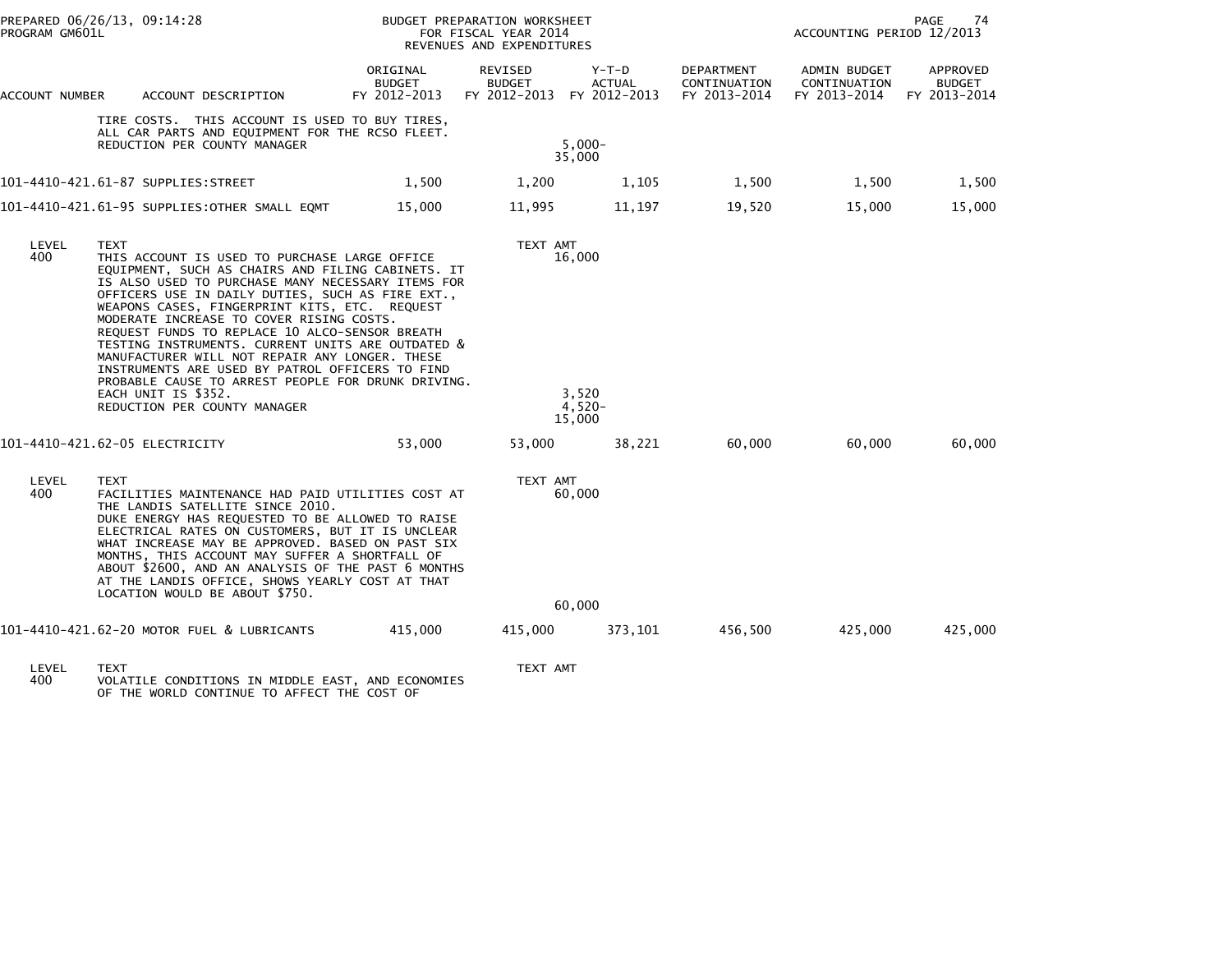| PREPARED 06/26/13, 09:14:28<br>PROGRAM GM601L |             |                                                                                                                                                                                                                                                                                                                                                                                                                                                                               | BUDGET PREPARATION WORKSHEET<br>FOR FISCAL YEAR 2014<br>REVENUES AND EXPENDITURES           |                                          |                                        | 75<br>PAGE<br>ACCOUNTING PERIOD 12/2013    |                                              |                                           |
|-----------------------------------------------|-------------|-------------------------------------------------------------------------------------------------------------------------------------------------------------------------------------------------------------------------------------------------------------------------------------------------------------------------------------------------------------------------------------------------------------------------------------------------------------------------------|---------------------------------------------------------------------------------------------|------------------------------------------|----------------------------------------|--------------------------------------------|----------------------------------------------|-------------------------------------------|
| ACCOUNT NUMBER                                |             | ACCOUNT DESCRIPTION                                                                                                                                                                                                                                                                                                                                                                                                                                                           | ORIGINAL<br><b>BUDGET</b><br>FY 2012-2013                                                   | REVISED<br><b>BUDGET</b><br>FY 2012-2013 | Y-T-D<br><b>ACTUAL</b><br>FY 2012-2013 | DEPARTMENT<br>CONTINUATION<br>FY 2013-2014 | ADMIN BUDGET<br>CONTINUATION<br>FY 2013-2014 | APPROVED<br><b>BUDGET</b><br>FY 2013-2014 |
|                                               |             | PETROLEUM PRODUCTS. IT IS CERTAINLY A GUESS AS TO<br>WHAT THE PRICE OF FUEL MAY DO AS THERE ARE MANY<br>VARIABLES THAT ULTIMATELY DECIDE THE PRICE. BASED<br>ON THE CURRENT SITUATION, IT SEEMS PRUDENT TO<br>REQUEST AN INCREASE.<br>REDUCTION PER COUNTY MANAGER                                                                                                                                                                                                            |                                                                                             |                                          | 456,500<br>31,500-<br>425,000          |                                            |                                              |                                           |
|                                               |             | 101-4410-421.64-50 DUES & SUBSCRIPTIONS                                                                                                                                                                                                                                                                                                                                                                                                                                       | 4,000                                                                                       | 3,650                                    | 3,642                                  | 4,000                                      | 4,000                                        | 4,000                                     |
|                                               |             | 101-4410-421.65-00 DRUGS & MEDICINES                                                                                                                                                                                                                                                                                                                                                                                                                                          | 1,000                                                                                       | 13                                       | 13                                     | 2,200                                      | 2,200                                        | 2,200                                     |
| LEVEL<br>400                                  | <b>TEXT</b> | REQUEST ONE TIME INCREASE-OUTFIT SRT TEAM MEMBERS<br>WITH A "BLOWOUT KIT" CONSISTING OF A NAR SALINE<br>LOCK KIT, NEEDLE DECOMPRESSION KIT, QUICKCLOT<br>COMBAT GAUZE, SURGICAL AIRWAY KIT, AND ASHERMAN<br>CHEST SEAL. THIS KIT IS NOW A STANDARD ITEM<br>CARRIED BY MOST SPECIAL RESPONSE OR SWAT TEAMS<br>THROUGHOUT THE US. THIS KIT HAS SAVED THE LIVES<br>OF OFFICERS BECAUSE THEY WERE ABLE TO BE TREATED<br>IMMEDIATELY AFTER SUFFERING SEVERE WOUNDS<br>CONTINUATION |                                                                                             | TEXT AMT                                 | 1.200<br>1,000<br>2,200                |                                            |                                              |                                           |
| 101-4410-421.74-35 C/A:VEHICLES               |             |                                                                                                                                                                                                                                                                                                                                                                                                                                                                               | 369,281                                                                                     | 369,281                                  | 231,204                                | 368,001                                    | 368,001                                      | 368,001                                   |
| LEVEL<br>400                                  | <b>TEXT</b> | THE SHERIFF'S OFFICE HAS 14 VEHICLES THAT WILL BE<br>MILEAGED OUT DURING THE 2013-2014 FISCAL YEAR.<br>THE FOLLOWING CHART DETAILS THE VEHICLE GOING OUT<br>WITH ESTIMATED MILEAGE AS OF JANUARY 2014, WHEN<br>YOU CAN BEGIN TO RECEIVE DELIVERY OF NEW VEHICLES:<br>VEH ID# MAKE & MODEL<br>MILEAGE<br>0419 04 FORD EXPLR.<br>126,466<br>0605 06 CHEVY TAHOE<br>126,856<br>0408 04 FORD CROWN VIC 125,634<br>0412 04 FORD CROWN VIC 129,734                                  | <b>REPLACEMENT</b><br>14 CHEVY TAHOE<br>14 FORD UTILITY<br>14 FORD TAURUS<br>14 FORD TAURUS | TEXT AMT                                 |                                        |                                            |                                              |                                           |

 0505 05 FORD CROWN VIC 131,631 14 FORD TAURUS 0610 06 FORD CROWN VIC 131,212 14 FORD TAURUS0619 06 FORD CROWN VIC 129,390 14 FORD TAURUS

- 0711 07 FORD CROWN VIC 143,192 14 FORD TAURUS 0718 08 DODGE CHARGER 144,928 14 FORD TAURUS0712 07 FORD CROWN VIC 132,807 14 FORD TAURUS
- 0729 08 DODGE CHARGER 137,740 14 FORD TAURUS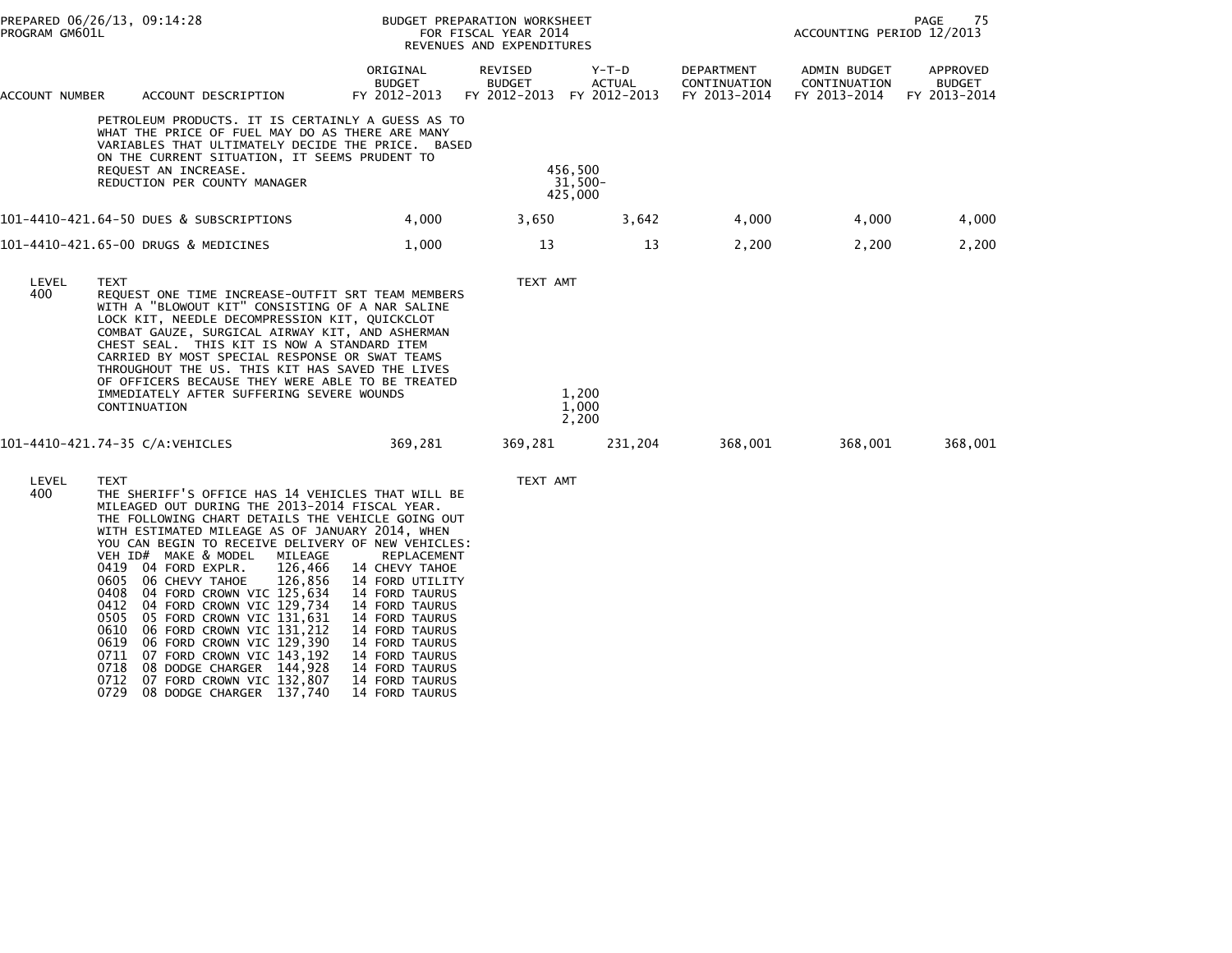| PREPARED 06/26/13, 09:14:28<br>PROGRAM GM601L                                                                                                                                                                                                                                                                                                                                                                                                          |                                                                                                                                               | BUDGET PREPARATION WORKSHEET<br>FOR FISCAL YEAR 2014<br>REVENUES AND EXPENDITURES |                                          |                                          |                                            |                                              | 76<br>PAGE<br>ACCOUNTING PERIOD 12/2013   |  |  |
|--------------------------------------------------------------------------------------------------------------------------------------------------------------------------------------------------------------------------------------------------------------------------------------------------------------------------------------------------------------------------------------------------------------------------------------------------------|-----------------------------------------------------------------------------------------------------------------------------------------------|-----------------------------------------------------------------------------------|------------------------------------------|------------------------------------------|--------------------------------------------|----------------------------------------------|-------------------------------------------|--|--|
| ACCOUNT DESCRIPTION<br>ACCOUNT NUMBER                                                                                                                                                                                                                                                                                                                                                                                                                  |                                                                                                                                               | ORIGINAL<br><b>BUDGET</b><br>FY 2012-2013                                         | REVISED<br><b>BUDGET</b><br>FY 2012-2013 | $Y-T-D$<br><b>ACTUAL</b><br>FY 2012-2013 | DEPARTMENT<br>CONTINUATION<br>FY 2013-2014 | ADMIN BUDGET<br>CONTINUATION<br>FY 2013-2014 | APPROVED<br><b>BUDGET</b><br>FY 2013-2014 |  |  |
| 0614 06 FORD CROWN VIC 127,941<br>0721 08 DODGE CHARGER 138,493<br>0925 09 FORD E350 VAN 194,417<br>NEW VEHICLES PRICES:<br>14 CHEVY TAHOE<br>14 FORD UTILITY<br>14 FORD TAURUS<br>14 FORD TAURUS<br>14 FORD TAURUS<br>14 FORD TAURUS<br>14 FORD TAURUS<br>14 FORD TAURUS<br>14 FORD TAURUS IT \$28,770<br>14 FORD TAURUS IT \$28,770<br>14 FORD TAURUS IT \$28,770<br>14 CHEVY IMPALA<br>14 CHEVY IMPALA<br>13 FORD E350 VAN \$24,081<br>TOTAL<br>$=$ | \$32,709<br>\$28,055<br>\$25.530<br>\$25,530<br>\$25.530<br>\$25,530<br>\$25,530<br>\$25,530<br>\$21,833<br>\$21,833<br>\$368,001             | 14 CHEVY IMPALA<br>14 CHEVY IMPALA<br>13 FORD E350VAN                             |                                          | 368.001                                  |                                            |                                              |                                           |  |  |
| 101-4410-421.74-36 C/A:VEHICLE EQUIPMENT                                                                                                                                                                                                                                                                                                                                                                                                               |                                                                                                                                               | 57,042                                                                            | 57,032                                   | 368,001<br>55,624                        | 60,000                                     | 60,000                                       | 60,000                                    |  |  |
| LEVEL<br><b>TEXT</b><br>400<br>PETROLEUM COST.                                                                                                                                                                                                                                                                                                                                                                                                         | REQUEST SLIGHT INCREASE TO COMPENSATE FOR RISING<br>COST OF EQUIPMENT, MAINLY DUE TO INCREASED                                                |                                                                                   | TEXT AMT                                 | 60,000<br>60,000                         |                                            |                                              |                                           |  |  |
| 101-4410-421.74-37 C/A:VEH EQMT INSTALLATION                                                                                                                                                                                                                                                                                                                                                                                                           |                                                                                                                                               | 6,000                                                                             | 4,800                                    | 4,213                                    | 8,400                                      | 8,400                                        | 8,400                                     |  |  |
| LEVEL<br><b>TEXT</b><br>400<br>CONTINUATION<br>INSTALLED IN THE NEW DETENTION VAN.                                                                                                                                                                                                                                                                                                                                                                     | REQUEST INCREASE OF \$2400 OVER USUAL AMOUNT TO<br>COMPENSATE FOR REMOVAL OF DETENTION VAN'S<br>"VANCELL" INSERT FROM OLD VAN, AND THEN TO BE |                                                                                   | TEXT AMT                                 | 6,000<br>2,400                           |                                            |                                              |                                           |  |  |
| 101-4410-421.74-90 C/A:OTHER EQUIPMENT                                                                                                                                                                                                                                                                                                                                                                                                                 |                                                                                                                                               | 0                                                                                 | 24,550                                   | 8,400<br>24,550                          | 26,200                                     | 0                                            | $\mathbf 0$                               |  |  |
| LEVEL<br>TEXT<br>$\Delta$                                                                                                                                                                                                                                                                                                                                                                                                                              | FUNDS TO REDUACE A WATCHCHARD CAMERAS THAT ARE                                                                                                |                                                                                   | TEXT AMT                                 |                                          |                                            |                                              |                                           |  |  |

400 FUNDS TO REPLACE 4 WATCHGUARD CAMERAS THAT ARE BETWEEN 7 AND 10 YEARS OLD, PAST THEIR ESTIMATED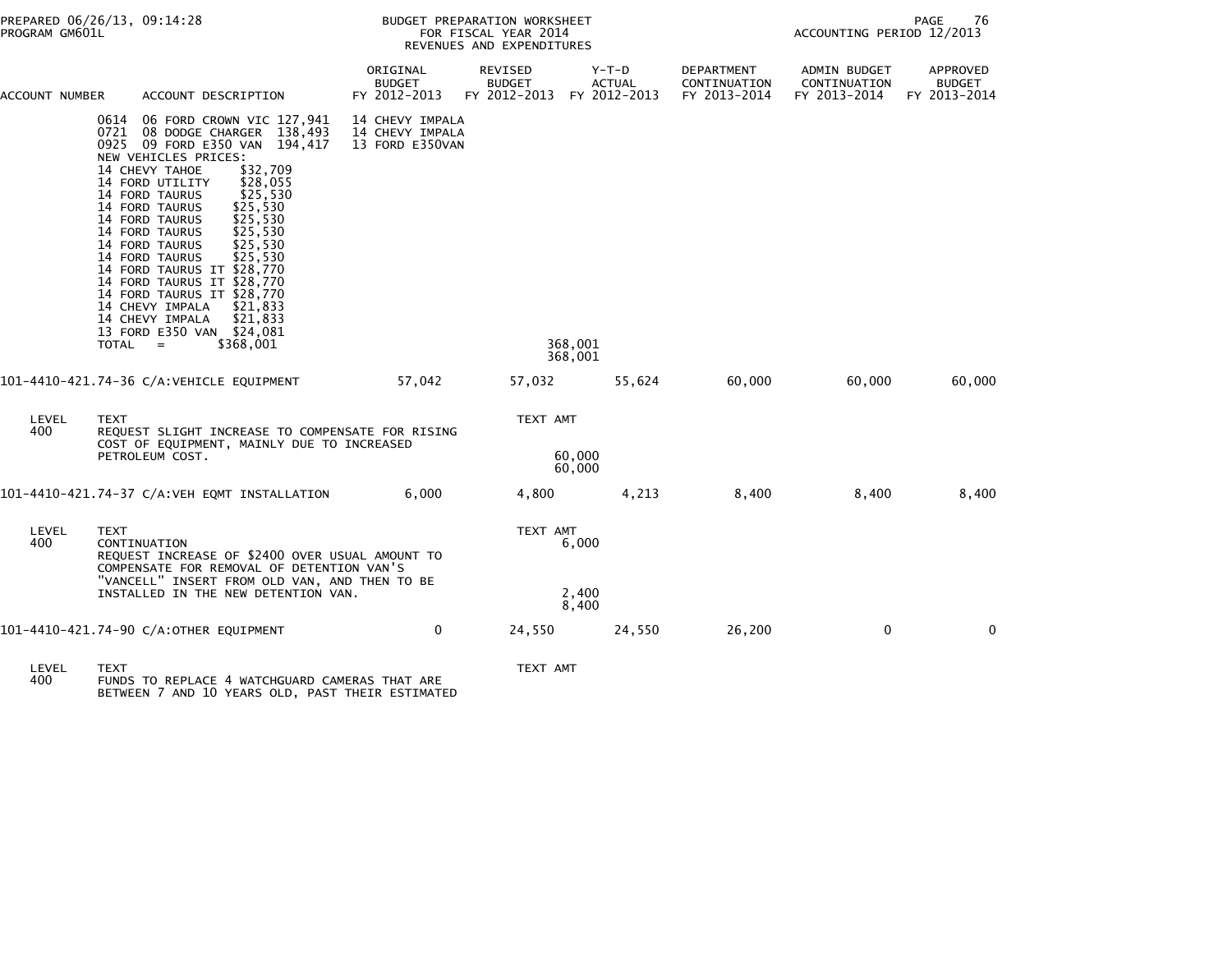| PREPARED 06/26/13, 09:14:28<br>PROGRAM GM601L |             |                                                                                                                                                                                                                                                                                                                                                                                                                                                                                                                                                                                                                                                                                                                                                                                                                                                                                                                                                                                                                                                                                                                                                                                                                                                                                                                                                                                                                                                                                                                                                 |                                           | BUDGET PREPARATION WORKSHEET<br>FOR FISCAL YEAR 2014<br>REVENUES AND EXPENDITURES | 77<br>PAGE<br>ACCOUNTING PERIOD 12/2013 |                                            |                                              |                                           |
|-----------------------------------------------|-------------|-------------------------------------------------------------------------------------------------------------------------------------------------------------------------------------------------------------------------------------------------------------------------------------------------------------------------------------------------------------------------------------------------------------------------------------------------------------------------------------------------------------------------------------------------------------------------------------------------------------------------------------------------------------------------------------------------------------------------------------------------------------------------------------------------------------------------------------------------------------------------------------------------------------------------------------------------------------------------------------------------------------------------------------------------------------------------------------------------------------------------------------------------------------------------------------------------------------------------------------------------------------------------------------------------------------------------------------------------------------------------------------------------------------------------------------------------------------------------------------------------------------------------------------------------|-------------------------------------------|-----------------------------------------------------------------------------------|-----------------------------------------|--------------------------------------------|----------------------------------------------|-------------------------------------------|
| ACCOUNT NUMBER                                |             | ACCOUNT DESCRIPTION                                                                                                                                                                                                                                                                                                                                                                                                                                                                                                                                                                                                                                                                                                                                                                                                                                                                                                                                                                                                                                                                                                                                                                                                                                                                                                                                                                                                                                                                                                                             | ORIGINAL<br><b>BUDGET</b><br>FY 2012-2013 | REVISED<br><b>BUDGET</b><br>FY 2012-2013                                          | Y-T-D<br><b>ACTUAL</b><br>FY 2012-2013  | DEPARTMENT<br>CONTINUATION<br>FY 2013-2014 | ADMIN BUDGET<br>CONTINUATION<br>FY 2013-2014 | APPROVED<br><b>BUDGET</b><br>FY 2013-2014 |
|                                               |             | LIFE EXPECTANCY. THESE OLDER CAMERAS CANNOT BE<br>REPAIRED DUE TO UPDATES IN TECHNOLOGY. IN CAR<br>CAMERAS ARE A VALUABLE TOOL FOR MANY REASONS.<br>ABOUT 82% OF DWI OFFENDERS PLEAD NO CONTEST IN<br>COURT, SAVING THE COUNTY OFFICER TIME & FUNDS<br>LOST WHILE SITTING IN COURT, WAITING FOR THE CASE<br>TO BE TRIED. IT PREVENTS MONEY BEING LOST BY THE<br>COUNTY IN UNSUBSTANTIATED CLAIMS OF OFFICER ABUSE<br>OR WRONG DOING. THERE IS ALSO A 97% REDUCTION IN<br>COMPLAINTS FILED AGAINST OFFICERS IF THE CIVILIAN<br>IS INFORMED THAT THEY ARE BEING TAPED BY A MOBILE<br>POLICE VIDEO STATION. MOST IMPORTANTLY, IF AN<br>OFFICER BECOMES INCAPACITATED OR WORSE, THE VIDEO<br>MAY BE THE ONLY WITNESS TO THE CRIME.<br>$$5300 \times 4 = $21,200$<br>INVESTIGATORS TO IDENTIFY TWO PERSONS WHO HAD BEEN<br>IN THE STORE JUST PRIOR TO THE MURDER. STARWITNESS<br>ENABLED INVESTIGATORS TO ENHANCE THE VIDEO GOOD<br>ENOUGH THAT WITHIN HOURS AFTER BEING PUT OUT TO<br>LOCAL MEDIA OUTLETS, THE NAMES OF THE SUSPECTS<br>WERE KNOWN, AND WITHIN ANOTHER DAY THOSE TWO<br>SUSPECTS AND THE GUNMAN HAD BEEN ARRESTED AND PUT<br>IN JAIL FOR THE MURDER OF AN INNOCENT CITIZEN.<br>UPGRADING THE CURRENT SYSTEM WILL ALLOW THE RCSO<br>TO BE PREPARED AND READY FOR THE NEXT CRIME,<br>POSSIBLY EVEN ANOTHER MURDER, THAT CAN BE SOLVED<br>BY VIDEO ENHANCEMENT!! THIS IS PROVEN EQUIPMENT<br>THAT IS NEEDED TO KEEP PACE WITH THE EVER CHANGING<br>WORLD OF ELECTRONICS!<br>COST OF REPLACEMENT SYSTEM<br>REDUCTION PER COUNTY MANAGER |                                           |                                                                                   | 21,200<br>5.000<br>26,200-              |                                            |                                              |                                           |
|                                               |             | 101-4410-421.76-20 F/A:DP EQUIPMENT                                                                                                                                                                                                                                                                                                                                                                                                                                                                                                                                                                                                                                                                                                                                                                                                                                                                                                                                                                                                                                                                                                                                                                                                                                                                                                                                                                                                                                                                                                             | 0                                         | 0                                                                                 | $\mathbf 0$                             | 28,000                                     | 0                                            | 0                                         |
| LEVEL<br>400                                  | <b>TEXT</b> | INFORMATION SYSTEMS ADVISES THAT WE SHOULD SUBMIT<br>REQUEST FOR FUNDS TO REPLACE 35 MDTS AT \$800/EACH.<br>THIS IS TO CONTINUE ON A ROTATION OF REPLACING<br>SOME MDTS EACH YEAR, INSTEAD OF ASKING TO REPLACE<br>OUR TOTAL AMOUNT EVERY 3 YEARS.<br>REDUCTION PER COUNTY MANAGER                                                                                                                                                                                                                                                                                                                                                                                                                                                                                                                                                                                                                                                                                                                                                                                                                                                                                                                                                                                                                                                                                                                                                                                                                                                              |                                           | TEXT AMT                                                                          | 28,000<br>$28,000 -$                    |                                            |                                              |                                           |
| 101-4410-421.76-90 F/A:OTHER                  |             |                                                                                                                                                                                                                                                                                                                                                                                                                                                                                                                                                                                                                                                                                                                                                                                                                                                                                                                                                                                                                                                                                                                                                                                                                                                                                                                                                                                                                                                                                                                                                 | 14,000                                    | 16,981                                                                            | 16,691                                  | 92,845                                     | 25,000                                       | 25,000                                    |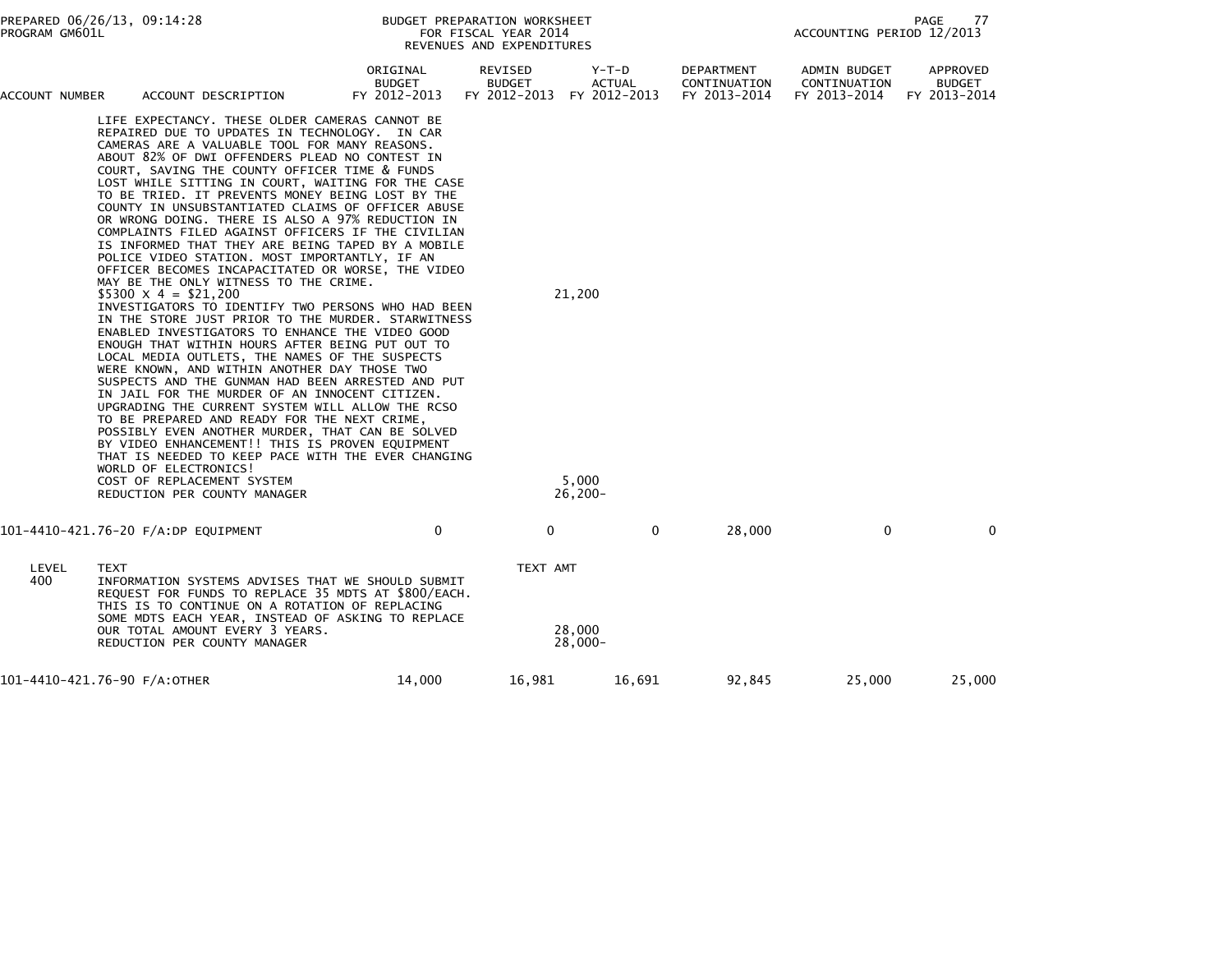|                |                                                                                                                                                                                                                                                                                                                                                                                                                                                                                                                                                                                                                                                                                                                                                                                                                                                                                                                                                                                                                                                                                                                                                                                                                                                                                                                                                                                                                                                                   |                                           | KEVENOLS AND LATENDITURES                |                                        |                                            |                                              |                                           |
|----------------|-------------------------------------------------------------------------------------------------------------------------------------------------------------------------------------------------------------------------------------------------------------------------------------------------------------------------------------------------------------------------------------------------------------------------------------------------------------------------------------------------------------------------------------------------------------------------------------------------------------------------------------------------------------------------------------------------------------------------------------------------------------------------------------------------------------------------------------------------------------------------------------------------------------------------------------------------------------------------------------------------------------------------------------------------------------------------------------------------------------------------------------------------------------------------------------------------------------------------------------------------------------------------------------------------------------------------------------------------------------------------------------------------------------------------------------------------------------------|-------------------------------------------|------------------------------------------|----------------------------------------|--------------------------------------------|----------------------------------------------|-------------------------------------------|
| ACCOUNT NUMBER | ACCOUNT DESCRIPTION                                                                                                                                                                                                                                                                                                                                                                                                                                                                                                                                                                                                                                                                                                                                                                                                                                                                                                                                                                                                                                                                                                                                                                                                                                                                                                                                                                                                                                               | ORIGINAL<br><b>BUDGET</b><br>FY 2012-2013 | REVISED<br><b>BUDGET</b><br>FY 2012-2013 | Y-T-D<br><b>ACTUAL</b><br>FY 2012-2013 | DEPARTMENT<br>CONTINUATION<br>FY 2013-2014 | ADMIN BUDGET<br>CONTINUATION<br>FY 2013-2014 | APPROVED<br><b>BUDGET</b><br>FY 2013-2014 |
| LEVEL<br>400   | TEXT<br>FUNDS TO REPLACE TEN LEVEL III ENTRY VESTS IN USE<br>BY SHERIFF'S SRT TEAM. CURRENT VESTS ARE PAST THE<br>DATE GARUNTEED BY THE MANUFACTURER & WOULD BE A<br>HIGH LIABILITY IF AN OFFICER WAS INJURED. VEST<br>USED IN SERVICE OF DANGEROUS SEARCH WARRANTS & IN<br>ANY DANGEROUS TACTICAL SITUATION ESPECIALLY A                                                                                                                                                                                                                                                                                                                                                                                                                                                                                                                                                                                                                                                                                                                                                                                                                                                                                                                                                                                                                                                                                                                                         |                                           | TEXT AMT                                 |                                        |                                            |                                              |                                           |
|                | HOSTAGE OR ACTIVE SHOOTER SITUATION \$2400/EA<br>FUNDS TO REPLACE FIVE OLD SIGNAL PRO-1000 RADAR<br>UNITS THAT ARE OUTDATED, AND WILL NO LONGER BE ON<br>THE NC APPROVED LIST OF RADARS RECOGNIZED IN COURT<br>PROCEEDINGS IN 2017, DUE TO ADVANCES IN TECHNOLOGY<br>CURRENTLY THE DEPARTMENT HAS 22 OF THESE UNITS IN<br>SERVICE, SO IF WE BEGIN REPLACING 5/YEAR, THE OLD                                                                                                                                                                                                                                                                                                                                                                                                                                                                                                                                                                                                                                                                                                                                                                                                                                                                                                                                                                                                                                                                                       |                                           | 24,000                                   |                                        |                                            |                                              |                                           |
|                | \$1675.                                                                                                                                                                                                                                                                                                                                                                                                                                                                                                                                                                                                                                                                                                                                                                                                                                                                                                                                                                                                                                                                                                                                                                                                                                                                                                                                                                                                                                                           |                                           |                                          | 8,375                                  |                                            |                                              |                                           |
|                | UNITS WILL BE PHASED OUT BY 2017. EACH UNIT IS<br>FUNDS TO REPLACE TEN X26 TASERS THAT ARE EITHER<br>BROKEN OR ARE BEYOND THE 5 YEAR MANUFACTURER<br>WARRANTY. THE MANUFACTURER HAS DISCONTINUED THE<br>X26 AND WILL NO LONGER PERFORM REPAIRS ON THE UNIT<br>THE NEW UPGRADED MODEL HAS INCREASED SAFETY<br>FEATURES THAT HELP PROTECT AGENCIES FROM ANY<br>LIABILITY IN LAWSUITS. THIS REQUEST WILL BE THE<br>FIRST OF A YEARLY REQUEST IN AN ATTEMPT TO UPDATE<br>ALL DEPARTMENTAL TASER TO A MODEL THAT IS IN<br>COMPLIANCE WITH MANUFACTURER RECOMMENDATION & CAN<br>BE REPAIRED UNDER WARRANTY FOR 5 YEARS. THE COST<br>INCLUDES TASER AND ALL SUPPORTING EQUIPMENT SUCH<br>AS HOLSTER, AUTO SHUT DOWN, EXTRA CARTRIDGE HOLDER<br>AND 4 YEAR EXTENDED WARRANTY FOR 10 UNITS.<br>FUNDS TO REPLACE 10 PORTABLE RADIOS, COMMONLY<br>CALLED "WALKIES". WITH THE UPCOMING RADIO CHANGES,<br>THE SHERIFF'S OFFICE WILL BE RECEIVING XTS2500<br>RADIOS FROM THE FIRE DEPARTMENTS. DIRECTOR ROB<br>ROBINSON ADVISES THAT THESE XTS2500 RADIOS WILL BE<br>OBSOLETE IN 7 YEARS, AND WILL REQUIRE REPLACEMENT,<br>SO WE ARE REQUESTING TO STAGGER THE REPLACEMENTS<br>TO LESSEN THE COST IMPACT AND SPREAD IT OVER TIME.<br>REQUEST IS FOR 5 MOTOROLA APX4000 RADIOS, WHICH<br>ARE SMALLER, AND WOULD BE ISSUED TO ADMIN., COURT,<br>CIVIL, AND DETECTIVES. REQUEST IS ALSO FOR 5<br>APX6000 RADIOS, WHICH ARE MORE RUGGEDIZED FOR USE<br>BY PATROL OFFICERS. COST IS: |                                           | 9,560                                    |                                        |                                            |                                              |                                           |
|                | 5 MOTOROLA APX4000, RADIOS \$3,400X5=\$17,000<br>5 MOTOROLA APX6000, RADIOS \$4,202X5=\$21,010<br>FUNDS TO PURCHASE FORENSIC COMPUTER SOFTWARE TO                                                                                                                                                                                                                                                                                                                                                                                                                                                                                                                                                                                                                                                                                                                                                                                                                                                                                                                                                                                                                                                                                                                                                                                                                                                                                                                 |                                           |                                          | 38,010                                 |                                            |                                              |                                           |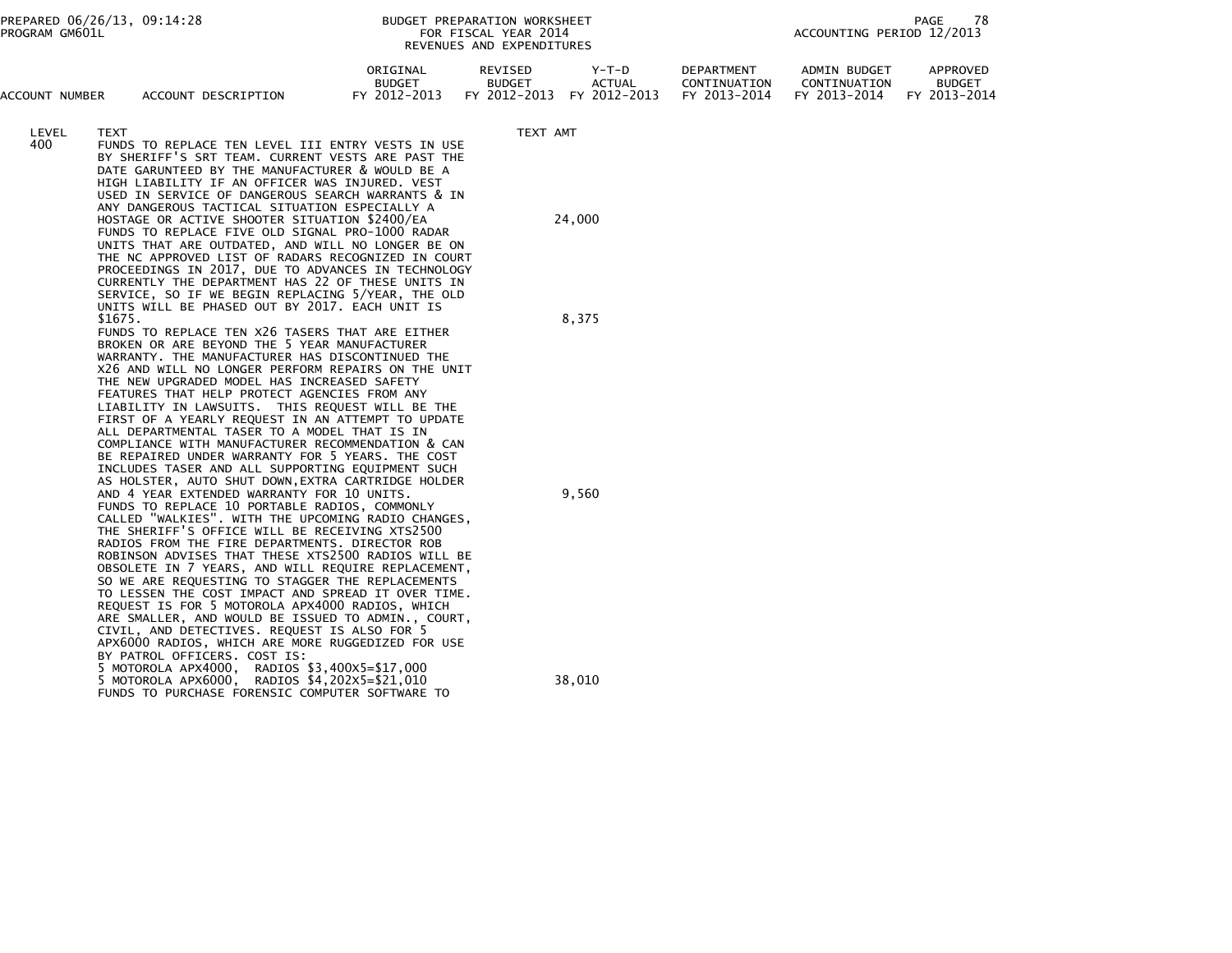| ACCOUNT NUMBER           | ACCOUNT DESCRIPTION                                                                                                                                                                                                                                                                                                                                                                                                                                                                                                                                                                                                                                                                                                                                                                                                                                                                                                                                                                                                                                                                                                                                                                                                                                                                                                                                                                                                                                                                                                                                                                                                                                                                                                                                                                                                                    | ORIGINAL<br><b>BUDGET</b><br>FY 2012-2013 | REVISED<br><b>BUDGET</b><br>FY 2012-2013 | $Y-T-D$<br>ACTUAL<br>FY 2012-2013     | <b>DEPARTMENT</b><br>CONTINUATION<br>FY 2013-2014 | ADMIN BUDGET<br>CONTINUATION<br>FY 2013-2014 | APPROVED<br><b>BUDGET</b><br>FY 2013-2014 |
|--------------------------|----------------------------------------------------------------------------------------------------------------------------------------------------------------------------------------------------------------------------------------------------------------------------------------------------------------------------------------------------------------------------------------------------------------------------------------------------------------------------------------------------------------------------------------------------------------------------------------------------------------------------------------------------------------------------------------------------------------------------------------------------------------------------------------------------------------------------------------------------------------------------------------------------------------------------------------------------------------------------------------------------------------------------------------------------------------------------------------------------------------------------------------------------------------------------------------------------------------------------------------------------------------------------------------------------------------------------------------------------------------------------------------------------------------------------------------------------------------------------------------------------------------------------------------------------------------------------------------------------------------------------------------------------------------------------------------------------------------------------------------------------------------------------------------------------------------------------------------|-------------------------------------------|------------------------------------------|---------------------------------------|---------------------------------------------------|----------------------------------------------|-------------------------------------------|
|                          | REPLACE CURRENT OUTDATED PROGRAM THAT SHERIFF'S<br>OFFICE CURRENTLY HAS, BUT NO LONGER HAS ANYONE<br>TRAINED TO USE. COST OF NEW SOFTWARE IS MUCH, MUCH<br>CHEAPER THAN TO TRY AND UPDATE OLD PROGRAM AND<br>SEND A DETECTIVE TO ATTEND WEEKLONG TRAINING OUT<br>OF STATE PURCHASE OF THIS UP TO DATE TECHNOLOGY<br>WILL ALSO COMES WITH FREE TRAINING. THE SOFTWARE<br>WILL GIVE RCSO THE ABILITY TO COMPLETE A FORENSIC<br>SEARCH OF A COMPUTER HARD DRIVE, WHICH PRESENTLY<br>REQUIRED TO SEND HARD DRIVES TO NCSBI, FBI, US<br>POSTAL INSPECTOR'S OFFICE, OR THE CABARRUS CO.<br>SHERIFF'S OFFICE. RCSO EVIDENCE SENT TO THESE<br>LOCATIONS, ESPECIALLY THE CABARRUS CO. SHERIFF'S<br>OFFICE IS NORMALLY LOW ON THE PRIORITY LIST. IT<br>NORMALLY TAKES BETWEEN 2 TO 6 MONTHS TO GET OUR<br>EVIDENCE BACK, WHICH OFTEN HINDERS INVESTIGATIONS.<br>ROWAN COUNTY CITIZENS SHOULD HAVE AT LEAST THE<br>SAME COVERAGE AS A NEIGHBORING COUNTY, IF NOT<br>BETTER. THIS SOFTWARE WILL ALLOW THE RCSO TO MAKE<br>DATA ACQUISITION, PRESERVATION, ANALYSIS, AND<br>DETAILED REPORTING ON VIRTUALLY ANY DEVICE AND<br>DATA TYPE, INCLUDING SERVERS, DESKTOPS, AND HAND-<br>HELD DEVICES. COST OF REPLACEMENT SOFTWARE IS<br>\$3000 WHICH INCLUDES TRAINING AND FIRST YEAR OF<br>SUPPORT.<br>FUNDS TO REPLACE BULLET RESISTANT VESTS WORN BY<br>DEPUTIES THAT WORK PATROL, CIVIL, OR COURT WHERE<br>THEY MAY COME IN CONTACT WITH PERSONS WHO ARE<br>ARMED WITH A FIREARM AND WISH TO HARM THE DEPUTY.<br>MANUFACTURERS WARRANTY THE VEST FOR 5 YEARS, AND<br>AFTER THAT SAY THE VEST IS OUTDATED. FAILURE TO<br>REPLACE ON 5 YEAR CYCLE MAY LEAVE COUNTY OPEN TO<br>COSTLY LAWSUIT IF AN OFFICER IS SHOT WHILE WEARING<br>AN OUT OF DATE VEST.<br>COST OF VEST IS \$550 EACH.<br>$18 \times$ \$550 = \$9900<br>REDUCTION PER COUNTY MANAGER |                                           |                                          | 3,000<br>9.900<br>$67,845-$<br>25,000 |                                                   |                                              |                                           |
|                          | 101-4410-421.82-15 CALENDAR                                                                                                                                                                                                                                                                                                                                                                                                                                                                                                                                                                                                                                                                                                                                                                                                                                                                                                                                                                                                                                                                                                                                                                                                                                                                                                                                                                                                                                                                                                                                                                                                                                                                                                                                                                                                            | 7,500                                     | 12,379                                   | 6,007                                 | 7,500                                             | 7,500                                        | 7,500                                     |
|                          | 101-4410-421.82-32 EXPLORER EXPENDITURES                                                                                                                                                                                                                                                                                                                                                                                                                                                                                                                                                                                                                                                                                                                                                                                                                                                                                                                                                                                                                                                                                                                                                                                                                                                                                                                                                                                                                                                                                                                                                                                                                                                                                                                                                                                               | 1,200                                     | 2,000                                    | 706                                   | 1,200                                             | 1,200                                        | 1,200                                     |
|                          | 101-4410-421.83-13 C.R.D.E.                                                                                                                                                                                                                                                                                                                                                                                                                                                                                                                                                                                                                                                                                                                                                                                                                                                                                                                                                                                                                                                                                                                                                                                                                                                                                                                                                                                                                                                                                                                                                                                                                                                                                                                                                                                                            | 250                                       | 78                                       | 78                                    | 250                                               | 0                                            | $\mathbf{0}$                              |
| 101-4410-421.83-17 GREAT |                                                                                                                                                                                                                                                                                                                                                                                                                                                                                                                                                                                                                                                                                                                                                                                                                                                                                                                                                                                                                                                                                                                                                                                                                                                                                                                                                                                                                                                                                                                                                                                                                                                                                                                                                                                                                                        | 500                                       | 500                                      | 0                                     | 250                                               | $\mathbf{0}$                                 | $\mathbf 0$                               |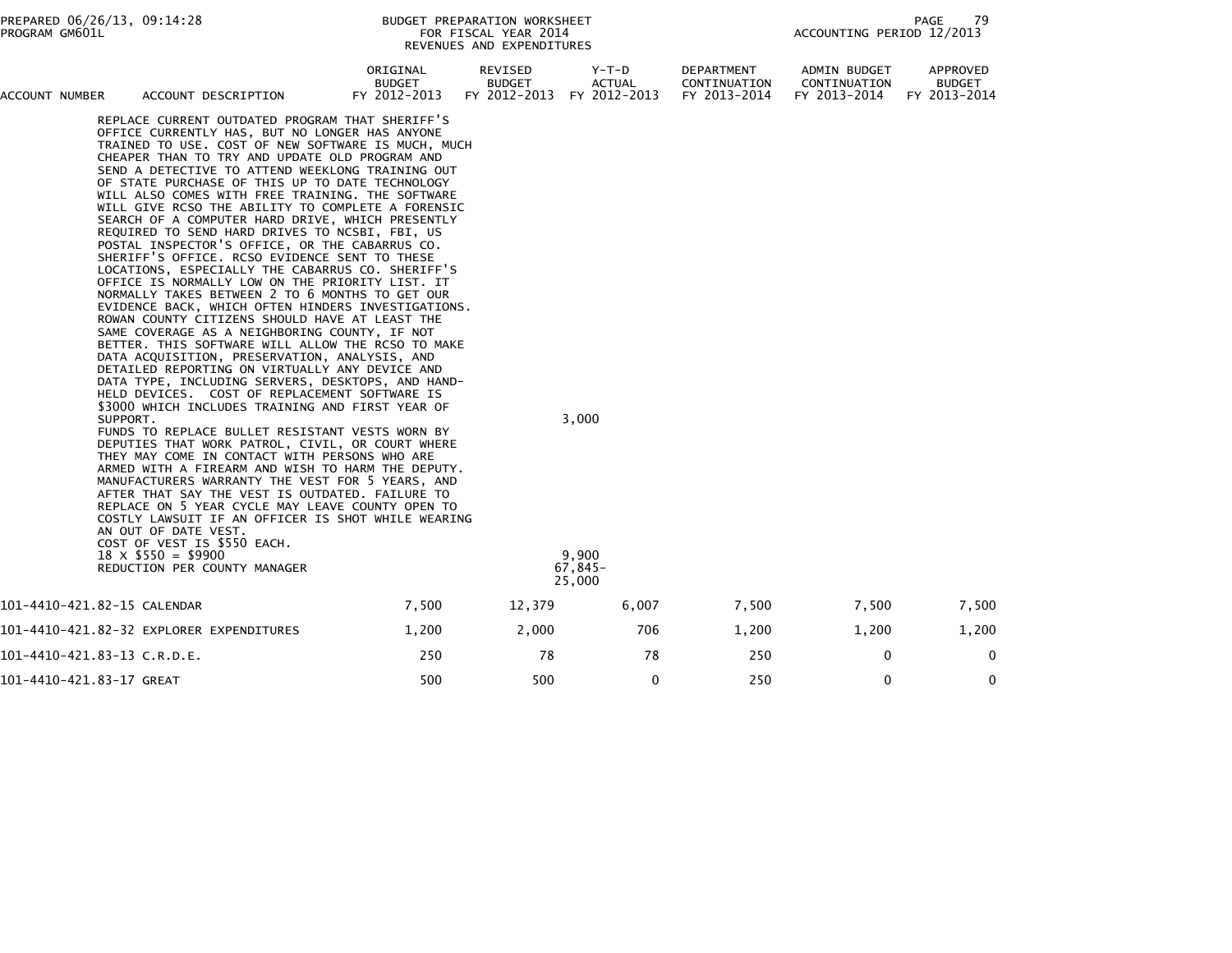| PREPARED 06/26/13, 09:14:28<br>PROGRAM GM601L |                                              |                                           | BUDGET PREPARATION WORKSHEET<br>FOR FISCAL YEAR 2014<br>REVENUES AND EXPENDITURES | -80<br>PAGE<br>ACCOUNTING PERIOD 12/2013 |                                                   |                                                     |                                           |
|-----------------------------------------------|----------------------------------------------|-------------------------------------------|-----------------------------------------------------------------------------------|------------------------------------------|---------------------------------------------------|-----------------------------------------------------|-------------------------------------------|
| ACCOUNT NUMBER                                | DESCRIPTION<br><b>ACCOUNT</b>                | ORIGINAL<br><b>BUDGET</b><br>FY 2012-2013 | REVISED<br><b>BUDGET</b><br>FY 2012-2013                                          | Y-T-D<br>ACTUAL<br>FY 2012-2013          | <b>DEPARTMENT</b><br>CONTINUATION<br>FY 2013-2014 | <b>ADMIN BUDGET</b><br>CONTINUATION<br>FY 2013-2014 | APPROVED<br><b>BUDGET</b><br>FY 2013-2014 |
|                                               | 101-4410-421.83-19 COURT SEIZURE MONIES EXP  | 0                                         |                                                                                   | 0                                        |                                                   |                                                     | $\mathbf{0}$                              |
| 101-4410-421.83-32 EXPLORER PROGRAM           |                                              | 0                                         | 2,427                                                                             | 2,427                                    | 0                                                 | 0                                                   | $\Omega$                                  |
|                                               | 101-4410-421.83-89 SHERIFFS CHRISTMAS CARING | 0                                         | 304                                                                               | 300                                      | 0                                                 | 0                                                   | $\Omega$                                  |
|                                               | 101-4410-421.90-17 STATE FEES-CONCEALED WPNS | 51.000                                    | 108,115                                                                           | 77,710                                   | 60,000                                            | 67,200                                              | 67,200                                    |
|                                               | 101-4410-421.90-28 EVIDENCE STORAGE EXPENSE  | 1,500                                     | 1,500                                                                             | 0                                        | 1,500                                             | 1,500                                               | 1,500                                     |
| ×.<br>EXPENDITURE                             |                                              | 7,586,834                                 | 7,691,758                                                                         | 7,055,795                                | 1,746,976                                         | 7,752,150                                           | 7,756,621                                 |
| **<br>ADMINISTRATION                          |                                              | 7,181,106                                 | 7,191,356                                                                         | 6,497,665                                | 1,308,940                                         | 7,282,364                                           | 7,286,835                                 |
|                                               |                                              |                                           |                                                                                   |                                          |                                                   |                                                     |                                           |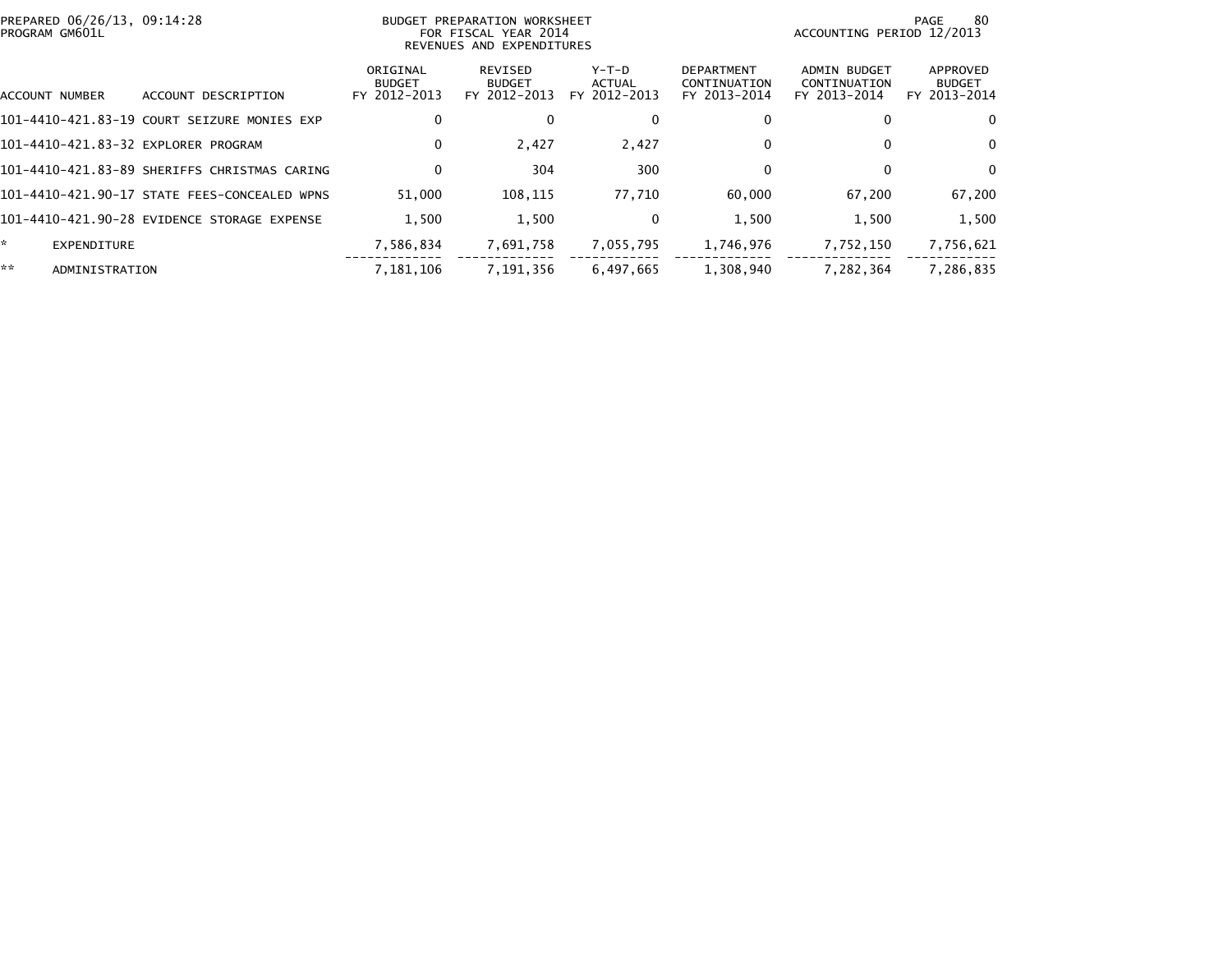| PREPARED 06/26/13, 09:14:28<br>PROGRAM GM601L |                                            | BUDGET PREPARATION WORKSHEET<br>FOR FISCAL YEAR 2014<br>REVENUES AND EXPENDITURES |                                                 |                                          |                                                   | 81<br>PAGE<br>ACCOUNTING PERIOD 12/2013             |                                           |  |
|-----------------------------------------------|--------------------------------------------|-----------------------------------------------------------------------------------|-------------------------------------------------|------------------------------------------|---------------------------------------------------|-----------------------------------------------------|-------------------------------------------|--|
| ACCOUNT NUMBER                                | ACCOUNT DESCRIPTION                        | ORIGINAL<br><b>BUDGET</b><br>FY 2012-2013                                         | <b>REVISED</b><br><b>BUDGET</b><br>FY 2012-2013 | $Y-T-D$<br><b>ACTUAL</b><br>FY 2012-2013 | <b>DEPARTMENT</b><br>CONTINUATION<br>FY 2013-2014 | <b>ADMIN BUDGET</b><br>CONTINUATION<br>FY 2013-2014 | APPROVED<br><b>BUDGET</b><br>FY 2013-2014 |  |
|                                               | 101-4412-342.20-00 CONTRACT SECURITY REIMB | $15,000 -$                                                                        | $15,000 -$                                      | $5,655-$                                 | $15,000 -$                                        | $15,000 -$                                          | $15,000 -$                                |  |
|                                               | 101-4412-365.16-00 ALCOA-CONTRIBUTIONS     | 0                                                                                 | $\Omega$                                        | 0                                        | $\mathbf{0}$                                      | $\bf{0}$                                            | $\Omega$                                  |  |
| *<br><b>REVENUE</b>                           | 101-4412-421.10-15 SALARIES: PART-TIME     | $15,000 -$<br>10,000                                                              | $15,000-$<br>8,000                              | $5,655-$<br>6,951                        | $15,000 -$<br>10,000                              | $15,000 -$<br>10,000                                | $15,000 -$<br>10,000                      |  |
| 101-4412-421.20-10 MEDICARE TAX               |                                            | 145                                                                               | 145                                             | 101                                      | $\Omega$                                          | 145                                                 | 145                                       |  |
|                                               | 101–4412–421.20–20 SOCIAL SECURITY TAX     | 620                                                                               | 620                                             | 431                                      | $\Omega$                                          | 620                                                 | 620                                       |  |
|                                               | 101-4412-421.20-25 WORKERS COMPENSATION    | 400                                                                               | 400                                             | 278                                      | $\Omega$                                          | 400                                                 | 400                                       |  |
| 101-4412-421.43-12 R&M:BOATS                  |                                            | 535                                                                               | 535                                             | 458                                      | 535                                               | 535                                                 | 535                                       |  |
| 101-4412-421.61-90 SUPPLIES:OTHER             |                                            | 500                                                                               | 1,500                                           | 0                                        | 500                                               | 500                                                 | 500                                       |  |
|                                               | 101-4412-421.62-20 MOTOR FUEL & LUBRICANTS | 2,800                                                                             | 3,800                                           | 0                                        | 2,800                                             | 2,800                                               | 2,800                                     |  |
|                                               | 101-4412-421.74-90 C/A:OTHER EQUIPMENT     | $\mathbf 0$                                                                       | $\mathbf{0}$                                    | 0                                        | $\mathbf{0}$                                      | $\mathbf{0}$                                        | $\Omega$                                  |  |
| ÷.<br>EXPENDITURE                             |                                            | 15,000                                                                            | 15,000                                          | 8,219                                    | 13,835                                            | 15,000                                              | 15,000                                    |  |
| **<br>ALCOA GRANT                             |                                            | 0                                                                                 | $\bf{0}$                                        | 2,564                                    | $1,165-$                                          | $\Omega$                                            | 0                                         |  |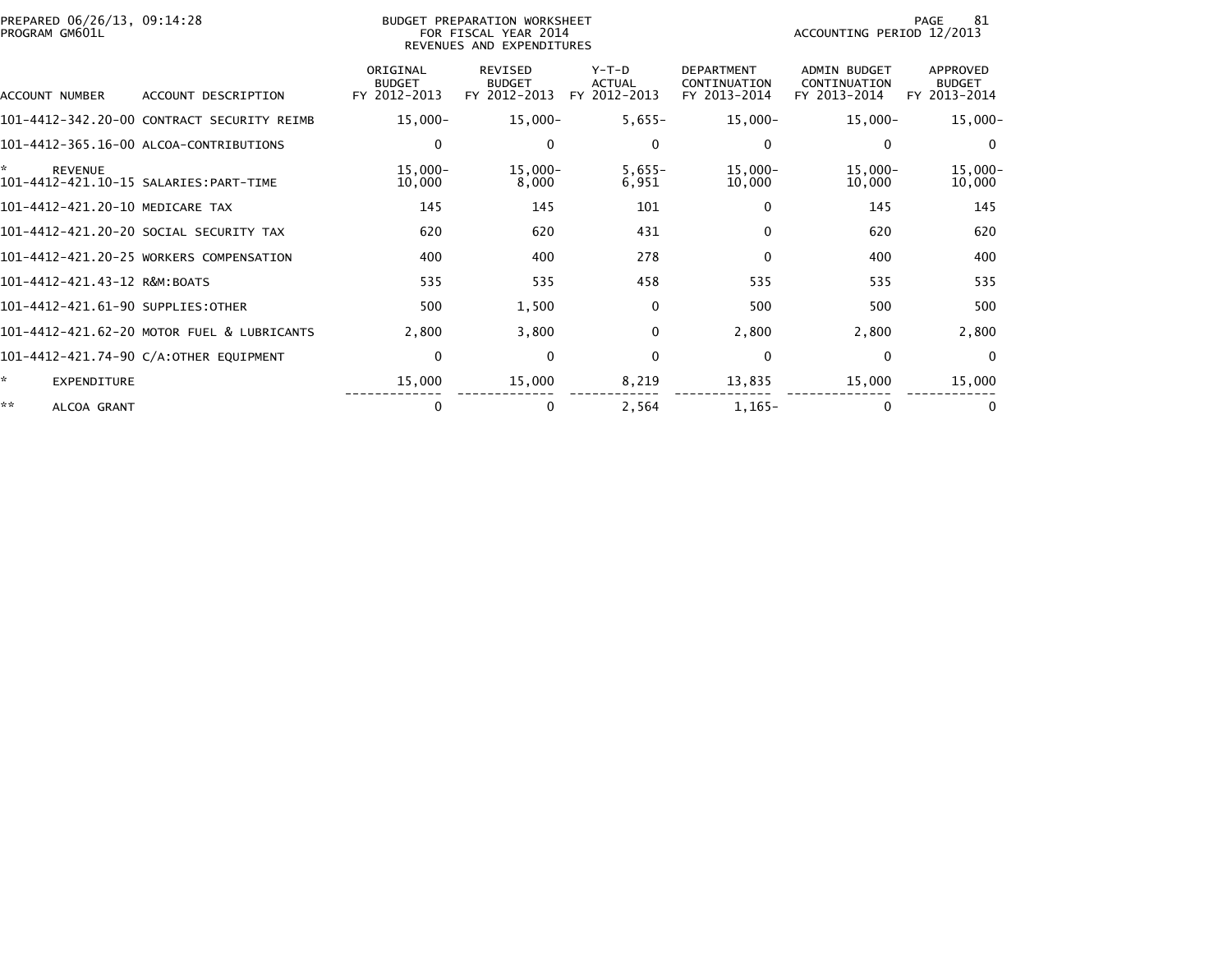| PREPARED 06/26/13, 09:14:28<br>PROGRAM GM601L                                                                                                                                                                                   |                                           | BUDGET PREPARATION WORKSHEET<br>FOR FISCAL YEAR 2014<br>REVENUES AND EXPENDITURES |                                          | 82<br>PAGE<br>ACCOUNTING PERIOD 12/2013           |                                                     |                                           |
|---------------------------------------------------------------------------------------------------------------------------------------------------------------------------------------------------------------------------------|-------------------------------------------|-----------------------------------------------------------------------------------|------------------------------------------|---------------------------------------------------|-----------------------------------------------------|-------------------------------------------|
| ACCOUNT DESCRIPTION<br>ACCOUNT NUMBER                                                                                                                                                                                           | ORIGINAL<br><b>BUDGET</b><br>FY 2012-2013 | REVISED<br><b>BUDGET</b><br>FY 2012-2013                                          | $Y-T-D$<br><b>ACTUAL</b><br>FY 2012-2013 | <b>DEPARTMENT</b><br>CONTINUATION<br>FY 2013-2014 | <b>ADMIN BUDGET</b><br>CONTINUATION<br>FY 2013-2014 | APPROVED<br><b>BUDGET</b><br>FY 2013-2014 |
| 101-4413-342.50-00 IV-D CHILD SUPPORT REIMB                                                                                                                                                                                     | 207.797-                                  | 207,797-                                                                          | 171,347-                                 | 0                                                 | $221,067-$                                          | 221,067-                                  |
| ÷.<br><b>REVENUE</b>                                                                                                                                                                                                            | 207,797-<br>104,868                       | 207,797-<br>104,868                                                               | 171,347-<br>100,825                      | $\mathbf{0}$<br>108,750                           | $221,067-$<br>108,750                               | $221,067-$<br>108,750                     |
| LEVEL<br><b>TEXT</b><br>400<br>SALARY & BENEFIT TOTAL<br><b>EMPLOYEE</b><br>\$49,102<br><b>KENNETH MILLER</b><br>LANA STERLING<br>\$60,044<br>\$55.627<br>DAVID HOLSTEIN<br>$=$ \$164.773<br><b>TOTAL</b><br>X 66%<br>\$108.750 |                                           | TEXT AMT                                                                          | 108,750                                  |                                                   |                                                     |                                           |
|                                                                                                                                                                                                                                 |                                           |                                                                                   | 108,750                                  |                                                   |                                                     |                                           |
| 101-4413-421.20-05 HEALTH INSURANCE                                                                                                                                                                                             | 24,120                                    | 24,120                                                                            | 22,516                                   | 0                                                 | 24,120                                              | 24,120                                    |
| 101-4413-421.20-10 MEDICARE TAX                                                                                                                                                                                                 | 1,408                                     | 1,408                                                                             | 1,353                                    | $\Omega$                                          | 1,576                                               | 1,576                                     |
| 101-4413-421.20-15 RETIREMENT                                                                                                                                                                                                   | 7,393                                     | 7,393                                                                             | 6,826                                    | 0                                                 | 7,689                                               | 7,689                                     |
| 101–4413–421.20–20 SOCIAL SECURITY TAX                                                                                                                                                                                          | 6,021                                     | 6,021                                                                             | 5.787                                    | 0                                                 | 6,745                                               | 6,745                                     |
| 101-4413-421.20-25 WORKERS COMPENSATION                                                                                                                                                                                         | 4,195                                     | 4,195                                                                             | 4,026                                    | $\mathbf{0}$                                      | 5,220                                               | 5,220                                     |
| 101-4413-421.20-30 401(K) CONTRIBUTIONS                                                                                                                                                                                         | 5,243                                     | 5,243                                                                             | 5,041                                    | $\Omega$                                          | 5,440                                               | 5,440                                     |
| 101-4413-421.56-00 UNIFORMS                                                                                                                                                                                                     | 2,000                                     | 2,000                                                                             | 122                                      | 2,000                                             | 2,000                                               | 2,000                                     |
| 101-4413-421.61-95 SUPPLIES:OTHER SMALL EQMT                                                                                                                                                                                    | 5,500                                     | 4,945                                                                             | 3,728                                    | 5,500                                             | 5,500                                               | 5,500                                     |
| 101-4413-421.76-90 F/A:OTHER                                                                                                                                                                                                    | $\mathbf 0$                               | 1,250                                                                             | 0                                        | $\mathbf{0}$                                      | 0                                                   | $\Omega$                                  |
| ☆.<br><b>EXPENDITURE</b>                                                                                                                                                                                                        | 160,748                                   | 161,443                                                                           | 150,224                                  | 116,250                                           | 167,040                                             | 167,040                                   |
| **<br>DSS SUPPORT-REIMBURSEMENT                                                                                                                                                                                                 | 47,049-                                   | $46,354-$                                                                         | $21, 123 -$                              | 116,250                                           | $54,027-$                                           | $54,027-$                                 |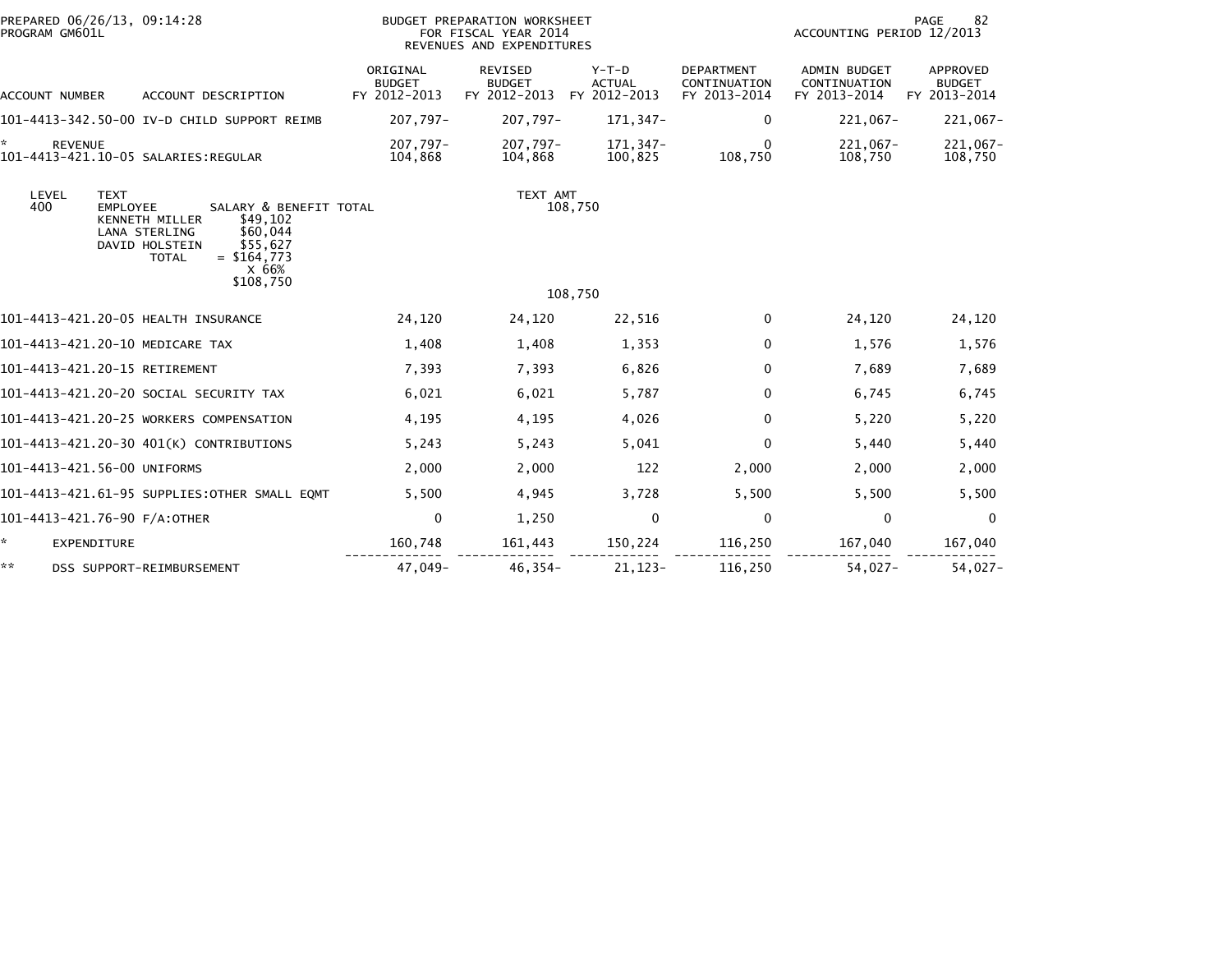| PREPARED 06/26/13, 09:14:28 | PREPARATION WORKSHEET<br>BUDGET | 83<br>PAGE                |
|-----------------------------|---------------------------------|---------------------------|
| PROGRAM GM601L              | YEAR 2014<br>FOR FISCAL         | ACCOUNTING PERIOD 12/2013 |

## REVENUES AND EXPENDITURES

83 PAGE 83<br>ACCOUNTING PERIOD 12/2013

| ACCOUNT NUMBER                      | ACCOUNT DESCRIPTION                           | ORIGINAL<br><b>BUDGET</b><br>FY 2012-2013 | <b>REVISED</b><br><b>BUDGET</b><br>FY 2012-2013 | $Y-T-D$<br>ACTUAL<br>FY 2012-2013 | <b>DEPARTMENT</b><br>CONTINUATION<br>FY 2013-2014 | <b>ADMIN BUDGET</b><br>CONTINUATION<br>FY 2013-2014 | APPROVED<br><b>BUDGET</b><br>FY 2013-2014 |
|-------------------------------------|-----------------------------------------------|-------------------------------------------|-------------------------------------------------|-----------------------------------|---------------------------------------------------|-----------------------------------------------------|-------------------------------------------|
|                                     | 101-4416-332.10-00 FED ASSET FORFEITURE FUND  | $20,000 -$                                | 84,490-                                         | 155,908-                          | $100,000 -$                                       | $20,000 -$                                          | $20,000 -$                                |
|                                     | 101-4416-335.33-00 ST ASSET FORFEITURE FUNDS  | $30,000 -$                                | $30,000 -$                                      | $31,897-$                         | $25,000 -$                                        | $25,000 -$                                          | $25,000-$                                 |
| 101-4416-392.30-00 SALE OF PROPERTY |                                               | $\Omega$                                  | $\mathbf{0}$                                    | 0                                 | $\mathbf{0}$                                      | 0                                                   | 0                                         |
|                                     | 101-4416-395.00-00 FUND BALANCE APPR-RESTR    | 0                                         | 112,222-                                        | 0                                 | $\Omega$                                          | 0                                                   | 0                                         |
| <b>REVENUE</b>                      | 101-4416-421.34-30 SERVICE & MAINTENANCE      | $50,000 -$                                | $226,712-$<br>9,305                             | 187,805-<br>8,450                 | 125.000-<br>2,000                                 | $45.000 -$<br>2,000                                 | $45,000 -$<br>2,000                       |
| 101-4416-421.53-05 TELEPHONE        |                                               | 4,000                                     | 5,000                                           | 3,476                             | 5,000                                             | 5,000                                               | 5,000                                     |
| 101-4416-421.58-26 TRAVEL-FEDERAL   |                                               | 0                                         | 2,400                                           | 0                                 | 8,000                                             | 7,000                                               | 7,000                                     |
| 101-4416-421.58-65 TRAVEL-STATE     |                                               | 3,000                                     | 7,500                                           | 2,743                             | $\mathbf{0}$                                      | 0                                                   | $\Omega$                                  |
| 101-4416-421.59-26 TRAINING-FEDERAL |                                               | 0                                         | 9,600                                           | 2,815                             | 4,000                                             | 3,000                                               | 3,000                                     |
| 101-4416-421.59-50 TRAINING-STATE   |                                               | 3,000                                     | 1,500                                           | 1,385                             | $\mathbf{0}$                                      | 0                                                   | 0                                         |
|                                     | 101-4416-421.61-91 SUPPLIES: OTHER-STATE      | 5,000                                     | 26,000                                          | 18,607                            | 5,000                                             | 5,000                                               | 5,000                                     |
|                                     | 101-4416-421.61-95 SUPPLIES: OTHER SMALL EQMT | 5,000                                     | 19,285                                          | 18,450                            | 20,000                                            | 5,000                                               | 5,000                                     |
|                                     | 101-4416-421.61-98 SUPPLIES:WEAPONS-STATE     | 5,000                                     | 10,000                                          | 1,911                             | 5,000                                             | 5,000                                               | 5,000                                     |
|                                     | 101-4416-421.61-99 SUPPLIES: WEAPONS-FEDERAL  | 1,800                                     | 1,800                                           | 159                               | 20,000                                            | 2,000                                               | 2,000                                     |
|                                     | 101-4416-421.74-05 C/A:ASSET FORFEITURE-FED   | 0                                         | 33,900                                          | 18,564                            | 20,000                                            | 0                                                   | $\Omega$                                  |
|                                     | 101-4416-421.74-85 C/A:ASSET FORFEITURE-STAT  | 0                                         | 20,000                                          | $\mathbf{0}$                      | 0                                                 | 0                                                   | $\Omega$                                  |
|                                     | 101-4416-421.76-05 F/A:ASSET FORFEITURE-STAT  | 10,000                                    | 35,833                                          | 14,869                            | 8,000                                             | 8,000                                               | 8,000                                     |
|                                     |                                               | 5,000                                     | 10,000                                          | 4,760                             | 10,000                                            | 0                                                   | $\Omega$                                  |
|                                     | 101-4416-421.82-13 DRUG EDUCATION-FEDERAL     | 3,200                                     | 14,589                                          | 9,938                             | 8,000                                             | 3,000                                               | 3,000                                     |
|                                     | 101-4416-421.82-18 ASSET FORFEITURE-FEDERAL   | 5,000                                     | 0                                               | 0                                 | 10,000                                            | 0                                                   | 0                                         |
|                                     | 101-4416-421.82-19 ASSET FORFEITURE-STATE     | 0                                         | 20,000                                          | 6,110                             | $\mathbf 0$                                       | 0                                                   | $\mathbf{0}$                              |
| *.<br><b>EXPENDITURE</b>            |                                               | 50,000                                    | 226,712                                         | 112,237                           | 125,000                                           | 45,000                                              | 45,000                                    |
| **<br>ASSET FORFEITURE FUNDS        |                                               | $\Omega$                                  | $\Omega$                                        | $75,568-$                         | $\Omega$                                          | 0                                                   | 0                                         |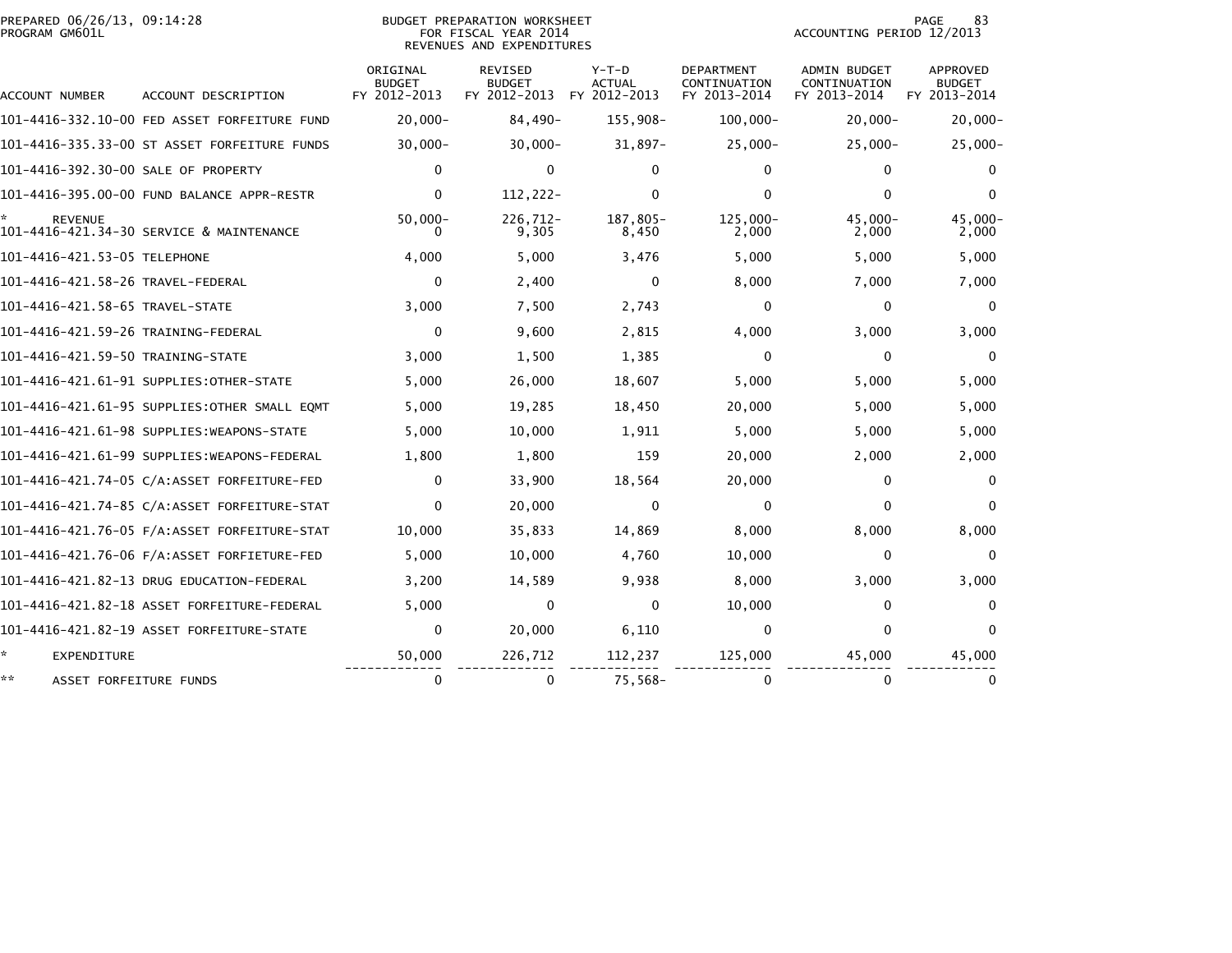| PREPARED 06/26/13, 09:14:28<br>PROGRAM GM601L                                                                                                     |                                           | BUDGET PREPARATION WORKSHEET<br>FOR FISCAL YEAR 2014<br>REVENUES AND EXPENDITURES |                                 | 84<br>PAGE<br>ACCOUNTING PERIOD 12/2013           |                                              |                                           |
|---------------------------------------------------------------------------------------------------------------------------------------------------|-------------------------------------------|-----------------------------------------------------------------------------------|---------------------------------|---------------------------------------------------|----------------------------------------------|-------------------------------------------|
| ACCOUNT NUMBER<br>ACCOUNT DESCRIPTION                                                                                                             | ORIGINAL<br><b>BUDGET</b><br>FY 2012-2013 | REVISED<br><b>BUDGET</b><br>FY 2012-2013                                          | Y-T-D<br>ACTUAL<br>FY 2012-2013 | <b>DEPARTMENT</b><br>CONTINUATION<br>FY 2013-2014 | ADMIN BUDGET<br>CONTINUATION<br>FY 2013-2014 | APPROVED<br><b>BUDGET</b><br>FY 2013-2014 |
| 101-4417-331.47-00 JUSTICE ASSISTANCE GRANT                                                                                                       | $\mathbf{0}$                              | 17,913-                                                                           | $9,206 -$                       |                                                   |                                              | 0                                         |
| LEVEL<br><b>TEXT</b><br>400<br>FEDERAL GRANT DEPENDANT UPON FEDERAL FUNDING.<br>PROBABLY WILL NOT KNOW UNTIL NOVEMBER, IF FUNDS<br>ARE AVAILABLE. |                                           | TEXT AMT                                                                          |                                 |                                                   |                                              |                                           |
| ÷.<br><b>REVENUE</b><br>101-4417-421.34-30 SERVICE & MAINTENANCE                                                                                  |                                           | 17,913-                                                                           | $9,206 -$<br>$\Omega$           |                                                   |                                              |                                           |
| 101-4417-421.61-95 SUPPLIES:OTHER SMALL EQMT                                                                                                      | $\Omega$                                  | 7,381                                                                             | 267                             |                                                   | $\Omega$                                     | $\mathbf{0}$                              |
| 101-4417-421.74-00 C/A:EQUIPMENT                                                                                                                  | $\mathbf{0}$                              | $\Omega$                                                                          | 0                               |                                                   | 0                                            | 0                                         |
| 101-4417-421.76-90 F/A:OTHER                                                                                                                      | 0                                         | 10,532                                                                            | 10,531                          |                                                   | 0                                            | 0                                         |
| *<br>EXPENDITURE                                                                                                                                  |                                           | 17,913                                                                            | 10,798                          |                                                   | $\Omega$                                     | <sup>0</sup>                              |
| **<br>LLEBG: EQUIPMENT                                                                                                                            |                                           | $\bf{0}$                                                                          | 1,592                           |                                                   |                                              | 0                                         |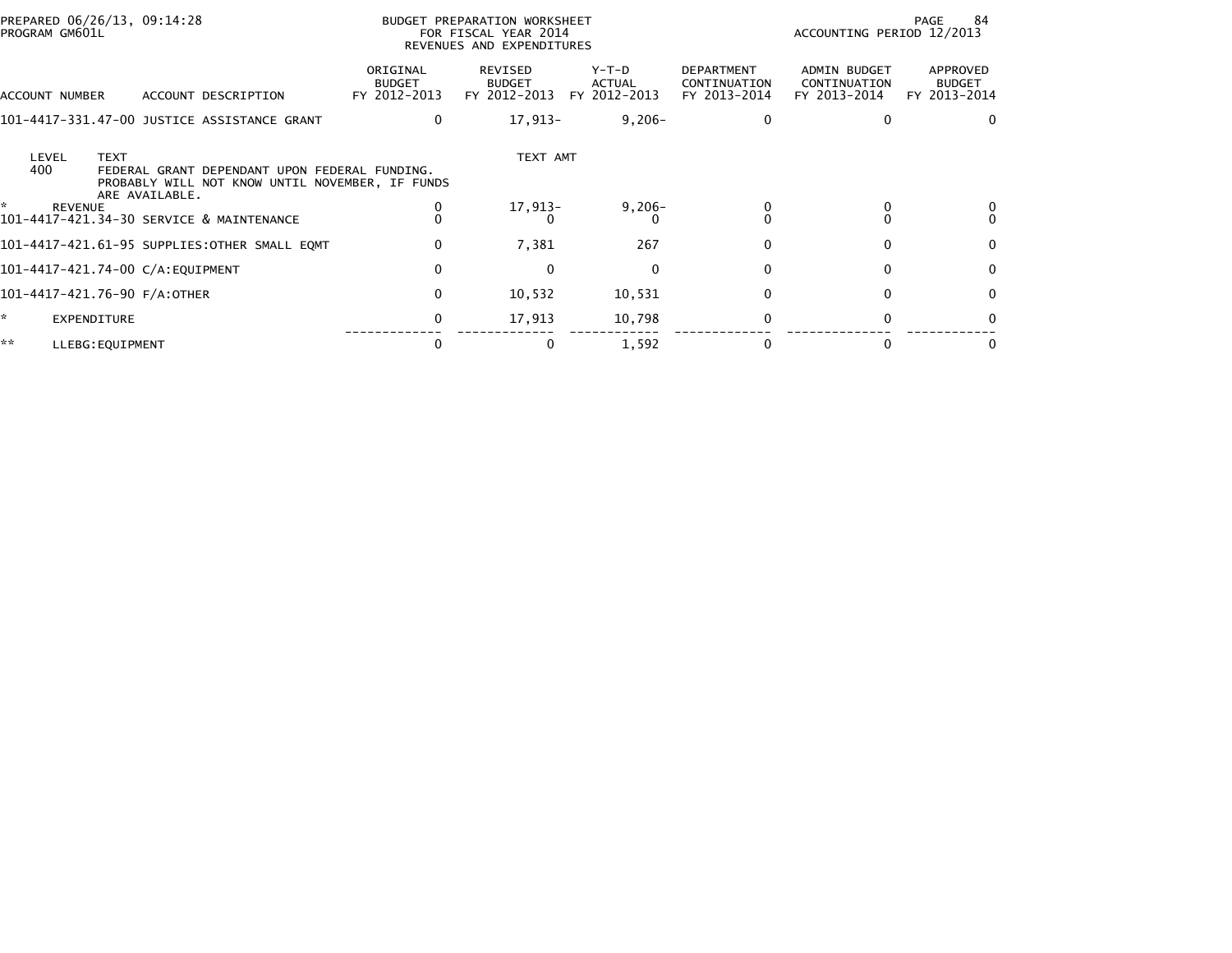| PROGRAM GM601L       | PREPARED 06/26/13, 09:14:28                                                                                                                            |                                           | BUDGET PREPARATION WORKSHEET<br>FOR FISCAL YEAR 2014<br>REVENUES AND EXPENDITURES | 85<br>PAGE<br>ACCOUNTING PERIOD 12/2013 |                                                   |                                                     |                                           |
|----------------------|--------------------------------------------------------------------------------------------------------------------------------------------------------|-------------------------------------------|-----------------------------------------------------------------------------------|-----------------------------------------|---------------------------------------------------|-----------------------------------------------------|-------------------------------------------|
| ACCOUNT NUMBER       | ACCOUNT DESCRIPTION                                                                                                                                    | ORIGINAL<br><b>BUDGET</b><br>FY 2012-2013 | <b>REVISED</b><br><b>BUDGET</b><br>FY 2012-2013 FY 2012-2013                      | $Y-T-D$<br><b>ACTUAL</b>                | <b>DEPARTMENT</b><br>CONTINUATION<br>FY 2013-2014 | <b>ADMIN BUDGET</b><br>CONTINUATION<br>FY 2013-2014 | APPROVED<br><b>BUDGET</b><br>FY 2013-2014 |
|                      | 101-4419-331.04-70 COPS - SECURE OUR SCHOOLS                                                                                                           | $20,000 -$                                | $20,092 -$                                                                        | $20,092 -$                              | 0                                                 | $\Omega$                                            | 0                                         |
|                      | 101-4419-331.15-00 BULLETPROOF VEST GRANT                                                                                                              | 0                                         | $3,959-$                                                                          | $1,487-$                                | 0                                                 | $\Omega$                                            | 0                                         |
| LEVEL<br>400         | <b>TEXT</b><br>FEDERAL GRANT DEPENDANT UPON THE FEDS LEVEL OF<br>FUNDING. PROBABLY NOVEMBER BEFORE WE HAVE AN<br>ANSWER OR AMOUNT OF APPROVED FUNDING. |                                           | TEXT AMT                                                                          |                                         |                                                   |                                                     |                                           |
|                      | 101-4419-331.67-00 SCAAP GRANTS                                                                                                                        | 0                                         | 15,254-                                                                           | 15,254-                                 | $\Omega$                                          | $\mathbf{0}$                                        | 0                                         |
| LEVEL<br>400         | <b>TEXT</b><br>FEDERAL GRANT DEPENDANT UPON THE LEVEL OF FUNDING<br>APPROVED BY THE GOVERNMENT. PROBABLY WILL NOT                                      |                                           | TEXT AMT                                                                          |                                         |                                                   |                                                     |                                           |
|                      | HAVE AN ANSWER UNTIL NOVEMBER.<br>101-4419-338.60-00 CONTRIBUTIONS-RSS                                                                                 | $20,000-$                                 | $20,092 -$                                                                        | $20,092 -$                              | $\mathbf{0}$                                      | 0                                                   | 0                                         |
|                      | 101-4419-365.00-00 CONTRIBUTIONS-PRIVATE                                                                                                               | 0                                         | 0                                                                                 | 0                                       | 0                                                 | 0                                                   | 0                                         |
|                      | 101-4419-365.65-00 PURDUE PRESCRIPTION GRANT                                                                                                           | 0                                         | 0                                                                                 | 0                                       | 0                                                 | 0                                                   | $\bf{0}$                                  |
|                      | 101-4419-365.74-00 ROBERTSON FMLY FNDN GRANT                                                                                                           | 0                                         | $\Omega$                                                                          | 0                                       | 0                                                 | $\Omega$                                            | $\mathbf{0}$                              |
|                      | 101-4419-395.00-00 FUND BALANCE APPR-RESTR                                                                                                             | 0                                         | 23,948-                                                                           | $\Omega$                                | 0                                                 | $\Omega$                                            | $\mathbf{0}$                              |
| ŵ.<br><b>REVENUE</b> |                                                                                                                                                        | $40,000 -$                                | $83,345-$                                                                         | $56,925-$<br>0                          | 0<br>0                                            | 0<br>0                                              | 0<br>$\mathbf{0}$                         |
|                      | 101-4419-421.20-10 MEDICARE TAX                                                                                                                        | 0                                         | 0                                                                                 | 0                                       | 0                                                 | $\Omega$                                            | 0                                         |
|                      | 101–4419–421.20–20 SOCIAL SECURITY TAX                                                                                                                 | 0                                         | 0                                                                                 | $\Omega$                                | 0                                                 | $\Omega$                                            | $\Omega$                                  |
|                      | 101-4419-421.20-25 WORKERS COMPENSATION                                                                                                                | 0                                         | $\Omega$                                                                          | 0                                       | 0                                                 | 0                                                   | 0                                         |
|                      | 101-4419-421.55-00 PRINTING                                                                                                                            | 0                                         | 589                                                                               | 589                                     | 0                                                 | 0                                                   | 0                                         |
|                      | 101-4419-421.59-00 TRAINING                                                                                                                            | $\Omega$                                  | $\Omega$                                                                          | $\mathbf{0}$                            | 0                                                 | $\Omega$                                            | $\Omega$                                  |
|                      | 101-4419-421.61-90 SUPPLIES:OTHER                                                                                                                      | $\Omega$                                  | $\Omega$                                                                          | 0                                       | 0                                                 | $\Omega$                                            | 0                                         |
|                      | 101–4419–421.61–95 SUPPLIES:OTHER SMALL EQMT                                                                                                           | 0                                         | 7,019                                                                             | 6,608                                   | 0                                                 | 0                                                   | $\Omega$                                  |
|                      |                                                                                                                                                        | 0                                         | 21,035                                                                            | 21,034                                  | 0                                                 | 0                                                   | 0                                         |
|                      | 101-4419-421.76-40 F/A:FEDERAL GRANTS                                                                                                                  | 0                                         | 3,959                                                                             | 3,959                                   | 0                                                 |                                                     | $\Omega$                                  |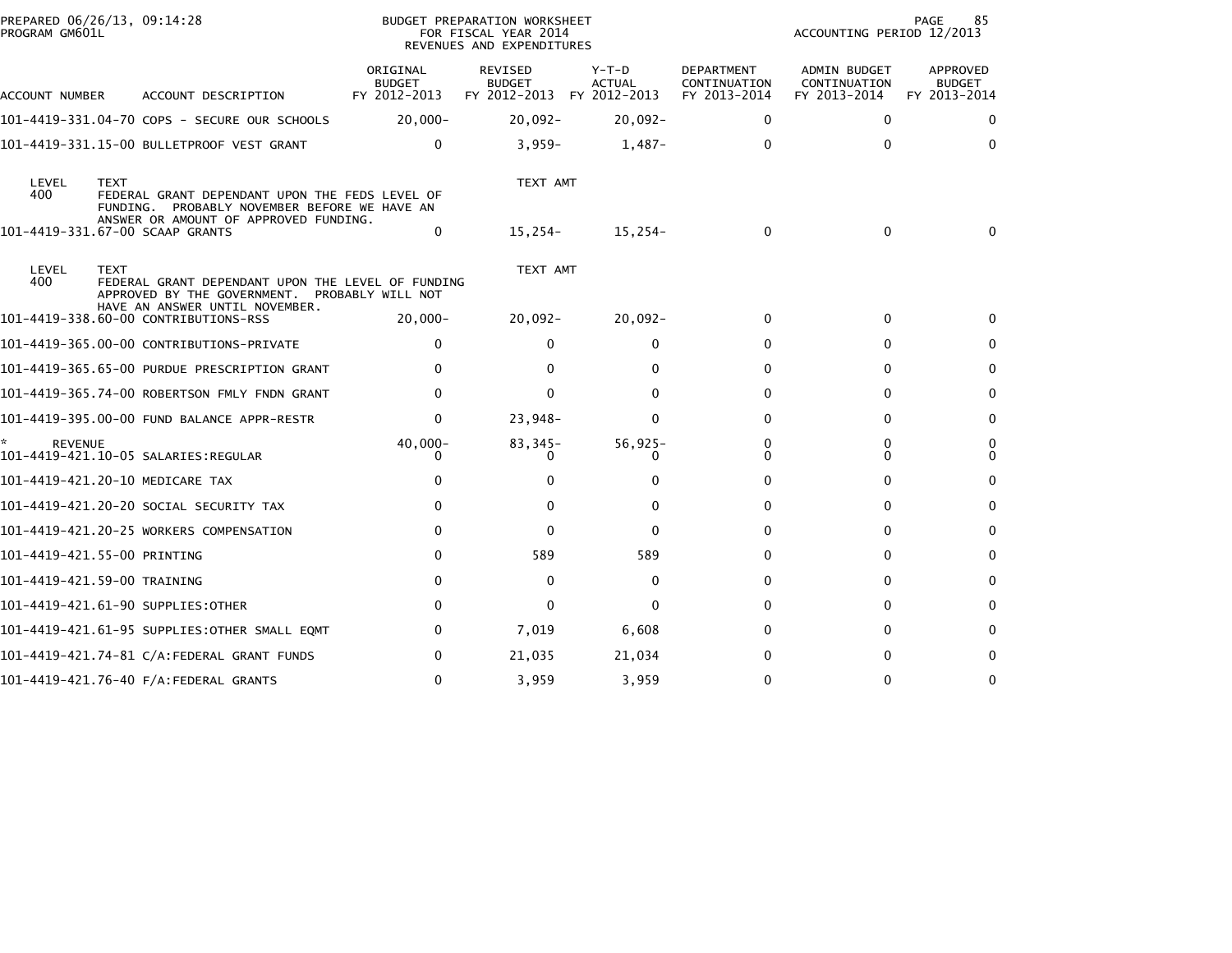| PROGRAM GM601L               | PREPARED 06/26/13, 09:14:28<br>BUDGET PREPARATION WORKSHEET<br>FOR FISCAL YEAR 2014<br>REVENUES AND EXPENDITURES |                                           |                                          |                                              |                                                   |                                              | -86<br>PAGE<br>ACCOUNTING PERIOD 12/2013  |
|------------------------------|------------------------------------------------------------------------------------------------------------------|-------------------------------------------|------------------------------------------|----------------------------------------------|---------------------------------------------------|----------------------------------------------|-------------------------------------------|
| ACCOUNT NUMBER               | DESCRIPTION<br>ACCOUNT                                                                                           | ORIGINAL<br><b>BUDGET</b><br>FY 2012-2013 | REVISED<br><b>BUDGET</b><br>FY 2012-2013 | $Y-T-D$<br><b>ACTUAL</b><br>2012-2013<br>FY. | <b>DEPARTMENT</b><br>CONTINUATION<br>FY 2013-2014 | ADMIN BUDGET<br>CONTINUATION<br>FY 2013-2014 | APPROVED<br><b>BUDGET</b><br>FY 2013-2014 |
| 101-4419-421.76-90 F/A:OTHER |                                                                                                                  | 0                                         | 7.686                                    | 5,523                                        | 0                                                 | 0                                            | 0                                         |
|                              | 101-4419-421.82-29 PRESCRIPTION DRUG FUNDS                                                                       | $\Omega$                                  | 2.873                                    | 2,873                                        | $\Omega$                                          | $\bf{0}$                                     | 0                                         |
|                              | 101-4419-421.85-57 COPS - SECURE OUR SCHOOLS                                                                     | 40.000                                    | 40.184                                   | 40,183                                       | 0                                                 | $\Omega$                                     | 0                                         |
| *<br>EXPENDITURE             |                                                                                                                  | 40.000                                    | 83.345                                   | 80.769                                       | 0                                                 | $\bf{0}$                                     | 0                                         |
| **<br>OTHER SHERIFF GRANTS   |                                                                                                                  |                                           | 0                                        | 23.844                                       |                                                   |                                              | 0                                         |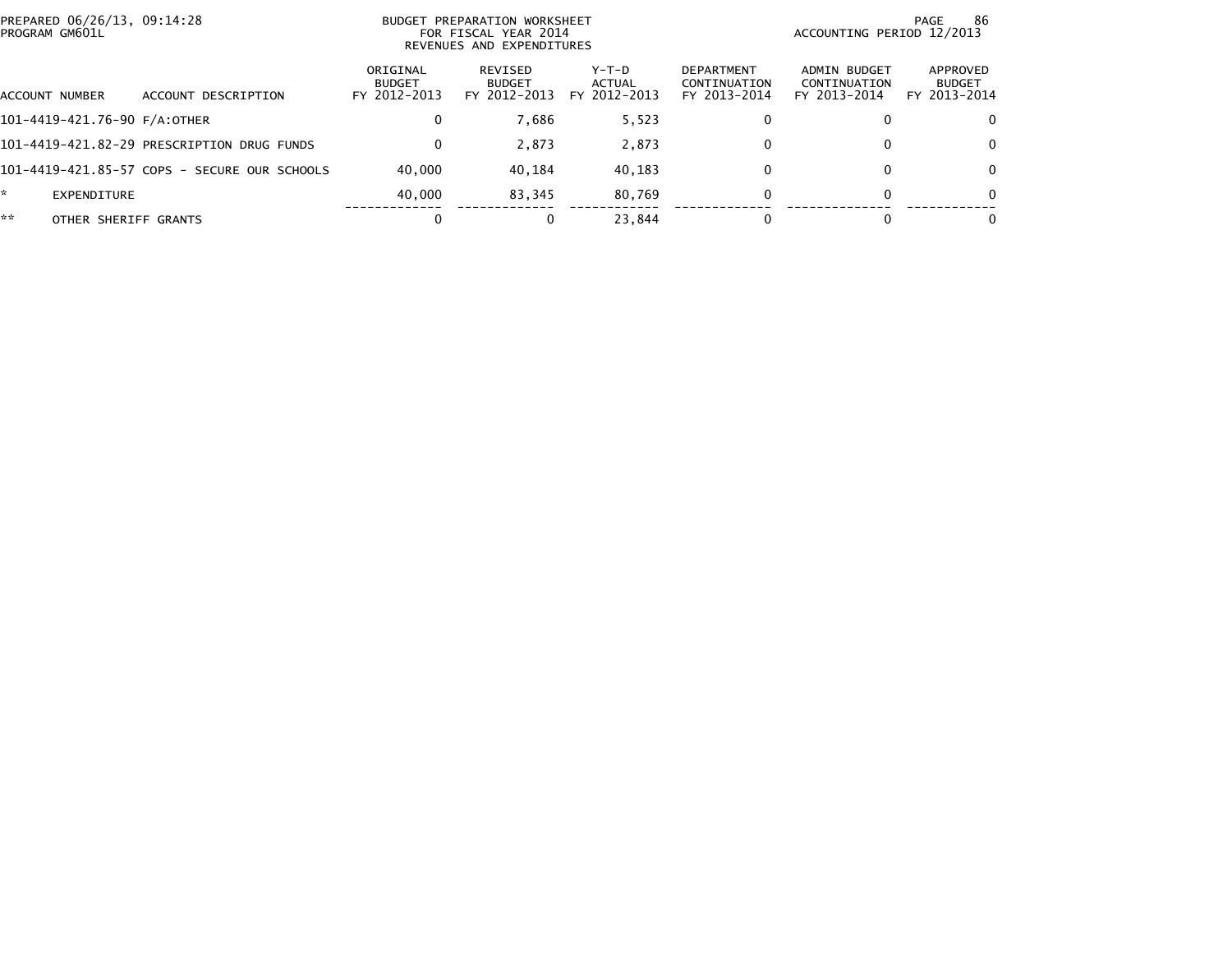| PREPARED 06/26/13, 09:14:28<br>PROGRAM GM601L |                              |                                                                                                                                                                                                                                 |                                           | BUDGET PREPARATION WORKSHEET<br>FOR FISCAL YEAR 2014<br>REVENUES AND EXPENDITURES |                                          |                                            | PAGE<br>87<br>ACCOUNTING PERIOD 12/2013      |                                           |  |
|-----------------------------------------------|------------------------------|---------------------------------------------------------------------------------------------------------------------------------------------------------------------------------------------------------------------------------|-------------------------------------------|-----------------------------------------------------------------------------------|------------------------------------------|--------------------------------------------|----------------------------------------------|-------------------------------------------|--|
| ACCOUNT NUMBER                                |                              | ACCOUNT DESCRIPTION                                                                                                                                                                                                             | ORIGINAL<br><b>BUDGET</b><br>FY 2012-2013 | REVISED<br><b>BUDGET</b><br>FY 2012-2013                                          | $Y-T-D$<br><b>ACTUAL</b><br>FY 2012-2013 | DEPARTMENT<br>CONTINUATION<br>FY 2013-2014 | ADMIN BUDGET<br>CONTINUATION<br>FY 2013-2014 | APPROVED<br><b>BUDGET</b><br>FY 2013-2014 |  |
|                                               |                              | 101-4420-325.61-00 STAFF MEAL SALES                                                                                                                                                                                             | $\mathbf 0$                               | $\mathbf 0$                                                                       | $\mathbf 0$                              | $\mathbf 0$                                | $\mathbf 0$                                  | $\mathbf 0$                               |  |
|                                               |                              | 101-4420-332.15-00 SS REWARD-INMATE DETENTIO                                                                                                                                                                                    | $8,000 -$                                 | $8,000 -$                                                                         | $15,671-$                                | $10,000 -$                                 | $10,000 -$                                   | $10,000 -$                                |  |
|                                               |                              | 101-4420-335.10-00 STATE PRISONERS DET FEES                                                                                                                                                                                     | $\mathbf{0}$                              | $\mathbf{0}$                                                                      | $68,797-$                                | $50,000 -$                                 | $50,000 -$                                   | $50,000 -$                                |  |
| LEVEL<br>400                                  | <b>TEXT</b>                  | CURRENTLY, WE ARE HOUSING 10 STATE PRISONERS EACH<br>DAY AT \$40/DAY. THIS HAS BECOME POSSIBLE WITH THE<br>OPENING OF THE NEW ANNEX. THIS NUMBER COULD GO UP<br>OR DOWN, ALL DEPENDING ON DECISIONS MADE AT THE<br>STATE LEVEL. |                                           | TEXT AMT                                                                          | 50,000                                   |                                            |                                              |                                           |  |
|                                               |                              |                                                                                                                                                                                                                                 |                                           |                                                                                   | 50,000                                   |                                            |                                              |                                           |  |
|                                               |                              | 101-4420-335.15-00 DWI-LICENSE RESTORATION                                                                                                                                                                                      | $10,000 -$                                | $10,000 -$                                                                        | $6,239-$                                 | $9,000 -$                                  | $7,000-$                                     | $7,000-$                                  |  |
|                                               |                              | 101-4420-342.21-00 CONTRACT INMATE HOUSING                                                                                                                                                                                      | $\mathbf{0}$                              | $5,000-$                                                                          | 113,440-                                 | $100,000 -$                                | $200,000 -$                                  | 200,000-                                  |  |
|                                               |                              | 101-4420-342.40-00 INDIGENT SUPPLIES REIMB                                                                                                                                                                                      | 0                                         | 0                                                                                 | $\mathbf 0$                              | 0                                          | 0                                            | $\mathbf 0$                               |  |
|                                               |                              | 101–4420–353.24–00 BONDSMAN ADVERTISING FEES                                                                                                                                                                                    | $\Omega$                                  | $\mathbf{0}$                                                                      | $\mathbf{0}$                             | 0                                          | $\Omega$                                     | $\mathbf{0}$                              |  |
|                                               |                              | 101-4420-389.95-00 OTHER MISC RECEIPTS                                                                                                                                                                                          | $2,000-$                                  | $2,000-$                                                                          | $5,549-$                                 | $2,000-$                                   | $2,000-$                                     | $2,000-$                                  |  |
|                                               |                              | 101-4420-395.00-00 FUND BALANCE APPR-RESTR                                                                                                                                                                                      | $\Omega$                                  | $\Omega$                                                                          | $\mathbf{0}$                             | 0                                          | 0                                            | $\mathbf{0}$                              |  |
|                                               |                              | 101-4420-395.10-00 FUND BALANCE APPR-UNREST                                                                                                                                                                                     | 0                                         | $\Omega$                                                                          | $\Omega$                                 | 0                                          | $\Omega$                                     | $\mathbf{0}$                              |  |
| <b>REVENUE</b>                                |                              |                                                                                                                                                                                                                                 | $20.000 -$<br>2,717,894                   | $25.000 -$<br>2,672,384                                                           | 209,696-<br>2,352,708                    | 171,000-<br>0                              | $269.000 -$<br>2,555,406                     | 269,000-<br>2,555,406                     |  |
| LEVEL<br>400                                  | <b>TEXT</b>                  | CONTINUATION<br>OUTSOURCE INMATE HEALTH CARE                                                                                                                                                                                    |                                           | TEXT AMT<br>2,682,480                                                             |                                          |                                            |                                              |                                           |  |
|                                               | <b>NURSE</b><br><b>NURSE</b> |                                                                                                                                                                                                                                 |                                           | 2,555,406                                                                         | 57,468-<br>$69,606 -$                    |                                            |                                              |                                           |  |
|                                               |                              | 101-4420-423.10-10 SALARIES: OVERTIME                                                                                                                                                                                           | $\Omega$                                  | 85                                                                                | 81                                       | 0                                          | $\Omega$                                     | $\Omega$                                  |  |
|                                               |                              | 101-4420-423.10-15 SALARIES: PART-TIME                                                                                                                                                                                          | 150,000                                   | 187,000                                                                           | 177,444                                  | 160,000                                    | 105,000                                      | 105,000                                   |  |
| LEVEL                                         | <b>TEXT</b>                  |                                                                                                                                                                                                                                 | TEXT AMT                                  |                                                                                   |                                          |                                            |                                              |                                           |  |

400 UNUSUAL SITUATION OCCURING WITH THIS ACCOUNT IN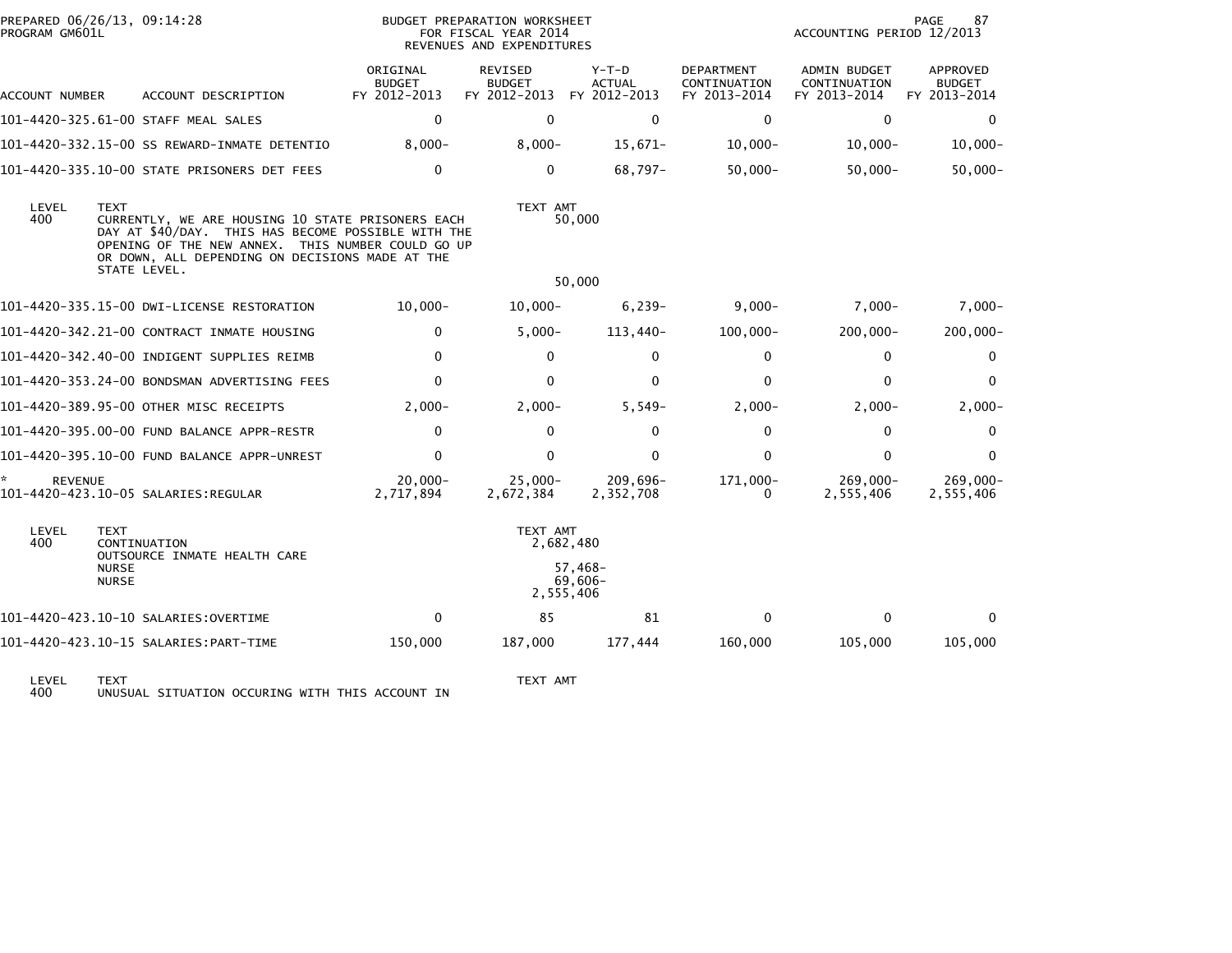| PREPARED 06/26/13, 09:14:28<br>PROGRAM GM601L |                                      |                                                                                                                                                                                                                                                                                                                                                                                                                                                                                                               |                                           | BUDGET PREPARATION WORKSHEET<br>FOR FISCAL YEAR 2014<br>REVENUES AND EXPENDITURES | 88<br>PAGE<br>ACCOUNTING PERIOD 12/2013 |                                            |                                              |                                           |
|-----------------------------------------------|--------------------------------------|---------------------------------------------------------------------------------------------------------------------------------------------------------------------------------------------------------------------------------------------------------------------------------------------------------------------------------------------------------------------------------------------------------------------------------------------------------------------------------------------------------------|-------------------------------------------|-----------------------------------------------------------------------------------|-----------------------------------------|--------------------------------------------|----------------------------------------------|-------------------------------------------|
| ACCOUNT NUMBER                                |                                      | ACCOUNT DESCRIPTION                                                                                                                                                                                                                                                                                                                                                                                                                                                                                           | ORIGINAL<br><b>BUDGET</b><br>FY 2012-2013 | REVISED<br><b>BUDGET</b><br>FY 2012-2013                                          | Y-T-D<br><b>ACTUAL</b><br>FY 2012-2013  | DEPARTMENT<br>CONTINUATION<br>FY 2013-2014 | ADMIN BUDGET<br>CONTINUATION<br>FY 2013-2014 | APPROVED<br><b>BUDGET</b><br>FY 2013-2014 |
|                                               |                                      | THAT 1 FULL-TIME NURSE HAS BEEN ON EXTENDED LEAVE<br>FOR ALL OF THIS FISCAL YEAR. THIS REQUIRES THE<br>USE OF PART-TIME NURSES TO FILL THE POSITION SINCE<br>IT IS A WORKMENS COMP ABSENCE, WHICH IS A HEAVY<br>DRAIN ON THIS ACCOUNT DUE TO THE HIGH HOURLY RATES<br>A NURSE MAKES. OTHERWISE, AMOUNT MAY NEED AN<br>INCREASE TO ACCOUNT FOR ADDITION OF THE DETENTION<br>ANNEX, WHICH REQUIRES MEALS TO BE TRANSPORTED 3<br>TIMES A DAY TO FEED INMATES HOUSED AT THE ANNEX.<br>OUTSOURCE INMATE HEALTHCARE |                                           | 175,000<br>125,000                                                                | $50,000 -$                              |                                            |                                              |                                           |
|                                               |                                      | 101-4420-423.20-05 HEALTH INSURANCE                                                                                                                                                                                                                                                                                                                                                                                                                                                                           | 635,160                                   | 635,160                                                                           | 542,533                                 | 0                                          | 619,080                                      | 619,080                                   |
| LEVEL<br>400                                  | TEXT<br><b>NURSE</b><br><b>NURSE</b> | CONTINUATION<br>OUTSOURCE INMATE HEALTH CARE                                                                                                                                                                                                                                                                                                                                                                                                                                                                  |                                           | TEXT AMT<br>635,160<br>$8,040-$<br>$8,040-$<br>619,080                            |                                         |                                            |                                              |                                           |
|                                               |                                      | 101-4420-423.20-10 MEDICARE TAX                                                                                                                                                                                                                                                                                                                                                                                                                                                                               | 41,585                                    | 41,585                                                                            | 34,770                                  | 0                                          | 38,580                                       | 38,580                                    |
| 101-4420-423.20-15 RETIREMENT                 |                                      |                                                                                                                                                                                                                                                                                                                                                                                                                                                                                                               | 189,438                                   | 189,438                                                                           | 158,407                                 | 0                                          | 180,667                                      | 180,667                                   |
|                                               |                                      | 101–4420–423.20–20 SOCIAL SECURITY TAX                                                                                                                                                                                                                                                                                                                                                                                                                                                                        | 177,809                                   | 177,809                                                                           | 148,668                                 | $\mathbf{0}$                               | 164,950                                      | 164,950                                   |
|                                               |                                      | 101-4420-423.20-25 WORKERS COMPENSATION                                                                                                                                                                                                                                                                                                                                                                                                                                                                       | 113,950                                   | 113,950                                                                           | 99,787                                  | $\mathbf{0}$                               | 128,002                                      | 128,002                                   |
|                                               |                                      | 101-4420-423.20-30 401(K) CONTRIBUTIONS                                                                                                                                                                                                                                                                                                                                                                                                                                                                       | 81,539                                    | 81,539                                                                            | 56,156                                  | 0                                          | 76,662                                       | 76,662                                    |
|                                               |                                      | 101-4420-423.32-28 PSYCHOLOGICAL ASSESSMENT                                                                                                                                                                                                                                                                                                                                                                                                                                                                   | 11,500                                    | 11,500                                                                            | 9,660                                   | 13,500                                     | 13,500                                       | 13,500                                    |
| LEVEL<br>400                                  | <b>TEXT</b>                          | BASED ON CURRENT RATE OF EXPENSE PER QUARTER FOR<br>THE SERVICES RENDERED, IT WOULD TAKE \$13,120 TO<br>FULLY COVER THE COST OF THIS FISCAL YEAR. THIS<br>WOULD LEAVE A SHORTFALL OF \$1620, WHICH IS<br>POSSIBLY DUE TO INCREASED NUMBER OF INMATES NOW<br>HOUSED AT THE DETENTION ANNEX. BASED ON THIS<br>INFORMATION, A REQUEST FOR INCREASE IS REQUIRED<br>FOR THIS ACCOUNT.                                                                                                                              |                                           | TEXT AMT<br>13,500                                                                |                                         |                                            |                                              |                                           |
|                                               |                                      |                                                                                                                                                                                                                                                                                                                                                                                                                                                                                                               |                                           | 13,500                                                                            |                                         |                                            |                                              |                                           |
|                                               |                                      | 101-4420-423.32-32 MEDICAL DIRECTOR                                                                                                                                                                                                                                                                                                                                                                                                                                                                           | 43,432                                    | 43,432                                                                            | 43,432                                  | 43,432                                     | 0                                            | 0                                         |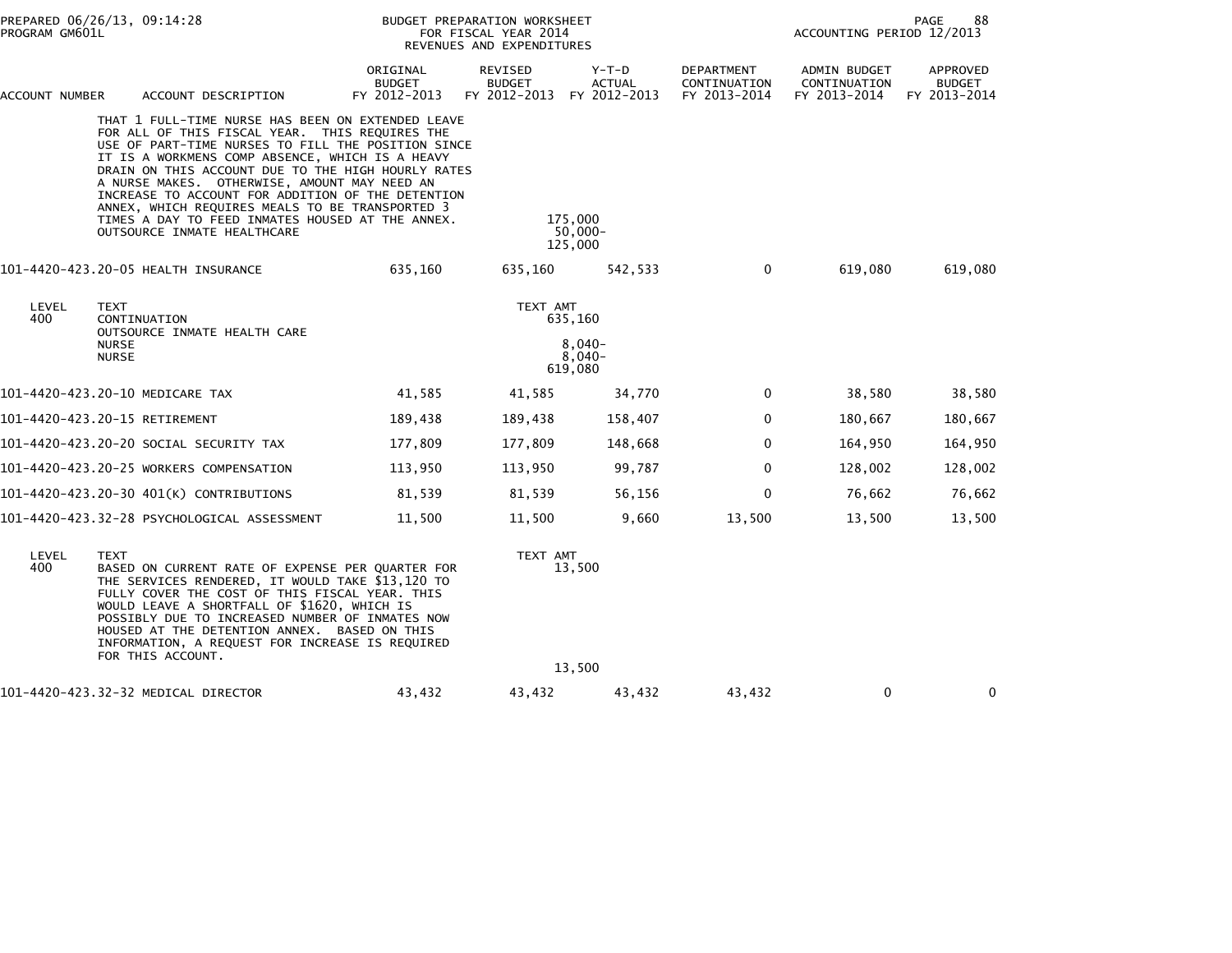| PROGRAM GM601L | PREPARED 06/26/13, 09:14:28                                                                                                                                                                                                                                                                                                                                                                                                                                                                                                                                                                                                                                                                                                                                                                                                                                                                                                                            | BUDGET PREPARATION WORKSHEET<br>FOR FISCAL YEAR 2014<br>REVENUES AND EXPENDITURES |                                                       |                              | ACCOUNTING PERIOD 12/2013                  | 89<br>PAGE                                   |                                           |
|----------------|--------------------------------------------------------------------------------------------------------------------------------------------------------------------------------------------------------------------------------------------------------------------------------------------------------------------------------------------------------------------------------------------------------------------------------------------------------------------------------------------------------------------------------------------------------------------------------------------------------------------------------------------------------------------------------------------------------------------------------------------------------------------------------------------------------------------------------------------------------------------------------------------------------------------------------------------------------|-----------------------------------------------------------------------------------|-------------------------------------------------------|------------------------------|--------------------------------------------|----------------------------------------------|-------------------------------------------|
| ACCOUNT NUMBER | ACCOUNT DESCRIPTION                                                                                                                                                                                                                                                                                                                                                                                                                                                                                                                                                                                                                                                                                                                                                                                                                                                                                                                                    | ORIGINAL<br><b>BUDGET</b><br>FY 2012-2013                                         | REVISED<br><b>BUDGET</b><br>FY 2012-2013 FY 2012-2013 | Y-T-D<br><b>ACTUAL</b>       | DEPARTMENT<br>CONTINUATION<br>FY 2013-2014 | ADMIN BUDGET<br>CONTINUATION<br>FY 2013-2014 | APPROVED<br><b>BUDGET</b><br>FY 2013-2014 |
| LEVEL<br>400   | <b>TEXT</b><br>CONTINUATION<br>REDUCE PER HEALTHCARE CONTRACT                                                                                                                                                                                                                                                                                                                                                                                                                                                                                                                                                                                                                                                                                                                                                                                                                                                                                          |                                                                                   | TEXT AMT                                              | 48,432<br>$48,432-$          |                                            |                                              |                                           |
|                | 101-4420-423.33-39 INMATE HEALTHCARE                                                                                                                                                                                                                                                                                                                                                                                                                                                                                                                                                                                                                                                                                                                                                                                                                                                                                                                   | $\mathbf 0$                                                                       | 8,000                                                 | $\mathbf 0$                  | $\mathbf 0$                                | 383,160                                      | 383,160                                   |
| LEVEL<br>400   | <b>TEXT</b><br>SHP CONTRACT INMATE HEALTH CARE SERVICES                                                                                                                                                                                                                                                                                                                                                                                                                                                                                                                                                                                                                                                                                                                                                                                                                                                                                                |                                                                                   | TEXT AMT                                              | 383,160<br>383,160           |                                            |                                              |                                           |
|                | 101-4420-423.34-25 MEDICAL/SAFEKEEPER FEES                                                                                                                                                                                                                                                                                                                                                                                                                                                                                                                                                                                                                                                                                                                                                                                                                                                                                                             | 90,000                                                                            | 90,000                                                | 58,499                       | 90,000                                     | 80,000                                       | 80,000                                    |
| LEVEL<br>400   | <b>TEXT</b><br>CURRENT AMOUNT SHOULD BE MAINTAINED TO BE PREPARED<br>FOR THE POSSIBILITY OF A MAJOR HEALTH INCIDENT<br>WITH ONE OF THE INMATES. POSSIBILITY OF A MAJOR<br>EXPENSE IS ALWAYS POSSIBLE.                                                                                                                                                                                                                                                                                                                                                                                                                                                                                                                                                                                                                                                                                                                                                  |                                                                                   |                                                       | TEXT AMT<br>80,000<br>80,000 |                                            |                                              |                                           |
|                | 101-4420-423.34-30 SERVICE & MAINTENANCE                                                                                                                                                                                                                                                                                                                                                                                                                                                                                                                                                                                                                                                                                                                                                                                                                                                                                                               | 48,581                                                                            | 54,889                                                | 44,764                       | 65,004                                     | 55,000                                       | 55,000                                    |
| LEVEL<br>400   | <b>TEXT</b><br>YEARLY MAINTENANCE CONTRACT FOR GREASE TRAP AT<br>MAIN DETENTION CENTER- PUMPED QUARTERLY<br>PREVENTATIVE MAINTENANCE CONTRACT FOR MAJOR<br>KITCHEN EQUIPMENT-COMBI OVEN, DISH MACHINE,<br>STEAMER, AND ICE MACHINE<br>PREVENTATIVE MAINTENANCE ON TOUCHSCREEN CONTROL<br>PANELS & ELECTRONICS IN DETENTION- MAIN CONTROL &<br>CONTROL PANELS IN PODS & DORMS<br>YEARLY MAINTENANCE, DONE IN 2 WEEK PERIODS EACH<br>QUARTER BY D.S.I., BUT NEW DETENTION ANNEX WILL ADD<br>AN ADDITIONAL 2 WEEK PERIOD FOR A TOTAL OF FIVE<br>2 WEEK PERIODS THAT D.S.I. IN ON SITE CONDUCTING<br>REQUIRED PREVENTATIVE MAINTENANCE ON ALIGNMENT &<br>OPERATION OF ALL MANUAL DOOR & LOCK FUNCTIONS,<br>CLOSURES & SLIDER DEVICES. THIS COSTS ALSO<br>INCLUDES THE LATEST POD THAT WAS COMPLETED AT THE<br>MAIN DETENTION CENTER PRIOR TO THE ANNEX<br>COMPLETION. FULL DESCRIPTION OF ALL PREVENTATIVE<br>WORK IS AVAILABLE UPON REQUEST, BUT CONSTANT |                                                                                   | TEXT AMT                                              | 1,200<br>875<br>5,940        |                                            |                                              |                                           |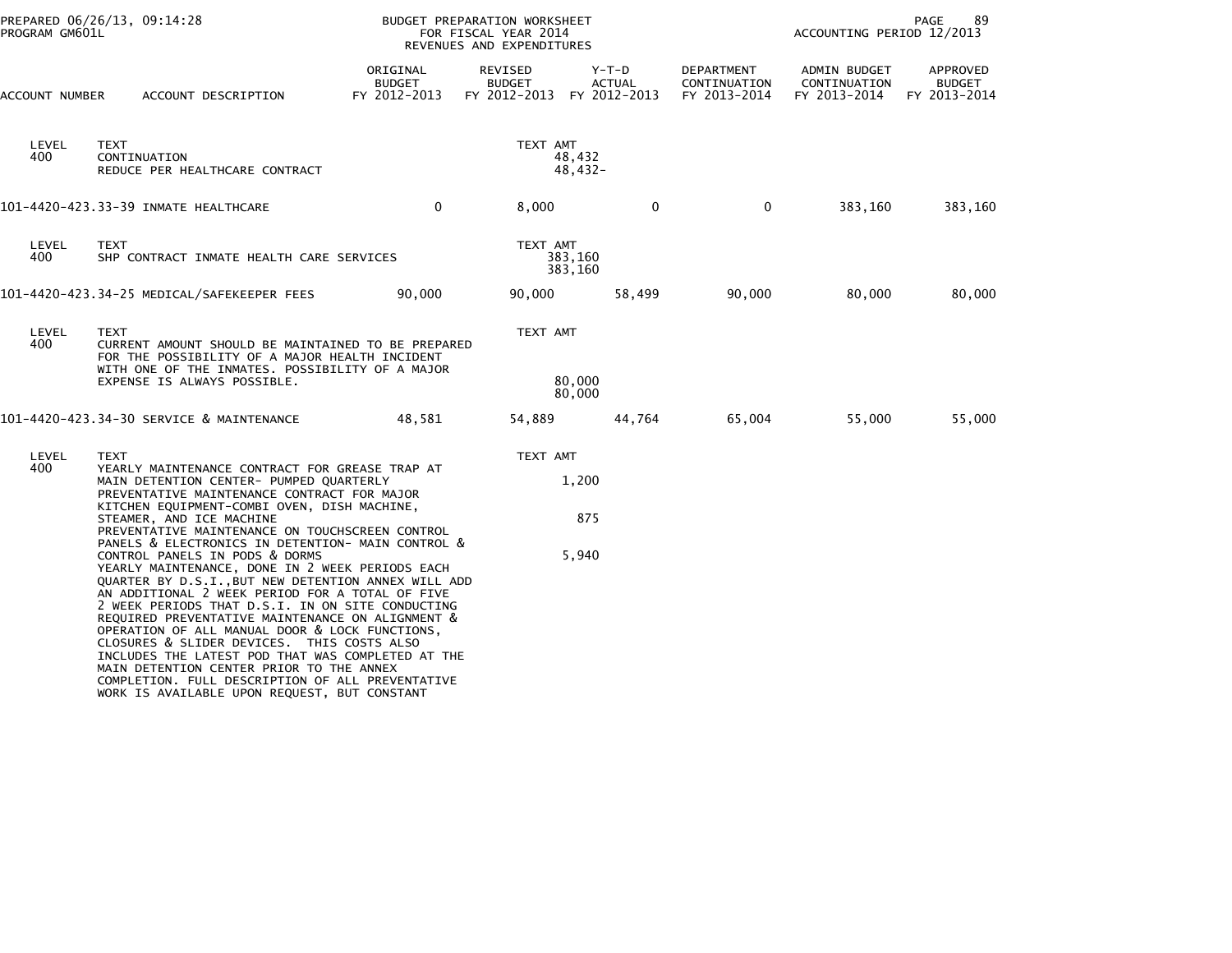|                                                                                                                                                                                                                                                                                                                                                                                                                                                                                                                                                                                                                                                                                                                                                                                                                                                  | PREPARED 06/26/13, 09:14:28<br>PROGRAM GM601L |                                                                                                                                                                                                                                                                                                                                                                                                                                                                                                                                                                                                                                                                                                                                                                                                                   |                                           | BUDGET PREPARATION WORKSHEET<br>FOR FISCAL YEAR 2014<br>REVENUES AND EXPENDITURES |                        |                                                   | 90<br>PAGE<br>ACCOUNTING PERIOD 12/2013      |                                    |  |
|--------------------------------------------------------------------------------------------------------------------------------------------------------------------------------------------------------------------------------------------------------------------------------------------------------------------------------------------------------------------------------------------------------------------------------------------------------------------------------------------------------------------------------------------------------------------------------------------------------------------------------------------------------------------------------------------------------------------------------------------------------------------------------------------------------------------------------------------------|-----------------------------------------------|-------------------------------------------------------------------------------------------------------------------------------------------------------------------------------------------------------------------------------------------------------------------------------------------------------------------------------------------------------------------------------------------------------------------------------------------------------------------------------------------------------------------------------------------------------------------------------------------------------------------------------------------------------------------------------------------------------------------------------------------------------------------------------------------------------------------|-------------------------------------------|-----------------------------------------------------------------------------------|------------------------|---------------------------------------------------|----------------------------------------------|------------------------------------|--|
| ACCOUNT NUMBER                                                                                                                                                                                                                                                                                                                                                                                                                                                                                                                                                                                                                                                                                                                                                                                                                                   |                                               | ACCOUNT DESCRIPTION                                                                                                                                                                                                                                                                                                                                                                                                                                                                                                                                                                                                                                                                                                                                                                                               | ORIGINAL<br><b>BUDGET</b><br>FY 2012-2013 | REVISED<br><b>BUDGET</b><br>FY 2012-2013 FY 2012-2013                             | Y-T-D<br><b>ACTUAL</b> | <b>DEPARTMENT</b><br>CONTINUATION<br>FY 2013-2014 | ADMIN BUDGET<br>CONTINUATION<br>FY 2013-2014 | APPROVED<br>BUDGET<br>FY 2013-2014 |  |
| UPKEEP IS REQUIRED TO KEEP DETENTION OPERATION<br>RUNNING SMOOTH, AS MAIN CENTER IN NEARING 20 YEAR<br>ANNIVERSARY OF OPENING. DOORS AND CLOSURES ARE<br>USED HUNDREDS OF TIMES EACH DAY.<br>YEARLY PREVENTATIVE MAINTENANCE OF MORPHO-TRAX<br>AFIS FINGERPRINT MACHING FOR DETENTION CENTER<br>YEARLY MAINTENANCE FOR THE KITCHEN HOODS AND<br>EXHAUST FANS AT DETENTION ANNEX<br>YEARLY SERVICE TO THE FIRE SUPPRESSION SYSTEM<br>FOR THE MAIN DETENTION CENTER KITCHEN HOOD SYSTEM<br>SEMI ANNUAL CLEANING TO THE HOOD SYSTEM<br>PREVENTATIVE MAINTENANCE AND SERVICE CONTRACT ON<br>THE TOUCHSCREEN ELECTRONICS, CONTROL PANELS, AND<br>RENOVO SOFTWARE VIDEO VISITATION SYSTEM AT THE<br>DETENTION ANNEX<br>YEARLY MAINTENANCE CONTRACT FOR THE GREASE PIT AT<br>THE DETENTION ANNEX TO BE PUMPED QUARTERLY<br>REDUCTION PER COUNTY MANAGER |                                               |                                                                                                                                                                                                                                                                                                                                                                                                                                                                                                                                                                                                                                                                                                                                                                                                                   | 55,000                                    | 37,919<br>5,002<br>1,628<br>800<br>10,440<br>1,200<br>$10,004-$                   |                        |                                                   |                                              |                                    |  |
| 101-4420-423.41-40 WATER                                                                                                                                                                                                                                                                                                                                                                                                                                                                                                                                                                                                                                                                                                                                                                                                                         |                                               |                                                                                                                                                                                                                                                                                                                                                                                                                                                                                                                                                                                                                                                                                                                                                                                                                   | 80,000                                    | 80,000                                                                            | 47,522                 | 80,000                                            | 70,000                                       | 70,000                             |  |
|                                                                                                                                                                                                                                                                                                                                                                                                                                                                                                                                                                                                                                                                                                                                                                                                                                                  |                                               | 101-4420-423.43-15 R&M:EQUIPMENT                                                                                                                                                                                                                                                                                                                                                                                                                                                                                                                                                                                                                                                                                                                                                                                  | 20,000                                    | 23,000                                                                            | 19,721                 | 23,000                                            | 23,000                                       | 23,000                             |  |
| LEVEL<br>400                                                                                                                                                                                                                                                                                                                                                                                                                                                                                                                                                                                                                                                                                                                                                                                                                                     | <b>TEXT</b>                                   | COSTS IN THIS ACCOUNT COVER BOTH THE MAIN<br>DETENTION CENTER AND THE ANNEX LOCATIONS. THE<br>ACCOUNT COVERS REPAIRS ON MANY DIFFERENT TYPES OF<br>EQUIPMENT FROM APPLIANCES IN THE KITCHEN; THE<br>LAUNDRY; OFFICER EQUIPMENT, SUCH AS TASERS & FLASH<br>LIGHTS; ETC. THE ACCOUNT SUFFERED THIS PAST<br>FISCAL YEAR BECAUSE OF A NUMBER OF REPAIR COSTS<br>REQUIRED FOR THE DETENTION WASHING MACHINES. THESE<br>MACHINES WILL HOPEFULLY BE REPLACED THIS COMING<br>FISCAL YEAR, BUT THE REPAIR NEEDS NEVER SEEM TO<br>END, AND IT IS EQUIPMENT THAT IS REQUIRED TO ALLOW<br>FOR THE PROPER & REQUIRED CARE OF THE INMATES UP<br>TO STATE STANDARDS. REQUEST INCREASE BECAUSE MOST<br>OF THE EQUIPMENT AT THE ANNEX WILL BE COMING OFF<br>OF THE YEAR WARRANTY AS THE ANNIVERSARY OF IT'S<br>OPENING APPROACHES. |                                           | TEXT AMT                                                                          | 23,000<br>23,000       |                                                   |                                              |                                    |  |
|                                                                                                                                                                                                                                                                                                                                                                                                                                                                                                                                                                                                                                                                                                                                                                                                                                                  |                                               | 101-4420-423.50-07 COST PER COPY PROGRAM                                                                                                                                                                                                                                                                                                                                                                                                                                                                                                                                                                                                                                                                                                                                                                          | 4,720                                     | 4,720                                                                             | 2,918                  | 5,000                                             | 5,000                                        | 5,000                              |  |
| LEVEL                                                                                                                                                                                                                                                                                                                                                                                                                                                                                                                                                                                                                                                                                                                                                                                                                                            | <b>TEXT</b>                                   |                                                                                                                                                                                                                                                                                                                                                                                                                                                                                                                                                                                                                                                                                                                                                                                                                   |                                           | TEXT AMT                                                                          |                        |                                                   |                                              |                                    |  |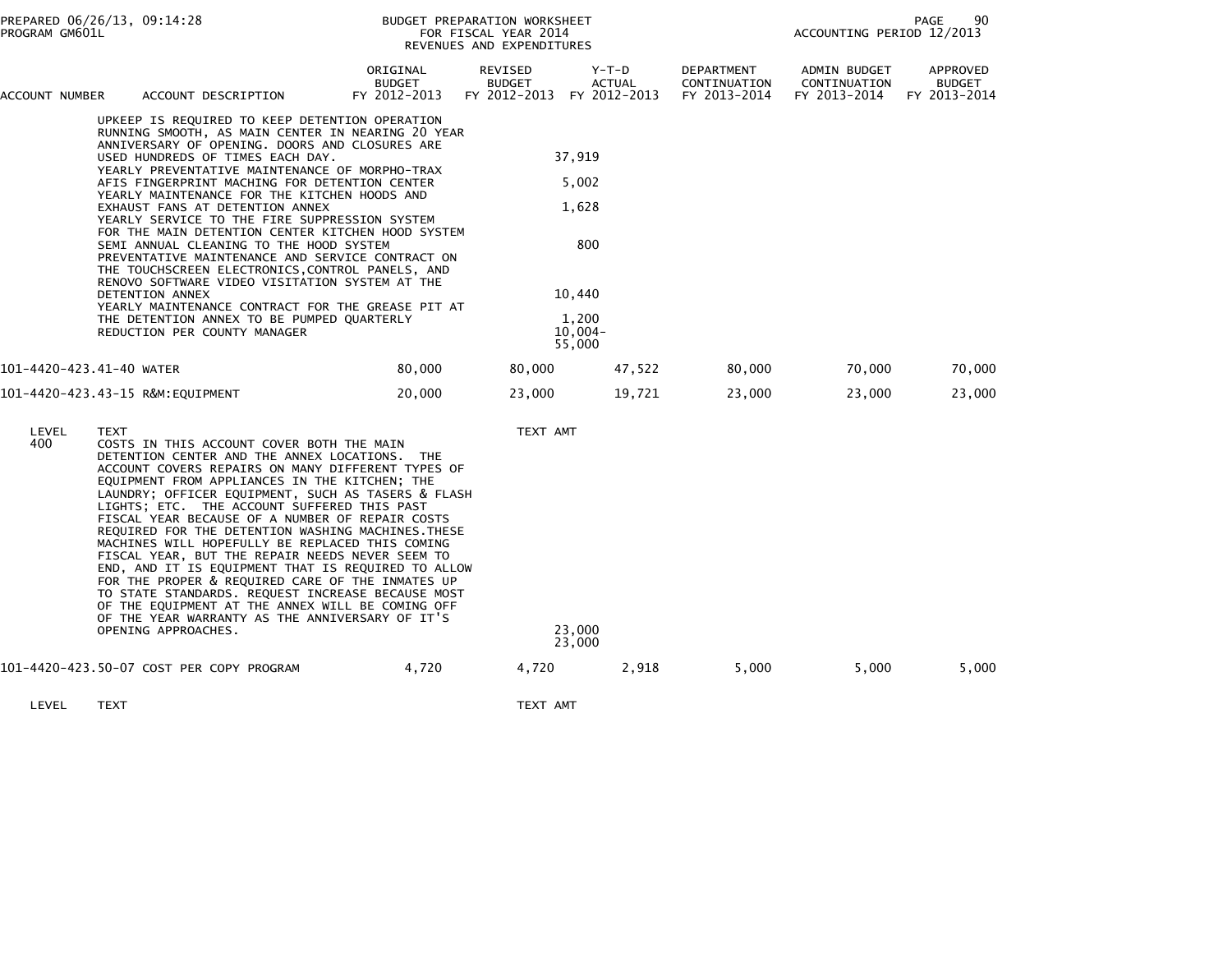|                | PREPARED 06/26/13, 09:14:28<br>BUDGET PREPARATION WORKSHEET<br>PROGRAM GM601L<br>FOR FISCAL YEAR 2014<br>REVENUES AND EXPENDITURES                                                                                                                                                                                                                                                                                                                                                                                                                                                                                                                                      |                                           |                                                       |                               |                                            | ACCOUNTING PERIOD 12/2013                    | 91<br>PAGE                                |
|----------------|-------------------------------------------------------------------------------------------------------------------------------------------------------------------------------------------------------------------------------------------------------------------------------------------------------------------------------------------------------------------------------------------------------------------------------------------------------------------------------------------------------------------------------------------------------------------------------------------------------------------------------------------------------------------------|-------------------------------------------|-------------------------------------------------------|-------------------------------|--------------------------------------------|----------------------------------------------|-------------------------------------------|
| ACCOUNT NUMBER | ACCOUNT DESCRIPTION                                                                                                                                                                                                                                                                                                                                                                                                                                                                                                                                                                                                                                                     | ORIGINAL<br><b>BUDGET</b><br>FY 2012-2013 | REVISED<br><b>BUDGET</b><br>FY 2012-2013 FY 2012-2013 | Y-T-D<br><b>ACTUAL</b>        | DEPARTMENT<br>CONTINUATION<br>FY 2013-2014 | ADMIN BUDGET<br>CONTINUATION<br>FY 2013-2014 | APPROVED<br><b>BUDGET</b><br>FY 2013-2014 |
| 400            | SLIGHT INCREASE REQUESTED DUE TO INCREASED USAGE<br>WITH HIGHER NUMBER OF INMATES AND ADDITION OF THE<br>ANNEX.                                                                                                                                                                                                                                                                                                                                                                                                                                                                                                                                                         |                                           |                                                       | 5,000                         |                                            |                                              |                                           |
|                |                                                                                                                                                                                                                                                                                                                                                                                                                                                                                                                                                                                                                                                                         |                                           |                                                       | 5,000                         |                                            |                                              |                                           |
|                | 101-4420-423.50-15 LAUNDRY/DRY CLEANING                                                                                                                                                                                                                                                                                                                                                                                                                                                                                                                                                                                                                                 | 300                                       | 300                                                   | $\mathbf{0}$                  | 300                                        | 300                                          | 300                                       |
|                | 101-4420-423.53-05 TELEPHONE                                                                                                                                                                                                                                                                                                                                                                                                                                                                                                                                                                                                                                            | 2,100                                     | 3,200                                                 | 2,504                         | 3,500                                      | 3,500                                        | 3,500                                     |
| LEVEL<br>400   | <b>TEXT</b><br>BASED ON THE CURRENT RATE OF BILLING WHICH NOW<br>INCLUDES THE DETENTION ANNEX, BOTH PHONE AND<br>INTERNET ACCESS TO ALLOW FOR CONNECTION TO RCSO<br>RECORDS MANAGEMENT SYSTEM, THERE WILL BE A<br>SHORTFALL OF \$972. DUE TO THIS FACT, AN INCREASE<br>IN THIS LINE ITEM IS REQUESTED. THE COST OF PHONE<br>LINE & INTERNET ACCESS TO NEW ANNEX IS APPROX.<br>\$142 EACH MONTH. THIS COMES TO A YEARLY TOTAL OF<br>\$1704 JUST TO COVER THAT REQUIREMENT.                                                                                                                                                                                               |                                           | TEXT AMT                                              | 3,500                         |                                            |                                              |                                           |
|                |                                                                                                                                                                                                                                                                                                                                                                                                                                                                                                                                                                                                                                                                         |                                           |                                                       | 3,500                         |                                            |                                              |                                           |
|                | 101-4420-423.55-00 PRINTING                                                                                                                                                                                                                                                                                                                                                                                                                                                                                                                                                                                                                                             | 1,250                                     | 650                                                   | 126                           | 1,000                                      | 750                                          | 750                                       |
|                | 101-4420-423.56-00 UNIFORMS                                                                                                                                                                                                                                                                                                                                                                                                                                                                                                                                                                                                                                             | 25,000                                    | 25,000                                                | 15,389                        | 25,000                                     | 25,000                                       | 25,000                                    |
| LEVEL<br>400   | <b>TEXT</b><br>SIGNIFICANT INCREASE IN THIS ACCOUNT REQUIRED IN<br>2012 DUE TO HIRING OF 20 NEW DETENTION STAFF TO<br>WORK AT NEW DETENTION ANNEX. REQUEST THAT THE<br>AMOUNT BUDGETED LAST YEAR BE MAINTAINED, DUE TO<br>CONTINUED HIGH EMPLOYEE TURN OVER RATE AT THE<br>DETENTION CENTER. ONCE AN EMPLOYEE IS HIRED, THEY<br>ARE REQUIRED TO HAVE UNIFORMS TO WORK.<br>UNFORTUNATELY, SOME EMPLOYEES DECIDE AFTER ONLY<br>BEING ON THE JOB FOR A COUPLE OF MONTHS, THAT THE<br>JOB IS NOT FOR THEM. HIGH TURNOVER RATE DUE TO<br>LOW PAY, ESPECIALLY IN THE DETENTION CENTER HAS<br>BEEN A CHRONIC PROBLEM DURING MY WHOLE 25 YEARS.<br>REDUCTION PER COUNTY MANAGER |                                           | TEXT AMT                                              | 26,300<br>$1.300 -$<br>25,000 |                                            |                                              |                                           |
|                | 101-4420-423.57-00 POSTAGE                                                                                                                                                                                                                                                                                                                                                                                                                                                                                                                                                                                                                                              | 200                                       | 200                                                   | 123                           | 250                                        | 250                                          | 250                                       |
|                |                                                                                                                                                                                                                                                                                                                                                                                                                                                                                                                                                                                                                                                                         |                                           |                                                       |                               |                                            |                                              |                                           |
| LEVEL          | TEXT                                                                                                                                                                                                                                                                                                                                                                                                                                                                                                                                                                                                                                                                    |                                           | TEXT AMT                                              |                               |                                            |                                              |                                           |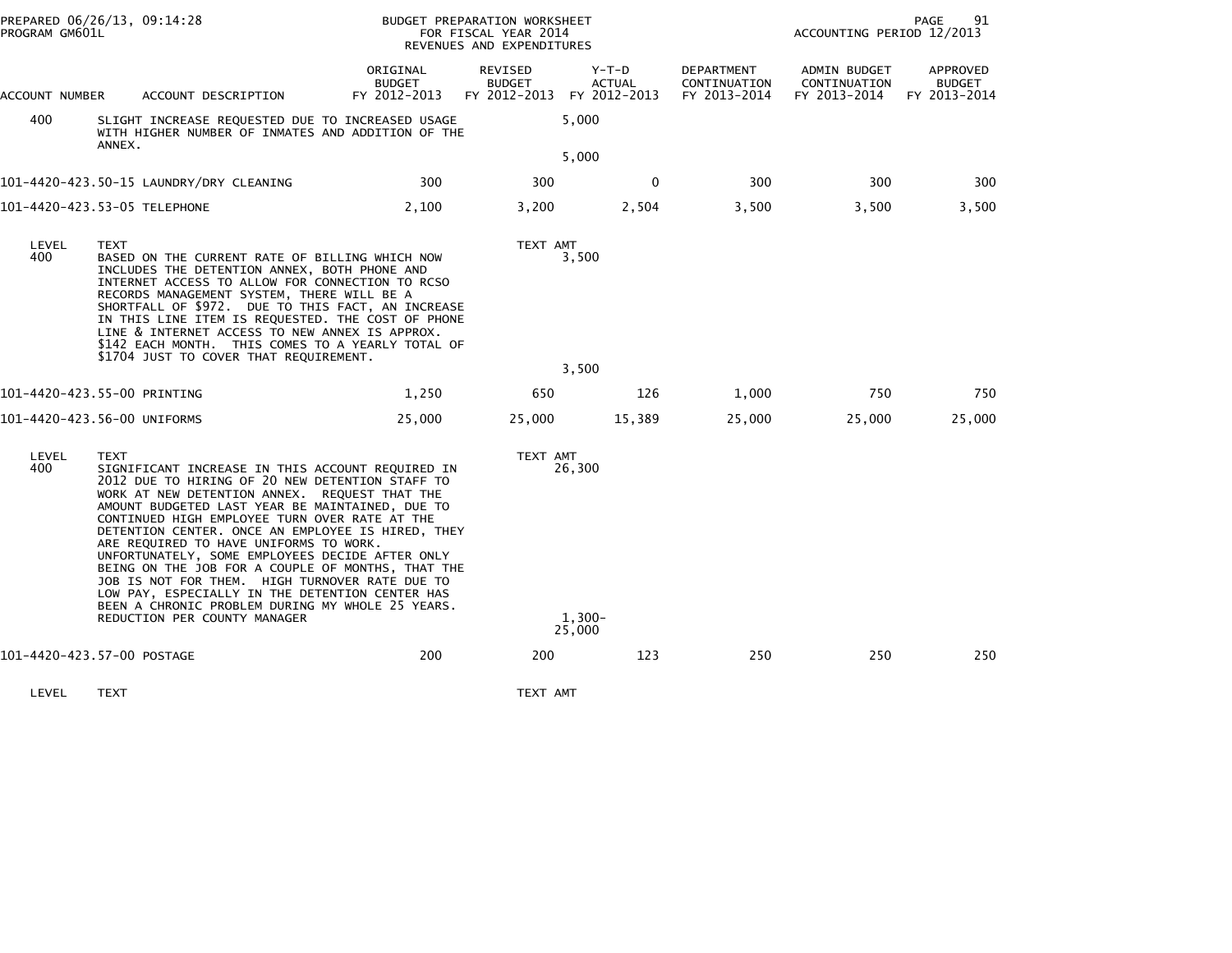| PREPARED 06/26/13, 09:14:28<br>PROGRAM GM601L |                                                                              |                                                                                                                                                                                                       |                                           | BUDGET PREPARATION WORKSHEET<br>FOR FISCAL YEAR 2014<br>REVENUES AND EXPENDITURES |                                          |                                            | ACCOUNTING PERIOD 12/2013                    | PAGE<br>92                                |  |
|-----------------------------------------------|------------------------------------------------------------------------------|-------------------------------------------------------------------------------------------------------------------------------------------------------------------------------------------------------|-------------------------------------------|-----------------------------------------------------------------------------------|------------------------------------------|--------------------------------------------|----------------------------------------------|-------------------------------------------|--|
| <b>ACCOUNT NUMBER</b>                         |                                                                              | ACCOUNT DESCRIPTION                                                                                                                                                                                   | ORIGINAL<br><b>BUDGET</b><br>FY 2012-2013 | <b>REVISED</b><br><b>BUDGET</b><br>FY 2012-2013                                   | $Y-T-D$<br><b>ACTUAL</b><br>FY 2012-2013 | DEPARTMENT<br>CONTINUATION<br>FY 2013-2014 | ADMIN BUDGET<br>CONTINUATION<br>FY 2013-2014 | APPROVED<br><b>BUDGET</b><br>FY 2013-2014 |  |
| 400                                           |                                                                              | SMALL INCREASE DUE TO HIGHER FEES AT UPS, AND<br>OTHER SHIPPING COMPANIES.                                                                                                                            |                                           | 250                                                                               |                                          |                                            |                                              |                                           |  |
|                                               |                                                                              |                                                                                                                                                                                                       |                                           |                                                                                   | 250                                      |                                            |                                              |                                           |  |
| 101-4420-423.58-00 TRAVEL                     |                                                                              |                                                                                                                                                                                                       | 1,000                                     | 1,000                                                                             | 135                                      | 1,000                                      | 800                                          | 800                                       |  |
|                                               |                                                                              | 101-4420-423.58-55 TRANSPORTATION:PRISONERS                                                                                                                                                           | 1,500                                     | 1,500                                                                             | 345                                      | 1,500                                      | 1,000                                        | 1,000                                     |  |
| 101-4420-423.59-00 TRAINING                   |                                                                              |                                                                                                                                                                                                       | 4,000                                     | 4,000                                                                             | 3,151                                    | 4,000                                      | 4,000                                        | 4,000                                     |  |
|                                               |                                                                              | 101-4420-423.61-05 SUPPLIES:OFFICE                                                                                                                                                                    | 10,000                                    | 10,000                                                                            | 8,493                                    | 11,000                                     | 10,000                                       | 10,000                                    |  |
| LEVEL<br>400                                  | <b>TEXT</b>                                                                  | MODERATE INCREASE NEEDED TO COMPENSATE FOR ADDED<br>NEEDS AT THE NEW ANNEX                                                                                                                            |                                           | TEXT AMT                                                                          | 11,000                                   |                                            |                                              |                                           |  |
|                                               |                                                                              | REDUCTION PER COUNTY MANAGER                                                                                                                                                                          |                                           | $1,000 -$<br>10,000                                                               |                                          |                                            |                                              |                                           |  |
|                                               |                                                                              | 101-4420-423.61-11 SUPPLIES:BEDDING & LINEN                                                                                                                                                           | 18,000                                    | 21,227                                                                            | 21,120                                   | 18,000                                     | 18,000                                       | 18,000                                    |  |
| LEVEL<br>400                                  | <b>TEXT</b>                                                                  | FUNDS TRANSFERRED FROM LAST FISCAL YEAR BUDGET<br>TO INSURE THAT NEW DETENTION ANNEX WAS PROPERLY<br>STOCKED AND OUTFITTED WITH THE NEEDED EQUIPMENT.<br>\$18,000 SHOULD PROVIDE FOR BOTH FACILITIES. |                                           | TEXT AMT                                                                          | 18,000                                   |                                            |                                              |                                           |  |
|                                               |                                                                              |                                                                                                                                                                                                       |                                           |                                                                                   | 18,000                                   |                                            |                                              |                                           |  |
|                                               |                                                                              | 101-4420-423.61-20 SUPPLIES:FINGERPRINT                                                                                                                                                               | 650                                       | 650                                                                               | 650                                      | 650                                        | 650                                          | 650                                       |  |
|                                               |                                                                              |                                                                                                                                                                                                       | 23,000                                    | 19,100                                                                            | 14,906                                   | 23,000                                     | 20,000                                       | 20,000                                    |  |
| LEVEL<br>400                                  | <b>TEXT</b>                                                                  | THIS FUND WILL PROVIDE FOR BOTH MAIN DETENTION<br>CENTER AND DETENTION ANNEX                                                                                                                          |                                           | TEXT AMT                                                                          | 23,000                                   |                                            |                                              |                                           |  |
|                                               |                                                                              | REDUCTIO PER COUNTY MANAGER                                                                                                                                                                           |                                           |                                                                                   | $3.000 -$<br>20,000                      |                                            |                                              |                                           |  |
|                                               |                                                                              | 101-4420-423.61-33 SUPPLIES:KITCHEN                                                                                                                                                                   | 7,500                                     | 7,500                                                                             | 4,598                                    | 7,500                                      | 7,000                                        | 7,000                                     |  |
| LEVEL<br>400                                  | TEXT<br>FUND TO PROVIDE FOR MAIN DETENTION CENTER AND<br>NEW DETENTION ANNEX |                                                                                                                                                                                                       | TEXT AMT<br>7,500                         |                                                                                   |                                          |                                            |                                              |                                           |  |
|                                               |                                                                              | REDUCTIO PER COUNTY MANAGER                                                                                                                                                                           |                                           |                                                                                   | $500 -$                                  |                                            |                                              |                                           |  |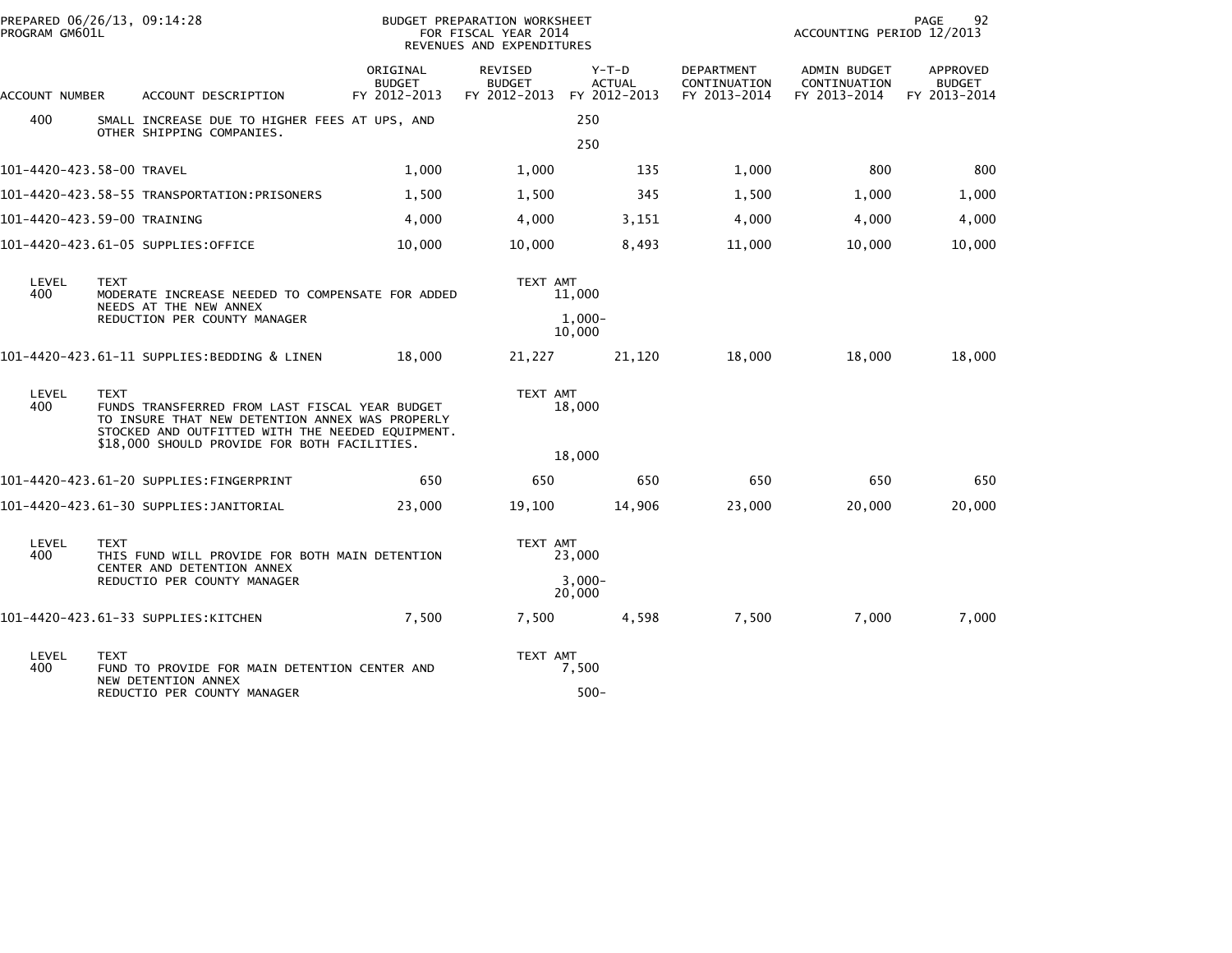| PROGRAM GM601L | PREPARED 06/26/13, 09:14:28                                                                                                                        |                                           | BUDGET PREPARATION WORKSHEET<br>FOR FISCAL YEAR 2014<br>REVENUES AND EXPENDITURES |                                          |                                                   | ACCOUNTING PERIOD 12/2013                           | 93<br>PAGE                                |
|----------------|----------------------------------------------------------------------------------------------------------------------------------------------------|-------------------------------------------|-----------------------------------------------------------------------------------|------------------------------------------|---------------------------------------------------|-----------------------------------------------------|-------------------------------------------|
| ACCOUNT NUMBER | ACCOUNT DESCRIPTION                                                                                                                                | ORIGINAL<br><b>BUDGET</b><br>FY 2012-2013 | REVISED<br><b>BUDGET</b><br>FY 2012-2013                                          | $Y-T-D$<br><b>ACTUAL</b><br>FY 2012-2013 | <b>DEPARTMENT</b><br>CONTINUATION<br>FY 2013-2014 | <b>ADMIN BUDGET</b><br>CONTINUATION<br>FY 2013-2014 | APPROVED<br><b>BUDGET</b><br>FY 2013-2014 |
|                |                                                                                                                                                    |                                           |                                                                                   | 7,000                                    |                                                   |                                                     |                                           |
|                | 101-4420-423.61-35 SUPPLIES:LAW ENFORCEMENT                                                                                                        | 12,000                                    | 20,392                                                                            | 16,691                                   | 20,000                                            | 18,000                                              | 18,000                                    |
| LEVEL<br>400   | <b>TEXT</b><br>THIS ACCOUNT WILL PROVIDE EQUIPMENT FOR ALL<br>DETENTION OFFICERS, INCLUDING THE 20 ADDITIONAL<br>POSITIONS AT THE DETENTION ANNEX. |                                           | TEXT AMT                                                                          | 20,000                                   |                                                   |                                                     |                                           |
|                | REDUCTION PER COUNTY MANAGER                                                                                                                       |                                           |                                                                                   | $2,000-$<br>18,000                       |                                                   |                                                     |                                           |
|                | 101-4420-423.61-45 SUPPLIES:MEDICAL                                                                                                                | 2,800                                     | 2,800                                                                             | 2,800                                    | 3,200                                             | 2,000                                               | 2,000                                     |
| LEVEL<br>400   | <b>TEXT</b><br>NEED MODERATE INCREASE TO ADEQUATELY FUND MEDICAL<br>SUPPLIES FOR BOTH MAIN DETENTION CENTER AND THE<br>DETENTION ANNEX             |                                           | TEXT AMT                                                                          | 3,200                                    |                                                   |                                                     |                                           |
|                | REDUCTION PER COUNTY MANAGER                                                                                                                       |                                           |                                                                                   | $1,200-$<br>2,000                        |                                                   |                                                     |                                           |
|                | 101-4420-423.61-60 SUPPLIES:PHOTOGRAPHIC                                                                                                           | 1,000                                     | 500                                                                               | 160                                      | 1,000                                             | 1,000                                               | 1,000                                     |
|                | 101-4420-423.61-95 SUPPLIES:OTHER SMALL EOMT                                                                                                       | 5,000                                     | 14,500                                                                            | 4,910                                    | 19,294                                            | 10,000                                              | 10,000                                    |

LEVEL TEXT<br>400 FUNDS WERE TRANSFERRED FROM PAST FISCAL YEAR TEXT AMT FUNDS WERE TRANSFERRED FROM PAST FISCAL YEAR BUDGET TO THIS YEAR SO THAT ALL EQUIPMENT NEEDED FOR NEW DETENTION ANNEX COULD BE ACQUIRED, AND STAB VESTS COULD BE PROVIDED FOR THE 20 NEW EMPLOYEES. SOME VEST HAVE BEEN PURCHASED, BUT BULK ORDER WILL BE DONE SOON. ORDER HAS BEEN HELD TO INSURE THE NEWLY HIRED EMPLOYEES WERE GOING TO STAY IN THIS HIGHLY STRESSFUL, LOW PAY POSITION. THIS FUND IS ALSO USED TO PROVIDE CHAIRS, DESK, CABINETS, AND OTHER EQUIPMENT LESS THAN \$500, WHENTHE EQUIPMENT WEARS OUT. NEED A ONE TIME INCREASE TO ALLOW FOR REPLACEMENT OF OLD, WORN OUT CELL EXTRACTION EQUIPMENT. PRESENT INVENTORY REMAINING OF THIS EQUIPMENT IS 6 DECOMPOSING HELMETS AND 2 CRACKED CAPTURE SHIELDS WHICH PROVIDE LITTLE OR NO PROTECTION TO A THE OFFICERS IN SITUATIONS WHERE OFFICER SAFETY SHOULD BE A TOP CONCERN. REPLACEMENT EQUIPMENTNEEDED TO ADEQUATELY PREVENT EMPLOYEE INJURY ARE: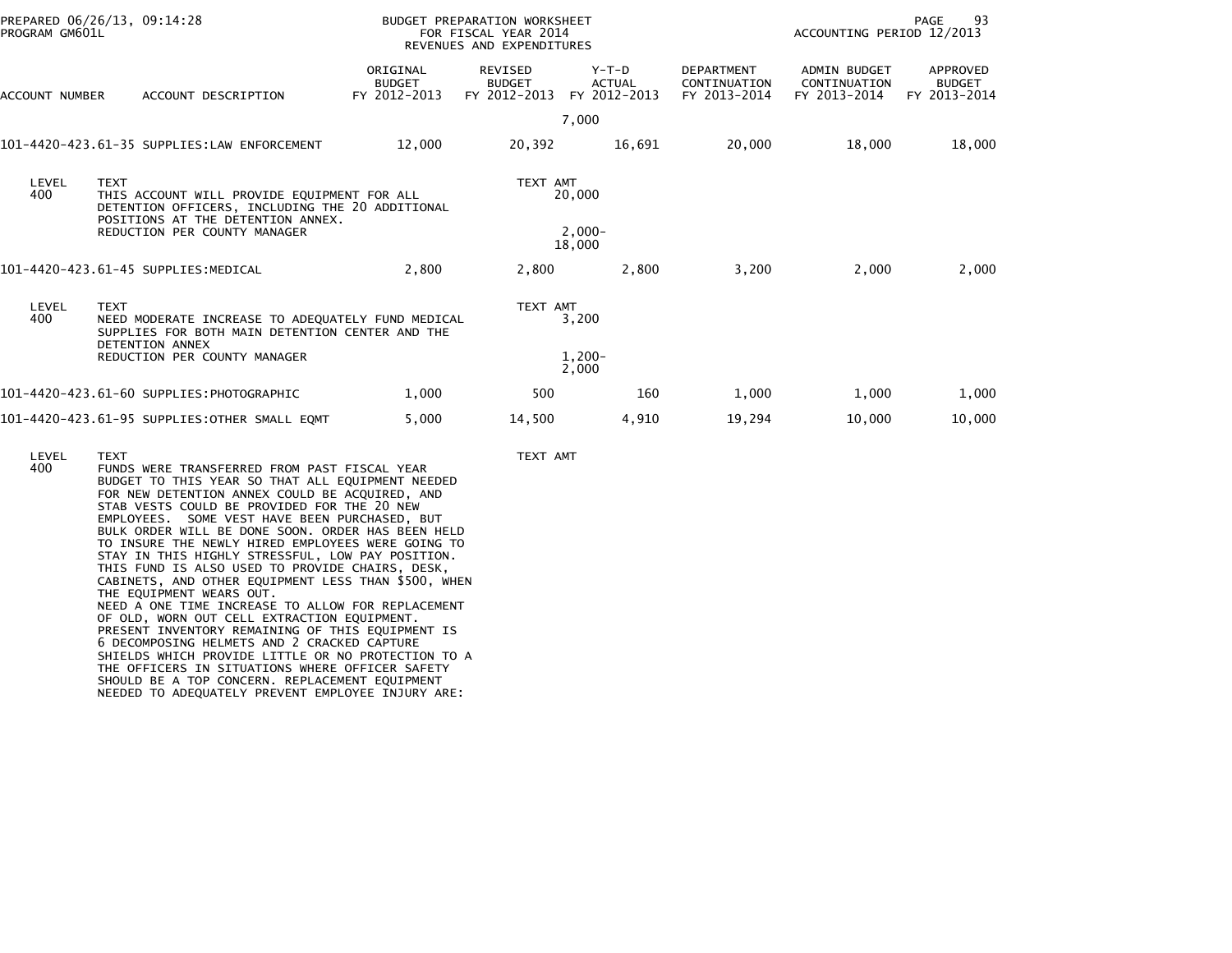| ACCOUNT NUMBER | ACCOUNT DESCRIPTION                                                                                                                                                                                                                                                                                                                                                                                                                                                                                                               | ORIGINAL<br><b>BUDGET</b><br>FY 2012-2013 | REVISED<br><b>BUDGET</b><br>FY 2012-2013 | $Y-T-D$<br><b>ACTUAL</b><br>FY 2012-2013 | <b>DEPARTMENT</b><br>CONTINUATION<br>FY 2013-2014 | <b>ADMIN BUDGET</b><br>CONTINUATION<br>FY 2013-2014 | APPROVED<br><b>BUDGET</b><br>FY 2013-2014 |
|----------------|-----------------------------------------------------------------------------------------------------------------------------------------------------------------------------------------------------------------------------------------------------------------------------------------------------------------------------------------------------------------------------------------------------------------------------------------------------------------------------------------------------------------------------------|-------------------------------------------|------------------------------------------|------------------------------------------|---------------------------------------------------|-----------------------------------------------------|-------------------------------------------|
|                | 12 UPPER BODY & SHOULDER PROTECTORS \$210/EA.<br>12 TACTICAL HELMETS WITH VISORS \$6/EA.<br>12 PAIR OF HEAVY GLOVES<br>\$12/EA.<br>4 CONVEX CAPTURE SHIELDS \$250/EA.<br>NEED ONE TIME FUND INCREASE TO PURCHASE 20<br>REPLACEMENT STINGER FLASHLIGHTS WITH ONE 10 BAY<br>CHARGER. CURRENT LIGHTS ISSUED ARE AT END OF<br>USEFUL LIFE OR BROKEN ALREADY. LIGHTS ARE USED<br>BY DETENTION OFFICERS TO INSPECT DIMLY LIGHT AREAS<br>OF THE DETENTION CENTER AND IN THE SEARCH FOR<br>CONTRABAND & HOMEMADE WEAPONS MADE BY INMATES. |                                           |                                          | 2,520<br>1,512<br>144<br>1,000           |                                                   |                                                     |                                           |
|                | TEN LIGHTS ALWAYS IN USE BY CREW WORKING WHILE TEN                                                                                                                                                                                                                                                                                                                                                                                                                                                                                |                                           |                                          |                                          |                                                   |                                                     |                                           |
|                | WILL BE CHARGING.<br>FUNDS FOR REPLACEMENT OF HINGES FOR EIGHT SECURITY<br>DOORS TO BEGIN AN ONGOING PROCESS OF CHANGING OUT<br>WORN/DEFECTIVE HINGES IN MAIN DETENTION CENTER<br>THAT HAVE BEEN IN USE FOR ALMOST 20 YEARS & NEED<br>REPLACEMENT TO INSURE THE CONTINUED SMOOTH<br>OPERATION OF THE MAIN DETENTION CENTER. COST OF                                                                                                                                                                                               |                                           |                                          | 2,000                                    |                                                   |                                                     |                                           |
|                | HINGES IS \$131 EACH AND IT WILL TAKE 24 TO FULLY<br>RECONDITION 8 DOORS<br>FUNDS FOR REPLACEMENT OF 10 ELECTRONIC CLOSURES<br>WITH ELECTRONIC CLOSURE ARMS AND E-19 SWITCHES TO<br>BEGIN ONGOING PROCESS OF REPLACING WORN/DEFECTIVE<br>CLOSURES IN MAIN DETENTION CENTER THAT HAVE BEEN<br>IN CONSTANT OPERATION FOR ALMOST 20 YEARS. COST<br>IS \$365 FOR ONE CLOSURE WITH ARM AND SWITCH.                                                                                                                                     |                                           |                                          | 3,144                                    |                                                   |                                                     |                                           |
|                | WOULD LIKE TO BEGIN REPLACING 10/YEAR<br>REDUCTION PER COUNTY MANAGER                                                                                                                                                                                                                                                                                                                                                                                                                                                             |                                           |                                          | 3,650<br>$3,970-$                        |                                                   |                                                     |                                           |
|                |                                                                                                                                                                                                                                                                                                                                                                                                                                                                                                                                   |                                           |                                          | 10.000                                   |                                                   |                                                     |                                           |
|                | 101-4420-423.62-05 ELECTRICITY                                                                                                                                                                                                                                                                                                                                                                                                                                                                                                    | 210,000                                   | 210,000                                  | 130,305                                  | 240,000                                           | 210,000                                             | 210,000                                   |
| LEVEL<br>400   | <b>TEXT</b><br>ENERGY COST CONTINUE TO INCREASE, WITH PROPOSED<br>RATE INCREASES PENDING FROM DUKE ENERGY. FUND<br>COVERS MAIN DETENTION CENTER AND ANNEX.                                                                                                                                                                                                                                                                                                                                                                        |                                           | TEXT AMT                                 | 210,000                                  |                                                   |                                                     |                                           |
|                |                                                                                                                                                                                                                                                                                                                                                                                                                                                                                                                                   |                                           |                                          | 210,000                                  |                                                   |                                                     |                                           |
|                | 101-4420-423.62-25 NATURAL GAS                                                                                                                                                                                                                                                                                                                                                                                                                                                                                                    | 120,000                                   | 120,000                                  | 52,612                                   | 120,000                                           | 120,000                                             | 120,000                                   |
| LEVEL<br>400   | TEXT<br>BULK OF CHARGES TO THIS ACCOUNT HAVE NOT POSTED<br>AS OF YET.                                                                                                                                                                                                                                                                                                                                                                                                                                                             |                                           | TEXT AMT                                 | 120,000                                  |                                                   |                                                     |                                           |
|                |                                                                                                                                                                                                                                                                                                                                                                                                                                                                                                                                   |                                           |                                          | 120,000                                  |                                                   |                                                     |                                           |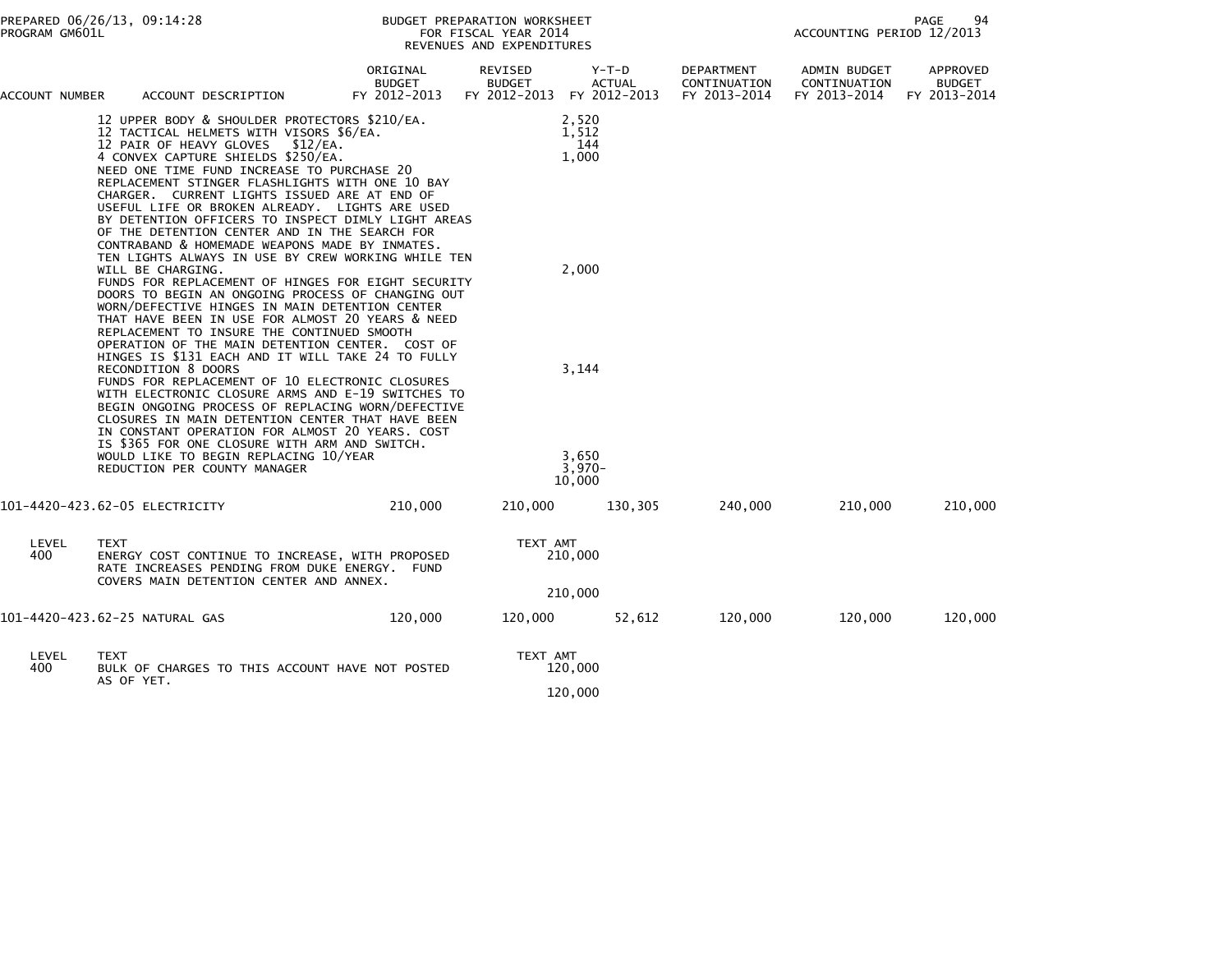| PROGRAM GM601L          | PREPARED 06/26/13, 09:14:28                                                                                                                                                                                                                                                                                                                                       |                                                                                                                                                                                                                                                                                                                                                                                                                                   |                                           | BUDGET PREPARATION WORKSHEET<br>FOR FISCAL YEAR 2014<br>REVENUES AND EXPENDITURES |                                     |                                            | ACCOUNTING PERIOD 12/2013                           | 95<br>PAGE                                |
|-------------------------|-------------------------------------------------------------------------------------------------------------------------------------------------------------------------------------------------------------------------------------------------------------------------------------------------------------------------------------------------------------------|-----------------------------------------------------------------------------------------------------------------------------------------------------------------------------------------------------------------------------------------------------------------------------------------------------------------------------------------------------------------------------------------------------------------------------------|-------------------------------------------|-----------------------------------------------------------------------------------|-------------------------------------|--------------------------------------------|-----------------------------------------------------|-------------------------------------------|
| ACCOUNT NUMBER          |                                                                                                                                                                                                                                                                                                                                                                   | ACCOUNT DESCRIPTION                                                                                                                                                                                                                                                                                                                                                                                                               | ORIGINAL<br><b>BUDGET</b><br>FY 2012-2013 | REVISED<br><b>BUDGET</b><br>FY 2012-2013 FY 2012-2013                             | $Y-T-D$<br><b>ACTUAL</b>            | DEPARTMENT<br>CONTINUATION<br>FY 2013-2014 | <b>ADMIN BUDGET</b><br>CONTINUATION<br>FY 2013-2014 | APPROVED<br><b>BUDGET</b><br>FY 2013-2014 |
| 101-4420-423.63-00 FOOD |                                                                                                                                                                                                                                                                                                                                                                   |                                                                                                                                                                                                                                                                                                                                                                                                                                   | 425,000                                   | 425,000                                                                           | 333,596                             | 465,000                                    | 430,000                                             | 430,000                                   |
| LEVEL<br>400            | <b>TEXT</b><br>OFFSET THE COST INCREASE.<br>REDUCTION PER COUNTY MANAGER                                                                                                                                                                                                                                                                                          | MODERATE INCREASE REQUIRED DUE TO RISING COST OF<br>ALL TYPES OF FOOD STUFFS. FUND COVERS BOTH MAIN<br>DETENTION CENTER AND ANNEX. PLAN TO HOUSE UP TO<br>20 STATE PRISONERS, AT \$40/DAY SHOULD MORE THAN                                                                                                                                                                                                                        |                                           | TEXT AMT                                                                          | 465,000<br>$35,000 -$               |                                            |                                                     |                                           |
|                         |                                                                                                                                                                                                                                                                                                                                                                   |                                                                                                                                                                                                                                                                                                                                                                                                                                   |                                           |                                                                                   | 430,000                             |                                            |                                                     |                                           |
|                         | 101-4420-423.64-50 DUES & SUBSCRIPTIONS                                                                                                                                                                                                                                                                                                                           |                                                                                                                                                                                                                                                                                                                                                                                                                                   | 650                                       | 650                                                                               | 643                                 | 650                                        | 650                                                 | 650                                       |
|                         | 101-4420-423.74-90 C/A:OTHER EQUIPMENT                                                                                                                                                                                                                                                                                                                            |                                                                                                                                                                                                                                                                                                                                                                                                                                   | 0                                         | 0                                                                                 | 0                                   | 20,000                                     | 20,000                                              | 34,150                                    |
| LEVEL<br>400            | <b>TEXT</b><br>FUNDS TO REPLACE TWO WASHERS THAT WERE INSTALLED<br>IN 2007, AND OPERATE 24/7, WASHING INMATE UNIFORMS<br>& LINENS. REPAIRS DURING THIS PAST FISCAL YEAR<br>HAVE BEEN VERY COSTLY & WASHERS ARE AT THE END OF<br>THEIR LIFE. COST INCLUDES SHIPPING & INSTALL.<br>GUARD TOUR SYSTEM - MAIN DETENTION CENTER<br>GUARD TOUR SYSTEM - DETENTION ANNEX |                                                                                                                                                                                                                                                                                                                                                                                                                                   |                                           | TEXT AMT                                                                          | 20,000<br>11,250<br>2,900<br>34,150 |                                            |                                                     |                                           |
|                         | 101-4420-423.76-90 F/A:OTHER                                                                                                                                                                                                                                                                                                                                      |                                                                                                                                                                                                                                                                                                                                                                                                                                   | 13,800                                    | 23,009                                                                            | 13,097                              | 17,470                                     | 17,470                                              | 20,870                                    |
| LEVEL<br>400            | TEXT                                                                                                                                                                                                                                                                                                                                                              | FUNDS TO REPLACE THE CURRENT WORN OUT AIR<br>COMPRESSOR IN DETENTION CENTER FOR VARIOUS PURPOSE<br>CURRENT COMPRESSOR IS HARDLY HOLDING PRESSURE<br>FUNDS TO REPLACE HEAVY DUTY SLICER- CURRENT SLICER<br>IS 6 YEARS OLD AND IS WORN OUT FROM HEAVY USE                                                                                                                                                                           |                                           | TEXT AMT                                                                          | 800                                 |                                            |                                                     |                                           |
|                         | INCREASED WITHIN LAST 5 YEARS                                                                                                                                                                                                                                                                                                                                     | EVERY DAY. BLADE DOES NOT HOLD AN EDGE DUE TO AGE<br>AND SAFETY FEATURES OF THESE DEVICES HAS GREATLY<br>FUNDS FOR TWO SOUTHERN STEEL MECHANICAL/ELECTRICAL<br>LOCKS. CURRENT LOCKS HAVE BEEN IN OPERATION ALMOST<br>20 YEARS, AND HAVE CONSIDERABLE WEAR. THIS WOULD<br>BEGIN ONGOING PROCESS OF REPLACING THESE TYPE OF<br>LOCKS OVER A PERIO OF A COUPLE OF YEARS INSTEAD OF<br>TRYING TO BEAR THE ENORMOUS COSTS OF REPLACING |                                           |                                                                                   | 3,900                               |                                            |                                                     |                                           |
|                         |                                                                                                                                                                                                                                                                                                                                                                   | THEM ALL AT ONCE. COST IS \$2,750/LOCK                                                                                                                                                                                                                                                                                                                                                                                            |                                           |                                                                                   | 5,500                               |                                            |                                                     |                                           |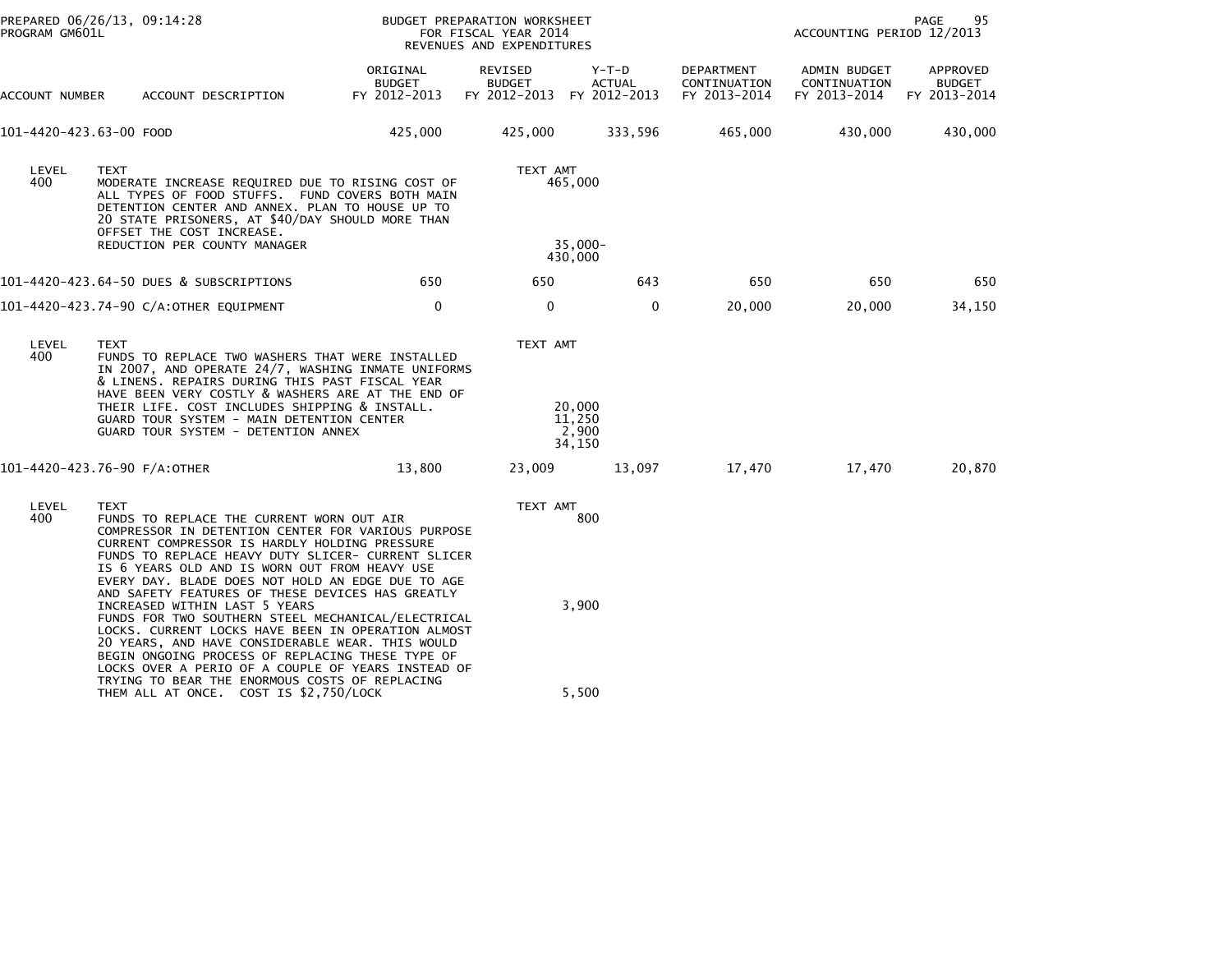| PROGRAM GM601L          | PREPARED 06/26/13, 09:14:28                                                                                                                                                                                                                                                                                                                                                                                                                                                                                                                                                                                                                                                       | BUDGET PREPARATION WORKSHEET<br>FOR FISCAL YEAR 2014<br>REVENUES AND EXPENDITURES |                                                       |                                          |                                            | PAGE<br>96<br>ACCOUNTING PERIOD 12/2013             |                                           |
|-------------------------|-----------------------------------------------------------------------------------------------------------------------------------------------------------------------------------------------------------------------------------------------------------------------------------------------------------------------------------------------------------------------------------------------------------------------------------------------------------------------------------------------------------------------------------------------------------------------------------------------------------------------------------------------------------------------------------|-----------------------------------------------------------------------------------|-------------------------------------------------------|------------------------------------------|--------------------------------------------|-----------------------------------------------------|-------------------------------------------|
| ACCOUNT NUMBER          | ACCOUNT DESCRIPTION                                                                                                                                                                                                                                                                                                                                                                                                                                                                                                                                                                                                                                                               | ORIGINAL<br><b>BUDGET</b><br>FY 2012-2013                                         | REVISED<br><b>BUDGET</b><br>FY 2012-2013 FY 2012-2013 | $Y-T-D$<br><b>ACTUAL</b>                 | DEPARTMENT<br>CONTINUATION<br>FY 2013-2014 | <b>ADMIN BUDGET</b><br>CONTINUATION<br>FY 2013-2014 | APPROVED<br><b>BUDGET</b><br>FY 2013-2014 |
|                         | REPLACE BROKEN REFRIGERATOR THAT NO LONGER WORKS<br>IN THE DETENTION CENTER BREAK ROOM AREA FOR<br>OFFICER LUNCHES, ETC.<br>FUNDS TO REPLACE 12 STAB RESISTANT VESTS WORN BY<br>DETENTION OFFICERS WHO ARE IN DIRECT INMATE<br>CONTROL AREAS. MANUFACTURERS WARRANTY COVERS VEST<br>FOR 5 YEARS, AND AFTER THAT VEST IS CONSIDERED OUT<br>OF DATE AND NO GOOD. FAILURE TO REPLACE AFTER 5<br>YEAR PERIOD, MAY OPEN COUNTY TO POTENTIAL LAWSUITS<br>IF AN EMPLOYEE IS INJURED BY AN INMATE WEARING AN<br>OUT OF DATE VEST. VEST COSTS = \$550 EACH<br>$12 \times $550 = $6600$<br>FLAME DETECTOR FOR DETENTION CENTER LAUNDRY ROOM<br>CCTC CAMERA INCLUDES WIRING AND INSTALLATION |                                                                                   |                                                       | 670<br>6,600<br>1,800<br>1,600<br>20,870 |                                            |                                                     |                                           |
|                         | 101-4420-423.84-32 INMATE HOUSING                                                                                                                                                                                                                                                                                                                                                                                                                                                                                                                                                                                                                                                 | 0                                                                                 | $\Omega$                                              | $\mathbf{0}$                             | $\mathbf{0}$                               | $\mathbf{0}$                                        | $\mathbf{0}$                              |
| LEVEL<br>400            | <b>TEXT</b><br>THIS FUND SHOULD NO LONGER BE REQUIRED<br>101-4420-423.84-35 JUVENILE DETENTION CONTRA                                                                                                                                                                                                                                                                                                                                                                                                                                                                                                                                                                             | 62,000                                                                            | TEXT AMT<br>58,750                                    | 11,956                                   | 62,000                                     | 50,000                                              | 50,000                                    |
| LEVEL<br>400            | <b>TEXT</b><br>COST ASSOCIATED WITH THIS ACCOUNT VARY FROM YEAR<br>TO YEAR, AS CAN BE ASSESSED FROM PAST YEARS.<br>SPENDING RATE IS ENTIRELY CONTROLLED BY JUVENILE<br>SERVICES AND NOT SHERIFF'S OFFICE<br>REDUCTION PER COUNTY MANAGER                                                                                                                                                                                                                                                                                                                                                                                                                                          |                                                                                   | TEXT AMT                                              | 62,000<br>$12.000 -$<br>50,000           |                                            |                                                     |                                           |
| *<br><b>EXPENDITURE</b> |                                                                                                                                                                                                                                                                                                                                                                                                                                                                                                                                                                                                                                                                                   | 5, 352, 358                                                                       | 5,384,419                                             | 4,435,380                                | 1,545,250                                  | 5,468,377                                           | 5,485,927                                 |
| **                      | DETENTION CENTER                                                                                                                                                                                                                                                                                                                                                                                                                                                                                                                                                                                                                                                                  | 5,332,358                                                                         | 5,359,419                                             | 4,225,684                                | 1,374,250                                  | 5,199,377                                           | 5,216,927                                 |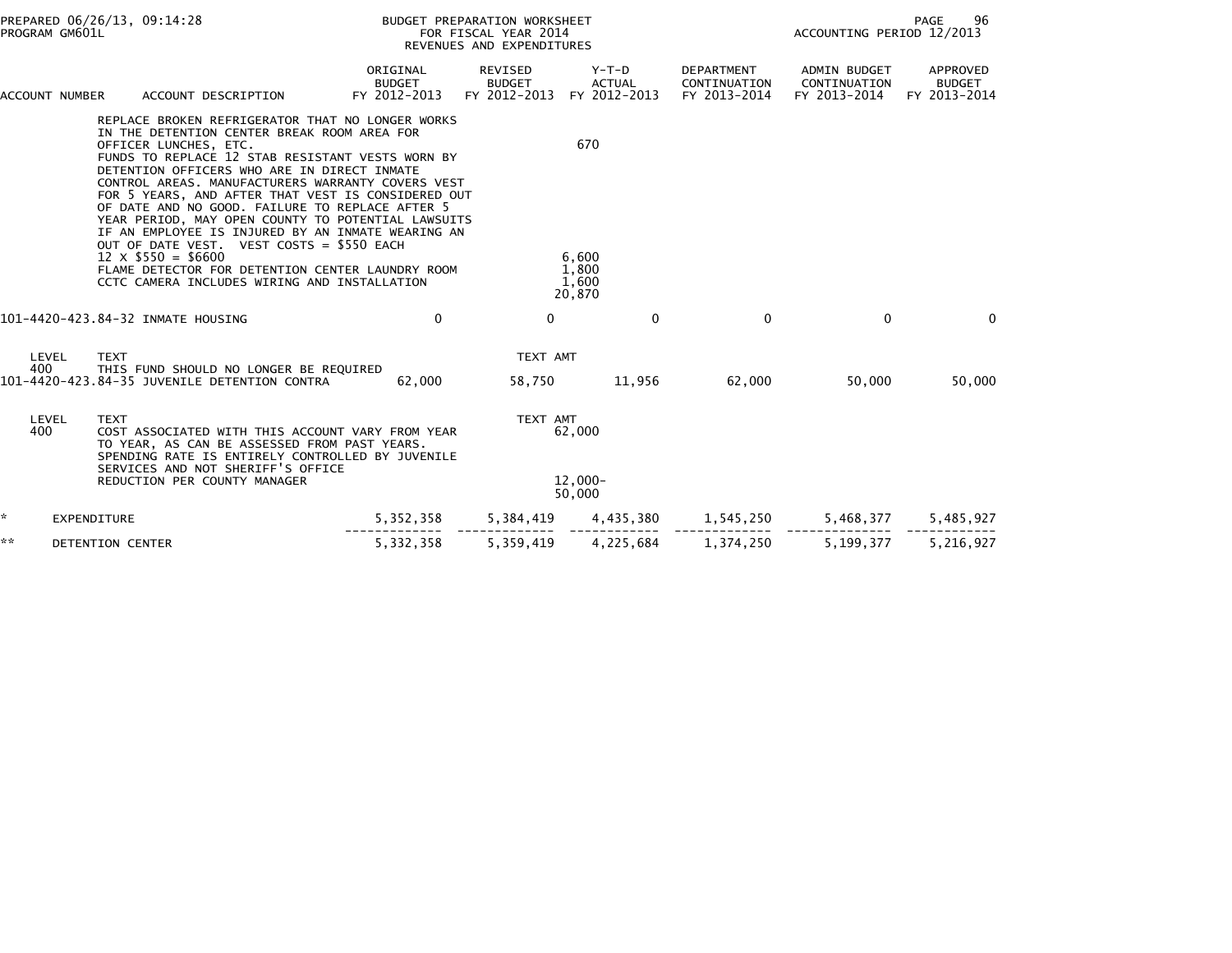| PREPARED 06/26/13, 09:14:28<br>PROGRAM GM601L             |                                              |                                           | BUDGET PREPARATION WORKSHEET<br>FOR FISCAL YEAR 2014<br>REVENUES AND EXPENDITURES |                                          |                                                   | ACCOUNTING PERIOD 12/2013                           | 97<br>PAGE                                       |
|-----------------------------------------------------------|----------------------------------------------|-------------------------------------------|-----------------------------------------------------------------------------------|------------------------------------------|---------------------------------------------------|-----------------------------------------------------|--------------------------------------------------|
| ACCOUNT NUMBER                                            | ACCOUNT DESCRIPTION                          | ORIGINAL<br><b>BUDGET</b><br>FY 2012-2013 | <b>REVISED</b><br><b>BUDGET</b><br>FY 2012-2013                                   | $Y-T-D$<br><b>ACTUAL</b><br>FY 2012-2013 | <b>DEPARTMENT</b><br>CONTINUATION<br>FY 2013-2014 | <b>ADMIN BUDGET</b><br>CONTINUATION<br>FY 2013-2014 | <b>APPROVED</b><br><b>BUDGET</b><br>FY 2013-2014 |
|                                                           | 101-4422-325.13-00 INMATE CANTEEN CONCESSION | $180,000 -$                               | 231,000-                                                                          | 165,399-                                 | 180,000-                                          | 180,000-                                            | $180,000 -$                                      |
|                                                           | 101-4422-342.40-00 INDIGENT SUPPLIES REIMB   | $10,000 -$                                | $10,000-$                                                                         | 8,931-                                   | $10,000-$                                         | $10,000-$                                           | $10,000 -$                                       |
|                                                           | 101-4422-342.60-00 PAY PHONE REVENUES        | $90,000 -$                                | $90,000 -$                                                                        | 79,519-                                  | $90,000 -$                                        | $80,000 -$                                          | $80,000 -$                                       |
| 101–4422–353.84–60 KIOSK FEES                             |                                              | 0                                         | $11,500-$                                                                         | $5,713-$                                 | $9,000-$                                          | $12,000-$                                           | $12,000-$                                        |
|                                                           | 101-4422-395.00-00 FUND BALANCE APPR-RESTR   | $\mathbf 0$                               | $\mathbf{0}$                                                                      | 0                                        | 0                                                 | 0                                                   | $\mathbf{0}$                                     |
|                                                           | 101-4422-395.10-00 FUND BALANCE APPR-UNREST  | $\Omega$                                  | $\mathbf{0}$                                                                      | $\Omega$                                 | 0                                                 | 0                                                   | $\mathbf{0}$                                     |
| *<br><b>REVENUE</b><br>101-4422-423.56-15 INMATE CLOTHING |                                              | $280.000 -$<br>8,000                      | 342.500-<br>8,000                                                                 | $259.562 -$<br>6,513                     | $289.000 -$<br>8,000                              | $282.000 -$<br>10,000                               | 282.000-<br>10,000                               |
|                                                           | 101-4422-423.61-12 SUPPLIES:CONCESSIONS      | 131,400                                   | 182,400                                                                           | 125,202                                  | 131,400                                           | 131,400                                             | 131,400                                          |
| 101-4422-423.61-90 SUPPLIES:OTHER                         |                                              | 30,600                                    | 30,600                                                                            | 26,644                                   | 30,600                                            | 33,600                                              | 33,600                                           |
| 101-4422-423.65-00 DRUGS & MEDICINES                      |                                              | 60,000                                    | 60,000                                                                            | 41,063                                   | 60,000                                            | $\bf{0}$                                            | $\mathbf{0}$                                     |
|                                                           | 101-4422-423.90-21 BANK FEES: KIOSK FEES     | 0                                         | 11,500                                                                            | 5,725                                    | 9,000                                             | 12,000                                              | 12,000                                           |
| 101-4422-423.98-00 RESERVE                                |                                              | $\mathbf 0$                               | $\mathbf{0}$                                                                      | $\Omega$                                 | $\Omega$                                          | 15,000                                              | 15,000                                           |
| ÷.<br><b>EXPENDITURE</b>                                  |                                              | 230,000                                   | 292,500                                                                           | 205,147                                  | 239,000                                           | 202,000                                             | 202,000                                          |
| **<br>INMATE FUNDS                                        |                                              | $50,000 -$                                | $50,000 -$                                                                        | $54,415-$                                | $50,000 -$                                        | $80,000 -$                                          | $80,000 -$                                       |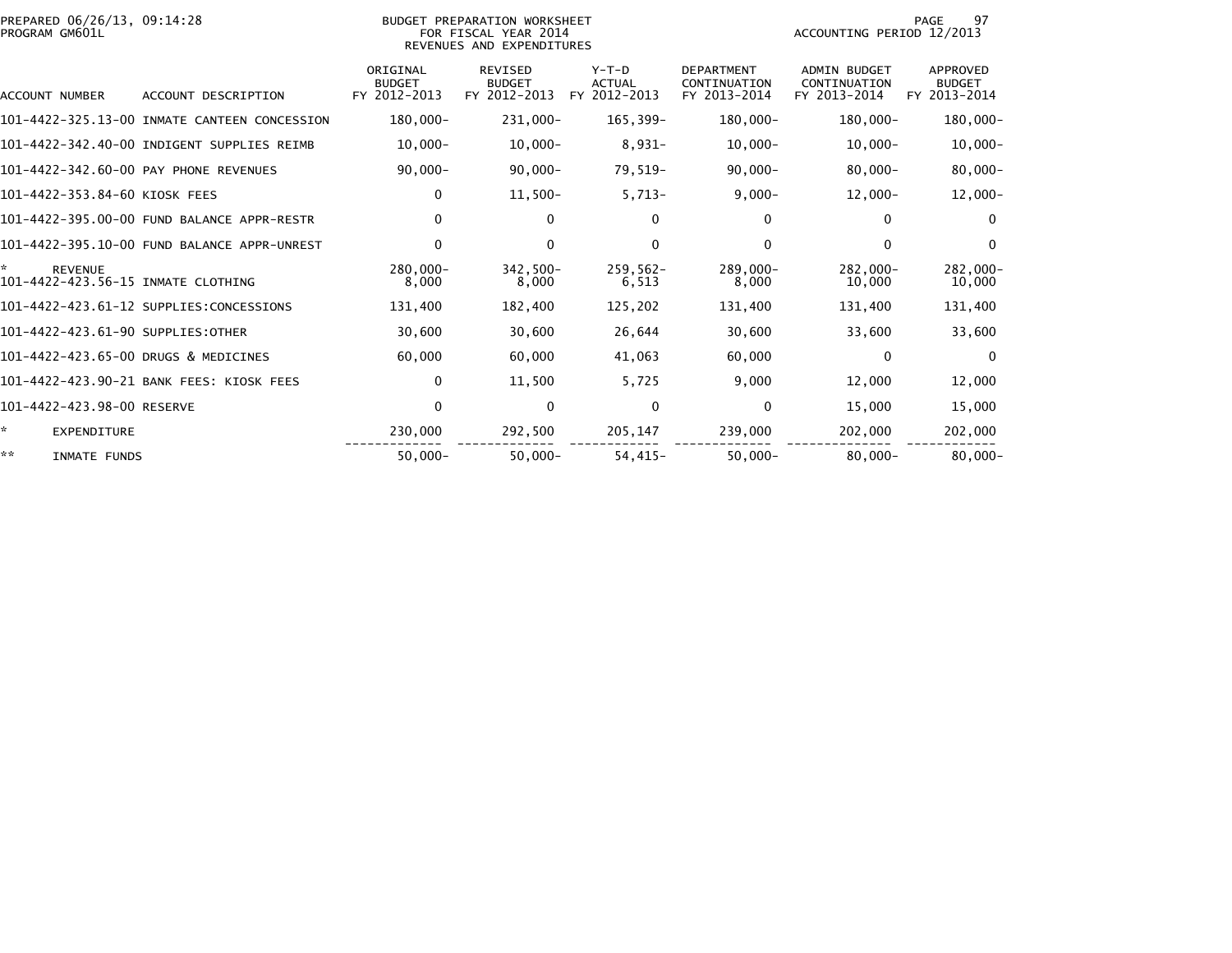| PREPARED 06/26/13, 09:14:28<br>PROGRAM GM601L |                                              |                                           | <b>BUDGET PREPARATION WORKSHEET</b><br>FOR FISCAL YEAR 2014<br>REVENUES AND EXPENDITURES |                                          |                                                   | ACCOUNTING PERIOD 12/2013                           | 98<br>PAGE                                       |
|-----------------------------------------------|----------------------------------------------|-------------------------------------------|------------------------------------------------------------------------------------------|------------------------------------------|---------------------------------------------------|-----------------------------------------------------|--------------------------------------------------|
| ACCOUNT NUMBER                                | ACCOUNT DESCRIPTION                          | ORIGINAL<br><b>BUDGET</b><br>FY 2012-2013 | <b>REVISED</b><br><b>BUDGET</b><br>FY 2012-2013                                          | $Y-T-D$<br><b>ACTUAL</b><br>FY 2012-2013 | <b>DEPARTMENT</b><br>CONTINUATION<br>FY 2013-2014 | <b>ADMIN BUDGET</b><br>CONTINUATION<br>FY 2013-2014 | <b>APPROVED</b><br><b>BUDGET</b><br>FY 2013-2014 |
|                                               | 101-4425-353.23-00 BOND-PRETRIAL FEES        | $10.000 -$                                | $10,000 -$                                                                               | $6,599-$                                 | $10,000 -$                                        | $7,000-$                                            | $7,000-$                                         |
|                                               | 101-4425-395.00-00 FUND BALANCE APPR-RESTR   | $20,000 -$                                | $20,000 -$                                                                               | $\mathbf{0}$                             | $\Omega$                                          | $20,000 -$                                          | $20,000 -$                                       |
| ÷.<br><b>REVENUE</b>                          |                                              | $30.000 -$<br>39,740                      | $30.000 -$<br>39,740                                                                     | $6,599-$<br>38,182                       | $10.000 -$<br>0                                   | $27.000 -$<br>40,528                                | 27.000-<br>40,528                                |
| 101-4425-423.20-05 HEALTH INSURANCE           |                                              | 8,040                                     | 8,040                                                                                    | 7,538                                    | 0                                                 | 8,040                                               | 8,040                                            |
| 101-4425-423.20-10 MEDICARE TAX               |                                              | 576                                       | 576                                                                                      | 554                                      | $\Omega$                                          | 588                                                 | 588                                              |
| 101-4425-423.20-15 RETIREMENT                 |                                              | 2,770                                     | 2,770                                                                                    | 2,573                                    | $\Omega$                                          | 2,865                                               | 2,865                                            |
|                                               | 101–4425–423.20–20 SOCIAL SECURITY TAX       | 2,464                                     | 2,464                                                                                    | 2,367                                    | $\Omega$                                          | 2,513                                               | 2,513                                            |
|                                               | 101-4425-423.20-25 WORKERS COMPENSATION      | 159                                       | 584                                                                                      | 490                                      | 0                                                 | 1,945                                               | 1,945                                            |
|                                               | 101-4425-423.20-30 401(K) CONTRIBUTIONS      | 1,192                                     | 1,192                                                                                    | 1,145                                    | $\Omega$                                          | 1,216                                               | 1,216                                            |
|                                               |                                              | 150                                       | 150                                                                                      | $\mathbf{0}$                             | 150                                               | 100                                                 | 100                                              |
|                                               | 101-4425-423.34-30 SERVICE & MAINTENANCE     | 100                                       | 100                                                                                      | $\mathbf{0}$                             | 100                                               | 100                                                 | 100                                              |
| 101-4425-423.43-20 R&M:VEHICLES               |                                              | 400                                       | 400                                                                                      | $\Omega$                                 | 400                                               | 300                                                 | 300                                              |
| 101-4425-423.50-05 BONDS - PRETRIAL           |                                              | 20,000                                    | 20,000                                                                                   | 14,214                                   | 20,000                                            | 20,000                                              | 20,000                                           |
|                                               | 101-4425-423.50-07 COST PER COPY PROGRAM     | 300                                       | 300                                                                                      | 105                                      | 300                                               | 300                                                 | 300                                              |
| 101-4425-423.53-05 TELEPHONE                  |                                              | 700                                       | 700                                                                                      | 552                                      | 700                                               | 700                                                 | 700                                              |
| 101-4425-423.57-00 POSTAGE                    |                                              | 50                                        | 50                                                                                       | $\Omega$                                 | 50                                                | 50                                                  | 50                                               |
| 101-4425-423.58-00 TRAVEL                     |                                              | $\mathbf 0$                               | $\Omega$                                                                                 | $\mathbf{0}$                             | $\Omega$                                          | $\mathbf 0$                                         | $\mathbf{0}$                                     |
| 101-4425-423.59-00 TRAINING                   |                                              | $\Omega$                                  | $\Omega$                                                                                 | $\Omega$                                 | $\Omega$                                          | $\mathbf{0}$                                        | $\Omega$                                         |
| 101–4425–423.61–05 SUPPLIES:OFFICE            |                                              | 250                                       | 250                                                                                      | 153                                      | 250                                               | 250                                                 | 250                                              |
|                                               | 101-4425-423.61-95 SUPPLIES:OTHER SMALL EQMT | 200                                       | 200                                                                                      | $\mathbf 0$                              | 200                                               | 200                                                 | 200                                              |
|                                               | 101-4425-423.62-20 MOTOR FUEL & LUBRICANTS   | 1.200                                     | 1,200                                                                                    | 950                                      | 1,200                                             | 1,200                                               | 1,200                                            |
| *<br><b>EXPENDITURE</b>                       |                                              | 78,291                                    | 78,716                                                                                   | 68,823                                   | 23,350                                            | 80,895                                              | 80,895                                           |
| **<br>PRE-TRIAL SERVICES                      |                                              | 48,291                                    | 48,716                                                                                   | 62,224                                   | 13,350                                            | 53,895                                              | 53,895                                           |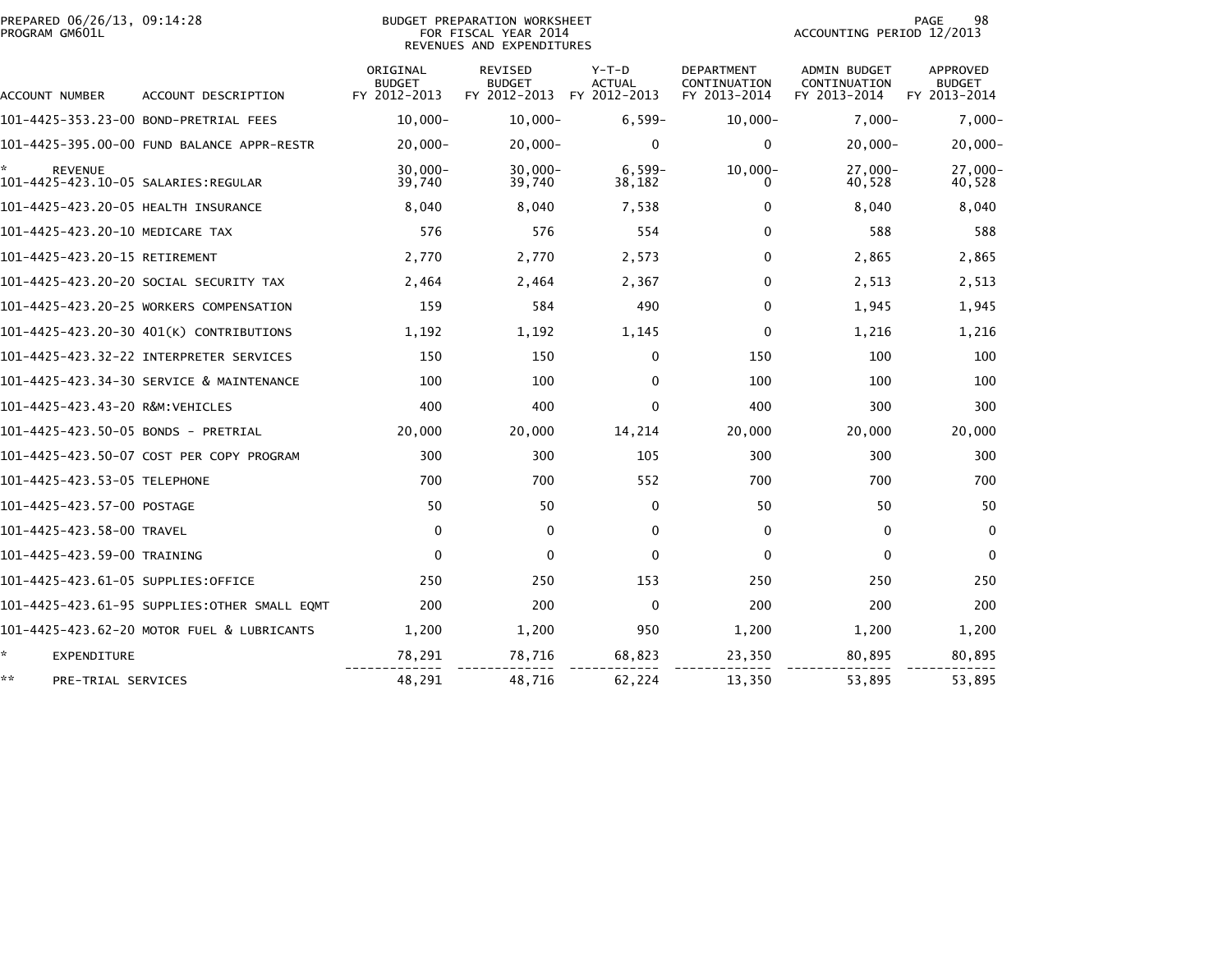|                                                                                                                                                                                                                                                                                                                                                                                                                                                                                                                                                                      |                                                                                                                                                                                                                                                                                                                                                                                                                                                      |                                                    |                                                                                                                                                                     |                                                     | PAGE<br>99                         |
|----------------------------------------------------------------------------------------------------------------------------------------------------------------------------------------------------------------------------------------------------------------------------------------------------------------------------------------------------------------------------------------------------------------------------------------------------------------------------------------------------------------------------------------------------------------------|------------------------------------------------------------------------------------------------------------------------------------------------------------------------------------------------------------------------------------------------------------------------------------------------------------------------------------------------------------------------------------------------------------------------------------------------------|----------------------------------------------------|---------------------------------------------------------------------------------------------------------------------------------------------------------------------|-----------------------------------------------------|------------------------------------|
| <b>BUDGET</b>                                                                                                                                                                                                                                                                                                                                                                                                                                                                                                                                                        | REVISED<br><b>BUDGET</b>                                                                                                                                                                                                                                                                                                                                                                                                                             | Y-T-D<br><b>ACTUAL</b>                             | DEPARTMENT<br>CONTINUATION<br>FY 2013-2014                                                                                                                          | <b>ADMIN BUDGET</b><br>CONTINUATION<br>FY 2013-2014 | APPROVED<br>BUDGET<br>FY 2013-2014 |
| $500 -$                                                                                                                                                                                                                                                                                                                                                                                                                                                                                                                                                              | $500 -$                                                                                                                                                                                                                                                                                                                                                                                                                                              | $215 -$                                            | $250 -$                                                                                                                                                             | $200 -$                                             | $200 -$                            |
| $\mathbf 0$                                                                                                                                                                                                                                                                                                                                                                                                                                                                                                                                                          | $\mathbf 0$                                                                                                                                                                                                                                                                                                                                                                                                                                          | $\mathbf{0}$                                       | $\mathbf 0$                                                                                                                                                         | 0                                                   | $\overline{0}$                     |
| $500 -$<br>148,947                                                                                                                                                                                                                                                                                                                                                                                                                                                                                                                                                   | $500 -$<br>148,947                                                                                                                                                                                                                                                                                                                                                                                                                                   | $215 -$<br>142,946                                 | $250 -$<br>$\Omega$                                                                                                                                                 | $200 -$<br>151,176                                  | $200 -$<br>151,176                 |
| $\mathbf 0$                                                                                                                                                                                                                                                                                                                                                                                                                                                                                                                                                          | $\mathbf{0}$                                                                                                                                                                                                                                                                                                                                                                                                                                         | $\mathbf{0}$                                       | $\Omega$                                                                                                                                                            | 0                                                   | $\mathbf{0}$                       |
| 110,000                                                                                                                                                                                                                                                                                                                                                                                                                                                                                                                                                              | 110,000                                                                                                                                                                                                                                                                                                                                                                                                                                              | 106,882                                            | 120,000                                                                                                                                                             | 117,500                                             | 117,500                            |
|                                                                                                                                                                                                                                                                                                                                                                                                                                                                                                                                                                      |                                                                                                                                                                                                                                                                                                                                                                                                                                                      |                                                    |                                                                                                                                                                     |                                                     |                                    |
| 32,160                                                                                                                                                                                                                                                                                                                                                                                                                                                                                                                                                               | 32,160                                                                                                                                                                                                                                                                                                                                                                                                                                               | 30,150                                             | $\Omega$                                                                                                                                                            | 32,160                                              | 32,160                             |
| 3,755                                                                                                                                                                                                                                                                                                                                                                                                                                                                                                                                                                | 3,755                                                                                                                                                                                                                                                                                                                                                                                                                                                | 3,492                                              | $\mathbf 0$                                                                                                                                                         | 3,932                                               | 3,932                              |
| 10,501                                                                                                                                                                                                                                                                                                                                                                                                                                                                                                                                                               | 10,501                                                                                                                                                                                                                                                                                                                                                                                                                                               | 9,678                                              | $\mathbf{0}$                                                                                                                                                        | 10,688                                              | 10,688                             |
| 16,055                                                                                                                                                                                                                                                                                                                                                                                                                                                                                                                                                               | 16,055                                                                                                                                                                                                                                                                                                                                                                                                                                               | 14,933                                             | 0                                                                                                                                                                   | 16,815                                              | 16,815                             |
| 10,358                                                                                                                                                                                                                                                                                                                                                                                                                                                                                                                                                               | 10,358                                                                                                                                                                                                                                                                                                                                                                                                                                               | 9,987                                              | $\mathbf{0}$                                                                                                                                                        | 13,015                                              | 13,015                             |
| 7,447                                                                                                                                                                                                                                                                                                                                                                                                                                                                                                                                                                | 7,447                                                                                                                                                                                                                                                                                                                                                                                                                                                | 7,147                                              | $\Omega$                                                                                                                                                            | 7,559                                               | 7,559                              |
| 1,500                                                                                                                                                                                                                                                                                                                                                                                                                                                                                                                                                                | 1,600                                                                                                                                                                                                                                                                                                                                                                                                                                                | 1,600                                              | 1,600                                                                                                                                                               | 1,600                                               | 1,600                              |
| PREPARED 06/26/13, 09:14:28<br>ACCOUNT DESCRIPTION<br>101-4430-325.12-00 ID SECURITY CARD SALES<br>101-4430-395.00-00 FUND BALANCE APPR-RESTR<br>101-4430-421.10-05 SALARIES:REGULAR<br>101-4430-421.10-10 SALARIES:OVERTIME<br>THAT WAS ANTICIPATED.<br>REDUCTION PER COUNTY MANAGER<br>101-4430-421.20-05 HEALTH INSURANCE<br>101-4430-421.20-10 MEDICARE TAX<br>101-4430-421.20-15 RETIREMENT<br>101-4430-421.20-20 SOCIAL SECURITY TAX<br>101-4430-421.20-25 WORKERS COMPENSATION<br>101-4430-421.20-30 401(K) CONTRIBUTIONS<br>101-4430-421.43-15 R&M:EQUIPMENT | ORIGINAL<br>FY 2012-2013<br>SLIGHT INCREASE REQUESTED TO COMPENSATE FOR THE<br>ADDITIONAL "SPECIAL" SESSIONS OF SUPERIOR COURT<br>THAT ARE BEING HELD IN AN ATTEMPT TO DECREASE THE<br>CURRENT BACKLOG OF SUPERIOR COURT CASES IN ROWAN<br>COUNTY. THESE COURTS ARE BEING HELD IN NEW COURT-<br>TO BE HELD BETWEEN NOW AND JUNE. THESE "SPECIAL"<br>SESSIONS CAN BE FOR UP TO TWO WEEKS. OTHERWISE,<br>THIS ACCOUNT WOULD BE ON SCHEDULE AT THE RATE | ROOM 6, AND TWO MORE OF THESE COURTS ARE SCHEDULED | <b>BUDGET PREPARATION WORKSHEET</b><br>FOR FISCAL YEAR 2014<br>REVENUES AND EXPENDITURES<br>FY 2012-2013 FY 2012-2013<br>TEXT AMT<br>120,000<br>$2,500-$<br>117,500 |                                                     | ACCOUNTING PERIOD 12/2013          |

LEVEL TEXT TEXT AMT 400 REQUIRED SERVICE FOR THE 4 X-RAY MACHINES IN 1,600 SERVICE IN THE COUNTY COURTHOUSE. COST OF SERVICE IS \$400 PER MACHINE, FOR A TOTAL OF \$1600. THIS SERVICE IS REQUIRED BY THE STATE OF NC ON ANY X-RAY EQUIPMENT TO INSURE THAT EMPLOYEES NOR THE

 $1,600$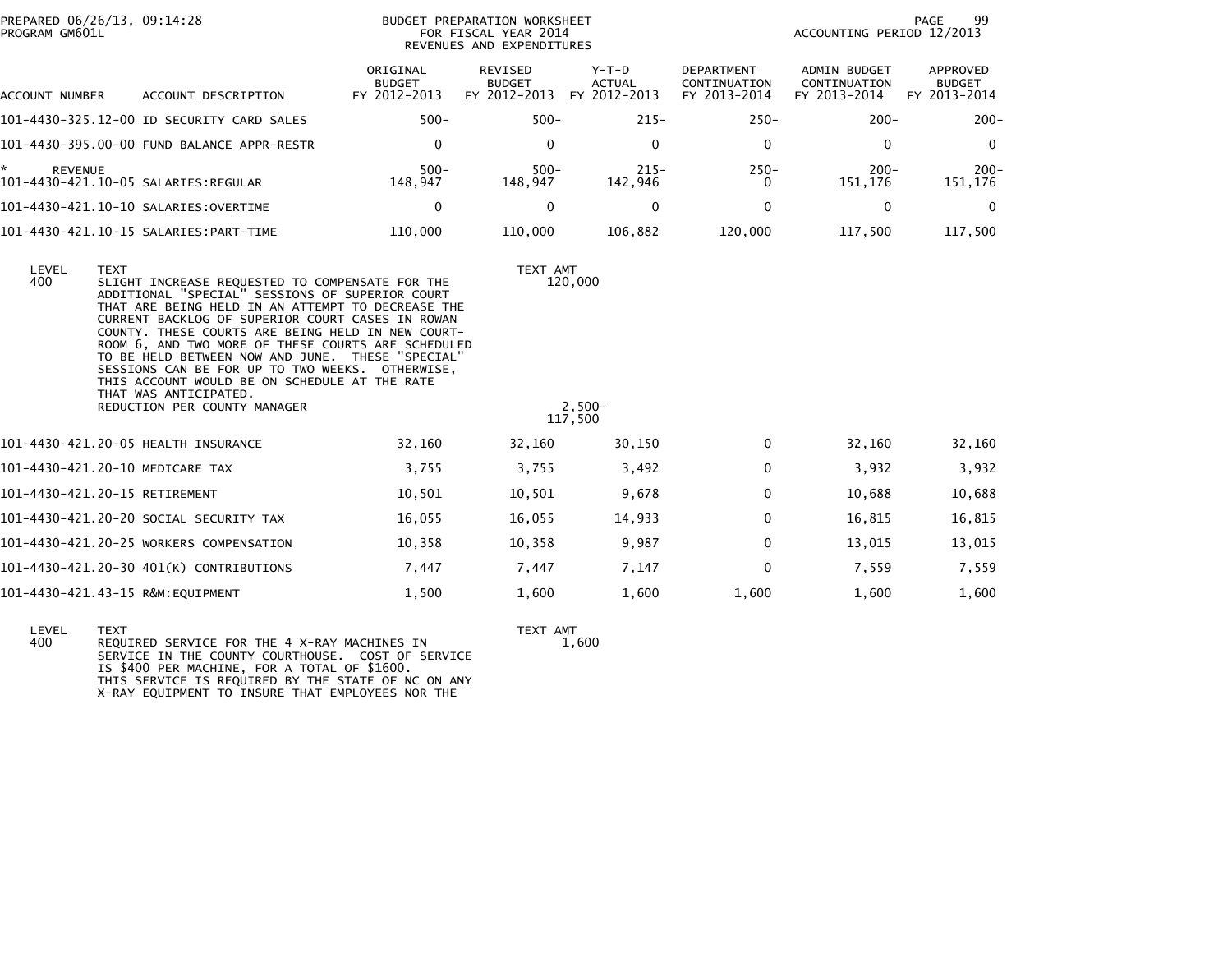| PROGRAM GM601L        | PREPARED 06/26/13, 09:14:28                                        |                                           | BUDGET PREPARATION WORKSHEET<br>FOR FISCAL YEAR 2014<br>REVENUES AND EXPENDITURES |                                          |                                                   | ACCOUNTING PERIOD 12/2013                           | 100<br>PAGE                               |
|-----------------------|--------------------------------------------------------------------|-------------------------------------------|-----------------------------------------------------------------------------------|------------------------------------------|---------------------------------------------------|-----------------------------------------------------|-------------------------------------------|
| ACCOUNT NUMBER        | ACCOUNT DESCRIPTION                                                | ORIGINAL<br><b>BUDGET</b><br>FY 2012-2013 | <b>REVISED</b><br><b>BUDGET</b><br>FY 2012-2013                                   | $Y-T-D$<br><b>ACTUAL</b><br>FY 2012-2013 | <b>DEPARTMENT</b><br>CONTINUATION<br>FY 2013-2014 | <b>ADMIN BUDGET</b><br>CONTINUATION<br>FY 2013-2014 | APPROVED<br><b>BUDGET</b><br>FY 2013-2014 |
|                       | PUBLIC ARE NEEDLESS EXPOSED TO DANGEROUS RELEASES<br>OF RADIATION. |                                           |                                                                                   |                                          |                                                   |                                                     |                                           |
|                       |                                                                    |                                           |                                                                                   | 1,600                                    |                                                   |                                                     |                                           |
|                       | 101-4430-421.53-05 TELEPHONE                                       | 400                                       | 400                                                                               | 248                                      | 400                                               | 400                                                 | 400                                       |
|                       | 101-4430-421.56-00 UNIFORMS                                        | 1,500                                     | 1,500                                                                             | 957                                      | 1,500                                             | 1,500                                               | 1,500                                     |
|                       | 101-4430-421.58-00 TRAVEL                                          | $\mathbf{0}$                              | $\mathbf{0}$                                                                      | $\mathbf{0}$                             | 0                                                 | 0                                                   | $\Omega$                                  |
|                       | 101-4430-421.59-00 TRAINING                                        | $\mathbf 0$                               | $\mathbf{0}$                                                                      | $\mathbf{0}$                             | $\mathbf{0}$                                      | 0                                                   | $\mathbf{0}$                              |
|                       | 101-4430-421.61-10 SUPPLIES:ANIMAL & VET                           | 2,000                                     | 2,000                                                                             | 1,312                                    | 2,000                                             | 2,000                                               | 2,000                                     |
|                       | 101-4430-421.61-35 SUPPLIES:LAW ENFORCEMENT                        | 4,000                                     | 3,900                                                                             | 2,822                                    | 4,000                                             | 3,500                                               | 3,500                                     |
|                       | 101-4430-421.74-90 C/A:OTHER EQUIPMENT                             | 6,300                                     | 6,300                                                                             | 5,856                                    | 0                                                 | 0                                                   | $\Omega$                                  |
|                       | 101-4430-421.76-30 F/A:EQUIPMENT/FURNISHINGS                       | $\Omega$                                  | $\Omega$                                                                          | $\mathbf{0}$                             | 0                                                 | 0                                                   | 1,900                                     |
| LEVEL<br>400          | <b>TEXT</b><br>POWERHEART AED G3 PLUS DEFIBRILLATOR WITH WALL MNT  |                                           | TEXT AMT                                                                          | 1,900<br>1,900                           |                                                   |                                                     |                                           |
| ×.                    | <b>EXPENDITURE</b>                                                 | 354,923                                   | 354,923                                                                           | 338,010                                  | 129,500                                           | 361,845                                             | 363,745                                   |
| **                    | COURTHOUSE SECURITY                                                | 354,423                                   | 354,423                                                                           | 337,795                                  | 129,250                                           | 361,645                                             | 363,545                                   |
| ***<br><b>SHERIFF</b> |                                                                    | 12,819,129                                | 12,857,560                                                                        | 10,999,442                               | 2,890,875                                         | 12,763,254                                          | 12,787,175                                |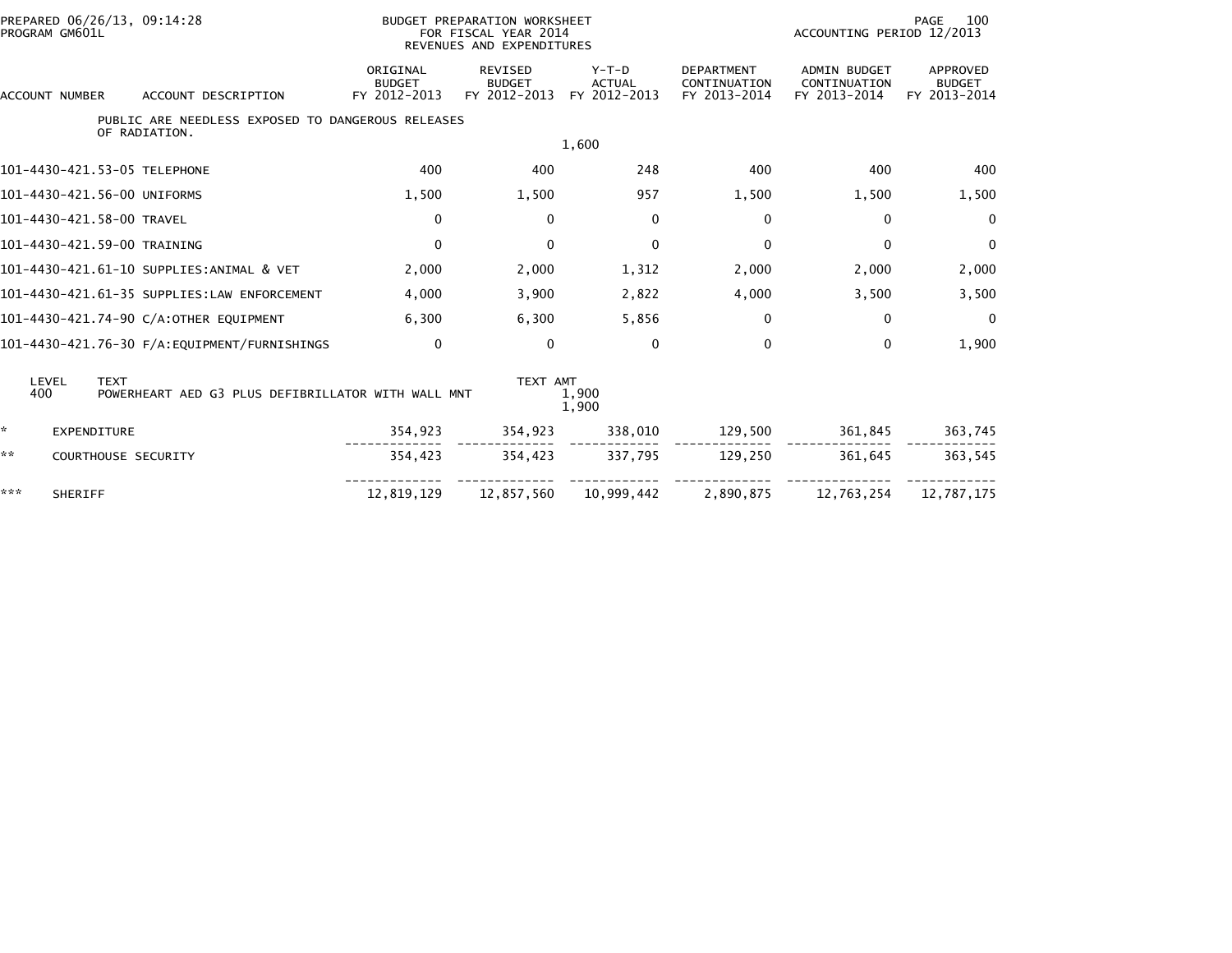| PREPARED 06/26/13, 09:14:28<br>PROGRAM GM601L |             |                                              |                                           | <b>BUDGET PREPARATION WORKSHEET</b><br>FOR FISCAL YEAR 2014<br>REVENUES AND EXPENDITURES |                                          |                                                   | ACCOUNTING PERIOD 12/2013                           | 101<br>PAGE                                      |
|-----------------------------------------------|-------------|----------------------------------------------|-------------------------------------------|------------------------------------------------------------------------------------------|------------------------------------------|---------------------------------------------------|-----------------------------------------------------|--------------------------------------------------|
| ACCOUNT NUMBER                                |             | ACCOUNT DESCRIPTION                          | ORIGINAL<br><b>BUDGET</b><br>FY 2012-2013 | <b>REVISED</b><br><b>BUDGET</b><br>FY 2012-2013                                          | $Y-T-D$<br><b>ACTUAL</b><br>FY 2012-2013 | <b>DEPARTMENT</b><br>CONTINUATION<br>FY 2013-2014 | <b>ADMIN BUDGET</b><br>CONTINUATION<br>FY 2013-2014 | <b>APPROVED</b><br><b>BUDGET</b><br>FY 2013-2014 |
|                                               |             | 101-4520-334.30-20 DOT CTP CAPITAL GRANT     | 78,342-                                   | 78,342-                                                                                  | $\mathbf{0}$                             | $119,202 -$                                       | $119,202 -$                                         | $119,202 -$                                      |
| LEVEL<br>400                                  | <b>TEXT</b> | EXTENSION FROM FY13                          |                                           | TEXT AMT                                                                                 | 78,342<br>78,342                         |                                                   |                                                     |                                                  |
|                                               |             | 101-4520-334.30-30 DOT CTP ADMIN GRANT       | 161,496-                                  | 161,496-                                                                                 | 117,453-                                 | 161,496-                                          | 161,496-                                            | 161,496-                                         |
|                                               |             | 101-4520-334.30-36 DOT EMPLOYMENT TRANSPORT  | 0                                         | $30,738-$                                                                                | $30,738-$                                | $30,738 -$                                        | $30,738 -$                                          | $30,738 -$                                       |
|                                               |             | 101-4520-334.30-41 DOT CTP FAC IMPROVE GRANT | $\mathbf{0}$                              | $\Omega$                                                                                 | $\mathbf{0}$                             | $\Omega$                                          | 0                                                   | $\mathbf{0}$                                     |
|                                               |             | 101-4520-334.30-49 DOT OPERATING SOFTWARE    | $\mathbf{0}$                              | $\Omega$                                                                                 | $2,466-$                                 | 0                                                 | 0                                                   | $\Omega$                                         |
|                                               |             | 101-4520-334.30-50 DOT RGP TRANSPORTATION    | 112,998-                                  | $99, 157 -$                                                                              | $99, 157 -$                              | $99, 157 -$                                       | $27,000-$                                           | $27,000-$                                        |
|                                               |             | 101-4520-334.32-00 DOT E&D TRANSPORT         | 104,378-                                  | $91,067 -$                                                                               | $91,067 -$                               | $91,067 -$                                        | $91,067 -$                                          | $91,067 -$                                       |
|                                               |             | 101-4520-338.43-00 CONTRIBUTION-FAITH        | $\mathbf{0}$                              | $\mathbf{0}$                                                                             | 0                                        | 0                                                 | 0                                                   | 0                                                |
|                                               |             | 101-4520-338.44-00 CONTRIBUTION-GRANITE QUAR | $\mathbf{0}$                              | $\mathbf{0}$                                                                             | $\Omega$                                 | 0                                                 | $\Omega$                                            | $\Omega$                                         |
|                                               |             | 101-4520-338.55-00 CONTRIBUTION-ROCKWELL     | $\mathbf{0}$                              | $\Omega$                                                                                 | $\mathbf{0}$                             | 0                                                 | $\Omega$                                            | $\Omega$                                         |
|                                               |             | 101-4520-353.85-50 RGP PASSENGER FARES       | $7,500-$                                  | $5,962-$                                                                                 | $1,182-$                                 | $5,962-$                                          | $1,200-$                                            | $1,200-$                                         |
|                                               |             |                                              | $50 -$                                    | $50 -$                                                                                   | 0                                        | $50 -$                                            | $50 -$                                              | $50 -$                                           |
|                                               |             | 101-4520-365.76-00 RTS TRANS DONATIONS       | $\mathbf 0$                               | $\Omega$                                                                                 | $613 -$                                  | $\Omega$                                          | $\Omega$                                            | $\Omega$                                         |
| <b>REVENUE</b>                                |             | 101-4520-535.10-05 SALARIES:REGULAR          | 464,764-<br>78,046                        | 466,812-<br>78,046                                                                       | 342,676-<br>74,275                       | 507,672-<br>0                                     | 430,753-<br>78,831                                  | 430,753-<br>78,831                               |
|                                               |             | 101-4520-535.20-05 HEALTH INSURANCE          | 16,080                                    | 16,080                                                                                   | 7,538                                    | 0                                                 | 16,080                                              | 16,080                                           |
|                                               |             | 101-4520-535.20-10 MEDICARE TAX              | 1,120                                     | 1,120                                                                                    | 1,066                                    | 0                                                 | 1,143                                               | 1,143                                            |
| 101-4520-535.20-15 RETIREMENT                 |             |                                              | 5,440                                     | 5,355                                                                                    | 5,006                                    | 0                                                 | 5,313                                               | 5,313                                            |
|                                               |             | 101-4520-535.20-20 SOCIAL SECURITY TAX       | 4,789                                     | 4,789                                                                                    | 4,559                                    | 0                                                 | 4,888                                               | 4,888                                            |
|                                               |             | 101-4520-535.20-25 WORKERS COMPENSATION      | 1,439                                     | 1,524                                                                                    | 1,544                                    | 0                                                 | 2,199                                               | 2,199                                            |
|                                               |             | 101-4520-535.20-30 401(K) CONTRIBUTIONS      | 2,341                                     | 2,341                                                                                    | 2,228                                    | 0                                                 | 2,365                                               | 2,365                                            |
|                                               |             | 101-4520-535.32-00 PROFESSIONAL SERVICES     | 8,600                                     | 8,600                                                                                    | 8,250                                    | 8,600                                             | 7,036                                               | 7,036                                            |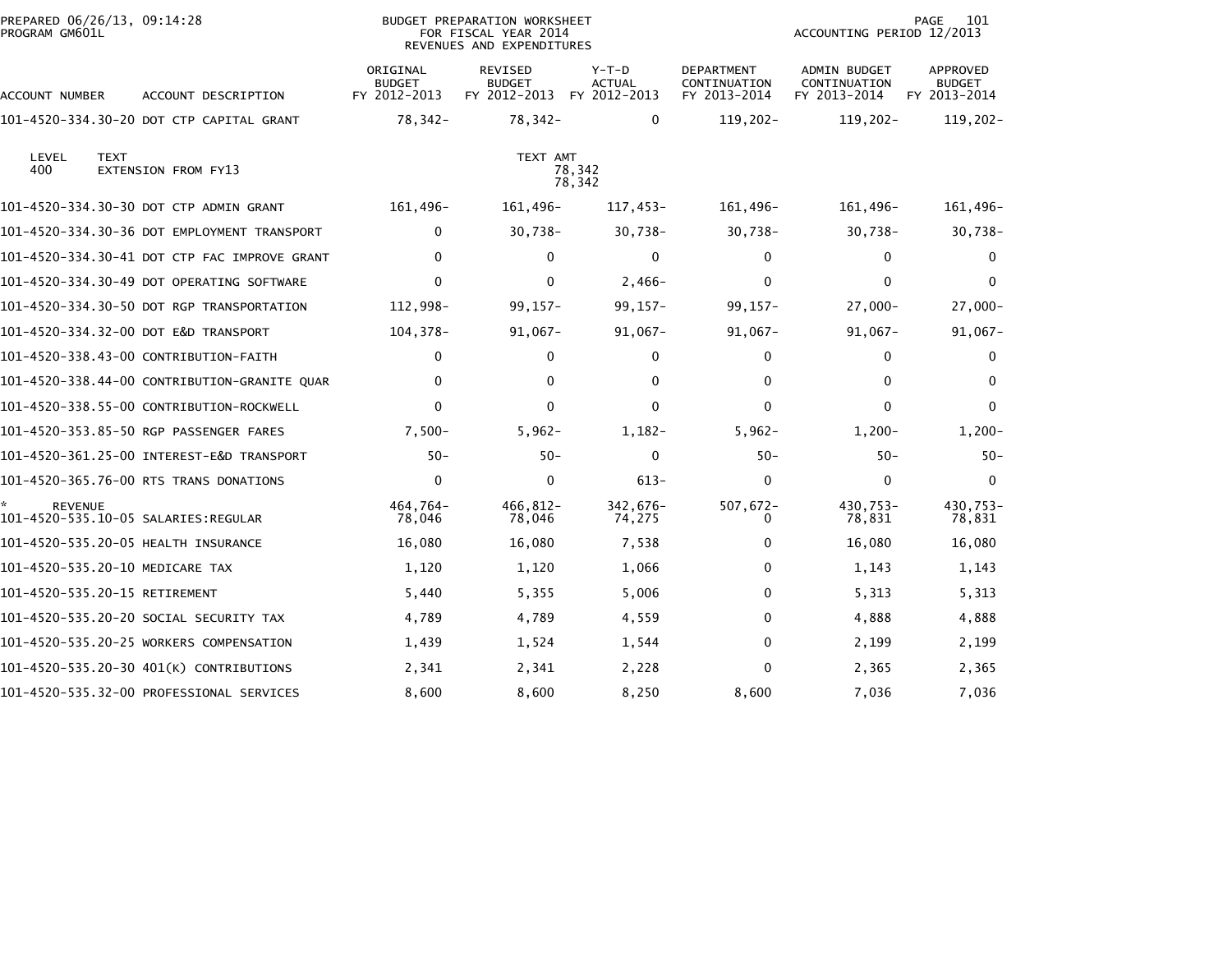| PREPARED 06/26/13, 09:14:28<br>PROGRAM GM601L |                                               |                                           | BUDGET PREPARATION WORKSHEET<br>FOR FISCAL YEAR 2014<br>REVENUES AND EXPENDITURES |                                          |                                                   | ACCOUNTING PERIOD 12/2013                    | 102<br>PAGE                                      |
|-----------------------------------------------|-----------------------------------------------|-------------------------------------------|-----------------------------------------------------------------------------------|------------------------------------------|---------------------------------------------------|----------------------------------------------|--------------------------------------------------|
| ACCOUNT NUMBER                                | ACCOUNT DESCRIPTION                           | ORIGINAL<br><b>BUDGET</b><br>FY 2012-2013 | <b>REVISED</b><br><b>BUDGET</b><br>FY 2012-2013                                   | $Y-T-D$<br><b>ACTUAL</b><br>FY 2012-2013 | <b>DEPARTMENT</b><br>CONTINUATION<br>FY 2013-2014 | ADMIN BUDGET<br>CONTINUATION<br>FY 2013-2014 | <b>APPROVED</b><br><b>BUDGET</b><br>FY 2013-2014 |
|                                               | 101-4520-535.33-17 CONTRACTED SERVICES        | 5,866                                     | 5,866                                                                             | 5,085                                    | 5,866                                             | 5,866                                        | 5,866                                            |
|                                               | 101-4520-535.34-30 SERVICE & MAINTENANCE      | 3,225                                     | 3,225                                                                             | 459                                      | 3,225                                             | 3,225                                        | 3,225                                            |
| 101-4520-535.41-40 WATER                      |                                               | 400                                       | 400                                                                               | 264                                      | 400                                               | 400                                          | 400                                              |
|                                               | 101-4520-535.43-05 R&M:BUILDINGS              | 500                                       | 500                                                                               | 192                                      | 500                                               | 500                                          | 500                                              |
|                                               | 101-4520-535.44-04 RENT:COMMUNICATIONS EQUIP  | 4,600                                     | 4,600                                                                             | 3,150                                    | 4,600                                             | 4,600                                        | 4,600                                            |
|                                               | 101-4520-535.44-20 RENT:LAND & BUILDINGS      | 5,100                                     | 5,100                                                                             | 4,200                                    | 5,100                                             | 5,100                                        | 5,100                                            |
| 101-4520-535.44-30 RENT:OTHER                 |                                               | $\mathbf 0$                               | 0                                                                                 | 0                                        | 10,000                                            | 0                                            | $\mathbf 0$                                      |
| LEVEL<br><b>TEXT</b><br>400                   | DEPT CONTINUATION<br>MOVE TO NEW DEPT 4525    |                                           | TEXT AMT                                                                          | 10,000<br>$10,000 -$                     |                                                   |                                              |                                                  |
|                                               | 101-4520-535.50-07 COST PER COPY PROGRAM      | 2,400                                     | 2,400                                                                             | 953                                      | 2,400                                             | 2,200                                        | 2,200                                            |
| 101-4520-535.52-00 INSURANCE                  |                                               | 19,200                                    | 19,200                                                                            | 19,200                                   | 19,200                                            | 19,200                                       | 19,200                                           |
| 101-4520-535.53-05 TELEPHONE                  |                                               | 2,800                                     | 2,800                                                                             | 2,315                                    | 2,800                                             | 3,000                                        | 3,000                                            |
| 101-4520-535.54-00 ADVERTISING                |                                               | 3,956                                     | 3,956                                                                             | 2,867                                    | 3,956                                             | 3,956                                        | 3,956                                            |
| 101-4520-535.55-00 PRINTING                   |                                               | 400                                       | 400                                                                               | 362                                      | 400                                               | 500                                          | 500                                              |
| 101-4520-535.57-00 POSTAGE                    |                                               | 500                                       | 500                                                                               | 14                                       | 500                                               | 400                                          | 400                                              |
| 101-4520-535.58-00 TRAVEL                     |                                               | 5,000                                     | 5,000                                                                             | 2,753                                    | 5,000                                             | 5,000                                        | 5,000                                            |
|                                               | 101-4520-535.58-25 TRAVEL: EMPLOYMENT PROGRAM | 0                                         | 30,738                                                                            | 26,649                                   | 30,738                                            | 30,738                                       | 30,738                                           |
| 101-4520-535.59-00 TRAINING                   |                                               | 2,000                                     | 2,000                                                                             | 500                                      | 2,000                                             | 2,000                                        | 2,000                                            |
|                                               | 101-4520-535.61-05 SUPPLIES:OFFICE            | 1,900                                     | 1,900                                                                             | 866                                      | 1,900                                             | 1,900                                        | 1,900                                            |
|                                               | 101-4520-535.61-30 SUPPLIES:JANITORIAL        | 250                                       | 250                                                                               | 3                                        | 250                                               | 250                                          | 250                                              |
| 101-4520-535.62-05 ELECTRICITY                |                                               | 4,360                                     | 4,360                                                                             | 3,229                                    | 4,360                                             | 5,000                                        | 5,000                                            |
| 101-4520-535.62-25 NATURAL GAS                |                                               | 3,000                                     | 3,000                                                                             | 1,095                                    | 3,000                                             | 2,360                                        | 2,360                                            |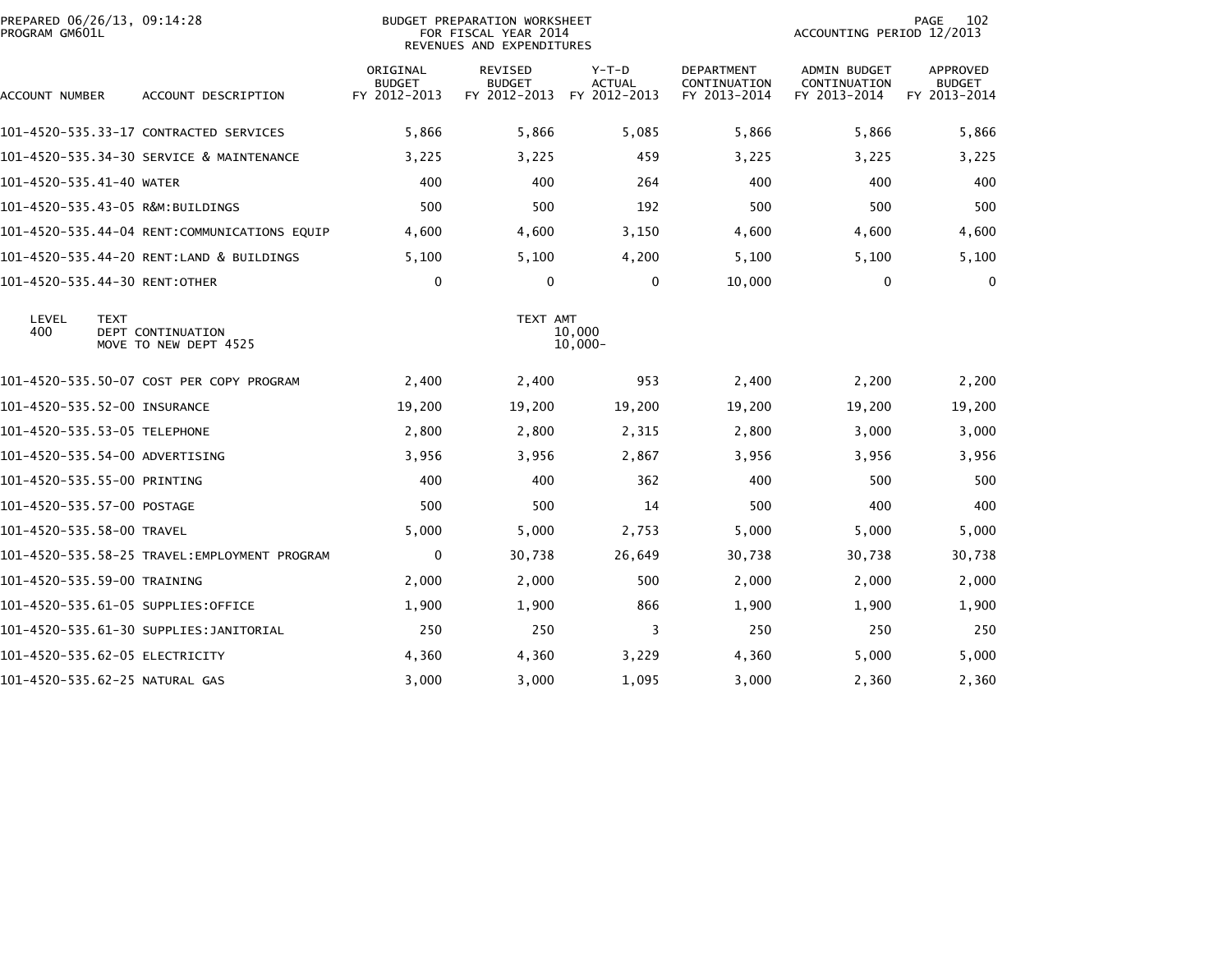| PREPARED 06/26/13, 09:14:28<br>PROGRAM GM601L |                                         |                                           | BUDGET PREPARATION WORKSHEET<br>FOR FISCAL YEAR 2014<br>REVENUES AND EXPENDITURES |                                          |                                                   | ACCOUNTING PERIOD 12/2013                           | 103<br>PAGE                                      |
|-----------------------------------------------|-----------------------------------------|-------------------------------------------|-----------------------------------------------------------------------------------|------------------------------------------|---------------------------------------------------|-----------------------------------------------------|--------------------------------------------------|
| <b>ACCOUNT NUMBER</b>                         | ACCOUNT DESCRIPTION                     | ORIGINAL<br><b>BUDGET</b><br>FY 2012-2013 | <b>REVISED</b><br><b>BUDGET</b><br>FY 2012-2013                                   | $Y-T-D$<br><b>ACTUAL</b><br>FY 2012-2013 | <b>DEPARTMENT</b><br>CONTINUATION<br>FY 2013-2014 | <b>ADMIN BUDGET</b><br>CONTINUATION<br>FY 2013-2014 | <b>APPROVED</b><br><b>BUDGET</b><br>FY 2013-2014 |
|                                               | 101-4520-535.64-50 DUES & SUBSCRIPTIONS | 500                                       | 500                                                                               | 400                                      | 500                                               | 500                                                 | 500                                              |
| 101-4520-535.73-45 C/A:PAVING                 |                                         | 0                                         | $\mathbf{0}$                                                                      | $\Omega$                                 | $\Omega$                                          | $\Omega$                                            | $\mathbf{0}$                                     |
| 101-4520-535.73-90 C/A:OTHER                  |                                         | $\mathbf{0}$                              | $\mathbf{0}$                                                                      | $\Omega$                                 | 0                                                 | 0                                                   | $\mathbf{0}$                                     |
| 101-4520-535.74-30 C/A:SOFTWARE               |                                         | $\mathbf{0}$                              | $\Omega$                                                                          | $\Omega$                                 | 0                                                 | 0                                                   | $\Omega$                                         |
| 101-4520-535.74-35 C/A:VEHICLES               |                                         | 87,048                                    | 87,048                                                                            | 0                                        | 132,448                                           | 132,448                                             | 132,448                                          |
| LEVEL<br><b>TEXT</b><br>400                   | <b>EXTENSION FROM FY13</b>              |                                           | TEXT AMT                                                                          | 45,400<br>45,400                         |                                                   |                                                     |                                                  |
|                                               | 101-4520-535.74-90 C/A:OTHER EQUIPMENT  | $\Omega$                                  | $\Omega$                                                                          | $\Omega$                                 | 0                                                 | 0                                                   | 0                                                |
|                                               | 101-4520-535.76-20 F/A:DP EQUIPMENT     | $\mathbf{0}$                              | $\mathbf{0}$                                                                      | $\Omega$                                 | 0                                                 | $\Omega$                                            | $\mathbf{0}$                                     |
| 101-4520-535.76-90 F/A:OTHER                  |                                         | $\mathbf{0}$                              | $\mathbf{0}$                                                                      | $\Omega$                                 | 0                                                 | 0                                                   | $\mathbf{0}$                                     |
|                                               | 101-4520-535.84-25 E&D TRANSPORTATION   | 104,428                                   | 91,117                                                                            | 68,343                                   | 91,117                                            | 91,117                                              | 91,117                                           |
|                                               | 101-4520-535.85-43 RGP TRANSPORTION     | 125,553                                   | 110,174                                                                           | 75,009                                   | 100,174                                           | 30,000                                              | 30,000                                           |
|                                               | 101-4520-535.90-34 INDIRECT COSTS       | 6,183                                     | 6,183                                                                             | 0                                        | 6,183                                             | 6,183                                               | 6,183                                            |
| 101-4520-535.98-00 RESERVE                    |                                         | 0                                         | $\mathbf{0}$                                                                      | $\Omega$                                 | $\Omega$                                          | 0                                                   | $\Omega$                                         |
| *<br><b>EXPENDITURE</b>                       |                                         | 507,024                                   | 509,072                                                                           | 322,374                                  | 445,217                                           | 474,298                                             | 474,298                                          |
| **<br>ROWAN AREA TRANSIT                      |                                         | 42,260                                    | 42.260                                                                            | $20, 302 -$                              | $62.455 -$                                        | 43.545                                              | 43.545                                           |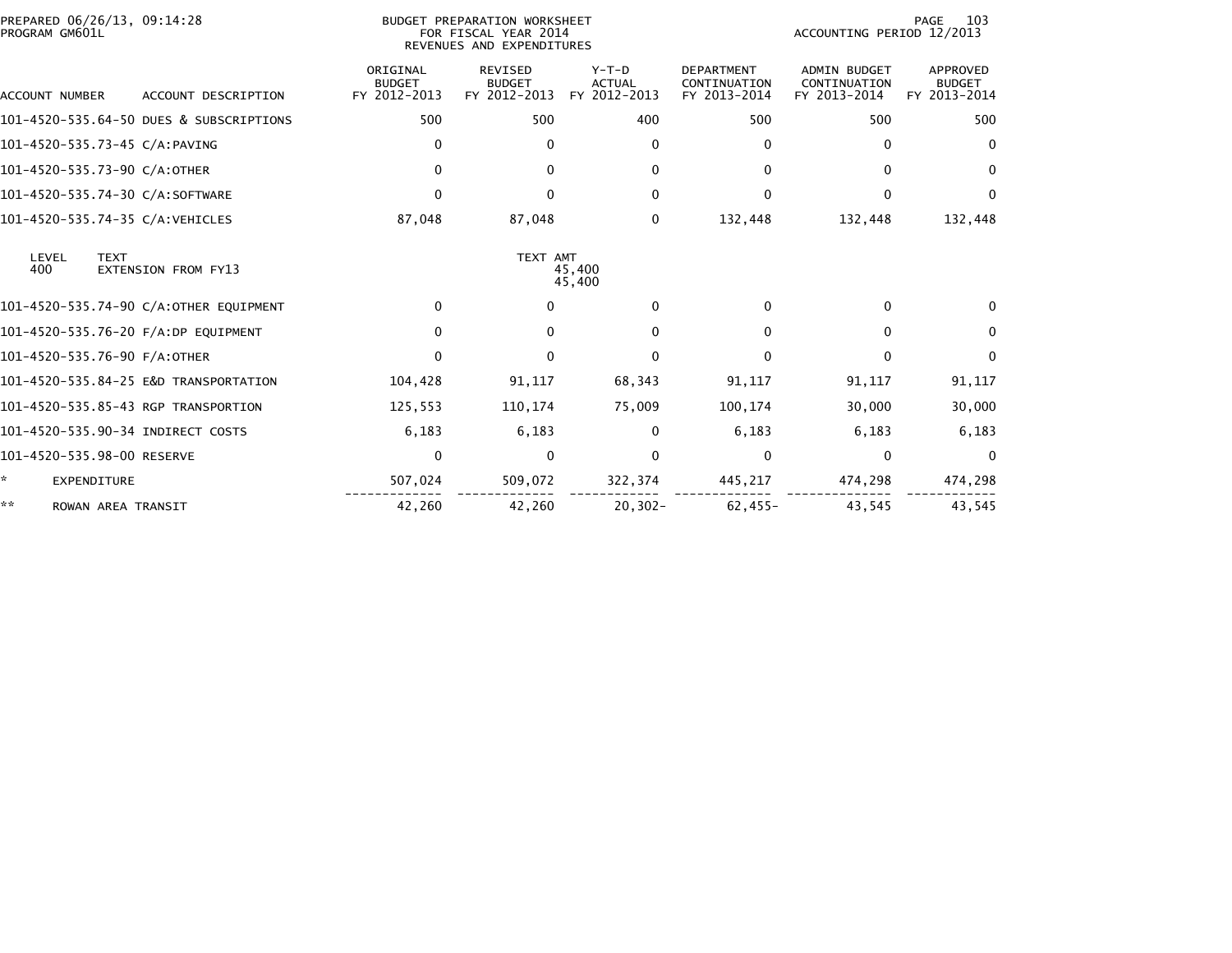| PREPARED 06/26/13, 09:14:28<br>PROGRAM GM601L |                                              |                                           | BUDGET PREPARATION WORKSHEET<br>FOR FISCAL YEAR 2014<br>REVENUES AND EXPENDITURES |                                          |                                                   | ACCOUNTING PERIOD 12/2013                    | 104<br>PAGE                               |
|-----------------------------------------------|----------------------------------------------|-------------------------------------------|-----------------------------------------------------------------------------------|------------------------------------------|---------------------------------------------------|----------------------------------------------|-------------------------------------------|
| ACCOUNT NUMBER                                | ACCOUNT DESCRIPTION                          | ORIGINAL<br><b>BUDGET</b><br>FY 2012-2013 | REVISED<br><b>BUDGET</b><br>FY 2012-2013                                          | $Y-T-D$<br><b>ACTUAL</b><br>FY 2012-2013 | <b>DEPARTMENT</b><br>CONTINUATION<br>FY 2013-2014 | ADMIN BUDGET<br>CONTINUATION<br>FY 2013-2014 | APPROVED<br><b>BUDGET</b><br>FY 2013-2014 |
| 101-4521-331.05-01 CMAQ DEMO GRANT            |                                              |                                           |                                                                                   |                                          |                                                   |                                              |                                           |
|                                               | 101-4521-338.25-00 CONTRIBUTION-KANNAPOLIS   |                                           |                                                                                   |                                          |                                                   |                                              |                                           |
|                                               | 101-4521-338.40-00 CONTRIBUTION-CHINA GROVE  |                                           |                                                                                   |                                          |                                                   |                                              |                                           |
|                                               | 101-4521-338.45-00 CONTRIBUTION-LANDIS       |                                           |                                                                                   |                                          |                                                   |                                              |                                           |
|                                               | 101-4521-338.70-00 CONTRIBUTION-SALISBURY    |                                           |                                                                                   |                                          |                                                   |                                              |                                           |
| 101-4521-365.04-00 CONTRIBUTIONS              |                                              |                                           |                                                                                   |                                          |                                                   |                                              | 0                                         |
|                                               | 101-4521-395.10-00 FUND BALANCE APPR-UNREST  |                                           |                                                                                   |                                          |                                                   |                                              |                                           |
| <b>REVENUE</b>                                | 101-4521-535.33-17 CONTRACTED SERVICES       |                                           |                                                                                   |                                          |                                                   |                                              |                                           |
| 101-4521-535.43-20 R&M:VEHICLES               |                                              |                                           |                                                                                   |                                          |                                                   |                                              |                                           |
| 101-4521-535.53-05 TELEPHONE                  |                                              |                                           |                                                                                   |                                          |                                                   |                                              |                                           |
| 101-4521-535.54-00 ADVERTISING                |                                              |                                           |                                                                                   |                                          |                                                   |                                              |                                           |
| 101-4521-535.61-05 SUPPLIES:OFFICE            |                                              |                                           |                                                                                   |                                          |                                                   |                                              |                                           |
|                                               | 101-4521-535.61-95 SUPPLIES:OTHER SMALL EOMT |                                           |                                                                                   |                                          |                                                   |                                              |                                           |
| 101-4521-535.76-90 F/A:OTHER                  |                                              |                                           |                                                                                   |                                          |                                                   |                                              |                                           |
| *<br><b>EXPENDITURE</b>                       |                                              |                                           |                                                                                   |                                          |                                                   |                                              |                                           |
| **<br>CMAO DEMO GRANT                         |                                              |                                           |                                                                                   | $\Omega$                                 |                                                   |                                              |                                           |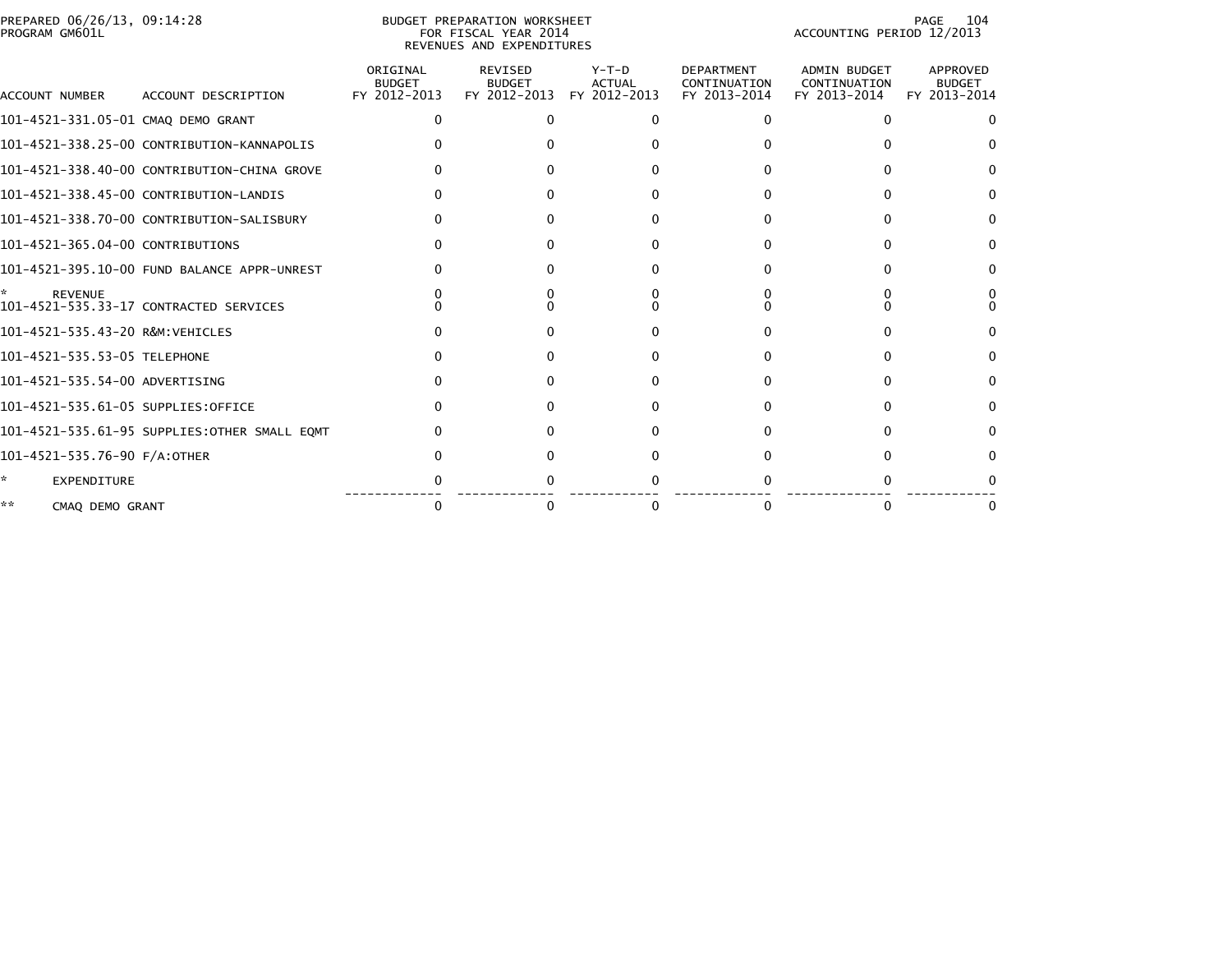| PREPARED 06/26/13, 09:14:28<br>PROGRAM GM601L         |                                              |                                           | BUDGET PREPARATION WORKSHEET<br>FOR FISCAL YEAR 2014<br>REVENUES AND EXPENDITURES |                                        |                                                   | ACCOUNTING PERIOD 12/2013                           | 105<br>PAGE                               |
|-------------------------------------------------------|----------------------------------------------|-------------------------------------------|-----------------------------------------------------------------------------------|----------------------------------------|---------------------------------------------------|-----------------------------------------------------|-------------------------------------------|
| <b>ACCOUNT NUMBER</b>                                 | ACCOUNT DESCRIPTION                          | ORIGINAL<br><b>BUDGET</b><br>FY 2012-2013 | <b>REVISED</b><br><b>BUDGET</b><br>FY 2012-2013                                   | Y-T-D<br><b>ACTUAL</b><br>FY 2012-2013 | <b>DEPARTMENT</b><br>CONTINUATION<br>FY 2013-2014 | <b>ADMIN BUDGET</b><br>CONTINUATION<br>FY 2013-2014 | <b>APPROVED</b><br>BUDGET<br>FY 2013-2014 |
|                                                       | 101-4522-325.67-00 MEDICAID TRANSPORTAITON   | 830, 316-                                 | 786,796-                                                                          | 533,581-                               | 360,000-                                          | $360,000 -$                                         | 360,000-                                  |
| <b>REVENUE</b><br>101-4522-535.10-05 SALARIES:REGULAR |                                              | 830, 316-<br>59,044                       | 786,796-<br>29,478                                                                | 533,581-<br>27,296                     | 360,000-                                          | 360,000-                                            | 360,000-                                  |
| 101-4522-535.10-10 SALARIES:OVERTIME                  |                                              | 0                                         | $\Omega$                                                                          | $\Omega$                               |                                                   | O.                                                  | $\Omega$                                  |
|                                                       |                                              | 0                                         | <sup>0</sup>                                                                      | 0                                      |                                                   | 0                                                   | <sup>0</sup>                              |
| 101-4522-535.20-05 HEALTH INSURANCE                   |                                              | 16,080                                    | 7,873                                                                             | 7,203                                  | 0                                                 | 0                                                   | 0                                         |
| 101-4522-535.20-10 MEDICARE TAX                       |                                              | 811                                       | 389                                                                               | 364                                    | 0                                                 | 0                                                   | 0                                         |
| 101-4522-535.20-15 RETIREMENT                         |                                              | 4,115                                     | 1,955                                                                             | 1,808                                  | 0                                                 | 0                                                   | $\Omega$                                  |
|                                                       | 101-4522-535.20-20 SOCIAL SECURITY TAX       | 3,451                                     | 1,667                                                                             | 1,556                                  | 0                                                 | 0                                                   | $\Omega$                                  |
|                                                       | 101-4522-535.20-21 SOCIAL SECURITY TX-CONTRA | $\Omega$                                  | $\Omega$                                                                          | $\mathbf{0}$                           | 0                                                 | 0                                                   | $\Omega$                                  |
|                                                       | 101-4522-535.20-25 WORKERS COMPENSATION      | 236                                       | 118                                                                               | 109                                    | 0                                                 | 0                                                   | 0                                         |
|                                                       | 101-4522-535.20-30 401(K) CONTRIBUTIONS      | 1,769                                     | 506                                                                               | 468                                    | 0                                                 | 0                                                   | $\Omega$                                  |
|                                                       | 101-4522-535.50-07 COST PER COPY PROGRAM     | 800                                       | 800                                                                               | 0                                      | 0                                                 | 0                                                   | 0                                         |
| 101-4522-535.53-05 TELEPHONE                          |                                              | 700                                       | 700                                                                               | 0                                      | 0                                                 | 0                                                   | $\Omega$                                  |
| 101-4522-535.55-00 PRINTING                           |                                              | 500                                       | 500                                                                               | 0                                      | 0                                                 | 0                                                   | $\Omega$                                  |
| 101-4522-535.57-00 POSTAGE                            |                                              | 800                                       | 800                                                                               | 300                                    | <sup>0</sup>                                      | 0                                                   | $\Omega$                                  |
|                                                       | 101-4522-535.58-45 TRAVEL-VOLUNTEER-NONRELAT | 742,010                                   | 742,010                                                                           | 459,186                                | 360,000                                           | 360,000                                             | 360,000                                   |
| 101-4522-535.61-89 SOFTWARE LICENSES                  |                                              | 0                                         | 7,500                                                                             | 7,500                                  | $\mathbf{0}$                                      | $\mathbf{0}$                                        | $\Omega$                                  |
| *<br>EXPENDITURE                                      |                                              | 830,316                                   | 794,296                                                                           | 505,790                                | 360,000                                           | 360,000                                             | 360,000                                   |
| **                                                    | MEDICAID TRANSPORTATION                      | 0                                         | 7,500                                                                             | 27,791-                                |                                                   | 0                                                   | 0                                         |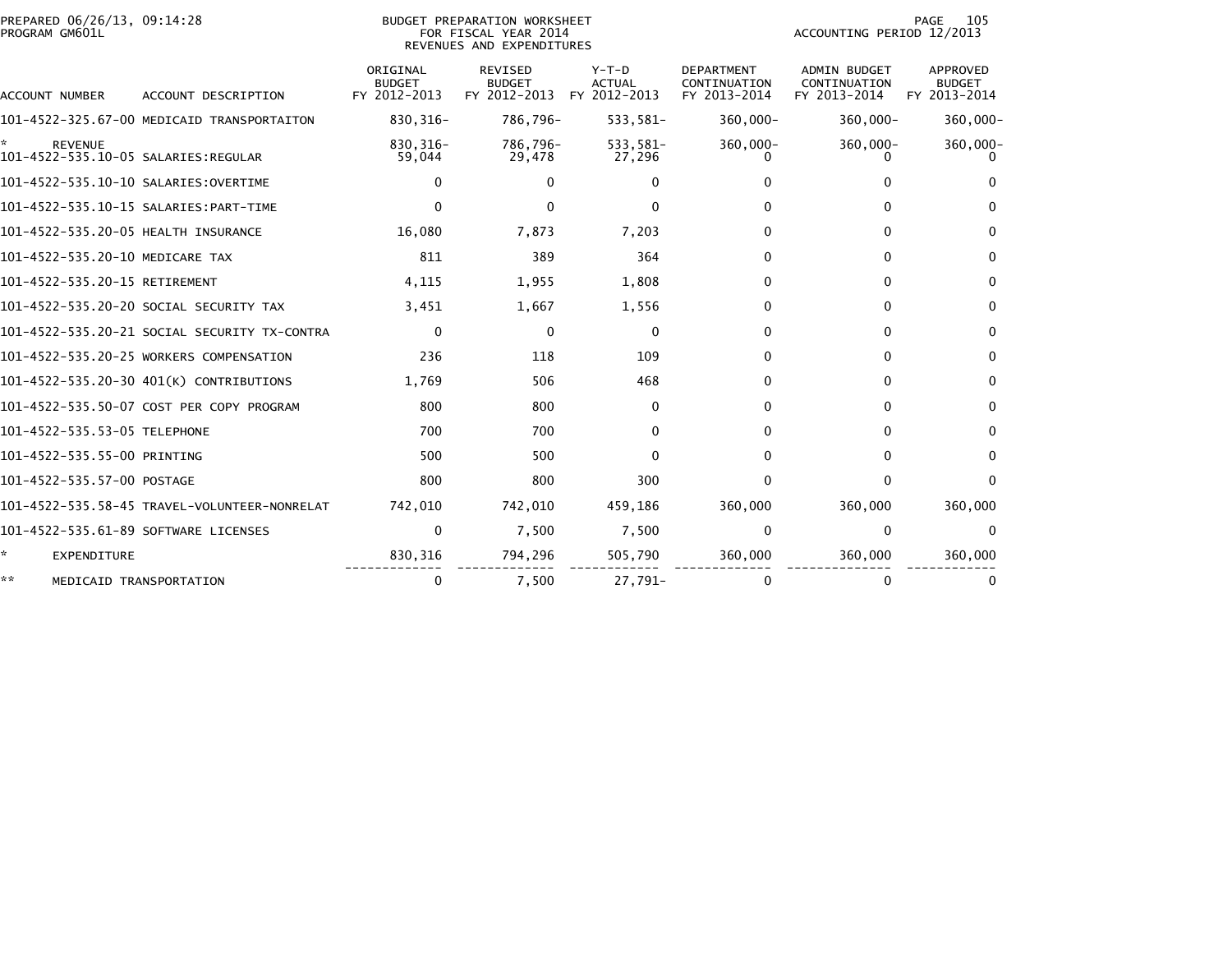|    | PREPARED 06/26/13, 09:14:28<br>PROGRAM GM601L |                                                 | <b>BUDGET</b>                             | PREPARATION WORKSHEET<br>FOR FISCAL YEAR 2014<br>REVENUES AND EXPENDITURES | 106<br>PAGE<br>ACCOUNTING PERIOD 12/2013 |                                                   |                                              |                                           |
|----|-----------------------------------------------|-------------------------------------------------|-------------------------------------------|----------------------------------------------------------------------------|------------------------------------------|---------------------------------------------------|----------------------------------------------|-------------------------------------------|
|    | ACCOUNT NUMBER                                | ACCOUNT DESCRIPTION                             | ORIGINAL<br><b>BUDGET</b><br>FY 2012-2013 | REVISED<br><b>BUDGET</b><br>FY 2012-2013                                   | $Y-T-D$<br>ACTUAL<br>FY 2012-2013        | <b>DEPARTMENT</b><br>CONTINUATION<br>FY 2013-2014 | ADMIN BUDGET<br>CONTINUATION<br>FY 2013-2014 | APPROVED<br><b>BUDGET</b><br>FY 2013-2014 |
|    |                                               | 101-4523-325.15-00 RTS CONTRACT<br>TRANSPORTATI | $240.000 -$                               | 240.000-                                                                   | 136.217-                                 | 335,000-                                          | $167.500 -$                                  | $167,500-$                                |
|    |                                               | 101-4523-331.05-06 DOT 5310 E&D GRANT           | $240.000 -$                               | 240.000-                                                                   | 111,783-                                 | $335.000 -$                                       | $167.500 -$                                  | 167,500-                                  |
| ÷  | <b>REVENUE</b>                                | 101-4523-535.84-25 E&D TRANSPORTATION           | 480.000-<br>480,000                       | 480.000-<br>480.000                                                        | 248.000-<br>249.387                      | 670.000-<br>670,000                               | $335.000 -$<br>335,000                       | 335,000-<br>335,000                       |
| ×. | <b>EXPENDITURE</b>                            |                                                 | 480,000                                   | 480,000                                                                    | 249.387                                  | 670,000                                           | 335,000                                      | 335,000                                   |
| ** | ROWAN AREA TRANSIT                            |                                                 | 0                                         |                                                                            | 1,387                                    | 0                                                 | 0                                            | $\bf{0}$                                  |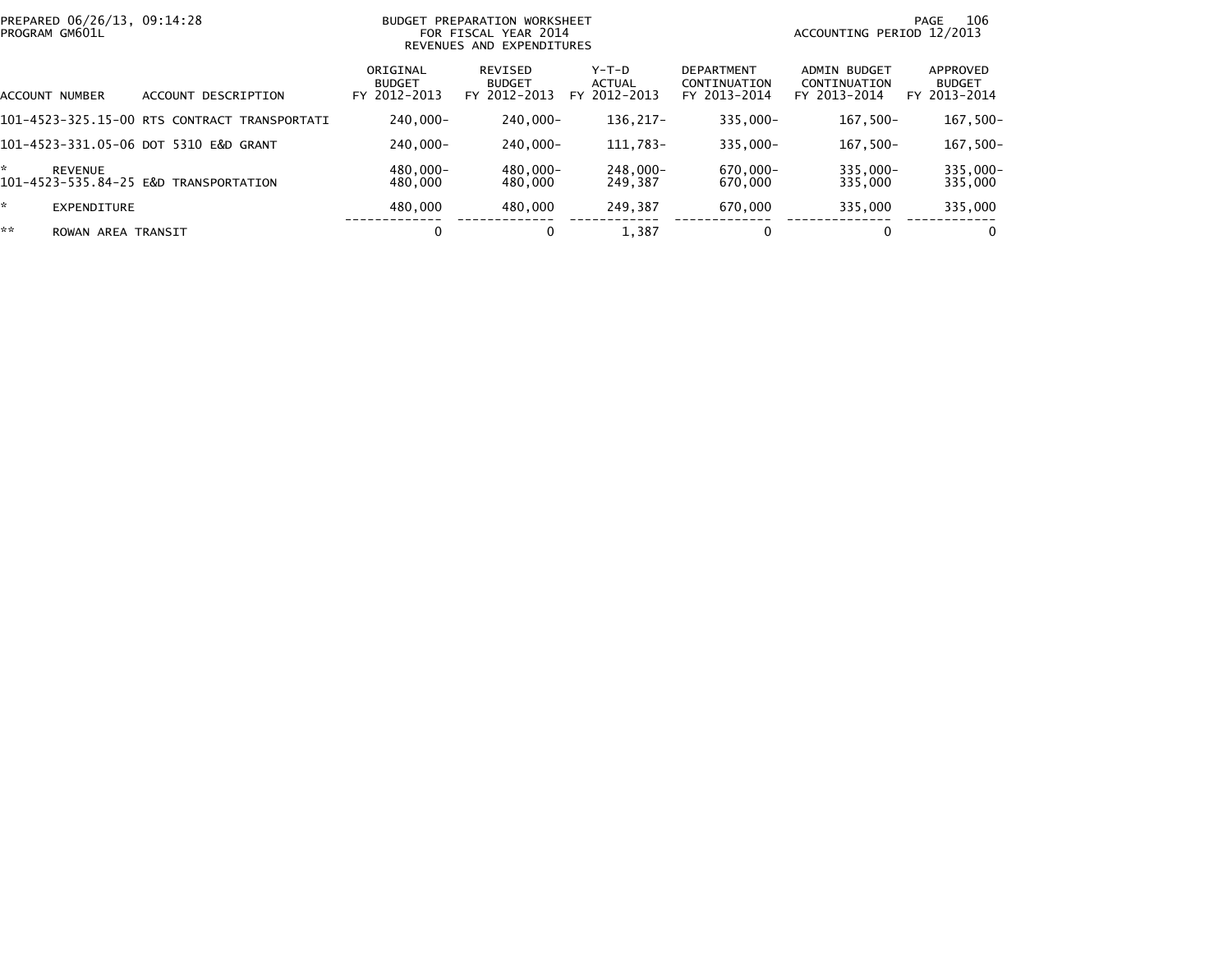|                | PREPARED 06/26/13, 09:14:28 |  |
|----------------|-----------------------------|--|
| PROGRAM GM601L |                             |  |

BUDGET PREPARATION WORKSHEET<br>FOR FISCAL YEAR 2014 PROGRAM GM601L FOR FISCAL YEAR 2014 ACCOUNTING PERIOD 12/2013REVENUES AND EXPENDITURES

| ACCOUNT NUMBER                       | ACCOUNT DESCRIPTION                          | ORIGINAL<br><b>BUDGET</b><br>FY 2012-2013 | <b>REVISED</b><br><b>BUDGET</b><br>FY 2012-2013 | $Y-T-D$<br><b>ACTUAL</b><br>FY 2012-2013 | <b>DEPARTMENT</b><br>CONTINUATION<br>FY 2013-2014 | <b>ADMIN BUDGET</b><br>CONTINUATION<br>FY 2013-2014 | <b>APPROVED</b><br><b>BUDGET</b><br>FY 2013-2014 |
|--------------------------------------|----------------------------------------------|-------------------------------------------|-------------------------------------------------|------------------------------------------|---------------------------------------------------|-----------------------------------------------------|--------------------------------------------------|
|                                      | 101-4524-331.05-04 JARC - CAPITAL GRANT      | 142,400-                                  | 142,400-                                        | $\mathbf{0}$                             | 142,400-                                          | 142,400-                                            | 142,400-                                         |
|                                      | 101-4524-331.05-05 JARC - OPERATING GRANT    | 218,000-                                  | 218,000-                                        | $59, 117 -$                              | 240,000-                                          | $120,000 -$                                         | 120,000-                                         |
|                                      | 101-4524-334.30-47 DOT JARC CAPITAL GRANT    | $17,800-$                                 | $17,800-$                                       | $\Omega$                                 | $17,800-$                                         | $17,800-$                                           | 17,800-                                          |
|                                      | 101-4524-334.30-50 DOT RGP TRANSPORTATION    | $\mathbf 0$                               | $\mathbf{0}$                                    | $\mathbf{0}$                             | $\Omega$                                          | $72, 157 -$                                         | $72, 157 -$                                      |
|                                      | 101-4524-338.25-00 CONTRIBUTION-KANNAPOLIS   | $6,862-$                                  | $6,862-$                                        | $\mathbf 0$                              | $15,000 -$                                        | $6,862-$                                            | $6,862-$                                         |
|                                      | 101-4524-338.40-00 CONTRIBUTION-CHINA GROVE  | $6,862-$                                  | $6,862-$                                        | $6,862-$                                 | $15,000 -$                                        | $6,862-$                                            | $6,862-$                                         |
|                                      | 101-4524-338.43-00 CONTRIBUTION-FAITH        | $1,500-$                                  | $1,500-$                                        | $1,500-$                                 | $3,000 -$                                         | $1,500-$                                            | $1,500-$                                         |
|                                      | 101-4524-338.44-00 CONTRIBUTION-GRANITE QUAR | $3,000-$                                  | $3,000 -$                                       | $3,000-$                                 | $6,000 -$                                         | $3,000-$                                            | $3,000 -$                                        |
|                                      | 101-4524-338.45-00 CONTRIBUTION-LANDIS       | $6,862-$                                  | $6,862-$                                        | $6,862-$                                 | $15,000 -$                                        | $6,862-$                                            | $6,862-$                                         |
|                                      | 101-4524-338.55-00 CONTRIBUTION-ROCKWELL     | $3,000-$                                  | $3,000 -$                                       | $3,000-$                                 | $6,000 -$                                         | $3,000-$                                            | $3,000-$                                         |
|                                      | 101-4524-338.70-00 CONTRIBUTION-SALISBURY    | $6,862-$                                  | $6,862-$                                        | $\mathbf{0}$                             | $15,000-$                                         | $6,862-$                                            | $6,862-$                                         |
|                                      | 101-4524-353.85-00 RTS PASSENGER FARES       | $3,052-$                                  | $3,052-$                                        | $14,637-$                                | $22,500-$                                         | 12,895-                                             | 12,895-                                          |
| <b>REVENUE</b>                       | 101-4524-535.33-17 CONTRACTED SERVICES       | 416.200-<br>250,650                       | 416,200-<br>250,650                             | 94.978-<br>128,608                       | 497.700-<br>337,500                               | $400.200 -$<br>240,000                              | $400.200 -$<br>240,000                           |
| 101-4524-535.54-00 ADVERTISING       |                                              | 5,000                                     | 5,000                                           | 626                                      | 0                                                 | 0                                                   | $\bf{0}$                                         |
| 101-4524-535.57-00 POSTAGE           |                                              | 150                                       | 150                                             | $\Omega$                                 | 0                                                 | 0                                                   | $\bf{0}$                                         |
| 101-4524-535.61-85 SUPPLIES: VEHICLE |                                              | 200                                       | 200                                             | $\Omega$                                 | 0                                                 | 0                                                   | $\Omega$                                         |
| 101-4524-535.74-35 C/A: VEHICLES     |                                              | 178,000                                   | 178,000                                         | $\Omega$                                 | 178,000                                           | 178,000                                             | 178,000                                          |
| <b>EXPENDITURE</b>                   |                                              | 434,000                                   | 434,000                                         | 129,234                                  | 515,500                                           | 418,000                                             | 418,000                                          |
| **<br>ROWAN AREA TRANSIT             |                                              | 17,800                                    | 17,800                                          | 34,256                                   | 17,800                                            | 17,800                                              | 17,800                                           |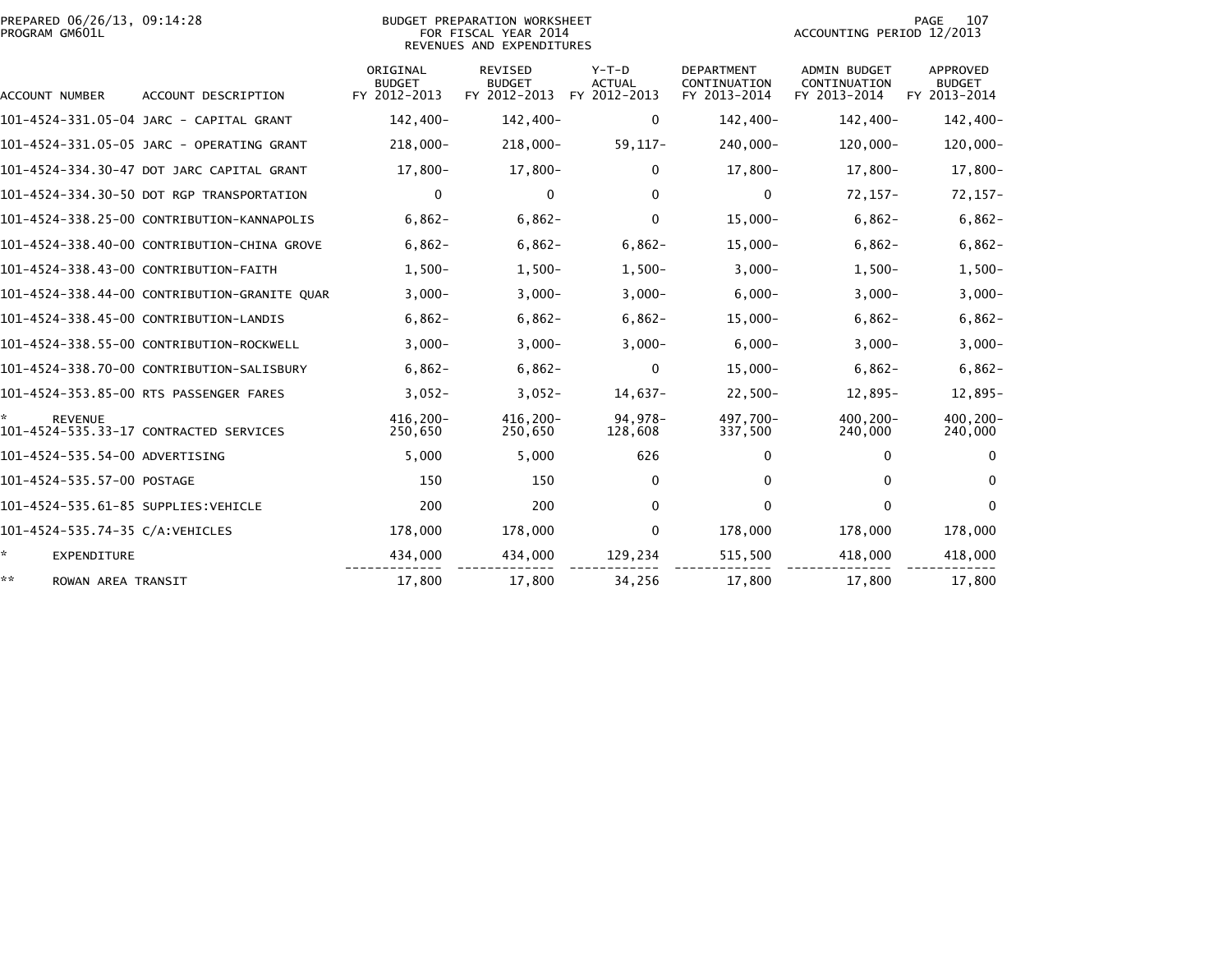|     | PREPARED 06/26/13, 09:14:28<br>PROGRAM GM601L |                                       | BUDGET PREPARATION WORKSHEET<br>FOR FISCAL YEAR 2014<br>REVENUES AND EXPENDITURES |                                                 |                                          |                                                   | 108<br>PAGE<br>ACCOUNTING PERIOD 12/2013            |                                           |  |
|-----|-----------------------------------------------|---------------------------------------|-----------------------------------------------------------------------------------|-------------------------------------------------|------------------------------------------|---------------------------------------------------|-----------------------------------------------------|-------------------------------------------|--|
|     | ACCOUNT NUMBER                                | ACCOUNT DESCRIPTION                   | ORIGINAL<br><b>BUDGET</b><br>FY 2012-2013                                         | <b>REVISED</b><br><b>BUDGET</b><br>FY 2012-2013 | $Y-T-D$<br><b>ACTUAL</b><br>FY 2012-2013 | <b>DEPARTMENT</b><br>CONTINUATION<br>FY 2013-2014 | <b>ADMIN BUDGET</b><br>CONTINUATION<br>FY 2013-2014 | APPROVED<br><b>BUDGET</b><br>FY 2013-2014 |  |
|     |                                               | 101-4525-325.17-00 FUEL REIMBURSEMENT | 0                                                                                 | $19,080-$                                       | 0                                        | 0                                                 | $102,600 -$                                         | $102,600 -$                               |  |
|     |                                               | 101-4525-389.18-00 EXCISE TAX REFUND  | 0                                                                                 | $\mathbf{0}$                                    | $\mathbf{0}$                             | 0                                                 | $12,400-$                                           | 12,400-                                   |  |
| ×.  | <b>REVENUE</b>                                | 101-4525-535.43-20 R&M:VEHICLES       | 0<br>$\mathbf{0}$                                                                 | $19,080-$                                       | 0<br>$\Omega$                            |                                                   | 115,000-<br>5,000                                   | 115,000-<br>5,000                         |  |
|     | 101-4525-535.44-30 RENT:OTHER                 |                                       | $\Omega$                                                                          | 7,200                                           | 4,212                                    | $\Omega$                                          | 23,000                                              | 23,000                                    |  |
|     |                                               | 101-4525-535.61-90 SUPPLIES:OTHER     | 0                                                                                 | $\mathbf{0}$                                    | $\mathbf 0$                              | 0                                                 | 400                                                 | 400                                       |  |
|     | 101-4525-535.62-30 PROPANE GAS                |                                       | 0                                                                                 | 11,880                                          | 8,166                                    | $\Omega$                                          | 64,600                                              | 64,600                                    |  |
| ×.  | <b>EXPENDITURE</b>                            |                                       | 0                                                                                 | 19,080                                          | 12,378                                   | 0                                                 | 93,000                                              | 93,000                                    |  |
| **  | PROPANE CONVERSION                            |                                       | 0                                                                                 | $\bf{0}$                                        | 12,378                                   | 0                                                 | $22.000 -$                                          | $22,000 -$                                |  |
| *** | TRANSPORTATION                                |                                       | 60,060                                                                            | 67,560                                          | $72 -$                                   | $44,655-$                                         | 39,345                                              | 39,345                                    |  |
|     |                                               |                                       |                                                                                   |                                                 |                                          |                                                   |                                                     |                                           |  |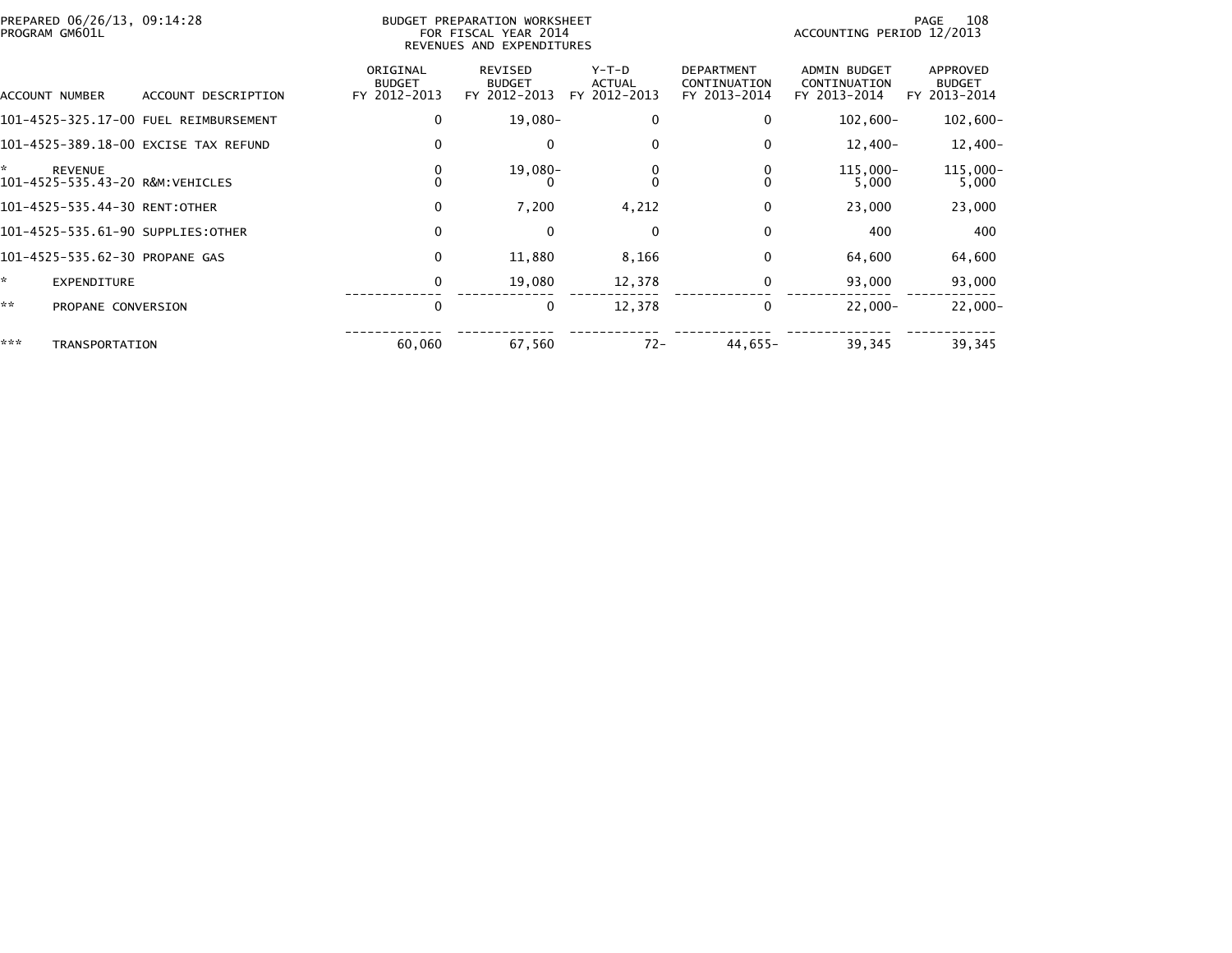| PROGRAM GM601L       | PREPARED 06/26/13, 09:14:28                                                                                                                                                                                                                                                                                                                                                                                                                                                                                                                                                   |                                           | BUDGET PREPARATION WORKSHEET<br>FOR FISCAL YEAR 2014<br>REVENUES AND EXPENDITURES |                                            |                                            |                                              | PAGE<br>109<br>ACCOUNTING PERIOD 12/2013  |  |  |
|----------------------|-------------------------------------------------------------------------------------------------------------------------------------------------------------------------------------------------------------------------------------------------------------------------------------------------------------------------------------------------------------------------------------------------------------------------------------------------------------------------------------------------------------------------------------------------------------------------------|-------------------------------------------|-----------------------------------------------------------------------------------|--------------------------------------------|--------------------------------------------|----------------------------------------------|-------------------------------------------|--|--|
| ACCOUNT NUMBER       | ACCOUNT DESCRIPTION                                                                                                                                                                                                                                                                                                                                                                                                                                                                                                                                                           | ORIGINAL<br><b>BUDGET</b><br>FY 2012-2013 | REVISED<br><b>BUDGET</b><br>FY 2012-2013                                          | $Y-T-D$<br><b>ACTUAL</b><br>FY 2012-2013   | DEPARTMENT<br>CONTINUATION<br>FY 2013-2014 | ADMIN BUDGET<br>CONTINUATION<br>FY 2013-2014 | APPROVED<br><b>BUDGET</b><br>FY 2013-2014 |  |  |
|                      | 101-4610-353.65-00 OSSI MCT FEES                                                                                                                                                                                                                                                                                                                                                                                                                                                                                                                                              | 0                                         | 0                                                                                 | $307 -$                                    | 0                                          | $\mathbf 0$                                  | $\mathbf{0}$                              |  |  |
| ŵ.<br><b>REVENUE</b> | 101-4610-420.10-05 SALARIES:REGULAR                                                                                                                                                                                                                                                                                                                                                                                                                                                                                                                                           | $\mathbf{0}$<br>806,297                   | $\Omega$<br>803,222                                                               | $307 -$<br>728,268                         | $\Omega$<br>$\Omega$                       | $\mathbf{0}$<br>1, 141, 184                  | 1,147,525                                 |  |  |
| LEVEL<br>400         | <b>TEXT</b><br>CONTINUATION<br>ADD - CITY OF SALISBURY EMPLOYEES<br>ADJSUT TELECOMMUNCIATIONS SALARY                                                                                                                                                                                                                                                                                                                                                                                                                                                                          |                                           | TEXT AMT                                                                          | 818,579<br>322.605<br>6,341<br>1, 147, 525 |                                            |                                              |                                           |  |  |
|                      |                                                                                                                                                                                                                                                                                                                                                                                                                                                                                                                                                                               | 48,000                                    | 48,000                                                                            | 44,324                                     | 90,100                                     | 86,000                                       | 86,000                                    |  |  |
| LEVEL<br>400         | <b>TEXT</b><br>COVERS OVERTIME FOR 24 TELECOMMUNICATORS INCLUDING<br>BUILT IN, OPEN SHIFT COVERAGE AND TRAINING.<br>WE ARE ADDING 11 NEW EMPLOYEES FROM THE CITY. THIS<br>THIS LINE IS INCREASING TO COVER THEIR COSTS.<br>WE ALSO HAVE A LARGE AMOUNT OF TRAINING THAT WILL<br>BE NEEDED TO GET EVERYONE EQUALLY TRAINED. FURTHER<br>PAPERWORK IS ATTACHED TO DOCUMENT THIS IN MY<br>SUBMITTED BUDGET PAPERWORK.<br>CURRENT EXPENSE, \$48,000, CITY ADD ONS - \$ 18,000<br>TO COVER REQUIRED TRAINING NEEDED \$ \$24,100<br>THIS LINE WILL DECREASE NEXT YEAR !!!<br>PER CMO |                                           | TEXT AMT                                                                          | 90,100<br>$4.100 -$<br>86,000              |                                            |                                              |                                           |  |  |
|                      |                                                                                                                                                                                                                                                                                                                                                                                                                                                                                                                                                                               | 60,000                                    | 63,075                                                                            | 64,401                                     | 89,200                                     | 80,000                                       | 80,000                                    |  |  |
| LEVEL<br>400         | <b>TEXT</b><br>COVERS PART TIME MONEY FOR PART TIME<br>TELECOMMUNICATORS TO COVER OPEN SHIFT. THIS LINE<br>IS INCREASING FOR TWO REASONS THIS YEAR.<br>CITY CONSOLIDATIONA WILL REQUIRE COVERAGE FOR 11<br>MORE STAFF MEMEBERS AND THERE IS SOME NEW<br>REQUIRED TRAINING THAT EVERY TELECOMMUNICATOR MUST<br>OBTAIN THIS YEAR. BREAK DOWN AS FOLLOWS:<br>REGULAR \$60,000                                                                                                                                                                                                    |                                           | TEXT AMT                                                                          |                                            |                                            |                                              |                                           |  |  |
|                      | <b>NEW STAFF \$20,000</b><br>NEW TRAINING \$ 9,200<br>PER CMO                                                                                                                                                                                                                                                                                                                                                                                                                                                                                                                 |                                           |                                                                                   | 89.200<br>$9,200 -$<br>80,000              |                                            |                                              |                                           |  |  |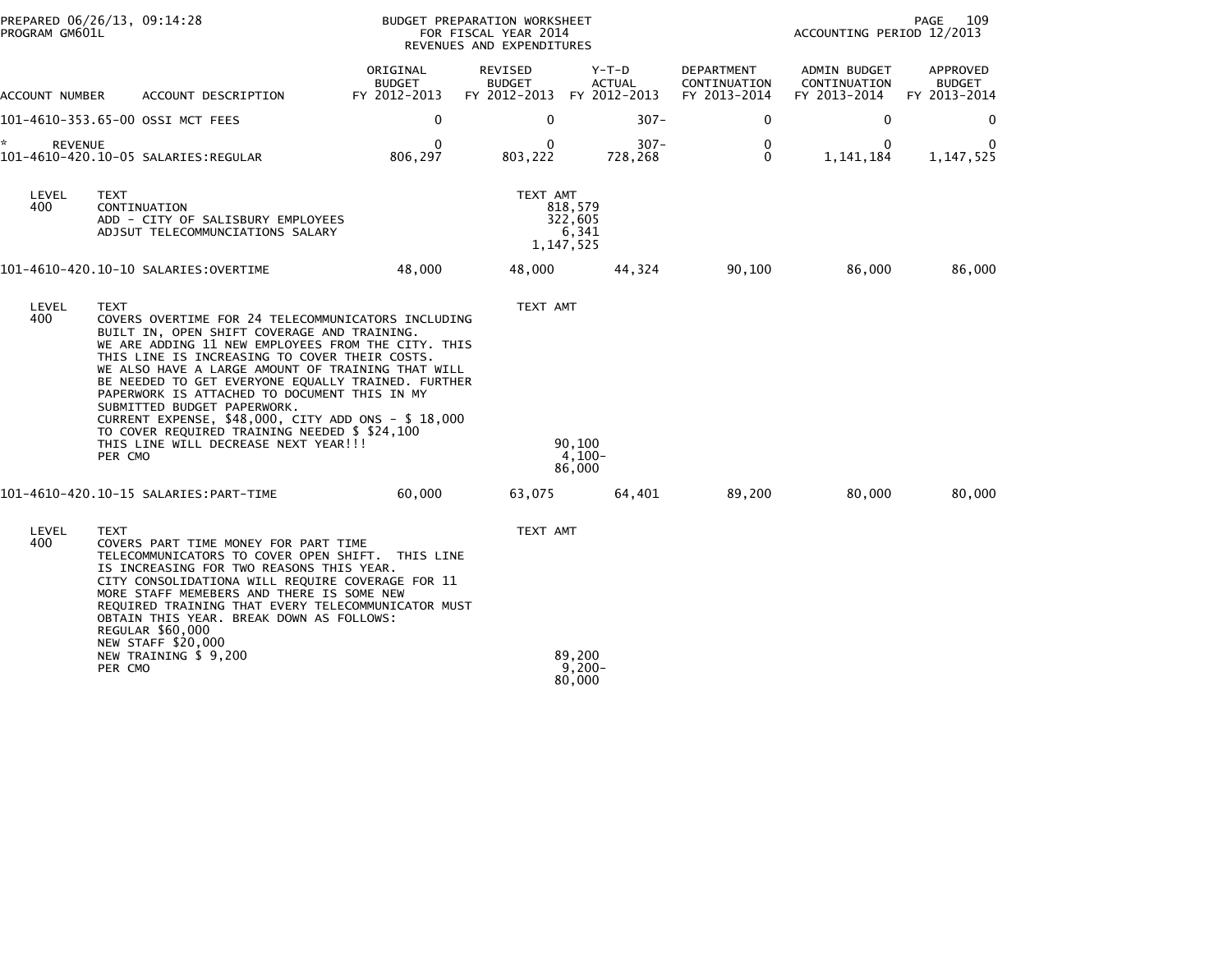| PROGRAM GM601L | PREPARED 06/26/13, 09:14:28                                                                                                |                                           | <b>BUDGET PREPARATION WORKSHEET</b><br>FOR FISCAL YEAR 2014<br>REVENUES AND EXPENDITURES |                                   |                                            | ACCOUNTING PERIOD 12/2013                    | 110<br>PAGE                               |
|----------------|----------------------------------------------------------------------------------------------------------------------------|-------------------------------------------|------------------------------------------------------------------------------------------|-----------------------------------|--------------------------------------------|----------------------------------------------|-------------------------------------------|
| ACCOUNT NUMBER | ACCOUNT DESCRIPTION                                                                                                        | ORIGINAL<br><b>BUDGET</b><br>FY 2012-2013 | REVISED<br><b>BUDGET</b><br>FY 2012-2013 FY 2012-2013                                    | $Y-T-D$<br><b>ACTUAL</b>          | DEPARTMENT<br>CONTINUATION<br>FY 2013-2014 | ADMIN BUDGET<br>CONTINUATION<br>FY 2013-2014 | APPROVED<br><b>BUDGET</b><br>FY 2013-2014 |
|                | 101-4610-420.20-05 HEALTH INSURANCE                                                                                        | 206,226                                   | 206,226                                                                                  | 183,622                           | 0                                          | 294,666                                      | 294,666                                   |
| LEVEL<br>400   | <b>TEXT</b><br>DEPT CONTINUATION<br>ADD CITY OF SALISBURY EMPLOYEES 11 X 8040                                              |                                           | TEXT AMT                                                                                 | 206,226<br>88,440<br>294,666      |                                            |                                              |                                           |
|                | 101-4610-420.20-08 HEALTH INSURANCE:RETIREES                                                                               | 8,040                                     | 8,040                                                                                    | 7,370                             | $\Omega$                                   | 8,040                                        | 8,040                                     |
|                | 101-4610-420.20-10 MEDICARE TAX                                                                                            | 13,257                                    | 13,257                                                                                   | 11,199                            | $\mathbf 0$                                | 18,954                                       | 19,046                                    |
| LEVEL<br>400   | <b>TEXT</b><br>CONTINUATION<br>ADJSUT TELECOMMUNICATIONS SALARY                                                            |                                           | TEXT AMT                                                                                 | 18,954<br>92<br>19.046            |                                            |                                              |                                           |
|                | 101-4610-420.20-15 RETIREMENT                                                                                              | 59,545                                    | 59,545                                                                                   | 52,062                            | $\mathbf 0$                                | 86,762                                       | 87,211                                    |
| LEVEL<br>400   | <b>TEXT</b><br>CONTINUATION WITH INCREASE IN RATE<br>CITY OF SALISBURY 322,605 X .0707<br>ADJUST TELECOMMUNCIATIONS SALARY |                                           | TEXT AMT                                                                                 | 63,954<br>22,808<br>449<br>87,211 |                                            |                                              |                                           |
|                | 101–4610–420.20–20 SOCIAL SECURITY TAX                                                                                     | 56,690                                    | 56,690                                                                                   | 47,885                            | 0                                          | 81,045                                       | 81,439                                    |
| LEVEL<br>400   | <b>TEXT</b><br>CONTINUATION<br>ADJSUT TELECOMMUNCIATION DIRECTOR SALARY                                                    |                                           | TEXT AMT                                                                                 | 81.045<br>394<br>81,439           |                                            |                                              |                                           |
|                | 101-4610-420.20-25 WORKERS COMPENSATION                                                                                    | 3,657                                     | 3,657                                                                                    | 3,310                             | 0                                          | 5,860                                        | 5,883                                     |
| LEVEL<br>400   | TEXT<br>CONTINUATION<br>ADJUST TELECOMMUNICATIONS DIRECTOR SALARY                                                          |                                           | TEXT AMT                                                                                 | 5,860<br>23<br>5,883              |                                            |                                              |                                           |
|                | 101-4610-420.20-30 401(K) CONTRIBUTIONS                                                                                    | 25,630                                    | 25,630                                                                                   | 20,890                            | 0                                          | 36,816                                       | 37,007                                    |
| LEVEL          | <b>TEXT</b>                                                                                                                |                                           | TEXT AMT                                                                                 |                                   |                                            |                                              |                                           |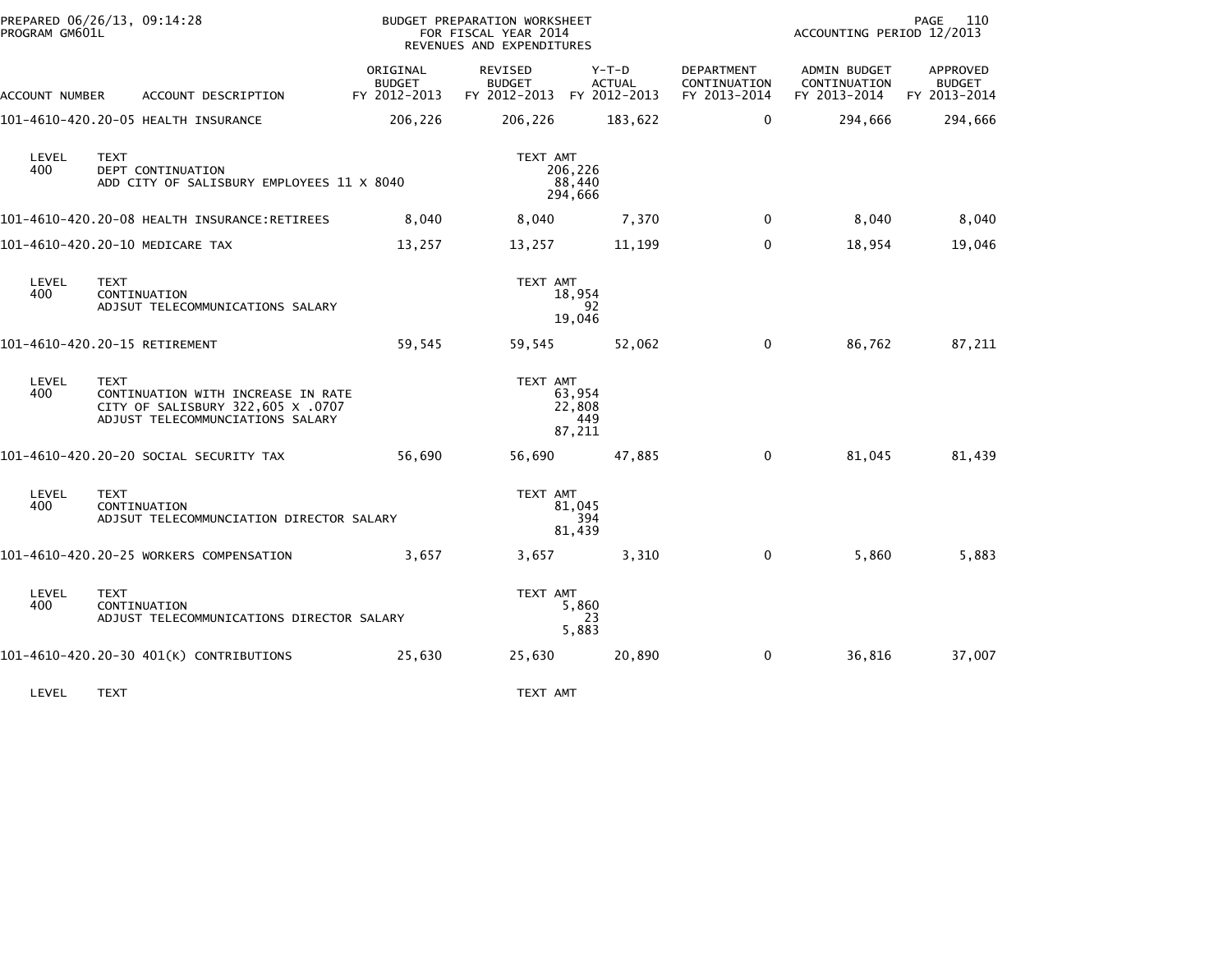| PROGRAM GM601L | PREPARED 06/26/13, 09:14:28                                                                                                                                                                                                                                             |                                                                                           | BUDGET PREPARATION WORKSHEET<br>FOR FISCAL YEAR 2014<br>REVENUES AND EXPENDITURES |                          |                                            | PAGE<br>111<br>ACCOUNTING PERIOD 12/2013     |                                           |  |
|----------------|-------------------------------------------------------------------------------------------------------------------------------------------------------------------------------------------------------------------------------------------------------------------------|-------------------------------------------------------------------------------------------|-----------------------------------------------------------------------------------|--------------------------|--------------------------------------------|----------------------------------------------|-------------------------------------------|--|
| ACCOUNT NUMBER | ACCOUNT DESCRIPTION                                                                                                                                                                                                                                                     | ORIGINAL<br><b>BUDGET</b><br>FY 2012-2013                                                 | REVISED<br><b>BUDGET</b><br>FY 2012-2013 FY 2012-2013                             | $Y-T-D$<br><b>ACTUAL</b> | DEPARTMENT<br>CONTINUATION<br>FY 2013-2014 | ADMIN BUDGET<br>CONTINUATION<br>FY 2013-2014 | APPROVED<br><b>BUDGET</b><br>FY 2013-2014 |  |
| 400            | CONTINUATION<br>ADJUST TELECOMMUNICATIONS DIRECTOR SALARY                                                                                                                                                                                                               |                                                                                           | 36,816<br>37,007                                                                  | 191                      |                                            |                                              |                                           |  |
|                | 101-4610-420.34-30 SERVICE & MAINTENANCE                                                                                                                                                                                                                                | 46,690                                                                                    | 46,690                                                                            | 33,566                   | 52,390                                     | 52,390                                       | 52,390                                    |  |
| LEVEL<br>400   | TEXT<br><b>BUS GENERATOR</b><br>DCI USERS FEES (COUNTY)<br>DCI USERS FEES (CITY)<br>TELVENT - WEATHER SYSTEM<br>WYNNCOM PHONE MAINTENANCE<br>VHF FIRE BASES (YNG/ALS KNOB)<br>REVERSE 911 DATA DUMPS<br>GENERATOR AT YOUNGS MTN                                         | \$500<br>$$3732 (11 + 3)$<br>\$2100(7)<br>\$4308<br>\$30000<br>\$3750<br>\$6000<br>\$2000 | TEXT AMT<br>52,390<br>52,390                                                      |                          |                                            |                                              |                                           |  |
|                | 101-4610-420.34-70 800 RADIO USER FEES                                                                                                                                                                                                                                  | 153,360                                                                                   | 153,360                                                                           | 114,642                  | 153,360                                    | 153,360                                      | 153,360                                   |  |
| LEVEL<br>400   | <b>TEXT</b><br>COVERS RADIO USER FEES PAID TO THE CITY OF<br>SALISBURY FOR 800 RADIOS OWNED BY THE COUNTY.<br>CURRENT NUMBER SHOWS 1278 RADIOS.                                                                                                                         |                                                                                           | TEXT AMT<br>153,360<br>153,360                                                    |                          |                                            |                                              |                                           |  |
|                | 101-4610-420.43-15 R&M:EQUIPMENT                                                                                                                                                                                                                                        | 1,000                                                                                     | 1,000                                                                             | 0                        | 1,000                                      | 1,000                                        | 1,000                                     |  |
| LEVEL<br>400   | <b>TEXT</b><br>COVERS EQUIPMENT MAINTENANCE TO ANYTHING IN THE<br>CENTER NOT COVERED UNDER MAINTENANCE CONTRACT.                                                                                                                                                        |                                                                                           | TEXT AMT                                                                          | 1,000<br>1,000           |                                            |                                              |                                           |  |
|                | 101-4610-420.43-20 R&M:VEHICLES                                                                                                                                                                                                                                         | 1,500                                                                                     | 1,500                                                                             | 536                      | 2,000                                      | 2,000                                        | 2,000                                     |  |
| LEVEL<br>400   | <b>TEXT</b><br>THIS COVERS MAINTENACE COST FOR REPAIRS TO COUNTY<br>VEHICLES. ONE OF THESE VEHICLES IS A 1993 40 FOOT<br>MOBILE COMMAND BUS. WE DO HAVE SOME MAINTENANCE IS<br>ISSUES TO COVER ON THIS BUS THIS YEAR. THEREFORE<br>WE ARE ASKING FOR A SLIGHT INCREASE. |                                                                                           | TEXT AMT                                                                          | 2,000<br>2,000           |                                            |                                              |                                           |  |
|                | 101-4610-420.43-23 R&M:RADIOS                                                                                                                                                                                                                                           | 55,000                                                                                    | 58,510                                                                            | 22,977                   | 58,000                                     | 55,000                                       | 55,000                                    |  |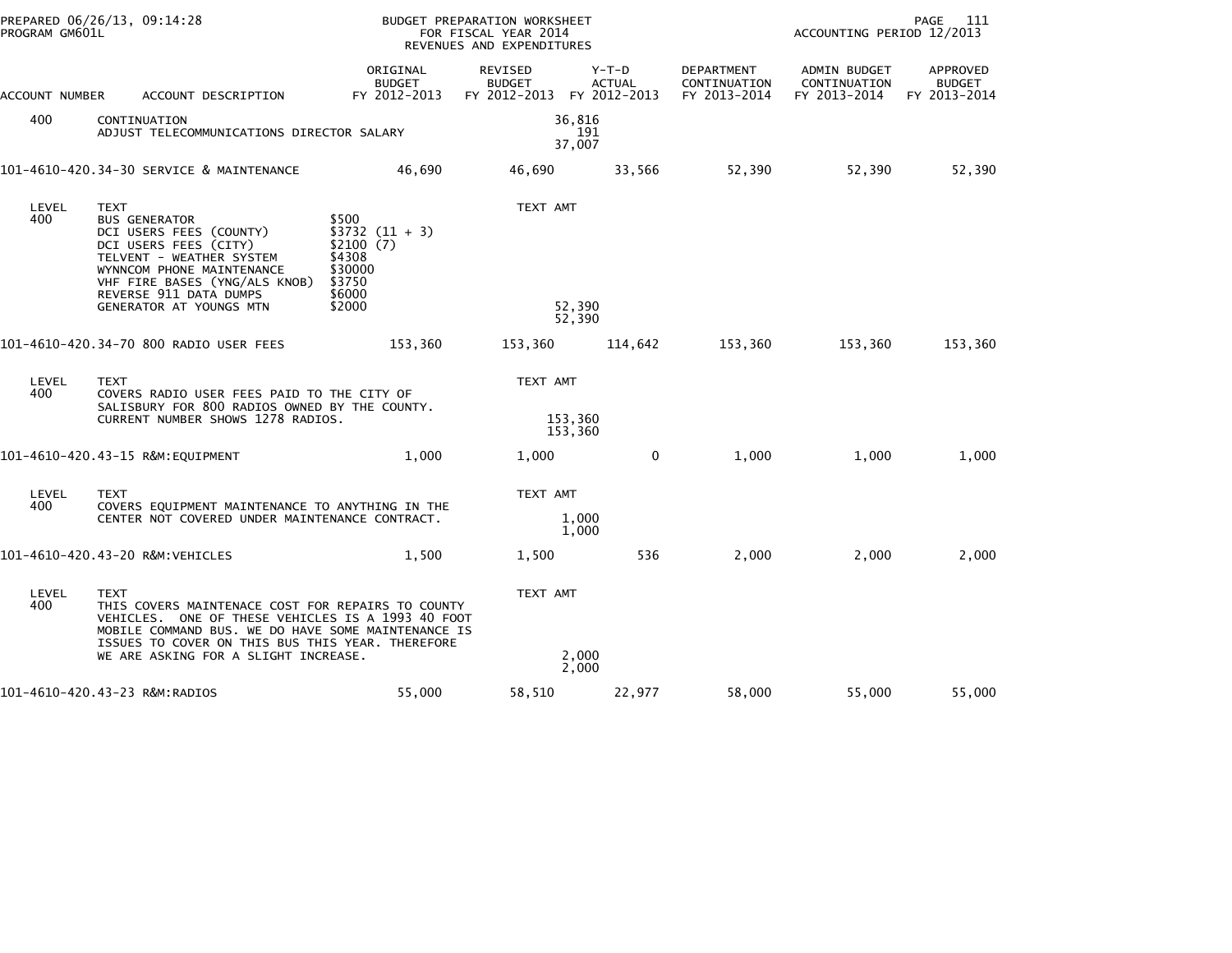|                | PREPARED 06/26/13, 09:14:28<br>PROGRAM GM601L |                                                                                                                                                                                                                                                                                                                                          |                                           | BUDGET PREPARATION WORKSHEET<br>FOR FISCAL YEAR 2014<br>REVENUES AND EXPENDITURES |                          |                                            |                                              | PAGE<br>112<br>ACCOUNTING PERIOD 12/2013  |  |
|----------------|-----------------------------------------------|------------------------------------------------------------------------------------------------------------------------------------------------------------------------------------------------------------------------------------------------------------------------------------------------------------------------------------------|-------------------------------------------|-----------------------------------------------------------------------------------|--------------------------|--------------------------------------------|----------------------------------------------|-------------------------------------------|--|
| ACCOUNT NUMBER |                                               | ACCOUNT DESCRIPTION                                                                                                                                                                                                                                                                                                                      | ORIGINAL<br><b>BUDGET</b><br>FY 2012-2013 | REVISED<br><b>BUDGET</b><br>FY 2012-2013 FY 2012-2013                             | $Y-T-D$<br><b>ACTUAL</b> | DEPARTMENT<br>CONTINUATION<br>FY 2013-2014 | ADMIN BUDGET<br>CONTINUATION<br>FY 2013-2014 | APPROVED<br><b>BUDGET</b><br>FY 2013-2014 |  |
| LEVEL<br>400   | <b>TEXT</b>                                   | THIS COVERS REPAIRS, BATTERIES, ANTENNAS AND OTHER<br>ACCESSORIES AND REPAIRS TO ALL OF THE COUNTY OWNED<br>800 RADIOS.                                                                                                                                                                                                                  |                                           | TEXT AMT                                                                          | 55,000<br>55,000         |                                            |                                              |                                           |  |
|                |                                               | 101-4610-420.43-55 R&M:TELEPHONES                                                                                                                                                                                                                                                                                                        | 3,000                                     | 3,000                                                                             | 2,345                    | 3,000                                      | 2,500                                        | 2,500                                     |  |
| LEVEL<br>400   | <b>TEXT</b>                                   | COVERS THE COST OF REPAIRS OR REPLACEMENT PHONES<br>FOR THE COUNTY VOIP PHONE SYSTEM TELEPHONES FOR<br>ALL COUNTY EMPLOYEES. IT IS AGAIN RECOMMENDED THAT<br>THAT CONSIDERATION BE GIVEN TO A REPLACEMENT<br>PROGRAM FOR ALL PHONES. MANY PHONES ARE CLOSE TO<br>8 YEARS OLD. PHONES COST ABOUT \$370 EA. THERE<br>ARE OVER 1000 PHONES. |                                           | TEXT AMT                                                                          | 2,500<br>2,500           |                                            |                                              |                                           |  |
|                |                                               | 101-4610-420.44-35 RENT:PAGERS                                                                                                                                                                                                                                                                                                           | 24,000                                    | 24,000                                                                            | 19,941                   | 13,556                                     | 14,000                                       | 14,000                                    |  |
| LEVEL<br>400   | <b>TEXT</b>                                   | COVERS THE COST OF PAGERS FOR SEVERAL COUNTY<br>AGENCIES. PAGERS COST \$8 EA PER MONTH. EMS HAS<br>DECIDED TO GO WITH A DIFFERENT OPTION AND WILL BE<br>ELIMINATING 120 DEVICES WHICH WILL SAVE THE COUNTY<br>\$11520 OVER THE COURSE OF THE YEAR. 911 WILL BE<br>ADDING 11 NEW PAGERS FOR CITY CONSOLIDATION                            |                                           | TEXT AMT                                                                          |                          |                                            |                                              |                                           |  |
|                | EFFORTS.                                      | $11 \times 8 \times 12 = 1056$                                                                                                                                                                                                                                                                                                           |                                           |                                                                                   | 14,000<br>14,000         |                                            |                                              |                                           |  |
|                |                                               | 101-4610-420.44-55 RENT:TOWERS                                                                                                                                                                                                                                                                                                           | 2,700                                     | 15,200                                                                            | 2,700                    | 38,700                                     | 38,700                                       | 38,700                                    |  |
| LEVEL<br>400   | <b>TEXT</b>                                   | COVERS THE COST OF LEASING SPACE ON TOWERS FOR THE<br>COUNTY PUBLIC SAFETY RADIO SYSTEM. CURRENT COSTS<br>SHOW TO BE \$2,700 PER YEAR. HOWEVER THIS YEAR<br>WE WILL ADD MICROWAVES TO THE TOWER AT AL'S KNOB<br>AS WELL AS YOUNGS MTN TOWER SITE WHICH WILL GO ON                                                                        |                                           | TEXT AMT                                                                          |                          |                                            |                                              |                                           |  |
|                |                                               | LINE AFTER JULY. THE ESTIMATED INCREASE WILL BE<br>\$3,000 PER MONTH.                                                                                                                                                                                                                                                                    |                                           |                                                                                   | 38,700<br>38,700         |                                            |                                              |                                           |  |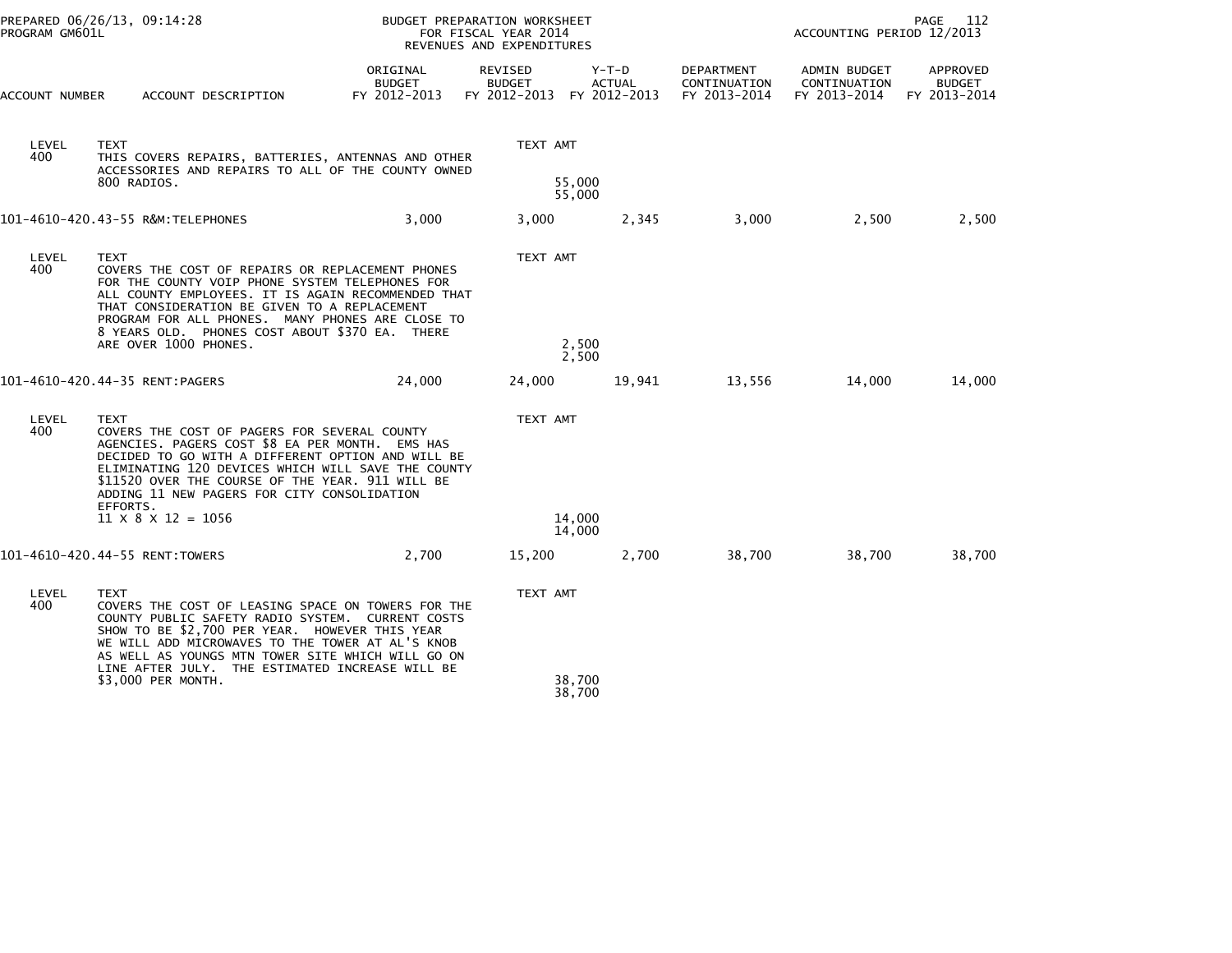| PROGRAM GM601L               | PREPARED 06/26/13, 09:14:28      |                                                                                                                                                                                                                                                                                                                    |                                           | BUDGET PREPARATION WORKSHEET<br>FOR FISCAL YEAR 2014<br>REVENUES AND EXPENDITURES | PAGE<br>113<br>ACCOUNTING PERIOD 12/2013 |                                            |                                                     |                                           |
|------------------------------|----------------------------------|--------------------------------------------------------------------------------------------------------------------------------------------------------------------------------------------------------------------------------------------------------------------------------------------------------------------|-------------------------------------------|-----------------------------------------------------------------------------------|------------------------------------------|--------------------------------------------|-----------------------------------------------------|-------------------------------------------|
| ACCOUNT NUMBER               |                                  | ACCOUNT DESCRIPTION                                                                                                                                                                                                                                                                                                | ORIGINAL<br><b>BUDGET</b><br>FY 2012-2013 | REVISED<br><b>BUDGET</b><br>FY 2012-2013 FY 2012-2013                             | $Y-T-D$<br><b>ACTUAL</b>                 | DEPARTMENT<br>CONTINUATION<br>FY 2013-2014 | <b>ADMIN BUDGET</b><br>CONTINUATION<br>FY 2013-2014 | APPROVED<br><b>BUDGET</b><br>FY 2013-2014 |
|                              |                                  | 101-4610-420.50-07 COST PER COPY PROGRAM                                                                                                                                                                                                                                                                           | 850                                       | 850                                                                               | 510                                      | 900                                        | 900                                                 | 900                                       |
| LEVEL<br>400                 | <b>TEXT</b><br>THEIR COPY NEEDS. | COVERS THE COST PER COPY PROGRAM FOR THE DEPT.<br>WE WILL BE ADDING AN ADDIONAL COPIER THIS YEAR<br>FOR THE OFFICE SUITE AND MOVE THE EXISTING COPIER<br>TO THE NEW DISPATCH ROOM. WE ARE ALSO TAKING ON<br>THE CITY DISPATCH WITH CONSOLIDATION. THIS NUMBER<br>INCLUDES CURRENT OBLIGATIONS AND AN ESTIMATION OF |                                           | TEXT AMT                                                                          | 900<br>900                               |                                            |                                                     |                                           |
| 101-4610-420.53-05 TELEPHONE |                                  |                                                                                                                                                                                                                                                                                                                    | 8,500                                     | 8,500                                                                             | 7,356                                    | 10,000                                     | 10,000                                              | 10,000                                    |
| LEVEL<br>400                 | <b>TEXT</b>                      | COVERS THE COST OF DEPARTMENT PHONES AND CELL<br>PHONES. WE ARE ADDING A CELL PHONE THIS YEAR FOR<br>THE CITY DISPATCH SUPERVISOR AS REQUIRED BY<br>THE CONSOLIDATION AGREEMENT. WE ARE ALSO ADDING<br>ABOUT 3 PHONES FOR THE NEW OFFICES IN THE NEW<br>BUILDING AS WELL AS THE SERVER ROOM.                       |                                           | TEXT AMT                                                                          | 10,000<br>10,000                         |                                            |                                                     |                                           |
|                              |                                  | 101-4610-420.53-15 CELL PHONE ALLOWANCES                                                                                                                                                                                                                                                                           | $\mathbf 0$                               | $\mathbf{0}$                                                                      | $\mathbf{0}$                             | $\mathbf 0$                                | 0                                                   | $\Omega$                                  |
| 101-4610-420.55-00 PRINTING  |                                  |                                                                                                                                                                                                                                                                                                                    | 200                                       | 200                                                                               | $\mathbf{0}$                             | 300                                        | 200                                                 | 200                                       |
| LEVEL<br>400                 | <b>TEXT</b>                      | COVERS THE COST OF PRINTING. WE WILL BE CHANGING<br>EVERYONE'S BUSINESS CARDS THIS YEAR SO WE ARE<br>ASKING FOR A SLIGHT INCREASE.                                                                                                                                                                                 |                                           | TEXT AMT                                                                          | 200                                      |                                            |                                                     |                                           |
|                              |                                  |                                                                                                                                                                                                                                                                                                                    |                                           |                                                                                   | 200                                      |                                            |                                                     |                                           |
| 101-4610-420.56-00 UNIFORMS  |                                  |                                                                                                                                                                                                                                                                                                                    | 5.000                                     | 5,000                                                                             | 4,256                                    | 10,000                                     | 7.000                                               | 7,000                                     |
| LEVEL<br>400                 | <b>TEXT</b>                      | COVERS THE COST OF PROVIDING UNIFORMS FOR ALL 50<br>EMPLOYEES. WITH THE CONSOLIDATION WE MUST OUTFIT                                                                                                                                                                                                               |                                           | TEXT AMT                                                                          |                                          |                                            |                                                     |                                           |
|                              | FOR MY STAFF AS NORMAL.          | ALL THE CITY EMPLOYEE'S AS WELL AS ORDER UNIFORMS                                                                                                                                                                                                                                                                  |                                           |                                                                                   | 7,000<br>7,000                           |                                            |                                                     |                                           |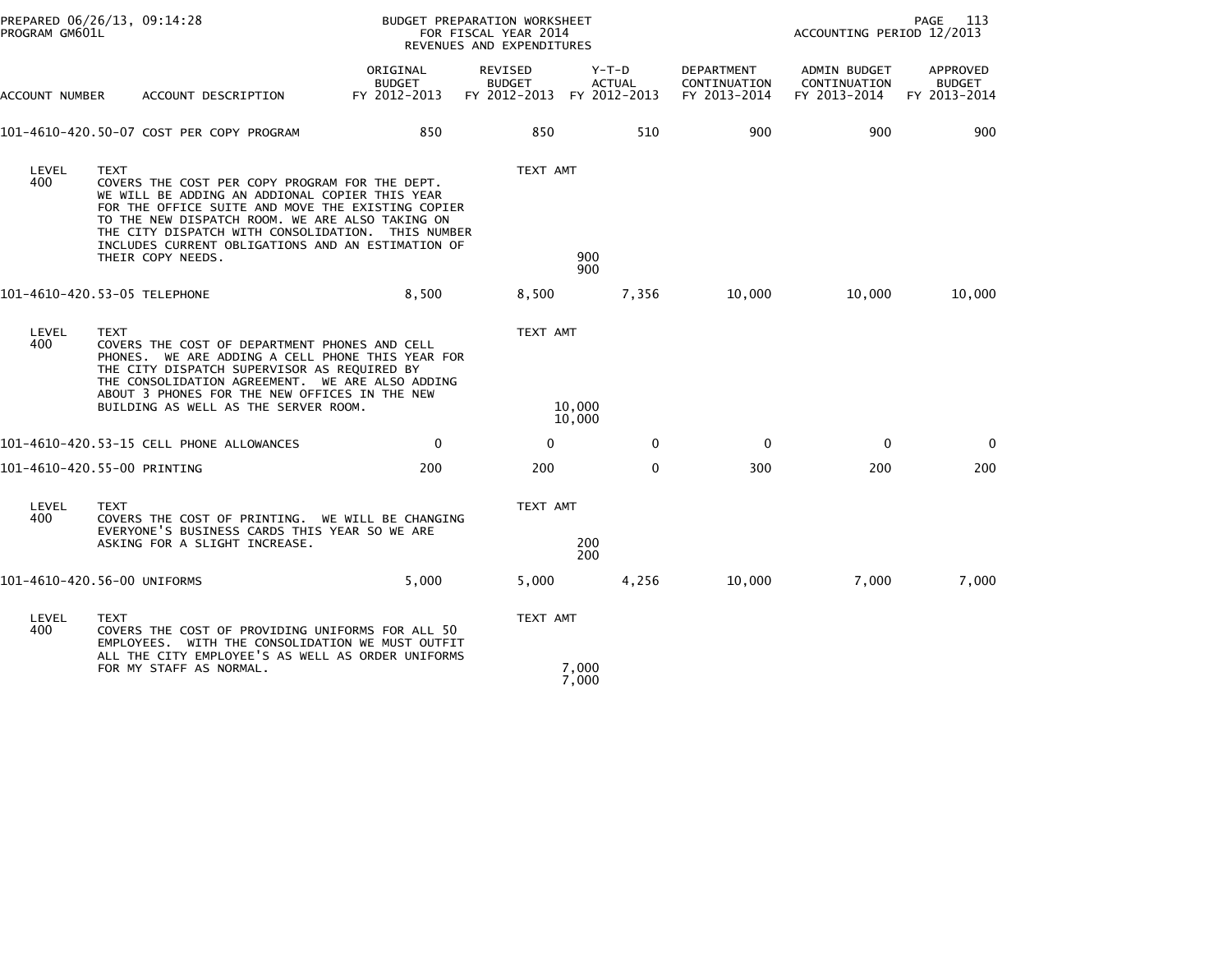|                | PREPARED 06/26/13, 09:14:28<br>PROGRAM GM601L                                                                                                                                                                                                                                                                           |                                           | BUDGET PREPARATION WORKSHEET<br>FOR FISCAL YEAR 2014<br>REVENUES AND EXPENDITURES |                          |                                            | PAGE<br>114<br>ACCOUNTING PERIOD 12/2013            |                                           |  |
|----------------|-------------------------------------------------------------------------------------------------------------------------------------------------------------------------------------------------------------------------------------------------------------------------------------------------------------------------|-------------------------------------------|-----------------------------------------------------------------------------------|--------------------------|--------------------------------------------|-----------------------------------------------------|-------------------------------------------|--|
| ACCOUNT NUMBER | ACCOUNT DESCRIPTION                                                                                                                                                                                                                                                                                                     | ORIGINAL<br><b>BUDGET</b><br>FY 2012-2013 | <b>REVISED</b><br><b>BUDGET</b><br>FY 2012-2013 FY 2012-2013                      | $Y-T-D$<br><b>ACTUAL</b> | DEPARTMENT<br>CONTINUATION<br>FY 2013-2014 | <b>ADMIN BUDGET</b><br>CONTINUATION<br>FY 2013-2014 | APPROVED<br><b>BUDGET</b><br>FY 2013-2014 |  |
|                | 101-4610-420.57-00 POSTAGE                                                                                                                                                                                                                                                                                              | 250                                       | 250                                                                               | 139                      | 300                                        | 300                                                 | 300                                       |  |
| LEVEL<br>400   | <b>TEXT</b><br>COVERS THE COST OF MAILINGS AND OTHER SHIPPING<br>EXPENSES FOR THE YEAR.                                                                                                                                                                                                                                 |                                           | TEXT AMT                                                                          | 300<br>300               |                                            |                                                     |                                           |  |
|                | 101-4610-420.58-00 TRAVEL                                                                                                                                                                                                                                                                                               | 4,000                                     | 5,290                                                                             | 5,093                    | 5,000                                      | 5.000                                               | 5,000                                     |  |
| LEVEL<br>400   | TEXT<br>THIS COVERS TRAVEL EXPENSES FOR TRAINING, AND THE<br>DIRECTORS TRAVEL TO VARIOUS APCO/NENA, AND                                                                                                                                                                                                                 |                                           | TEXT AMT                                                                          |                          |                                            |                                                     |                                           |  |
|                | LEGISLATIVE MEETINGS THRU OUT THE STATE. AGAIN<br>WITH CONSOLIDATION THIS LINE IS BEING INCREASED.                                                                                                                                                                                                                      |                                           |                                                                                   | 5,000<br>5,000           |                                            |                                                     |                                           |  |
|                | 101-4610-420.59-00 TRAINING                                                                                                                                                                                                                                                                                             | 3,000                                     | 1,950                                                                             | 1,107                    | 2,500                                      | 2,500                                               | 2,500                                     |  |
| LEVEL<br>400   | <b>TEXT</b><br>THIS COVERS THE COST FOR TRAINING, REGISTRATION<br>COST ETC. FOR STAFF AND THE DIRECTOR. THIS LINE<br>IS BEING REDUCED, SINCE MOST EXPENSES OCCUR DUE<br>TO TRAVEL EXPENSES, NOT TRAINING COST. WE ARE<br>TRYING NOT TO REDUCE THIS TOO MUCH THE FIRST YEAR<br>AS WE HAVE TRAINING EXPENSES FOR THE CITY |                                           | TEXT AMT                                                                          |                          |                                            |                                                     |                                           |  |
|                | TELECOMMUNICATORS THIS YEAR.                                                                                                                                                                                                                                                                                            |                                           |                                                                                   | 2,500<br>2,500           |                                            |                                                     |                                           |  |
|                | 101-4610-420.61-05 SUPPLIES:OFFICE                                                                                                                                                                                                                                                                                      | 4,000                                     | 4,000                                                                             | 3,422                    | 5,000                                      | 5,000                                               | 5,000                                     |  |
| LEVEL<br>400   | <b>TEXT</b><br>THIS COVERS OFFICE SUPPLIES FOR THE DEPARTMENT.<br>WE ARE INCREASING THIS AMOUNT THIS YEAR, AS WE                                                                                                                                                                                                        |                                           | TEXT AMT                                                                          |                          |                                            |                                                     |                                           |  |
|                | HAVE PURCHASED A NEW PLOTTER. SUPPLIES FOR THIS<br>DEVICE FOR ONE YEAR IS \$1,000.                                                                                                                                                                                                                                      |                                           |                                                                                   | 5,000<br>5,000           |                                            |                                                     |                                           |  |
|                | 101–4610–420.61–15 SUPPLIES:EDUCATIONAL                                                                                                                                                                                                                                                                                 | 500                                       | 260                                                                               | 0                        | 500                                        | 500                                                 | 500                                       |  |
| LEVEL          | <b>TEXT</b>                                                                                                                                                                                                                                                                                                             |                                           | TEXT AMT                                                                          |                          |                                            |                                                     |                                           |  |

LEVEL TEXT TEXT AMT 400 TRAINING MATERIALS FOR THE DEPARTMENT. SINCE WE NOW HAVE A TRAINING ROOM, WE EXPECT THIS TO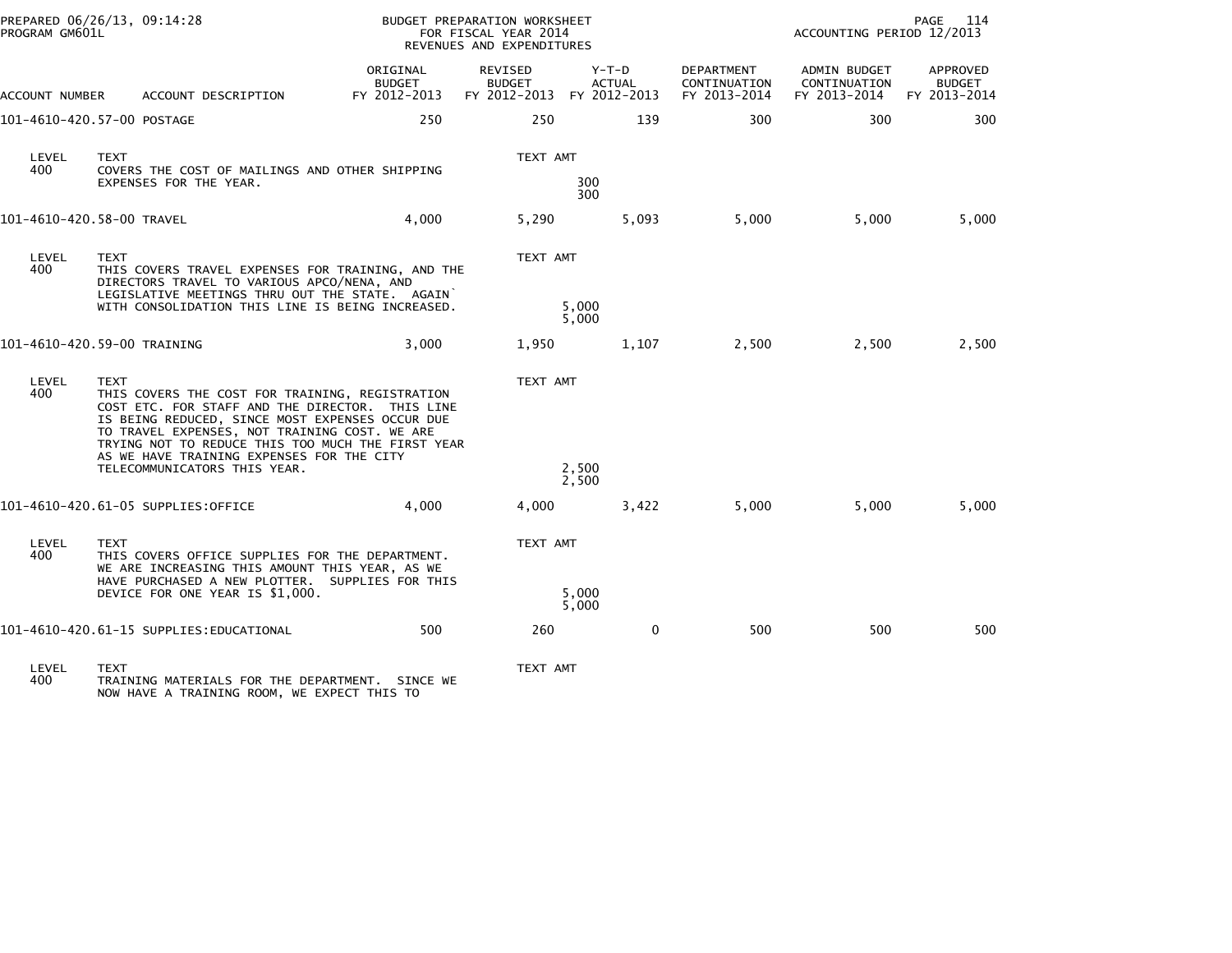| PROGRAM GM601L | PREPARED 06/26/13, 09:14:28                                                                                                                                                                                                                                                                                              |                                           | BUDGET PREPARATION WORKSHEET<br>FOR FISCAL YEAR 2014<br>REVENUES AND EXPENDITURES |                          |                                            | PAGE 115<br>ACCOUNTING PERIOD 12/2013        |                                           |  |
|----------------|--------------------------------------------------------------------------------------------------------------------------------------------------------------------------------------------------------------------------------------------------------------------------------------------------------------------------|-------------------------------------------|-----------------------------------------------------------------------------------|--------------------------|--------------------------------------------|----------------------------------------------|-------------------------------------------|--|
| ACCOUNT NUMBER | ACCOUNT DESCRIPTION                                                                                                                                                                                                                                                                                                      | ORIGINAL<br><b>BUDGET</b><br>FY 2012-2013 | REVISED<br><b>BUDGET</b><br>FY 2012-2013 FY 2012-2013                             | $Y-T-D$<br><b>ACTUAL</b> | DEPARTMENT<br>CONTINUATION<br>FY 2013-2014 | ADMIN BUDGET<br>CONTINUATION<br>FY 2013-2014 | APPROVED<br><b>BUDGET</b><br>FY 2013-2014 |  |
|                | INCREASE NEXT YEAR, BUT WE WILL REMAIN THE SAME<br>FOR THIS COMING YEAR.                                                                                                                                                                                                                                                 |                                           |                                                                                   | 500<br>500               |                                            |                                              |                                           |  |
|                | 101-4610-420.61-85 SUPPLIES:VEHICLE                                                                                                                                                                                                                                                                                      | 400                                       | 400                                                                               | 277                      | 700                                        | 500                                          | 500                                       |  |
| LEVEL<br>400   | <b>TEXT</b><br>COVERS THE COST OF SUPPLIES FOR BOTH COUNTY OWNED<br>VEHICLES. WE ARE ASKING TO REPLACE A COUPLE OF<br>CHARGABLE FLASHLIGHTS ON THE MOBILE COMMAND UNIT<br>THIS YEAR AT \$150 EACH.                                                                                                                       |                                           | TEXT AMT                                                                          | 500<br>500               |                                            |                                              |                                           |  |
|                | 101–4610–420.61–95 SUPPLIES:OTHER SMALL EQMT                                                                                                                                                                                                                                                                             | 4,000                                     | 3,835                                                                             | 2,520                    | 4,000                                      | 3,000                                        | 3,000                                     |  |
| LEVEL<br>400   | TEXT<br>COVERS OTHER SMALL EQUIPMENT NEEDS FOR THE DEPT.<br>WE PLAN TO PURCHASE DESKTOP CALCULATORS, MICROWAVE                                                                                                                                                                                                           |                                           | TEXT AMT                                                                          |                          |                                            |                                              |                                           |  |
|                | ETC.                                                                                                                                                                                                                                                                                                                     |                                           |                                                                                   | 3,000<br>3,000           |                                            |                                              |                                           |  |
|                | 101-4610-420.62-05 ELECTRICITY                                                                                                                                                                                                                                                                                           | $\Omega$                                  | 12,000                                                                            | 5,582                    | 36,000                                     | 36,000                                       | 36,000                                    |  |
| LEVEL<br>400   | <b>TEXT</b><br>THIS WILL COVER THE COST OF ELECTRICITY TO THE<br>NEW 911 CENTER. WE OBTAINED ESTIMATED COSTS FROM                                                                                                                                                                                                        |                                           | TEXT AMT                                                                          |                          |                                            |                                              |                                           |  |
|                | OTHER COMPARABLE CENTERS AND WE ESTIMATE OUR<br>MONTHLY COST TO BE ABOUT \$3,000 PER MONTH.                                                                                                                                                                                                                              |                                           |                                                                                   | 36,000<br>36,000         |                                            |                                              |                                           |  |
|                | 101-4610-420.62-06 ELECTRICITY-TOWER SITES                                                                                                                                                                                                                                                                               | 400                                       | 555                                                                               | 451                      | 9,600                                      | 9,600                                        | 9,600                                     |  |
| LEVEL<br>400   | <b>TEXT</b><br>TO COVER THE COST OF ELECTRICITY AT BOTH THE<br>POOLETOWN TOWER SITE AND THE NEW YOUNG'S MTN SITE.<br>THIS IS AN ESTIMATED COST BASED ON INFORMATION<br>WE WERE ABLE TO OBTAIN FROM THE CITY ON THEIR<br>TOWER SITE ELECTRICITY COST. WE ESTIMATE \$750 PER<br>MONTH AT YOUNG'S MTN AND \$50 PER MONTH AT |                                           | TEXT AMT                                                                          |                          |                                            |                                              |                                           |  |
|                | POOLETOWN.                                                                                                                                                                                                                                                                                                               |                                           |                                                                                   | 9,600<br>9,600           |                                            |                                              |                                           |  |
|                | 101-4610-420.62-20 MOTOR FUEL & LUBRICANTS                                                                                                                                                                                                                                                                               | 2,000                                     | 3,000                                                                             | 2,928                    | 10,000                                     | 10,000                                       | 10,000                                    |  |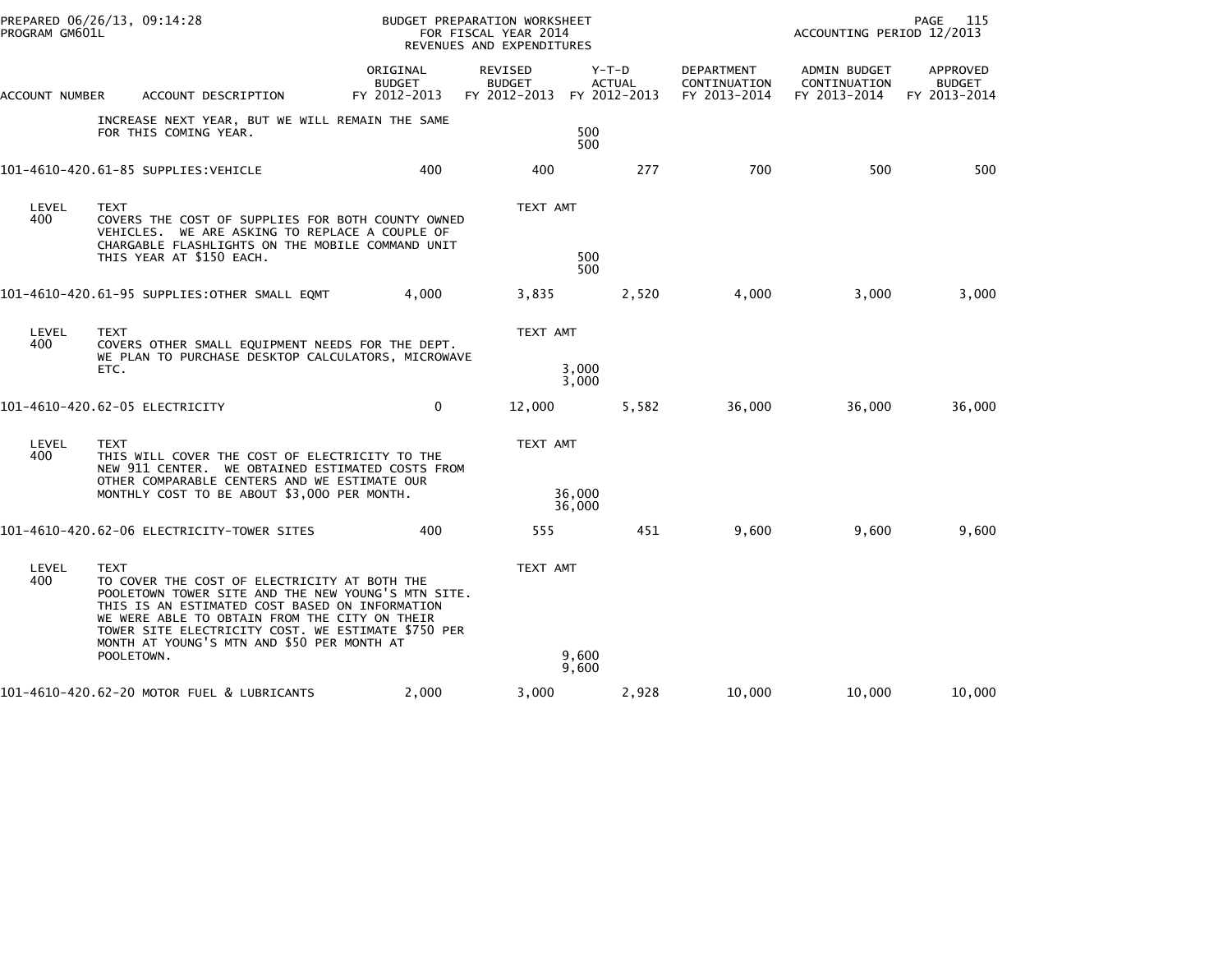| PROGRAM GM601L           | PREPARED 06/26/13, 09:14:28                                                                                                                                                                                                                                                                                                                                                                                                                                              |                                    | BUDGET PREPARATION WORKSHEET<br>FOR FISCAL YEAR 2014<br>REVENUES AND EXPENDITURES | PAGE<br>116<br>ACCOUNTING PERIOD 12/2013 |                                            |                                                     |                                           |
|--------------------------|--------------------------------------------------------------------------------------------------------------------------------------------------------------------------------------------------------------------------------------------------------------------------------------------------------------------------------------------------------------------------------------------------------------------------------------------------------------------------|------------------------------------|-----------------------------------------------------------------------------------|------------------------------------------|--------------------------------------------|-----------------------------------------------------|-------------------------------------------|
| ACCOUNT NUMBER           | ACCOUNT DESCRIPTION                                                                                                                                                                                                                                                                                                                                                                                                                                                      | ORIGINAL<br>BUDGET<br>FY 2012-2013 | <b>REVISED</b><br><b>BUDGET</b><br>FY 2012-2013 FY 2012-2013                      | $Y-T-D$<br><b>ACTUAL</b>                 | DEPARTMENT<br>CONTINUATION<br>FY 2013-2014 | <b>ADMIN BUDGET</b><br>CONTINUATION<br>FY 2013-2014 | APPROVED<br><b>BUDGET</b><br>FY 2013-2014 |
| LEVEL<br>400             | <b>TEXT</b><br>COVERS FUEL AND LUBRICANTS FOR THE DEPARTMENTS<br>2 VEHICLES.<br>\$2,000<br>THIS LINE IS BEING INCREASE BECAUSE THE NEW 911<br>CENTER WILL HAVE A 1500 GAL DIESEL GENERATOR THAT<br>MUST BE RUN AND TESTED ON A REGULAR BASIS, AS WELL<br>AS A FIRST TIME FILL UP BEFORE WE MOVE INTO THE<br>CENTER. WE ALSO ARE GOING TO HAVE A GENERATOR AT<br>YOUNGS MTN TOWER SITE AND A PORTABLE GENERATOR TO<br>FILL. \$4 PER GALLON DIESEL X 2000 GALLONS = \$8000 |                                    | TEXT AMT                                                                          | 10,000<br>10,000                         |                                            |                                                     |                                           |
| 101-4610-420.64-10 BOOKS |                                                                                                                                                                                                                                                                                                                                                                                                                                                                          | 200                                | 200                                                                               | 62                                       | 200                                        | 200                                                 | 200                                       |
| LEVEL<br>400             | <b>TEXT</b><br>COVERS THE COST OF BOOKS AND PERIODICALS.                                                                                                                                                                                                                                                                                                                                                                                                                 |                                    | TEXT AMT                                                                          | 200<br>200                               |                                            |                                                     |                                           |
|                          | 101-4610-420.64-50 DUES & SUBSCRIPTIONS                                                                                                                                                                                                                                                                                                                                                                                                                                  | 1,500                              | 1,500                                                                             | 1,419                                    | 1,500                                      | 1,200                                               | 1,200                                     |
| LEVEL<br>400             | <b>TEXT</b><br>COVERS THE COST OF DUES TO VARIOUS ORGANIZATIONS<br>SUCH AS THE ASSOCIATIONS OF PUBLIC SAFETY<br>COMMUNICATIONS OFFICIALS AND NATIONAL EMERGENCY<br>NUMBERING ASSOCIATION.                                                                                                                                                                                                                                                                                |                                    | TEXT AMT                                                                          | 1,200<br>1,200                           |                                            |                                                     |                                           |
|                          | 101-4610-420.74-35 C/A:VEHICLES                                                                                                                                                                                                                                                                                                                                                                                                                                          | 32,288                             | 34,453                                                                            | 34,380                                   | 0                                          | $\mathbf{0}$                                        | $\mathbf{0}$                              |
|                          | 101-4610-420.76-20 F/A:DP EQUIPMENT                                                                                                                                                                                                                                                                                                                                                                                                                                      | $\mathbf 0$                        | $\mathbf 0$                                                                       | $\mathbf{0}$                             | $\mathbf{0}$                               | 0                                                   | $\mathbf 0$                               |
|                          |                                                                                                                                                                                                                                                                                                                                                                                                                                                                          | 21,000                             | 20,925                                                                            | 20,136                                   | $\Omega$                                   | $\mathbf{0}$                                        | $\Omega$                                  |
|                          | 101-4610-420.76-50 F/A:RADIOS                                                                                                                                                                                                                                                                                                                                                                                                                                            | 5,000                              | 4,920                                                                             | 4,919                                    | 5,000                                      | 5,000                                               | 5,000                                     |
| LEVEL<br>400             | <b>TEXT</b><br>THIS LINE WILL COVER ONE RADIO REPLACEMENT PER<br>YEAR, SHOULD A RADIO COVERED BY THIS DEPARTMENT<br>FOR THE SHERIFF, EMS OR 911 BECOME BROKEN AND IS<br>UNREPAIRABLE.                                                                                                                                                                                                                                                                                    |                                    | TEXT AMT                                                                          | 5,000<br>5,000                           |                                            |                                                     |                                           |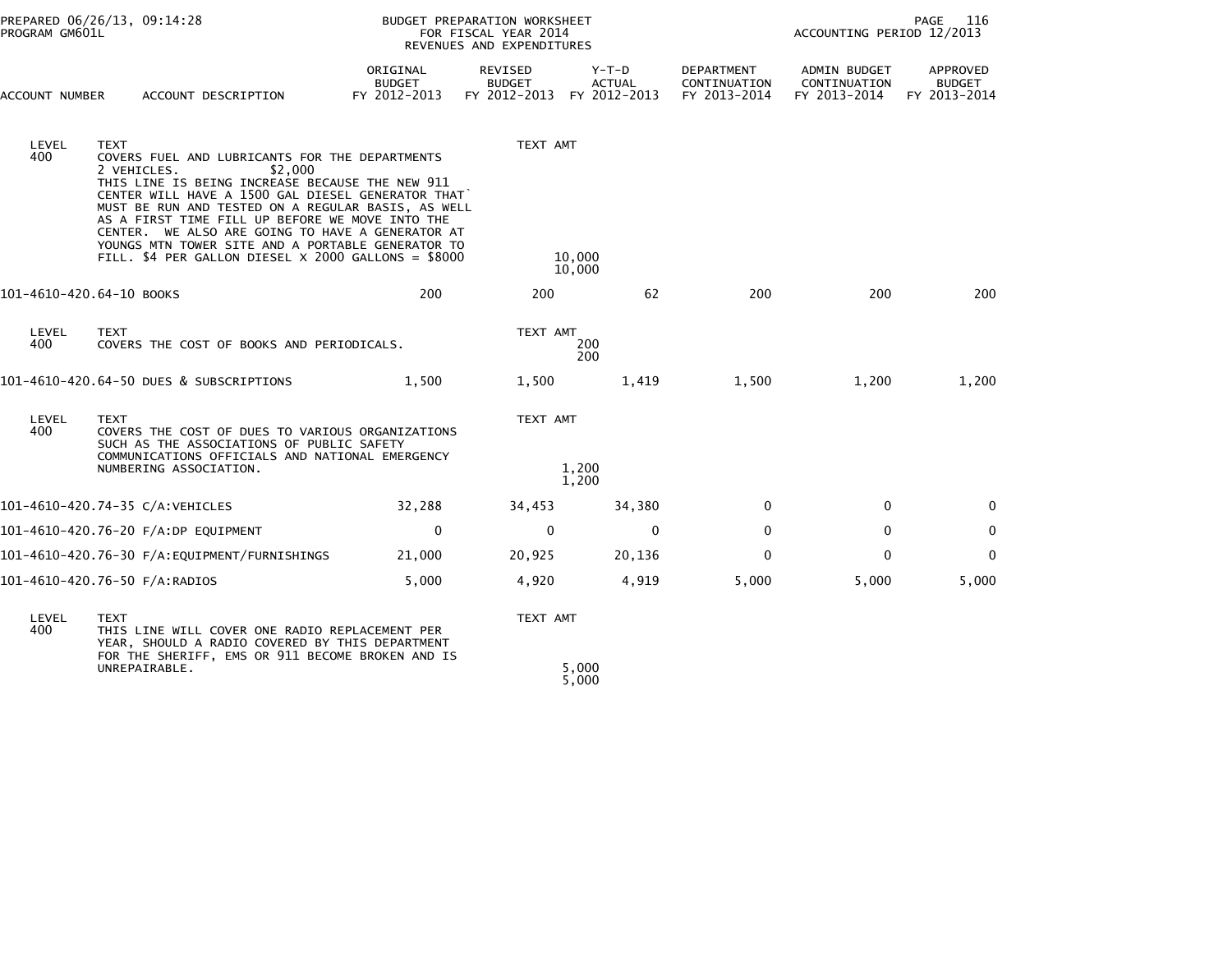| PREPARED 06/26/13, 09:14:28<br>PROGRAM GM601L |                           | BUDGET PREPARATION WORKSHEET<br>FOR FISCAL YEAR 2014<br>REVENUES AND EXPENDITURES |                                           |                                          |                                          | -117<br>PAGE<br>ACCOUNTING PERIOD 12/2013         |                                              |                                           |
|-----------------------------------------------|---------------------------|-----------------------------------------------------------------------------------|-------------------------------------------|------------------------------------------|------------------------------------------|---------------------------------------------------|----------------------------------------------|-------------------------------------------|
|                                               | <b>ACCOUNT NUMBER</b>     | ACCOUNT DESCRIPTION                                                               | ORIGINAL<br><b>BUDGET</b><br>FY 2012-2013 | REVISED<br><b>BUDGET</b><br>FY 2012-2013 | $Y-T-D$<br><b>ACTUAL</b><br>FY 2012-2013 | <b>DEPARTMENT</b><br>CONTINUATION<br>FY 2013-2014 | ADMIN BUDGET<br>CONTINUATION<br>FY 2013-2014 | APPROVED<br><b>BUDGET</b><br>FY 2013-2014 |
| *                                             | EXPENDITURE               |                                                                                   | 1,667,680                                 | 1,698,690                                | 1,454,595                                | 602,806                                           | 2,255,177                                    | 2,262,667                                 |
| **                                            | 9-1-1 OPERATIONS          |                                                                                   | 1,667,680                                 | 1,698,690                                | 1.454.288                                | 602.806                                           | 2,255,177                                    | 2,262,667                                 |
| ***                                           | <b>TELECOMMUNICATIONS</b> |                                                                                   | 1,667,680                                 | 1,698,690                                | 1,454,288                                | 602.806                                           | 2,255,177                                    | 2,262,667                                 |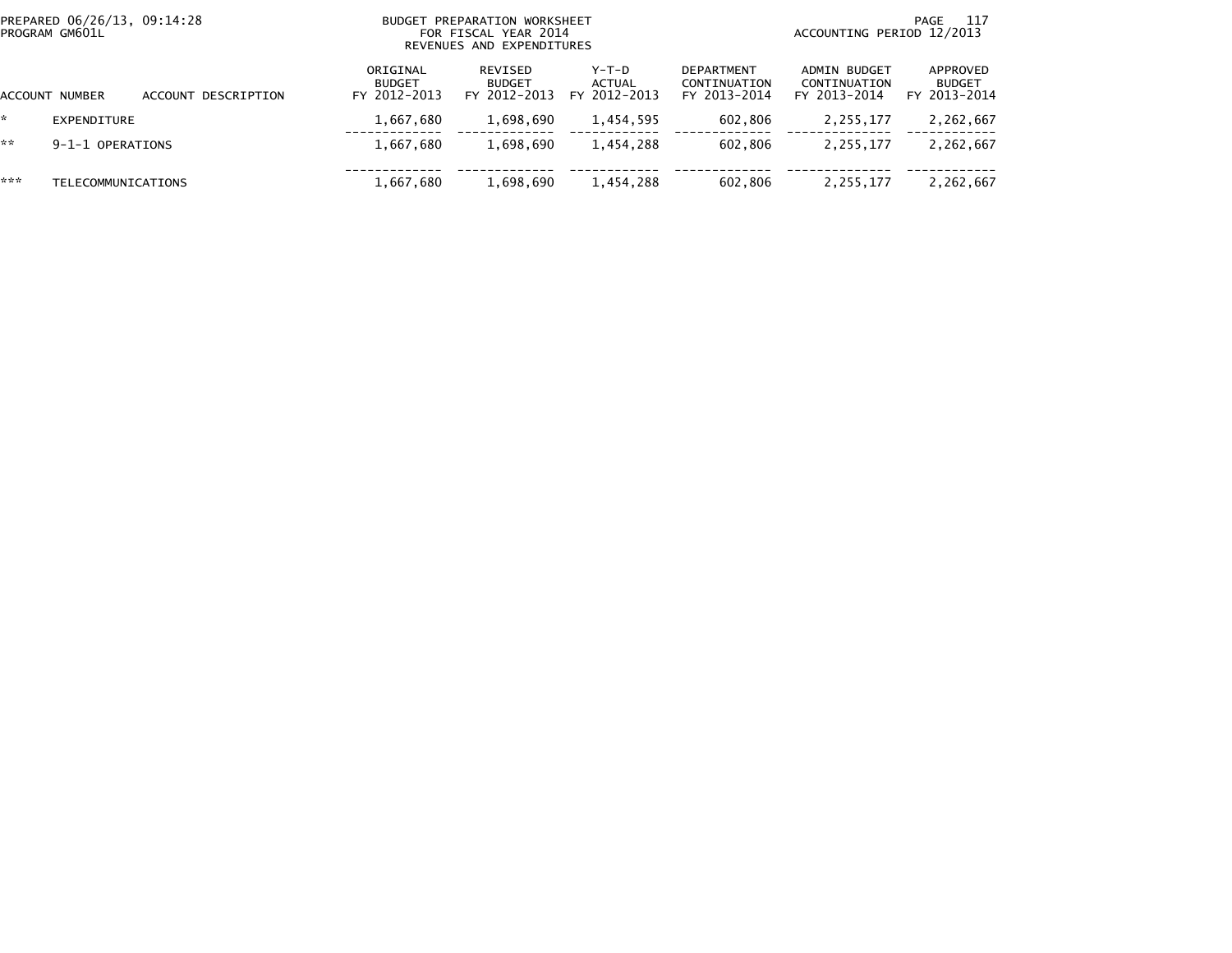| PREPARED 06/26/13, 09:14:28<br>PROGRAM GM601L |                        |                                           |                                           | BUDGET PREPARATION WORKSHEET<br>FOR FISCAL YEAR 2014<br>REVENUES AND EXPENDITURES |                                          |                                                   | ACCOUNTING PERIOD 12/2013                           | 118<br>PAGE                                      |
|-----------------------------------------------|------------------------|-------------------------------------------|-------------------------------------------|-----------------------------------------------------------------------------------|------------------------------------------|---------------------------------------------------|-----------------------------------------------------|--------------------------------------------------|
| ACCOUNT NUMBER                                |                        | ACCOUNT DESCRIPTION                       | ORIGINAL<br><b>BUDGET</b><br>FY 2012-2013 | <b>REVISED</b><br><b>BUDGET</b><br>FY 2012-2013                                   | $Y-T-D$<br><b>ACTUAL</b><br>FY 2012-2013 | <b>DEPARTMENT</b><br>CONTINUATION<br>FY 2013-2014 | <b>ADMIN BUDGET</b><br>CONTINUATION<br>FY 2013-2014 | <b>APPROVED</b><br><b>BUDGET</b><br>FY 2013-2014 |
|                                               |                        |                                           | 51,821                                    | 51,821                                                                            | 49,793                                   | $\mathbf{0}$                                      | 52,852                                              | 52,852                                           |
|                                               |                        | 101-4712-420.10-15 SALARIES: PART-TIME    | $\mathbf 0$                               | 0                                                                                 | 0                                        | 3,200                                             | 0                                                   | 0                                                |
| LEVEL<br>400                                  | <b>TEXT</b><br>PER CMO | INTERN AT \$8.00 PER HOUR FOR 10 WEEKS    |                                           | TEXT AMT                                                                          | 3,200<br>$3,200-$                        |                                                   |                                                     |                                                  |
|                                               |                        | 101-4712-420.20-05 HEALTH INSURANCE       | 8,040                                     | 8,040                                                                             | 7,538                                    | 0                                                 | 8,040                                               | 8,040                                            |
|                                               |                        | 101-4712-420.20-10 MEDICARE TAX           | 736                                       | 736                                                                               | 708                                      | $\Omega$                                          | 767                                                 | 767                                              |
| 101-4712-420.20-15 RETIREMENT                 |                        |                                           | 3,612                                     | 3,612                                                                             | 3,356                                    | $\Omega$                                          | 3,738                                               | 3,738                                            |
|                                               |                        | 101-4712-420.20-20 SOCIAL SECURITY TAX    | 3,146                                     | 3,146                                                                             | 3,029                                    | $\Omega$                                          | 3,277                                               | 3,277                                            |
|                                               |                        | 101-4712-420.20-25 WORKERS COMPENSATION   | 207                                       | 207                                                                               | 199                                      | $\Omega$                                          | 235                                                 | 235                                              |
|                                               |                        | 101-4712-420.20-30 401(K) CONTRIBUTIONS   | 1,555                                     | 1,555                                                                             | 1,494                                    | $\mathbf{0}$                                      | 1,585                                               | 1,585                                            |
|                                               |                        | 101-4712-420.33-50 PROGRAMMING SERVICES   | 12,000                                    | 12,000                                                                            | 4,750                                    | 12,000                                            | 12,000                                              | 12,000                                           |
|                                               |                        | 101-4712-420.34-30 SERVICE & MAINTENANCE  | 29,000                                    | 29,000                                                                            | 28,150                                   | 29,000                                            | 29,000                                              | 29,000                                           |
|                                               |                        | 101-4712-420.43-15 R&M:EQUIPMENT          | $\mathbf 0$                               | $\mathbf 0$                                                                       | $\mathbf{0}$                             | 600                                               | 500                                                 | 500                                              |
| LEVEL<br>400                                  | <b>TEXT</b>            | RESERVE FOR PRINTER MAINTENANCE AS NEEDED |                                           | TEXT AMT                                                                          | 500<br>500                               |                                                   |                                                     |                                                  |
| 101-4712-420.53-05 TELEPHONE                  |                        |                                           | 550                                       | 550                                                                               | 471                                      | 550                                               | 500                                                 | 500                                              |
| 101-4712-420.58-00 TRAVEL                     |                        |                                           | 1,850                                     | 1,850                                                                             | 1,336                                    | 1,850                                             | 1,800                                               | 1,800                                            |
| 101-4712-420.59-00 TRAINING                   |                        |                                           | 2,300                                     | 2,300                                                                             | 435                                      | 2,000                                             | 2,000                                               | 2,000                                            |
|                                               |                        | 101-4712-420.61-05 SUPPLIES:OFFICE        | 300                                       | 300                                                                               | 33                                       | 300                                               | 300                                                 | 300                                              |
|                                               |                        | 101-4712-420.61-42 SUPPLIES:MAPPING       | 700                                       | 700                                                                               | 496                                      | 1,200                                             | 1,000                                               | 1,000                                            |
|                                               |                        |                                           |                                           |                                                                                   |                                          |                                                   |                                                     |                                                  |

 LEVEL TEXT TEXT AMT LEVEL TEXT<br>400 INCREASE INK COSTS FOR NEW PLOTTER

1,000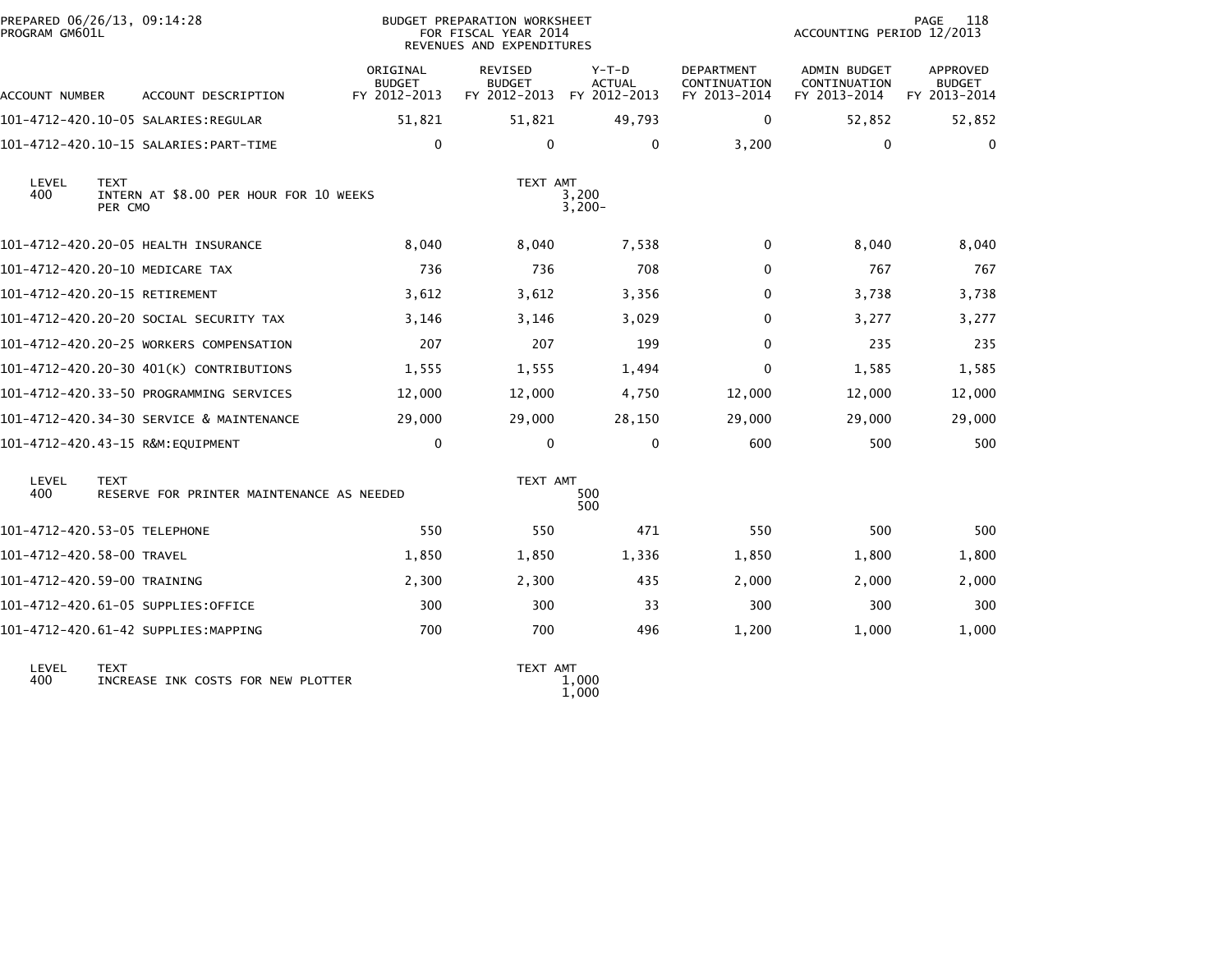| PREPARED 06/26/13, 09:14:28<br>PROGRAM GM601L |                                              | BUDGET PREPARATION WORKSHEET<br>FOR FISCAL YEAR 2014<br>REVENUES AND EXPENDITURES |                                          |                                 |                                                   | - 119<br>PAGE<br>ACCOUNTING PERIOD 12/2013   |                                           |  |
|-----------------------------------------------|----------------------------------------------|-----------------------------------------------------------------------------------|------------------------------------------|---------------------------------|---------------------------------------------------|----------------------------------------------|-------------------------------------------|--|
| ACCOUNT NUMBER                                | DESCRIPTION<br><b>ACCOUNT</b>                | ORIGINAL<br><b>BUDGET</b><br>FY 2012-2013                                         | REVISED<br><b>BUDGET</b><br>FY 2012-2013 | Y-T-D<br>ACTUAL<br>FY 2012-2013 | <b>DEPARTMENT</b><br>CONTINUATION<br>FY 2013-2014 | ADMIN BUDGET<br>CONTINUATION<br>FY 2013-2014 | APPROVED<br><b>BUDGET</b><br>FY 2013-2014 |  |
|                                               | 101-4712-420.61-95 SUPPLIES:OTHER SMALL EOMT | 300                                                                               | 300                                      | $\Omega$                        | 300                                               | 300                                          | 300                                       |  |
|                                               | 101-4712-420.64-50 DUES & SUBSCRIPTIONS      | 200                                                                               | 200                                      | 25                              | 200                                               | 200                                          | 200                                       |  |
|                                               | 101-4712-420.74-90 C/A:OTHER EQUIPMENT       | 9,000                                                                             | 9,000                                    | 7,645                           | 0                                                 | $\mathbf{0}$                                 | $\Omega$                                  |  |
| EXPENDITURE                                   |                                              | 125.317                                                                           | 125,317                                  | 109,458                         | 51,200                                            | 118.094                                      | 118,094                                   |  |
| **<br>GIS IMPLEMENTATION                      |                                              | 125,317                                                                           | 125,317                                  | 109,458                         | 51,200                                            | 118,094                                      | 118,094                                   |  |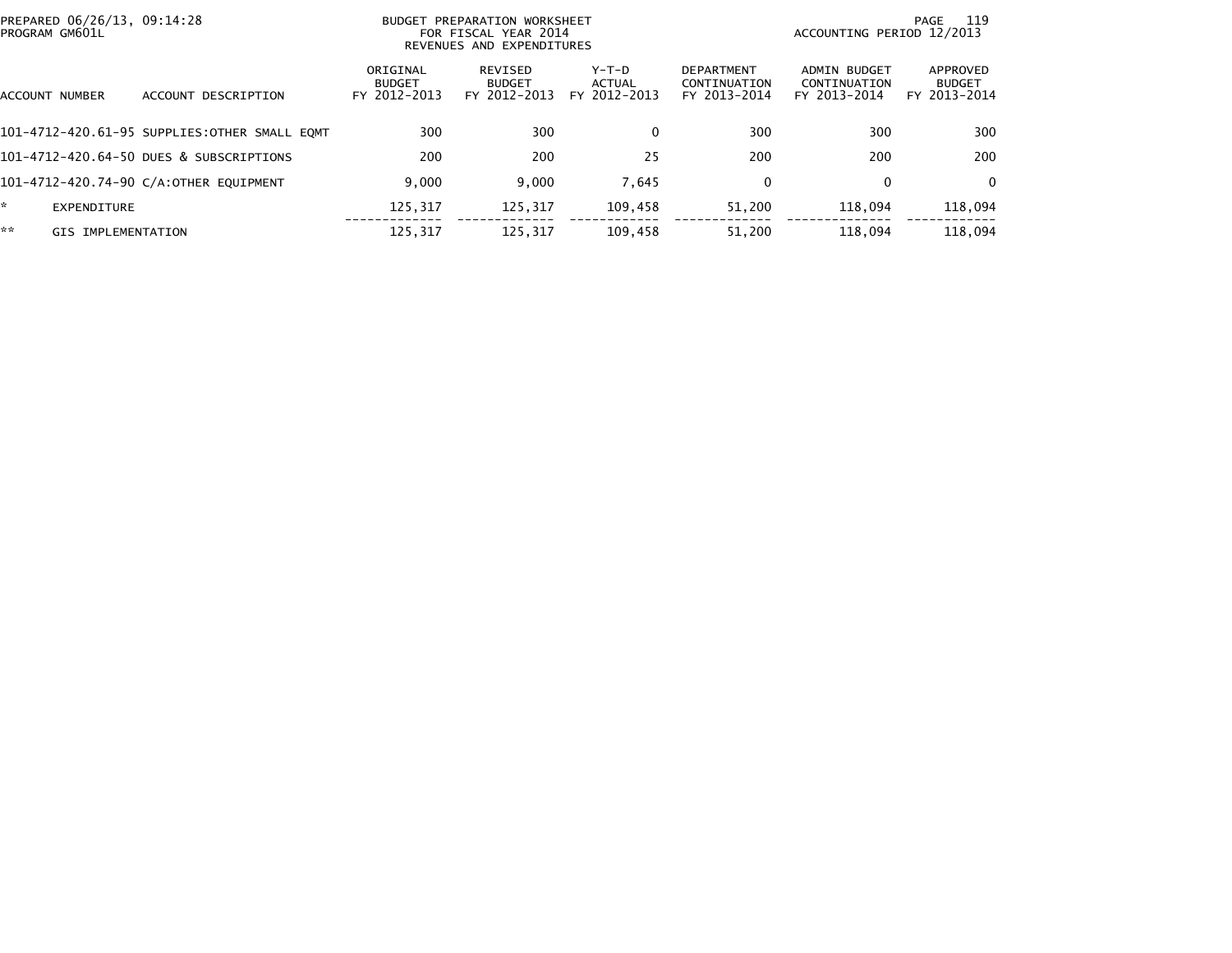| PREPARED 06/26/13, 09:14:28<br>PROGRAM GM601L |                                                                |                                           | BUDGET PREPARATION WORKSHEET<br>FOR FISCAL YEAR 2014<br>REVENUES AND EXPENDITURES |                                          | 120<br>PAGE<br>ACCOUNTING PERIOD 12/2013          |                                                     |                                                  |
|-----------------------------------------------|----------------------------------------------------------------|-------------------------------------------|-----------------------------------------------------------------------------------|------------------------------------------|---------------------------------------------------|-----------------------------------------------------|--------------------------------------------------|
| ACCOUNT NUMBER                                | ACCOUNT DESCRIPTION                                            | ORIGINAL<br><b>BUDGET</b><br>FY 2012-2013 | <b>REVISED</b><br><b>BUDGET</b><br>FY 2012-2013                                   | $Y-T-D$<br><b>ACTUAL</b><br>FY 2012-2013 | <b>DEPARTMENT</b><br>CONTINUATION<br>FY 2013-2014 | <b>ADMIN BUDGET</b><br>CONTINUATION<br>FY 2013-2014 | <b>APPROVED</b><br><b>BUDGET</b><br>FY 2013-2014 |
| 101-4725-325.34-00 MAP SALES                  |                                                                | $40 -$                                    | $40 -$                                                                            | $292 -$                                  | $100 -$                                           | $100 -$                                             | $100 -$                                          |
|                                               | 101-4725-325.40-00 ORDINANCE COPY SALES                        | 0                                         | 0                                                                                 | 0                                        | 0                                                 | 0                                                   | 0                                                |
| 101-4725-325.52-00 ROAD SIGN SALES            |                                                                | $100 -$                                   | $100 -$                                                                           | $\mathbf 0$                              | $\Omega$                                          | $\mathbf{0}$                                        | $\mathbf{0}$                                     |
| 101-4725-353.29-00 CELL TOWER FEES            |                                                                | $3,500-$                                  | $3,500-$                                                                          | $1,772-$                                 | $7,000 -$                                         | $7,000 -$                                           | $7,000 -$                                        |
| LEVEL<br><b>TEXT</b><br>400                   | ANTICIAPATED AT & T APPLICATIONS                               |                                           | TEXT AMT                                                                          | 7,000<br>7,000                           |                                                   |                                                     |                                                  |
|                                               | 101-4725-353.46-00 EROSION CONTROL FEES                        | $\Omega$                                  | $\mathbf{0}$                                                                      | $\mathbf 0$                              | $\mathbf{0}$                                      | $\mathbf{0}$                                        | $\bf{0}$                                         |
|                                               | 101-4725-353.48-00 EROSION CONTROL PENALTIES                   | $\mathbf{0}$                              | $\Omega$                                                                          | $\mathbf{0}$                             | $\Omega$                                          | 0                                                   | $\bf{0}$                                         |
|                                               | 101-4725-353.77-00 PENALTIES AND INTEREST                      | 0                                         | 0                                                                                 | $\mathbf 0$                              | 0                                                 | $\mathbf{0}$                                        | $\mathbf{0}$                                     |
| 101-4725-353.81-00 PLANNING FEES              |                                                                | $25,000 -$                                | $25,000-$                                                                         | $26, 212 -$                              | $25,000 -$                                        | $25,000-$                                           | $25,000-$                                        |
| LEVEL<br><b>TEXT</b><br>400                   | CONTINUE CHINA GROVE CONTRACT<br>CONTINUE CHINA GROVE CONTRACT |                                           | TEXT AMT                                                                          | 25,000<br>25,000<br>50,000               |                                                   |                                                     |                                                  |
|                                               | 101-4725-353.82-00 REZONING-VARIANCE FEES                      | $1,500-$                                  | $1,500-$                                                                          | $2,745-$                                 | $1,250-$                                          | $1,500-$                                            | $1,500-$                                         |
|                                               | 101–4725–353.86–00 SUBDIVISION REVIEW FEES                     | $1,000-$                                  | $1,000-$                                                                          | $1,040-$                                 | $1,000-$                                          | $1,000-$                                            | $1,000-$                                         |
|                                               | 101-4725-389.06-00 DEMOLITION REIMBURSEMENT                    | $\mathbf 0$                               | 0                                                                                 | $\mathbf 0$                              | 0                                                 | 0                                                   | 0                                                |
| <b>REVENUE</b>                                |                                                                | $31.140 -$<br>269,756                     | $31,140-$<br>269,756                                                              | $32,061-$<br>237,479                     | $34, 350 -$<br>0                                  | $34,600-$<br>266,855                                | $34,600 -$<br>266,855                            |
| 101-4725-465.20-05 HEALTH INSURANCE           |                                                                | 48,240                                    | 48,240                                                                            | 40,535                                   | 0                                                 | 48,240                                              | 48,240                                           |
| 101-4725-465.20-10 MEDICARE TAX               |                                                                | 3,912                                     | 3,912                                                                             | 3,292                                    | $\Omega$                                          | 3,870                                               | 3,870                                            |
| 101-4725-465.20-15 RETIREMENT                 |                                                                | 18,802                                    | 18,802                                                                            | 16,006                                   | $\Omega$                                          | 18,867                                              | 18,867                                           |
|                                               | 101–4725–465.20–20 SOCIAL SECURITY TAX                         | 16,725                                    | 16,725                                                                            | 14,077                                   | 0                                                 | 16,546                                              | 16,546                                           |
|                                               | 101-4725-465.20-25 WORKERS COMPENSATION                        | 5,915                                     | 5,915                                                                             | 5,470                                    | 0                                                 | 5,964                                               | 5,964                                            |
|                                               | 101-4725-465.20-30 401(K) CONTRIBUTIONS                        | 8,093                                     | 8,093                                                                             | 6,605                                    | 0                                                 | 8,006                                               | 8,006                                            |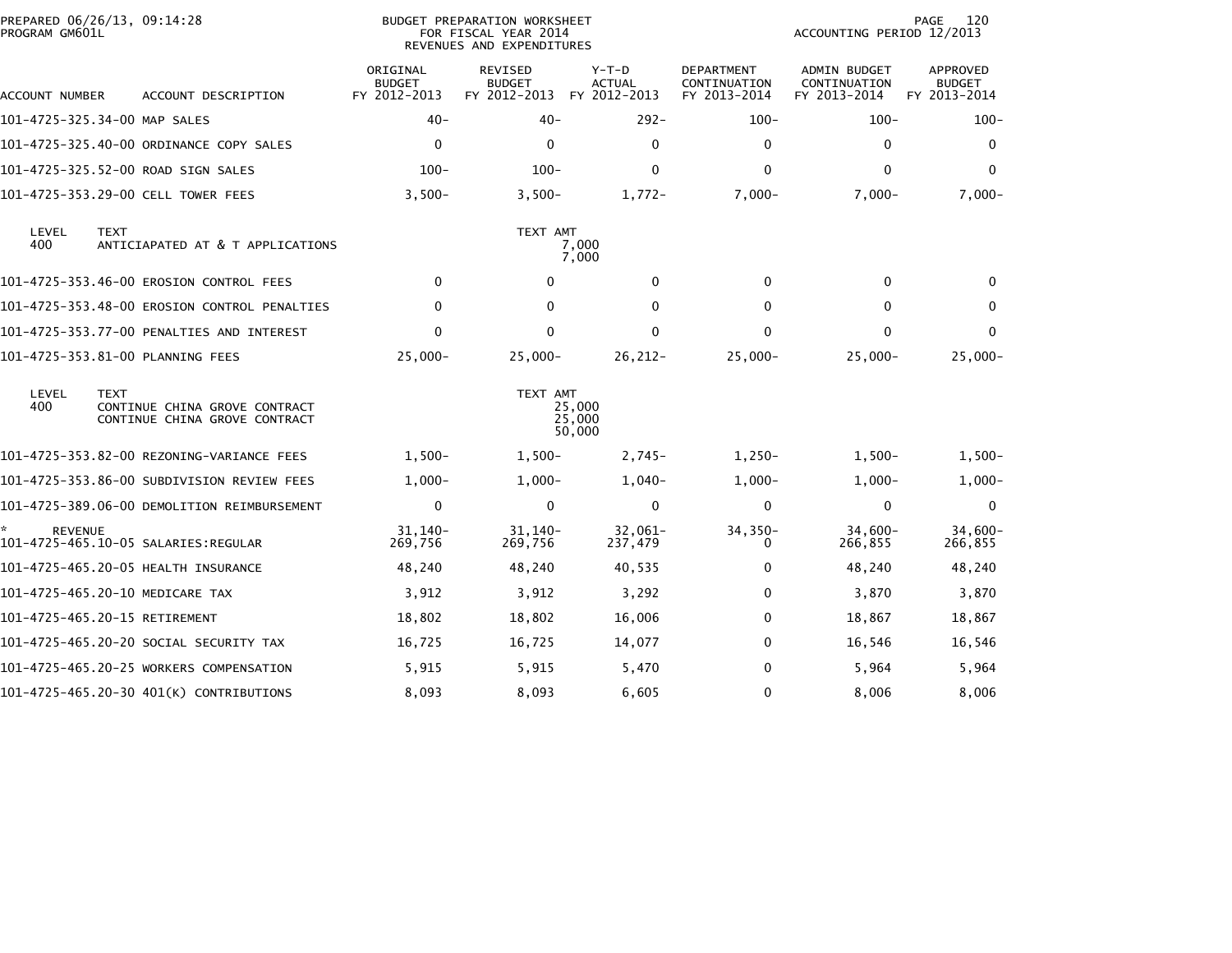| PREPARED 06/26/13, 09:14:28<br>PROGRAM GM601L |             |                                          |                                           | BUDGET PREPARATION WORKSHEET<br>FOR FISCAL YEAR 2014<br>REVENUES AND EXPENDITURES |                                          |                                                   | ACCOUNTING PERIOD 12/2013                           | 121<br>PAGE                               |
|-----------------------------------------------|-------------|------------------------------------------|-------------------------------------------|-----------------------------------------------------------------------------------|------------------------------------------|---------------------------------------------------|-----------------------------------------------------|-------------------------------------------|
| ACCOUNT NUMBER                                |             | ACCOUNT DESCRIPTION                      | ORIGINAL<br><b>BUDGET</b><br>FY 2012-2013 | REVISED<br><b>BUDGET</b><br>FY 2012-2013                                          | $Y-T-D$<br><b>ACTUAL</b><br>FY 2012-2013 | <b>DEPARTMENT</b><br>CONTINUATION<br>FY 2013-2014 | <b>ADMIN BUDGET</b><br>CONTINUATION<br>FY 2013-2014 | APPROVED<br><b>BUDGET</b><br>FY 2013-2014 |
|                                               |             | 101-4725-465.33-08 CONSULTANT SERVICES   | 3,500                                     | 3,500                                                                             | 0                                        | 7,000                                             | 7,000                                               | 7,000                                     |
| LEVEL<br>400                                  | <b>TEXT</b> | ANTICIPATED AT&T. CORRESPONDENCE TO      |                                           | TEXT AMT                                                                          |                                          |                                                   |                                                     |                                           |
|                                               |             | 101-4725-323-29-00                       |                                           |                                                                                   | 7,000<br>7,000                           |                                                   |                                                     |                                           |
|                                               |             | 101-4725-465.33-21 FORUM EXPENSE         | 200                                       | 200                                                                               | 200                                      | 200                                               | 200                                                 | 200                                       |
|                                               |             | 101-4725-465.34-30 SERVICE & MAINTENANCE | 350                                       | 350                                                                               | 0                                        | 350                                               | 300                                                 | 300                                       |
|                                               |             | 101-4725-465.43-15 R&M:EQUIPMENT         | 350                                       | 350                                                                               | 0                                        | 350                                               | 300                                                 | 300                                       |
| 101-4725-465.43-20 R&M:VEHICLES               |             |                                          | 2,000                                     | 2,000                                                                             | 909                                      | 1,000                                             | 1,000                                               | 1,000                                     |
| LEVEL<br>400                                  | <b>TEXT</b> | ANTICIPATE VEHICLE REPLACEMENT           |                                           | TEXT AMT                                                                          | 1,000<br>1,000                           |                                                   |                                                     |                                           |
|                                               |             | 101-4725-465.50-07 COST PER COPY PROGRAM | 2,000                                     | 2,000                                                                             | 653                                      | 1,500                                             | 1,500                                               | 1,500                                     |
| 101-4725-465.50-50 REG OF DEEDS               |             |                                          | 0                                         | 0                                                                                 | $\Omega$                                 | $\mathbf{0}$                                      | 0                                                   | $\Omega$                                  |
| 101-4725-465.53-05 TELEPHONE                  |             |                                          | 1,850                                     | 1,850                                                                             | 1,895                                    | 1,850                                             | 2,000                                               | 2,000                                     |
| 101-4725-465.54-00 ADVERTISING                |             |                                          | 1,700                                     | 2,700                                                                             | 2,476                                    | 2,400                                             | 2,400                                               | 2,400                                     |
| LEVEL<br>400                                  | <b>TEXT</b> | ANTICIPATE ADVERTISING FOR ETJ REZONINGH |                                           | TEXT AMT                                                                          | 2,400<br>2,400                           |                                                   |                                                     |                                           |
| 101-4725-465.55-00 PRINTING                   |             |                                          | 300                                       | 650                                                                               | 650                                      | 800                                               | 700                                                 | 700                                       |
| 101-4725-465.56-00 UNIFORMS                   |             |                                          | 350                                       | 350                                                                               | 201                                      | 350                                               | 300                                                 | 300                                       |
| 101-4725-465.57-00 POSTAGE                    |             |                                          | 1,500                                     | 1,500                                                                             | 877                                      | 1,500                                             | 1,500                                               | 1,500                                     |
| 101-4725-465.58-00 TRAVEL                     |             |                                          | 3,100                                     | 2,850                                                                             | 1,463                                    | 3,100                                             | 2,800                                               | 2,800                                     |
| 101-4725-465.59-00 TRAINING                   |             |                                          | 2,000                                     | 1,750                                                                             | 369                                      | 2,000                                             | 2,000                                               | 2,000                                     |
|                                               |             | 101-4725-465.61-05 SUPPLIES:OFFICE       | 3,500                                     | 2,900                                                                             | 2,205                                    | 3,500                                             | 3,000                                               | 3,000                                     |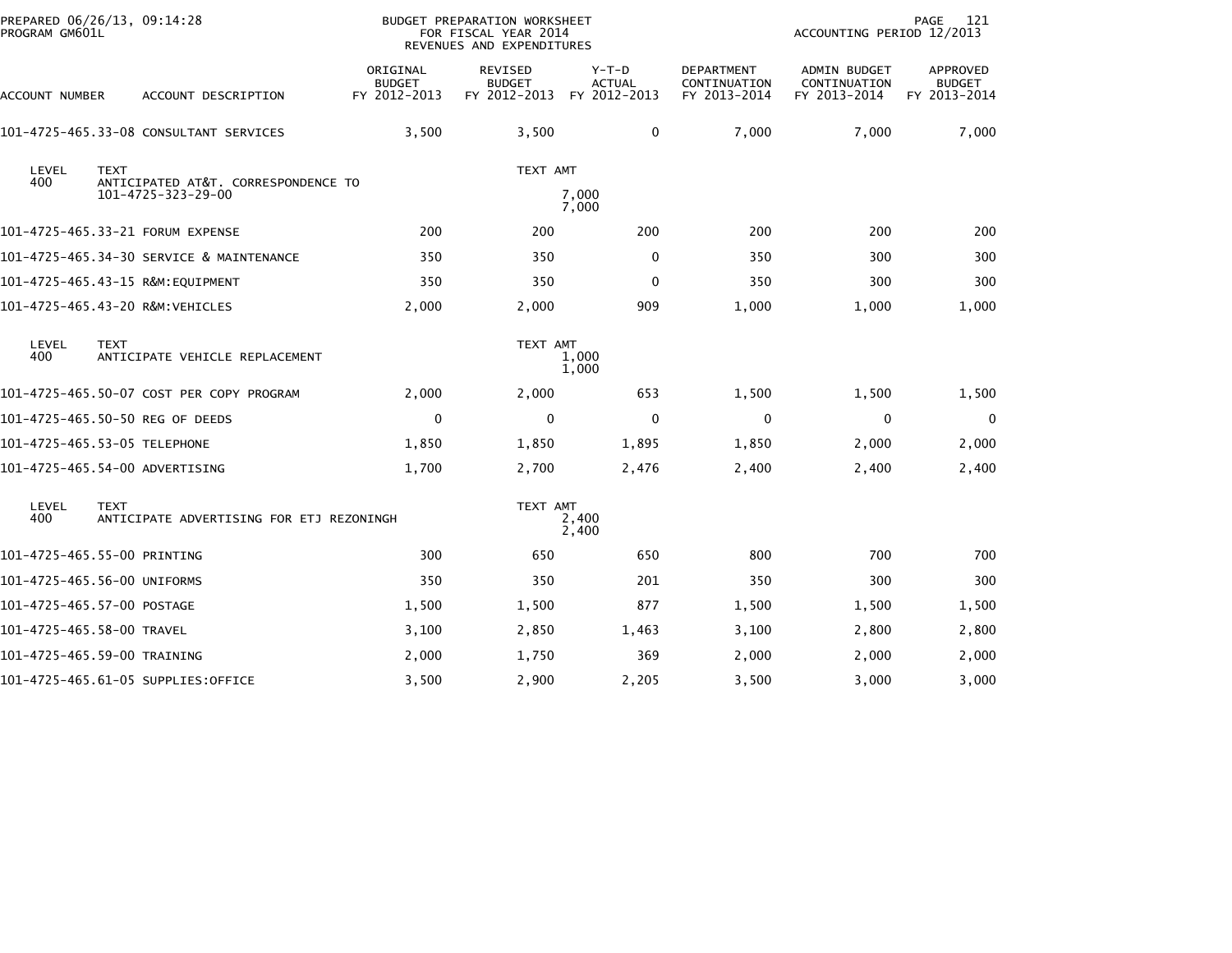| PROGRAM GM601L           | PREPARED 06/26/13, 09:14:28                             | <b>BUDGET PREPARATION WORKSHEET</b><br>FOR FISCAL YEAR 2014<br>REVENUES AND EXPENDITURES |                                                 |                                          |                                                   | 122<br>PAGE<br>ACCOUNTING PERIOD 12/2013            |                                           |  |
|--------------------------|---------------------------------------------------------|------------------------------------------------------------------------------------------|-------------------------------------------------|------------------------------------------|---------------------------------------------------|-----------------------------------------------------|-------------------------------------------|--|
| <b>ACCOUNT NUMBER</b>    | ACCOUNT DESCRIPTION                                     | ORIGINAL<br><b>BUDGET</b><br>FY 2012-2013                                                | <b>REVISED</b><br><b>BUDGET</b><br>FY 2012-2013 | $Y-T-D$<br><b>ACTUAL</b><br>FY 2012-2013 | <b>DEPARTMENT</b><br>CONTINUATION<br>FY 2013-2014 | <b>ADMIN BUDGET</b><br>CONTINUATION<br>FY 2013-2014 | APPROVED<br><b>BUDGET</b><br>FY 2013-2014 |  |
|                          | 101-4725-465.61-95 SUPPLIES:OTHER SMALL EQMT            | 1,000                                                                                    | 1,000                                           | 619                                      | 1,000                                             | 1.000                                               | 1,000                                     |  |
|                          | 101-4725-465.62-20 MOTOR FUEL & LUBRICANTS              | 4,000                                                                                    | 3,750                                           | 1,931                                    | 4,000                                             | 3,000                                               | 3,000                                     |  |
| 101-4725-465.64-10 BOOKS |                                                         | 500                                                                                      | 500                                             | 29                                       | 500                                               | 500                                                 | 500                                       |  |
|                          | 101-4725-465.64-50 DUES & SUBSCRIPTIONS                 | 1,500                                                                                    | 1,500                                           | 1,399                                    | 0                                                 | 1,500                                               | 1,500                                     |  |
|                          | 101-4725-465.74-35 C/A:VEHICLES                         | $\Omega$                                                                                 | $\mathbf{0}$                                    | $\mathbf{0}$                             | 28,000                                            | 28,000                                              | 28,000                                    |  |
| LEVEL<br>400             | <b>TEXT</b><br>REPLACE DURANGO                          |                                                                                          | TEXT AMT                                        | 28,000<br>28,000                         |                                                   |                                                     |                                           |  |
|                          | 101-4725-465.82-05 ABANDONED MFG HOME REMOVL            | 3,000                                                                                    | 3,000                                           | 0                                        | 3,000                                             | 3,000                                               | 3,000                                     |  |
|                          | 101-4725-465.82-11 DEMOLITION EXPENSES                  | 4,500                                                                                    | 4,500                                           | 1,490                                    | 4,500                                             | 4,000                                               | 4,000                                     |  |
|                          | 101-4725-465.82-16 CENSUS COUNTS                        | $\Omega$                                                                                 | $\Omega$                                        | $\mathbf{0}$                             | 200                                               | 200                                                 | 200                                       |  |
| LEVEL<br>400             | <b>TEXT</b><br>POTENTIAL APPLICATION FOR SPECIAL CENSUS |                                                                                          | TEXT AMT                                        | 200<br>200                               |                                                   |                                                     |                                           |  |
|                          | 101-4725-465.82-55 PHASE 1 - LAND USE PLAN              | $\mathbf 0$                                                                              | $\mathbf{0}$                                    | $\mathbf{0}$                             | $\Omega$                                          | 0                                                   | $\Omega$                                  |  |
|                          | 101-4725-465.90-39 SALES & USE TAX                      | $\Omega$                                                                                 | $\mathbf{0}$                                    | $\mathbf{0}$                             | 0                                                 | 0                                                   | $\Omega$                                  |  |
| *                        | <b>EXPENDITURE</b>                                      | 408,643                                                                                  | 408,643                                         | 340,830                                  | 67,100                                            | 434,548                                             | 434,548                                   |  |
| **<br>PLANNING           |                                                         | 377,503                                                                                  | 377,503                                         | 308,769                                  | 32,750                                            | 399,948                                             | 399.948                                   |  |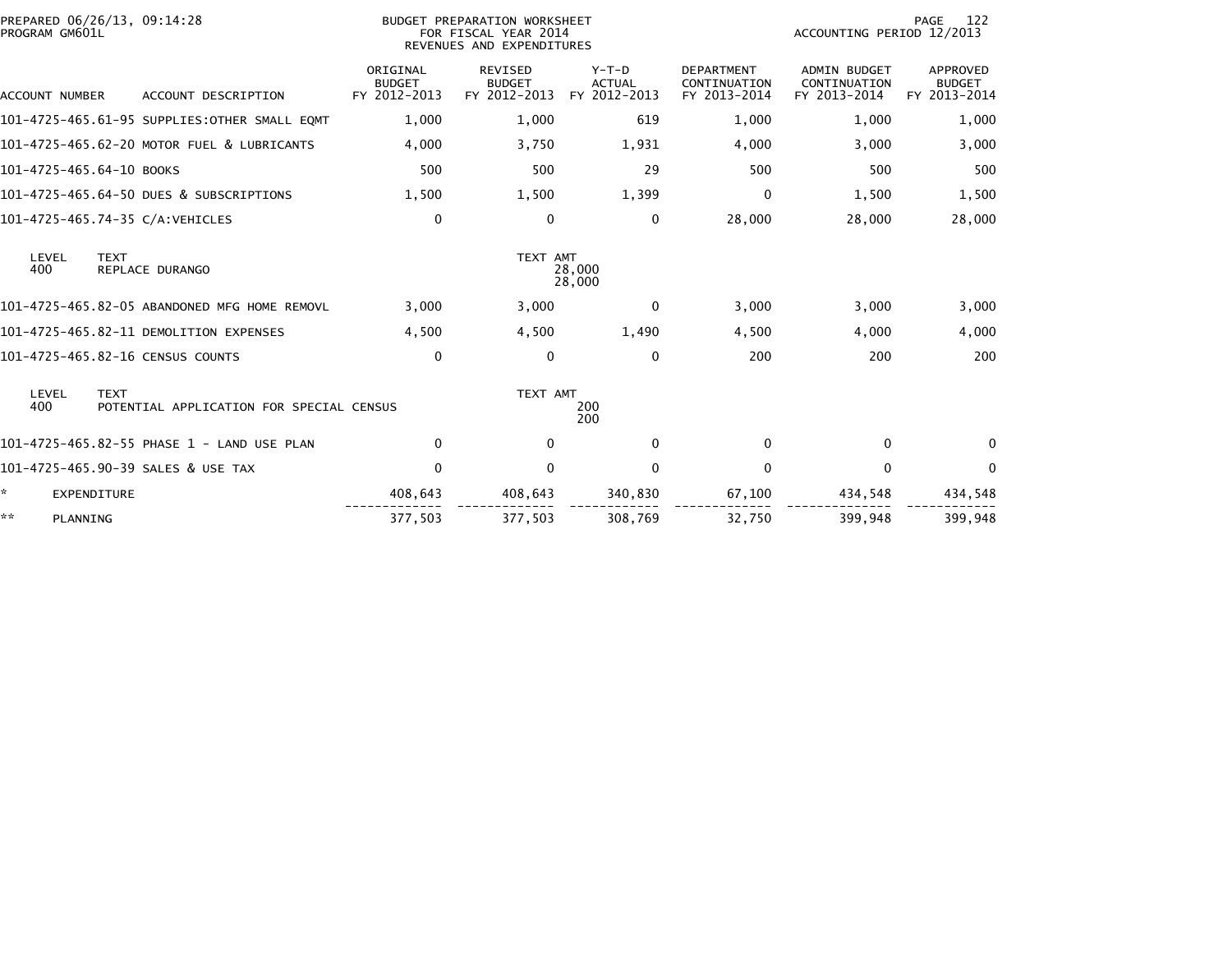| PREPARED 06/26/13, 09:14:28<br>PROGRAM GM601L |                                                                                        |                                           | BUDGET PREPARATION WORKSHEET<br>FOR FISCAL YEAR 2014<br>REVENUES AND EXPENDITURES |                                          |                                                   | ACCOUNTING PERIOD 12/2013                           | 123<br>PAGE                               |
|-----------------------------------------------|----------------------------------------------------------------------------------------|-------------------------------------------|-----------------------------------------------------------------------------------|------------------------------------------|---------------------------------------------------|-----------------------------------------------------|-------------------------------------------|
| ACCOUNT NUMBER                                | ACCOUNT DESCRIPTION                                                                    | ORIGINAL<br><b>BUDGET</b><br>FY 2012-2013 | <b>REVISED</b><br><b>BUDGET</b><br>FY 2012-2013                                   | $Y-T-D$<br><b>ACTUAL</b><br>FY 2012-2013 | <b>DEPARTMENT</b><br>CONTINUATION<br>FY 2013-2014 | <b>ADMIN BUDGET</b><br>CONTINUATION<br>FY 2013-2014 | APPROVED<br><b>BUDGET</b><br>FY 2013-2014 |
|                                               | 101-4750-320.10-00 BUILDING PERMITS                                                    | 350,000-                                  | 350,000-                                                                          | 439,972-                                 | $400,000 -$                                       | 400,000-                                            | $400,000 -$                               |
| LEVEL<br><b>TEXT</b><br>400                   | PROJECTED 2012/13 REVENUE = $$387,000$<br>CONSTRUCTION ACTIVITY CONTINUES TO INCREASE. |                                           | TEXT AMT                                                                          | 400,000<br>400,000                       |                                                   |                                                     |                                           |
| <b>REVENUE</b>                                | 101-4750-424.10-05 SALARIES:REGULAR                                                    | 350,000-<br>489,513                       | 350,000-<br>484,713                                                               | 439,972-<br>435,708                      | $400,000 -$<br>$\Omega$                           | 400,000-<br>476,748                                 | 400.000-<br>476,748                       |
|                                               | 101-4750-424.20-05 HEALTH INSURANCE                                                    | 80,400                                    | 80,400                                                                            | 67,503                                   | 0                                                 | 80,400                                              | 80,400                                    |
| 101-4750-424.20-10 MEDICARE TAX               |                                                                                        | 6,596                                     | 6,596                                                                             | 5,871                                    | 0                                                 | 6,914                                               | 6,914                                     |
| 101-4750-424.20-15 RETIREMENT                 |                                                                                        | 34,120                                    | 34,120                                                                            | 28,768                                   | $\Omega$                                          | 33,706                                              | 33,706                                    |
|                                               | 101–4750–424.20–20 SOCIAL SECURITY TAX                                                 | 28,205                                    | 28,205                                                                            | 25,105                                   | $\Omega$                                          | 29,558                                              | 29,558                                    |
|                                               | 101-4750-424.20-25 WORKERS COMPENSATION                                                | 12,327                                    | 12,327                                                                            | 10,937                                   | $\Omega$                                          | 12,128                                              | 12,128                                    |
|                                               | 101-4750-424.20-30 401(K) CONTRIBUTIONS                                                | 14,690                                    | 14,690                                                                            | 11,625                                   | 0                                                 | 14,302                                              | 14,302                                    |
|                                               | 101-4750-424.33-00 OTHER PROFESSIONAL SRVCS                                            | 0                                         | 2,500                                                                             | 0                                        | 0                                                 | 0                                                   | 0                                         |
|                                               |                                                                                        | 100                                       | 100                                                                               | 0                                        | 100                                               | 100                                                 | 100                                       |
| 101-4750-424.43-20 R&M:VEHICLES               |                                                                                        | 4,000                                     | 4,000                                                                             | 2,445                                    | 4,000                                             | 4,000                                               | 4,000                                     |
|                                               | 101-4750-424.50-07 COST PER COPY PROGRAM                                               | 1,500                                     | 1,500                                                                             | 1,084                                    | 1,500                                             | 1,500                                               | 1,500                                     |
| 101–4750–424.53–05 TELEPHONE                  |                                                                                        | 13,000                                    | 13,000                                                                            | 7,859                                    | 13,000                                            | 12,000                                              | 12,000                                    |
| 101-4750-424.56-00 UNIFORMS                   |                                                                                        | 3,000                                     | 3,000                                                                             | 1,920                                    | 2,400                                             | 2,400                                               | 2,400                                     |
| 101-4750-424.57-00 POSTAGE                    |                                                                                        | 400                                       | 400                                                                               | 26                                       | 400                                               | 400                                                 | 400                                       |
| 101-4750-424.58-00 TRAVEL                     |                                                                                        | 1,500                                     | 1,500                                                                             | 1,317                                    | 1,200                                             | 1,500                                               | 1,500                                     |
| 101-4750-424.59-00 TRAINING                   |                                                                                        | 4,500                                     | 4,500                                                                             | 3,025                                    | 4,500                                             | 4,000                                               | 4,000                                     |
| 101-4750-424.61-05 SUPPLIES:OFFICE            |                                                                                        | 4,500                                     | 4,800                                                                             | 4,677                                    | 4,500                                             | 4,500                                               | 4,500                                     |
|                                               | 101-4750-424.61-95 SUPPLIES: OTHER SMALL EQMT                                          | 1,500                                     | 3,100                                                                             | 544                                      | 1,000                                             | 1,000                                               | 1,000                                     |
|                                               | 101-4750-424.62-20 MOTOR FUEL & LUBRICANTS                                             | 25,000                                    | 25,000                                                                            | 19,045                                   | 24,000                                            | 25,000                                              | 25,000                                    |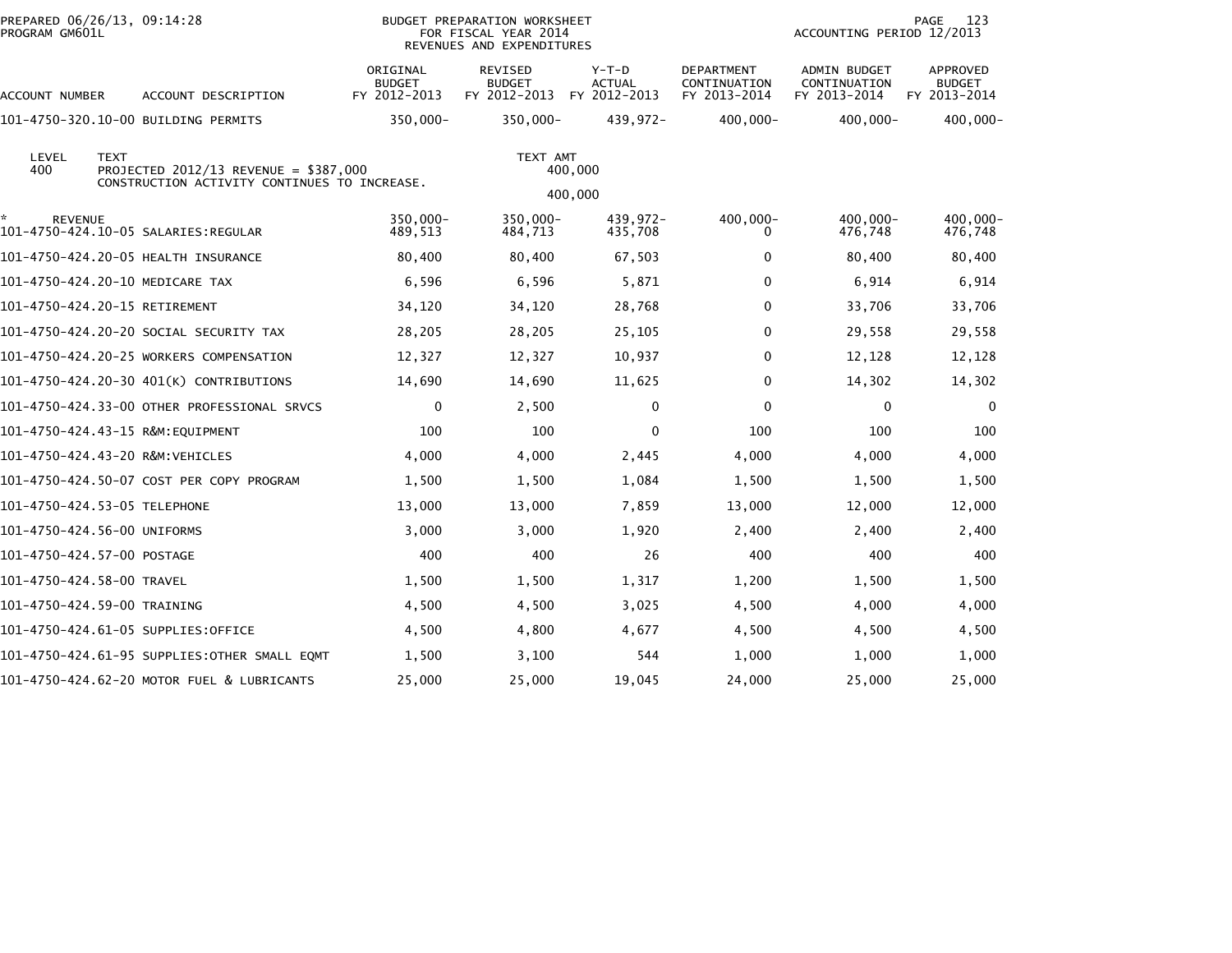|                          | PREPARED 06/26/13, 09:14:28                                                                            |                                           | BUDGET PREPARATION WORKSHEET                      |                                          |                                                   |                                                     | 124<br>PAGE                               |  |
|--------------------------|--------------------------------------------------------------------------------------------------------|-------------------------------------------|---------------------------------------------------|------------------------------------------|---------------------------------------------------|-----------------------------------------------------|-------------------------------------------|--|
| PROGRAM GM601L           |                                                                                                        |                                           | FOR FISCAL YEAR 2014<br>REVENUES AND EXPENDITURES |                                          |                                                   | ACCOUNTING PERIOD 12/2013                           |                                           |  |
| ACCOUNT NUMBER           | ACCOUNT DESCRIPTION                                                                                    | ORIGINAL<br><b>BUDGET</b><br>FY 2012-2013 | <b>REVISED</b><br><b>BUDGET</b><br>FY 2012-2013   | $Y-T-D$<br><b>ACTUAL</b><br>FY 2012-2013 | <b>DEPARTMENT</b><br>CONTINUATION<br>FY 2013-2014 | <b>ADMIN BUDGET</b><br>CONTINUATION<br>FY 2013-2014 | APPROVED<br><b>BUDGET</b><br>FY 2013-2014 |  |
| 101-4750-424.64-10 BOOKS |                                                                                                        | 5,000                                     | 4,165                                             | 469                                      | 2,000                                             | 2,000                                               | 2,000                                     |  |
| LEVEL<br>400             | <b>TEXT</b><br>WILL NEED INCREASE AGAIN IN 2015 FOR NEXT CYCLE<br>OF NEW CODE BOOKS (ESTIMATE \$4,500) |                                           | TEXT AMT                                          | 2,000                                    |                                                   |                                                     |                                           |  |
|                          |                                                                                                        |                                           |                                                   | 2,000                                    |                                                   |                                                     |                                           |  |
|                          | 101-4750-424.64-50 DUES & SUBSCRIPTIONS                                                                | 800                                       | 1,335                                             | 1,322                                    | 1,000                                             | 1,500                                               | 1,500                                     |  |
|                          | 101-4750-424.74-35 C/A:VEHICLES                                                                        | 0                                         | $\mathbf{0}$                                      | $\Omega$                                 | $\mathbf{0}$                                      | 0                                                   | $\mathbf{0}$                              |  |
|                          | 101-4750-424.76-20 F/A:DP EQUIPMENT                                                                    | $\Omega$                                  | $\mathbf{0}$                                      | $\mathbf{0}$                             | $\Omega$                                          | $\mathbf{0}$                                        | $\mathbf{0}$                              |  |
|                          |                                                                                                        | 1.600                                     | 0                                                 | 0                                        | 1,600                                             | 1,500                                               | 6,838                                     |  |
| LEVEL<br>400             | <b>TEXT</b><br>CONTINUATION<br>LARGE FORMAT SCANNER INCLUDES MAINT CONTRACT                            |                                           | TEXT AMT                                          | 1,500<br>5,338<br>6,838                  |                                                   |                                                     |                                           |  |
|                          | 101-4750-424.90-16 BANK FEES:CREDIT CARD                                                               | 9,000                                     | 11,300                                            | 10,473                                   | 9,000                                             | 12,000                                              | 12,000                                    |  |
| *                        | EXPENDITURE                                                                                            | 741,251                                   | 741,251                                           | 639,723                                  | 70,200                                            | 727,156                                             | 732,494                                   |  |
| **                       | INSPECTIONS                                                                                            | 391,251                                   | 391,251                                           | 199,751                                  | 329,800-                                          | 327,156                                             | 332,494                                   |  |
| ***                      | ENVIRONMENTAL SERVICES                                                                                 | 894,071                                   | 894,071                                           | 617,978                                  | 245,850-                                          | 845,198                                             | 850,536                                   |  |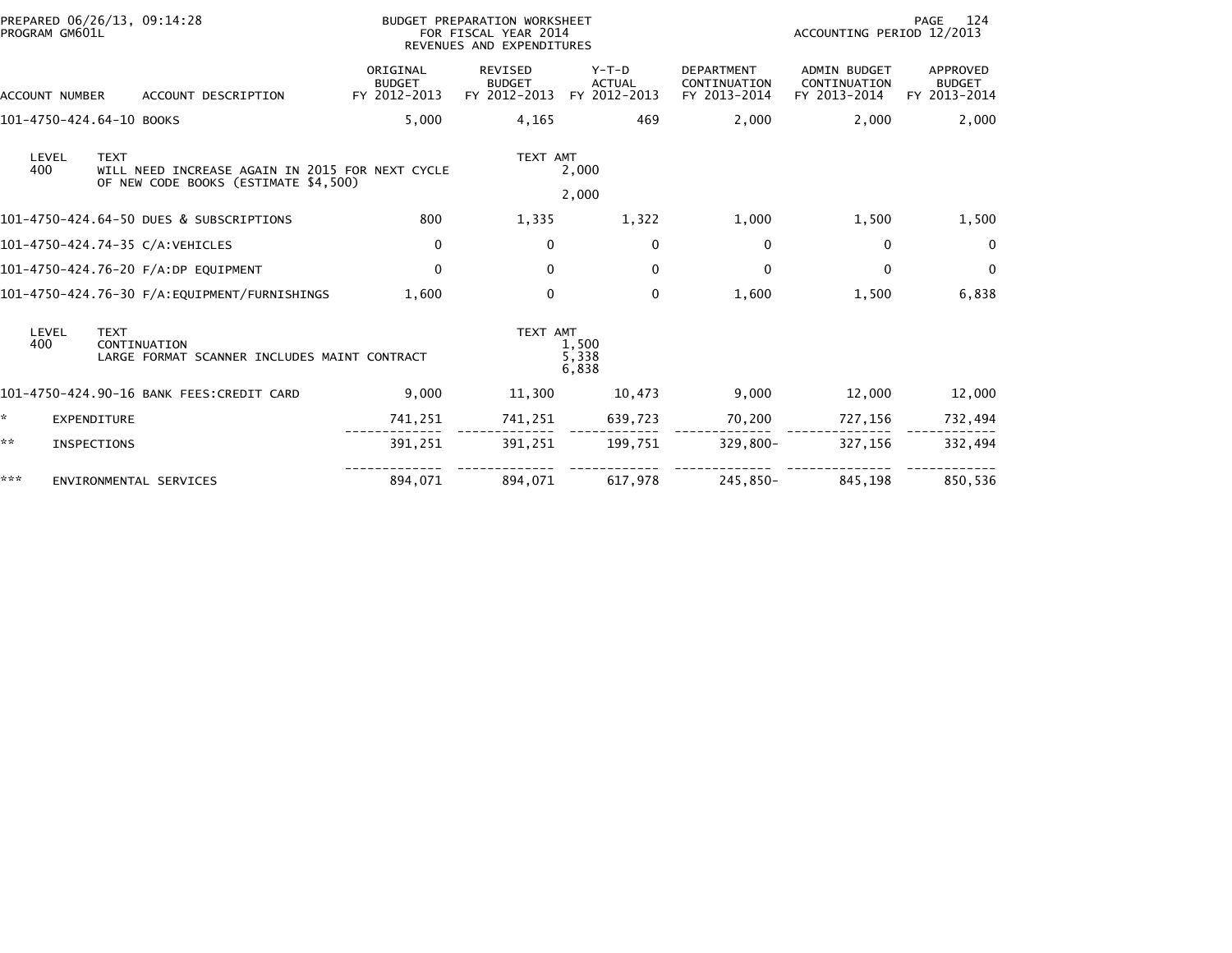| PREPARED 06/26/13, 09:14:28<br>PROGRAM GM601L |                                             | BUDGET PREPARATION WORKSHEET<br>FOR FISCAL YEAR 2014<br>REVENUES AND EXPENDITURES |                                          |                                   |                                                   | ACCOUNTING PERIOD 12/2013                    | 125<br>PAGE                               |
|-----------------------------------------------|---------------------------------------------|-----------------------------------------------------------------------------------|------------------------------------------|-----------------------------------|---------------------------------------------------|----------------------------------------------|-------------------------------------------|
| ACCOUNT NUMBER                                | ACCOUNT DESCRIPTION                         | ORIGINAL<br><b>BUDGET</b><br>FY 2012-2013                                         | REVISED<br><b>BUDGET</b><br>FY 2012-2013 | $Y-T-D$<br>ACTUAL<br>FY 2012-2013 | <b>DEPARTMENT</b><br>CONTINUATION<br>FY 2013-2014 | ADMIN BUDGET<br>CONTINUATION<br>FY 2013-2014 | APPROVED<br><b>BUDGET</b><br>FY 2013-2014 |
|                                               | 101-4810-465.83-44 OCCUPANCY TAX REMITTANCE | 323,232                                                                           | 323,232                                  | 257,543                           | 0                                                 | 316,800                                      | 316,800                                   |
| EXPENDITURE                                   |                                             | 323,232                                                                           | 323,232                                  | 257,543                           | 0                                                 | 316.800                                      | 316,800                                   |
| **<br>CONV & VISIT BUREAU                     |                                             | 323,232                                                                           | 323,232                                  | 257,543                           | 0                                                 | 316,800                                      | 316,800                                   |
| ***<br><b>RELATED UNITS</b>                   |                                             | 323,232                                                                           | 323,232                                  | 257,543                           | 0                                                 | 316,800                                      | 316,800                                   |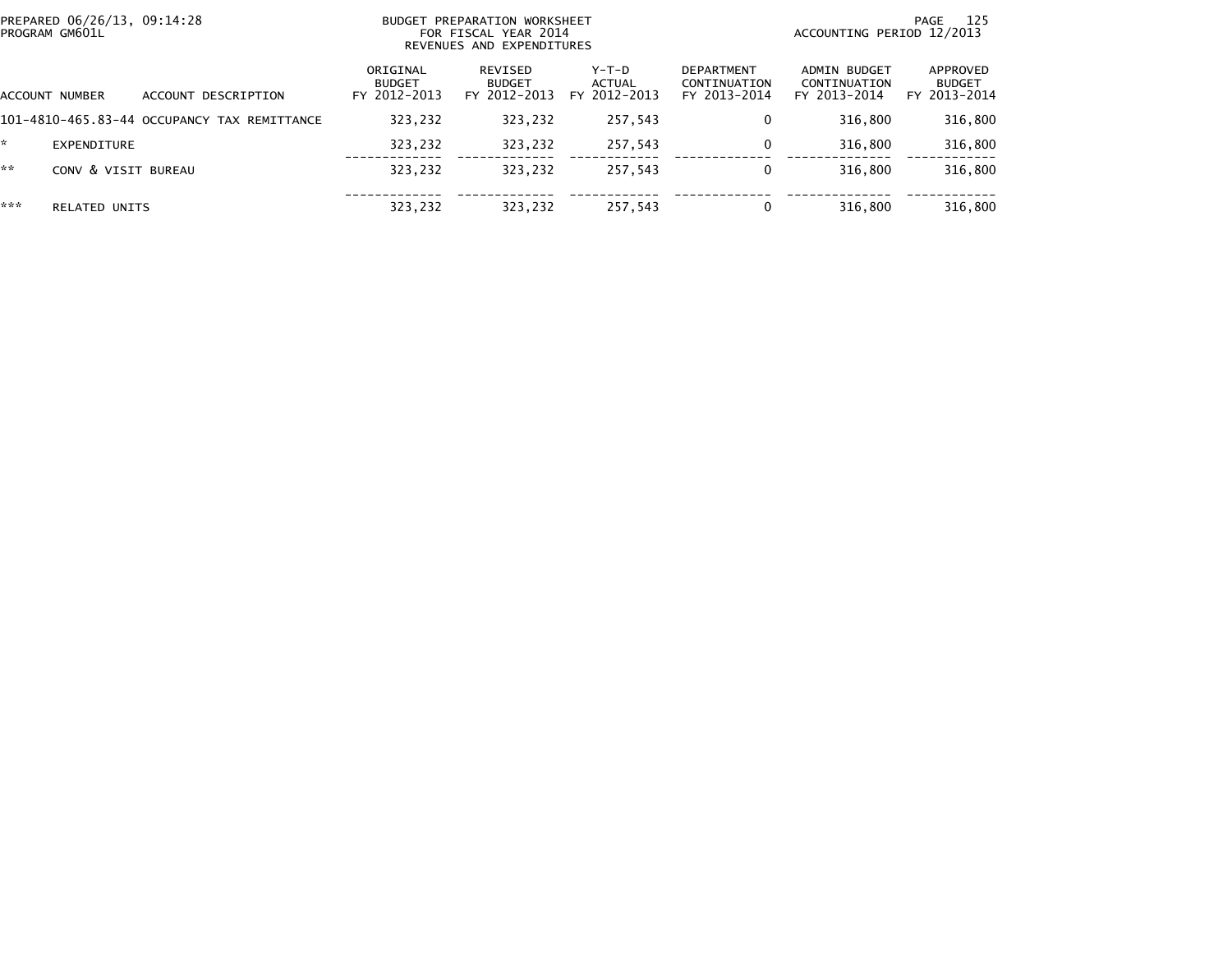| PROGRAM GM601L           | PREPARED 06/26/13, 09:14:28                     |                                                  | <b>BUDGET PREPARATION WORKSHEET</b><br>FOR FISCAL YEAR 2014<br>REVENUES AND EXPENDITURES |                                          |                                          |                                                   | 126<br>PAGE<br>ACCOUNTING PERIOD 12/2013     |                                                  |  |
|--------------------------|-------------------------------------------------|--------------------------------------------------|------------------------------------------------------------------------------------------|------------------------------------------|------------------------------------------|---------------------------------------------------|----------------------------------------------|--------------------------------------------------|--|
| ACCOUNT NUMBER           |                                                 | ACCOUNT DESCRIPTION                              | ORIGINAL<br><b>BUDGET</b><br>FY 2012-2013                                                | REVISED<br><b>BUDGET</b><br>FY 2012-2013 | $Y-T-D$<br><b>ACTUAL</b><br>FY 2012-2013 | <b>DEPARTMENT</b><br>CONTINUATION<br>FY 2013-2014 | ADMIN BUDGET<br>CONTINUATION<br>FY 2013-2014 | <b>APPROVED</b><br><b>BUDGET</b><br>FY 2013-2014 |  |
|                          |                                                 | 101-4950-395.00-00 FUND BALANCE APPR-RESTR       | 0                                                                                        | 0                                        | 0                                        | 0                                                 | 0                                            | 0                                                |  |
| <b>REVENUE</b>           |                                                 |                                                  | $\mathbf{0}$<br>220                                                                      | $\Omega$<br>220                          | 0<br>$\Omega$                            | $\Omega$<br>220                                   | $\mathbf{0}$<br>200                          | 0<br>200                                         |  |
|                          | 101-4950-465.33-17 CONTRACTED SERVICES          |                                                  | 215,000                                                                                  | 215,000                                  | 142,685                                  | 215,000                                           | 215,000                                      | 226,600                                          |  |
| LEVEL<br>400             | <b>TEXT</b><br>CONTINUATION<br>AREA AGENT - 25% |                                                  |                                                                                          | TEXT AMT                                 | 215,000<br>11,600<br>226,600             |                                                   |                                              |                                                  |  |
|                          |                                                 | 101-4950-465.34-30 SERVICE & MAINTENANCE         | 935                                                                                      | 935                                      | 40                                       | $\Omega$                                          | $\Omega$                                     | $\Omega$                                         |  |
|                          | 101-4950-465.43-15 R&M:EQUIPMENT                |                                                  | 500                                                                                      | 500                                      | 310                                      | 700                                               | 700                                          | 700                                              |  |
|                          | 101-4950-465.43-20 R&M:VEHICLES                 |                                                  | $\mathbf 0$                                                                              | $\Omega$                                 | $\Omega$                                 | $\mathbf{0}$                                      | 0                                            | $\mathbf{0}$                                     |  |
|                          |                                                 |                                                  | 1,400                                                                                    | 1,400                                    | 684                                      | 1,400                                             | 1,400                                        | 1,400                                            |  |
|                          |                                                 | 101-4950-465.50-07 COST PER COPY PROGRAM         | 4,000                                                                                    | 4,000                                    | 2,871                                    | 4,000                                             | 4,000                                        | 4,000                                            |  |
|                          | 101-4950-465.53-05 TELEPHONE                    |                                                  | 870                                                                                      | 870                                      | 684                                      | 850                                               | 900                                          | 900                                              |  |
|                          | 101-4950-465.55-00 PRINTING                     |                                                  | 2,000                                                                                    | 2,000                                    | $\Omega$                                 | 2,000                                             | 2,000                                        | 2,000                                            |  |
|                          | 101-4950-465.58-00 TRAVEL                       |                                                  | 7,400                                                                                    | 7,400                                    | 5,049                                    | 9,250                                             | 9,400                                        | 9,400                                            |  |
| LEVEL<br>400             | <b>TEXT</b>                                     | REOUESTING INCREASE DUE TO HIRING TWO NEW AGENTS |                                                                                          | TEXT AMT                                 | 9,250<br>9,250                           |                                                   |                                              |                                                  |  |
|                          | 101-4950-465.59-00 TRAINING                     |                                                  | 1,200                                                                                    | 1,200                                    | 1,187                                    | 1,500                                             | 1,500                                        | 1,500                                            |  |
|                          | 101-4950-465.61-05 SUPPLIES:OFFICE              |                                                  | 6,000                                                                                    | 6,000                                    | 3,004                                    | 6,000                                             | 5,500                                        | 5,500                                            |  |
|                          | 101–4950–465.61–15 SUPPLIES:EDUCATIONAL         |                                                  | 400                                                                                      | 400                                      | $\mathbf 0$                              | 400                                               | 400                                          | 400                                              |  |
|                          |                                                 | 101-4950-465.61-95 SUPPLIES: OTHER SMALL EQMT    | 500                                                                                      | 2,125                                    | 1,929                                    | 500                                               | 500                                          | 500                                              |  |
|                          |                                                 | 101-4950-465.62-20 MOTOR FUEL & LUBRICANTS       | $\mathbf 0$                                                                              | $\mathbf{0}$                             | $\mathbf 0$                              | $\mathbf{0}$                                      | 0                                            | $\Omega$                                         |  |
| 101-4950-465.64-10 BOOKS |                                                 |                                                  | 300                                                                                      | 300                                      | 107                                      | 300                                               | 300                                          | 300                                              |  |
|                          | 101-4950-465.64-50 DUES & SUBSCRIPTIONS         |                                                  | 1,400                                                                                    | 1,400                                    | 757                                      | 1,400                                             | 1,400                                        | 1,400                                            |  |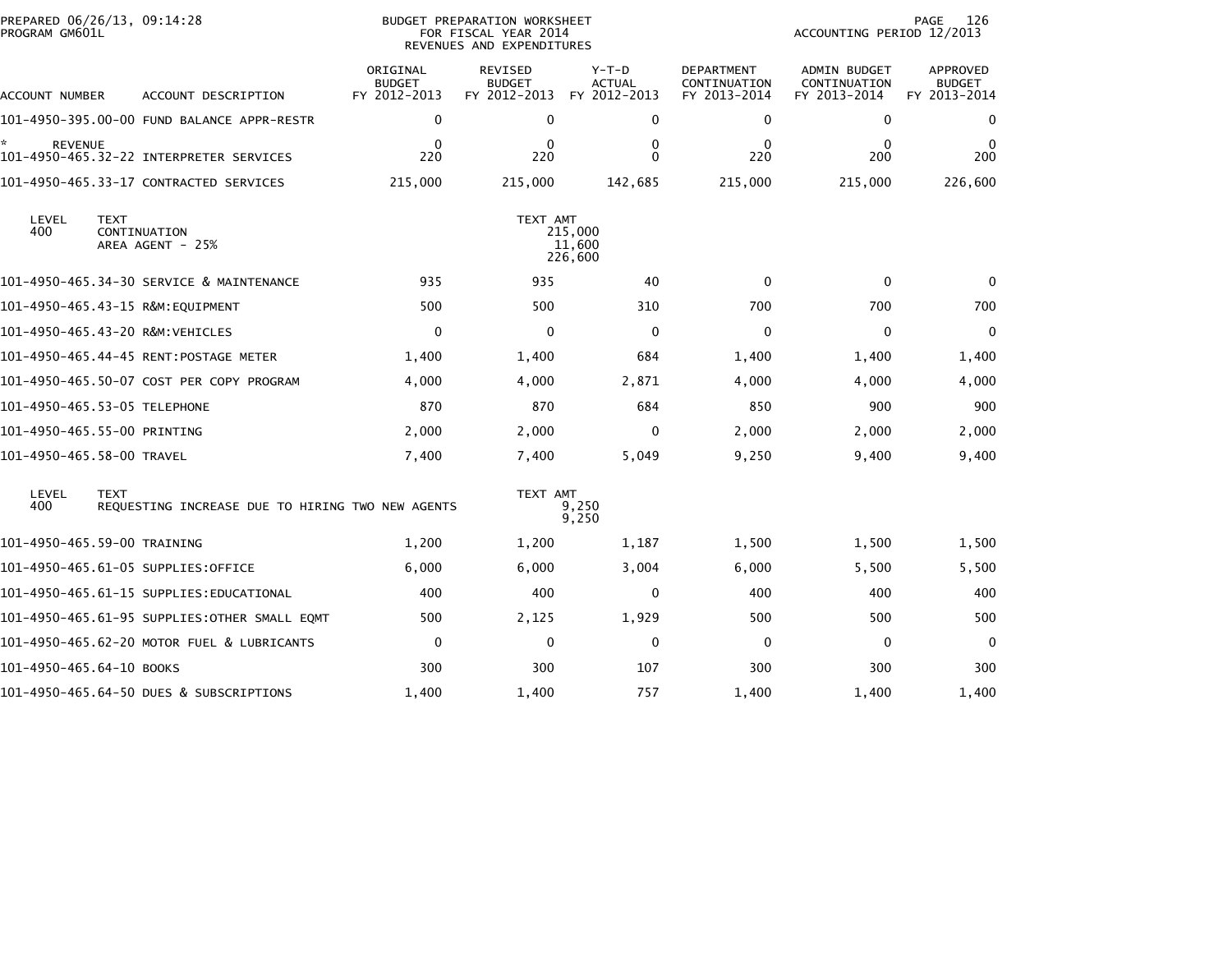| PREPARED 06/26/13, 09:14:28<br>PROGRAM GM601L |                                     | PREPARATION WORKSHEET<br><b>BUDGET</b><br>FOR FISCAL YEAR 2014<br>REVENUES AND EXPENDITURES |                                          |                                 |                                                   | -127<br>PAGE<br>ACCOUNTING PERIOD 12/2013    |                                           |  |
|-----------------------------------------------|-------------------------------------|---------------------------------------------------------------------------------------------|------------------------------------------|---------------------------------|---------------------------------------------------|----------------------------------------------|-------------------------------------------|--|
| ACCOUNT NUMBER                                | ACCOUNT DESCRIPTION                 | ORIGINAL<br><b>BUDGET</b><br>FY 2012-2013                                                   | REVISED<br><b>BUDGET</b><br>FY 2012-2013 | Y-T-D<br>ACTUAL<br>FY 2012-2013 | <b>DEPARTMENT</b><br>CONTINUATION<br>FY 2013-2014 | ADMIN BUDGET<br>CONTINUATION<br>FY 2013-2014 | APPROVED<br><b>BUDGET</b><br>FY 2013-2014 |  |
|                                               | 101-4950-465.76-20 F/A:DP EQUIPMENT | 1.500                                                                                       | 530                                      | 530                             | 1,500                                             | 1,500                                        | 1,500                                     |  |
|                                               |                                     | 1,200                                                                                       | 545                                      | 0                               | 1,200                                             | 1,200                                        | 1,200                                     |  |
| EXPENDITURE                                   |                                     | 244.825                                                                                     | 244.825                                  | 159.837                         | 246.220                                           | 245.900                                      | 257,500                                   |  |
| **<br>ADMINISTRATION                          |                                     | 244.825                                                                                     | 244.825                                  | 159.837                         | 246.220                                           | 245.900                                      | 257.500                                   |  |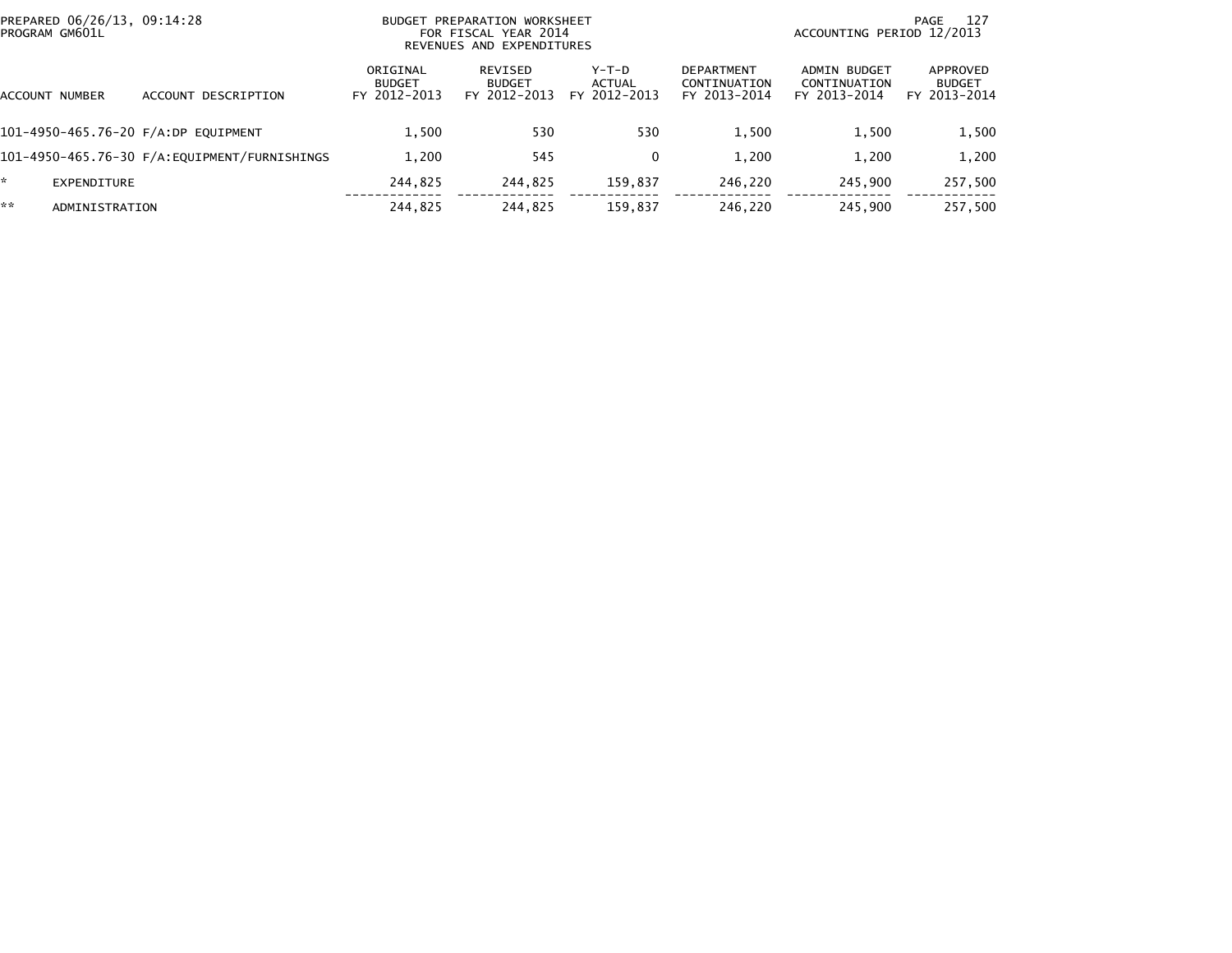| PROGRAM GM601L        | PREPARED 06/26/13, 09:14:28                         |                                           | BUDGET PREPARATION WORKSHEET<br>FOR FISCAL YEAR 2014<br>REVENUES AND EXPENDITURES | 128<br>PAGE<br>ACCOUNTING PERIOD 12/2013 |                                                   |                                              |                                           |
|-----------------------|-----------------------------------------------------|-------------------------------------------|-----------------------------------------------------------------------------------|------------------------------------------|---------------------------------------------------|----------------------------------------------|-------------------------------------------|
| <b>ACCOUNT NUMBER</b> | ACCOUNT DESCRIPTION                                 | ORIGINAL<br><b>BUDGET</b><br>FY 2012-2013 | REVISED<br><b>BUDGET</b><br>FY 2012-2013                                          | $Y-T-D$<br><b>ACTUAL</b><br>FY 2012-2013 | <b>DEPARTMENT</b><br>CONTINUATION<br>FY 2013-2014 | ADMIN BUDGET<br>CONTINUATION<br>FY 2013-2014 | APPROVED<br><b>BUDGET</b><br>FY 2013-2014 |
|                       | 101-4955-349.20-00 EXTENSION GENERAL REVENUE        | 0                                         | 0                                                                                 | $2,915-$                                 |                                                   |                                              | $\Omega$                                  |
|                       | 101-4955-349.35-00 HORTICULTURE REVENUE             |                                           | $\Omega$                                                                          | $2,065-$                                 |                                                   |                                              | 0                                         |
|                       | 101-4955-349.80-40 4-H GENERAL REVENUE              | $\Omega$                                  | $4,000-$                                                                          | 13,518-                                  |                                                   |                                              | $\Omega$                                  |
|                       | 101-4955-353.89-00 FAMILY CONSUMER SCIENCE          | $\Omega$                                  | $1,155-$                                                                          | $1,325-$                                 |                                                   |                                              | $\Omega$                                  |
|                       | 101-4955-395.00-00 FUND BALANCE APPR-RESTR          | 0                                         | 62.784-                                                                           | 0                                        |                                                   |                                              | 0                                         |
| ÷.                    | <b>REVENUE</b><br>101-4955-465.83-05 ADVISORY BOARD |                                           | $67.939 -$<br>3,306                                                               | $19.823 -$<br>909                        |                                                   |                                              |                                           |
|                       | 101-4955-465.83-33 FAMILY CONSUMER SCIENCE          | 0                                         | 1,155                                                                             | 700                                      |                                                   |                                              | $\Omega$                                  |
|                       | 101-4955-465.83-73 4-H GENERAL EXPENSE              | $\Omega$                                  | 41,101                                                                            | 37,392                                   |                                                   |                                              | $\Omega$                                  |
|                       | 101-4955-465.83-79 EXTENSION-GENERAL EXPENSE        | 0                                         | 17,786                                                                            | 2,047                                    |                                                   |                                              | $\Omega$                                  |
|                       | 101-4955-465.83-81 HORTICULTURE EXPENSE             | 0                                         | 4.591                                                                             | 2.502                                    |                                                   |                                              | $\Omega$                                  |
| *                     | EXPENDITURE                                         | 0                                         | 67,939                                                                            | 43,550                                   |                                                   |                                              |                                           |
| **                    | OTHER PROGRAMS                                      | $\Omega$                                  | $\Omega$                                                                          | 23,727                                   |                                                   |                                              | $\Omega$                                  |
| ***                   | COOPERATIVE EXTENSION                               | 244,825                                   | 244,825                                                                           | 183,564                                  | 246,220                                           | 245,900                                      | 257,500                                   |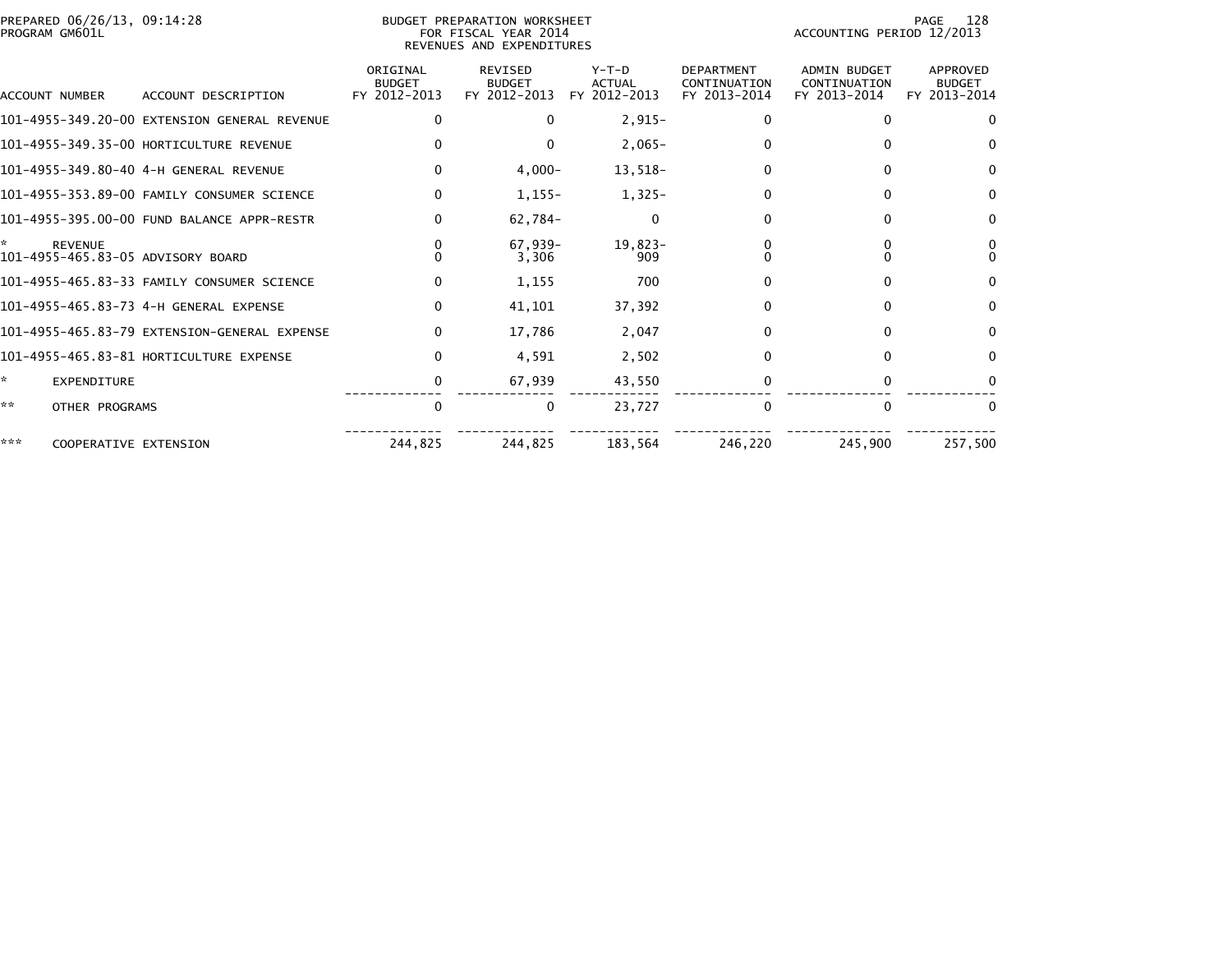| PREPARED 06/26/13, 09:14:28<br>PROGRAM GM601L                |                                           | BUDGET PREPARATION WORKSHEET<br>FOR FISCAL YEAR 2014<br>REVENUES AND EXPENDITURES | 129<br>PAGE<br>ACCOUNTING PERIOD 12/2013 |                                                   |                                              |                                                  |
|--------------------------------------------------------------|-------------------------------------------|-----------------------------------------------------------------------------------|------------------------------------------|---------------------------------------------------|----------------------------------------------|--------------------------------------------------|
| ACCOUNT DESCRIPTION<br>ACCOUNT NUMBER                        | ORIGINAL<br><b>BUDGET</b><br>FY 2012-2013 | REVISED<br><b>BUDGET</b><br>FY 2012-2013 FY 2012-2013                             | Y-T-D<br><b>ACTUAL</b>                   | <b>DEPARTMENT</b><br>CONTINUATION<br>FY 2013-2014 | ADMIN BUDGET<br>CONTINUATION<br>FY 2013-2014 | <b>APPROVED</b><br><b>BUDGET</b><br>FY 2013-2014 |
| 101-5010-334.60-00 SOIL & WATER GRANT                        | 24,381-                                   | $23, 135 -$                                                                       | 18,908-                                  | $23, 135 -$                                       | $23, 135 -$                                  | $23, 135 -$                                      |
| 101-5010-334.68-00 STATE SOIL CONSERVATION                   | $3,600-$                                  | $3,600-$                                                                          | $3,600-$                                 | $3,600-$                                          | $3,600-$                                     | $3,600-$                                         |
| 101-5010-365.55-00 MISC DONATIONS                            | $\mathbf 0$                               | $\Omega$                                                                          | $251 -$                                  | $\Omega$                                          | $\Omega$                                     | 0                                                |
| 101-5010-395.00-00 FUND BALANCE APPR-RESTR                   | 0                                         | $1,966-$                                                                          | 0                                        | $\mathbf{0}$                                      | $\mathbf{0}$                                 | $\Omega$                                         |
| 101-5010-395.10-00 FUND BALANCE APPR-UNREST                  | $\mathbf 0$                               | $\mathbf 0$                                                                       | $\mathbf 0$                              | $\mathbf{0}$                                      | $\Omega$                                     | $\Omega$                                         |
| *<br><b>REVENUE</b><br>101-5010-461.10-05 SALARIES:REGULAR   | 27,981-<br>36,000                         | $28,701-$<br>36,000                                                               | 22,759-<br>33,923                        | $26,735-$<br>0                                    | $26,735-$<br>36,000                          | $26,735-$<br>36,720                              |
| LEVEL<br><b>TEXT</b><br>400<br>CONTINUATION<br>ADJUST SALARY |                                           | TEXT AMT                                                                          | 36,000<br>720<br>36,720                  |                                                   |                                              |                                                  |
| 101-5010-461.20-05 HEALTH INSURANCE                          | 7,270                                     | 7,990                                                                             | 7,990                                    | $\mathbf{0}$                                      | 8,040                                        | 8,040                                            |
| 101-5010-461.20-10 MEDICARE TAX                              | 522                                       | 522                                                                               | 492                                      | $\mathbf{0}$                                      | 522                                          | 533                                              |
| LEVEL<br><b>TEXT</b><br>400<br>CONTINUATION<br>ADJUST SALARY |                                           | TEXT AMT                                                                          | 522<br>-11<br>533                        |                                                   |                                              |                                                  |
| 101-5010-461.20-15 RETIREMENT                                | 2,858                                     | 2,858                                                                             | 2,639                                    | 0                                                 | 2,920                                        | 2,980                                            |
| LEVEL<br><b>TEXT</b><br>400<br>CONTINUATION<br>ADJUST SALARY |                                           | TEXT AMT                                                                          | 2,920<br>60<br>2,980                     |                                                   |                                              |                                                  |
| 101-5010-461.20-20 SOCIAL SECURITY TAX                       | 2,232                                     | 2,232                                                                             | 2,103                                    | 0                                                 | 2,232                                        | 2,272                                            |
| LEVEL<br><b>TEXT</b><br>400<br>CONTINUATION<br>ADJSUT SALARY |                                           | TEXT AMT                                                                          | 2,232<br>40<br>2,272                     |                                                   |                                              |                                                  |
| 101-5010-461.33-60 SECRETARIAL SERVICES                      | 600                                       | 600                                                                               | 295                                      | 0                                                 | 0                                            | 0                                                |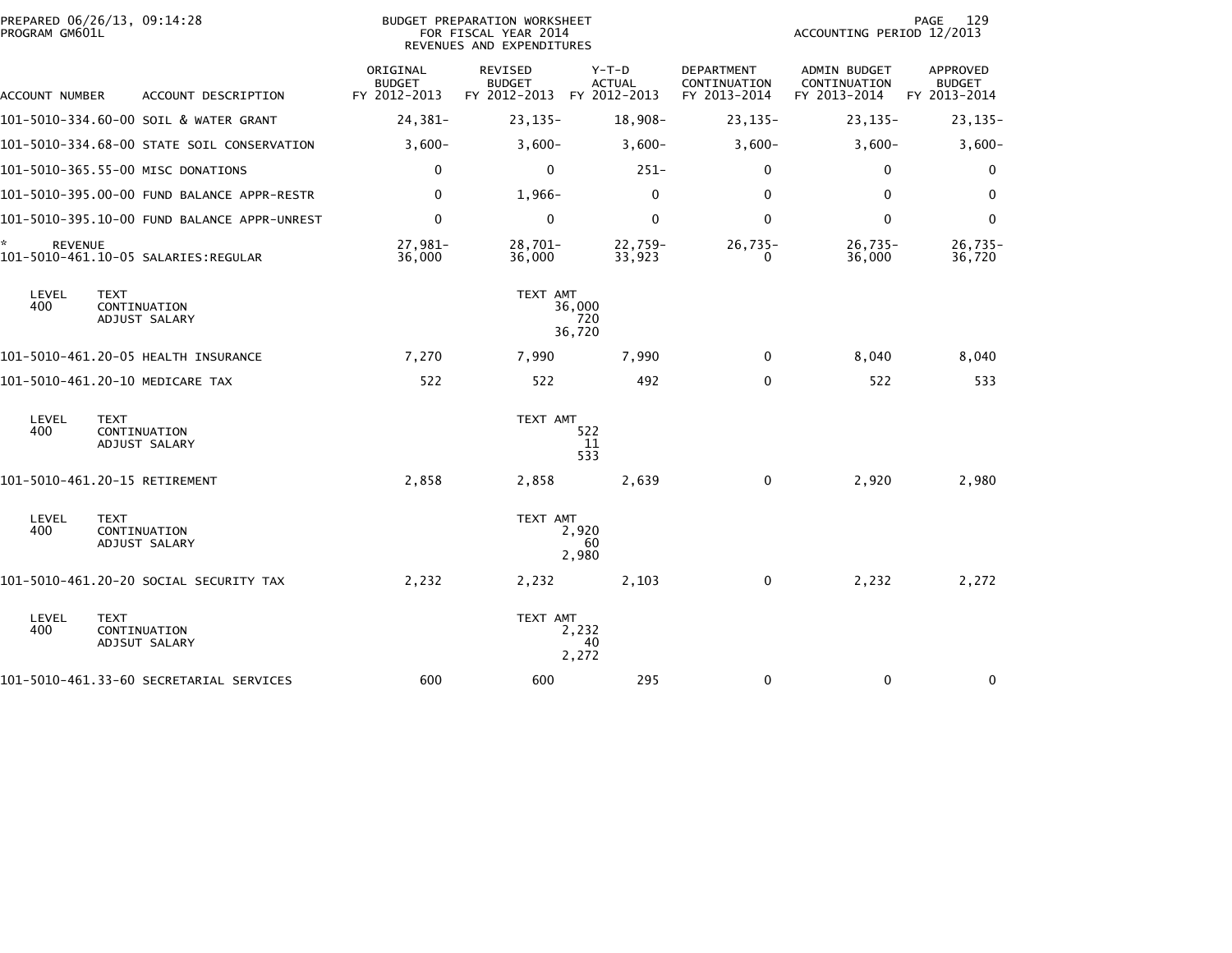| PREPARED 06/26/13, 09:14:28<br>PROGRAM GM601L |                                          | BUDGET PREPARATION WORKSHEET<br>FOR FISCAL YEAR 2014<br>REVENUES AND EXPENDITURES |                                                 | 130<br>PAGE<br>ACCOUNTING PERIOD 12/2013 |                                                   |                                                     |                                                  |
|-----------------------------------------------|------------------------------------------|-----------------------------------------------------------------------------------|-------------------------------------------------|------------------------------------------|---------------------------------------------------|-----------------------------------------------------|--------------------------------------------------|
| ACCOUNT NUMBER                                | ACCOUNT DESCRIPTION                      | ORIGINAL<br><b>BUDGET</b><br>FY 2012-2013                                         | <b>REVISED</b><br><b>BUDGET</b><br>FY 2012-2013 | $Y-T-D$<br><b>ACTUAL</b><br>FY 2012-2013 | <b>DEPARTMENT</b><br>CONTINUATION<br>FY 2013-2014 | <b>ADMIN BUDGET</b><br>CONTINUATION<br>FY 2013-2014 | <b>APPROVED</b><br><b>BUDGET</b><br>FY 2013-2014 |
| 101-5010-461.43-15 R&M:EQUIPMENT              |                                          | 400                                                                               | 400                                             | $\mathbf{0}$                             | 400                                               | $\mathbf{0}$                                        | $\Omega$                                         |
|                                               | 101-5010-461.50-07 COST PER COPY PROGRAM | 200                                                                               | 200                                             | 62                                       | 150                                               | 200                                                 | 200                                              |
| 101-5010-461.53-05 TELEPHONE                  |                                          | 0                                                                                 | 0                                               | $\mathbf{0}$                             | $\Omega$                                          | 0                                                   | $\Omega$                                         |
| 101-5010-461.54-00 ADVERTISING                |                                          | 0                                                                                 | $\mathbf{0}$                                    | $\mathbf{0}$                             | $\Omega$                                          | 0                                                   | $\mathbf{0}$                                     |
| 101-5010-461.57-00 POSTAGE                    |                                          | 200                                                                               | 200                                             | 0                                        | 200                                               | 100                                                 | 100                                              |
| 101-5010-461.58-00 TRAVEL                     |                                          | 2,250                                                                             | 2,250                                           | 1,502                                    | 2,250                                             | 2,250                                               | 2,250                                            |
| 101-5010-461.59-00 TRAINING                   |                                          | 1,000                                                                             | 1,000                                           | 250                                      | 1,000                                             | 1,000                                               | 1,000                                            |
| 101-5010-461.61-05 SUPPLIES:OFFICE            |                                          | 500                                                                               | 500                                             | 25                                       | 500                                               | 500                                                 | 500                                              |
|                                               | 101-5010-461.64-50 DUES & SUBSCRIPTIONS  | 1,500                                                                             | 1,500                                           | 1,466                                    | 1,500                                             | 1,500                                               | 1,500                                            |
|                                               | 101-5010-461.83-04 EASEMENT MONITORING   | $\mathbf{0}$                                                                      | $\mathbf{0}$                                    | $\Omega$                                 | $\Omega$                                          | $\bf{0}$                                            | $\Omega$                                         |
|                                               | 101-5010-461.83-16 EDUCATIONAL PROJECT   | 430                                                                               | 430                                             | 150                                      | 430                                               | 430                                                 | 430                                              |
| ÷.<br><b>EXPENDITURE</b>                      |                                          | 55,962                                                                            | 56,682                                          | 50,897                                   | 6,430                                             | 55,694                                              | 56,525                                           |
| **                                            | SOIL & WATER CONSERVATION                | 27,981                                                                            | 27,981                                          | 28,138                                   | $20, 305 -$                                       | 28,959                                              | 29,790                                           |
| ***<br>SOIL & WATER                           |                                          | 27,981                                                                            | 27.981                                          | 28.138                                   | $20.305 -$                                        | 28,959                                              | 29,790                                           |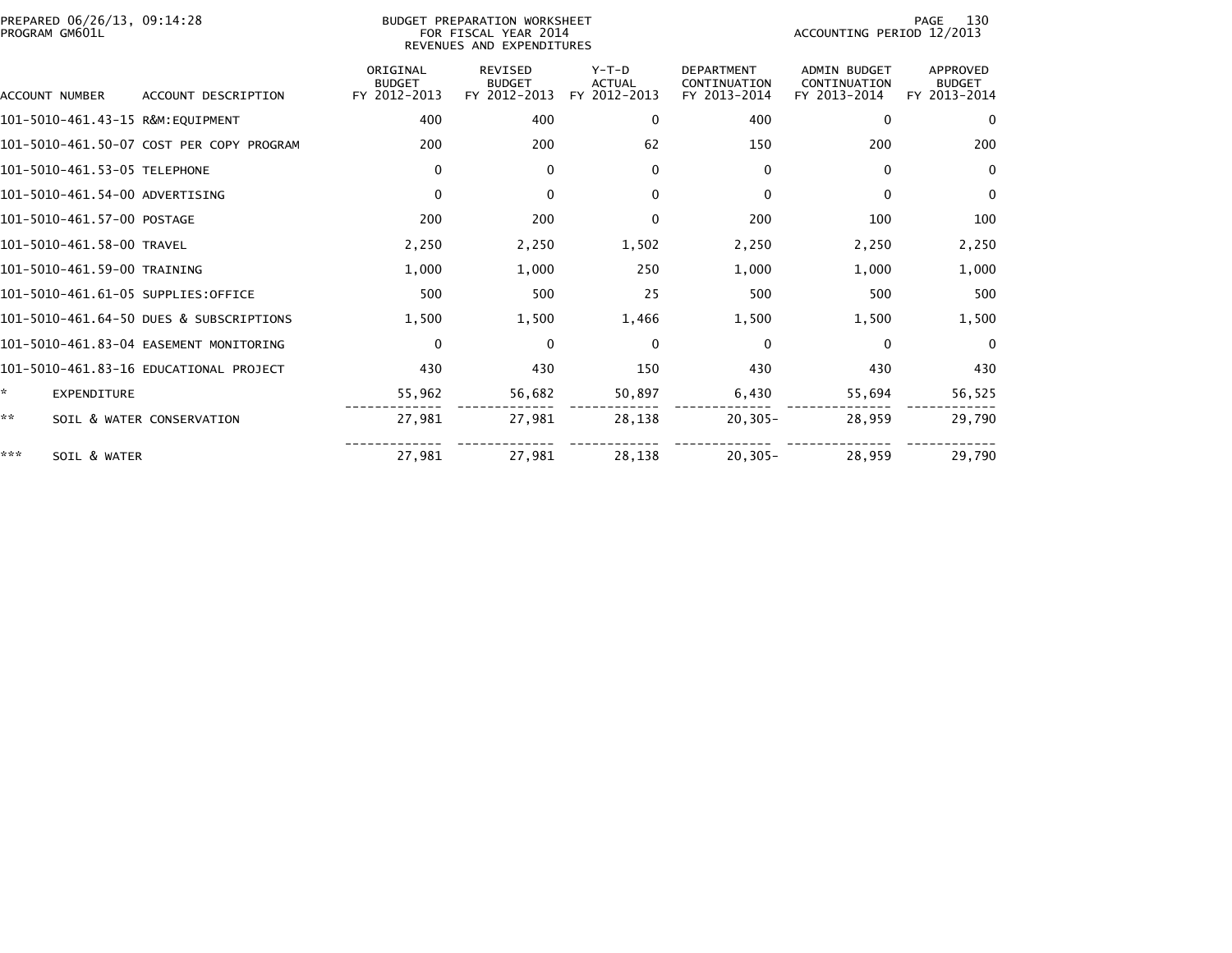| PREPARED 06/26/13, 09:14:28<br>PROGRAM GM601L |                                              |                                           | <b>BUDGET PREPARATION WORKSHEET</b><br>FOR FISCAL YEAR 2014<br>REVENUES AND EXPENDITURES |                                        |                                            | ACCOUNTING PERIOD 12/2013                    | 131<br>PAGE                               |
|-----------------------------------------------|----------------------------------------------|-------------------------------------------|------------------------------------------------------------------------------------------|----------------------------------------|--------------------------------------------|----------------------------------------------|-------------------------------------------|
| ACCOUNT NUMBER                                | ACCOUNT DESCRIPTION                          | ORIGINAL<br><b>BUDGET</b><br>FY 2012-2013 | REVISED<br><b>BUDGET</b><br>FY 2012-2013                                                 | Y-T-D<br><b>ACTUAL</b><br>FY 2012-2013 | DEPARTMENT<br>CONTINUATION<br>FY 2013-2014 | ADMIN BUDGET<br>CONTINUATION<br>FY 2013-2014 | APPROVED<br><b>BUDGET</b><br>FY 2013-2014 |
| 101-5110-331.02-00 BEACON GRANT               |                                              | $\mathbf 0$                               | $299,032 -$                                                                              | 158,588-                               | 0                                          | 0                                            | $\mathbf{0}$                              |
|                                               |                                              | 49,996-                                   | 49,996-                                                                                  | 11,146-                                | $40,996 -$                                 | 40,996-                                      | 40,996-                                   |
| LEVEL<br><b>TEXT</b><br>400                   | DECREASE IN FUNDING                          |                                           | TEXT AMT                                                                                 | 40,996<br>40,996                       |                                            |                                              |                                           |
|                                               | 101-5110-334.64-00 STATE AID HEALTH DEPT     | 66,010-                                   | 66,010-                                                                                  | $60,635-$                              | $66,010-$                                  | 66,010-                                      | $66,010-$                                 |
|                                               | 101-5110-365.70-00 RESTRICTED DONATIONS      | 0                                         | $\mathbf{0}$                                                                             | 0                                      | 0                                          | 0                                            | 0                                         |
|                                               | 101-5110-389.15-00 HLTH:STAFF SUPP/MARKETING | 0                                         | 0                                                                                        | 0                                      | $\Omega$                                   | 0                                            | 0                                         |
|                                               | 101-5110-389.95-00 OTHER MISC RECEIPTS       | 0                                         | $\Omega$                                                                                 | 6-                                     | 0                                          | 0                                            | $\mathbf{0}$                              |
|                                               | 101-5110-395.00-00 FUND BALANCE APPR-RESTR   | $\Omega$                                  | $\Omega$                                                                                 | 0                                      | 0                                          | 0                                            | $\mathbf{0}$                              |
|                                               | 101-5110-395.10-00 FUND BALANCE APPR-UNREST  | $\Omega$                                  | $\Omega$                                                                                 | 0                                      | $\Omega$                                   | 0                                            | $\mathbf{0}$                              |
| <b>REVENUE</b>                                |                                              | 116,006-<br>0                             | 415,038-<br>0                                                                            | 230, 375-<br>124,935                   | $107,006-$<br>0                            | 107,006-<br>0                                | $107,006-$<br>0                           |
| 101–5110–441.10–05 SALARIES:REGULAR           |                                              | 169,268                                   | 169,268                                                                                  | 191,779                                | 217,483                                    | 217,483                                      | 217,483                                   |
|                                               |                                              | $\mathbf 0$                               | $\mathbf{0}$                                                                             | $\overline{7}$                         | $\mathbf{0}$                               | $\mathbf{0}$                                 | $\mathbf{0}$                              |
|                                               |                                              | 0                                         | 15,050                                                                                   | 16,233                                 | 15,050                                     | 15,050                                       | 15,050                                    |
| 101-5110-441.10-20 SALARIES:PER DIEM          |                                              | 800                                       | 800                                                                                      | 720                                    | 800                                        | 800                                          | 800                                       |
| 101-5110-441.20-05 HEALTH INSURANCE           |                                              | 36,544                                    | 36,544                                                                                   | 50,083                                 | 43,064                                     | 43,064                                       | 43,064                                    |
|                                               | 101-5110-441.20-08 HEALTH INSURANCE:RETIREES | 44,890                                    | 44,890                                                                                   | 50,250                                 | 47,570                                     | 50,250                                       | 50,250                                    |
| 101-5110-441.20-10 MEDICARE TAX               |                                              | 2,454                                     | 2,683                                                                                    | 4,684                                  | 3,154                                      | 3,154                                        | 3,154                                     |
| 101-5110-441.20-15 RETIREMENT                 |                                              | 11,798                                    | 11,798                                                                                   | 21,776                                 | 14,659                                     | 15,376                                       | 15,376                                    |
|                                               | 101–5110–441.20–20 SOCIAL SECURITY TAX       | 10,495                                    | 11,472                                                                                   | 20,026                                 | 12,588                                     | 12,588                                       | 12,588                                    |
|                                               | 101-5110-441.20-25 WORKERS COMPENSATION      | 504                                       | 566                                                                                      | 3,961                                  | 939                                        | 939                                          | 939                                       |
|                                               | 101-5110-441.20-30 401(K) CONTRIBUTIONS      | 5,078                                     | 5,078                                                                                    | 7,082                                  | 6,524                                      | 6,524                                        | 6,524                                     |
|                                               | 101-5110-441.32-36 PUBLIC HEALTH NURSING SVS | 0                                         | 21,079                                                                                   | 21,078                                 | $\mathbf{0}$                               | 0                                            | 0                                         |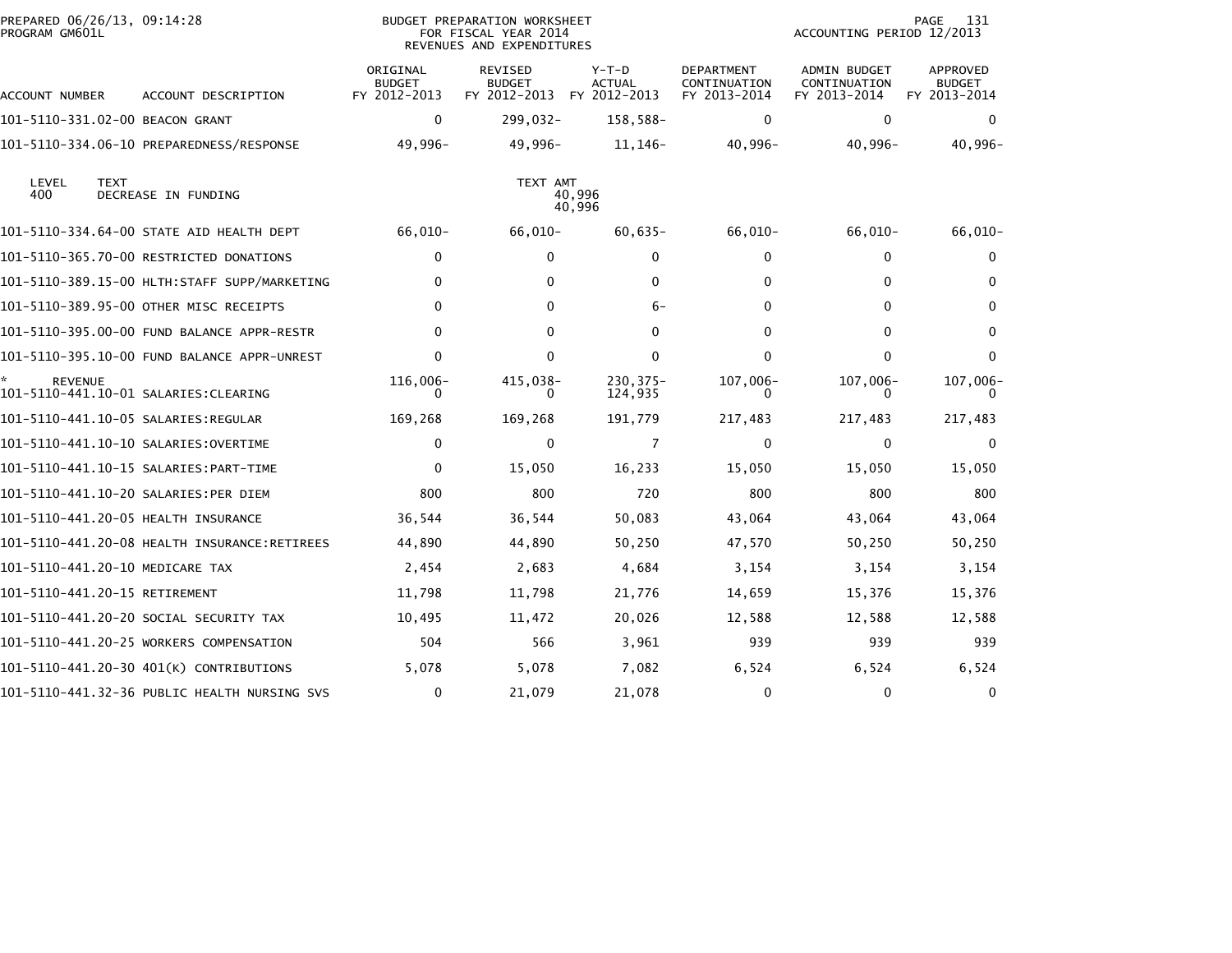| PREPARED 06/26/13, 09:14:28<br>PROGRAM GM601L |             |                                                                                            |                                           | <b>BUDGET PREPARATION WORKSHEET</b><br>FOR FISCAL YEAR 2014<br>REVENUES AND EXPENDITURES |                                          |                                                   | ACCOUNTING PERIOD 12/2013                           | 132<br>PAGE                                      |
|-----------------------------------------------|-------------|--------------------------------------------------------------------------------------------|-------------------------------------------|------------------------------------------------------------------------------------------|------------------------------------------|---------------------------------------------------|-----------------------------------------------------|--------------------------------------------------|
| ACCOUNT NUMBER                                |             | ACCOUNT DESCRIPTION                                                                        | ORIGINAL<br><b>BUDGET</b><br>FY 2012-2013 | <b>REVISED</b><br><b>BUDGET</b><br>FY 2012-2013                                          | $Y-T-D$<br><b>ACTUAL</b><br>FY 2012-2013 | <b>DEPARTMENT</b><br>CONTINUATION<br>FY 2013-2014 | <b>ADMIN BUDGET</b><br>CONTINUATION<br>FY 2013-2014 | <b>APPROVED</b><br><b>BUDGET</b><br>FY 2013-2014 |
|                                               |             | 101-5110-441.33-00 OTHER PROFESSIONAL SRVCS                                                | $\mathbf 0$                               | 106,350                                                                                  | 52,351                                   | $\mathbf{0}$                                      | $\mathbf{0}$                                        | 0                                                |
|                                               |             | 101-5110-441.33-17 CONTRACTED SERVICES                                                     | 2,500                                     | 2,500                                                                                    | 0                                        | 2,500                                             | 2,000                                               | 2,000                                            |
|                                               |             | 101-5110-441.34-30 SERVICE & MAINTENANCE                                                   | 39,000                                    | 146,365                                                                                  | 57,038                                   | 48,413                                            | 48,500                                              | 48,500                                           |
| LEVEL<br>400                                  | <b>TEXT</b> | FOR M&M MAINTENANCE AND SERVICE CONTRACTS,<br>ONESOURCE, FOR MEDICAL RECORDS SYSTEM UPKEEP |                                           | TEXT AMT                                                                                 | 48,413                                   |                                                   |                                                     |                                                  |
|                                               |             | 9413 MORE THAN LAST YEAR                                                                   |                                           |                                                                                          | 48,413                                   |                                                   |                                                     |                                                  |
| 101-5110-441.41-40 WATER                      |             |                                                                                            | 4,000                                     | 4,000                                                                                    | 2,449                                    | 4,000                                             | 4,000                                               | 4,000                                            |
|                                               |             | 101-5110-441.41-42 STORM WATER FEE                                                         | $\mathbf 0$                               | 700                                                                                      | 520                                      | 700                                               | 700                                                 | 700                                              |
|                                               |             | 101-5110-441.43-15 R&M:EQUIPMENT                                                           | 1,000                                     | 1,000                                                                                    | 0                                        | 1,000                                             | 1,000                                               | 1,000                                            |
|                                               |             | 101-5110-441.44-20 RENT:LAND & BUILDINGS                                                   | 3,840                                     | 3,880                                                                                    | 3,880                                    | 3,840                                             | 3,840                                               | 3,840                                            |
|                                               |             |                                                                                            | 2,400                                     | 2,400                                                                                    | 1,800                                    | 2,400                                             | 2,400                                               | 2,400                                            |
|                                               |             | 101-5110-441.50-07 COST PER COPY PROGRAM                                                   | 150                                       | 110                                                                                      | 0                                        | 150                                               | 150                                                 | 150                                              |
| 101-5110-441.50-50 REG OF DEEDS               |             |                                                                                            | $\mathbf 0$                               | 0                                                                                        | $\mathbf{0}$                             | $\Omega$                                          | $\mathbf 0$                                         | $\mathbf 0$                                      |
| 101-5110-441.53-05 TELEPHONE                  |             |                                                                                            | 4,600                                     | 4,600                                                                                    | 3,116                                    | 4,600                                             | 4,200                                               | 4,200                                            |
| 101-5110-441.54-00 ADVERTISING                |             |                                                                                            | $\mathbf{0}$                              | $\mathbf{0}$                                                                             | $\mathbf{0}$                             | $\mathbf{0}$                                      | 0                                                   | $\Omega$                                         |
| 101-5110-441.55-00 PRINTING                   |             |                                                                                            | 60                                        | 60                                                                                       | 38                                       | 100                                               | 100                                                 | 100                                              |
| 101-5110-441.57-00 POSTAGE                    |             |                                                                                            | 1,700                                     | 1,700                                                                                    | 819                                      | 1,700                                             | 1,500                                               | 1,500                                            |
| 101-5110-441.58-00 TRAVEL                     |             |                                                                                            | 4,600                                     | 5,800                                                                                    | 5,027                                    | 4,600                                             | 5,000                                               | 5,000                                            |
| 101-5110-441.59-00 TRAINING                   |             |                                                                                            | 2,130                                     | 12,130                                                                                   | 766                                      | $\bf{0}$                                          | 2,000                                               | 2,000                                            |
|                                               |             | 101-5110-441.61-05 SUPPLIES:OFFICE                                                         | 3,000                                     | 3,559                                                                                    | 2,667                                    | 3,000                                             | 2,800                                               | 2,800                                            |
|                                               |             | 101–5110–441.61–95 SUPPLIES:OTHER SMALL EQMT                                               | 700                                       | 530                                                                                      | 235                                      | 700                                               | 700                                                 | 700                                              |
| 101-5110-441.62-05 ELECTRICITY                |             |                                                                                            | 34,000                                    | 34,000                                                                                   | 23,958                                   | 34,000                                            | 33,000                                              | 33,000                                           |
| 101-5110-441.62-25 NATURAL GAS                |             |                                                                                            | 3,000                                     | 3,000                                                                                    | 1,506                                    | 3,000                                             | 3,000                                               | 3,000                                            |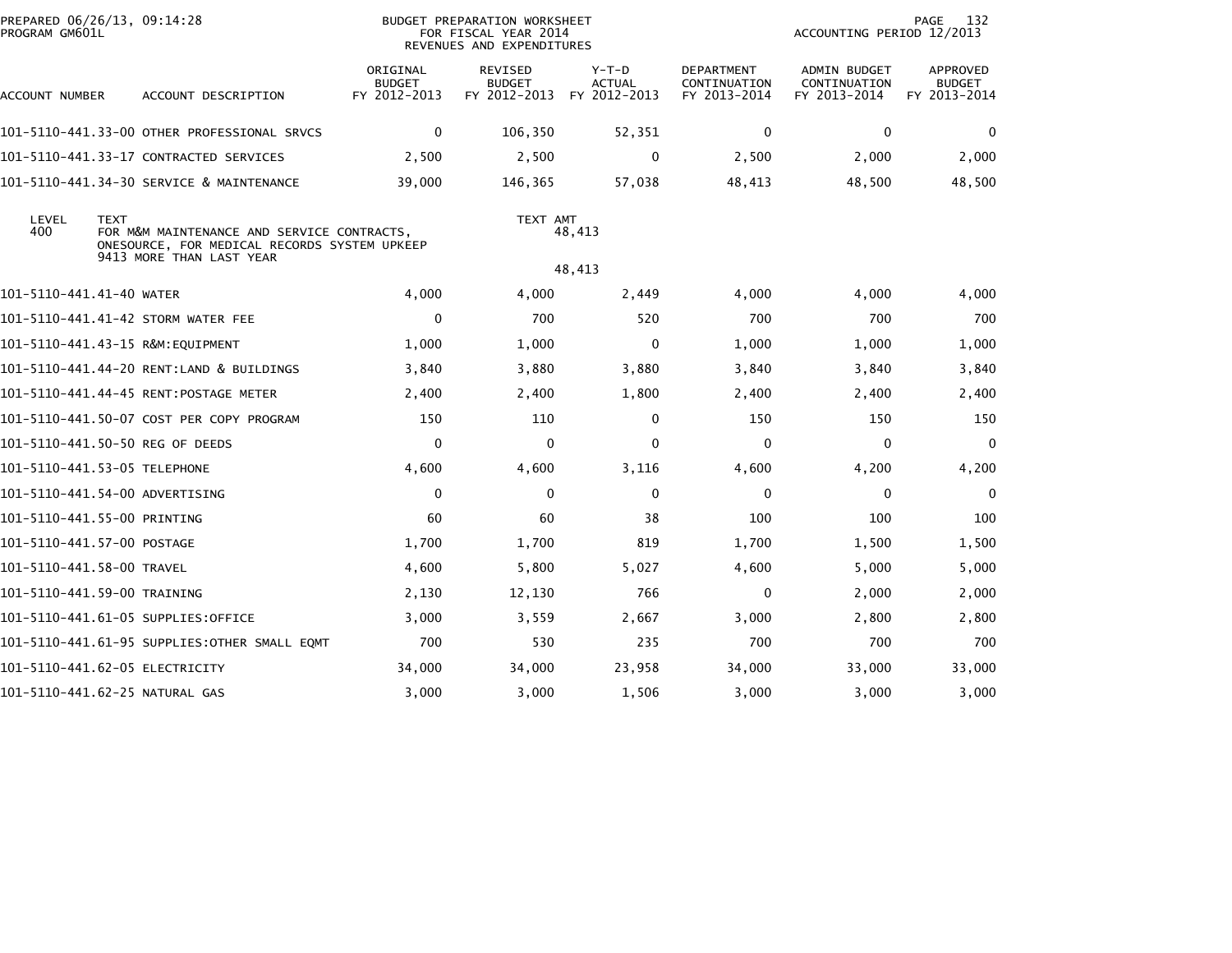| PREPARED 06/26/13, 09:14:28<br>PROGRAM GM601L                   |                                           | BUDGET PREPARATION WORKSHEET<br>FOR FISCAL YEAR 2014<br>REVENUES AND EXPENDITURES |                                          |                                                   | ACCOUNTING PERIOD 12/2013                           | -133<br>PAGE                              |
|-----------------------------------------------------------------|-------------------------------------------|-----------------------------------------------------------------------------------|------------------------------------------|---------------------------------------------------|-----------------------------------------------------|-------------------------------------------|
| ACCOUNT DESCRIPTION<br><b>ACCOUNT NUMBER</b>                    | ORIGINAL<br><b>BUDGET</b><br>FY 2012-2013 | <b>REVISED</b><br><b>BUDGET</b><br>FY 2012-2013                                   | $Y-T-D$<br><b>ACTUAL</b><br>FY 2012-2013 | <b>DEPARTMENT</b><br>CONTINUATION<br>FY 2013-2014 | <b>ADMIN BUDGET</b><br>CONTINUATION<br>FY 2013-2014 | APPROVED<br><b>BUDGET</b><br>FY 2013-2014 |
| 101-5110-441.64-50 DUES & SUBSCRIPTIONS                         | 1,400                                     | 4,047                                                                             | 3,980                                    | 5,000                                             | 4,200                                               | 4,200                                     |
| <b>TEXT</b><br>LEVEL<br>400<br>INCREASED 2750 FOR ACCREDITATION |                                           | TEXT AMT                                                                          | 4,200<br>4,200                           |                                                   |                                                     |                                           |
| 101-5110-441.73-00 C/A:OTHER IMPROVEMENTS                       | $\mathbf{0}$                              | $\Omega$                                                                          | $\Omega$                                 | 0                                                 | 0                                                   | $\Omega$                                  |
| 101-5110-441.73-47 C/A:SMILE CENTER                             | $\mathbf{0}$                              | $\Omega$                                                                          | $\Omega$                                 | $\Omega$                                          | 0                                                   | $\Omega$                                  |
| 101-5110-441.74-90 C/A:OTHER EQUIPMENT                          | $\Omega$                                  | $\mathbf{0}$                                                                      | $\mathbf{0}$                             | 0                                                 | 0                                                   | $\mathbf{0}$                              |
| 101-5110-441.76-20 F/A:DP EQUIPMENT                             | 5,000                                     | 2,625                                                                             | $\mathbf{0}$                             | 2,000                                             | 2,000                                               | 2,000                                     |
| 101-5110-441.76-25 F/A:SOFTWARE LICENSES                        | $\Omega$                                  | 51,398                                                                            | 51,398                                   | $\Omega$                                          | $\Omega$                                            | $\Omega$                                  |
| 101-5110-441.76-30 F/A:EQUIPMENT/FURNISHINGS                    | 900                                       | 1,075                                                                             | 1,073                                    | 900                                               | 1,000                                               | 1,000                                     |
| 101-5110-441.83-28 HLTH:STAFF SUPP/MARKETING                    | $\mathbf 0$                               | 0                                                                                 | $\mathbf{0}$                             | 0                                                 | 0                                                   | 0                                         |
| 101-5110-441.85-00 GRANT EXPENDITURES                           | $\Omega$                                  | $\mathbf{0}$                                                                      | $\mathbf{0}$                             | 0                                                 | 0                                                   | 0                                         |
| 101-5110-441.85-11 GRANT:AID-TO-COUNTIES                        | $\Omega$                                  | $\mathbf{0}$                                                                      | $\mathbf{0}$                             | 0                                                 | 0                                                   | $\mathbf{0}$                              |
| A.<br>EXPENDITURE                                               | 395,811                                   | 711,057                                                                           | 725,235                                  | 484,434                                           | 487,318                                             | 487,318                                   |
| **<br>ADMINISTRATION                                            | 279.805                                   | 296,019                                                                           | 494.860                                  | 377,428                                           | 380.312                                             | 380.312                                   |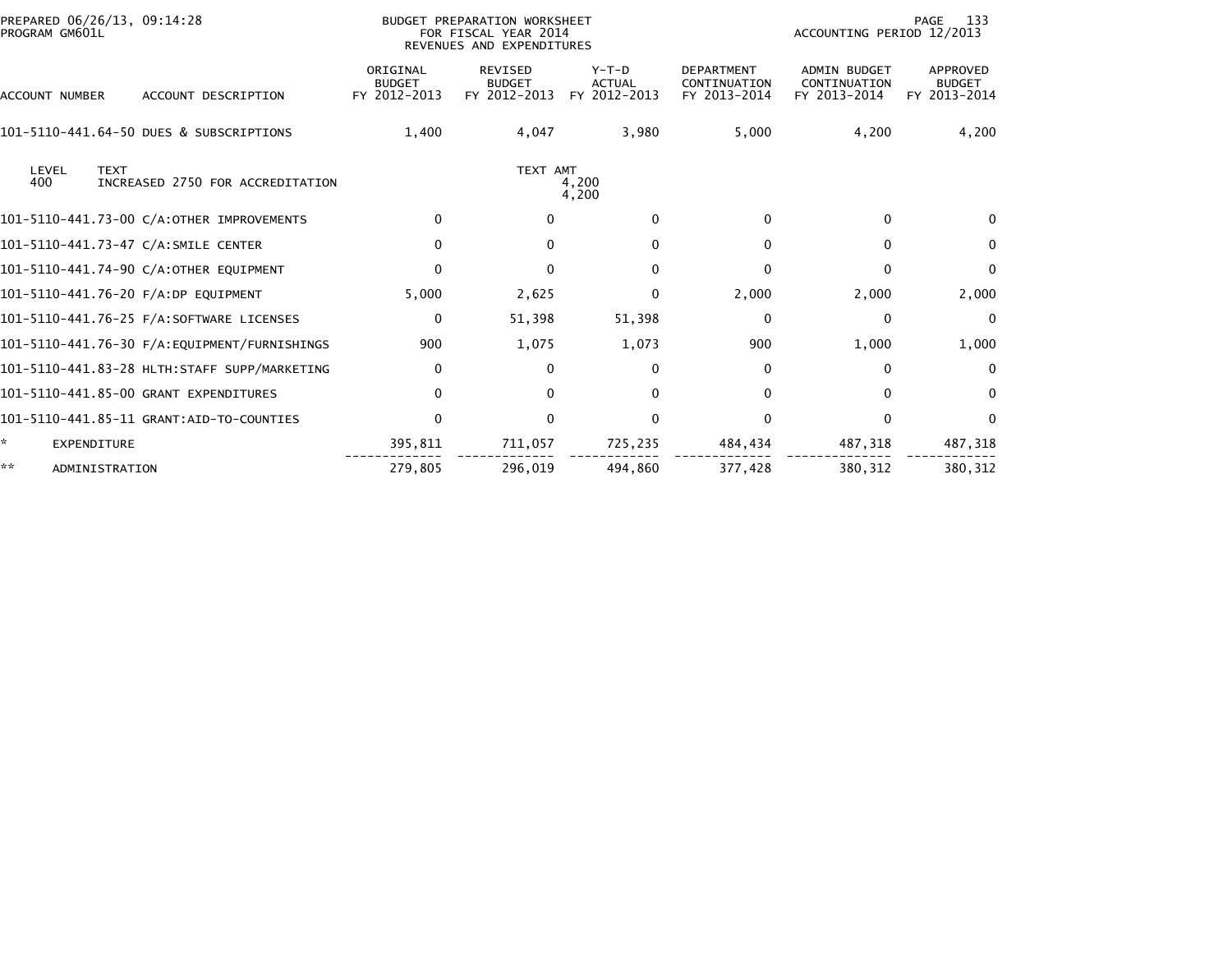|                | PREPARED 06/26/13, 09:14:28 |  |
|----------------|-----------------------------|--|
| PROGRAM GM601L |                             |  |

## PREPARED 06/26/13, 09:14:28 BUDGET PREPARATION WORKSHEET PAGE 134PROGRAM GM601L FOR FISCAL YEAR 2014 ACCOUNTING PERIOD 12/2013 REVENUES AND EXPENDITURES

| <b>ACCOUNT NUMBER</b>                                 | ACCOUNT DESCRIPTION                          | ORIGINAL<br><b>BUDGET</b><br>FY 2012-2013 | <b>REVISED</b><br><b>BUDGET</b><br>FY 2012-2013 | Y-T-D<br><b>ACTUAL</b><br>FY 2012-2013 | DEPARTMENT<br>CONTINUATION<br>FY 2013-2014 | <b>ADMIN BUDGET</b><br>CONTINUATION<br>FY 2013-2014 | APPROVED<br><b>BUDGET</b><br>FY 2013-2014 |
|-------------------------------------------------------|----------------------------------------------|-------------------------------------------|-------------------------------------------------|----------------------------------------|--------------------------------------------|-----------------------------------------------------|-------------------------------------------|
|                                                       | 101-5185-334.36-00 ENVIRONMENTAL HEALTH GRNT | $15,484-$                                 | $15,484-$                                       | 18,731-                                | $6.771 -$                                  | $6,771-$                                            | $6,771-$                                  |
|                                                       | 101-5185-334.64-00 STATE AID HEALTH DEPT     | $8,762-$                                  | $8,762-$                                        | $8,762-$                               | $8,762-$                                   | $8,762-$                                            | $8,762-$                                  |
|                                                       | 101-5185-353.44-00 ENVIRONMENTAL HEALTH FEES | $87.000 -$                                | $87,000 -$                                      | 124,385-                               | 87,000-                                    | $100,000 -$                                         | $100,000 -$                               |
| <b>REVENUE</b><br>101-5185-424.10-05 SALARIES:REGULAR |                                              | 111,246-<br>479,151                       | 111,246-<br>450,726                             | 151,878-<br>375,151                    | $102, 533 -$<br>424,991                    | $115,533-$<br>424,991                               | 115,533-<br>424,991                       |
| 101-5185-424.20-05 HEALTH INSURANCE                   |                                              | 80,913                                    | 72,873                                          | 62,524                                 | 84,154                                     | 84,154                                              | 84,154                                    |
| 101-5185-424.20-10 MEDICARE TAX                       |                                              | 6,950                                     | 6,575                                           | 5,202                                  | 5,662                                      | 5,662                                               | 5,662                                     |
| 101-5185-424.20-15 RETIREMENT                         |                                              | 33,400                                    | 32,380                                          | 25,285                                 | 28,644                                     | 30,050                                              | 30,050                                    |
|                                                       | 101-5185-424.20-20 SOCIAL SECURITY TAX       | 28,707                                    | 27,102                                          | 22,242                                 | 25,349                                     | 25,349                                              | 25,349                                    |
|                                                       | 101-5185-424.20-25 WORKERS COMPENSATION      | 2,496                                     | 4,271                                           | 3,511                                  | 1,792                                      | 1,792                                               | 1,792                                     |
|                                                       | 101-5185-424.20-30 401(K) CONTRIBUTIONS      | 14,375                                    | 13,595                                          | 10,982                                 | 12,750                                     | 12,750                                              | 12,750                                    |
|                                                       | 101-5185-424.34-30 SERVICE & MAINTENANCE     | 16,500                                    | 16,150                                          | 14,540                                 | 16,500                                     | 16,500                                              | 16,500                                    |
|                                                       | 101-5185-424.50-07 COST PER COPY PROGRAM     | 500                                       | 500                                             | 401                                    | 500                                        | 500                                                 | 500                                       |
| 101-5185-424.53-05 TELEPHONE                          |                                              | 7,500                                     | 7,500                                           | 4,318                                  | 7,500                                      | 6,500                                               | 6,500                                     |
| 101-5185-424.54-00 ADVERTISING                        |                                              | 0                                         | $\mathbf{0}$                                    | 0                                      | $\mathbf{0}$                               | 0                                                   | $\Omega$                                  |
| 101-5185-424.55-00 PRINTING                           |                                              | 1,000                                     | 500                                             | 498                                    | 1,000                                      | 1,000                                               | 1,000                                     |
| 101-5185-424.57-00 POSTAGE                            |                                              | 3,700                                     | 3,700                                           | 2,693                                  | 3,700                                      | 3,700                                               | 3,700                                     |
| 101-5185-424.58-00 TRAVEL                             |                                              | 38,500                                    | 38,500                                          | 32,222                                 | 38,500                                     | 38,500                                              | 38,500                                    |
| 101-5185-424.59-00 TRAINING                           |                                              | 2,000                                     | 2,000                                           | 1,650                                  | 2,000                                      | 2,000                                               | 2,000                                     |
| 101-5185-424.61-05 SUPPLIES:OFFICE                    |                                              | 1,200                                     | 979                                             | 842                                    | 1,000                                      | 1,000                                               | 1,000                                     |
|                                                       | 101-5185-424.61-34 SUPPLIES:LABORATORY       | 12,500                                    | 12,500                                          | 12,119                                 | 12,500                                     | 12,500                                              | 12,500                                    |
|                                                       | 101-5185-424.61-88 SUPPLIES: VECTOR CONTROL  | $\mathbf 0$                               | $\mathbf 0$                                     | $\mathbf 0$                            | 0                                          | 0                                                   | $\mathbf{0}$                              |
|                                                       | 101–5185–424.61–95 SUPPLIES:OTHER SMALL EOMT | 130                                       | 800                                             | 252                                    | 1,500                                      | 0                                                   | $\Omega$                                  |
|                                                       | 101-5185-424.74-90 C/A:OTHER EQUIPMENT       | 0                                         | $\mathbf 0$                                     | $\mathbf 0$                            | 0                                          | $\mathbf{0}$                                        | 0                                         |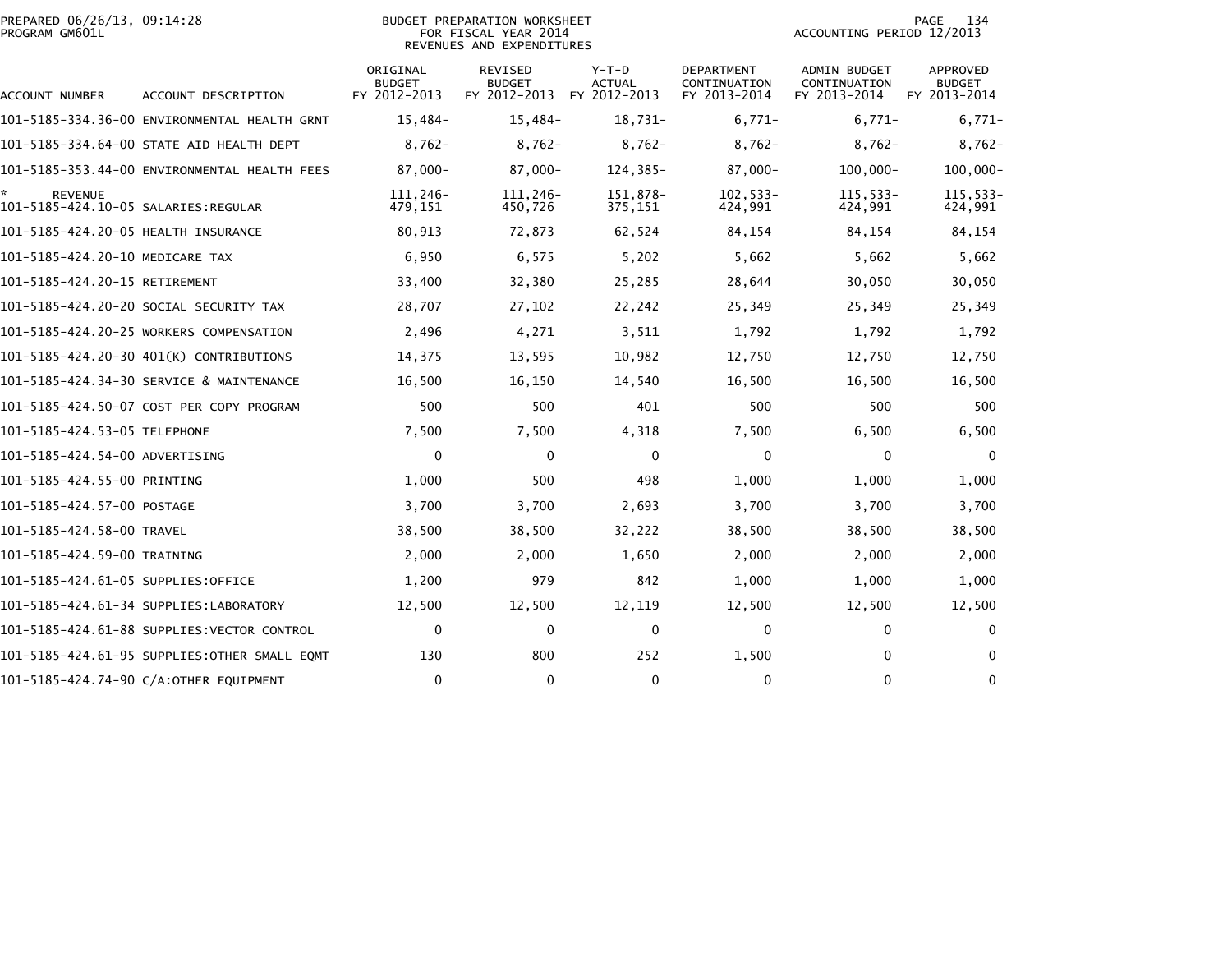| PREPARED 06/26/13, 09:14:28<br>PROGRAM GM601L              | BUDGET PREPARATION WORKSHEET<br>FOR FISCAL YEAR 2014<br>REVENUES AND EXPENDITURES |                                          |                                          |                                                   | ACCOUNTING PERIOD 12/2013                           | 135<br>PAGE                               |
|------------------------------------------------------------|-----------------------------------------------------------------------------------|------------------------------------------|------------------------------------------|---------------------------------------------------|-----------------------------------------------------|-------------------------------------------|
| ACCOUNT DESCRIPTION<br>ACCOUNT NUMBER                      | ORIGINAL<br><b>BUDGET</b><br>FY 2012-2013                                         | REVISED<br><b>BUDGET</b><br>FY 2012-2013 | $Y-T-D$<br><b>ACTUAL</b><br>FY 2012-2013 | <b>DEPARTMENT</b><br>CONTINUATION<br>FY 2013-2014 | <b>ADMIN BUDGET</b><br>CONTINUATION<br>FY 2013-2014 | APPROVED<br><b>BUDGET</b><br>FY 2013-2014 |
| 101-5185-424.76-20 F/A:DP EQUIPMENT                        | 0                                                                                 |                                          | $\bf{0}$                                 | 0                                                 |                                                     | 0                                         |
|                                                            | 0                                                                                 |                                          | 0                                        | 0                                                 | 1,500                                               | 1,500                                     |
| LEVEL<br><b>TEXT</b><br>400<br>FOR NEW AUGERS TO DIG HOLES |                                                                                   | TEXT AMT                                 | 1,500<br>1,500                           |                                                   |                                                     |                                           |
| 101-5185-424.76-90 F/A:OTHER                               | 0                                                                                 | 0                                        | $\Omega$                                 | $\Omega$                                          | 0                                                   | 0                                         |
| 101-5185-424.82-06 IMMINENT HAZARD CLEANUP                 | $\mathbf 0$                                                                       |                                          | $\mathbf{0}$                             | $\Omega$                                          | $\Omega$                                            | $\mathbf{0}$                              |
| 101-5185-424.90-16 BANK FEES:CREDIT CARD                   | 1,000                                                                             | 1,350                                    | 1,390                                    | 1,000                                             | 1,800                                               | 1,800                                     |
| ÷.<br><b>EXPENDITURE</b>                                   | 730,522                                                                           | 692,001                                  | 575,822                                  | 669,042                                           | 670,248                                             | 670,248                                   |
| **<br>ENVIRONMENTAL HEALTH                                 | 619,276                                                                           | 580,755                                  | 423,944                                  | 566,509                                           | 554,715                                             | 554,715                                   |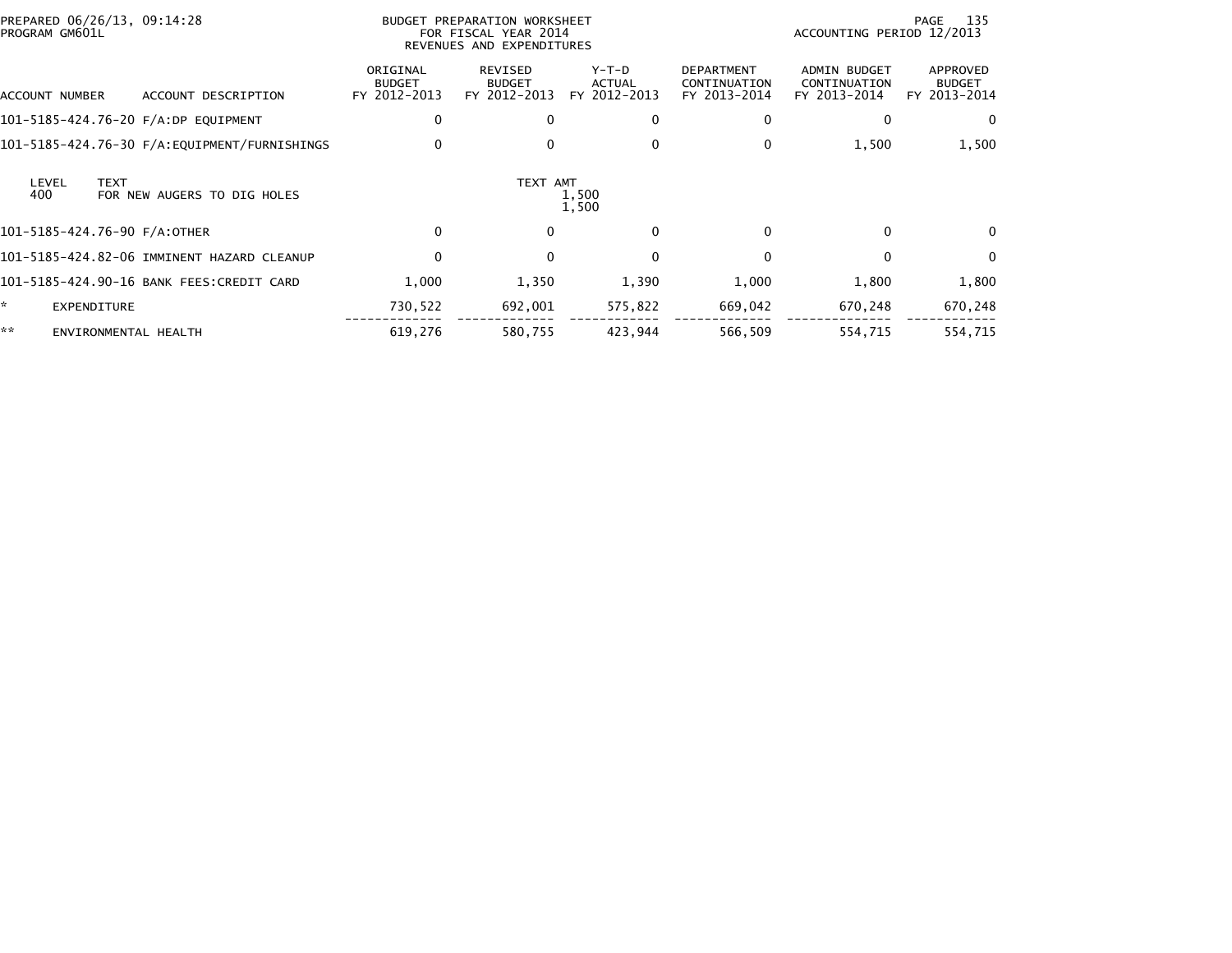| PROGRAM GM601L | PREPARED 06/26/13, 09:14:28                         | BUDGET PREPARATION WORKSHEET<br>FOR FISCAL YEAR 2014<br>REVENUES AND EXPENDITURES |                                                 |                                        |                                                   | 136<br>PAGE<br>ACCOUNTING PERIOD 12/2013            |                                           |
|----------------|-----------------------------------------------------|-----------------------------------------------------------------------------------|-------------------------------------------------|----------------------------------------|---------------------------------------------------|-----------------------------------------------------|-------------------------------------------|
| ACCOUNT NUMBER | ACCOUNT DESCRIPTION                                 | ORIGINAL<br><b>BUDGET</b><br>FY 2012-2013                                         | <b>REVISED</b><br><b>BUDGET</b><br>FY 2012-2013 | Y-T-D<br><b>ACTUAL</b><br>FY 2012-2013 | <b>DEPARTMENT</b><br>CONTINUATION<br>FY 2013-2014 | <b>ADMIN BUDGET</b><br>CONTINUATION<br>FY 2013-2014 | APPROVED<br><b>BUDGET</b><br>FY 2013-2014 |
|                | 101-5190-325.19-00 SHELTER FEES                     | $27,000 -$                                                                        | $27,000 -$                                      | $27,571-$                              | $28,000-$                                         | $27,000-$                                           | $27,000 -$                                |
|                | 101-5190-338.70-00 CONTRIBUTION-SALISBURY           | $\mathbf{0}$                                                                      | 0                                               | 0                                      | $\mathbf{0}$                                      | $\Omega$                                            | $\Omega$                                  |
|                | 101-5190-353.94-00 VETERINARY FEES                  | $12,500-$                                                                         | 69,800-                                         | 101,333-                               | $100,000 -$                                       | $90,000 -$                                          | $90,000 -$                                |
| LEVEL<br>400   | <b>TEXT</b><br>INCREASED DUE TO INCREASED ADOPTIONS |                                                                                   | TEXT AMT                                        | 90,000<br>90,000                       |                                                   |                                                     |                                           |
|                | 101-5190-365.17-00 ANIMAL CONTROL DONATIONS         | $1.000 -$                                                                         | $1,000-$                                        | $2,011-$                               | $1,000-$                                          | $1,000-$                                            | $1,000-$                                  |
|                | 101-5190-395.00-00 FUND BALANCE APPR-RESTR          | $\mathbf 0$                                                                       | $\Omega$                                        | $\mathbf{0}$                           | $\mathbf{0}$                                      | $\Omega$                                            | $\Omega$                                  |
|                | 101-5190-395.10-00 FUND BALANCE APPR-UNREST         | $\Omega$                                                                          | $\Omega$                                        | 0                                      | $\Omega$                                          | $\mathbf{0}$                                        | $\mathbf{0}$                              |
| <b>REVENUE</b> | 101-5190-420.10-05 SALARIES:REGULAR                 | $40,500 -$<br>314,807                                                             | 97,800-<br>340,707                              | 130,915-<br>293,467                    | $129,000 -$<br>300,959                            | $118,000 -$<br>300,959                              | 118,000-<br>300,959                       |
|                |                                                     | $\mathbf 0$                                                                       | $\Omega$                                        | $\Omega$                               | $\mathbf{0}$                                      | $\mathbf{0}$                                        | $\Omega$                                  |
|                | 101-5190-420.10-15 SALARIES: PART-TIME              | $\mathbf{0}$                                                                      | $\Omega$                                        | $\mathbf{0}$                           | $\Omega$                                          | $\mathbf{0}$                                        | $\Omega$                                  |
|                | 101-5190-420.20-05 HEALTH INSURANCE                 | 80,400                                                                            | 88,440                                          | 79,008                                 | 59,594                                            | 59,594                                              | 59,594                                    |
|                | 101-5190-420.20-10 MEDICARE TAX                     | 4,565                                                                             | 4,940                                           | 3,972                                  | 3,864                                             | 3,864                                               | 3,864                                     |
|                | 101-5190-420.20-15 RETIREMENT                       | 21,942                                                                            | 22,962                                          | 19,707                                 | 20,285                                            | 21,278                                              | 21,278                                    |
|                | 101-5190-420.20-20 SOCIAL SECURITY TAX              | 19,518                                                                            | 21,123                                          | 16,984                                 | 17,659                                            | 17,659                                              | 17,659                                    |
|                | 101-5190-420.20-25 WORKERS COMPENSATION             | 9,444                                                                             | 10,194                                          | 8,022                                  | 9,444                                             | 9,444                                               | 9,444                                     |
|                | 101-5190-420.20-30 401(K) CONTRIBUTIONS             | 9,444                                                                             | 10,224                                          | 7,679                                  | 9,029                                             | 9,029                                               | 9,029                                     |
|                | 101-5190-420.32-60 VETERINARIAN FEES                | 10,000                                                                            | 64,900                                          | 48,196                                 | 50,000                                            | 55,000                                              | 55,000                                    |
| LEVEL<br>400   | <b>TEXT</b><br>INCREASED DUE TO INCREASED ADOPTIONS |                                                                                   | TEXT AMT                                        | 55,000<br>55,000                       |                                                   |                                                     |                                           |
|                | 101-5190-420.33-13 CONTRACT CLEANING                | 6,482                                                                             | 6,482                                           | 5,485                                  | 7,006                                             | 7,100                                               | 7,100                                     |
| LEVEL          | <b>TEXT</b>                                         |                                                                                   | TEXT AMT                                        |                                        |                                                   |                                                     |                                           |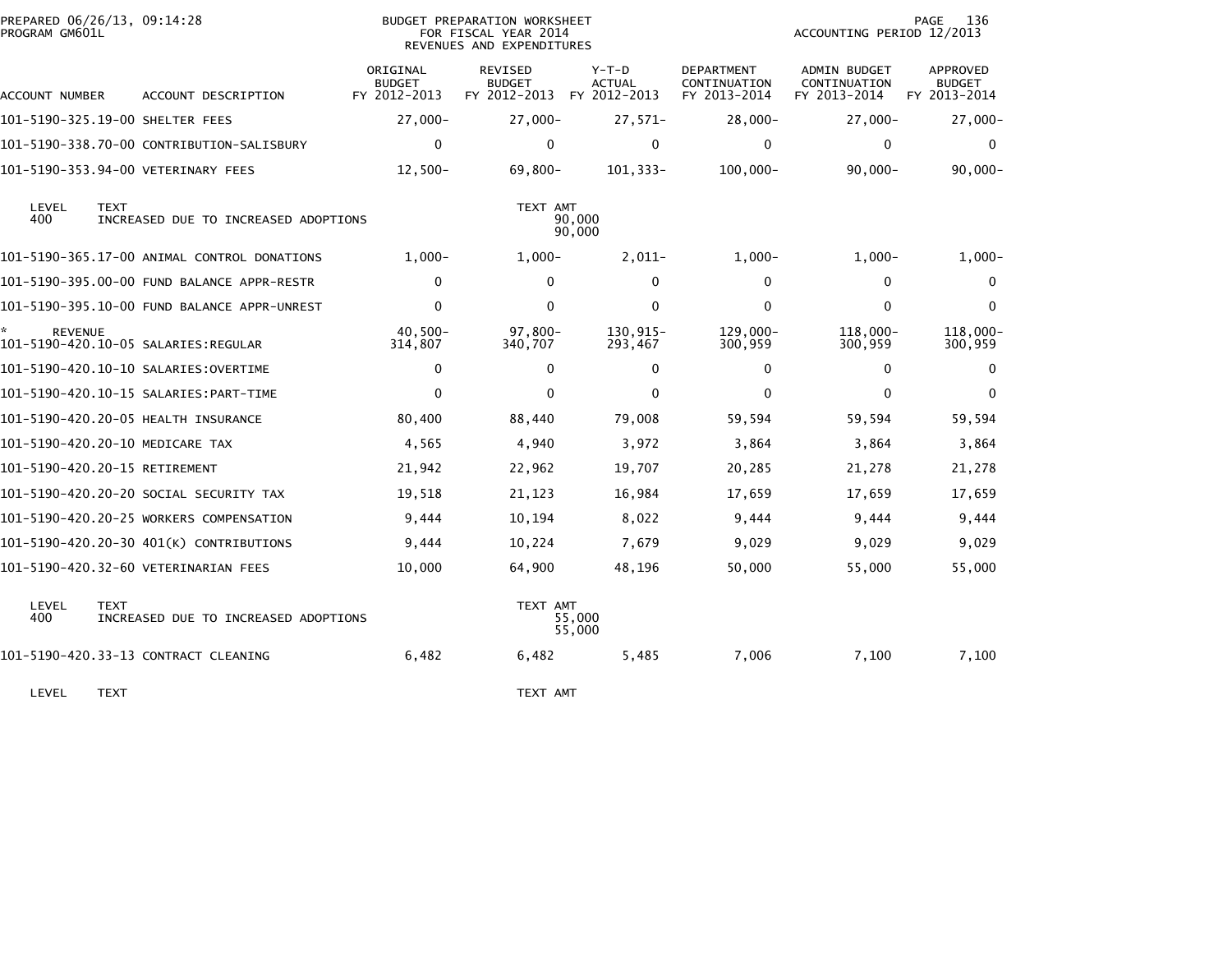| PROGRAM GM601L           | PREPARED 06/26/13, 09:14:28                                                                                                                                     |                                           | BUDGET PREPARATION WORKSHEET<br>FOR FISCAL YEAR 2014<br>REVENUES AND EXPENDITURES |                                          |                                            | ACCOUNTING PERIOD 12/2013                           | 137<br>PAGE                               |
|--------------------------|-----------------------------------------------------------------------------------------------------------------------------------------------------------------|-------------------------------------------|-----------------------------------------------------------------------------------|------------------------------------------|--------------------------------------------|-----------------------------------------------------|-------------------------------------------|
| ACCOUNT NUMBER           | ACCOUNT DESCRIPTION                                                                                                                                             | ORIGINAL<br><b>BUDGET</b><br>FY 2012-2013 | REVISED<br><b>BUDGET</b><br>FY 2012-2013                                          | $Y-T-D$<br><b>ACTUAL</b><br>FY 2012-2013 | DEPARTMENT<br>CONTINUATION<br>FY 2013-2014 | <b>ADMIN BUDGET</b><br>CONTINUATION<br>FY 2013-2014 | APPROVED<br><b>BUDGET</b><br>FY 2013-2014 |
| 400                      | INCREASED TO KEEP A QUALITY CLEANING STAFF                                                                                                                      |                                           |                                                                                   | 7,100                                    |                                            |                                                     |                                           |
|                          |                                                                                                                                                                 |                                           |                                                                                   | 7,100                                    |                                            |                                                     |                                           |
|                          | 101-5190-420.34-30 SERVICE & MAINTENANCE                                                                                                                        | 4,100                                     | 4,600                                                                             | 3,449                                    | 5,000                                      | 5,000                                               | 5,000                                     |
| LEVEL<br>400             | <b>TEXT</b><br>INCREASED TO COVER INCREASED EXPENSES TO MAINTAIN                                                                                                |                                           | TEXT AMT                                                                          | 5,000                                    |                                            |                                                     |                                           |
|                          | INCINERATOR, AND SUBSCRIPTION SERVICES                                                                                                                          |                                           |                                                                                   | 5,000                                    |                                            |                                                     |                                           |
| 101-5190-420.41-40 WATER |                                                                                                                                                                 | 2,200                                     | 2,200                                                                             | 1,325                                    | 2,200                                      | 2,200                                               | 2,200                                     |
|                          | 101-5190-420.43-15 R&M:EQUIPMENT                                                                                                                                | 2,500                                     | 2,500                                                                             | 410                                      | 2,500                                      | 2,000                                               | 2,000                                     |
|                          | 101-5190-420.43-20 R&M:VEHICLES                                                                                                                                 | 3,000                                     | 3,000                                                                             | 2,621                                    | 3,000                                      | 3,000                                               | 3,000                                     |
|                          | 101-5190-420.50-07 COST PER COPY PROGRAM                                                                                                                        | 1,000                                     | 1,000                                                                             | 807                                      | 1,000                                      | 1,200                                               | 1,200                                     |
|                          | 101-5190-420.53-05 TELEPHONE                                                                                                                                    | 4,300                                     | 4,300                                                                             | 3,881                                    | 4,300                                      | 4,500                                               | 4,500                                     |
|                          | 101-5190-420.54-00 ADVERTISING                                                                                                                                  | 1,400                                     | 1,400                                                                             | 1,264                                    | 1,400                                      | 1,500                                               | 1,500                                     |
|                          | 101-5190-420.55-00 PRINTING                                                                                                                                     | 3,000                                     | 3,000                                                                             | 1,624                                    | 3,000                                      | 2,500                                               | 2,500                                     |
|                          | 101–5190–420.56–00 UNIFORMS                                                                                                                                     | 5,500                                     | 5,500                                                                             | 4.484                                    | 5.500                                      | 5,500                                               | 5,500                                     |
|                          | 101-5190-420.57-00 POSTAGE                                                                                                                                      | 1,800                                     | 1,800                                                                             | 734                                      | 1,800                                      | 1,600                                               | 1,600                                     |
|                          | 101-5190-420.58-00 TRAVEL                                                                                                                                       | 3,000                                     | 3,000                                                                             | 2,240                                    | 3,400                                      | 3,500                                               | 3,500                                     |
| LEVEL<br>400             | <b>TEXT</b><br>INCREASED \$400 TO TRAIN NEW STAFF MEMBER AND TO<br>CONTINUE TRAINING FOR CURRENT STAFF, NOTARY<br>CERTIFICATE, ANNUAL CONFERENCE, TRANQUILIZING |                                           | TEXT AMT                                                                          | 3,500                                    |                                            |                                                     |                                           |
|                          | CERTIFICATIO, ETC.                                                                                                                                              |                                           |                                                                                   | 3,500                                    |                                            |                                                     |                                           |
|                          | 101–5190–420.61–05 SUPPLIES:OFFICE                                                                                                                              | 2,800                                     | 2,579                                                                             | 2,418                                    | 2,579                                      | 2,800                                               | 2,800                                     |
|                          | 101-5190-420.61-13 SUPPLIES:ANIMAL CONTROL                                                                                                                      | 20,000                                    | 19,000                                                                            | 16,071                                   | 25,000                                     | 23,000                                              | 23,000                                    |
|                          |                                                                                                                                                                 |                                           |                                                                                   |                                          |                                            |                                                     |                                           |

 LEVEL TEXT TEXT AMT 400 NEED NEW DOG AND CAT TRAPS, CATCH POLES, AND CAT 23,000GRASPERS, .22 RIFLE, MICROCHIP SCANNERS, PET

TEXT AMT<br>23,000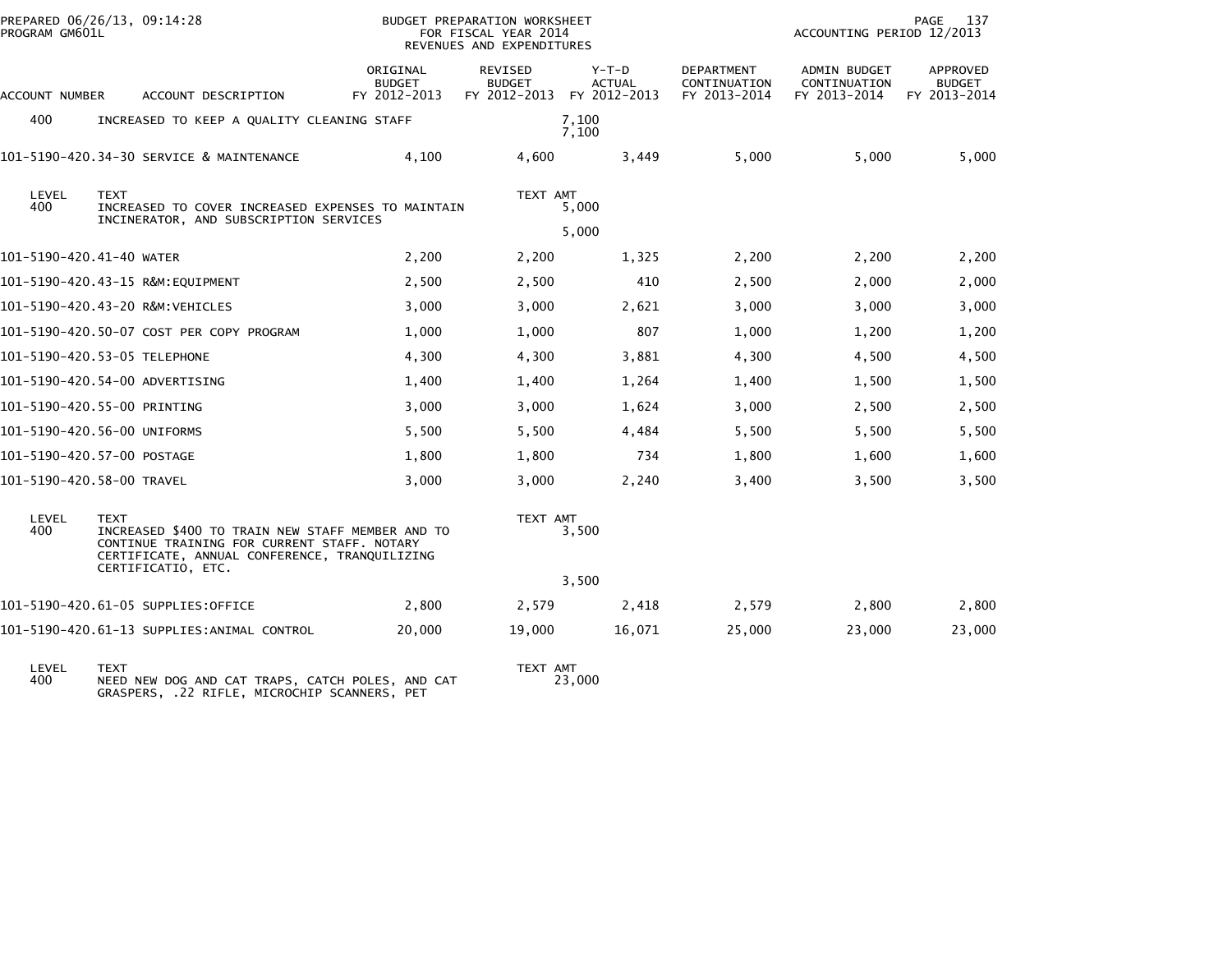| PROGRAM GM601L                                                                                                          | PREPARED 06/26/13, 09:14:28                                                |                                           | BUDGET PREPARATION WORKSHEET<br>FOR FISCAL YEAR 2014<br>REVENUES AND EXPENDITURES |                          | 138<br>PAGE<br>ACCOUNTING PERIOD 12/2013          |                                              |                                           |
|-------------------------------------------------------------------------------------------------------------------------|----------------------------------------------------------------------------|-------------------------------------------|-----------------------------------------------------------------------------------|--------------------------|---------------------------------------------------|----------------------------------------------|-------------------------------------------|
| ACCOUNT NUMBER                                                                                                          | ACCOUNT DESCRIPTION                                                        | ORIGINAL<br><b>BUDGET</b><br>FY 2012-2013 | REVISED<br><b>BUDGET</b><br>FY 2012-2013 FY 2012-2013                             | $Y-T-D$<br><b>ACTUAL</b> | <b>DEPARTMENT</b><br>CONTINUATION<br>FY 2013-2014 | ADMIN BUDGET<br>CONTINUATION<br>FY 2013-2014 | APPROVED<br><b>BUDGET</b><br>FY 2013-2014 |
|                                                                                                                         | CARRIERS                                                                   |                                           |                                                                                   |                          |                                                   |                                              |                                           |
|                                                                                                                         |                                                                            | 1.000                                     | 2,000                                                                             | 23,000<br>1,650          | 2,500                                             | 2,500                                        | 2,500                                     |
| LEVEL<br><b>TEXT</b><br>400<br>DUE TO INCREASED NUMBER OF ANIMALS THERE IS AN<br>INCREASED NEED FOR JANITORIAL SUPPLIES |                                                                            |                                           | TEXT AMT                                                                          | 2,500                    |                                                   |                                              |                                           |
|                                                                                                                         |                                                                            |                                           |                                                                                   | 2,500                    |                                                   |                                              |                                           |
|                                                                                                                         | 101-5190-420.61-85 SUPPLIES: VEHICLE                                       | 2,000                                     | 2,000                                                                             | 1,203                    | 2,000                                             | 2,000                                        | 2,000                                     |
|                                                                                                                         | 101-5190-420.61-95 SUPPLIES:OTHER SMALL EQMT                               | 7,000                                     | 6,500                                                                             | 3,074                    | 6,500                                             | 6,500                                        | 6,500                                     |
|                                                                                                                         | 101-5190-420.62-05 ELECTRICITY                                             | 8,500                                     | 8,500                                                                             | 6,459                    | 8,500                                             | 9,300                                        | 9,300                                     |
|                                                                                                                         | 101-5190-420.62-20 MOTOR FUEL & LUBRICANTS                                 | 28,000                                    | 28,000                                                                            | 28,140                   | 33,000                                            | 33,000                                       | 33,000                                    |
| LEVEL<br>400                                                                                                            | <b>TEXT</b><br>DUE TO THE INCREASE IN ANIMALS AND GAS PRICES               |                                           | TEXT AMT<br>33,000                                                                |                          |                                                   |                                              |                                           |
|                                                                                                                         | THERE IS A NEED TO INCREASE THIS EXPENSE BY \$5K                           |                                           |                                                                                   | 33,000                   |                                                   |                                              |                                           |
|                                                                                                                         | 101-5190-420.62-25 NATURAL GAS                                             | 20,000                                    | 20,000                                                                            | 14,159                   | 20,000                                            | 20,000                                       | 20,000                                    |
|                                                                                                                         | 101-5190-420.63-10 ANIMAL FOOD                                             | 2,000                                     | 2,000                                                                             | 1,613                    | 3,000                                             | 3,000                                        | 3,000                                     |
| LEVEL<br>400                                                                                                            | <b>TEXT</b><br>INCREASE NEEDED DUE TO THE INCREASE IN ANIMALS<br>OF \$1000 |                                           | TEXT AMT<br>3,000                                                                 |                          |                                                   |                                              |                                           |
|                                                                                                                         |                                                                            |                                           |                                                                                   | 3,000                    |                                                   |                                              |                                           |
|                                                                                                                         | 101-5190-420.74-35 C/A:VEHICLES                                            | 50,000                                    | 50,000                                                                            | 49,681                   | 25,000                                            | 25,000                                       | 25,000                                    |
| LEVEL<br>400                                                                                                            | <b>TEXT</b><br>THIS IS A DECREASE OF \$25000 BECAUSE ONLY ONE              |                                           | TEXT AMT                                                                          | 25,000                   |                                                   |                                              |                                           |
|                                                                                                                         | NEW TRUCK IS NEEDED RATHER THAN TWO                                        |                                           |                                                                                   | 25,000                   |                                                   |                                              |                                           |
|                                                                                                                         | 101-5190-420.76-20 F/A:DP EQUIPMENT                                        | $\mathbf 0$                               | 0                                                                                 | 0                        | 2,000                                             | 2,000                                        | 2,000                                     |
|                                                                                                                         |                                                                            |                                           |                                                                                   |                          |                                                   |                                              |                                           |

LEVEL TEXT NEXT AND TEXT AND TEXT AND TEXT AND TEXT AND TEXT AND TEXT AND TEXT AND TEXT AND TEXT AND TEXT AND TEXT AND TEXT AND TEXT AND TEXT AND TEXT AND TEXT AND TEXT AND TEXT AND TEXT AND TEXT AND TEXT AND TEXT AND TEXT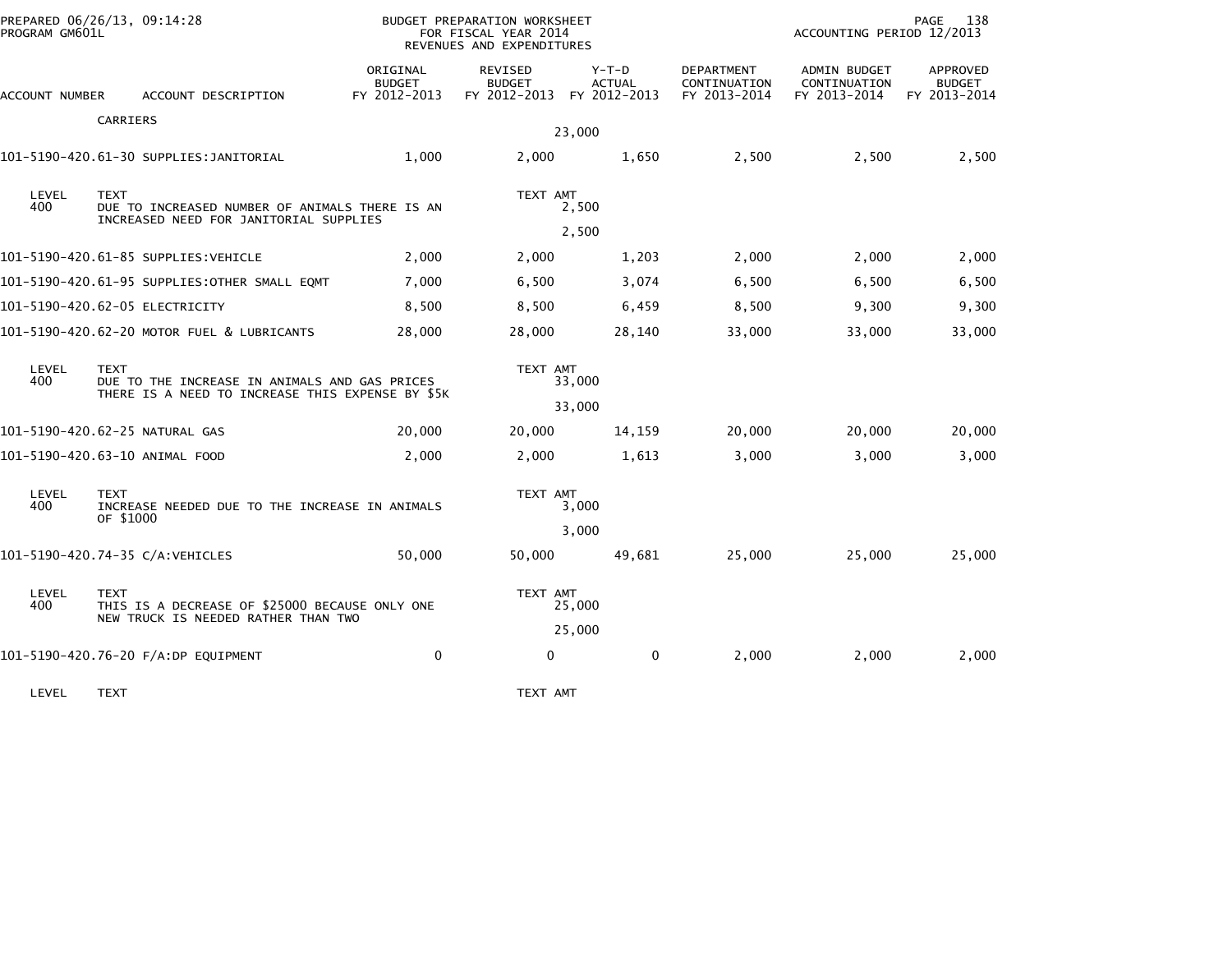|     | PROGRAM GM601L     | PREPARED 06/26/13, 09:14:28 |                                                                           |                                           | BUDGET PREPARATION WORKSHEET<br>FOR FISCAL YEAR 2014<br>REVENUES AND EXPENDITURES |                                          |                                                   | 139<br>PAGE<br>ACCOUNTING PERIOD 12/2013            |                                           |  |
|-----|--------------------|-----------------------------|---------------------------------------------------------------------------|-------------------------------------------|-----------------------------------------------------------------------------------|------------------------------------------|---------------------------------------------------|-----------------------------------------------------|-------------------------------------------|--|
|     | ACCOUNT NUMBER     |                             | ACCOUNT DESCRIPTION                                                       | ORIGINAL<br><b>BUDGET</b><br>FY 2012-2013 | <b>REVISED</b><br><b>BUDGET</b><br>FY 2012-2013                                   | $Y-T-D$<br><b>ACTUAL</b><br>FY 2012-2013 | <b>DEPARTMENT</b><br>CONTINUATION<br>FY 2013-2014 | <b>ADMIN BUDGET</b><br>CONTINUATION<br>FY 2013-2014 | APPROVED<br><b>BUDGET</b><br>FY 2013-2014 |  |
|     | 400                |                             | COMPUTER AND PHONE FOR DAWN HAGER                                         |                                           |                                                                                   | 2,000<br>2,000                           |                                                   |                                                     |                                           |  |
|     |                    |                             | 101-5190-420.76-30 F/A:EQUIPMENT/FURNISHINGS                              | $\mathbf{0}$                              | $\bf{0}$                                                                          | $\mathbf{0}$                             | $\Omega$                                          | $\mathbf{0}$                                        | $\Omega$                                  |  |
|     |                    |                             | 101-5190-420.82-41 PILOT PROGRM/EUTHANIZATIO                              | $\Omega$                                  | $\mathbf{0}$                                                                      | $\mathbf{0}$                             | 0                                                 | $\mathbf{0}$                                        | 10,000                                    |  |
|     | LEVEL<br>400       | <b>TEXT</b>                 | PILOT PROGRAM FOR EUTAHNIZATIONS - LETHAL INJECTN                         |                                           | TEXT AMT                                                                          | 10,000<br>10,000                         |                                                   |                                                     |                                           |  |
|     |                    |                             | 101-5190-420.90-16 BANK FEES:CREDIT CARD                                  | 1,000                                     | 3,400                                                                             | 3,455                                    | 2,500                                             | 3,800                                               | 3,800                                     |  |
|     | LEVEL<br>400       | <b>TEXT</b>                 | THIS EXPENSES HAS INCREASED BY \$1500 DUE TO THE<br>INCREASE IN ADOPTIONS |                                           | TEXT AMT                                                                          | 3,800                                    |                                                   |                                                     |                                           |  |
|     |                    |                             |                                                                           |                                           |                                                                                   | 3,800                                    |                                                   |                                                     |                                           |  |
|     | <b>EXPENDITURE</b> |                             |                                                                           | 650,702                                   | 746,251                                                                           | 633,282                                  | 643,519                                           | 649,327                                             | 659,327                                   |  |
| **  |                    | ANIMAL CONTROL              |                                                                           | 610,202                                   | 648,451                                                                           | 502,367                                  | 514,519                                           | 531,327                                             | 541,327                                   |  |
| *** | <b>HEALTH</b>      |                             |                                                                           | 1,509,283                                 | 1,525,225                                                                         | 1,421,171                                | 1,458,456                                         | 1,466,354                                           | 1,476,354                                 |  |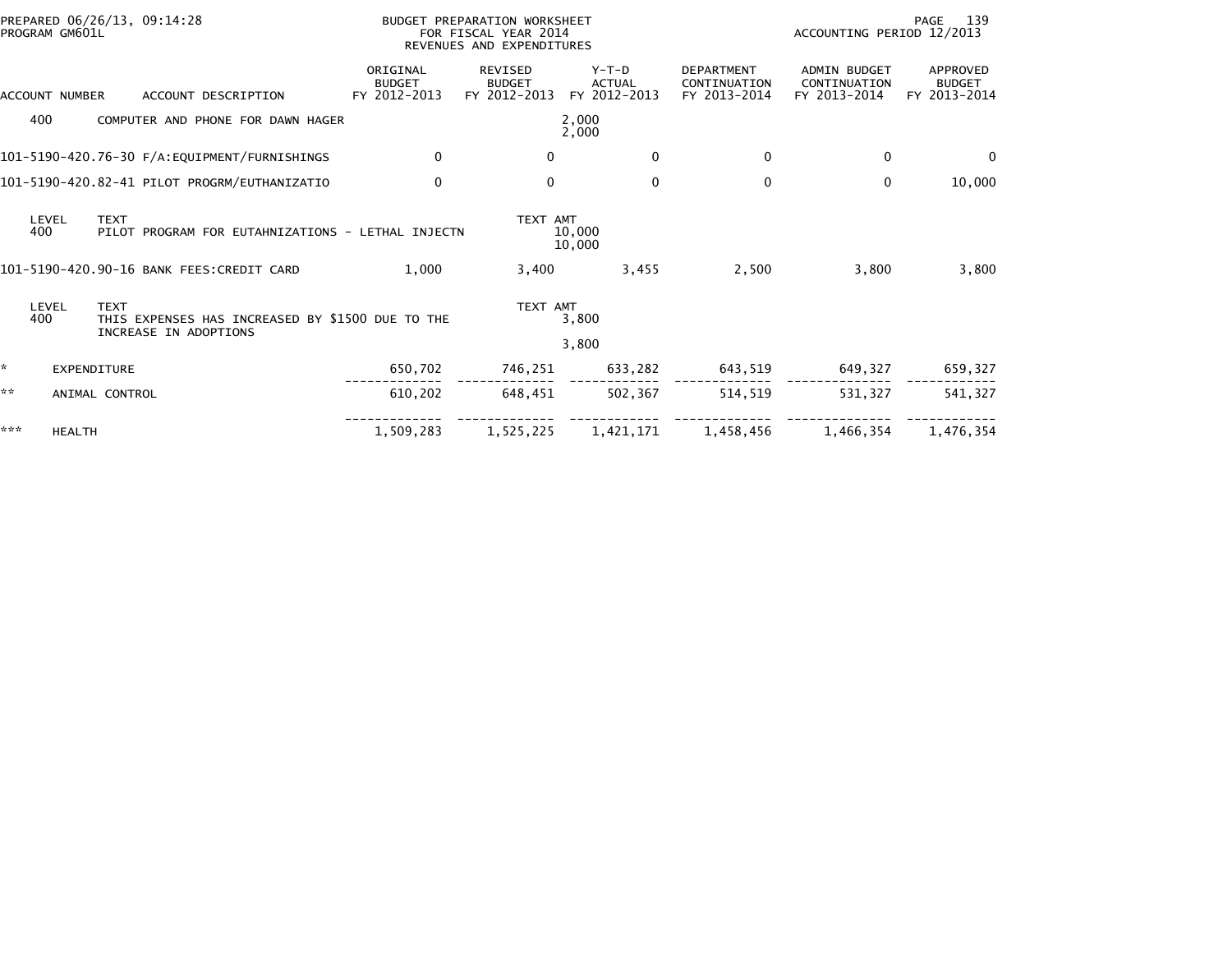|    | PREPARED 06/26/13, 09:14:28<br>PROGRAM GM601L |                                 |                                           | BUDGET PREPARATION WORKSHEET<br>FOR FISCAL YEAR 2014<br>REVENUES AND EXPENDITURES | - 140<br>PAGE<br>ACCOUNTING PERIOD 12/2013 |                                                   |                                              |                                           |
|----|-----------------------------------------------|---------------------------------|-------------------------------------------|-----------------------------------------------------------------------------------|--------------------------------------------|---------------------------------------------------|----------------------------------------------|-------------------------------------------|
|    | ACCOUNT NUMBER                                | ACCOUNT DESCRIPTION             | ORIGINAL<br><b>BUDGET</b><br>FY 2012-2013 | REVISED<br><b>BUDGET</b><br>FY 2012-2013                                          | Y-T-D<br>ACTUAL<br>FY 2012-2013            | <b>DEPARTMENT</b><br>CONTINUATION<br>FY 2013-2014 | ADMIN BUDGET<br>CONTINUATION<br>FY 2013-2014 | APPROVED<br><b>BUDGET</b><br>FY 2013-2014 |
|    |                                               | 101-5200-441.83-59 SWIM THERAPY |                                           |                                                                                   |                                            |                                                   |                                              | $\Omega$                                  |
|    | EXPENDITURE                                   |                                 |                                           |                                                                                   | 0                                          |                                                   |                                              | $\Omega$                                  |
| ** | ARTHRITIS                                     |                                 |                                           |                                                                                   |                                            |                                                   |                                              | $\Omega$                                  |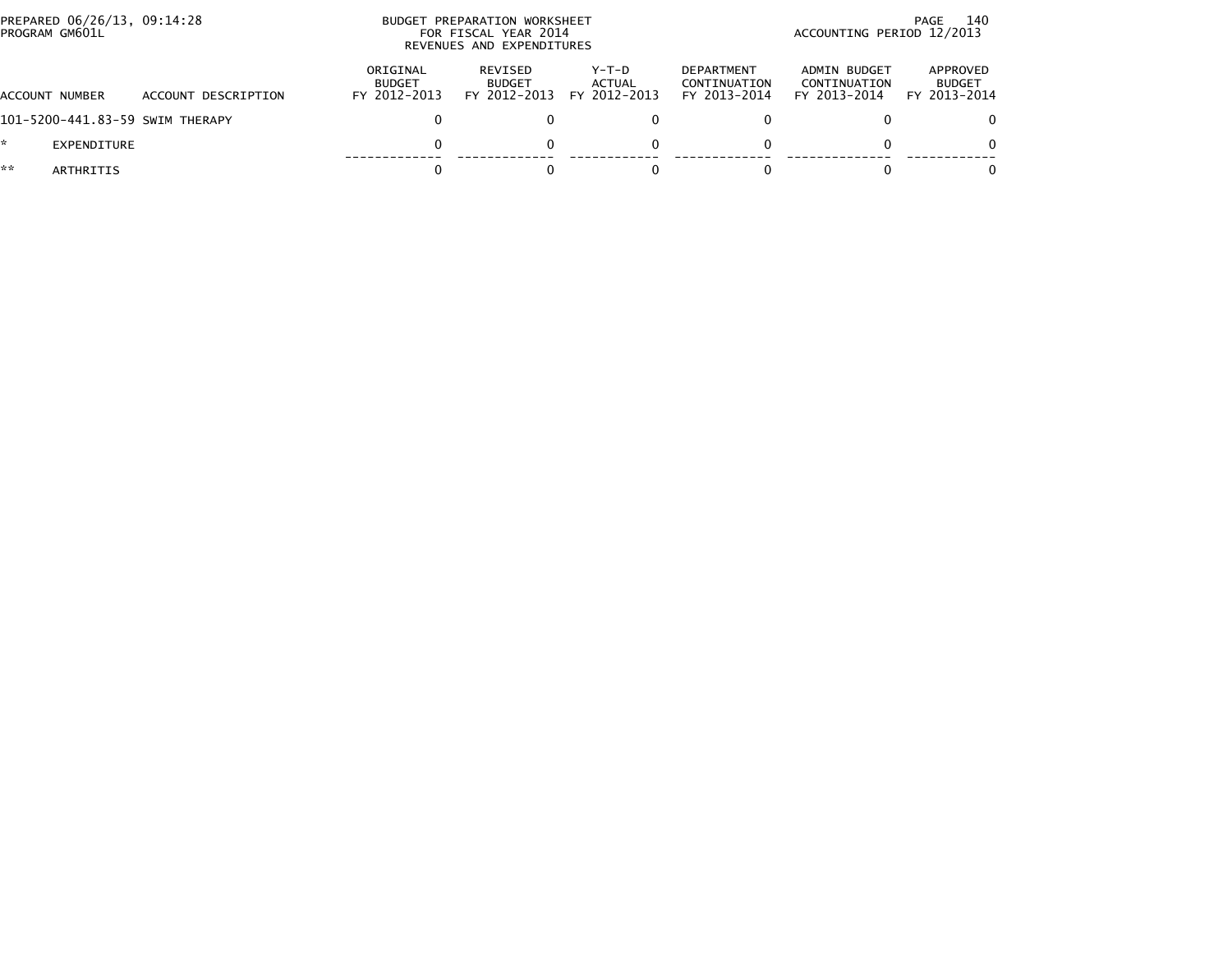|                | PREPARED 06/26/13, 09:14:28 |  |
|----------------|-----------------------------|--|
| PROGRAM GM601L |                             |  |

## BUDGET PREPARATION WORKSHEET PROGRAM GM601L FOR FISCAL YEAR 2014 ACCOUNTING PERIOD 12/2013 REVENUES AND EXPENDITURES

PAGE 141<br>ACCOUNTING PERIOD 12/2013

| ACCOUNT NUMBER                      | ACCOUNT DESCRIPTION                          | ORIGINAL<br><b>BUDGET</b><br>FY 2012-2013 | REVISED<br><b>BUDGET</b><br>FY 2012-2013 | $Y-T-D$<br><b>ACTUAL</b><br>FY 2012-2013 | <b>DEPARTMENT</b><br>CONTINUATION<br>FY 2013-2014 | <b>ADMIN BUDGET</b><br>CONTINUATION<br>FY 2013-2014 | APPROVED<br><b>BUDGET</b><br>FY 2013-2014 |
|-------------------------------------|----------------------------------------------|-------------------------------------------|------------------------------------------|------------------------------------------|---------------------------------------------------|-----------------------------------------------------|-------------------------------------------|
| 101-5205-334.14-00 BCCCP GRANT      |                                              | 0                                         | $\Omega$                                 | 0                                        | 0                                                 | $\Omega$                                            | $\Omega$                                  |
|                                     | 101-5205-365.63-00 SUSAN G.KOMEN CANCER FOUN |                                           | 0                                        |                                          |                                                   |                                                     |                                           |
|                                     | 101-5205-395.00-00 FUND BALANCE APPR-RESTR   |                                           | $2,679-$                                 |                                          |                                                   |                                                     |                                           |
| <b>REVENUE</b>                      |                                              |                                           | $2,679-$                                 |                                          |                                                   |                                                     |                                           |
| 101-5205-441.20-05 HEALTH INSURANCE |                                              |                                           |                                          |                                          |                                                   |                                                     |                                           |
| 101-5205-441.20-10 MEDICARE TAX     |                                              |                                           |                                          |                                          |                                                   |                                                     |                                           |
| 101-5205-441.20-15 RETIREMENT       |                                              |                                           |                                          |                                          |                                                   |                                                     |                                           |
|                                     | 101-5205-441.20-20 SOCIAL SECURITY TAX       |                                           |                                          |                                          |                                                   |                                                     | 0                                         |
|                                     | 101-5205-441.20-25 WORKERS COMPENSATION      |                                           |                                          | O                                        |                                                   |                                                     | $\Omega$                                  |
|                                     | 101-5205-441.20-30 401(K) CONTRIBUTIONS      |                                           |                                          | O                                        |                                                   | 0                                                   | 0                                         |
| 101-5205-441.32-40 PHYSICIAN FEES   |                                              |                                           |                                          | O                                        |                                                   |                                                     |                                           |
| 101-5205-441.34-19 LABORATORY FEES  |                                              |                                           |                                          | O                                        | $\Omega$                                          | 0                                                   | 0                                         |
|                                     |                                              |                                           | $^{\circ}$                               | 0                                        |                                                   |                                                     | $\Omega$                                  |
|                                     |                                              |                                           | $^{\circ}$                               | O                                        |                                                   | $^{\circ}$                                          | $\Omega$                                  |
| 101-5205-441.55-00 PRINTING         |                                              |                                           | 0                                        | 0                                        |                                                   |                                                     |                                           |
| 101-5205-441.57-00 POSTAGE          |                                              |                                           | $^{\circ}$                               | O                                        | 0                                                 |                                                     | 0                                         |
| 101-5205-441.58-00 TRAVEL           |                                              |                                           | 0                                        | ŋ                                        |                                                   |                                                     |                                           |
| 101-5205-441.61-05 SUPPLIES:OFFICE  |                                              |                                           |                                          | O                                        |                                                   | 0                                                   | $\Omega$                                  |
| 101-5205-441.61-45 SUPPLIES:MEDICAL |                                              |                                           |                                          | O                                        |                                                   |                                                     |                                           |
| 101–5205–441.62–05 ELECTRICITY      |                                              |                                           |                                          |                                          |                                                   |                                                     | $\Omega$                                  |
|                                     | 101-5205-441.85-61 GRANT:SUSAN G. KOMEN      |                                           |                                          |                                          |                                                   |                                                     |                                           |
|                                     | 101-5205-441.85-62 GRANT:KOMEN GRNT CASE MGR |                                           |                                          |                                          |                                                   |                                                     |                                           |
|                                     | 101-5205-441.85-63 GRANT:KOMEN GRNT INPATINT |                                           |                                          |                                          |                                                   |                                                     |                                           |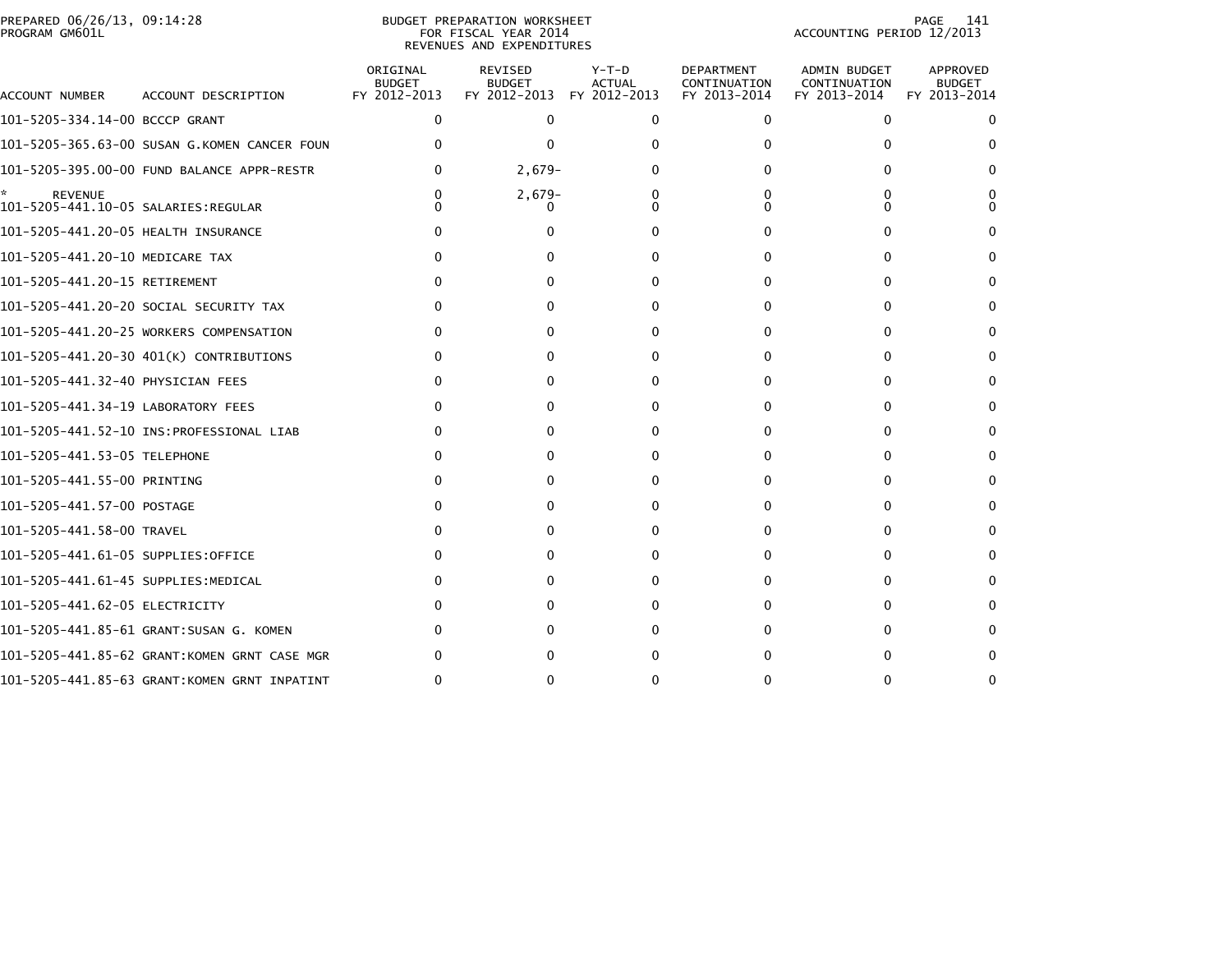| PREPARED 06/26/13, 09:14:28<br>PROGRAM GM601L |              |                                              |                                           | BUDGET PREPARATION WORKSHEET<br>FOR FISCAL YEAR 2014<br>REVENUES AND EXPENDITURES |                                          |                                                   |                                              | 142<br>PAGE<br>ACCOUNTING PERIOD 12/2013  |  |
|-----------------------------------------------|--------------|----------------------------------------------|-------------------------------------------|-----------------------------------------------------------------------------------|------------------------------------------|---------------------------------------------------|----------------------------------------------|-------------------------------------------|--|
| ACCOUNT NUMBER                                |              | ACCOUNT DESCRIPTION                          | ORIGINAL<br><b>BUDGET</b><br>FY 2012-2013 | REVISED<br><b>BUDGET</b><br>FY 2012-2013                                          | $Y-T-D$<br><b>ACTUAL</b><br>FY 2012-2013 | <b>DEPARTMENT</b><br>CONTINUATION<br>FY 2013-2014 | ADMIN BUDGET<br>CONTINUATION<br>FY 2013-2014 | APPROVED<br><b>BUDGET</b><br>FY 2013-2014 |  |
|                                               |              | 101-5205-441.85-64 GRANT:KOMEN GRANT OUTPTNT |                                           | 2.679                                                                             | 2.679                                    |                                                   |                                              | 0                                         |  |
|                                               | EXPENDITURE  |                                              | 0                                         | 2.679                                                                             | 2.679                                    |                                                   |                                              | 0                                         |  |
| **                                            | <b>BCCCP</b> |                                              |                                           |                                                                                   | 2.679                                    |                                                   |                                              | 0                                         |  |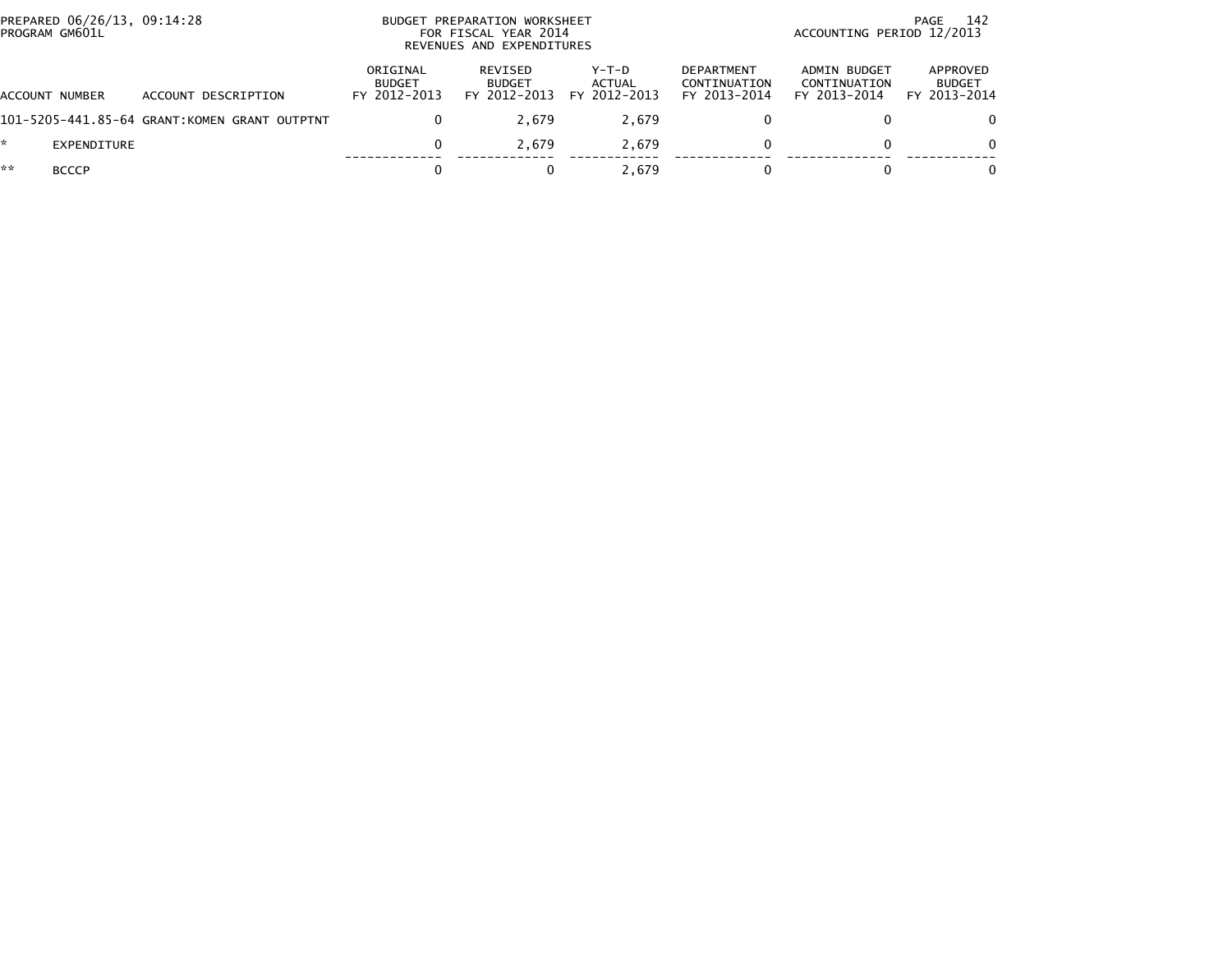| PREPARED 06/26/13, 09:14:28<br>PROGRAM GM601L               |                                              | BUDGET PREPARATION WORKSHEET<br>FOR FISCAL YEAR 2014<br>REVENUES AND EXPENDITURES |                                          |                                          |                                            | PAGE<br>143<br>ACCOUNTING PERIOD 12/2013     |                                           |  |  |  |
|-------------------------------------------------------------|----------------------------------------------|-----------------------------------------------------------------------------------|------------------------------------------|------------------------------------------|--------------------------------------------|----------------------------------------------|-------------------------------------------|--|--|--|
| ACCOUNT NUMBER                                              | ACCOUNT DESCRIPTION                          | ORIGINAL<br><b>BUDGET</b><br>FY 2012-2013                                         | REVISED<br><b>BUDGET</b><br>FY 2012-2013 | $Y-T-D$<br><b>ACTUAL</b><br>FY 2012-2013 | DEPARTMENT<br>CONTINUATION<br>FY 2013-2014 | ADMIN BUDGET<br>CONTINUATION<br>FY 2013-2014 | APPROVED<br><b>BUDGET</b><br>FY 2013-2014 |  |  |  |
|                                                             | 101-5210-331.84-25 TXIX FEES-CHILD HEALTH    | $23,000 -$                                                                        | $23,000 -$                               | 13,415-                                  | $20,000 -$                                 | $20,000 -$                                   | $20,000 -$                                |  |  |  |
|                                                             | 101-5210-334.18-00 CHILD HEALTH GRANT        | $536 -$                                                                           | $536 -$                                  | $13,077-$                                | $18,340-$                                  | $18,340-$                                    | $18,340-$                                 |  |  |  |
| LEVEL<br><b>TEXT</b><br>400                                 | STATE FUNDS<br>CHILD FATALITY FUNDS          | TEXT AMT<br>17,728<br>612<br>18,340                                               |                                          |                                          |                                            |                                              |                                           |  |  |  |
|                                                             | 101-5210-334.64-00 STATE AID HEALTH DEPT     | $\mathbf{0}$                                                                      | $\mathbf{0}$                             | $\mathbf{0}$                             | $\Omega$                                   | $\mathbf{0}$                                 | $\mathbf{0}$                              |  |  |  |
|                                                             | 101-5210-334.65-23 SMART START:HEALTHY BEGIN | 32,883-                                                                           | $36,205 -$                               | 14,568-                                  | $36,205 -$                                 | $36,205 -$                                   | $36, 205 -$                               |  |  |  |
| 101-5210-353.30-00 CHILD HEALTH FEES                        |                                              | $3,000-$                                                                          | $3,000-$                                 | $2,115-$                                 | $3,000-$                                   | $3.000 -$                                    | $3,000 -$                                 |  |  |  |
|                                                             | 101-5210-395.00-00 FUND BALANCE APPR-RESTR   | $40,000 -$                                                                        | $40,000 -$                               | 0                                        | $40,000 -$                                 | $40,000 -$                                   | $40,000 -$                                |  |  |  |
| ÷.<br><b>REVENUE</b><br>101-5210-441.10-05 SALARIES:REGULAR |                                              | 99,419-<br>107,379                                                                | 102,741-<br>107,379                      | 43,175-<br>101,579                       | 117,545-<br>158,937                        | 117,545-<br>158,937                          | 117,545-<br>158,937                       |  |  |  |
| 101-5210-441.20-05 HEALTH INSURANCE                         |                                              | 21,240                                                                            | 21,240                                   | 15,850                                   | 31,472                                     | 31,472                                       | 31,472                                    |  |  |  |
| 101-5210-441.20-10 MEDICARE TAX                             |                                              | 1,548                                                                             | 1,548                                    | 1,406                                    | 2,305                                      | 2,305                                        | 2,305                                     |  |  |  |
| 101-5210-441.20-15 RETIREMENT                               |                                              | 7,441                                                                             | 7,441                                    | 6,818                                    | 10,712                                     | 11,236                                       | 11,236                                    |  |  |  |
|                                                             | 101-5210-441.20-20 SOCIAL SECURITY TAX       | 6,657                                                                             | 6,657                                    | 6,014                                    | 8,854                                      | 8,854                                        | 8,854                                     |  |  |  |
|                                                             | 101-5210-441.20-25 WORKERS COMPENSATION      | 4,233                                                                             | 4,233                                    | 2,449                                    | 4,319                                      | 4,319                                        | 4,319                                     |  |  |  |
|                                                             | 101-5210-441.20-30 401(K) CONTRIBUTIONS      | 3,221                                                                             | 3,221                                    | 2,819                                    | 4,768                                      | 4,768                                        | 4,768                                     |  |  |  |
|                                                             |                                              | 300                                                                               | 300                                      | 0                                        | 300                                        | 300                                          | 300                                       |  |  |  |
|                                                             | 101-5210-441.32-36 PUBLIC HEALTH NURSING SVS | 1,782                                                                             | 764                                      | 0                                        | 2,300                                      | 2,300                                        | 2,300                                     |  |  |  |
| 101-5210-441.32-40 PHYSICIAN FEES                           |                                              | 1,780                                                                             | 1,780                                    | 1,380                                    | 1,820                                      | 1,820                                        | 1,820                                     |  |  |  |
| LEVEL<br><b>TEXT</b><br>400<br><b>MANAGER</b>               | MEDICAL DIRECTOR, CONTRACT LAB, AND PHARMACY | TEXT AMT<br>1,820<br>1,820                                                        |                                          |                                          |                                            |                                              |                                           |  |  |  |
|                                                             | 101-5210-441.33-65 TELEPHONE ANSWERING SERV  | 2,000                                                                             | 2,000                                    | 2,000                                    | 2,000                                      | 2,000                                        | 2,000                                     |  |  |  |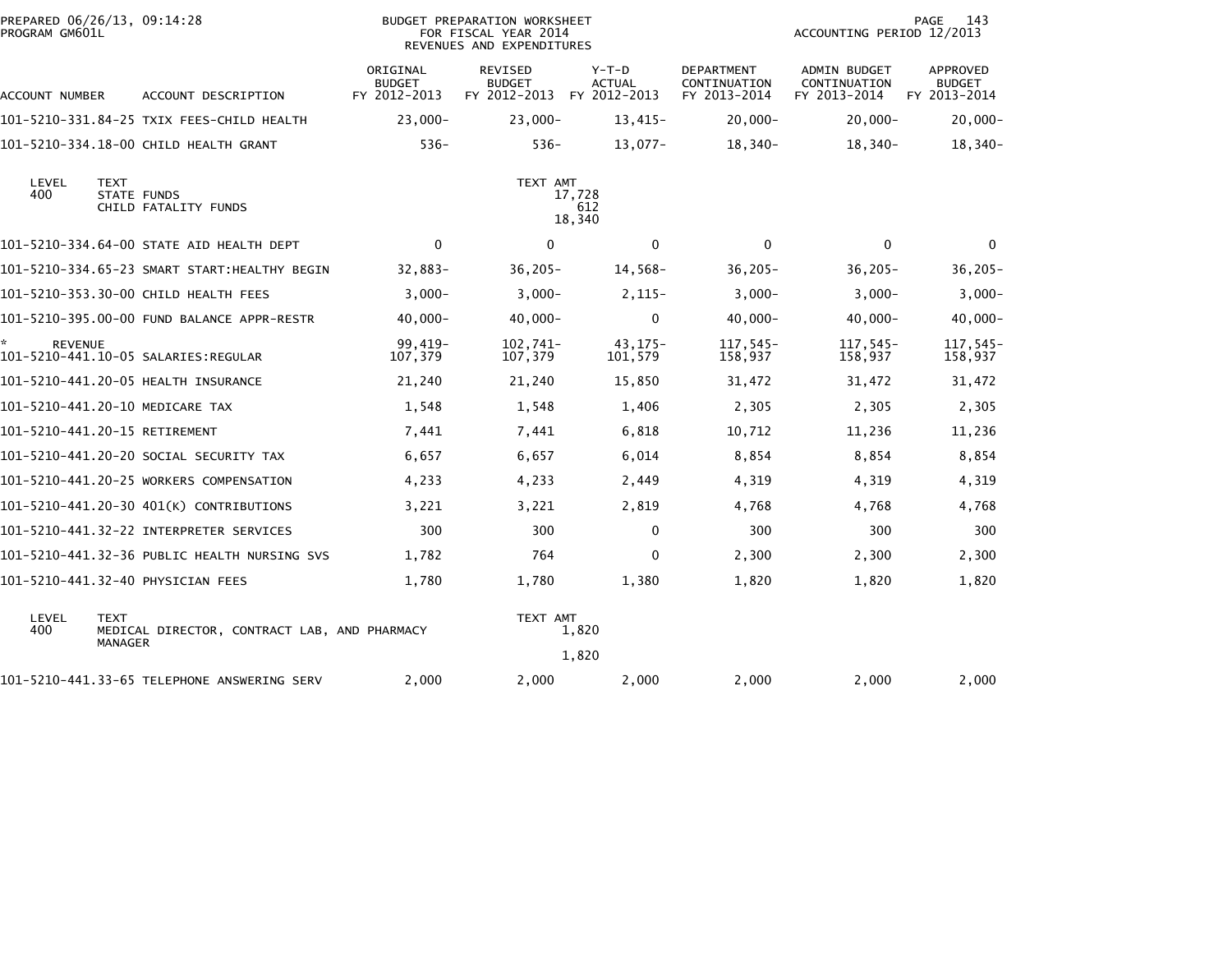| PROGRAM GM601L | PREPARED 06/26/13, 09:14:28                                                                                                   | <b>BUDGET PREPARATION WORKSHEET</b><br>FOR FISCAL YEAR 2014<br>REVENUES AND EXPENDITURES |                                                 |                                          |                                                   |                                                     |                                           |
|----------------|-------------------------------------------------------------------------------------------------------------------------------|------------------------------------------------------------------------------------------|-------------------------------------------------|------------------------------------------|---------------------------------------------------|-----------------------------------------------------|-------------------------------------------|
| ACCOUNT NUMBER | ACCOUNT DESCRIPTION                                                                                                           | ORIGINAL<br><b>BUDGET</b><br>FY 2012-2013                                                | <b>REVISED</b><br><b>BUDGET</b><br>FY 2012-2013 | $Y-T-D$<br><b>ACTUAL</b><br>FY 2012-2013 | <b>DEPARTMENT</b><br>CONTINUATION<br>FY 2013-2014 | <b>ADMIN BUDGET</b><br>CONTINUATION<br>FY 2013-2014 | APPROVED<br><b>BUDGET</b><br>FY 2013-2014 |
|                | 101-5210-441.34-19 LABORATORY FEES                                                                                            | 100                                                                                      | 100                                             | 78                                       | 100                                               | 100                                                 | 100                                       |
|                | 101-5210-441.43-15 R&M:EQUIPMENT                                                                                              | 1,000                                                                                    | 1,000                                           | 738                                      | 1,000                                             | 1,000                                               | 1,000                                     |
|                | 101-5210-441.43-55 R&M:TELEPHONES                                                                                             | 100                                                                                      | 100                                             | $\mathbf{0}$                             | 100                                               | 100                                                 | 100                                       |
|                | 101-5210-441.50-07 COST PER COPY PROGRAM                                                                                      | 1,700                                                                                    | 1,700                                           | 1,059                                    | 1,700                                             | 1,700                                               | 1,700                                     |
|                | 101–5210–441.52–10 INS:PROFESSIONAL LIAB                                                                                      | 1,000                                                                                    | 1,000                                           | 100                                      | 1,000                                             | 1,000                                               | 1,000                                     |
|                | 101–5210–441.53–05 TELEPHONE                                                                                                  | 1,600                                                                                    | 1,600                                           | 521                                      | 1,600                                             | 1,600                                               | 1,600                                     |
|                | 101-5210-441.55-00 PRINTING                                                                                                   | 300                                                                                      | 300                                             | 280                                      | 300                                               | 300                                                 | 300                                       |
|                | 101-5210-441.57-00 POSTAGE                                                                                                    | 750                                                                                      | 750                                             | 450                                      | 750                                               | 750                                                 | 750                                       |
|                | 101-5210-441.58-00 TRAVEL                                                                                                     | 1,960                                                                                    | 1,060                                           | 599                                      | 1,960                                             | 1,960                                               | 1,960                                     |
|                | 101-5210-441.59-00 TRAINING                                                                                                   | 2,000                                                                                    | 2,900                                           | 560                                      | 2,000                                             | 2,000                                               | 2,000                                     |
|                | 101-5210-441.61-05 SUPPLIES:OFFICE                                                                                            | 1,800                                                                                    | 1,580                                           | 1,276                                    | 2,246                                             | 2,246                                               | 2,246                                     |
| LEVEL<br>400   | <b>TEXT</b><br>INCREASED \$667 DUE TO INCREASED COST OF SUPPLIES                                                              |                                                                                          | TEXT AMT                                        | 2,246<br>2,246                           |                                                   |                                                     |                                           |
|                | 101-5210-441.61-45 SUPPLIES:MEDICAL                                                                                           | 4,100                                                                                    | 7,422                                           | 4,586                                    | 7,422                                             | 7,422                                               | 7,422                                     |
|                | 101-5210-441.61-95 SUPPLIES:OTHER SMALL EQMT                                                                                  | $\Omega$                                                                                 | $\Omega$                                        | $\mathbf{0}$                             | $\Omega$                                          | $\mathbf{0}$                                        | $\mathbf{0}$                              |
|                | 101-5210-441.74-15 C/A:MEDICAL EQUIPMENT                                                                                      | 0                                                                                        | 0                                               | $\mathbf{0}$                             | 7,700                                             | 7,700                                               | 7,700                                     |
| LEVEL<br>400   | <b>TEXT</b><br>FOR HANDICAP ASSESSIBLE MEDICLE EXAM TABLE<br>AND 2 HANDICAP ASSESSIBLE SCALES MANDATED BY THE<br><b>STATE</b> |                                                                                          |                                                 | TEXT AMT<br>7,700<br>7,700               |                                                   |                                                     |                                           |
|                |                                                                                                                               | $\mathbf{0}$                                                                             | 0                                               | 0                                        | $\mathbf{0}$                                      | 0                                                   | $\bf{0}$                                  |
|                | 101–5210–441.83–21 CHILD FATALITY COMMITTEE                                                                                   | 536                                                                                      | 536                                             | 143                                      | 612                                               | 612                                                 | 612                                       |
|                | 101-5210-441.90-16 BANK FEES:CREDIT CARD                                                                                      | 900                                                                                      | 900                                             | 750                                      | 900                                               | 900                                                 | 900                                       |
|                | EXPENDITURE                                                                                                                   | 175,427                                                                                  | 177,511                                         | 151,455                                  | 257,177                                           | 257,701                                             | 257,701                                   |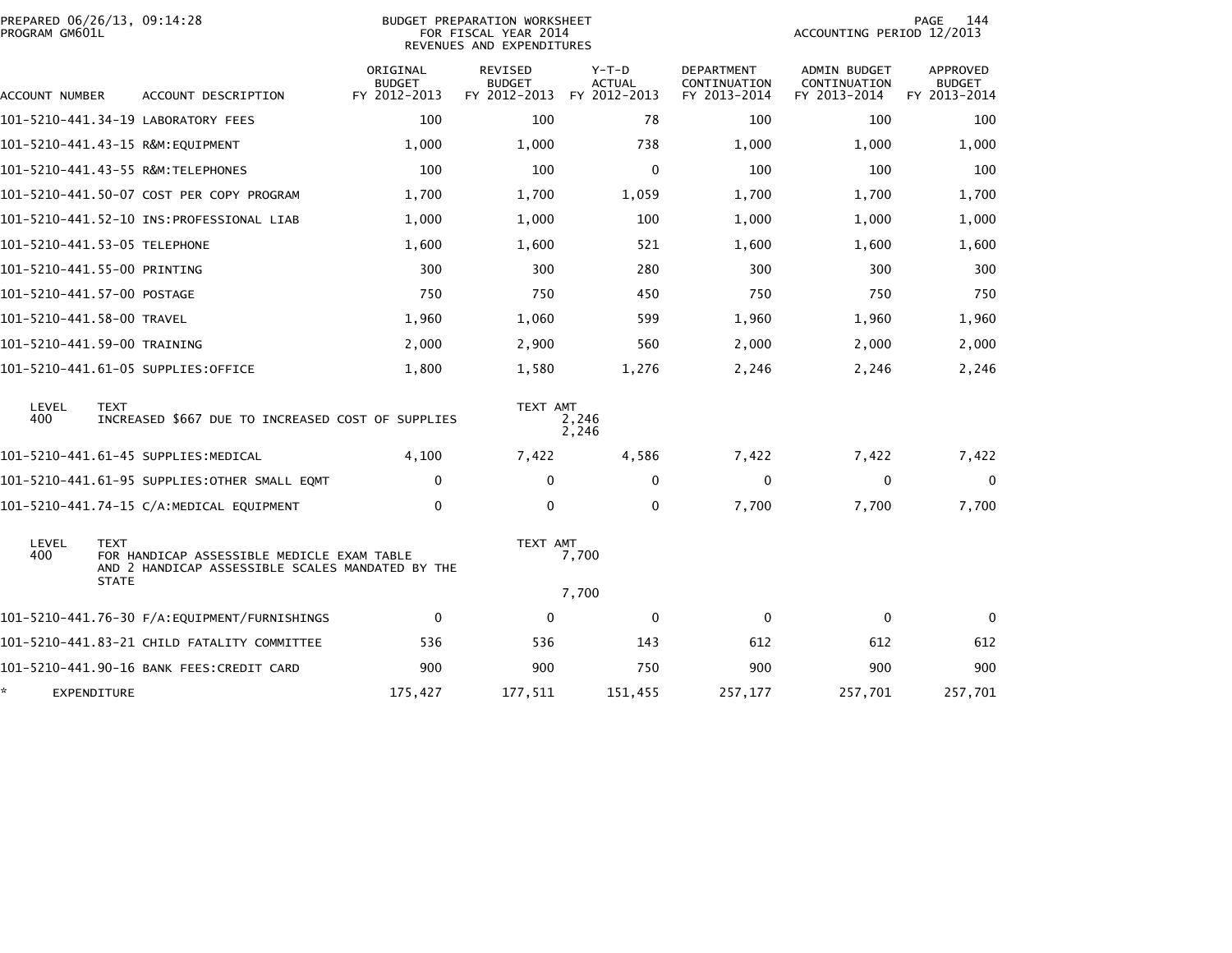| PREPARED 06/26/13, 09:14:28<br>PROGRAM GM601L |                     | BUDGET PREPARATION WORKSHEET<br>FOR FISCAL YEAR 2014<br>REVENUES AND EXPENDITURES |                          |                                                       |                                                   | 145<br>PAGE<br>ACCOUNTING PERIOD 12/2013     |                                           |  |
|-----------------------------------------------|---------------------|-----------------------------------------------------------------------------------|--------------------------|-------------------------------------------------------|---------------------------------------------------|----------------------------------------------|-------------------------------------------|--|
| ACCOUNT NUMBER                                | ACCOUNT DESCRIPTION | ORIGINAL<br>BUDGET<br>FY 2012-2013                                                | REVISED<br><b>BUDGET</b> | $Y-T-D$<br><b>ACTUAL</b><br>FY 2012-2013 FY 2012-2013 | <b>DEPARTMENT</b><br>CONTINUATION<br>FY 2013-2014 | ADMIN BUDGET<br>CONTINUATION<br>FY 2013-2014 | APPROVED<br><b>BUDGET</b><br>FY 2013-2014 |  |
| **<br>CHILD HEALTH                            |                     | 76.008                                                                            | 74.770                   | 108.280                                               | 139.632                                           | 140.156                                      | 140.156                                   |  |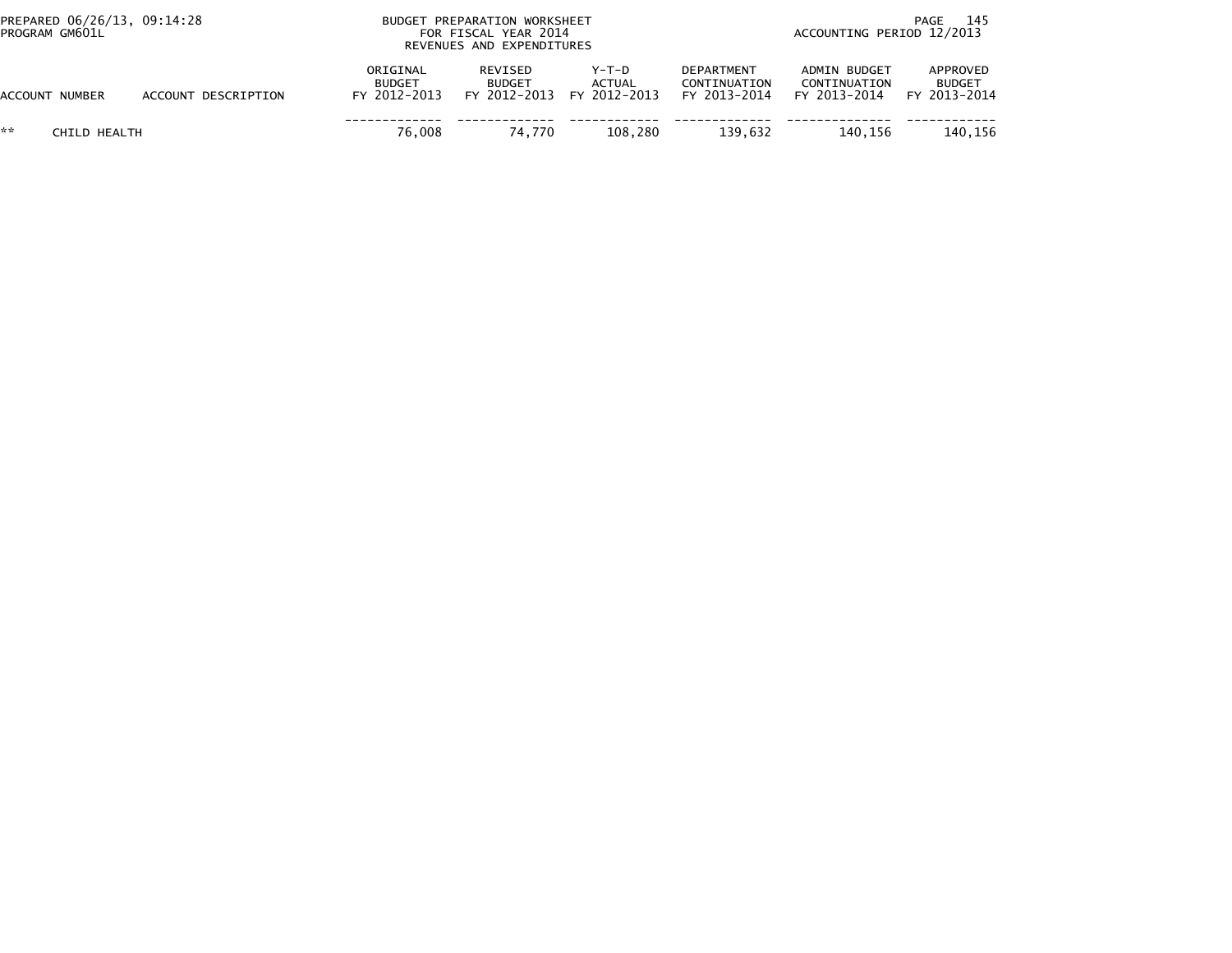| PROGRAM GM601L | PREPARED 06/26/13, 09:14:28 |                                              | <b>BUDGET</b>                             | PREPARATION WORKSHEET<br>FOR FISCAL YEAR 2014<br>REVENUES AND EXPENDITURES | -146<br>PAGE<br>ACCOUNTING PERIOD 12/2013 |                                                   |                                              |                                           |
|----------------|-----------------------------|----------------------------------------------|-------------------------------------------|----------------------------------------------------------------------------|-------------------------------------------|---------------------------------------------------|----------------------------------------------|-------------------------------------------|
| ACCOUNT NUMBER |                             | ACCOUNT DESCRIPTION                          | ORIGINAL<br><b>BUDGET</b><br>FY 2012-2013 | <b>REVISED</b><br><b>BUDGET</b><br>FY 2012-2013                            | $Y-T-D$<br>ACTUAL<br>FY 2012-2013         | <b>DEPARTMENT</b><br>CONTINUATION<br>FY 2013-2014 | ADMIN BUDGET<br>CONTINUATION<br>FY 2013-2014 | APPROVED<br><b>BUDGET</b><br>FY 2013-2014 |
|                |                             | 101-5212-331.84-39 TXIX FEES-HEALTH CK COORD |                                           |                                                                            |                                           |                                                   |                                              | 0                                         |
|                | REVENUE                     |                                              |                                           |                                                                            |                                           |                                                   | 0                                            | $\Omega$                                  |
| **             |                             | HEALTH CHECK COORDINATOR                     |                                           |                                                                            |                                           |                                                   |                                              | $\Omega$                                  |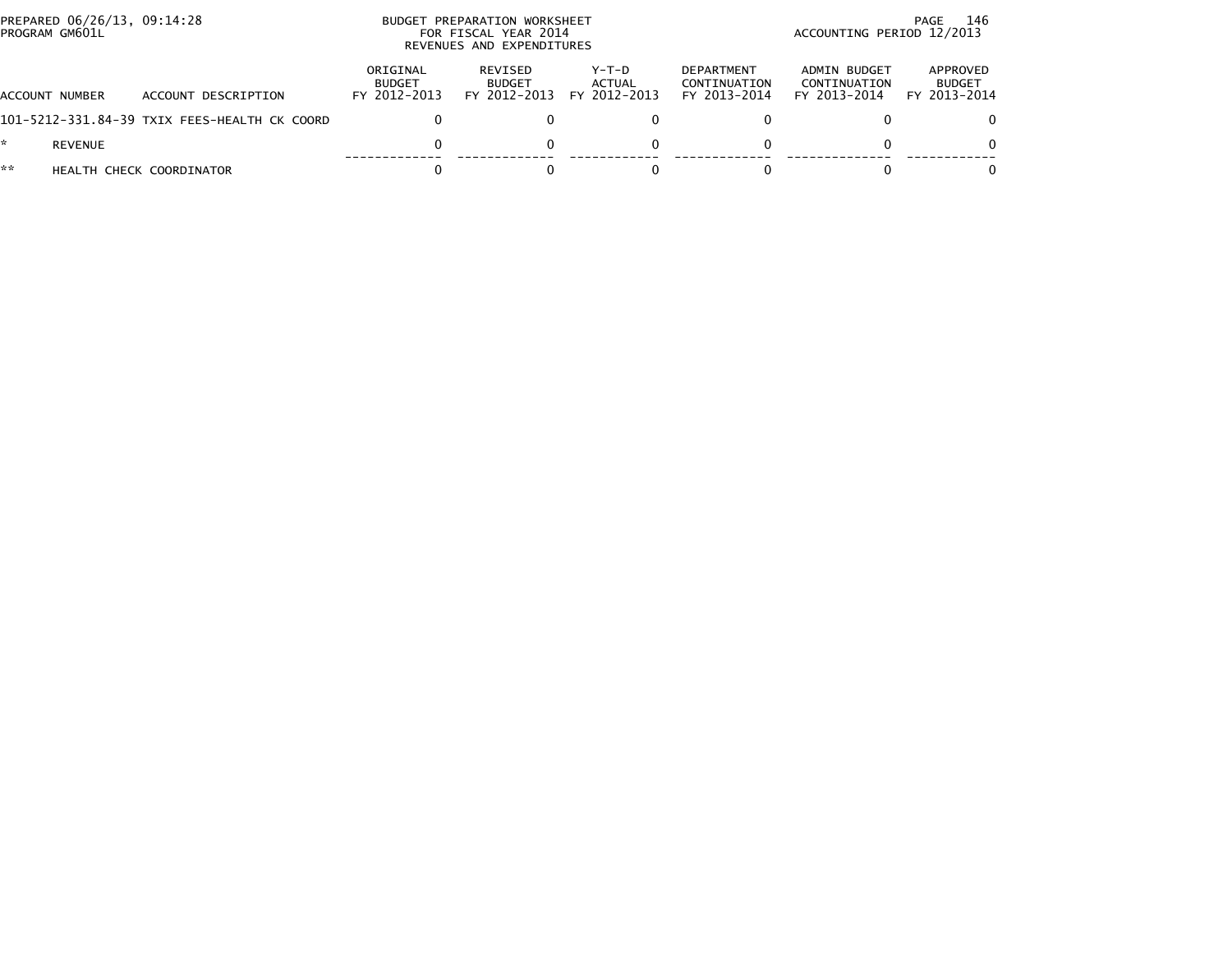| PROGRAM GM601L                                  | PREPARED 06/26/13, 09:14:28                                                                                      |                                           | BUDGET PREPARATION WORKSHEET<br>FOR FISCAL YEAR 2014<br>REVENUES AND EXPENDITURES | PAGE<br>147<br>ACCOUNTING PERIOD 12/2013 |                                                   |                                              |                                           |
|-------------------------------------------------|------------------------------------------------------------------------------------------------------------------|-------------------------------------------|-----------------------------------------------------------------------------------|------------------------------------------|---------------------------------------------------|----------------------------------------------|-------------------------------------------|
| ACCOUNT NUMBER                                  | ACCOUNT DESCRIPTION                                                                                              | ORIGINAL<br><b>BUDGET</b><br>FY 2012-2013 | <b>REVISED</b><br><b>BUDGET</b><br>FY 2012-2013 FY 2012-2013                      | Y-T-D<br><b>ACTUAL</b>                   | <b>DEPARTMENT</b><br>CONTINUATION<br>FY 2013-2014 | ADMIN BUDGET<br>CONTINUATION<br>FY 2013-2014 | APPROVED<br><b>BUDGET</b><br>FY 2013-2014 |
|                                                 | 101-5215-331.84-30 TXIX FEES-CHILD SERV COOR                                                                     | $268,461-$                                | $268,461-$                                                                        | $279,427-$                               | $305, 171 -$                                      | $305, 171 -$                                 | $305, 171 -$                              |
|                                                 | 101-5215-334.20-00 CHILD SERV COORDINATION G                                                                     | 22,770-                                   | 22,770-                                                                           | 22,770-                                  | 22,770-                                           | 22,770-                                      | 22,770-                                   |
|                                                 | 101-5215-395.00-00 FUND BALANCE APPR-RESTR                                                                       | $\mathbf 0$                               | $\mathbf{0}$                                                                      | $\mathbf 0$                              | $\Omega$                                          | $\mathbf 0$                                  | $\mathbf 0$                               |
| ÷.<br><b>REVENUE</b>                            | 101-5215-441.10-05 SALARIES:REGULAR                                                                              | 291,231-<br>126,856                       | 291, 231-<br>126,856                                                              | $302, 197 -$<br>121,356                  | 327,941-<br>128,950                               | 327,941-<br>215,399                          | 327,941-<br>215,399                       |
| LEVEL<br>400                                    | <b>TEXT</b><br>DEPARTMENT CONTINUATION<br>POSITIONS APPROVED IN FY2013 THAT NEED TO BE<br>ADDED TO CONTINUATION: |                                           | TEXT AMT                                                                          | 128,950                                  |                                                   |                                              |                                           |
| CC4C CARE MANAGER (RN)<br>CC4C SOCIAL WORKER II |                                                                                                                  |                                           |                                                                                   | 51,821<br>34,628                         |                                                   |                                              |                                           |
|                                                 | NO COUNTY FUNDS NEEDED - DECREASED RESERVE BDGTED                                                                |                                           |                                                                                   | 215,399                                  |                                                   |                                              |                                           |
|                                                 | 101-5215-441.20-05 HEALTH INSURANCE                                                                              | 26,120                                    | 26,120                                                                            | 24,591                                   | 25,534                                            | 41,614                                       | 41,614                                    |
| LEVEL<br>400                                    | <b>TEXT</b><br>CONTINUATION<br>ADDED TWO NEW POSITIONS IN FY2013 THAT NEED TO                                    |                                           | TEXT AMT                                                                          | 25,534                                   |                                                   |                                              |                                           |
|                                                 | BE INCLUDED IN CONTINUATION:<br>CC4C CARE MANAGER RN<br>CC4C SOCIAL WORKER II                                    |                                           |                                                                                   | 8,040<br>8,040<br>41,614                 |                                                   |                                              |                                           |
|                                                 | 101-5215-441.20-10 MEDICARE TAX                                                                                  | 1,839                                     | 1,839                                                                             | 1,735                                    | 1,870                                             | 3,123                                        | 3,123                                     |
| LEVEL<br>400                                    | <b>TEXT</b><br>CONTINUATION<br>POSITIONS ADDED IN FY 2013 THAT SHULD BE INCLUDED                                 |                                           | TEXT AMT                                                                          | 1,870                                    |                                                   |                                              |                                           |
|                                                 | IN CONTINUATION BUDGET:<br>CC4C CARE MANAGER RN<br>CC4C SOCIAL WORKER II                                         |                                           |                                                                                   | 751<br>502                               |                                                   |                                              |                                           |
|                                                 | NO COUNTY FUNDS - REDUCED RESERVE ACCOUNT BUDGETED                                                               |                                           |                                                                                   | 3,123                                    |                                                   |                                              |                                           |
|                                                 | 101-5215-441.20-15 RETIREMENT                                                                                    | 8,842                                     | 8,842                                                                             | 8,180                                    | 8,691                                             | 15,228                                       | 15,228                                    |
| LEVEL<br>400                                    | <b>TEXT</b><br>DEPARTMENT CONTINUATION                                                                           |                                           | TEXT AMT                                                                          | 8,691                                    |                                                   |                                              |                                           |
|                                                 |                                                                                                                  |                                           |                                                                                   |                                          |                                                   |                                              |                                           |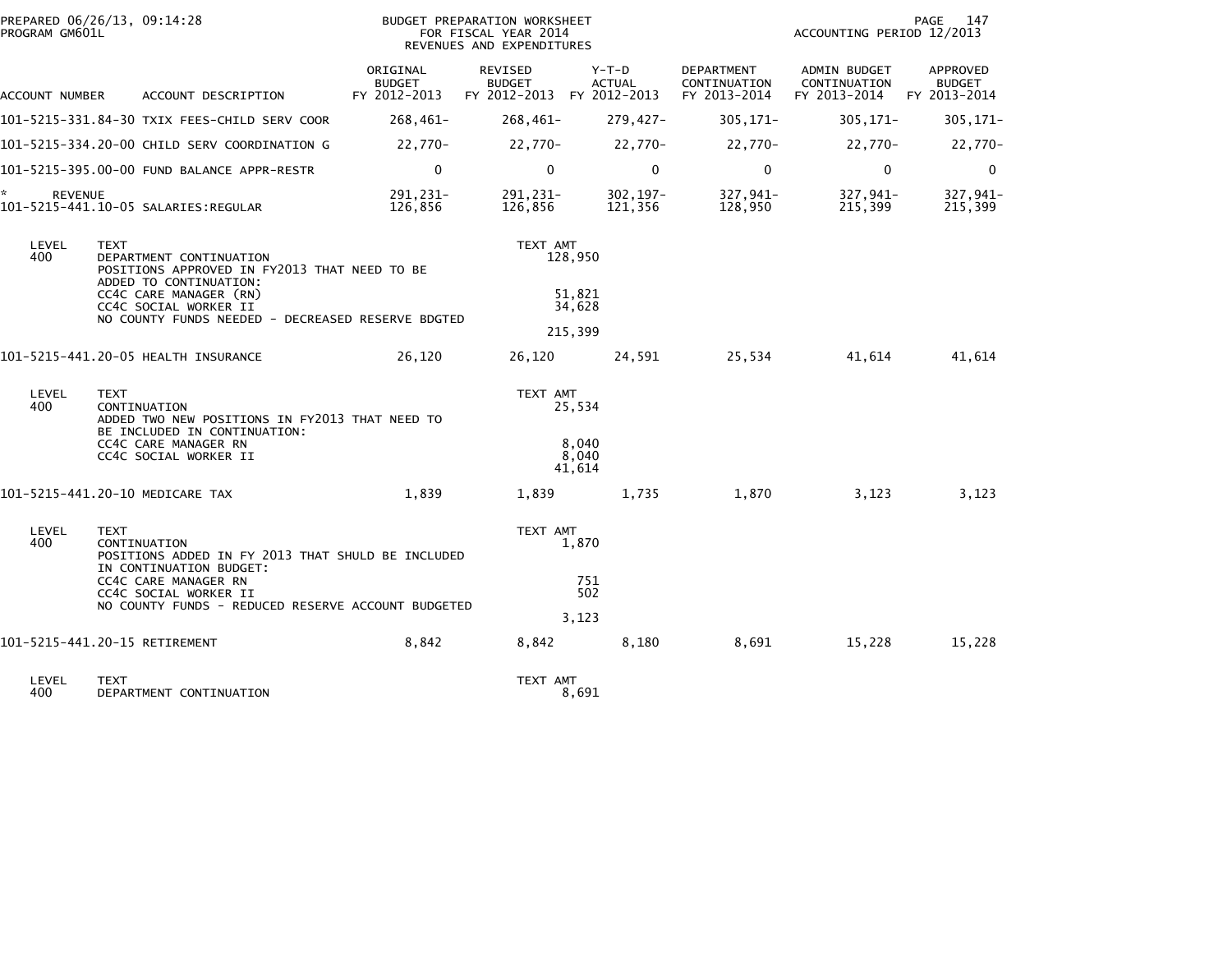| PREPARED 06/26/13, 09:14:28<br>PROGRAM GM601L                                                  |                                                              |                                                                                                                                                                                          |                                    | BUDGET PREPARATION WORKSHEET<br>FOR FISCAL YEAR 2014<br>REVENUES AND EXPENDITURES |                                   | PAGE<br>- 148<br>ACCOUNTING PERIOD 12/2013                           |                                                           |                           |  |
|------------------------------------------------------------------------------------------------|--------------------------------------------------------------|------------------------------------------------------------------------------------------------------------------------------------------------------------------------------------------|------------------------------------|-----------------------------------------------------------------------------------|-----------------------------------|----------------------------------------------------------------------|-----------------------------------------------------------|---------------------------|--|
| ACCOUNT NUMBER                                                                                 |                                                              | ACCOUNT DESCRIPTION                                                                                                                                                                      | ORIGINAL<br>BUDGET<br>FY 2012-2013 | REVISED<br><b>BUDGET</b>                                                          | $Y-T-D$<br><b>ACTUAL</b>          | DEPARTMENT<br>CONTINUATION<br>FY 2012-2013 FY 2012-2013 FY 2013-2014 | ADMIN BUDGET<br>CONTINUATION<br>FY 2013-2014 FY 2013-2014 | APPROVED<br><b>BUDGET</b> |  |
|                                                                                                | CC4C RN                                                      | POSITIONS ADDED IN FY 2013 THAT SHOULD BE INCLUDED<br>IN CONTINUATION BUDGET:<br>CC4C SOCIAL WORKER II<br>NO ADDL COUNTY FUNDS - REDUCED RESERVE BUDGETED<br>ADD DUE TO INCREASE IN RATE |                                    |                                                                                   | 3,493<br>2,414<br>630<br>15,228   |                                                                      |                                                           |                           |  |
|                                                                                                |                                                              | 101–5215–441.20–20 SOCIAL SECURITY TAX                                                                                                                                                   | 7,865                              | 7,865                                                                             |                                   |                                                                      | 7,417 7,995 13,355                                        | 13,355                    |  |
| LEVEL<br>400                                                                                   | <b>TEXT</b><br>CONTINUATION<br>CC4C RN                       | POSITIONS ADDED IN FY 2013 THAT SHOULD HAVE BEEN<br>INCLUDED IN CONTINUATION:<br>CC4C SOCIAL WORKER II<br>NO ADDL COUNTY FUNDS - REDEUCED RESERVE BUDGETED                               |                                    | TEXT AMT                                                                          | 7,995<br>3,213<br>2,147<br>13,355 |                                                                      |                                                           |                           |  |
|                                                                                                |                                                              | 101-5215-441.20-25 WORKERS COMPENSATION                                                                                                                                                  | 5,053                              | 5,053                                                                             | 3,849                             | 5,053                                                                | 8,139                                                     | 8,139                     |  |
| LEVEL<br><b>TEXT</b><br>400<br>CONTINUATION<br>TWO POSITIONS ADDED IN FY 2013 THAT SHOULD HAVE |                                                              | BEEN INCLUDED IN CONTINUATION:                                                                                                                                                           |                                    | TEXT AMT                                                                          | 5,053                             |                                                                      |                                                           |                           |  |
|                                                                                                | CC4C RN<br>CC4C SOCIAL WORKER                                | NO ADDL COUTNY FUNDS NEED - REDUCED RESEVE BUDGETE                                                                                                                                       |                                    |                                                                                   | 1,850<br>1,236<br>8,139           |                                                                      |                                                           |                           |  |
|                                                                                                |                                                              | 101-5215-441.20-30 401(K) CONTRIBUTIONS                                                                                                                                                  | 3,806                              | 3,806                                                                             | 3,281                             | 3,869                                                                | 6,463                                                     | 6,463                     |  |
| LEVEL<br>400                                                                                   | <b>TEXT</b><br>CONTINUATION<br>CC4C RN<br>CC4C SOCIAL WORKER | TWO NEW POSITIONS ADDED IN FY 2013 THAT SHOULD<br>HAVE BEEN INCLUDED IN CONTINUATION:                                                                                                    |                                    | TEXT AMT                                                                          | 3,869<br>1,555<br>1,039           |                                                                      |                                                           |                           |  |
|                                                                                                |                                                              | NO ADDL COUNTY FUNDS - REDUCED RESERVE BUDGETED                                                                                                                                          |                                    |                                                                                   | 6,463                             |                                                                      |                                                           |                           |  |
|                                                                                                |                                                              | 101-5215-441.50-07 COST PER COPY PROGRAM                                                                                                                                                 | 400                                | 400                                                                               | 208                               | 400                                                                  | 400                                                       | 400                       |  |
|                                                                                                |                                                              |                                                                                                                                                                                          | 900                                | 900                                                                               | 900                               | 900                                                                  | 900                                                       | 900                       |  |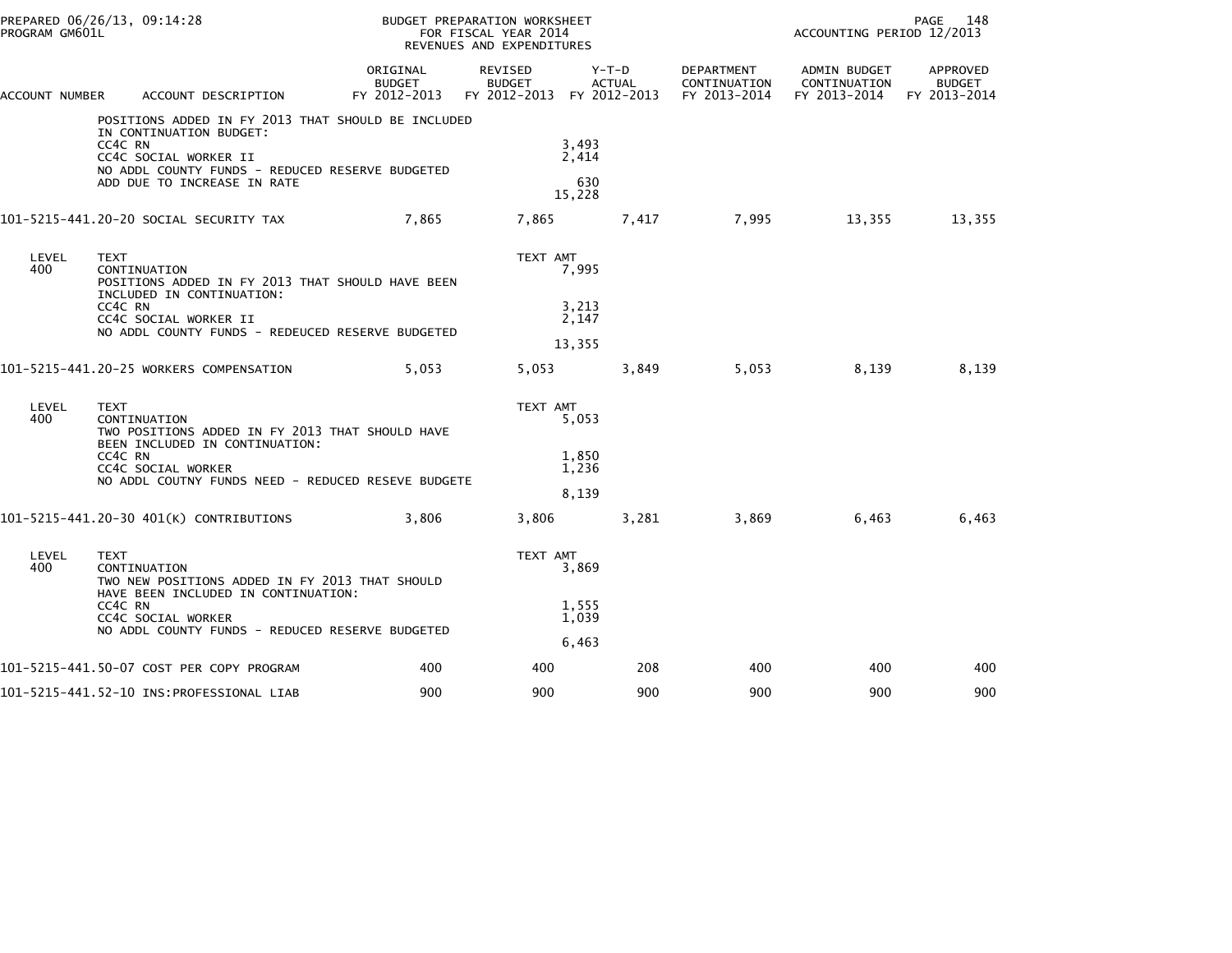| PREPARED 06/26/13, 09:14:28<br>PROGRAM GM601L | BUDGET PREPARATION WORKSHEET<br>FOR FISCAL YEAR 2014<br>REVENUES AND EXPENDITURES                                                              |                                           |                                                 |                                          |                                                   | 149<br>PAGE<br>ACCOUNTING PERIOD 12/2013            |                                           |  |
|-----------------------------------------------|------------------------------------------------------------------------------------------------------------------------------------------------|-------------------------------------------|-------------------------------------------------|------------------------------------------|---------------------------------------------------|-----------------------------------------------------|-------------------------------------------|--|
| ACCOUNT NUMBER                                | ACCOUNT DESCRIPTION                                                                                                                            | ORIGINAL<br><b>BUDGET</b><br>FY 2012-2013 | <b>REVISED</b><br><b>BUDGET</b><br>FY 2012-2013 | $Y-T-D$<br><b>ACTUAL</b><br>FY 2012-2013 | <b>DEPARTMENT</b><br>CONTINUATION<br>FY 2013-2014 | <b>ADMIN BUDGET</b><br>CONTINUATION<br>FY 2013-2014 | APPROVED<br><b>BUDGET</b><br>FY 2013-2014 |  |
| 101-5215-441.53-05 TELEPHONE                  |                                                                                                                                                | 1,300                                     | 3,600                                           | 1,234                                    | 2,800                                             | 2,800                                               | 2,800                                     |  |
| 101-5215-441.55-00 PRINTING                   |                                                                                                                                                | 300                                       | 300                                             | 0                                        | 300                                               | 300                                                 | 300                                       |  |
| 101-5215-441.57-00 POSTAGE                    |                                                                                                                                                | 400                                       | 400                                             | 100                                      | 535                                               | 535                                                 | 535                                       |  |
| 101-5215-441.58-00 TRAVEL                     |                                                                                                                                                | 7,850                                     | 8,550                                           | 7,184                                    | 7,850                                             | 7,850                                               | 7,850                                     |  |
| 101-5215-441.59-00 TRAINING                   |                                                                                                                                                | 100                                       | 100                                             | 0                                        | 500                                               | 500                                                 | 500                                       |  |
|                                               | 101-5215-441.61-05 SUPPLIES:OFFICE                                                                                                             | 100                                       | 1,600                                           | 1,594                                    | 1,600                                             | 1,600                                               | 1,600                                     |  |
|                                               | 101-5215-441.61-95 SUPPLIES: OTHER SMALL EQMT                                                                                                  | 0                                         | 300                                             | 0                                        | 0                                                 | $\bf{0}$                                            | 0                                         |  |
|                                               | 101-5215-441.76-20 F/A:DP EQUIPMENT                                                                                                            | 0                                         | 3,800                                           | 0                                        | 0                                                 | 0                                                   | $\mathbf{0}$                              |  |
| 101-5215-441.98-00 RESERVE                    |                                                                                                                                                | 99,500                                    | 90,900                                          | $\mathbf{0}$                             | 131,095                                           | 9,735                                               | 9,735                                     |  |
| LEVEL<br><b>TEXT</b><br>400                   | CONTINUATION                                                                                                                                   |                                           | TEXT AMT                                        | 131,095                                  |                                                   |                                                     |                                           |  |
|                                               | REDUCE FOR TWO NEW POSITIONS ADDED IN FY 2013:<br>CC4C RN SALARY AND BENEFITS<br>CC4C SOCIAL WORKER II<br>AMOUNTS ADDED TO SALARY AND BENEFITS |                                           |                                                 | $70.723 -$<br>$50,006 -$                 |                                                   |                                                     |                                           |  |
|                                               | REMAINING RESERVE AMOUNT TO BE USED FOR EQUIPMENT<br>COSTS AND TRAVEL / TRAINING FOR NEW EMPLOYEES<br>DIFF IN RETIREMENT RATE BUDGETED         |                                           |                                                 | $631 -$<br>9.735                         |                                                   |                                                     |                                           |  |
| ÷.<br><b>EXPENDITURE</b>                      |                                                                                                                                                | 291,231                                   | 291,231                                         | 181,629                                  | 327,942                                           | 327,941                                             | 327,941                                   |  |
| **                                            | CHILD SERV COORDINATION                                                                                                                        | 0                                         | 0                                               | $120,568-$                               | 1                                                 | $\Omega$                                            | 0                                         |  |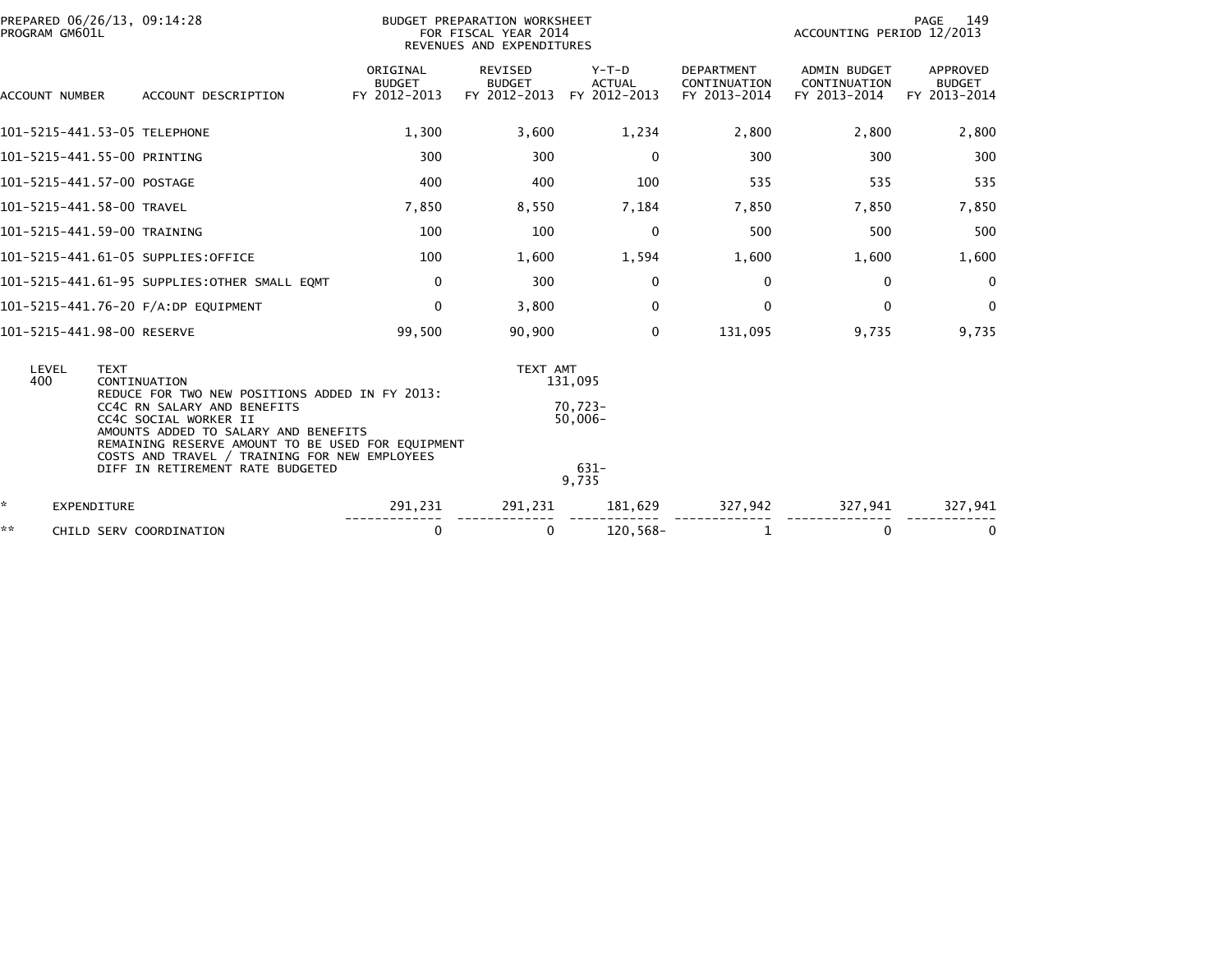| PREPARED 06/26/13, 09:14:28<br>PROGRAM GM601L               |                                              |                                           | BUDGET PREPARATION WORKSHEET<br>FOR FISCAL YEAR 2014<br>REVENUES AND EXPENDITURES |                                          | 150<br><b>PAGE</b><br>ACCOUNTING PERIOD 12/2013   |                                              |                                           |
|-------------------------------------------------------------|----------------------------------------------|-------------------------------------------|-----------------------------------------------------------------------------------|------------------------------------------|---------------------------------------------------|----------------------------------------------|-------------------------------------------|
| ACCOUNT NUMBER                                              | ACCOUNT DESCRIPTION                          | ORIGINAL<br><b>BUDGET</b><br>FY 2012-2013 | REVISED<br><b>BUDGET</b><br>FY 2012-2013                                          | $Y-T-D$<br><b>ACTUAL</b><br>FY 2012-2013 | <b>DEPARTMENT</b><br>CONTINUATION<br>FY 2013-2014 | ADMIN BUDGET<br>CONTINUATION<br>FY 2013-2014 | APPROVED<br><b>BUDGET</b><br>FY 2013-2014 |
|                                                             | 101-5223-334.06-10 PREPAREDNESS/RESPONSE     | 0                                         | $\Omega$                                                                          | $5,389-$                                 | 0                                                 | 0                                            | 0                                         |
|                                                             | 101-5223-334.64-00 STATE AID HEALTH DEPT     | 0                                         |                                                                                   | $\Omega$                                 |                                                   | O                                            | $^{(1)}$                                  |
| *.<br><b>REVENUE</b><br>101-5223-441.10-05 SALARIES:REGULAR |                                              |                                           |                                                                                   | $5,389-$                                 |                                                   |                                              |                                           |
| 101-5223-441.20-05 HEALTH INSURANCE                         |                                              | O.                                        |                                                                                   |                                          |                                                   |                                              | 0                                         |
| 101-5223-441.20-10 MEDICARE TAX                             |                                              | 0                                         |                                                                                   |                                          |                                                   |                                              | 0                                         |
| 101-5223-441.20-15 RETIREMENT                               |                                              | 0                                         |                                                                                   |                                          | $\Omega$                                          | 0                                            | 0                                         |
|                                                             | 101-5223-441.20-20 SOCIAL SECURITY TAX       |                                           |                                                                                   |                                          |                                                   |                                              | 0                                         |
|                                                             | 101-5223-441.20-25 WORKERS COMPENSATION      |                                           |                                                                                   |                                          |                                                   | O                                            | 0                                         |
|                                                             | 101-5223-441.20-30 401(K) CONTRIBUTIONS      | 0                                         |                                                                                   | 0                                        | 0                                                 | 0                                            | 0                                         |
| 101-5223-441.55-00 PRINTING                                 |                                              | 0                                         |                                                                                   |                                          | $\Omega$                                          | $\Omega$                                     | 0                                         |
| 101-5223-441.57-00 POSTAGE                                  |                                              | 0                                         |                                                                                   | 0                                        | 0                                                 | 0                                            | 0                                         |
| 101-5223-441.58-00 TRAVEL                                   |                                              | 0                                         | O                                                                                 | 0                                        | <sup>0</sup>                                      | O                                            | 0                                         |
| 101-5223-441.59-00 TRAINING                                 |                                              | 0                                         |                                                                                   |                                          | $\Omega$                                          | 0                                            | 0                                         |
| 101–5223–441.61–05 SUPPLIES:OFFICE                          |                                              |                                           |                                                                                   |                                          |                                                   | 0                                            | $^{(1)}$                                  |
| 101-5223-441.61-45 SUPPLIES:MEDICAL                         |                                              |                                           |                                                                                   |                                          |                                                   |                                              | 0                                         |
| 101-5223-441.61-89 SOFTWARE LICENSES                        |                                              | O.                                        |                                                                                   |                                          |                                                   |                                              | 0                                         |
| 101-5223-441.61-90 SUPPLIES:OTHER                           |                                              | 0                                         |                                                                                   |                                          | 0                                                 | 0                                            | 0                                         |
|                                                             | 101-5223-441.61-95 SUPPLIES:OTHER SMALL EQMT |                                           |                                                                                   |                                          |                                                   |                                              | $\Omega$                                  |
|                                                             | 101-5223-441.74-90 C/A:OTHER EQUIPMENT       |                                           |                                                                                   |                                          |                                                   |                                              | 0                                         |
| 101-5223-441.76-20 F/A:DP EQUIPMENT                         |                                              |                                           |                                                                                   |                                          |                                                   |                                              | $^{\circ}$                                |
|                                                             | 101-5223-441.76-30 F/A:EQUIPMENT/FURNISHINGS | 0                                         |                                                                                   |                                          |                                                   |                                              |                                           |
| *<br>EXPENDITURE                                            |                                              |                                           |                                                                                   |                                          |                                                   |                                              |                                           |
| **<br><b>BIOTERRORISM</b>                                   |                                              | $\mathbf{0}$                              | $\Omega$                                                                          | $5,389-$                                 | $\Omega$                                          | $\Omega$                                     | 0                                         |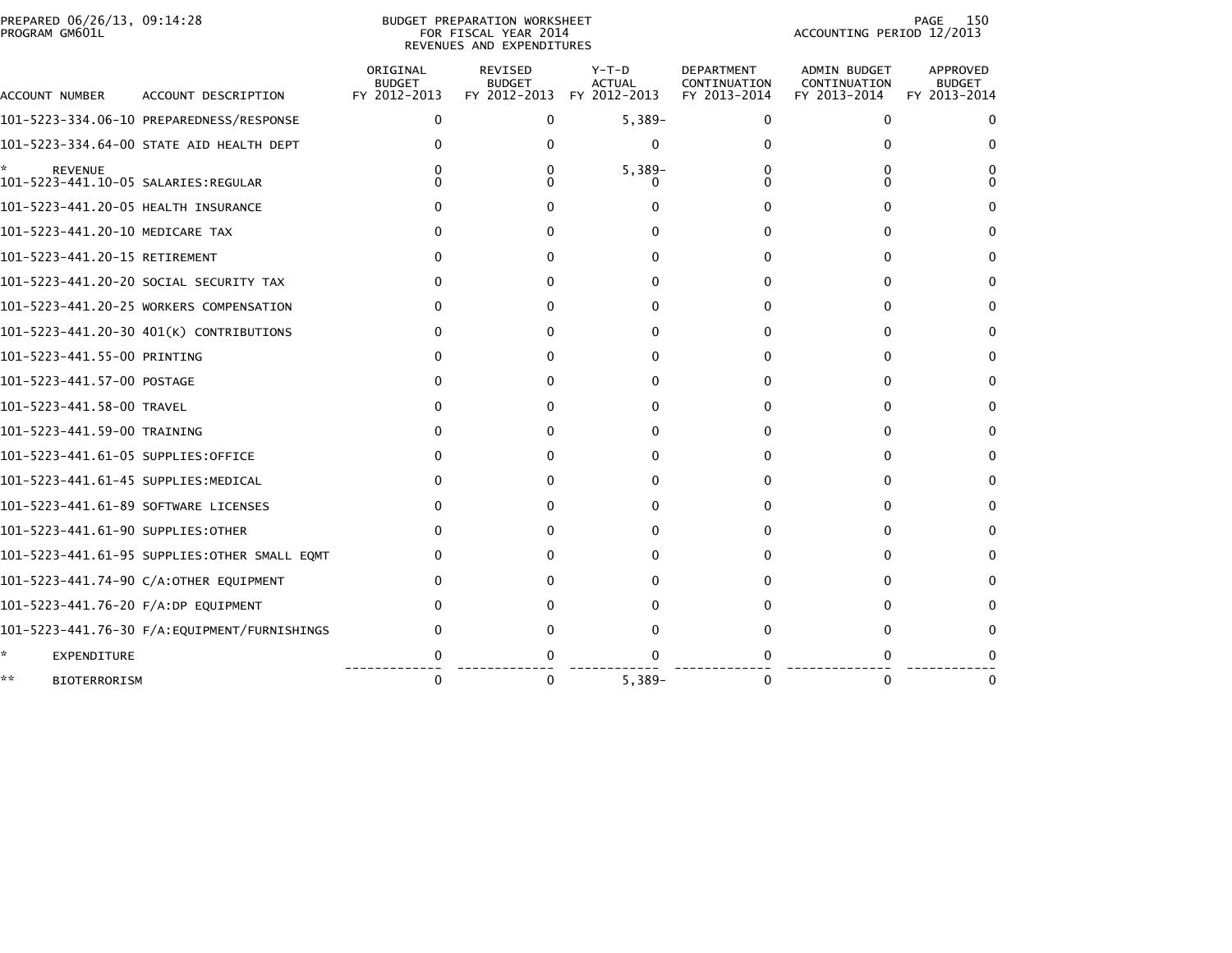| PREPARED 06/26/13, 09:14:28<br>PROGRAM GM601L |                                              |                                           | BUDGET PREPARATION WORKSHEET<br>FOR FISCAL YEAR 2014<br>REVENUES AND EXPENDITURES | 151<br>PAGE<br>ACCOUNTING PERIOD 12/2013 |                                                   |                                              |                                           |
|-----------------------------------------------|----------------------------------------------|-------------------------------------------|-----------------------------------------------------------------------------------|------------------------------------------|---------------------------------------------------|----------------------------------------------|-------------------------------------------|
| <b>ACCOUNT NUMBER</b>                         | ACCOUNT DESCRIPTION                          | ORIGINAL<br><b>BUDGET</b><br>FY 2012-2013 | <b>REVISED</b><br><b>BUDGET</b><br>FY 2012-2013 FY 2012-2013                      | Y-T-D<br><b>ACTUAL</b>                   | <b>DEPARTMENT</b><br>CONTINUATION<br>FY 2013-2014 | ADMIN BUDGET<br>CONTINUATION<br>FY 2013-2014 | APPROVED<br><b>BUDGET</b><br>FY 2013-2014 |
|                                               | 101-5225-334.24-00 COMMUNICABLE DIS/TB GRANT | $11,271-$                                 | $11,271-$                                                                         | $11,271-$                                | $11,271-$                                         | $11,271-$                                    | $11,271-$                                 |
|                                               | 101-5225-334.64-00 STATE AID HEALTH DEPT     | $\mathbf 0$                               | $\mathbf{0}$                                                                      | $\mathbf{0}$                             | $\Omega$                                          | $\Omega$                                     | $\mathbf{0}$                              |
|                                               | 101-5225-395.00-00 FUND BALANCE APPR-RESTR   | $20,000 -$                                | $20,000 -$                                                                        | $\mathbf{0}$                             | $20,000 -$                                        | $20,000 -$                                   | $20,000 -$                                |
| <b>REVENUE</b>                                |                                              | $31,271-$<br>83,168                       | $31,271-$<br>83,168                                                               | 11,271-<br>62,475                        | 31,271-<br>78,606                                 | $31,271-$<br>78,606                          | $31,271-$<br>78,606                       |
| 101-5225-441.20-05 HEALTH INSURANCE           |                                              | 13,403                                    | 13,403                                                                            | 9,111                                    | 15,565                                            | 15,565                                       | 15,565                                    |
| 101-5225-441.20-10 MEDICARE TAX               |                                              | 1,206                                     | 1,206                                                                             | 872                                      | 1,140                                             | 1,140                                        | 1,140                                     |
| 101-5225-441.20-15 RETIREMENT                 |                                              | 5,797                                     | 5,797                                                                             | 4,272                                    | 5,298                                             | 5,557                                        | 5,557                                     |
|                                               | 101–5225–441.20–20 SOCIAL SECURITY TAX       | 5,156                                     | 5,156                                                                             | 3,729                                    | 4,874                                             | 4,874                                        | 4,874                                     |
|                                               | 101-5225-441.20-25 WORKERS COMPENSATION      | 3,000                                     | 3,000                                                                             | 1,771                                    | 2,122                                             | 2,122                                        | 2,122                                     |
|                                               | 101-5225-441.20-30 401(K) CONTRIBUTIONS      | 2,495                                     | 2,495                                                                             | 1,655                                    | 2,358                                             | 2,358                                        | 2,358                                     |
|                                               |                                              | 300                                       | 300                                                                               | 0                                        | 300                                               | 300                                          | 300                                       |
| 101-5225-441.32-40 PHYSICIAN FEES             |                                              | 1,000                                     | 1,000                                                                             | 718                                      | 1,000                                             | 1,000                                        | 1,000                                     |
| 101-5225-441.34-19 LABORATORY FEES            |                                              | 250                                       | 250                                                                               | 250                                      | 250                                               | 250                                          | 250                                       |
|                                               |                                              | 100                                       | 100                                                                               | 0                                        | 100                                               | 100                                          | 100                                       |
|                                               |                                              | 380                                       | 380                                                                               | 200                                      | 380                                               | 380                                          | 380                                       |
| 101-5225-441.53-05 TELEPHONE                  |                                              | 600                                       | 600                                                                               | 301                                      | 600                                               | 600                                          | 600                                       |
| 101-5225-441.55-00 PRINTING                   |                                              | 100                                       | 100                                                                               | 100                                      | 100                                               | 100                                          | 100                                       |
| 101-5225-441.57-00 POSTAGE                    |                                              | 600                                       | 600                                                                               | 457                                      | 600                                               | 600                                          | 600                                       |
| 101-5225-441.58-00 TRAVEL                     |                                              | 1,000                                     | 1,000                                                                             | 813                                      | 1,500                                             | 1,500                                        | 1,500                                     |
| LEVEL<br><b>TEXT</b><br>400                   | INCREASED TRAVEL REQUIRED                    |                                           | TEXT AMT                                                                          | 1.500<br>1,500                           |                                                   |                                              |                                           |
| 101-5225-441.59-00 TRAINING                   |                                              | 650                                       | 650                                                                               | 549                                      | 650                                               | 650                                          | 650                                       |

LEVEL TEXT TEXT AMT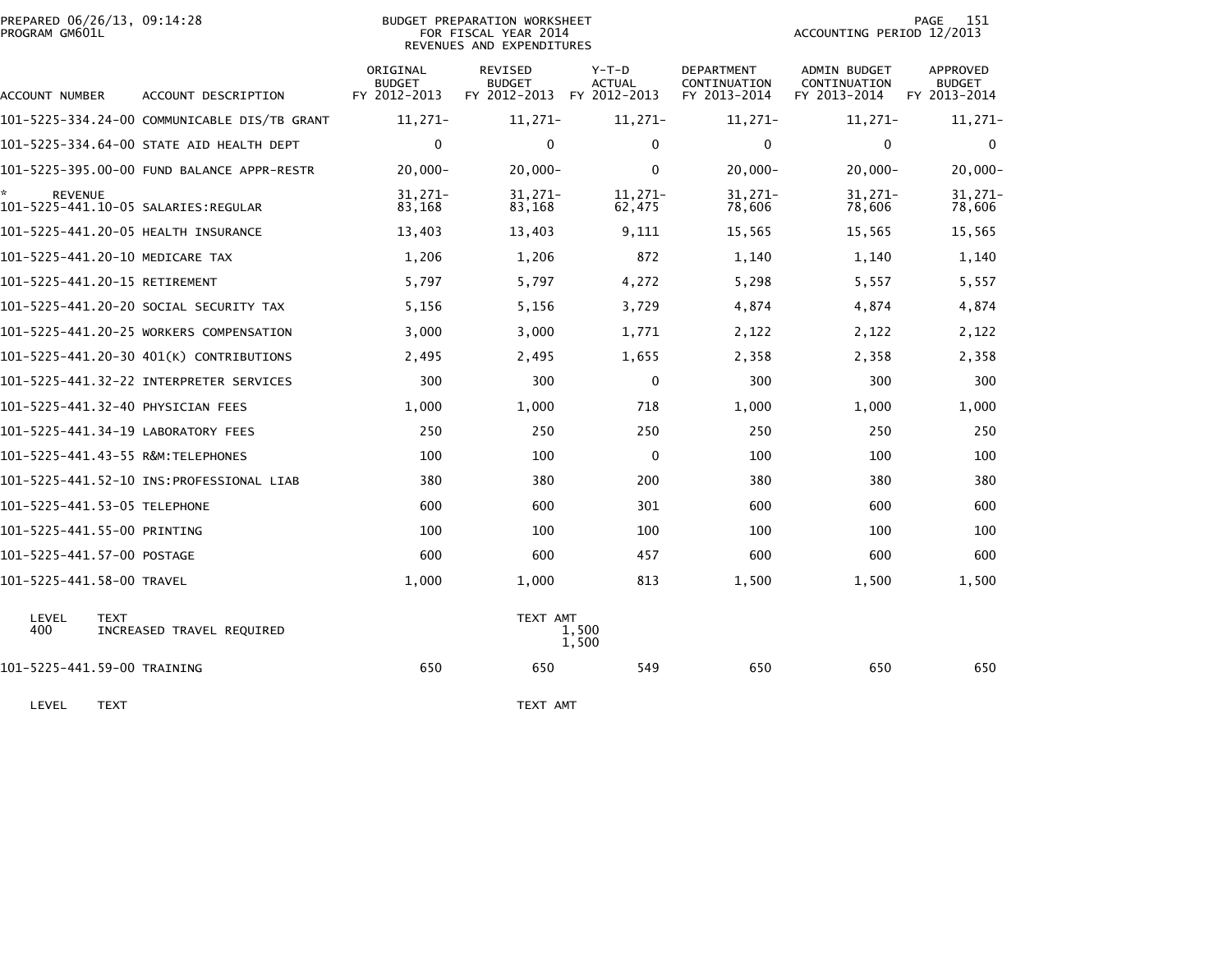| PREPARED 06/26/13, 09:14:28<br>PROGRAM GM601L                               |                                           | BUDGET PREPARATION WORKSHEET<br>FOR FISCAL YEAR 2014<br>REVENUES AND EXPENDITURES |                                          |                                                   |                                              | 152<br>PAGE<br>ACCOUNTING PERIOD 12/2013  |  |  |
|-----------------------------------------------------------------------------|-------------------------------------------|-----------------------------------------------------------------------------------|------------------------------------------|---------------------------------------------------|----------------------------------------------|-------------------------------------------|--|--|
| ACCOUNT DESCRIPTION<br>ACCOUNT NUMBER                                       | ORIGINAL<br><b>BUDGET</b><br>FY 2012-2013 | REVISED<br><b>BUDGET</b><br>FY 2012-2013                                          | $Y-T-D$<br><b>ACTUAL</b><br>FY 2012-2013 | <b>DEPARTMENT</b><br>CONTINUATION<br>FY 2013-2014 | ADMIN BUDGET<br>CONTINUATION<br>FY 2013-2014 | APPROVED<br><b>BUDGET</b><br>FY 2013-2014 |  |  |
| 400<br>INCREASED TRAINING REQUIRED                                          |                                           |                                                                                   | 650<br>650                               |                                                   |                                              |                                           |  |  |
| 101-5225-441.61-05 SUPPLIES:OFFICE                                          | 500                                       | 500                                                                               | 316                                      | 500                                               | 500                                          | 500                                       |  |  |
| 101-5225-441.61-45 SUPPLIES:MEDICAL                                         | 3,500                                     | 3,500                                                                             | 2,953                                    | 3,500                                             | 3,500                                        | 3,500                                     |  |  |
| 101-5225-441.64-50 DUES & SUBSCRIPTIONS                                     | 150                                       | 150                                                                               | 38                                       | 150                                               | 150                                          | 150                                       |  |  |
|                                                                             | 0                                         | $\mathbf{0}$                                                                      | 0                                        | 1,100                                             | 1,100                                        | 1,100                                     |  |  |
| <b>TEXT</b><br>LEVEL<br>400<br>TO PURCHASE A NEGATIVE ROOM PRESSURE MONITOR |                                           | TEXT AMT                                                                          | 1,100<br>1,100                           |                                                   |                                              |                                           |  |  |
|                                                                             | 0                                         | $\mathbf{0}$                                                                      | $\Omega$                                 | $\Omega$                                          | $\Omega$                                     | $\Omega$                                  |  |  |
| 101-5225-441.98-00 RESERVE                                                  | $\mathbf 0$                               | $\mathbf{0}$                                                                      | $\Omega$                                 | $\Omega$                                          | $\Omega$                                     | $\mathbf{0}$                              |  |  |
| ×.<br>EXPENDITURE                                                           | 123,355                                   | 123,355                                                                           | 90,580                                   | 120,693                                           | 120,952                                      | 120,952                                   |  |  |
| **<br>COMMUNICABLE DISEASE                                                  | 92,084                                    | 92,084                                                                            | 79,309                                   | 89,422                                            | 89,681                                       | 89,681                                    |  |  |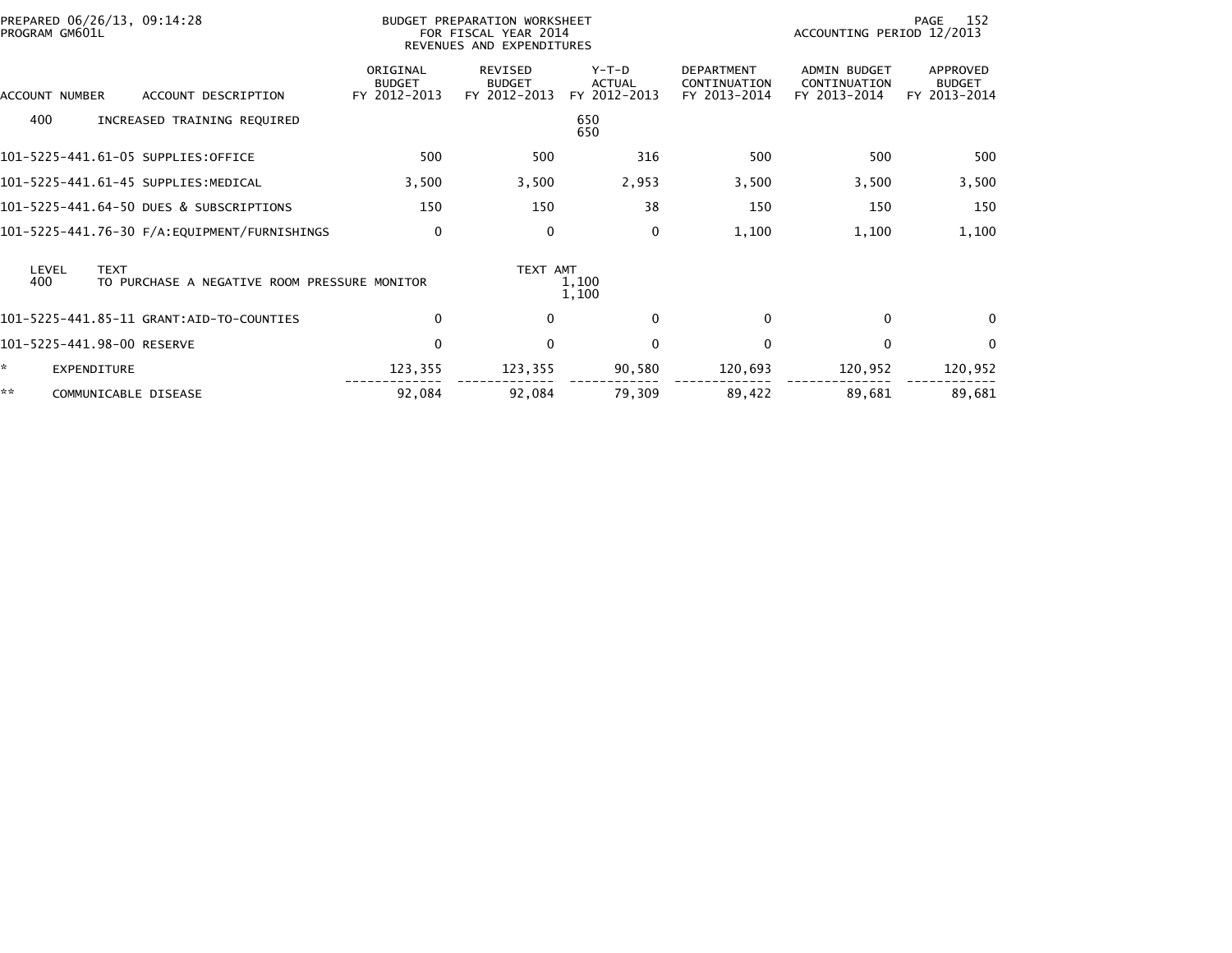| PREPARED 06/26/13, 09:14:28<br>PROGRAM GM601L |                                            | BUDGET PREPARATION WORKSHEET<br>FOR FISCAL YEAR 2014<br>REVENUES AND EXPENDITURES | ACCOUNTING PERIOD 12/2013                | - 153<br>PAGE                          |                                                   |                                                     |                                           |
|-----------------------------------------------|--------------------------------------------|-----------------------------------------------------------------------------------|------------------------------------------|----------------------------------------|---------------------------------------------------|-----------------------------------------------------|-------------------------------------------|
| ACCOUNT NUMBER                                | ACCOUNT DESCRIPTION                        | ORIGINAL<br><b>BUDGET</b><br>FY 2012-2013                                         | REVISED<br><b>BUDGET</b><br>FY 2012-2013 | Y-T-D<br><b>ACTUAL</b><br>FY 2012-2013 | <b>DEPARTMENT</b><br>CONTINUATION<br>FY 2013-2014 | <b>ADMIN BUDGET</b><br>CONTINUATION<br>FY 2013-2014 | APPROVED<br><b>BUDGET</b><br>FY 2013-2014 |
| 101-5228-331.84-33 TXIX FEES-DENTAL           |                                            | 629,114-                                                                          | 629,114-                                 | 320,777-                               | 629,000-                                          | 629,000-                                            | 629,000                                   |
| 101-5228-353.43-00 DENTAL FEES                |                                            | $8,000 -$                                                                         | $8,000-$                                 | $9,106-$                               | $9,500-$                                          | $9,500-$                                            | 9,500                                     |
|                                               | 101-5228-353.79-00 HEALTH CHOICE INS FEES  | $\mathbf{0}$                                                                      | 0                                        | $\bf{0}$                               | $\Omega$                                          |                                                     | 0                                         |
|                                               | 101-5228-365.72-01 PEDIATRC DENTAL CLINIC  | 0                                                                                 | 75.000-                                  | 75.000-                                | 0                                                 | 0                                                   | 0                                         |
|                                               | 101-5228-365.74-06 PEDIATRIC DENTAL CLINIC | 0                                                                                 | $50.000 -$                               | $50.000 -$                             | $\Omega$                                          |                                                     | 0                                         |
|                                               | 101-5228-395.00-00 FUND BALANCE APPR-RESTR | $10,000 -$                                                                        | 155,000-                                 | $\bf{0}$                               | 52,421-                                           | $52,421-$                                           | 52,421                                    |

| ATION WORKSHEET |                           | PAGE 153 |
|-----------------|---------------------------|----------|
| AL YEAR 2014    | ACCOUNTING PERIOD 12/2013 |          |
| ND FXPFNDTTURFS |                           |          |

|                | 101-5228-331.84-33 TXIX FEES-DENTAL                                                                                                             | 629, 114-            | 629, 114-               | 320,777-            | $629,000 -$         | $629.000 -$         | 629,000-            |
|----------------|-------------------------------------------------------------------------------------------------------------------------------------------------|----------------------|-------------------------|---------------------|---------------------|---------------------|---------------------|
|                | 101-5228-353.43-00 DENTAL FEES                                                                                                                  | $8,000 -$            | $8,000 -$               | $9,106-$            | $9,500-$            | $9,500-$            | $9,500-$            |
|                | 101-5228-353.79-00 HEALTH CHOICE INS FEES                                                                                                       | $\Omega$             | $\Omega$                | $\mathbf{0}$        | $\mathbf{0}$        | $\mathbf{0}$        | 0                   |
|                | 101-5228-365.72-01 PEDIATRC DENTAL CLINIC                                                                                                       | 0                    | $75,000 -$              | $75,000 -$          | $\mathbf{0}$        | $\mathbf{0}$        | 0                   |
|                | 101-5228-365.74-06 PEDIATRIC DENTAL CLINIC                                                                                                      | $\Omega$             | $50,000 -$              | $50,000 -$          | $\mathbf{0}$        | $\mathbf{0}$        | $\mathbf 0$         |
|                | 101-5228-395.00-00 FUND BALANCE APPR-RESTR                                                                                                      | $10,000 -$           | 155,000-                | $\mathbf 0$         | $52,421-$           | $52,421-$           | 52,421-             |
| <b>REVENUE</b> |                                                                                                                                                 | 647, 114-<br>370,002 | $917, 114 -$<br>241,970 | 454,883-<br>206,121 | 690,921-<br>380,537 | 690,921-<br>380,537 | 690,921-<br>380,537 |
|                | 101-5228-441.10-15 SALARIES: PART-TIME                                                                                                          | $\mathbf 0$          | 12,507                  | 6,645               | $\mathbf 0$         | $\mathbf 0$         | 0                   |
|                | 101-5228-441.20-05 HEALTH INSURANCE                                                                                                             | 65,730               | 65,730                  | 25,947              | 69,839              | 69,839              | 69,839              |
|                | 101-5228-441.20-10 MEDICARE TAX                                                                                                                 | 5,366                | 3,858                   | 3,029               | 5,018               | 5,018               | 5,018               |
|                | 101-5228-441.20-15 RETIREMENT                                                                                                                   | 25,790               | 18,541                  | 13,879              | 25,648              | 26,905              | 26,905              |
|                | 101-5228-441.20-20 SOCIAL SECURITY TAX                                                                                                          | 22,941               | 16,493                  | 12,950              | 22,593              | 22,593              | 22,593              |
|                | 101-5228-441.20-25 WORKERS COMPENSATION                                                                                                         | 1,050                | 1,086                   | 1,065               | 1,161               | 1,161               | 1,161               |
|                | 101-5228-441.20-30 401(K) CONTRIBUTIONS                                                                                                         | 11,100               | 7,980                   | 6,055               | 11,416              | 11,416              | 11,416              |
|                | 101-5228-441.32-40 PHYSICIAN FEES                                                                                                               | 5,160                | 145                     | $\Omega$            | 6,000               | 5,143               | 5,143               |
|                | 101-5228-441.33-00 OTHER PROFESSIONAL SRVCS                                                                                                     | $\Omega$             | $\mathbf{0}$            | $\mathbf{0}$        | $\mathbf{0}$        | $\mathbf{0}$        | $\mathbf{0}$        |
|                | 101-5228-441.33-17 CONTRACTED SERVICES                                                                                                          | 60,000               | 193.814                 | 183,258             | 90,000              | 90,000              | 90,000              |
| LEVEL<br>400   | <b>TEXT</b><br>INCREASED \$30K TO FULLY PAY FOR ALL DENTAL<br>POSITIONS NOT CURRENTLY FILLED. THIS WILL<br>PROVIDE US WITH A FULL DENTAL STAFF. |                      | TEXT AMT                | 90,000              |                     |                     |                     |
|                |                                                                                                                                                 |                      |                         | 90,000              |                     |                     |                     |
|                | 101-5228-441.34-30 SERVICE & MAINTENANCE                                                                                                        | 1,950                | 1,950                   | 1,937               | 1,950               | 1,950               | 1,950               |
|                | 101-5228-441.43-05 R&M:BUILDINGS                                                                                                                | $\mathbf 0$          | 120.045                 | 120,045             | $\Omega$            | 0                   | 0                   |
|                | 101-5228-441.43-15 R&M:EOUIPMENT                                                                                                                | 4,350                | 3,460                   | 1,959               | 4,350               | 4,350               | 4,350               |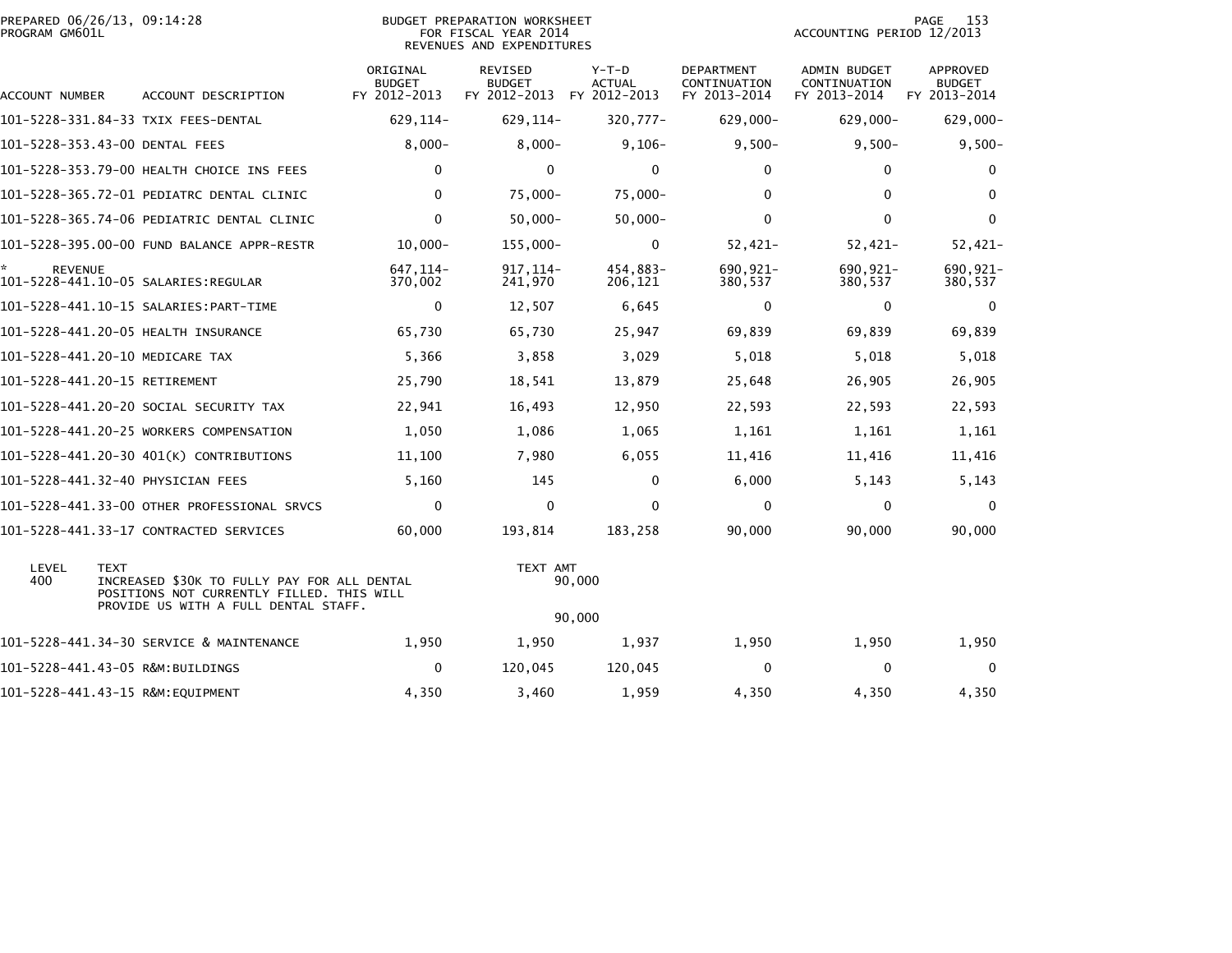| PREPARED 06/26/13, 09:14:28<br>PROGRAM GM601L |                                              |                                           | <b>BUDGET PREPARATION WORKSHEET</b><br>FOR FISCAL YEAR 2014<br>REVENUES AND EXPENDITURES |                                          | 154<br>PAGE<br>ACCOUNTING PERIOD 12/2013          |                                              |                                                  |
|-----------------------------------------------|----------------------------------------------|-------------------------------------------|------------------------------------------------------------------------------------------|------------------------------------------|---------------------------------------------------|----------------------------------------------|--------------------------------------------------|
| ACCOUNT NUMBER                                | ACCOUNT DESCRIPTION                          | ORIGINAL<br><b>BUDGET</b><br>FY 2012-2013 | <b>REVISED</b><br><b>BUDGET</b><br>FY 2012-2013                                          | $Y-T-D$<br><b>ACTUAL</b><br>FY 2012-2013 | <b>DEPARTMENT</b><br>CONTINUATION<br>FY 2013-2014 | ADMIN BUDGET<br>CONTINUATION<br>FY 2013-2014 | <b>APPROVED</b><br><b>BUDGET</b><br>FY 2013-2014 |
| 101-5228-441.44-10 RENT:EQUIPMENT             |                                              | 0                                         | 4,000                                                                                    | $\mathbf{0}$                             | $\Omega$                                          | $\mathbf{0}$                                 | $\Omega$                                         |
|                                               | 101-5228-441.50-07 COST PER COPY PROGRAM     | 400                                       | 400                                                                                      | 399                                      | 400                                               | 400                                          | 400                                              |
|                                               |                                              | 2,000                                     | 1,525                                                                                    | 1,000                                    | 1,525                                             | 1,525                                        | 1,525                                            |
| 101-5228-441.53-05 TELEPHONE                  |                                              | 1,600                                     | 1,600                                                                                    | 1,126                                    | 1,600                                             | 1,600                                        | 1,600                                            |
| 101–5228–441.54–00 ADVERTISING                |                                              | 0                                         | 475                                                                                      | 473                                      | 475                                               | 475                                          | 475                                              |
| 101-5228-441.55-00 PRINTING                   |                                              | 500                                       | 500                                                                                      | 484                                      | 500                                               | 100                                          | 100                                              |
| 101–5228–441.57–00 POSTAGE                    |                                              | 1,200                                     | 1,200                                                                                    | 400                                      | 1,200                                             | 1,200                                        | 1,200                                            |
| 101-5228-441.58-00 TRAVEL                     |                                              | 1,600                                     | 1,600                                                                                    | 369                                      | 1,600                                             | 1,600                                        | 1,600                                            |
| 101-5228-441.59-00 TRAINING                   |                                              | 2,250                                     | 1,389                                                                                    | 652                                      | 2,250                                             | 2,250                                        | 2,250                                            |
| 101-5228-441.61-05 SUPPLIES:OFFICE            |                                              | 3,000                                     | 2,779                                                                                    | 2,473                                    | 2,779                                             | 2,779                                        | 2,779                                            |
|                                               | 101-5228-441.61-15 SUPPLIES:EDUCATIONAL      | 0                                         | $\mathbf{0}$                                                                             | 0                                        | $\mathbf{0}$                                      | 0                                            | $\Omega$                                         |
| 101-5228-441.61-45 SUPPLIES:MEDICAL           |                                              | 53,000                                    | 51,045                                                                                   | 44,234                                   | 53,000                                            | 53,000                                       | 53,000                                           |
|                                               | 101-5228-441.61-95 SUPPLIES:OTHER SMALL EQMT | 2,000                                     | 2,000                                                                                    | 338                                      | 2,000                                             | 2,000                                        | 2,000                                            |
|                                               | 101-5228-441.64-50 DUES & SUBSCRIPTIONS      | 3,125                                     | 4,876                                                                                    | 3,986                                    | 3,125                                             | 3,125                                        | 3,125                                            |
|                                               | 101-5228-441.73-00 C/A:OTHER IMPROVEMENTS    | 0                                         | 0                                                                                        | $\Omega$                                 | 0                                                 | 0                                            | 0                                                |
|                                               | 101-5228-441.74-15 C/A:MEDICAL EQUIPMENT     | $\mathbf{0}$                              | 132,575                                                                                  | 132,472                                  | $\Omega$                                          | $\Omega$                                     | $\bf{0}$                                         |
| 101-5228-441.76-20 F/A:DP EQUIPMENT           |                                              | $\Omega$                                  | $\mathbf{0}$                                                                             | $\Omega$                                 | 0                                                 | 0                                            | $\Omega$                                         |
|                                               | 101-5228-441.76-25 F/A:SOFTWARE LICENSES     | $\mathbf{0}$                              | 1,955                                                                                    | 1,951                                    | 1,955                                             | 1,955                                        | 1,955                                            |
|                                               |                                              | 3,000                                     | 21,395                                                                                   | 19,934                                   | 0                                                 | 0                                            | $\Omega$                                         |
| 101-5228-441.76-90 F/A:OTHER                  |                                              | $\Omega$                                  | $\Omega$                                                                                 | $\Omega$                                 | $\Omega$                                          | $\Omega$                                     | $\Omega$                                         |
| *<br><b>EXPENDITURE</b>                       |                                              | 647,114                                   | 916,893                                                                                  | 793,181                                  | 690,921                                           | 690,921                                      | 690,921                                          |
| **<br>DENTAL CLINIC                           |                                              | 0                                         | $221-$                                                                                   | 338,298                                  | $\Omega$                                          | $\bf{0}$                                     | $\bf{0}$                                         |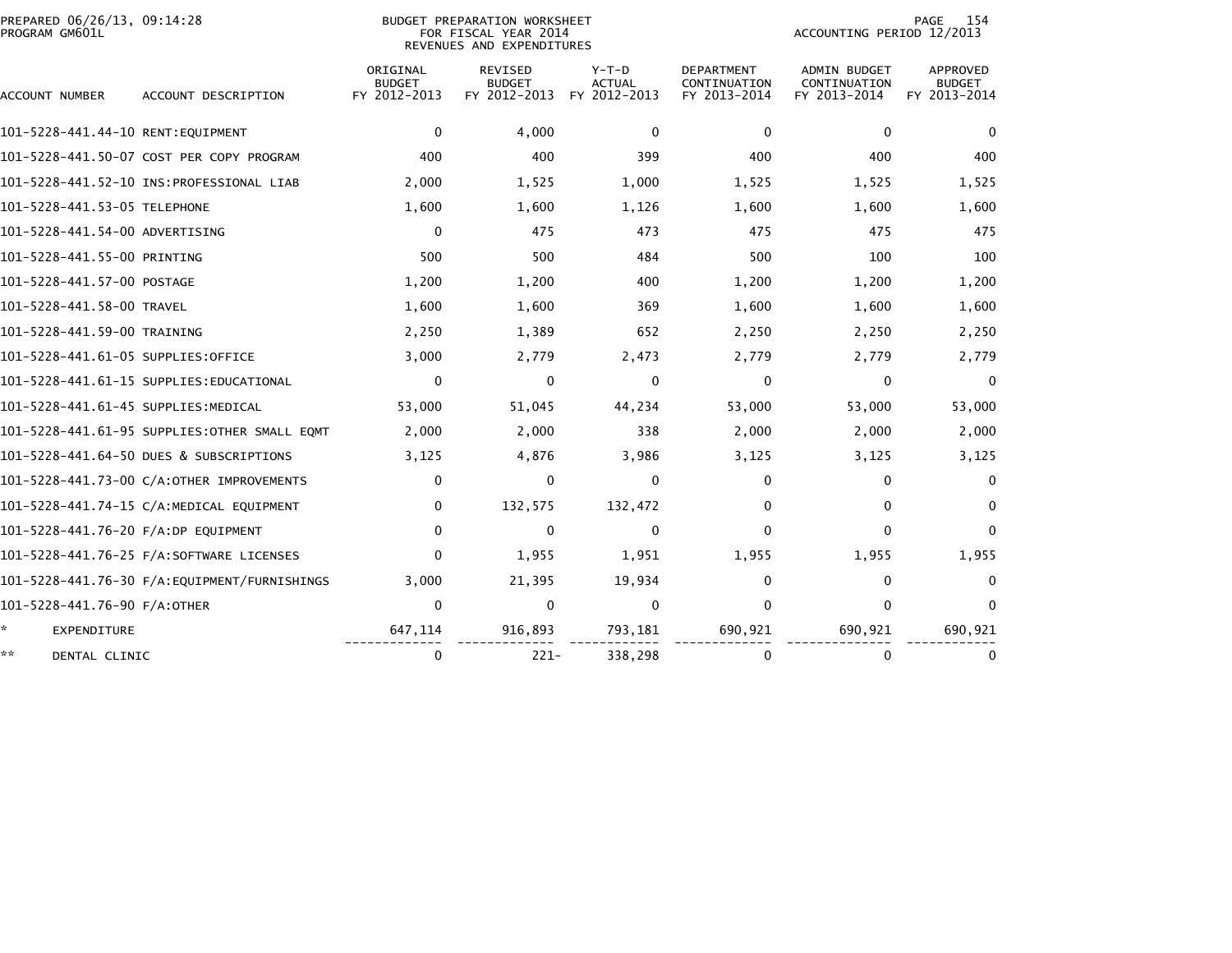| PREPARED 06/26/13, 09:14:28<br>PROGRAM GM601L |                                              |                                           | BUDGET PREPARATION WORKSHEET<br>FOR FISCAL YEAR 2014<br>REVENUES AND EXPENDITURES |                                          | PAGE<br>155<br>ACCOUNTING PERIOD 12/2013          |                                                     |                                                  |  |
|-----------------------------------------------|----------------------------------------------|-------------------------------------------|-----------------------------------------------------------------------------------|------------------------------------------|---------------------------------------------------|-----------------------------------------------------|--------------------------------------------------|--|
| ACCOUNT NUMBER                                | ACCOUNT DESCRIPTION                          | ORIGINAL<br><b>BUDGET</b><br>FY 2012-2013 | <b>REVISED</b><br><b>BUDGET</b><br>FY 2012-2013                                   | $Y-T-D$<br><b>ACTUAL</b><br>FY 2012-2013 | <b>DEPARTMENT</b><br>CONTINUATION<br>FY 2013-2014 | <b>ADMIN BUDGET</b><br>CONTINUATION<br>FY 2013-2014 | <b>APPROVED</b><br><b>BUDGET</b><br>FY 2013-2014 |  |
|                                               | 101-5229-334.65-45 SMART START CH CONSULTANT | $60.253 -$                                | $67.699 -$                                                                        | $38.426 -$                               | $67.699 -$                                        | $67.699 -$                                          | $67,699-$                                        |  |
| <b>REVENUE</b>                                |                                              | $60.253 -$<br>41,457                      | 67,699-<br>38,776                                                                 | $38,426-$<br>32,215                      | 67,699-<br>43,550                                 | 67.699-<br>43,550                                   | $67.699 -$<br>43,550                             |  |
| 101-5229-441.20-05 HEALTH INSURANCE           |                                              | 8,040                                     | 8,040                                                                             | 4,766                                    | 8,040                                             | 8,040                                               | 8,040                                            |  |
| 101-5229-441.20-10 MEDICARE TAX               |                                              | 601                                       | 601                                                                               | 445                                      | 631                                               | 631                                                 | 631                                              |  |
| 101-5229-441.20-15 RETIREMENT                 |                                              | 2,890                                     | 2,890                                                                             | 2,171                                    | 2,935                                             | 3,080                                               | 3,080                                            |  |
| 101-5229-441.20-20 SOCIAL SECURITY TAX        |                                              | 2,570                                     | 2,570                                                                             | 1,902                                    | 2,700                                             | 2,700                                               | 2,700                                            |  |
|                                               | 101-5229-441.20-25 WORKERS COMPENSATION      | 1,451                                     | 1,451                                                                             | 1,127                                    | 1,524                                             | 1,524                                               | 1,524                                            |  |
|                                               | 101-5229-441.20-30 401(K) CONTRIBUTIONS      | 1,244                                     | 1,244                                                                             | 588                                      | 1,307                                             | 1,307                                               | 1,307                                            |  |
| 101-5229-441.33-17 CONTRACTED SERVICES        |                                              | 0                                         | 2,681                                                                             | 2,346                                    | $\mathbf{0}$                                      | $\Omega$                                            | $\Omega$                                         |  |
| 101-5229-441.55-00 PRINTING                   |                                              | $\mathbf 0$                               | 675                                                                               | 149                                      | 675                                               | 531                                                 | 531                                              |  |
| 101-5229-441.57-00 POSTAGE                    |                                              | 100                                       | 100                                                                               | 20                                       | 100                                               | 100                                                 | 100                                              |  |
| 101-5229-441.58-00 TRAVEL                     |                                              | 1,400                                     | 4,589                                                                             | 1,397                                    | 3,372                                             | 3,372                                               | 3,372                                            |  |
| 101-5229-441.59-00 TRAINING                   |                                              | $\mathbf 0$                               | 306                                                                               | 306                                      | 306                                               | 306                                                 | 306                                              |  |
| 101-5229-441.61-05 SUPPLIES:OFFICE            |                                              | 300                                       | 3,523                                                                             | 402                                      | 2,305                                             | 2,305                                               | 2,305                                            |  |
|                                               | 101-5229-441.61-15 SUPPLIES:EDUCATIONAL      | 100                                       | 153                                                                               | 43                                       | 153                                               | 153                                                 | 153                                              |  |
|                                               | 101–5229–441.61–95 SUPPLIES:OTHER SMALL EOMT | $\Omega$                                  | $\mathbf{0}$                                                                      | $\Omega$                                 | $\mathbf{0}$                                      | $\Omega$                                            | $\Omega$                                         |  |
|                                               | 101-5229-441.64-50 DUES & SUBSCRIPTIONS      | 100                                       | 100                                                                               | 40                                       | 100                                               | 100                                                 | 100                                              |  |
| 101-5229-441.76-20 F/A:DP EQUIPMENT           |                                              | 0                                         | $\mathbf{0}$                                                                      | $\Omega$                                 | $\mathbf{0}$                                      | $\mathbf{0}$                                        | $\mathbf{0}$                                     |  |
|                                               | 101-5229-441.76-30 F/A:EQUIPMENT/FURNISHINGS | $\Omega$                                  | $\mathbf{0}$                                                                      | $\Omega$                                 | $\Omega$                                          | 0                                                   | $\Omega$                                         |  |
| ×.<br>EXPENDITURE                             |                                              | 60,253                                    | 67,699                                                                            | 47,917                                   | 67,698                                            | 67,699                                              | 67,699                                           |  |
| **<br>SMART START: SMILE SAVERS               |                                              | 0                                         | 0                                                                                 | 9,491                                    | $1-$                                              | 0                                                   | 0                                                |  |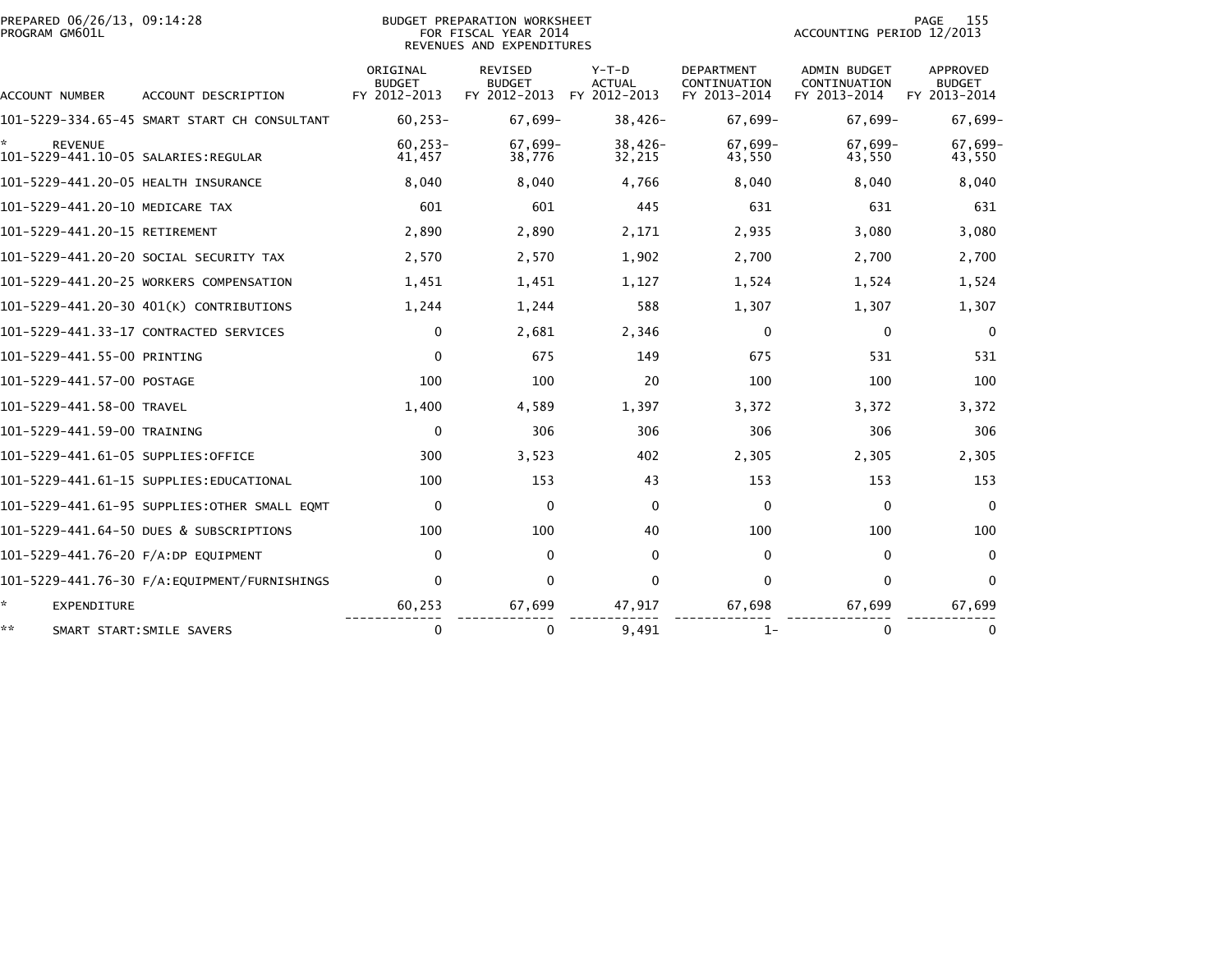| PREPARED 06/26/13, 09:14:28 | BUDGET PREPARATION WORKSHEET | 15<br>PAGE                |
|-----------------------------|------------------------------|---------------------------|
| PROGRAM GM601L              | FOR FISCAL YEAR 2014         | ACCOUNTING PERIOD 12/2013 |

## BUDGET PREPARATION WORKSHEET<br>FOR FISCAL YEAR 2014 REVENUES AND EXPENDITURES

| <b>ACCOUNT NUMBER</b>                                 | ACCOUNT DESCRIPTION                          | ORIGINAL<br><b>BUDGET</b><br>FY 2012-2013 | <b>REVISED</b><br><b>BUDGET</b><br>FY 2012-2013 | $Y-T-D$<br>ACTUAL<br>FY 2012-2013 | <b>DEPARTMENT</b><br>CONTINUATION<br>FY 2013-2014 | <b>ADMIN BUDGET</b><br>CONTINUATION<br>FY 2013-2014 | <b>APPROVED</b><br>BUDGET<br>FY 2013-2014 |
|-------------------------------------------------------|----------------------------------------------|-------------------------------------------|-------------------------------------------------|-----------------------------------|---------------------------------------------------|-----------------------------------------------------|-------------------------------------------|
| 101-5230-331.75-00 TANF                               |                                              | $15,857-$                                 | 13,816-                                         | $13,082-$                         | 13,816-                                           | 13,816-                                             | 13,816-                                   |
|                                                       | 101-5230-331.84-35 TXIX FEES-FAMILY PLANNING | $115,000 -$                               | $115,000 -$                                     | $98,320-$                         | $115,000 -$                                       | $115,000 -$                                         | $115,000 -$                               |
| 101-5230-334.38-00 FAMILY PLANNING                    |                                              | $200, 972 -$                              | $200, 972 -$                                    | 172,671-                          | 188,262-                                          | 188,262-                                            | 188,262-                                  |
|                                                       | 101-5230-334.64-00 STATE AID HEALTH DEPT     | $6,875-$                                  | $6,875-$                                        | $6,875-$                          | $6,875-$                                          | $6,875-$                                            | $6,875-$                                  |
|                                                       |                                              | $20,000 -$                                | $20,000 -$                                      | 17,154-                           | 14.720-                                           | 14,720-                                             | 14,720-                                   |
|                                                       | 101-5230-395.00-00 FUND BALANCE APPR-RESTR   | $100,000 -$                               | $100,000 -$                                     | $\mathbf 0$                       | $100,000 -$                                       | $100,000 -$                                         | $100,000 -$                               |
| <b>REVENUE</b><br>101-5230-441.10-05 SALARIES:REGULAR |                                              | 458.704-<br>351,762                       | 456,663-<br>351,762                             | $308, 102 -$<br>290,000           | 438,673-<br>327,739                               | $438.673-$<br>327,739                               | 438,673-<br>327,739                       |
| 101-5230-441.20-05 HEALTH INSURANCE                   |                                              | 79,393                                    | 79,393                                          | 48,702                            | 64,897                                            | 64,897                                              | 64,897                                    |
| 101-5230-441.20-10 MEDICARE TAX                       |                                              | 5,101                                     | 5,101                                           | 3,945                             | 4,252                                             | 4,252                                               | 4,252                                     |
| 101-5230-441.20-15 RETIREMENT                         |                                              | 24,518                                    | 24,518                                          | 19,396                            | 22,090                                            | 23,171                                              | 23,171                                    |
|                                                       | 101-5230-441.20-20 SOCIAL SECURITY TAX       | 21,810                                    | 21,810                                          | 16,867                            | 19,320                                            | 19,320                                              | 19,320                                    |
|                                                       | 101-5230-441.20-25 WORKERS COMPENSATION      | 8,500                                     | 8,500                                           | 6,588                             | 7,281                                             | 7,281                                               | 7,281                                     |
|                                                       | 101-5230-441.20-30 401(K) CONTRIBUTIONS      | 10,553                                    | 10,553                                          | 7,992                             | 9,832                                             | 9,832                                               | 9,832                                     |
|                                                       | 101-5230-441.32-22 INTERPRETER SERVICES      | 1,000                                     | 1,000                                           | 110                               | 1,000                                             | 1,000                                               | 1,000                                     |
|                                                       | 101-5230-441.32-36 PUBLIC HEALTH NURSING SVS | 4,100                                     | 2,840                                           | 2,838                             | 4,500                                             | 4,500                                               | 4,500                                     |
| 101-5230-441.32-40 PHYSICIAN FEES                     |                                              | 4,400                                     | 4,400                                           | 3,988                             | 4,440                                             | 4,440                                               | 4,440                                     |
| 101-5230-441.34-19 LABORATORY FEES                    |                                              | 15,000                                    | 15,000                                          | 3,524                             | 15,000                                            | 15,000                                              | 15,000                                    |
| 101-5230-441.43-15 R&M:EQUIPMENT                      |                                              | 250                                       | 250                                             | 169                               | 300                                               | 300                                                 | 300                                       |
| 101-5230-441.43-55 R&M:TELEPHONES                     |                                              | 100                                       | 100                                             | $\mathbf 0$                       | 100                                               | 100                                                 | 100                                       |
|                                                       | 101-5230-441.50-07 COST PER COPY PROGRAM     | 1,700                                     | 1,700                                           | 837                               | 1,700                                             | 1,700                                               | 1,700                                     |
|                                                       | 101-5230-441.52-10 INS: PROFESSIONAL LIAB    | 3,500                                     | 3,500                                           | 2,000                             | 3,500                                             | 3,500                                               | 3,500                                     |
| 101-5230-441.53-05 TELEPHONE                          |                                              | 2,500                                     | 2,500                                           | 901                               | 2,500                                             | 2,500                                               | 2,500                                     |
| 101-5230-441.54-00 ADVERTISING                        |                                              | 500                                       | 500                                             | $\mathbf{0}$                      | 500                                               | 500                                                 | 500                                       |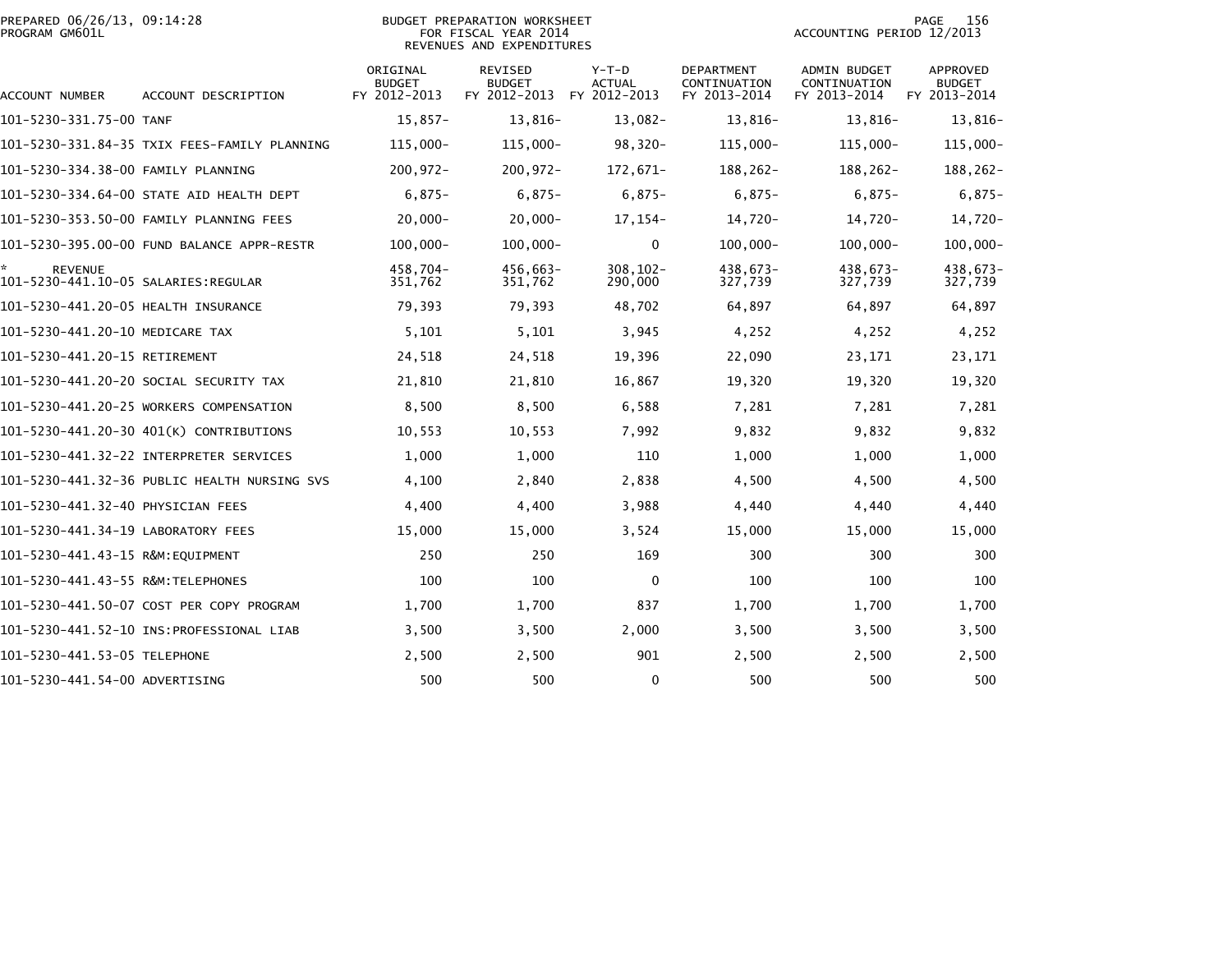| PREPARED 06/26/13, 09:14:28<br>PROGRAM GM601L |                                              |                                           | BUDGET PREPARATION WORKSHEET<br>FOR FISCAL YEAR 2014<br>REVENUES AND EXPENDITURES |                                          | 157<br>PAGE<br>ACCOUNTING PERIOD 12/2013          |                                                     |                                           |
|-----------------------------------------------|----------------------------------------------|-------------------------------------------|-----------------------------------------------------------------------------------|------------------------------------------|---------------------------------------------------|-----------------------------------------------------|-------------------------------------------|
| ACCOUNT NUMBER                                | ACCOUNT DESCRIPTION                          | ORIGINAL<br><b>BUDGET</b><br>FY 2012-2013 | REVISED<br><b>BUDGET</b><br>FY 2012-2013                                          | $Y-T-D$<br><b>ACTUAL</b><br>FY 2012-2013 | <b>DEPARTMENT</b><br>CONTINUATION<br>FY 2013-2014 | <b>ADMIN BUDGET</b><br>CONTINUATION<br>FY 2013-2014 | APPROVED<br><b>BUDGET</b><br>FY 2013-2014 |
| 101-5230-441.55-00 PRINTING                   |                                              | 900                                       | 900                                                                               | 825                                      | 900                                               | 900                                                 | 900                                       |
| 101-5230-441.57-00 POSTAGE                    |                                              | 3,900                                     | 3,900                                                                             | 905                                      | 3,900                                             | 3,900                                               | 3,900                                     |
| 101-5230-441.58-00 TRAVEL                     |                                              | 2,250                                     | 1,350                                                                             | 520                                      | 2,250                                             | 2,250                                               | 2,250                                     |
| 101-5230-441.59-00 TRAINING                   |                                              | 3,000                                     | 3,900                                                                             | 500                                      | 3,000                                             | 3,000                                               | 3,000                                     |
| 101-5230-441.61-05 SUPPLIES:OFFICE            |                                              | 3,000                                     | 2,779                                                                             | 1,767                                    | 2,779                                             | 2,779                                               | 2,779                                     |
|                                               | 101-5230-441.61-15 SUPPLIES:EDUCATIONAL      | $\mathbf 0$                               | $\mathbf{0}$                                                                      | $\mathbf 0$                              | 0                                                 | 0                                                   | $\overline{0}$                            |
| 101-5230-441.61-45 SUPPLIES:MEDICAL           |                                              | 79,124                                    | 77,083                                                                            | 46,363                                   | 77,083                                            | 77,083                                              | 77,083                                    |
|                                               | 101-5230-441.61-95 SUPPLIES:OTHER SMALL EQMT | 300                                       | 300                                                                               | 192                                      | 300                                               | 300                                                 | 300                                       |
|                                               | 101-5230-441.64-50 DUES & SUBSCRIPTIONS      | 400                                       | 400                                                                               | 38                                       | 400                                               | 400                                                 | 400                                       |
|                                               |                                              | $\mathbf 0$                               | 0                                                                                 | $\mathbf 0$                              | 0                                                 | 0                                                   | $\overline{0}$                            |
| *<br>EXPENDITURE                              |                                              | 627,561                                   | 624,039                                                                           | 458,967                                  | 579,563                                           | 580,644                                             | 580,644                                   |
| **<br>FAMILY PLANNING                         |                                              | 168,857                                   | 167,376                                                                           | 150,865                                  | 140,890                                           | 141,971                                             | 141,971                                   |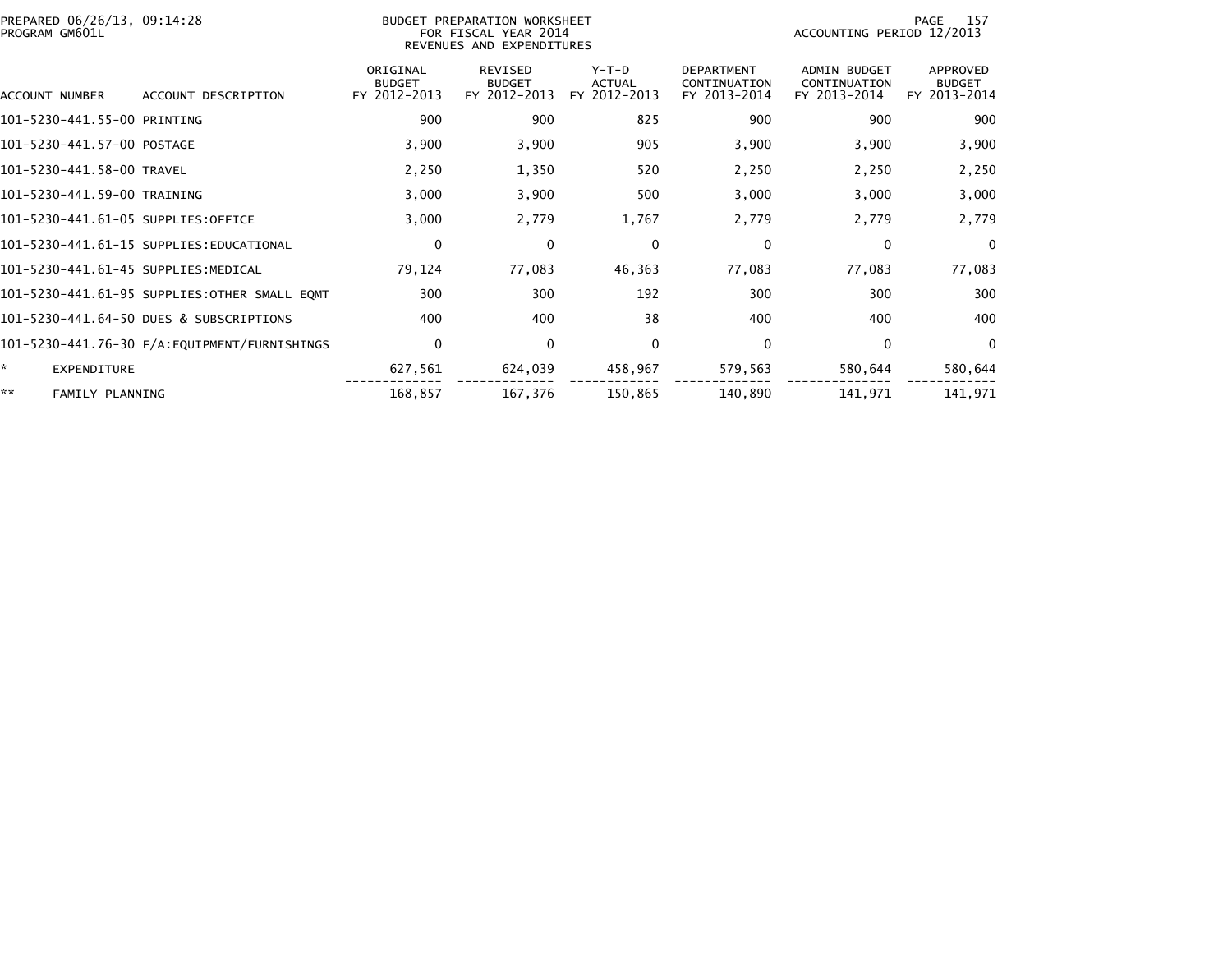|                | PREPARED 06/26/13, 09:14:28 |  |
|----------------|-----------------------------|--|
| PROGRAM GM601L |                             |  |

## BUDGET PREPARATION WORKSHEET<br>FOR FISCAL YEAR 2014 PROGRAM GM601L FOR FISCAL YEAR 2014 ACCOUNTING PERIOD 12/2013REVENUES AND EXPENDITURES

|                                                       |                                              | ORIGINAL<br><b>BUDGET</b> | <b>REVISED</b><br>BUDGET | $Y-T-D$<br><b>ACTUAL</b> | <b>DEPARTMENT</b><br>CONTINUATION | <b>ADMIN BUDGET</b><br>CONTINUATION | <b>APPROVED</b><br><b>BUDGET</b> |
|-------------------------------------------------------|----------------------------------------------|---------------------------|--------------------------|--------------------------|-----------------------------------|-------------------------------------|----------------------------------|
| <b>ACCOUNT NUMBER</b>                                 | ACCOUNT DESCRIPTION                          | FY 2012-2013              | FY 2012-2013             | FY 2012-2013             | FY 2013-2014                      | FY 2013-2014                        | FY 2013-2014                     |
|                                                       | 101-5240-334.07-50 EAT SMART, MOVE MORE      | $\mathbf{0}$              | $42,000 -$               | 22,410-                  | $\Omega$                          | $\mathbf{0}$                        | $\mathbf{0}$                     |
|                                                       | 101-5240-334.07-51 HEALTHY COMMUNITIES       | $\Omega$                  | 19,306-                  | $620 -$                  | $6, 286 -$                        | $6,286-$                            | $6, 286 -$                       |
|                                                       | 101-5240-334.42-00 HEALTH PROMOTION GRANT    | $6,000 -$                 | $6,000 -$                | $493 -$                  | $\Omega$                          | $\mathbf{0}$                        | 0                                |
| 101-5240-334.45-00 HEALTH LINK GRANT                  |                                              | $67,633-$                 | $68,626-$                | $57,095-$                | $68,626-$                         | 68,626-                             | $68,626-$                        |
|                                                       | 101-5240-334.45-01 HEALTH LINK-HEALTHY BEGIN | $\mathbf 0$               | 0                        | 0                        | $100,000 -$                       | $100.000 -$                         | $100,000 -$                      |
|                                                       | 101-5240-334.64-00 STATE AID HEALTH DEPT     | $20, 188 -$               | $20, 188 -$              | $20, 188 -$              | $20, 188 -$                       | 20,188-                             | 20,188-                          |
|                                                       | 101-5240-334.98-00 FAMILY STRENGTH INITIATVE | $\mathbf 0$               | $\Omega$                 | $\mathbf{0}$             | $\Omega$                          | $\mathbf{0}$                        | $\Omega$                         |
|                                                       | 101-5240-334.99-00 SNFI-SCHOOL NURSE FUNDING | $100,000 -$               | $100,000 -$              | 81,186-                  | $100,000 -$                       | $100,000 -$                         | $100,000 -$                      |
|                                                       |                                              | $\mathbf 0$               | 0                        | $\mathbf{0}$             | 0                                 | $\mathbf{0}$                        | $\Omega$                         |
|                                                       | 101-5240-365.74-04 GRANT:ROBERTSON/HLTHLINK  | $50,000 -$                | $25,000 -$               | $25,000 -$               | $25,000 -$                        | $25,000 -$                          | 25,000-                          |
|                                                       | 101-5240-395.00-00 FUND BALANCE APPR-RESTR   | $\mathbf 0$               | $15,015-$                | $\mathbf{0}$             | 0                                 | $\mathbf{0}$                        | $\Omega$                         |
| <b>REVENUE</b><br>101-5240-441.10-05 SALARIES:REGULAR |                                              | 243.821-<br>128,232       | $296.135 -$<br>128,232   | $206.992 -$<br>113,417   | 320.100-<br>126,320               | 320.100-<br>126,320                 | 320,100-<br>126,320              |
| 101-5240-441.20-05 HEALTH INSURANCE                   |                                              | 25,365                    | 25,365                   | 22,060                   | 25,013                            | 25,013                              | 25,013                           |
| 101-5240-441.20-10 MEDICARE TAX                       |                                              | 1,859                     | 1,859                    | 1,630                    | 1,832                             | 1,832                               | 1,832                            |
| 101-5240-441.20-15 RETIREMENT                         |                                              | 8,938                     | 8,938                    | 7,644                    | 8,514                             | 8,930                               | 8,930                            |
|                                                       | 101-5240-441.20-20 SOCIAL SECURITY TAX       | 7,951                     | 7,951                    | 6,969                    | 7,832                             | 7,832                               | 7,832                            |
|                                                       | 101-5240-441.20-25 WORKERS COMPENSATION      | 813                       | 813                      | 981                      | 605                               | 605                                 | 605                              |
|                                                       | 101-5240-441.20-30 401(K) CONTRIBUTIONS      | 3,847                     | 3,847                    | 3,371                    | 3,790                             | 3,790                               | 3,790                            |
|                                                       | 101-5240-441.50-07 COST PER COPY PROGRAM     | 1,000                     | 1,000                    | 1,658                    | 1,000                             | 1,000                               | 1,000                            |
| 101-5240-441.53-05 TELEPHONE                          |                                              | 1,100                     | 1,100                    | 536                      | 1,100                             | 1,100                               | 1,100                            |
| 101-5240-441.54-00 ADVERTISING                        |                                              | 190                       | 190                      | 142                      | 190                               | 190                                 | 190                              |
| 101-5240-441.55-00 PRINTING                           |                                              | 500                       | 500                      | 68                       | $\mathbf{0}$                      | $\mathbf{0}$                        | $\Omega$                         |
| 101-5240-441.57-00 POSTAGE                            |                                              | 100                       | 100                      | 14                       | 100                               | 100                                 | 100                              |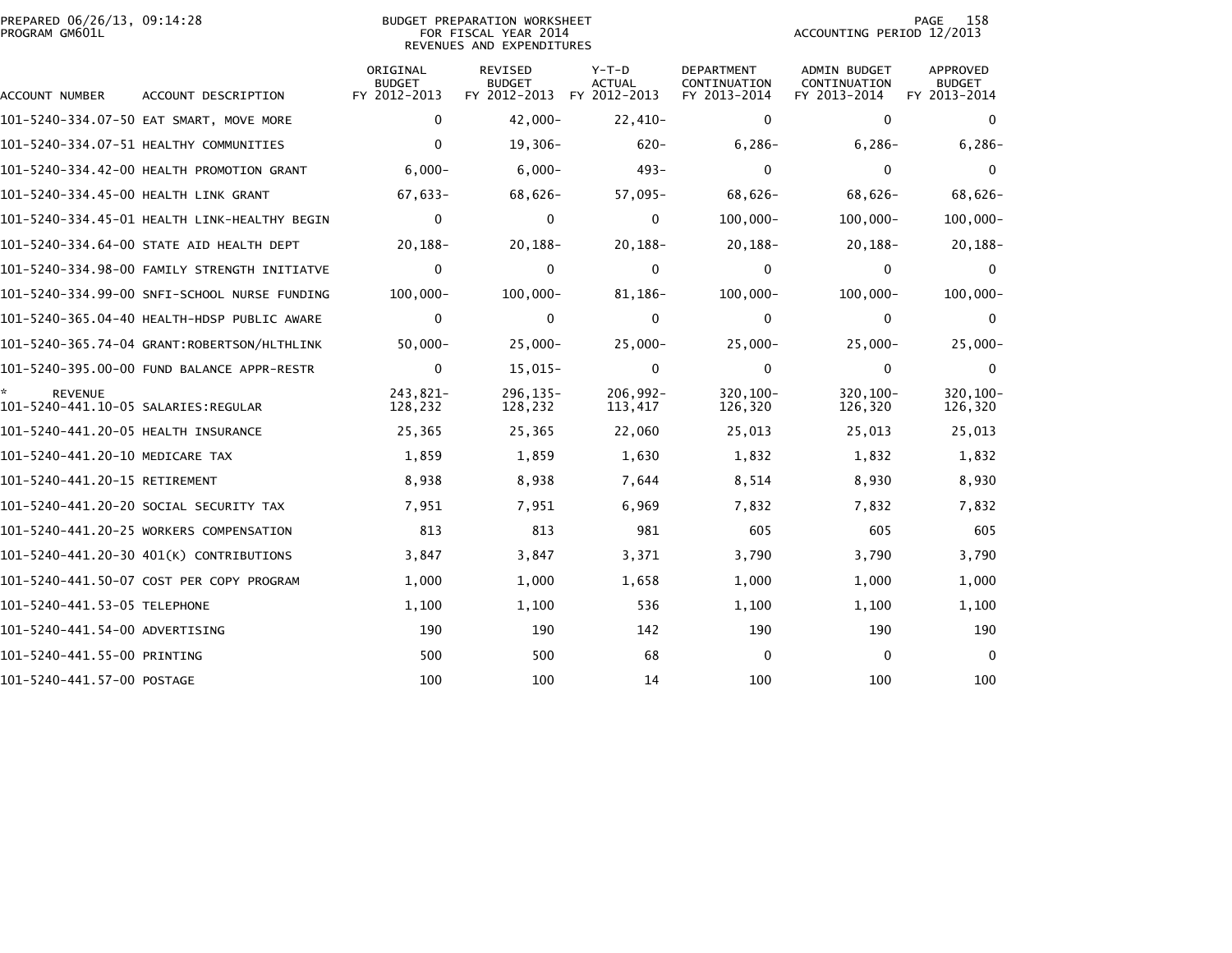| PREPARED 06/26/13, 09:14:28<br>PROGRAM GM601L |                                         | <b>BUDGET</b>                             | PREPARATION WORKSHEET<br>FOR FISCAL YEAR 2014<br>REVENUES AND EXPENDITURES |                                          |                                                   |                                                     | 159<br>PAGE<br>ACCOUNTING PERIOD 12/2013  |  |
|-----------------------------------------------|-----------------------------------------|-------------------------------------------|----------------------------------------------------------------------------|------------------------------------------|---------------------------------------------------|-----------------------------------------------------|-------------------------------------------|--|
| ACCOUNT NUMBER                                | ACCOUNT DESCRIPTION                     | ORIGINAL<br><b>BUDGET</b><br>FY 2012-2013 | <b>REVISED</b><br><b>BUDGET</b><br>FY 2012-2013                            | $Y-T-D$<br><b>ACTUAL</b><br>FY 2012-2013 | <b>DEPARTMENT</b><br>CONTINUATION<br>FY 2013-2014 | <b>ADMIN BUDGET</b><br>CONTINUATION<br>FY 2013-2014 | APPROVED<br><b>BUDGET</b><br>FY 2013-2014 |  |
| 101-5240-441.58-00 TRAVEL                     |                                         | 2,000                                     | 2,000                                                                      | 1,533                                    | 2,000                                             | 2,000                                               | 2,000                                     |  |
| 101-5240-441.59-00 TRAINING                   |                                         | 1,450                                     | 1,450                                                                      | 433                                      | 1,450                                             | 1,450                                               | 1,450                                     |  |
| 101-5240-441.61-05 SUPPLIES:OFFICE            |                                         | 700                                       | 479                                                                        | 260                                      | 479                                               | 479                                                 | 479                                       |  |
|                                               | 101-5240-441.61-15 SUPPLIES:EDUCATIONAL | 350                                       | 350                                                                        | 0                                        | 0                                                 | 0                                                   | $\Omega$                                  |  |
|                                               | 101-5240-441.64-50 DUES & SUBSCRIPTIONS | 250                                       | 250                                                                        | 190                                      | 250                                               | 250                                                 | 250                                       |  |
| 101-5240-441.76-20 F/A:DP EQUIPMENT           |                                         | 0                                         | $\Omega$                                                                   | $\Omega$                                 | 0                                                 | 0                                                   | $\mathbf{0}$                              |  |
|                                               | 101-5240-441.85-00 GRANT EXPENDITURES   | 204,633                                   | 250,641                                                                    | 244,344                                  | 0                                                 | 293,626                                             | 293,626                                   |  |
|                                               | 101-5240-441.85-26 HEALTHY COMMUNITIES  | 0                                         | 19,306                                                                     | 9,621                                    | 6,286                                             | 6,286                                               | 6,286                                     |  |
| $\mathbf{x}$<br><b>EXPENDITURE</b>            |                                         | 389,278                                   | 454,371                                                                    | 414,871                                  | 186,761                                           | 480,803                                             | 480,803                                   |  |
| **<br><b>HEALTH PROMOTION</b>                 |                                         | 145,457                                   | 158,236                                                                    | 207,879                                  | 133,339-                                          | 160,703                                             | 160,703                                   |  |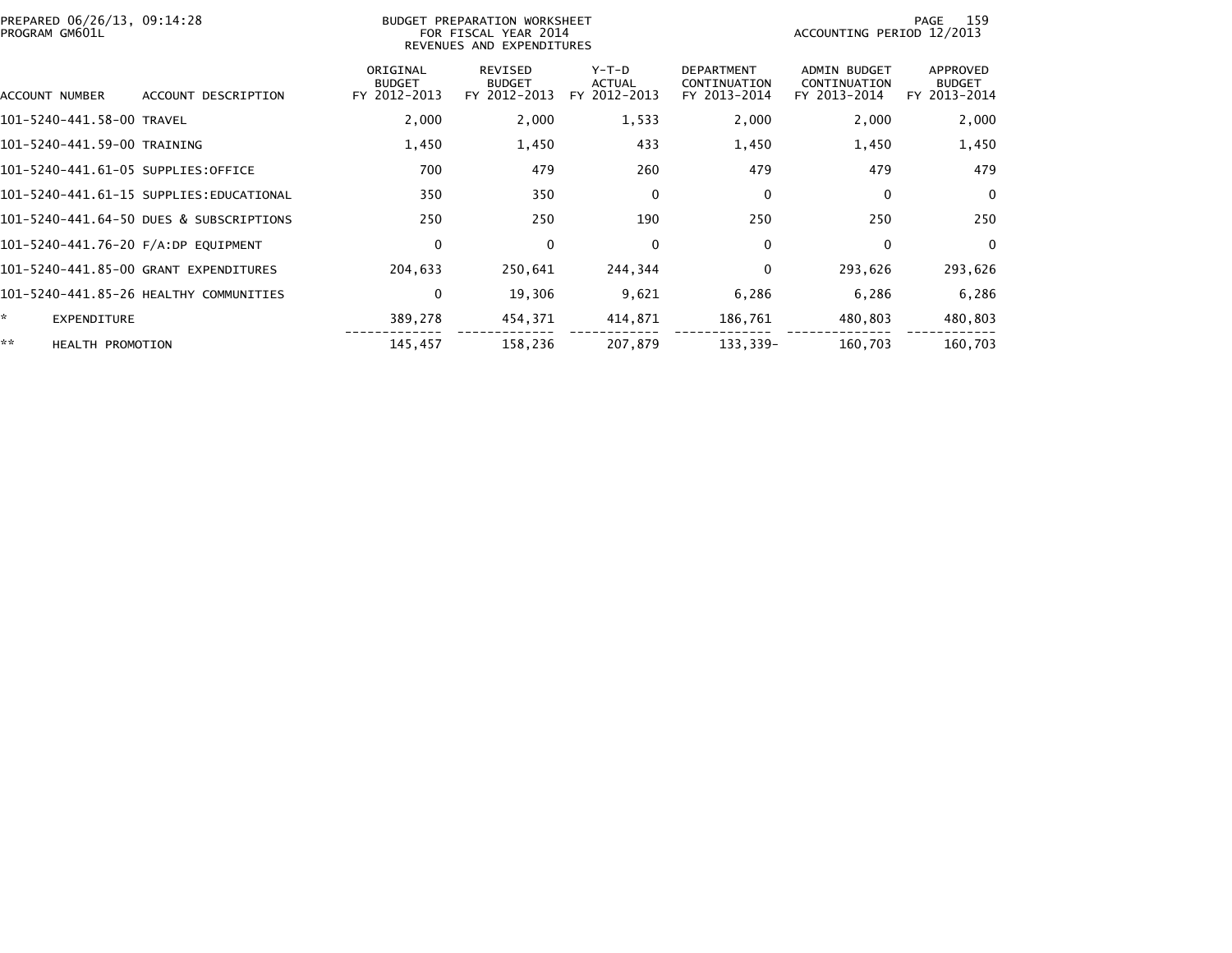| PREPARED 06/26/13, 09:14:28<br>PROGRAM GM601L |                                              | PAGE<br><b>BUDGET PREPARATION WORKSHEET</b><br>ACCOUNTING PERIOD 12/2013<br>FOR FISCAL YEAR 2014<br>REVENUES AND EXPENDITURES |                                                 |                                          |                                            |                                                     |                                           |
|-----------------------------------------------|----------------------------------------------|-------------------------------------------------------------------------------------------------------------------------------|-------------------------------------------------|------------------------------------------|--------------------------------------------|-----------------------------------------------------|-------------------------------------------|
| ACCOUNT NUMBER                                | ACCOUNT DESCRIPTION                          | ORIGINAL<br><b>BUDGET</b><br>FY 2012-2013                                                                                     | <b>REVISED</b><br><b>BUDGET</b><br>FY 2012-2013 | $Y-T-D$<br><b>ACTUAL</b><br>FY 2012-2013 | DEPARTMENT<br>CONTINUATION<br>FY 2013-2014 | <b>ADMIN BUDGET</b><br>CONTINUATION<br>FY 2013-2014 | APPROVED<br><b>BUDGET</b><br>FY 2013-2014 |
|                                               | 101-5244-334.07-70 TEEN TOBACCO PREVENTION   | $100,000 -$                                                                                                                   | 0                                               | 0                                        | 0                                          | 0                                                   | 0                                         |
| 101-5244-361.00-00 INTEREST REVENUE           |                                              | 0                                                                                                                             | 0                                               | $\Omega$                                 | 0                                          | 0                                                   | $\Omega$                                  |
| ÷.<br><b>REVENUE</b>                          |                                              | $100,000 -$<br>38,210                                                                                                         | 0<br>0                                          | 0<br>O                                   | 0<br>0                                     | O<br>0                                              | 0<br>0                                    |
| 101-5244-441.20-05 HEALTH INSURANCE           |                                              | 8,040                                                                                                                         | 0                                               | $\Omega$                                 | 0                                          | $\Omega$                                            | $\Omega$                                  |
| 101-5244-441.20-10 MEDICARE TAX               |                                              | 554                                                                                                                           | 0                                               | 0                                        | $\Omega$                                   | $\Omega$                                            | $\Omega$                                  |
| 101-5244-441.20-15 RETIREMENT                 |                                              | 2,663                                                                                                                         | 0                                               | 0                                        | 0                                          | 0                                                   | 0                                         |
|                                               | 101-5244-441.20-20 SOCIAL SECURITY TAX       | 2,369                                                                                                                         | 0                                               | 0                                        | 0                                          | $\Omega$                                            | 0                                         |
|                                               | 101-5244-441.20-25 WORKERS COMPENSATION      | 191                                                                                                                           | 0                                               | 0                                        | 0                                          | $\Omega$                                            | $\Omega$                                  |
|                                               | 101-5244-441.20-30 401(K) CONTRIBUTIONS      | 1,146                                                                                                                         | 0                                               | 0                                        | $\Omega$                                   | $\Omega$                                            | 0                                         |
|                                               | 101-5244-441.33-17 CONTRACTED SERVICES       | 5,040                                                                                                                         | 0                                               | 0                                        | 0                                          | 0                                                   | $\Omega$                                  |
|                                               | 101-5244-441.50-07 COST PER COPY PROGRAM     | 700                                                                                                                           | 0                                               | 0                                        | 0                                          | 0                                                   | 0                                         |
| 101-5244-441.53-05 TELEPHONE                  |                                              | 1,536                                                                                                                         | 0                                               | 0                                        | 0                                          | 0                                                   | 0                                         |
| 101-5244-441.54-10 CENTRAL MEDIA              |                                              | 7,043                                                                                                                         | 0                                               | 0                                        | 0                                          | 0                                                   | 0                                         |
| 101–5244–441.57–00 POSTAGE                    |                                              | 664                                                                                                                           | 0                                               | ŋ                                        | 0                                          | 0                                                   | $\Omega$                                  |
| 101-5244-441.58-00 TRAVEL                     |                                              | 4,037                                                                                                                         | 0                                               | 0                                        | 0                                          | $\Omega$                                            | $\Omega$                                  |
| 101-5244-441.59-00 TRAINING                   |                                              | 0                                                                                                                             | 0                                               | $\Omega$                                 | 0                                          | 0                                                   | $\Omega$                                  |
|                                               | 101-5244-441.61-15 SUPPLIES:EDUCATIONAL      | 18,310                                                                                                                        | 0                                               | 0                                        | 0                                          | 0                                                   | $\Omega$                                  |
|                                               | 101-5244-441.61-24 SUPPLIES:FOOD CLUB MEETNG | 6,697                                                                                                                         | 0                                               | 0                                        | 0                                          | $\Omega$                                            | $\Omega$                                  |
|                                               | 101-5244-441.61-95 SUPPLIES:OTHER SMALL EOMT | 0                                                                                                                             | 0                                               | 0                                        | 0                                          | 0                                                   | 0                                         |
| 101-5244-441.76-20 F/A:DP EQUIPMENT           |                                              | 0                                                                                                                             | 0                                               | ŋ                                        | 0                                          | $\Omega$                                            | 0                                         |
|                                               | 101-5244-441.76-30 F/A:EQUIPMENT/FURNISHINGS | 2,800                                                                                                                         | 0                                               | 0                                        | 0                                          | $\Omega$                                            | 0                                         |
| 101-5244-441.98-00 RESERVE                    |                                              | $\Omega$                                                                                                                      | 0                                               | ŋ                                        |                                            | 0                                                   | $\Omega$                                  |
| *.<br><b>EXPENDITURE</b>                      |                                              | 100,000                                                                                                                       | 0                                               | 0                                        | 0                                          | $\Omega$                                            | $\Omega$                                  |
|                                               |                                              |                                                                                                                               |                                                 |                                          |                                            |                                                     |                                           |

------------- ------------- ------------ ------------- -------------- ------------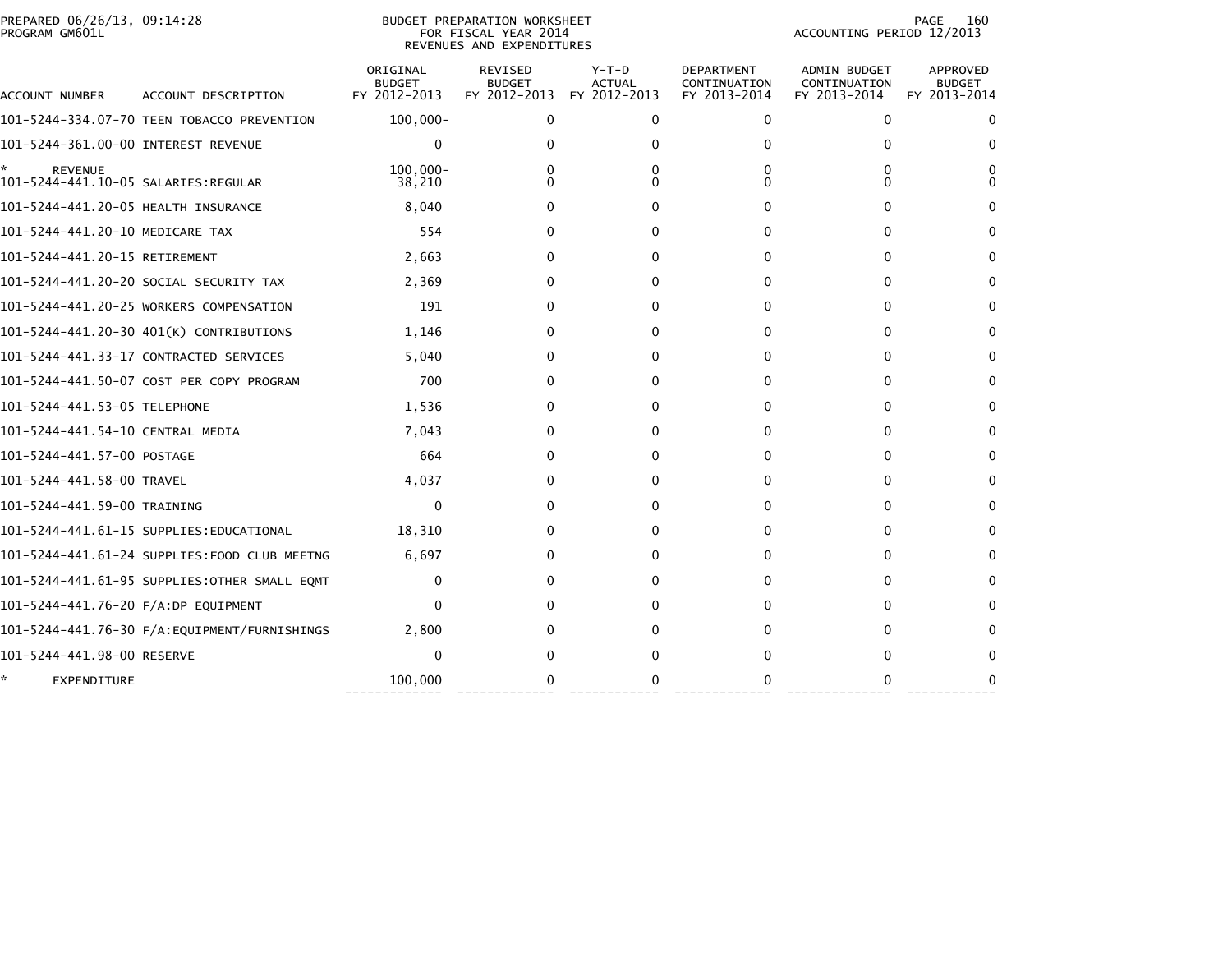| PREPARED 06/26/13, 09:14:28<br>PROGRAM GM601L |                     | BUDGET PREPARATION WORKSHEET<br>FOR FISCAL YEAR 2014<br>REVENUES AND EXPENDITURES |                                          |                                 |                                                   | 161<br>PAGE<br>ACCOUNTING PERIOD 12/2013     |                                           |
|-----------------------------------------------|---------------------|-----------------------------------------------------------------------------------|------------------------------------------|---------------------------------|---------------------------------------------------|----------------------------------------------|-------------------------------------------|
| ACCOUNT NUMBER                                | ACCOUNT DESCRIPTION | ORIGINAL<br><b>BUDGET</b><br>FY 2012-2013                                         | REVISED<br><b>BUDGET</b><br>FY 2012-2013 | Y-T-D<br>ACTUAL<br>FY 2012-2013 | <b>DEPARTMENT</b><br>CONTINUATION<br>FY 2013-2014 | ADMIN BUDGET<br>CONTINUATION<br>FY 2013-2014 | APPROVED<br><b>BUDGET</b><br>FY 2013-2014 |
| **<br>HWTFC/ CIS PROJECT                      |                     |                                                                                   |                                          |                                 |                                                   |                                              |                                           |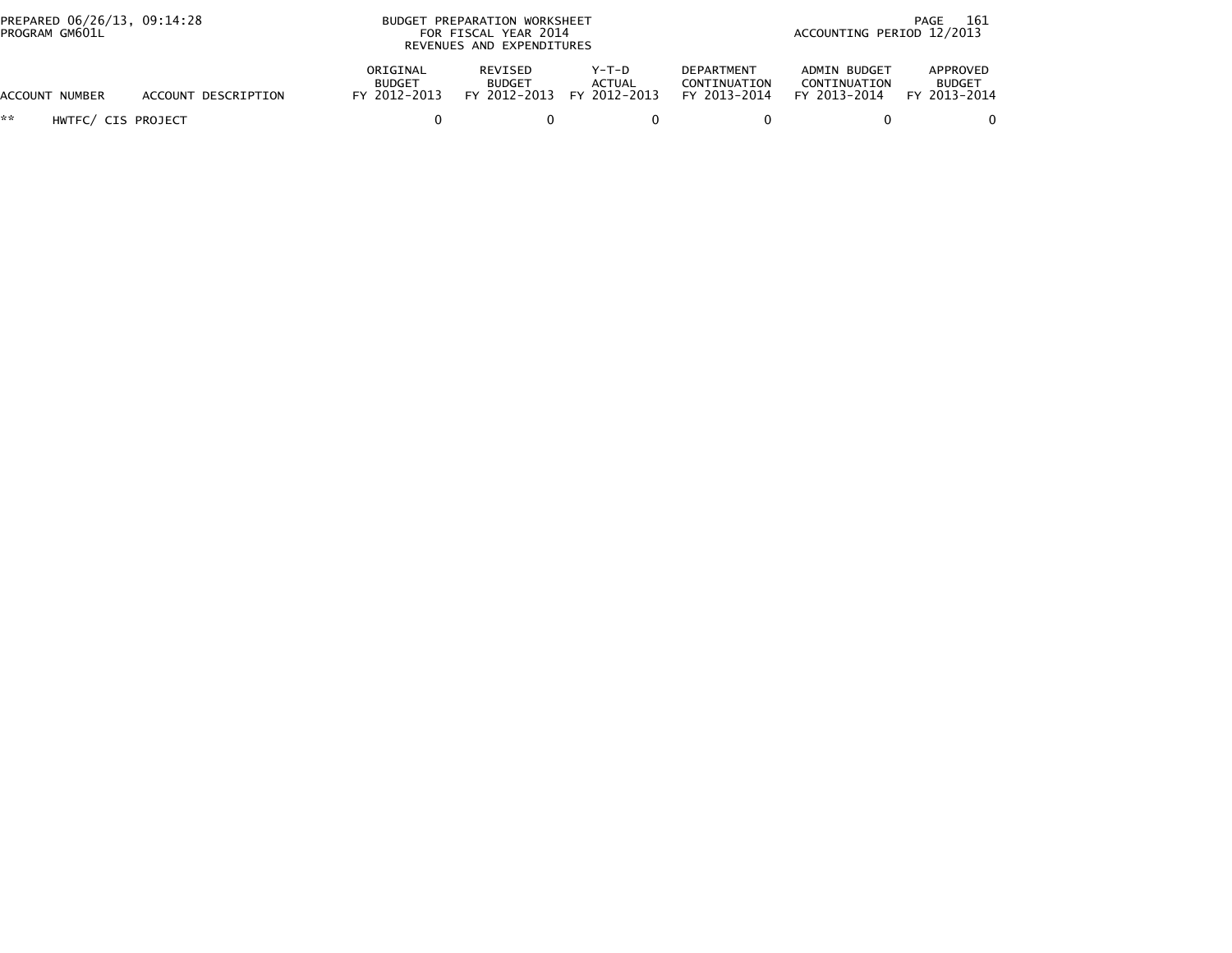| PREPARED 06/26/13, 09:14:28<br>PROGRAM GM601L         |                                            |                                           | <b>BUDGET PREPARATION WORKSHEET</b><br>FOR FISCAL YEAR 2014<br>REVENUES AND EXPENDITURES |                                          |                                                   | ACCOUNTING PERIOD 12/2013                    | 162<br>PAGE                                      |
|-------------------------------------------------------|--------------------------------------------|-------------------------------------------|------------------------------------------------------------------------------------------|------------------------------------------|---------------------------------------------------|----------------------------------------------|--------------------------------------------------|
| ACCOUNT NUMBER                                        | ACCOUNT DESCRIPTION                        | ORIGINAL<br><b>BUDGET</b><br>FY 2012-2013 | <b>REVISED</b><br><b>BUDGET</b><br>FY 2012-2013                                          | $Y-T-D$<br><b>ACTUAL</b><br>FY 2012-2013 | <b>DEPARTMENT</b><br>CONTINUATION<br>FY 2013-2014 | ADMIN BUDGET<br>CONTINUATION<br>FY 2013-2014 | <b>APPROVED</b><br><b>BUDGET</b><br>FY 2013-2014 |
| 101–5245–331.84–55 TXIX FEES–STD                      |                                            | $10,000 -$                                | $10,000 -$                                                                               | $7,484-$                                 | $10,000-$                                         | $10,000 -$                                   | $10,000 -$                                       |
|                                                       | 101-5245-334.13-00 AIDS CONTROL GRANT      | $12,500-$                                 | $12,500-$                                                                                | $12,500-$                                | $12,500-$                                         | $12,500-$                                    | $12,500-$                                        |
|                                                       | 101-5245-395.00-00 FUND BALANCE APPR-RESTR | 0                                         | $\Omega$                                                                                 | $\mathbf 0$                              | $\mathbf{0}$                                      | $\mathbf{0}$                                 | 0                                                |
| <b>REVENUE</b><br>101–5245–441.10–05 SALARIES:REGULAR |                                            | $22,500-$<br>158,599                      | $22,500-$<br>158,599                                                                     | $19,984-$<br>164,455                     | $22,500-$<br>171,824                              | $22,500-$<br>171,824                         | $22,500 -$<br>171,824                            |
| 101-5245-441.20-05 HEALTH INSURANCE                   |                                            | 23,414                                    | 23,914                                                                                   | 26,380                                   | 34,023                                            | 34,023                                       | 34,023                                           |
| 101-5245-441.20-10 MEDICARE TAX                       |                                            | 2,300                                     | 2,300                                                                                    | 2,265                                    | 2,491                                             | 2,491                                        | 2,491                                            |
| 101-5245-441.20-15 RETIREMENT                         |                                            | 11,054                                    | 11,054                                                                                   | 11,141                                   | 11,581                                            | 12,148                                       | 12,148                                           |
|                                                       | 101–5245–441.20–20 SOCIAL SECURITY TAX     | 9,833                                     | 9,833                                                                                    | 9,686                                    | 9,653                                             | 9,653                                        | 9,653                                            |
|                                                       | 101-5245-441.20-25 WORKERS COMPENSATION    | 3,967                                     | 3,967                                                                                    | 3,871                                    | 4,282                                             | 4,282                                        | 4,282                                            |
|                                                       | 101-5245-441.20-30 401(K) CONTRIBUTIONS    | 4,758                                     | 4,758                                                                                    | 4,468                                    | 5,155                                             | 5,155                                        | 5,155                                            |
|                                                       |                                            | 100                                       | 100                                                                                      | $\mathbf 0$                              | 100                                               | 100                                          | 100                                              |
| 101–5245–441.32–40 PHYSICIAN FEES                     |                                            | 3,580                                     | 3,580                                                                                    | 2,580                                    | 3,620                                             | 3,500                                        | 3,500                                            |
| 101-5245-441.34-19 LABORATORY FEES                    |                                            | 3,670                                     | 3,670                                                                                    | 3,670                                    | 4,500                                             | 3,500                                        | 3,500                                            |
| 101-5245-441.43-15 R&M:EOUIPMENT                      |                                            | 400                                       | 400                                                                                      | 269                                      | 400                                               | 400                                          | 400                                              |
| 101-5245-441.43-55 R&M:TELEPHONES                     |                                            | 100                                       | 100                                                                                      | 0                                        | 100                                               | 100                                          | 100                                              |
|                                                       |                                            | 1,300                                     | 1,300                                                                                    | 1,000                                    | 1,300                                             | 1,300                                        | 1,300                                            |
| 101-5245-441.53-05 TELEPHONE                          |                                            | 1,000                                     | 1,000                                                                                    | 479                                      | 1,000                                             | 1,000                                        | 1,000                                            |
| 101-5245-441.55-00 PRINTING                           |                                            | 100                                       | 100                                                                                      | 50                                       | 100                                               | 100                                          | 100                                              |
| 101-5245-441.57-00 POSTAGE                            |                                            | 3,000                                     | 3,000                                                                                    | 873                                      | 3,000                                             | 3,000                                        | 3,000                                            |
| 101-5245-441.58-00 TRAVEL                             |                                            | 600                                       | 600                                                                                      | 600                                      | 1,000                                             | 1,000                                        | 1,000                                            |
| 101-5245-441.59-00 TRAINING                           |                                            | 700                                       | 700                                                                                      | $\mathbf 0$                              | 700                                               | 200                                          | 200                                              |
| 101–5245–441.61–05 SUPPLIES:OFFICE                    |                                            | 800                                       | 580                                                                                      | 335                                      | 580                                               | 580                                          | 580                                              |
| 101-5245-441.61-45 SUPPLIES:MEDICAL                   |                                            | 6,500                                     | 6,500                                                                                    | 2,558                                    | 6,500                                             | 6,500                                        | 6,500                                            |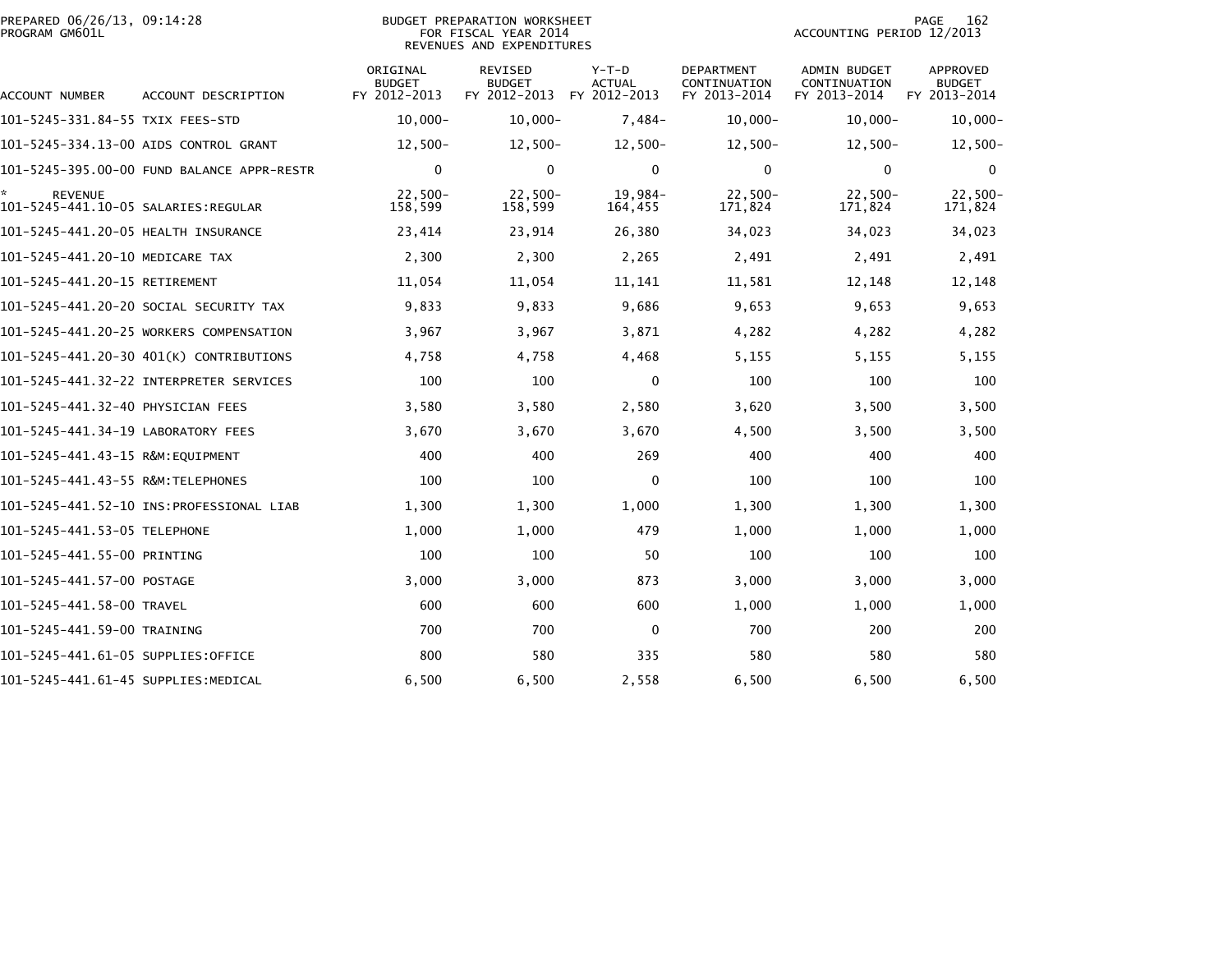| PREPARED 06/26/13, 09:14:28<br>PROGRAM GM601L | BUDGET PREPARATION WORKSHEET<br>FOR FISCAL YEAR 2014<br>REVENUES AND EXPENDITURES |                                           |                                          |                                          |                                                   | 163<br>PAGE<br>ACCOUNTING PERIOD 12/2013     |                                           |  |
|-----------------------------------------------|-----------------------------------------------------------------------------------|-------------------------------------------|------------------------------------------|------------------------------------------|---------------------------------------------------|----------------------------------------------|-------------------------------------------|--|
| ACCOUNT NUMBER                                | ACCOUNT DESCRIPTION                                                               | ORIGINAL<br><b>BUDGET</b><br>FY 2012-2013 | REVISED<br><b>BUDGET</b><br>FY 2012-2013 | $Y-T-D$<br><b>ACTUAL</b><br>FY 2012-2013 | <b>DEPARTMENT</b><br>CONTINUATION<br>FY 2013-2014 | ADMIN BUDGET<br>CONTINUATION<br>FY 2013-2014 | APPROVED<br><b>BUDGET</b><br>FY 2013-2014 |  |
|                                               | 101-5245-441.64-50 DUES & SUBSCRIPTIONS                                           | 100                                       | 100                                      | 38                                       | 100                                               | 100                                          | 100                                       |  |
| EXPENDITURE                                   |                                                                                   | 235.875                                   | 236.155                                  | 234.718                                  | 262,009                                           | 260.956                                      | 260,956                                   |  |
| **<br>HIV-STD STATE                           |                                                                                   | 213.375                                   | 213,655                                  | 214.734                                  | 239,509                                           | 238,456                                      | 238,456                                   |  |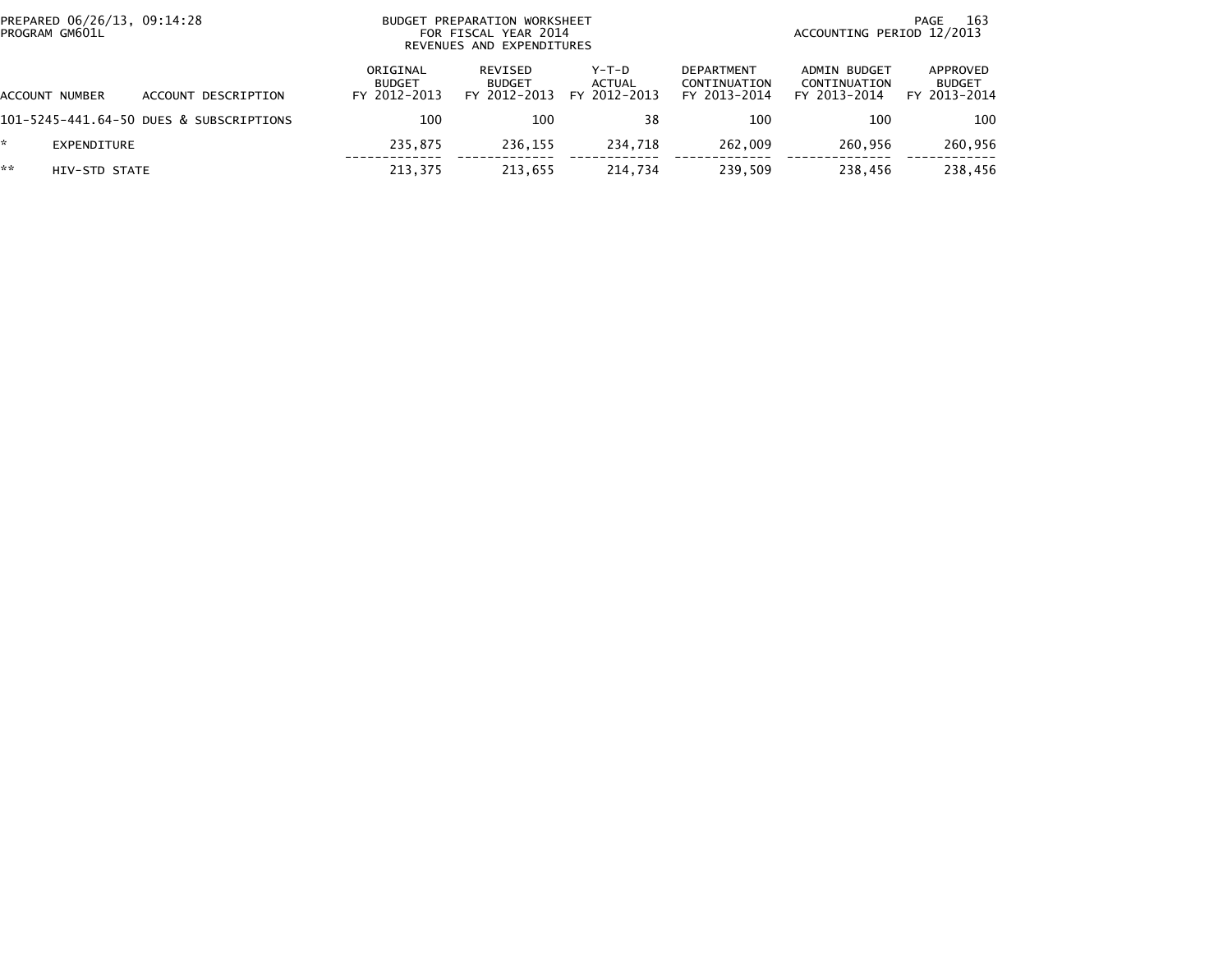| PREPARED 06/26/13, 09:14:28<br>PROGRAM GM601L |                                                                                    |                                           | BUDGET PREPARATION WORKSHEET<br>FOR FISCAL YEAR 2014<br>REVENUES AND EXPENDITURES |                                          |                                                   | 164<br>PAGE<br>ACCOUNTING PERIOD 12/2013            |                                                  |  |
|-----------------------------------------------|------------------------------------------------------------------------------------|-------------------------------------------|-----------------------------------------------------------------------------------|------------------------------------------|---------------------------------------------------|-----------------------------------------------------|--------------------------------------------------|--|
| ACCOUNT NUMBER                                | ACCOUNT DESCRIPTION                                                                | ORIGINAL<br><b>BUDGET</b><br>FY 2012-2013 | <b>REVISED</b><br><b>BUDGET</b><br>FY 2012-2013                                   | $Y-T-D$<br><b>ACTUAL</b><br>FY 2012-2013 | <b>DEPARTMENT</b><br>CONTINUATION<br>FY 2013-2014 | <b>ADMIN BUDGET</b><br>CONTINUATION<br>FY 2013-2014 | <b>APPROVED</b><br><b>BUDGET</b><br>FY 2013-2014 |  |
| 101-5250-325.25-00 FLU SHOTS                  |                                                                                    | 0                                         | $\mathbf 0$                                                                       | 0                                        | $\Omega$                                          | 0                                                   | 0                                                |  |
|                                               | 101-5250-331.51-00 MEDICARE-FLU/PNEUMONIA                                          | $\mathbf 0$                               | $\Omega$                                                                          | $140 -$                                  | $\Omega$                                          | $\mathbf{0}$                                        | $\mathbf{0}$                                     |  |
|                                               | 101-5250-331.84-40 TXIX FEES-IMMUNIZATION                                          | $14, 195 -$                               | $14, 195 -$                                                                       | $8,128-$                                 | $12,000 -$                                        | $12,000 -$                                          | $12,000 -$                                       |  |
|                                               | 101-5250-334.48-00 IMMUNIZATION ACT PLAN GRN                                       | $35,368-$                                 | 28,398-                                                                           | 28,398-                                  | $35,368-$                                         | $35,368-$                                           | $35,368-$                                        |  |
| LEVEL<br>400                                  | <b>TEXT</b><br>THE STATE HAS DECREASED THIS FUNDING BY \$7,767                     |                                           | TEXT AMT                                                                          | 35,368<br>35,368                         |                                                   |                                                     |                                                  |  |
|                                               | 101-5250-334.64-00 STATE AID HEALTH DEPT                                           | 12,142-                                   | $12, 142 -$                                                                       | 12,142-                                  | $12,142-$                                         | 12,142-                                             | $12, 142 -$                                      |  |
|                                               | 101-5250-353.09-00 ADULT IMMUNIZATION FEES                                         | $10,000 -$                                | $10,000-$                                                                         | $7,544-$                                 | $10,000 -$                                        | $10,000-$                                           | $10,000 -$                                       |  |
|                                               | 101-5250-395.00-00 FUND BALANCE APPR-RESTR                                         | $80,000 -$                                | $80,000 -$                                                                        | $\mathbf 0$                              | $80,000 -$                                        | $80,000 -$                                          | $80,000 -$                                       |  |
| <b>REVENUE</b>                                |                                                                                    | 151,705-<br>103,240                       | 144,735-<br>103,240                                                               | $56,352-$<br>79,405                      | 149,510-<br>97,184                                | 149,510-<br>97,184                                  | 149,510-<br>97,184                               |  |
|                                               | 101-5250-441.20-05 HEALTH INSURANCE                                                | 19,352                                    | 19,352                                                                            | 13,882                                   | 19,244                                            | 19,244                                              | 19,244                                           |  |
|                                               | 101-5250-441.20-10 MEDICARE TAX                                                    | 1,497                                     | 1,497                                                                             | 1,087                                    | 1,409                                             | 1,409                                               | 1,409                                            |  |
|                                               | 101-5250-441.20-15 RETIREMENT                                                      | 7,196                                     | 7,196                                                                             | 5,252                                    | 6,550                                             | 6,871                                               | 6,871                                            |  |
|                                               | 101-5250-441.20-20 SOCIAL SECURITY TAX                                             | 6,401                                     | 6,401                                                                             | 4,650                                    | 6,025                                             | 6,025                                               | 6,025                                            |  |
|                                               | 101-5250-441.20-25 WORKERS COMPENSATION                                            | 2,143                                     | 2,143                                                                             | 1,821                                    | 2,365                                             | 2,365                                               | 2,365                                            |  |
|                                               | 101-5250-441.20-30 401(K) CONTRIBUTIONS                                            | 3,097                                     | 3,097                                                                             | 2,155                                    | 2,916                                             | 2,916                                               | 2,916                                            |  |
|                                               | 101-5250-441.32-22 INTERPRETER SERVICES                                            | 100                                       | 0                                                                                 | 0                                        | 100                                               | 100                                                 | 100                                              |  |
|                                               | 101-5250-441.32-36 PUBLIC HEALTH NURSING SVS                                       | 7,400                                     | $\Omega$                                                                          | $\mathbf 0$                              | 7,400                                             | 7,400                                               | 7,400                                            |  |
| LEVEL<br>400                                  | <b>TEXT</b><br>THIS WILL COVER THE NEED FOR A PART TIME<br>CONTRACTED RN IF NEEDED |                                           | TEXT AMT                                                                          | 7,400                                    |                                                   |                                                     |                                                  |  |
|                                               |                                                                                    |                                           |                                                                                   | 7,400                                    |                                                   |                                                     |                                                  |  |
|                                               | 101-5250-441.32-40 PHYSICIAN FEES                                                  | 2,400                                     | 2,018                                                                             | 1,200                                    | 2,400                                             | 2,400                                               | 2,400                                            |  |
|                                               | 101-5250-441.34-30 SERVICE & MAINTENANCE                                           | $\mathbf 0$                               | $\mathbf 0$                                                                       | $\mathbf 0$                              | 0                                                 | 0                                                   | 0                                                |  |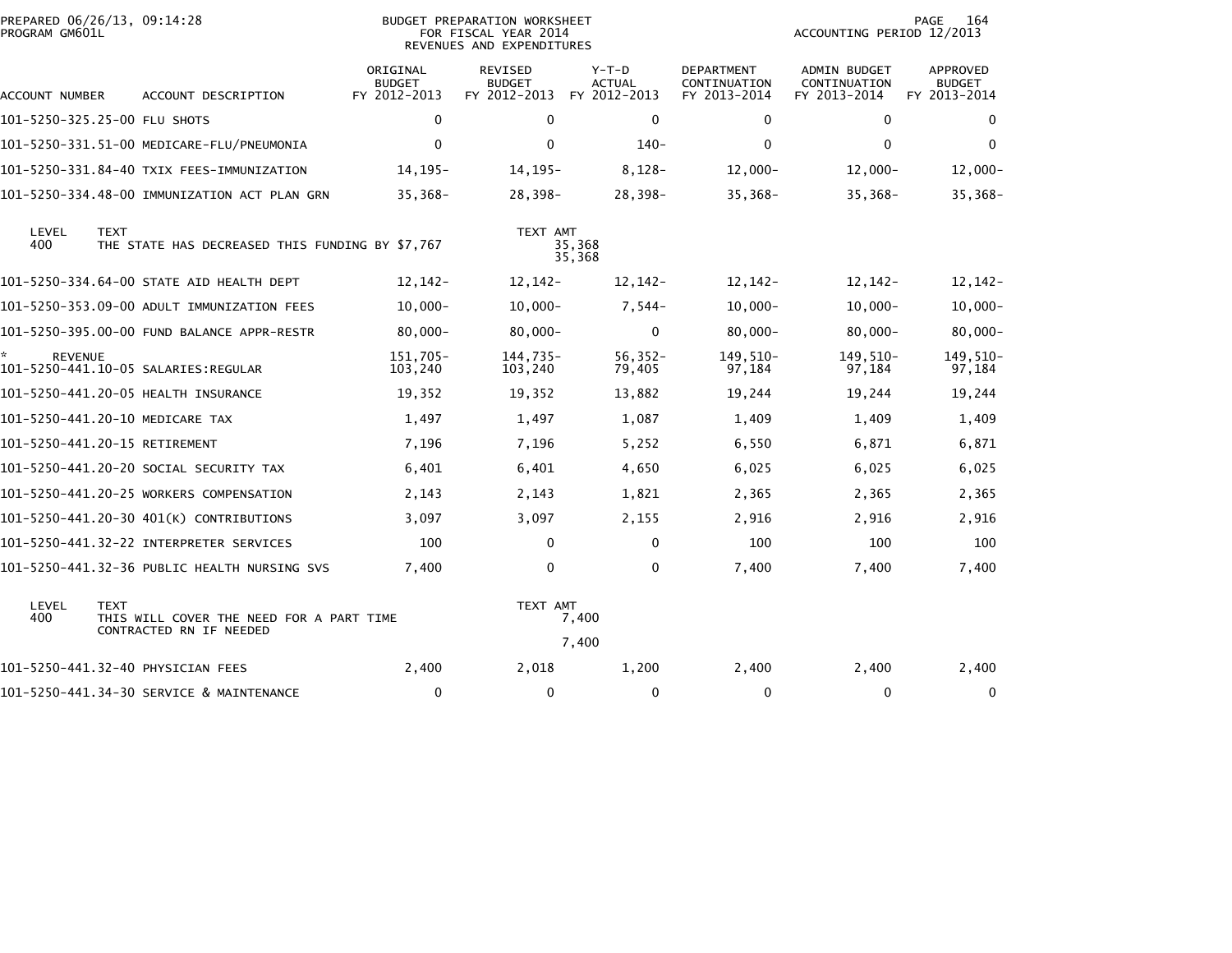| PREPARED 06/26/13, 09:14:28<br>PROGRAM GM601L |                                              | BUDGET PREPARATION WORKSHEET<br>FOR FISCAL YEAR 2014<br>REVENUES AND EXPENDITURES |                                          |                                          |                                                   | 165<br>PAGE<br>ACCOUNTING PERIOD 12/2013            |                                           |  |  |
|-----------------------------------------------|----------------------------------------------|-----------------------------------------------------------------------------------|------------------------------------------|------------------------------------------|---------------------------------------------------|-----------------------------------------------------|-------------------------------------------|--|--|
| ACCOUNT NUMBER                                | ACCOUNT DESCRIPTION                          | ORIGINAL<br><b>BUDGET</b><br>FY 2012-2013                                         | REVISED<br><b>BUDGET</b><br>FY 2012-2013 | $Y-T-D$<br><b>ACTUAL</b><br>FY 2012-2013 | <b>DEPARTMENT</b><br>CONTINUATION<br>FY 2013-2014 | <b>ADMIN BUDGET</b><br>CONTINUATION<br>FY 2013-2014 | APPROVED<br><b>BUDGET</b><br>FY 2013-2014 |  |  |
| 101-5250-441.43-15 R&M:EQUIPMENT              |                                              | 500                                                                               | $\mathbf{0}$                             | $\mathbf{0}$                             | 500                                               | 500                                                 | 500                                       |  |  |
| 101-5250-441.43-55 R&M:TELEPHONES             |                                              | 200                                                                               | $\Omega$                                 | $\mathbf 0$                              | 200                                               | 200                                                 | 200                                       |  |  |
|                                               | 101-5250-441.50-07 COST PER COPY PROGRAM     | 1,700                                                                             | 1,700                                    | 1,017                                    | 1,700                                             | 1,700                                               | 1,700                                     |  |  |
|                                               |                                              | 1,000                                                                             | 515                                      | 514                                      | 1,000                                             | 1,000                                               | 1,000                                     |  |  |
| 101-5250-441.53-05 TELEPHONE                  |                                              | 1,000                                                                             | 1,000                                    | 430                                      | 1,000                                             | 1,000                                               | 1,000                                     |  |  |
| 101-5250-441.55-00 PRINTING                   |                                              | 400                                                                               | 400                                      | 387                                      | 400                                               | 400                                                 | 400                                       |  |  |
| 101-5250-441.57-00 POSTAGE                    |                                              | 300                                                                               | 150                                      | 138                                      | 300                                               | 300                                                 | 300                                       |  |  |
| 101-5250-441.58-00 TRAVEL                     |                                              | 780                                                                               | 0                                        | 0                                        | 780                                               | 300                                                 | 300                                       |  |  |
| 101-5250-441.59-00 TRAINING                   |                                              | 1,200                                                                             | 4                                        | $\overline{4}$                           | 1,200                                             | 600                                                 | 600                                       |  |  |
| 101-5250-441.61-05 SUPPLIES:OFFICE            |                                              | 600                                                                               | 600                                      | 450                                      | 600                                               | 600                                                 | 600                                       |  |  |
| 101-5250-441.61-45 SUPPLIES:MEDICAL           |                                              | 24,577                                                                            | 20,215                                   | 19,821                                   | 50,000                                            | 30,000                                              | 30,000                                    |  |  |
| LEVEL<br><b>TEXT</b><br>400                   | THE STATE HAS MANDATED THAT WE PURCHASE MORE |                                                                                   | TEXT AMT                                 | 50,000                                   |                                                   |                                                     |                                           |  |  |
| CUT PER CM                                    | VACCINES SO WE MUST INCREASE THIS EXPENSE    |                                                                                   |                                          | $20.000 -$<br>30,000                     |                                                   |                                                     |                                           |  |  |
|                                               | 101-5250-441.61-95 SUPPLIES:OTHER SMALL EQMT | 0                                                                                 | $\Omega$                                 | $\mathbf{0}$                             | 0                                                 | $\Omega$                                            | $\Omega$                                  |  |  |
| 101-5250-441.76-20 F/A:DP EQUIPMENT           |                                              | 1,500                                                                             | $\mathbf{0}$                             | $\Omega$                                 | $\Omega$                                          | $\Omega$                                            | $\Omega$                                  |  |  |
|                                               |                                              | 0                                                                                 | 2,685                                    | 2,685                                    | 0                                                 | 0                                                   | 0                                         |  |  |
| ÷.<br><b>EXPENDITURE</b>                      |                                              | 186,583                                                                           | 172,213                                  | 134,898                                  | 203,273                                           | 182,514                                             | 182,514                                   |  |  |
| **                                            | IMMUNIZATION ACTION PLAN                     | 34,878                                                                            | 27,478                                   | 78,546                                   | 53,763                                            | 33.004                                              | 33.004                                    |  |  |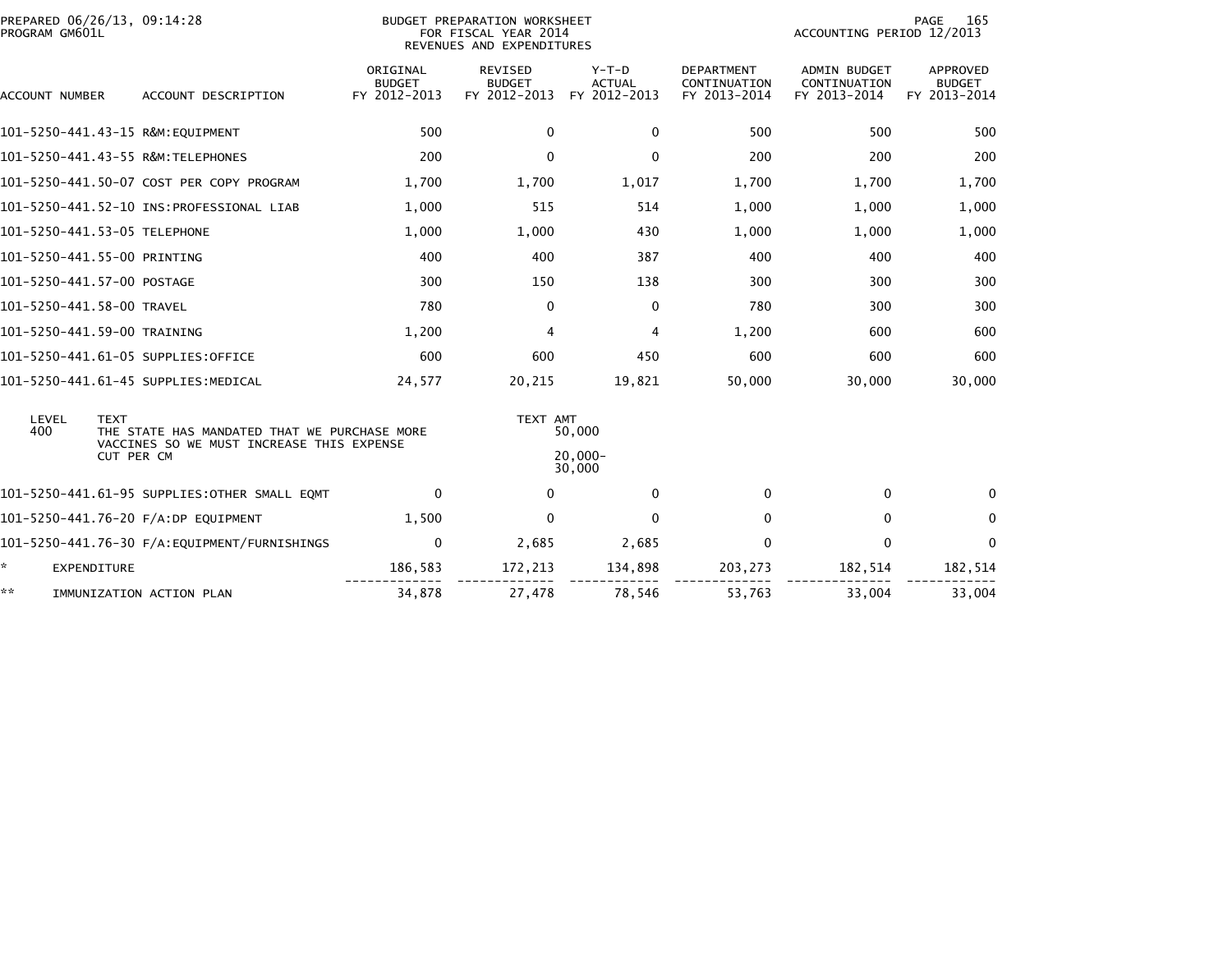| PROGRAM GM601L | PREPARED 06/26/13, 09:14:28<br><b>BUDGET PREPARATION WORKSHEET</b><br>FOR FISCAL YEAR 2014<br>REVENUES AND EXPENDITURES |                                           |                                                 |                                          |                                                   | PAGE<br>166<br>ACCOUNTING PERIOD 12/2013            |                                           |  |
|----------------|-------------------------------------------------------------------------------------------------------------------------|-------------------------------------------|-------------------------------------------------|------------------------------------------|---------------------------------------------------|-----------------------------------------------------|-------------------------------------------|--|
| ACCOUNT NUMBER | ACCOUNT DESCRIPTION                                                                                                     | ORIGINAL<br><b>BUDGET</b><br>FY 2012-2013 | <b>REVISED</b><br><b>BUDGET</b><br>FY 2012-2013 | $Y-T-D$<br><b>ACTUAL</b><br>FY 2012-2013 | <b>DEPARTMENT</b><br>CONTINUATION<br>FY 2013-2014 | <b>ADMIN BUDGET</b><br>CONTINUATION<br>FY 2013-2014 | APPROVED<br><b>BUDGET</b><br>FY 2013-2014 |  |
|                | 101-5255-331.84-45 TXIX FEES-MATERNAL CARE C                                                                            | $\mathbf 0$                               | $\mathbf 0$                                     | $\mathbf 0$                              | 0                                                 | $\mathbf 0$                                         | $\Omega$                                  |  |
|                | 101-5255-331.84-50 TXIX FEES-MATERNAL HEALTH                                                                            | 140,000-                                  | 140,000-                                        | $63, 112 -$                              | 140,000-                                          | 140,000-                                            | $140,000 -$                               |  |
|                | 101-5255-334.35-00 MATERNAL HEALTH GRANT                                                                                | $36,472-$                                 | $36,472-$                                       | $36,472-$                                | $36,472-$                                         | $36,472-$                                           | $36,472-$                                 |  |
|                | 101-5255-334.64-00 STATE AID HEALTH DEPT                                                                                | $20,973-$                                 | $20,973-$                                       | $20,973-$                                | $20,973-$                                         | $20,973-$                                           | $20,973-$                                 |  |
|                | 101-5255-334.65-23 SMART START:HEALTHY BEGIN                                                                            | $43,257-$                                 | $46,579-$                                       | $52,814-$                                | $46,579-$                                         | $46,579-$                                           | $46,579-$                                 |  |
|                | 101-5255-353.78-00 PRENATAL FEES                                                                                        | $16,000 -$                                | $16,000 -$                                      | $12,990-$                                | 11,880-                                           | 11,880-                                             | 11,880-                                   |  |
|                | 101-5255-395.00-00 FUND BALANCE APPR-RESTR                                                                              | $30,000 -$                                | $30,000 -$                                      | $\mathbf 0$                              | $30,000 -$                                        | $30,000 -$                                          | $30,000 -$                                |  |
| <b>REVENUE</b> | 101-5255-441.10-05 SALARIES:REGULAR                                                                                     | 286.702-<br>254,127                       | 290,024-<br>254,127                             | 186,361-<br>215,364                      | $285,904-$<br>225,942                             | 285,904-<br>225,942                                 | 285,904-<br>225,942                       |  |
|                | 101-5255-441.20-05 HEALTH INSURANCE                                                                                     | 42,936                                    | 42,936                                          | 27,509                                   | 44,740                                            | 44,740                                              | 44,740                                    |  |
|                | 101-5255-441.20-10 MEDICARE TAX                                                                                         | 3,685                                     | 3,685                                           | 3,002                                    | 2,978                                             | 2,978                                               | 2,978                                     |  |
|                | 101-5255-441.20-15 RETIREMENT                                                                                           | 17,713                                    | 17,713                                          | 14,448                                   | 15,228                                            | 15,974                                              | 15,974                                    |  |
|                | 101-5255-441.20-20 SOCIAL SECURITY TAX                                                                                  | 15,756                                    | 15,756                                          | 12,837                                   | 13,008                                            | 13,008                                              | 13,008                                    |  |
|                | 101-5255-441.20-25 WORKERS COMPENSATION                                                                                 | 5,233                                     | 5,233                                           | 5,028                                    | 5,103                                             | 5,103                                               | 5,103                                     |  |
|                | 101-5255-441.20-30 401(K) CONTRIBUTIONS                                                                                 | 7,624                                     | 7,624                                           | 5,817                                    | 6,778                                             | 6,778                                               | 6,778                                     |  |
|                |                                                                                                                         | 3,000                                     | 3,000                                           | 109                                      | 3,000                                             | 3,000                                               | 3,000                                     |  |
|                | 101-5255-441.32-36 PUBLIC HEALTH NURSING SVS                                                                            | 2,500                                     | 0                                               | 0                                        | 2,500                                             | 2,500                                               | 2,500                                     |  |
|                | 101-5255-441.32-40 PHYSICIAN FEES                                                                                       | 106,000                                   | 106,000                                         | 88,293                                   | 106,040                                           | 106,040                                             | 106,040                                   |  |
|                | 101-5255-441.34-19 LABORATORY FEES                                                                                      | 7,000                                     | 7,000                                           | 6,464                                    | 9,000                                             | 9,000                                               | 9,000                                     |  |
|                | 101-5255-441.34-30 SERVICE & MAINTENANCE                                                                                | 0                                         | $\mathbf 0$                                     | 0                                        | 11,880                                            | 11,880                                              | 11,880                                    |  |
| LEVEL<br>400   | <b>TEXT</b><br>TO SCAN PRENATAL MEDICAL RECORDS                                                                         |                                           | TEXT AMT                                        | 11,880<br>11,880                         |                                                   |                                                     |                                           |  |
|                | 101-5255-441.43-15 R&M:EQUIPMENT                                                                                        | 1,000                                     | 715                                             | 241                                      | 2,000                                             | 2,000                                               | 2,000                                     |  |
|                | 101-5255-441.43-55 R&M:TELEPHONES                                                                                       | 200                                       | 200                                             | 0                                        | 200                                               | 200                                                 | 200                                       |  |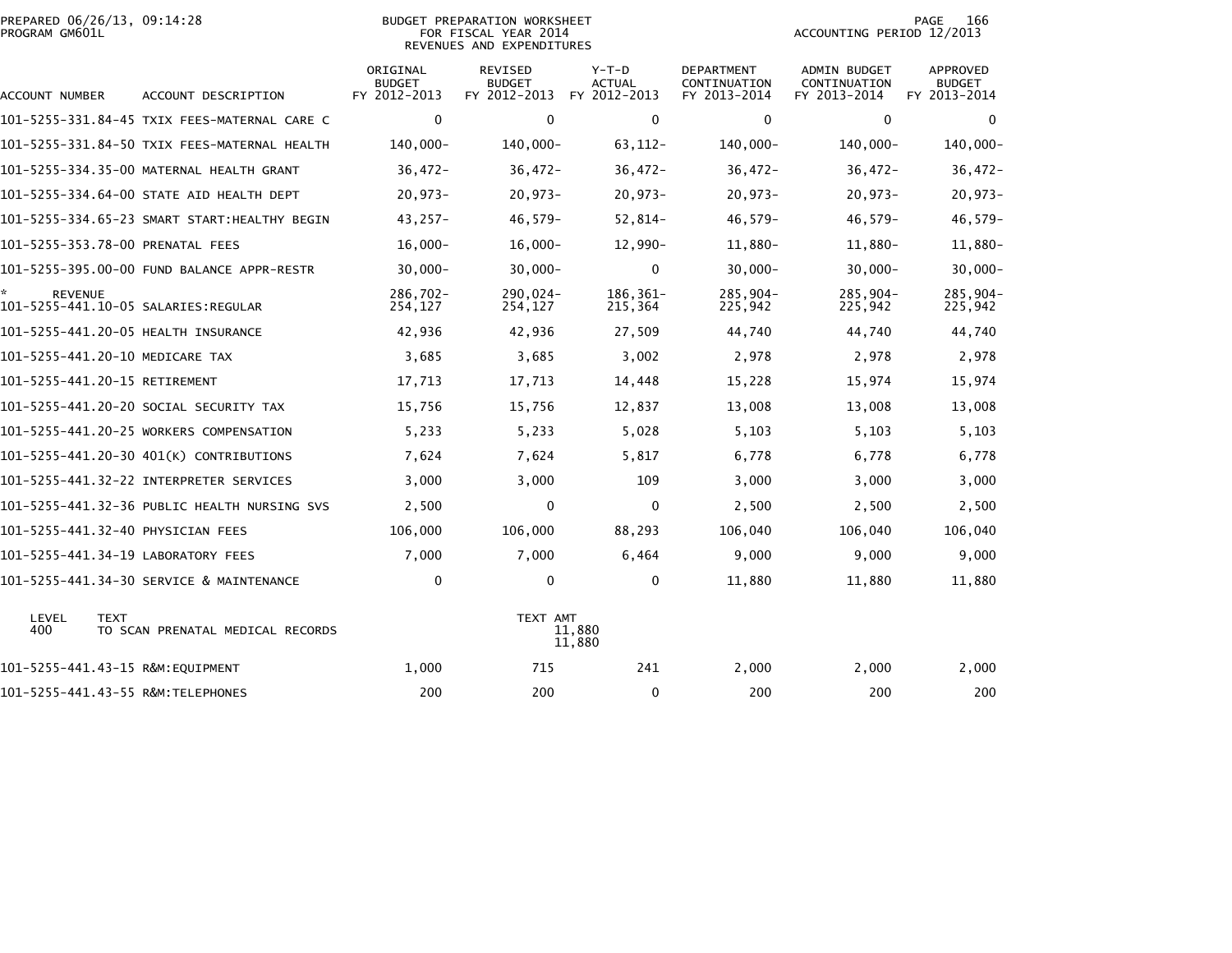| PREPARED 06/26/13, 09:14:28<br>PROGRAM GM601L |                                               |                                           | BUDGET PREPARATION WORKSHEET<br>FOR FISCAL YEAR 2014<br>REVENUES AND EXPENDITURES |                                          | 167<br>PAGE<br>ACCOUNTING PERIOD 12/2013          |                                              |                                           |
|-----------------------------------------------|-----------------------------------------------|-------------------------------------------|-----------------------------------------------------------------------------------|------------------------------------------|---------------------------------------------------|----------------------------------------------|-------------------------------------------|
| <b>ACCOUNT NUMBER</b>                         | ACCOUNT DESCRIPTION                           | ORIGINAL<br><b>BUDGET</b><br>FY 2012-2013 | <b>REVISED</b><br><b>BUDGET</b><br>FY 2012-2013                                   | $Y-T-D$<br><b>ACTUAL</b><br>FY 2012-2013 | <b>DEPARTMENT</b><br>CONTINUATION<br>FY 2013-2014 | ADMIN BUDGET<br>CONTINUATION<br>FY 2013-2014 | APPROVED<br><b>BUDGET</b><br>FY 2013-2014 |
|                                               | 101-5255-441.50-07 COST PER COPY PROGRAM      | 1,900                                     | 1,900                                                                             | 1,226                                    | 1,900                                             | 1,900                                        | 1,900                                     |
|                                               | 101-5255-441.52-10 INS:PROFESSIONAL LIAB      | 2,000                                     | 2,000                                                                             | 1,000                                    | 2,000                                             | 2,000                                        | 2,000                                     |
| 101-5255-441.53-05 TELEPHONE                  |                                               | 2,100                                     | 2,100                                                                             | 1,035                                    | 2,100                                             | 2,100                                        | 2,100                                     |
| 101-5255-441.55-00 PRINTING                   |                                               | 500                                       | 500                                                                               | 386                                      | $\mathbf{0}$                                      | 500                                          | 500                                       |
| 101-5255-441.57-00 POSTAGE                    |                                               | 2,500                                     | 2,500                                                                             | 472                                      | 2,500                                             | 2,500                                        | 2,500                                     |
| 101-5255-441.58-00 TRAVEL                     |                                               | 1.400                                     | 1.400                                                                             | 1,128                                    | 1,400                                             | 1,400                                        | 1,400                                     |
| 101-5255-441.59-00 TRAINING                   |                                               | 800                                       | 800                                                                               | 98                                       | 800                                               | 800                                          | 800                                       |
| 101-5255-441.61-05 SUPPLIES:OFFICE            |                                               | 2,100                                     | 1,879                                                                             | 1,607                                    | 1,879                                             | 1,879                                        | 1,879                                     |
| 101-5255-441.61-45 SUPPLIES: MEDICAL          |                                               | 6.500                                     | 9,822                                                                             | 5,157                                    | 9,822                                             | 9,822                                        | 9,822                                     |
|                                               | 101-5255-441.61-95 SUPPLIES: OTHER SMALL EQMT | 1.000                                     | 1,285                                                                             | 1,282                                    | 1,000                                             | 1,000                                        | 1,000                                     |
|                                               | 101-5255-441.74-15 C/A:MEDICAL EQUIPMENT      | 0                                         | $\mathbf{0}$                                                                      | $\mathbf{0}$                             | $\mathbf{0}$                                      | 0                                            | $\mathbf{0}$                              |
|                                               | 101-5255-441.76-30 F/A:EQUIPMENT/FURNISHINGS  | 4.600                                     | 4,600                                                                             | 3,929                                    | 4,600                                             | 4,600                                        | 4,600                                     |
| $\mathbf{x}$<br><b>EXPENDITURE</b>            |                                               | 492,174                                   | 492,775                                                                           | 396,432                                  | 476,398                                           | 477,644                                      | 477,644                                   |
| **<br>MATERNAL HEALTH                         |                                               | 205,472                                   | 202,751                                                                           | 210,071                                  | 190,494                                           | 191,740                                      | 191,740                                   |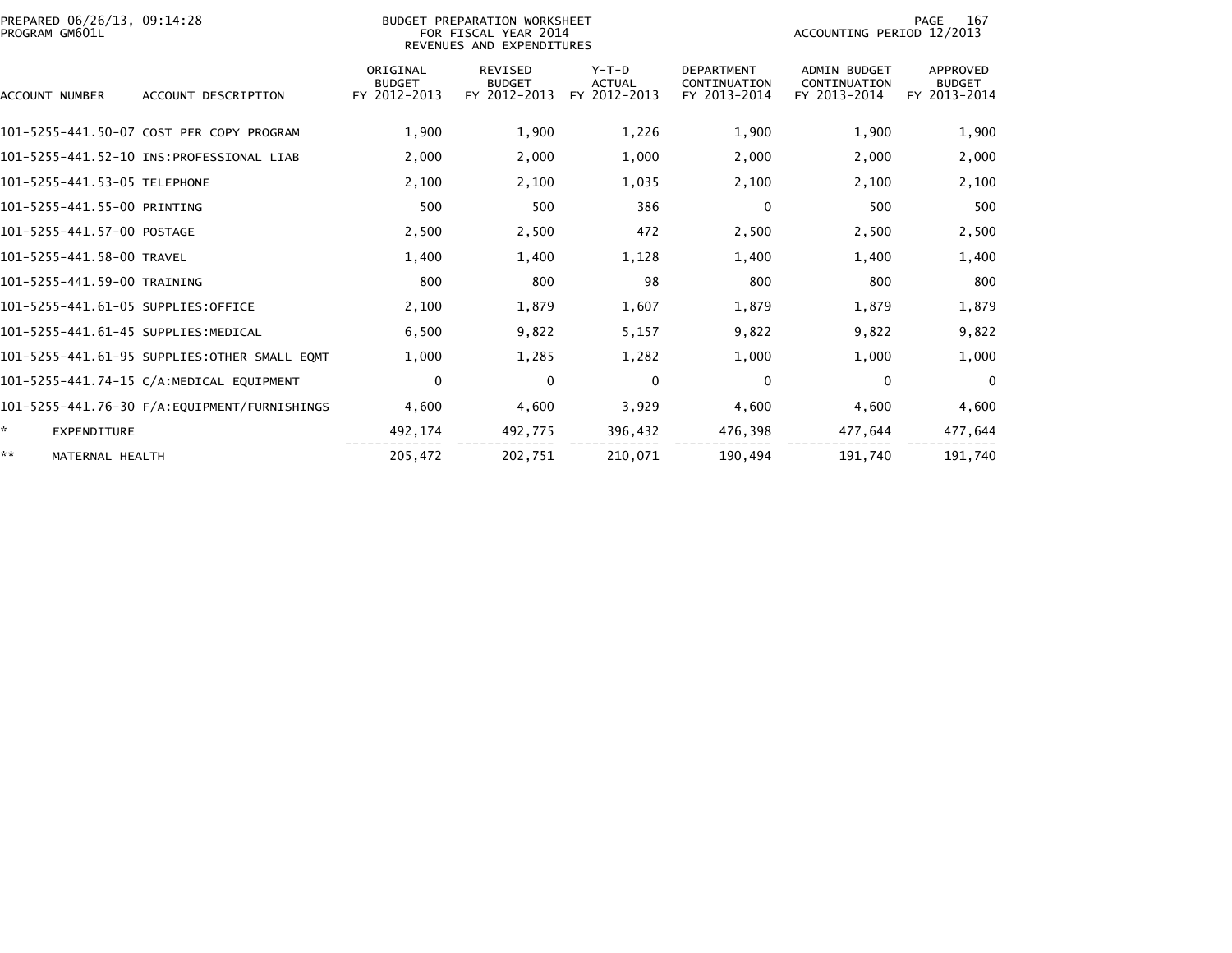| PROGRAM GM601L                      | PREPARED 06/26/13, 09:14:28<br>BUDGET PREPARATION WORKSHEET<br>FOR FISCAL YEAR 2014<br>REVENUES AND EXPENDITURES |                                           |                                          |                                          |                                                   | 168<br>PAGE<br>ACCOUNTING PERIOD 12/2013            |                                           |  |  |
|-------------------------------------|------------------------------------------------------------------------------------------------------------------|-------------------------------------------|------------------------------------------|------------------------------------------|---------------------------------------------------|-----------------------------------------------------|-------------------------------------------|--|--|
| ACCOUNT NUMBER                      | ACCOUNT DESCRIPTION                                                                                              | ORIGINAL<br><b>BUDGET</b><br>FY 2012-2013 | REVISED<br><b>BUDGET</b><br>FY 2012-2013 | $Y-T-D$<br><b>ACTUAL</b><br>FY 2012-2013 | <b>DEPARTMENT</b><br>CONTINUATION<br>FY 2013-2014 | <b>ADMIN BUDGET</b><br>CONTINUATION<br>FY 2013-2014 | APPROVED<br><b>BUDGET</b><br>FY 2013-2014 |  |  |
|                                     | 101-5256-331.84-45 TXIX FEES-MATERNAL CARE C                                                                     | $300,000 -$                               | $300,000 -$                              | 290,441-                                 | 318,376-                                          | $318,376-$                                          | $318,376-$                                |  |  |
| <b>REVENUE</b>                      |                                                                                                                  | 300,000-<br>194,090                       | $300,000 -$<br>194,090                   | 290,441-<br>180,082                      | 318, 376-<br>184,757                              | $318,376-$<br>184,757                               | 318, 376-<br>184,757                      |  |  |
| 101-5256-441.20-05 HEALTH INSURANCE |                                                                                                                  | 41,200                                    | 41,200                                   | 38,076                                   | 36,584                                            | 36,584                                              | 36,584                                    |  |  |
| 101-5256-441.20-10 MEDICARE TAX     |                                                                                                                  | 2,815                                     | 2,815                                    | 2,538                                    | 2,679                                             | 2,679                                               | 2,679                                     |  |  |
| 101-5256-441.20-15 RETIREMENT       |                                                                                                                  | 13,528                                    | 13,528                                   | 12,138                                   | 12,453                                            | 13,063                                              | 13,063                                    |  |  |
|                                     | 101–5256–441.20–20 SOCIAL SECURITY TAX                                                                           | 12,034                                    | 12,034                                   | 10,853                                   | 10,455                                            | 10,455                                              | 10,455                                    |  |  |
|                                     | 101-5256-441.20-25 WORKERS COMPENSATION                                                                          | 7,293                                     | 7,293                                    | 5,821                                    | 6,020                                             | 6,020                                               | 6,020                                     |  |  |
|                                     | 101-5256-441.20-30 401(K) CONTRIBUTIONS                                                                          | 5,822                                     | 5,822                                    | 4,887                                    | 5,543                                             | 5,543                                               | 5,543                                     |  |  |
| 101-5256-441.53-05 TELEPHONE        |                                                                                                                  | 0                                         | 2,500                                    | 1,954                                    | 2,500                                             | 2,500                                               | 2,500                                     |  |  |
| 101-5256-441.55-00 PRINTING         |                                                                                                                  | 300                                       | 300                                      | $\mathbf{0}$                             | 1,000                                             | 1,000                                               | 1,000                                     |  |  |
| 101-5256-441.57-00 POSTAGE          |                                                                                                                  | 600                                       | 600                                      | 0                                        | 1,000                                             | 1,000                                               | 1,000                                     |  |  |
| 101-5256-441.58-00 TRAVEL           |                                                                                                                  | 9,700                                     | 13,368                                   | 11,224                                   | 12,000                                            | 12,000                                              | 12,000                                    |  |  |
| 101-5256-441.61-05 SUPPLIES:OFFICE  |                                                                                                                  | 200                                       | 1,700                                    | 1,647                                    | 2.000                                             | 2,000                                               | 2,000                                     |  |  |
|                                     | 101-5256-441.61-95 SUPPLIES:OTHER SMALL EOMT                                                                     | 350                                       | 87                                       | 0                                        | 1,000                                             | 1,000                                               | 1,000                                     |  |  |
| 101-5256-441.76-20 F/A:DP EQUIPMENT |                                                                                                                  | 1,000                                     | 4,663                                    | 4,663                                    | 6,000                                             | 6,000                                               | 6,000                                     |  |  |
| 101-5256-441.98-00 RESERVE          |                                                                                                                  | 11,068                                    | $\mathbf{0}$                             | 0                                        | 34,386                                            | 33,775                                              | 33,775                                    |  |  |
| *.<br><b>EXPENDITURE</b>            |                                                                                                                  | 300,000                                   | 300,000                                  | 273,883                                  | 318,377                                           | 318,376                                             | 318,376                                   |  |  |
| **<br>MATERNAL HEALTH               |                                                                                                                  | 0                                         | 0                                        | $16,558-$                                | 1                                                 | 0                                                   | 0                                         |  |  |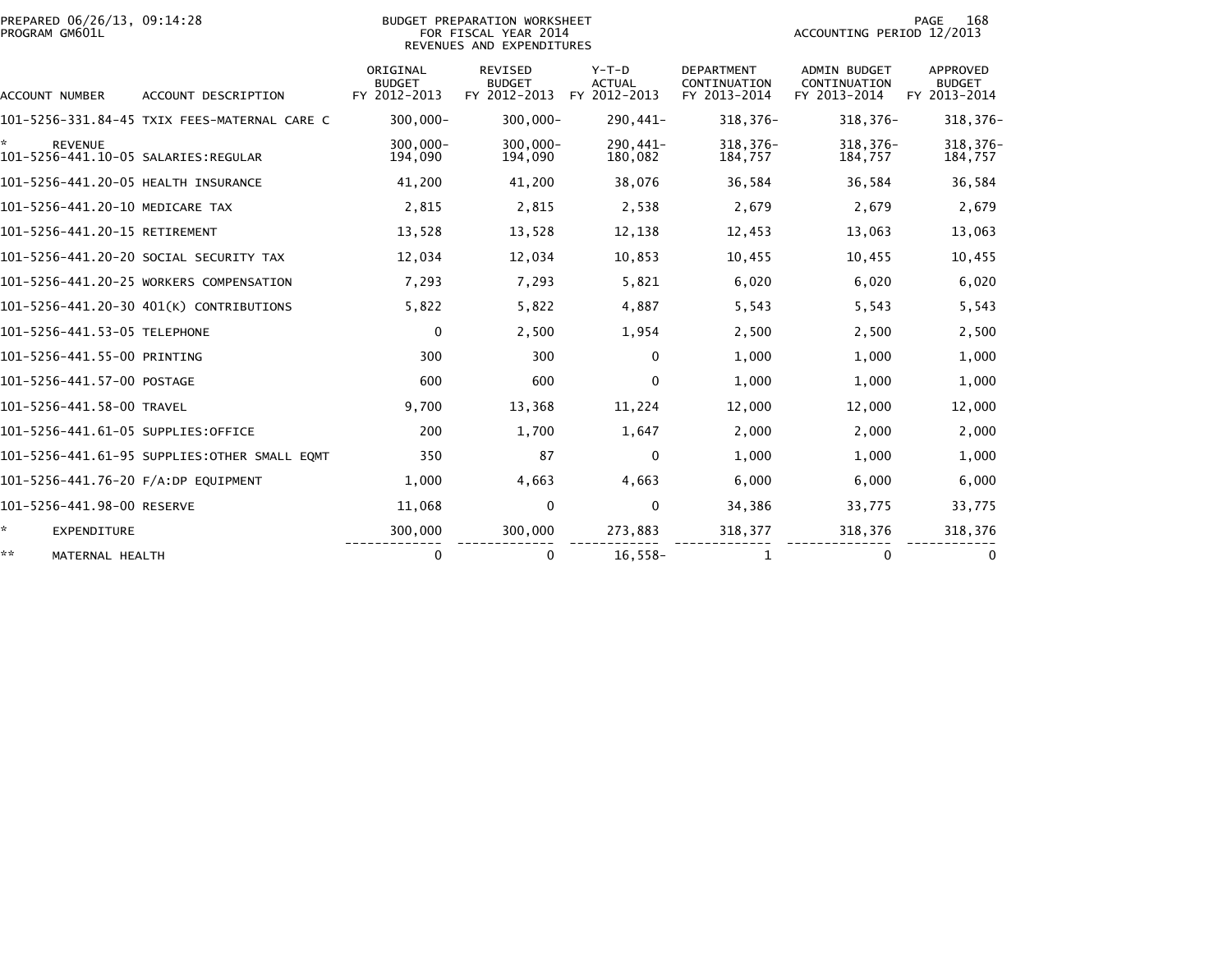| PREPARED 06/26/13, 09:14:28<br>PROGRAM GM601L         |                                            | <b>BUDGET PREPARATION WORKSHEET</b><br>FOR FISCAL YEAR 2014<br>REVENUES AND EXPENDITURES | 169<br>PAGE<br>ACCOUNTING PERIOD 12/2013                     |                          |                                            |                                              |                                                  |
|-------------------------------------------------------|--------------------------------------------|------------------------------------------------------------------------------------------|--------------------------------------------------------------|--------------------------|--------------------------------------------|----------------------------------------------|--------------------------------------------------|
| ACCOUNT NUMBER                                        | ACCOUNT DESCRIPTION                        | ORIGINAL<br><b>BUDGET</b><br>FY 2012-2013                                                | <b>REVISED</b><br><b>BUDGET</b><br>FY 2012-2013 FY 2012-2013 | $Y-T-D$<br><b>ACTUAL</b> | DEPARTMENT<br>CONTINUATION<br>FY 2013-2014 | ADMIN BUDGET<br>CONTINUATION<br>FY 2013-2014 | <b>APPROVED</b><br><b>BUDGET</b><br>FY 2013-2014 |
| 101-5260-331.90-00 WIC GRANT                          |                                            | 652,698-                                                                                 | 652,698-                                                     | 561,972-                 | 624,780-                                   | 624,780-                                     | 624,780-                                         |
|                                                       |                                            | $\mathbf 0$                                                                              | 0                                                            | $\mathbf{0}$             | $\mathbf{0}$                               | $\Omega$                                     | $\Omega$                                         |
| <b>REVENUE</b><br>101–5260–441.10–05 SALARIES:REGULAR |                                            | 652,698-<br>394,697                                                                      | 652,698-<br>394,697                                          | 561,972-<br>393,582      | 624,780-<br>419,018                        | 624,780-<br>419,018                          | 624,780-<br>419,018                              |
| 101-5260-441.20-05 HEALTH INSURANCE                   |                                            | 106,374                                                                                  | 106,374                                                      | 83,299                   | 82,971                                     | 82,971                                       | 82,971                                           |
| 101-5260-441.20-10 MEDICARE TAX                       |                                            | 5,723                                                                                    | 5,723                                                        | 5,199                    | 6,076                                      | 6,076                                        | 6,076                                            |
| 101-5260-441.20-15 RETIREMENT                         |                                            | 27,510                                                                                   | 27,510                                                       | 26,528                   | 28,242                                     | 29,625                                       | 29,625                                           |
|                                                       | 101-5260-441.20-20 SOCIAL SECURITY TAX     | 24,471                                                                                   | 24,471                                                       | 22,740                   | 26,009                                     | 26,009                                       | 26,009                                           |
|                                                       | 101-5260-441.20-25 WORKERS COMPENSATION    | 2,093                                                                                    | 2,093                                                        | 2,185                    | 2,065                                      | 2,065                                        | 2,065                                            |
|                                                       | 101-5260-441.20-30 401(K) CONTRIBUTIONS    | 11,841                                                                                   | 11,841                                                       | 10,929                   | 12,571                                     | 12,571                                       | 12,571                                           |
|                                                       | 101-5260-441.32-22 INTERPRETER SERVICES    | $\mathbf 0$                                                                              | $\mathbf 0$                                                  | 0                        | 0                                          | 0                                            | $\Omega$                                         |
|                                                       | 101–5260–441.33–17 CONTRACTED SERVICES     | 20,000                                                                                   | 20,000                                                       | 5,346                    | 20,000                                     | 20,000                                       | 20,000                                           |
|                                                       | 101-5260-441.50-07 COST PER COPY PROGRAM   | 1,000                                                                                    | 1,000                                                        | 621                      | 1,000                                      | 1,000                                        | 1,000                                            |
| 101-5260-441.55-00 PRINTING                           |                                            | 1,000                                                                                    | 1,000                                                        | 68                       | 1,000                                      | 1,000                                        | 1,000                                            |
| 101-5260-441.57-00 POSTAGE                            |                                            | 1,500                                                                                    | 1,500                                                        | 24                       | 1,500                                      | 1,500                                        | 1,500                                            |
| 101-5260-441.58-00 TRAVEL                             |                                            | 3,050                                                                                    | 3,050                                                        | 1,107                    | 3,050                                      | 3,050                                        | 3,050                                            |
| 101-5260-441.59-00 TRAINING                           |                                            | 800                                                                                      | 800                                                          | 0                        | 800                                        | 800                                          | 800                                              |
| 101-5260-441.61-05 SUPPLIES:OFFICE                    |                                            | 2,600                                                                                    | 2,380                                                        | 2,310                    | 2,380                                      | 2,380                                        | 2,380                                            |
| 101–5260–441.61–45 SUPPLIES:MEDICAL                   |                                            | 4,000                                                                                    | 4,000                                                        | 2,709                    | 4,000                                      | 4,000                                        | 4,000                                            |
| 101-5260-441.61-85 SUPPLIES:VEHICLE                   |                                            | 300                                                                                      | 300                                                          | 0                        | 300                                        | 300                                          | 300                                              |
|                                                       |                                            | 2,500                                                                                    | 2,500                                                        | 184                      | 2,500                                      | 2,500                                        | 2,500                                            |
|                                                       | 101-5260-441.62-20 MOTOR FUEL & LUBRICANTS | 250                                                                                      | 250                                                          | $\mathbf{0}$             | 250                                        | 250                                          | 250                                              |
|                                                       | 101-5260-441.73-00 C/A:OTHER IMPROVEMENTS  | 0                                                                                        | $\Omega$                                                     | 0                        | $\mathbf{0}$                               | $\Omega$                                     | $\Omega$                                         |
|                                                       | 101-5260-441.74-90 C/A:OTHER EQUIPMENT     | $\mathbf 0$                                                                              | 0                                                            | 0                        | $\mathbf{0}$                               | $\mathbf{0}$                                 | $\mathbf{0}$                                     |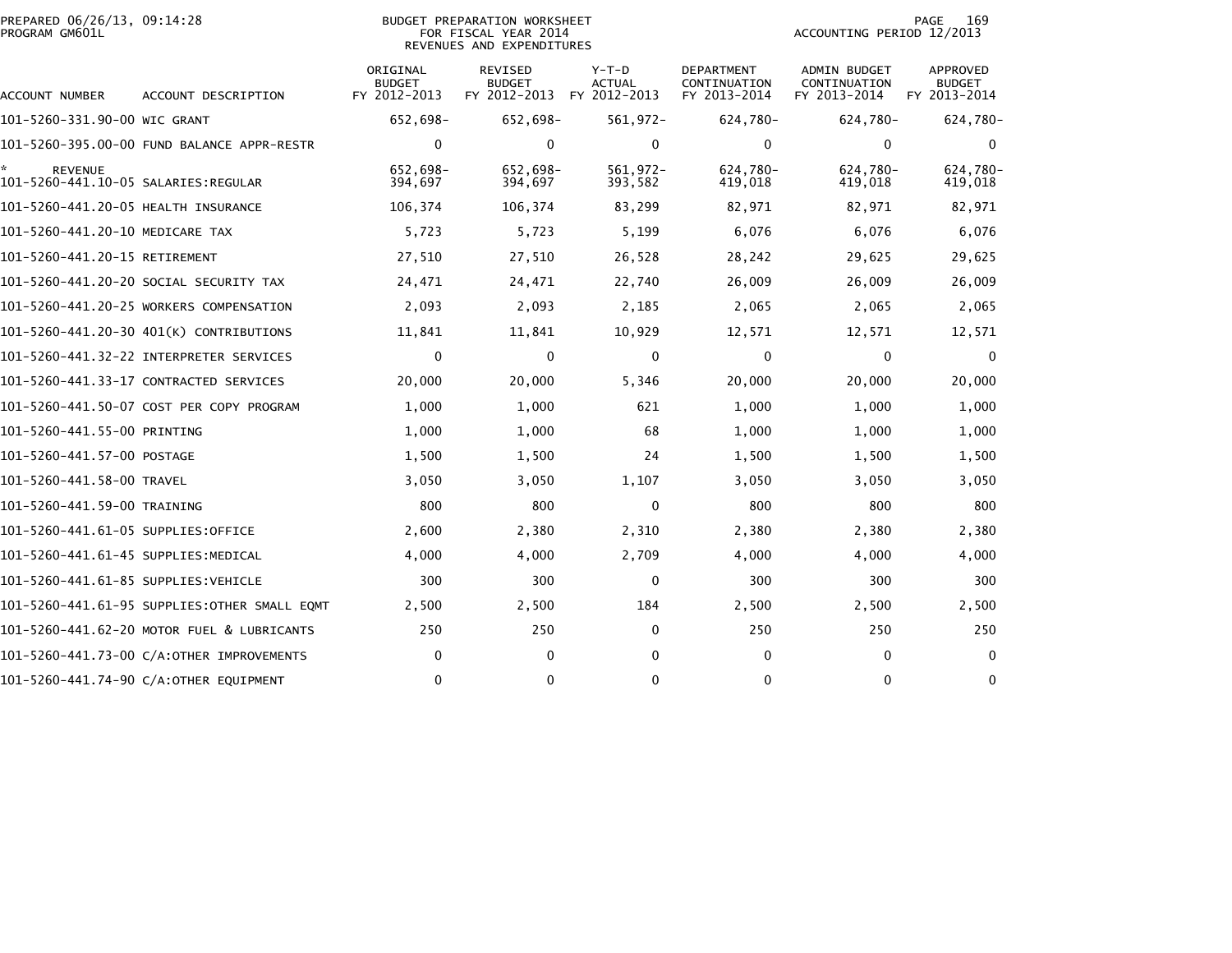| PREPARED 06/26/13, 09:14:28<br>PROGRAM GM601L |                                              | BUDGET                                    | PREPARATION WORKSHEET<br>FOR FISCAL YEAR 2014<br>REVENUES AND EXPENDITURES | ACCOUNTING PERIOD 12/2013         | 170<br>PAGE                                       |                                              |                                           |
|-----------------------------------------------|----------------------------------------------|-------------------------------------------|----------------------------------------------------------------------------|-----------------------------------|---------------------------------------------------|----------------------------------------------|-------------------------------------------|
| ACCOUNT NUMBER                                | ACCOUNT DESCRIPTION                          | ORIGINAL<br><b>BUDGET</b><br>FY 2012-2013 | REVISED<br><b>BUDGET</b><br>FY 2012-2013                                   | $Y-T-D$<br>ACTUAL<br>FY 2012-2013 | <b>DEPARTMENT</b><br>CONTINUATION<br>FY 2013-2014 | ADMIN BUDGET<br>CONTINUATION<br>FY 2013-2014 | APPROVED<br><b>BUDGET</b><br>FY 2013-2014 |
| 101-5260-441.76-20 F/A:DP EQUIPMENT           |                                              | 0                                         |                                                                            | $\bf{0}$                          |                                                   |                                              | 0                                         |
|                                               |                                              | 0                                         |                                                                            | $\mathbf{0}$                      |                                                   |                                              | $\Omega$                                  |
|                                               | 101-5260-441.83-11 BREASTFEEDING PROJECT FND | 4.000                                     | 4,000                                                                      | 712                               | 4,000                                             | 4,000                                        | 4,000                                     |
| 101-5260-441.98-00 RESERVE                    |                                              | 38.989                                    | 38.989                                                                     | $\bf{0}$                          | 7.048                                             | 5,665                                        | 5,665                                     |
| ÷.<br><b>EXPENDITURE</b>                      |                                              | 652.698                                   | 652.478                                                                    | 557,543                           | 624,780                                           | 624,780                                      | 624,780                                   |
| **<br>WIC                                     |                                              | 0                                         | $220 -$                                                                    | $4.429 -$                         |                                                   |                                              |                                           |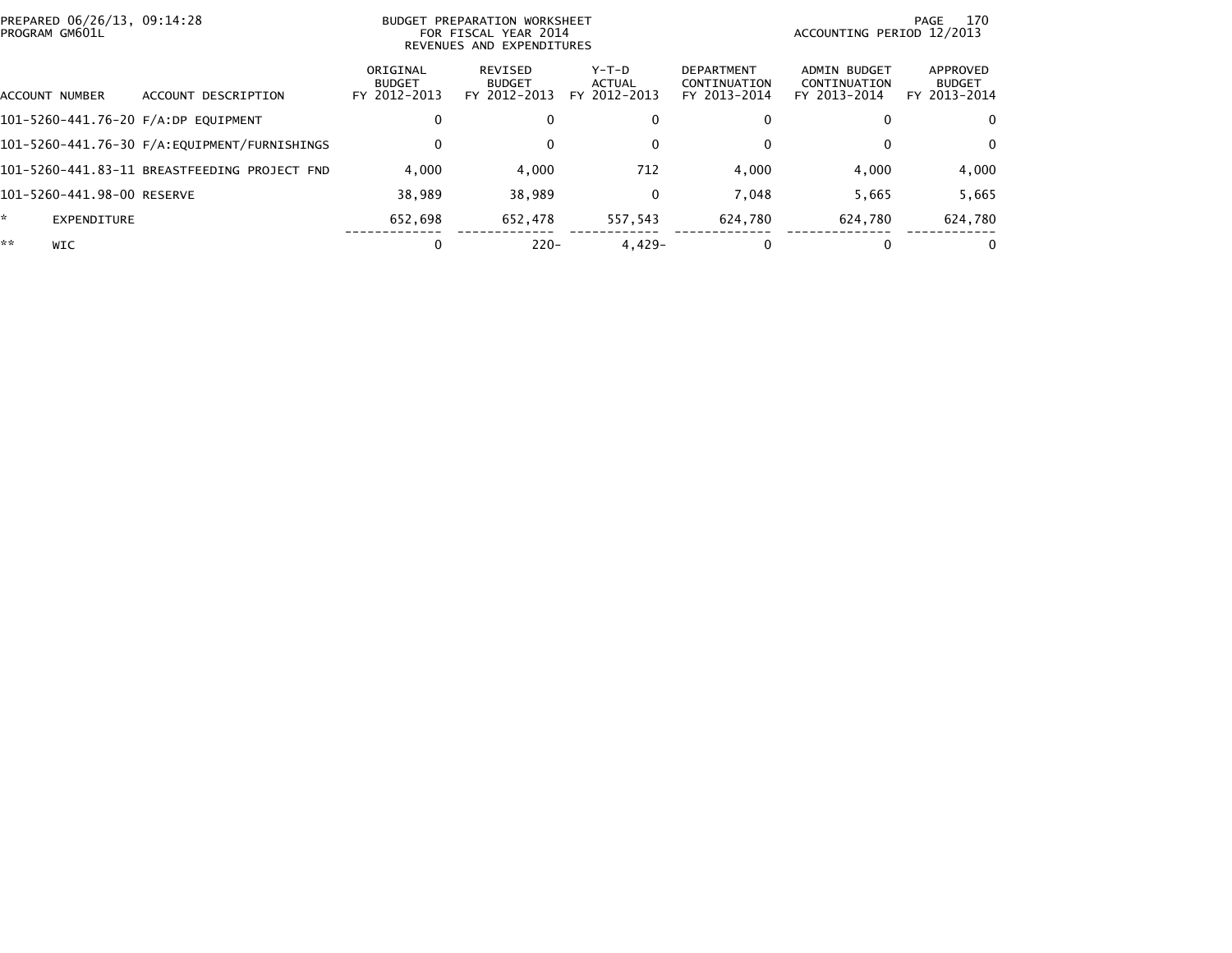| PROGRAM GM601L      | PREPARED 06/26/13, 09:14:28                                    |                                           | <b>BUDGET PREPARATION WORKSHEET</b><br>FOR FISCAL YEAR 2014<br>REVENUES AND EXPENDITURES |                                          |                                                   | ACCOUNTING PERIOD 12/2013                           | 171<br>PAGE                               |
|---------------------|----------------------------------------------------------------|-------------------------------------------|------------------------------------------------------------------------------------------|------------------------------------------|---------------------------------------------------|-----------------------------------------------------|-------------------------------------------|
| ACCOUNT NUMBER      | ACCOUNT DESCRIPTION                                            | ORIGINAL<br><b>BUDGET</b><br>FY 2012-2013 | REVISED<br><b>BUDGET</b><br>FY 2012-2013                                                 | $Y-T-D$<br><b>ACTUAL</b><br>FY 2012-2013 | <b>DEPARTMENT</b><br>CONTINUATION<br>FY 2013-2014 | <b>ADMIN BUDGET</b><br>CONTINUATION<br>FY 2013-2014 | APPROVED<br><b>BUDGET</b><br>FY 2013-2014 |
|                     | 101-5265-331.84-54 TXIX FEES-PRIMARY CARE PR                   | $43,000 -$                                | $43,000 -$                                                                               | $31,262-$                                | 38,000-                                           | $38,000 -$                                          | $38,000 -$                                |
|                     | 101-5265-334.64-00 STATE AID HEALTH DEPT                       | $\mathbf{0}$                              | 0                                                                                        | 0                                        | $\Omega$                                          | $\mathbf{0}$                                        | $\bf{0}$                                  |
|                     | 101-5265-345.60-00 PRIMARY CARE FEES                           | $30,000 -$                                | $30,000 -$                                                                               | $29,225-$                                | $26,000 -$                                        | $26,000-$                                           | $26,000 -$                                |
|                     | 101-5265-395.00-00 FUND BALANCE APPR-RESTR                     | $100,000 -$                               | $100,000 -$                                                                              | $\mathbf 0$                              | $100,000 -$                                       | $100,000 -$                                         | $100,000 -$                               |
| <b>REVENUE</b>      |                                                                | 173,000-<br>180,396                       | 173,000-<br>180,396                                                                      | $60,487-$<br>146,633                     | $164,000 -$<br>161,202                            | $164,000 -$<br>161,202                              | 164,000-<br>161,202                       |
|                     | 101-5265-441.20-05 HEALTH INSURANCE                            | 33,368                                    | 33,368                                                                                   | 24,350                                   | 31,920                                            | 31,920                                              | 31,920                                    |
|                     | 101-5265-441.20-10 MEDICARE TAX                                | 2,616                                     | 2,616                                                                                    | 2,008                                    | 2,337                                             | 2,337                                               | 2,337                                     |
|                     | 101-5265-441.20-15 RETIREMENT                                  | 12,574                                    | 12,574                                                                                   | 9,849                                    | 10,865                                            | 11,397                                              | 11,397                                    |
|                     | 101-5265-441.20-20 SOCIAL SECURITY TAX                         | 11,185                                    | 11,185                                                                                   | 8,585                                    | 8,995                                             | 8,995                                               | 8,995                                     |
|                     | 101-5265-441.20-25 WORKERS COMPENSATION                        | 3,796                                     | 3,796                                                                                    | 3,157                                    | 3,559                                             | 3,559                                               | 3,559                                     |
|                     | 101-5265-441.20-30 401(K) CONTRIBUTIONS                        | 5,412                                     | 5,412                                                                                    | 4,039                                    | 4,836                                             | 4,836                                               | 4,836                                     |
|                     | 101-5265-441.32-22 INTERPRETER SERVICES                        | 600                                       | 600                                                                                      | $\mathbf{0}$                             | 600                                               | 600                                                 | 600                                       |
|                     | 101-5265-441.32-36 PUBLIC HEALTH NURSING SVS                   | 2,000                                     | $\mathbf 0$                                                                              | $\Omega$                                 | 2,000                                             | 2,000                                               | 2,000                                     |
| <b>LEVEL</b><br>400 | <b>TEXT</b><br>FOR NURSING SERVICES IF NEEDED                  |                                           | TEXT AMT                                                                                 | 2,000<br>2,000                           |                                                   |                                                     |                                           |
|                     | 101-5265-441.32-40 PHYSICIAN FEES                              | 3,380                                     | 3,380                                                                                    | 1,617                                    | 3,420                                             | 3,420                                               | 3,420                                     |
| LEVEL<br>400        | <b>TEXT</b><br>FOR MEDICAL DIRECTOR, PHARMACY, AND LAB MANAGER |                                           | TEXT AMT                                                                                 | 3,420<br>3,420                           |                                                   |                                                     |                                           |
|                     | 101-5265-441.33-65 TELEPHONE ANSWERING SERV                    | 2,000                                     | 2,000                                                                                    | 250                                      | 2,000                                             | 2,000                                               | 2,000                                     |
|                     | 101-5265-441.34-19 LABORATORY FEES                             | 500                                       | 500                                                                                      | 484                                      | 980                                               | 980                                                 | 980                                       |
|                     | 101-5265-441.43-15 R&M:EQUIPMENT                               | 0                                         | $\Omega$                                                                                 | 0                                        | 280                                               | 280                                                 | 280                                       |
|                     | 101-5265-441.53-05 TELEPHONE                                   | 1,600                                     | 1,600                                                                                    | 527                                      | 1,600                                             | 1,600                                               | 1,600                                     |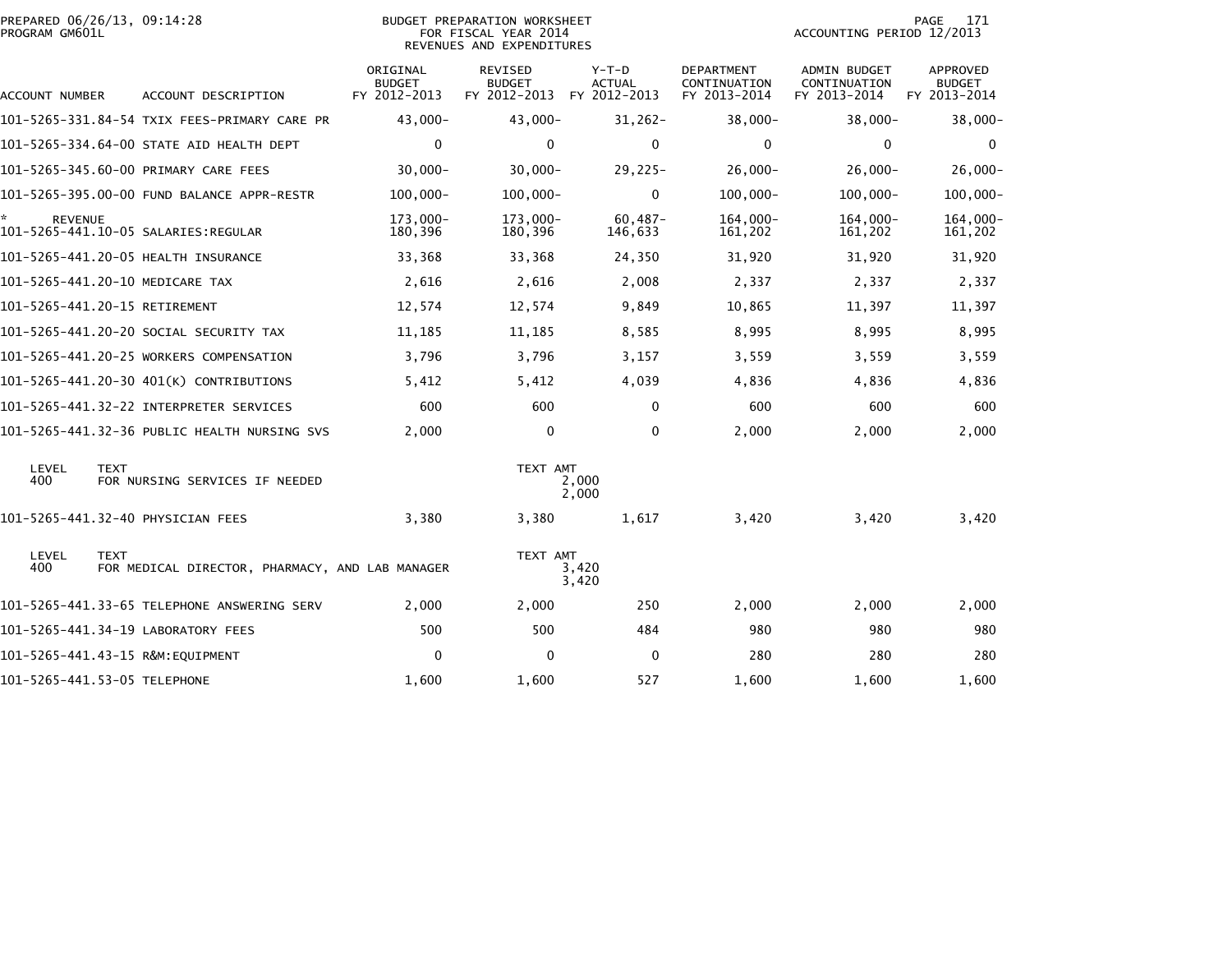| PREPARED 06/26/13, 09:14:28<br>PROGRAM GM601L |                                                | BUDGET PREPARATION WORKSHEET<br>FOR FISCAL YEAR 2014<br>REVENUES AND EXPENDITURES |                                          |                                          |                                                   | 172<br>PAGE<br>ACCOUNTING PERIOD 12/2013            |                                           |  |
|-----------------------------------------------|------------------------------------------------|-----------------------------------------------------------------------------------|------------------------------------------|------------------------------------------|---------------------------------------------------|-----------------------------------------------------|-------------------------------------------|--|
| ACCOUNT NUMBER                                | ACCOUNT DESCRIPTION                            | ORIGINAL<br><b>BUDGET</b><br>FY 2012-2013                                         | REVISED<br><b>BUDGET</b><br>FY 2012-2013 | $Y-T-D$<br><b>ACTUAL</b><br>FY 2012-2013 | <b>DEPARTMENT</b><br>CONTINUATION<br>FY 2013-2014 | <b>ADMIN BUDGET</b><br>CONTINUATION<br>FY 2013-2014 | APPROVED<br><b>BUDGET</b><br>FY 2013-2014 |  |
| 101-5265-441.55-00 PRINTING                   |                                                | 300                                                                               | 300                                      | 238                                      | 300                                               | 300                                                 | 300                                       |  |
| 101-5265-441.57-00 POSTAGE                    |                                                | 700                                                                               | 700                                      | 21                                       | 700                                               | 700                                                 | 700                                       |  |
| 101-5265-441.58-00 TRAVEL                     |                                                | 1,193                                                                             | 1,193                                    | 558                                      | 1,193                                             | 1,193                                               | 1,193                                     |  |
| 101-5265-441.59-00 TRAINING                   |                                                | 600                                                                               | 600                                      | 240                                      | 1,300                                             | 1,300                                               | 1,300                                     |  |
| LEVEL<br><b>TEXT</b><br>400                   | FOR SOFTWARE VENDOR ANNUAL TRAINING CONFERENCE |                                                                                   | TEXT AMT                                 | 1,300<br>1,300                           |                                                   |                                                     |                                           |  |
| 101-5265-441.61-05 SUPPLIES:OFFICE            |                                                | 2,700                                                                             | 2,480                                    | 1,701                                    | 2,480                                             | 2,480                                               | 2,480                                     |  |
| 101-5265-441.61-45 SUPPLIES:MEDICAL           |                                                | 5,700                                                                             | 5,700                                    | 2,214                                    | 5,700                                             | 5,700                                               | 5,700                                     |  |
|                                               | 101-5265-441.61-95 SUPPLIES:OTHER SMALL EQMT   | $\mathbf 0$                                                                       | 0                                        | 0                                        | 0                                                 | 0                                                   | $\Omega$                                  |  |
| ×.<br><b>EXPENDITURE</b>                      |                                                | 270,620                                                                           | 268,400                                  | 206,471                                  | 246,267                                           | 246,799                                             | 246,799                                   |  |
| **<br>PRIM CARE ADULT HLTH PROV               |                                                | 97,620                                                                            | 95,400                                   | 145,984                                  | 82,267                                            | 82,799                                              | 82,799                                    |  |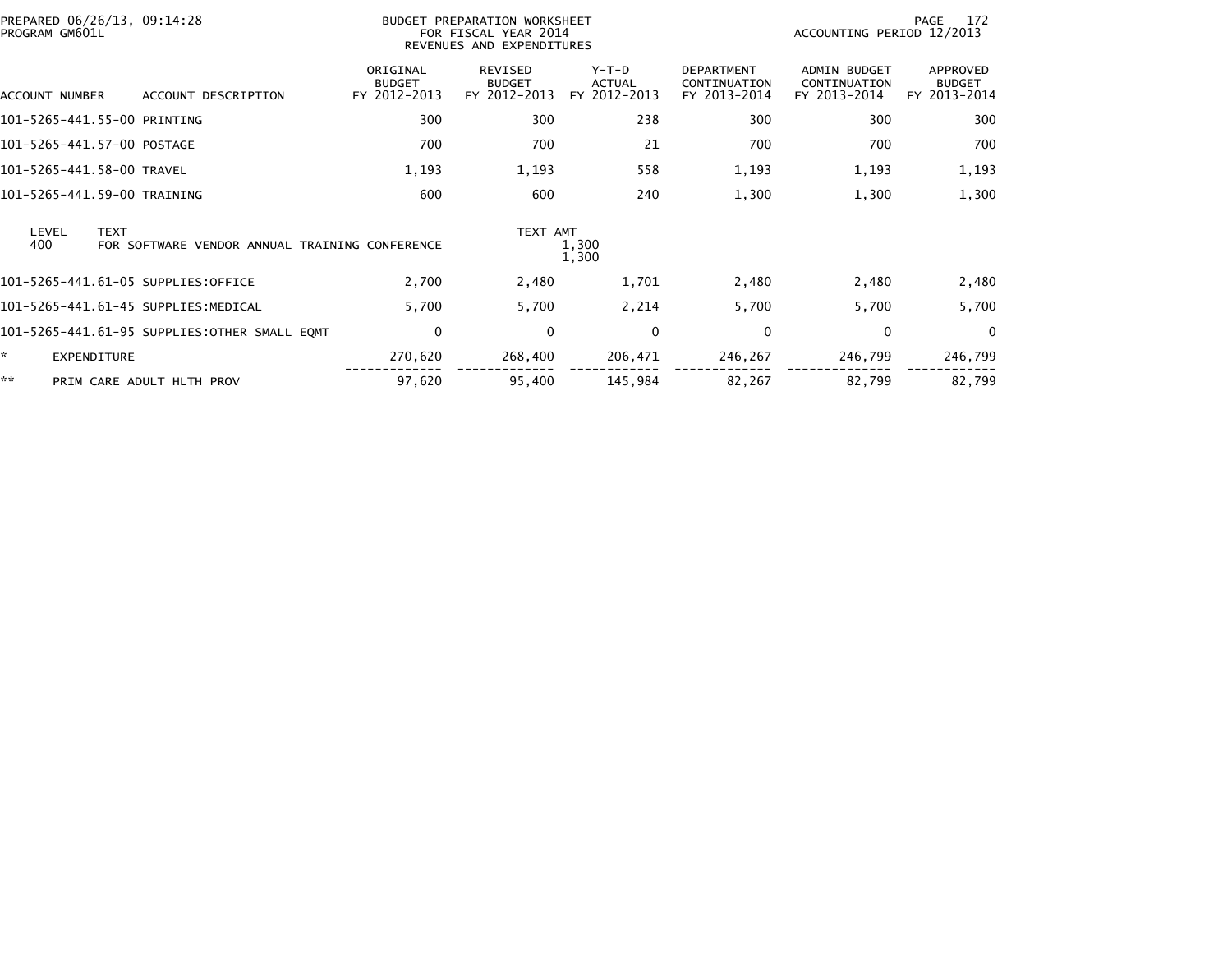| PREPARED 06/26/13, 09:14:28<br>PROGRAM GM601L |                                              |                                           | BUDGET PREPARATION WORKSHEET<br>FOR FISCAL YEAR 2014<br>REVENUES AND EXPENDITURES |                                          |                                            | ACCOUNTING PERIOD 12/2013                           | 173<br>PAGE                        |
|-----------------------------------------------|----------------------------------------------|-------------------------------------------|-----------------------------------------------------------------------------------|------------------------------------------|--------------------------------------------|-----------------------------------------------------|------------------------------------|
| ACCOUNT NUMBER                                | ACCOUNT DESCRIPTION                          | ORIGINAL<br><b>BUDGET</b><br>FY 2012-2013 | REVISED<br><b>BUDGET</b><br>FY 2012-2013                                          | $Y-T-D$<br><b>ACTUAL</b><br>FY 2012-2013 | DEPARTMENT<br>CONTINUATION<br>FY 2013-2014 | <b>ADMIN BUDGET</b><br>CONTINUATION<br>FY 2013-2014 | APPROVED<br>BUDGET<br>FY 2013-2014 |
| 101–5275–331.84–60 TXIX FEES–TB               |                                              | $2,000-$                                  | $2,000-$                                                                          | $409 -$                                  | $500 -$                                    | $500 -$                                             | $500 -$                            |
|                                               | 101-5275-334.24-00 COMMUNICABLE DIS/TB GRANT | $18,410-$                                 | 23,436-                                                                           | $23,436-$                                | $18,410-$                                  | $18,410-$                                           | $18,410-$                          |
| LEVEL<br><b>TEXT</b><br>400<br><b>STATE</b>   | TB PHYSICIAN                                 |                                           | TEXT AMT                                                                          | 17,128<br>1,282<br>18,410                |                                            |                                                     |                                    |
| 101-5275-353.90-00 TB FEES                    |                                              | $6,500-$                                  | $6,500-$                                                                          | $5,916-$                                 | $5,000-$                                   | $5,000-$                                            | $5,000-$                           |
|                                               | 101-5275-395.00-00 FUND BALANCE APPR-RESTR   | $\mathbf 0$                               | $\mathbf{0}$                                                                      | $\Omega$                                 | $\mathbf{0}$                               | 0                                                   | $\Omega$                           |
| <b>REVENUE</b>                                |                                              | $26,910-$<br>82,073                       | $31,936-$<br>82,073                                                               | 29,761–<br>66,097                        | 23,910-<br>74,673                          | $23,910-$<br>74,673                                 | $23,910-$<br>74,673                |
| 101-5275-441.20-05 HEALTH INSURANCE           |                                              | 15,948                                    | 15,948                                                                            | 11,351                                   | 14,786                                     | 14,786                                              | 14,786                             |
| 101-5275-441.20-10 MEDICARE TAX               |                                              | 1,190                                     | 1,190                                                                             | 905                                      | 1,083                                      | 1,083                                               | 1,083                              |
| 101-5275-441.20-15 RETIREMENT                 |                                              | 5,721                                     | 5,721                                                                             | 4,484                                    | 5,033                                      | 5,280                                               | 5,280                              |
|                                               | 101–5275–441.20–20 SOCIAL SECURITY TAX       | 5,090                                     | 5,090                                                                             | 3,869                                    | 4,630                                      | 4,630                                               | 4,630                              |
|                                               | 101-5275-441.20-25 WORKERS COMPENSATION      | 1,500                                     | 1,500                                                                             | 1,451                                    | 1,449                                      | 1,449                                               | 1,449                              |
|                                               | 101-5275-441.20-30 401(K) CONTRIBUTIONS      | 2,462                                     | 2,462                                                                             | 1,869                                    | 2,240                                      | 2,240                                               | 2,240                              |
|                                               |                                              | 300                                       | 300                                                                               | 0                                        | 300                                        | 300                                                 | 300                                |
| 101-5275-441.32-40 PHYSICIAN FEES             |                                              | 3,000                                     | 3,000                                                                             | 3,000                                    | 4,200                                      | 4,200                                               | 4,200                              |
| 101-5275-441.34-19 LABORATORY FEES            |                                              | 1,250                                     | 1,250                                                                             | 1,207                                    | 2,100                                      | 2,100                                               | 2,100                              |
|                                               |                                              | 800                                       | 800                                                                               | 800                                      | 1,000                                      | 1,000                                               | 1,000                              |
| 101-5275-441.53-05 TELEPHONE                  |                                              | 700                                       | 700                                                                               | 305                                      | 700                                        | 700                                                 | 700                                |
| 101-5275-441.55-00 PRINTING                   |                                              | 75                                        | 75                                                                                | 38                                       | 75                                         | 75                                                  | 75                                 |
| 101-5275-441.57-00 POSTAGE                    |                                              | 600                                       | 600                                                                               | 115                                      | 600                                        | 600                                                 | 600                                |
| 101-5275-441.58-00 TRAVEL                     |                                              | 1,300                                     | 1,300                                                                             | 1,247                                    | 1,600                                      | 1,600                                               | 1,600                              |
| 101-5275-441.59-00 TRAINING                   |                                              | 800                                       | 800                                                                               | 250                                      | 1,000                                      | 1,000                                               | 1,000                              |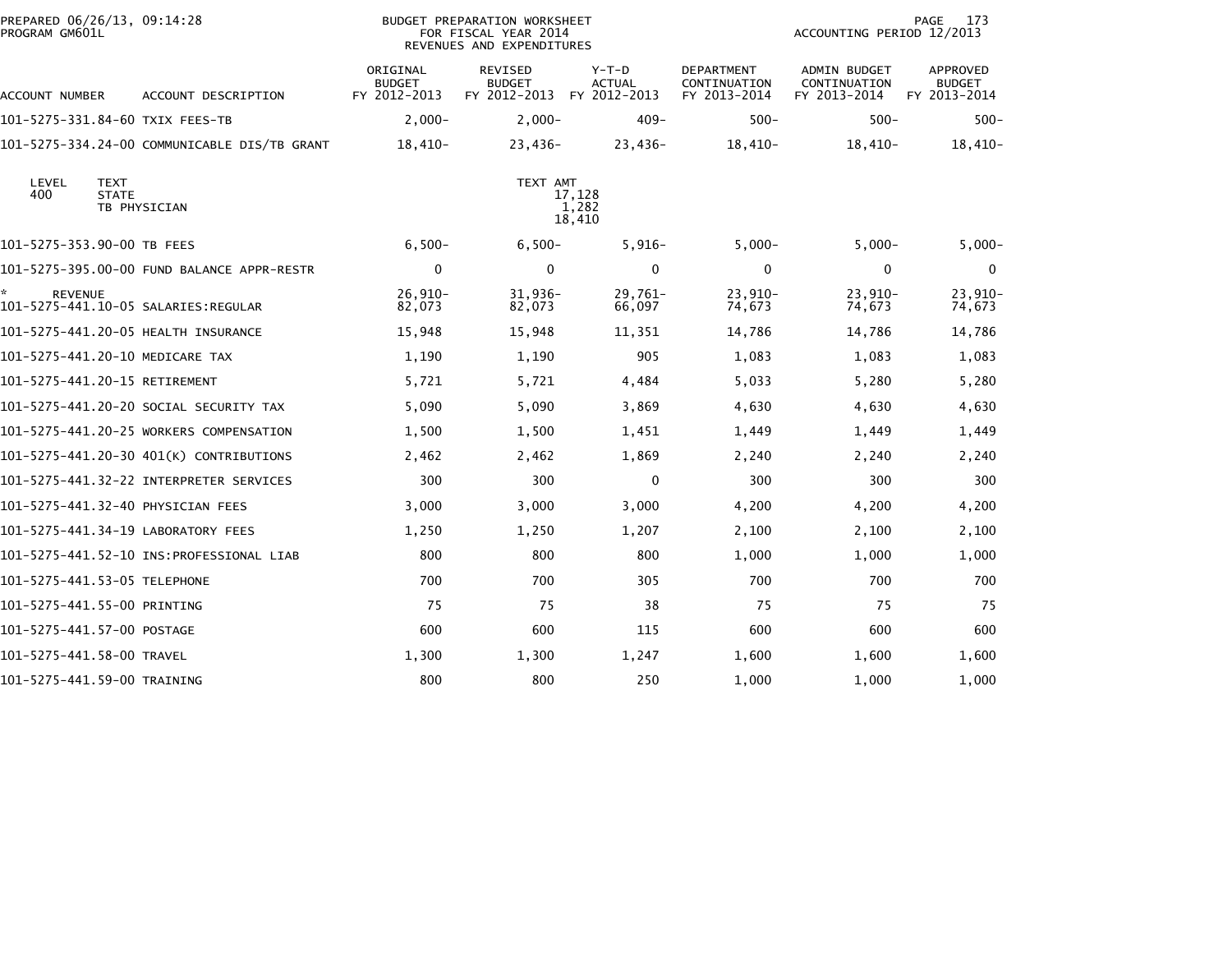|     | PREPARED 06/26/13, 09:14:28<br>PROGRAM GM601L |                                         | PREPARATION WORKSHEET<br>BUDGET<br>FOR FISCAL YEAR 2014<br>REVENUES AND EXPENDITURES |                                          |                                 |                                                   |                                              | 174<br>PAGE<br>ACCOUNTING PERIOD 12/2013  |  |  |
|-----|-----------------------------------------------|-----------------------------------------|--------------------------------------------------------------------------------------|------------------------------------------|---------------------------------|---------------------------------------------------|----------------------------------------------|-------------------------------------------|--|--|
|     | ACCOUNT NUMBER                                | ACCOUNT DESCRIPTION                     | ORIGINAL<br><b>BUDGET</b><br>FY 2012-2013                                            | REVISED<br><b>BUDGET</b><br>FY 2012-2013 | Y-T-D<br>ACTUAL<br>FY 2012-2013 | <b>DEPARTMENT</b><br>CONTINUATION<br>FY 2013-2014 | ADMIN BUDGET<br>CONTINUATION<br>FY 2013-2014 | APPROVED<br><b>BUDGET</b><br>FY 2013-2014 |  |  |
|     |                                               | 101-5275-441.61-05 SUPPLIES:OFFICE      | 500                                                                                  | 500                                      | 129                             | 500                                               | 500                                          | 500                                       |  |  |
|     |                                               | 101-5275-441.61-45 SUPPLIES:MEDICAL     | 1.500                                                                                | 1,500                                    | 338                             | 1,500                                             | 1,500                                        | 1,500                                     |  |  |
|     |                                               | 101-5275-441.64-50 DUES & SUBSCRIPTIONS | 150                                                                                  | 150                                      | 38                              | 150                                               | 150                                          | 150                                       |  |  |
| ÷.  | EXPENDITURE                                   |                                         | 124,959                                                                              | 124,959                                  | 97,493                          | 117,619                                           | 117,866                                      | 117,866                                   |  |  |
| **  | TB PROGRAM                                    |                                         | 98,049                                                                               | 93.023                                   | 67,732                          | 93,709                                            | 93,956                                       | 93,956                                    |  |  |
| *** | PERSONAL HEALTH                               |                                         | 1.131.800                                                                            | 1.124.332                                | 1,466,924                       | 896.348                                           | 1.172.466                                    | 1,172,466                                 |  |  |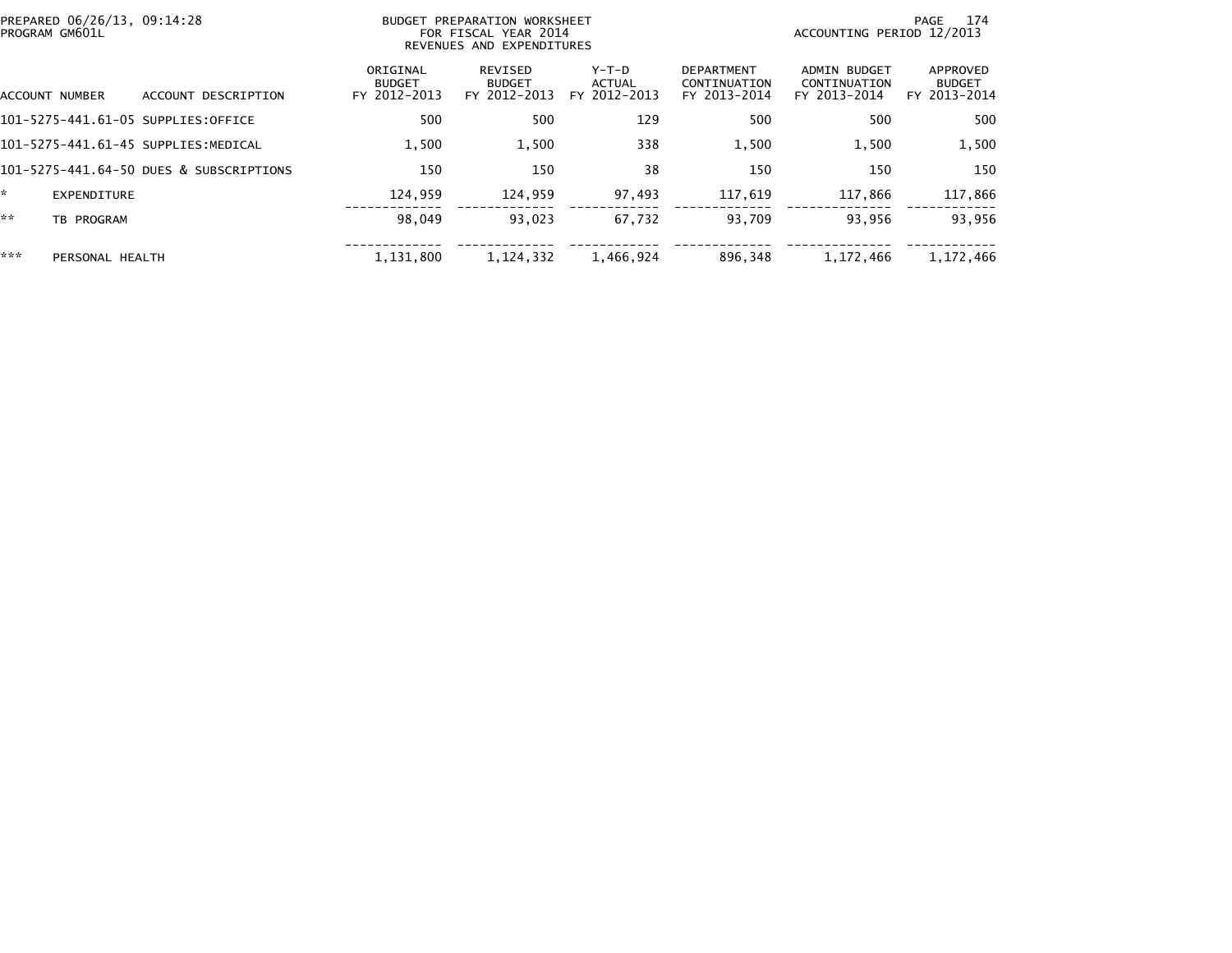| PROGRAM GM601L      | PREPARED 06/26/13, 09:14:28                                | <b>BUDGET PREPARATION WORKSHEET</b><br>FOR FISCAL YEAR 2014<br>REVENUES AND EXPENDITURES |                                                 |                                          |                                                   | PAGE<br>175<br>ACCOUNTING PERIOD 12/2013     |                                           |  |
|---------------------|------------------------------------------------------------|------------------------------------------------------------------------------------------|-------------------------------------------------|------------------------------------------|---------------------------------------------------|----------------------------------------------|-------------------------------------------|--|
| ACCOUNT NUMBER      | ACCOUNT DESCRIPTION                                        | ORIGINAL<br><b>BUDGET</b><br>FY 2012-2013                                                | <b>REVISED</b><br><b>BUDGET</b><br>FY 2012-2013 | $Y-T-D$<br><b>ACTUAL</b><br>FY 2012-2013 | <b>DEPARTMENT</b><br>CONTINUATION<br>FY 2013-2014 | ADMIN BUDGET<br>CONTINUATION<br>FY 2013-2014 | APPROVED<br><b>BUDGET</b><br>FY 2013-2014 |  |
|                     | 101-5310-334.62-00 STATE AID CO ADMIN DSS                  | $\Omega$                                                                                 | $\Omega$                                        | $\mathbf{0}$                             | 0                                                 | $\mathbf{0}$                                 | $\mathbf{0}$                              |  |
|                     | 101-5310-346.30-00 DSS INTERIM PYMT CLEARING               | 0                                                                                        | $\mathbf{0}$                                    | 0                                        | 0                                                 | 0                                            | 0                                         |  |
|                     | 101-5310-353.36-00 COPY MACHINE FEES                       | $60 -$                                                                                   | $60-$                                           | $55 -$                                   | $60 -$                                            | $60 -$                                       | $60 -$                                    |  |
|                     | 101-5310-389.50-00 MISC DSS CLEARING                       | 0                                                                                        | 0                                               | 897                                      | 0                                                 | 0                                            | 0                                         |  |
| *<br><b>REVENUE</b> |                                                            | $60 -$<br>$\Omega$                                                                       | $60 -$<br>$\Omega$                              | 842<br>1,097,088                         | $60 -$<br>$\Omega$                                | $60 -$<br>0                                  | $60 -$<br>$\Omega$                        |  |
|                     | 101-5310-444.10-05 SALARIES:REGULAR                        | 502,827                                                                                  | 526,027                                         | 417,199                                  | 519,175                                           | 519,175                                      | 521,063                                   |  |
| LEVEL<br>400        | <b>TEXT</b><br>CONTINUATION<br>ADJUST DSS DIRECTOR SALARY  |                                                                                          | TEXT AMT                                        | 519,175<br>1,888<br>521,063              |                                                   |                                              |                                           |  |
|                     |                                                            | $\Omega$                                                                                 | $\Omega$                                        | $\mathbf{0}$                             | $\Omega$                                          | 0                                            | $\Omega$                                  |  |
|                     |                                                            | $\mathbf 0$                                                                              | 5,943                                           | 27,569                                   | 11,075                                            | 11,075                                       | 11,075                                    |  |
| LEVEL<br>400        | <b>TEXT</b><br>PART TIME SALARY FOR CUSTODIAL WORKER       |                                                                                          | TEXT AMT                                        | 11,075<br>11,075                         |                                                   |                                              |                                           |  |
|                     | 101-5310-444.10-20 SALARIES:PER DIEM                       | 2,520                                                                                    | 2,520                                           | 1,980                                    | 2,520                                             | 2,520                                        | 2,520                                     |  |
|                     | 101-5310-444.20-05 HEALTH INSURANCE                        | 119,153                                                                                  | 110,453                                         | 272,844                                  | 125,290                                           | 125,290                                      | 125,290                                   |  |
|                     |                                                            | 38,190                                                                                   | 38,190                                          | 35,510                                   | 38,190                                            | 32,160                                       | 32,160                                    |  |
|                     | 101-5310-444.20-10 MEDICARE TAX                            | 7,291                                                                                    | 7,362                                           | 21,206                                   | 7,652                                             | 7,688                                        | 7,715                                     |  |
| LEVEL<br>400        | <b>TEXT</b><br>CONTINUATION<br>ADJSUT DSS DIRECTORS SALARY |                                                                                          | TEXT AMT                                        | 7,688<br>27<br>7,715                     |                                                   |                                              |                                           |  |
|                     | 101-5310-444.20-15 RETIREMENT                              | 35,047                                                                                   | 35,547                                          | 102,138                                  | 35,570                                            | 36,706                                       | 36,840                                    |  |
| LEVEL<br>400        | <b>TEXT</b><br>CONTINUATION                                |                                                                                          | TEXT AMT                                        | 36,706                                   |                                                   |                                              |                                           |  |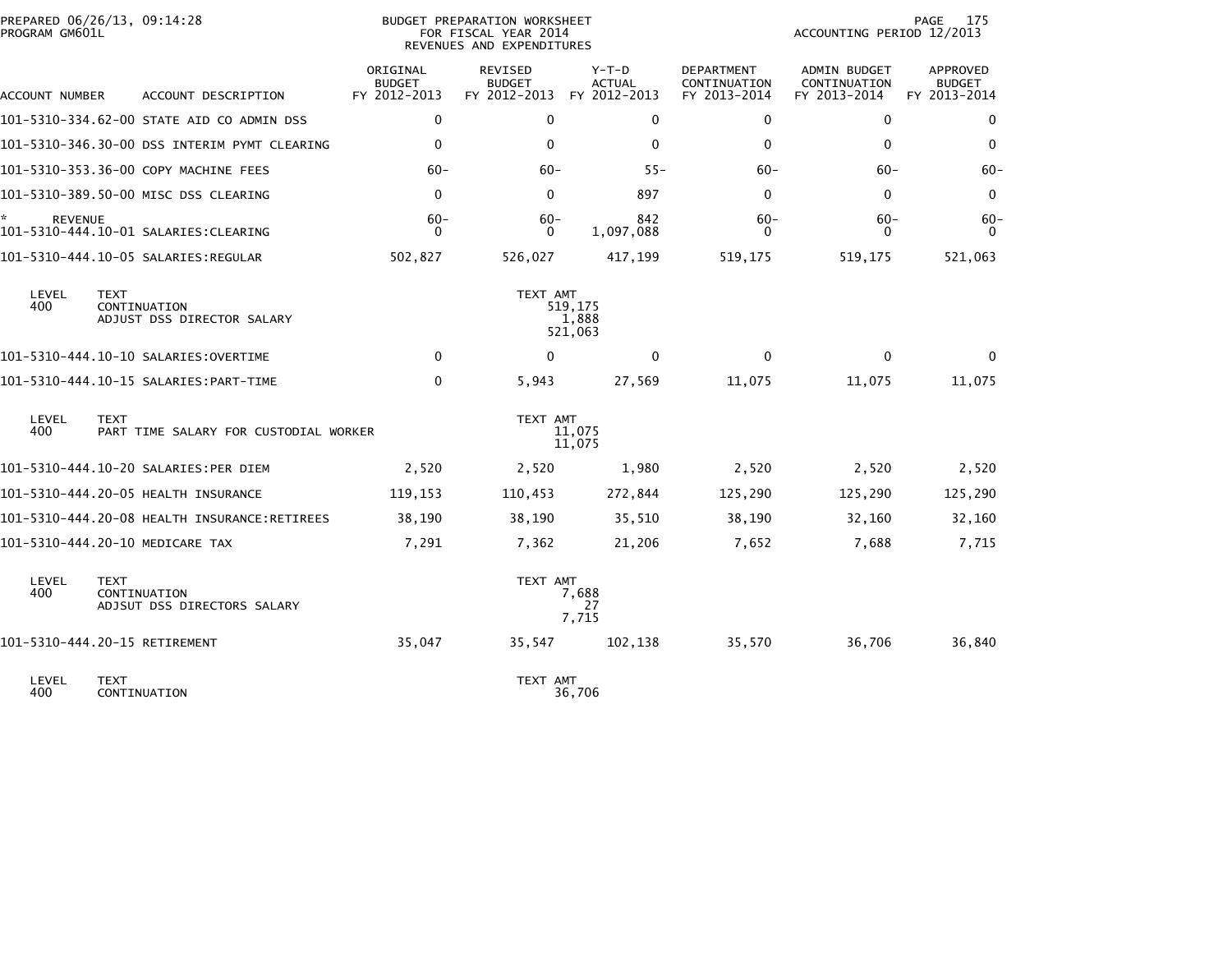| PROGRAM GM601L | PREPARED 06/26/13, 09:14:28                                                                                                                                                            |                                           | BUDGET PREPARATION WORKSHEET<br>FOR FISCAL YEAR 2014<br>REVENUES AND EXPENDITURES |                                          |                                            | PAGE<br>- 176<br>ACCOUNTING PERIOD 12/2013   |                                           |  |
|----------------|----------------------------------------------------------------------------------------------------------------------------------------------------------------------------------------|-------------------------------------------|-----------------------------------------------------------------------------------|------------------------------------------|--------------------------------------------|----------------------------------------------|-------------------------------------------|--|
| ACCOUNT NUMBER | ACCOUNT DESCRIPTION                                                                                                                                                                    | ORIGINAL<br><b>BUDGET</b><br>FY 2012-2013 | REVISED<br><b>BUDGET</b><br>FY 2012-2013 FY 2012-2013                             | $Y-T-D$<br><b>ACTUAL</b>                 | DEPARTMENT<br>CONTINUATION<br>FY 2013-2014 | ADMIN BUDGET<br>CONTINUATION<br>FY 2013-2014 | APPROVED<br><b>BUDGET</b><br>FY 2013-2014 |  |
|                | ADJUST DSS DIRECTORS SALARY                                                                                                                                                            |                                           |                                                                                   | 134<br>36,840                            |                                            |                                              |                                           |  |
|                | 101-5310-444.20-20 SOCIAL SECURITY TAX                                                                                                                                                 | 31,175                                    | 30,839                                                                            | 90,674                                   | 32,720                                     | 32,876                                       | 32,993                                    |  |
| LEVEL<br>400   | <b>TEXT</b><br>CONTINUATION<br>ADJSUT DSS DIRECTORS SALARY                                                                                                                             |                                           | TEXT AMT                                                                          | 32,876<br>117<br>32,993                  |                                            |                                              |                                           |  |
|                | 101-5310-444.20-25 WORKERS COMPENSATION                                                                                                                                                | 199,994                                   | 200,112                                                                           | 174,800                                  | 199,994                                    | 198,284                                      | 198,339                                   |  |
| LEVEL<br>400   | <b>TEXT</b><br>DEPT CONTINUATION<br>FREEZE VACANT POSITION SW III<br>ADJUST DSS DIRECTORS SALARY                                                                                       |                                           | TEXT AMT                                                                          | 199,994<br>$1,710-$<br>55<br>198,339     |                                            |                                              |                                           |  |
|                | 101-5310-444.20-30 401(K) CONTRIBUTIONS                                                                                                                                                | 15,085                                    | 15,085                                                                            | 42,987                                   | 15,832                                     | 15,832                                       | 15,891                                    |  |
| LEVEL<br>400   | <b>TEXT</b><br>CONTINUATION<br>ADJUST DSS DIRECTORS SALARY                                                                                                                             |                                           | TEXT AMT                                                                          | 15,832<br>59<br>15,891                   |                                            |                                              |                                           |  |
|                | 101-5310-444.32-00 PROFESSIONAL SERVICES                                                                                                                                               | $\mathbf 0$                               | $\mathbf 0$                                                                       | 0                                        | 20,790                                     | 20,790                                       | 20,790                                    |  |
| LEVEL<br>400   | <b>TEXT</b><br>MANDATORY NORTHWOODS SETUPS FOR NCFAST MEDICAID<br><b>ROLLOUT</b>                                                                                                       |                                           | TEXT AMT                                                                          | 20,790<br>20,790                         |                                            |                                              |                                           |  |
|                | 101-5310-444.32-01 PROFESSIONAL SERVICES NR                                                                                                                                            | $\Omega$                                  | 0                                                                                 | $\mathbf{0}$                             | 62,210                                     | 42,210                                       | 42,210                                    |  |
| LEVEL<br>400   | <b>TEXT</b><br>MANDATORY NORTHWOODS SETUPS FOR NCFAST MEDICAID<br><b>ROLLOUT</b><br>FORMS DEVELOPMENT/TAXONOMY FOR CWS IN LIEU OF NW<br>CUTS BY DSS AND CM - FORMS DEVELOPMENT FOR CWS |                                           | TEXT AMT                                                                          | 42,210<br>20,000<br>$20,000 -$<br>42,210 |                                            |                                              |                                           |  |
|                | 101-5310-444.32-22 INTERPRETER SERVICES                                                                                                                                                | 900                                       | 900                                                                               | 610                                      | 3,000                                      | 3,000                                        | 3,000                                     |  |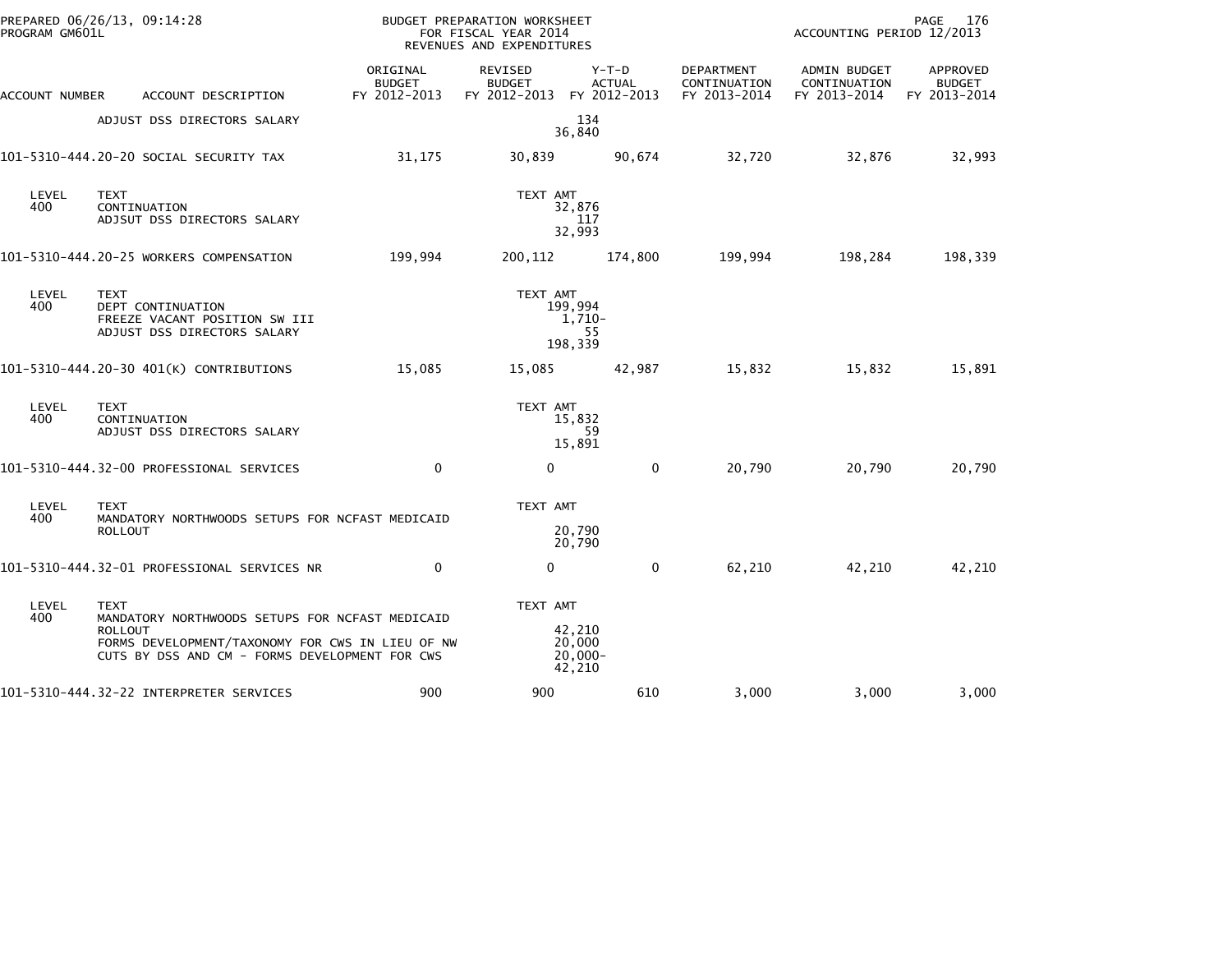| PREPARED 06/26/13, 09:14:28<br>PROGRAM GM601L |                                                                                                                                                                              | <b>BUDGET PREPARATION WORKSHEET</b><br>FOR FISCAL YEAR 2014<br>REVENUES AND EXPENDITURES |                                                 |                                          | PAGE<br>177<br>ACCOUNTING PERIOD 12/2013          |                                              |                                           |  |
|-----------------------------------------------|------------------------------------------------------------------------------------------------------------------------------------------------------------------------------|------------------------------------------------------------------------------------------|-------------------------------------------------|------------------------------------------|---------------------------------------------------|----------------------------------------------|-------------------------------------------|--|
| ACCOUNT NUMBER                                | ACCOUNT DESCRIPTION                                                                                                                                                          | ORIGINAL<br><b>BUDGET</b><br>FY 2012-2013                                                | <b>REVISED</b><br><b>BUDGET</b><br>FY 2012-2013 | $Y-T-D$<br><b>ACTUAL</b><br>FY 2012-2013 | <b>DEPARTMENT</b><br>CONTINUATION<br>FY 2013-2014 | ADMIN BUDGET<br>CONTINUATION<br>FY 2013-2014 | APPROVED<br><b>BUDGET</b><br>FY 2013-2014 |  |
| LEVEL<br>400                                  | <b>TEXT</b><br>INTERPRETING IS REQUIRED BY LAW FOR CLIENTS. CWS                                                                                                              |                                                                                          | TEXT AMT                                        |                                          |                                                   |                                              |                                           |  |
|                                               | HAS ACTIVE IN HOME & FC CASES & NEW INVESTIGATIONS<br>ECONOMIC SERVICES HAS 3 DEAF CLIENTS & OTHER CASES                                                                     | 2,020<br>980<br>3,000                                                                    |                                                 |                                          |                                                   |                                              |                                           |  |
|                                               | 101-5310-444.33-02 BOARD EXPENDITURES                                                                                                                                        | 600                                                                                      | 600                                             | 189                                      | 600                                               | 600                                          | 600                                       |  |
|                                               | 101–5310–444.33–40 MOVING SERVICES                                                                                                                                           | 0                                                                                        | $\mathbf 0$                                     | $\mathbf 0$                              | $\mathbf 0$                                       | 0                                            | $\mathbf 0$                               |  |
|                                               | 101-5310-444.33-50 PROGRAMMING SERVICES                                                                                                                                      | 74,195                                                                                   | 74,195                                          | 69,189                                   | 75,100                                            | 75,100                                       | 75,100                                    |  |
|                                               | 101-5310-444.34-30 SERVICE & MAINTENANCE                                                                                                                                     | 54,062                                                                                   | 55,402                                          | 50,745                                   | 65,998                                            | 65,998                                       | 65,998                                    |  |
| LEVEL<br>400                                  | <b>TEXT</b><br>DMG MAXIMUS<br><b>CINTAS</b><br>LEXIS<br>ONE SOURCE SCANNER & LASERFICHE<br><b>NORTHWOODS</b><br>EIO BOARD<br><b>MATTHEW BENDER</b><br>ADVANCED PEOPLE SEARCH | TEXT AMT<br>1,950<br>3,500<br>3,500<br>29,835<br>26,358<br>625<br>130<br>100<br>65,998   |                                                 |                                          |                                                   |                                              |                                           |  |
|                                               | 101-5310-444.34-31 SERVICE & MAINTENANCE-NR                                                                                                                                  | 41,786                                                                                   | 40,821                                          | 39,493                                   | 44,800                                            | 44,800                                       | 44,800                                    |  |
| LEVEL<br>400                                  | <b>TEXT</b><br>NORTHWOODS ANNUAL RENEWAL                                                                                                                                     |                                                                                          | TEXT AMT                                        | 44,800<br>44,800                         |                                                   |                                              |                                           |  |
| 101-5310-444.41-40 WATER                      |                                                                                                                                                                              | 6,000                                                                                    | 5,600                                           | 4,100                                    | 6,000                                             | 6,000                                        | 6,000                                     |  |
|                                               | 101-5310-444.41-42 STORM WATER FEE                                                                                                                                           | 0                                                                                        | 1,110                                           | 830                                      | 1,110                                             | 1,110                                        | 1,110                                     |  |
|                                               |                                                                                                                                                                              | 1,750                                                                                    | 1,040                                           | 0                                        | 1,040                                             | 1,040                                        | 1,040                                     |  |
|                                               | 101-5310-444.43-20 R&M:VEHICLES                                                                                                                                              | $\mathbf 0$                                                                              | $\mathbf 0$                                     | $\mathbf 0$                              | $\mathbf 0$                                       | $\Omega$                                     | $\mathbf 0$                               |  |
|                                               | 101-5310-444.43-55 R&M:TELEPHONES                                                                                                                                            | 2,000                                                                                    | 2,375                                           | 638                                      | 2,375                                             | 2,375                                        | 2,375                                     |  |
|                                               | 101-5310-444.44-20 RENT:LAND & BUILDINGS                                                                                                                                     | $\pmb{0}$                                                                                | $\mathbf 0$                                     | $\mathbf 0$                              | $\mathbf 0$                                       | $\Omega$                                     | 0                                         |  |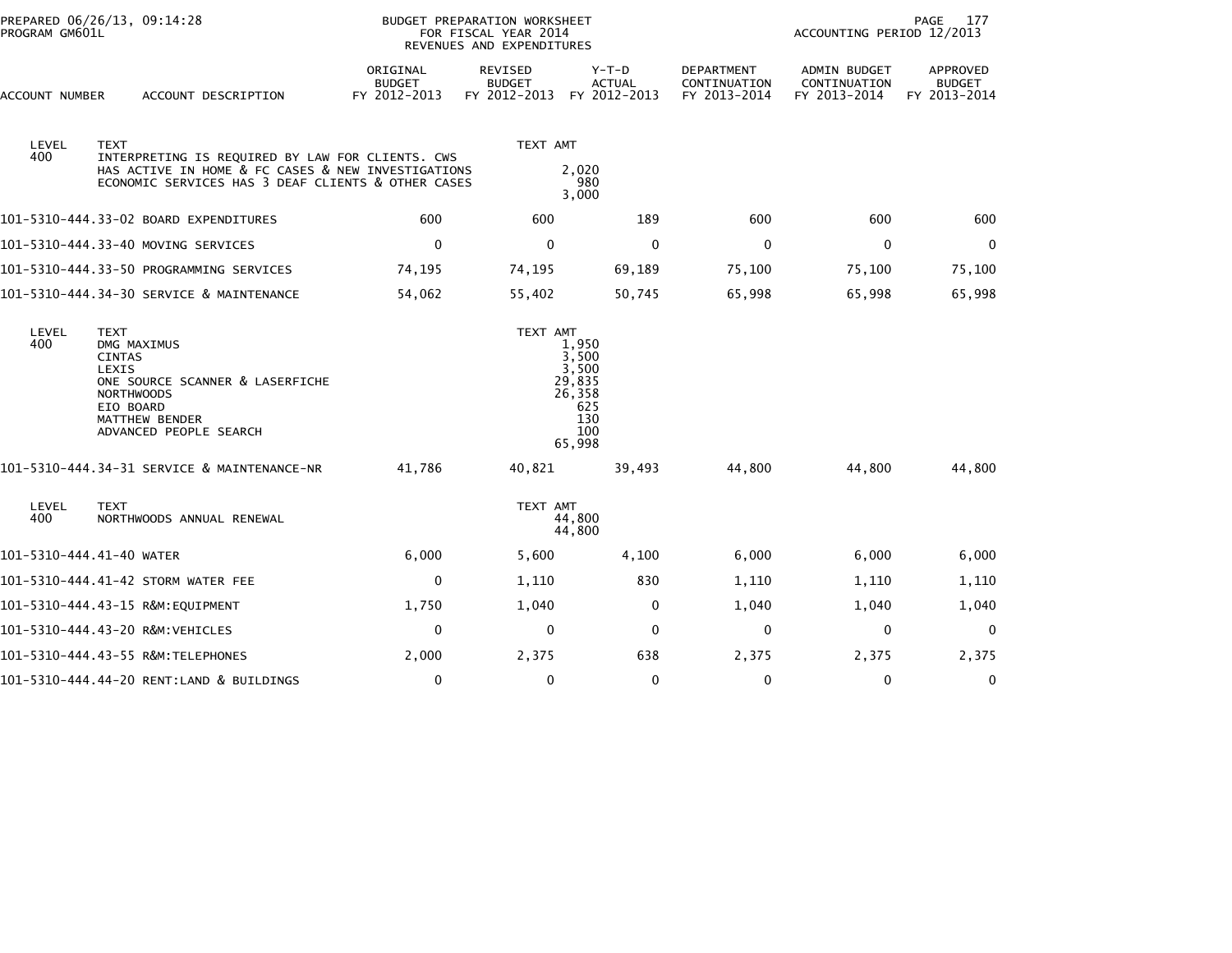| PREPARED 06/26/13, 09:14:28<br>PROGRAM GM601L |             | BUDGET PREPARATION WORKSHEET<br>FOR FISCAL YEAR 2014<br>REVENUES AND EXPENDITURES |                                           |                                                 |                                          |                                                   | 178<br>PAGE<br>ACCOUNTING PERIOD 12/2013     |                                                  |  |
|-----------------------------------------------|-------------|-----------------------------------------------------------------------------------|-------------------------------------------|-------------------------------------------------|------------------------------------------|---------------------------------------------------|----------------------------------------------|--------------------------------------------------|--|
| ACCOUNT NUMBER                                |             | ACCOUNT DESCRIPTION                                                               | ORIGINAL<br><b>BUDGET</b><br>FY 2012-2013 | <b>REVISED</b><br><b>BUDGET</b><br>FY 2012-2013 | $Y-T-D$<br><b>ACTUAL</b><br>FY 2012-2013 | <b>DEPARTMENT</b><br>CONTINUATION<br>FY 2013-2014 | ADMIN BUDGET<br>CONTINUATION<br>FY 2013-2014 | <b>APPROVED</b><br><b>BUDGET</b><br>FY 2013-2014 |  |
| 101-5310-444.44-35 RENT:PAGERS                |             |                                                                                   | 576                                       | 576                                             | 392                                      | 0                                                 | 0                                            | 0                                                |  |
|                                               |             | 101-5310-444.44-45 RENT:POSTAGE METER                                             | 4,500                                     | 4,500                                           | 2,682                                    | 4,500                                             | 4,500                                        | 4,500                                            |  |
|                                               |             | 101-5310-444.50-07 COST PER COPY PROGRAM                                          | 46,000                                    | 46,000                                          | 31,092                                   | 46,000                                            | 46,000                                       | 46,000                                           |  |
|                                               |             | 101-5310-444.50-50 REG OF DEEDS                                                   | 500                                       | 500                                             | 300                                      | 500                                               | 500                                          | 500                                              |  |
| 101-5310-444.53-05 TELEPHONE                  |             |                                                                                   | 38,721                                    | 38,721                                          | 33,249                                   | 40,000                                            | 40,000                                       | 40,000                                           |  |
| LEVEL<br>400                                  | <b>TEXT</b> | PHONE SERVICE/DATA PLANS/DIRECTORY ASSISTANCE                                     |                                           | TEXT AMT                                        | 40,000<br>40,000                         |                                                   |                                              |                                                  |  |
| 101-5310-444.55-00 PRINTING                   |             |                                                                                   | 9,500                                     | 9,500                                           | 8,506                                    | 12,000                                            | 12,000                                       | 12,000                                           |  |
| LEVEL<br>400                                  | <b>TEXT</b> | NORMAL OPERATIONAL NEEDS & SPECIAL PROJECTS                                       |                                           | TEXT AMT                                        | 12,000<br>12,000                         |                                                   |                                              |                                                  |  |
| 101-5310-444.56-00 UNIFORMS                   |             |                                                                                   | 500                                       | 500                                             | 276                                      | 600                                               | 600                                          | 600                                              |  |
| LEVEL<br>400                                  | <b>TEXT</b> | SHARED BETWEEN SAFETY OFFICER & CUSTODIAN                                         |                                           | TEXT AMT<br>600<br>600                          |                                          |                                                   |                                              |                                                  |  |
| 101-5310-444.57-00 POSTAGE                    |             |                                                                                   | 2,500                                     | 2,500                                           | 1,883                                    | 2,500                                             | 2,500                                        | 2,500                                            |  |
|                                               |             | 101-5310-444.57-10 POSTAGE:MAILING MACHINE                                        | 83,000                                    | 83,000                                          | 83,000                                   | 83,000                                            | 83,000                                       | 83,000                                           |  |
| 101-5310-444.58-00 TRAVEL                     |             |                                                                                   | 6,500                                     | 6,500                                           | 4,706                                    | 6,500                                             | 6,500                                        | 6,500                                            |  |
| 101-5310-444.59-00 TRAINING                   |             |                                                                                   | 1,300                                     | 1,300                                           | 370                                      | 1,300                                             | 1,300                                        | 1,300                                            |  |
|                                               |             | 101-5310-444.61-05 SUPPLIES:OFFICE                                                | 60,000                                    | 60,800                                          | 48,524                                   | 60,800                                            | 60,800                                       | 60,800                                           |  |
| 101-5310-444.61-50 SUPPLIES:NR                |             |                                                                                   | 1,000                                     | 1,000                                           | 724                                      | 1,000                                             | 1,000                                        | 1,000                                            |  |
|                                               |             | 101-5310-444.61-89 SOFTWARE LICENSES                                              | 53,275                                    | 47,137                                          | 46,434                                   | 50,056                                            | 50,056                                       | 50,056                                           |  |
|                                               |             | 101-5310-444.61-95 SUPPLIES:OTHER SMALL EQMT                                      | 12,754                                    | 20,910                                          | 10,679                                   | 14,372                                            | 14,372                                       | 14,372                                           |  |
|                                               |             |                                                                                   |                                           |                                                 |                                          |                                                   |                                              |                                                  |  |

LEVEL TEXT TEXT AMT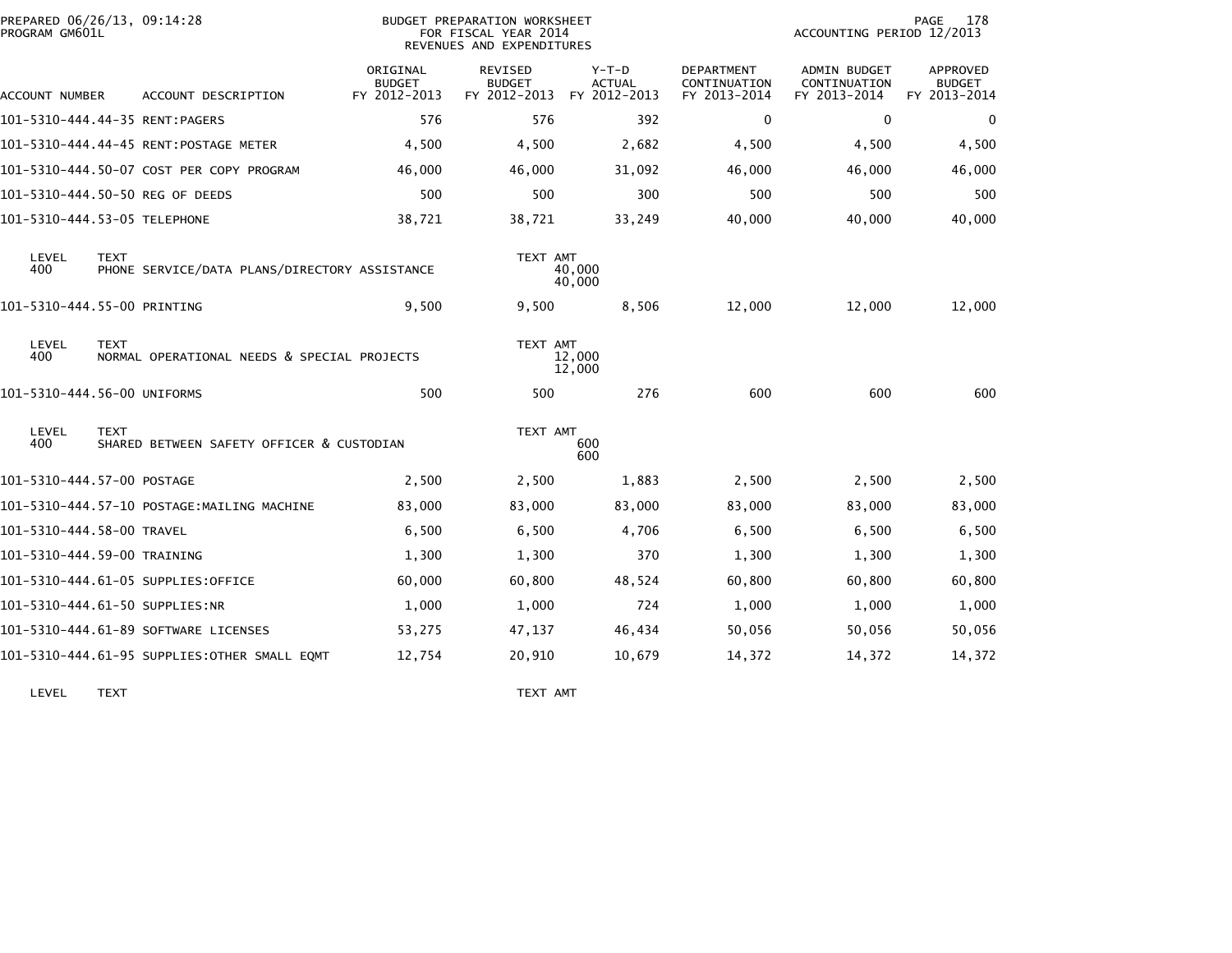| PROGRAM GM601L | PREPARED 06/26/13, 09:14:28                                                                                                                                                                                                                                                                                                                                                                                                                                                                                                                     |                                    | BUDGET PREPARATION WORKSHEET<br>FOR FISCAL YEAR 2014<br>REVENUES AND EXPENDITURES |                                                                                                        |                                            | PAGE<br>179<br>ACCOUNTING PERIOD 12/2013            |                                           |  |
|----------------|-------------------------------------------------------------------------------------------------------------------------------------------------------------------------------------------------------------------------------------------------------------------------------------------------------------------------------------------------------------------------------------------------------------------------------------------------------------------------------------------------------------------------------------------------|------------------------------------|-----------------------------------------------------------------------------------|--------------------------------------------------------------------------------------------------------|--------------------------------------------|-----------------------------------------------------|-------------------------------------------|--|
| ACCOUNT NUMBER | ACCOUNT DESCRIPTION                                                                                                                                                                                                                                                                                                                                                                                                                                                                                                                             | ORIGINAL<br>BUDGET<br>FY 2012-2013 | REVISED<br><b>BUDGET</b><br>FY 2012-2013                                          | $Y-T-D$<br><b>ACTUAL</b><br>FY 2012-2013                                                               | DEPARTMENT<br>CONTINUATION<br>FY 2013-2014 | <b>ADMIN BUDGET</b><br>CONTINUATION<br>FY 2013-2014 | APPROVED<br><b>BUDGET</b><br>FY 2013-2014 |  |
| 400            | 3 SIGN PADS FOR NORTHWOODS-NCFAST MEDICAID ROLLOUT<br>6 VIDEO CARDS-NORTHWOODS NCFAST MEDICAID ROLLOUT<br>8 MONITORS FOR NORTHWOODS NCFAST MEDICAID ROLLOUT<br>19 VIDEO CARDS-ES COMPUTER REPLACMENTS-REQUIRED<br>5 HEADSET REPLACEMENTS<br>5 PRINTER REPLACEMENTS<br>2 DESK CHAIR & 2 DESK PHONE REPLACEMENTS<br>2 SIGNATURE PAD REPLACEMENTS<br>6 DESK CHAIRS FOR FILE ROOM OFFICE EXPANSION<br>6 SIDE CHAIRS FOR FILE ROOM OFFICE EXPANSION<br>6 DESK PHONES FOR FILE ROOM OFFICE EXPANSION<br>6 DESK PHONE LICENSES FOR FR OFFICE EXPANSION |                                    |                                                                                   | 750<br>300<br>1,040<br>950<br>400<br>1,500<br>1,516<br>500<br>2.166<br>1,890<br>2,382<br>978<br>14,372 |                                            |                                                     |                                           |  |
|                | 101-5310-444.62-05 ELECTRICITY                                                                                                                                                                                                                                                                                                                                                                                                                                                                                                                  | 50,000                             | 50,000                                                                            | 38,248                                                                                                 | 50,000                                     | 50,000                                              | 50,000                                    |  |
|                | 101-5310-444.62-20 MOTOR FUEL & LUBRICANTS                                                                                                                                                                                                                                                                                                                                                                                                                                                                                                      | $\mathbf{0}$                       | $\Omega$                                                                          | $\mathbf{0}$                                                                                           | $\mathbf{0}$                               | $\mathbf{0}$                                        | 0                                         |  |
|                | 101-5310-444.62-25 NATURAL GAS                                                                                                                                                                                                                                                                                                                                                                                                                                                                                                                  | 9,000                              | 9,000                                                                             | 4,493                                                                                                  | 9,000                                      | 9,000                                               | 9,000                                     |  |
|                | 101-5310-444.64-50 DUES & SUBSCRIPTIONS                                                                                                                                                                                                                                                                                                                                                                                                                                                                                                         | 2,600                              | 2,600                                                                             | 2,510                                                                                                  | 2,600                                      | 2,600                                               | 2,600                                     |  |
|                | 101-5310-444.64-51 DUES & SUBS:NR                                                                                                                                                                                                                                                                                                                                                                                                                                                                                                               | 1,200                              | 1,200                                                                             | 780                                                                                                    | 1,200                                      | 1,200                                               | 1,200                                     |  |
|                | 101-5310-444.74-10 C/A:DATA PROCESSING                                                                                                                                                                                                                                                                                                                                                                                                                                                                                                          | $\mathbf{0}$                       | $\Omega$                                                                          | $\mathbf{0}$                                                                                           | $\mathbf{0}$                               | $\mathbf{0}$                                        | $\Omega$                                  |  |
|                | 101-5310-444.74-20 C/A:OFFICE EQUIPMENT                                                                                                                                                                                                                                                                                                                                                                                                                                                                                                         | $\mathbf 0$                        | $\mathbf{0}$                                                                      | $\mathbf{0}$                                                                                           | $\Omega$                                   | $\mathbf 0$                                         | $\Omega$                                  |  |
|                | 101-5310-444.74-90 C/A:OTHER EQUIPMENT                                                                                                                                                                                                                                                                                                                                                                                                                                                                                                          | $\mathbf{0}$                       | $\Omega$                                                                          | $\mathbf 0$                                                                                            | $\Omega$                                   | $\Omega$                                            | $\Omega$                                  |  |
|                | 101-5310-444.76-20 F/A:DP EQUIPMENT                                                                                                                                                                                                                                                                                                                                                                                                                                                                                                             | 26,750                             | 30,768                                                                            | 26,725                                                                                                 | 93,444                                     | 45,094                                              | 45,094                                    |  |
| LEVEL<br>400   | <b>TEXT</b><br>30 DESKTOP & 18 LAPTOP REPLACEMENTS-REQUIRED<br>10 NW ADDITIONAL USERS-MANDATORY MEDICAID ROLLOUT<br>14 SCANNERS REQUIRED FOR USE WITH NORTHWOODS<br>59 LASERFICHE LICENSES FOR CWS-DOCUMENT MGMT IN<br>LIEU OF NORTHWOODS SETUPS<br>CUTS BY DSS PER CM:<br>14 SCANNERS<br>59 LASERFISCHE LICENSES<br>50% REDUCT IN REVENUES \$24,175 101-5384-331-79-00                                                                                                                                                                         |                                    | TEXT AMT                                                                          | 28,830<br>16,264<br>12,950<br>35,400<br>12,950-<br>$35,400-$<br>45,094                                 |                                            |                                                     |                                           |  |
|                | 101-5310-444.76-21 F/A:DP EQUIPMENT NON-REIM                                                                                                                                                                                                                                                                                                                                                                                                                                                                                                    | 5,400                              | 8,250                                                                             | 7,500                                                                                                  | 12,900                                     | 12,900                                              | 12,900                                    |  |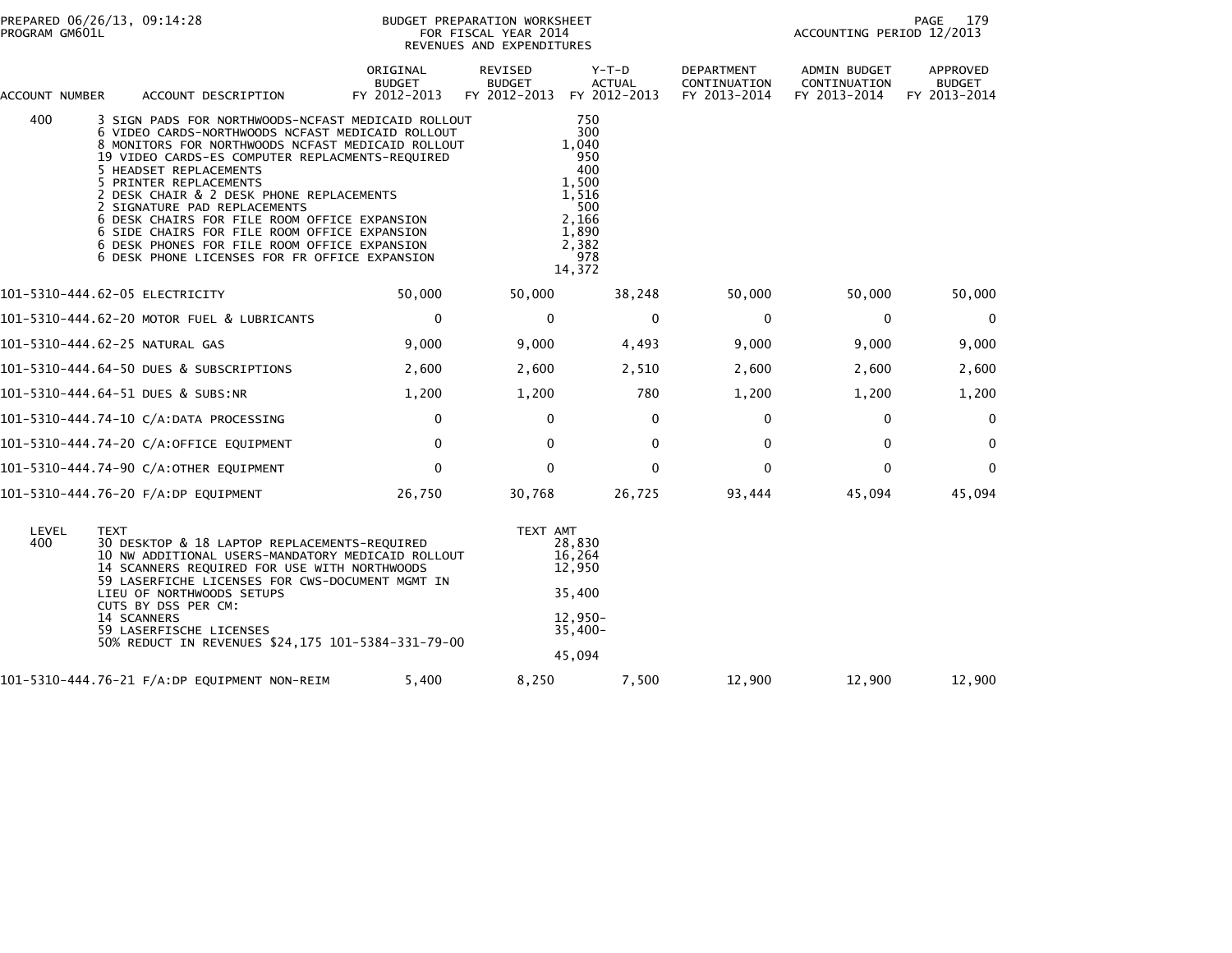| PREPARED 06/26/13, 09:14:28<br>PROGRAM GM601L                                                                                                                                    |                                                  | BUDGET PREPARATION WORKSHEET<br>FOR FISCAL YEAR 2014<br>REVENUES AND EXPENDITURES |                                                 |                                          |                                                   | 180<br>PAGE<br>ACCOUNTING PERIOD 12/2013            |                                           |  |
|----------------------------------------------------------------------------------------------------------------------------------------------------------------------------------|--------------------------------------------------|-----------------------------------------------------------------------------------|-------------------------------------------------|------------------------------------------|---------------------------------------------------|-----------------------------------------------------|-------------------------------------------|--|
| <b>ACCOUNT NUMBER</b>                                                                                                                                                            | ACCOUNT DESCRIPTION                              | ORIGINAL<br><b>BUDGET</b><br>FY 2012-2013                                         | <b>REVISED</b><br><b>BUDGET</b><br>FY 2012-2013 | $Y-T-D$<br><b>ACTUAL</b><br>FY 2012-2013 | <b>DEPARTMENT</b><br>CONTINUATION<br>FY 2013-2014 | <b>ADMIN BUDGET</b><br>CONTINUATION<br>FY 2013-2014 | APPROVED<br><b>BUDGET</b><br>FY 2013-2014 |  |
| LEVEL<br>400                                                                                                                                                                     | <b>TEXT</b><br>NORTHWOODS FORMS & PILOT SOFTWARE |                                                                                   | TEXT AMT                                        | 12,900<br>12,900                         |                                                   |                                                     |                                           |  |
|                                                                                                                                                                                  | 101-5310-444.76-25 F/A:SOFTWARE LICENSES         | $\mathbf 0$                                                                       | 0                                               | $\mathbf 0$                              | $\mathbf{0}$                                      | 0                                                   | $\mathbf{0}$                              |  |
|                                                                                                                                                                                  |                                                  | 6,148                                                                             | 9,800                                           | $\mathbf 0$                              | 22,300                                            | $\mathbf 0$                                         | $\mathbf{0}$                              |  |
| LEVEL                                                                                                                                                                            | <b>TEXT</b>                                      |                                                                                   |                                                 | TEXT AMT                                 |                                                   |                                                     |                                           |  |
| 400<br>8,8X10 CUBICLES FOR OFFICES IN FILEROOM IN LIEU OF<br>CONSTRUCTING OFFICES<br>CUT BY DSS PER CM:<br>REVENUE REDUCED 50% $\times$ 22,300 = 11,150 IN<br>101-5384-331-79-00 |                                                  | 22,300<br>$22,300-$                                                               |                                                 |                                          |                                                   |                                                     |                                           |  |
|                                                                                                                                                                                  | 101-5310-444.76-90 F/A:OTHER                     | $\Omega$                                                                          | $\Omega$                                        | $\mathbf{0}$                             | 0                                                 | $\mathbf{0}$                                        | $\Omega$                                  |  |
|                                                                                                                                                                                  | 101-5310-444.90-15 COURT FILING FEES             | 150                                                                               | 150                                             | $\mathbf 0$                              | 150                                               | 150                                                 | 150                                       |  |
| $\mathbb{R}^n$                                                                                                                                                                   | <b>EXPENDITURE</b>                               | 1,554,449                                                                         | 1,589,333                                       | 2,802,862                                | 1,785,763                                         | 1,688,701                                           | 1,690,981                                 |  |
| **                                                                                                                                                                               | ADMINISTRATION                                   | 1,554,389                                                                         | 1,589,273                                       | 2,803,704                                | 1,785,703                                         | 1,688,641                                           | 1,690,921                                 |  |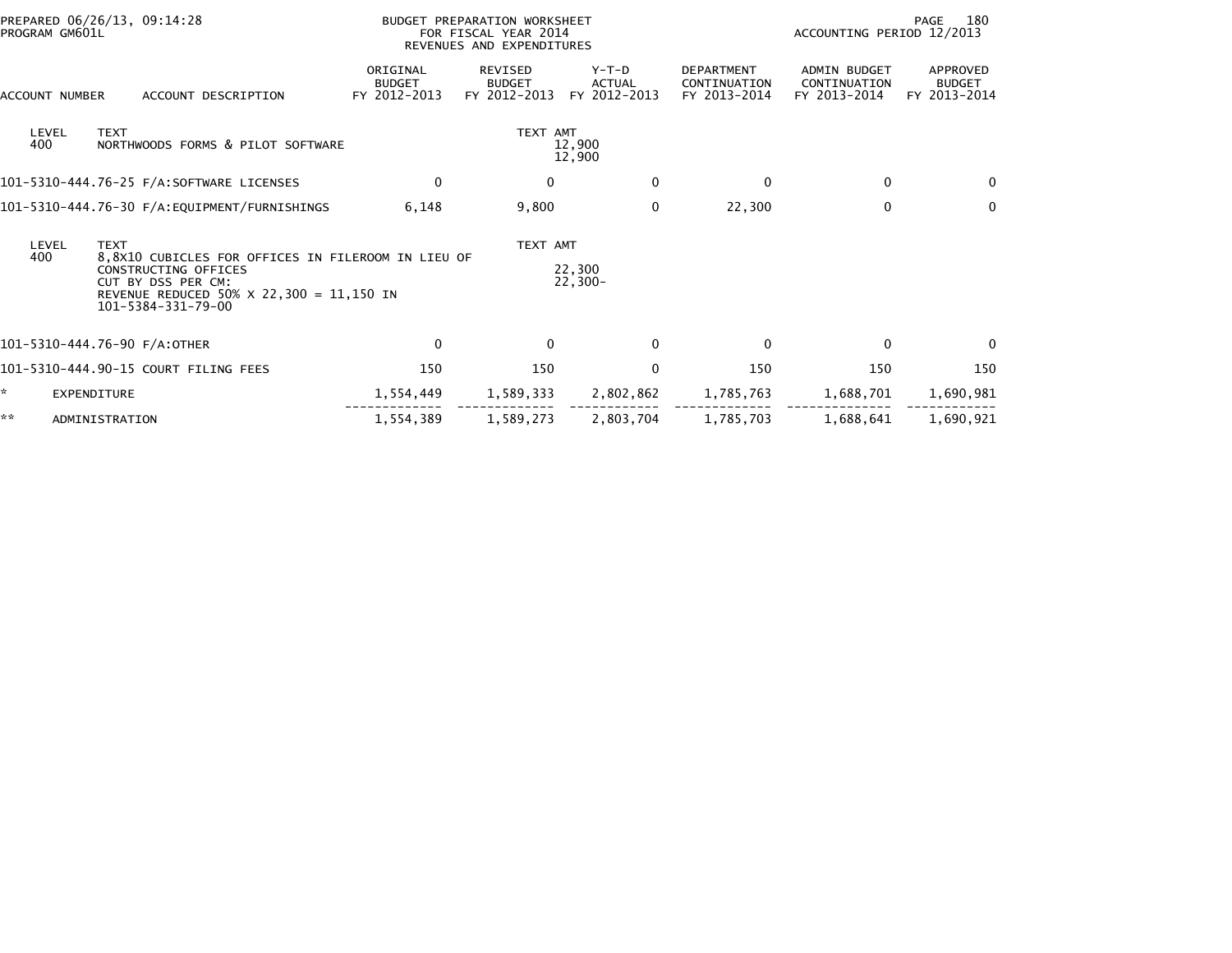| PREPARED 06/26/13, 09:14:28<br>PROGRAM GM601L |                                           | BUDGET PREPARATION WORKSHEET<br>FOR FISCAL YEAR 2014<br>REVENUES AND EXPENDITURES | -181<br>PAGE<br>ACCOUNTING PERIOD 12/2013 |                                 |                                                   |                                              |                                           |
|-----------------------------------------------|-------------------------------------------|-----------------------------------------------------------------------------------|-------------------------------------------|---------------------------------|---------------------------------------------------|----------------------------------------------|-------------------------------------------|
| <b>ACCOUNT NUMBER</b>                         | ACCOUNT DESCRIPTION                       | ORIGINAL<br><b>BUDGET</b><br>FY 2012-2013                                         | REVISED<br><b>BUDGET</b><br>FY 2012-2013  | Y-T-D<br>ACTUAL<br>FY 2012-2013 | <b>DEPARTMENT</b><br>CONTINUATION<br>FY 2013-2014 | ADMIN BUDGET<br>CONTINUATION<br>FY 2013-2014 | APPROVED<br><b>BUDGET</b><br>FY 2013-2014 |
|                                               | 101-5311-331.86-00 USDA FOOD DISTRIBUTION | $50.000 -$                                                                        |                                           |                                 |                                                   |                                              |                                           |
| REVENUE                                       | 101-5311-444.83-60 USDA DISTRIBUTED FOOD  | $50,000 -$<br>50,000                                                              |                                           |                                 |                                                   |                                              |                                           |
| *<br>EXPENDITURE                              |                                           | 50,000                                                                            |                                           |                                 |                                                   |                                              | $\Omega$                                  |
| **<br>USDA FOOD DISTRIBUTION                  |                                           |                                                                                   |                                           |                                 |                                                   |                                              |                                           |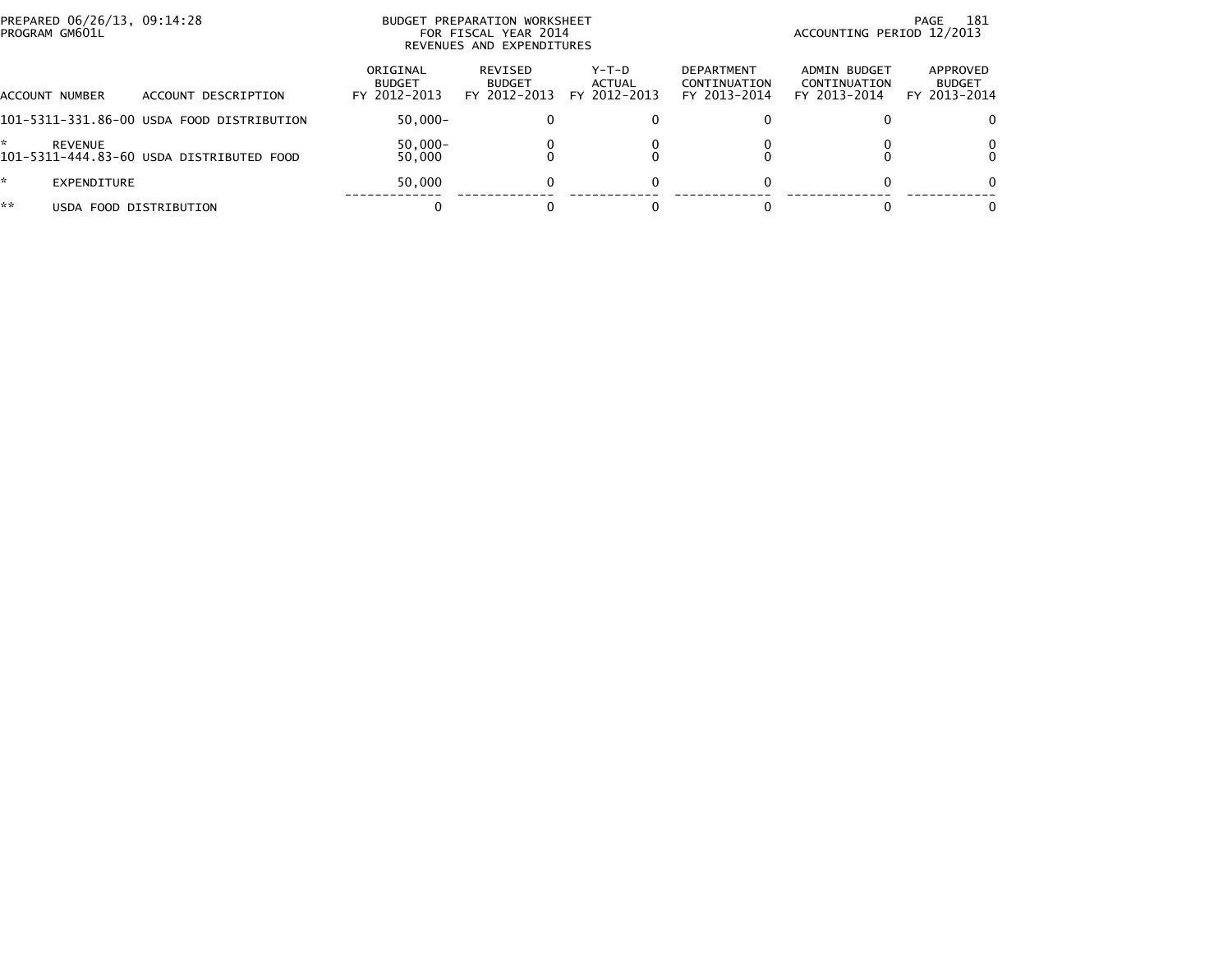| PREPARED 06/26/13, 09:14:28<br>PROGRAM GM601L |             |                                                                                                                                                |                                           | BUDGET PREPARATION WORKSHEET<br>FOR FISCAL YEAR 2014<br>REVENUES AND EXPENDITURES |                                |                                            | ACCOUNTING PERIOD 12/2013                    | 182<br>PAGE                               |
|-----------------------------------------------|-------------|------------------------------------------------------------------------------------------------------------------------------------------------|-------------------------------------------|-----------------------------------------------------------------------------------|--------------------------------|--------------------------------------------|----------------------------------------------|-------------------------------------------|
| ACCOUNT NUMBER                                |             | ACCOUNT DESCRIPTION                                                                                                                            | ORIGINAL<br><b>BUDGET</b><br>FY 2012-2013 | REVISED<br><b>BUDGET</b><br>FY 2012-2013 FY 2012-2013                             | $Y-T-D$<br><b>ACTUAL</b>       | DEPARTMENT<br>CONTINUATION<br>FY 2013-2014 | ADMIN BUDGET<br>CONTINUATION<br>FY 2013-2014 | APPROVED<br><b>BUDGET</b><br>FY 2013-2014 |
|                                               |             | 101-5320-331.12-00 ADULT DAY CARE                                                                                                              | $32,010-$                                 | $33,094-$                                                                         | $18,093-$                      | $32,010-$                                  | $32,010-$                                    | $32,010-$                                 |
|                                               |             | 101-5320-331.72-00 FEDERAL GOVERNEMNT GRANTS                                                                                                   | 456,480-                                  | $308, 229 -$                                                                      | 249,230-                       | 268,915-                                   | 260,066-                                     | 260,066-                                  |
| LEVEL<br>400                                  | <b>TEXT</b> | DEPT CONTINUATION<br>CUT BY DSS PER CM:<br>75% OF SW III POSITION SALARY AND BENEFITS<br>CODED TO THIS DEPT $(75\% \times \$11,799 = \$8,849)$ |                                           | TEXT AMT                                                                          | 268,915<br>8,849-<br>260,066   |                                            |                                              |                                           |
|                                               |             | 101-5320-331.72-10 TANF TO SSBG                                                                                                                | $\mathbf 0$                               | $51,662 -$                                                                        | $51,662 -$                     | $51,662 -$                                 | $51,662-$                                    | $51,662-$                                 |
|                                               |             | 101-5320-334.92-00 ADULT DAY CARE STATE FNDS                                                                                                   | $26,991-$                                 | $27,906-$                                                                         | $27,262-$                      | $26,991-$                                  | $26,991-$                                    | $26,991-$                                 |
|                                               |             | 101-5320-334.95-00 SSBG STATE FUNDS                                                                                                            | $37,364-$                                 | $37,364-$                                                                         | $37, 155 -$                    | $37,364-$                                  | $37,364-$                                    | $37,364-$                                 |
|                                               |             | 101-5320-353.08-00 ADOPTION INTERMEDIARY FEE                                                                                                   | $1,500-$                                  | $1,500-$                                                                          | $250 -$                        | $1,500-$                                   | $1,500-$                                     | $1,500-$                                  |
|                                               |             | 101-5320-353.54-00 HOME STUDY FEES                                                                                                             | $4,000 -$                                 | $4,000-$                                                                          | $3,850-$                       | $4,000-$                                   | $4,000-$                                     | $4,000 -$                                 |
| *<br><b>REVENUE</b>                           |             | 101-5320-444.10-05 SALARIES:REGULAR                                                                                                            | 558,345-<br>378,653                       | 463,755-<br>484.832                                                               | $387,502 -$<br>351,681         | 422,442-<br>486,114                        | 413,593-<br>477,320                          | 413,593-<br>477,320                       |
| LEVEL<br>400                                  | <b>TEXT</b> | DEPT CONTINUATION<br>CUT BY DSS PER CM:<br>FREEZE VACANT SW III POSITION PORTION OF SALARY<br>CODED TO THIS DEPT                               |                                           | TEXT AMT                                                                          | 486,114<br>$8.794-$            |                                            |                                              |                                           |
|                                               |             |                                                                                                                                                |                                           |                                                                                   | 477,320                        |                                            |                                              |                                           |
|                                               |             | 101-5320-444.10-15 SALARIES:PART-TIME                                                                                                          | $\mathbf 0$                               | $\mathbf{0}$                                                                      | $\mathbf{0}$                   | $\Omega$                                   | $\mathbf{0}$                                 | $\mathbf{0}$                              |
|                                               |             | 101-5320-444.20-05 HEALTH INSURANCE                                                                                                            | 82,860                                    | 98,335                                                                            | 73,275                         | 103,928                                    | 102,481                                      | 102,481                                   |
| LEVEL<br>400                                  | <b>TEXT</b> | DEPT CONTINUATION<br>CUT BY DSS PER CM:<br>FREEZE SW III POSITION - PORTION OF BENEFITS<br>CODED TO THIS DEPARTMENT                            |                                           | TEXT AMT                                                                          | 103,928<br>$1,447-$<br>102,481 |                                            |                                              |                                           |
|                                               |             | 101-5320-444.20-10 MEDICARE TAX                                                                                                                | 5,490                                     | 6,596                                                                             | 4,799                          | 7,049                                      | 6,921                                        | 6,921                                     |
|                                               |             |                                                                                                                                                |                                           |                                                                                   |                                |                                            |                                              |                                           |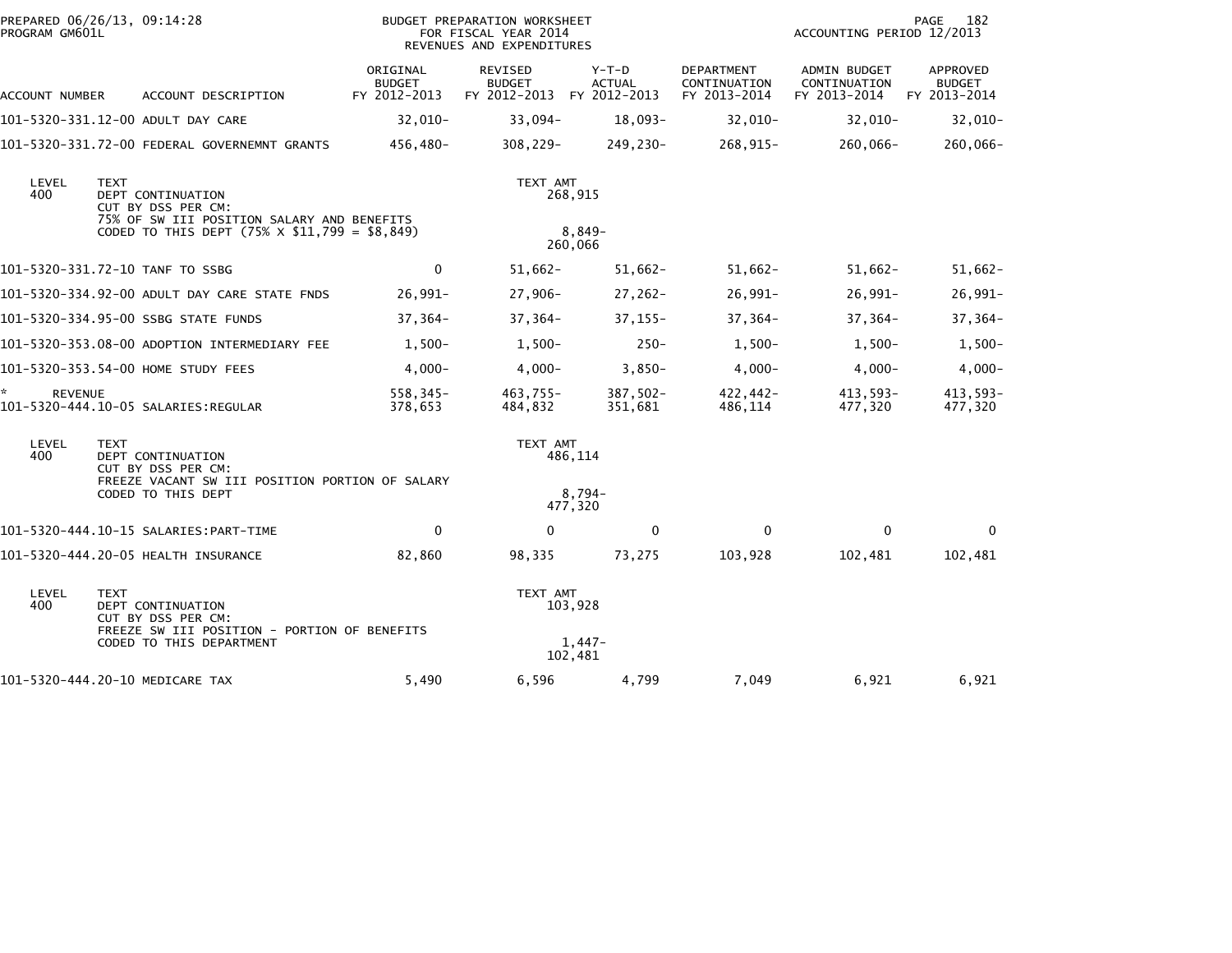| PROGRAM GM601L                      | PREPARED 06/26/13, 09:14:28                                                                                                        |                                           | BUDGET PREPARATION WORKSHEET<br>FOR FISCAL YEAR 2014<br>REVENUES AND EXPENDITURES |                             |                                            | ACCOUNTING PERIOD 12/2013                    | PAGE<br>183                                      |
|-------------------------------------|------------------------------------------------------------------------------------------------------------------------------------|-------------------------------------------|-----------------------------------------------------------------------------------|-----------------------------|--------------------------------------------|----------------------------------------------|--------------------------------------------------|
| ACCOUNT NUMBER                      | ACCOUNT DESCRIPTION                                                                                                                | ORIGINAL<br><b>BUDGET</b><br>FY 2012-2013 | REVISED<br><b>BUDGET</b><br>FY 2012-2013 FY 2012-2013                             | Y-T-D<br><b>ACTUAL</b>      | DEPARTMENT<br>CONTINUATION<br>FY 2013-2014 | ADMIN BUDGET<br>CONTINUATION<br>FY 2013-2014 | <b>APPROVED</b><br><b>BUDGET</b><br>FY 2013-2014 |
| LEVEL<br>400                        | <b>TEXT</b><br>CONTINUATION<br>CUT BY DSS PER CM:<br>FREEZE SW III POSITION - PORTION OF BENEFITS<br>CODED TO THIS DEPARTMENT      |                                           | TEXT AMT                                                                          | 7,049<br>$128 -$<br>6,921   |                                            |                                              |                                                  |
|                                     | 101-5320-444.20-15 RETIREMENT                                                                                                      | 26,208                                    | 32,365                                                                            | 23,530                      | 32,259                                     | 33,748                                       | 33,748                                           |
| LEVEL<br>400                        | <b>TEXT</b><br>CONTINUATION<br>CUT BY DSS PER CM:<br>FREEZE SW III POSITION - PORTION OF BENEFITS<br>CODED TO THIS DEPARTMENT      |                                           | TEXT AMT                                                                          | 34,369<br>$621 -$           |                                            |                                              |                                                  |
|                                     |                                                                                                                                    |                                           |                                                                                   | 33,748                      |                                            |                                              |                                                  |
|                                     | 101-5320-444.20-20 SOCIAL SECURITY TAX                                                                                             | 23,476                                    | 28,185                                                                            | 20,518                      | 30,139                                     | 29,594                                       | 29,594                                           |
| LEVEL<br>400                        | <b>TEXT</b><br>DEPT CONTINUATION<br>CUT BY DSS PER CM:<br>FREEZE SW III POSITION - PORTION OF BENEFITS<br>CODED TO THIS DEPARTMENT |                                           | TEXT AMT                                                                          | 30,139<br>$545 -$<br>29,594 |                                            |                                              |                                                  |
|                                     | 101-5320-444.20-25 WORKERS COMPENSATION                                                                                            | $\mathbf{0}$                              | $\Omega$                                                                          | $\mathbf{0}$                | $\mathbf{0}$                               | $\mathbf{0}$                                 | $\mathbf{0}$                                     |
|                                     | 101-5320-444.20-30 401(K) CONTRIBUTIONS                                                                                            | 11,280                                    | 13,013                                                                            | 9,506                       | 14,358                                     | 14,094                                       | 14,094                                           |
| LEVEL<br>400                        | <b>TEXT</b><br>DEPT CONTINUATION<br>CUT BY DSS PER CM:<br>FREEZE SW III POSITION - PORTION OF BENEFITS<br>CODED TO THIS DEPARTMENT |                                           | TEXT AMT                                                                          | 14,358<br>$264 -$<br>14,094 |                                            |                                              |                                                  |
|                                     | 101-5320-444.33-00 OTHER PROFESSIONAL SRVCS                                                                                        | $\mathbf{0}$                              | $\Omega$                                                                          | $\mathbf{0}$                | $\mathbf 0$                                | $\mathbf{0}$                                 | 0                                                |
|                                     | 101-5320-444.33-11 CHILDREN SERVICES                                                                                               | 2,000                                     | 2,550                                                                             | 2,457                       | 5,000                                      | 5,000                                        | 5,000                                            |
| $\Gamma$ $\Gamma$ $\Gamma$ $\Gamma$ | TIVT                                                                                                                               |                                           | TEVT AMT                                                                          |                             |                                            |                                              |                                                  |

LEVEL TEXT TEXT AMT 400 PSYCHOLOGICAL ASSESSMENTS NOT COVERED BY MEDICAID,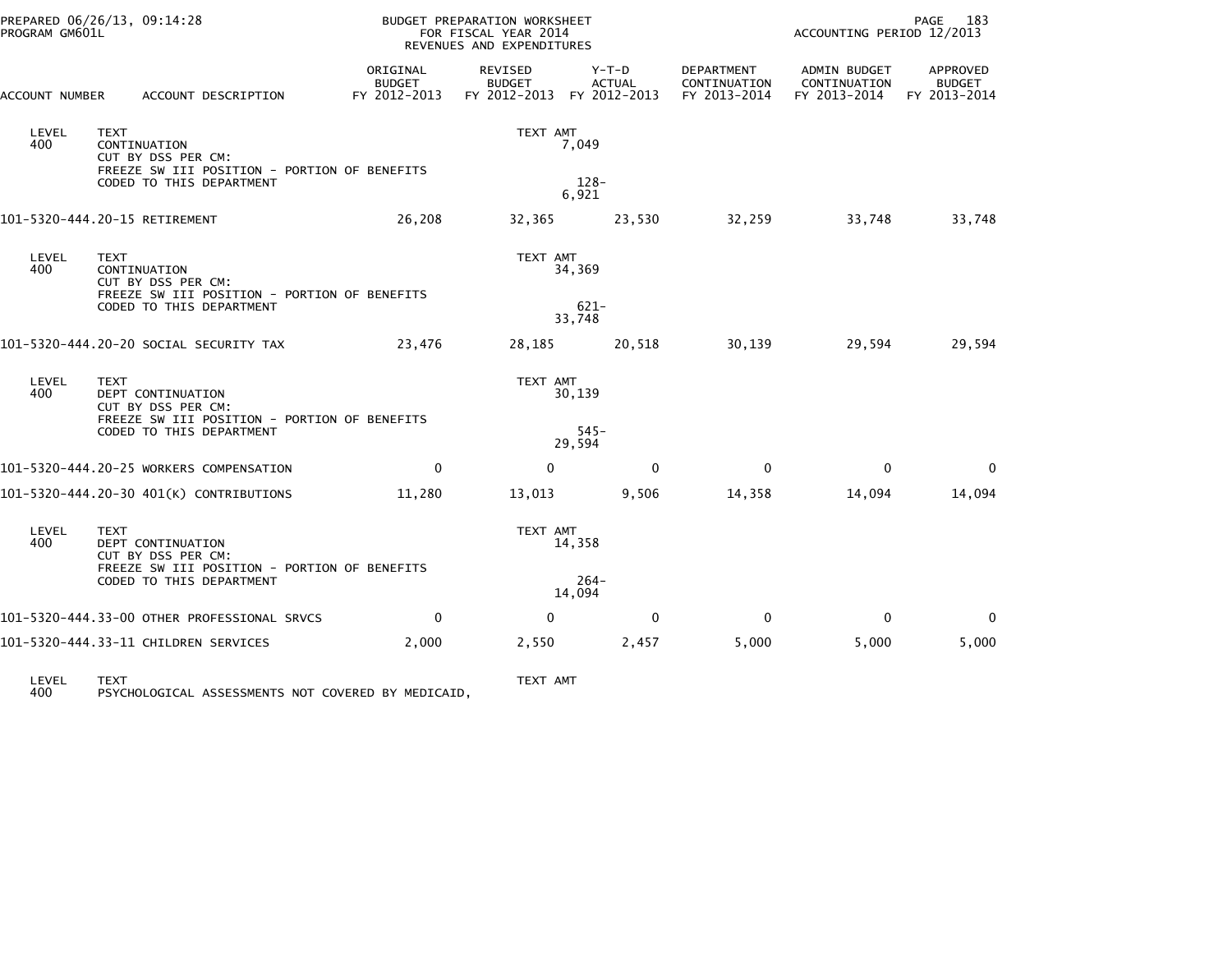| PROGRAM GM601L    | PREPARED 06/26/13, 09:14:28<br>BUDGET PREPARATION WORKSHEET<br>FOR FISCAL YEAR 2014<br>REVENUES AND EXPENDITURES                                                                                                                                |                                           |                                                 |                                          |                                                   | PAGE<br>-184<br>ACCOUNTING PERIOD 12/2013           |                                           |  |
|-------------------|-------------------------------------------------------------------------------------------------------------------------------------------------------------------------------------------------------------------------------------------------|-------------------------------------------|-------------------------------------------------|------------------------------------------|---------------------------------------------------|-----------------------------------------------------|-------------------------------------------|--|
| ACCOUNT NUMBER    | ACCOUNT DESCRIPTION                                                                                                                                                                                                                             | ORIGINAL<br><b>BUDGET</b><br>FY 2012-2013 | <b>REVISED</b><br><b>BUDGET</b><br>FY 2012-2013 | $Y-T-D$<br><b>ACTUAL</b><br>FY 2012-2013 | <b>DEPARTMENT</b><br>CONTINUATION<br>FY 2013-2014 | <b>ADMIN BUDGET</b><br>CONTINUATION<br>FY 2013-2014 | APPROVED<br><b>BUDGET</b><br>FY 2013-2014 |  |
|                   | WITNESS FEES, PATERNITY TESTING                                                                                                                                                                                                                 |                                           |                                                 | 5,000<br>5,000                           |                                                   |                                                     |                                           |  |
|                   | 101-5320-444.33-14 SERVICES SUPPORT                                                                                                                                                                                                             | 750                                       | 750                                             | 375                                      | 750                                               | 750                                                 | 750                                       |  |
|                   | 101-5320-444.54-00 ADVERTISING                                                                                                                                                                                                                  | 1.000                                     | 450                                             | 0                                        | 2,500                                             | 2,500                                               | 2,500                                     |  |
| LEVEL<br>400      | <b>TEXT</b><br>LEGAL PUBLISHING & PUBLIC MEDIA CONTRACTS                                                                                                                                                                                        |                                           | TEXT AMT                                        | 2,500<br>2,500                           |                                                   |                                                     |                                           |  |
|                   | 101-5320-444.58-30 TRAVEL:SERVICES                                                                                                                                                                                                              | 200,000                                   | 200,000                                         | 173,402                                  | 26,500                                            | 26,500                                              | 26,500                                    |  |
| LEVEL<br>400      | <b>TEXT</b><br>ADULT SERVICES DAILY TRAVEL AND MANDATORY NCFAST<br>TRAINING FOR MEDICAID ROLLOUT                                                                                                                                                |                                           | TEXT AMT                                        | 26.500                                   |                                                   |                                                     |                                           |  |
|                   |                                                                                                                                                                                                                                                 | 1,000                                     | $\Omega$                                        | 26,500<br>$\mathbf 0$                    | $\mathbf 0$                                       | 0                                                   | 0                                         |  |
|                   | 101-5320-444.58-32 TRAVEL:CHILDRENS SERVICES                                                                                                                                                                                                    | $\mathbf 0$                               | $\mathbf 0$                                     | $\mathbf{0}$                             | 188,700                                           | 188,700                                             | 188,700                                   |  |
| LEVEL<br>400      | <b>TEXT</b><br>DAILY TRAVEL, NCFAST TRAINING DUE TO MEDICAID<br>ROLLOUT, CORE TRAININGS THAT WORKERS ARE REQUIRED<br>TO COMPLETE WITHIN FIRST 2 YRS OF EMPLOYMENT-OVER<br>HALF OF THE CWS STAFF HAVE NOT COMPLETED THESE<br>MANDATORY TRAININGS |                                           | TEXT AMT                                        | 188,700<br>188,700                       |                                                   |                                                     |                                           |  |
|                   | 101-5320-444.83-10 ADULT DAY CARE                                                                                                                                                                                                               | 67,429                                    | 69,428                                          | 64,759                                   | 67,429                                            | 67,429                                              | 67,429                                    |  |
| ÷.                | EXPENDITURE                                                                                                                                                                                                                                     | 800,146                                   | 936,504                                         | 724,302                                  | 964,726                                           | 955,037                                             | 955,037                                   |  |
| **<br><b>SSBG</b> |                                                                                                                                                                                                                                                 | 241,801                                   | 472,749                                         | 336,800                                  | 542,284                                           | 541,444                                             | 541,444                                   |  |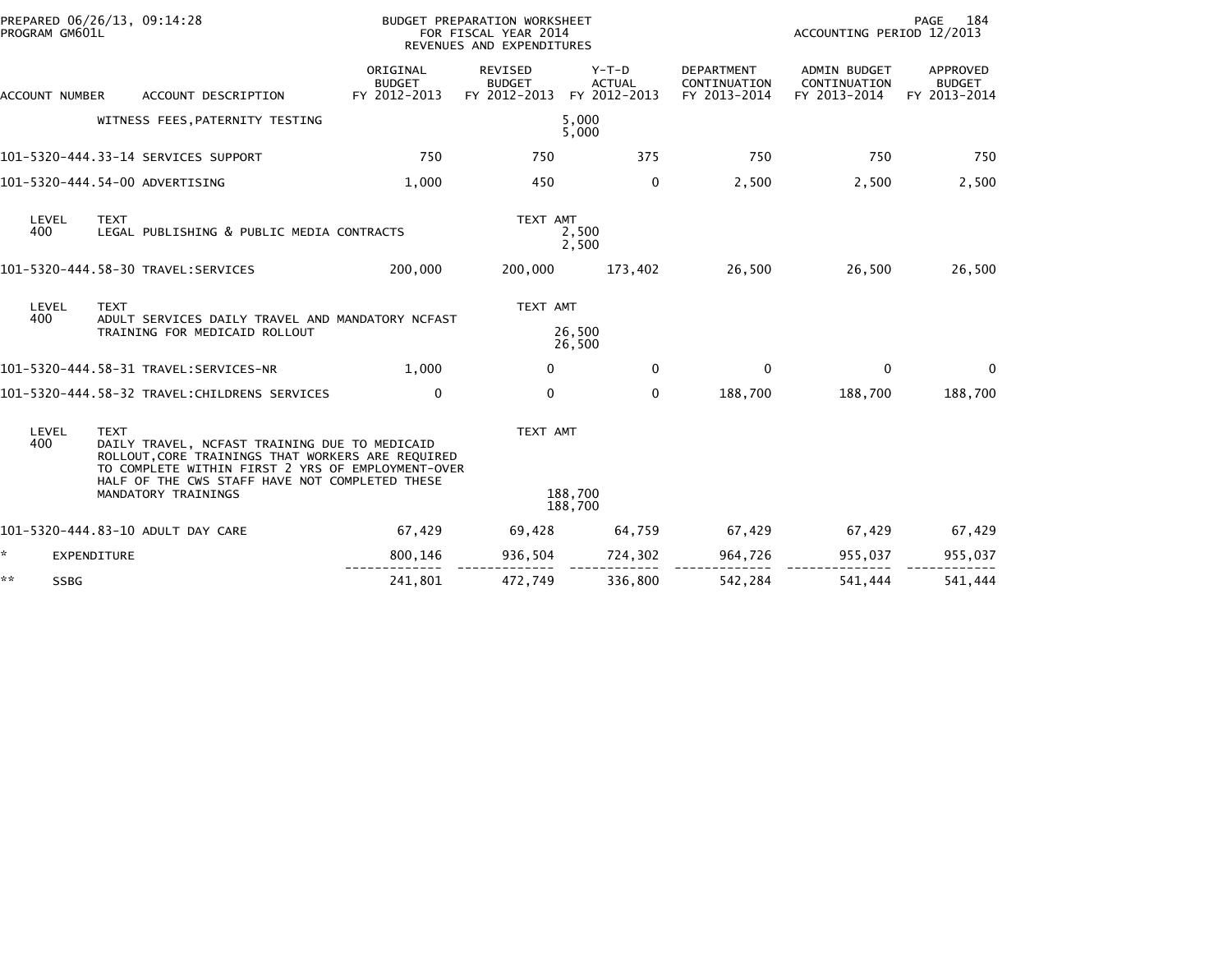| PROGRAM GM601L           | PREPARED 06/26/13, 09:14:28                                                                                                                          | BUDGET PREPARATION WORKSHEET<br>FOR FISCAL YEAR 2014<br>REVENUES AND EXPENDITURES |                                                 |                                          |                                                   | 185<br>PAGE<br>ACCOUNTING PERIOD 12/2013            |                                           |  |
|--------------------------|------------------------------------------------------------------------------------------------------------------------------------------------------|-----------------------------------------------------------------------------------|-------------------------------------------------|------------------------------------------|---------------------------------------------------|-----------------------------------------------------|-------------------------------------------|--|
| <b>ACCOUNT NUMBER</b>    | ACCOUNT DESCRIPTION                                                                                                                                  | ORIGINAL<br><b>BUDGET</b><br>FY 2012-2013                                         | <b>REVISED</b><br><b>BUDGET</b><br>FY 2012-2013 | $Y-T-D$<br><b>ACTUAL</b><br>FY 2012-2013 | <b>DEPARTMENT</b><br>CONTINUATION<br>FY 2013-2014 | <b>ADMIN BUDGET</b><br>CONTINUATION<br>FY 2013-2014 | APPROVED<br><b>BUDGET</b><br>FY 2013-2014 |  |
|                          | 101-5325-331.10-00 ADULT CARE HOME CS MGMT                                                                                                           | 74,970-                                                                           | 74,970-                                         | 22,678-                                  | 0                                                 | $\mathbf{0}$                                        | $\Omega$                                  |  |
|                          | 101-5325-331.11-00 ADULT HOME SPECIALIST                                                                                                             | $30,907 -$                                                                        | $30,907 -$                                      | 23, 114-                                 | 24,736-                                           | 24,736-                                             | 24,736-                                   |  |
|                          | 101-5325-334.15-00 ADULT CARE HOME CASE MGMT                                                                                                         | $34,257-$                                                                         | $34,257-$                                       | 11,339-                                  | 0                                                 | $\mathbf 0$                                         | $\mathbf 0$                               |  |
|                          | 101-5325-334.21-00 ADULT HOME SPECIALIST FND                                                                                                         | $12.093 -$                                                                        | 11.910-                                         | $9,975-$                                 | $12,093-$                                         | $12.093-$                                           | 12,093-                                   |  |
| ÷.<br><b>REVENUE</b>     |                                                                                                                                                      | $152.227 -$<br>117,732                                                            | 152.044-<br>67,600                              | $67, 106 -$<br>52,546                    | $36,829-$<br>28,100                               | $36.829 -$<br>28,100                                | 36,829-<br>28,100                         |  |
| LEVEL<br>400             | <b>TEXT</b><br>5325 SALARIES HAS DECREASED DUE TO THE TERMINATION<br>OF THE ADULT CARE HOME CASE MGMT PROGRAM-ONLY<br>ADULT HOME SPECIALIST BUDGETED |                                                                                   | TEXT AMT                                        | 28,100                                   |                                                   |                                                     |                                           |  |
|                          |                                                                                                                                                      |                                                                                   |                                                 | 28,100                                   |                                                   |                                                     |                                           |  |
|                          | 101-5325-444.20-05 HEALTH INSURANCE                                                                                                                  | 25,763                                                                            | 14,234                                          | 10.990                                   | 6.008                                             | 6.008                                               | 6,008                                     |  |
|                          | 101-5325-444.20-10 MEDICARE TAX                                                                                                                      | 1,707                                                                             | 910                                             | 717                                      | 407                                               | 407                                                 | 407                                       |  |
|                          | 101-5325-444.20-15 RETIREMENT                                                                                                                        | 8,149                                                                             | 4,493                                           | 3,522                                    | 1,865                                             | 1,987                                               | 1,987                                     |  |
|                          | 101-5325-444.20-20 SOCIAL SECURITY TAX                                                                                                               | 7,299                                                                             | 3,901                                           | 3,066                                    | 1,742                                             | 1,742                                               | 1,742                                     |  |
|                          | 101-5325-444.20-30 401(K) CONTRIBUTIONS                                                                                                              | 3,507                                                                             | 1,792                                           | 1,424                                    | 830                                               | 830                                                 | 830                                       |  |
| ÷.<br><b>EXPENDITURE</b> |                                                                                                                                                      | 164,157                                                                           | 92,930                                          | 72,265                                   | 38,952                                            | 39,074                                              | 39,074                                    |  |
| **                       | ADULT CARE HOME CASE MGMT                                                                                                                            | 11,930                                                                            | $59.114-$                                       | 5,159                                    | 2,123                                             | 2,245                                               | 2,245                                     |  |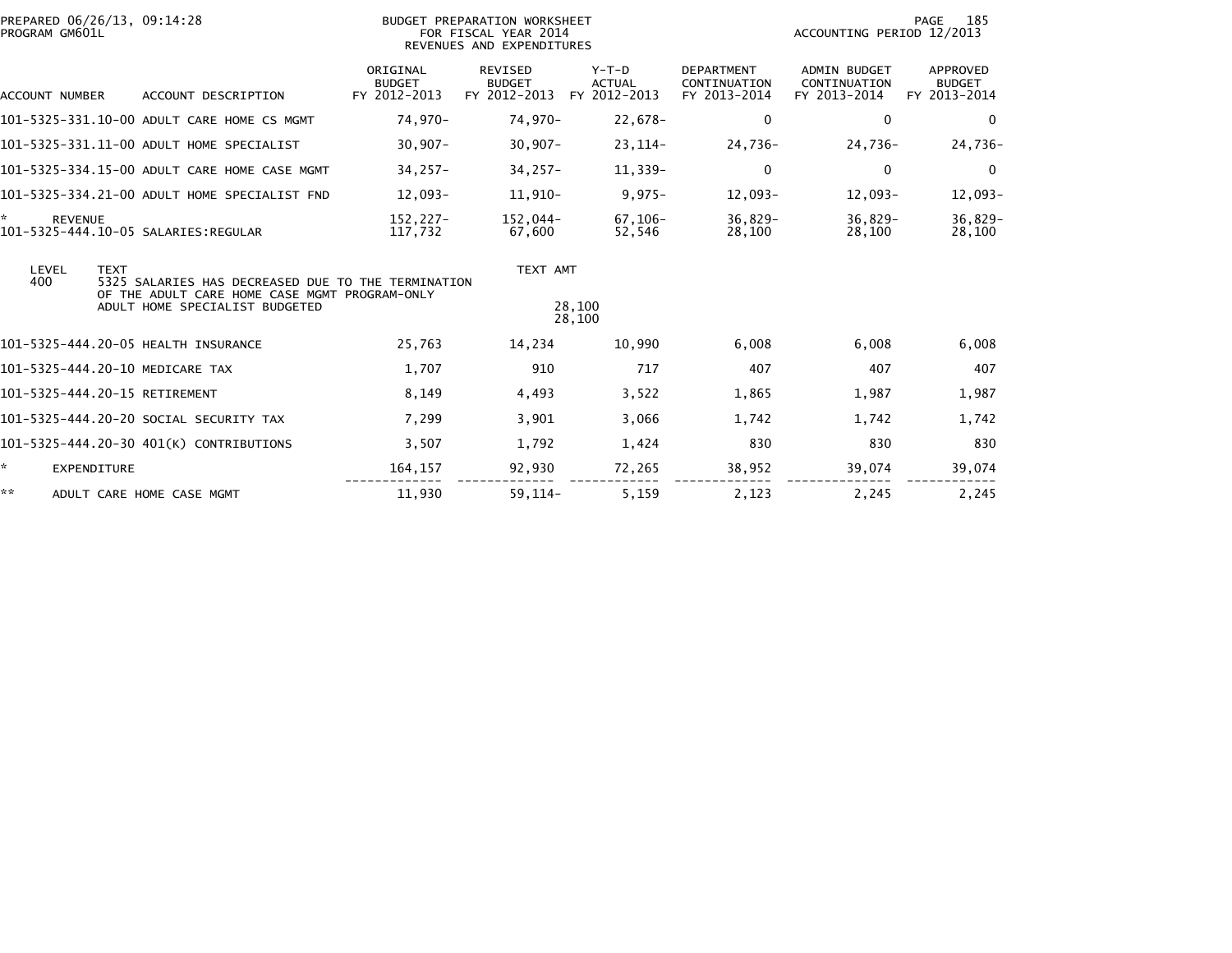| PREPARED 06/26/13, 09:14:28<br>PROGRAM GM601L |                                           | BUDGET PREPARATION WORKSHEET<br>FOR FISCAL YEAR 2014<br>REVENUES AND EXPENDITURES |                                   |                                                   | ACCOUNTING PERIOD 12/2013                    | 186<br>PAGE                               |
|-----------------------------------------------|-------------------------------------------|-----------------------------------------------------------------------------------|-----------------------------------|---------------------------------------------------|----------------------------------------------|-------------------------------------------|
| ACCOUNT DESCRIPTION<br>ACCOUNT NUMBER         | ORIGINAL<br><b>BUDGET</b><br>FY 2012-2013 | REVISED<br><b>BUDGET</b><br>FY 2012-2013                                          | $Y-T-D$<br>ACTUAL<br>FY 2012-2013 | <b>DEPARTMENT</b><br>CONTINUATION<br>FY 2013-2014 | ADMIN BUDGET<br>CONTINUATION<br>FY 2013-2014 | APPROVED<br><b>BUDGET</b><br>FY 2013-2014 |
| 101-5326-331.08-00 ADULT PROTECTIVE SVS REV   | $26,832-$                                 | $26,832-$                                                                         | $18,302 -$                        | $26,832-$                                         | $26,832-$                                    | $26,832-$                                 |
| 101-5326-334.19-00 ADULT PROTECTIVE SVS REV   |                                           | 0<br>0                                                                            | 0                                 | 0                                                 | 0                                            | $\mathbf 0$                               |
| *.<br><b>REVENUE</b>                          | $26,832-$<br>20,438                       | $26,832-$<br>35,438                                                               | $18,302-$<br>35,409               | $26,832-$<br>31,975                               | $26,832-$<br>31,975                          | $26,832-$<br>31,975                       |
| 101-5326-444.20-05 HEALTH INSURANCE           | 4,472                                     | 6,926                                                                             | 6,926                             | 6,836                                             | 6,836                                        | 6,836                                     |
| 101-5326-444.20-10 MEDICARE TAX               | 296                                       | 486                                                                               | 485                               | 464                                               | 464                                          | 464                                       |
| 101-5326-444.20-15 RETIREMENT                 | 1,415                                     | 2,380                                                                             | 2,379                             | 2,122                                             | 2,261                                        | 2,261                                     |
| 101-5326-444.20-20 SOCIAL SECURITY TAX        | 1,267                                     | 2,076                                                                             | 2,075                             | 1,982                                             | 1,982                                        | 1,982                                     |
| 101-5326-444.20-30 401(K) CONTRIBUTIONS       | 609                                       | 960                                                                               | 960                               | 944                                               | 944                                          | 944                                       |
| ☆.<br><b>EXPENDITURE</b>                      | 28,497                                    | 48,266                                                                            | 48,234                            | 44,323                                            | 44,462                                       | 44,462                                    |
| **<br>ADULT PROTECTIVE SERVICES               | 1,665                                     | 21,434                                                                            | 29,932                            | 17,491                                            | 17,630                                       | 17,630                                    |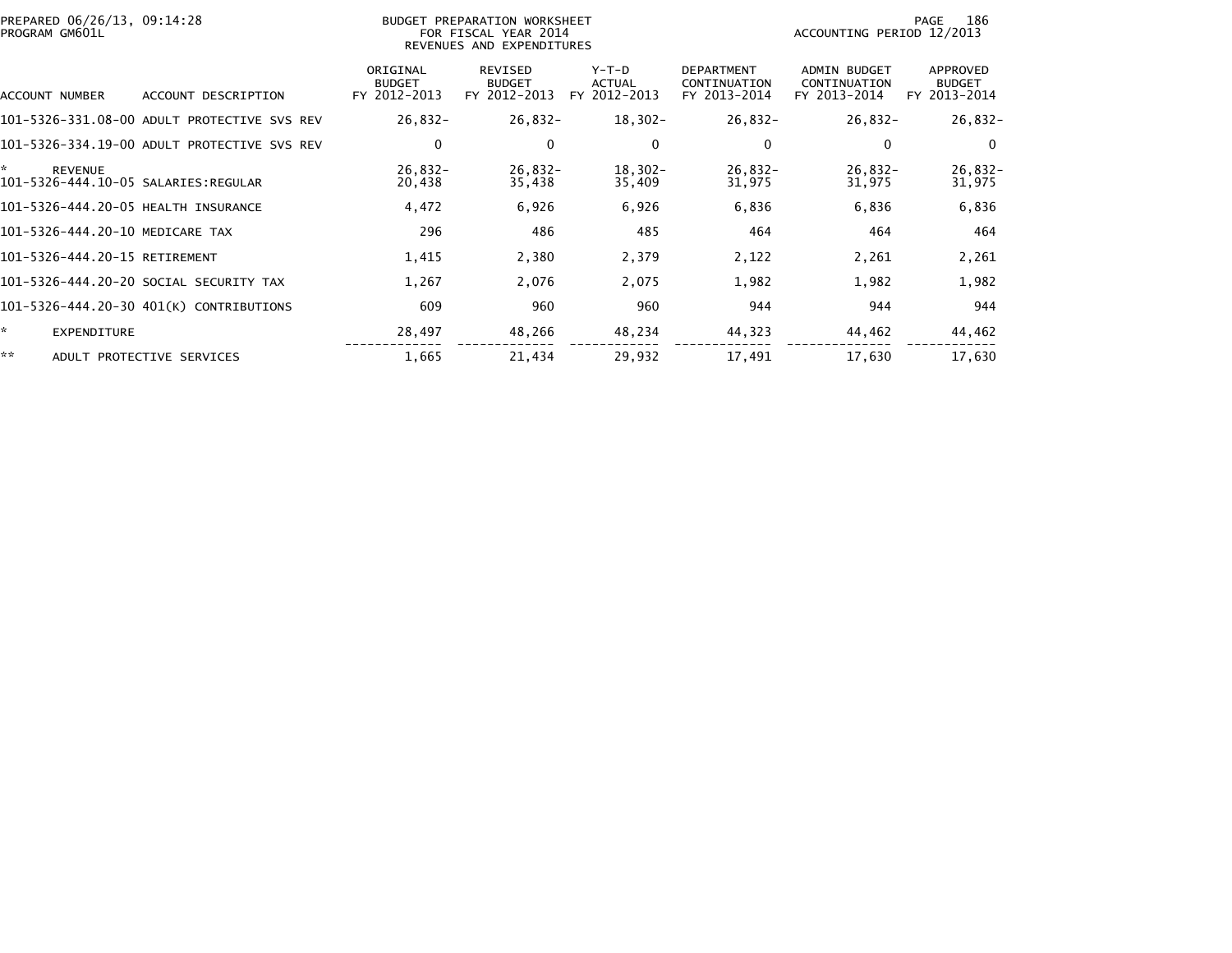| PREPARED 06/26/13, 09:14:28<br>PROGRAM GM601L |                                          |                                           | BUDGET PREPARATION WORKSHEET<br>FOR FISCAL YEAR 2014<br>REVENUES AND EXPENDITURES |                                          |                                                   | ACCOUNTING PERIOD 12/2013                    | 187<br>PAGE                               |
|-----------------------------------------------|------------------------------------------|-------------------------------------------|-----------------------------------------------------------------------------------|------------------------------------------|---------------------------------------------------|----------------------------------------------|-------------------------------------------|
| ACCOUNT NUMBER                                | ACCOUNT DESCRIPTION                      | ORIGINAL<br><b>BUDGET</b><br>FY 2012-2013 | REVISED<br><b>BUDGET</b><br>FY 2012-2013                                          | $Y-T-D$<br><b>ACTUAL</b><br>FY 2012-2013 | <b>DEPARTMENT</b><br>CONTINUATION<br>FY 2013-2014 | ADMIN BUDGET<br>CONTINUATION<br>FY 2013-2014 | APPROVED<br><b>BUDGET</b><br>FY 2013-2014 |
| 101-5330-331.44-00 IN-HOME SERVICES           |                                          | 23,078-                                   | $25,450-$                                                                         | $11,977-$                                | 23,078-                                           | 23,078-                                      | 23,078-                                   |
| ×.<br><b>REVENUE</b>                          |                                          | 23,078-<br>19,558                         | $25,450-$<br>38,386                                                               | 11,977-<br>38,385                        | 23,078-<br>15,040                                 | 23,078-<br>15,040                            | 23,078-<br>15,040                         |
| 101-5330-444.20-05 HEALTH INSURANCE           |                                          | 4,280                                     | 7,818                                                                             | 7,805                                    | 3,215                                             | 3,215                                        | 3,215                                     |
| 101-5330-444.20-10 MEDICARE TAX               |                                          | 284                                       | 533                                                                               | 525                                      | 218                                               | 218                                          | 218                                       |
| 101-5330-444.20-15 RETIREMENT                 |                                          | 1,354                                     | 2,576                                                                             | 2,575                                    | 998                                               | 1,063                                        | 1,063                                     |
|                                               | 101-5330-444.20-20 SOCIAL SECURITY TAX   | 1,213                                     | 2,278                                                                             | 2,245                                    | 932                                               | 932                                          | 932                                       |
|                                               | 101-5330-444.20-30 401(K) CONTRIBUTIONS  | 583                                       | 1,062                                                                             | 1,035                                    | 444                                               | 444                                          | 444                                       |
|                                               | 101-5330-444.83-15 IN-HOME AIDE PAYMENTS | 90,000                                    | 90,000                                                                            | 72,699                                   | 90,000                                            | 90,000                                       | 90,000                                    |
| ŵ.<br><b>EXPENDITURE</b>                      |                                          | 117,272                                   | 142,653                                                                           | 125,269                                  | 110,847                                           | 110,912                                      | 110,912                                   |
| **<br>IN-HOME AIDE SERVICE                    |                                          | 94,194                                    | 117.203                                                                           | 113,292                                  | 87,769                                            | 87,834                                       | 87,834                                    |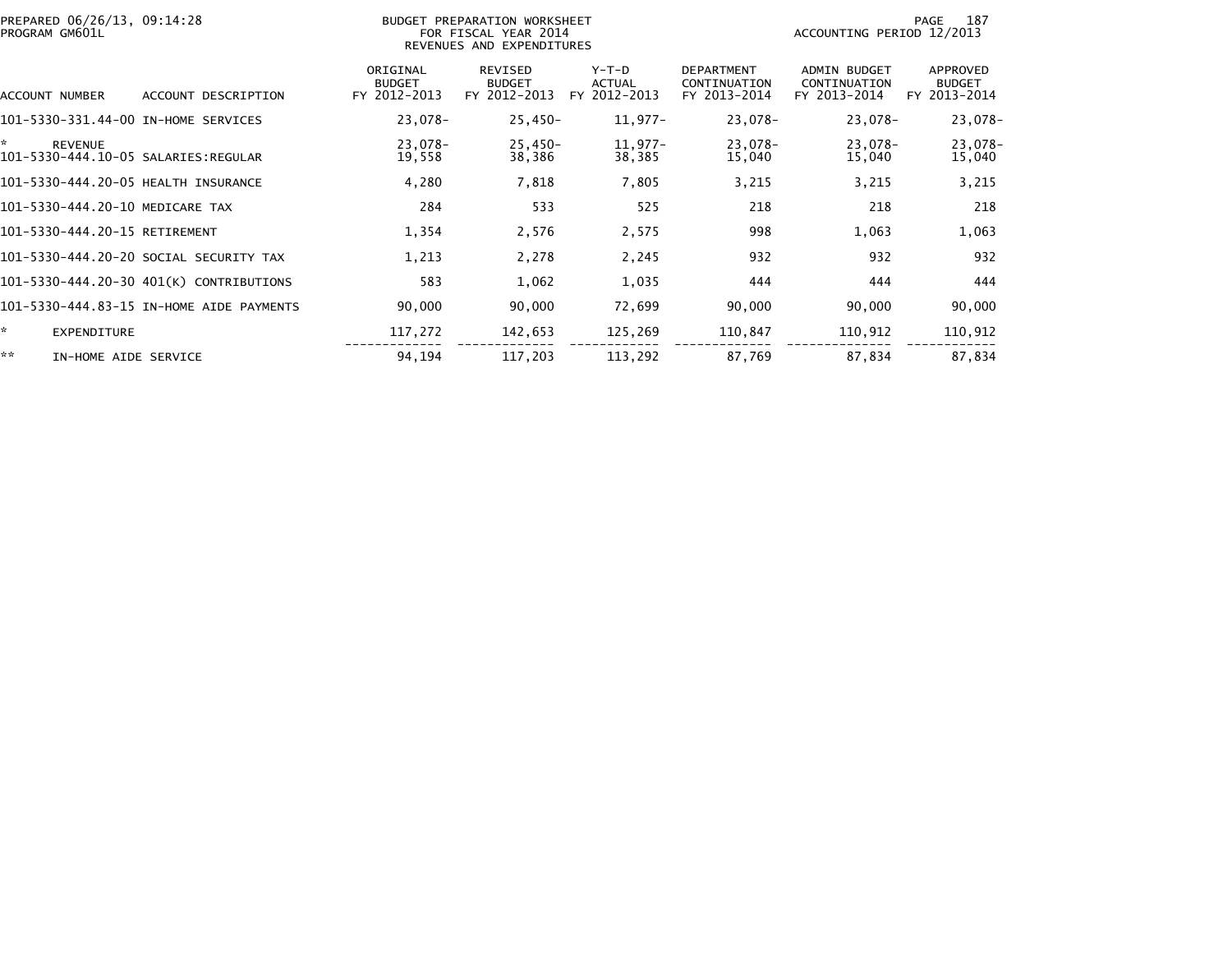| PREPARED 06/26/13, 09:14:28<br>PROGRAM GM601L               |                                              |                                           | <b>BUDGET PREPARATION WORKSHEET</b><br>FOR FISCAL YEAR 2014<br>REVENUES AND EXPENDITURES |                                          |                                                   | ACCOUNTING PERIOD 12/2013                    | 188<br>PAGE                               |
|-------------------------------------------------------------|----------------------------------------------|-------------------------------------------|------------------------------------------------------------------------------------------|------------------------------------------|---------------------------------------------------|----------------------------------------------|-------------------------------------------|
| ACCOUNT NUMBER                                              | ACCOUNT DESCRIPTION                          | ORIGINAL<br><b>BUDGET</b><br>FY 2012-2013 | <b>REVISED</b><br><b>BUDGET</b><br>FY 2012-2013                                          | $Y-T-D$<br><b>ACTUAL</b><br>FY 2012-2013 | <b>DEPARTMENT</b><br>CONTINUATION<br>FY 2013-2014 | ADMIN BUDGET<br>CONTINUATION<br>FY 2013-2014 | APPROVED<br><b>BUDGET</b><br>FY 2013-2014 |
|                                                             | 101-5340-331.60-00 PERMANENCY PLANNING       | $38,256-$                                 | 62,763-                                                                                  | 47,970-                                  | $38,256-$                                         | $38,256-$                                    | $38,256-$                                 |
|                                                             | 101-5340-334.07-51 HEALTHY COMMUNITIES       | 0                                         | $\Omega$                                                                                 | $\Omega$                                 | 0                                                 | 0                                            | $\mathbf{0}$                              |
|                                                             | 101-5340-334.54-00 PERMANENCY PLANNING STATE | 0                                         | $\mathbf{0}$                                                                             | 0                                        | 0                                                 | 0                                            | 0                                         |
|                                                             | 101-5340-334.99-00 SNFI-SCHOOL NURSE FUNDING | $\mathbf 0$                               | $\Omega$                                                                                 | $\Omega$                                 | $\Omega$                                          | $\Omega$                                     | $\mathbf{0}$                              |
| *.<br><b>REVENUE</b><br>101-5340-444.10-05 SALARIES:REGULAR |                                              | $38,256-$<br>33,264                       | $62,763-$<br>60,239                                                                      | 47,970-<br>35,802                        | $38,256-$<br>27,699                               | $38,256-$<br>27.699                          | $38,256-$<br>27,699                       |
| 101-5340-444.20-05 HEALTH INSURANCE                         |                                              | 7,279                                     | 11,299                                                                                   | 7,685                                    | 5,922                                             | 5,922                                        | 5,922                                     |
| 101-5340-444.20-10 MEDICARE TAX                             |                                              | 482                                       | 750                                                                                      | 487                                      | 402                                               | 402                                          | 402                                       |
| 101-5340-444.20-15 RETIREMENT                               |                                              | 2,302                                     | 3,547                                                                                    | 2,392                                    | 1,838                                             | 1,958                                        | 1,958                                     |
|                                                             | 101-5340-444.20-20 SOCIAL SECURITY TAX       | 2,062                                     | 3,207                                                                                    | 2,083                                    | 1,717                                             | 1,717                                        | 1,717                                     |
|                                                             | 101-5340-444.20-30 401(K) CONTRIBUTIONS      | 991                                       | 1,545                                                                                    | 978                                      | 818                                               | 818                                          | 818                                       |
| *.<br>EXPENDITURE                                           |                                              | 46,380                                    | 80,587                                                                                   | 49,427                                   | 38,396                                            | 38,516                                       | 38,516                                    |
| **<br>PERMANENCY PLANNING                                   |                                              | 8,124                                     | 17,824                                                                                   | 1,457                                    | 140                                               | 260                                          | 260                                       |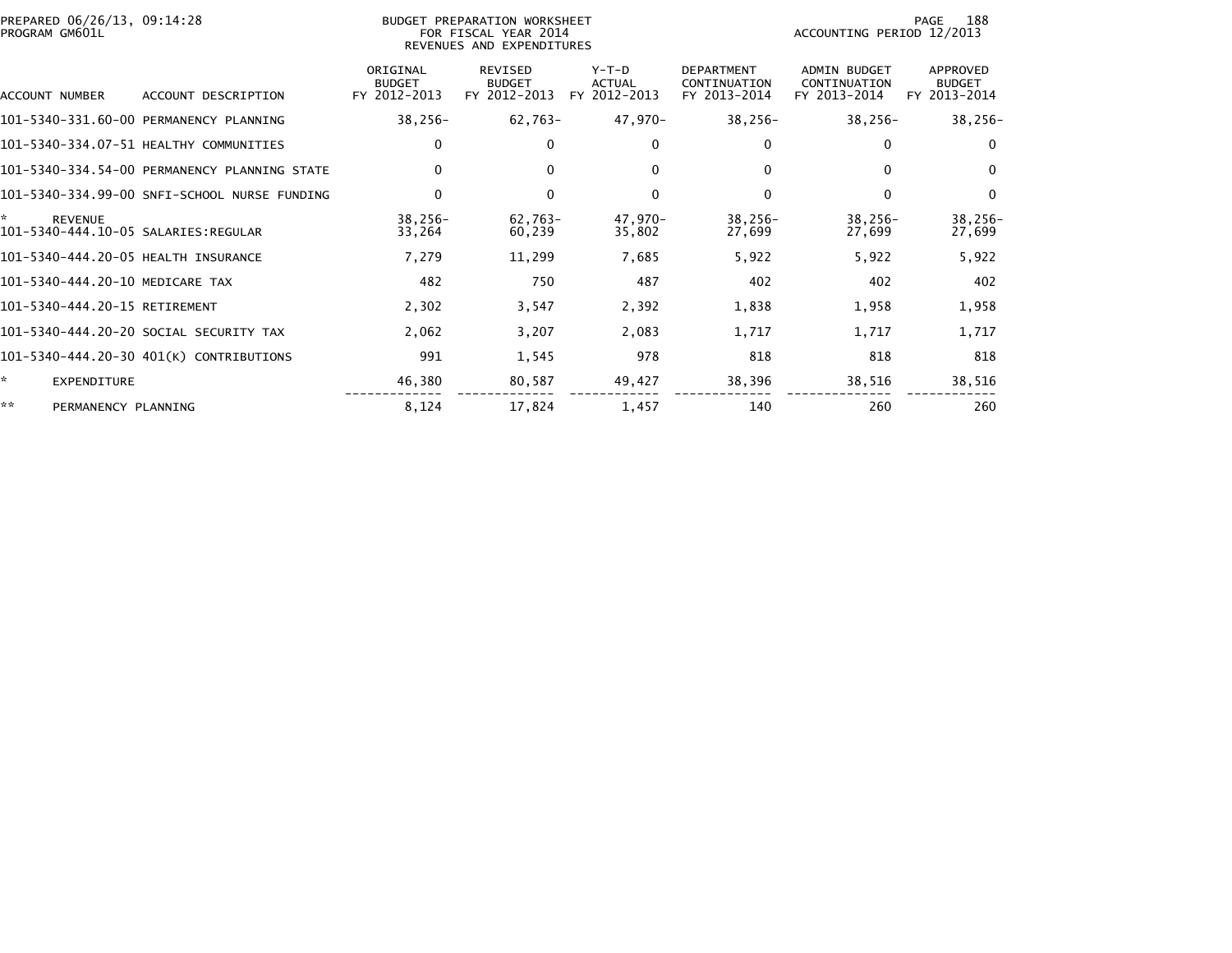| PREPARED 06/26/13, 09:14:28<br>PROGRAM GM601L               |                                             |                                           | BUDGET PREPARATION WORKSHEET<br>FOR FISCAL YEAR 2014<br>REVENUES AND EXPENDITURES |                                          |                                                   | ACCOUNTING PERIOD 12/2013                           | 189<br>PAGE                               |
|-------------------------------------------------------------|---------------------------------------------|-------------------------------------------|-----------------------------------------------------------------------------------|------------------------------------------|---------------------------------------------------|-----------------------------------------------------|-------------------------------------------|
| ACCOUNT NUMBER                                              | ACCOUNT DESCRIPTION                         | ORIGINAL<br><b>BUDGET</b><br>FY 2012-2013 | <b>REVISED</b><br><b>BUDGET</b><br>FY 2012-2013                                   | $Y-T-D$<br><b>ACTUAL</b><br>FY 2012-2013 | <b>DEPARTMENT</b><br>CONTINUATION<br>FY 2013-2014 | <b>ADMIN BUDGET</b><br>CONTINUATION<br>FY 2013-2014 | APPROVED<br><b>BUDGET</b><br>FY 2013-2014 |
|                                                             | 101-5345-331.42-00 INDEPENDENT LIVING/LINKS | $40,722 -$                                | $40,722 -$                                                                        | $31,524-$                                | $40,722 -$                                        | $40,722 -$                                          | $40,722 -$                                |
|                                                             | 101-5345-331.42-01 LINKS SPECIAL FUND       | $20,000 -$                                | $20,000 -$                                                                        | $9,552-$                                 | $20,000 -$                                        | $20,000 -$                                          | $20,000-$                                 |
|                                                             | 101-5345-334.94-00 INDEPENDENT LIVING/LINKS | $10,181-$                                 | 10,181-                                                                           | 7,881-                                   | $10,181-$                                         | $10,181-$                                           | $10, 181 -$                               |
|                                                             | 101-5345-395.00-00 FUND BALANCE APPR-RESTR  | 0                                         | 0                                                                                 | $\mathbf 0$                              | 0                                                 | 0                                                   | $\Omega$                                  |
| *.<br><b>REVENUE</b><br>101-5345-444.10-05 SALARIES:REGULAR |                                             | 70,903-<br>42,917                         | $70,903-$<br>22,288                                                               | 48,957-<br>22,287                        | $70,903 -$<br>36,839                              | $70,903-$<br>36,839                                 | $70,903-$<br>36,839                       |
| 101-5345-444.20-05 HEALTH INSURANCE                         |                                             | 9,391                                     | 4.708                                                                             | 4.707                                    | 7.876                                             | 7.876                                               | 7,876                                     |
| 101-5345-444.20-10 MEDICARE TAX                             |                                             | 622                                       | 305                                                                               | 304                                      | 534                                               | 534                                                 | 534                                       |
| 101-5345-444.20-15 RETIREMENT                               |                                             | 2,970                                     | 1,500                                                                             | 1,499                                    | 2,445                                             | 2,605                                               | 2,605                                     |
|                                                             | 101-5345-444.20-20 SOCIAL SECURITY TAX      | 2,661                                     | 1,302                                                                             | 1,301                                    | 2,284                                             | 2,284                                               | 2,284                                     |
|                                                             | 101-5345-444.20-30 401(K) CONTRIBUTIONS     | 1.279                                     | 611                                                                               | 611                                      | 1,088                                             | 1,088                                               | 1,088                                     |
|                                                             | 101-5345-444.33-00 OTHER PROFESSIONAL SRVCS | 1,500                                     | 1,500                                                                             | 600                                      | 1,500                                             | 1,500                                               | 1,500                                     |
|                                                             | 101-5345-444.83-38 LINKS SPECIAL FUNDS      | 20,000                                    | 20,000                                                                            | 12,524                                   | 20,000                                            | 20,000                                              | 20,000                                    |
| ☆.<br><b>EXPENDITURE</b>                                    |                                             | 81,340                                    | 52,214                                                                            | 43,833                                   | 72,566                                            | 72,726                                              | 72,726                                    |
| **                                                          | INDEPENDENT LIVING/LINKS                    | 10,437                                    | 18,689-                                                                           | $5,124-$                                 | 1,663                                             | 1,823                                               | 1,823                                     |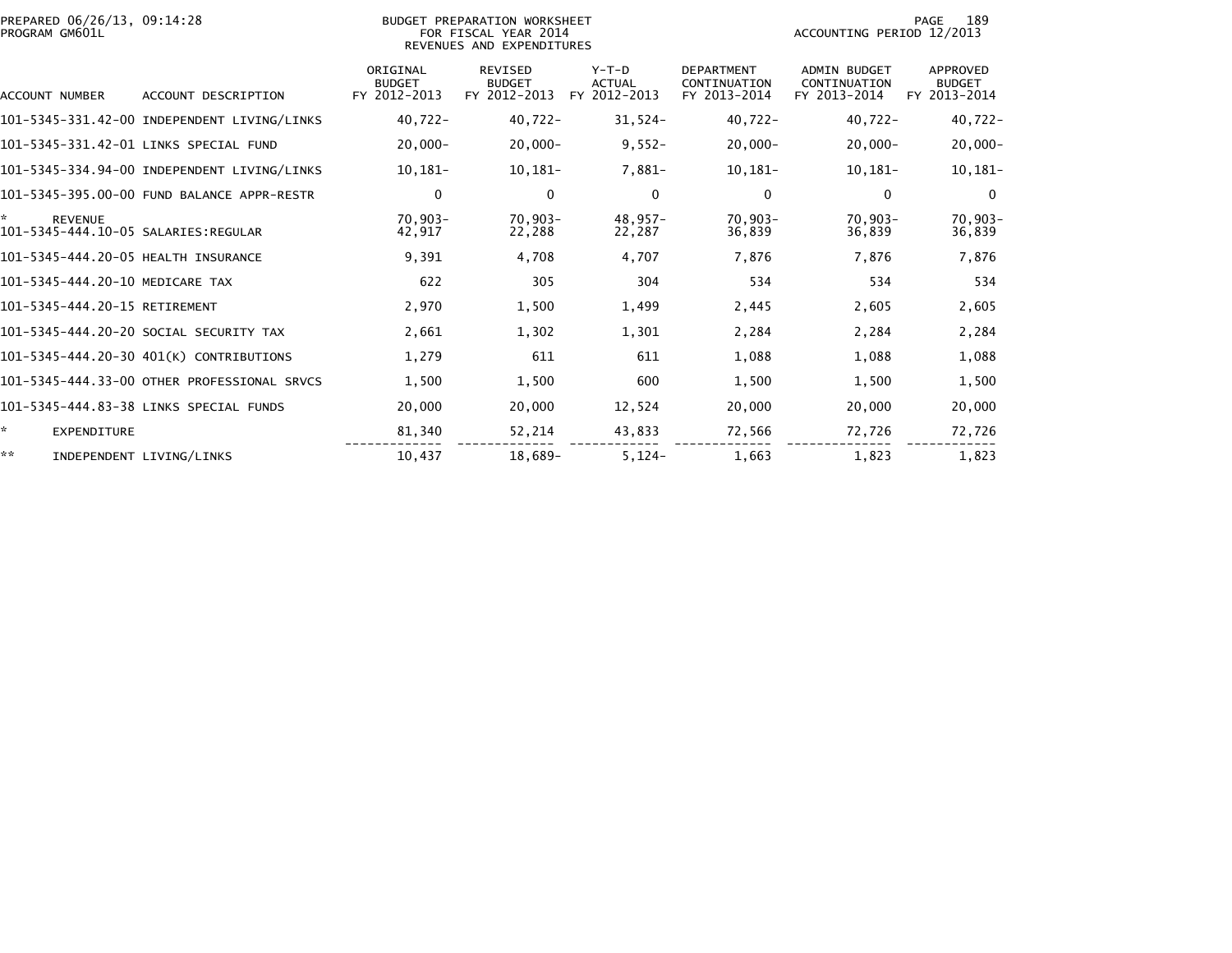| PROGRAM GM601L      | PREPARED 06/26/13, 09:14:28                                                                                                                                                                   |                                           | BUDGET PREPARATION WORKSHEET<br>FOR FISCAL YEAR 2014<br>REVENUES AND EXPENDITURES |                               |                                                   | ACCOUNTING PERIOD 12/2013                           | PAGE<br>190                               |
|---------------------|-----------------------------------------------------------------------------------------------------------------------------------------------------------------------------------------------|-------------------------------------------|-----------------------------------------------------------------------------------|-------------------------------|---------------------------------------------------|-----------------------------------------------------|-------------------------------------------|
| ACCOUNT NUMBER      | ACCOUNT DESCRIPTION                                                                                                                                                                           | ORIGINAL<br><b>BUDGET</b><br>FY 2012-2013 | REVISED<br><b>BUDGET</b><br>FY 2012-2013 FY 2012-2013                             | $Y-T-D$<br><b>ACTUAL</b>      | <b>DEPARTMENT</b><br>CONTINUATION<br>FY 2013-2014 | <b>ADMIN BUDGET</b><br>CONTINUATION<br>FY 2013-2014 | APPROVED<br><b>BUDGET</b><br>FY 2013-2014 |
|                     | 101-5350-331.80-20 TITLE IV-E ADMINISTRATION                                                                                                                                                  | 620,733-                                  | 687,123-                                                                          | 466,310-                      | 585,371-                                          | 559,805-                                            | $559,805 -$                               |
| LEVEL<br>400        | <b>TEXT</b><br>DEPT CONTINUATION<br>CUT BY DSS PER CM:<br>FREEZE SW III POSITION - PORTION OF SALARY AND<br>BENEFITS CODED TO THIS DEPARTMENT<br>$$9282.61 + $3,172.89 = $12,455.50 \& 100\%$ |                                           | TEXT AMT                                                                          | 585,371<br>12,456-            |                                                   |                                                     |                                           |
|                     | $$19,542.33 + $6,677.92 = $26,220.25 \& 50\%$                                                                                                                                                 |                                           |                                                                                   | 13,110-<br>559,805            |                                                   |                                                     |                                           |
|                     | 101-5350-334.73-00 TITLE IV-E ADM ST                                                                                                                                                          | 202,020-                                  | 243.120-                                                                          | 233,200-                      | -020, 202                                         | 202,020-                                            | 202,020-                                  |
| *<br><b>REVENUE</b> | 101-5350-444.10-05 SALARIES:REGULAR                                                                                                                                                           | 822,753-<br>815,305                       | $930, 243 -$<br>897,952                                                           | 699,510-<br>590,259           | 787,391-<br>701,639                               | 761,825-<br>672,815                                 | 761,825-<br>672,815                       |
| LEVEL<br>400        | <b>TEXT</b><br>DEPARTMENT CONTINUATION<br>CUT BY DSS PER CM:<br>FREEZE SWIII POSITION - PORTION OF SALARY CODED<br>TO THIS DEPARTMENT                                                         |                                           | TEXT AMT                                                                          | 701,639<br>28,824-<br>672,815 |                                                   |                                                     |                                           |
|                     |                                                                                                                                                                                               | $\mathbf 0$                               | $\Omega$                                                                          | $\mathbf 0$                   | $\mathbf{0}$                                      | $\Omega$                                            | $\Omega$                                  |
|                     | 101-5350-444.20-05 HEALTH INSURANCE                                                                                                                                                           | 178,411                                   | 194,518                                                                           | 126,133                       | 150,006                                           | 145,263                                             | 145,263                                   |
| LEVEL<br>400        | <b>TEXT</b><br>DEPT CONTINUATION<br>CUT BY DSS PER CM:<br>FREEZE SW III POSITION - PORTION OF BENEFITS<br>CODED TO THIS DEPARTMENT                                                            |                                           | TEXT AMT                                                                          | 150,006<br>$4.743-$           |                                                   |                                                     |                                           |
|                     |                                                                                                                                                                                               |                                           |                                                                                   | 145,263                       |                                                   |                                                     |                                           |
|                     | 101-5350-444.20-10 MEDICARE TAX                                                                                                                                                               | 11,822                                    | 13,094                                                                            | 8,044                         | 10,174                                            | 9,756                                               | 9,756                                     |
| LEVEL<br>400        | <b>TEXT</b><br>DEPT CONTINUATION<br>CUT BY DSS PER CM:<br>FREEZE SW III PORTION OF BENEFITS CODED TO THIS                                                                                     |                                           | TEXT AMT                                                                          | 10,174                        |                                                   |                                                     |                                           |
|                     | DEPARTMENT                                                                                                                                                                                    |                                           |                                                                                   | 418-<br>9,756                 |                                                   |                                                     |                                           |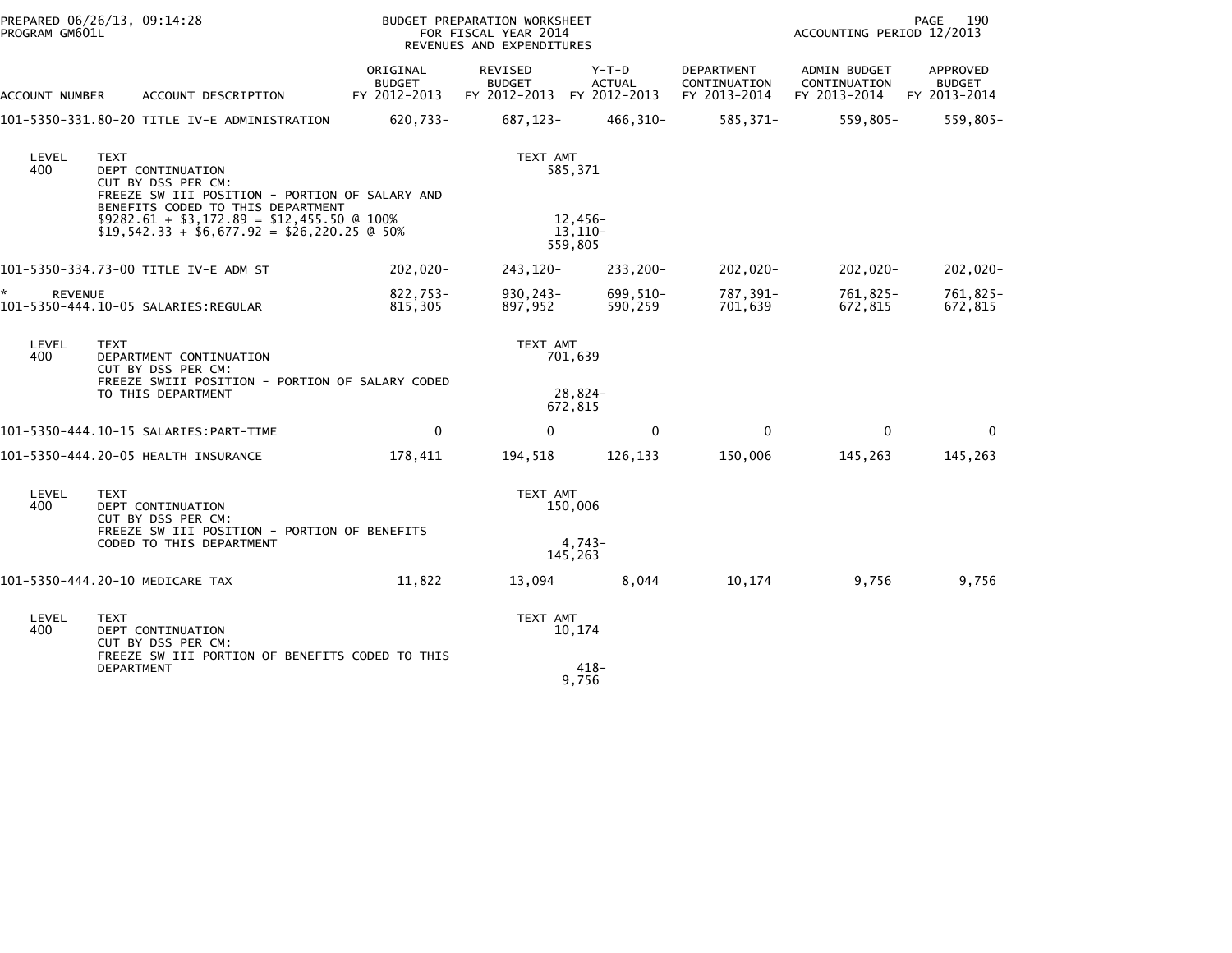| PROGRAM GM601L | PREPARED 06/26/13, 09:14:28                                                                                                        |                                           | BUDGET PREPARATION WORKSHEET<br>FOR FISCAL YEAR 2014<br>REVENUES AND EXPENDITURES |                                        |                                            | 191<br>PAGE<br>ACCOUNTING PERIOD 12/2013            |                                           |  |
|----------------|------------------------------------------------------------------------------------------------------------------------------------|-------------------------------------------|-----------------------------------------------------------------------------------|----------------------------------------|--------------------------------------------|-----------------------------------------------------|-------------------------------------------|--|
| ACCOUNT NUMBER | ACCOUNT DESCRIPTION                                                                                                                | ORIGINAL<br><b>BUDGET</b><br>FY 2012-2013 | REVISED<br><b>BUDGET</b><br>FY 2012-2013                                          | Y-T-D<br><b>ACTUAL</b><br>FY 2012-2013 | DEPARTMENT<br>CONTINUATION<br>FY 2013-2014 | <b>ADMIN BUDGET</b><br>CONTINUATION<br>FY 2013-2014 | APPROVED<br><b>BUDGET</b><br>FY 2013-2014 |  |
|                | 101-5350-444.20-15 RETIREMENT                                                                                                      | 56,430                                    | 62,408                                                                            | 39,538                                 | 46,561                                     | 47,568                                              | 47,568                                    |  |
| LEVEL<br>400   | <b>TEXT</b><br>DEPT CONTINUATION<br>CUT BY DSS PER CM:<br>FREEZE SW III POSITION - PORTION OF BENEFITS<br>CODED TO THIS DEPARTMENT |                                           | TEXT AMT                                                                          | 49,606<br>$2,038-$<br>47,568           |                                            |                                                     |                                           |  |
|                | 101-5350-444.20-20 SOCIAL SECURITY TAX                                                                                             | 50,549                                    | 55,983                                                                            | 34,393                                 | 43,502                                     | 41,715                                              | 41,715                                    |  |
| LEVEL<br>400   | <b>TEXT</b><br>DEPT CONTINUATION<br>CUT BY DSS PER CM:<br>FREEZE SW III POSITION - PORTION OF BENEFITS                             |                                           | TEXT AMT                                                                          | 43,502                                 |                                            |                                                     |                                           |  |
|                | CODED TO THIS DEPARTMENT                                                                                                           |                                           |                                                                                   | 1.787-<br>41.715                       |                                            |                                                     |                                           |  |
|                | 101-5350-444.20-30 401(K) CONTRIBUTIONS                                                                                            | 24,288                                    | 27,008                                                                            | 16,064                                 | 20,725                                     | 19,860                                              | 19,860                                    |  |
| LEVEL<br>400   | <b>TEXT</b><br>DEPT CONTINUATION<br>CUT BY DSS PER CM:<br>FREEZE SW III POSITION - PORTION OF BENEFITS                             |                                           | TEXT AMT                                                                          | 20,725                                 |                                            |                                                     |                                           |  |
|                | CODED TO THIS DEPARTMENT                                                                                                           |                                           |                                                                                   | $865 -$<br>19,860                      |                                            |                                                     |                                           |  |
|                | 101-5350-444.59-25 TRAINING:FOSTER PARENTS                                                                                         | 300                                       | 300                                                                               | $\mathbf{0}$                           | 300                                        | 300                                                 | 300                                       |  |
| $\star$        | <b>EXPENDITURE</b>                                                                                                                 | 1, 137, 105                               | 1,251,263                                                                         | 814,431                                | 972,907                                    | 937,277                                             | 937,277                                   |  |
| **             | TITLE IV-E SERVICES                                                                                                                | 314,352                                   | 321,020                                                                           | 114,921                                | 185,516                                    | 175,452                                             | 175,452                                   |  |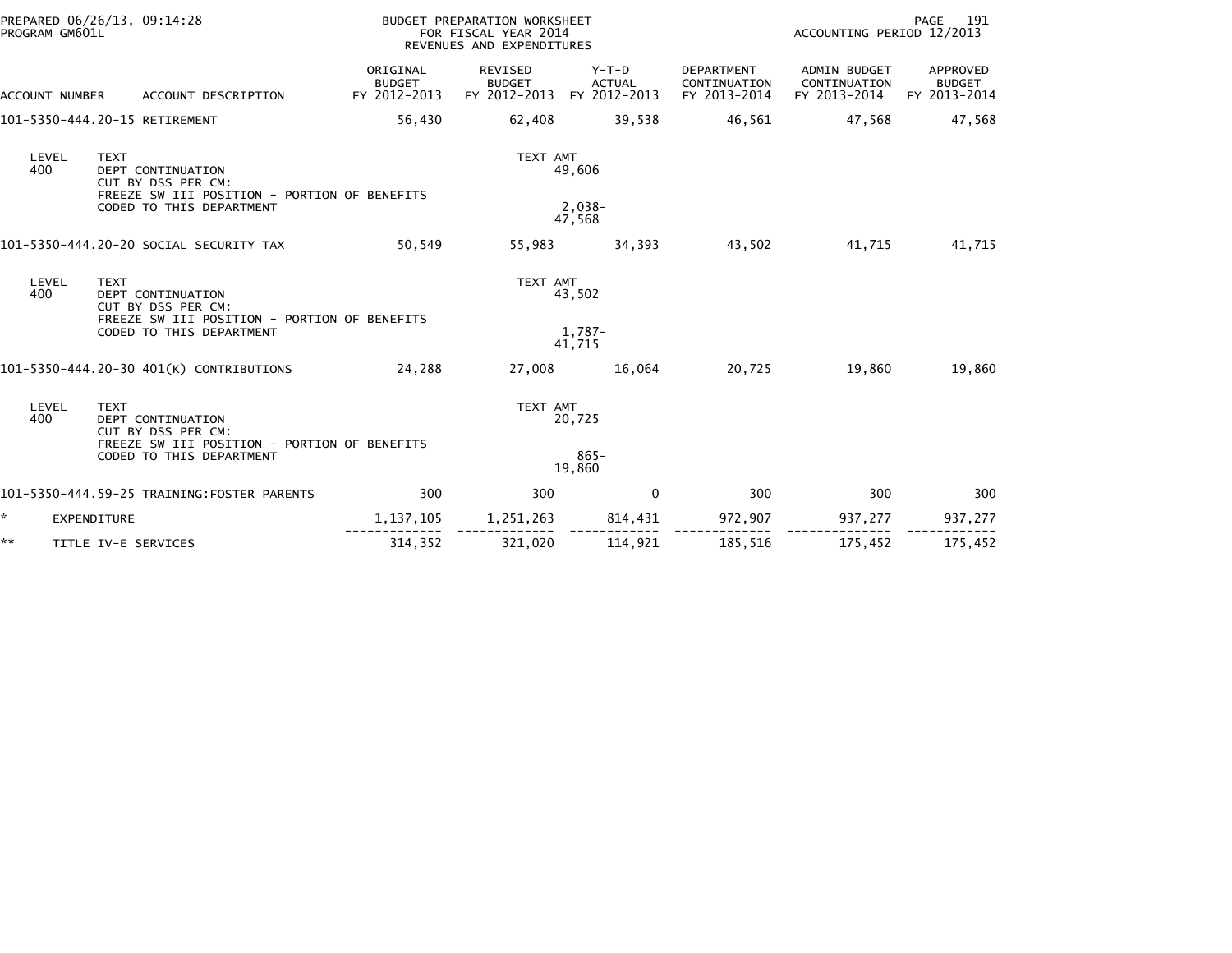| PREPARED 06/26/13, 09:14:28<br>PROGRAM GM601L |                                             | <b>BUDGET PREPARATION WORKSHEET</b><br>FOR FISCAL YEAR 2014<br>REVENUES AND EXPENDITURES |                                          |                                          |                                                   |                                              | 192<br>PAGE<br>ACCOUNTING PERIOD 12/2013  |  |  |
|-----------------------------------------------|---------------------------------------------|------------------------------------------------------------------------------------------|------------------------------------------|------------------------------------------|---------------------------------------------------|----------------------------------------------|-------------------------------------------|--|--|
| ACCOUNT NUMBER                                | ACCOUNT DESCRIPTION                         | ORIGINAL<br><b>BUDGET</b><br>FY 2012-2013                                                | REVISED<br><b>BUDGET</b><br>FY 2012-2013 | $Y-T-D$<br><b>ACTUAL</b><br>FY 2012-2013 | <b>DEPARTMENT</b><br>CONTINUATION<br>FY 2013-2014 | ADMIN BUDGET<br>CONTINUATION<br>FY 2013-2014 | APPROVED<br><b>BUDGET</b><br>FY 2013-2014 |  |  |
|                                               | 101-5352-331.03-10 FOSTER CARE VISITATION   | $\Omega$                                                                                 | $9,771-$                                 | $9,281-$                                 |                                                   | $\Omega$                                     | $\Omega$                                  |  |  |
|                                               | 101-5352-334.82-00 FOSTER CARE VISIT FUNDS  |                                                                                          | 0                                        | $\Omega$                                 |                                                   |                                              | $\Omega$                                  |  |  |
| *<br><b>REVENUE</b>                           |                                             |                                                                                          | $9,771-$<br>7,241                        | $9,281-$<br>5,075                        |                                                   |                                              |                                           |  |  |
|                                               | 101-5352-444.10-15 SALARIES:PART-TIME       |                                                                                          | 0                                        | $\mathbf 0$                              |                                                   | n                                            | $\Omega$                                  |  |  |
| 101-5352-444.20-05 HEALTH INSURANCE           |                                             | 0                                                                                        | 1,270                                    | 1,129                                    |                                                   | <sup>0</sup>                                 | $\bf{0}$                                  |  |  |
| 101-5352-444.20-10 MEDICARE TAX               |                                             | $\Omega$                                                                                 | 105                                      | 69                                       |                                                   | $\Omega$                                     | $\mathbf{0}$                              |  |  |
| 101-5352-444.20-15 RETIREMENT                 |                                             |                                                                                          | 488                                      | 339                                      |                                                   | <sup>n</sup>                                 | $\bf{0}$                                  |  |  |
|                                               | 101-5352-444.20-20 SOCIAL SECURITY TAX      |                                                                                          | 449                                      | 295                                      |                                                   | $\Omega$                                     | $\mathbf{0}$                              |  |  |
|                                               | 101-5352-444.20-25 WORKERS COMPENSATION     |                                                                                          | $\Omega$                                 | $\mathbf{0}$                             |                                                   | n                                            | $\Omega$                                  |  |  |
|                                               | 101-5352-444.20-30 401(K) CONTRIBUTIONS     |                                                                                          | 218                                      | 140                                      |                                                   |                                              | 0                                         |  |  |
|                                               | 101-5352-444.33-00 OTHER PROFESSIONAL SRVCS |                                                                                          | $\Omega$                                 | $\mathbf{0}$                             |                                                   |                                              | $\Omega$                                  |  |  |
| *.<br>EXPENDITURE                             |                                             |                                                                                          | 9,771                                    | 7,047                                    |                                                   |                                              |                                           |  |  |
| **                                            | FOSTER CARE VISIT FUNDS                     | $\Omega$                                                                                 | 0                                        | $2,234-$                                 |                                                   | $\Omega$                                     | 0                                         |  |  |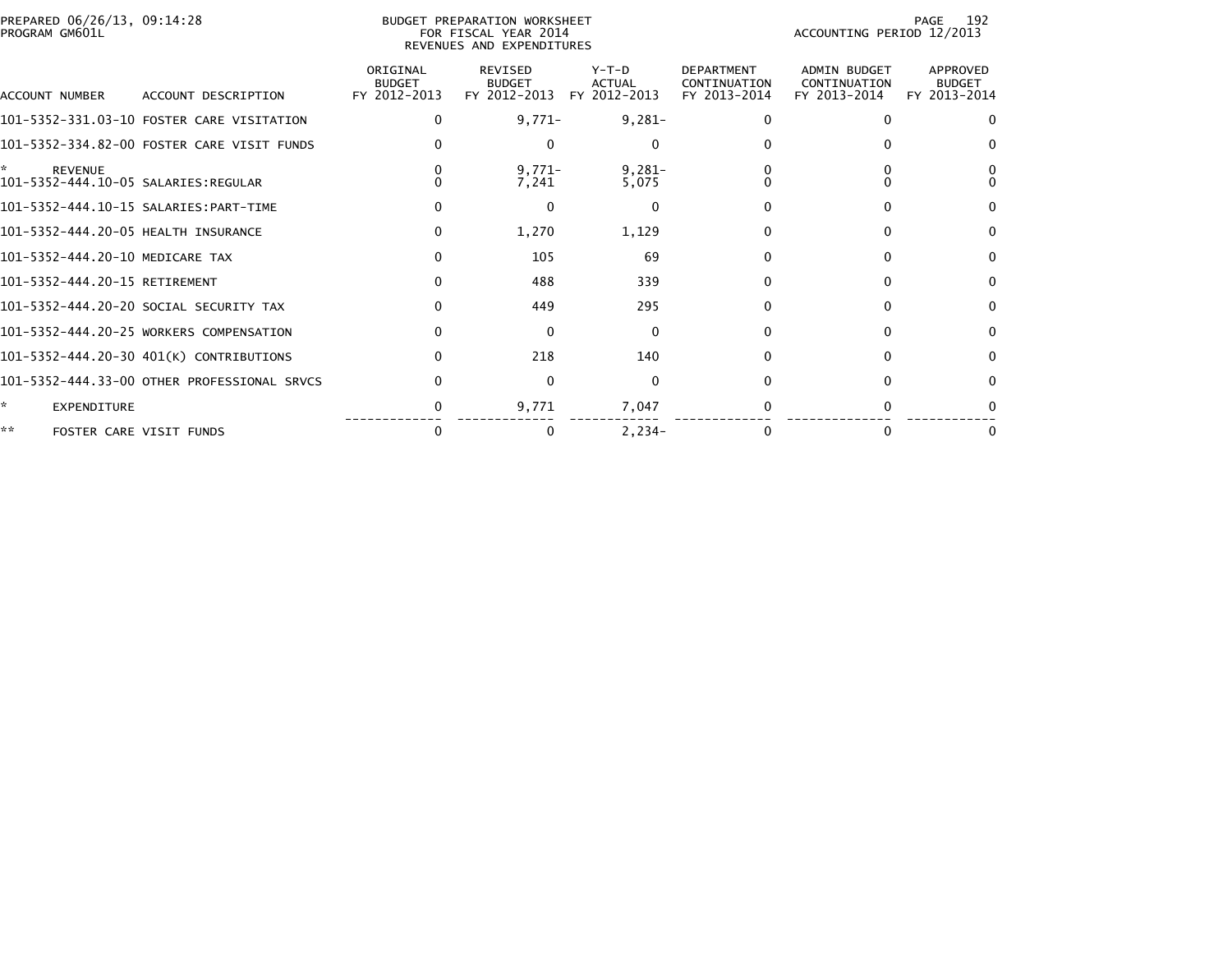| PREPARED 06/26/13, 09:14:28<br>PROGRAM GM601L         |                                            |                                           | BUDGET PREPARATION WORKSHEET<br>FOR FISCAL YEAR 2014<br>REVENUES AND EXPENDITURES |                                 | -193<br>PAGE<br>ACCOUNTING PERIOD 12/2013         |                                              |                                           |  |
|-------------------------------------------------------|--------------------------------------------|-------------------------------------------|-----------------------------------------------------------------------------------|---------------------------------|---------------------------------------------------|----------------------------------------------|-------------------------------------------|--|
| ACCOUNT NUMBER                                        | ACCOUNT DESCRIPTION                        | ORIGINAL<br><b>BUDGET</b><br>FY 2012-2013 | REVISED<br><b>BUDGET</b><br>FY 2012-2013                                          | Y-T-D<br>ACTUAL<br>FY 2012-2013 | <b>DEPARTMENT</b><br>CONTINUATION<br>FY 2013-2014 | ADMIN BUDGET<br>CONTINUATION<br>FY 2013-2014 | APPROVED<br><b>BUDGET</b><br>FY 2013-2014 |  |
|                                                       | 101-5353-334.61-00 SPEC CHILD ADOPTION FDS | 0                                         | $30.000 -$                                                                        | $30.000 -$                      |                                                   | 0                                            | 0                                         |  |
|                                                       | 101-5353-395.00-00 FUND BALANCE APPR-RESTR | $20.000 -$                                | $105.608 -$                                                                       | 0                               | $20.000 -$                                        | $20.000 -$                                   | $20.000 -$                                |  |
| <b>REVENUE</b><br>101-5353-444.76-20 F/A:DP EOUIPMENT |                                            | $20.000 -$<br>0                           | 135.608-<br>1.250                                                                 | $30.000 -$<br>1.249             | $20,000 -$                                        | $20,000 -$                                   | $20,000 -$                                |  |
| 101-5353-444.82-00 SPECIAL PROJECTS                   |                                            | 20,000                                    | 134,358                                                                           | 29,442                          | 20,000                                            | 20,000                                       | 20,000                                    |  |
| EXPENDITURE                                           |                                            | 20,000                                    | 135.608                                                                           | 30,691                          | 20,000                                            | 20,000                                       | 20,000                                    |  |
| **                                                    | SPECIAL CHILD ADOPTION FD                  | 0                                         |                                                                                   | 691                             |                                                   | 0                                            | 0                                         |  |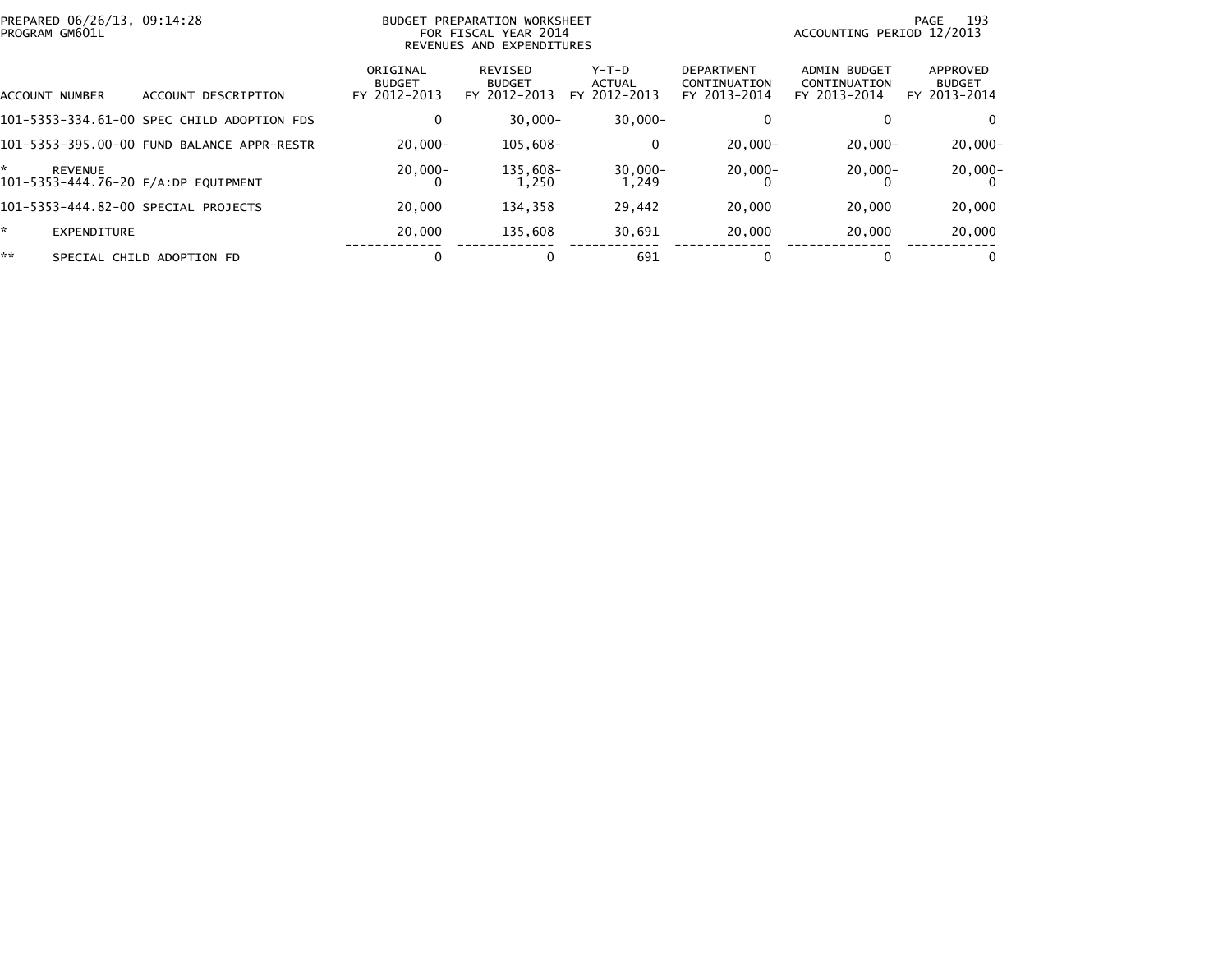| PREPARED 06/26/13, 09:14:28<br>PROGRAM GM601L |                                              |                                           | <b>BUDGET PREPARATION WORKSHEET</b><br>FOR FISCAL YEAR 2014<br>REVENUES AND EXPENDITURES |                                          |                                                   | ACCOUNTING PERIOD 12/2013                           | 194<br>PAGE                               |
|-----------------------------------------------|----------------------------------------------|-------------------------------------------|------------------------------------------------------------------------------------------|------------------------------------------|---------------------------------------------------|-----------------------------------------------------|-------------------------------------------|
| ACCOUNT NUMBER                                | ACCOUNT DESCRIPTION                          | ORIGINAL<br><b>BUDGET</b><br>FY 2012-2013 | <b>REVISED</b><br><b>BUDGET</b><br>FY 2012-2013                                          | $Y-T-D$<br><b>ACTUAL</b><br>FY 2012-2013 | <b>DEPARTMENT</b><br>CONTINUATION<br>FY 2013-2014 | <b>ADMIN BUDGET</b><br>CONTINUATION<br>FY 2013-2014 | APPROVED<br><b>BUDGET</b><br>FY 2013-2014 |
|                                               | 101-5372-331.78-20 TITLE IV-D INCENTIVE      | 202,199-                                  | 202,199-                                                                                 | 91,144-                                  | $100, 222 -$                                      | $100, 222 -$                                        | $100, 222 -$                              |
|                                               | 101-5372-395.00-00 FUND BALANCE APPR-RESTR   | 0                                         | 0                                                                                        | $\Omega$                                 |                                                   | 0                                                   | 0                                         |
| <b>REVENUE</b>                                |                                              | 202.199-<br>111,812                       | $202.199 -$                                                                              | $91,144-$                                | $100, 222 -$                                      | $100, 222 -$                                        | $100, 222 -$                              |
|                                               |                                              | 10,803                                    | 1,803                                                                                    | 1,802                                    |                                                   |                                                     |                                           |
| 101-5372-444.20-05 HEALTH INSURANCE           |                                              | 24,806                                    | 0                                                                                        | $\mathbf 0$                              |                                                   | 0                                                   | $\Omega$                                  |
| 101-5372-444.20-10 MEDICARE TAX               |                                              | 1,778                                     | 27                                                                                       | 26                                       | 0                                                 | 0                                                   | $\Omega$                                  |
| 101-5372-444.20-15 RETIREMENT                 |                                              | 7,793                                     | $\Omega$                                                                                 | $\Omega$                                 | 0                                                 | 0                                                   | $\Omega$                                  |
|                                               | 101-5372-444.20-20 SOCIAL SECURITY TAX       | 7,602                                     | 112                                                                                      | 112                                      |                                                   | 0                                                   | $\Omega$                                  |
|                                               | 101-5372-444.20-25 WORKERS COMPENSATION      | 0                                         | $\Omega$                                                                                 | $\Omega$                                 | 0                                                 | 0                                                   | $\Omega$                                  |
|                                               | 101-5372-444.20-30 401(K) CONTRIBUTIONS      | 3,354                                     | $\Omega$                                                                                 | $\Omega$                                 | 0                                                 | 0                                                   | $\Omega$                                  |
|                                               | 101-5372-444.61-95 SUPPLIES:OTHER SMALL EQMT | 0                                         | 3,895                                                                                    | 3,606                                    | 0                                                 | 0                                                   | $\Omega$                                  |
| 101-5372-444.76-20 F/A:DP EOUIPMENT           |                                              | $\Omega$                                  | 3.600                                                                                    | 3,040                                    | 0                                                 | 0                                                   | $\Omega$                                  |
|                                               |                                              | $\Omega$                                  | 2,812                                                                                    | 2,810                                    | 0                                                 | 0                                                   | $\Omega$                                  |
|                                               | 101-5372-444.83-34 CHILD SUPPORT INCENTIVE   | 34,251                                    | 770                                                                                      | 770                                      |                                                   | 0                                                   | $\Omega$                                  |
| *<br>EXPENDITURE                              |                                              | 202,199                                   | 13,019                                                                                   | 12,166                                   |                                                   | 0                                                   | 0                                         |
| **                                            | CHILD SUPPORT INCENTIVES                     | 0                                         | 189.180-                                                                                 | 78,978-                                  | $100.222 -$                                       | $100.222 -$                                         | 100.222-                                  |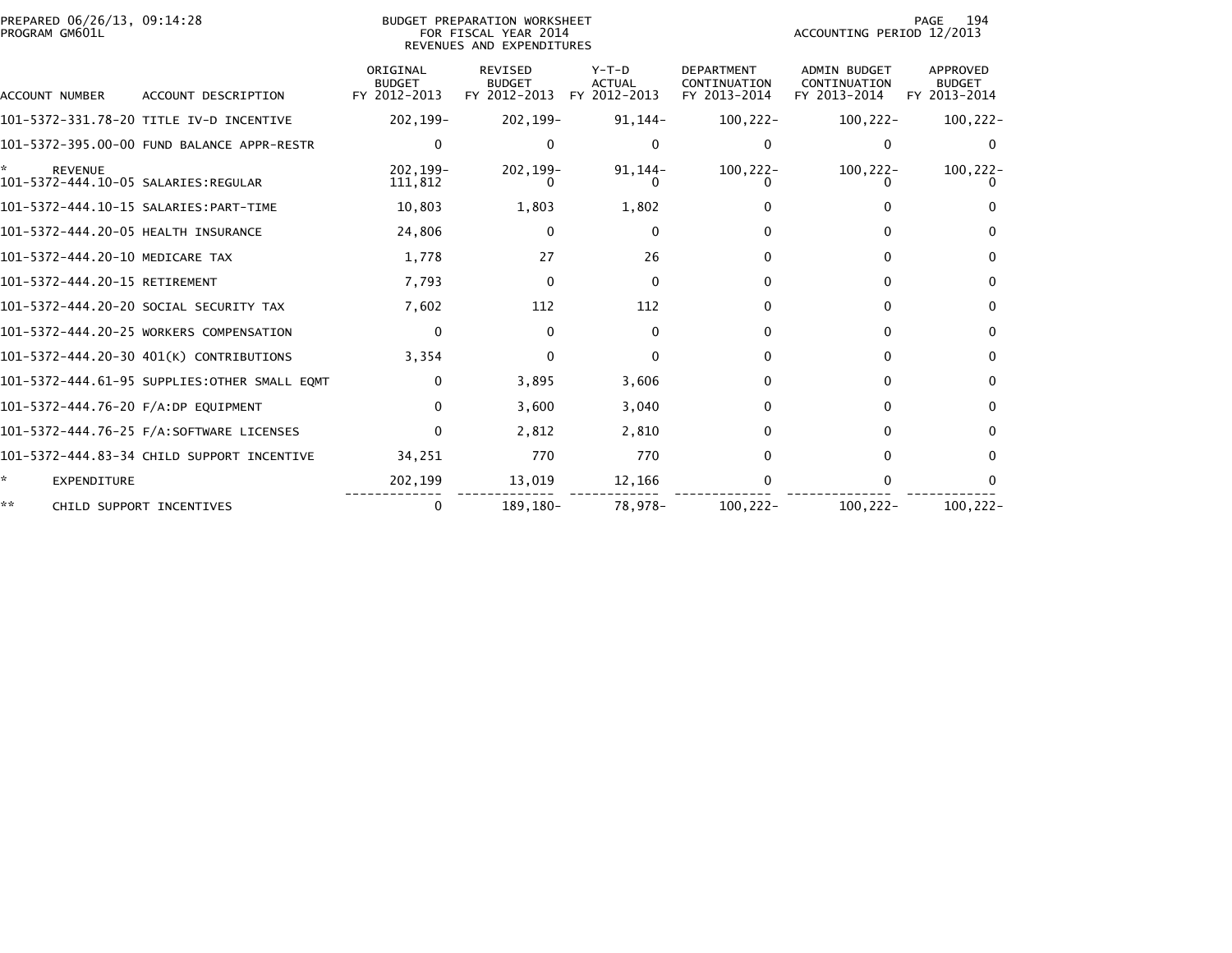| PROGRAM GM601L | PREPARED 06/26/13, 09:14:28                                                                                                                                        |                                           | BUDGET PREPARATION WORKSHEET<br>FOR FISCAL YEAR 2014<br>REVENUES AND EXPENDITURES |                                        |                                            | ACCOUNTING PERIOD 12/2013                    | PAGE<br>195                                      |
|----------------|--------------------------------------------------------------------------------------------------------------------------------------------------------------------|-------------------------------------------|-----------------------------------------------------------------------------------|----------------------------------------|--------------------------------------------|----------------------------------------------|--------------------------------------------------|
| ACCOUNT NUMBER | ACCOUNT DESCRIPTION                                                                                                                                                | ORIGINAL<br><b>BUDGET</b><br>FY 2012-2013 | REVISED<br><b>BUDGET</b><br>FY 2012-2013                                          | Y-T-D<br><b>ACTUAL</b><br>FY 2012-2013 | DEPARTMENT<br>CONTINUATION<br>FY 2013-2014 | ADMIN BUDGET<br>CONTINUATION<br>FY 2013-2014 | <b>APPROVED</b><br><b>BUDGET</b><br>FY 2013-2014 |
|                | 101-5373-331.78-10 TITLE IV-D CHILD SUPPORT                                                                                                                        | 1,225,699-                                | 1,225,699-                                                                        | 790, 111-                              | 1,326,775-                                 | 1,293,828-                                   | 1,293,828-                                       |
| LEVEL<br>400   | <b>TEXT</b><br><b>DEPT CONTINUATION</b><br>CUT BY DSS PER CM:<br>66% OF FILING FEES FOR MOTIONS CUT IN ACCOUNT<br>$101-5373-444-34-80$ (\$49,920 X 66% = \$32,947) |                                           | TEXT AMT                                                                          | 1,326,775<br>$32,947-$<br>1,293,828    |                                            |                                              |                                                  |
|                | 101-5373-331.78-20 TITLE IV-D INCENTIVE                                                                                                                            | $\mathbf{0}$                              | $\Omega$                                                                          | $\Omega$                               | $\Omega$                                   | $\Omega$                                     | $\Omega$                                         |
|                | 101-5373-331.78-30 TITLE IV-D OFFSET                                                                                                                               | $35,000 -$                                | $35,000 -$                                                                        | 14,682-                                | $35,000 -$                                 | $35,000 -$                                   | $35,000 -$                                       |
|                | 101-5373-340.66-00 PARENT LOCATER FEES                                                                                                                             | $4,000-$                                  | $4,000-$                                                                          | $2,265-$                               | $4,000-$                                   | $4,000-$                                     | $4,000 -$                                        |
|                | 101-5373-353.96-00 PATERNITY TEST FEES-VOL                                                                                                                         | $1.000 -$                                 | $1.000 -$                                                                         | $2,334-$                               | $2,000-$                                   | $2,000-$                                     | $2,000 -$                                        |
|                | 101-5373-395.00-00 FUND BALANCE APPR-RESTR                                                                                                                         | 0                                         | $\Omega$                                                                          | $\mathbf 0$                            | $\Omega$                                   | $\mathbf{0}$                                 | $\Omega$                                         |
| <b>REVENUE</b> | 101-5373-444.10-05 SALARIES:REGULAR                                                                                                                                | 1,265,699-<br>733,532                     | 1,265,699-<br>854,344                                                             | $809, 392 -$<br>680,406                | 1,367,775-<br>849,443                      | 1,334,828-<br>849,443                        | 1,334,828-<br>849,443                            |
|                | 101-5373-444.10-15 SALARIES: PART-TIME                                                                                                                             | $\mathbf 0$                               | $\Omega$                                                                          | $\mathbf{0}$                           | $\Omega$                                   | $\mathbf{0}$                                 | $\Omega$                                         |
|                | 101-5373-444.20-05 HEALTH INSURANCE                                                                                                                                | 162,542                                   | 187,348                                                                           | 143,712                                | 181,606                                    | 181,606                                      | 181,606                                          |
|                | 101-5373-444.20-10 MEDICARE TAX                                                                                                                                    | 10,636                                    | 12,387                                                                            | 9,276                                  | 12,317                                     | 12,317                                       | 12,317                                           |
|                | 101-5373-444.20-15 RETIREMENT                                                                                                                                      | 51,127                                    | 58,920                                                                            | 45,682                                 | 56,369                                     | 60,056                                       | 60,056                                           |
|                | 101-5373-444.20-20 SOCIAL SECURITY TAX                                                                                                                             | 45,479                                    | 52,969                                                                            | 39,663                                 | 52,665                                     | 52,665                                       | 52,665                                           |
|                | 101-5373-444.20-30 401(K) CONTRIBUTIONS                                                                                                                            | 22,006                                    | 25,360                                                                            | 18,514                                 | 25,090                                     | 25,090                                       | 25,090                                           |
|                | 101-5373-444.34-20 PATERNITY TESTING                                                                                                                               | 15,000                                    | 15,000                                                                            | 11,361                                 | 15,000                                     | 15,000                                       | 15,000                                           |
|                |                                                                                                                                                                    | 500                                       | 500                                                                               | $\mathbf{0}$                           | $\mathbf{0}$                               | $\mathbf{0}$                                 | $\Omega$                                         |
|                | 101-5373-444.34-80 IV-D COOP AGREEMENTS                                                                                                                            | 6,000                                     | 29,174                                                                            | 22,141                                 | 163,920                                    | 114,000                                      | 114,000                                          |
|                |                                                                                                                                                                    |                                           |                                                                                   |                                        |                                            |                                              |                                                  |

| I FVFI | <b>TFXT</b>                                   | TFXT AMT |
|--------|-----------------------------------------------|----------|
| 400    | NORMAL IVD COSTS-SERVICE/VITAL RECORDS, ETC   | 6.000    |
|        | FILING FEE FOR COMPLAINTS 720/YR @ \$150 EACH | 108,000  |
|        | FILING FEE FOR MOTIONS 2496/YR @ \$20 EACH    | 49.920   |
|        | FILING FEES ORDERED TO BE PAID BY AOC         |          |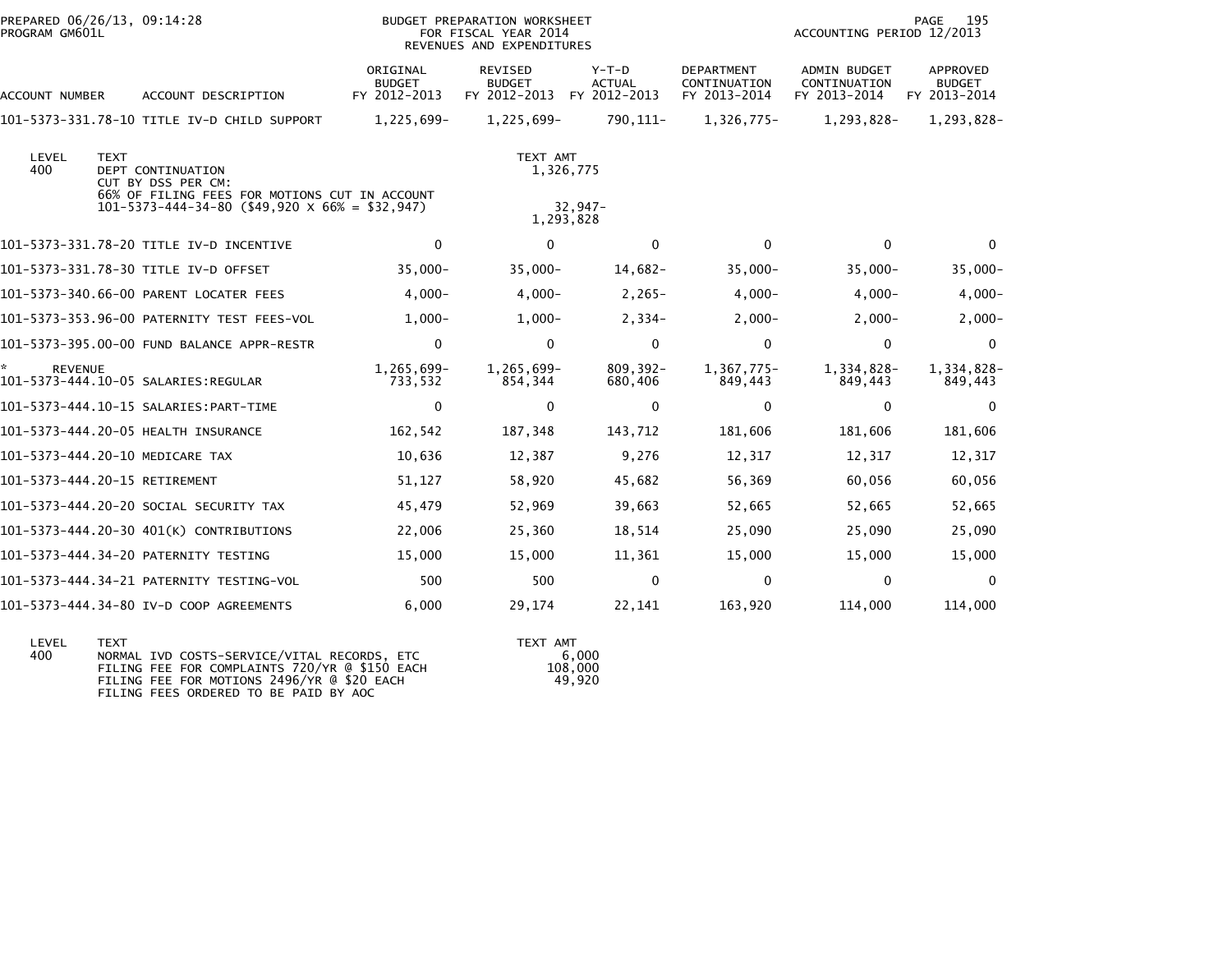| PROGRAM GM601L | PREPARED 06/26/13, 09:14:28                                                                             | <b>BUDGET PREPARATION WORKSHEET</b><br>FOR FISCAL YEAR 2014<br>REVENUES AND EXPENDITURES |                                          |                                 |                                                   | - 196<br>PAGE<br>ACCOUNTING PERIOD 12/2013          |                                           |  |
|----------------|---------------------------------------------------------------------------------------------------------|------------------------------------------------------------------------------------------|------------------------------------------|---------------------------------|---------------------------------------------------|-----------------------------------------------------|-------------------------------------------|--|
| ACCOUNT NUMBER | ACCOUNT DESCRIPTION                                                                                     | ORIGINAL<br><b>BUDGET</b><br>FY 2012-2013                                                | REVISED<br><b>BUDGET</b><br>FY 2012-2013 | Y-T-D<br>ACTUAL<br>FY 2012-2013 | <b>DEPARTMENT</b><br>CONTINUATION<br>FY 2013-2014 | <b>ADMIN BUDGET</b><br>CONTINUATION<br>FY 2013-2014 | APPROVED<br><b>BUDGET</b><br>FY 2013-2014 |  |
|                | CUT BY DSS PER CM:<br>FILING FEES FOR MOTION 2496/YR @ 20 EACH<br>REVENUE REDUCED BY 66% OF \$49,920.00 |                                                                                          |                                          | $49.920 -$                      |                                                   |                                                     |                                           |  |
|                |                                                                                                         |                                                                                          |                                          | 114,000                         |                                                   |                                                     |                                           |  |
|                | 101–5373–444.58–00 TRAVEL                                                                               | 8,104                                                                                    | 8,104                                    | 2,972                           | 8,460                                             | 8,460                                               | 8,460                                     |  |
| LEVEL<br>400   | <b>TEXT</b><br>DAILY TRAVEL & NOTARY COSTS                                                              |                                                                                          | TEXT AMT                                 | 8,460<br>8,460                  |                                                   |                                                     |                                           |  |
| *.             | <b>EXPENDITURE</b>                                                                                      | 1,054,926                                                                                | 1,244,106                                | 973,727                         | 1,364,870                                         | 1,318,637                                           | 1,318,637                                 |  |
| **             | CHILD SUPPORT & ENFORCEMT                                                                               | 210.773-                                                                                 | $21.593 -$                               | 164,335                         | $2,905 -$                                         | $16, 191 -$                                         | $16.191 -$                                |  |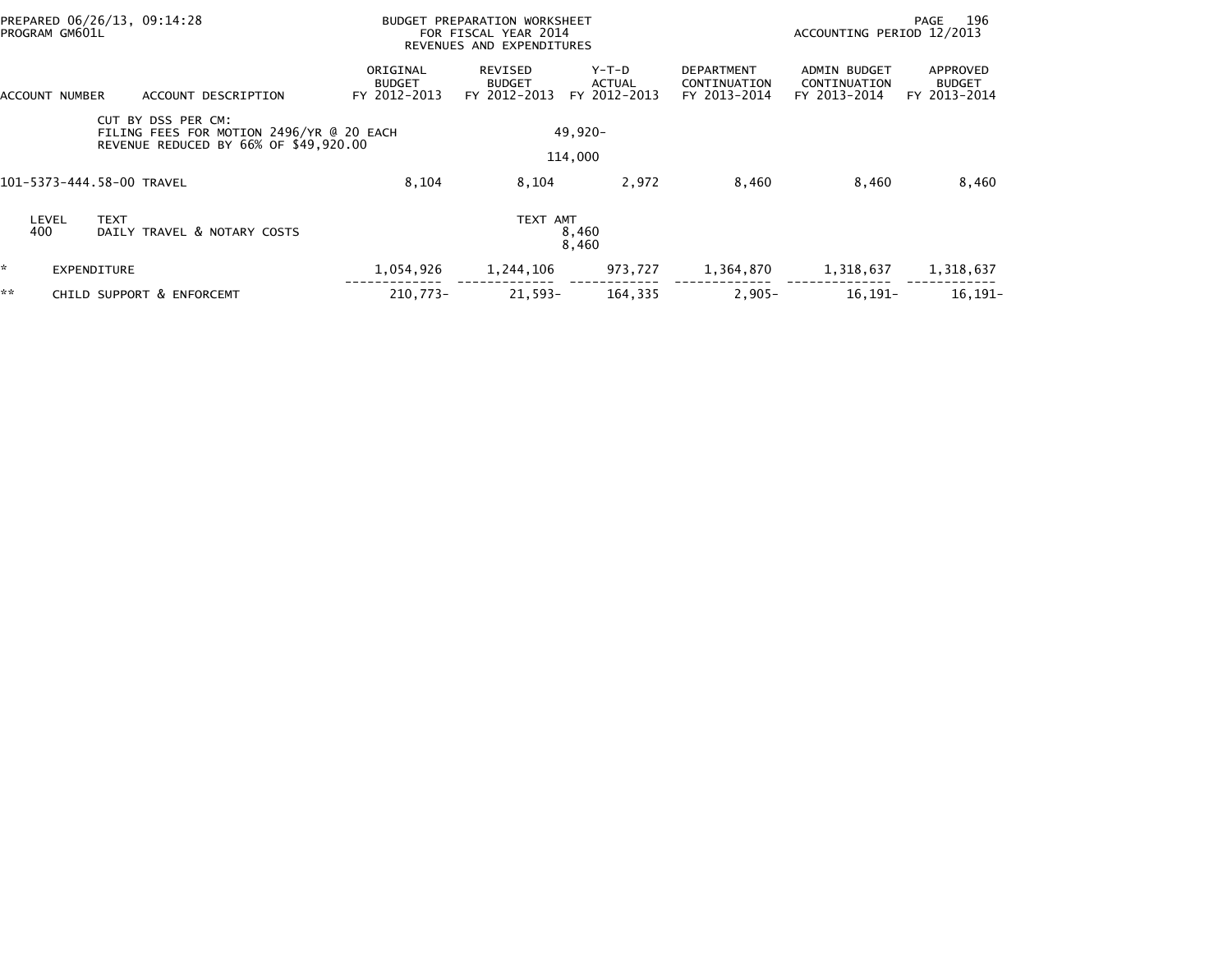| PREPARED 06/26/13, 09:14:28<br>PROGRAM GM601L |                                              |                                           | BUDGET PREPARATION WORKSHEET<br>FOR FISCAL YEAR 2014<br>REVENUES AND EXPENDITURES | 197<br>PAGE<br>ACCOUNTING PERIOD 12/2013 |                                                   |                                                     |                                           |
|-----------------------------------------------|----------------------------------------------|-------------------------------------------|-----------------------------------------------------------------------------------|------------------------------------------|---------------------------------------------------|-----------------------------------------------------|-------------------------------------------|
| ACCOUNT NUMBER                                | ACCOUNT DESCRIPTION                          | ORIGINAL<br><b>BUDGET</b><br>FY 2012-2013 | <b>REVISED</b><br><b>BUDGET</b><br>FY 2012-2013                                   | $Y-T-D$<br><b>ACTUAL</b><br>FY 2012-2013 | <b>DEPARTMENT</b><br>CONTINUATION<br>FY 2013-2014 | <b>ADMIN BUDGET</b><br>CONTINUATION<br>FY 2013-2014 | APPROVED<br><b>BUDGET</b><br>FY 2013-2014 |
|                                               | 101-5374-331.18-00 CHILD CARE DEV B G ADMIN  | $125,922-$                                | 170,230-                                                                          | 127,754-                                 | 172,515-                                          | 172,515-                                            | 172,515-                                  |
|                                               | 101-5374-331.20-00 CHILD CARE DEVELOPMENT BG | 4,240,391-                                | 4,335,667-                                                                        | $3,651,617-$                             | 4,140,352-                                        | $4, 140, 352 -$                                     | $4, 140, 352 -$                           |
|                                               | 101-5374-334.27-00 DOT-WF DAY CARE TRANSPORT | 41,506-                                   | $\mathbf{0}$                                                                      | $\mathbf{0}$                             | 0                                                 | 0                                                   | $\Omega$                                  |
|                                               | 101-5374-395.00-00 FUND BALANCE APPR-RESTR   | 0                                         | $\mathbf{0}$                                                                      | $\Omega$                                 | 0                                                 |                                                     | $\Omega$                                  |
| *<br><b>REVENUE</b>                           |                                              | 4,407,819-<br>139,510                     | 4,505,897-<br>233,321                                                             | $3,779,371-$<br>187,394                  | 4,312,867-<br>234,479                             | 4,312,867-<br>234,479                               | 4,312,867-<br>234,479                     |
| 101-5374-444.20-05 HEALTH INSURANCE           |                                              | 30,529                                    | 51,343                                                                            | 39,486                                   | 50,130                                            | 50,130                                              | 50,130                                    |
| 101-5374-444.20-10 MEDICARE TAX               |                                              | 2,023                                     | 3,383                                                                             | 2,556                                    | 3,400                                             | 3,400                                               | 3,400                                     |
| 101-5374-444.20-15 RETIREMENT                 |                                              | 9,656                                     | 15,707                                                                            | 12,551                                   | 15,560                                            | 15,560                                              | 15,560                                    |
|                                               | 101-5374-444.20-20 SOCIAL SECURITY TAX       | 8,650                                     | 14,466                                                                            | 10,928                                   | 14,538                                            | 14,538                                              | 14,538                                    |
|                                               | 101-5374-444.20-30 401(K) CONTRIBUTIONS      | 4,156                                     | 6,970                                                                             | 5,086                                    | 6,926                                             | 6,926                                               | 6,926                                     |
| 101-5374-444.58-25 TRAVEL:DOT                 |                                              | 41,506                                    | $\mathbf{0}$                                                                      | $\mathbf{0}$                             | $\Omega$                                          | $\mathbf{0}$                                        | $\Omega$                                  |
|                                               | 101-5374-444.83-20 CHILD DAY CARE PAYMENTS   | 4,240,391                                 | 4,335,667                                                                         | 3,651,617                                | 4,140,352                                         | 4,140,352                                           | 4,140,352                                 |
| ☆.<br><b>EXPENDITURE</b>                      |                                              | 4,476,421                                 | 4,660,857                                                                         | 3,909,618                                | 4,465,385                                         | 4,465,385                                           | 4,465,385                                 |
| **<br>CHILD DAY CARE                          |                                              | 68,602                                    | 154,960                                                                           | 130,247                                  | 152,518                                           | 152,518                                             | 152,518                                   |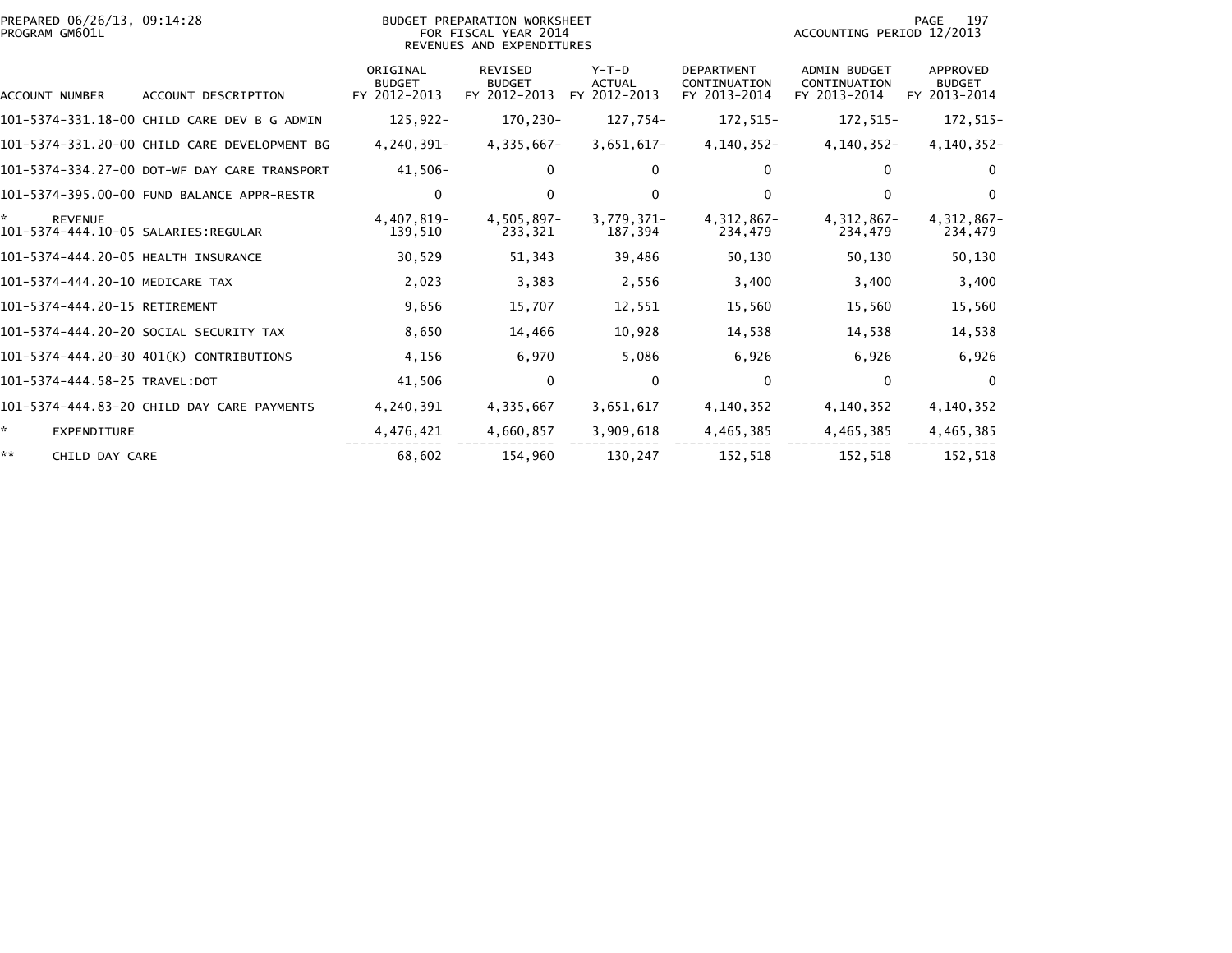| PREPARED 06/26/13, 09:14:28<br>PROGRAM GM601L |             |                                                                                                                                            | BUDGET PREPARATION WORKSHEET<br>FOR FISCAL YEAR 2014<br>REVENUES AND EXPENDITURES |                                                       |                          |                                                   | 198<br>PAGE<br>ACCOUNTING PERIOD 12/2013            |                                           |  |
|-----------------------------------------------|-------------|--------------------------------------------------------------------------------------------------------------------------------------------|-----------------------------------------------------------------------------------|-------------------------------------------------------|--------------------------|---------------------------------------------------|-----------------------------------------------------|-------------------------------------------|--|
| ACCOUNT NUMBER                                |             | ACCOUNT DESCRIPTION                                                                                                                        | ORIGINAL<br><b>BUDGET</b><br>FY 2012-2013                                         | REVISED<br><b>BUDGET</b><br>FY 2012-2013 FY 2012-2013 | $Y-T-D$<br><b>ACTUAL</b> | <b>DEPARTMENT</b><br>CONTINUATION<br>FY 2013-2014 | <b>ADMIN BUDGET</b><br>CONTINUATION<br>FY 2013-2014 | APPROVED<br><b>BUDGET</b><br>FY 2013-2014 |  |
|                                               |             | 101-5380-331.30-00 FOOD ASSISTANCE                                                                                                         | 831,674-                                                                          | 831,674-                                              | 726,579-                 | 857,300-                                          | 857,300-                                            | 857,300-                                  |  |
|                                               |             | 101-5380-331.34-00 FS CLAIM REC INCENTIVE FD                                                                                               | 23,205-                                                                           | 23,205-                                               | 17,382-                  | 19,850-                                           | 15,894-                                             | 15,894-                                   |  |
| LEVEL<br>400                                  | <b>TEXT</b> | DEPT CONTINUATION<br>CUT BY DSS PER CM:<br>50% OF LIEAP TEMP SALARY AND BENEFITS<br>$$7,349.25 + 562.23 = $7,911.48 (50% \times 7,911.48)$ |                                                                                   | TEXT AMT                                              | 19,850<br>$3,956-$       |                                                   |                                                     |                                           |  |
|                                               |             |                                                                                                                                            |                                                                                   |                                                       | 15,894                   |                                                   |                                                     |                                           |  |
|                                               |             | 101-5380-331.48-00 LOW INCOME ENERGY ASSIST                                                                                                | $56,310-$                                                                         | 116,687-                                              | 109,411-                 | 103,478-                                          | 103,478-                                            | $103,478-$                                |  |
| 101-5380-331.50-00 MA EXPANSION               |             |                                                                                                                                            | 19,016-                                                                           | 19,016–                                               | 14,389-                  | $19,016-$                                         | 19,016-                                             | $19,016-$                                 |  |
|                                               |             | 101-5380-331.52-00 MEDICAID ASSISTANCE                                                                                                     | 1,299,595-                                                                        | 1,301,837-                                            | 1,017,501-               | 1,377,244-                                        | 1,377,244-                                          | 1,377,244-                                |  |
|                                               |             | 101-5380-331.64-00 REFUGEE ASSISTANCE                                                                                                      | 0                                                                                 | $\mathbf{0}$                                          | $\mathbf 0$              | $\mathbf 0$                                       | 0                                                   | $\mathbf{0}$                              |  |
|                                               |             | 101-5380-331.85-00 TXIX MEDICAID TRANSPORTAT                                                                                               | 520,178-                                                                          | 534,428-                                              | 403,957-                 | $613,975-$                                        | 613,975-                                            | $613,975-$                                |  |
|                                               |             | 101-5380-334.53-00 MA EXPANSION STATE                                                                                                      | 19,016-                                                                           | 19,016-                                               | 14,389-                  | 19,016-                                           | 19,016-                                             | 19,016-                                   |  |
|                                               |             | 101-5380-334.71-00 TITLE XIX MEDICAID TRANS                                                                                                | $282, 352 -$                                                                      | 289,862-                                              | 197,836-                 | 277,959-                                          | 277,959-                                            | 277,959-                                  |  |
|                                               |             | 101-5380-334.87-00 MANAGED CARE CONTRACT                                                                                                   | 42,204-                                                                           | 44,445-                                               | $35,304-$                | $43,000 -$                                        | $43,000-$                                           | 43,000-                                   |  |
|                                               |             | 101-5380-395.00-00 FUND BALANCE APPR-RESTR                                                                                                 | $\mathbf 0$                                                                       | $\mathbf 0$                                           | $\mathbf 0$              | $\mathbf 0$                                       | 0                                                   | 0                                         |  |
| <b>REVENUE</b>                                |             |                                                                                                                                            | $3,093,550-$<br>2,445,871                                                         | $3,180,170-$<br>2,447,809                             | 2,536,748-<br>1,915,781  | 3,330,838-<br>2,530,156                           | $3,326,882-$<br>2,530,156                           | $3,326,882-$<br>2,530,156                 |  |
|                                               |             | 101-5380-444.10-10 SALARIES:OVERTIME                                                                                                       | 0                                                                                 | 3,000                                                 | $\mathbf 0$              | $\Omega$                                          | 0                                                   | $\mathbf{0}$                              |  |
|                                               |             | 101-5380-444.10-15 SALARIES:PART-TIME                                                                                                      | 35,667                                                                            | 119,445                                               | 33,035                   | 106,678                                           | 99,329                                              | 99,329                                    |  |
| LEVEL                                         | <b>TEXT</b> |                                                                                                                                            |                                                                                   | TEXT AMT                                              |                          |                                                   |                                                     |                                           |  |

| ----- |                                                                                                                         | .      |
|-------|-------------------------------------------------------------------------------------------------------------------------|--------|
| 400   | 4 LIEAP TEMPS TO ADMINISTER REQUIRED PROGRAM                                                                            | 29.397 |
|       | 6 TEMPS FOR ES TO SUPPORT FULL-TIME STAFF DURING<br>NCFAST CONVERSION-HIRING TEMPS IN LIEU OF FTE<br>CUT BY DSS PER CM: | 77.281 |
|       | 1 I TEAP TEMP                                                                                                           | -7.349 |
|       | REVENUE REDUCED BY 50%                                                                                                  | 99.329 |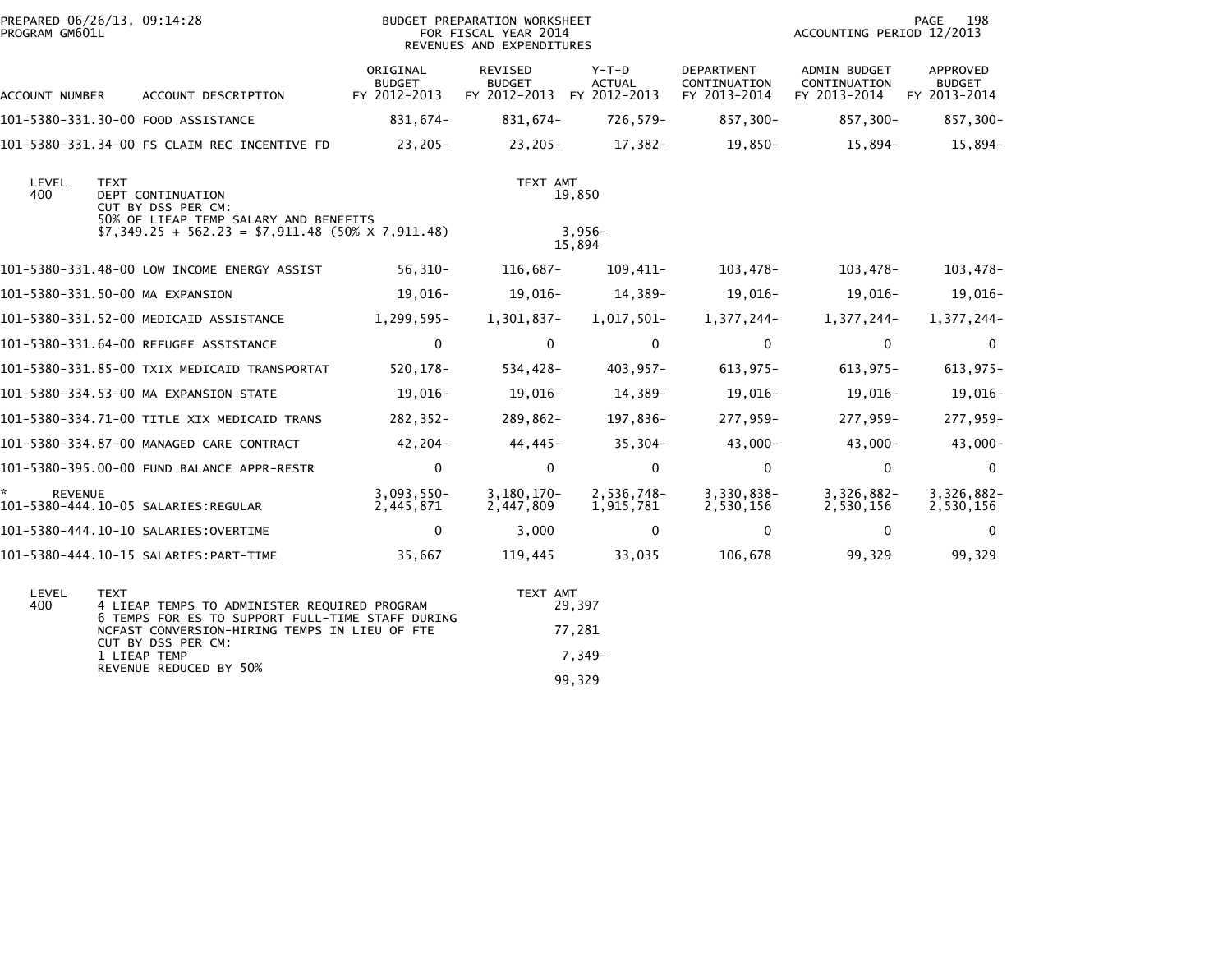| PROGRAM GM601L                                                         | PREPARED 06/26/13, 09:14:28                                                                   |                                           | BUDGET PREPARATION WORKSHEET<br>FOR FISCAL YEAR 2014<br>REVENUES AND EXPENDITURES |                          |                                                   | ACCOUNTING PERIOD 12/2013                           | 199<br>PAGE                               |
|------------------------------------------------------------------------|-----------------------------------------------------------------------------------------------|-------------------------------------------|-----------------------------------------------------------------------------------|--------------------------|---------------------------------------------------|-----------------------------------------------------|-------------------------------------------|
| ACCOUNT NUMBER                                                         | ACCOUNT DESCRIPTION                                                                           | ORIGINAL<br><b>BUDGET</b><br>FY 2012-2013 | REVISED<br><b>BUDGET</b><br>FY 2012-2013 FY 2012-2013                             | $Y-T-D$<br><b>ACTUAL</b> | <b>DEPARTMENT</b><br>CONTINUATION<br>FY 2013-2014 | <b>ADMIN BUDGET</b><br>CONTINUATION<br>FY 2013-2014 | APPROVED<br><b>BUDGET</b><br>FY 2013-2014 |
|                                                                        | 101-5380-444.20-05 HEALTH INSURANCE                                                           | 543,028                                   | 551,235                                                                           | 410,772                  | 563,739                                           | 563,739                                             | 563,739                                   |
|                                                                        | 101-5380-444.20-10 MEDICARE TAX                                                               | 35,982                                    | 37,622                                                                            | 26,558                   | 38,234                                            | 38,127                                              | 38,127                                    |
| LEVEL<br>400                                                           | <b>TEXT</b><br><b>DEPT CONTINUATION</b><br>CUT BY DSS PER CM:<br>1 LIEAP TEMP WORKER BENEFITS |                                           | TEXT AMT                                                                          | 38,234<br>$107 -$        |                                                   |                                                     |                                           |
|                                                                        | REVENUE REDUCED BY 50%                                                                        |                                           |                                                                                   | 38,127                   |                                                   |                                                     |                                           |
|                                                                        | 101-5380-444.20-15 RETIREMENT                                                                 | 171,756                                   | 173,916                                                                           | 130,401                  | 174,981                                           | 178,882                                             | 178,882                                   |
|                                                                        | 101-5380-444.20-20 SOCIAL SECURITY TAX                                                        | 153,855                                   | 160,834                                                                           | 113,556                  | 163,484                                           | 163,028                                             | 163,028                                   |
| LEVEL<br><b>TEXT</b><br>400<br>DEPT CONTINUATION<br>CUT BY DSS PER CM: |                                                                                               |                                           | TEXT AMT                                                                          | 163,484                  |                                                   |                                                     |                                           |
|                                                                        | 1 LIEAP TEMP WORKER<br>50 % REVENUE REDUCED                                                   |                                           |                                                                                   | $456 -$                  |                                                   |                                                     |                                           |
|                                                                        |                                                                                               |                                           |                                                                                   | 163,028                  |                                                   |                                                     |                                           |
|                                                                        | 101-5380-444.20-30 401(K) CONTRIBUTIONS                                                       | 73,926                                    | 75,189                                                                            | 52,852                   | 77,885                                            | 77,885                                              | 77,885                                    |
|                                                                        | 101-5380-444.33-00 OTHER PROFESSIONAL SRVCS                                                   | 28,155                                    | 59,761                                                                            | 59,761                   | 50,000                                            | 50,000                                              | 50,000                                    |
|                                                                        | 101-5380-444.33-20 FOOD STAMP ISSUANCE CONTR                                                  | 50,000                                    | 50,000                                                                            | 30,136                   | 50,000                                            | 50,000                                              | 50,000                                    |
|                                                                        | 101-5380-444.33-32 INCOME MAINTENANCE                                                         | $\mathbf 0$                               | 14,981                                                                            | 14,981                   | $\mathbf 0$                                       | 0                                                   | $\mathbf 0$                               |
|                                                                        | 101-5380-444.58-10 TRAVEL:INCOME MAINTENANCE                                                  | 11,630                                    | 11,630                                                                            | 3,639                    | 9,500                                             | 9,500                                               | 9,500                                     |
| LEVEL<br>400                                                           | <b>TEXT</b><br>DAILY TRAVEL, MANDATORY NCFAST TRAINING FOR                                    |                                           | TEXT AMT                                                                          |                          |                                                   |                                                     |                                           |
|                                                                        | MEDICAID ROLLOUT                                                                              |                                           |                                                                                   | 9,500<br>9,500           |                                                   |                                                     |                                           |
|                                                                        | 101–5380–444.58–40 TRAVEL:VOLUNTEER-RELATIVE                                                  | 3,500                                     | 3,500                                                                             | 0                        | 0                                                 | $\mathbf{0}$                                        | 0                                         |
|                                                                        | 101-5380-444.58-45 TRAVEL:VOLUNTEER-NON-RELA                                                  | 790,000                                   | 790,000                                                                           | 676,805                  | 803,390                                           | 803,390                                             | 803,390                                   |
| $L$ CMCL.                                                              | <b>TEVT</b>                                                                                   |                                           | TEVT AMT                                                                          |                          |                                                   |                                                     |                                           |

LEVEL TEXT TEXT AMT 400 CURRENT MEDICAID TRANSPORTATION SVCS PLUS ESTIMATE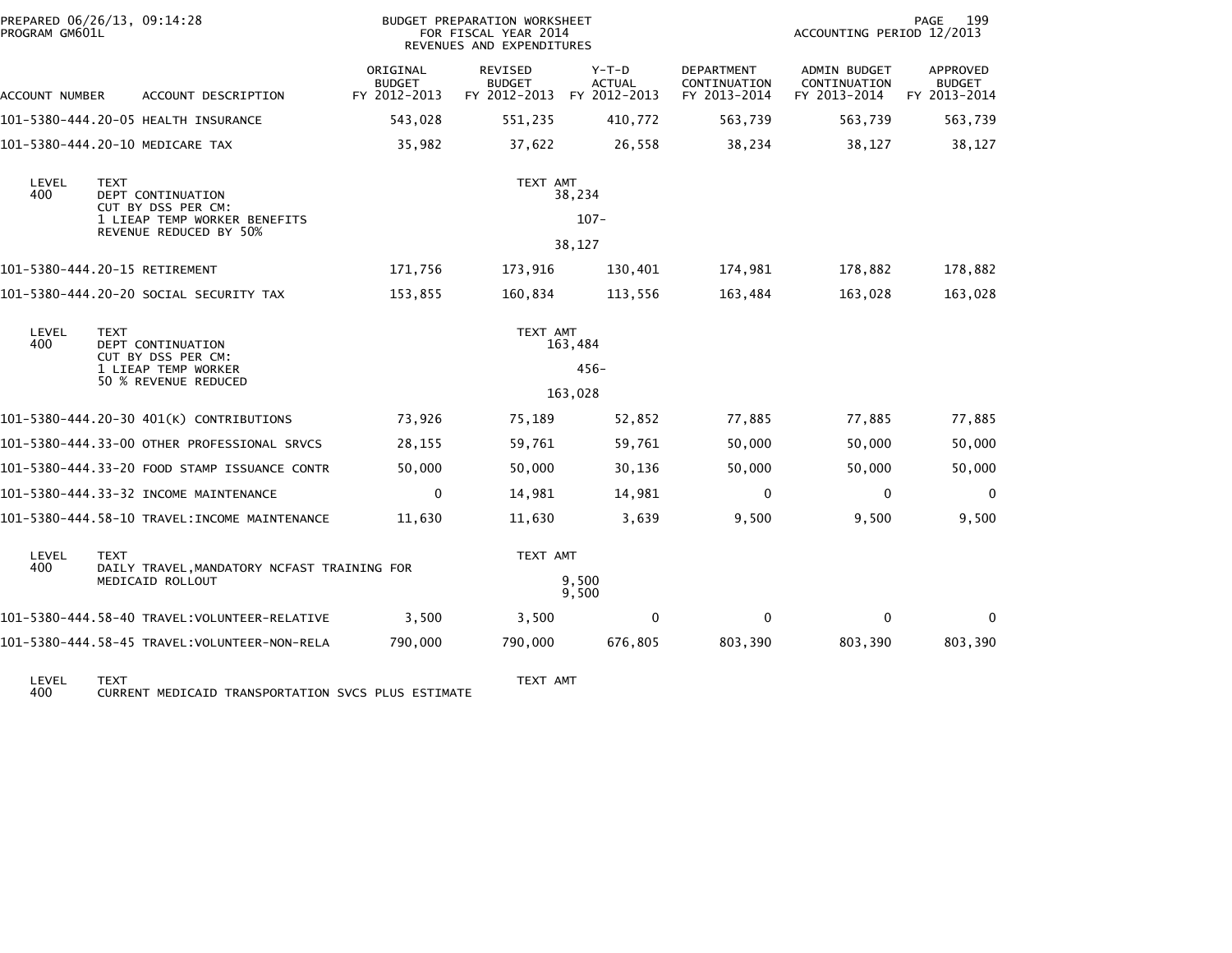| PREPARED 06/26/13, 09:14:28<br>PROGRAM GM601L |                                                    | BUDGET PREPARATION WORKSHEET<br>FOR FISCAL YEAR 2014<br>REVENUES AND EXPENDITURES |                                          |                                   |                                                   | 200<br>PAGE<br>ACCOUNTING PERIOD 12/2013     |                                           |  |
|-----------------------------------------------|----------------------------------------------------|-----------------------------------------------------------------------------------|------------------------------------------|-----------------------------------|---------------------------------------------------|----------------------------------------------|-------------------------------------------|--|
| ACCOUNT DESCRIPTION<br>ACCOUNT NUMBER         |                                                    | ORIGINAL<br><b>BUDGET</b><br>FY 2012-2013                                         | REVISED<br><b>BUDGET</b><br>FY 2012-2013 | $Y-T-D$<br>ACTUAL<br>FY 2012-2013 | <b>DEPARTMENT</b><br>CONTINUATION<br>FY 2013-2014 | ADMIN BUDGET<br>CONTINUATION<br>FY 2013-2014 | APPROVED<br><b>BUDGET</b><br>FY 2013-2014 |  |
|                                               | FOR CLIENTS IN ADULT CARE HOMES USING THIS SERVICE |                                                                                   |                                          | 803,390<br>803,390                |                                                   |                                              |                                           |  |
| 101-5380-444.58-50 TRAVEL:VOLUNTEER-NR        |                                                    | 3,500                                                                             | 5,500                                    | 4,729                             | 4,000                                             | 4,000                                        | 4,000                                     |  |
| 101-5380-444.61-95 SUPPLIES:OTHER SMALL EQMT  |                                                    | 0                                                                                 | $\Omega$                                 | 0                                 | 0                                                 | 0                                            | $\mathbf{0}$                              |  |
| 101-5380-444.76-20 F/A:DP EQUIPMENT           |                                                    | 0                                                                                 | $\Omega$                                 | 0                                 | 0                                                 | 0                                            | $\Omega$                                  |  |
|                                               |                                                    | $\mathbf{0}$                                                                      | $\Omega$                                 | $\Omega$                          | 0                                                 | 0                                            | $\Omega$                                  |  |
| 101-5380-444.90-11 BANK FEES:FOOD STAMP       |                                                    | $\mathbf{0}$                                                                      |                                          | $\Omega$                          | 0                                                 | 0                                            | $\mathbf{0}$                              |  |
| 101-5380-444.90-12 BANK FEES:MEDICAID         |                                                    | $\Omega$                                                                          | $\Omega$                                 | $\Omega$                          | 0                                                 | 0                                            | $\Omega$                                  |  |
| 101-5380-444.90-13 BANK FEES:SPECIAL ASSIST   |                                                    | $\Omega$                                                                          |                                          | $\Omega$                          |                                                   |                                              | $\mathbf{0}$                              |  |
| 101-5380-444.90-19 BANK FEES:INCOME MAINTENA  |                                                    | 6,000                                                                             | 6,000                                    | 2,367                             | 6,000                                             | 6,000                                        | 6,000                                     |  |
| <b>EXPENDITURE</b>                            |                                                    | 4,352,870                                                                         | 4,510,422                                | 3,475,373                         | 4,578,047                                         | 4,574,036                                    | 4,574,036                                 |  |
| **<br>PUBLIC ASSISTANCE ADMIN                 |                                                    | 1,259,320                                                                         | 1,330,252                                | 938,625                           | 1,247,209                                         | 1,247,154                                    | 1,247,154                                 |  |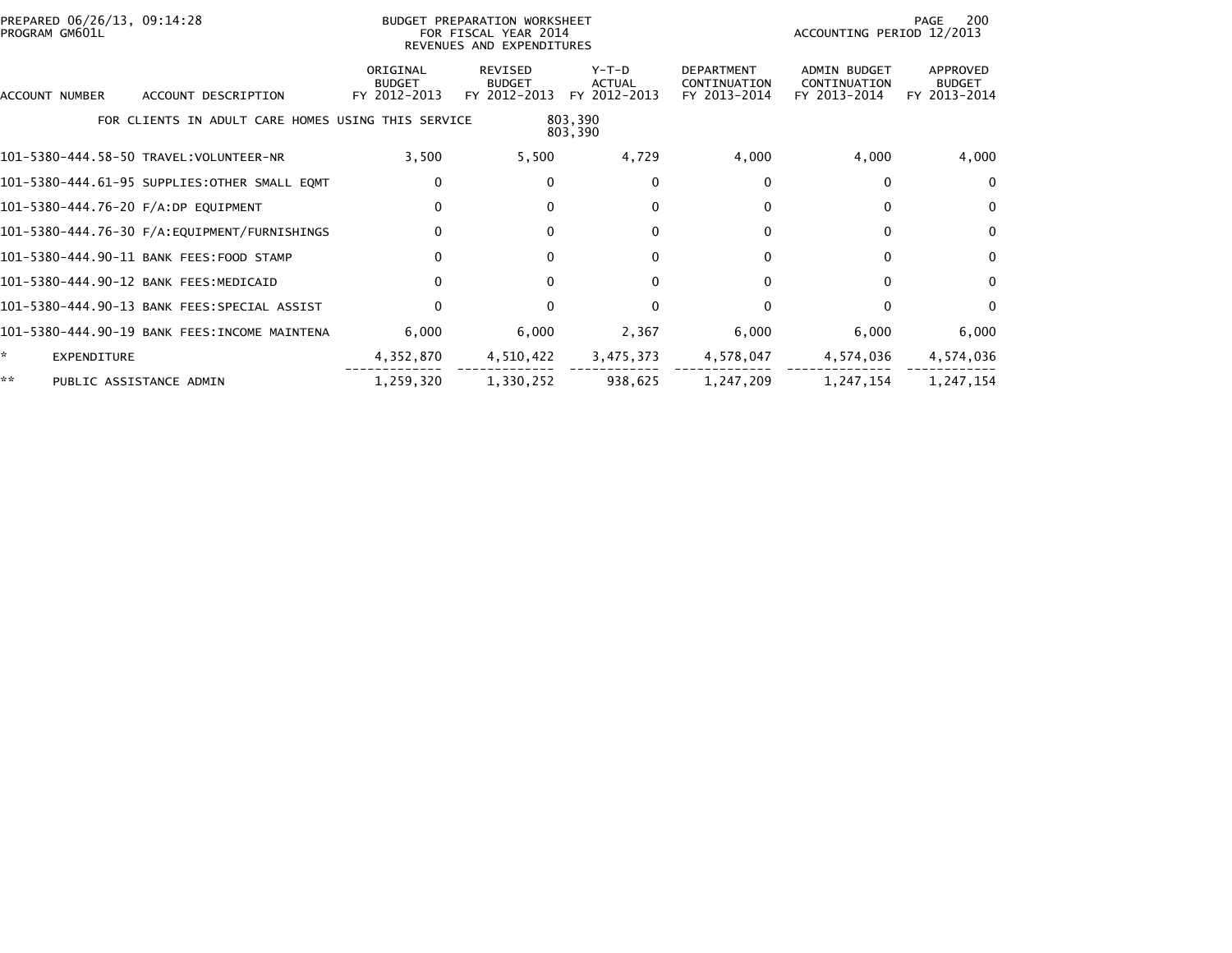| PREPARED 06/26/13, 09:14:28<br>PROGRAM GM601L |                                             |                                           | BUDGET PREPARATION WORKSHEET<br>FOR FISCAL YEAR 2014<br>REVENUES AND EXPENDITURES |                                 |                                                   | ACCOUNTING PERIOD 12/2013                    | 201<br>PAGE                               |
|-----------------------------------------------|---------------------------------------------|-------------------------------------------|-----------------------------------------------------------------------------------|---------------------------------|---------------------------------------------------|----------------------------------------------|-------------------------------------------|
| ACCOUNT NUMBER                                | ACCOUNT DESCRIPTION                         | ORIGINAL<br><b>BUDGET</b><br>FY 2012-2013 | REVISED<br><b>BUDGET</b><br>FY 2012-2013                                          | Y-T-D<br>ACTUAL<br>FY 2012-2013 | <b>DEPARTMENT</b><br>CONTINUATION<br>FY 2013-2014 | ADMIN BUDGET<br>CONTINUATION<br>FY 2013-2014 | APPROVED<br><b>BUDGET</b><br>FY 2013-2014 |
|                                               | 101-5381-331.54-00 MEDICAID CASE MANAGEMENT | $40,000 -$                                | $40,000 -$                                                                        | 17,286-                         | $40,000 -$                                        | $40,000 -$                                   | $40,000 -$                                |
| ×.<br>REVENUE                                 |                                             | $40.000 -$<br>38,866                      | $40,000 -$<br>23,866                                                              | 17,286-<br>17,562               | 40,000-<br>46,528                                 | $40,000 -$<br>46,528                         | $40,000 -$<br>46,528                      |
|                                               | 101-5381-444.20-05 HEALTH INSURANCE         | 8,505                                     | 4,655                                                                             | 3,772                           | 9,947                                             | 9,947                                        | 9,947                                     |
|                                               | 101-5381-444.20-10 MEDICARE TAX             | 564                                       | 304                                                                               | 240                             | 675                                               | 675                                          | 675                                       |
| 101-5381-444.20-15 RETIREMENT                 |                                             | 2,690                                     | 1,440                                                                             | 1,181                           | 3,088                                             | 3,290                                        | 3,290                                     |
|                                               | 101-5381-444.20-20 SOCIAL SECURITY TAX      | 2,410                                     | 1,277                                                                             | 1,027                           | 2,885                                             | 2,885                                        | 2,885                                     |
|                                               | 101-5381-444.20-30 401(K) CONTRIBUTIONS     | 1,158                                     | 595                                                                               | 480                             | 1,374                                             | 1,374                                        | 1,374                                     |
| ÷.<br><b>EXPENDITURE</b>                      |                                             | 54,193                                    | 32,137                                                                            | 24,262                          | 64,497                                            | 64,699                                       | 64,699                                    |
| **                                            | MEDICAID CASE MANAGEMENT                    | 14,193                                    | $7,863-$                                                                          | 6,976                           | 24,497                                            | 24,699                                       | 24,699                                    |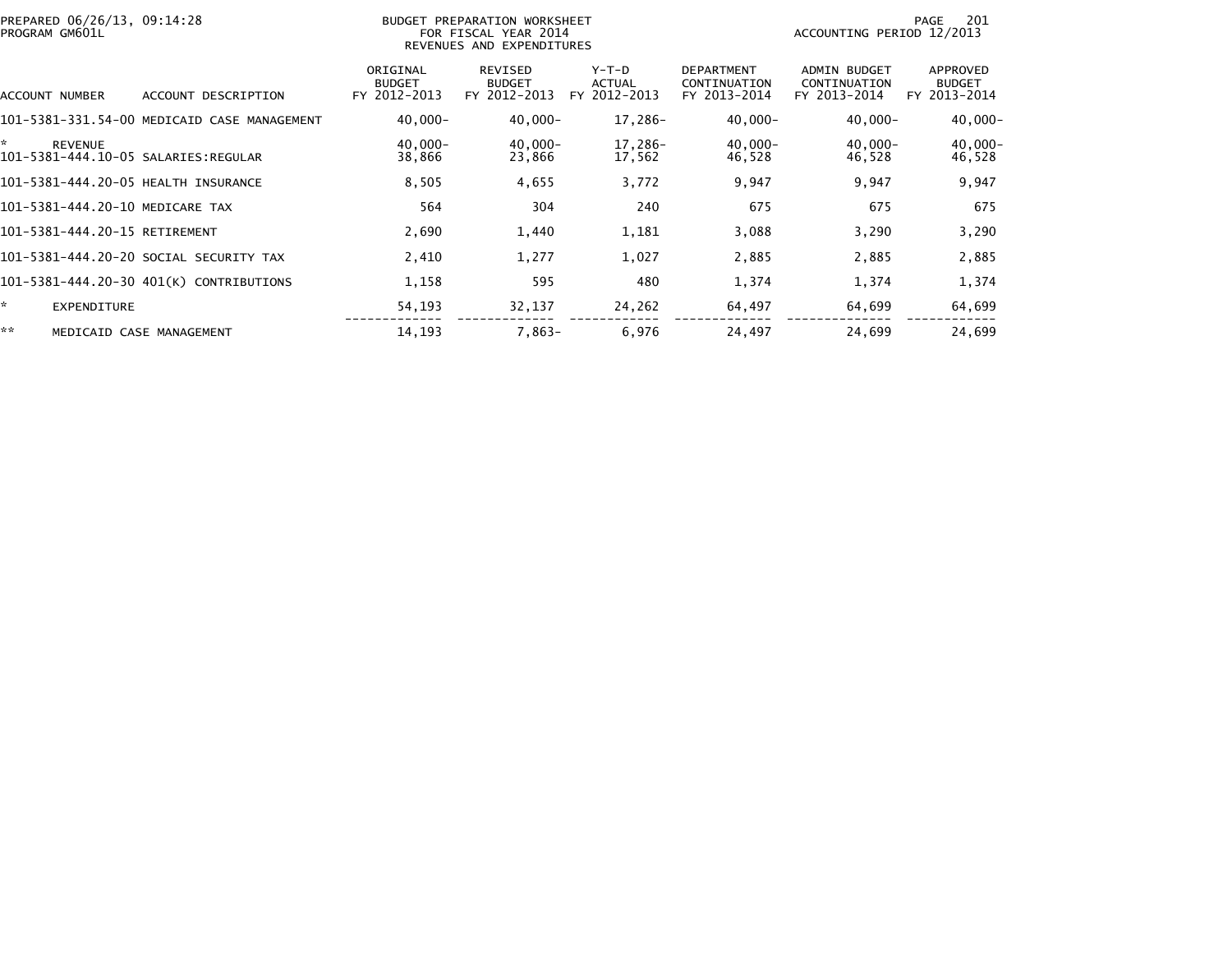|    | PREPARED 06/26/13, 09:14:28<br>PROGRAM GM601L |                                       |                                           | BUDGET PREPARATION WORKSHEET<br>FOR FISCAL YEAR 2014<br>REVENUES AND EXPENDITURES |                                   |                                                   |                                              | -202<br>PAGE<br>ACCOUNTING PERIOD 12/2013 |  |
|----|-----------------------------------------------|---------------------------------------|-------------------------------------------|-----------------------------------------------------------------------------------|-----------------------------------|---------------------------------------------------|----------------------------------------------|-------------------------------------------|--|
|    | ACCOUNT NUMBER                                | ACCOUNT DESCRIPTION                   | ORIGINAL<br><b>BUDGET</b><br>FY 2012-2013 | REVISED<br><b>BUDGET</b><br>FY 2012-2013                                          | $Y-T-D$<br>ACTUAL<br>FY 2012-2013 | <b>DEPARTMENT</b><br>CONTINUATION<br>FY 2013-2014 | ADMIN BUDGET<br>CONTINUATION<br>FY 2013-2014 | APPROVED<br><b>BUDGET</b><br>FY 2013-2014 |  |
|    |                                               | 101-5382-341.20-00 RRMC REIMBURSEMENT |                                           |                                                                                   |                                   |                                                   |                                              | 0                                         |  |
| *. | <b>REVENUE</b>                                |                                       |                                           |                                                                                   | $\Omega$                          |                                                   |                                              | $\Omega$                                  |  |
| ** | MEDICAID - RRMC                               |                                       |                                           |                                                                                   |                                   |                                                   |                                              | $\Omega$                                  |  |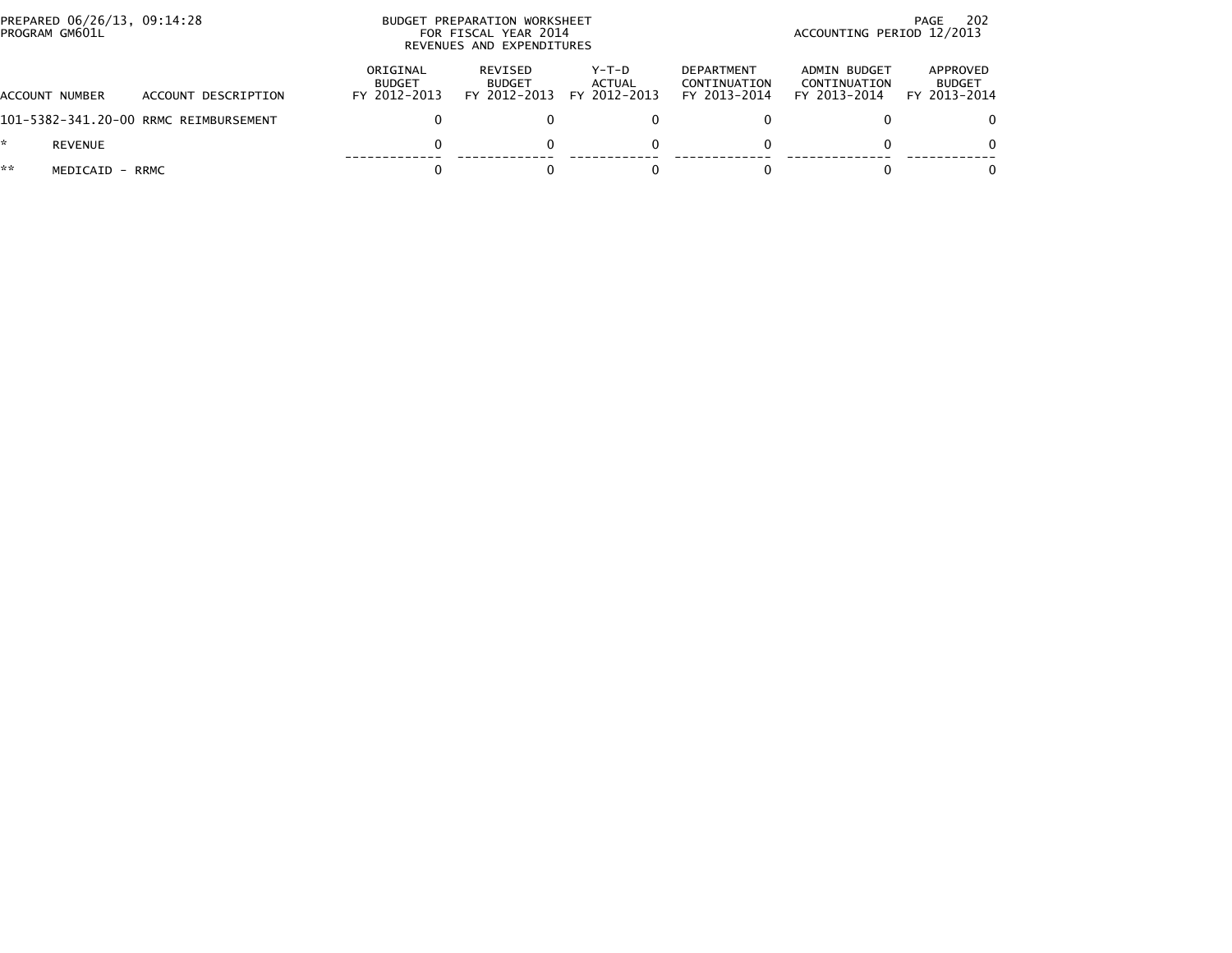| PROGRAM GM601L | PREPARED 06/26/13, 09:14:28                                                                                                                   |                                           | BUDGET PREPARATION WORKSHEET<br>FOR FISCAL YEAR 2014<br>REVENUES AND EXPENDITURES |                                        |                                            | PAGE<br>203<br>ACCOUNTING PERIOD 12/2013     |                                           |  |
|----------------|-----------------------------------------------------------------------------------------------------------------------------------------------|-------------------------------------------|-----------------------------------------------------------------------------------|----------------------------------------|--------------------------------------------|----------------------------------------------|-------------------------------------------|--|
| ACCOUNT NUMBER | ACCOUNT DESCRIPTION                                                                                                                           | ORIGINAL<br><b>BUDGET</b><br>FY 2012-2013 | REVISED<br><b>BUDGET</b><br>FY 2012-2013                                          | Y-T-D<br><b>ACTUAL</b><br>FY 2012-2013 | DEPARTMENT<br>CONTINUATION<br>FY 2013-2014 | ADMIN BUDGET<br>CONTINUATION<br>FY 2013-2014 | APPROVED<br><b>BUDGET</b><br>FY 2013-2014 |  |
|                |                                                                                                                                               | 0                                         | $\mathbf 0$                                                                       | 0                                      | 0                                          | 0                                            | 0                                         |  |
|                | 101-5383-331.75-20 TANF DOMESTIC VIOLENCE                                                                                                     | $\mathbf 0$                               | $\mathbf{0}$                                                                      | $\mathbf 0$                            | $\mathbf{0}$                               | $\mathbf{0}$                                 | $\mathbf{0}$                              |  |
|                | 101-5383-331.75-30 TANF CPS/FC/ADOPTION                                                                                                       | 290,638-                                  | 365,078-                                                                          | 227,741-                               | 345,097-                                   | 345,097-                                     | 345,097-                                  |  |
|                | 101-5383-331.93-00 WORK FIRST INCENTIVES                                                                                                      | $5,000-$                                  | $5,000-$                                                                          | $5,103-$                               | $5,000-$                                   | $5,000-$                                     | $5,000-$                                  |  |
|                | 101-5383-331.94-00 WORK FIRST SERVICES-FED                                                                                                    | 588,306-                                  | 737,208-                                                                          | $700,417-$                             | 652,952-                                   | 649,674-                                     | 649,674-                                  |  |
| LEVEL<br>400   | <b>TEXT</b><br>DEPT CONTINUATION<br>CUT BY DSS PER CM:<br>FREEZE SW III POSITION - PORTION OF SALARY<br>AND BENEFITS CODED TO THIS DEPARTMENT |                                           | TEXT AMT                                                                          | 652,952                                |                                            |                                              |                                           |  |
|                | $$2442.79 + $834.88 = $3,277.67$ @ 100%                                                                                                       |                                           |                                                                                   | $3,278-$<br>649,674                    |                                            |                                              |                                           |  |
| <b>REVENUE</b> | 101-5383-444.10-05 SALARIES:REGULAR                                                                                                           | 883,944-<br>1,500,456                     | 1,107,286-<br>1,661,008                                                           | 933,261-<br>1,247,462                  | 1,003,049-<br>1,672,404                    | 999,771-<br>1,661,167                        | 999.771-<br>1,661,167                     |  |
| LEVEL<br>400   | <b>TEXT</b><br>DEPT CONTINUATION<br>CUT BY DSS PER CM:                                                                                        |                                           | TEXT AMT<br>1,672,404                                                             |                                        |                                            |                                              |                                           |  |
|                | FREEZE SW III POSITION - PORTION OF SALARY<br>CODED TO THIS DEPARTMENT $$2,443 + $8,794 = $11,237$<br>REVENUE REDUCED BY 100% \$2,443         |                                           |                                                                                   | 11,237-                                |                                            |                                              |                                           |  |
|                | \$8,794 IS COUNTY MOE                                                                                                                         |                                           | 1,661,167                                                                         |                                        |                                            |                                              |                                           |  |
|                |                                                                                                                                               | $\mathbf 0$                               | $\mathbf{0}$                                                                      | $\mathbf 0$                            | $\Omega$                                   | $\mathbf{0}$                                 | 0                                         |  |
|                |                                                                                                                                               | $\mathbf 0$                               | $\Omega$                                                                          | $\mathbf{0}$                           | $\mathbf{0}$                               | $\mathbf{0}$                                 | $\mathbf{0}$                              |  |
|                | 101-5383-444.20-05 HEALTH INSURANCE                                                                                                           | 328,341                                   | 363,657                                                                           | 262,789                                | 357,550                                    | 355,700                                      | 355,700                                   |  |
| LEVEL<br>400   | <b>TEXT</b><br>DEPT CONTINUATION<br>CUT BY DSS PER CM:<br>FREEZE SW III - PORTION OF BENEFITS CODED TO THIS                                   |                                           | TEXT AMT                                                                          | 357,550                                |                                            |                                              |                                           |  |
|                | DEPARTMENT                                                                                                                                    |                                           |                                                                                   | $1.850 -$<br>355,700                   |                                            |                                              |                                           |  |
|                | 101-5383-444.20-10 MEDICARE TAX                                                                                                               | 21,757                                    | 24,086                                                                            | 17,017                                 | 24,250                                     | 24,087                                       | 24,087                                    |  |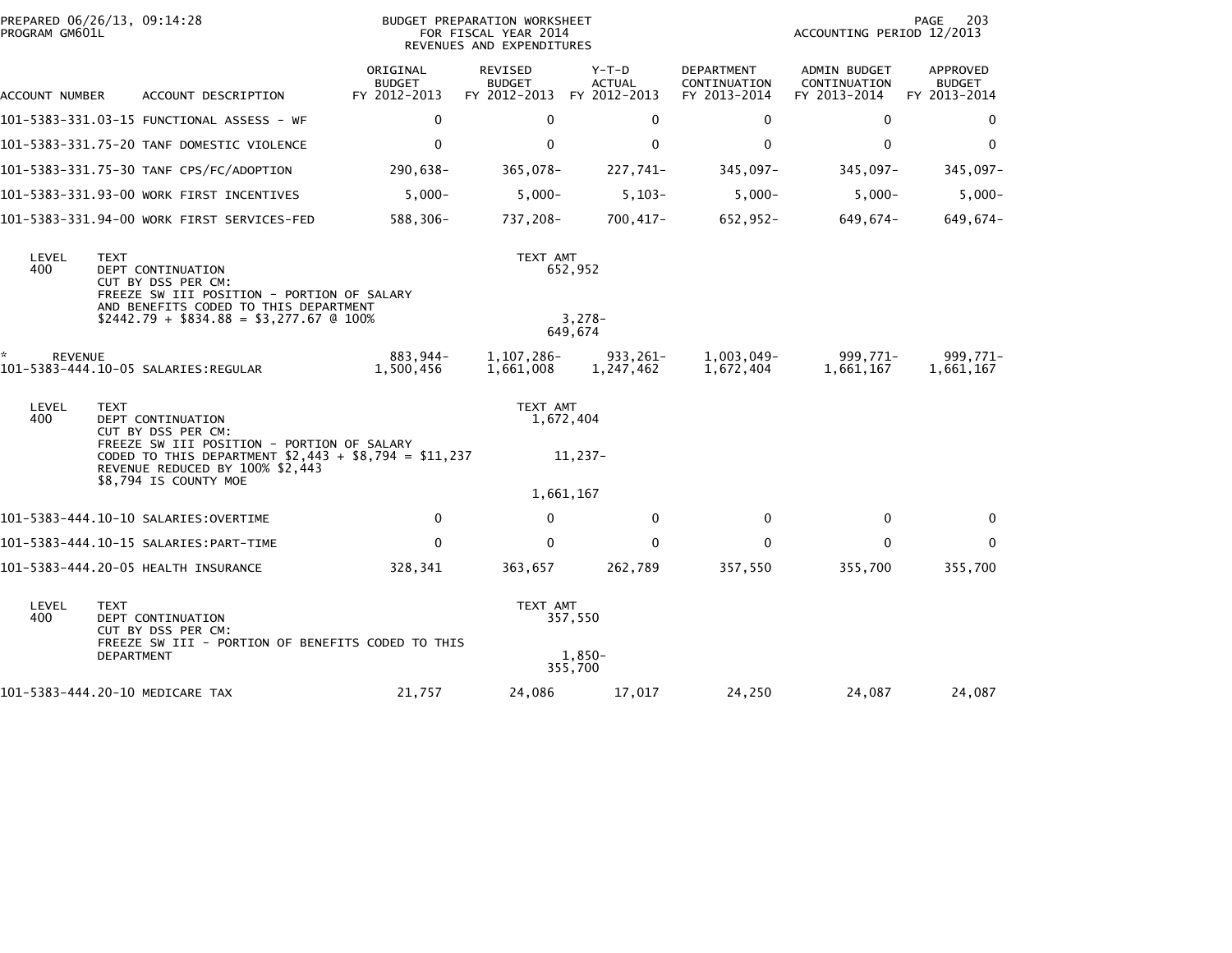| PROGRAM GM601L | PREPARED 06/26/13, 09:14:28                                                                                                      | BUDGET PREPARATION WORKSHEET<br>FOR FISCAL YEAR 2014<br>REVENUES AND EXPENDITURES |                                                       |                    |                                            | PAGE<br>204<br>ACCOUNTING PERIOD 12/2013     |                                           |
|----------------|----------------------------------------------------------------------------------------------------------------------------------|-----------------------------------------------------------------------------------|-------------------------------------------------------|--------------------|--------------------------------------------|----------------------------------------------|-------------------------------------------|
| ACCOUNT NUMBER | ACCOUNT DESCRIPTION                                                                                                              | ORIGINAL<br>BUDGET<br>FY 2012-2013                                                | REVISED<br><b>BUDGET</b><br>FY 2012-2013 FY 2012-2013 | Y-T-D<br>ACTUAL    | DEPARTMENT<br>CONTINUATION<br>FY 2013-2014 | ADMIN BUDGET<br>CONTINUATION<br>FY 2013-2014 | APPROVED<br><b>BUDGET</b><br>FY 2013-2014 |
| LEVEL<br>400   | <b>TEXT</b><br>DEPT CONTINUATION<br>CUT BY DSS PER CM:<br>FREEZE SW III - PORTION OF BENEFITS CODED TO THIS<br><b>DEPARTMENT</b> |                                                                                   | TEXT AMT                                              | 24,250<br>$163-$   |                                            |                                              |                                           |
|                |                                                                                                                                  |                                                                                   |                                                       | 24,087             |                                            |                                              |                                           |
|                | 101-5383-444.20-15 RETIREMENT                                                                                                    | 103,852                                                                           | 114,226                                               | 83,550             | 110,982                                    | 117,445                                      | 117,445                                   |
| LEVEL<br>400   | <b>TEXT</b><br>DEPARTMENT CONTINUATION<br>CUT BY DSS PER CM:                                                                     |                                                                                   | TEXT AMT                                              | 118,239            |                                            |                                              |                                           |
|                | FREEZE SW III POSITION - PORTION OF BENEFITS<br>CODED TO THIS DEPARTMENT                                                         |                                                                                   |                                                       | $794-$<br>117,445  |                                            |                                              |                                           |
|                | 101-5383-444.20-20 SOCIAL SECURITY TAX                                                                                           | 93,028                                                                            | 102,983                                               | 72,760             | 103,689                                    | 102,992                                      | 102,992                                   |
| LEVEL<br>400   | <b>TEXT</b><br>DEPT CONTINUATION<br>CUT BY DSS PER CM:                                                                           |                                                                                   | TEXT AMT                                              | 103,689            |                                            |                                              |                                           |
|                | FREEZE SW III - PORTION OF BENEFITS CODED TO<br>THIS DEPARTMENT                                                                  |                                                                                   |                                                       | $697 -$<br>102,992 |                                            |                                              |                                           |
|                | 101-5383-444.20-30 401(K) CONTRIBUTIONS                                                                                          | 44,699                                                                            | 49,515                                                | 33,831             | 49,398                                     | 49,061                                       | 49,061                                    |
| LEVEL<br>400   | <b>TEXT</b><br>DEPT CONTINUATION<br>CUT BY DSS PER CM                                                                            |                                                                                   | TEXT AMT                                              | 49,398             |                                            |                                              |                                           |
|                | FREEZE SW III POSITION - PORTION OF BENEFITS<br>CODED TO THIS DEPARTMENT                                                         |                                                                                   |                                                       | $337 -$<br>49.061  |                                            |                                              |                                           |
|                | 101-5383-444.33-00 OTHER PROFESSIONAL SRVCS                                                                                      | $\mathbf 0$                                                                       | $\mathbf 0$                                           | $\mathbf 0$        | 0                                          | 0                                            | $\mathbf 0$                               |
|                | 101-5383-444.33-17 CONTRACTED SERVICES                                                                                           | $\mathbf 0$                                                                       | 0                                                     | $\mathbf 0$        | 0                                          | $\mathbf 0$                                  | $\mathbf 0$                               |
|                |                                                                                                                                  | 52,000                                                                            | 51,000                                                | 15,031             | 52,000                                     | 52,000                                       | 52,000                                    |
|                | 101-5383-444.59-25 TRAINING:FOSTER PARENTS                                                                                       | 300                                                                               | 300                                                   | $\mathbf 0$        | 300                                        | 300                                          | 300                                       |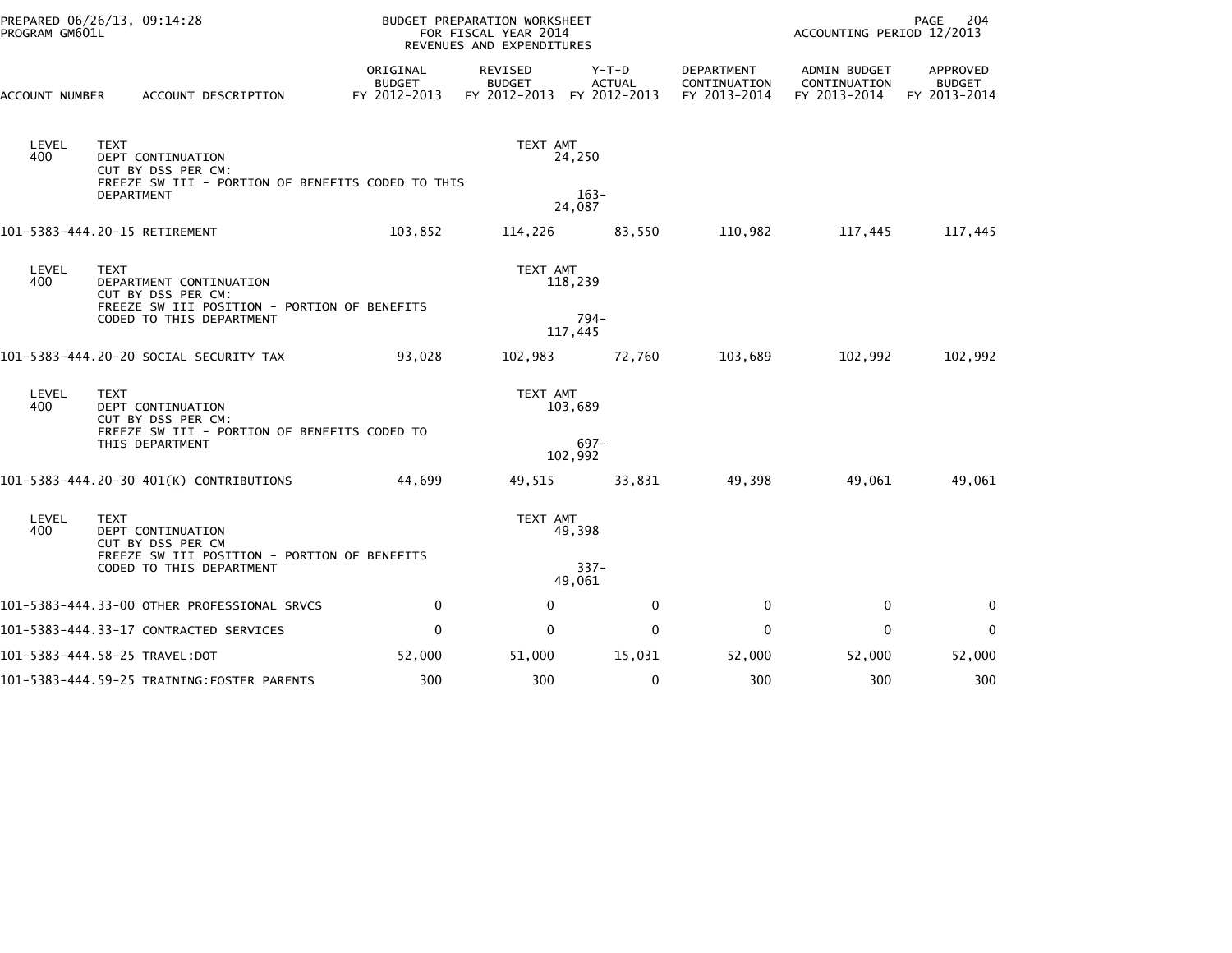| PREPARED 06/26/13, 09:14:28<br>PROGRAM GM601L |                                              |                                           | BUDGET PREPARATION WORKSHEET<br>FOR FISCAL YEAR 2014<br>REVENUES AND EXPENDITURES | -205<br>PAGE<br>ACCOUNTING PERIOD 12/2013 |                                                   |                                                     |                                           |
|-----------------------------------------------|----------------------------------------------|-------------------------------------------|-----------------------------------------------------------------------------------|-------------------------------------------|---------------------------------------------------|-----------------------------------------------------|-------------------------------------------|
| ACCOUNT NUMBER                                | ACCOUNT DESCRIPTION                          | ORIGINAL<br><b>BUDGET</b><br>FY 2012-2013 | REVISED<br><b>BUDGET</b><br>FY 2012-2013                                          | $Y-T-D$<br><b>ACTUAL</b><br>FY 2012-2013  | <b>DEPARTMENT</b><br>CONTINUATION<br>FY 2013-2014 | <b>ADMIN BUDGET</b><br>CONTINUATION<br>FY 2013-2014 | APPROVED<br><b>BUDGET</b><br>FY 2013-2014 |
|                                               | 101–5383–444.59–30 TRAINING:SKILL-WORK FIRST | 1,000                                     | 1,000                                                                             | $\mathbf{0}$                              | 1,000                                             | 1,000                                               | 1,000                                     |
|                                               |                                              | $\mathbf 0$                               | 0                                                                                 | $\mathbf{0}$                              | 0                                                 | 0                                                   | $\Omega$                                  |
| 101-5383-444.83-40 JOB SEARCH                 |                                              | 1.000                                     | 1,000                                                                             | $\mathbf{0}$                              | 1,000                                             | 1,000                                               | 1,000                                     |
|                                               | 101-5383-444.83-45 PARTICIPANT ASSISTANCE    | 6.000                                     | 8,284                                                                             | 3,361                                     | 6,000                                             | 6.000                                               | 6,000                                     |
|                                               | 101-5383-444.90-14 BANK FEES:WORK FIRST      | 0                                         | 0                                                                                 | $\mathbf{0}$                              | 0                                                 | 0                                                   | $\Omega$                                  |
| *.<br>EXPENDITURE                             |                                              | 2, 152, 433                               | 2,377,059                                                                         | 1,735,801                                 | 2,378,573                                         | 2,370,752                                           | 2,370,752                                 |
| **<br><b>WORK FIRST</b>                       | BLOCK GRANT                                  | 1,268,489                                 | 1,269,773                                                                         | 802,540                                   | 1,375,524                                         | 1,370,981                                           | 1,370,981                                 |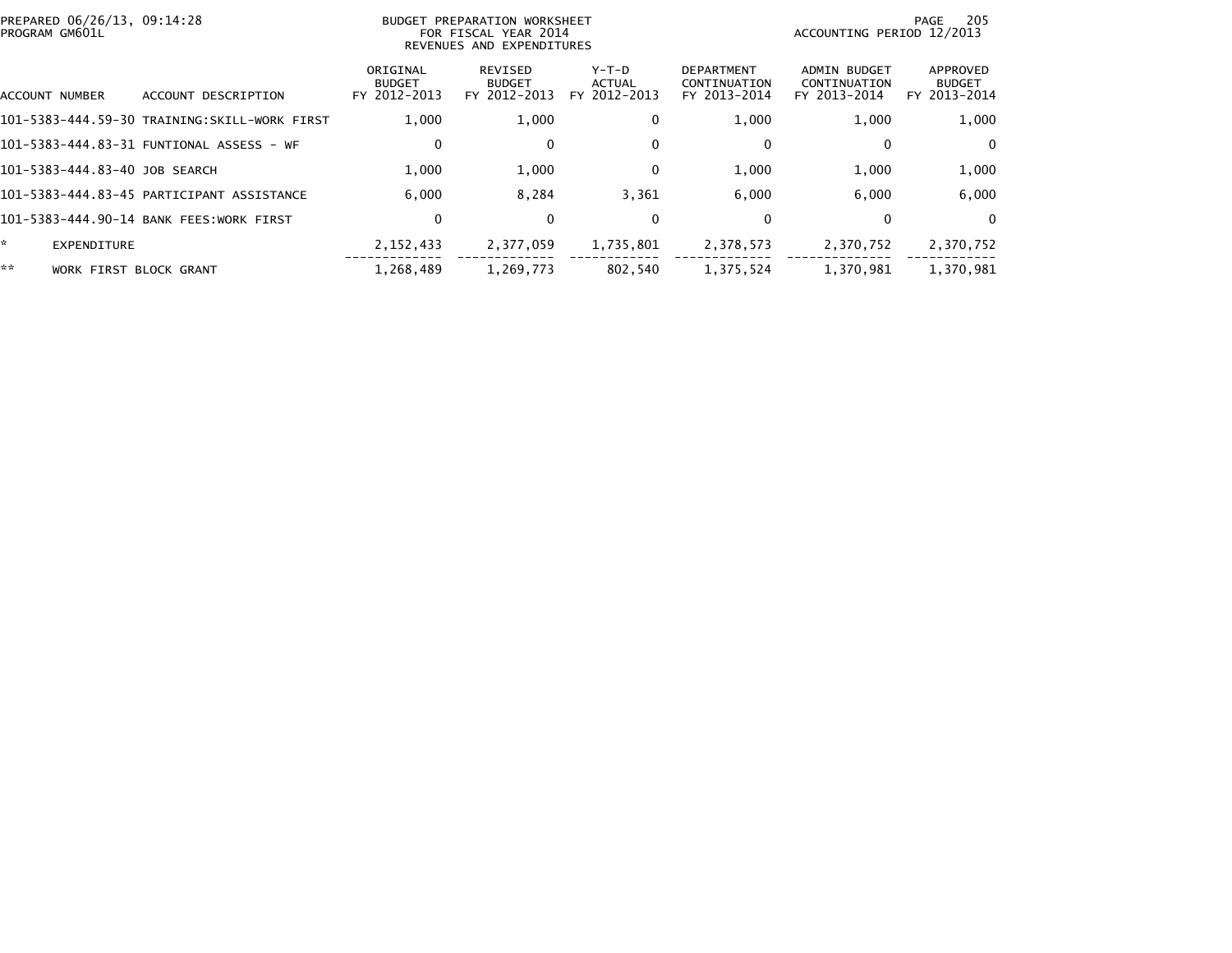| PREPARED 06/26/13, 09:14:28<br>PROGRAM GM601L                                                                                                                                                                                                | <b>BUDGET PREPARATION WORKSHEET</b><br>FOR FISCAL YEAR 2014<br>REVENUES AND EXPENDITURES |                                          |                                             |                                                   | ACCOUNTING PERIOD 12/2013                           | PAGE<br>206                               |  |
|----------------------------------------------------------------------------------------------------------------------------------------------------------------------------------------------------------------------------------------------|------------------------------------------------------------------------------------------|------------------------------------------|---------------------------------------------|---------------------------------------------------|-----------------------------------------------------|-------------------------------------------|--|
| ACCOUNT DESCRIPTION<br>ACCOUNT NUMBER                                                                                                                                                                                                        | ORIGINAL<br><b>BUDGET</b><br>FY 2012-2013                                                | REVISED<br><b>BUDGET</b><br>FY 2012-2013 | $Y-T-D$<br><b>ACTUAL</b><br>FY 2012-2013    | <b>DEPARTMENT</b><br>CONTINUATION<br>FY 2013-2014 | <b>ADMIN BUDGET</b><br>CONTINUATION<br>FY 2013-2014 | APPROVED<br><b>BUDGET</b><br>FY 2013-2014 |  |
| 101-5384-331.72-10 TANF TO SSBG                                                                                                                                                                                                              | $\mathbf 0$                                                                              | 0                                        | $\mathbf 0$                                 | 0                                                 | $\mathbf{0}$                                        | $\mathbf 0$                               |  |
| 101-5384-331.79-00 CPS EXPANSION                                                                                                                                                                                                             | 83,424-                                                                                  | 83,424-                                  | $83,423-$                                   | 83,424-                                           | 48,099-                                             | 48,099-                                   |  |
| LEVEL<br><b>TEXT</b><br>400<br><b>DEPT CONTINUATION</b><br>CUT BY DSS PER CM:<br>50% OF LASERFISCHE LICENSES - EXPENDITURE CUT IN                                                                                                            |                                                                                          | TEXT AMT                                 | 83,424                                      |                                                   |                                                     |                                           |  |
| 101-5310-444-76-30 \$35,400 (50% x \$35,400)<br>50% OF SCANNERS FOR CHILD WELFARE - EXPENDITURE<br>CUT IN 101-5310-444-76-20 (50% X \$12,950)<br>50% CUBICLES TO UPFIT RECORD ROOM - EXPENDITURE<br>CUT IN 101-5384-444-76-30 (50% X 22,300) |                                                                                          |                                          | 17,700-<br>$6,475-$<br>$11.150 -$<br>48,099 |                                                   |                                                     |                                           |  |
| 101-5384-334.79-00 CPS EXPANSION                                                                                                                                                                                                             | $\mathbf 0$                                                                              | $\mathbf{0}$                             | $\mathbf{0}$                                | $\Omega$                                          | $\Omega$                                            | $\Omega$                                  |  |
| ÷.<br><b>REVENUE</b>                                                                                                                                                                                                                         | 83,424-<br>112,372                                                                       | 83,424-<br>46.750                        | $83,423-$<br>46,749                         | $83,424-$<br>61,916                               | 48,099-<br>61,916                                   | 48,099-<br>61,916                         |  |
| 101-5384-444.20-05 HEALTH INSURANCE                                                                                                                                                                                                          | 24,590                                                                                   | 10,127                                   | 10,126                                      | 13,237                                            | 13.237                                              | 13,237                                    |  |
| 101-5384-444.20-10 MEDICARE TAX                                                                                                                                                                                                              | 1,629                                                                                    | 639                                      | 638                                         | 898                                               | 898                                                 | 898                                       |  |
| 101-5384-444.20-15 RETIREMENT                                                                                                                                                                                                                | 7,778                                                                                    | 3,150                                    | 3,149                                       | 4,109                                             | 4,377                                               | 4,377                                     |  |
| 101-5384-444.20-20 SOCIAL SECURITY TAX                                                                                                                                                                                                       | 6,967                                                                                    | 2,729                                    | 2,729                                       | 3,839                                             | 3,839                                               | 3,839                                     |  |
| 101-5384-444.20-30 401(K) CONTRIBUTIONS                                                                                                                                                                                                      | 3,348                                                                                    | 1,291                                    | 1,291                                       | 1,829                                             | 1,829                                               | 1,829                                     |  |
| ÷.<br>EXPENDITURE                                                                                                                                                                                                                            | 156,684                                                                                  | 64,686                                   | 64,682                                      | 85,828                                            | 86,096                                              | 86,096                                    |  |
| **<br>CHILD WELFARE - STATE                                                                                                                                                                                                                  | 73,260                                                                                   | 18,738-                                  | 18,741-                                     | 2,404                                             | 37,997                                              | 37,997                                    |  |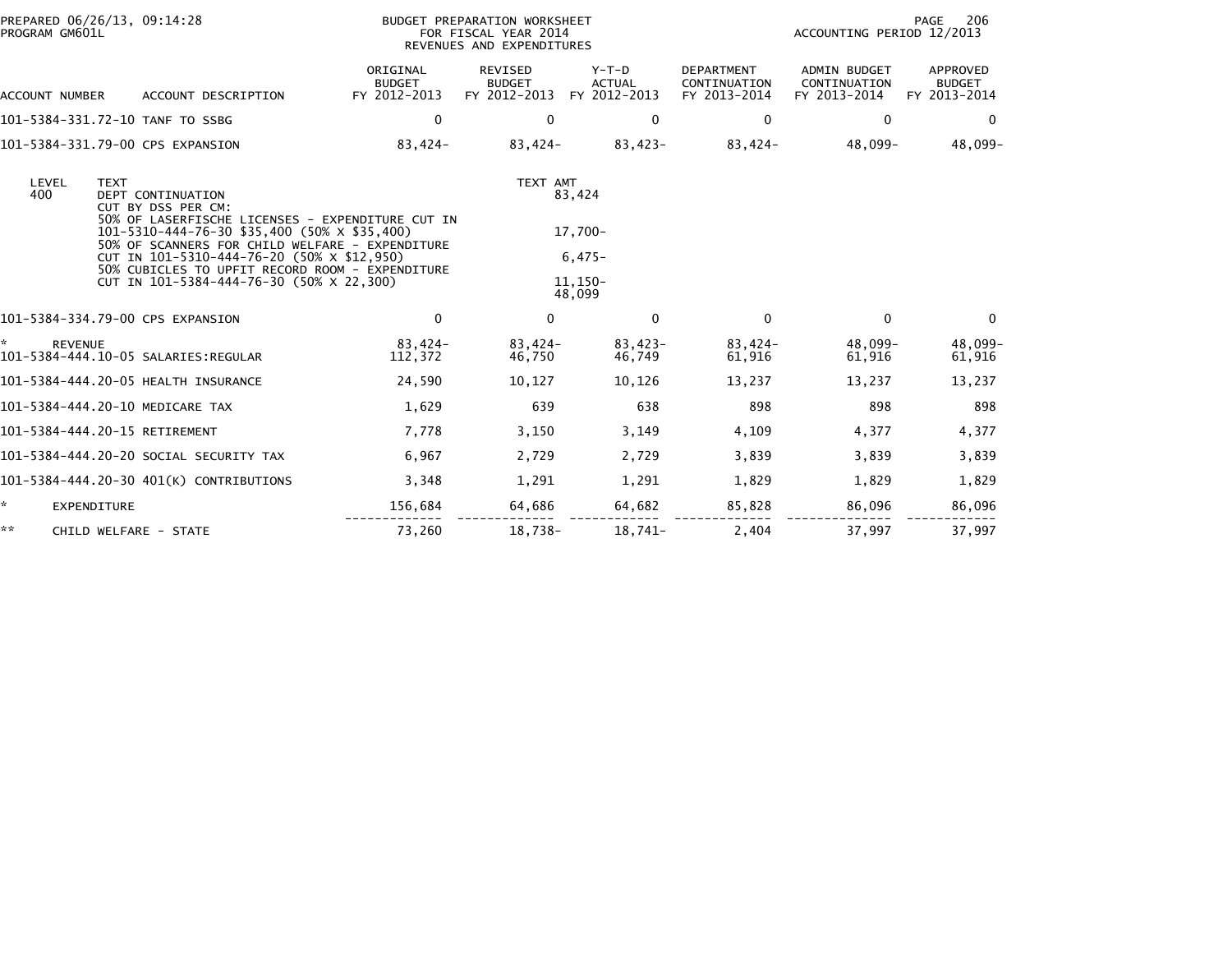| PREPARED 06/26/13, 09:14:28<br>PROGRAM GM601L |                                          |                                           | BUDGET PREPARATION WORKSHEET<br>FOR FISCAL YEAR 2014<br>REVENUES AND EXPENDITURES |                                   |                                                   | ACCOUNTING PERIOD 12/2013                    | 207<br>PAGE                               |
|-----------------------------------------------|------------------------------------------|-------------------------------------------|-----------------------------------------------------------------------------------|-----------------------------------|---------------------------------------------------|----------------------------------------------|-------------------------------------------|
| ACCOUNT NUMBER                                | ACCOUNT DESCRIPTION                      | ORIGINAL<br><b>BUDGET</b><br>FY 2012-2013 | <b>REVISED</b><br><b>BUDGET</b><br>FY 2012-2013                                   | $Y-T-D$<br>ACTUAL<br>FY 2012-2013 | <b>DEPARTMENT</b><br>CONTINUATION<br>FY 2013-2014 | ADMIN BUDGET<br>CONTINUATION<br>FY 2013-2014 | APPROVED<br><b>BUDGET</b><br>FY 2013-2014 |
|                                               | 101-5385-334.22-00 CHILD PROT SERV-STATE | 196,992-                                  | $89,502 -$                                                                        | 70,112-                           | $130,602 -$                                       | $130,602 -$                                  | $130,602 -$                               |
| ×.<br><b>REVENUE</b>                          |                                          | 196,992-<br>158,877                       | $89,502 -$<br>76,230                                                              | 70,112-<br>55,900                 | 130,602-<br>61,193                                | $130,602 -$<br>61,193                        | 130,602-<br>61,193                        |
|                                               |                                          | 0                                         | 0                                                                                 | 0                                 | 0                                                 | 0                                            | $\mathbf 0$                               |
| 101-5385-444.20-05 HEALTH INSURANCE           |                                          | 31,848                                    | 15,741                                                                            | 11,892                            | 13,083                                            | 13,083                                       | 13,083                                    |
| 101-5385-444.20-10 MEDICARE TAX               |                                          | 2,304                                     | 1,032                                                                             | 763                               | 887                                               | 887                                          | 887                                       |
| 101-5385-444.20-15 RETIREMENT                 |                                          | 11,039                                    | 5,061                                                                             | 3,749                             | 4,061                                             | 4,326                                        | 4,326                                     |
|                                               | 101-5385-444.20-20 SOCIAL SECURITY TAX   | 9,850                                     | 4,416                                                                             | 3,261                             | 3,794                                             | 3,794                                        | 3,794                                     |
|                                               | 101-5385-444.20-30 401(K) CONTRIBUTIONS  | 4,752                                     | 2,032                                                                             | 1,525                             | 1,807                                             | 1,807                                        | 1,807                                     |
| ŵ.<br><b>EXPENDITURE</b>                      |                                          | 218,670                                   | 104,512                                                                           | 77,090                            | 84,825                                            | 85,090                                       | 85,090                                    |
| **                                            | CHILD PROTECTIVE SERVICES                | 21,678                                    | 15,010                                                                            | 6,978                             | 45,777-                                           | $45.512 -$                                   | $45,512-$                                 |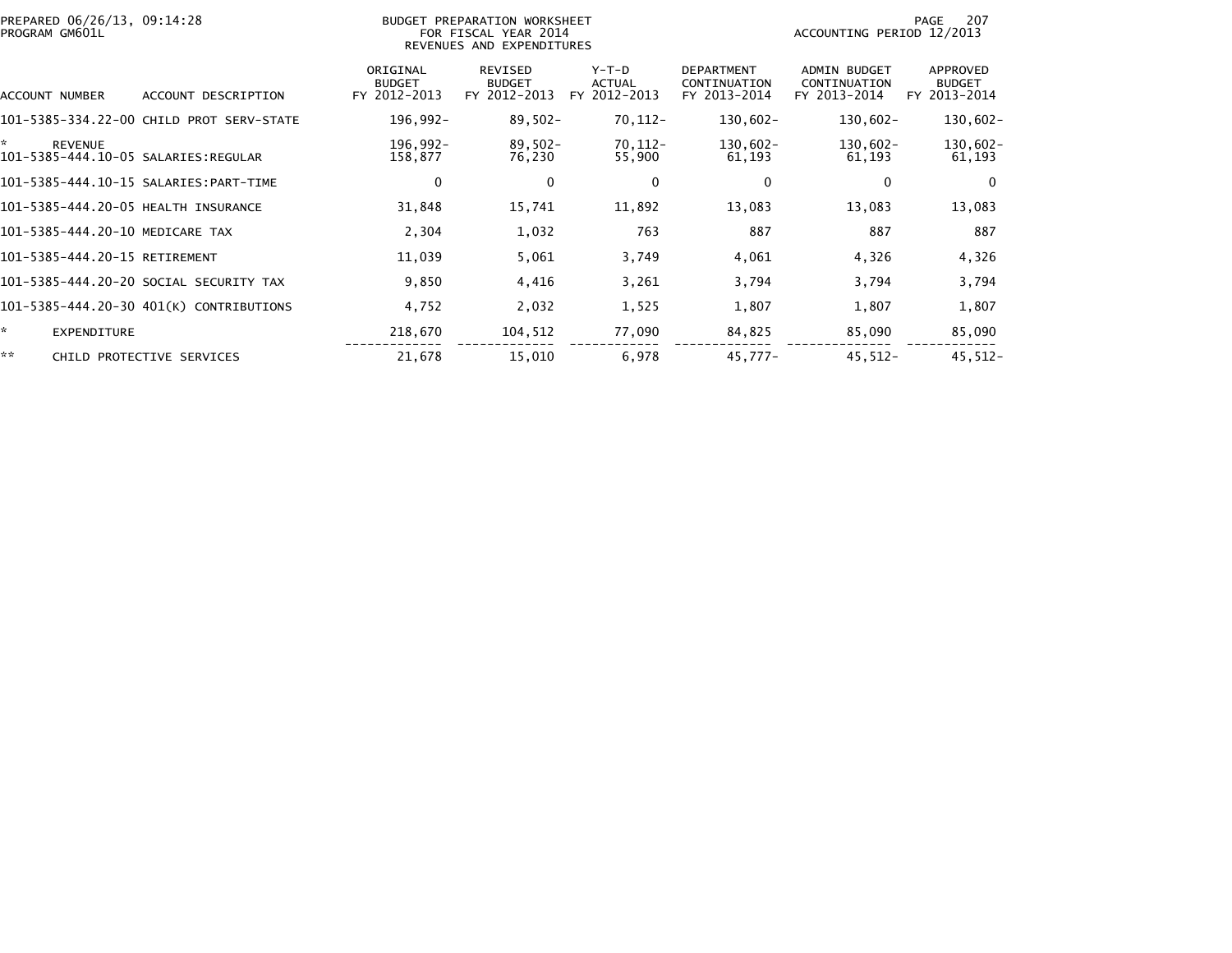| PREPARED 06/26/13, 09:14:28<br>PROGRAM GM601L |                                              |                                           | <b>BUDGET PREPARATION WORKSHEET</b><br>FOR FISCAL YEAR 2014<br>REVENUES AND EXPENDITURES | 208<br>PAGE<br>ACCOUNTING PERIOD 12/2013 |                                                   |                                                     |                                           |
|-----------------------------------------------|----------------------------------------------|-------------------------------------------|------------------------------------------------------------------------------------------|------------------------------------------|---------------------------------------------------|-----------------------------------------------------|-------------------------------------------|
| ACCOUNT NUMBER                                | ACCOUNT DESCRIPTION                          | ORIGINAL<br><b>BUDGET</b><br>FY 2012-2013 | REVISED<br><b>BUDGET</b><br>FY 2012-2013                                                 | $Y-T-D$<br><b>ACTUAL</b><br>FY 2012-2013 | <b>DEPARTMENT</b><br>CONTINUATION<br>FY 2013-2014 | <b>ADMIN BUDGET</b><br>CONTINUATION<br>FY 2013-2014 | APPROVED<br><b>BUDGET</b><br>FY 2013-2014 |
|                                               | 101-5395-365.11-01 ALTRUSA DONATIONS         | 0                                         | $\Omega$                                                                                 | $\mathbf{0}$                             | $\Omega$                                          | $\Omega$                                            | 0                                         |
|                                               |                                              | $5,000 -$                                 | $7,808-$                                                                                 | 7,929-                                   | $5,000-$                                          | $5,000-$                                            | $5,000 -$                                 |
|                                               | 101-5395-365.11-04 FOSTER PARENTS ASSOCIATIO | 0                                         | $\Omega$                                                                                 | $\Omega$                                 | 0                                                 | $\Omega$                                            | 0                                         |
|                                               | 101-5395-365.14-00 ADULT SVCS DONATIONS      | 0                                         | 0                                                                                        | 0                                        | $\Omega$                                          | U                                                   | 0                                         |
| 101-5395-365.19-00 BLIND FUND                 |                                              | 0                                         | 0                                                                                        | 0                                        | 0                                                 | O                                                   | 0                                         |
|                                               | 101-5395-365.28-00 CHRISTMAS HAPPINESS DONAT | 68.000-                                   | $68.000 -$                                                                               | 58,842-                                  | 70,000-                                           | $70,000 -$                                          | 70,000-                                   |
|                                               | 101-5395-365.38-00 DONATIONS-INCOME MAINTENA | 0                                         | $625 -$                                                                                  | $625 -$                                  | 0                                                 | 0                                                   | 0                                         |
| 101-5395-365.55-00 MISC DONATIONS             |                                              | 0                                         | 0                                                                                        | 0                                        | 0                                                 | n                                                   |                                           |
|                                               | 101-5395-389.17-00 DSS: STAFF DEVELOPMENT    | 0                                         | 0                                                                                        | 0                                        | 0                                                 | 0                                                   | 0                                         |
|                                               | 101-5395-395.00-00 FUND BALANCE APPR-RESTR   | 0                                         | $52,945-$                                                                                | 0                                        | 0                                                 | <sup>0</sup>                                        | 0                                         |
|                                               |                                              | 0                                         | $\mathbf{0}$                                                                             | 0                                        | $\Omega$                                          | $\Omega$                                            | 0                                         |
| <b>REVENUE</b>                                | 101-5395-444.83-01 CHRISTMAS PARTY FOR FC    | $73,000 -$                                | 129, 378-<br>255                                                                         | 67,396-<br>232                           | $75.000 -$<br>500                                 | $75,000 -$<br>500                                   | $75,000 -$<br>500                         |
| LEVEL<br><b>TEXT</b><br>400                   | FOOD FOR PARTY & GIFTS FOR CHILDREN          |                                           | TEXT AMT                                                                                 | 500<br>500                               |                                                   |                                                     |                                           |
|                                               | 101-5395-444.83-02 1 CHURCH 1 CHILD          | 5,000                                     | 13,458                                                                                   | 11,724                                   | 5,000                                             | 5,000                                               | 5,000                                     |
|                                               | 101-5395-444.83-03 ALTRUSA CLUB - CHILDREN   | 0                                         | 7                                                                                        | 0                                        | $\Omega$                                          | O                                                   |                                           |
|                                               | 101-5395-444.83-07 ADULT SVCS DONATIONS      | 0                                         | 1,193                                                                                    | 0                                        | $\Omega$                                          | 0                                                   | 0                                         |
|                                               | 101-5395-444.83-22 DRUG SCREENING-CHILD SVS  | 45,000                                    | 45,000                                                                                   | 24,370                                   | 35,000                                            | 35,000                                              | 35,000                                    |
|                                               | 101–5395–444.83–23 FOSTER PARENTS ASSOCIATIO | 0                                         | 200                                                                                      | 200                                      | 0                                                 | $\Omega$                                            | 0                                         |
|                                               | 101-5395-444.83-49 DSS: STAFF DEVLOPMENT     | 0                                         | 550                                                                                      | 0                                        | 0                                                 | <sup>0</sup>                                        | 0                                         |
|                                               | 101-5395-444.83-88 DONATION EXP-INCOME MAINT | 0                                         | 1,108                                                                                    | 901                                      | <sup>0</sup>                                      | <sup>0</sup>                                        | 0                                         |
|                                               | 101-5395-444.83-90 BLIND FUND EXPENSES       | 0                                         | 0                                                                                        | 0                                        | 0                                                 |                                                     | 0                                         |
|                                               | 101–5395–444.83–91 CHRISTMAS HAPPINESS EXP   | 68,000                                    | 111,285                                                                                  | 65,064                                   | 70,000                                            | 70,000                                              | 70,000                                    |
|                                               |                                              |                                           |                                                                                          |                                          |                                                   |                                                     |                                           |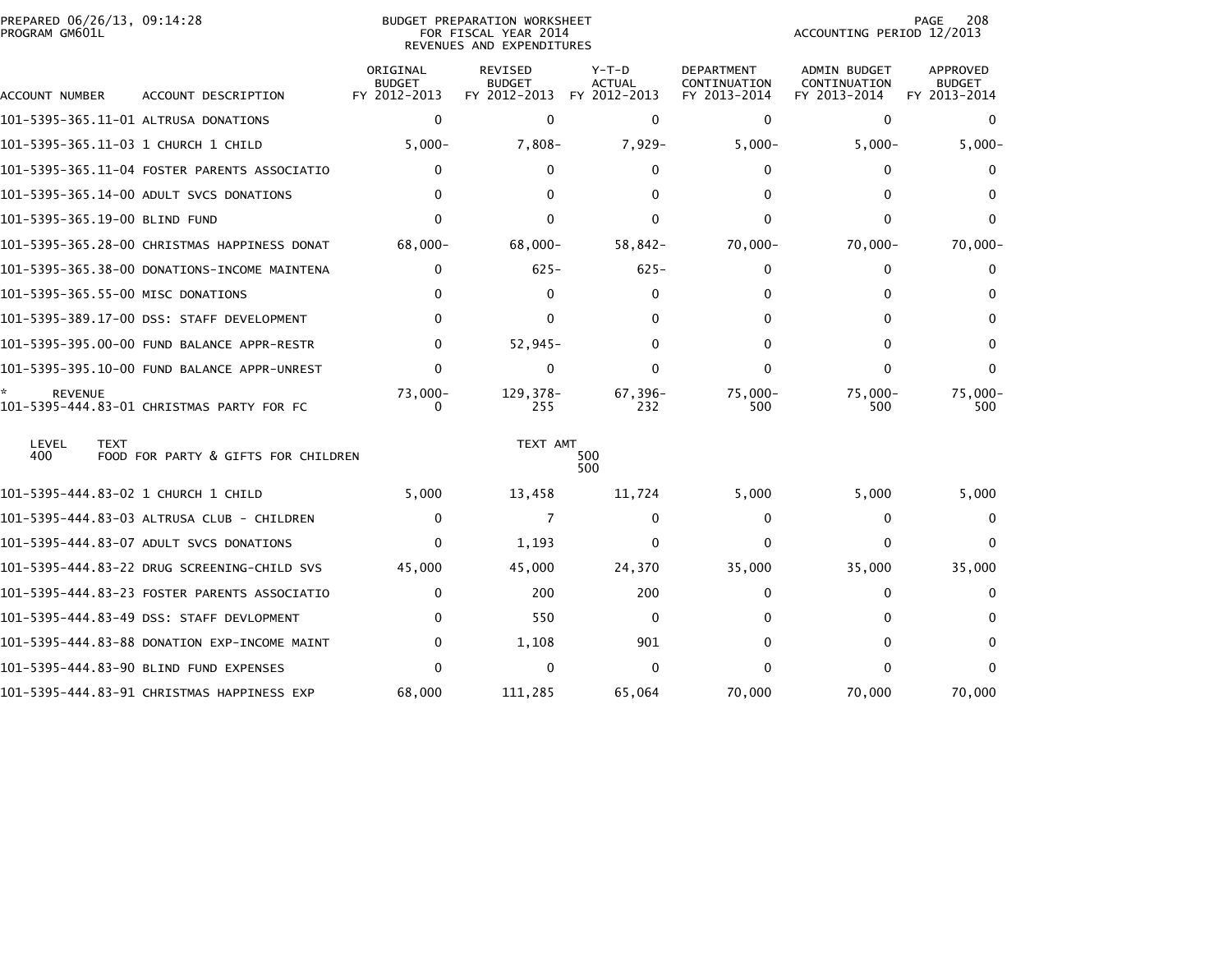|     | PREPARED 06/26/13, 09:14:28<br>PROGRAM GM601L |                                                                                     |                                           | BUDGET PREPARATION WORKSHEET<br>FOR FISCAL YEAR 2014<br>REVENUES AND EXPENDITURES |                                          | 209<br>PAGE<br>ACCOUNTING PERIOD 12/2013          |                                                     |                                           |
|-----|-----------------------------------------------|-------------------------------------------------------------------------------------|-------------------------------------------|-----------------------------------------------------------------------------------|------------------------------------------|---------------------------------------------------|-----------------------------------------------------|-------------------------------------------|
|     | ACCOUNT NUMBER                                | ACCOUNT DESCRIPTION                                                                 | ORIGINAL<br><b>BUDGET</b><br>FY 2012-2013 | <b>REVISED</b><br><b>BUDGET</b><br>FY 2012-2013                                   | $Y-T-D$<br><b>ACTUAL</b><br>FY 2012-2013 | <b>DEPARTMENT</b><br>CONTINUATION<br>FY 2013-2014 | <b>ADMIN BUDGET</b><br>CONTINUATION<br>FY 2013-2014 | APPROVED<br><b>BUDGET</b><br>FY 2013-2014 |
|     |                                               | 101-5395-444.83-93 GEN ASSIST:CHILDREN SVS                                          | 6,000                                     | 6,000                                                                             | 3,073                                    | 7,000                                             | 7,000                                               | 7,000                                     |
| 400 | LEVEL<br><b>TEXT</b>                          | IN ADDITION TO NORMAL EXPENSES MUST PAY DAYCARE<br>RELATED FEES FOR NON FC CHILDREN |                                           | TEXT AMT                                                                          | 7,000<br>7,000                           |                                                   |                                                     |                                           |
|     |                                               | 101-5395-444.83-94 GEN ASSIST:INCOME MAIN                                           | 2.000                                     | 2.000                                                                             | 813                                      | 2,000                                             | 2,000                                               | 2,000                                     |
|     |                                               | 101-5395-444.83-95 SHOE FUND EXPENSE                                                | 0                                         | 12                                                                                | $\mathbf{0}$                             | 0                                                 | 0                                                   | $\mathbf{0}$                              |
|     |                                               | 101-5395-444.83-97 DONATION EXPENDITURES                                            | 0                                         | 1,565                                                                             | 407                                      | 0                                                 | $\mathbf{0}$                                        | $\mathbf{0}$                              |
|     |                                               | 101-5395-444.83-98 GEN ASSIST:ADULT SVS                                             | 3,000                                     | 3,000                                                                             | 2,771                                    | 3,000                                             | 3,000                                               | 3,000                                     |
|     |                                               | 101-5395-444.83-99 SUBSTANCE ABUSE & PSY SER                                        | $\mathbf 0$                               | $\Omega$                                                                          | $\mathbf 0$                              | 0                                                 | 0                                                   | $\Omega$                                  |
|     | <b>EXPENDITURE</b>                            |                                                                                     | 129,000                                   | 185,633                                                                           | 109,555                                  | 122,500                                           | 122,500                                             | 122,500                                   |
| **  | COUNTY PROGRAMS                               |                                                                                     | 56,000                                    | 56,255                                                                            | 42,159                                   | 47,500                                            | 47,500                                              | 47,500                                    |
| *** | SOCIAL SERVICES                               |                                                                                     | 4,787,661                                 | 5.050.576                                                                         | 5,392,739                                | 5,323,437                                         | 5.234.253                                           | 5,236,533                                 |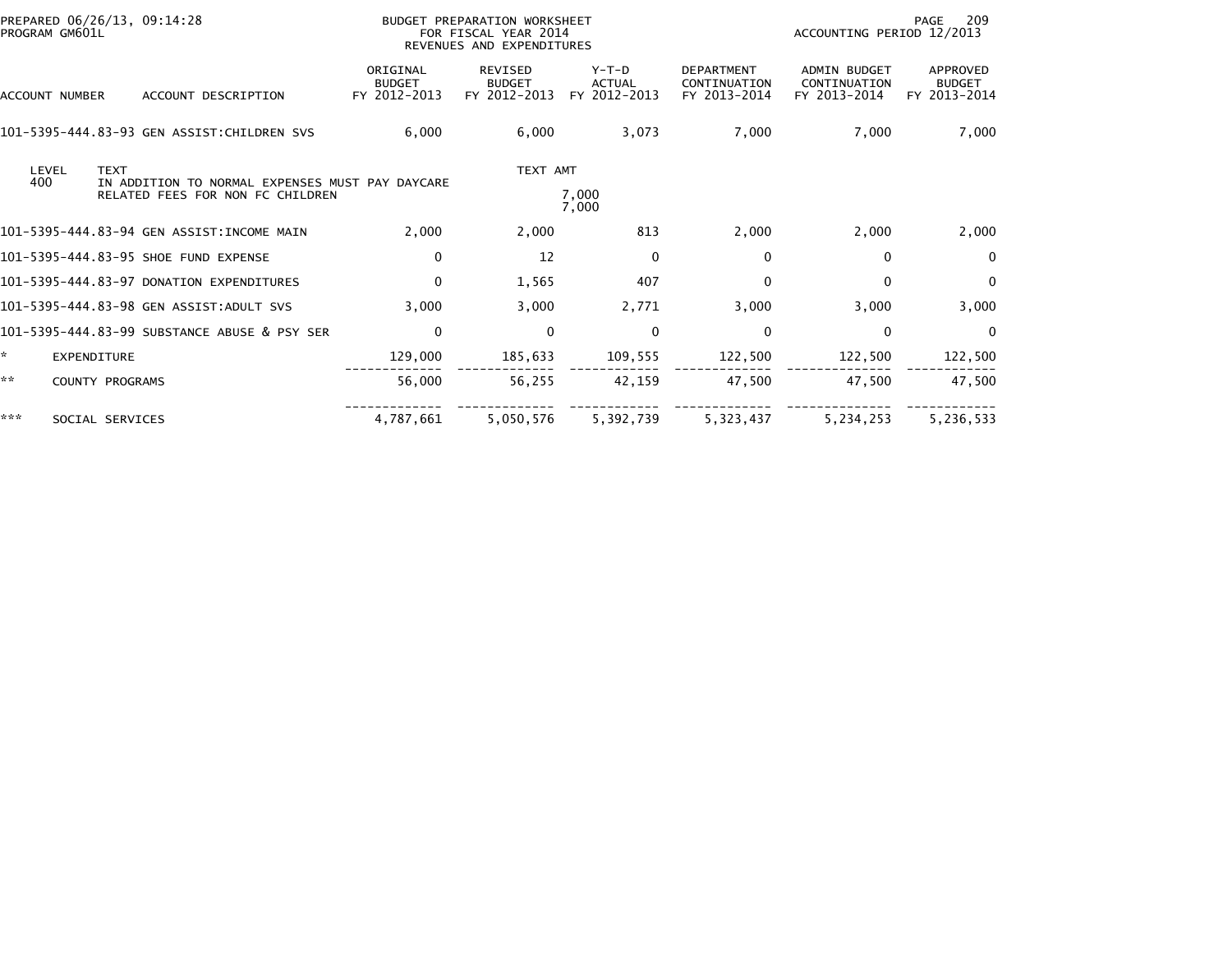| PREPARED 06/26/13, 09:14:28<br>PROGRAM GM601L |                                              | BUDGET                                    | PREPARATION WORKSHEET<br>FOR FISCAL YEAR 2014<br>REVENUES AND EXPENDITURES |                                 |                                                   | 210<br>PAGE<br>ACCOUNTING PERIOD 12/2013     |                                           |  |
|-----------------------------------------------|----------------------------------------------|-------------------------------------------|----------------------------------------------------------------------------|---------------------------------|---------------------------------------------------|----------------------------------------------|-------------------------------------------|--|
| ACCOUNT NUMBER                                | ACCOUNT DESCRIPTION                          | ORIGINAL<br><b>BUDGET</b><br>FY 2012-2013 | REVISED<br><b>BUDGET</b><br>FY 2012-2013                                   | Y-T-D<br>ACTUAL<br>FY 2012-2013 | <b>DEPARTMENT</b><br>CONTINUATION<br>FY 2013-2014 | ADMIN BUDGET<br>CONTINUATION<br>FY 2013-2014 | APPROVED<br><b>BUDGET</b><br>FY 2013-2014 |  |
|                                               | 101-5410-334.76-00 TITLE IV-B ADOPTIONS-STAT | $3.000 -$                                 | $3,000-$                                                                   | $375 -$                         | $3,000-$                                          | $3,000-$                                     | $3,000-$                                  |  |
| <b>REVENUE</b>                                | 101-5410-444.93-05 IV-B ADOPTION ASSISTANCE  | $3,000-$<br>135.617                       | $3,000-$<br>135.617                                                        | $375 -$<br>108.586              | $3,000-$<br>135.617                               | $3,000-$<br>135.617                          | $3,000-$<br>135,617                       |  |
| EXPENDITURE                                   |                                              | 135,617                                   | 135.617                                                                    | 108,586                         | 135,617                                           | 135,617                                      | 135,617                                   |  |
| **                                            | IV-B ADOPTION ASSISTANCE                     | 132,617                                   | 132,617                                                                    | 108,211                         | 132,617                                           | 132,617                                      | 132,617                                   |  |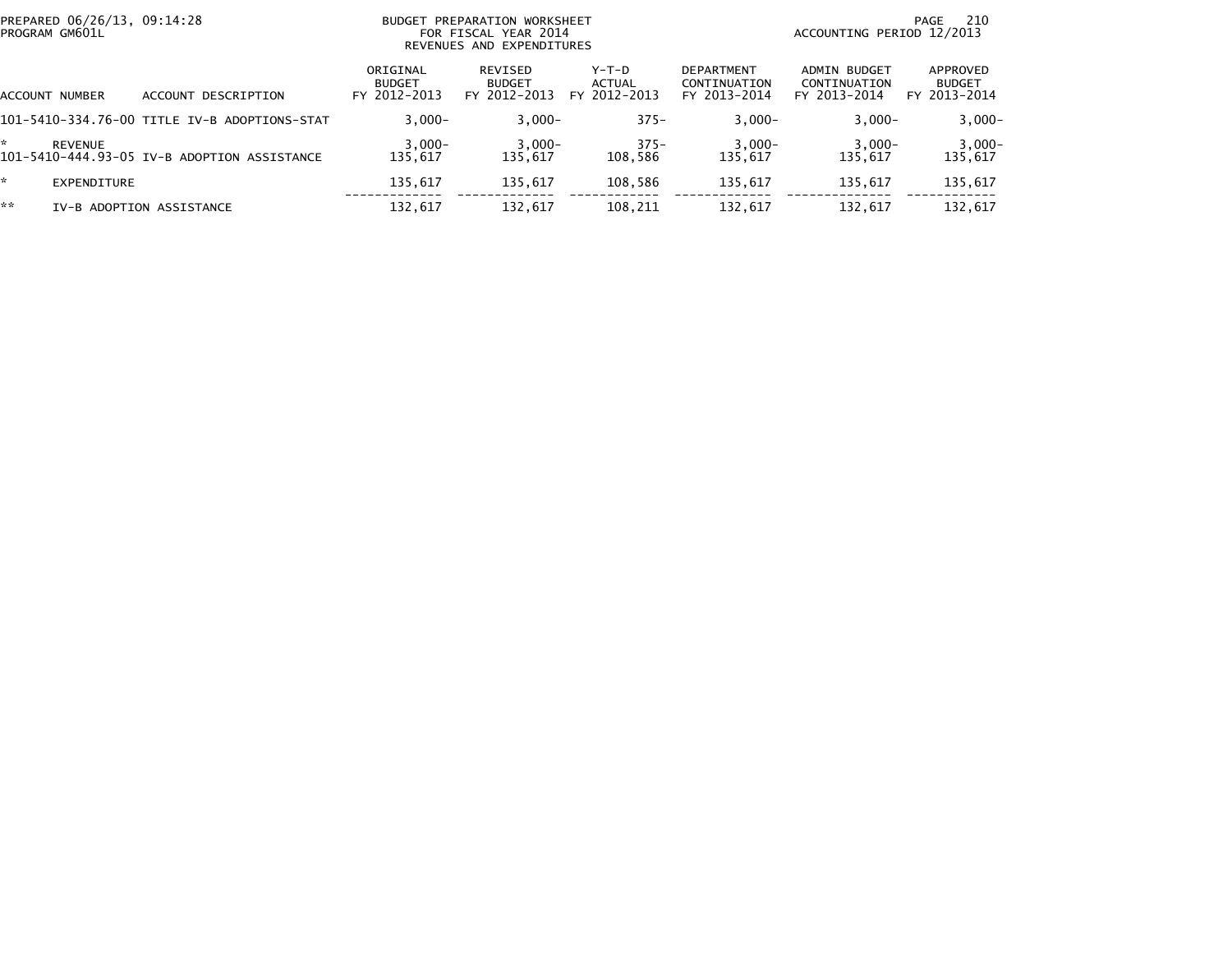|    | PREPARED 06/26/13, 09:14:28<br>PROGRAM GM601L |                                              | <b>BUDGET PREPARATION WORKSHEET</b><br>FOR FISCAL YEAR 2014<br>REVENUES AND EXPENDITURES |                                          |                                   |                                                   | ACCOUNTING PERIOD 12/2013                    | -211<br>PAGE                              |
|----|-----------------------------------------------|----------------------------------------------|------------------------------------------------------------------------------------------|------------------------------------------|-----------------------------------|---------------------------------------------------|----------------------------------------------|-------------------------------------------|
|    | ACCOUNT NUMBER                                | DESCRIPTION<br>ACCOUNT                       | ORIGINAL<br><b>BUDGET</b><br>FY 2012-2013                                                | REVISED<br><b>BUDGET</b><br>FY 2012-2013 | $Y-T-D$<br>ACTUAL<br>FY 2012-2013 | <b>DEPARTMENT</b><br>CONTINUATION<br>FY 2013-2014 | ADMIN BUDGET<br>CONTINUATION<br>FY 2013-2014 | APPROVED<br><b>BUDGET</b><br>FY 2013-2014 |
|    |                                               | 101-5415-331.80-10 TITLE IV-E ADOPTIONS      | $4.700 -$                                                                                | $4.700 -$                                | $8.050 -$                         | $4,700-$                                          | $4.700 -$                                    | $4,700-$                                  |
|    |                                               | 101-5415-334.73-10 TITLE IV-E ADOPTIONS-STAT | $2.350 -$                                                                                | $2,350-$                                 | $4,025-$                          | $2,350-$                                          | $2,350-$                                     | $2,350-$                                  |
| ÷. | <b>REVENUE</b>                                | 101-5415-444.93-10 IV-E ADOPTION ASSISTANCE  | $7.050 -$<br>190.676                                                                     | $7,050-$<br>190.676                      | $12.075-$<br>184.243              | $7,050-$<br>190.676                               | $7,050-$<br>190,676                          | $7,050-$<br>190,676                       |
| ÷. | EXPENDITURE                                   |                                              | 190.676                                                                                  | 190.676                                  | 184,243                           | 190.676                                           | 190.676                                      | 190,676                                   |
| ** |                                               | IV-E ADOPTION ASSISTANCE                     | 183,626                                                                                  | 183,626                                  | 172,168                           | 183,626                                           | 183,626                                      | 183,626                                   |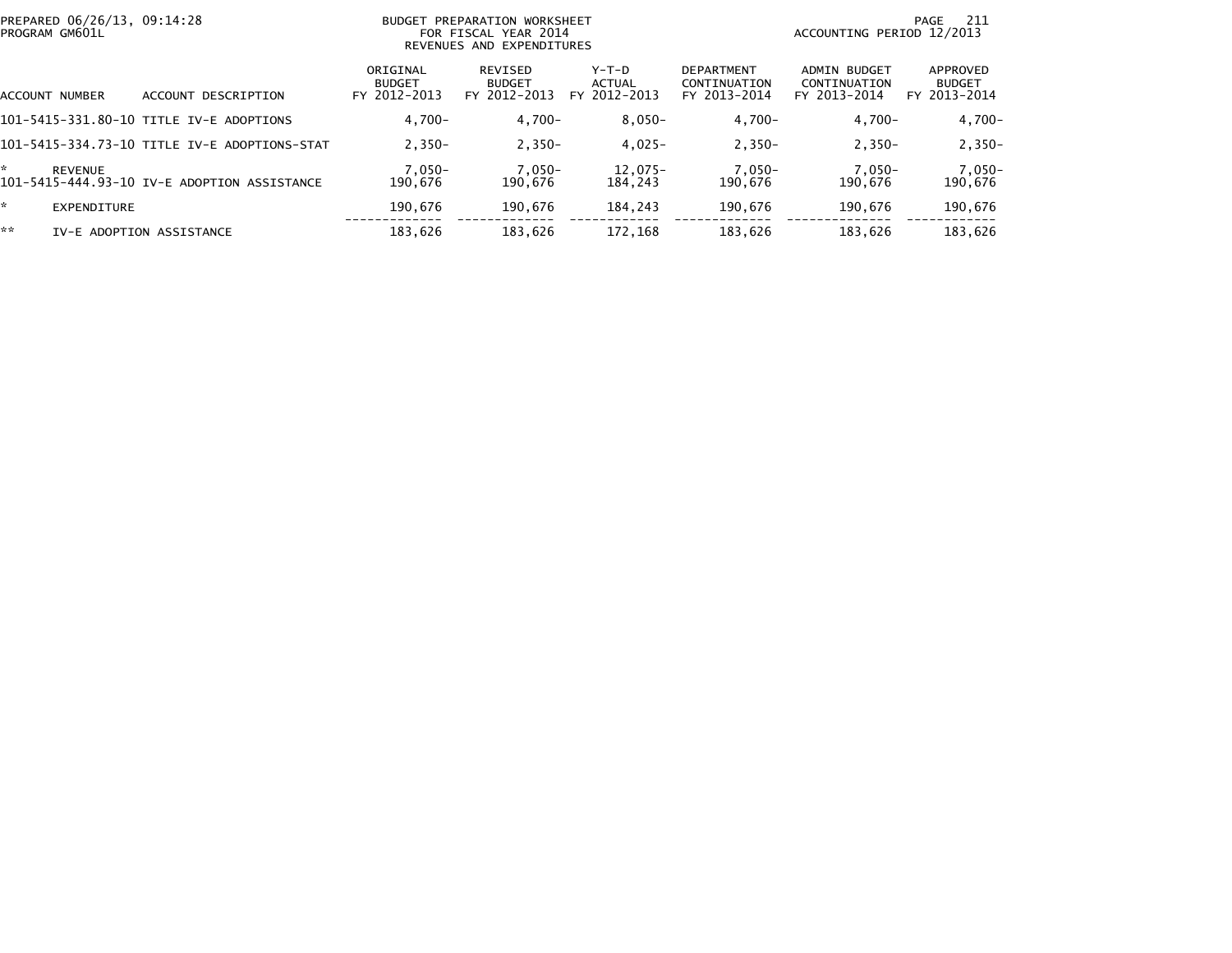|    | PROGRAM GM601L | PREPARED 06/26/13, 09:14:28                                                                              | <b>BUDGET PREPARATION WORKSHEET</b><br>FOR FISCAL YEAR 2014<br>REVENUES AND EXPENDITURES |                                                 |                                          |                                                   | PAGE<br>212<br>ACCOUNTING PERIOD 12/2013            |                                           |  |
|----|----------------|----------------------------------------------------------------------------------------------------------|------------------------------------------------------------------------------------------|-------------------------------------------------|------------------------------------------|---------------------------------------------------|-----------------------------------------------------|-------------------------------------------|--|
|    | ACCOUNT NUMBER | ACCOUNT DESCRIPTION                                                                                      | ORIGINAL<br><b>BUDGET</b><br>FY 2012-2013                                                | <b>REVISED</b><br><b>BUDGET</b><br>FY 2012-2013 | $Y-T-D$<br><b>ACTUAL</b><br>FY 2012-2013 | <b>DEPARTMENT</b><br>CONTINUATION<br>FY 2013-2014 | <b>ADMIN BUDGET</b><br>CONTINUATION<br>FY 2013-2014 | APPROVED<br><b>BUDGET</b><br>FY 2013-2014 |  |
|    |                | 101-5420-334.66-00 IV-B FOSTER CARE BEN PYM                                                              | 440,000-                                                                                 | 440,000-                                        | 230,707-                                 | 440,000-                                          | 458,000-                                            | 458,000-                                  |  |
|    | LEVEL<br>400   | <b>TEXT</b><br>DEPT CONTINUATION<br>CUT BY DSS PER CM:<br>50% OF IV-B FOSTER CARE PAYMENTS - EXPENDITURE |                                                                                          | TEXT AMT                                        | 440,000                                  |                                                   |                                                     |                                           |  |
|    |                | CUT IN 101-5420-444-93-25 (50% X \$200,000)                                                              |                                                                                          |                                                 | $100.000 -$<br>340,000                   |                                                   |                                                     |                                           |  |
| *  | <b>REVENUE</b> | 101-5420-444.93-15 IV-B FC-CLOTHING                                                                      | 440.000-<br>47,628                                                                       | 440.000-<br>47,628                              | 230.707-<br>8,881                        | 440.000-<br>47,628                                | 458,000-<br>47,628                                  | 458,000-<br>47,628                        |  |
|    |                | 101-5420-444.93-20 IV-B FC-MISCELLANEOUS                                                                 | 3,000                                                                                    | 4,000                                           | 2,371                                    | 4,000                                             | 4,000                                               | 4,000                                     |  |
|    | LEVEL          | <b>TEXT</b>                                                                                              |                                                                                          | TEXT AMT                                        |                                          |                                                   |                                                     |                                           |  |
|    | 400            | NORMAL EXPENSES, INCREASED DAYCARE RELATED FEES &<br>MEDICAL NEEDS NOT COVERED BY MEDICAID               |                                                                                          |                                                 | 4,000<br>4,000                           |                                                   |                                                     |                                           |  |
|    |                | 101-5420-444.93-25 IV-B FC-PAYMENTS                                                                      | 1,346,029                                                                                | 1,301,128                                       | 559,590                                  | 1,346,029                                         | 1,146,029                                           | 1,146,029                                 |  |
|    | LEVEL<br>400   | <b>TEXT</b><br>DEPT CONTINUATION                                                                         |                                                                                          | TEXT AMT<br>1,346,029                           |                                          |                                                   |                                                     |                                           |  |
|    |                | CUT BY DSS PER CM:<br>IV-B FOSTER CARE PAYMENTS<br>REVENUE REDUCED BY 50% X \$200,000                    |                                                                                          |                                                 | $200,000 -$                              |                                                   |                                                     |                                           |  |
|    |                |                                                                                                          |                                                                                          | 1,146,029                                       |                                          |                                                   |                                                     |                                           |  |
| *  | EXPENDITURE    |                                                                                                          | 1,396,657                                                                                | 1,352,756                                       | 570,842                                  | 1,397,657                                         | 1,197,657                                           | 1,197,657                                 |  |
| ** |                | IV-B FOSTER CARE                                                                                         | 956,657                                                                                  | 912,756                                         | 340,135                                  | 957,657                                           | 739.657                                             | 739,657                                   |  |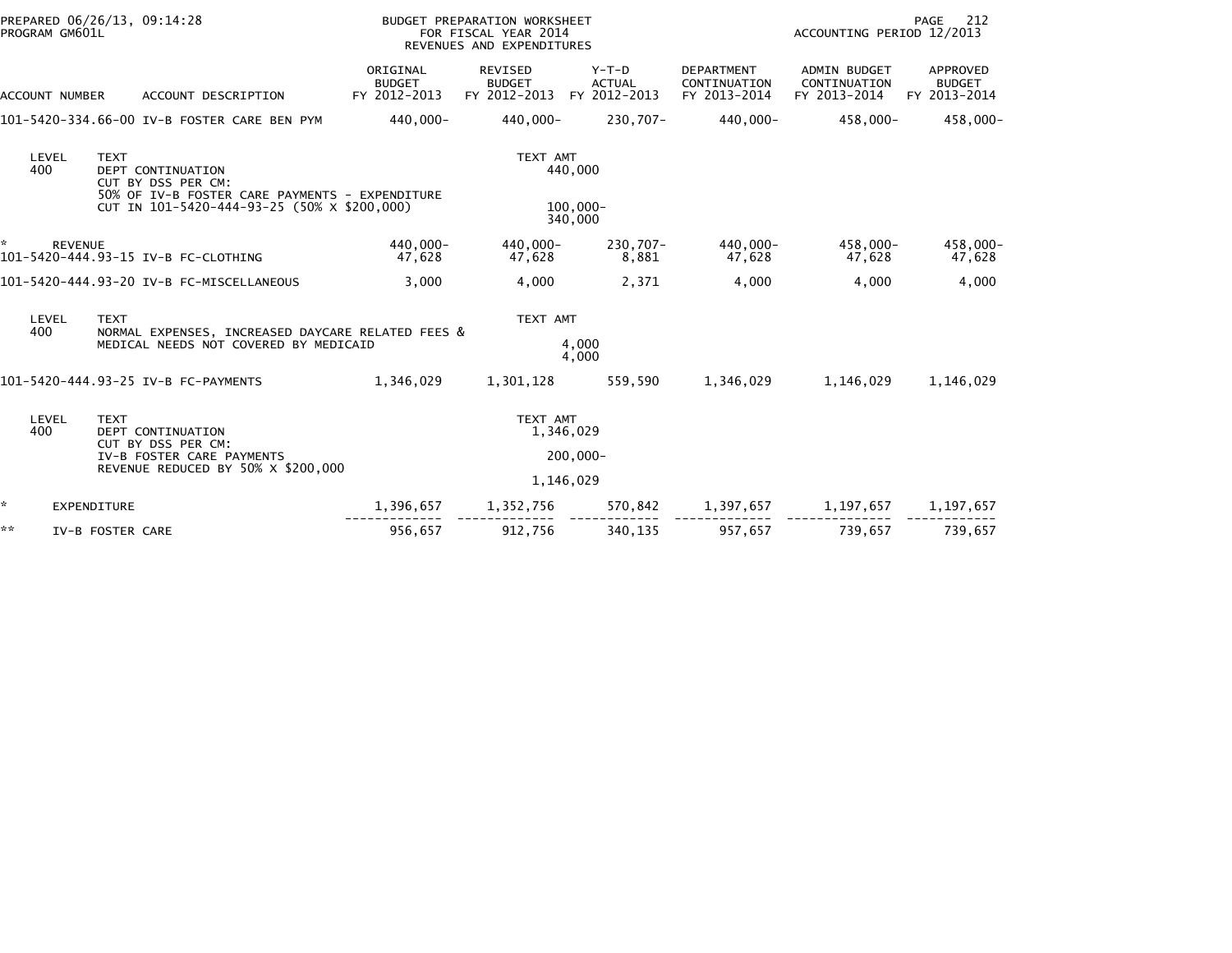| PREPARED 06/26/13, 09:14:28<br>PROGRAM GM601L                                                                             |                                           | BUDGET PREPARATION WORKSHEET<br>FOR FISCAL YEAR 2014<br>REVENUES AND EXPENDITURES |                                        |                                                   | ACCOUNTING PERIOD 12/2013                    | 213<br>PAGE                               |
|---------------------------------------------------------------------------------------------------------------------------|-------------------------------------------|-----------------------------------------------------------------------------------|----------------------------------------|---------------------------------------------------|----------------------------------------------|-------------------------------------------|
| ACCOUNT DESCRIPTION<br>ACCOUNT NUMBER                                                                                     | ORIGINAL<br><b>BUDGET</b><br>FY 2012-2013 | REVISED<br><b>BUDGET</b><br>FY 2012-2013                                          | Y-T-D<br><b>ACTUAL</b><br>FY 2012-2013 | <b>DEPARTMENT</b><br>CONTINUATION<br>FY 2013-2014 | ADMIN BUDGET<br>CONTINUATION<br>FY 2013-2014 | APPROVED<br><b>BUDGET</b><br>FY 2013-2014 |
| 101-5425-331.80-30 TITLE IV-E FOSTER CARE PY                                                                              | 796,668-                                  | 796,668-                                                                          | 509,284-                               | 809,965-                                          | $809,965 -$                                  | $809,965 -$                               |
| 101–5425–334.37–00 HIGH RISK RESIDENTIAL FND                                                                              | $17,000 -$                                | 17,000-                                                                           | $13,355-$                              | $17,000 -$                                        | 17,000-                                      | 17,000-                                   |
| 101-5425-334.75-00 TITLE IV-E FC STATE PYMT                                                                               | 111,332-                                  | 111,332-                                                                          | 137,856-                               | 108,434-                                          | 108,434-                                     | $108,434-$                                |
| ×.<br><b>REVENUE</b><br>101-5425-444.93-30 IV-E FC-CLOTHING                                                               | $925,000 -$<br>65,772                     | $925,000 -$<br>65,772                                                             | 660,495-<br>40,010                     | 935,399-<br>65,772                                | 935,399-<br>65,772                           | 935,399-<br>65,772                        |
| 101-5425-444.93-35 IV-E FC-MISCELLANSOUS                                                                                  | 3,000                                     | 4,500                                                                             | 3,423                                  | 4,500                                             | 4,500                                        | 4,500                                     |
| LEVEL<br><b>TEXT</b><br>400<br>NORMAL EXPENSES, INCREASED DAYCARE RELATED FEES &<br>MEDICAL NEEDS NOT COVERED BY MEDICAID |                                           | TEXT AMT                                                                          | 4,500<br>4,500                         |                                                   |                                              |                                           |
| 101-5425-444.93-40 IV-E FC-PAYMENTS                                                                                       | 1,275,065                                 | 1,275,065                                                                         | 1,008,543                              | 1,275,065                                         | 1,275,065                                    | 1,275,065                                 |
| ×.<br><b>EXPENDITURE</b>                                                                                                  | 1,343,837                                 | 1,345,337                                                                         | 1,051,976                              | 1,345,337                                         | 1,345,337                                    | 1,345,337                                 |
| **<br>IV-E FOSTER CARE                                                                                                    | 418,837                                   | 420,337                                                                           | 391,481                                | 409,938                                           | 409,938                                      | 409,938                                   |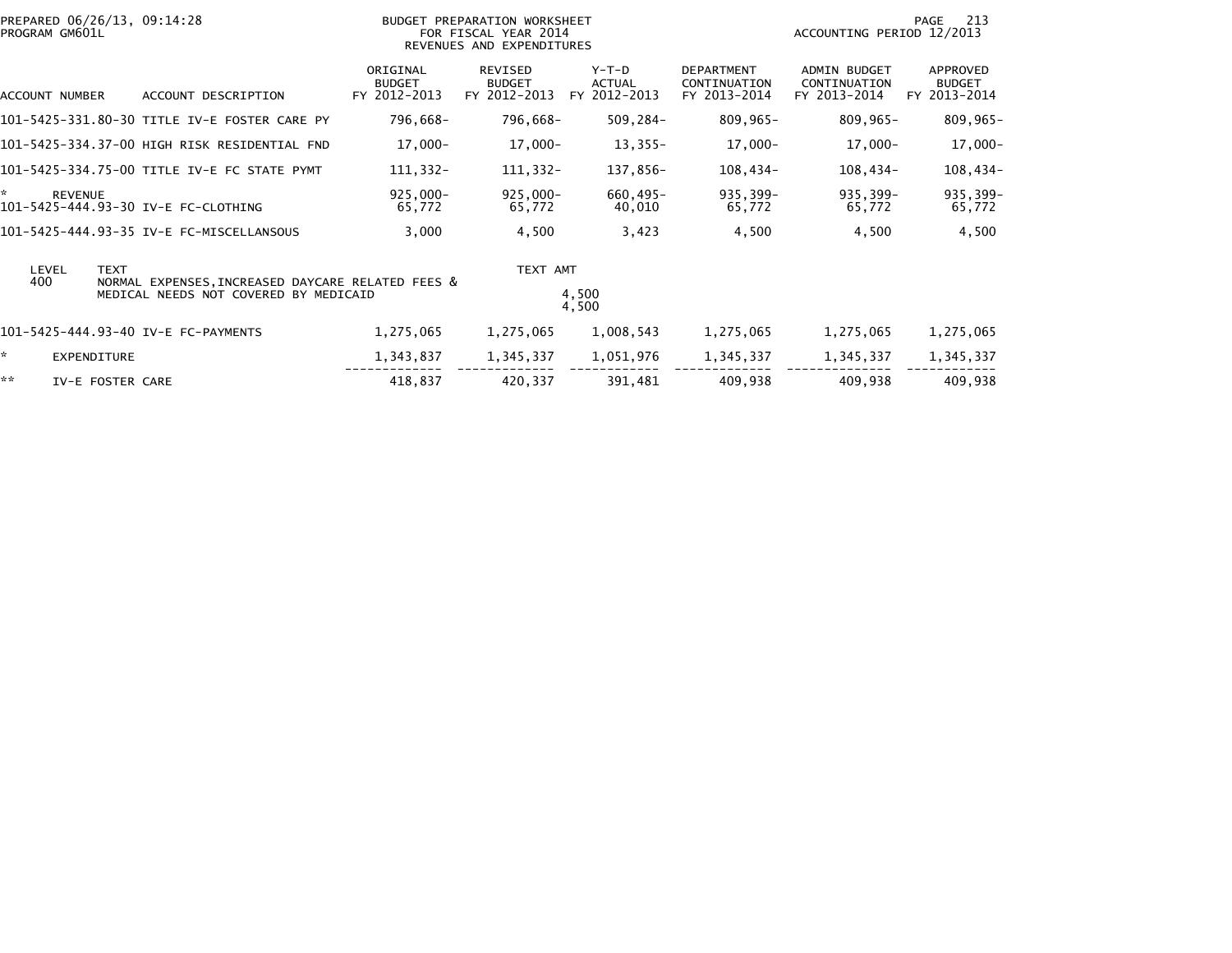| PREPARED 06/26/13, 09:14:28<br>PROGRAM GM601L |                                            |                                           | BUDGET PREPARATION WORKSHEET<br>FOR FISCAL YEAR 2014<br>REVENUES AND EXPENDITURES | 214<br>PAGE<br>ACCOUNTING PERIOD 12/2013 |                                                   |                                              |                                           |
|-----------------------------------------------|--------------------------------------------|-------------------------------------------|-----------------------------------------------------------------------------------|------------------------------------------|---------------------------------------------------|----------------------------------------------|-------------------------------------------|
| <b>ACCOUNT NUMBER</b>                         | ACCOUNT DESCRIPTION                        | ORIGINAL<br><b>BUDGET</b><br>FY 2012-2013 | REVISED<br><b>BUDGET</b><br>FY 2012-2013                                          | Y-T-D<br>ACTUAL<br>FY 2012-2013          | <b>DEPARTMENT</b><br>CONTINUATION<br>FY 2013-2014 | ADMIN BUDGET<br>CONTINUATION<br>FY 2013-2014 | APPROVED<br><b>BUDGET</b><br>FY 2013-2014 |
|                                               | 101-5430-334.70-00 STATE-PA EQUALIZATION   | 0                                         |                                                                                   | $\Omega$                                 | 0                                                 |                                              | 0                                         |
| <b>REVENUE</b>                                | 101-5430-444.93-45 ASSISTANCE TO THE BLIND | 5.640                                     | 5.640                                                                             | 5,351                                    | 5.699                                             | 5,699                                        | 5,699                                     |
| *.<br>EXPENDITURE                             |                                            | 5.640                                     | 5.640                                                                             | 5,351                                    | 5.699                                             | 5,699                                        | 5,699                                     |
| **<br>BLIND-ASSISTANCE                        |                                            | 5.640                                     | 5.640                                                                             | 5,351                                    | 5.699                                             | 5,699                                        | 5,699                                     |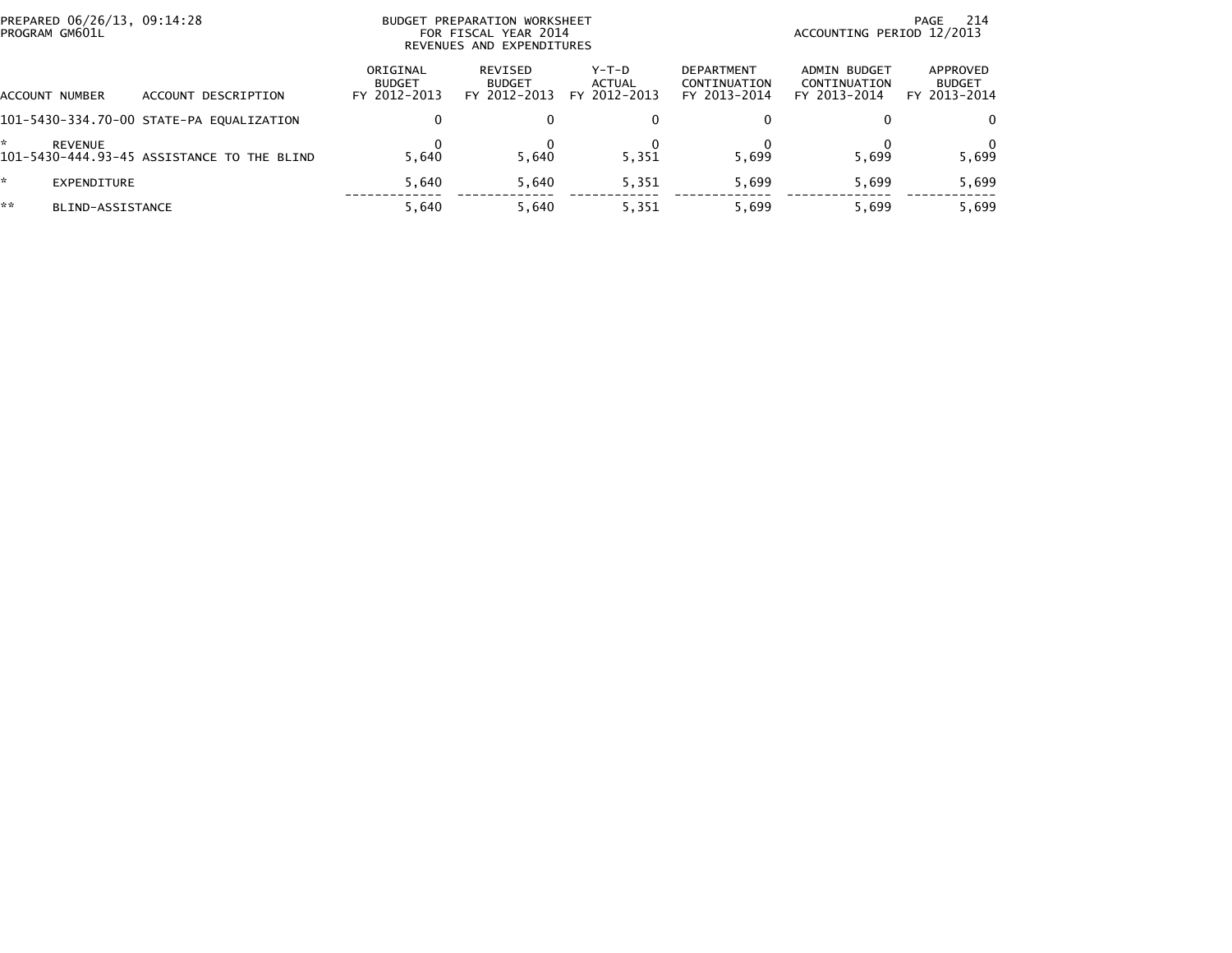|    | PREPARED 06/26/13, 09:14:28<br>BUDGET PREPARATION WORKSHEET<br>PROGRAM GM601L<br>FOR FISCAL YEAR 2014<br>REVENUES AND EXPENDITURES |                                              |                                           |                                          |                                              |                                                   | 215<br>PAGE<br>ACCOUNTING PERIOD 12/2013            |                                           |  |
|----|------------------------------------------------------------------------------------------------------------------------------------|----------------------------------------------|-------------------------------------------|------------------------------------------|----------------------------------------------|---------------------------------------------------|-----------------------------------------------------|-------------------------------------------|--|
|    | ACCOUNT NUMBER                                                                                                                     | ACCOUNT DESCRIPTION                          | ORIGINAL<br><b>BUDGET</b><br>FY 2012-2013 | REVISED<br><b>BUDGET</b><br>FY 2012-2013 | $Y-T-D$<br><b>ACTUAL</b><br>2012-2013<br>FY. | <b>DEPARTMENT</b><br>CONTINUATION<br>FY 2013-2014 | <b>ADMIN BUDGET</b><br>CONTINUATION<br>FY 2013-2014 | APPROVED<br><b>BUDGET</b><br>FY 2013-2014 |  |
|    |                                                                                                                                    | 101-5435-331.22-00 CRISIS INTERVENTION PYMT  | $519,827-$                                | 873,032-                                 | 685,529-                                     | $518,537-$                                        | $518,537-$                                          | $518,537-$                                |  |
|    |                                                                                                                                    | 101-5435-331.48-00 LOW INCOME ENERGY ASSIST  | 228.146-                                  | $385,632 -$                              | $385.600 -$                                  | 777,912-                                          | 385,000-                                            | 385,000-                                  |  |
|    |                                                                                                                                    | 101-5435-334.90-00 SHARE THE WARMTH          | $3,000-$                                  | $3,000-$                                 | $3,000-$                                     | $3,300-$                                          | $3,300-$                                            | $3,300-$                                  |  |
| *. | <b>REVENUE</b>                                                                                                                     | 101-5435-444.82-44 SHARE THE WARMTH EXPEND   | 750,973-<br>3,000                         | 1,261,664-<br>3,000                      | 1,074,129-<br>3,000                          | 1,299,749-<br>3,300                               | $906,837-$<br>3,300                                 | $906,837-$<br>3,300                       |  |
|    |                                                                                                                                    | 101–5435–444.93–50 CRISIS INTERVENTION PYMTS | 519,827                                   | 873,032                                  | 758,823                                      | 518,537                                           | 518,537                                             | 518,537                                   |  |
|    |                                                                                                                                    | 101-5435-444.93-62 LOW INCOME ENERGY ASSIST  | 228.146                                   | 385,632                                  | 385,600                                      | 777,912                                           | 385,000                                             | 385,000                                   |  |
| ÷. | EXPENDITURE                                                                                                                        |                                              | 750,973                                   | 1,261,664                                | 1, 147, 423                                  | 1,299,749                                         | 906,837                                             | 906,837                                   |  |
| ** | CRISIS INTERVENTION                                                                                                                |                                              | 0                                         | 0                                        | 73,294                                       | 0                                                 | 0                                                   | $\Omega$                                  |  |
|    |                                                                                                                                    |                                              |                                           |                                          |                                              |                                                   |                                                     |                                           |  |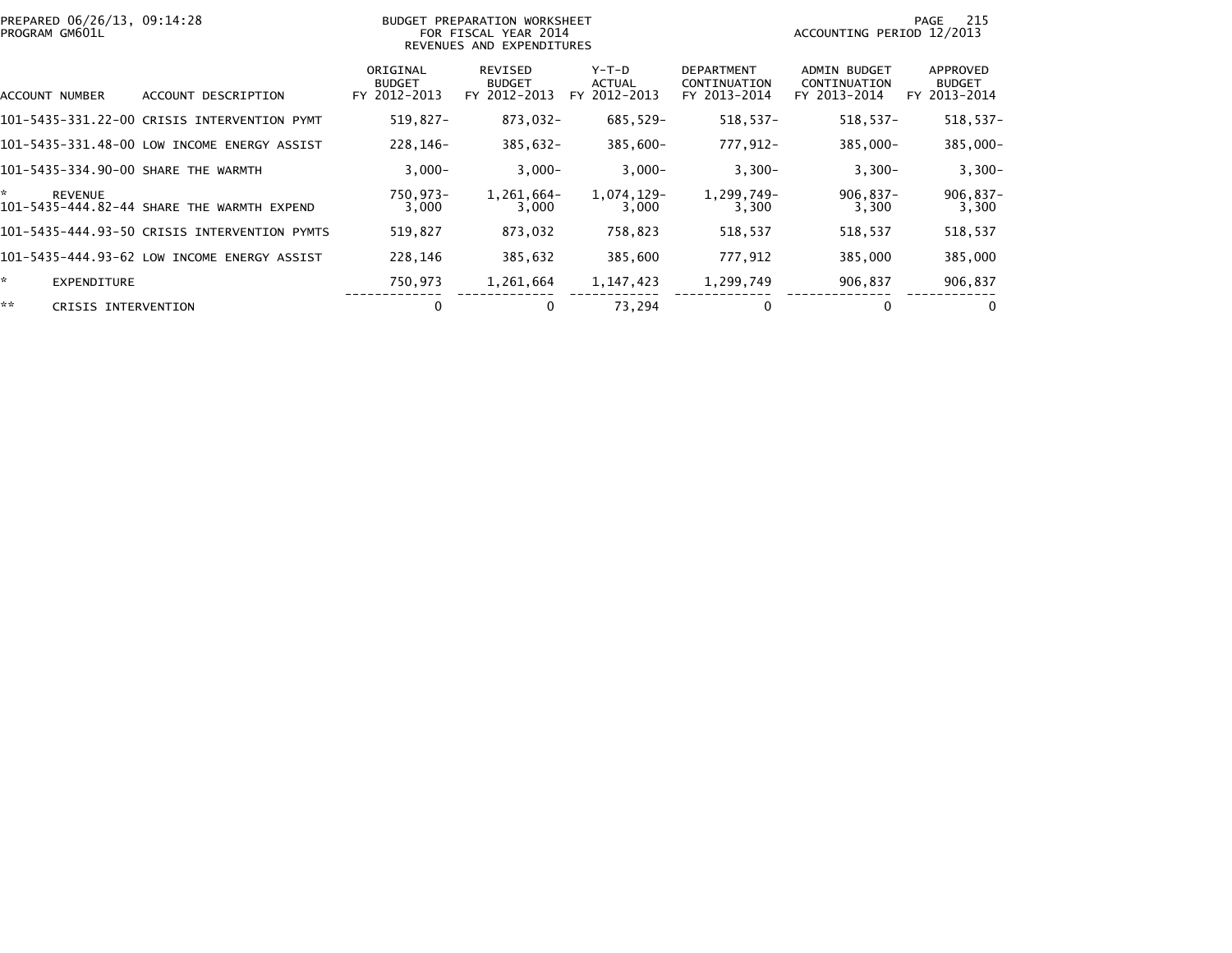| PREPARED 06/26/13, 09:14:28<br>PROGRAM GM601L |                                             | BUDGET PREPARATION WORKSHEET<br>FOR FISCAL YEAR 2014<br>REVENUES AND EXPENDITURES |                                          |                                 |                                                   | 216<br>PAGE<br>ACCOUNTING PERIOD 12/2013     |                                           |
|-----------------------------------------------|---------------------------------------------|-----------------------------------------------------------------------------------|------------------------------------------|---------------------------------|---------------------------------------------------|----------------------------------------------|-------------------------------------------|
| ACCOUNT NUMBER                                | ACCOUNT DESCRIPTION                         | ORIGINAL<br><b>BUDGET</b><br>FY 2012-2013                                         | REVISED<br><b>BUDGET</b><br>FY 2012-2013 | Y-T-D<br>ACTUAL<br>FY 2012-2013 | <b>DEPARTMENT</b><br>CONTINUATION<br>FY 2013-2014 | ADMIN BUDGET<br>CONTINUATION<br>FY 2013-2014 | APPROVED<br><b>BUDGET</b><br>FY 2013-2014 |
|                                               | 101-5440-331.36-00 FOOD ASST-EMP & TRAINING |                                                                                   |                                          |                                 |                                                   |                                              |                                           |
| REVENUE                                       | 101-5440-444.93-55 FS EMPLOYMENT & TRAINING |                                                                                   |                                          |                                 |                                                   |                                              |                                           |
| EXPENDITURE                                   |                                             |                                                                                   | $\Omega$                                 | 0                               |                                                   |                                              |                                           |
| **<br>FOOD STAMPS                             |                                             |                                                                                   |                                          |                                 |                                                   |                                              |                                           |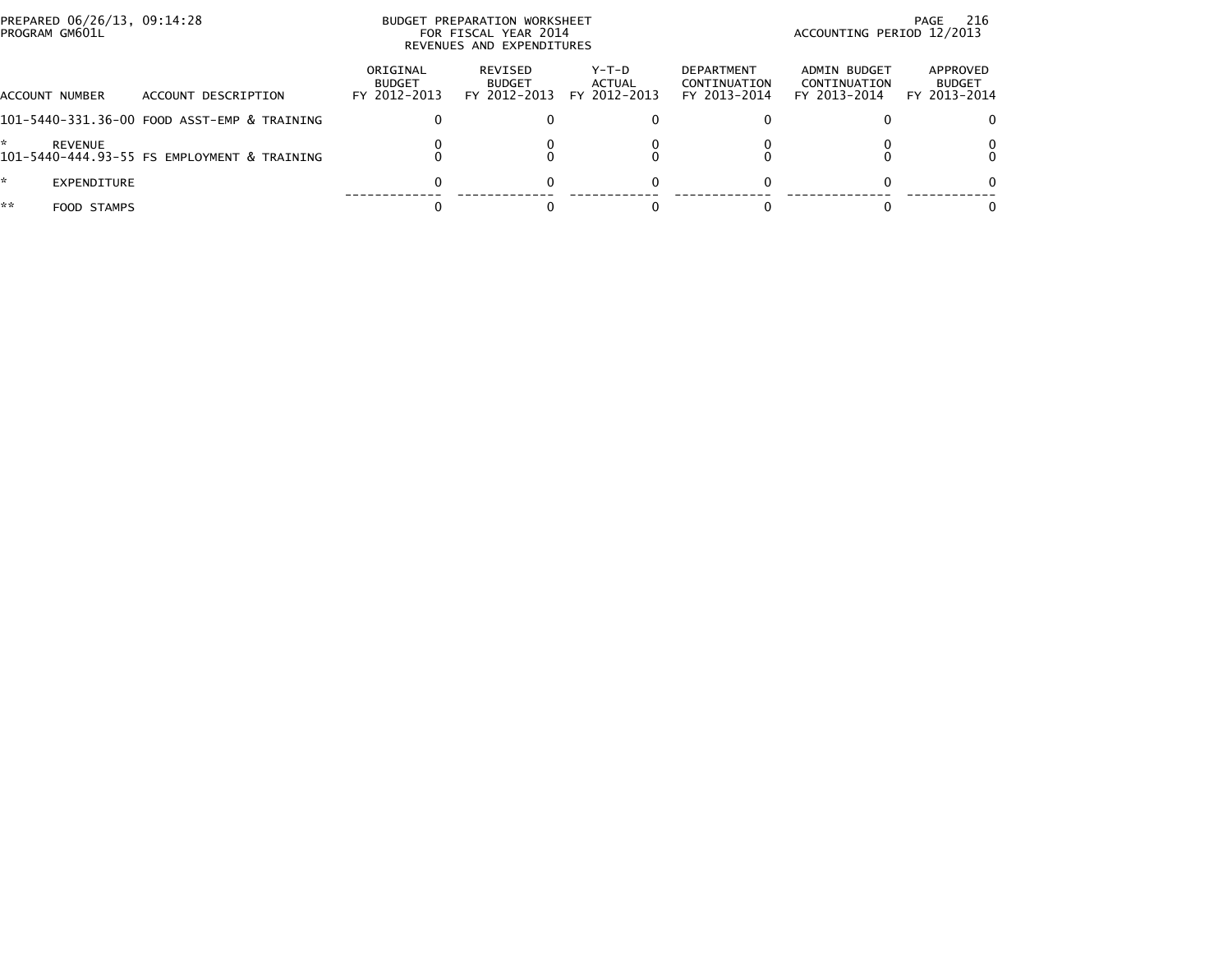| PREPARED 06/26/13, 09:14:28<br>PROGRAM GM601L |                                             |                                           | BUDGET PREPARATION WORKSHEET<br>FOR FISCAL YEAR 2014<br>REVENUES AND EXPENDITURES |                                          |                                                   | ACCOUNTING PERIOD 12/2013                    | -217<br>PAGE                              |
|-----------------------------------------------|---------------------------------------------|-------------------------------------------|-----------------------------------------------------------------------------------|------------------------------------------|---------------------------------------------------|----------------------------------------------|-------------------------------------------|
| ACCOUNT NUMBER                                | ACCOUNT DESCRIPTION                         | ORIGINAL<br><b>BUDGET</b><br>FY 2012-2013 | REVISED<br><b>BUDGET</b><br>FY 2012-2013                                          | $Y-T-D$<br><b>ACTUAL</b><br>FY 2012-2013 | <b>DEPARTMENT</b><br>CONTINUATION<br>FY 2013-2014 | ADMIN BUDGET<br>CONTINUATION<br>FY 2013-2014 | APPROVED<br><b>BUDGET</b><br>FY 2013-2014 |
|                                               | 101-5445-331.57-00 NC HLTH CHOICE ADM-FED   | 45,026-                                   | 45,026-                                                                           | $31,893-$                                | $39,925 -$                                        | $39.925 -$                                   | $39,925 -$                                |
|                                               | 101-5445-334.57-00 NC HLTH CHOICE ADM-STATE | $5.217 -$                                 | $5,217-$                                                                          | $5,638-$                                 | $4,926-$                                          | $4,926-$                                     | $4,926-$                                  |
|                                               | 101-5445-353.55-00 HEALTH CHOICE INS FEES   | $38.000 -$                                | $38.000 -$                                                                        | $35.250 -$                               | $38.000 -$                                        | $38.000 -$                                   | $38,000 -$                                |
| $\star$<br><b>REVENUE</b>                     | 101-5445-444.93-65 MEDICAID PAYMENTS        | 88.243-<br>10,000                         | 88.243-<br>10,000                                                                 | 72.781-<br>$9,918-$                      | 82,851-<br>10,500                                 | 82.851-<br>10,500                            | 82,851-<br>10,500                         |
| *.<br><b>EXPENDITURE</b>                      |                                             | 10,000                                    | 10,000                                                                            | $9,918-$                                 | 10,500                                            | 10,500                                       | 10,500                                    |
| **<br>MEDICAID                                |                                             | 78.243-                                   | 78,243-                                                                           | 82,699-                                  | 72,351-                                           | $72.351 -$                                   | 72,351-                                   |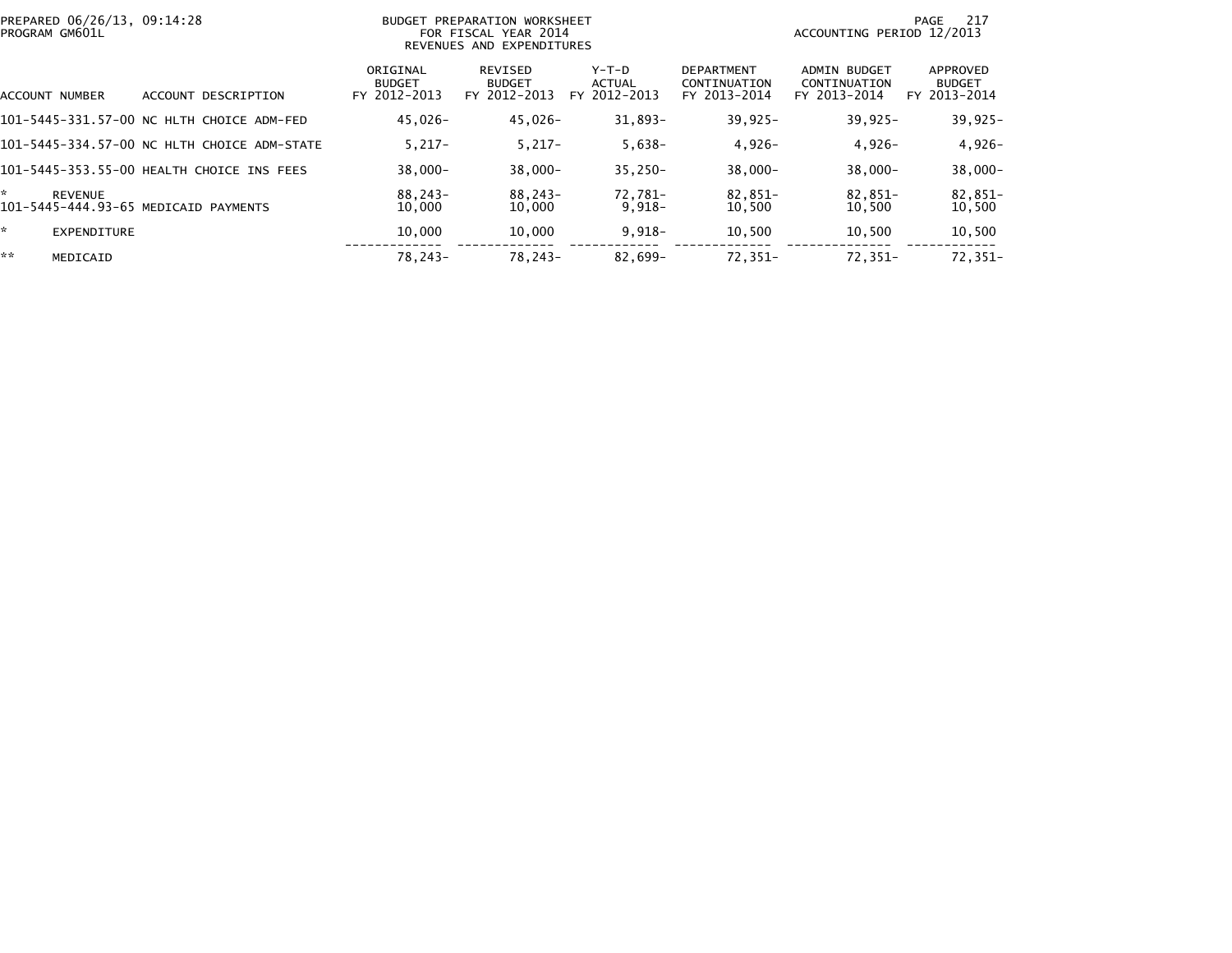| PREPARED 06/26/13, 09:14:28<br><b>BUDGET</b><br>PROGRAM GM601L |                             |                                              |                                           | PREPARATION WORKSHEET<br>FOR FISCAL YEAR 2014<br>REVENUES AND EXPENDITURES |                                 |                                                   | 218<br>PAGE<br>ACCOUNTING PERIOD 12/2013            |                                           |  |
|----------------------------------------------------------------|-----------------------------|----------------------------------------------|-------------------------------------------|----------------------------------------------------------------------------|---------------------------------|---------------------------------------------------|-----------------------------------------------------|-------------------------------------------|--|
|                                                                | ACCOUNT NUMBER              | DESCRIPTION<br><b>ACCOUNT</b>                | ORIGINAL<br><b>BUDGET</b><br>FY 2012-2013 | REVISED<br><b>BUDGET</b><br>FY 2012-2013                                   | Y-T-D<br>ACTUAL<br>FY 2012-2013 | <b>DEPARTMENT</b><br>CONTINUATION<br>FY 2013-2014 | <b>ADMIN BUDGET</b><br>CONTINUATION<br>FY 2013-2014 | APPROVED<br><b>BUDGET</b><br>FY 2013-2014 |  |
|                                                                |                             | 101–5450–444.93–70 SPECIAL ASSISTANCE-AGED   | 555,000                                   | 555.000                                                                    | 449.170                         | 562,000                                           | 562,000                                             | 562,000                                   |  |
|                                                                | <b>TEXT</b><br>LEVEL<br>400 | BUDGETED ESTIMATE DUE TO SA CASES INCREASING |                                           | TEXT AMT                                                                   | 562,000<br>562,000              |                                                   |                                                     |                                           |  |
| *                                                              | EXPENDITURE                 |                                              | 555,000                                   | 555.000                                                                    | 449.170                         | 562,000                                           | 562,000                                             | 562,000                                   |  |
| **                                                             |                             | SPECIAL ASSISTANCE-AGED                      | 555.000                                   | 555,000                                                                    | 449.170                         | 562.000                                           | 562,000                                             | 562,000                                   |  |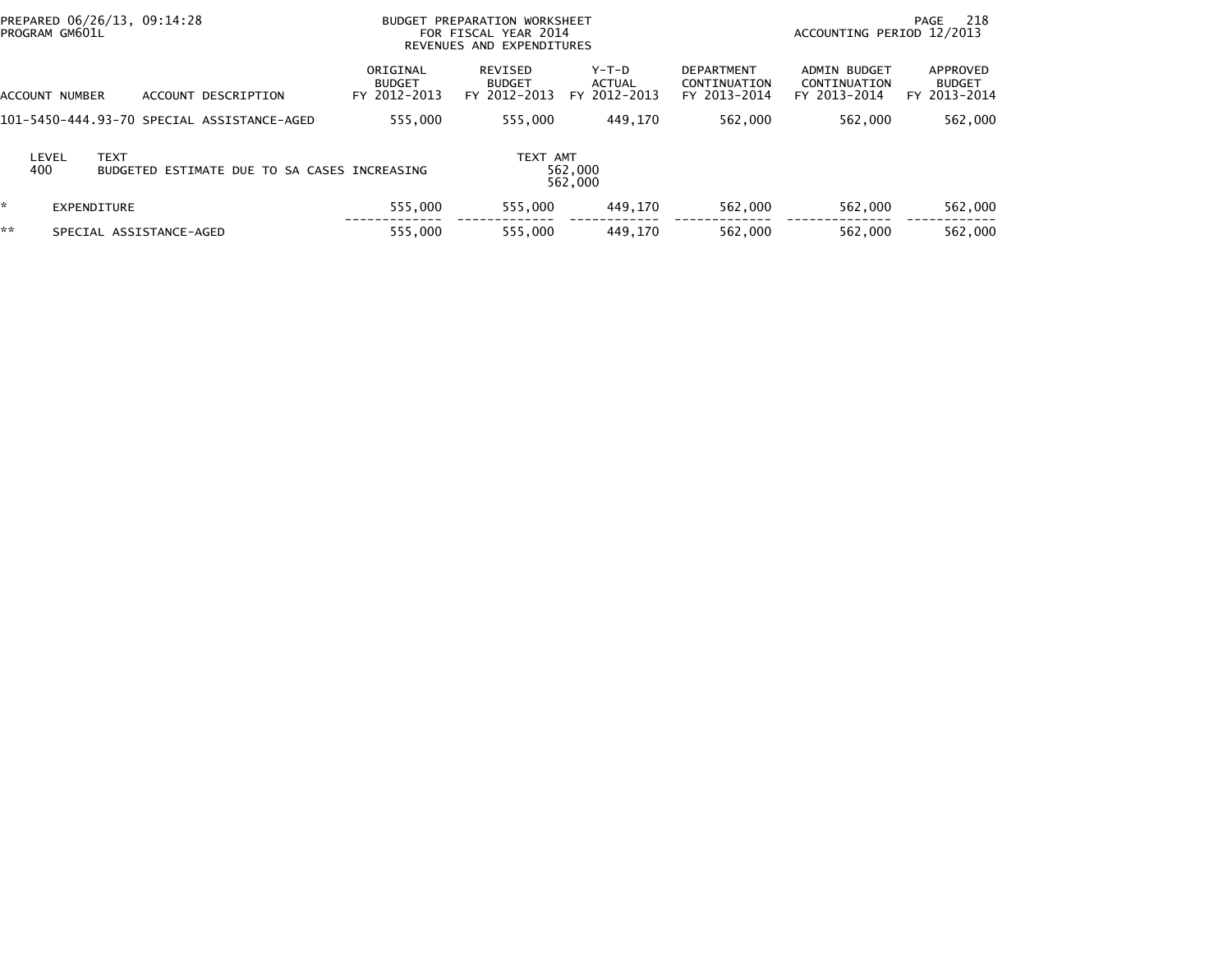|    | PREPARED 06/26/13, 09:14:28<br>PROGRAM GM601L |                                              |                                           | BUDGET PREPARATION WORKSHEET<br>FOR FISCAL YEAR 2014<br>REVENUES AND EXPENDITURES |                                   |                                                   | ACCOUNTING PERIOD 12/2013                    | 219<br>PAGE                               |
|----|-----------------------------------------------|----------------------------------------------|-------------------------------------------|-----------------------------------------------------------------------------------|-----------------------------------|---------------------------------------------------|----------------------------------------------|-------------------------------------------|
|    | ACCOUNT NUMBER                                | ACCOUNT DESCRIPTION                          | ORIGINAL<br><b>BUDGET</b><br>FY 2012-2013 | REVISED<br><b>BUDGET</b><br>FY 2012-2013                                          | $Y-T-D$<br>ACTUAL<br>FY 2012-2013 | <b>DEPARTMENT</b><br>CONTINUATION<br>FY 2013-2014 | ADMIN BUDGET<br>CONTINUATION<br>FY 2013-2014 | APPROVED<br><b>BUDGET</b><br>FY 2013-2014 |
|    |                                               | 101–5455–444.93–75 SPECIAL ASSISTANCE–DISABL | 561,000                                   | 561.000                                                                           | 473.084                           | 585.276                                           | 585.276                                      | 585,276                                   |
|    | LEVEL<br><b>TEXT</b><br>400                   | BUDGETED ESTIMATE DUE TO SA CASES INCREASING |                                           | TEXT AMT                                                                          | 585,276<br>585.276                |                                                   |                                              |                                           |
| ×. | EXPENDITURE                                   |                                              | 561,000                                   | 561,000                                                                           | 473.084                           | 585,276                                           | 585,276                                      | 585,276                                   |
| ** |                                               | SPECIAL ASSISTANCE-DISABL                    | 561,000                                   | 561,000                                                                           | 473.084                           | 585,276                                           | 585,276                                      | 585,276                                   |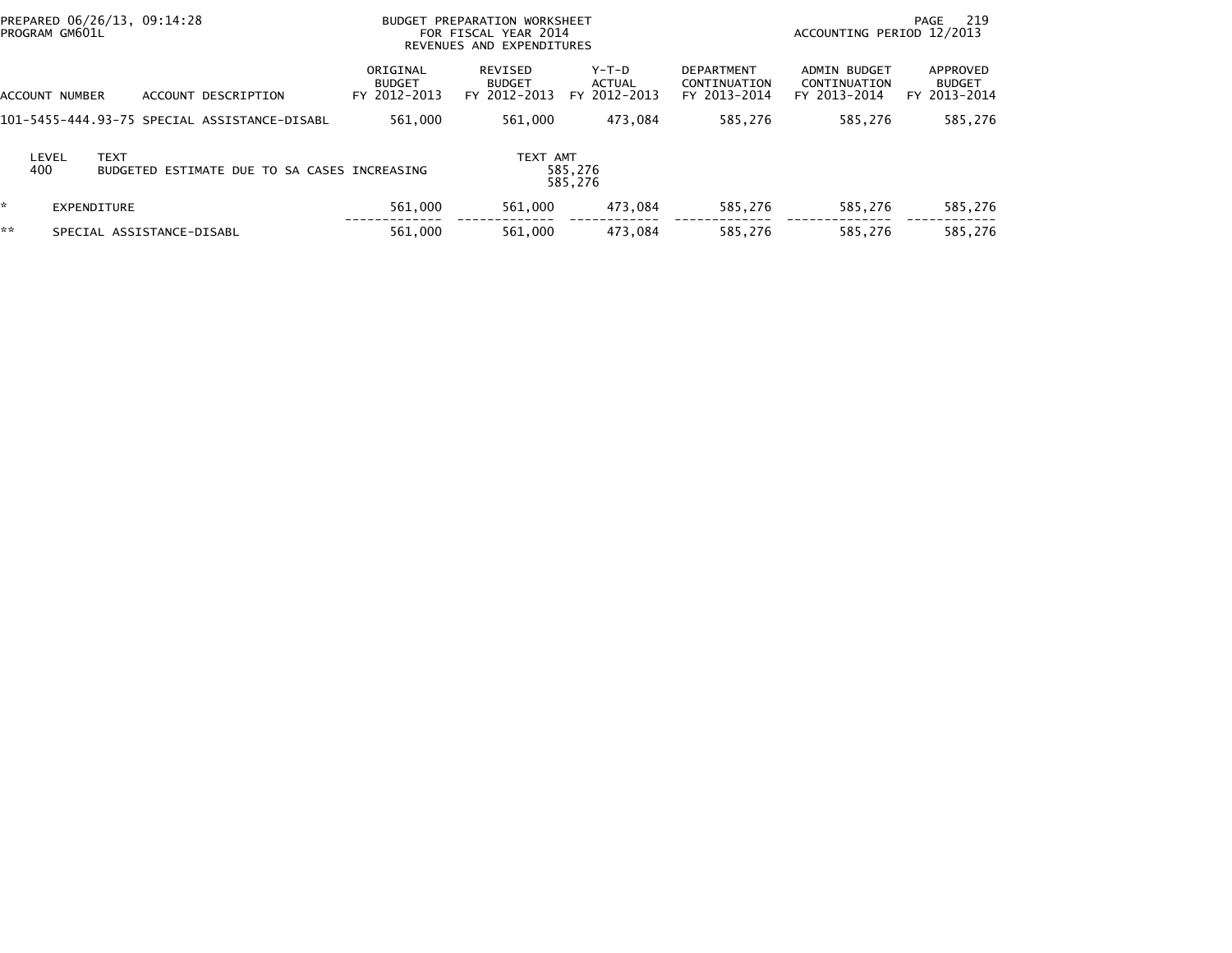|    | PREPARED 06/26/13, 09:14:28<br>PROGRAM GM601L |                     | BUDGET                                    | PREPARATION WORKSHEET<br>FOR FISCAL YEAR 2014<br>REVENUES AND EXPENDITURES | 220<br>PAGE<br>ACCOUNTING PERIOD 12/2013 |                                                   |                                              |                                           |
|----|-----------------------------------------------|---------------------|-------------------------------------------|----------------------------------------------------------------------------|------------------------------------------|---------------------------------------------------|----------------------------------------------|-------------------------------------------|
|    | ACCOUNT NUMBER                                | ACCOUNT DESCRIPTION | ORIGINAL<br><b>BUDGET</b><br>FY 2012-2013 | REVISED<br><b>BUDGET</b><br>FY 2012-2013                                   | $Y-T-D$<br><b>ACTUAL</b><br>FY 2012-2013 | <b>DEPARTMENT</b><br>CONTINUATION<br>FY 2013-2014 | ADMIN BUDGET<br>CONTINUATION<br>FY 2013-2014 | APPROVED<br><b>BUDGET</b><br>FY 2013-2014 |
|    | 101-5460-444.93-80 WFFA-EA                    |                     | 9.000                                     | 7.716                                                                      | 7.716                                    | 9.000                                             | 9.000                                        | 9,000                                     |
| *  | EXPENDITURE                                   |                     | 9.000                                     | 7.716                                                                      | 7.716                                    | 9.000                                             | 9.000                                        | 9,000                                     |
| ** | WFFA-EA                                       |                     | 9,000                                     | 7.716                                                                      | 7.716                                    | 9.000                                             | 9,000                                        | 9,000                                     |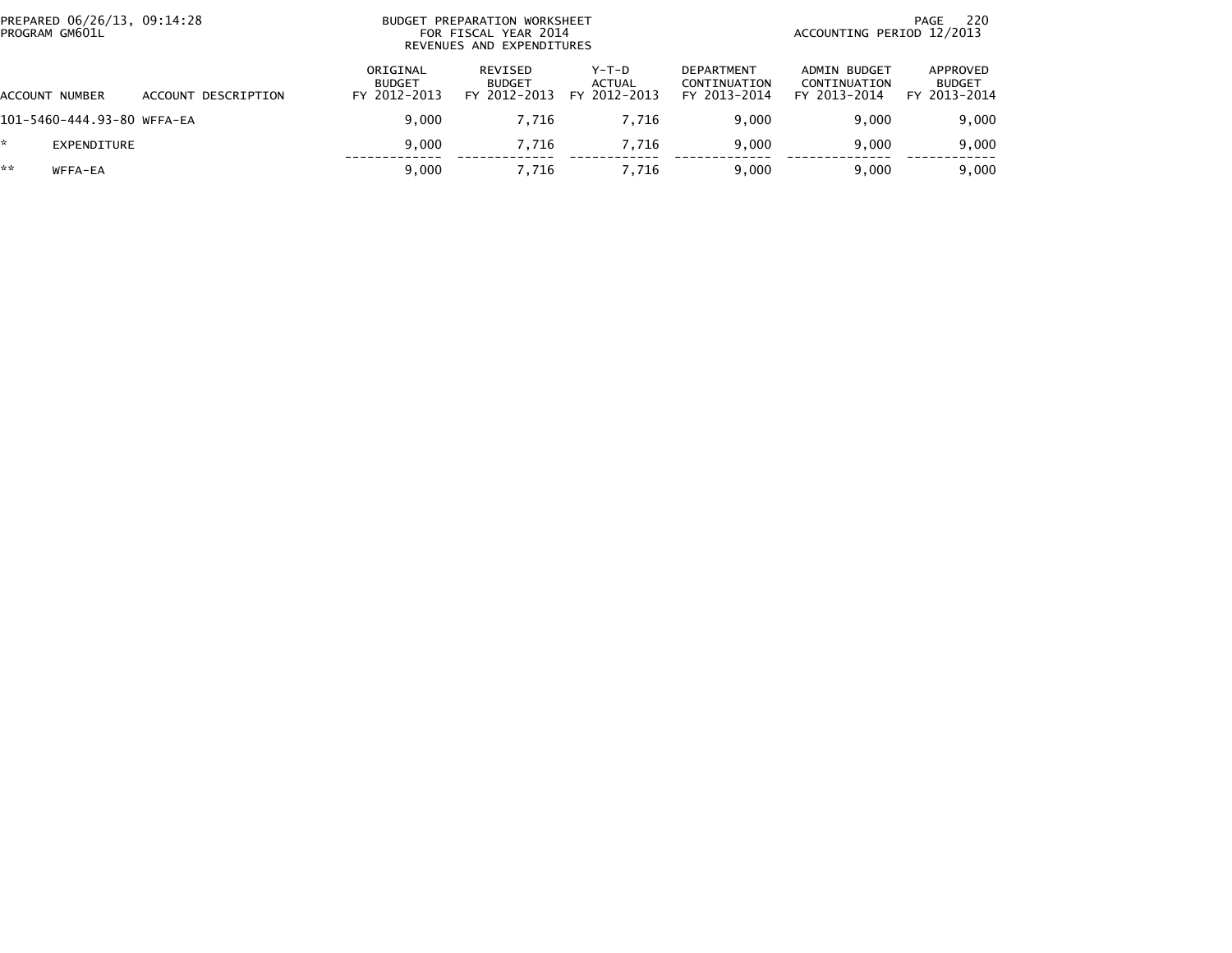| PREPARED 06/26/13, 09:14:28<br>PROGRAM GM601L |                                          | PREPARATION WORKSHEET<br><b>BUDGET</b><br>FOR FISCAL YEAR 2014<br>REVENUES AND EXPENDITURES |                                          |                                   |                                                   | -221<br>PAGE<br>ACCOUNTING PERIOD 12/2013    |                                           |  |
|-----------------------------------------------|------------------------------------------|---------------------------------------------------------------------------------------------|------------------------------------------|-----------------------------------|---------------------------------------------------|----------------------------------------------|-------------------------------------------|--|
| ACCOUNT NUMBER                                | ACCOUNT DESCRIPTION                      | ORIGINAL<br><b>BUDGET</b><br>FY 2012-2013                                                   | REVISED<br><b>BUDGET</b><br>FY 2012-2013 | $Y-T-D$<br>ACTUAL<br>FY 2012-2013 | <b>DEPARTMENT</b><br>CONTINUATION<br>FY 2013-2014 | ADMIN BUDGET<br>CONTINUATION<br>FY 2013-2014 | APPROVED<br><b>BUDGET</b><br>FY 2013-2014 |  |
|                                               | 101-5465-331.91-00 WFFA INITIAL PAYMENTS | $5.000 -$                                                                                   | $5.000 -$                                | $291 -$                           | $5,000 -$                                         | $5,000-$                                     | $5,000 -$                                 |  |
| <b>REVENUE</b>                                | 101-5465-444.93-85 WFFA-INITIAL PAYMENTS | $5,000-$<br>5,000                                                                           | $5,000-$<br>5,000                        | $291 -$<br>626                    | $5,000-$<br>5,000                                 | $5,000-$<br>5,000                            | $5,000-$<br>5,000                         |  |
| EXPENDITURE                                   |                                          | 5.000                                                                                       | 5,000                                    | 626                               | 5,000                                             | 5,000                                        | 5,000                                     |  |
| **<br>WFFA-INITIAL                            |                                          | 0                                                                                           |                                          | 335                               | 0                                                 | $\bf{0}$                                     | $\Omega$                                  |  |
| ***                                           | PUBLIC ASSISTANCE PYMNTS                 | 2.744.134                                                                                   | 2,700,449                                | 1,938,246                         | 2,773,462                                         | 2,555,462                                    | 2,555,462                                 |  |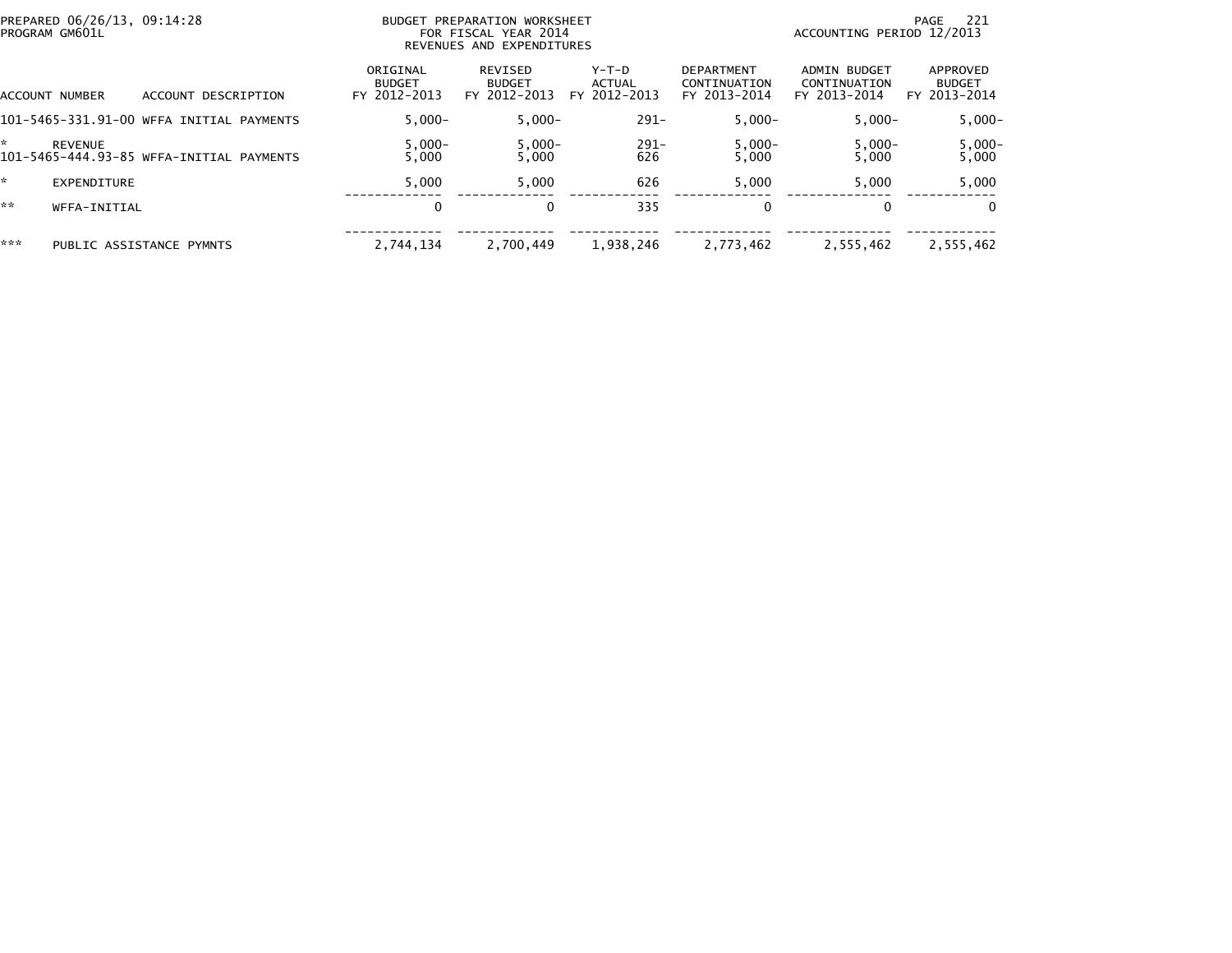## PREPARED 06/26/13, 09:14:28<br>PROGRAM GM601L

BUDGET PREPARATION WORKSHEET<br>FOR FISCAL YEAR 2014 REVENUES AND EXPENDITURES PAGE 222<br>ACCOUNTING PERIOD 12/2013

| ACCOUNT NUMBER                                        | ACCOUNT DESCRIPTION                          | ORIGINAL<br><b>BUDGET</b><br>FY 2012-2013 | <b>REVISED</b><br><b>BUDGET</b><br>FY 2012-2013 | $Y-T-D$<br><b>ACTUAL</b><br>FY 2012-2013 | <b>DEPARTMENT</b><br>CONTINUATION<br>FY 2013-2014 | <b>ADMIN BUDGET</b><br>CONTINUATION<br>FY 2013-2014 | APPROVED<br><b>BUDGET</b><br>FY 2013-2014 |
|-------------------------------------------------------|----------------------------------------------|-------------------------------------------|-------------------------------------------------|------------------------------------------|---------------------------------------------------|-----------------------------------------------------|-------------------------------------------|
|                                                       | 101-5550-331.00-00 FEDERAL GOVERNMENT GRANTS | $\mathbf{0}$                              | $\mathbf{0}$                                    | $\mathbf{0}$                             | $\Omega$                                          | $\mathbf{0}$                                        | 0                                         |
|                                                       | 101-5550-331.05-02 ARRA NUTRITION FUNDS      | 0                                         | 0                                               | <sup>0</sup>                             | 0                                                 | 0                                                   | $\Omega$                                  |
|                                                       | 101-5550-331.19-00 CARE GIVERS SUPPORT GRANT | 0                                         | 0                                               | 0                                        | 0                                                 | 0                                                   | $\Omega$                                  |
|                                                       | 101-5550-331.40-00 HCCBG SERVICES GRANT      | 0                                         | 0                                               | <sup>0</sup>                             |                                                   |                                                     | $\Omega$                                  |
|                                                       | 101-5550-331.40-05 HCCBG-ADULT DAY CARE      | $28,677-$                                 | $28,493-$                                       | $24,667-$                                | $25,809-$                                         | $28, 267 -$                                         | $28, 267 -$                               |
|                                                       | 101-5550-331.40-10 HCCBG-ADULT DAY HEALTH    | $12,451-$                                 | 12,371-                                         | $8,422-$                                 | $11,206-$                                         | 12,273-                                             | $12,273-$                                 |
|                                                       | 101-5550-331.40-15 HCCBG-CONGREGATE MEALS    | 331,669-                                  | $326, 184 -$                                    | $309,875-$                               | $298,502 -$                                       | 321,912-                                            | 321,912-                                  |
|                                                       | 101-5550-331.40-20 HCCBG-INFO AND ASSIST     | 68,356-                                   | $67,915-$                                       | $56,960 -$                               | $61,520-$                                         | 67,379-                                             | 67,379-                                   |
|                                                       | 101-5550-331.40-25 HCCBG-IN-HOME SERVICE     | $144, 457 -$                              | 143,524-                                        | 117,030-                                 | 130,011-                                          | 142,391-                                            | 142,391-                                  |
|                                                       | 101-5550-331.40-40 HCCBG-SENIOR CENTER OPS   | $33,642-$                                 | $33,425-$                                       | 28,031-                                  | $30,278-$                                         | $33,161-$                                           | $33,161-$                                 |
|                                                       | 101-5550-331.40-50 HCCBG-TRANSPORTATION      | 182,081-                                  | 180,905-                                        | 153,058-                                 | 163,873-                                          | 179,478-                                            | 179,478-                                  |
| 101-5550-331.88-00 USDA GRANT                         |                                              | $36,480-$                                 | $36,480-$                                       | $28,538-$                                | $32,832-$                                         | $32,832-$                                           | $32,832-$                                 |
|                                                       | 101-5550-365.22-00 CAP CARE-SUPP MEAL DONATI | $\mathbf{0}$                              | $\Omega$                                        | $\mathbf{0}$                             | 0                                                 | 0                                                   | 0                                         |
|                                                       | 101-5550-365.25-00 ADULT DAY CARE DONATIONS  | 0                                         | 0                                               | 0                                        | $500 -$                                           | 0                                                   | $\Omega$                                  |
|                                                       | 101-5550-365.26-00 CARE GIVER DONATIONS      | 0                                         | 0                                               | $\Omega$                                 | $\Omega$                                          | 0                                                   | $\Omega$                                  |
|                                                       | 101-5550-365.46-00 IN HOME AIDE DONATIONS    | 0                                         | 0                                               | 0                                        | $200 -$                                           | 0                                                   | $\Omega$                                  |
|                                                       | 101-5550-365.64-00 NUTRITION DONATIONS       | 0                                         | 0                                               | 0                                        | 0                                                 | 0                                                   | $\Omega$                                  |
|                                                       | 101-5550-365.75-00 SENIOR CENTER OPER MATCH  | 0                                         | 0                                               | <sup>0</sup>                             | 0                                                 | 0                                                   | $\Omega$                                  |
|                                                       | 101-5550-365.80-00 SAFE PROJECT DONATIONS    | 0                                         | 0                                               | 0                                        | 0                                                 | 0                                                   | $\Omega$                                  |
|                                                       | 101-5550-365.96-00 ASSISTIVE TECHNOLOGY DEV  | 0                                         | 0                                               | $\Omega$                                 | 0                                                 | 0                                                   | $\Omega$                                  |
|                                                       | 101-5550-365.99-00 HCCBG TRANS DONATIONS     | 0                                         | 0                                               | $914 -$                                  | 0                                                 | 0                                                   | $\Omega$                                  |
|                                                       | 101-5550-395.00-00 FUND BALANCE APPR-RESTR   | $\mathbf{0}$                              | $\Omega$                                        | $\mathbf 0$                              | 0                                                 | 0                                                   | $\Omega$                                  |
| <b>REVENUE</b><br>101-5550-444.10-05 SALARIES:REGULAR |                                              | 837.813-<br>64,501                        | $829, 297 -$<br>64,501                          | 727,495-<br>59,357                       | 754,731-<br>$\Omega$                              | 817,693-<br>62,759                                  | 817,693-<br>62,759                        |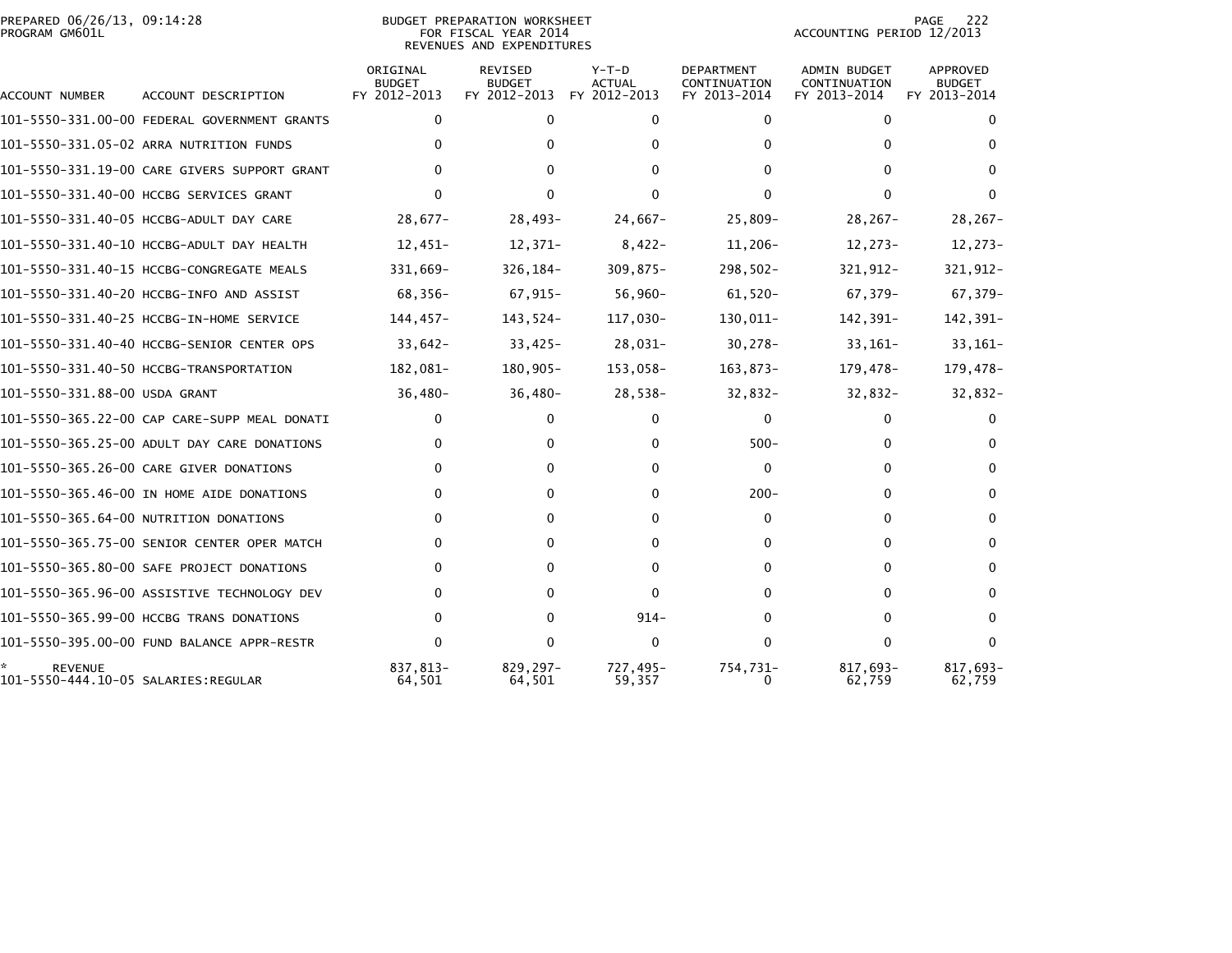| PROGRAM GM601L | PREPARED 06/26/13, 09:14:28                             |                                           | BUDGET PREPARATION WORKSHEET<br>FOR FISCAL YEAR 2014<br>REVENUES AND EXPENDITURES |                                          |                                            | ACCOUNTING PERIOD 12/2013                    | 223<br>PAGE                               |
|----------------|---------------------------------------------------------|-------------------------------------------|-----------------------------------------------------------------------------------|------------------------------------------|--------------------------------------------|----------------------------------------------|-------------------------------------------|
| ACCOUNT NUMBER | ACCOUNT DESCRIPTION                                     | ORIGINAL<br><b>BUDGET</b><br>FY 2012-2013 | REVISED<br><b>BUDGET</b><br>FY 2012-2013                                          | $Y-T-D$<br><b>ACTUAL</b><br>FY 2012-2013 | DEPARTMENT<br>CONTINUATION<br>FY 2013-2014 | ADMIN BUDGET<br>CONTINUATION<br>FY 2013-2014 | APPROVED<br><b>BUDGET</b><br>FY 2013-2014 |
| LEVEL<br>400   | <b>TEXT</b><br>CONTINUATION<br><b>DSS PORTION</b>       |                                           | TEXT AMT                                                                          | 36,381<br>26,378<br>62,759               |                                            |                                              |                                           |
|                |                                                         | $\mathbf 0$                               | $\mathbf 0$                                                                       | $\mathbf 0$                              | $\mathbf{0}$                               | $\mathbf{0}$                                 | 0                                         |
|                | 101-5550-444.20-05 HEALTH INSURANCE                     | 14,195                                    | 14,195                                                                            | 12,119                                   | 0                                          | 13,679                                       | 13,679                                    |
| LEVEL<br>400   | <b>TEXT</b><br>CONTINUATION<br><b>DSS PORTION</b>       |                                           | TEXT AMT                                                                          | 8,040<br>5,639<br>13,679                 |                                            |                                              |                                           |
|                | 101-5550-444.20-08 HEALTH INSURANCE:RETIREES            | 5,360                                     | 5,360                                                                             | 5,360                                    | 0                                          | $\mathbf 0$                                  | $\mathbf 0$                               |
|                | 101-5550-444.20-10 MEDICARE TAX                         | 936                                       | 936                                                                               | 793                                      | $\Omega$                                   | 911                                          | 911                                       |
| LEVEL<br>400   | <b>TEXT</b><br>CONTINUATION<br><b>DSS PORTION</b>       |                                           | TEXT AMT                                                                          | 458<br>382<br>840                        |                                            |                                              |                                           |
|                | 101-5550-444.20-15 RETIREMENT                           | 4,495                                     | 4,495                                                                             | 3,892                                    | 0                                          | 4,437                                        | 4,437                                     |
| LEVEL<br>400   | TEXT<br>CONTINUATION<br>DSS PORTION<br>INCREASE IN RATE |                                           | TEXT AMT                                                                          | 2,452<br>1,750<br>235<br>4,437           |                                            |                                              |                                           |
|                | 101-5550-444.20-20 SOCIAL SECURITY TAX                  | 3,999                                     | 3,999                                                                             | 3,393                                    | 0                                          | 3,892                                        | 3,892                                     |
| LEVEL<br>400   | <b>TEXT</b><br>CONTINUATION<br>DSS PORTION              |                                           | TEXT AMT                                                                          | 1,958<br>1,635<br>3,593                  |                                            |                                              |                                           |
|                | 101-5550-444.20-25 WORKERS COMPENSATION                 | 943                                       | 943                                                                               | 139                                      | 0                                          | 955                                          | 955                                       |
| LEVEL          | <b>TEXT</b>                                             |                                           | TEXT AMT                                                                          |                                          |                                            |                                              |                                           |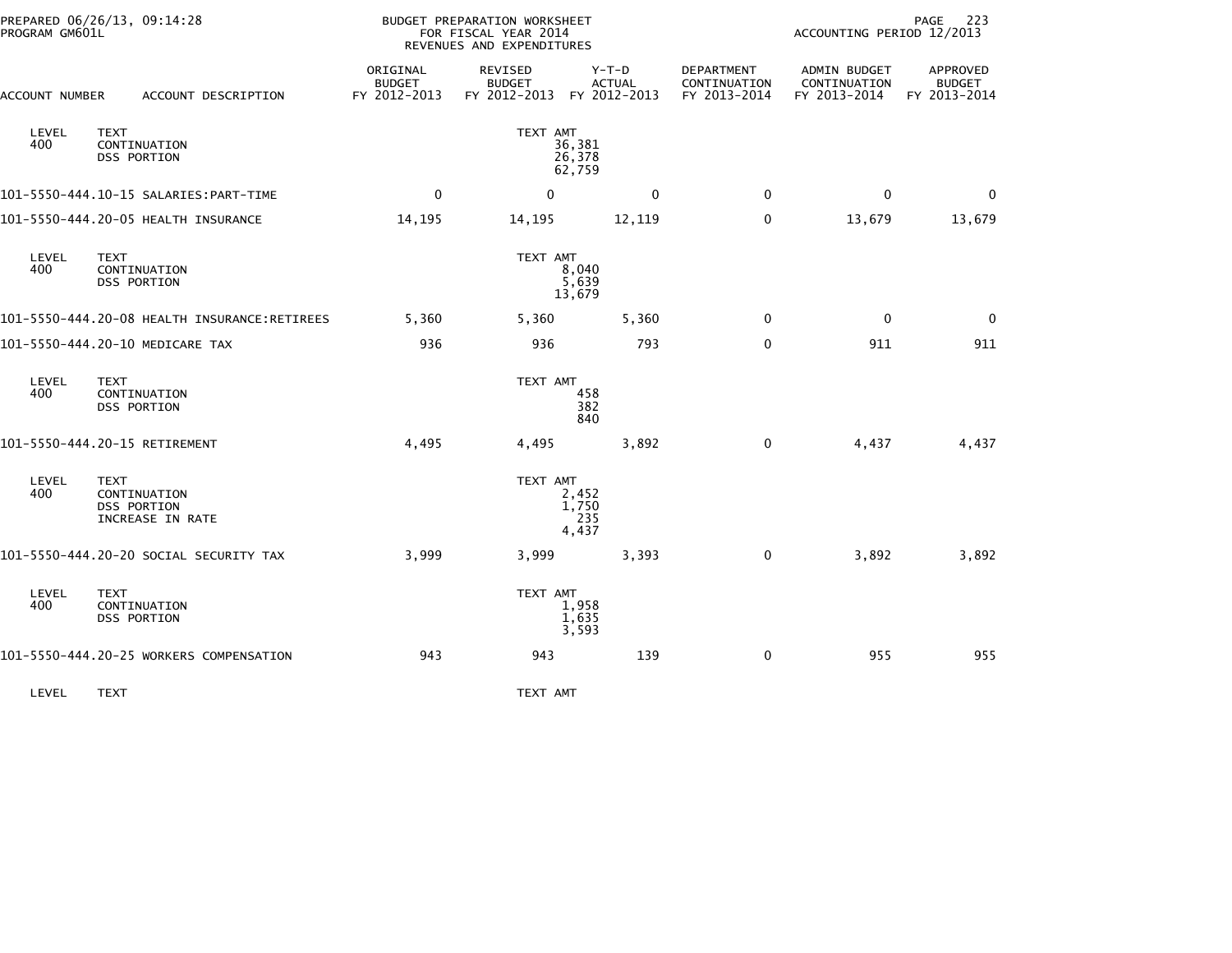| PROGRAM GM601L            | PREPARED 06/26/13, 09:14:28                       |                                           | <b>BUDGET PREPARATION WORKSHEET</b><br>FOR FISCAL YEAR 2014<br>REVENUES AND EXPENDITURES |                                          |                                                   | ACCOUNTING PERIOD 12/2013                    | 224<br>PAGE                               |
|---------------------------|---------------------------------------------------|-------------------------------------------|------------------------------------------------------------------------------------------|------------------------------------------|---------------------------------------------------|----------------------------------------------|-------------------------------------------|
| ACCOUNT NUMBER            | ACCOUNT DESCRIPTION                               | ORIGINAL<br><b>BUDGET</b><br>FY 2012-2013 | REVISED<br><b>BUDGET</b><br>FY 2012-2013                                                 | $Y-T-D$<br><b>ACTUAL</b><br>FY 2012-2013 | <b>DEPARTMENT</b><br>CONTINUATION<br>FY 2013-2014 | ADMIN BUDGET<br>CONTINUATION<br>FY 2013-2014 | APPROVED<br><b>BUDGET</b><br>FY 2013-2014 |
| 400                       | CONTINUATION<br><b>DSS PORTION</b>                |                                           |                                                                                          | 157<br>798<br>955                        |                                                   |                                              |                                           |
|                           | 101-5550-444.20-30 401(K) CONTRIBUTIONS           | 1,936                                     | 1,936                                                                                    | 1,681                                    | $\Omega$                                          | 1,883                                        | 1,883                                     |
| LEVEL<br>400              | <b>TEXT</b><br>CONTINUATION<br><b>DSS PORTION</b> |                                           | TEXT AMT                                                                                 | 1,091<br>779<br>1,870                    |                                                   |                                              |                                           |
|                           | 101-5550-444.33-00 OTHER PROFESSIONAL SRVCS       | $\mathbf{0}$                              | $\Omega$                                                                                 | $\Omega$                                 | $\mathbf{0}$                                      | $\Omega$                                     | $\Omega$                                  |
|                           | 101-5550-444.33-61 SENIOR CENTER OUTREACH         | $\bf{0}$                                  | 0                                                                                        | 0                                        | $\Omega$                                          | 0                                            | $\bf{0}$                                  |
|                           | 101-5550-444.41-50 UTILITY:NUTRITION SITES        | 0                                         | $\mathbf{0}$                                                                             | $\Omega$                                 | $\Omega$                                          | 0                                            | 0                                         |
|                           | 101-5550-444.43-15 R&M:EQUIPMENT                  | 0                                         | 0                                                                                        | $\mathbf{0}$                             | 0                                                 | 0                                            | $\mathbf{0}$                              |
|                           | 101-5550-444.43-30 R&M:NUTRITION SITES            | $\mathbf{0}$                              | $\mathbf{0}$                                                                             | $\Omega$                                 | $\Omega$                                          | $\mathbf{0}$                                 | $\mathbf{0}$                              |
|                           | 101-5550-444.43-55 R&M:TELEPHONES                 | $\mathbf{0}$                              | $\mathbf{0}$                                                                             | $\Omega$                                 | $\Omega$                                          | $\mathbf{0}$                                 | $\mathbf{0}$                              |
|                           | 101-5550-444.44-25 RENT:NUTRITION SITES           | 0                                         | $\mathbf{0}$                                                                             | $\Omega$                                 | $\Omega$                                          | $\mathbf 0$                                  | $\mathbf{0}$                              |
|                           | 101-5550-444.44-29 RENT:OFFICE                    | 0                                         | $\mathbf{0}$                                                                             | 0                                        | $\Omega$                                          | 0                                            | $\mathbf{0}$                              |
|                           | 101-5550-444.50-07 COST PER COPY PROGRAM          | 1,200                                     | 1,200                                                                                    | 0                                        | 1,080                                             | 700                                          | 700                                       |
|                           | 101-5550-444.53-05 TELEPHONE                      | 300                                       | 300                                                                                      | $\Omega$                                 | 270                                               | 300                                          | 300                                       |
|                           | 101–5550–444.53–06 TELEPHONE:NUTRITION SITES      | 0                                         | 0                                                                                        | 0                                        | 0                                                 | 0                                            | $\mathbf{0}$                              |
|                           | 101-5550-444.55-00 PRINTING                       | $\mathbf 0$                               | 0                                                                                        | 0                                        | 0                                                 | 0                                            | $\mathbf{0}$                              |
|                           | 101-5550-444.57-00 POSTAGE                        | 500                                       | 500                                                                                      | 0                                        | 450                                               | 400                                          | 400                                       |
| 101-5550-444.58-00 TRAVEL |                                                   | 1,500                                     | 1,500                                                                                    | 61                                       | 1,350                                             | 1,000                                        | 1,000                                     |
|                           | 101-5550-444.59-00 TRAINING                       | 400                                       | 400                                                                                      | 0                                        | 360                                               | 400                                          | 400                                       |
|                           | 101-5550-444.61-05 SUPPLIES:OFFICE                | 500                                       | 500                                                                                      | 0                                        | 450                                               | 300                                          | 300                                       |
|                           | 101–5550–444.61–81 SUPPLIES:SITE                  | $\mathbf 0$                               | 0                                                                                        | 0                                        | $\Omega$                                          | 0                                            | $\Omega$                                  |
|                           |                                                   | 500                                       | 500                                                                                      | 0                                        | 450                                               | 500                                          | 500                                       |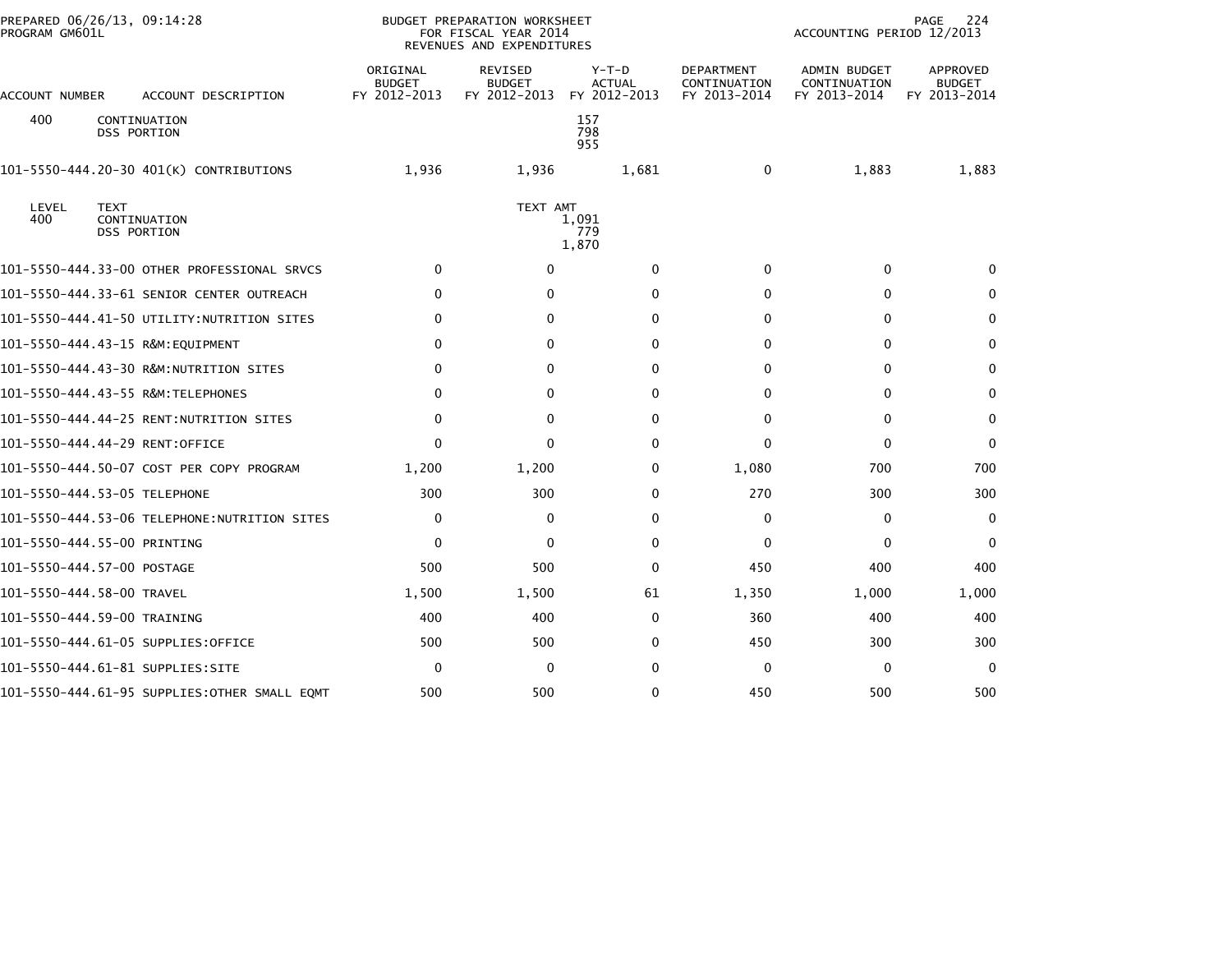| PREPARED 06/26/13, 09:14:28<br>PROGRAM GM601L |                                              |                                           | <b>BUDGET PREPARATION WORKSHEET</b><br>FOR FISCAL YEAR 2014<br>REVENUES AND EXPENDITURES |                                          |                                                   | ACCOUNTING PERIOD 12/2013                           | 225<br>PAGE                               |
|-----------------------------------------------|----------------------------------------------|-------------------------------------------|------------------------------------------------------------------------------------------|------------------------------------------|---------------------------------------------------|-----------------------------------------------------|-------------------------------------------|
| ACCOUNT NUMBER                                | ACCOUNT DESCRIPTION                          | ORIGINAL<br><b>BUDGET</b><br>FY 2012-2013 | <b>REVISED</b><br><b>BUDGET</b><br>FY 2012-2013                                          | $Y-T-D$<br><b>ACTUAL</b><br>FY 2012-2013 | <b>DEPARTMENT</b><br>CONTINUATION<br>FY 2013-2014 | <b>ADMIN BUDGET</b><br>CONTINUATION<br>FY 2013-2014 | APPROVED<br><b>BUDGET</b><br>FY 2013-2014 |
| 101–5550–444.62–05 ELECTRICITY                |                                              | 0                                         | $\mathbf{0}$                                                                             | $\mathbf{0}$                             | $\Omega$                                          | 0                                                   | $\Omega$                                  |
| 101-5550-444.62-25 NATURAL GAS                |                                              | $\Omega$                                  | $\Omega$                                                                                 | $\Omega$                                 | $\Omega$                                          | 0                                                   | $\Omega$                                  |
|                                               | 101-5550-444.64-50 DUES & SUBSCRIPTIONS      | 100                                       | 100                                                                                      | <sup>0</sup>                             | 90                                                | 100                                                 | 100                                       |
| 101-5550-444.76-90 F/A:OTHER                  |                                              | $\mathbf{0}$                              | $\Omega$                                                                                 | <sup>0</sup>                             | 0                                                 | 0                                                   | $\Omega$                                  |
|                                               | 101-5550-444.83-00 PROGRAM ACTIVITIES        | $\mathbf{0}$                              | $\Omega$                                                                                 | <sup>0</sup>                             | $\Omega$                                          | 0                                                   | $\Omega$                                  |
| 101-5550-444.83-05 ADVISORY BOARD             |                                              | 200                                       | 200                                                                                      | $\Omega$                                 | 180                                               | $\Omega$                                            | $\mathbf{0}$                              |
|                                               | 101-5550-444.83-97 DONATION EXPENDITURES     | $\mathbf{0}$                              | $\mathbf{0}$                                                                             | $\Omega$                                 | $\Omega$                                          | 0                                                   | $\Omega$                                  |
|                                               | 101-5550-444.84-10 ADULT DAY CARE CONTRACT   | 31,722                                    | 31,458                                                                                   | 26,550                                   | 28,550                                            | 31,408                                              | 31,408                                    |
|                                               | 101-5550-444.84-15 CARE MGMT SERV PURCHASE   | 0                                         | 0                                                                                        | 0                                        | 0                                                 | 0                                                   | 0                                         |
|                                               | 101-5550-444.84-19 CARE GIVERS SUPPORT GRANT | 0                                         | 0                                                                                        | $\Omega$                                 | 0                                                 | 0                                                   |                                           |
|                                               | 101-5550-444.84-20 CONGREGATE CATERING CONTR | $\Omega$                                  | $\Omega$                                                                                 | <sup>0</sup>                             | 0                                                 | 0                                                   | $\Omega$                                  |
|                                               | 101-5550-444.84-21 ARRA CONGREGATE CATERING  | 0                                         | $\Omega$                                                                                 | $\Omega$                                 | 0                                                 | 0                                                   | $\Omega$                                  |
|                                               | 101-5550-444.84-30 IN HOME AIDE CONTRACT     | 135,135                                   | 134,202                                                                                  | 117,002                                  | 121,622                                           | 142,391                                             | 142,391                                   |
|                                               | 101–5550–444.84–70 SUPPLEMENTAL MEALS CONTRA | $\mathbf 0$                               | $\mathbf{0}$                                                                             | $\mathbf{0}$                             | 0                                                 | $\Omega$                                            | $\Omega$                                  |
|                                               | 101-5550-444.84-75 TRANSPORTATION CONTRACT   | 268,715                                   | 267,539                                                                                  | 148,832                                  | 241,844                                           | 256,397                                             | 256,397                                   |
| 101-5550-444.85-30 GRANT: HCCBG AGING         |                                              | 470,147                                   | 464,004                                                                                  | 411,469                                  | 423,132                                           | 455,284                                             | 455,284                                   |
|                                               | 101-5550-444.85-44 GRANT:ROBERTSON-SAFE      | $\bf{0}$                                  | $\Omega$                                                                                 | $\Omega$                                 | 0                                                 | 0                                                   | $\Omega$                                  |
| 101-5550-444.85-98 GRANT MATCH                |                                              | 204,782                                   | 204,782                                                                                  | 204,782                                  | 184,304                                           | 203,535                                             | 203,535                                   |
|                                               | 101-5550-444.90-45 MGMT INFO SYSTEMS MAIN    | 1,200                                     | 1,200                                                                                    | 863                                      | 1,080                                             | 1,200                                               | 1,200                                     |
|                                               | 101-5550-444.91-44 APPROPRIATION-RUFTYHOLMES | 73,530                                    | 73,530                                                                                   | 73,530                                   | 66,177                                            | 73,530                                              | 73,530                                    |
|                                               |                                              | $\mathbf{0}$                              | $\mathbf{0}$                                                                             | 0                                        | $\Omega$                                          | 0                                                   | $\Omega$                                  |
| *<br><b>EXPENDITURE</b>                       |                                              | 1,286,796                                 | 1,278,280                                                                                | 1,069,823                                | 1,071,389                                         | 1,255,961                                           | 1,255,961                                 |
| **                                            | HOME CARE COMM BLK GRANT                     | 448,983                                   | 448,983                                                                                  | 342,328                                  | 316,658                                           | 438,268                                             | 438,268                                   |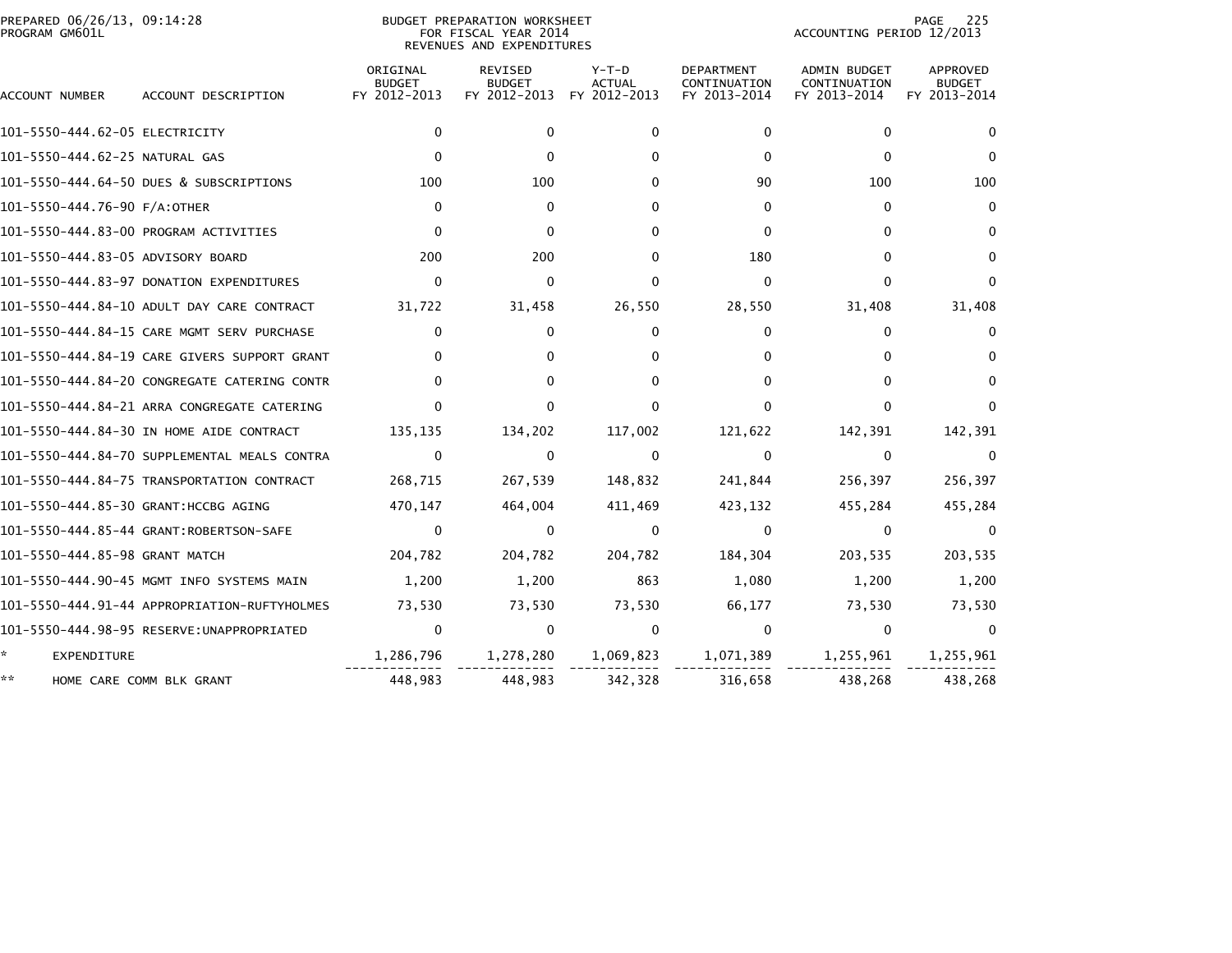| PROGRAM GM601L      | PREPARED 06/26/13, 09:14:28                |                                           | BUDGET PREPARATION WORKSHEET<br>FOR FISCAL YEAR 2014<br>REVENUES AND EXPENDITURES |                                 |                                                   | ACCOUNTING PERIOD 12/2013                    | PAGE 226                                  |
|---------------------|--------------------------------------------|-------------------------------------------|-----------------------------------------------------------------------------------|---------------------------------|---------------------------------------------------|----------------------------------------------|-------------------------------------------|
| ACCOUNT NUMBER      | ACCOUNT DESCRIPTION                        | ORIGINAL<br><b>BUDGET</b><br>FY 2012-2013 | REVISED<br><b>BUDGET</b><br>FY 2012-2013                                          | Y-T-D<br>ACTUAL<br>FY 2012-2013 | <b>DEPARTMENT</b><br>CONTINUATION<br>FY 2013-2014 | ADMIN BUDGET<br>CONTINUATION<br>FY 2013-2014 | APPROVED<br><b>BUDGET</b><br>FY 2013-2014 |
|                     | 101-5551-331.71-00 SHIIP GRANT             |                                           |                                                                                   |                                 |                                                   |                                              |                                           |
|                     | 101-5551-395.00-00 FUND BALANCE APPR-RESTR | 0                                         |                                                                                   |                                 |                                                   |                                              | 0                                         |
| ÷<br><b>REVENUE</b> | 101-5551-444.85-00 GRANT EXPENDITURES      |                                           |                                                                                   |                                 |                                                   |                                              |                                           |
| ÷.                  | EXPENDITURE                                |                                           |                                                                                   |                                 |                                                   |                                              |                                           |
| **                  | DEPT OF RURAL EDUCATION                    |                                           |                                                                                   |                                 |                                                   |                                              |                                           |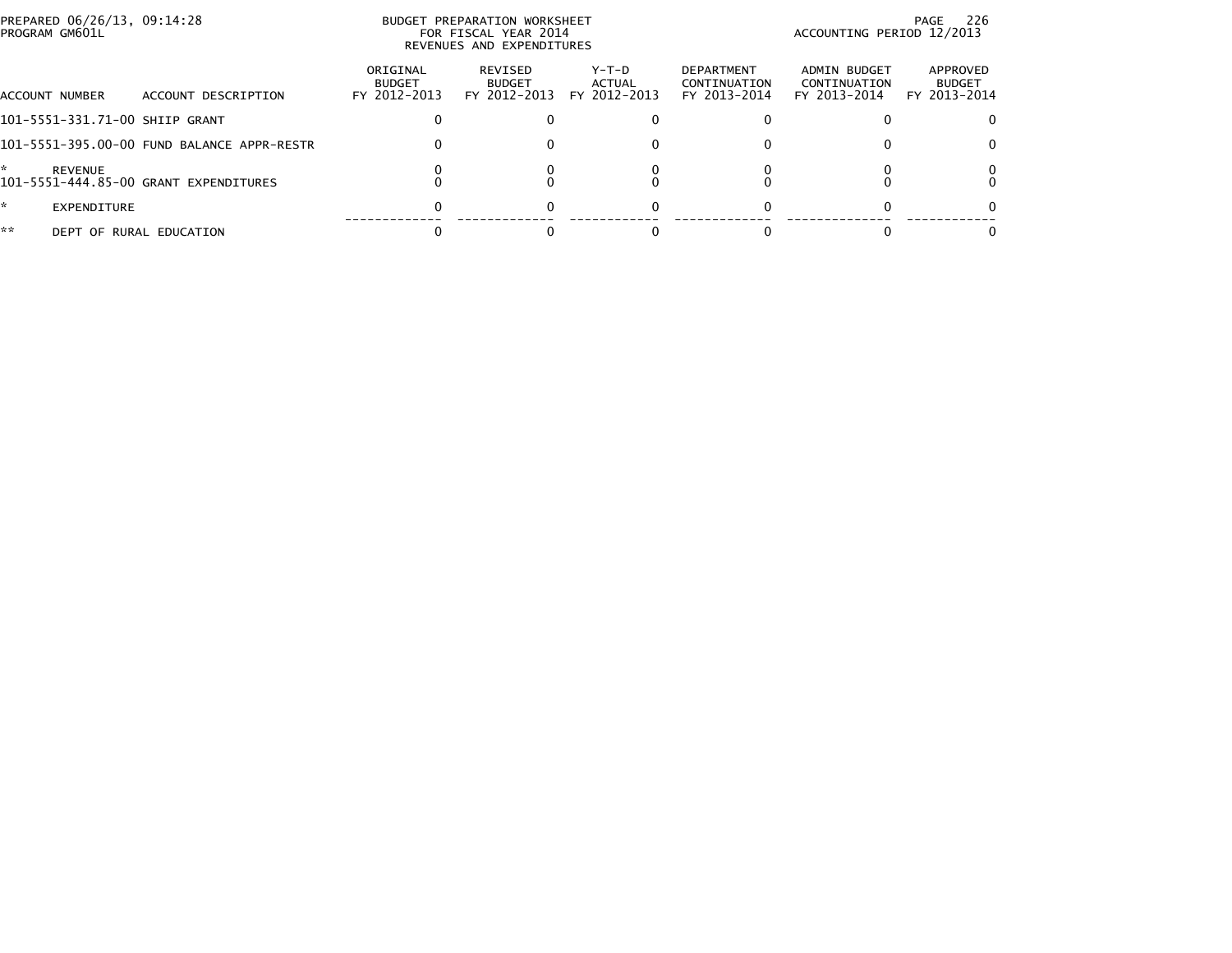| PREPARED 06/26/13, 09:14:28<br>PROGRAM GM601L |                                              |                                           | BUDGET PREPARATION WORKSHEET<br>FOR FISCAL YEAR 2014<br>REVENUES AND EXPENDITURES |                                        |                                                   | ACCOUNTING PERIOD 12/2013                    | PAGE<br>227                               |
|-----------------------------------------------|----------------------------------------------|-------------------------------------------|-----------------------------------------------------------------------------------|----------------------------------------|---------------------------------------------------|----------------------------------------------|-------------------------------------------|
| ACCOUNT NUMBER                                | ACCOUNT DESCRIPTION                          | ORIGINAL<br><b>BUDGET</b><br>FY 2012-2013 | <b>REVISED</b><br><b>BUDGET</b><br>FY 2012-2013                                   | Y-T-D<br><b>ACTUAL</b><br>FY 2012-2013 | <b>DEPARTMENT</b><br>CONTINUATION<br>FY 2013-2014 | ADMIN BUDGET<br>CONTINUATION<br>FY 2013-2014 | APPROVED<br><b>BUDGET</b><br>FY 2013-2014 |
|                                               | 101-5560-331.82-00 TITLE V SCSEP GRANT       | 232,009-                                  | 0                                                                                 | 0                                      | 0                                                 |                                              |                                           |
|                                               | 101-5560-338.20-00 TITLE V AGENCY MATCH      | $\Omega$                                  | 0                                                                                 | 0                                      | 0                                                 |                                              | O                                         |
| <b>REVENUE</b>                                |                                              | 232,009-<br>$\Omega$                      | 0<br>0                                                                            |                                        | 0<br><sup>0</sup>                                 |                                              | 0<br>$\Omega$                             |
|                                               |                                              | 0                                         | 0                                                                                 | <sup>0</sup>                           | 0                                                 |                                              | 0                                         |
| 101-5560-444.20-05 HEALTH INSURANCE           |                                              |                                           | 0                                                                                 | $\Omega$                               | 0                                                 |                                              | $\Omega$                                  |
| 101-5560-444.20-10 MEDICARE TAX               |                                              | 0                                         | 0                                                                                 | $\Omega$                               | 0                                                 | 0                                            | 0                                         |
| 101-5560-444.20-15 RETIREMENT                 |                                              |                                           | 0                                                                                 | <sup>0</sup>                           | 0                                                 | 0                                            | 0                                         |
|                                               | 101-5560-444.20-20 SOCIAL SECURITY TAX       | 0                                         | 0                                                                                 | $\Omega$                               | 0                                                 | <sup>n</sup>                                 | $\Omega$                                  |
|                                               | 101-5560-444.20-25 WORKERS COMPENSATION      |                                           | 0                                                                                 | 0                                      | 0                                                 | 0                                            | 0                                         |
|                                               | 101-5560-444.20-30 401(K) CONTRIBUTIONS      | 0                                         | 0                                                                                 | $\Omega$                               | 0                                                 |                                              | 0                                         |
| 101-5560-444.32-30 MEDICAL                    |                                              | 0                                         | 0                                                                                 | <sup>0</sup>                           | 0                                                 | 0                                            | 0                                         |
| 101-5560-444.58-00 TRAVEL                     |                                              |                                           | 0                                                                                 | 0                                      | 0                                                 |                                              | 0                                         |
| 101-5560-444.59-00 TRAINING                   |                                              | 0                                         | 0                                                                                 | o                                      | 0                                                 |                                              | 0                                         |
| 101-5560-444.85-72 GRANT:TITLE V              |                                              | 232,009                                   | 0                                                                                 | $\Omega$                               | 0                                                 |                                              | 0                                         |
| 101-5560-444.85-98 GRANT MATCH                |                                              | 25,779                                    | 19,584                                                                            | 19,584                                 | 0                                                 | 19,584                                       | 19,584                                    |
|                                               | 101-5560-444.91-44 APPROPRIATION-RUFTYHOLMES | $\mathbf 0$                               | $\Omega$                                                                          | $\Omega$                               | 0                                                 | 0                                            | $\Omega$                                  |
| *<br>EXPENDITURE                              |                                              | 257,788                                   | 19,584                                                                            | 19,584                                 | 0                                                 | 19,584                                       | 19,584                                    |
| **<br>TITLE V SCSEP                           |                                              | 25,779                                    | 19,584                                                                            | 19,584                                 | $\Omega$                                          | 19,584                                       | 19,584                                    |
| ***<br>SENIOR SERVICES                        |                                              | 474,762                                   | 468,567                                                                           | 361,912                                | 316,658                                           | 457,852                                      | 457,852                                   |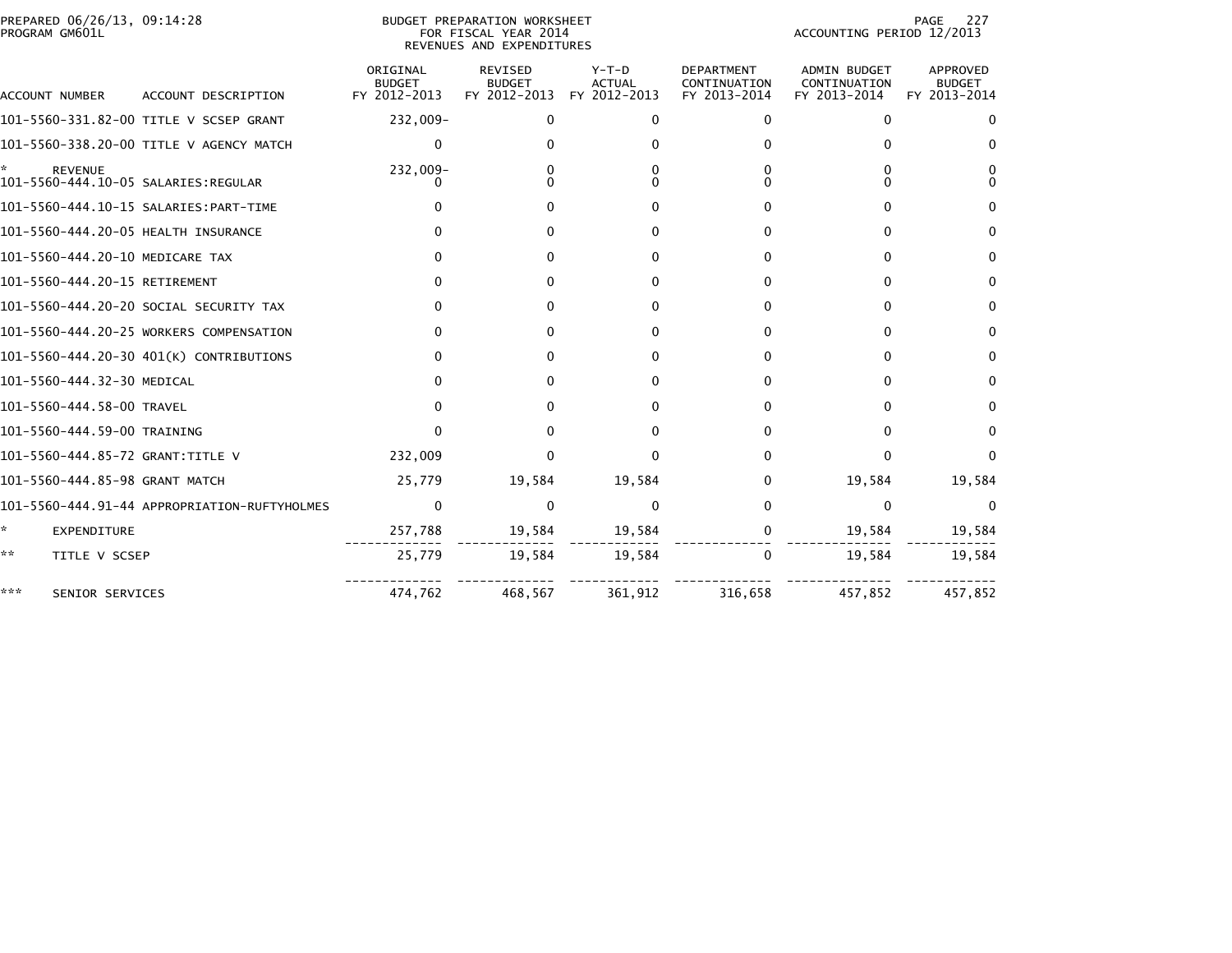| PREPARED 06/26/13, 09:14:28<br>PROGRAM GM601L |             |                                                                  |                                           | BUDGET PREPARATION WORKSHEET<br>FOR FISCAL YEAR 2014<br>REVENUES AND EXPENDITURES |                                   |                                                   | ACCOUNTING PERIOD 12/2013                           | 228<br>PAGE                                      |
|-----------------------------------------------|-------------|------------------------------------------------------------------|-------------------------------------------|-----------------------------------------------------------------------------------|-----------------------------------|---------------------------------------------------|-----------------------------------------------------|--------------------------------------------------|
| ACCOUNT NUMBER                                |             | ACCOUNT DESCRIPTION                                              | ORIGINAL<br><b>BUDGET</b><br>FY 2012-2013 | <b>REVISED</b><br><b>BUDGET</b><br>FY 2012-2013                                   | $Y-T-D$<br>ACTUAL<br>FY 2012-2013 | <b>DEPARTMENT</b><br>CONTINUATION<br>FY 2013-2014 | <b>ADMIN BUDGET</b><br>CONTINUATION<br>FY 2013-2014 | <b>APPROVED</b><br><b>BUDGET</b><br>FY 2013-2014 |
|                                               |             | 101-6110-331.46-00 LIBRARY FEDERAL AID GRANT                     | $\mathbf 0$                               | $\Omega$                                                                          | $\mathbf 0$                       | $\mathbf{0}$                                      | $\mathbf 0$                                         | $\Omega$                                         |
|                                               |             | 101-6110-334.52-00 LIBRARY STATE AID GRANT                       | $167,000 -$                               | 170, 151-                                                                         | 154,493-                          | 167,385-                                          | 167,385-                                            | 167,385-                                         |
| LEVEL<br>400                                  | <b>TEXT</b> | BASED ON THE MOST CURRENT INFORMATION FROM THE<br>STATE LIBRARY. |                                           | TEXT AMT                                                                          | 167,385                           |                                                   |                                                     |                                                  |
|                                               |             |                                                                  |                                           |                                                                                   | 167,385                           |                                                   |                                                     |                                                  |
|                                               |             | 101-6110-334.52-01 RAISING THE BAR GRANT                         | $\mathbf 0$                               | $2,000-$                                                                          | $2,000-$                          | $\mathbf{0}$                                      | $\mathbf{0}$                                        | $\Omega$                                         |
|                                               |             | 101-6110-334.65-30 SMART START:LIBRARY                           | 0                                         | $\mathbf 0$                                                                       | 0                                 | $\Omega$                                          | $\Omega$                                            | $\mathbf{0}$                                     |
|                                               |             | 101-6110-351.50-00 LIBRARY FINES                                 | $75,000 -$                                | $75,000 -$                                                                        | $70,591-$                         | 74,000-                                           | 70,000-                                             | $70,000 -$                                       |
| LEVEL<br>400                                  | <b>TEXT</b> | FINES ARE PROJECTED ON THE CURRENT REVENUE.                      |                                           | TEXT AMT                                                                          | 70,000<br>70,000                  |                                                   |                                                     |                                                  |
|                                               |             | 101-6110-353.60-00 LIBRARY FEES(MICRO-PHOTO)                     | $30,000 -$                                | $30,000 -$                                                                        | 32,618-                           | $32,000 -$                                        | $32,000 -$                                          | $32,000-$                                        |
| LEVEL<br>400                                  | <b>TEXT</b> | FEES ARE PROJECTED ON THE CURRENT REVENUE.                       |                                           | TEXT AMT                                                                          | 32,000<br>32,000                  |                                                   |                                                     |                                                  |
|                                               |             | 101-6110-389.10-00 LIBRARY:MISCELLANEOUS                         | $8,000-$                                  | $8,000-$                                                                          | $13,032-$                         | $8,000-$                                          | $8,000-$                                            | $8,000-$                                         |
| <b>REVENUE</b>                                |             |                                                                  | 280,000-<br>1,269,941                     | 285, 151-<br>1,290,981                                                            | 272,734-<br>1,218,139             | 281,385-<br>0                                     | 277,385-<br>1,315,195                               | 277,385-<br>1,315,195                            |
|                                               |             |                                                                  | 242,938                                   | 211,803                                                                           | 187,527                           | $\Omega$                                          | 211,803                                             | 211,803                                          |
|                                               |             | 101-6110-455.20-05 HEALTH INSURANCE                              | 313,560                                   | 321,600                                                                           | 280,060                           | 0                                                 | 321,600                                             | 321,600                                          |
|                                               |             |                                                                  | 24,790                                    | 24,790                                                                            | 22,780                            | $\Omega$                                          | 18,760                                              | 18,760                                           |
|                                               |             | 101-6110-455.20-10 MEDICARE TAX                                  | 20,985                                    | 20,985                                                                            | 19,405                            | $\Omega$                                          | 22,142                                              | 22,142                                           |
| 101-6110-455.20-15 RETIREMENT                 |             |                                                                  | 88,515                                    | 89,935                                                                            | 82,102                            | $\Omega$                                          | 92,984                                              | 92,984                                           |
|                                               |             | 101-6110-455.20-20 SOCIAL SECURITY TAX                           | 89,723                                    | 89,723                                                                            | 82,972                            | $\Omega$                                          | 94,674                                              | 94,674                                           |
|                                               |             | 101-6110-455.20-25 WORKERS COMPENSATION                          | 8,783                                     | 8,783                                                                             | 8,026                             | $\Omega$                                          | 9,557                                               | 9,557                                            |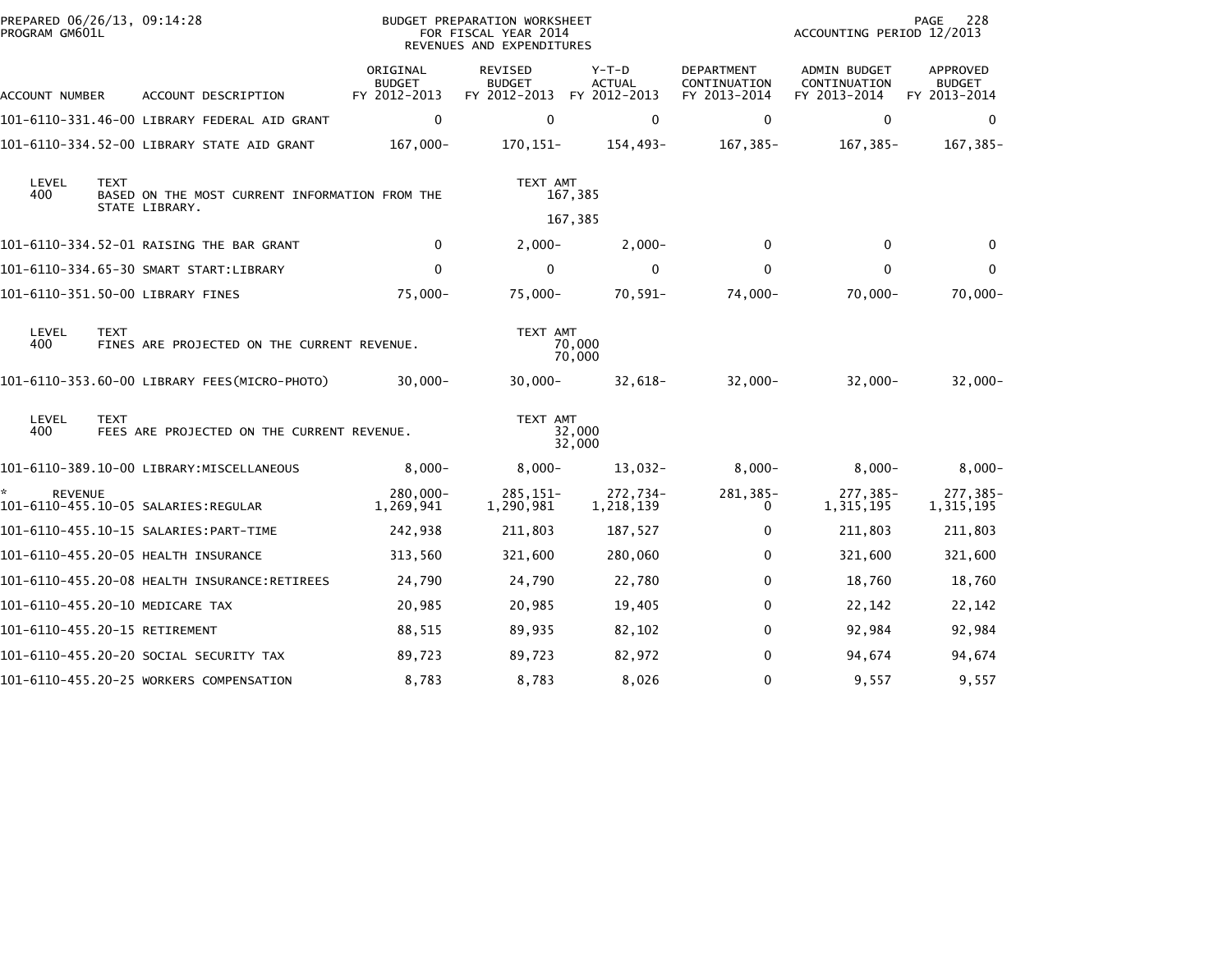| PROGRAM GM601L                                                                                                                                                                                                                  | PREPARED 06/26/13, 09:14:28                                                                                                              |                                           | BUDGET PREPARATION WORKSHEET<br>FOR FISCAL YEAR 2014<br>REVENUES AND EXPENDITURES |                                          | 229<br>PAGE<br>ACCOUNTING PERIOD 12/2013          |                                              |                                           |
|---------------------------------------------------------------------------------------------------------------------------------------------------------------------------------------------------------------------------------|------------------------------------------------------------------------------------------------------------------------------------------|-------------------------------------------|-----------------------------------------------------------------------------------|------------------------------------------|---------------------------------------------------|----------------------------------------------|-------------------------------------------|
| ACCOUNT NUMBER                                                                                                                                                                                                                  | ACCOUNT DESCRIPTION                                                                                                                      | ORIGINAL<br><b>BUDGET</b><br>FY 2012-2013 | <b>REVISED</b><br><b>BUDGET</b><br>FY 2012-2013                                   | $Y-T-D$<br><b>ACTUAL</b><br>FY 2012-2013 | <b>DEPARTMENT</b><br>CONTINUATION<br>FY 2013-2014 | ADMIN BUDGET<br>CONTINUATION<br>FY 2013-2014 | APPROVED<br><b>BUDGET</b><br>FY 2013-2014 |
|                                                                                                                                                                                                                                 | 101-6110-455.20-30 401(K) CONTRIBUTIONS                                                                                                  | 38,099                                    | 38,734                                                                            | 35,123                                   | 0                                                 | 39,456                                       | 39,456                                    |
|                                                                                                                                                                                                                                 |                                                                                                                                          | 375                                       | 375                                                                               | 364                                      | 0                                                 | 0                                            | $\mathbf 0$                               |
|                                                                                                                                                                                                                                 | 101-6110-455.33-06 CATALOGING AND PROCESSING                                                                                             | 50,000                                    | 40,000                                                                            | 39,906                                   | 50,000                                            | 50,000                                       | 50,000                                    |
|                                                                                                                                                                                                                                 | 101-6110-455.33-17 CONTRACTED SERVICES                                                                                                   | 11,000                                    | 11,000                                                                            | 9,525                                    | 11,000                                            | 11,000                                       | 11,000                                    |
| LEVEL<br>400                                                                                                                                                                                                                    | <b>TEXT</b><br>CONTRACTED SERVICES INCLUDES: DABBS LAWNCARE                                                                              |                                           | TEXT AMT                                                                          | 11,000<br>11,000                         |                                                   |                                              |                                           |
|                                                                                                                                                                                                                                 | 101-6110-455.34-09 BINDING                                                                                                               | 1,000                                     | 1,000                                                                             | $\mathbf 0$                              | 1,000                                             | 1,000                                        | 1,000                                     |
|                                                                                                                                                                                                                                 | 101-6110-455.34-30 SERVICE & MAINTENANCE                                                                                                 | 100,000                                   | 100,000                                                                           | 95,366                                   | 100,000                                           | 100,000                                      | 100,000                                   |
| LEVEL<br><b>TEXT</b><br>400<br>CONTRACTS FOR THE LIBRARY SYSTEM WHICH INCLUDES:<br>BIBLIOTHEAC ITG, BILL'S EXTERMINATING, J&D<br>CLEANING, THE LIBRARY CORP., PITNEY BOWES,<br>RESIDENTIAL GARBAGE SERVICE, SUPERIOR COMMERICAL |                                                                                                                                          | TEXT AMT<br>100,000                       |                                                                                   |                                          |                                                   |                                              |                                           |
|                                                                                                                                                                                                                                 | CLEANING, US POST OFFICE, AND XEROX.                                                                                                     |                                           |                                                                                   | 100,000                                  |                                                   |                                              |                                           |
| 101-6110-455.41-40 WATER                                                                                                                                                                                                        |                                                                                                                                          | 13,000                                    | 12,700                                                                            | 8,525                                    | 12,700                                            | 12,700                                       | 12,700                                    |
|                                                                                                                                                                                                                                 | 101-6110-455.41-42 STORM WATER FEE                                                                                                       | $\Omega$                                  | 300                                                                               | 225                                      | 300                                               | 300                                          | 300                                       |
|                                                                                                                                                                                                                                 | 101-6110-455.43-05 R&M:BUILDINGS                                                                                                         | 85,000                                    | 95,000                                                                            | 93,889                                   | 100,000                                           | 90,000                                       | 90,000                                    |
| LEVEL<br>400                                                                                                                                                                                                                    | TEXT<br>THE MAINTENANCE COST AT THE LIBRARY HEADQUARTERS<br>HAS INCREASED DUE TO THE AGE OF THE BUILDING, THE<br>MECHANICAL SYSTEM, ETC. |                                           | TEXT AMT                                                                          | 90,000                                   |                                                   |                                              |                                           |
|                                                                                                                                                                                                                                 |                                                                                                                                          |                                           |                                                                                   | 90,000                                   |                                                   |                                              |                                           |
|                                                                                                                                                                                                                                 | 101-6110-455.43-15 R&M:EQUIPMENT                                                                                                         | 2,000                                     | 10,300                                                                            | 7,218                                    | 2,000                                             | 2,000                                        | 2,000                                     |
|                                                                                                                                                                                                                                 | 101-6110-455.43-20 R&M:VEHICLES                                                                                                          | 3,500                                     | 3,500                                                                             | 2,921                                    | 3,500                                             | 3,500                                        | 3,500                                     |
|                                                                                                                                                                                                                                 | 101-6110-455.43-55 R&M:TELEPHONES                                                                                                        | 500                                       | 500                                                                               | $\mathbf{0}$                             | 500                                               | 500                                          | 500                                       |
|                                                                                                                                                                                                                                 | 101-6110-455.44-20 RENT:LAND & BUILDINGS                                                                                                 | 4,368                                     | 4,368                                                                             | 4,368                                    | 4,368                                             | 4,368                                        | 4,368                                     |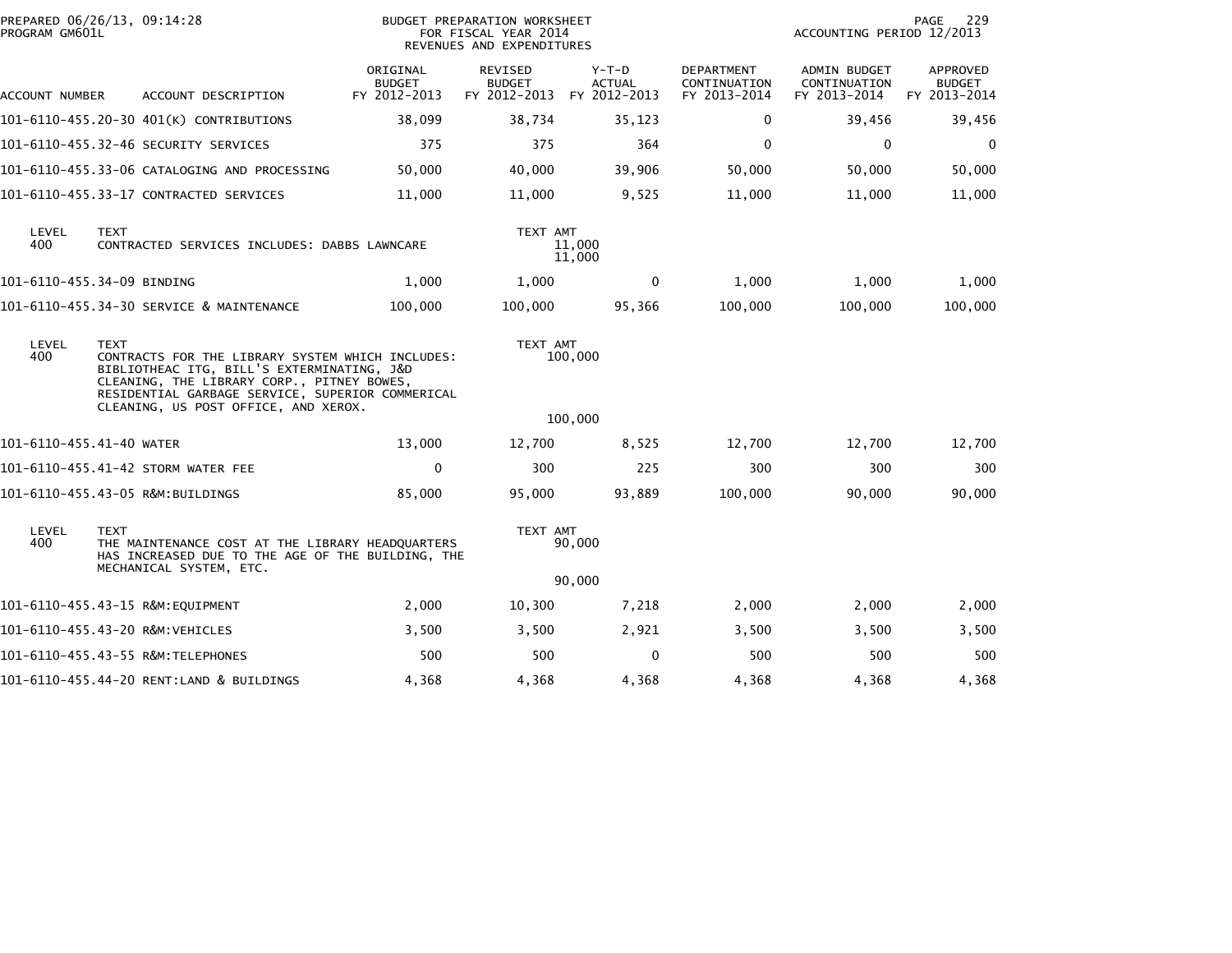| PREPARED 06/26/13, 09:14:28<br>PROGRAM GM601L |                                                                                    |                                                                          | <b>BUDGET PREPARATION WORKSHEET</b><br>FOR FISCAL YEAR 2014<br>REVENUES AND EXPENDITURES |                                                 |                                          |                                                   | 230<br><b>PAGE</b><br>ACCOUNTING PERIOD 12/2013 |                                                  |  |  |
|-----------------------------------------------|------------------------------------------------------------------------------------|--------------------------------------------------------------------------|------------------------------------------------------------------------------------------|-------------------------------------------------|------------------------------------------|---------------------------------------------------|-------------------------------------------------|--------------------------------------------------|--|--|
| ACCOUNT NUMBER                                |                                                                                    | ACCOUNT DESCRIPTION                                                      | ORIGINAL<br><b>BUDGET</b><br>FY 2012-2013                                                | <b>REVISED</b><br><b>BUDGET</b><br>FY 2012-2013 | $Y-T-D$<br><b>ACTUAL</b><br>FY 2012-2013 | <b>DEPARTMENT</b><br>CONTINUATION<br>FY 2013-2014 | ADMIN BUDGET<br>CONTINUATION<br>FY 2013-2014    | <b>APPROVED</b><br><b>BUDGET</b><br>FY 2013-2014 |  |  |
|                                               |                                                                                    | 101-6110-455.50-07 COST PER COPY PROGRAM                                 | 6,500                                                                                    | 6,500                                           | 3,253                                    | 6,500                                             | 6,000                                           | 6,000                                            |  |  |
|                                               |                                                                                    |                                                                          | 8,000                                                                                    | 8,000                                           | 6,600                                    | 8,000                                             | 8,000                                           | 8,000                                            |  |  |
|                                               |                                                                                    | 101-6110-455.54-00 ADVERTISING                                           | 1,000                                                                                    | 1,000                                           | 326                                      | 1,000                                             | 750                                             | 750                                              |  |  |
| 101-6110-455.55-00 PRINTING                   |                                                                                    |                                                                          | 2,500                                                                                    | 2,500                                           | 2,316                                    | 2,500                                             | 2,500                                           | 2,500                                            |  |  |
| 101-6110-455.57-00 POSTAGE                    |                                                                                    |                                                                          | 15,000                                                                                   | 15,000                                          | 10,540                                   | 15,500                                            | 15,500                                          | 15,500                                           |  |  |
| LEVEL<br>400                                  | <b>TEXT</b><br>THIS LINE ITEM HAS INCREASE DUE TO THE INCREASE<br>COST IN POSTAGE. |                                                                          | TEXT AMT<br>15,500                                                                       |                                                 |                                          |                                                   |                                                 |                                                  |  |  |
|                                               |                                                                                    |                                                                          |                                                                                          |                                                 | 15,500                                   |                                                   |                                                 |                                                  |  |  |
| 101-6110-455.58-00 TRAVEL                     |                                                                                    |                                                                          | 5,000                                                                                    | 5,000                                           | 4,195                                    | 5,000                                             | 5,000                                           | 5,000                                            |  |  |
| 101-6110-455.59-00 TRAINING                   |                                                                                    |                                                                          | 2,000                                                                                    | 2,000                                           | 1,682                                    | 2,000                                             | 1,500                                           | 1,500                                            |  |  |
|                                               |                                                                                    | 101-6110-455.60-00 MISCELLANEOUS                                         | 400                                                                                      | 400                                             | 223                                      | 400                                               | 400                                             | 400                                              |  |  |
|                                               |                                                                                    | 101-6110-455.61-05 SUPPLIES:OFFICE                                       | 21,000                                                                                   | 21,000                                          | 17,813                                   | 21,000                                            | 21,000                                          | 21,000                                           |  |  |
|                                               |                                                                                    | 101-6110-455.61-30 SUPPLIES: JANITORIAL                                  | 10,000                                                                                   | 10,000                                          | 9,963                                    | 12,000                                            | 12,000                                          | 12,000                                           |  |  |
| LEVEL<br>400                                  | <b>TEXT</b>                                                                        | THE INCREASE IN THIS LINE ITEM IS DUE TO THE NEED                        |                                                                                          | TEXT AMT                                        | 12,000                                   |                                                   |                                                 |                                                  |  |  |
|                                               |                                                                                    | OF SUPPLIES THROUGHOUT THE LIBRARY SYSTEM.                               |                                                                                          |                                                 | 12,000                                   |                                                   |                                                 |                                                  |  |  |
|                                               |                                                                                    | 101-6110-455.61-37 SUPPLIES:LIBRARY                                      | 20,000                                                                                   | 20,000                                          | 14,302                                   | 20,000                                            | 20,000                                          | 20,000                                           |  |  |
|                                               |                                                                                    | 101-6110-455.61-85 SUPPLIES:VEHICLE                                      | 2,100                                                                                    | 2,100                                           | 36                                       | 2,100                                             | 2,000                                           | 2,000                                            |  |  |
|                                               |                                                                                    | 101-6110-455.61-95 SUPPLIES:OTHER SMALL EQMT                             | 15,000                                                                                   | 16,800                                          | 8,093                                    | 15,000                                            | 13,000                                          | 13,000                                           |  |  |
|                                               |                                                                                    | 101-6110-455.62-05 ELECTRICITY                                           | 114,000                                                                                  | 114,000                                         | 93,483                                   | 135,000                                           | 125,000                                         | 125,000                                          |  |  |
| LEVEL<br>400                                  | <b>TEXT</b>                                                                        | THE INCREASE IN THIS LINE ITEM IS DUE TO THE<br>CURRENT YEAR PROJECTION. |                                                                                          | TEXT AMT                                        | 125,000                                  |                                                   |                                                 |                                                  |  |  |
|                                               |                                                                                    |                                                                          |                                                                                          |                                                 | 125,000                                  |                                                   |                                                 |                                                  |  |  |
|                                               |                                                                                    | 101-6110-455.62-20 MOTOR FUEL & LUBRICANTS                               | 5,000                                                                                    | 5,000                                           | 4,929                                    | 5,500                                             | 5,500                                           | 5,500                                            |  |  |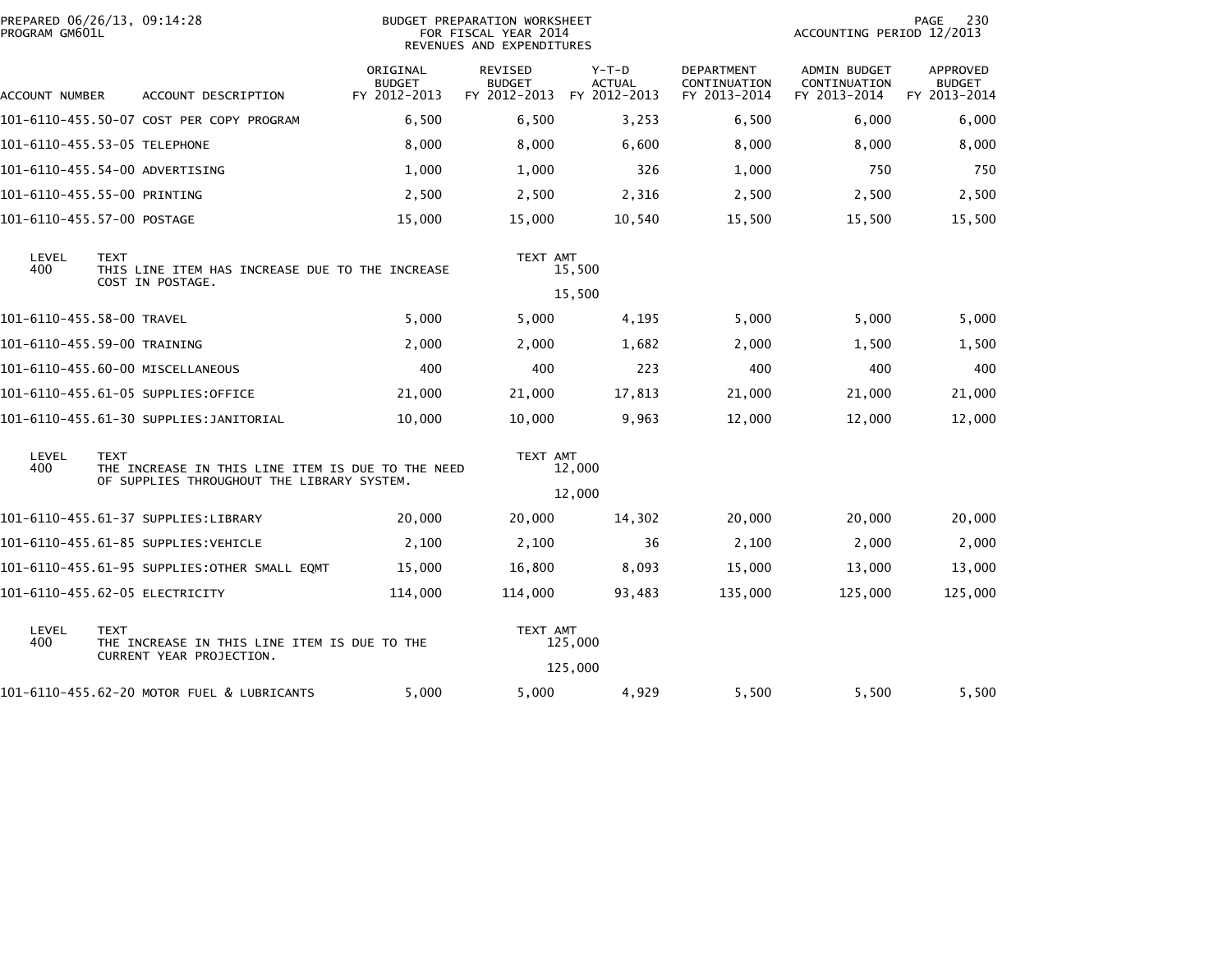| PROGRAM GM601L                                                                                      | PREPARED 06/26/13, 09:14:28                             |                                           | <b>BUDGET PREPARATION WORKSHEET</b><br>FOR FISCAL YEAR 2014<br>REVENUES AND EXPENDITURES | 231<br>PAGE<br>ACCOUNTING PERIOD 12/2013 |                                                   |                                                     |                                           |
|-----------------------------------------------------------------------------------------------------|---------------------------------------------------------|-------------------------------------------|------------------------------------------------------------------------------------------|------------------------------------------|---------------------------------------------------|-----------------------------------------------------|-------------------------------------------|
| ACCOUNT NUMBER                                                                                      | ACCOUNT DESCRIPTION                                     | ORIGINAL<br><b>BUDGET</b><br>FY 2012-2013 | REVISED<br><b>BUDGET</b><br>FY 2012-2013                                                 | Y-T-D<br><b>ACTUAL</b><br>FY 2012-2013   | <b>DEPARTMENT</b><br>CONTINUATION<br>FY 2013-2014 | <b>ADMIN BUDGET</b><br>CONTINUATION<br>FY 2013-2014 | APPROVED<br><b>BUDGET</b><br>FY 2013-2014 |
| LEVEL<br><b>TEXT</b><br>400<br>THE INCREASE IN THIS LINE ITEM IS DUE TO THE<br>COST OF FUEL PRICES. |                                                         | TEXT AMT<br>5,500                         |                                                                                          |                                          |                                                   |                                                     |                                           |
|                                                                                                     |                                                         | 5,500                                     |                                                                                          |                                          |                                                   |                                                     |                                           |
|                                                                                                     | 101-6110-455.62-25 NATURAL GAS                          | 32,000                                    | 32,000                                                                                   | 20,623                                   | 32,000                                            | 27,000                                              | 27,000                                    |
|                                                                                                     | 101-6110-455.64-05 AUDIO-VISUAL                         | 25,000                                    | 25,000                                                                                   | 22,812                                   | 25,000                                            | 25,000                                              | 25,000                                    |
| 101-6110-455.64-10 BOOKS                                                                            |                                                         | 164,000                                   | 177,151                                                                                  | 169,760                                  | 180,000                                           | 170,000                                             | 170,000                                   |
| LEVEL<br><b>TEXT</b><br>400<br>THE INCREASE IN THIS LINE ITEM IS DUE TO THE                         |                                                         |                                           | TEXT AMT                                                                                 | 180,000                                  |                                                   |                                                     |                                           |
|                                                                                                     | INCREASED COST OF BOOKS.<br>REDUCTION BY COUNTY MANAGER |                                           | $10.000 -$<br>170,000                                                                    |                                          |                                                   |                                                     |                                           |
|                                                                                                     | 101-6110-455.64-40 ELECTRONIC RESOURCES                 | 25,000                                    | 25,000                                                                                   | 24,316                                   | 25,000                                            | 25,000                                              | 25,000                                    |
|                                                                                                     | 101-6110-455.64-50 DUES & SUBSCRIPTIONS                 | 700                                       | 700                                                                                      | 483                                      | 700                                               | 700                                                 | 700                                       |
|                                                                                                     | 101-6110-455.64-60 MICROFILM                            | 2,000                                     | 2,000                                                                                    | 963                                      | 2,000                                             | 2,000                                               | 2,000                                     |
|                                                                                                     | 101-6110-455.64-70 PERIODICALS                          | 20,100                                    | 20,100                                                                                   | 16,706                                   | 20,100                                            | 20,000                                              | 20,000                                    |
|                                                                                                     | 101-6110-455.64-92 OTHER:A/YA                           | 0                                         | $\mathbf{0}$                                                                             | 0                                        | 150                                               | 150                                                 | 150                                       |
|                                                                                                     | 101-6110-455.64-94 OTHER:J                              | 0                                         | 0                                                                                        | 0                                        | 0                                                 | 0                                                   | 0                                         |
|                                                                                                     | 101-6110-455.74-25 C/A:OFFICE-FURN & FIXTURE            | $\mathbf 0$                               | $\Omega$                                                                                 | $\mathbf{0}$                             | $\Omega$                                          | $\Omega$                                            | $\mathbf{0}$                              |
|                                                                                                     | 101-6110-455.74-90 C/A:OTHER EQUIPMENT                  | 0                                         | $\Omega$                                                                                 | $\mathbf{0}$                             | $\Omega$                                          | 0                                                   | $\Omega$                                  |
|                                                                                                     | 101-6110-455.76-20 F/A:DP EQUIPMENT                     | 0                                         | 0                                                                                        | 0                                        | 45,000                                            | 25,000                                              | 25,000                                    |
|                                                                                                     |                                                         |                                           |                                                                                          |                                          |                                                   |                                                     |                                           |

 LEVEL TEXT TEXT AMT LEVEL TEXT<br>400 THE INCREASE IN THIS LINE ITEM IS TO REPLACE 20 AGING AND OBSELETE LAPTOP COMPUTERS THROUGHOUT THE LIBRARY SYSTEM WITH I-PADS AND TO REPLACE 18 AGING AND OBSELETE CHILDREN'S COMPUTERS THROUGHOUT THE LIBRARY SYSTEM WITH APPLE MACS. THE LIBRARY HAS VERIFIED THE NEED OF THIS EQUIPMENT WITH THE ISDEPARTMENT.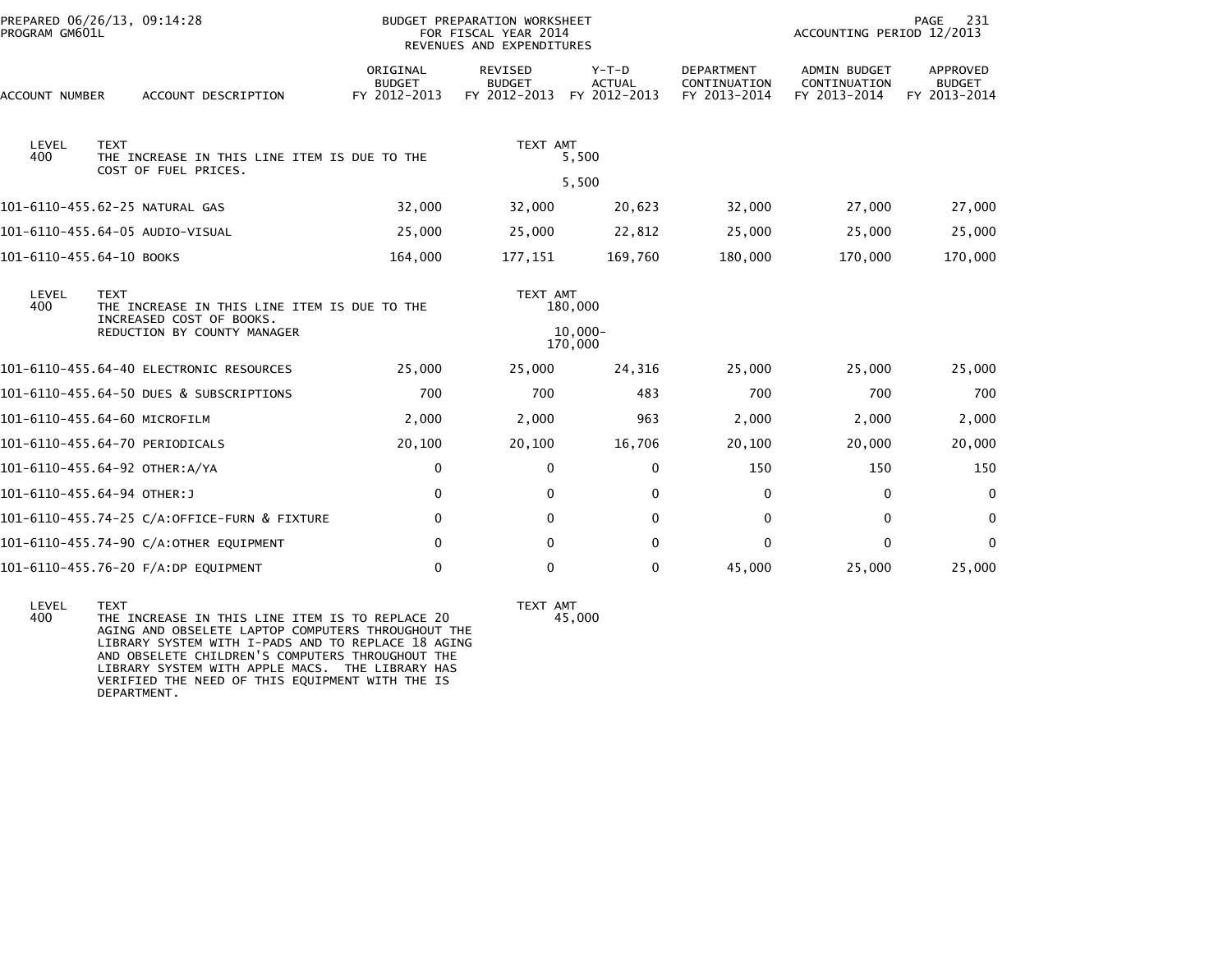| PREPARED 06/26/13, 09:14:28<br>PROGRAM GM601L |                             | BUDGET PREPARATION WORKSHEET<br>FOR FISCAL YEAR 2014<br>REVENUES AND EXPENDITURES |                                          |                                   |                                                   | 232<br>PAGE<br>ACCOUNTING PERIOD 12/2013     |                                           |  |
|-----------------------------------------------|-----------------------------|-----------------------------------------------------------------------------------|------------------------------------------|-----------------------------------|---------------------------------------------------|----------------------------------------------|-------------------------------------------|--|
| ACCOUNT NUMBER                                | ACCOUNT DESCRIPTION         | ORIGINAL<br><b>BUDGET</b><br>FY 2012-2013                                         | REVISED<br><b>BUDGET</b><br>FY 2012-2013 | $Y-T-D$<br>ACTUAL<br>FY 2012-2013 | <b>DEPARTMENT</b><br>CONTINUATION<br>FY 2013-2014 | ADMIN BUDGET<br>CONTINUATION<br>FY 2013-2014 | APPROVED<br><b>BUDGET</b><br>FY 2013-2014 |  |
|                                               | REDUCTION BY COUNTY MANAGER |                                                                                   |                                          | $20,000 -$<br>25,000              |                                                   |                                              |                                           |  |
|                                               |                             | 10,100                                                                            | 570                                      | 563                               | 0                                                 | 0                                            | $\Omega$                                  |  |
| 101-6110-455.76-90 F/A:OTHER                  |                             | 1,500                                                                             | 930                                      | 0                                 | 0                                                 | $\mathbf{0}$                                 | $\Omega$                                  |  |
| 101-6110-455.83-00 PROGRAM ACTIVITIES         |                             | 15,000                                                                            | 17,000                                   | 16,865                            | 17,000                                            | 15,000                                       | 15,000                                    |  |
| 101-6110-455.85-58 GRANT:SMART START          |                             | 0                                                                                 | 0                                        | $\mathbf 0$                       | 0                                                 | $\mathbf 0$                                  | $\Omega$                                  |  |
| 101-6110-455.90-16 BANK FEES: CREDIT CARD     |                             | 5,000                                                                             | 5,000                                    | 2,532                             | 5,000                                             | 4,500                                        | 4,500                                     |  |
| 101-6110-455.90-38 NETWORKING                 |                             | 7,200                                                                             | 7,200                                    | 6,167                             | 7,200                                             | 7,200                                        | 7,200                                     |  |
| 101-6110-455.90-39 SALES & USE TAX            |                             | 2,800                                                                             | 2,800                                    | 2,072                             | 2,800                                             | 2,800                                        | 2,800                                     |  |
| * .<br>EXPENDITURE                            |                             | 2,905,977                                                                         | 2,921,128                                | 2,660,057                         | 898,818                                           | 2,964,039                                    | 2,964,039                                 |  |
| **<br>ADMINISTRATION                          |                             | 2,625,977                                                                         | 2,635,977                                | 2,387,323                         | 617,433                                           | 2,686,654                                    | 2,686,654                                 |  |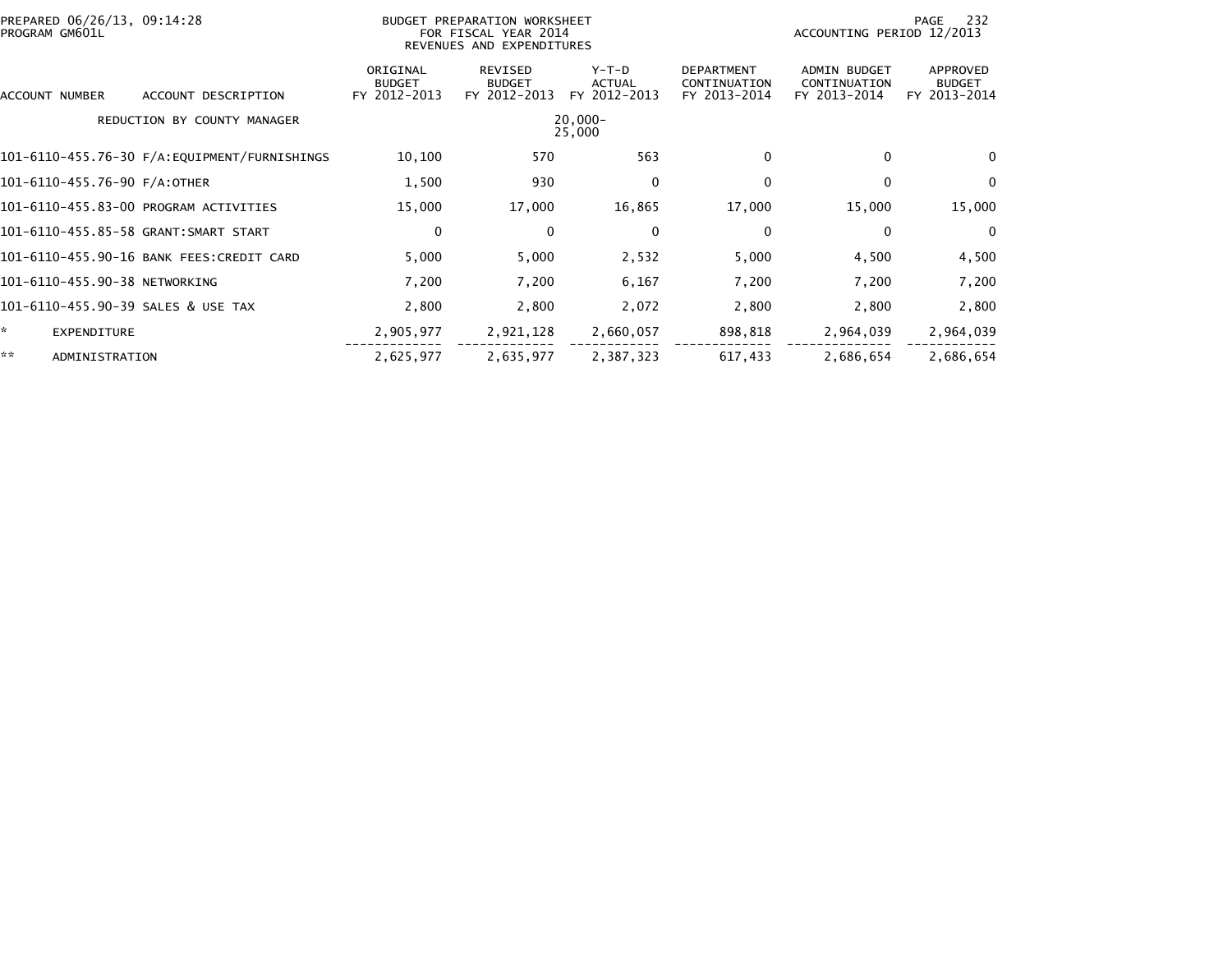|     | PREPARED 06/26/13, 09:14:28<br><b>BUDGET PREPARATION WORKSHEET</b><br>PROGRAM GM601L<br>FOR FISCAL YEAR 2014<br>REVENUES AND EXPENDITURES |                                              |                                           |                                                 |                                          |                                                   | 233<br>PAGE<br>ACCOUNTING PERIOD 12/2013            |                                           |  |
|-----|-------------------------------------------------------------------------------------------------------------------------------------------|----------------------------------------------|-------------------------------------------|-------------------------------------------------|------------------------------------------|---------------------------------------------------|-----------------------------------------------------|-------------------------------------------|--|
|     | ACCOUNT NUMBER                                                                                                                            | ACCOUNT DESCRIPTION                          | ORIGINAL<br><b>BUDGET</b><br>FY 2012-2013 | <b>REVISED</b><br><b>BUDGET</b><br>FY 2012-2013 | $Y-T-D$<br><b>ACTUAL</b><br>FY 2012-2013 | <b>DEPARTMENT</b><br>CONTINUATION<br>FY 2013-2014 | <b>ADMIN BUDGET</b><br>CONTINUATION<br>FY 2013-2014 | APPROVED<br><b>BUDGET</b><br>FY 2013-2014 |  |
|     |                                                                                                                                           |                                              |                                           |                                                 |                                          |                                                   |                                                     |                                           |  |
|     |                                                                                                                                           | 101-6115-365.35-00 EAST BRANCH DONATIONS     |                                           |                                                 | $\Omega$                                 |                                                   |                                                     |                                           |  |
|     |                                                                                                                                           | 101-6115-365.70-00 RESTRICTED DONATIONS      |                                           | $26,013-$                                       | 48,765-                                  |                                                   |                                                     |                                           |  |
|     |                                                                                                                                           | 101-6115-395.00-00 FUND BALANCE APPR-RESTR   |                                           | 15,650-                                         | 0                                        |                                                   |                                                     |                                           |  |
|     | <b>REVENUE</b>                                                                                                                            | 101-6115-455.61-95 SUPPLIES:OTHER SMALL EQMT |                                           | $41,663-$                                       | $48,765-$                                |                                                   |                                                     |                                           |  |
|     |                                                                                                                                           | 101-6115-455.74-90 C/A:OTHER EQUIPMENT       |                                           | 11,135                                          | 11,135                                   |                                                   |                                                     |                                           |  |
|     |                                                                                                                                           | 101-6115-455.76-10 F/A:DONATIONS             |                                           | 0                                               | ∩                                        |                                                   |                                                     | 0                                         |  |
|     |                                                                                                                                           |                                              |                                           |                                                 | $\Omega$                                 |                                                   |                                                     | 0                                         |  |
|     |                                                                                                                                           | 101-6115-455.82-35 MEMORIAL/GIFTS EXPENSE    | O                                         | 30,528                                          | 19,412                                   |                                                   |                                                     | <sup>0</sup>                              |  |
|     |                                                                                                                                           | 101-6115-455.82-60 EAST BRANCH EXPENDITURES  |                                           |                                                 |                                          |                                                   |                                                     |                                           |  |
| ×.  | <b>EXPENDITURE</b>                                                                                                                        |                                              |                                           | 41,663                                          | 30,547                                   |                                                   |                                                     |                                           |  |
| **  |                                                                                                                                           | DONATION/ENDOWMENT FUNDS                     | 0                                         | 0                                               | 18,218-                                  | $\Omega$                                          |                                                     | 0                                         |  |
| *** | LIBRARY                                                                                                                                   |                                              | 2,625,977                                 | 2,635,977                                       | 2,369,105                                | 617,433                                           | 2,686,654                                           | 2,686,654                                 |  |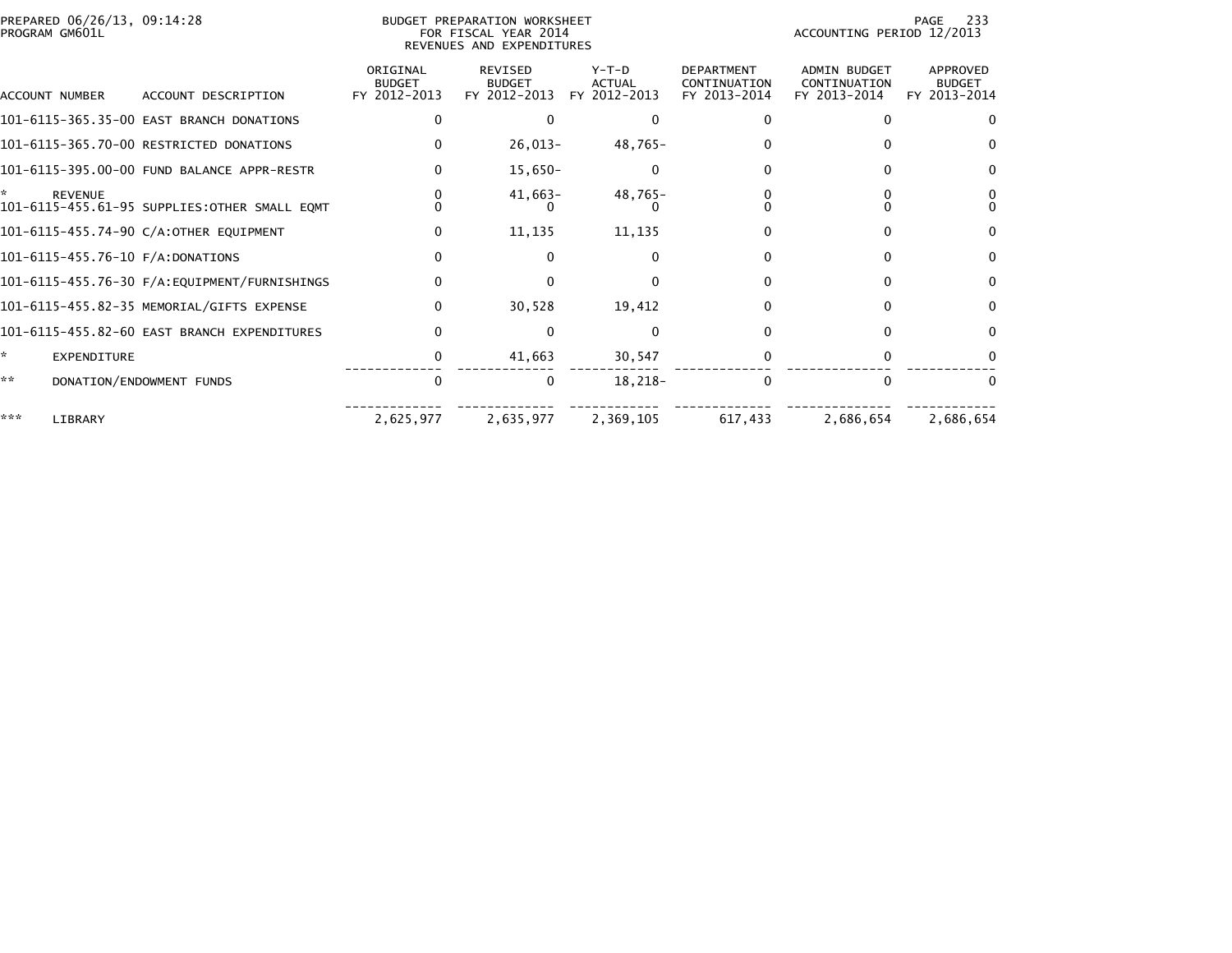|                | PREPARED 06/26/13, 09:14:28 |  |
|----------------|-----------------------------|--|
| PROGRAM GM601L |                             |  |

## PREPARED 06/26/13, 09:14:28 BUDGET PREPARATION WORKSHEET PAGE 234PROGRAM GM601L FOR FISCAL YEAR 2014 ACCOUNTING PERIOD 12/2013 REVENUES AND EXPENDITURES

PAGE 234<br>ACCOUNTING PERIOD 12/2013

| ACCOUNT NUMBER                                        | ACCOUNT DESCRIPTION                           | ORIGINAL<br><b>BUDGET</b><br>FY 2012-2013 | <b>REVISED</b><br><b>BUDGET</b><br>FY 2012-2013 | $Y-T-D$<br><b>ACTUAL</b><br>FY 2012-2013 | <b>DEPARTMENT</b><br>CONTINUATION<br>FY 2013-2014 | <b>ADMIN BUDGET</b><br>CONTINUATION<br>FY 2013-2014 | <b>APPROVED</b><br><b>BUDGET</b><br>FY 2013-2014 |
|-------------------------------------------------------|-----------------------------------------------|-------------------------------------------|-------------------------------------------------|------------------------------------------|---------------------------------------------------|-----------------------------------------------------|--------------------------------------------------|
| 101-6230-325.46-00 PARK CONCESSIONS                   |                                               | 215,000-                                  | 215,000-                                        | $159, 127 -$                             | 215,000-                                          | $215,000 -$                                         | 215,000-                                         |
|                                                       | 101-6230-325.46-10 CONCESSIONS: PENNY MACHINE | $\mathbf 0$                               | 0                                               | $\mathbf 0$                              | 0                                                 | 0                                                   | $\bf{0}$                                         |
| 101-6230-347.10-00 AUTUMN JUBILEE                     |                                               | $40,000 -$                                | $40,000 -$                                      | $51,252-$                                | $40,000 -$                                        | $40,000 -$                                          | $40,000 -$                                       |
| 101-6230-353.70-00 PARK FISHING FEES                  |                                               | $3,500-$                                  | $3,500-$                                        | $3,395-$                                 | $3,500-$                                          | $3,500-$                                            | $3,500-$                                         |
| 101-6230-353.72-00 PARK GOLF FEES                     |                                               | $62,000 -$                                | $62,000 -$                                      | $79,647-$                                | $70,000 -$                                        | $70,000 -$                                          | $70,000 -$                                       |
| 101-6230-353.74-00 PARK SHELTER FEES                  |                                               | $50,000 -$                                | $50,000 -$                                      | $48,569-$                                | $50,000 -$                                        | $50,000 -$                                          | $50,000 -$                                       |
| 101-6230-363.30-00 RENT-CELL TOWERS                   |                                               | $10,350-$                                 | $10, 350 -$                                     | $10,200-$                                | $10,500-$                                         | $10,500-$                                           | $10,500 -$                                       |
| 101-6230-363.40-00 PARK BOAT RENTALS                  |                                               | $75,000-$                                 | $75,000 -$                                      | $49,658-$                                | 72,000-                                           | $70,000 -$                                          | $70,000 -$                                       |
| 101-6230-365.23-00 GOLF DONATIONS                     |                                               | $\mathbf{0}$                              | $\mathbf{0}$                                    | $31,489-$                                | 0                                                 | 0                                                   | 0                                                |
|                                                       | 101-6230-365.58-00 MURTIS NICHOLAS DONATIONS  | 0                                         | 0                                               | $\Omega$                                 | 0                                                 | $\Omega$                                            | 0                                                |
|                                                       | 101-6230-365.70-00 RESTRICTED DONATIONS       | $\mathbf{0}$                              | $\Omega$                                        | 0                                        | 0                                                 | 0                                                   | $\Omega$                                         |
|                                                       | 101-6230-389.20-00 PARKS:MISCELLANEOUS        | $400 -$                                   | $400 -$                                         | $274-$                                   | $400 -$                                           | $200 -$                                             | $200 -$                                          |
|                                                       | 101-6230-395.00-00 FUND BALANCE APPR-RESTR    | $\mathbf 0$                               | $20,000 -$                                      | 0                                        | 0                                                 | 0                                                   | $\mathbf{0}$                                     |
| <b>REVENUE</b><br>101-6230-452.10-05 SALARIES:REGULAR |                                               | 456,250-<br>294,562                       | 476,250-<br>294,562                             | 433,611-<br>271,395                      | 461,400-<br>0                                     | 459,200-<br>273,556                                 | 459,200-<br>273,556                              |
| 101-6230-452.10-10 SALARIES: OVERTIME                 |                                               | $\mathbf 0$                               | 0                                               | $\mathbf 0$                              | 0                                                 | 0                                                   | 0                                                |
|                                                       |                                               | 182,855                                   | 182,855                                         | 133,305                                  | 175,000                                           | 175,000                                             | 175,000                                          |
| 101-6230-452.10-20 SALARIES:PER DIEM                  |                                               | 800                                       | 800                                             | 230                                      | 720                                               | 720                                                 | 720                                              |
| 101-6230-452.20-05 HEALTH INSURANCE                   |                                               | 64,320                                    | 64,320                                          | 50,752                                   | 0                                                 | 60,300                                              | 60,300                                           |
| 101-6230-452.20-10 MEDICARE TAX                       |                                               | 6,923                                     | 6,923                                           | 5,682                                    | 0                                                 | 6,514                                               | 6,514                                            |
| 101-6230-452.20-15 RETIREMENT                         |                                               | 20,531                                    | 20,531                                          | 18,292                                   | 0                                                 | 19,340                                              | 19,340                                           |
|                                                       | 101-6230-452.20-20 SOCIAL SECURITY TAX        | 29,600                                    | 29,600                                          | 24,296                                   | 0                                                 | 27,855                                              | 27,855                                           |
|                                                       | 101-6230-452.20-25 WORKERS COMPENSATION       | 14,908                                    | 14,908                                          | 12,442                                   | 0                                                 | 12,745                                              | 12,745                                           |
|                                                       | 101-6230-452.20-30 401(K) CONTRIBUTIONS       | 8,837                                     | 8,837                                           | 8,142                                    | 0                                                 | 8,206                                               | 8,206                                            |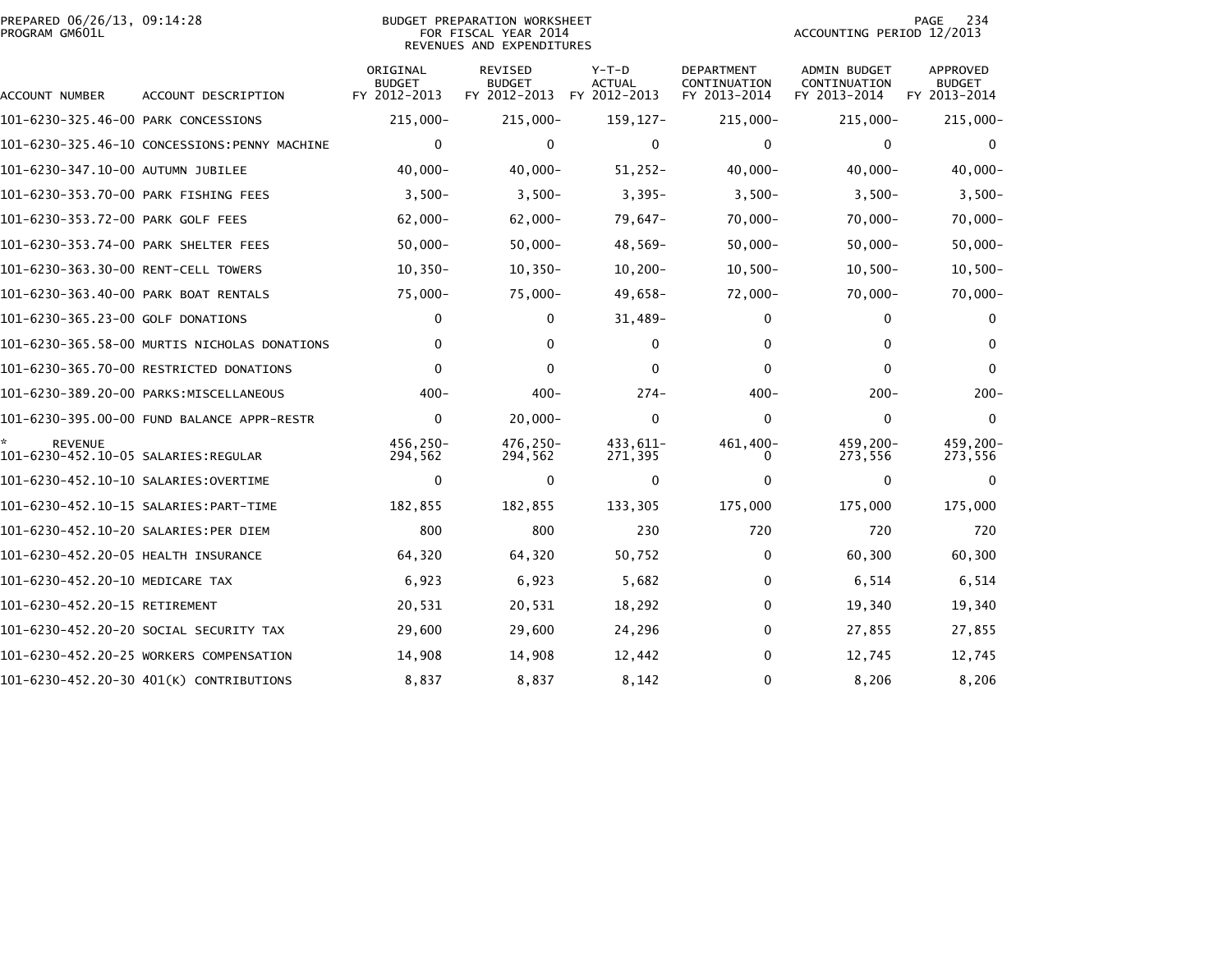| PREPARED 06/26/13, 09:14:28<br>PROGRAM GM601L |                                          |                                           | <b>BUDGET PREPARATION WORKSHEET</b><br>FOR FISCAL YEAR 2014<br>REVENUES AND EXPENDITURES |                                          | 235<br>PAGE<br>ACCOUNTING PERIOD 12/2013          |                                                     |                                                  |  |
|-----------------------------------------------|------------------------------------------|-------------------------------------------|------------------------------------------------------------------------------------------|------------------------------------------|---------------------------------------------------|-----------------------------------------------------|--------------------------------------------------|--|
| ACCOUNT NUMBER                                | ACCOUNT DESCRIPTION                      | ORIGINAL<br><b>BUDGET</b><br>FY 2012-2013 | REVISED<br><b>BUDGET</b><br>FY 2012-2013                                                 | $Y-T-D$<br><b>ACTUAL</b><br>FY 2012-2013 | <b>DEPARTMENT</b><br>CONTINUATION<br>FY 2013-2014 | <b>ADMIN BUDGET</b><br>CONTINUATION<br>FY 2013-2014 | <b>APPROVED</b><br><b>BUDGET</b><br>FY 2013-2014 |  |
|                                               |                                          | 15,000                                    | 15,000                                                                                   | 12,368                                   | 15,000                                            | 15,000                                              | 15,000                                           |  |
|                                               | 101-6230-452.34-30 SERVICE & MAINTENANCE | 1,000                                     | 0                                                                                        | 0                                        | 0                                                 | 0                                                   | 0                                                |  |
|                                               | 101-6230-452.34-50 WATER & SOIL TESTING  | 2,200                                     | 2,200                                                                                    | 1,350                                    | 2,000                                             | 2,000                                               | 2,000                                            |  |
|                                               | 101-6230-452.42-20 GROUNDS MAINTENANCE   | 11,000                                    | 10,800                                                                                   | 7,152                                    | 11,000                                            | 11,000                                              | 11,000                                           |  |
| 101-6230-452.43-05 R&M:BUILDINGS              |                                          | 20,000                                    | 14,045                                                                                   | 9,250                                    | 19,000                                            | 18,000                                              | 18,000                                           |  |
| 101-6230-452.43-15 R&M:EQUIPMENT              |                                          | 5,500                                     | 10,455                                                                                   | 7,876                                    | 5,500                                             | 5,500                                               | 5,500                                            |  |
| 101-6230-452.43-20 R&M:VEHICLES               |                                          | 2,000                                     | 3,300                                                                                    | 3,161                                    | 2,000                                             | 2,000                                               | 2,000                                            |  |
| 101-6230-452.43-25 R&M:SIGNS                  |                                          | 1,500                                     | 800                                                                                      | 561                                      | 1,500                                             | 1,500                                               | 1,500                                            |  |
|                                               | 101-6230-452.43-40 R&M:FARM HOUSE/DNP    | 500                                       | 500                                                                                      | 480                                      | 500                                               | 500                                                 | 500                                              |  |
|                                               | 101-6230-452.43-45 R&M:FARM HOUSE/SLOAN  | 2,000                                     | 950                                                                                      | 481                                      | 2,000                                             | 2,000                                               | 2,000                                            |  |
|                                               |                                          | 1,500                                     | 420                                                                                      | 329                                      | 1,200                                             | 1,200                                               | 1,200                                            |  |
|                                               |                                          | 500                                       | 150                                                                                      | 98                                       | 500                                               | 500                                                 | 500                                              |  |
| 101-6230-452.43-55 R&M:TELEPHONES             |                                          | 300                                       | $\mathbf 0$                                                                              | $\Omega$                                 | 300                                               | 300                                                 | 300                                              |  |
| 101-6230-452.43-90 R&M:OTHER                  |                                          | 0                                         | 26,146                                                                                   | 26,145                                   | 0                                                 | 0                                                   | $\Omega$                                         |  |
| 101-6230-452.44-10 RENT:EQUIPMENT             |                                          | 450                                       | $\mathbf 0$                                                                              | $\mathbf 0$                              | 450                                               | 450                                                 | 450                                              |  |
| 101-6230-452.44-42 RENT:PORT-A-JOHNS          |                                          | 1,800                                     | 1,800                                                                                    | 1,628                                    | 1,800                                             | 1,800                                               | 1,800                                            |  |
|                                               | 101-6230-452.50-07 COST PER COPY PROGRAM | 1,600                                     | 1,600                                                                                    | 707                                      | 1,600                                             | 1,600                                               | 1,600                                            |  |
| 101-6230-452.53-05 TELEPHONE                  |                                          | 7,500                                     | 7,500                                                                                    | 6,286                                    | 7,500                                             | 8,000                                               | 8,000                                            |  |
| 101-6230-452.54-00 ADVERTISING                |                                          | 25,000                                    | 25,000                                                                                   | 22,577                                   | 25,000                                            | 24,000                                              | 24,000                                           |  |
| 101-6230-452.55-00 PRINTING                   |                                          | 8,000                                     | 6,089                                                                                    | 5,006                                    | 8,000                                             | 8,000                                               | 8,000                                            |  |
| 101-6230-452.56-00 UNIFORMS                   |                                          | 2,500                                     | 2,500                                                                                    | 1,337                                    | 2,500                                             | 2,500                                               | 2,500                                            |  |
| 101-6230-452.57-00 POSTAGE                    |                                          | 3,000                                     | 3,000                                                                                    | 2,419                                    | 3,000                                             | 3,000                                               | 3,000                                            |  |
| 101-6230-452.58-00 TRAVEL                     |                                          | 3,500                                     | 3,500                                                                                    | 2,788                                    | 3,500                                             | 3,500                                               | 3,500                                            |  |
| 101-6230-452.59-00 TRAINING                   |                                          | 1,000                                     | 545                                                                                      | 545                                      | 1,000                                             | 1,000                                               | 1,000                                            |  |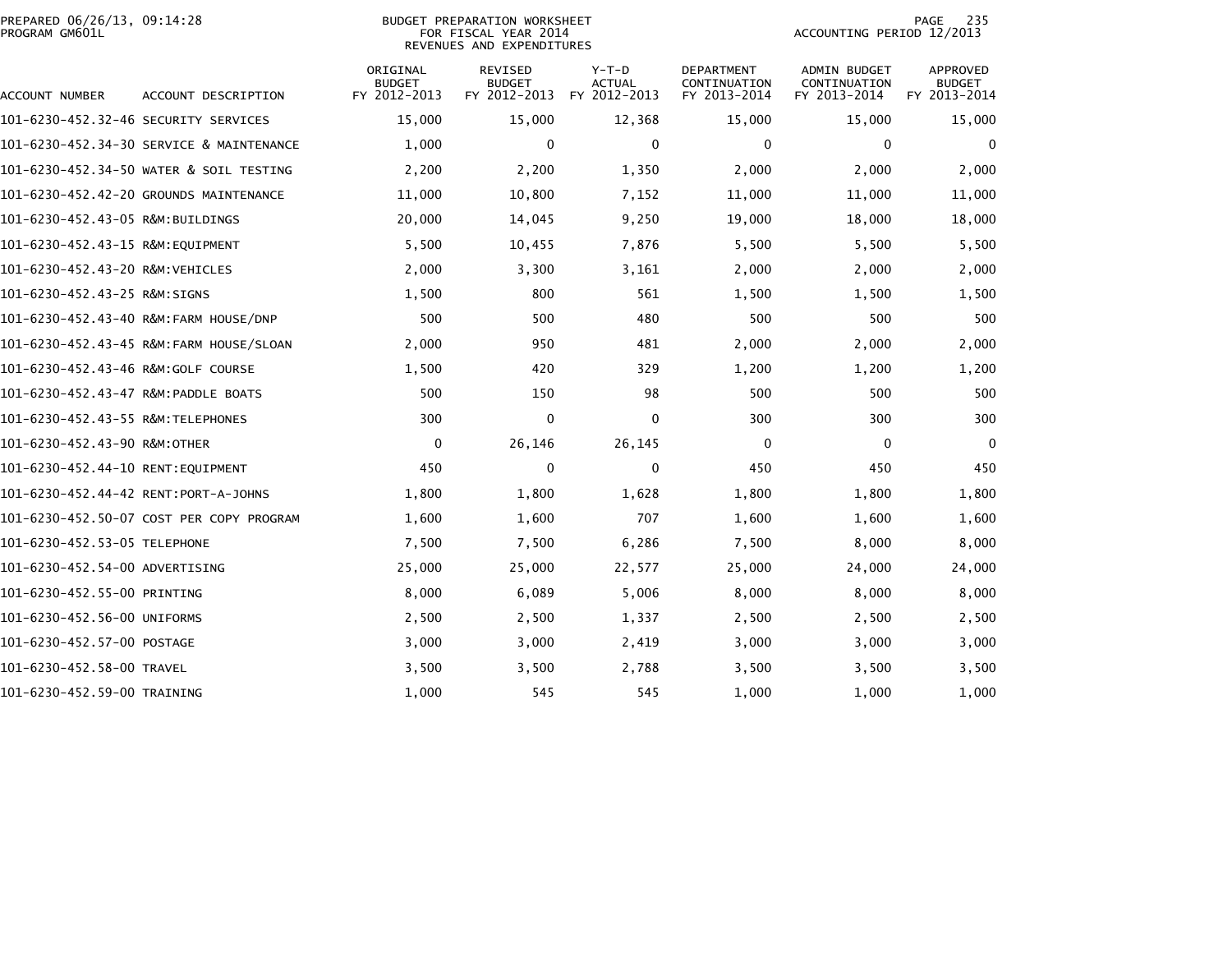| PREPARED 06/26/13, 09:14:28<br>PROGRAM GM601L |                                           |                                                                                                                                                                                                           |                                        |                                                                                                                 | ACCOUNTING PERIOD 12/2013                           | PAGE<br>236                               |
|-----------------------------------------------|-------------------------------------------|-----------------------------------------------------------------------------------------------------------------------------------------------------------------------------------------------------------|----------------------------------------|-----------------------------------------------------------------------------------------------------------------|-----------------------------------------------------|-------------------------------------------|
| ACCOUNT NUMBER<br>ACCOUNT DESCRIPTION         | ORIGINAL<br><b>BUDGET</b><br>FY 2012-2013 | <b>REVISED</b><br><b>BUDGET</b><br>FY 2012-2013                                                                                                                                                           | Y-T-D<br><b>ACTUAL</b><br>FY 2012-2013 | <b>DEPARTMENT</b><br>CONTINUATION<br>FY 2013-2014                                                               | <b>ADMIN BUDGET</b><br>CONTINUATION<br>FY 2013-2014 | APPROVED<br><b>BUDGET</b><br>FY 2013-2014 |
| 101-6230-452.61-04 SUPPLIES:CHEMICALS         | 1,000                                     | 1,000                                                                                                                                                                                                     | 16                                     | 1,000                                                                                                           | 1,000                                               | 1,000                                     |
| <b>TEXT</b>                                   |                                           |                                                                                                                                                                                                           |                                        |                                                                                                                 |                                                     |                                           |
| 101-6230-452.61-05 SUPPLIES:OFFICE            | 2,500                                     | 2,850                                                                                                                                                                                                     | 2,313                                  | 2,500                                                                                                           | 2,500                                               | 2,500                                     |
| 101-6230-452.61-12 SUPPLIES:CONCESSIONS       | 105,000                                   | 105,000                                                                                                                                                                                                   | 73,509                                 | 105,000                                                                                                         | 105,000                                             | 105,000                                   |
| 101-6230-452.61-21 SUPPLIES:FISHING           | 1,200                                     | 1,331                                                                                                                                                                                                     | 1,331                                  | 1,200                                                                                                           | 1,200                                               | 1,200                                     |
| 101-6230-452.61-30 SUPPLIES:JANITORIAL        | 15,000                                    | 15,000                                                                                                                                                                                                    | 12,181                                 | 15,000                                                                                                          | 15,000                                              | 15,000                                    |
| 101-6230-452.61-40 SUPPLIES:MAINTENANCE       | 4,000                                     | 4,000                                                                                                                                                                                                     | 3,740                                  | 4,000                                                                                                           | 4,000                                               | 4,000                                     |
| 101-6230-452.61-70 SUPPLIES:RECREATION        | 1,500                                     | 1,430                                                                                                                                                                                                     | 1,430                                  | 1,500                                                                                                           | 1,500                                               | 1,500                                     |
| 101-6230-452.61-85 SUPPLIES: VEHICLE          | 1,500                                     | 1,500                                                                                                                                                                                                     | 847                                    | 1,500                                                                                                           | 1,500                                               | 1,500                                     |
| 101-6230-452.61-90 SUPPLIES: OTHER            | 500                                       | 250                                                                                                                                                                                                       | 248                                    | 500                                                                                                             | 500                                                 | 500                                       |
|                                               | 8,500                                     | 10,055                                                                                                                                                                                                    | 6,715                                  | 8,500                                                                                                           | 8,500                                               | 8,500                                     |
| 101-6230-452.62-05 ELECTRICITY                | 57,000                                    | 57,000                                                                                                                                                                                                    | 42,687                                 | 57,000                                                                                                          | 57,000                                              | 57,000                                    |
| 101-6230-452.62-10 HEATING OIL                | 2,500                                     | 2,500                                                                                                                                                                                                     | 1,176                                  | 2,500                                                                                                           | 2,500                                               | 2,500                                     |
| 101-6230-452.62-20 MOTOR FUEL & LUBRICANTS    | 27,000                                    | 27,000                                                                                                                                                                                                    | 17,819                                 | 27,000                                                                                                          | 27,000                                              | 27,000                                    |
| 101-6230-452.64-50 DUES & SUBSCRIPTIONS       | 700                                       | 269                                                                                                                                                                                                       | 85                                     | 700                                                                                                             | 700                                                 | 700                                       |
| 101-6230-452.73-25 C/A:MINI GOLF COURSES      | $\Omega$                                  | $\mathbf{0}$                                                                                                                                                                                              | $\mathbf{0}$                           | $\mathbf 0$                                                                                                     | 0                                                   | $\mathbf 0$                               |
| 101-6230-452.73-45 C/A:PAVING                 | 10,000                                    | 0                                                                                                                                                                                                         | $\Omega$                               | 10,000                                                                                                          | 10,000                                              | 10,000                                    |
|                                               |                                           | WE HAVE NOT USED ANY OF THIS MONEY THIS YEAR DUE<br>TO THE SPLASH PAD BEING DOWN, IT IS NOW FINISHED<br>AND WE WILL BE PURCHASING CHEMICALS EARLY APRIL.<br>101-6230-452.61-95 SUPPLIES: OTHER SMALL EQMT |                                        | BUDGET PREPARATION WORKSHEET<br>FOR FISCAL YEAR 2014<br>REVENUES AND EXPENDITURES<br>TEXT AMT<br>1,000<br>1,000 |                                                     |                                           |

LEVEL TEXT TEXT AMT 100 ANY PAVING IN LAST YEARS BUDGET DUE TEXT AMT<br>400 WE DID NOT DO ANY PAVING IN LAST YEARS BUDGET DUE 10,000<br>TO TRANSFERING THE MONEY TO REPAIR THE SPLASH PAD. THIS YEAR WE PLAN ON USING THE MONEY FOR PAVING.

TEXT AMT<br>10,000

 $10\,,000$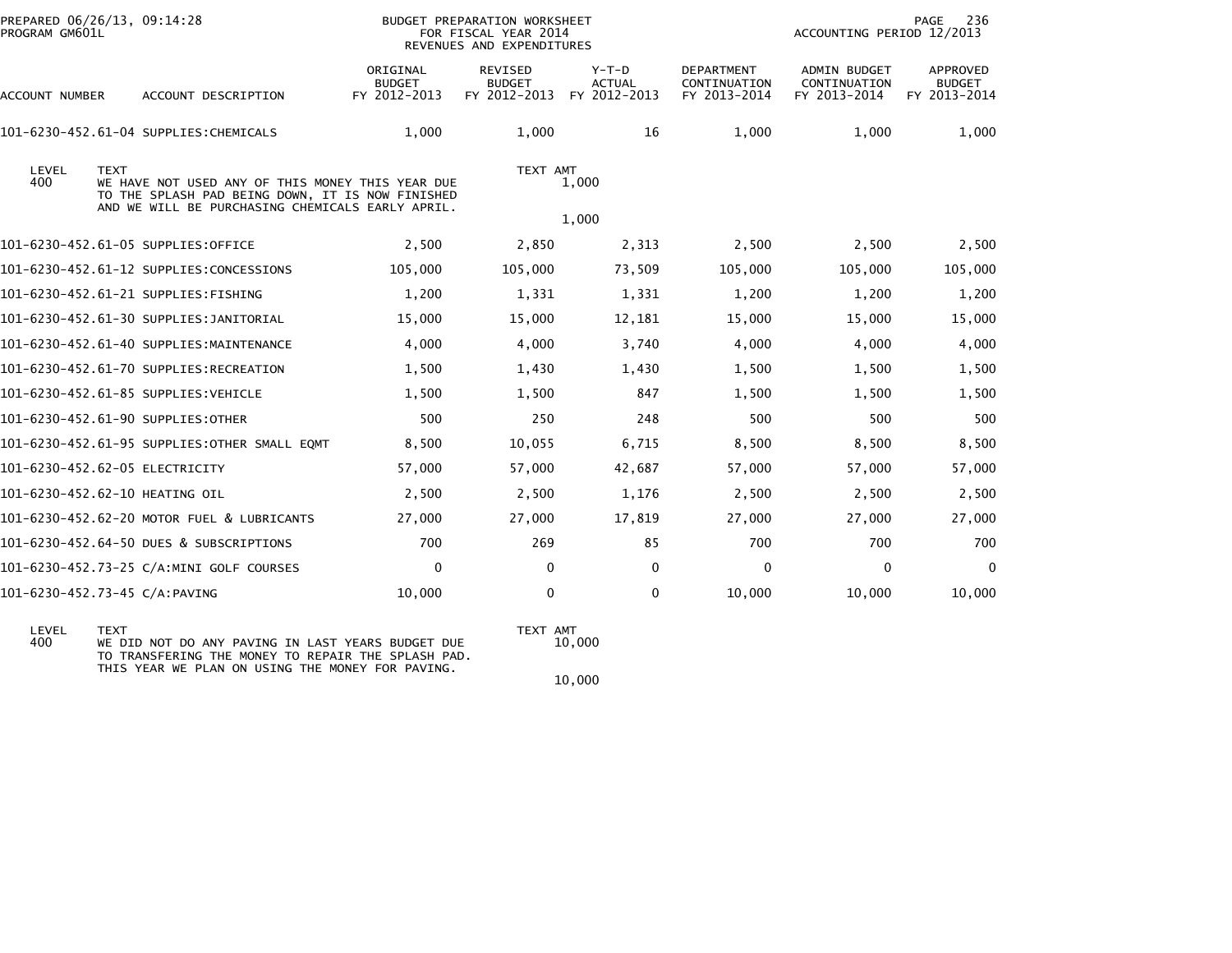| PROGRAM GM601L | PREPARED 06/26/13, 09:14:28                                                                                                                                                                                                                                                                                                                                                                                                                                                                                                                                                                           |                                           | BUDGET PREPARATION WORKSHEET<br>FOR FISCAL YEAR 2014<br>REVENUES AND EXPENDITURES |                                          |                                                   | ACCOUNTING PERIOD 12/2013                           | - 237<br>PAGE                             |
|----------------|-------------------------------------------------------------------------------------------------------------------------------------------------------------------------------------------------------------------------------------------------------------------------------------------------------------------------------------------------------------------------------------------------------------------------------------------------------------------------------------------------------------------------------------------------------------------------------------------------------|-------------------------------------------|-----------------------------------------------------------------------------------|------------------------------------------|---------------------------------------------------|-----------------------------------------------------|-------------------------------------------|
| ACCOUNT NUMBER | ACCOUNT DESCRIPTION                                                                                                                                                                                                                                                                                                                                                                                                                                                                                                                                                                                   | ORIGINAL<br><b>BUDGET</b><br>FY 2012-2013 | REVISED<br><b>BUDGET</b><br>FY 2012-2013                                          | $Y-T-D$<br><b>ACTUAL</b><br>FY 2012-2013 | <b>DEPARTMENT</b><br>CONTINUATION<br>FY 2013-2014 | <b>ADMIN BUDGET</b><br>CONTINUATION<br>FY 2013-2014 | APPROVED<br><b>BUDGET</b><br>FY 2013-2014 |
|                | 101-6230-452.73-90 C/A:OTHER                                                                                                                                                                                                                                                                                                                                                                                                                                                                                                                                                                          | 0                                         | $\mathbf{0}$                                                                      | 0                                        | 0                                                 | 0                                                   | 0                                         |
|                | 101-6230-452.74-35 C/A:VEHICLES                                                                                                                                                                                                                                                                                                                                                                                                                                                                                                                                                                       | $\mathbf{0}$                              | 0                                                                                 | $\mathbf{0}$                             | 0                                                 | 0                                                   | $\Omega$                                  |
|                | 101-6230-452.74-90 C/A:OTHER EQUIPMENT                                                                                                                                                                                                                                                                                                                                                                                                                                                                                                                                                                | 0                                         | $\mathbf{0}$                                                                      | 0                                        | 32,440                                            | 32,440                                              | 32,440                                    |
| LEVEL<br>400   | <b>TEXT</b><br>WE HAVE NOT PURCHASED PADDLE BOATS FOR THE LAST<br>6 YEARS, WE HAVE PULLED 20 FROM THE LAKE THAT<br>CANNOT BE REPAIRED. WE WOULD LIKE TO PURCHASE<br>12 NEW BOATS AT A COST OF \$2245 PER BOAT<br>TOTAL AMOUNT WOULD BE \$26,940. THIS INCLUDES<br>SHIPPING. OUR REVENUE FOR 2011-2012 WAS \$69,884<br>WE ARE REQUESTING A PARKING LOT LINELAZE IV 3900<br>FOR STRIPPING PARK LOTS AT ALL PARKS AND ALL<br>ROWAN COUNTY PARKING LOTS. THIS UNIT WILL BE<br>SHARED WITH FACILITIES MAINTENANCE ALSO.<br>FACILITIES PAID OVER \$6000 PLUS TO SUB CONTRACTOR<br>LAST YEAR. COST IS \$5500 |                                           | TEXT AMT                                                                          | 26,940<br>5,500<br>32,440                |                                                   |                                                     |                                           |
|                |                                                                                                                                                                                                                                                                                                                                                                                                                                                                                                                                                                                                       | $\Omega$                                  | 1,565                                                                             | 1,525                                    | 0                                                 | 0                                                   | $\Omega$                                  |
|                | 101-6230-452.76-90 F/A:OTHER                                                                                                                                                                                                                                                                                                                                                                                                                                                                                                                                                                          | $\mathbf 0$                               | 0                                                                                 | 0                                        | 0                                                 | 0                                                   | $\mathbf 0$                               |
|                | 101-6230-452.83-00 PROGRAM ACTIVITIES                                                                                                                                                                                                                                                                                                                                                                                                                                                                                                                                                                 | 4,500                                     | 5,450                                                                             | 4,413                                    | 4,500                                             | 4,500                                               | 4,500                                     |
|                | 101-6230-452.83-12 AUTUMN JUBILEE                                                                                                                                                                                                                                                                                                                                                                                                                                                                                                                                                                     | 40,000                                    | 60,000                                                                            | 49,888                                   | 40,000                                            | 40,000                                              | 40,000                                    |
|                | 101-6230-452.90-16 BANK FEES:CREDIT CARD                                                                                                                                                                                                                                                                                                                                                                                                                                                                                                                                                              | 2,500                                     | 3,150                                                                             | 2,314                                    | 2,500                                             | 3,000                                               | 3,000                                     |
|                | 101-6230-452.90-39 SALES & USE TAX                                                                                                                                                                                                                                                                                                                                                                                                                                                                                                                                                                    | 50,000                                    | 50,000                                                                            | 31,299                                   | 50,000                                            | 50,000                                              | 50,000                                    |
| *              | <b>EXPENDITURE</b>                                                                                                                                                                                                                                                                                                                                                                                                                                                                                                                                                                                    | 1,075,586                                 | 1,108,986                                                                         | 890,616                                  | 657,910                                           | 1,065,426                                           | 1,065,426                                 |
| **             | ADMINISTRATION                                                                                                                                                                                                                                                                                                                                                                                                                                                                                                                                                                                        | 619,336                                   | 632,736                                                                           | 457,005                                  | 196,510                                           | 606,226                                             | 606,226                                   |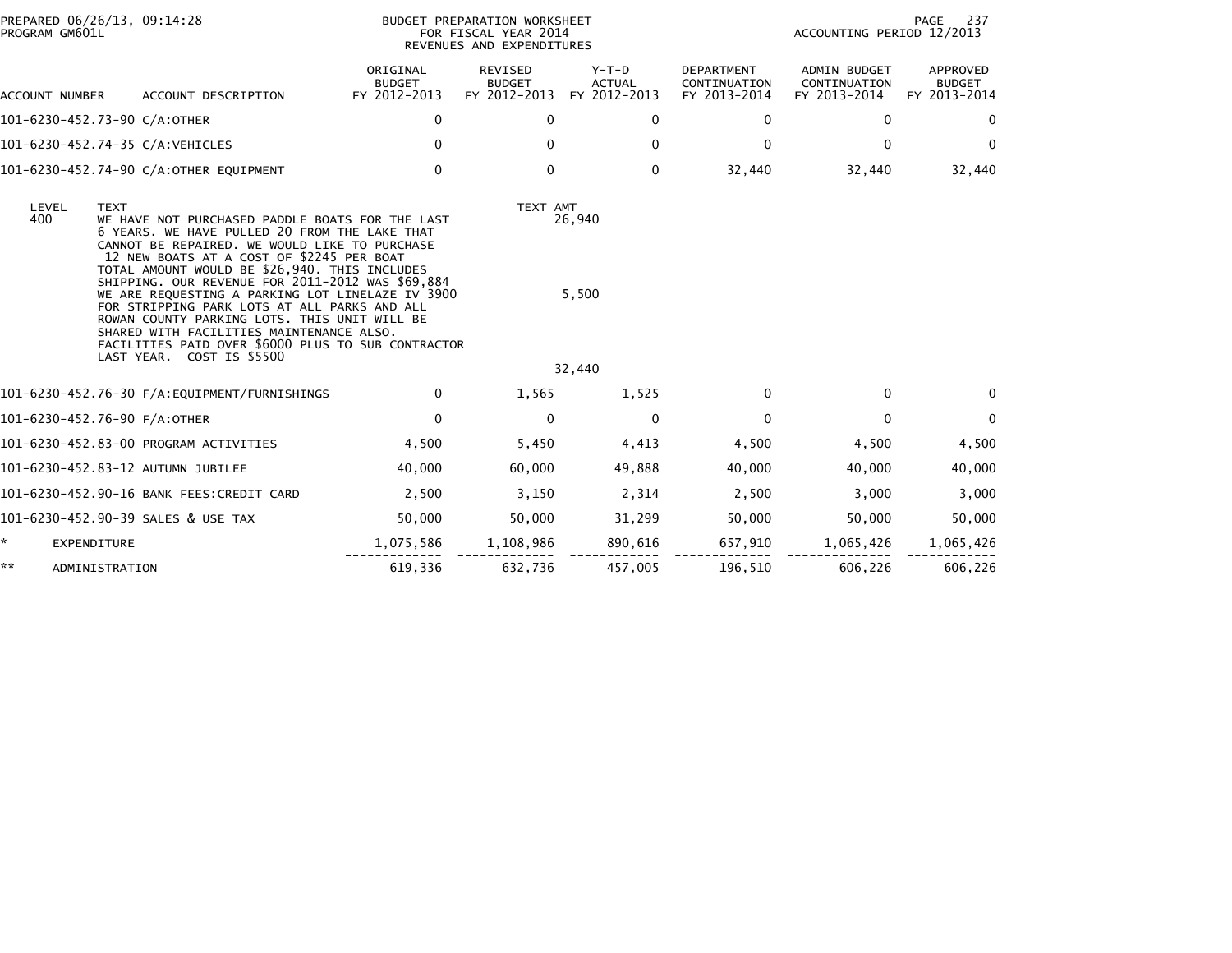| PREPARED 06/26/13, 09:14:28<br>PROGRAM GM601L |                                           | <b>BUDGET PREPARATION WORKSHEET</b><br>FOR FISCAL YEAR 2014<br>REVENUES AND EXPENDITURES |                                          |                                          |                                            | 238<br>PAGE<br>ACCOUNTING PERIOD 12/2013            |                                           |  |
|-----------------------------------------------|-------------------------------------------|------------------------------------------------------------------------------------------|------------------------------------------|------------------------------------------|--------------------------------------------|-----------------------------------------------------|-------------------------------------------|--|
| ACCOUNT NUMBER                                | ACCOUNT DESCRIPTION                       | ORIGINAL<br><b>BUDGET</b><br>FY 2012-2013                                                | REVISED<br><b>BUDGET</b><br>FY 2012-2013 | $Y-T-D$<br><b>ACTUAL</b><br>FY 2012-2013 | DEPARTMENT<br>CONTINUATION<br>FY 2013-2014 | <b>ADMIN BUDGET</b><br>CONTINUATION<br>FY 2013-2014 | APPROVED<br><b>BUDGET</b><br>FY 2013-2014 |  |
|                                               | 101-6231-365.70-00 RESTRICTED DONATIONS   | 0                                                                                        | 0                                        | $2,743-$                                 | 0                                          | 0                                                   | $\mathbf{0}$                              |  |
|                                               | 101-6231-365.78-00 SENIOR GAMES DONATIONS | $\mathbf{0}$                                                                             | $7,000 -$                                | 14,756-                                  | 0                                          | $\Omega$                                            | $\bf{0}$                                  |  |
|                                               |                                           | $\mathbf{0}$                                                                             | $16, 353 -$                              | 0                                        | 0                                          | 0                                                   | $\bf{0}$                                  |  |
| <b>REVENUE</b>                                |                                           | $\mathbf{0}$<br>114,070                                                                  | $23,353-$<br>114,070                     | 17,499-<br>108,254                       | 0<br>$\Omega$                              | $\Omega$<br>98,797                                  | 0<br>98,797                               |  |
|                                               | 101-6231-452.10-10 SALARIES:OVERTIME      | 0                                                                                        | 0                                        | 0                                        | 0                                          | 0                                                   | 0                                         |  |
|                                               |                                           | 7,200                                                                                    | 7,200                                    | 2,385                                    | 7,200                                      | 7,200                                               | 7,200                                     |  |
| LEVEL<br><b>TEXT</b><br>400<br>PER CMO        | CONTINUATION                              |                                                                                          | TEXT AMT                                 | 7,200<br>$700 -$<br>6,500                |                                            |                                                     |                                           |  |
| 101-6231-452.20-05 HEALTH INSURANCE           |                                           | 24,120                                                                                   | 24,120                                   | 22,613                                   | 0                                          | 24,120                                              | 24,120                                    |  |
|                                               |                                           | $\mathbf 0$                                                                              | $\mathbf 0$                              | 0                                        | $\Omega$                                   | 8,040                                               | 8,040                                     |  |
| 101-6231-452.20-10 MEDICARE TAX               |                                           | 1,760                                                                                    | 1,760                                    | 1,521                                    | 0                                          | 1,537                                               | 1,537                                     |  |
| 101-6231-452.20-15 RETIREMENT                 |                                           | 7,951                                                                                    | 7,951                                    | 7,296                                    | 0                                          | 6,985                                               | 6,985                                     |  |
|                                               | 101-6231-452.20-20 SOCIAL SECURITY TAX    | 7,520                                                                                    | 7,520                                    | 6,502                                    | 0                                          | 6,572                                               | 6,572                                     |  |
|                                               | 101-6231-452.20-25 WORKERS COMPENSATION   | 4,245                                                                                    | 4,245                                    | 3,798                                    | 0                                          | 3,606                                               | 3,606                                     |  |
|                                               | 101-6231-452.20-30 401(K) CONTRIBUTIONS   | 3,422                                                                                    | 3,422                                    | 3,248                                    | 0                                          | 2,964                                               | 2,964                                     |  |
| 101-6231-452.43-15 R&M:EQUIPMENT              |                                           | 220                                                                                      | 215                                      | 214                                      | 220                                        | 220                                                 | 220                                       |  |
| 101-6231-452.44-05 RENT:COPIER                |                                           | $\mathbf 0$                                                                              | $\mathbf 0$                              | 0                                        | $\mathbf{0}$                               | 0                                                   | 0                                         |  |
|                                               | 101-6231-452.50-07 COST PER COPY PROGRAM  | 2,500                                                                                    | 1,850                                    | 1,355                                    | 1,850                                      | 1,850                                               | 1,850                                     |  |
| 101-6231-452.53-05 TELEPHONE                  |                                           | 1,300                                                                                    | 1,000                                    | 808                                      | 1,300                                      | 1,200                                               | 1,200                                     |  |
| 101-6231-452.55-00 PRINTING                   |                                           | 200                                                                                      | 200                                      | 82                                       | 200                                        | 200                                                 | 200                                       |  |
| 101-6231-452.56-00 UNIFORMS                   |                                           | 300                                                                                      | 300                                      | 230                                      | 300                                        | 300                                                 | 300                                       |  |
| 101-6231-452.57-00 POSTAGE                    |                                           | 1,700                                                                                    | 1,700                                    | 1,290                                    | 1,700                                      | 1,700                                               | 1,700                                     |  |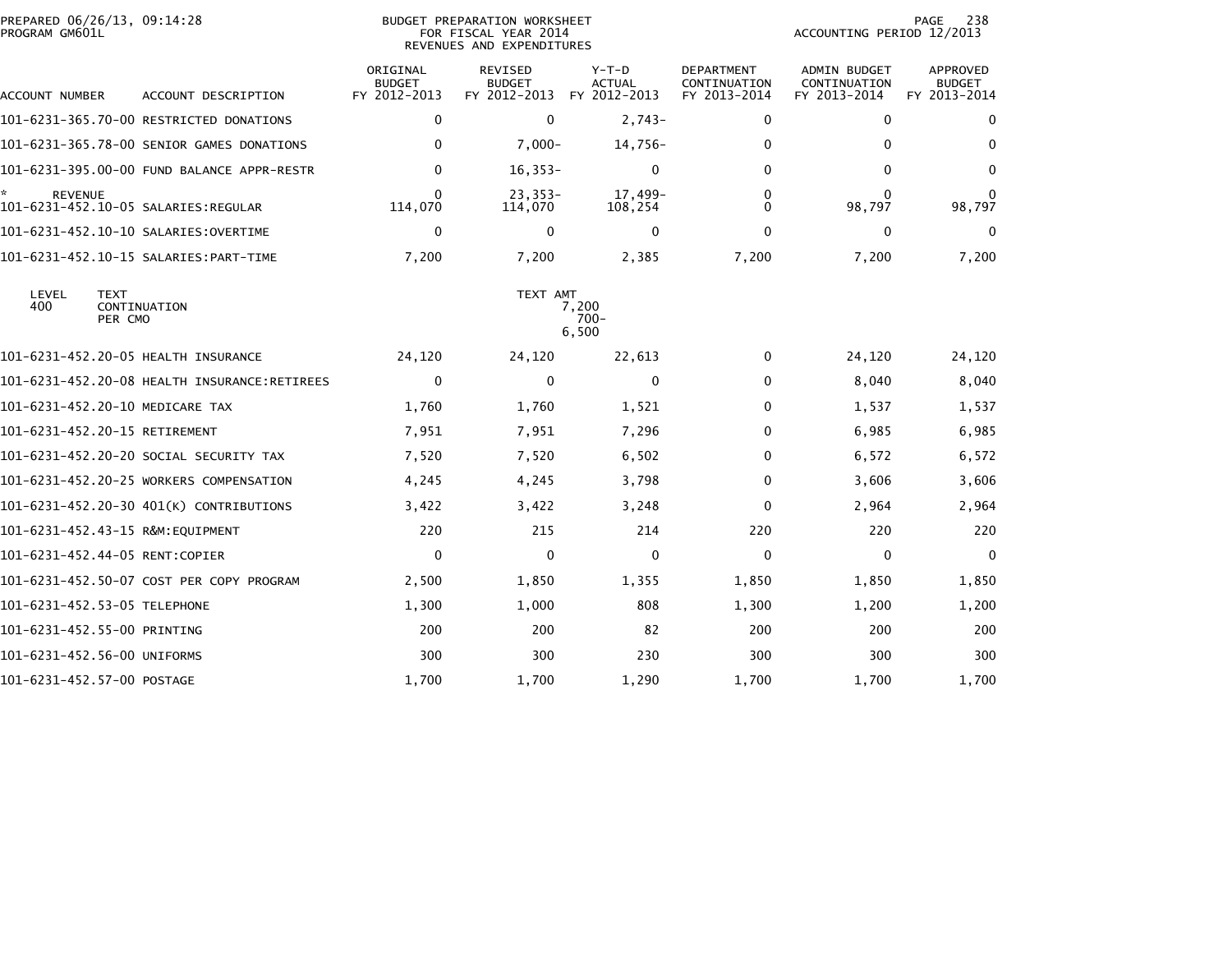| PROGRAM GM601L            | PREPARED 06/26/13, 09:14:28                                                                                                                                                                                                                                                                                                                                                                                                                                          |                                           | BUDGET PREPARATION WORKSHEET<br>FOR FISCAL YEAR 2014<br>REVENUES AND EXPENDITURES |                                        | 239<br>PAGE<br>ACCOUNTING PERIOD 12/2013   |                                              |                                           |
|---------------------------|----------------------------------------------------------------------------------------------------------------------------------------------------------------------------------------------------------------------------------------------------------------------------------------------------------------------------------------------------------------------------------------------------------------------------------------------------------------------|-------------------------------------------|-----------------------------------------------------------------------------------|----------------------------------------|--------------------------------------------|----------------------------------------------|-------------------------------------------|
| ACCOUNT NUMBER            | ACCOUNT DESCRIPTION                                                                                                                                                                                                                                                                                                                                                                                                                                                  | ORIGINAL<br><b>BUDGET</b><br>FY 2012-2013 | REVISED<br><b>BUDGET</b><br>FY 2012-2013                                          | Y-T-D<br><b>ACTUAL</b><br>FY 2012-2013 | DEPARTMENT<br>CONTINUATION<br>FY 2013-2014 | ADMIN BUDGET<br>CONTINUATION<br>FY 2013-2014 | APPROVED<br><b>BUDGET</b><br>FY 2013-2014 |
| 101-6231-452.58-00 TRAVEL |                                                                                                                                                                                                                                                                                                                                                                                                                                                                      | 7,500                                     | 8.610                                                                             | 8.001                                  | 8,250                                      | 8.250                                        | 8,250                                     |
| LEVEL<br>400              | <b>TEXT</b><br>INCREASE IS NEEDED TO COVER MILAGE REIMBURSEMENT<br>DUE TO PROGRAM EXPANSION. THE SR.GAMES<br>COORDINATOR TRAVELING TO TWO ADDITIONAL STATE<br>COMPETITIONS WITH THE TEAMS. THE ADDED EXPENSE<br>FOR HOTEL, MEALS, AND MILAGE WILL BE ADDRESSED<br>BY THIS INCREASE. PLEASE NOTE I HAVE DECREASED THE<br>COST PER COPY PROGRAM LINE ITEM (101 6231 452<br>50 07) BY \$650 AND THE TRAINING (101 6230 452<br>59 00) BY \$100 TO OFF SET THIS INCREASE. |                                           | TEXT AMT                                                                          | 8,250                                  |                                            |                                              |                                           |
|                           |                                                                                                                                                                                                                                                                                                                                                                                                                                                                      |                                           |                                                                                   | 8,250                                  |                                            |                                              |                                           |
|                           | 101-6231-452.59-00 TRAINING                                                                                                                                                                                                                                                                                                                                                                                                                                          | 810                                       | 355                                                                               | 355                                    | 710                                        | 700                                          | 700                                       |
|                           | 101-6231-452.61-05 SUPPLIES:OFFICE                                                                                                                                                                                                                                                                                                                                                                                                                                   | 1,050                                     | 1,050                                                                             | 993                                    | 1,050                                      | 1,050                                        | 1,050                                     |
|                           | 101-6231-452.61-15 SUPPLIES:EDUCATIONAL                                                                                                                                                                                                                                                                                                                                                                                                                              | 130                                       | $\mathbf{0}$                                                                      | $\mathbf 0$                            | 130                                        | 150                                          | 150                                       |
|                           | 101-6231-452.61-95 SUPPLIES:OTHER SMALL EQMT                                                                                                                                                                                                                                                                                                                                                                                                                         | 700                                       | 830                                                                               | 727                                    | 700                                        | 700                                          | 700                                       |
|                           | 101-6231-452.64-50 DUES & SUBSCRIPTIONS                                                                                                                                                                                                                                                                                                                                                                                                                              | 405                                       | 405                                                                               | 275                                    | 405                                        | 405                                          | 405                                       |
|                           | 101-6231-452.76-30 F/A:EQUIPMENT/FURNISHINGS                                                                                                                                                                                                                                                                                                                                                                                                                         | 0                                         | 1,199                                                                             | 1,199                                  | $\mathbf{0}$                               | $\Omega$                                     | $\mathbf{0}$                              |
|                           | 101-6231-452.83-00 PROGRAM ACTIVITIES                                                                                                                                                                                                                                                                                                                                                                                                                                | 3,578                                     | 3,878                                                                             | 3,503                                  | 3,578                                      | 4,000                                        | 4,000                                     |
|                           | 101-6231-452.83-41 DONATIONS                                                                                                                                                                                                                                                                                                                                                                                                                                         | $\mathbf{0}$                              | 2,749                                                                             | 2,583                                  | $\mathbf{0}$                               | 0                                            | $\Omega$                                  |
|                           | 101-6231-452.83-54 SENIOR GAMES ACTIVITIES                                                                                                                                                                                                                                                                                                                                                                                                                           | $\mathbf 0$                               | 19,405                                                                            | 14,331                                 | $\mathbf{0}$                               | $\mathbf{0}$                                 | $\mathbf{0}$                              |
|                           | 101-6231-452.83-56 SENIOR GAMES COORDINATOR                                                                                                                                                                                                                                                                                                                                                                                                                          | 3,300                                     | 3,300                                                                             | 3,290                                  | 3,300                                      | 3,300                                        | 3,300                                     |
|                           | 101-6231-452.84-75 TRANSPORTATION CONTRACT                                                                                                                                                                                                                                                                                                                                                                                                                           | 22,000                                    | 22,000                                                                            | 18,062                                 | 22,000                                     | 22,000                                       | 22,000                                    |
| ŵ.<br>EXPENDITURE         |                                                                                                                                                                                                                                                                                                                                                                                                                                                                      | 215,981                                   | 239,334                                                                           | 212,915                                | 52,893                                     | 205,846                                      | 205,846                                   |
| **                        | THERAPEUTIC RECREATION                                                                                                                                                                                                                                                                                                                                                                                                                                               | 215,981                                   | 215,981                                                                           | 195,416                                | 52,893                                     | 205,846                                      | 205,846                                   |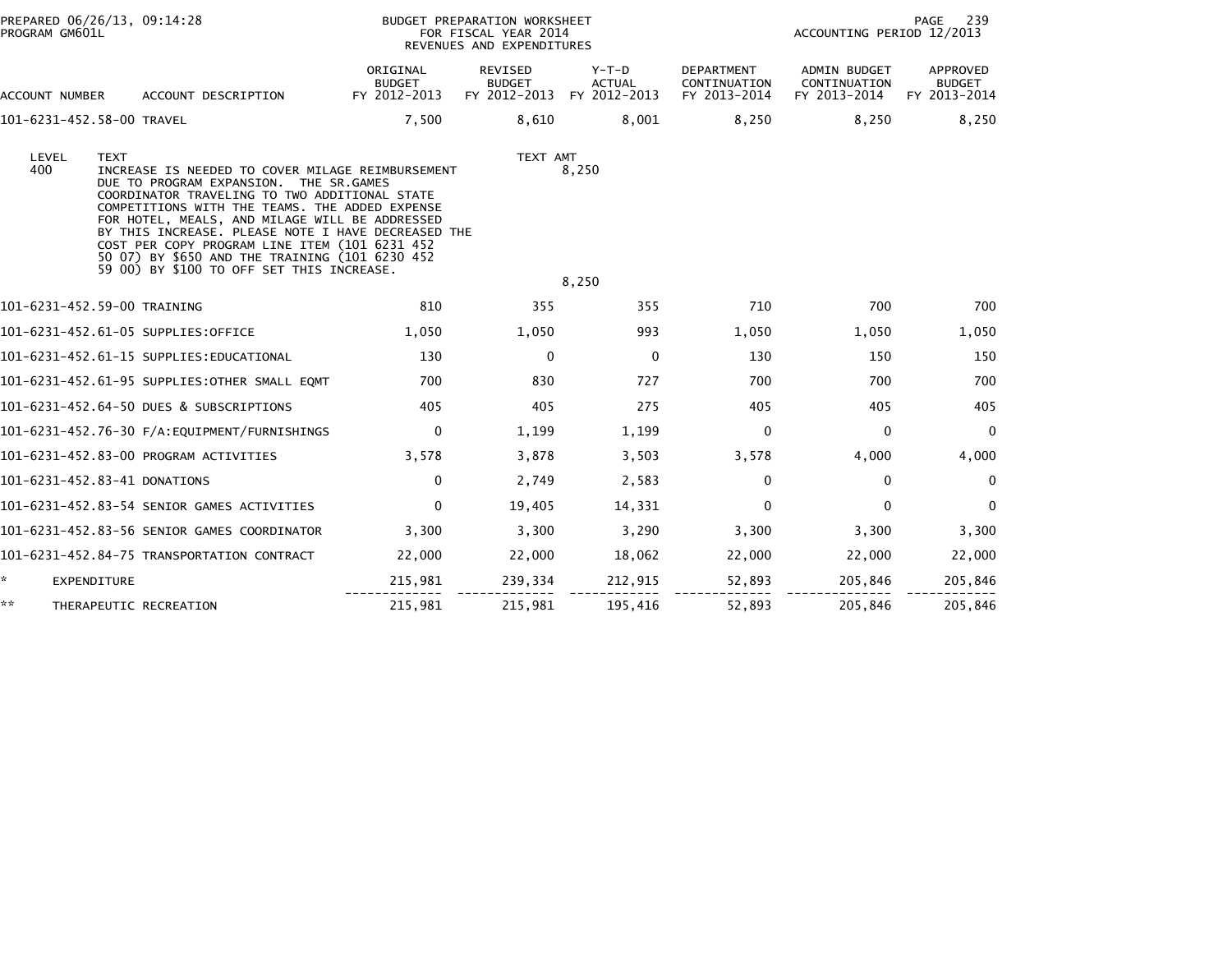| PROGRAM GM601L            | PREPARED 06/26/13, 09:14:28<br><b>BUDGET PREPARATION WORKSHEET</b><br>FOR FISCAL YEAR 2014<br>REVENUES AND EXPENDITURES                                                                                    |                                           |                                                 |                                          |                                                   | 240<br>PAGE<br>ACCOUNTING PERIOD 12/2013     |                                                  |  |
|---------------------------|------------------------------------------------------------------------------------------------------------------------------------------------------------------------------------------------------------|-------------------------------------------|-------------------------------------------------|------------------------------------------|---------------------------------------------------|----------------------------------------------|--------------------------------------------------|--|
| ACCOUNT NUMBER            | ACCOUNT DESCRIPTION                                                                                                                                                                                        | ORIGINAL<br><b>BUDGET</b><br>FY 2012-2013 | <b>REVISED</b><br><b>BUDGET</b><br>FY 2012-2013 | $Y-T-D$<br><b>ACTUAL</b><br>FY 2012-2013 | <b>DEPARTMENT</b><br>CONTINUATION<br>FY 2013-2014 | ADMIN BUDGET<br>CONTINUATION<br>FY 2013-2014 | <b>APPROVED</b><br><b>BUDGET</b><br>FY 2013-2014 |  |
|                           | 101-6232-325.46-00 PARK CONCESSIONS                                                                                                                                                                        | $30,000 -$                                | $30,000 -$                                      | 21,881-                                  | $28,000 -$                                        | $28,000 -$                                   | $28,000 -$                                       |  |
|                           | 101-6232-325.47-00 PARK GEM MINING JEWELRY                                                                                                                                                                 | $26,000 -$                                | $26,000 -$                                      | 24,716-                                  | $28,000 -$                                        | $28,000 -$                                   | $28,000-$                                        |  |
|                           | 101-6232-325.48-00 PARK GEM MINING RAW GEMS                                                                                                                                                                | $210,000 -$                               | 210,000-                                        | 194,593-                                 | $220,000 -$                                       | 215,000-                                     | $215,000 -$                                      |  |
| <b>REVENUE</b>            |                                                                                                                                                                                                            | 266,000-<br>33,293                        | $266,000 -$<br>33,293                           | 241, 190-<br>32,217                      | 276,000-<br>0                                     | 271,000-<br>34,122                           | 271,000-<br>34,122                               |  |
|                           |                                                                                                                                                                                                            | 57,941                                    | 57,941                                          | 41,455                                   | 53,000                                            | 53,000                                       | 53,000                                           |  |
|                           | 101-6232-452.20-05 HEALTH INSURANCE                                                                                                                                                                        | 8,040                                     | 8,040                                           | 7,538                                    | $\Omega$                                          | 8,040                                        | 8,040                                            |  |
|                           | 101-6232-452.20-10 MEDICARE TAX                                                                                                                                                                            | 1,325                                     | 1,325                                           | 1,060                                    | 0                                                 | 1,263                                        | 1,263                                            |  |
|                           | 101-6232-452.20-15 RETIREMENT                                                                                                                                                                              | 2,321                                     | 2,321                                           | 2,171                                    | 0                                                 | 2,412                                        | 2,412                                            |  |
|                           | 101-6232-452.20-20 SOCIAL SECURITY TAX                                                                                                                                                                     | 5,660                                     | 5,660                                           | 4,534                                    | $\Omega$                                          | 5,400                                        | 5,400                                            |  |
|                           | 101-6232-452.20-25 WORKERS COMPENSATION                                                                                                                                                                    | 3,200                                     | 3,200                                           | 2,578                                    | $\Omega$                                          | 2,900                                        | 2,900                                            |  |
|                           | 101-6232-452.20-30 401(K) CONTRIBUTIONS                                                                                                                                                                    | 999                                       | 999                                             | 966                                      | 0                                                 | 1,024                                        | 1,024                                            |  |
|                           | 101-6232-452.42-20 GROUNDS MAINTENANCE                                                                                                                                                                     | 1,000                                     | 700                                             | 400                                      | 1,000                                             | 1,000                                        | 1,000                                            |  |
|                           | 101-6232-452.43-05 R&M:BUILDINGS                                                                                                                                                                           | 1,100                                     | 1,100                                           | 913                                      | 1,100                                             | 1,000                                        | 1,000                                            |  |
|                           | 101-6232-452.55-00 PRINTING                                                                                                                                                                                | 800                                       | 829                                             | 829                                      | 800                                               | 1,000                                        | 1,000                                            |  |
|                           | 101-6232-452.56-00 UNIFORMS                                                                                                                                                                                | 450                                       | 450                                             | 439                                      | 450                                               | 400                                          | 400                                              |  |
| 101-6232-452.58-00 TRAVEL |                                                                                                                                                                                                            | 1,500                                     | 1,800                                           | 1,641                                    | 2,100                                             | 2,000                                        | 2,000                                            |  |
| LEVEL<br>400              | <b>TEXT</b><br>INCREASE IS DUE TO GOING TO BUYERS SHOWS, TWO TO<br>THREE STAFF ATTEND 2 SHOWS A YEAR. WE HAVE HAD<br>TO TRANSFER MONEY THE PAST FEW YEARS. ALSO DUE<br>TO COST OF GAS AND MOTELS GOING UP. |                                           | TEXT AMT                                        | 2,000                                    |                                                   |                                              |                                                  |  |
|                           |                                                                                                                                                                                                            |                                           |                                                 | 2,000                                    |                                                   |                                              |                                                  |  |
|                           | 101-6232-452.59-00 TRAINING                                                                                                                                                                                | 400                                       | $\mathbf{0}$                                    | 0                                        | 400                                               | 400                                          | 400                                              |  |
|                           | 101–6232–452.61–05 SUPPLIES:OFFICE                                                                                                                                                                         | 200                                       | 200                                             | 186                                      | 200                                               | 200                                          | 200                                              |  |
|                           | 101-6232-452.61-15 SUPPLIES:EDUCATIONAL                                                                                                                                                                    | 100                                       | $\overline{7}$                                  | $\overline{7}$                           | 100                                               | 100                                          | 100                                              |  |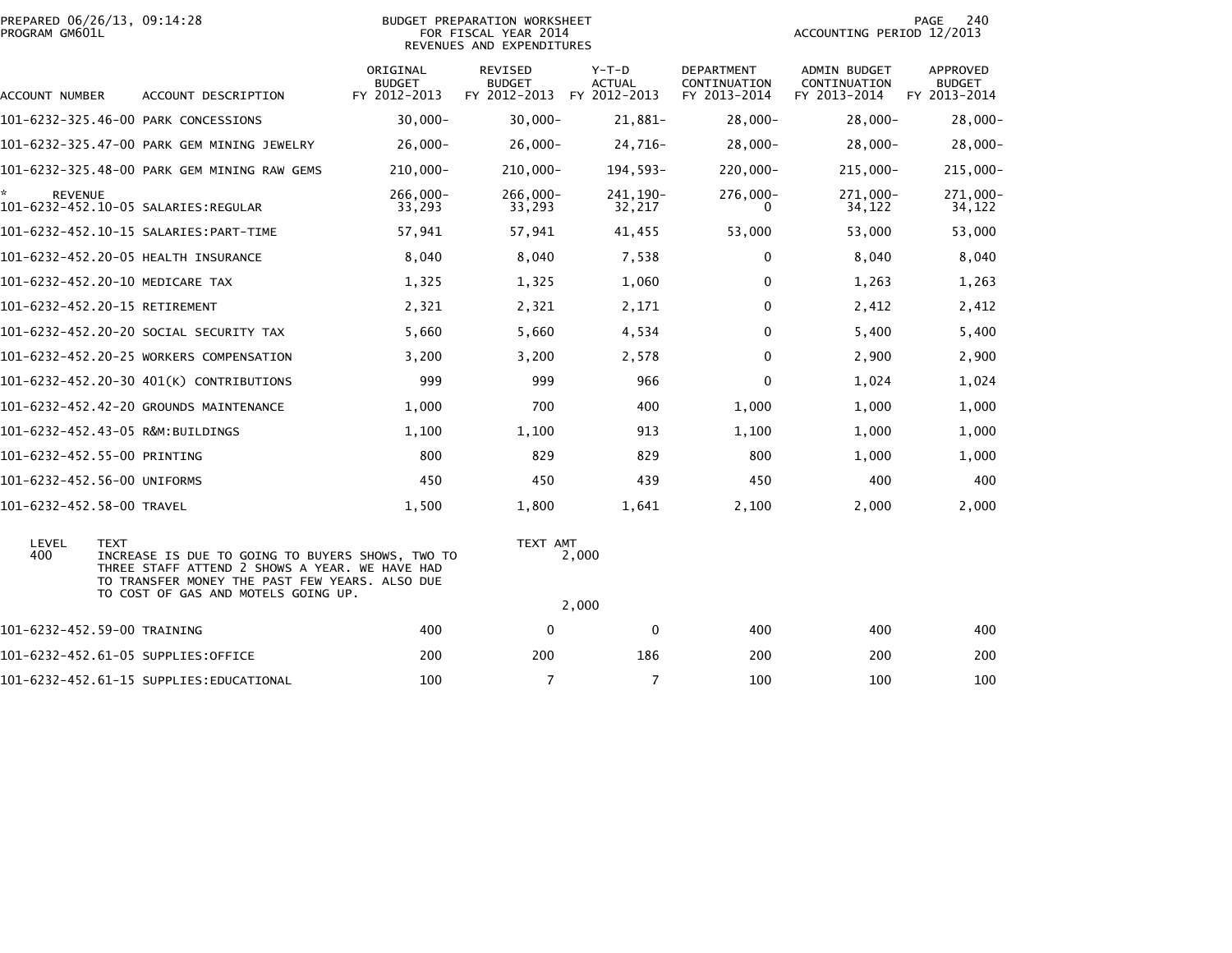| PREPARED 06/26/13, 09:14:28<br>PROGRAM GM601L |                                              |                           | BUDGET PREPARATION WORKSHEET<br>FOR FISCAL YEAR 2014<br>REVENUES AND EXPENDITURES | 241<br>PAGE<br>ACCOUNTING PERIOD 12/2013 |                                   |                              |                           |
|-----------------------------------------------|----------------------------------------------|---------------------------|-----------------------------------------------------------------------------------|------------------------------------------|-----------------------------------|------------------------------|---------------------------|
|                                               |                                              | ORIGINAL<br><b>BUDGET</b> | <b>REVISED</b><br><b>BUDGET</b>                                                   | $Y-T-D$<br><b>ACTUAL</b>                 | <b>DEPARTMENT</b><br>CONTINUATION | ADMIN BUDGET<br>CONTINUATION | APPROVED<br><b>BUDGET</b> |
| ACCOUNT NUMBER                                | ACCOUNT DESCRIPTION                          | FY 2012-2013              | FY 2012-2013                                                                      | FY 2012-2013                             | FY 2013-2014                      | FY 2013-2014                 | FY 2013-2014              |
|                                               |                                              | 200                       | 200                                                                               | 186                                      | 200                               | 200                          | 200                       |
|                                               | 101-6232-452.61-26 SUPPLIES:GEM MINING       | 1,700                     | 2,664                                                                             | 2,059                                    | 2,200                             | 2,200                        | 2,200                     |
|                                               | 101-6232-452.61-30 SUPPLIES:JANITORIAL       | 100                       | 100                                                                               | $\mathbf 0$                              | 100                               | 100                          | 100                       |
|                                               | 101-6232-452.61-76 SUPPLIES:RESALE-NOVELTIES | 9,000                     | 8,700                                                                             | 6,888                                    | 9,000                             | 9,000                        | 9,000                     |
|                                               | 101-6232-452.61-77 SUPPLIES:RESALE-JEWELRY   | 15,000                    | 15,000                                                                            | 12,243                                   | 15,000                            | 15,000                       | 15,000                    |
|                                               | 101-6232-452.61-78 SUPPLIES:RESALE-RAW GEMS  | 60,000                    | 59,326                                                                            | 50,525                                   | 60,000                            | 60,000                       | 60,000                    |
|                                               | 101-6232-452.61-95 SUPPLIES:OTHER SMALL EQMT | 420                       | 420                                                                               | 323                                      | 420                               | 500                          | 500                       |
| 101-6232-452.62-05 ELECTRICITY                |                                              | 5,500                     | 5,500                                                                             | 3,911                                    | 5,500                             | 5,500                        | 5,500                     |
|                                               |                                              | $\mathbf 0$               | $\mathbf{0}$                                                                      | $\mathbf 0$                              | $\Omega$                          | $\Omega$                     | $\mathbf{0}$              |
|                                               | 101-6232-452.90-16 BANK FEES:CREDIT CARD     | 1,700                     | 1,700                                                                             | 1,591                                    | 1,700                             | 1,700                        | 1,700                     |
| ☆.<br>EXPENDITURE                             |                                              | 211,949                   | 211,475                                                                           | 174,660                                  | 153,270                           | 208,461                      | 208,461                   |
| **<br><b>GEM MINING</b>                       |                                              | $54,051-$                 | $54,525-$                                                                         | 66,530-                                  | 122,730-                          | $62,539-$                    | 62,539-                   |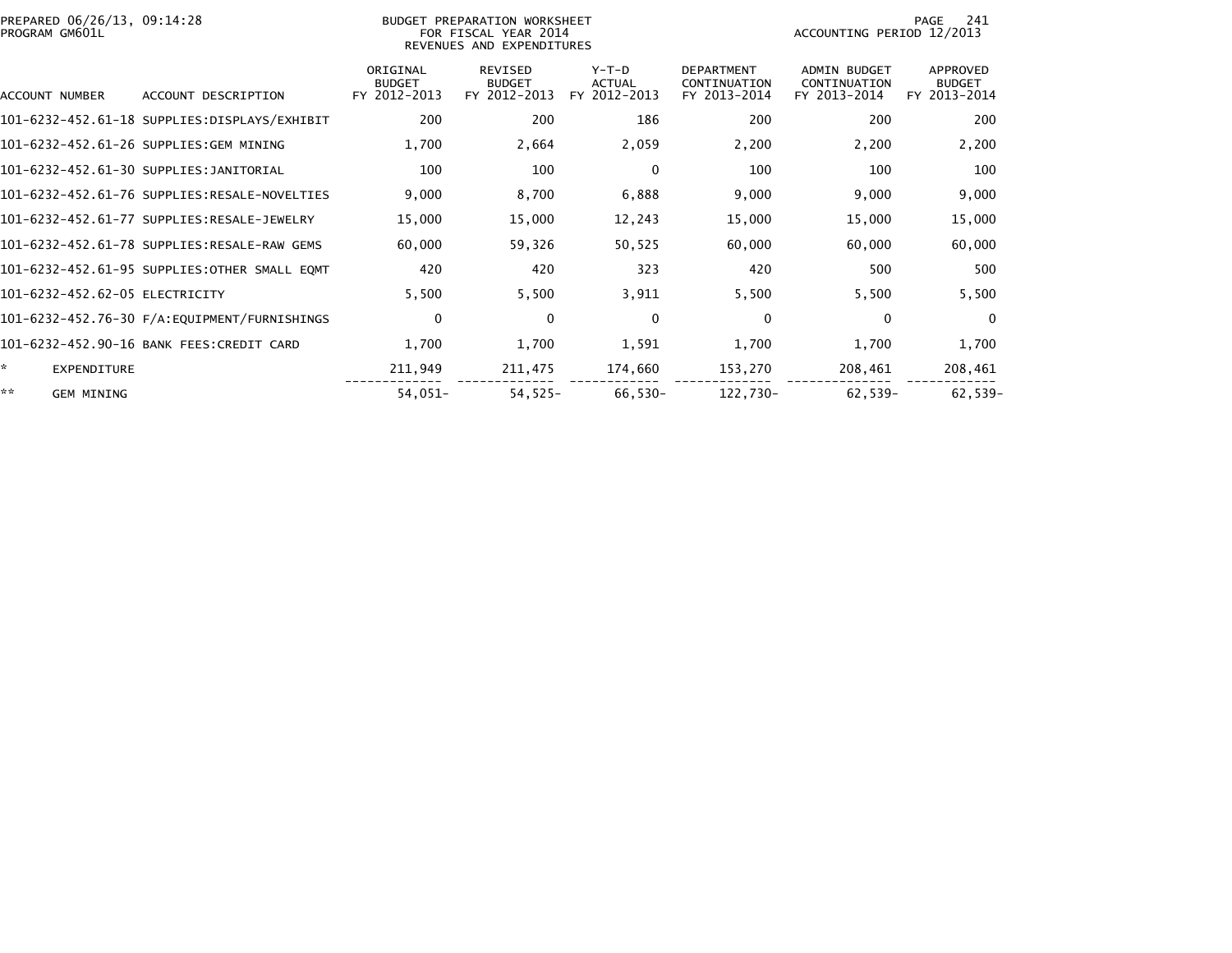| PREPARED 06/26/13, 09:14:28<br>PROGRAM GM601L                | BUDGET PREPARATION WORKSHEET<br>FOR FISCAL YEAR 2014<br>REVENUES AND EXPENDITURES |                                           |                                                 |                                          |                                                   |                                                     | PAGE<br>242<br>ACCOUNTING PERIOD 12/2013         |  |  |
|--------------------------------------------------------------|-----------------------------------------------------------------------------------|-------------------------------------------|-------------------------------------------------|------------------------------------------|---------------------------------------------------|-----------------------------------------------------|--------------------------------------------------|--|--|
| ACCOUNT NUMBER                                               | ACCOUNT DESCRIPTION                                                               | ORIGINAL<br><b>BUDGET</b><br>FY 2012-2013 | <b>REVISED</b><br><b>BUDGET</b><br>FY 2012-2013 | $Y-T-D$<br><b>ACTUAL</b><br>FY 2012-2013 | <b>DEPARTMENT</b><br>CONTINUATION<br>FY 2013-2014 | <b>ADMIN BUDGET</b><br>CONTINUATION<br>FY 2013-2014 | <b>APPROVED</b><br><b>BUDGET</b><br>FY 2013-2014 |  |  |
|                                                              | 101-6233-325.31-00 HURLEY STATION CONCESSION                                      | $43.000 -$                                | $43,000 -$                                      | $32,665-$                                | $40.000 -$                                        | $40.000 -$                                          | $40,000 -$                                       |  |  |
| 101-6233-353.28-00 CAROUSEL FEES                             |                                                                                   | $110,000 -$                               | $110,000 -$                                     | 84,751-                                  | $110,000 -$                                       | $110,000 -$                                         | $110,000 -$                                      |  |  |
| 101-6233-353.92-00 TRAIN FEES                                |                                                                                   | $124,000 -$                               | 124,000-                                        | 101,390-                                 | 124,000-                                          | $124,000 -$                                         | $124,000 -$                                      |  |  |
| ÷.<br><b>REVENUE</b><br>101-6233-452.10-10 SALARIES:OVERTIME |                                                                                   | 277,000-                                  | 277,000-                                        | 218,806-                                 | 274,000-                                          | 274,000-                                            | 274,000-                                         |  |  |
|                                                              |                                                                                   | 50,085                                    | 50,085                                          | 28,061                                   | 45,000                                            | 45,000                                              | 45,000                                           |  |  |
| 101-6233-452.20-10 MEDICARE TAX                              |                                                                                   | 726                                       | 726                                             | 407                                      | 0                                                 | 654                                                 | 654                                              |  |  |
|                                                              | 101-6233-452.20-20 SOCIAL SECURITY TAX                                            | 3,105                                     | 3,105                                           | 1,740                                    | 0                                                 | 2,790                                               | 2,790                                            |  |  |
|                                                              | 101-6233-452.20-25 WORKERS COMPENSATION                                           | 1,753                                     | 1,753                                           | 982                                      | 0                                                 | 1,575                                               | 1,575                                            |  |  |
| 101-6233-452.43-35 R&M:CAROUSEL                              |                                                                                   | 1,500                                     | 1,900                                           | 329                                      | 1,500                                             | 1,500                                               | 1,500                                            |  |  |
| 101-6233-452.43-50 R&M:TRAIN                                 |                                                                                   | 4,000                                     | 4,000                                           | 3,513                                    | 4.000                                             | 4,000                                               | 4,000                                            |  |  |
| 101-6233-452.56-00 UNIFORMS                                  |                                                                                   | 500                                       | 500                                             | 78                                       | 500                                               | 500                                                 | 500                                              |  |  |
|                                                              |                                                                                   | 25,000                                    | 23,900                                          | 18,458                                   | 22,000                                            | 22,000                                              | 22,000                                           |  |  |
| 101-6233-452.62-05 ELECTRICITY                               |                                                                                   | 6,000                                     | 6,000                                           | 4,109                                    | 6,000                                             | 6,000                                               | 6,000                                            |  |  |
| 101-6233-452.76-90 F/A:OTHER                                 |                                                                                   | $\mathbf{0}$                              | $\mathbf{0}$                                    | $\mathbf{0}$                             | 0                                                 | $\bf{0}$                                            | $\Omega$                                         |  |  |
|                                                              | 101-6233-452.90-16 BANK FEES:CREDIT CARD                                          | 3,600                                     | 4,300                                           | 3,471                                    | 3.600                                             | 4.000                                               | 4,000                                            |  |  |
| *.<br><b>EXPENDITURE</b>                                     |                                                                                   | 96,269                                    | 96,269                                          | 61,148                                   | 82,600                                            | 88,019                                              | 88,019                                           |  |  |
| **<br>TRAIN/CAROUSEL                                         |                                                                                   | 180,731-                                  | 180,731-                                        | 157,658-                                 | 191,400-                                          | 185,981-                                            | 185,981-                                         |  |  |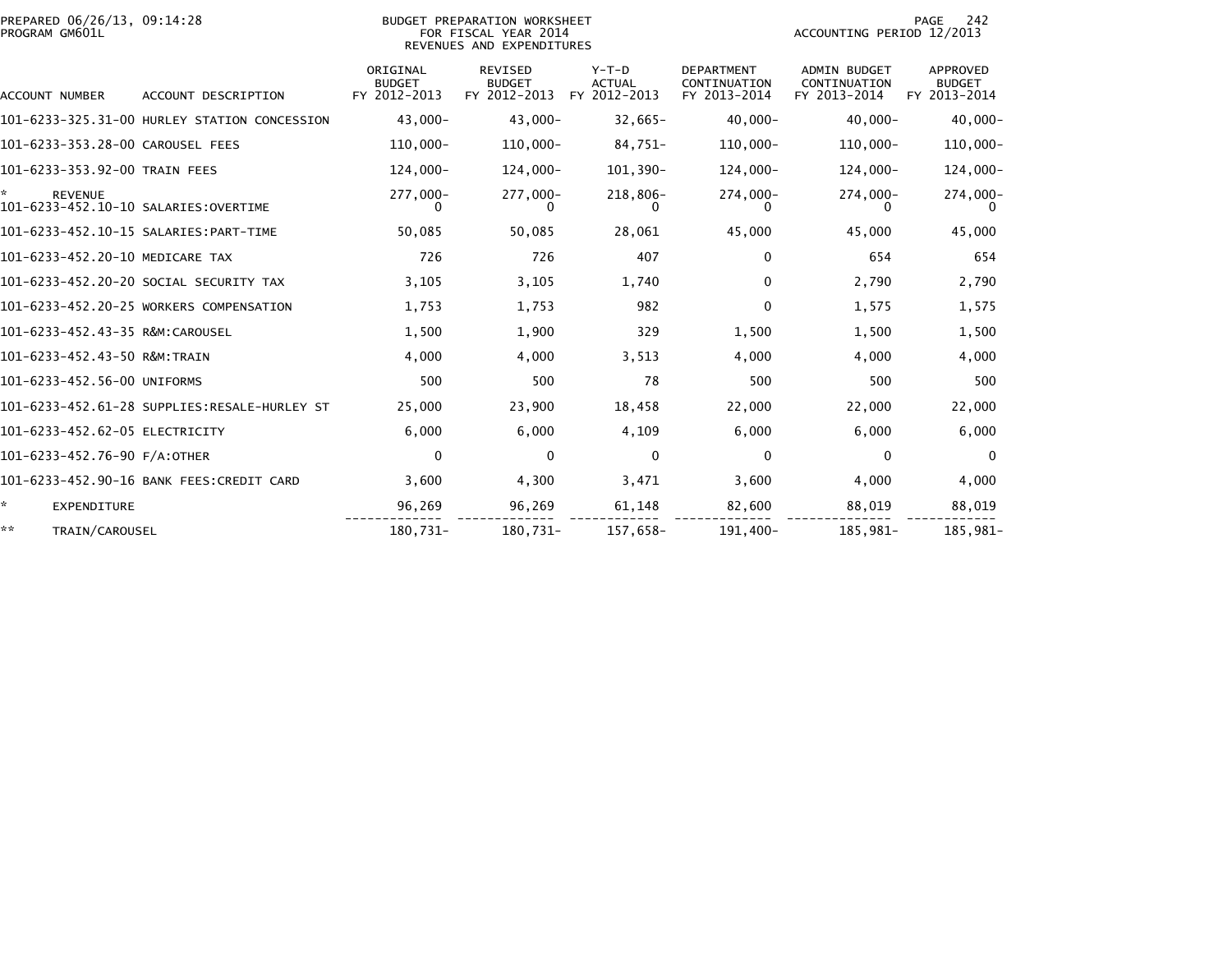| PREPARED 06/26/13, 09:14:28<br>PROGRAM GM601L |                                              |                                           | BUDGET PREPARATION WORKSHEET<br>FOR FISCAL YEAR 2014<br>REVENUES AND EXPENDITURES |                                          | 243<br>PAGE<br>ACCOUNTING PERIOD 12/2013          |                                                     |                                                  |  |
|-----------------------------------------------|----------------------------------------------|-------------------------------------------|-----------------------------------------------------------------------------------|------------------------------------------|---------------------------------------------------|-----------------------------------------------------|--------------------------------------------------|--|
| ACCOUNT NUMBER                                | ACCOUNT DESCRIPTION                          | ORIGINAL<br><b>BUDGET</b><br>FY 2012-2013 | <b>REVISED</b><br><b>BUDGET</b><br>FY 2012-2013                                   | $Y-T-D$<br><b>ACTUAL</b><br>FY 2012-2013 | <b>DEPARTMENT</b><br>CONTINUATION<br>FY 2013-2014 | <b>ADMIN BUDGET</b><br>CONTINUATION<br>FY 2013-2014 | <b>APPROVED</b><br><b>BUDGET</b><br>FY 2013-2014 |  |
|                                               | 101-6234-325.43-00 CAMP STORE CONCESSIONS    | $15,500-$                                 | $15,500-$                                                                         | $13.953-$                                | $16,000 -$                                        | $16.000 -$                                          | $16,000 -$                                       |  |
| 101-6234-353.68-00 PARK CAMPING FEES          |                                              | 155,000-                                  | 155,000-                                                                          | 135,250-                                 | 155,000-                                          | 155,000-                                            | 155,000-                                         |  |
|                                               | 101-6234-363.42-00 PARK CABIN RENTALS        | $24,000 -$                                | $24,000 -$                                                                        | $22.892 -$                               | $26,000 -$                                        | $26.000 -$                                          | $26,000 -$                                       |  |
| <b>REVENUE</b>                                |                                              | $194,500-$<br>31,696                      | $194,500-$<br>31,696                                                              | 172,095-<br>30,666                       | 197,000-                                          | 197,000-<br>32,485                                  | 197,000-<br>32,485                               |  |
|                                               |                                              | 19,758                                    | 19,758                                                                            | 15,756                                   | 19,758                                            | 19,700                                              | 19,700                                           |  |
| 101-6234-452.20-05 HEALTH INSURANCE           |                                              | 8,040                                     | 8,040                                                                             | 7,538                                    | $\Omega$                                          | 8.040                                               | 8,040                                            |  |
| 101-6234-452.20-10 MEDICARE TAX               |                                              | 750                                       | 750                                                                               | 662                                      | $\Omega$                                          | 758                                                 | 758                                              |  |
| 101-6234-452.20-15 RETIREMENT                 |                                              | 2,210                                     | 2,210                                                                             | 2,067                                    | $\Omega$                                          | 2,297                                               | 2,297                                            |  |
|                                               | 101-6234-452.20-20 SOCIAL SECURITY TAX       | 3,190                                     | 3,190                                                                             | 2,829                                    | 0                                                 | 3,239                                               | 3,239                                            |  |
|                                               | 101-6234-452.20-25 WORKERS COMPENSATION      | 1,800                                     | 1,800                                                                             | 1,624                                    | $\Omega$                                          | 1.740                                               | 1,740                                            |  |
|                                               | 101-6234-452.20-30 401(K) CONTRIBUTIONS      | 951                                       | 951                                                                               | 920                                      | $\Omega$                                          | 974                                                 | 974                                              |  |
| 101-6234-452.43-36 R&M:CAMPGROUND             |                                              | 5,500                                     | 6,000                                                                             | 5,727                                    | 5,500                                             | 5,500                                               | 5,500                                            |  |
|                                               | 101-6234-452.61-12 SUPPLIES:CONCESSIONS      | 8,400                                     | 8,400                                                                             | 6,230                                    | 8,400                                             | 8,500                                               | 8,500                                            |  |
|                                               | 101-6234-452.61-30 SUPPLIES:JANITORIAL       | 1,900                                     | 1,900                                                                             | 1,694                                    | 1,900                                             | 1,900                                               | 1,900                                            |  |
|                                               | 101-6234-452.61-95 SUPPLIES:OTHER SMALL EQMT | 500                                       | 420                                                                               | 417                                      | 500                                               | 500                                                 | 500                                              |  |
| 101-6234-452.62-05 ELECTRICITY                |                                              | 16,800                                    | 16,800                                                                            | 12,242                                   | 16,800                                            | 16,300                                              | 16,300                                           |  |
| 101-6234-452.76-90 F/A:OTHER                  |                                              | 0                                         | $\Omega$                                                                          | 0                                        | $\Omega$                                          | $\bf{0}$                                            | $\mathbf{0}$                                     |  |
|                                               | 101-6234-452.83-00 PROGRAM ACTIVITIES        | 500                                       | 400                                                                               | 395                                      | 500                                               | 500                                                 | 500                                              |  |
|                                               | 101-6234-452.90-16 BANK FEES: CREDIT CARD    | 7,500                                     | 8,400                                                                             | 7,087                                    | 8,500                                             | 8,500                                               | 8,500                                            |  |
| ÷.<br><b>EXPENDITURE</b>                      |                                              | 109,495                                   | 110,715                                                                           | 95,854                                   | 61,858                                            | 110,933                                             | 110,933                                          |  |
| **<br>CAMPGROUND                              |                                              | $85,005 -$                                | 83,785-                                                                           | 76,241-                                  | 135,142-                                          | $86,067-$                                           | $86,067-$                                        |  |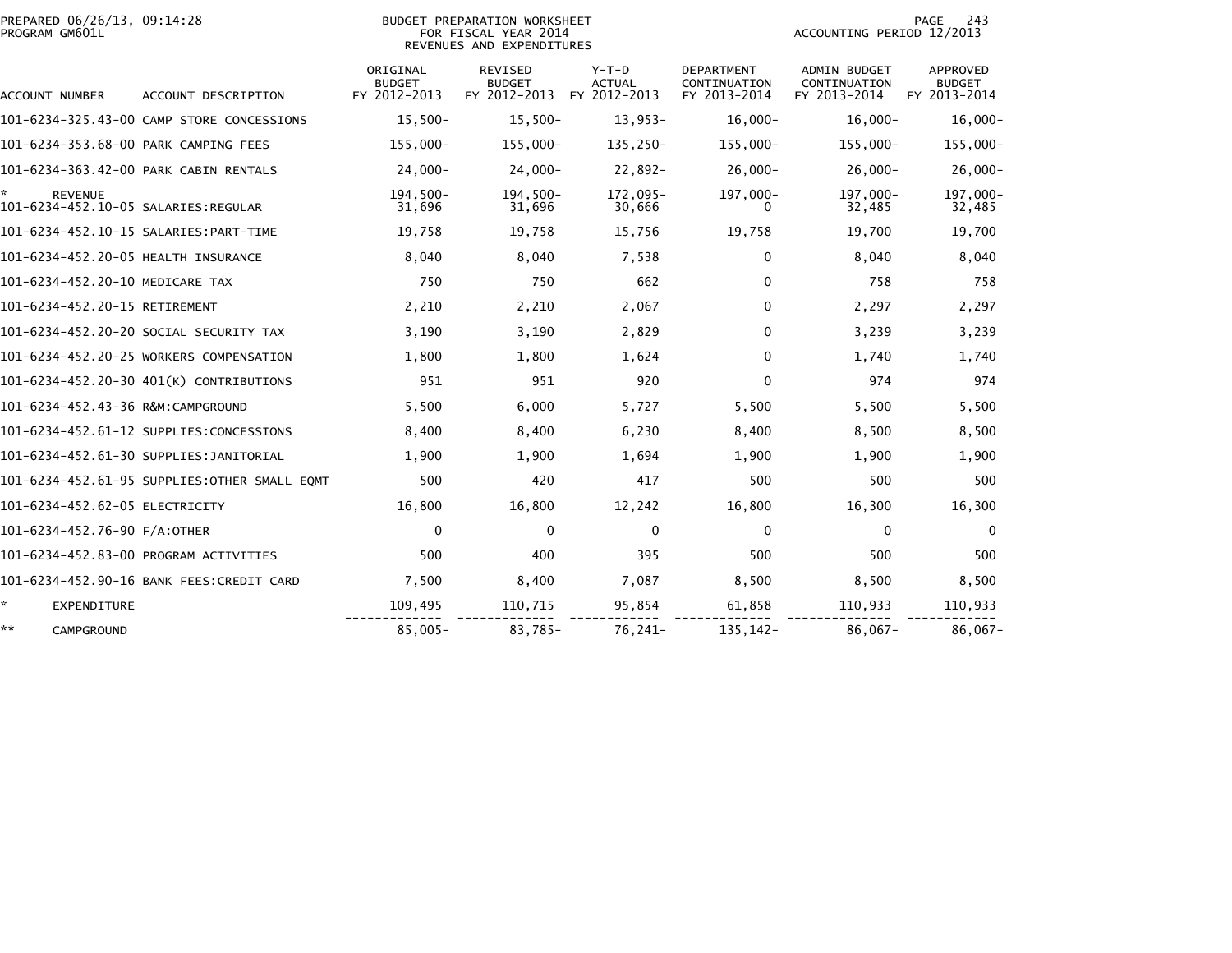| PREPARED 06/26/13, 09:14:28<br>PROGRAM GM601L                          |                                                                                                                                                                                                                                                                                                                                                                                                                                                                                           |                                           | BUDGET PREPARATION WORKSHEET<br>FOR FISCAL YEAR 2014<br>REVENUES AND EXPENDITURES |                                        | PAGE<br>244<br>ACCOUNTING PERIOD 12/2013          |                                              |                                           |
|------------------------------------------------------------------------|-------------------------------------------------------------------------------------------------------------------------------------------------------------------------------------------------------------------------------------------------------------------------------------------------------------------------------------------------------------------------------------------------------------------------------------------------------------------------------------------|-------------------------------------------|-----------------------------------------------------------------------------------|----------------------------------------|---------------------------------------------------|----------------------------------------------|-------------------------------------------|
| ACCOUNT NUMBER                                                         | ACCOUNT DESCRIPTION                                                                                                                                                                                                                                                                                                                                                                                                                                                                       | ORIGINAL<br><b>BUDGET</b><br>FY 2012-2013 | <b>REVISED</b><br><b>BUDGET</b><br>FY 2012-2013                                   | Y-T-D<br><b>ACTUAL</b><br>FY 2012-2013 | <b>DEPARTMENT</b><br>CONTINUATION<br>FY 2013-2014 | ADMIN BUDGET<br>CONTINUATION<br>FY 2013-2014 | APPROVED<br><b>BUDGET</b><br>FY 2013-2014 |
| 101-6235-325.46-00 PARK CONCESSIONS                                    |                                                                                                                                                                                                                                                                                                                                                                                                                                                                                           | $950 -$                                   | $950 -$                                                                           | $645 -$                                | $900 -$                                           | $500 -$                                      | $500 -$                                   |
|                                                                        | 101-6235-353.20-00 BARNYARD ZOO FEES                                                                                                                                                                                                                                                                                                                                                                                                                                                      | $34,000 -$                                | $34,000 -$                                                                        | $25,370-$                              | $34,000 -$                                        | $30,000 -$                                   | $30,000 -$                                |
|                                                                        | 101-6235-353.21-00 ANIMAL HABITAT FEES                                                                                                                                                                                                                                                                                                                                                                                                                                                    | $80,000 -$                                | $80,000 -$                                                                        | 66,887-                                | $80,000 -$                                        | $80,000 -$                                   | $80,000 -$                                |
|                                                                        | 101-6235-365.06-75 SIMPLY LIVING FESTIVAL                                                                                                                                                                                                                                                                                                                                                                                                                                                 | 0                                         | $\mathbf 0$                                                                       | 0                                      | 0                                                 | $\mathbf{0}$                                 | 0                                         |
|                                                                        | 101-6235-365.70-00 RESTRICTED DONATIONS                                                                                                                                                                                                                                                                                                                                                                                                                                                   | $\Omega$                                  | $\mathbf{0}$                                                                      | $100 -$                                | $\mathbf{0}$                                      | $\Omega$                                     | $\mathbf 0$                               |
|                                                                        | 101-6235-395.00-00 FUND BALANCE APPR-RESTR                                                                                                                                                                                                                                                                                                                                                                                                                                                | $\mathbf{0}$                              | $23,160-$                                                                         | 0                                      | $\Omega$                                          | $\mathbf{0}$                                 | $\mathbf 0$                               |
| ×.<br><b>REVENUE</b><br>101-6235-452.10-05 SALARIES:REGULAR            |                                                                                                                                                                                                                                                                                                                                                                                                                                                                                           | 114,950-<br>102,411                       | 138, 110-<br>102,411                                                              | $93,002 -$<br>99,089                   | 114,900-<br>$\Omega$                              | $110,500 -$<br>104,670                       | $110, 500 -$<br>104,670                   |
|                                                                        | 101-6235-452.10-15 SALARIES: PART-TIME                                                                                                                                                                                                                                                                                                                                                                                                                                                    | 66,000                                    | 66,000                                                                            | 62,396                                 | 69,000                                            | 69,000                                       | 69,000                                    |
| LEVEL<br><b>TEXT</b><br>400                                            | SINCE WE MADE THE CUTS YEAR BEFORE LAST IN PART<br>TIME SALARIES, THE NATUE CENTER HAS HAD GREAT<br>DIFFICULTY MAKING BUDGET. OUR FACILITY ONLY<br>BENFITS PARTLY AND NOT LINEARLY IN REDUCING HOURS<br>THE ANIMAL CARE HAS TO HAPPEN REGARDLESS OF THE<br>OPERATIONAL HOURS. IT SEEMS THAT WE HAVE REDUCED<br>THIS ITEM TOO MUCH. THE PAST TWO YEARS WE HAVE<br>NOT MADE BUDGET ON THIS LINE ITEM AND HAVE HAD<br>TO REALLOCATE FUNDS. WE ASK FOR A \$3000 INCREASE<br>IN THE PART TIME. |                                           | TEXT AMT                                                                          | 69,000                                 |                                                   |                                              |                                           |
|                                                                        |                                                                                                                                                                                                                                                                                                                                                                                                                                                                                           |                                           |                                                                                   | 69,000                                 |                                                   |                                              |                                           |
| 101-6235-452.20-05 HEALTH INSURANCE<br>101-6235-452.20-10 MEDICARE TAX |                                                                                                                                                                                                                                                                                                                                                                                                                                                                                           | 24,120<br>2,442                           | 24,120<br>2,442                                                                   | 22,613<br>2,212                        | 0<br>$\mathbf 0$                                  | 24,120<br>2,518                              | 24,120<br>2,518                           |
|                                                                        |                                                                                                                                                                                                                                                                                                                                                                                                                                                                                           |                                           |                                                                                   |                                        |                                                   |                                              |                                           |
| 101-6235-452.20-15 RETIREMENT                                          |                                                                                                                                                                                                                                                                                                                                                                                                                                                                                           | 7,138                                     | 7,138                                                                             | 6,679                                  | 0                                                 | 7,400                                        | 7,400                                     |
|                                                                        | 101-6235-452.20-20 SOCIAL SECURITY TAX                                                                                                                                                                                                                                                                                                                                                                                                                                                    | 10,441                                    | 10,441                                                                            | 9,459                                  | $\mathbf{0}$                                      | 10,768                                       | 10,768                                    |
|                                                                        | 101-6235-452.20-25 WORKERS COMPENSATION                                                                                                                                                                                                                                                                                                                                                                                                                                                   | 5,894                                     | 5,894                                                                             | 5,617                                  | $\mathbf 0$                                       | 5,784                                        | 5,784                                     |
|                                                                        | 101-6235-452.20-30 401(K) CONTRIBUTIONS                                                                                                                                                                                                                                                                                                                                                                                                                                                   | 3,072                                     | 3,072                                                                             | 2,973                                  | 0                                                 | 3,140                                        | 3,140                                     |
|                                                                        | 101-6235-452.42-20 GROUNDS MAINTENANCE                                                                                                                                                                                                                                                                                                                                                                                                                                                    | 2,250                                     | 2,250                                                                             | 1,759                                  | 2,250                                             | 2,200                                        | 2,200                                     |
| 101-6235-452.43-05 R&M:BUILDINGS                                       |                                                                                                                                                                                                                                                                                                                                                                                                                                                                                           | 8,000                                     | 8,000                                                                             | 6,449                                  | 8,000                                             | 8,000                                        | 8,000                                     |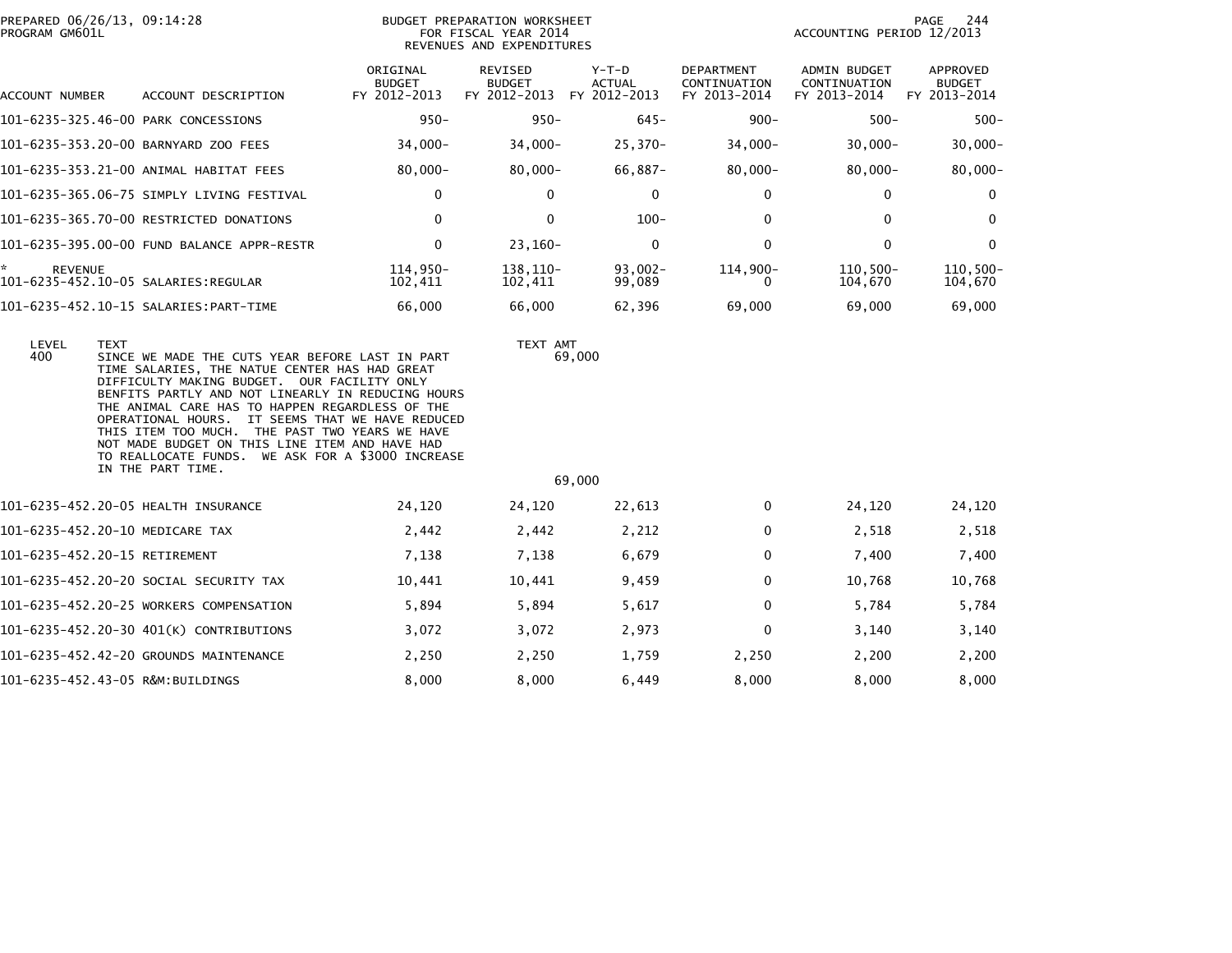| PREPARED 06/26/13, 09:14:28<br>PROGRAM GM601L |                                              |                                           | BUDGET PREPARATION WORKSHEET<br>FOR FISCAL YEAR 2014<br>REVENUES AND EXPENDITURES | PAGE<br>-245<br>ACCOUNTING PERIOD 12/2013 |                                                   |                                                     |                                           |
|-----------------------------------------------|----------------------------------------------|-------------------------------------------|-----------------------------------------------------------------------------------|-------------------------------------------|---------------------------------------------------|-----------------------------------------------------|-------------------------------------------|
| <b>ACCOUNT NUMBER</b>                         | ACCOUNT DESCRIPTION                          | ORIGINAL<br><b>BUDGET</b><br>FY 2012-2013 | REVISED<br><b>BUDGET</b><br>FY 2012-2013                                          | Y-T-D<br><b>ACTUAL</b><br>FY 2012-2013    | <b>DEPARTMENT</b><br>CONTINUATION<br>FY 2013-2014 | <b>ADMIN BUDGET</b><br>CONTINUATION<br>FY 2013-2014 | APPROVED<br><b>BUDGET</b><br>FY 2013-2014 |
| 101-6235-452.43-33 R&M:ANIMAL CAGES           |                                              | 800                                       | 700                                                                               | 273                                       | 800                                               | 800                                                 | 800                                       |
| 101-6235-452.56-00 UNIFORMS                   |                                              | 1,500                                     | 1,200                                                                             | 754                                       | 1,500                                             | 1,500                                               | 1,500                                     |
| 101-6235-452.58-00 TRAVEL                     |                                              | 500                                       | 500                                                                               | 177                                       | 500                                               | 500                                                 | 500                                       |
| 101-6235-452.59-00 TRAINING                   |                                              | 400                                       | $\Omega$                                                                          | $\mathbf{0}$                              | 400                                               | 400                                                 | 400                                       |
| 101-6235-452.61-05 SUPPLIES:OFFICE            |                                              | 800                                       | 765                                                                               | 711                                       | 765                                               | 800                                                 | 800                                       |
|                                               | 101-6235-452.61-10 SUPPLIES:ANIMAL & VET     | 7,000                                     | 7,000                                                                             | 5,982                                     | 7,000                                             | 7,000                                               | 7,000                                     |
|                                               | 101-6235-452.61-12 SUPPLIES:CONCESSIONS      | 500                                       | 500                                                                               | 473                                       | 500                                               | 500                                                 | 500                                       |
|                                               | 101-6235-452.61-15 SUPPLIES:EDUCATIONAL      | 425                                       | 245                                                                               | 170                                       | 425                                               | 425                                                 | 425                                       |
|                                               | 101-6235-452.61-18 SUPPLIES:DISPLAYS/EXHIBIT | 1,500                                     | 1,500                                                                             | 1,227                                     | 1,500                                             | 1,500                                               | 1,500                                     |
|                                               | 101-6235-452.61-30 SUPPLIES:JANITORIAL       | 1,200                                     | 1,200                                                                             | 765                                       | 1,200                                             | 1,200                                               | 1,200                                     |
| 101-6235-452.61-37 SUPPLIES:LIBRARY           |                                              | 300                                       | 100                                                                               | 70                                        | 300                                               | 300                                                 | 300                                       |
| 101-6235-452.61-84 SUPPLIES:AQUARIUM          |                                              | 300                                       | 300                                                                               | 75                                        | 300                                               | 300                                                 | 300                                       |
| 101-6235-452.61-90 SUPPLIES:OTHER             |                                              | 300                                       | 300                                                                               | 218                                       | 300                                               | 300                                                 | 300                                       |
|                                               | 101-6235-452.61-95 SUPPLIES:OTHER SMALL EOMT | 400                                       | 615                                                                               | 614                                       | 400                                               | 400                                                 | 400                                       |
| 101-6235-452.63-10 ANIMAL FOOD                |                                              | 13,000                                    | 15,500                                                                            | 14,164                                    | 14,500                                            | 14,500                                              | 14,500                                    |

LEVEL TEXT TEXT AMT

14,500

400 THE COST OF ANIMAL FOOD IS A MAJOR ITEM IN THE OPERATIONAL BUDGET OF THE NATURE CENTER AND IT'S ASSOCIATED FACILITIES. MANY ITEMS WE GET DONATED FROM FOOD LION, PIEDMONT RESEARCH STATION AND CHARLES RIVER LABS. WHEN AVAILABLE THE WILDLIFE COMMISSION GET US FISH AND MAKES US AWARE OF ROAD KILL DEER. THE COST OF FOOD IN GENERAL HAS GONE UP. THIS YEAR WE HAD TO BUY A LOT OF RAPTOR FOOD BECAUSE PIEDMONT RESEARCH STATION WAS DOWN FOR REPAIRS FOR ABOUT EIGHT MONTHS. WE WILL HAVE TO MOVE MONEY AROUND THIS YEAR TO MEET COST. WE WOULD LIKE TO ADD \$2500 TO ANIMAL FOOD TO MAKESURE WE CAN MEET THE COST.

14,500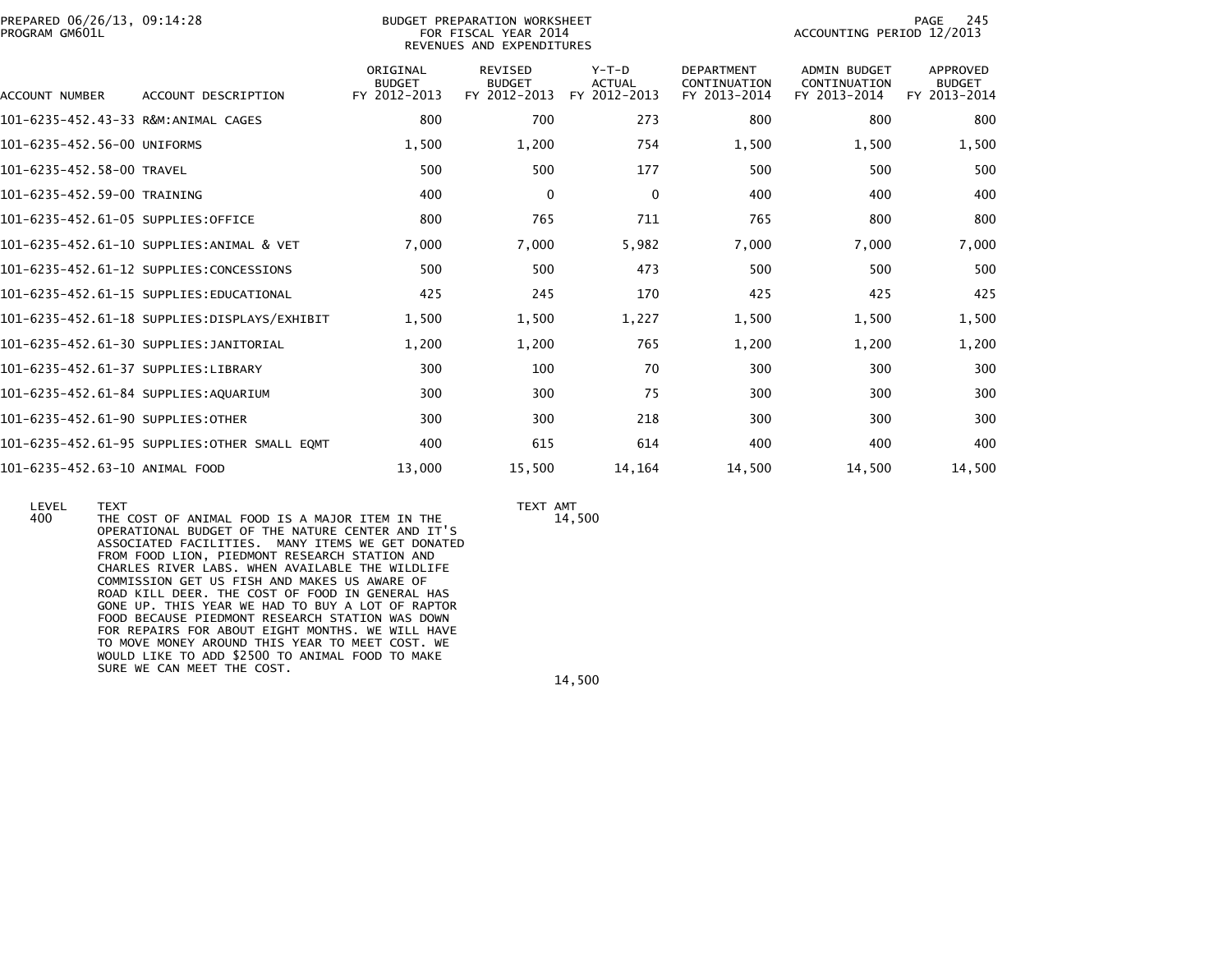|   | PROGRAM GM601L | PREPARED 06/26/13, 09:14:28                                                                                                                                                                                                                                                                                                                                                                                                                                                                                                                                                                                            |                                           | BUDGET PREPARATION WORKSHEET<br>FOR FISCAL YEAR 2014<br>REVENUES AND EXPENDITURES |                                        | PAGE<br>246<br>ACCOUNTING PERIOD 12/2013   |                                              |                                           |
|---|----------------|------------------------------------------------------------------------------------------------------------------------------------------------------------------------------------------------------------------------------------------------------------------------------------------------------------------------------------------------------------------------------------------------------------------------------------------------------------------------------------------------------------------------------------------------------------------------------------------------------------------------|-------------------------------------------|-----------------------------------------------------------------------------------|----------------------------------------|--------------------------------------------|----------------------------------------------|-------------------------------------------|
|   | ACCOUNT NUMBER | ACCOUNT DESCRIPTION                                                                                                                                                                                                                                                                                                                                                                                                                                                                                                                                                                                                    | ORIGINAL<br><b>BUDGET</b><br>FY 2012-2013 | REVISED<br><b>BUDGET</b><br>FY 2012-2013                                          | Y-T-D<br><b>ACTUAL</b><br>FY 2012-2013 | DEPARTMENT<br>CONTINUATION<br>FY 2013-2014 | ADMIN BUDGET<br>CONTINUATION<br>FY 2013-2014 | APPROVED<br><b>BUDGET</b><br>FY 2013-2014 |
|   |                | 101-6235-452.64-50 DUES & SUBSCRIPTIONS                                                                                                                                                                                                                                                                                                                                                                                                                                                                                                                                                                                | 2,650                                     | 1,150                                                                             | 640                                    | 2,650                                      | 2,650                                        | 2,650                                     |
|   | LEVEL<br>400   | <b>TEXT</b><br>FOR SEVERAL YEARS WE HAVE BEEN SETTING ASIDE MONEY<br>IN OUR DUES AND SUBSCRIPTION LINE TO HOPEFULLY<br>ALLOW FOR US TO BECOME A BENEFITTING MEMBER OF THE<br>NC GRASSROOTS MUSEUM COLLABORATIVE. IF THAT<br>HAPPENED WE WILL NEED TO PAY DUES AND NEED TO<br>HAVE THAT MONEY AVAILABLE. THE BENEFIT FROM THIS<br>PROGRAM WIL POTENTIATLY BRING OVER \$50,000 BACK<br>INTO OUR BUDGET IF IT HAPPENS. IT IS DEPENDANT ON<br>A NC STATE LEGISLATIVE PROCESS. IF WE DO NOT GET<br>THE BENEFIT THE DUES ARE NOT PAID AND WILL NOT USE<br>THE MONEY IF IT IS NOT NEEDED.                                     |                                           | TEXT AMT                                                                          | 2,650                                  |                                            |                                              |                                           |
|   |                |                                                                                                                                                                                                                                                                                                                                                                                                                                                                                                                                                                                                                        |                                           |                                                                                   | 2,650                                  |                                            |                                              |                                           |
|   |                | 101-6235-452.73-90 C/A:OTHER                                                                                                                                                                                                                                                                                                                                                                                                                                                                                                                                                                                           | 0                                         | $\Omega$                                                                          | $\Omega$                               | $\Omega$                                   | $\bf{0}$                                     | $\Omega$                                  |
|   |                | 101-6235-452.74-90 C/A:OTHER EQUIPMENT                                                                                                                                                                                                                                                                                                                                                                                                                                                                                                                                                                                 | 0                                         | 23,160                                                                            | 8,155                                  | $\mathbf{0}$                               | $\Omega$                                     | $\mathbf 0$                               |
|   |                | 101-6235-452.76-90 F/A:OTHER                                                                                                                                                                                                                                                                                                                                                                                                                                                                                                                                                                                           | $\Omega$                                  | $\mathbf 0$                                                                       | $\Omega$                               | 900                                        | 900                                          | 900                                       |
|   | LEVEL<br>400   | <b>TEXT</b><br>WE PICK UP LARGE BINS OF DONATED PRODUCE FROM<br>FOOD LINE AND DONATED DEER FOOD IN BULK FROM<br>TOM SMITH. OFTEN THESE ITEMS WILL WEIGH IN EXCESS<br>OF 100 POUNDS AND CAN BE VERY CUMBERSON. THIS IS<br>SOMETHING THAT WE DO TWICE A WEEK. IN ORDER TO<br>PREVENT PHYSICAL INJURY TO STAFF WE NEED A<br>TAILGATE LIFT FOR OUR TRUCK. WE HAVE LOCATED A<br>LIFT THAT CAN BE MOVED FROM TRUCK TO TRUCK AND<br>ATTACHES TO A 2 INCH HITCH RECEIVER. THIS WILL<br>ALLOW US TO SHARE THE LIFT WITH MAINTENCE STAFF IF<br>NEEDED. THE TOTAL COST FOR TAILGATE LIFT AND<br>RECEIVER HITCH INSTALLED IS \$900 |                                           | TEXT AMT                                                                          | 900<br>900                             |                                            |                                              |                                           |
|   |                | 101-6235-452.83-00 PROGRAM ACTIVITIES                                                                                                                                                                                                                                                                                                                                                                                                                                                                                                                                                                                  | 1,000                                     | 1,000                                                                             | 954                                    | 1,000                                      | 1,000                                        | 1,000                                     |
|   |                | 101-6235-452.83-42 DONATION EXPENDITURES                                                                                                                                                                                                                                                                                                                                                                                                                                                                                                                                                                               | $\mathbf 0$                               | $\Omega$                                                                          | $\mathbf{0}$                           | $\mathbf 0$                                | $\mathbf{0}$                                 | $\mathbf 0$                               |
|   |                | 101–6235–452.83–61 SIMPLY LIVING FESTIVAL                                                                                                                                                                                                                                                                                                                                                                                                                                                                                                                                                                              | 500                                       | 500                                                                               | 500                                    | 500                                        | 500                                          | 500                                       |
| * | EXPENDITURE    |                                                                                                                                                                                                                                                                                                                                                                                                                                                                                                                                                                                                                        | 264,843                                   | 288,003                                                                           | 255,168                                | 114,690                                    | 273,075                                      | 273,075                                   |
|   |                |                                                                                                                                                                                                                                                                                                                                                                                                                                                                                                                                                                                                                        |                                           |                                                                                   |                                        |                                            |                                              |                                           |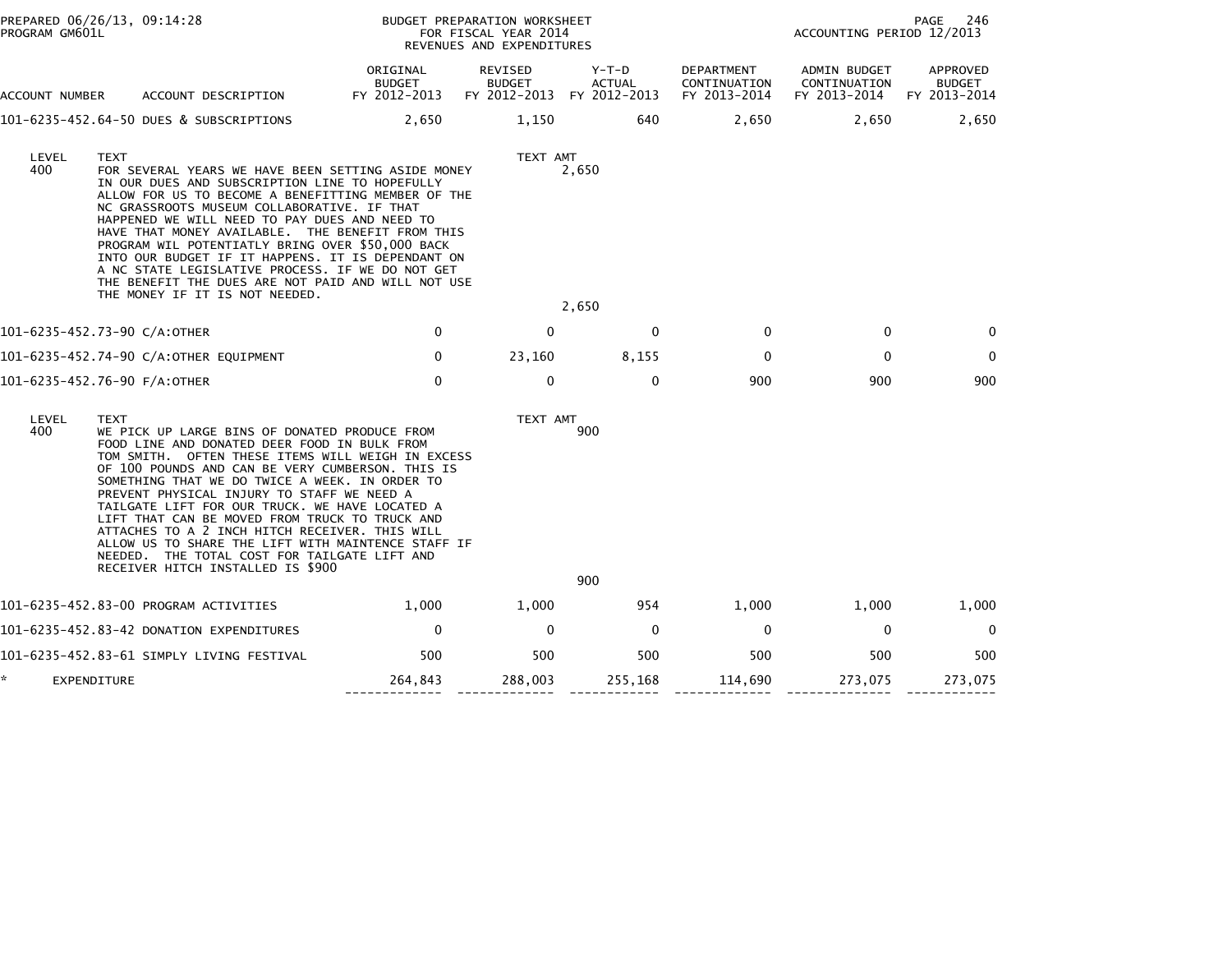| PREPARED 06/26/13, 09:14:28<br>PROGRAM GM601L |                     | BUDGET PREPARATION WORKSHEET<br>FOR FISCAL YEAR 2014<br>REVENUES AND EXPENDITURES |                                                 |                                 |                                                   | -247<br>PAGE<br>ACCOUNTING PERIOD 12/2013    |                                           |  |
|-----------------------------------------------|---------------------|-----------------------------------------------------------------------------------|-------------------------------------------------|---------------------------------|---------------------------------------------------|----------------------------------------------|-------------------------------------------|--|
| ACCOUNT NUMBER                                | ACCOUNT DESCRIPTION | ORIGINAL<br><b>BUDGET</b><br>FY 2012-2013                                         | <b>REVISED</b><br><b>BUDGET</b><br>FY 2012-2013 | Y-T-D<br>ACTUAL<br>FY 2012-2013 | <b>DEPARTMENT</b><br>CONTINUATION<br>FY 2013-2014 | ADMIN BUDGET<br>CONTINUATION<br>FY 2013-2014 | APPROVED<br><b>BUDGET</b><br>FY 2013-2014 |  |
| **<br>NATURE CENTER                           |                     | 149,893                                                                           | 149.893                                         | 162,166                         | $210 -$                                           | 162,575                                      | 162,575                                   |  |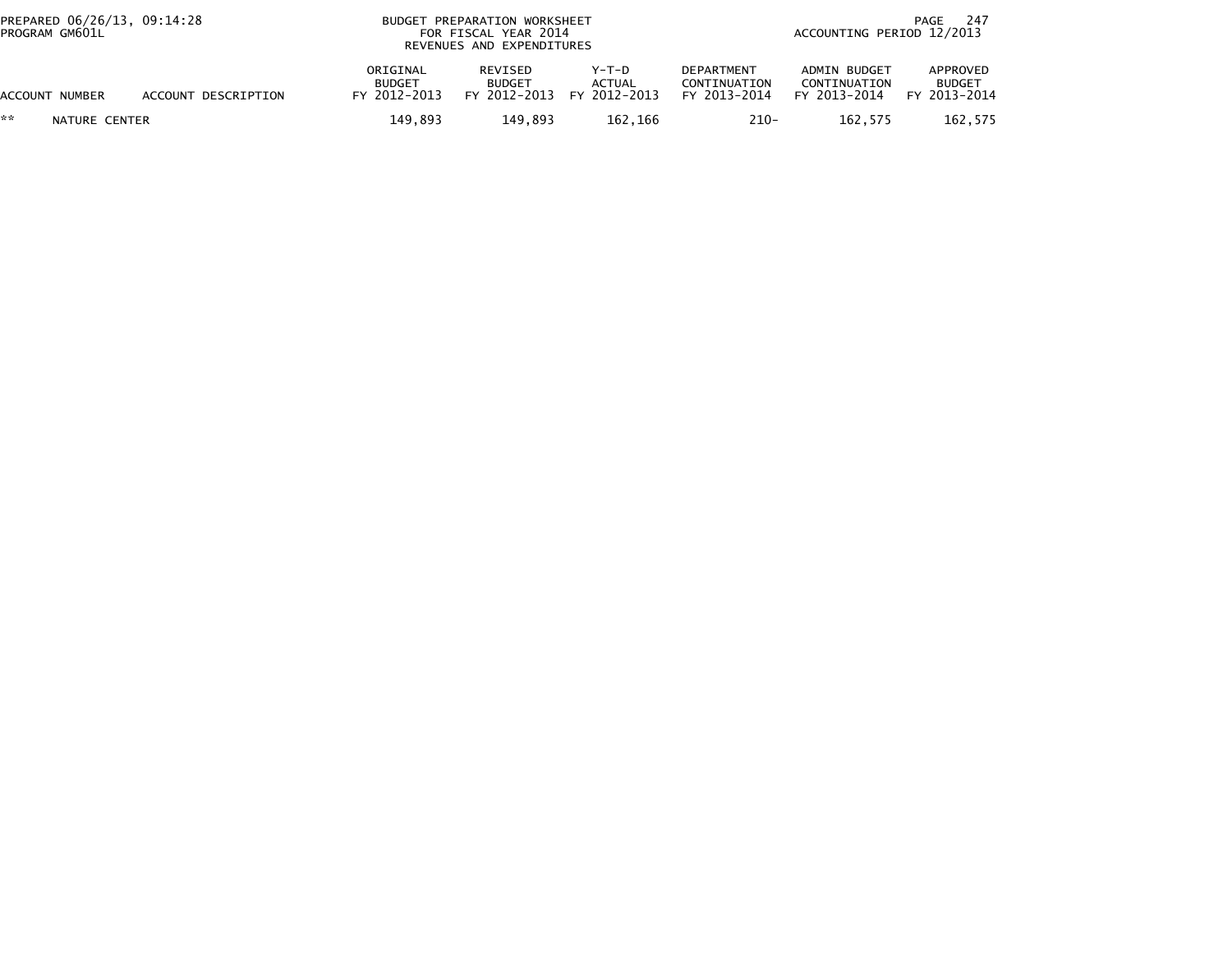| PREPARED 06/26/13, 09:14:28<br>PROGRAM GM601L |                                            |                                           | BUDGET PREPARATION WORKSHEET<br>FOR FISCAL YEAR 2014<br>REVENUES AND EXPENDITURES |                                   |                                                   | ACCOUNTING PERIOD 12/2013                           | 248<br>PAGE                                      |
|-----------------------------------------------|--------------------------------------------|-------------------------------------------|-----------------------------------------------------------------------------------|-----------------------------------|---------------------------------------------------|-----------------------------------------------------|--------------------------------------------------|
| ACCOUNT NUMBER                                | ACCOUNT DESCRIPTION                        | ORIGINAL<br><b>BUDGET</b><br>FY 2012-2013 | <b>REVISED</b><br><b>BUDGET</b><br>FY 2012-2013                                   | $Y-T-D$<br>ACTUAL<br>FY 2012-2013 | <b>DEPARTMENT</b><br>CONTINUATION<br>FY 2013-2014 | <b>ADMIN BUDGET</b><br>CONTINUATION<br>FY 2013-2014 | <b>APPROVED</b><br><b>BUDGET</b><br>FY 2013-2014 |
| 101-6237-325.46-00 PARK CONCESSIONS           |                                            | $4,250-$                                  | $4,250-$                                                                          | $3,040-$                          | $3,500-$                                          | $3,000-$                                            | $3,000 -$                                        |
| 101-6237-334.51-25 NCDENR GRANT               |                                            | $\mathbf 0$                               | $\mathbf{0}$                                                                      | 0                                 | $\mathbf{0}$                                      | $\mathbf{0}$                                        | $\Omega$                                         |
|                                               | 101-6237-347.50-00 PROGRAM ACTIVITIES      | $800 -$                                   | $800 -$                                                                           | $800 -$                           | $800 -$                                           | $800 -$                                             | $800 -$                                          |
| 101-6237-353.74-00 PARK SHELTER FEES          |                                            | $6,000 -$                                 | $6,000 -$                                                                         | $7,885-$                          | $6,500-$                                          | $6,500-$                                            | $6,500-$                                         |
|                                               | 101-6237-365.70-00 RESTRICTED DONATIONS    | 0                                         | $\Omega$                                                                          | $450 -$                           | 0                                                 | 0                                                   | $\Omega$                                         |
|                                               | 101-6237-395.00-00 FUND BALANCE APPR-RESTR | $\mathbf 0$                               | $\mathbf{0}$                                                                      | $\mathbf 0$                       | $\mathbf{0}$                                      | $\mathbf{0}$                                        | $\Omega$                                         |
| <b>REVENUE</b>                                |                                            | 11,050-<br>60,589                         | 11,050-<br>60,589                                                                 | $12, 175 -$<br>58,249             | $10,800 -$<br>0                                   | $10, 300 -$<br>61,828                               | $10, 300 -$<br>61,828                            |
|                                               |                                            | 10,800                                    | 10,800                                                                            | 8,242                             | 10,800                                            | 10,800                                              | 10,800                                           |
| 101-6237-452.20-05 HEALTH INSURANCE           |                                            | 16,080                                    | 16,080                                                                            | 15,075                            | 0                                                 | 16,080                                              | 16,080                                           |
| 101-6237-452.20-10 MEDICARE TAX               |                                            | 1,035                                     | 1,035                                                                             | 925                               | $\Omega$                                          | 1,055                                               | 1,055                                            |
| 101-6237-452.20-15 RETIREMENT                 |                                            | 4,223                                     | 4,223                                                                             | 3,926                             | 0                                                 | 4,371                                               | 4,371                                            |
|                                               | 101-6237-452.20-20 SOCIAL SECURITY TAX     | 4,426                                     | 4,426                                                                             | 3,957                             | 0                                                 | 4,503                                               | 4,503                                            |
|                                               | 101-6237-452.20-25 WORKERS COMPENSATION    | 2,499                                     | 2,499                                                                             | 2,327                             | $\Omega$                                          | 2,420                                               | 2,420                                            |
|                                               | 101-6237-452.20-30 401(K) CONTRIBUTIONS    | 1,818                                     | 1,818                                                                             | 1,747                             | 0                                                 | 1,855                                               | 1,855                                            |
| 101-6237-452.41-40 WATER                      |                                            | 150                                       | 150                                                                               | 52                                | 150                                               | 150                                                 | 150                                              |
|                                               | 101-6237-452.42-20 GROUNDS MAINTENANCE     | 2,000                                     | 2,000                                                                             | 1,457                             | 2,000                                             | 2,000                                               | 2,000                                            |
| 101-6237-452.43-05 R&M:BUILDINGS              |                                            | 6,500                                     | 4,554                                                                             | 3,905                             | 6,500                                             | 6,000                                               | 6,000                                            |
| 101-6237-452.43-15 R&M:EQUIPMENT              |                                            | 1,100                                     | 1,100                                                                             | 909                               | 1,100                                             | 1,000                                               | 1,000                                            |
| 101-6237-452.43-48 R&M:PARK GROUNDS           |                                            | 2,000                                     | 2,000                                                                             | 1,670                             | 2,000                                             | 2,000                                               | 2,000                                            |
| 101-6237-452.44-10 RENT:EQUIPMENT             |                                            | 250                                       | 250                                                                               | 77                                | 250                                               | 250                                                 | 250                                              |
| 101-6237-452.44-42 RENT:PORT-A-JOHNS          |                                            | 570                                       | 570                                                                               | 522                               | 570                                               | 600                                                 | 600                                              |
|                                               | 101-6237-452.50-07 COST PER COPY PROGRAM   | $\mathbf 0$                               | $\mathbf{0}$                                                                      | $\mathbf{0}$                      | $\Omega$                                          | $\mathbf{0}$                                        | $\Omega$                                         |
| 101-6237-452.53-05 TELEPHONE                  |                                            | 700                                       | 700                                                                               | 620                               | 700                                               | 800                                                 | 800                                              |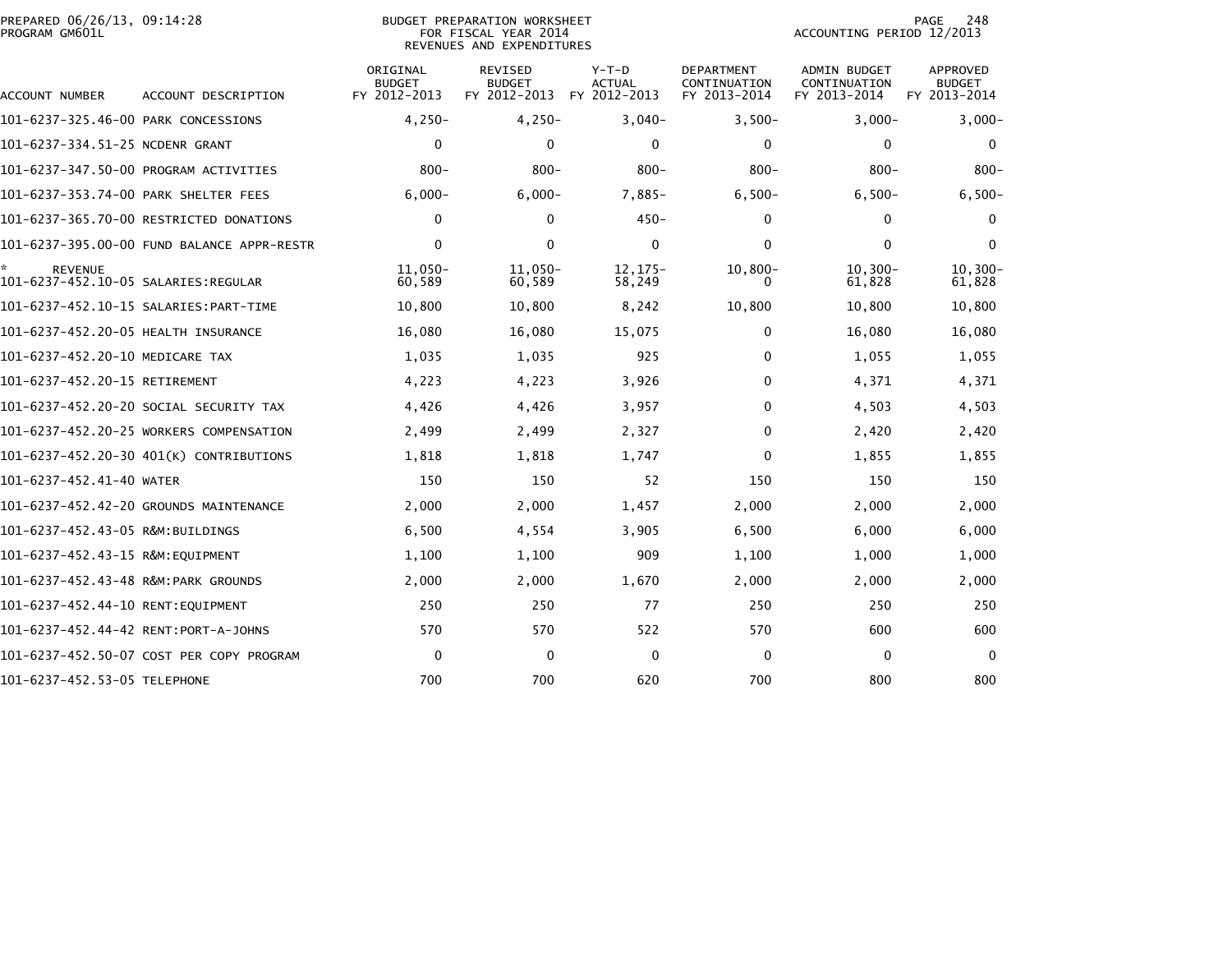| PREPARED 06/26/13, 09:14:28<br>PROGRAM GM601L |                                              | BUDGET PREPARATION WORKSHEET<br>FOR FISCAL YEAR 2014<br>REVENUES AND EXPENDITURES |                                                 |                                          |                                                   |                                                     | 249<br>PAGE<br>ACCOUNTING PERIOD 12/2013         |  |  |
|-----------------------------------------------|----------------------------------------------|-----------------------------------------------------------------------------------|-------------------------------------------------|------------------------------------------|---------------------------------------------------|-----------------------------------------------------|--------------------------------------------------|--|--|
| ACCOUNT NUMBER                                | ACCOUNT DESCRIPTION                          | ORIGINAL<br><b>BUDGET</b><br>FY 2012-2013                                         | <b>REVISED</b><br><b>BUDGET</b><br>FY 2012-2013 | $Y-T-D$<br><b>ACTUAL</b><br>FY 2012-2013 | <b>DEPARTMENT</b><br>CONTINUATION<br>FY 2013-2014 | <b>ADMIN BUDGET</b><br>CONTINUATION<br>FY 2013-2014 | <b>APPROVED</b><br><b>BUDGET</b><br>FY 2013-2014 |  |  |
| 101-6237-452.56-00 UNIFORMS                   |                                              | 375                                                                               | 375                                             | 363                                      | 375                                               | 400                                                 | 400                                              |  |  |
| 101-6237-452.61-05 SUPPLIES:OFFICE            |                                              | 290                                                                               | 337                                             | 337                                      | 290                                               | 300                                                 | 300                                              |  |  |
|                                               | 101-6237-452.61-12 SUPPLIES:CONCESSIONS      | 2,000                                                                             | 1,953                                           | 1,261                                    | 2,000                                             | 2,000                                               | 2,000                                            |  |  |
|                                               | 101-6237-452.61-30 SUPPLIES:JANITORIAL       | 900                                                                               | 900                                             | 726                                      | 900                                               | 1,000                                               | 1,000                                            |  |  |
| 101-6237-452.61-31 SUPPLIES:GARDEN            |                                              | 0                                                                                 | $\Omega$                                        | $\Omega$                                 | $\Omega$                                          | $\mathbf{0}$                                        | $\Omega$                                         |  |  |
|                                               | 101-6237-452.61-40 SUPPLIES:MAINTENANCE      | 700                                                                               | 700                                             | 411                                      | 700                                               | 700                                                 | 700                                              |  |  |
|                                               | 101-6237-452.61-70 SUPPLIES:RECREATION       | 400                                                                               | 400                                             | 398                                      | 400                                               | 400                                                 | 400                                              |  |  |
|                                               | 101-6237-452.61-95 SUPPLIES:OTHER SMALL EOMT | 700                                                                               | 700                                             | 685                                      | 700                                               | 700                                                 | 700                                              |  |  |
| 101-6237-452.62-05 ELECTRICITY                |                                              | 10,000                                                                            | 10,000                                          | 7,505                                    | 10,000                                            | 10,000                                              | 10,000                                           |  |  |
|                                               | 101-6237-452.62-20 MOTOR FUEL & LUBRICANTS   | 3,100                                                                             | 3,100                                           | 2,225                                    | 3,100                                             | 3,100                                               | 3,100                                            |  |  |
|                                               | 101-6237-452.72-30 C/A:BALL FIELD LIGHTS     | $\mathbf{0}$                                                                      | $\Omega$                                        | $\mathbf{0}$                             | $\Omega$                                          | $\Omega$                                            | $\Omega$                                         |  |  |
|                                               | 101-6237-452.73-00 C/A:OTHER IMPROVEMENTS    | $\mathbf{0}$                                                                      | $\mathbf{0}$                                    | $\Omega$                                 | 0                                                 | $\Omega$                                            | $\mathbf{0}$                                     |  |  |
|                                               | 101-6237-452.74-17 C/A:DISC GOLF COURSE      | 0                                                                                 | $\mathbf{0}$                                    | $\Omega$                                 | 0                                                 | 0                                                   | $\bf{0}$                                         |  |  |
|                                               | 101-6237-452.74-26 C/A:PLAYGROUD EQUIPMENT   | $\mathbf{0}$                                                                      | 0                                               | $\Omega$                                 | 0                                                 | $\Omega$                                            | $\Omega$                                         |  |  |
|                                               |                                              | $\mathbf{0}$                                                                      | $\Omega$                                        | $\Omega$                                 | 0                                                 | $\Omega$                                            | $\mathbf{0}$                                     |  |  |
| 101-6237-452.76-90 F/A:OTHER                  |                                              | $\mathbf 0$                                                                       | $\Omega$                                        | $\Omega$                                 | 0                                                 | 0                                                   | $\mathbf{0}$                                     |  |  |
|                                               | 101-6237-452.83-00 PROGRAM ACTIVITIES        | 300                                                                               | 300                                             | 105                                      | 300                                               | 300                                                 | 300                                              |  |  |
| ×.<br><b>EXPENDITURE</b>                      |                                              | 133,505                                                                           | 131,559                                         | 117,676                                  | 42,835                                            | 134,612                                             | 134,612                                          |  |  |
| **<br><b>ELLIS PARK</b>                       |                                              | 122,455                                                                           | 120,509                                         | 105,501                                  | 32,035                                            | 124,312                                             | 124,312                                          |  |  |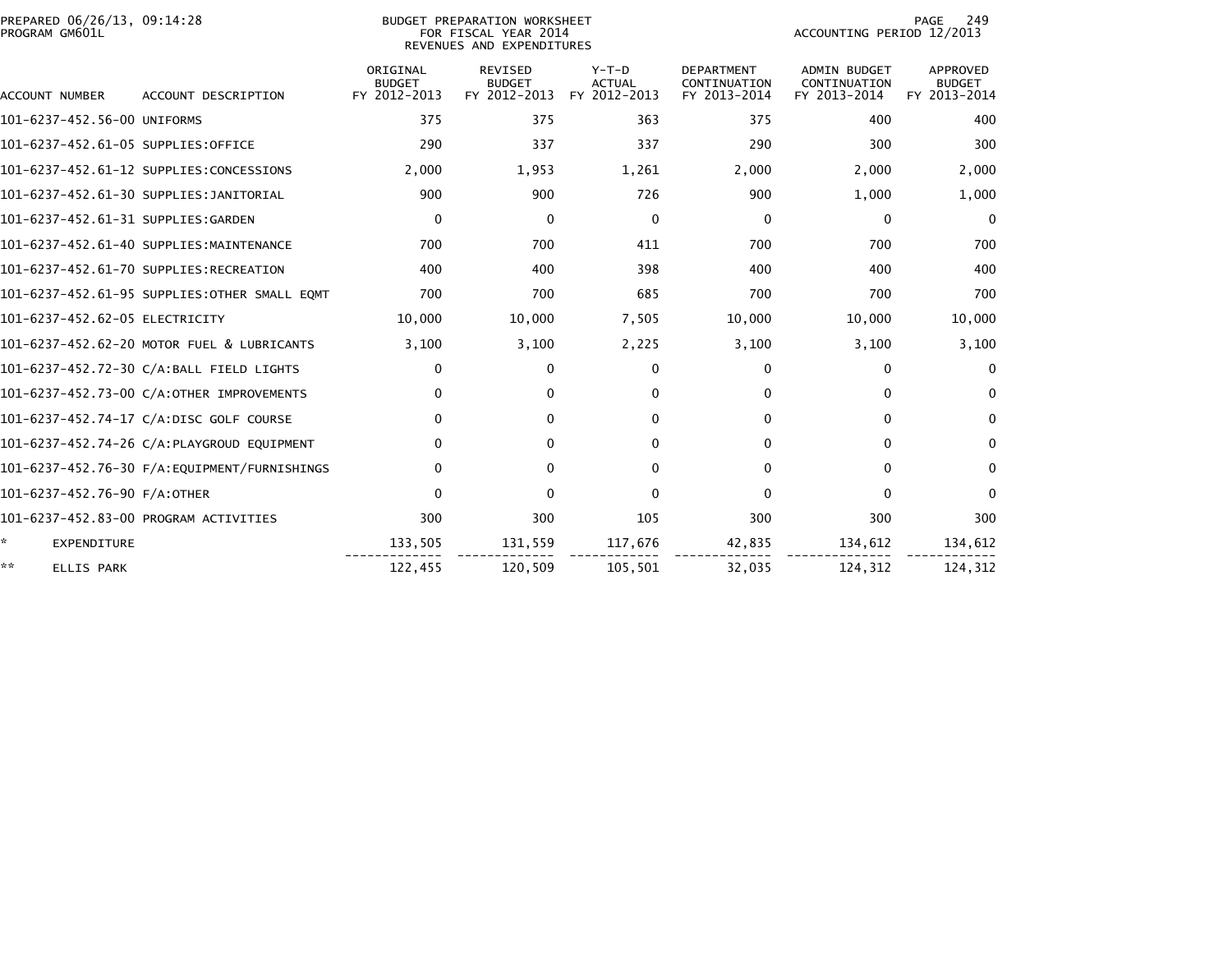|                | PREPARED 06/26/13, 09:14:28 |  |
|----------------|-----------------------------|--|
| PROGRAM GM601L |                             |  |

## PREPARED 06/26/13, 09:14:28 BUDGET PREPARATION WORKSHEET PAGE 250PROGRAM GM601L FOR FISCAL YEAR 2014 ACCOUNTING PERIOD 12/2013 REVENUES AND EXPENDITURES

PAGE 250<br>ACCOUNTING PERIOD 12/2013

| ACCOUNT NUMBER                                         | ACCOUNT DESCRIPTION                          | ORIGINAL<br><b>BUDGET</b><br>FY 2012-2013 | REVISED<br><b>BUDGET</b><br>FY 2012-2013 | $Y-T-D$<br>ACTUAL<br>FY 2012-2013 | <b>DEPARTMENT</b><br>CONTINUATION<br>FY 2013-2014 | ADMIN BUDGET<br>CONTINUATION<br>FY 2013-2014 | APPROVED<br><b>BUDGET</b><br>FY 2013-2014 |
|--------------------------------------------------------|----------------------------------------------|-------------------------------------------|------------------------------------------|-----------------------------------|---------------------------------------------------|----------------------------------------------|-------------------------------------------|
| 101-6238-325.46-00 PARK CONCESSIONS                    |                                              | $1,200-$                                  | $1,200-$                                 | $1,357-$                          | $1,000 -$                                         | $800 -$                                      | $800 -$                                   |
| 101-6238-353.74-00 PARK SHELTER FEES                   |                                              | $6,000 -$                                 | $6,000 -$                                | $5,012-$                          | $6,000 -$                                         | $5,000 -$                                    | $5,000 -$                                 |
|                                                        | 101-6238-365.41-00 FARM LIFE CENTER DONATION | $\Omega$                                  | $5.000 -$                                | $5,000-$                          | $\mathbf 0$                                       | 0                                            | $\mathbf{0}$                              |
|                                                        | 101-6238-365.70-00 RESTRICTED DONATIONS      | $\mathbf{0}$                              | $\mathbf 0$                              | 0                                 | $\mathbf 0$                                       | 0                                            | $\mathbf{0}$                              |
|                                                        |                                              | $\mathbf{0}$                              | $10, 358 -$                              | 0                                 | $\Omega$                                          | 0                                            | 0                                         |
| <b>REVENUE</b><br>101-6238-452.10-05 SALARIES: REGULAR |                                              | $7,200-$<br>34,629                        | $22,558-$<br>34,629                      | $11.369 -$<br>33,278              | $7,000-$                                          | $5,800-$<br>35,322                           | $5,800-$<br>35,322                        |
|                                                        |                                              | 19,200                                    | 19,200                                   | 11,625                            | 18,000                                            | 16,000                                       | 16,000                                    |
| 101-6238-452.20-05 HEALTH INSURANCE                    |                                              | 8,040                                     | 8,040                                    | 7,538                             | 0                                                 | 8,040                                        | 8,040                                     |
| 101-6238-452.20-10 MEDICARE TAX                        |                                              | 780                                       | 780                                      | 651                               | 0                                                 | 744                                          | 744                                       |
| 101-6238-452.20-15 RETIREMENT                          |                                              | 2,414                                     | 2,414                                    | 2,243                             | 0                                                 | 2,497                                        | 2,497                                     |
|                                                        | 101-6238-452.20-20 SOCIAL SECURITY TAX       | 3,337                                     | 3,337                                    | 2,784                             | $\mathbf{0}$                                      | 3,180                                        | 3,180                                     |
|                                                        | 101-6238-452.20-25 WORKERS COMPENSATION      | 1,884                                     | 1,884                                    | 1,572                             | 0                                                 | 1,708                                        | 1,708                                     |
|                                                        | 101-6238-452.20-30 401(K) CONTRIBUTIONS      | 1,039                                     | 1,039                                    | 998                               | 0                                                 | 1,060                                        | 1,060                                     |
|                                                        | 101-6238-452.42-20 GROUNDS MAINTENANCE       | 2,000                                     | 1,700                                    | 857                               | 2,000                                             | 1,500                                        | 1,500                                     |
| 101-6238-452.43-05 R&M:BUILDINGS                       |                                              | 8,000                                     | 4,550                                    | 3,990                             | 5,800                                             | 5,800                                        | 5,800                                     |
| 101–6238–452.43–15 R&M:EOUIPMENT                       |                                              | 2,000                                     | 3,500                                    | 1,230                             | 2,000                                             | 2,000                                        | 2,000                                     |
|                                                        | 101-6238-452.50-07 COST PER COPY PROGRAM     | 100                                       | 100                                      | $\overline{7}$                    | 100                                               | 100                                          | 100                                       |
| 101-6238-452.53-05 TELEPHONE                           |                                              | 3,700                                     | 3,700                                    | 3,268                             | 3,700                                             | 3,800                                        | 3,800                                     |
| 101-6238-452.56-00 UNIFORMS                            |                                              | 250                                       | 0                                        | 0                                 | 250                                               | 250                                          | 250                                       |
| 101–6238–452.61–05 SUPPLIES:OFFICE                     |                                              | 200                                       | 275                                      | 272                               | 200                                               | 200                                          | 200                                       |
|                                                        | 101–6238–452.61–12 SUPPLIES:CONCESSIONS      | 1,000                                     | 1,000                                    | 796                               | 1,000                                             | 1,000                                        | 1,000                                     |
|                                                        | 101-6238-452.61-30 SUPPLIES:JANITORIAL       | 1,200                                     | 1,200                                    | 1,155                             | 1,200                                             | 1,200                                        | 1,200                                     |
|                                                        | 101-6238-452.61-40 SUPPLIES:MAINTENANCE      | 600                                       | 600                                      | 210                               | 600                                               | 600                                          | 600                                       |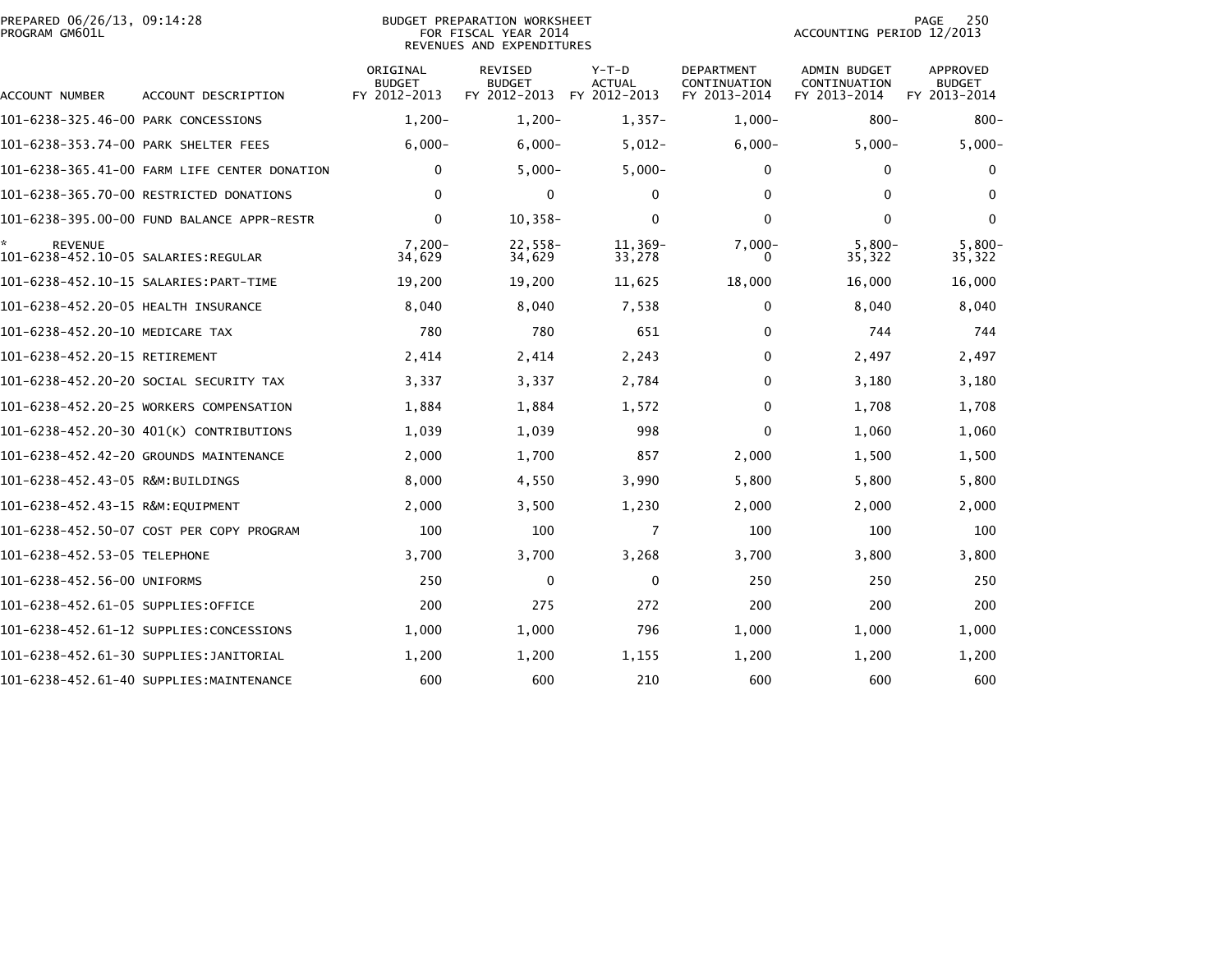| PREPARED 06/26/13, 09:14:28<br>PROGRAM GM601L |                                              |                                           | BUDGET PREPARATION WORKSHEET<br>FOR FISCAL YEAR 2014<br>REVENUES AND EXPENDITURES | 251<br>PAGE<br>ACCOUNTING PERIOD 12/2013 |                                                   |                                              |                                           |
|-----------------------------------------------|----------------------------------------------|-------------------------------------------|-----------------------------------------------------------------------------------|------------------------------------------|---------------------------------------------------|----------------------------------------------|-------------------------------------------|
| ACCOUNT NUMBER                                | ACCOUNT DESCRIPTION                          | ORIGINAL<br><b>BUDGET</b><br>FY 2012-2013 | REVISED<br><b>BUDGET</b><br>FY 2012-2013                                          | $Y-T-D$<br><b>ACTUAL</b><br>FY 2012-2013 | <b>DEPARTMENT</b><br>CONTINUATION<br>FY 2013-2014 | ADMIN BUDGET<br>CONTINUATION<br>FY 2013-2014 | APPROVED<br><b>BUDGET</b><br>FY 2013-2014 |
|                                               | 101-6238-452.61-70 SUPPLIES:RECREATION       | 200                                       | $\mathbf{0}$                                                                      | $\mathbf{0}$                             | 200                                               | 200                                          | 200                                       |
|                                               | 101-6238-452.61-95 SUPPLIES:OTHER SMALL EQMT | 500                                       | 500                                                                               | 446                                      | 500                                               | 500                                          | 500                                       |
| 101-6238-452.62-05 ELECTRICITY                |                                              | 8,500                                     | 8,500                                                                             | 6,474                                    | 8,500                                             | 8,500                                        | 8,500                                     |
|                                               | 101-6238-452.62-20 MOTOR FUEL & LUBRICANTS   | 3,000                                     | 3,650                                                                             | 3,409                                    | 3,000                                             | 3,000                                        | 3,000                                     |
|                                               | 101-6238-452.73-00 C/A:OTHER IMPROVEMENTS    | 0                                         | $\Omega$                                                                          | 0                                        | $\Omega$                                          | 0                                            | $\Omega$                                  |
| 101-6238-452.76-90 F/A:OTHER                  |                                              | 0                                         | $\mathbf{0}$                                                                      | $\Omega$                                 | $\Omega$                                          | 0                                            | $\mathbf{0}$                              |
|                                               | 101-6238-452.82-30 HISTORIC TREE FUND EXPENS | $\Omega$                                  | $\Omega$                                                                          | $\mathbf{0}$                             |                                                   | $\Omega$                                     | $\Omega$                                  |
|                                               | 101-6238-452.83-00 PROGRAM ACTIVITIES        | 600                                       | 375                                                                               | 375                                      | 600                                               | 600                                          | 600                                       |
|                                               | 101-6238-452.83-42 DONATION EXPENDITURES     | $\mathbf 0$                               | 15,358                                                                            | 15,358                                   | $\Omega$                                          | $\mathbf{0}$                                 | $\mathbf{0}$                              |
| <b>EXPENDITURE</b>                            |                                              | 103,173                                   | 116,331                                                                           | 98,536                                   | 47,650                                            | 97,801                                       | 97,801                                    |
| **<br>SLOAN PARK                              |                                              | 95,973                                    | 93,773                                                                            | 87,167                                   | 40,650                                            | 92,001                                       | 92,001                                    |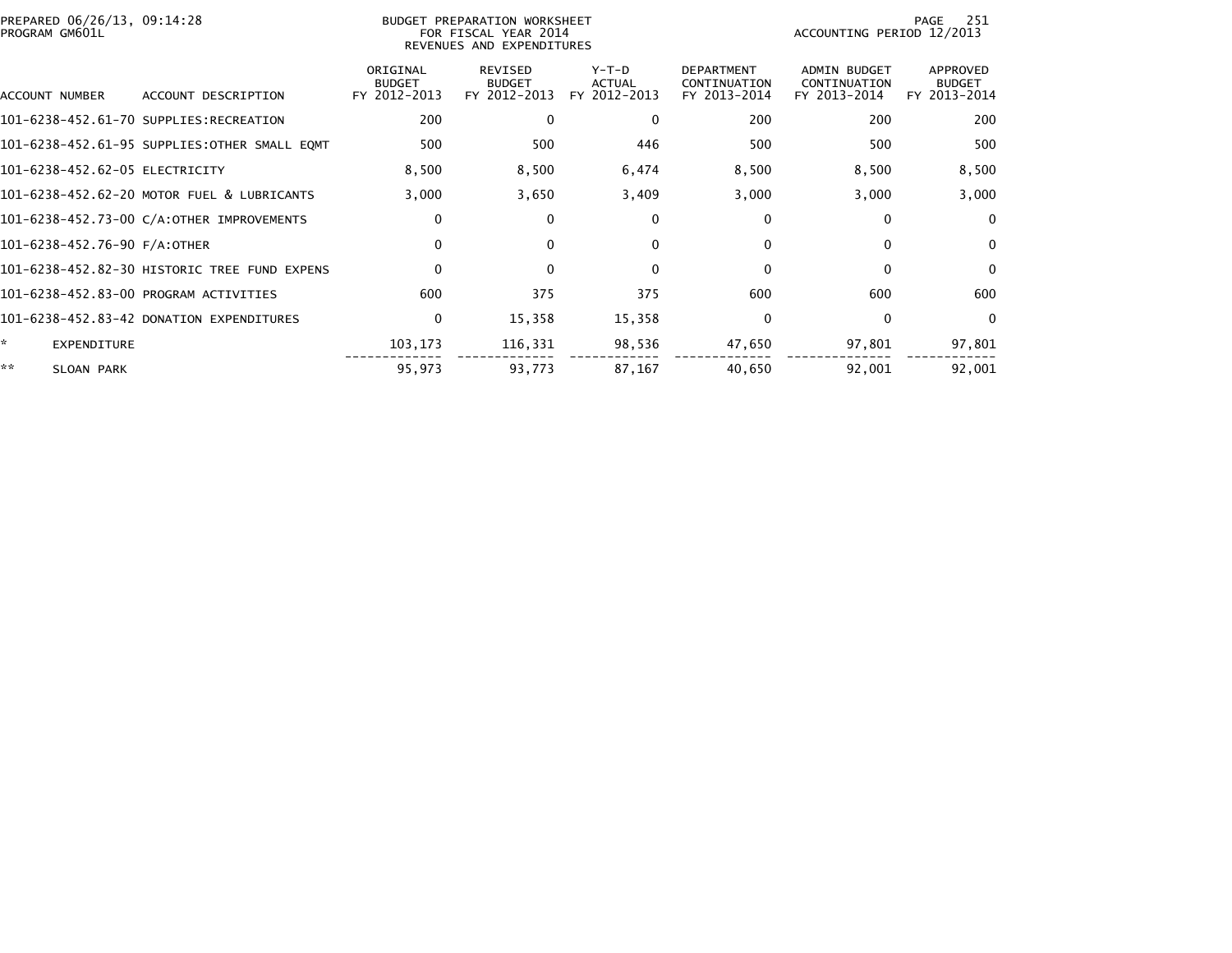| PREPARED 06/26/13, 09:14:28<br>PROGRAM GM601L | <b>BUDGET PREPARATION WORKSHEET</b><br>FOR FISCAL YEAR 2014<br>REVENUES AND EXPENDITURES |                                           |                                                 |                                          |                                                   |                                                     | 252<br>PAGE<br>ACCOUNTING PERIOD 12/2013         |  |
|-----------------------------------------------|------------------------------------------------------------------------------------------|-------------------------------------------|-------------------------------------------------|------------------------------------------|---------------------------------------------------|-----------------------------------------------------|--------------------------------------------------|--|
| ACCOUNT NUMBER                                | ACCOUNT DESCRIPTION                                                                      | ORIGINAL<br><b>BUDGET</b><br>FY 2012-2013 | <b>REVISED</b><br><b>BUDGET</b><br>FY 2012-2013 | $Y-T-D$<br><b>ACTUAL</b><br>FY 2012-2013 | <b>DEPARTMENT</b><br>CONTINUATION<br>FY 2013-2014 | <b>ADMIN BUDGET</b><br>CONTINUATION<br>FY 2013-2014 | <b>APPROVED</b><br><b>BUDGET</b><br>FY 2013-2014 |  |
| 101-6239-325.46-00 PARK CONCESSIONS           |                                                                                          | $500 -$                                   | $500 -$                                         | $262 -$                                  | $400 -$                                           | $400 -$                                             | $400 -$                                          |  |
| 101-6239-365.06-50 MUSIC ON THE MT            |                                                                                          | $\mathbf{0}$                              | $\mathbf{0}$                                    | $200 -$                                  | $\Omega$                                          | $\Omega$                                            | $\mathbf{0}$                                     |  |
|                                               | 101-6239-365.70-00 RESTRICTED DONATIONS                                                  | $\mathbf{0}$                              | $\Omega$                                        | $39 -$                                   | $\Omega$                                          | $\Omega$                                            | $\mathbf{0}$                                     |  |
|                                               | 101-6239-395.00-00 FUND BALANCE APPR-RESTR                                               | $\mathbf 0$                               | $545 -$                                         | $\mathbf 0$                              | $\mathbf{0}$                                      | $\mathbf{0}$                                        | $\mathbf{0}$                                     |  |
| <b>REVENUE</b>                                |                                                                                          | $500 -$<br>15,300                         | $1.045 -$<br>15,300                             | $501 -$<br>12,447                        | $400 -$<br>15,300                                 | $400 -$<br>15,300                                   | $400 -$<br>15,300                                |  |
| 101-6239-452.20-10 MEDICARE TAX               |                                                                                          | 225                                       | 225                                             | 180                                      | 0                                                 | 225                                                 | 225                                              |  |
|                                               | 101-6239-452.20-20 SOCIAL SECURITY TAX                                                   | 950                                       | 950                                             | 772                                      | 0                                                 | 950                                                 | 950                                              |  |
|                                               | 101-6239-452.20-25 WORKERS COMPENSATION                                                  | 540                                       | 540                                             | 436                                      | $\Omega$                                          | 540                                                 | 540                                              |  |
|                                               | 101-6239-452.42-20 GROUNDS MAINTENANCE                                                   | 400                                       | 400                                             | 85                                       | 400                                               | 400                                                 | 400                                              |  |
| 101-6239-452.43-05 R&M:BUILDINGS              |                                                                                          | 600                                       | 600                                             | 593                                      | 600                                               | 600                                                 | 600                                              |  |
| 101-6239-452.43-15 R&M:EOUIPMENT              |                                                                                          | $\mathbf 0$                               | $\mathbf{0}$                                    | $\mathbf 0$                              | $\Omega$                                          | $\mathbf{0}$                                        | $\Omega$                                         |  |
| 101-6239-452.43-20 R&M:VEHICLES               |                                                                                          | 250                                       | 250                                             | 135                                      | 250                                               | 250                                                 | 250                                              |  |
| 101-6239-452.53-05 TELEPHONE                  |                                                                                          | 470                                       | 470                                             | 344                                      | 470                                               | 500                                                 | 500                                              |  |
| 101-6239-452.56-10 CLOTHING                   |                                                                                          | 100                                       | 100                                             | 100                                      | 100                                               | 100                                                 | 100                                              |  |
|                                               | 101-6239-452.61-12 SUPPLIES:CONCESSIONS                                                  | 500                                       | 500                                             | 281                                      | 500                                               | 500                                                 | 500                                              |  |
|                                               | 101-6239-452.61-30 SUPPLIES:JANITORIAL                                                   | 500                                       | 500                                             | 271                                      | 500                                               | 500                                                 | 500                                              |  |
|                                               | 101-6239-452.61-40 SUPPLIES:MAINTENANCE                                                  | 200                                       | 200                                             | 64                                       | 200                                               | 200                                                 | 200                                              |  |
|                                               | 101-6239-452.61-95 SUPPLIES:OTHER SMALL EQMT                                             | 200                                       | 200                                             | 195                                      | 200                                               | 200                                                 | 200                                              |  |
| 101-6239-452.62-05 ELECTRICITY                |                                                                                          | 3,200                                     | 3,200                                           | 2,380                                    | 3.200                                             | 3.200                                               | 3,200                                            |  |
| 101-6239-452.82-34 MUSIC ON THE MT            |                                                                                          | $\mathbf 0$                               | 545                                             | 400                                      | 545                                               | $\Omega$                                            | $\mathbf{0}$                                     |  |
|                                               | 101-6239-452.83-42 DONATION EXPENDITURES                                                 | $\Omega$                                  | $\mathbf{0}$                                    | $\mathbf 0$                              | $\Omega$                                          | $\mathbf{0}$                                        | $\mathbf{0}$                                     |  |
| *<br>EXPENDITURE                              |                                                                                          | 23,435                                    | 23,980                                          | 18,683                                   | 22,265                                            | 23,465                                              | 23,465                                           |  |
| **<br>DUNN'S MT PARK                          |                                                                                          | 22,935                                    | 22,935                                          | 18,182                                   | 21,865                                            | 23,065                                              | 23,065                                           |  |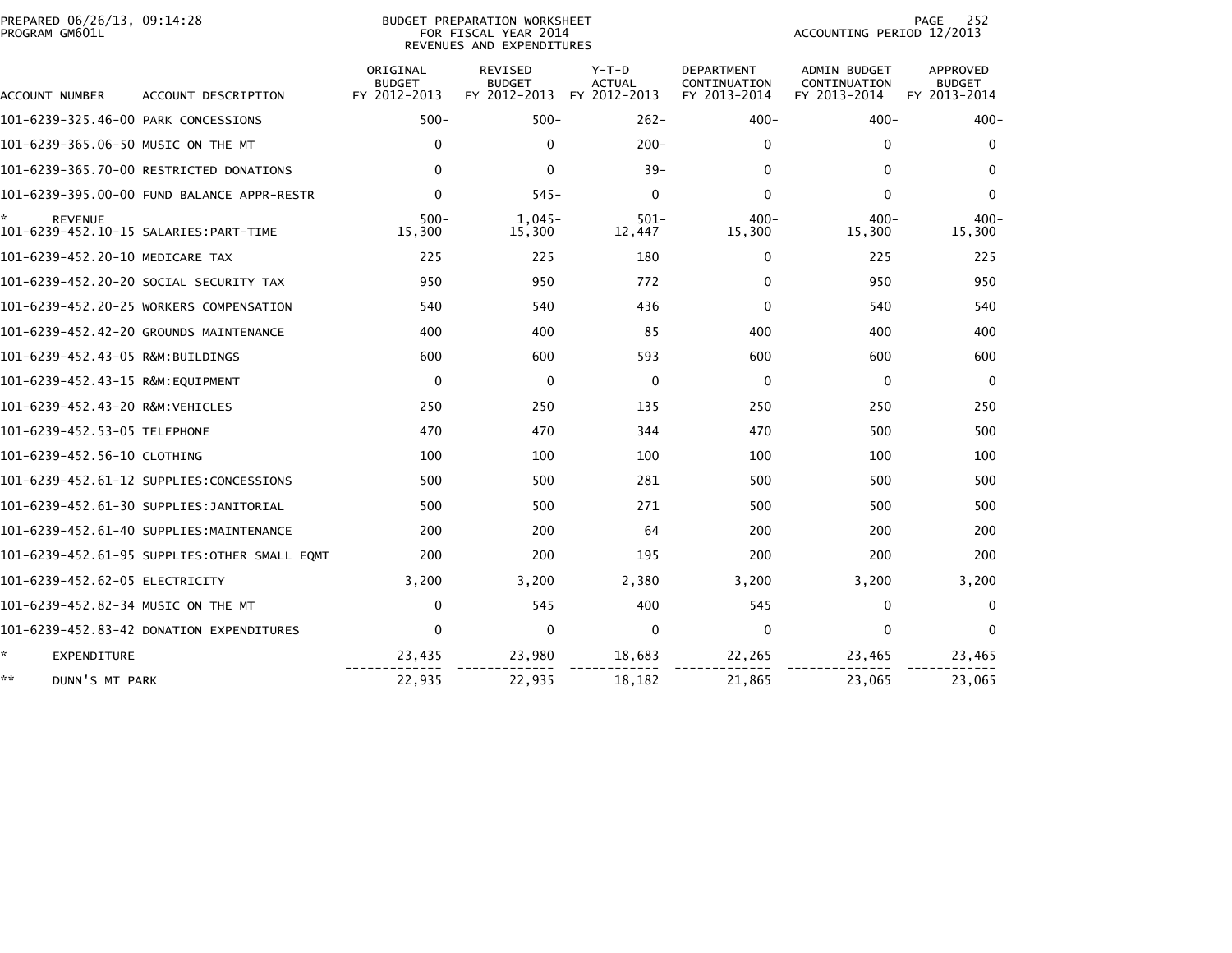|     | PREPARED 06/26/13, 09:14:28<br>PROGRAM GM601L |                                         |                                           | BUDGET PREPARATION WORKSHEET<br>FOR FISCAL YEAR 2014<br>REVENUES AND EXPENDITURES |                                          |                                                   |                                                     | 253<br>PAGE<br>ACCOUNTING PERIOD 12/2013  |  |  |
|-----|-----------------------------------------------|-----------------------------------------|-------------------------------------------|-----------------------------------------------------------------------------------|------------------------------------------|---------------------------------------------------|-----------------------------------------------------|-------------------------------------------|--|--|
|     | ACCOUNT NUMBER                                | ACCOUNT DESCRIPTION                     | ORIGINAL<br><b>BUDGET</b><br>FY 2012-2013 | <b>REVISED</b><br><b>BUDGET</b><br>FY 2012-2013                                   | $Y-T-D$<br><b>ACTUAL</b><br>FY 2012-2013 | <b>DEPARTMENT</b><br>CONTINUATION<br>FY 2013-2014 | <b>ADMIN BUDGET</b><br>CONTINUATION<br>FY 2013-2014 | APPROVED<br><b>BUDGET</b><br>FY 2013-2014 |  |  |
|     |                                               | 101-6250-363.55-00 RENT:FAIRGROUNDS     | $25,000 -$                                | $25,000-$                                                                         | 0                                        |                                                   | $6,500-$                                            | $6,500-$                                  |  |  |
| ÷.  | <b>REVENUE</b>                                | 101-6250-452.33-13 CONTRACT CLEANING    | $25,000 -$<br>3,000                       | $25,000 -$<br>3,000                                                               | $\Omega$<br>1,791                        |                                                   | $6,500-$                                            | $6,500-$                                  |  |  |
|     |                                               | 101-6250-452.33-17 CONTRACTED SERVICES  | 12,000                                    | 12,000                                                                            | 5,700                                    | 0                                                 |                                                     | $\mathbf{0}$                              |  |  |
|     |                                               | 101-6250-452.43-05 R&M:BUILDINGS        | 7,000                                     | 7,000                                                                             | 3,762                                    | 0                                                 |                                                     | $\mathbf{0}$                              |  |  |
|     | 101-6250-452.53-05 TELEPHONE                  |                                         | $\mathbf 0$                               | $\mathbf{0}$                                                                      | $\Omega$                                 | $\mathbf{0}$                                      |                                                     | $\mathbf{0}$                              |  |  |
|     |                                               | 101-6250-452.61-30 SUPPLIES:JANITORIAL  | 1,000                                     | 1,000                                                                             | $\Omega$                                 |                                                   |                                                     | 0                                         |  |  |
|     |                                               | 101-6250-452.61-40 SUPPLIES:MAINTENANCE | 1,500                                     | 1,500                                                                             | 0                                        | 0                                                 |                                                     | 0                                         |  |  |
|     |                                               | 101-6250-452.62-05 ELECTRICITY          | 16,000                                    | 16,000                                                                            | 6,424                                    | <sup>0</sup>                                      |                                                     | $\mathbf{0}$                              |  |  |
| ÷.  | EXPENDITURE                                   |                                         | 40,500                                    | 40,500                                                                            | 17,677                                   |                                                   |                                                     |                                           |  |  |
| **  | <b>FAIRGROUNDS</b>                            |                                         | 15,500                                    | 15,500                                                                            | 17,677                                   | 0                                                 | $6,500-$                                            | $6,500-$                                  |  |  |
| *** | PARKS & RECREATION                            |                                         | 922,286                                   | 932,286                                                                           | 742,685                                  | $105, 529 -$                                      | 872,938                                             | 872,938                                   |  |  |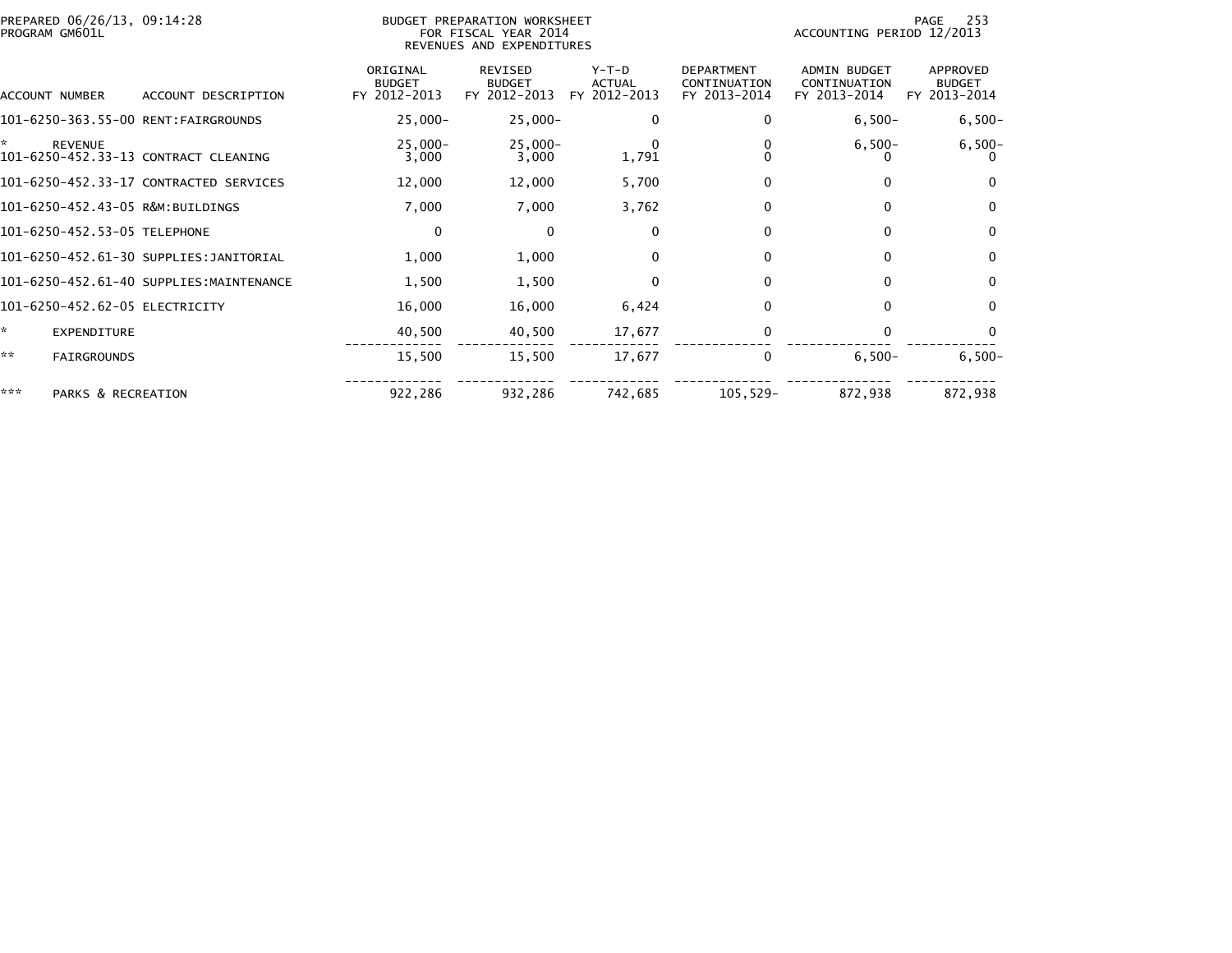| PREPARED 06/26/13, 09:14:28<br>PROGRAM GM601L |                             | BUDGET PREPARATION WORKSHEET<br>FOR FISCAL YEAR 2014<br>REVENUES AND EXPENDITURES |                                          |                                          |                                                   | 254<br>PAGE<br>ACCOUNTING PERIOD 12/2013            |                                           |  |
|-----------------------------------------------|-----------------------------|-----------------------------------------------------------------------------------|------------------------------------------|------------------------------------------|---------------------------------------------------|-----------------------------------------------------|-------------------------------------------|--|
| ACCOUNT NUMBER                                | ACCOUNT DESCRIPTION         | ORIGINAL<br><b>BUDGET</b><br>FY 2012-2013                                         | REVISED<br><b>BUDGET</b><br>FY 2012-2013 | $Y-T-D$<br><b>ACTUAL</b><br>FY 2012-2013 | <b>DEPARTMENT</b><br>CONTINUATION<br>FY 2013-2014 | <b>ADMIN BUDGET</b><br>CONTINUATION<br>FY 2013-2014 | APPROVED<br><b>BUDGET</b><br>FY 2013-2014 |  |
| 101–7110–517.94–20 CAPITAL OUTLAY             |                             | 260,130                                                                           | 260,130                                  | 260,130                                  | 0                                                 | 260,130                                             | 260,130                                   |  |
| 101-7110-517.94-40 CURRENT EXPENSE            |                             | 1,995,090                                                                         | 1,995,090                                | 1,995,090                                | 0                                                 | 1,995,090                                           | 2,010,096                                 |  |
| <b>TEXT</b><br>LEVEL<br>400<br>CONTINUATION   | INCREASE IN CURRENT EXPENSE |                                                                                   | TEXT AMT<br>1,995,090<br>2,010,096       | 15,006                                   |                                                   |                                                     |                                           |  |
| ×.<br><b>EXPENDITURE</b>                      |                             | 2,255,220                                                                         | 2,255,220                                | 2,255,220                                | 0                                                 | 2,255,220                                           | 2,270,226                                 |  |
| **<br>COMMUNITY COLLEGES                      |                             | 2,255,220                                                                         | 2,255,220                                | 2,255,220                                | $\mathbf{0}$                                      | 2,255,220                                           | 2,270,226                                 |  |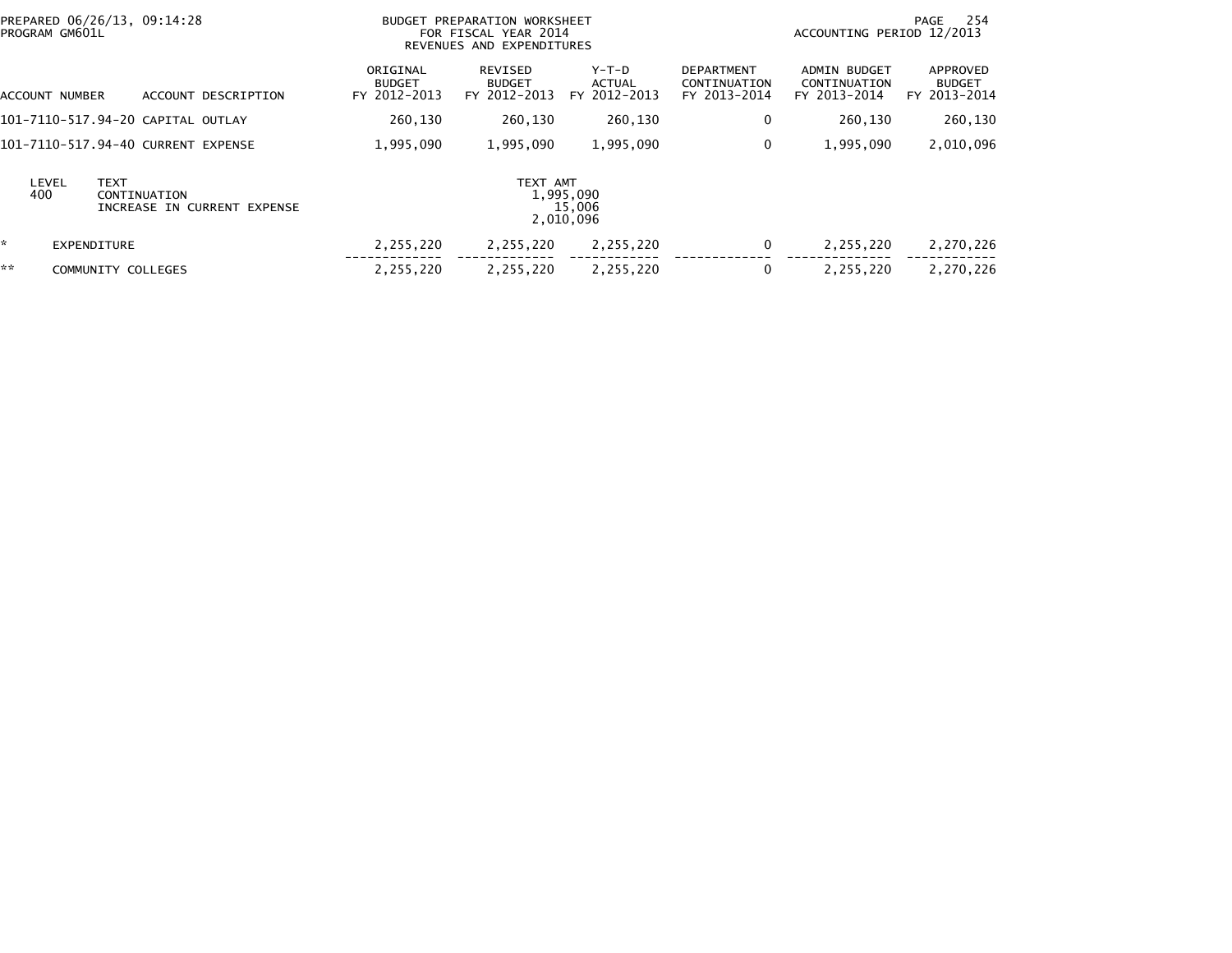| PROGRAM GM601L                       | PREPARED 06/26/13, 09:14:28<br>BUDGET PREPARATION WORKSHEET<br>FOR FISCAL YEAR 2014<br>REVENUES AND EXPENDITURES |                                           |                                                 |                                   |                                                   | 255<br>PAGE<br>ACCOUNTING PERIOD 12/2013            |                                           |  |
|--------------------------------------|------------------------------------------------------------------------------------------------------------------|-------------------------------------------|-------------------------------------------------|-----------------------------------|---------------------------------------------------|-----------------------------------------------------|-------------------------------------------|--|
| ACCOUNT NUMBER                       | ACCOUNT DESCRIPTION                                                                                              | ORIGINAL<br><b>BUDGET</b><br>FY 2012-2013 | <b>REVISED</b><br><b>BUDGET</b><br>FY 2012-2013 | $Y-T-D$<br>ACTUAL<br>FY 2012-2013 | <b>DEPARTMENT</b><br>CONTINUATION<br>FY 2013-2014 | <b>ADMIN BUDGET</b><br>CONTINUATION<br>FY 2013-2014 | APPROVED<br><b>BUDGET</b><br>FY 2013-2014 |  |
| 101-7120-335.60-00 STATE FUNDS-PSBCF |                                                                                                                  | 0                                         |                                                 |                                   |                                                   |                                                     |                                           |  |
|                                      | 101-7120-395.00-00 FUND BALANCE APPR-RESTR                                                                       |                                           |                                                 |                                   |                                                   |                                                     |                                           |  |
| <b>REVENUE</b>                       | 101-7120-516.94-00 EDUCATION APPROPRIATION                                                                       | 375,000                                   |                                                 |                                   |                                                   |                                                     |                                           |  |
| 101-7120-516.94-20 CAPITAL OUTLAY    |                                                                                                                  | $\Omega$                                  |                                                 |                                   |                                                   |                                                     |                                           |  |
|                                      | 101-7120-516.94-30 C/E:CLASSROOM SUPPLIES                                                                        | $\Omega$                                  | 375,000                                         | 360,833                           | 0                                                 | 375,000                                             | 375,000                                   |  |
| 101-7120-516.94-40 CURRENT EXPENSE   |                                                                                                                  | 31,789,443                                | 31,789,443                                      | 31,789,443                        | 0                                                 | 31,564,054                                          | 31,564,054                                |  |
|                                      | 101-7120-516.94-65 PSBCF EXPENDITURES                                                                            | $\Omega$                                  |                                                 | $\mathbf{0}$                      | 0                                                 | 0                                                   | $\Omega$                                  |  |
|                                      | 101-7120-516.94-80 1/2 CENTS SALES TAX                                                                           | 1,508,701                                 | 1,508,701                                       | 1,508,701                         | 0                                                 | 1,551,977                                           | 1,551,977                                 |  |
|                                      | 101-7120-516.94-81 SALES TAX RESERVE                                                                             | 0                                         |                                                 |                                   |                                                   |                                                     |                                           |  |
|                                      | 101-7120-516.94-95 REPAYMENT-PY SALES TAX                                                                        | 188,580                                   | 188,580                                         | $\mathbf{0}$                      | 0                                                 | 188,120                                             | 188,120                                   |  |
| *<br><b>EXPENDITURE</b>              |                                                                                                                  | 33,861,724                                | 33,861,724                                      | 33,658,977                        | 0                                                 | 33,679,151                                          | 33,679,151                                |  |
| **                                   | ROWAN-SALISBURY SCHOOLS                                                                                          | 33,861,724                                | 33,861,724                                      | 33,658,977                        |                                                   | 33,679,151                                          | 33,679,151                                |  |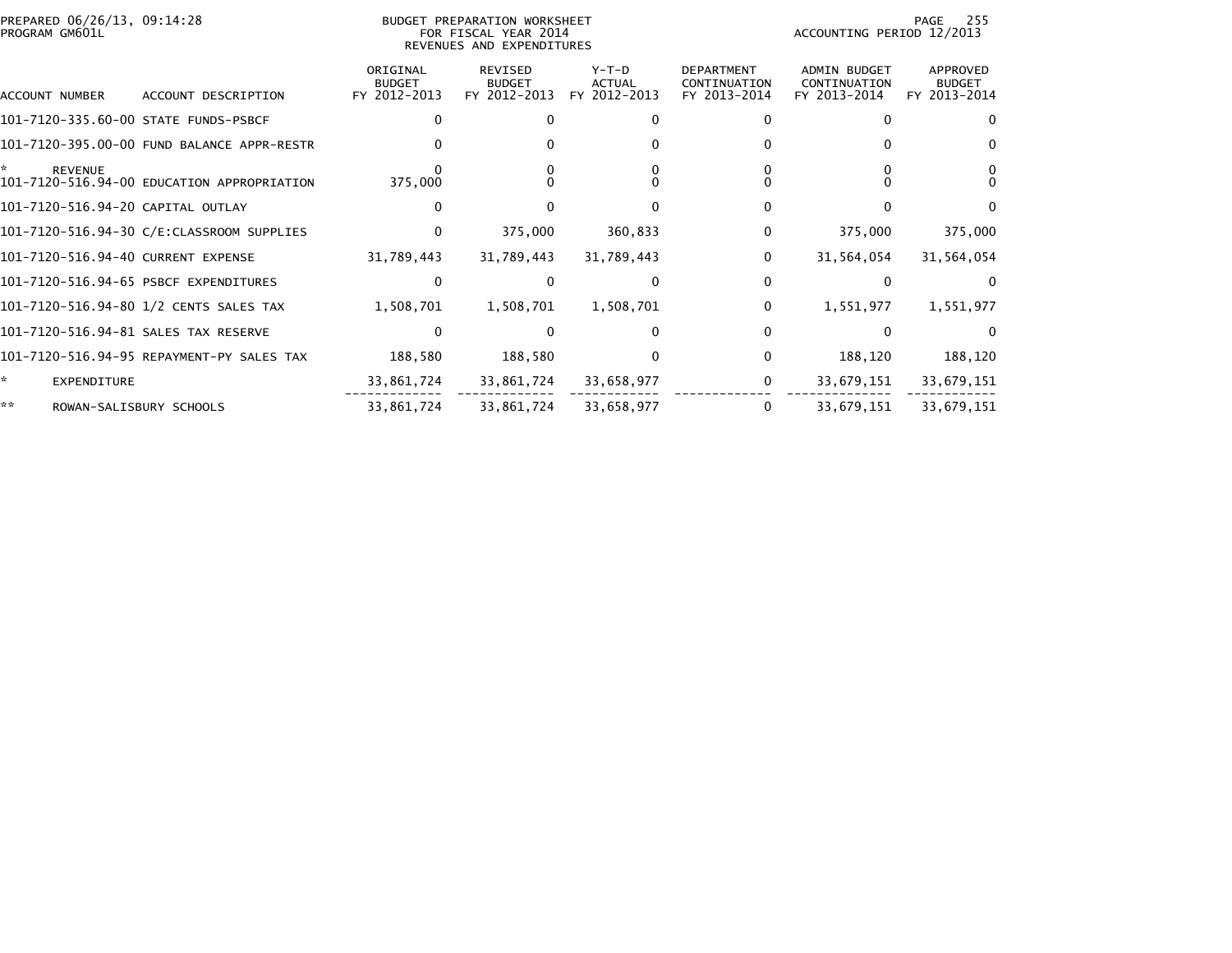| PREPARED 06/26/13, 09:14:28<br>PROGRAM GM601L |                                            |                                           | BUDGET PREPARATION WORKSHEET<br>FOR FISCAL YEAR 2014<br>REVENUES AND EXPENDITURES |                                   |                                                   |                                              | 256<br>PAGE<br>ACCOUNTING PERIOD 12/2013  |  |  |
|-----------------------------------------------|--------------------------------------------|-------------------------------------------|-----------------------------------------------------------------------------------|-----------------------------------|---------------------------------------------------|----------------------------------------------|-------------------------------------------|--|--|
| ACCOUNT NUMBER                                | DESCRIPTION<br><b>ACCOUNT</b>              | ORIGINAL<br><b>BUDGET</b><br>FY 2012-2013 | REVISED<br><b>BUDGET</b><br>FY 2012-2013                                          | $Y-T-D$<br>ACTUAL<br>FY 2012-2013 | <b>DEPARTMENT</b><br>CONTINUATION<br>FY 2013-2014 | ADMIN BUDGET<br>CONTINUATION<br>FY 2013-2014 | APPROVED<br><b>BUDGET</b><br>FY 2013-2014 |  |  |
|                                               | 101-7130-395.00-00 FUND BALANCE APPR-RESTR | 0                                         |                                                                                   | 0                                 | 0                                                 |                                              |                                           |  |  |
| *<br><b>REVENUE</b>                           | 101-7130-516.94-30 C/E:CLASSROOM SUPPLIES  | 22.693                                    | 22.693                                                                            | 22,693                            |                                                   | 23,685                                       | 23,685                                    |  |  |
| 101-7130-516.94-40 CURRENT EXPENSE            |                                            | 1,974,539                                 | 1,974,539                                                                         | 1,974,539                         | 0                                                 | 1,993,586                                    | 1,993,586                                 |  |  |
|                                               | 101-7130-516.94-80 1/2 CENTS SALES TAX     | 91.299                                    | 91,299                                                                            | 91,299                            | 0                                                 | 98,023                                       | 98,023                                    |  |  |
|                                               | 101–7130–516.94–95 REPAYMENT–PY SALES TAX  | 11,420                                    | 11,420                                                                            | 0                                 | 0                                                 | 11,880                                       | 11,880                                    |  |  |
| *.<br><b>EXPENDITURE</b>                      |                                            | 2,099,951                                 | 2,099,951                                                                         | 2,088,531                         | 0                                                 | 2, 127, 174                                  | 2, 127, 174                               |  |  |
| **                                            | KANNAPOLIS CITY SCHOOLS                    | 2,099,951                                 | 2,099,951                                                                         | 2,088,531                         |                                                   | 2, 127, 174                                  | 2, 127, 174                               |  |  |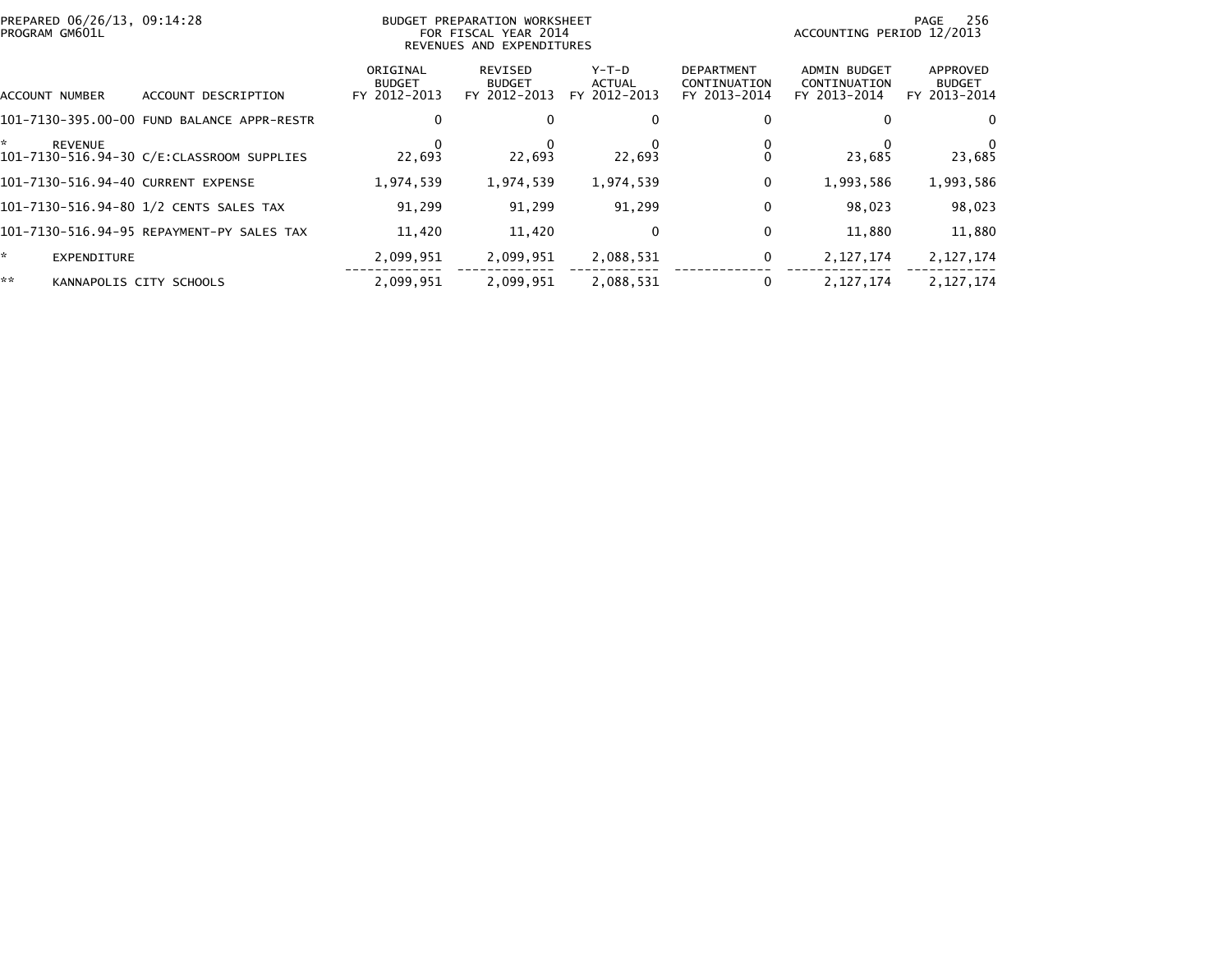| PREPARED 06/26/13, 09:14:28<br>PROGRAM GM601L |                       |                                           |                                           | BUDGET PREPARATION WORKSHEET<br>FOR FISCAL YEAR 2014<br>REVENUES AND EXPENDITURES |                                 |                                                   |                                              | -257<br>PAGE<br>ACCOUNTING PERIOD 12/2013 |  |  |
|-----------------------------------------------|-----------------------|-------------------------------------------|-------------------------------------------|-----------------------------------------------------------------------------------|---------------------------------|---------------------------------------------------|----------------------------------------------|-------------------------------------------|--|--|
|                                               | ACCOUNT NUMBER        | ACCOUNT DESCRIPTION                       | ORIGINAL<br><b>BUDGET</b><br>FY 2012-2013 | REVISED<br><b>BUDGET</b><br>FY 2012-2013                                          | Y-T-D<br>ACTUAL<br>FY 2012-2013 | <b>DEPARTMENT</b><br>CONTINUATION<br>FY 2013-2014 | ADMIN BUDGET<br>CONTINUATION<br>FY 2013-2014 | APPROVED<br><b>BUDGET</b><br>FY 2013-2014 |  |  |
|                                               |                       | 101-7140-516.94-30 C/E:CLASSROOM SUPPLIES | 0                                         | $\mathbf{0}$                                                                      | 0                               | 0                                                 | 0                                            | $\mathbf{0}$                              |  |  |
|                                               |                       | 101-7140-516.94-40 CURRENT EXPENSE        | 115.869                                   | 115,869                                                                           | 115,869                         | 0                                                 | 126,980                                      | 126,980                                   |  |  |
| ×.                                            | <b>EXPENDITURE</b>    |                                           | 115.869                                   | 115,869                                                                           | 115,869                         | 0                                                 | 126,980                                      | 126,980                                   |  |  |
| **                                            | ROWAN CHARTER SCHOOLS |                                           | 115.869                                   | 115.869                                                                           | 115.869                         | 0                                                 | 126.980                                      | 126,980                                   |  |  |
| ***                                           | PUBLIC SCHOOLS        |                                           | 38, 332, 764                              | 38, 332, 764                                                                      | 38, 118, 597                    | 0                                                 | 38,188,525                                   | 38,203,531                                |  |  |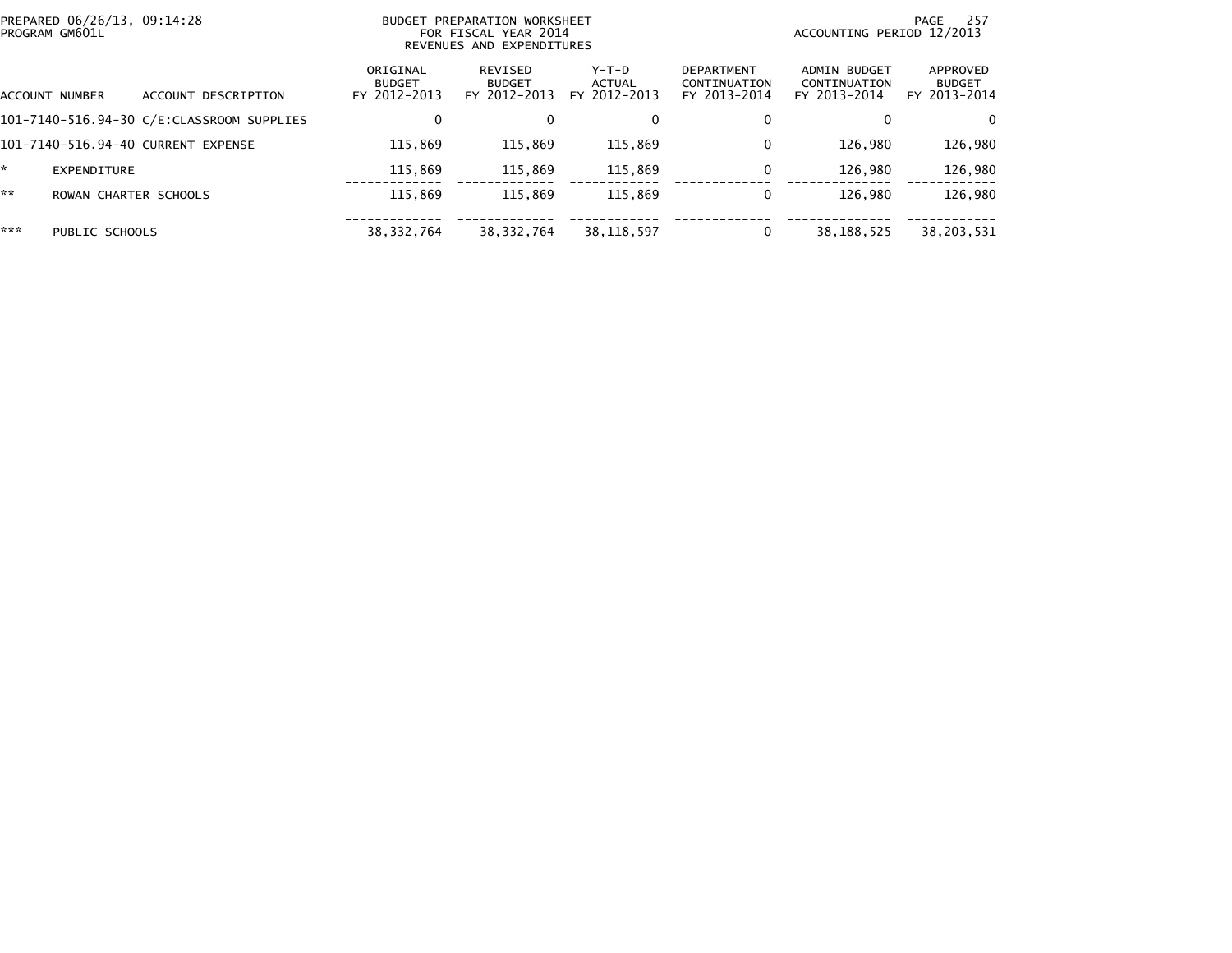| PREPARED 06/26/13, 09:14:28<br>PROGRAM GM601L |               |                                           | BUDGET PREPARATION WORKSHEET<br>FOR FISCAL YEAR 2014<br>REVENUES AND EXPENDITURES |                                          |                                   |                                                   | 258<br>PAGE<br>ACCOUNTING PERIOD 12/2013     |                                           |  |
|-----------------------------------------------|---------------|-------------------------------------------|-----------------------------------------------------------------------------------|------------------------------------------|-----------------------------------|---------------------------------------------------|----------------------------------------------|-------------------------------------------|--|
| ACCOUNT NUMBER                                |               | DESCRIPTION<br>ACCOUNT                    | ORIGINAL<br><b>BUDGET</b><br>FY 2012-2013                                         | REVISED<br><b>BUDGET</b><br>FY 2012-2013 | $Y-T-D$<br>ACTUAL<br>FY 2012-2013 | <b>DEPARTMENT</b><br>CONTINUATION<br>FY 2013-2014 | ADMIN BUDGET<br>CONTINUATION<br>FY 2013-2014 | APPROVED<br><b>BUDGET</b><br>FY 2013-2014 |  |
|                                               |               | 101-7210-445.91-80 ABC BOTTLE TAX         | 40,000                                                                            | 40.000                                   | 26.944                            | 0                                                 | 40.000                                       | 40,000                                    |  |
|                                               |               | 101-7210-445.91-81 MENTAL HEALTH CONTRACT | 563.420                                                                           | 498.420                                  | 491.822                           | 0                                                 | 563.420                                      | 563,420                                   |  |
| *                                             | EXPENDITURE   |                                           | 603.420                                                                           | 538,420                                  | 518,766                           | 0                                                 | 603.420                                      | 603,420                                   |  |
| **                                            | MENTAL HEALTH |                                           | 603,420                                                                           | 538,420                                  | 518,766                           | 0                                                 | 603,420                                      | 603,420                                   |  |
| ***                                           | MENTAL HEALTH |                                           | 603,420                                                                           | 538,420                                  | 518,766                           | 0                                                 | 603.420                                      | 603,420                                   |  |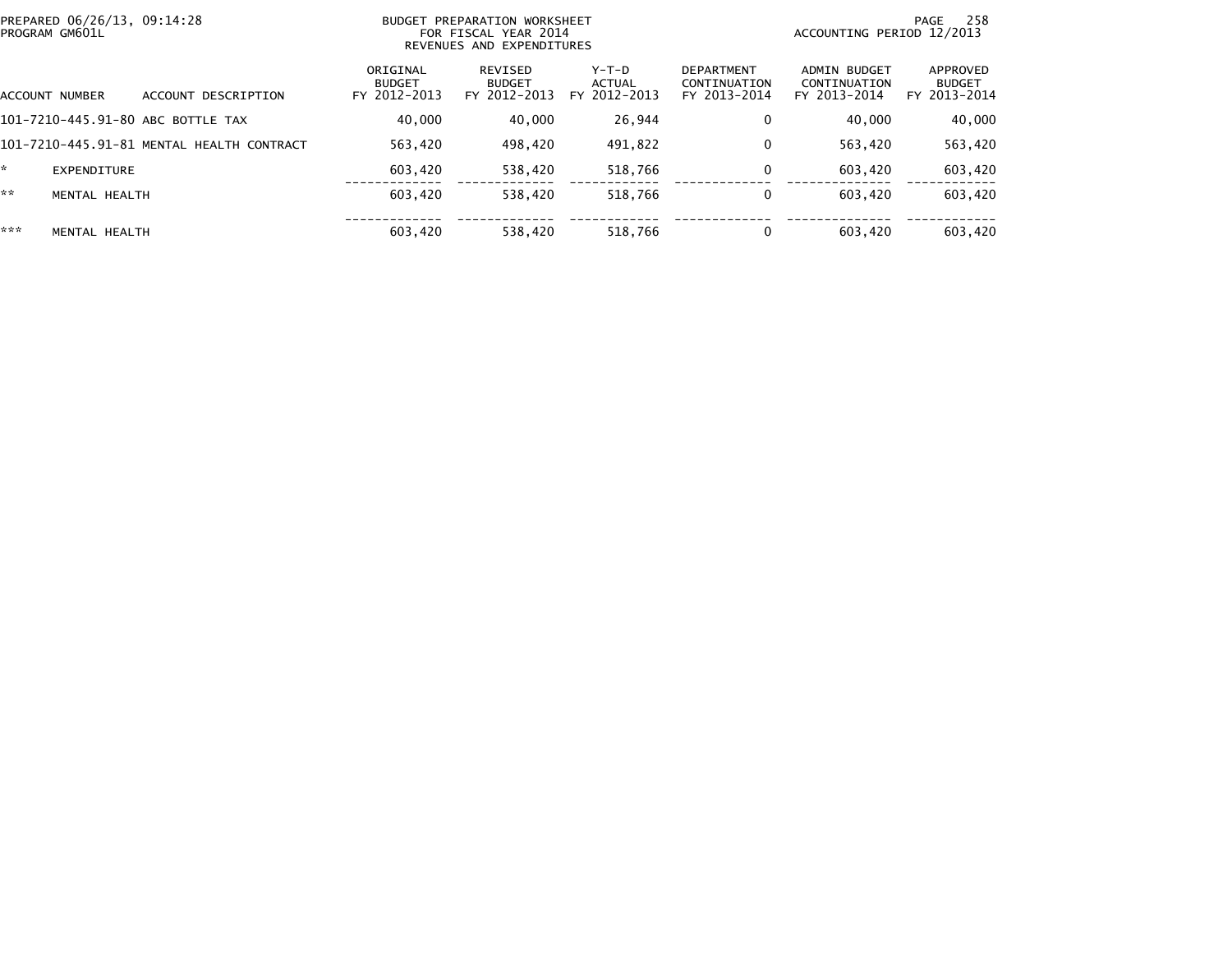| PREPARED 06/26/13, 09:14:28<br>PROGRAM GM601L |                     | <b>BUDGET</b>                             | PREPARATION WORKSHEET<br>FOR FISCAL YEAR 2014<br>REVENUES AND EXPENDITURES |                                          | 259<br>PAGE<br>ACCOUNTING PERIOD 12/2013          |                                              |                                           |  |
|-----------------------------------------------|---------------------|-------------------------------------------|----------------------------------------------------------------------------|------------------------------------------|---------------------------------------------------|----------------------------------------------|-------------------------------------------|--|
| ACCOUNT NUMBER                                | ACCOUNT DESCRIPTION | ORIGINAL<br><b>BUDGET</b><br>FY 2012-2013 | REVISED<br><b>BUDGET</b><br>FY 2012-2013                                   | $Y-T-D$<br><b>ACTUAL</b><br>FY 2012-2013 | <b>DEPARTMENT</b><br>CONTINUATION<br>FY 2013-2014 | ADMIN BUDGET<br>CONTINUATION<br>FY 2013-2014 | APPROVED<br><b>BUDGET</b><br>FY 2013-2014 |  |
| 101-7310-420.32-31 MEDICAL EXAMINER           |                     | 95,000                                    | 95,000                                                                     | 41,400                                   |                                                   | 95.000                                       | 95,000                                    |  |
| EXPENDITURE                                   |                     | 95,000                                    | 95.000                                                                     | 41.400                                   |                                                   | 95.000                                       | 95,000                                    |  |
| **<br>MEDICAL EXAMINER                        |                     | 95,000                                    | 95.000                                                                     | 41.400                                   |                                                   | 95.000                                       | 95,000                                    |  |
| ***<br>MEDICAL EXAMINER                       |                     | 95,000                                    | 95,000                                                                     | 41,400                                   |                                                   | 95,000                                       | 95,000                                    |  |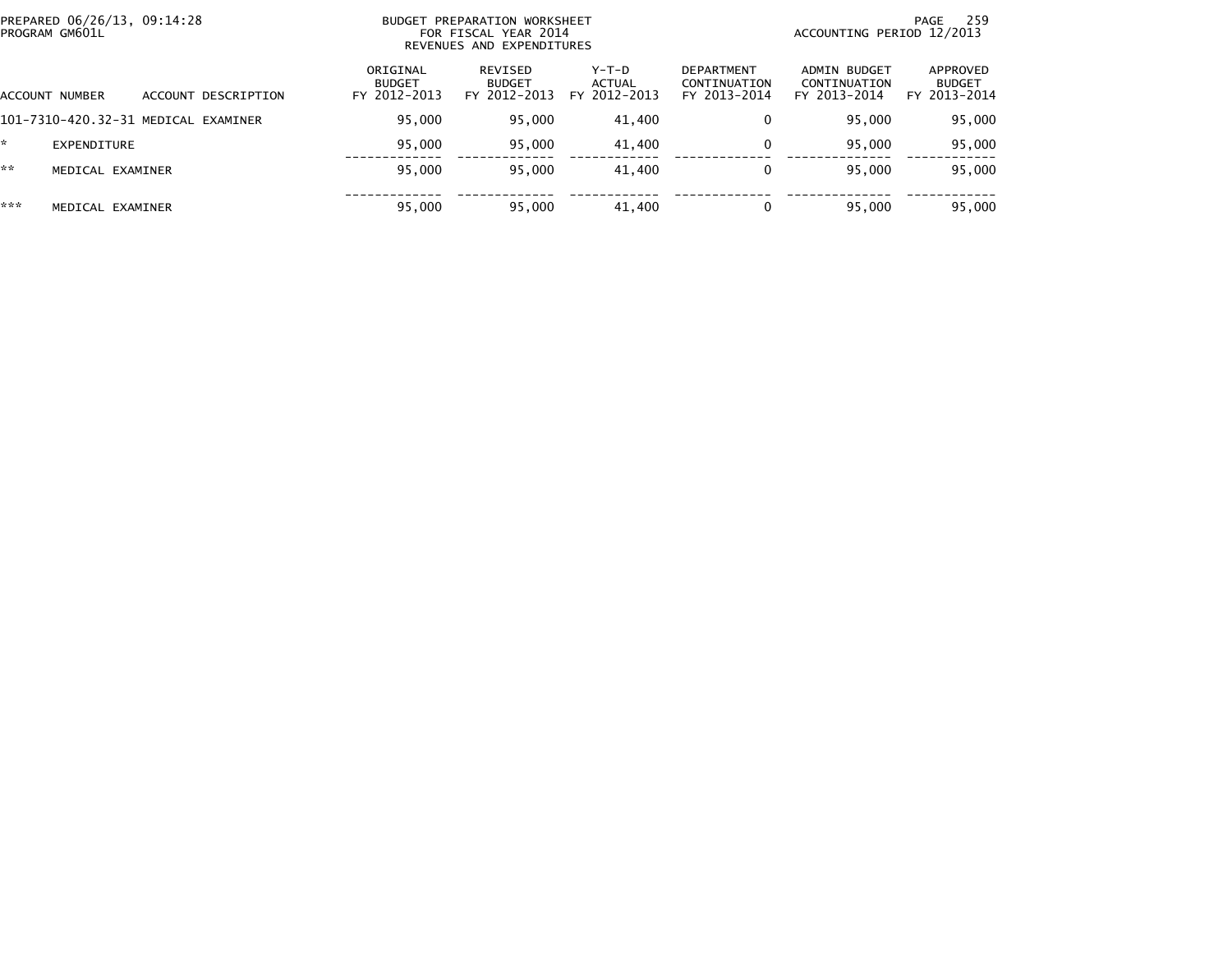| PROGRAM GM601L | PREPARED 06/26/13, 09:14:28                             |                                           | <b>BUDGET PREPARATION WORKSHEET</b><br>FOR FISCAL YEAR 2014<br>REVENUES AND EXPENDITURES |                             |                                                   | ACCOUNTING PERIOD 12/2013                    | PAGE<br>260                               |
|----------------|---------------------------------------------------------|-------------------------------------------|------------------------------------------------------------------------------------------|-----------------------------|---------------------------------------------------|----------------------------------------------|-------------------------------------------|
| ACCOUNT NUMBER | ACCOUNT DESCRIPTION                                     | ORIGINAL<br><b>BUDGET</b><br>FY 2012-2013 | <b>REVISED</b><br><b>BUDGET</b><br>FY 2012-2013 FY 2012-2013                             | $Y-T-D$<br><b>ACTUAL</b>    | <b>DEPARTMENT</b><br>CONTINUATION<br>FY 2013-2014 | ADMIN BUDGET<br>CONTINUATION<br>FY 2013-2014 | APPROVED<br><b>BUDGET</b><br>FY 2013-2014 |
|                | 101-7410-410.91-28 CABARRUS/ROWAN MPO                   | 18,465                                    | 15,240                                                                                   | 11,098                      | $\mathbf{0}$                                      | 14,300                                       | 14,281                                    |
| LEVEL<br>400   | <b>TEXT</b><br>CONTINUATION<br>DECREASE IN CONTINUATION |                                           | TEXT AMT                                                                                 | 14,300<br>$19-$<br>14,281   |                                                   |                                              |                                           |
|                | 101-7410-420.91-24 HIG RK BUOY MAINT PROJ               | $\mathbf 0$                               | 10,000                                                                                   | $\Omega$                    | $\mathbf{0}$                                      | $\Omega$                                     | $\mathbf{0}$                              |
|                | 101-7410-420.91-46 THIRD CREEK WTRSHED MAINT            | 5,534                                     | 5,534                                                                                    | 5,534                       | $\Omega$                                          | 5,534                                        | 5,534                                     |
|                | 101-7410-421.91-38 ROWAN RESCUE SQUAD                   | 350,000                                   | 350,000                                                                                  | 350,000                     | 0                                                 | 350,000                                      | 358,920                                   |
| LEVEL<br>400   | <b>TEXT</b><br>CONTINUATION<br>EXPANSION                |                                           | TEXT AMT                                                                                 | 350,000<br>8,920<br>358,920 |                                                   |                                              |                                           |
|                | 101-7410-429.91-10 ARMY AV FLIGHT FACILITY              | 4,590                                     | 4,590                                                                                    | 4,590                       | 0                                                 | 4,590                                        | 4,250                                     |
| LEVEL<br>400   | <b>TEXT</b><br>CONTINUATION<br>DECREASE IN REQUEST      |                                           | TEXT AMT                                                                                 | 4,590<br>$340-$<br>4,250    |                                                   |                                              |                                           |
|                | 101-7410-444.91-42 SAL/RWN HUMAN REL COUNCIL            | 3,150                                     | 3,150                                                                                    | 3,150                       | 0                                                 | 3,150                                        | 3,150                                     |
|                | 101-7410-444.91-44 APPROPRIATION-RUFTYHOLMES            | 0                                         | 0                                                                                        | 0                           | $\mathbf{0}$                                      | 0                                            | $\mathbf 0$                               |
|                | 101-7410-444.91-95 PREVENT CHILD ABUSE                  | 2,500                                     | 2,500                                                                                    | 2,500                       | $\Omega$                                          | 2,500                                        | 2,500                                     |
|                | 101-7410-450.91-32 NC TRANSPORTATION MUSEUM             | 30,000                                    | 30,000                                                                                   | 30,000                      | $\Omega$                                          | 30,000                                       | 30,000                                    |
|                | 101-7410-450.91-36 ROWAN MUSEUM                         | 17,100                                    | 17,100                                                                                   | 17,100                      | $\Omega$                                          | 17,100                                       | 9,000                                     |
| LEVEL<br>400   | <b>TEXT</b><br>CONTINUATION<br>PER BOC                  |                                           | TEXT AMT                                                                                 | 17,100<br>$8,100-$<br>9,000 |                                                   |                                              |                                           |
|                | 101-7410-450.91-48 ROWAN ARTS COUNCIL                   | 20,692                                    | 20,692                                                                                   | 20,692                      | $\mathbf{0}$                                      | 20,692                                       | 20,692                                    |
|                | 101-7410-450.91-80 NC CIVIL WAR TRAIL                   | 200                                       | 200                                                                                      | 200                         | 0                                                 | 200                                          | 200                                       |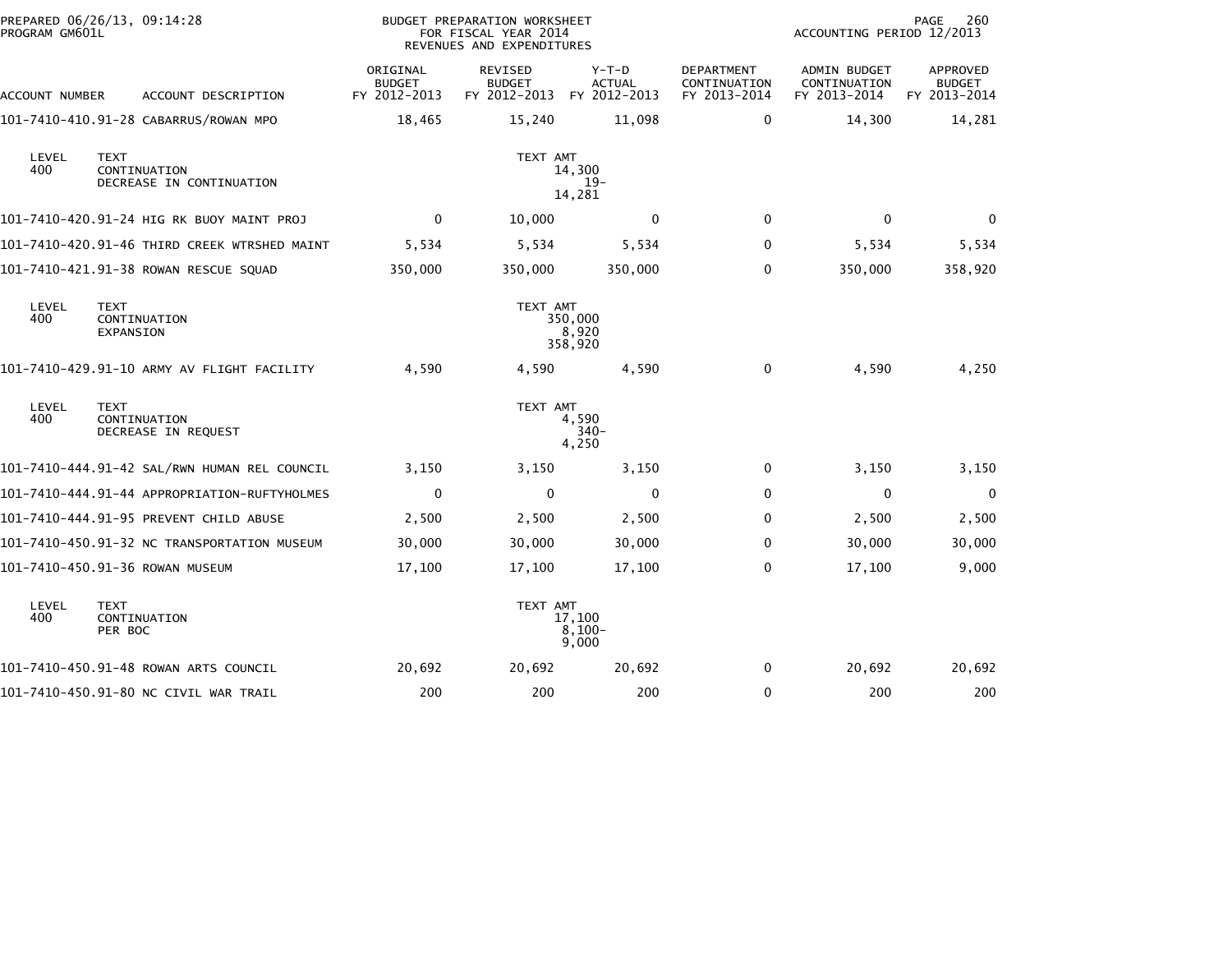| PROGRAM GM601L           | PREPARED 06/26/13, 09:14:28                                                                                                        |                                           | BUDGET PREPARATION WORKSHEET<br>FOR FISCAL YEAR 2014<br>REVENUES AND EXPENDITURES |                                          |                                                   | ACCOUNTING PERIOD 12/2013                    | PAGE<br>261                                      |
|--------------------------|------------------------------------------------------------------------------------------------------------------------------------|-------------------------------------------|-----------------------------------------------------------------------------------|------------------------------------------|---------------------------------------------------|----------------------------------------------|--------------------------------------------------|
| ACCOUNT NUMBER           | ACCOUNT DESCRIPTION                                                                                                                | ORIGINAL<br><b>BUDGET</b><br>FY 2012-2013 | <b>REVISED</b><br><b>BUDGET</b><br>FY 2012-2013                                   | $Y-T-D$<br><b>ACTUAL</b><br>FY 2012-2013 | <b>DEPARTMENT</b><br>CONTINUATION<br>FY 2013-2014 | ADMIN BUDGET<br>CONTINUATION<br>FY 2013-2014 | <b>APPROVED</b><br><b>BUDGET</b><br>FY 2013-2014 |
|                          | 101-7410-452.91-61 RIVERPARK (BULLHOLE)                                                                                            | 2,565                                     | 2,565                                                                             | 2,565                                    | $\mathbf{0}$                                      | 2,565                                        | 2,565                                            |
|                          | 101-7410-461.91-22 FORESTRY SERVICE                                                                                                | 56,645                                    | 56,645                                                                            | 51,738                                   | $\mathbf{0}$                                      | 56,645                                       | 49,444                                           |
| LEVEL<br>400             | <b>TEXT</b><br>CONTINUATION<br>DECREASE IN REQUEST                                                                                 |                                           | TEXT AMT                                                                          | 56,645<br>$7,201-$<br>49,444             |                                                   |                                              |                                                  |
|                          | 101-7410-461.91-54 YADKIN-PEEDEE ASSOCIATION                                                                                       | 3,200                                     | 3,200                                                                             | 3,200                                    | $\mathbf{0}$                                      | 3,200                                        | 3,200                                            |
|                          | 101-7410-465.91-18 ECONOMIC DEVELOPMENT COMM                                                                                       | 318,191                                   | 318,191                                                                           | 318,191                                  | 0                                                 | 318,191                                      | 361,403                                          |
| LEVEL<br>400             | <b>TEXT</b><br>CONTINUATION<br>EXPANSION REQUEST APPROVED BY BOC<br>HIRE TEMP TWO YEAR CONTRACT EMPLOYEE APPROVED BY<br><b>BOC</b> |                                           | TEXT AMT                                                                          | 318,191<br>13,212<br>30,000              |                                                   |                                              |                                                  |
|                          |                                                                                                                                    |                                           |                                                                                   | 361,403                                  |                                                   |                                              |                                                  |
|                          | 101-7410-465.91-19 CHAMBER OF COMMERCE                                                                                             | 2,500                                     | 2,500                                                                             | 2,500                                    | 0                                                 | 2,500                                        | 2,500                                            |
|                          | 101-7410-480.91-14 CHARLOTTE REG'L PARTNERSP                                                                                       | 40.362                                    | 40.362                                                                            | 40.362                                   | $\mathbf{0}$                                      | 40.362                                       | 40,362                                           |
| LEVEL                    | <b>TEXT</b>                                                                                                                        |                                           | TEXT AMT                                                                          |                                          |                                                   |                                              |                                                  |
| 400                      | DO NOT RELESE FUNDS TO CRP<br>101-7410-480.91-34 ROWAN VOCATIONAL OPPORTUN                                                         | 66,532                                    | 66,532                                                                            | 66,532                                   | $\mathbf 0$                                       | 66,532                                       | 66,532                                           |
| ÷.<br><b>EXPENDITURE</b> |                                                                                                                                    | 942,226                                   | 949,001                                                                           | 929,952                                  | 0                                                 | 938,061                                      | 974,533                                          |
| **                       | SPECIAL APPROPRIATIONS                                                                                                             | 942,226                                   | 949,001                                                                           | 929,952                                  | 0                                                 | 938,061                                      | 974,533                                          |
| ***                      | SPECIAL APPROPRIATIONS                                                                                                             | 942,226                                   | 949,001                                                                           | 929,952                                  | 0                                                 | 938,061                                      | 974,533                                          |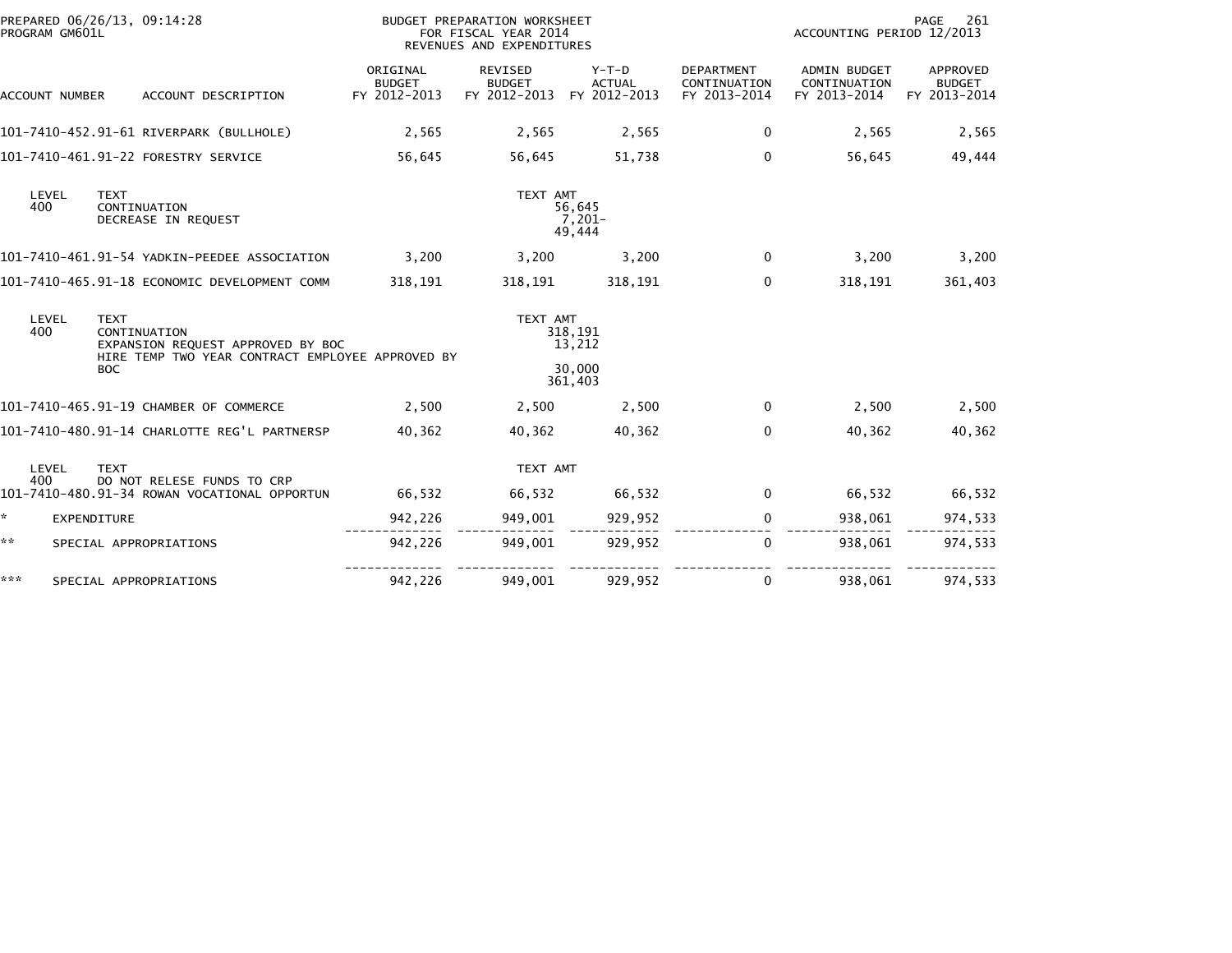|                | PREPARED 06/26/13, 09:14:28 |  |
|----------------|-----------------------------|--|
| PROGRAM GM601L |                             |  |

#### BUDGET PREPARATION WORKSHEET<br>FOR FISCAL YEAR 2014 PROGRAM GM601L FOR FISCAL YEAR 2014 ACCOUNTING PERIOD 12/2013REVENUES AND EXPENDITURES

| ACCOUNT NUMBER                       | ACCOUNT DESCRIPTION                          | ORIGINAL<br><b>BUDGET</b><br>FY 2012-2013 | REVISED<br><b>BUDGET</b><br>FY 2012-2013 | $Y-T-D$<br><b>ACTUAL</b><br>FY 2012-2013 | DEPARTMENT<br>CONTINUATION<br>FY 2013-2014 | ADMIN BUDGET<br>CONTINUATION<br>FY 2013-2014 | APPROVED<br><b>BUDGET</b><br>FY 2013-2014 |
|--------------------------------------|----------------------------------------------|-------------------------------------------|------------------------------------------|------------------------------------------|--------------------------------------------|----------------------------------------------|-------------------------------------------|
| 101-9100-335.05-00 LOTTERY PROCEEDS  |                                              | 1,700,000-                                | 1,700,000-                               | $\Omega$                                 | 0                                          | $1,500,000 -$                                | $1,500,000 -$                             |
| 101-9100-390.20-00 OFS:LOAN PROCEEDS |                                              | 0                                         | 0                                        | 0                                        | 0                                          | 0                                            |                                           |
| 101-9100-390.30-00 OFS:BOND PROCEEDS |                                              |                                           | 0                                        | 0                                        | 0                                          | 0                                            | 0                                         |
| 101–9100–390.40–00 OFS:BOND PREMIUM  |                                              |                                           | 0                                        | 0                                        | $\Omega$                                   | 0                                            |                                           |
|                                      | 101-9100-395.00-00 FUND BALANCE APPR-RESTR   | 0                                         | 0                                        | 0                                        | 0                                          | 0                                            | 0                                         |
| <b>REVENUE</b>                       | 101-9100-470.90-27 DEBT ISSUANCE COSTS       | 1,700,000-                                | $1,700,000 -$                            | 0<br>0                                   | 0<br><sup>0</sup>                          | $1,500,000 -$                                | $1,500,000 -$                             |
|                                      | 101-9100-470.90-29 OFU: PYMT TO ESCROW AGENT | 0                                         | 0                                        | 0                                        | 0                                          | 0                                            |                                           |
|                                      | 101-9100-470.92-15 S ROWAN WATER PRINCIPAL   |                                           | 0                                        | 0                                        | 0                                          | 0                                            |                                           |
|                                      | 101-9100-470.92-16 S ROWAN WATER INTEREST    | $\Omega$                                  | 0                                        | 0                                        | $\Omega$                                   | 0                                            |                                           |
|                                      | 101-9100-470.92-18 TOWN CREEK PRINCIPAL      | 275,000                                   | 275,000                                  | 275,000                                  | 0                                          | 275,000                                      | 275,000                                   |
|                                      | 101-9100-470.92-19 TOWN CREEK INTEREST       | 82,400                                    | 82,400                                   | 82,342                                   | 0                                          | 70,985                                       | 70,985                                    |
|                                      | 101-9100-470.92-22 JUDICIAL FAC PRINCIPAL    | 1,169,860                                 | 1,169,860                                | 1,169,857                                | 0                                          | 1,169,860                                    | 1,169,860                                 |
|                                      | 101-9100-470.92-23 JUDICIAL FAC INTEREST     | 213,300                                   | 184,000                                  | 153,754                                  | 0                                          | 178,000                                      | 178,000                                   |
|                                      | 101-9100-470.92-40 ROCKWELL SEWER PRINCIPAL  | 24,050                                    | 24,050                                   | 24,042                                   | 0                                          | 24,050                                       | 24,050                                    |
|                                      | 101-9100-470.92-41 ROCKWELL SEWER INTEREST   | 3,260                                     | 3,260                                    | 3,255                                    | 0                                          | 2,445                                        | 2,445                                     |
|                                      | 101-9100-470.92-46 RCCC CLASSROOMS PRINCIPAL | 740,000                                   | 740,000                                  | 740,000                                  | 0                                          | 1,170,000                                    | 1,170,000                                 |
|                                      | 101-9100-470.92-47 RCCC CLASSROOMS INTEREST  | 376,300                                   | 376,300                                  | 376,291                                  | 0                                          | 351,785                                      | 351,785                                   |
|                                      | 101-9100-470.92-48 SCHOOL LOAN PRINCIPAL     | 400,000                                   | 400,000                                  | 400,000                                  | 0                                          | 400,000                                      | 400,000                                   |
|                                      | 101-9100-470.92-49 SCHOOL LOAN INTEREST      | 122,700                                   | 122,700                                  | 122,677                                  | 0                                          | 106,920                                      | 106,920                                   |
|                                      | 101-9100-470.92-50 '93 SCHOOL BOND PRINCIPAL | 2,180,000                                 | 2,180,000                                | 2,180,000                                | 0                                          | 2,135,000                                    | 2,135,000                                 |
|                                      | 101-9100-470.92-51 '93 SCHOOL BOND INTEREST  | 319,620                                   | 319,620                                  | 319,613                                  | 0                                          | 241,870                                      | 241,870                                   |
|                                      | 101-9100-470.92-52 '02 SCHOOL BOND PRINCIPAL | 5,615,000                                 | 5,615,000                                | 5,615,000                                | 0                                          | 5,715,000                                    | 5,715,000                                 |
|                                      | 101-9100-470.92-53 '02 SCHOOL BOND INTEREST  | 1,877,100                                 | 1,877,100                                | 1,877,100                                | 0                                          | 1,647,300                                    | 1,647,300                                 |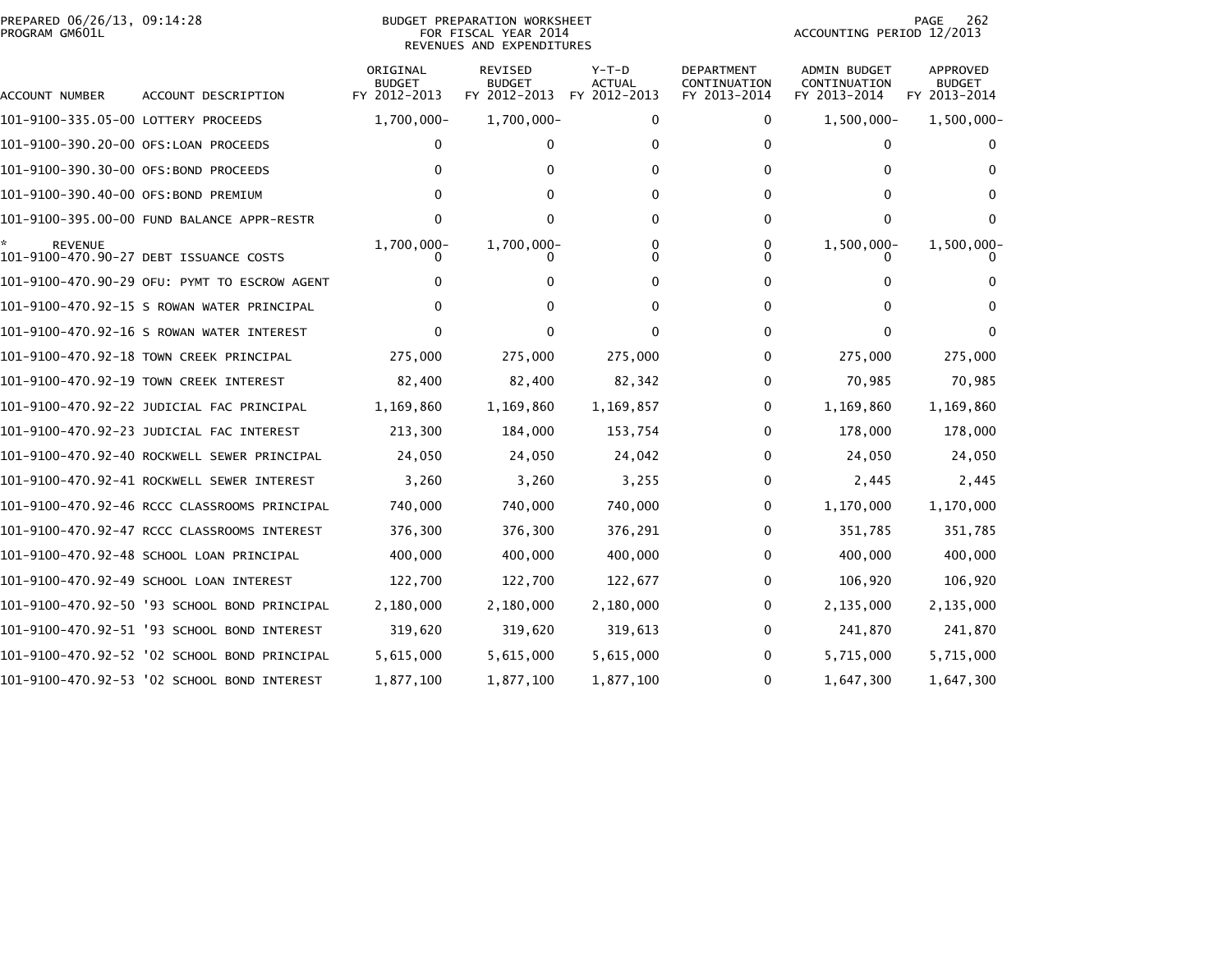| PREPARED 06/26/13, 09:14:28<br>PROGRAM GM601L |                                              |                                           | BUDGET PREPARATION WORKSHEET<br>FOR FISCAL YEAR 2014<br>REVENUES AND EXPENDITURES | 263<br>PAGE<br>ACCOUNTING PERIOD 12/2013 |                                                   |                                                     |                                                  |
|-----------------------------------------------|----------------------------------------------|-------------------------------------------|-----------------------------------------------------------------------------------|------------------------------------------|---------------------------------------------------|-----------------------------------------------------|--------------------------------------------------|
| ACCOUNT NUMBER                                | ACCOUNT DESCRIPTION                          | ORIGINAL<br><b>BUDGET</b><br>FY 2012-2013 | <b>REVISED</b><br><b>BUDGET</b><br>FY 2012-2013                                   | $Y-T-D$<br><b>ACTUAL</b><br>FY 2012-2013 | <b>DEPARTMENT</b><br>CONTINUATION<br>FY 2013-2014 | <b>ADMIN BUDGET</b><br>CONTINUATION<br>FY 2013-2014 | <b>APPROVED</b><br><b>BUDGET</b><br>FY 2013-2014 |
|                                               | 101-9100-470.92-56 TELECOM EQUIP-PRINCIPAL   | 970,000                                   | 970,000                                                                           | 970,000                                  | 0                                                 | 970,000                                             | 970,000                                          |
|                                               | 101-9100-470.92-57 TELECOM EQUIP-INTEREST    | 213,700                                   | 213,700                                                                           | 213,546                                  | $\mathbf 0$                                       | 190,460                                             | 190,460                                          |
|                                               | 101-9100-470.92-62 DSS RENOVATION-PRINCIPAL  | 513,200                                   | 513,200                                                                           | 513,200                                  | $\mathbf 0$                                       | 513,200                                             | 513,200                                          |
|                                               | 101-9100-470.92-63 DSS RENOVATION-INTEREST   | 113,700                                   | 113,700                                                                           | 113,546                                  | $\mathbf{0}$                                      | 95,380                                              | 95,380                                           |
|                                               | 101-9100-470.92-84 EMS VEHICLES-PRINCIPAL    | 180,600                                   | 180,600                                                                           | 128,262                                  | $\mathbf 0$                                       | 198,960                                             | 198,960                                          |
|                                               | 101-9100-470.92-85 EMS VEHICLES-INTEREST     | 7,900                                     | 7,900                                                                             | 2,216                                    | $\mathbf 0$                                       | 19,500                                              | 19,500                                           |
|                                               | 101-9100-470.92-86 SHERIFF VEHICLES-PRINCIPL | 190,230                                   | 190,230                                                                           | 130,136                                  | 0                                                 | 223,165                                             | 223,165                                          |
|                                               | 101-9100-470.92-87 SHERIFF VEHICLES-INTEREST | 9,500                                     | 9,500                                                                             | 2,231                                    | 0                                                 | 25,500                                              | 25,500                                           |
|                                               | 101-9100-470.92-90 COMPUTER EQMT-PRINCIPAL   | 172,960                                   | 172,960                                                                           | 99,054                                   | $\mathbf 0$                                       | 170,000                                             | 170,000                                          |
|                                               | 101-9100-470.92-91 COMPUTER EQMT-INTEREST    | 15,400                                    | 15,400                                                                            | 1,305                                    | $\mathbf 0$                                       | 35,000                                              | 35,000                                           |
|                                               | 101-9100-470.92-92 VEHICLES OTHER-PRINCIPAL  | 15.720                                    | 15,720                                                                            | $\Omega$                                 | $\mathbf{0}$                                      | 45,000                                              | 45,000                                           |
|                                               | 101-9100-470.92-93 VEHICLES OTHER-INTEREST   | 1,700                                     | 1,700                                                                             | $\mathbf{0}$                             | $\mathbf{0}$                                      | 10,000                                              | 10,000                                           |
| ÷.<br><b>EXPENDITURE</b>                      |                                              | 15,803,200                                | 15,773,900                                                                        | 15,512,427                               | 0                                                 | 15,984,380                                          | 15,984,380                                       |
| **<br><b>DEBT SERVICE</b>                     |                                              | 14, 103, 200                              | 14.073.900                                                                        | 15,512,427                               | 0                                                 | 14.484.380                                          | 14,484,380                                       |
| ***<br><b>DEBT SERVICE</b>                    |                                              | 14, 103, 200                              | 14,073,900                                                                        | 15,512,427                               | 0                                                 | 14,484,380                                          | 14,484,380                                       |
| ****<br><b>GENERAL FUND</b>                   |                                              | 0                                         | 0                                                                                 | 10,443,407                               | 20, 315, 174                                      | 6, 172, 422                                         | 0                                                |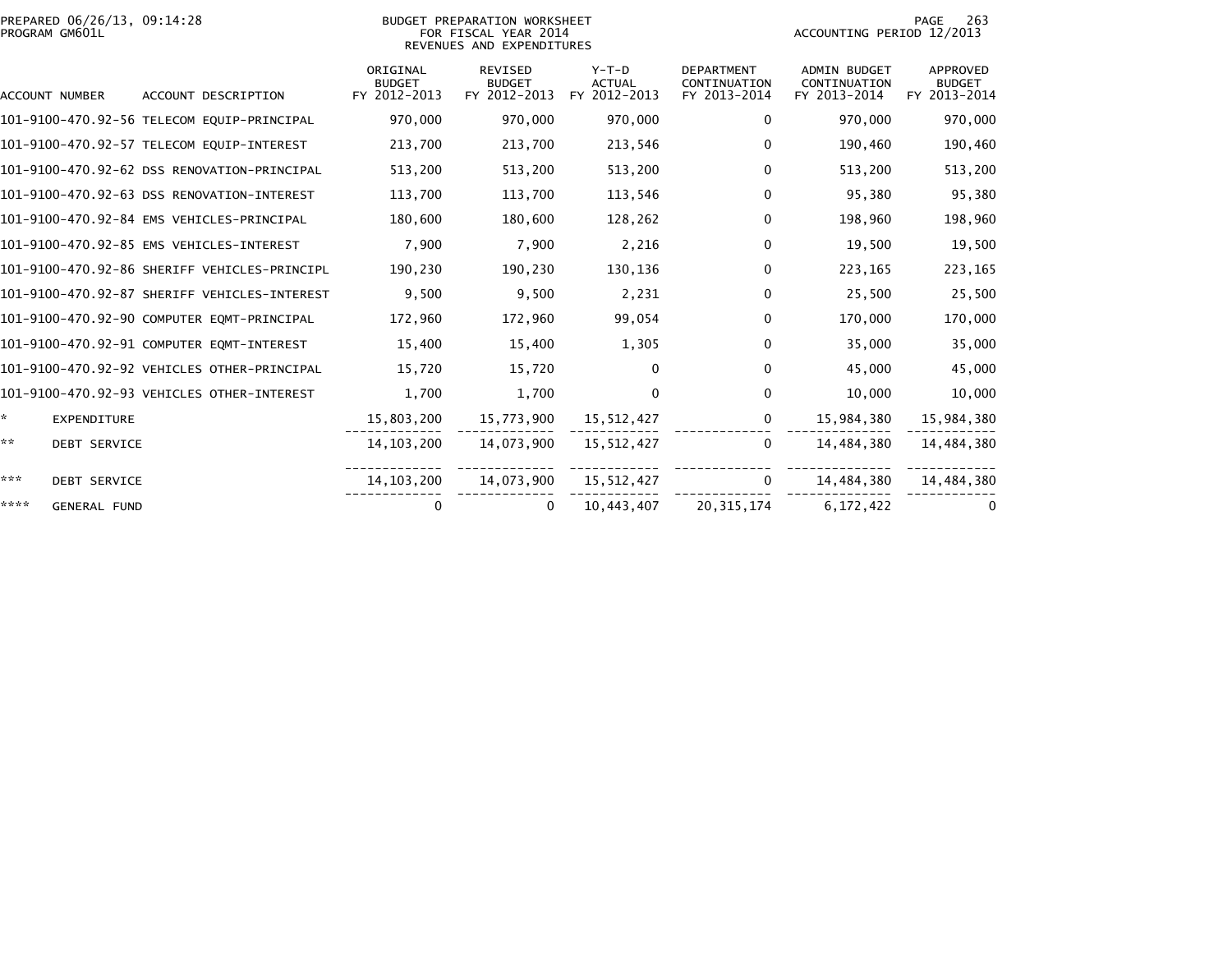|                | PREPARED 06/26/13. 09:14:28 |  |
|----------------|-----------------------------|--|
| PROGRAM GM601L |                             |  |

#### BUDGET PREPARATION WORKSHEET<br>FOR FISCAL YEAR 2014 PROGRAM GM601L FOR FISCAL YEAR 2014 ACCOUNTING PERIOD 12/2013REVENUES AND EXPENDITURES

| ACCOUNT NUMBER                                       | ACCOUNT DESCRIPTION                          | ORIGINAL<br><b>BUDGET</b><br>FY 2012-2013 | REVISED<br><b>BUDGET</b><br>FY 2012-2013 | $Y-T-D$<br><b>ACTUAL</b><br>FY 2012-2013 | <b>DEPARTMENT</b><br>CONTINUATION<br>FY 2013-2014 | <b>ADMIN BUDGET</b><br>CONTINUATION<br>FY 2013-2014 | APPROVED<br><b>BUDGET</b><br>FY 2013-2014 |
|------------------------------------------------------|----------------------------------------------|-------------------------------------------|------------------------------------------|------------------------------------------|---------------------------------------------------|-----------------------------------------------------|-------------------------------------------|
|                                                      | 201-4340-311.10-00 AD VALOREM TAX-CURRENT YR | 4, 105, 753-                              | 4, 277, 753-                             | 4,072,264-                               | 0                                                 | 4,287,674-                                          | 4, 195, 511-                              |
|                                                      | 201-4340-311.20-00 AD VALOREM-WRITE OFF COLL | 0                                         | 0                                        | 0                                        | 0                                                 | 0                                                   | 0                                         |
|                                                      | 201-4340-311.25-00 ABATEMENTS-CURRENT YEAR   | 30,000                                    | 30,000                                   | 24,028                                   | 0                                                 | 30,000                                              | 30,000                                    |
| 201-4340-311.30-00 DISCOUNTS                         |                                              | 25,000                                    | 25,000                                   | 31,312                                   | 0                                                 | 30,000                                              | 30,000                                    |
| 201-4340-319.10-00 INTEREST                          |                                              | $25,000 -$                                | $25,000 -$                               | 22,726-                                  | 0                                                 | $25,000 -$                                          | $25,000 -$                                |
| <b>REVENUE</b><br>201-4340-422.86-10 ATWELL TOWNSHIP |                                              | 4,075,753-<br>318,142                     | 4, 247, 753-<br>320,762                  | 4,039,650-<br>317,454                    | 0<br>0                                            | 4,252,674-<br>316,522                               | 4,160,511-<br>316,522                     |
| 201–4340–422.86–12 BOSTIAN HEIGHTS                   |                                              | 446,660                                   | 460,110                                  | 449,570                                  | 0                                                 | 454,706                                             | 454,706                                   |
| 201-4340-422.86-16 CLEVELAND                         |                                              | 272,176                                   | 278,306                                  | 278,089                                  | 0                                                 | 360,876                                             | 298,005                                   |
| 201-4340-422.86-18 EAST GOLD HILL                    |                                              | 74,612                                    | 74,612                                   | 72,523                                   | 0                                                 | 71,732                                              | 71,732                                    |
| 201-4340-422.86-20 EAST LANDIS                       |                                              | 23,885                                    | 23,885                                   | 20,133                                   | 0                                                 | 20,981                                              | 20,981                                    |
| 201-4340-422.86-22 EAST ROWAN                        |                                              | 12,367                                    | 12,367                                   | 12,341                                   | 0                                                 | 12,101                                              | 12,101                                    |
|                                                      | 201-4340-422.86-24 ELLIS CROSS COUNTRY       | 97,917                                    | 97,917                                   | 93,991                                   | 0                                                 | 96,561                                              | 96,561                                    |
| 201-4340-422.86-26 ENOCHVILLE                        |                                              | 165,989                                   | 169,989                                  | 164,093                                  | 0                                                 | 190,867                                             | 190,867                                   |
| 201-4340-422.86-28 FRANKLIN TOWNSHIP                 |                                              | 177,081                                   | 178,581                                  | 172,856                                  | 0                                                 | 175,304                                             | 175,304                                   |
| 201-4340-422.86-29 LIBERTY (WEST)                    |                                              | 195,070                                   | 198,570                                  | 193,014                                  | 0                                                 | 195,530                                             | 195,530                                   |
| 201-4340-422.86-30 LOCKE TOWNSHIP                    |                                              | 556,489                                   | 553,359                                  | 552,466                                  | 0                                                 | 557,993                                             | 557,993                                   |
| 201-4340-422.86-32 MILLER FERRY                      |                                              | 383,295                                   | 441,295                                  | 430,304                                  | 0                                                 | 418,942                                             | 418,942                                   |
| 201-4340-422.86-34 MOUNT MITCHELL                    |                                              | 56,379                                    | 59,879                                   | 55,091                                   | 0                                                 | 80,650                                              | 51,358                                    |
| 201-4340-422.86-38 POOLE TOWN                        |                                              | 56,254                                    | 57,754                                   | 56,947                                   | 0                                                 | 55,950                                              | 55,950                                    |
|                                                      | 201-4340-422.86-40 RICHFIELD-MISENHEIMER     | 7,130                                     | 8,130                                    | 7,171                                    | 0                                                 | 6,858                                               | 6,858                                     |
| 201-4340-422.86-42 ROCKWELL RURAL                    |                                              | 374,740                                   | 388,740                                  | 373,739                                  | 0                                                 | 374,466                                             | 374,466                                   |
| 201-4340-422.86-43 ROWAN IREDELL                     |                                              | 30,322                                    | 30,322                                   | 29,913                                   | 0                                                 | 29,944                                              | 29,944                                    |
| 201-4340-422.86-44 SCOTCH IRISH                      |                                              | 43,689                                    | 44,689                                   | 42,964                                   | 0                                                 | 43,260                                              | 43,260                                    |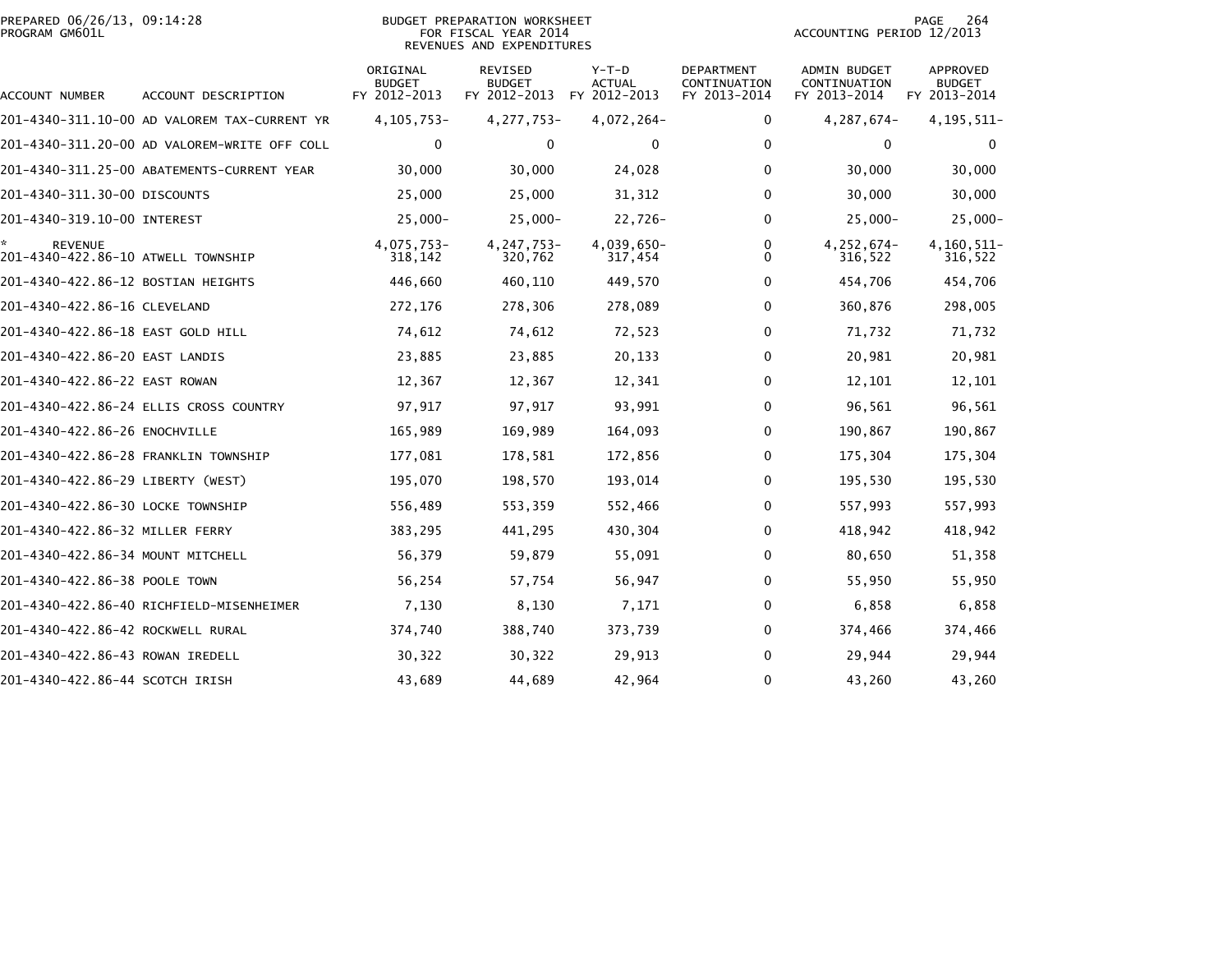| PREPARED 06/26/13, 09:14:28<br>BUDGET PREPARATION WORKSHEET<br>FOR FISCAL YEAR 2014<br>PROGRAM GM601L<br>REVENUES AND EXPENDITURES |                                |                                    |                                           |                                          |                                        | -265<br>PAGE<br>ACCOUNTING PERIOD 12/2013         |                                                     |                                           |
|------------------------------------------------------------------------------------------------------------------------------------|--------------------------------|------------------------------------|-------------------------------------------|------------------------------------------|----------------------------------------|---------------------------------------------------|-----------------------------------------------------|-------------------------------------------|
|                                                                                                                                    | ACCOUNT NUMBER                 | ACCOUNT DESCRIPTION                | ORIGINAL<br><b>BUDGET</b><br>FY 2012-2013 | REVISED<br><b>BUDGET</b><br>FY 2012-2013 | Y-T-D<br><b>ACTUAL</b><br>FY 2012-2013 | <b>DEPARTMENT</b><br>CONTINUATION<br>FY 2013-2014 | <b>ADMIN BUDGET</b><br>CONTINUATION<br>FY 2013-2014 | APPROVED<br><b>BUDGET</b><br>FY 2013-2014 |
|                                                                                                                                    | 201-4340-422.86-46 SOUTH ROWAN |                                    | 210                                       | 11,140                                   | 7,077                                  | $\bf{0}$                                          | 6,053                                               | 6,053                                     |
|                                                                                                                                    |                                | 201-4340-422.86-48 SOUTH SALISBURY | 265,969                                   | 269,969                                  | 259,695                                | 0                                                 | 258,790                                             | 258,790                                   |
|                                                                                                                                    | 201-4340-422.86-50 UNION       |                                    | 115,464                                   | 119,464                                  | 115,426                                | 0                                                 | 114,972                                             | 114,972                                   |
|                                                                                                                                    | 201-4340-422.86-51 WEST ROWAN  |                                    | 183,313                                   | 224,813                                  | 190,750                                | 0                                                 | 193,209                                             | 193,209                                   |
|                                                                                                                                    | 201-4340-422.86-52 WOODLEAF    |                                    | 218,600                                   | 223,100                                  | 219,122                                | 0                                                 | 216,407                                             | 216,407                                   |
| ÷.                                                                                                                                 | <b>EXPENDITURE</b>             |                                    | 4,075,753                                 | 4, 247, 753                              | 4, 114, 729                            | 0                                                 | 4,252,674                                           | 4,160,511                                 |
| **                                                                                                                                 | FIRE DISTRICTS                 |                                    | $\Omega$                                  | $\bf{0}$                                 | 75,079                                 | 0                                                 | 0                                                   | $\bf{0}$                                  |
| ***                                                                                                                                | <b>EMERGENCY SERVICES</b>      |                                    | $\mathbf 0$                               | 0                                        | 75,079                                 | $\bf{0}$                                          | $\mathbf{0}$                                        | 0                                         |
| ****                                                                                                                               |                                | SP FIRE & SVS DIST TX FD           | 0                                         |                                          | 75,079                                 | 0                                                 | 0                                                   | 0                                         |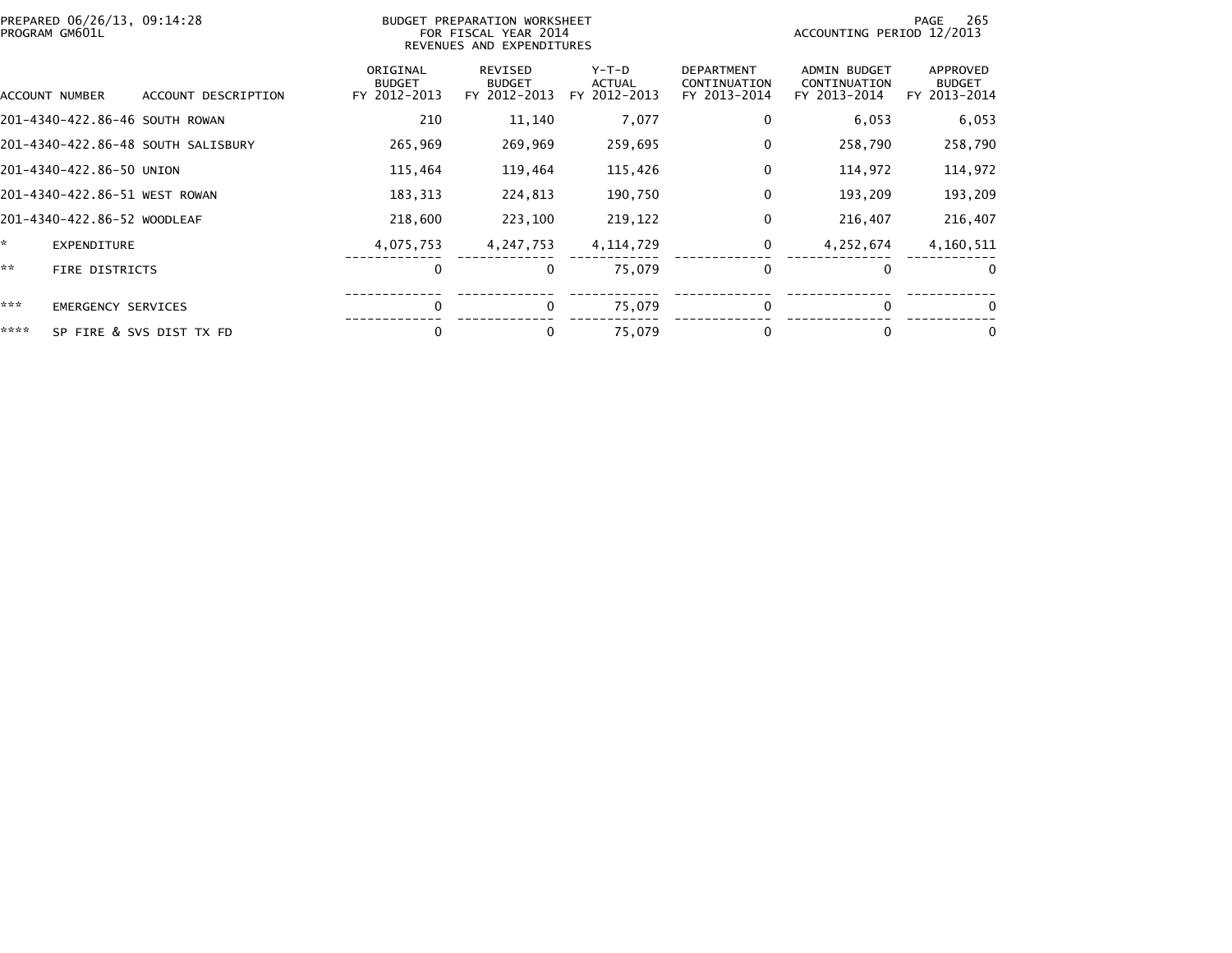|                     | PREPARED 06/26/13, 09:14:28<br>PROGRAM GM601L |                                              | BUDGET PREPARATION WORKSHEET<br>FOR FISCAL YEAR 2014<br>REVENUES AND EXPENDITURES |                                   |                                   |                                                   | ACCOUNTING PERIOD 12/2013                           | -266<br>PAGE                              |
|---------------------|-----------------------------------------------|----------------------------------------------|-----------------------------------------------------------------------------------|-----------------------------------|-----------------------------------|---------------------------------------------------|-----------------------------------------------------|-------------------------------------------|
|                     | ACCOUNT NUMBER                                | ACCOUNT DESCRIPTION                          | ORIGINAL<br><b>BUDGET</b><br>FY 2012-2013                                         | REVISED<br>BUDGET<br>FY 2012-2013 | $Y-T-D$<br>ACTUAL<br>FY 2012-2013 | <b>DEPARTMENT</b><br>CONTINUATION<br>FY 2013-2014 | <b>ADMIN BUDGET</b><br>CONTINUATION<br>FY 2013-2014 | APPROVED<br><b>BUDGET</b><br>FY 2013-2014 |
|                     |                                               | 202-0000-355.50-00 TELEPHONE SURCHARGE-E-911 | 1,210,764-                                                                        | 1,210,764–                        | 908,073-                          | $\Omega$                                          | 390,720-                                            | 390,720-                                  |
| 400                 | <b>TEXT</b><br>LEVEL                          | PSAP DISTRIBUTION IS \$32,560 / MONTH        |                                                                                   | TEXT AMT                          | 390,720<br>390,720                |                                                   |                                                     |                                           |
|                     |                                               | 202-0000-355.60-00 ADMINISTRATION FUNDS E911 | 0                                                                                 | $5,305 -$                         | $5,302 -$                         | $\mathbf{0}$                                      | $\Omega$                                            | $\mathbf{0}$                              |
|                     |                                               | 202-0000-361.00-00 INTEREST REVENUE          | $1,000-$                                                                          | $1,000-$                          | 890                               |                                                   | $300 -$                                             | $300 -$                                   |
|                     |                                               | 202-0000-395.00-00 FUND BALANCE APPR-RESTR   | 354,571-                                                                          | 749,668-                          | $\mathbf 0$                       | $\mathbf{0}$                                      | 219, 178-                                           | 219,178-                                  |
| $\mathcal{R}^{\pm}$ | <b>REVENUE</b>                                |                                              | 1,566,335-                                                                        | 1,966,737-                        | 912,485-                          | $\mathbf 0$                                       | 610,198-                                            | $610, 198 -$                              |
| **                  |                                               | <b>EMERGENCY TELEPHONE SYS</b>               | 1,566,335-                                                                        | 1,966,737-                        | 912,485-                          | $\Omega$                                          | $610.198 -$                                         | $610, 198 -$                              |
| ***                 |                                               | EMERGENCY TELEPHONE SYS                      | 1,566,335-                                                                        | 1,966,737-                        | 912,485-                          |                                                   | $610, 198 -$                                        | $610, 198 -$                              |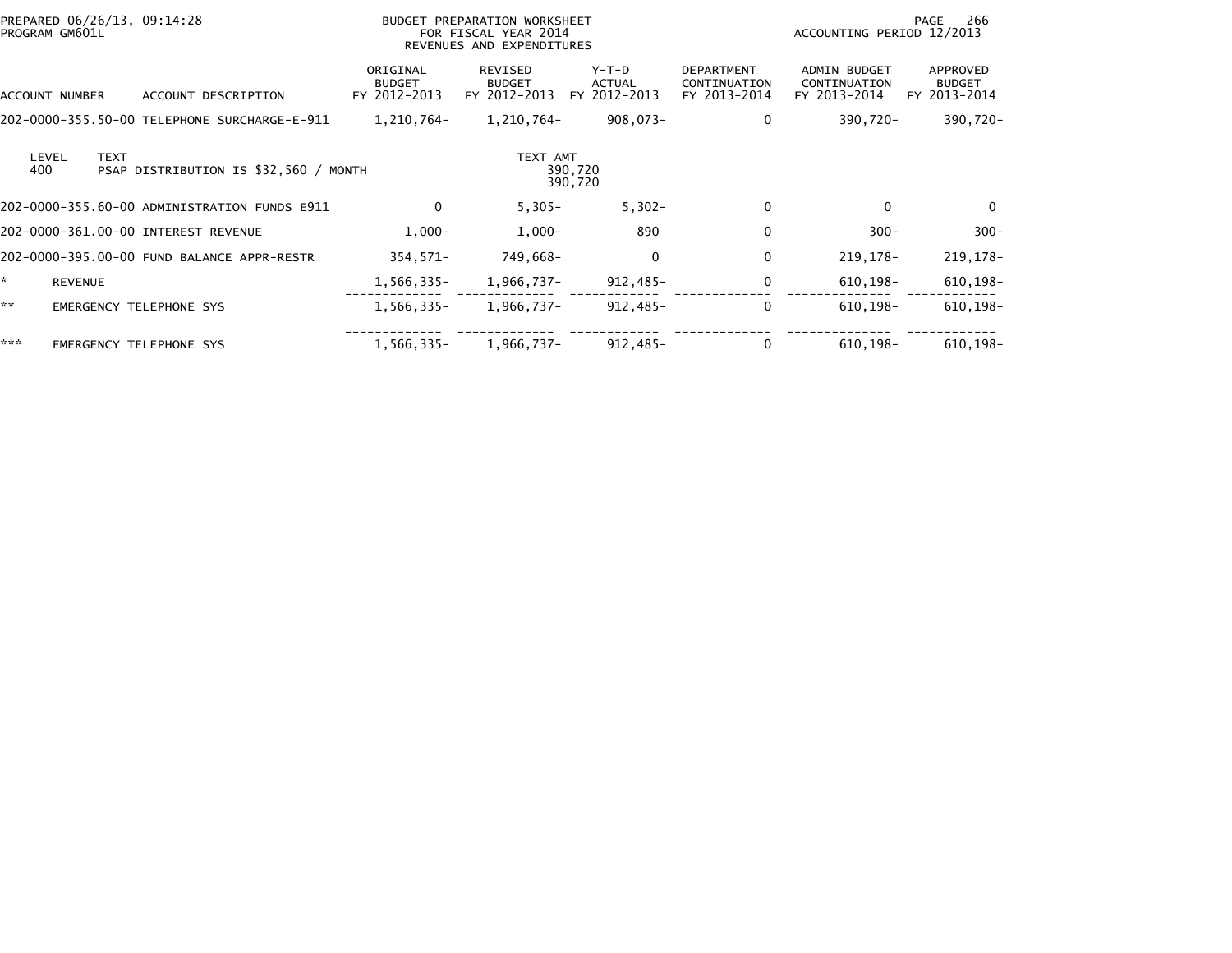| PREPARED 06/26/13, 09:14:28<br>PROGRAM GM601L |                                                                                                                                                                                                                                                                                                                           | BUDGET PREPARATION WORKSHEET<br>FOR FISCAL YEAR 2014<br>REVENUES AND EXPENDITURES                                                                                                                  |                                          |                                          |                                            | PAGE<br>267<br>ACCOUNTING PERIOD 12/2013     |                                           |  |
|-----------------------------------------------|---------------------------------------------------------------------------------------------------------------------------------------------------------------------------------------------------------------------------------------------------------------------------------------------------------------------------|----------------------------------------------------------------------------------------------------------------------------------------------------------------------------------------------------|------------------------------------------|------------------------------------------|--------------------------------------------|----------------------------------------------|-------------------------------------------|--|
| ACCOUNT NUMBER                                | ACCOUNT DESCRIPTION                                                                                                                                                                                                                                                                                                       | ORIGINAL<br><b>BUDGET</b><br>FY 2012-2013                                                                                                                                                          | REVISED<br><b>BUDGET</b><br>FY 2012-2013 | $Y-T-D$<br><b>ACTUAL</b><br>FY 2012-2013 | DEPARTMENT<br>CONTINUATION<br>FY 2013-2014 | ADMIN BUDGET<br>CONTINUATION<br>FY 2013-2014 | APPROVED<br><b>BUDGET</b><br>FY 2013-2014 |  |
|                                               | 202-4615-395.00-00 FUND BALANCE APPR-RESTR                                                                                                                                                                                                                                                                                | $\Omega$                                                                                                                                                                                           | $\Omega$                                 | $\mathbf{0}$                             | 0                                          | 0                                            | 0                                         |  |
| <b>REVENUE</b>                                |                                                                                                                                                                                                                                                                                                                           | $\Omega$<br>51,176                                                                                                                                                                                 | $\Omega$<br>51,176                       | 0<br>49,011                              | 0<br>$\Omega$                              | $\mathbf{0}$<br>52,020                       | $\Omega$<br>52,020                        |  |
|                                               | 202-4615-420.20-05 HEALTH INSURANCE                                                                                                                                                                                                                                                                                       | 10,854                                                                                                                                                                                             | 10,599                                   | 10,176                                   | $\Omega$                                   | 10,854                                       | 10,854                                    |  |
| 202-4615-420.20-10 MEDICARE TAX               |                                                                                                                                                                                                                                                                                                                           | 742                                                                                                                                                                                                | 742                                      | 664                                      | $\Omega$                                   | 755                                          | 755                                       |  |
| 202-4615-420.20-15 RETIREMENT                 |                                                                                                                                                                                                                                                                                                                           | 3,567                                                                                                                                                                                              | 3,567                                    | 3,303                                    | $\Omega$                                   | 3,678                                        | 3,678                                     |  |
|                                               | 202-4615-420.20-20 SOCIAL SECURITY TAX                                                                                                                                                                                                                                                                                    | 3,173                                                                                                                                                                                              | 3,173                                    | 2,838                                    | $\Omega$                                   | 3,226                                        | 3,226                                     |  |
|                                               | 202-4615-420.20-25 WORKERS COMPENSATION                                                                                                                                                                                                                                                                                   | 205                                                                                                                                                                                                | 460                                      | 395                                      | 0                                          | 1,074                                        | 1,074                                     |  |
|                                               | 202-4615-420.20-30 401(K) CONTRIBUTIONS                                                                                                                                                                                                                                                                                   | 1,535                                                                                                                                                                                              | 1,535                                    | 1,470                                    | $\Omega$                                   | 1,561                                        | 1,561                                     |  |
|                                               | 202-4615-420.32-19 ORTHOPHOTOGRAPHY                                                                                                                                                                                                                                                                                       | $\mathbf 0$                                                                                                                                                                                        | 0                                        | $\mathbf 0$                              | 0                                          | 0                                            | 0                                         |  |
|                                               | 202-4615-420.33-17 CONTRACTED SERVICES                                                                                                                                                                                                                                                                                    | $\Omega$                                                                                                                                                                                           | 52,500                                   | $\mathbf{0}$                             | 0                                          | $\mathbf{0}$                                 | $\mathbf{0}$                              |  |
|                                               | 202-4615-420.34-30 SERVICE & MAINTENANCE                                                                                                                                                                                                                                                                                  | 86,614                                                                                                                                                                                             | 94,114                                   | 69,595                                   | 128,000                                    | 128,000                                      | 128,000                                   |  |
| LEVEL<br><b>TEXT</b><br>400                   | UPS SYSTEM<br>- OLD CENTER<br>- NEW CENTER<br>- YOUNGS MTN<br>(TAX)<br>OSSI CAD<br>- COUNTY<br>- CITY<br>RADIO CONSOLES - OLD<br>- NEW<br>(COVERED)<br>PRIORITY DISP<br>- EMD<br>(FIRE/EMS/EMD)<br>- FIRE<br>- LAW<br>$-911$ PHONE<br><b>CENTURY LINK</b><br>CRS RECORDING<br>- NEW<br>CITY RADIO SHOP - 911 PHONE SWITCH | 4,500<br>S.<br>\$<br>5,000<br>\$<br>$\overline{0}$<br>21,000<br>S.<br>\$16,500<br>\$17,000<br>\$<br>- 0<br>6,900<br>\$<br>$\overline{\mathbf{0}}$<br>\$.<br>- 0<br>\$34,000<br>\$20,600<br>\$2,500 | TEXT AMT                                 | 128,000<br>128,000                       |                                            |                                              |                                           |  |
| 202-4615-420.43-15 R&M:EQUIPMENT              |                                                                                                                                                                                                                                                                                                                           | 3,000                                                                                                                                                                                              | 3,000                                    | 57                                       | 3,000                                      | 1,000                                        | 1,000                                     |  |
| LEVEL<br><b>TEXT</b>                          |                                                                                                                                                                                                                                                                                                                           |                                                                                                                                                                                                    | TEXT AMT                                 |                                          |                                            |                                              |                                           |  |
| 400                                           | THIS COVERS THE COST OF ANY EQUIPMENT NOT COVERED<br>UNDER MAINTENANCE IN THE CENTER.                                                                                                                                                                                                                                     |                                                                                                                                                                                                    |                                          | 1,000                                    |                                            |                                              |                                           |  |

1,000

 $\substack{1,000 \\ 1,000}$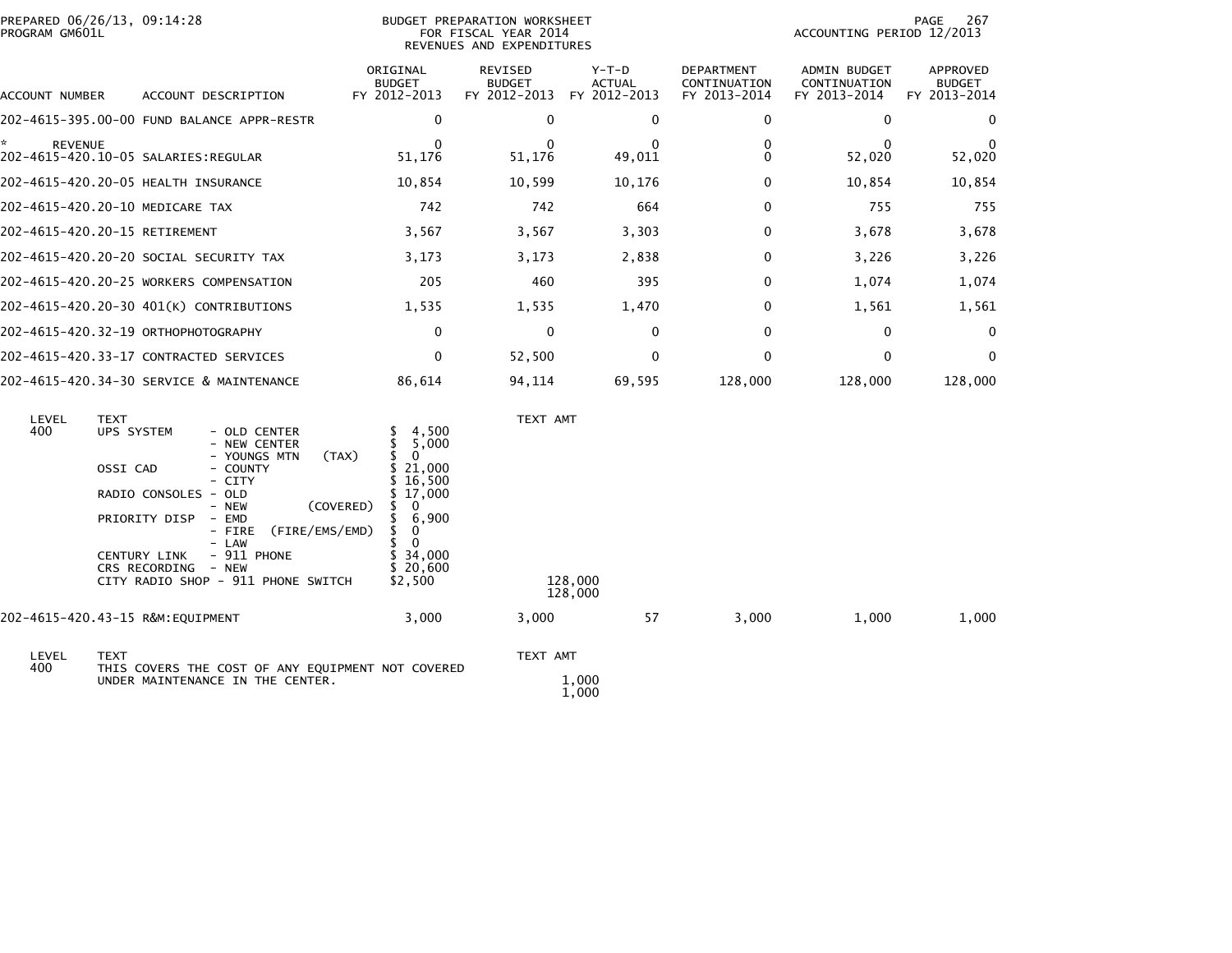| PREPARED 06/26/13, 09:14:28<br>PROGRAM GM601L |                                                                                                                                                                                                                                                                                                                                                                                                                                                                                                                                                        | BUDGET PREPARATION WORKSHEET<br>FOR FISCAL YEAR 2014<br>REVENUES AND EXPENDITURES |                                                       |                        |                                            | PAGE<br>268<br>ACCOUNTING PERIOD 12/2013     |                                           |  |
|-----------------------------------------------|--------------------------------------------------------------------------------------------------------------------------------------------------------------------------------------------------------------------------------------------------------------------------------------------------------------------------------------------------------------------------------------------------------------------------------------------------------------------------------------------------------------------------------------------------------|-----------------------------------------------------------------------------------|-------------------------------------------------------|------------------------|--------------------------------------------|----------------------------------------------|-------------------------------------------|--|
| ACCOUNT NUMBER                                | ACCOUNT DESCRIPTION                                                                                                                                                                                                                                                                                                                                                                                                                                                                                                                                    | ORIGINAL<br><b>BUDGET</b><br>FY 2012-2013                                         | REVISED<br><b>BUDGET</b><br>FY 2012-2013 FY 2012-2013 | Y-T-D<br><b>ACTUAL</b> | DEPARTMENT<br>CONTINUATION<br>FY 2013-2014 | ADMIN BUDGET<br>CONTINUATION<br>FY 2013-2014 | APPROVED<br><b>BUDGET</b><br>FY 2013-2014 |  |
|                                               | 202-4615-420.53-05 TELEPHONE                                                                                                                                                                                                                                                                                                                                                                                                                                                                                                                           | 3,000                                                                             | 3,000                                                 | 955                    | 3,000                                      | 1,500                                        | 1,500                                     |  |
| LEVEL<br>400                                  | <b>TEXT</b><br>COVERS TELEPHONE LINES COST FOR ALLOWABLE ADMIN<br>LINES IN THE 911 CENTER.                                                                                                                                                                                                                                                                                                                                                                                                                                                             |                                                                                   | TEXT AMT                                              | 1,500<br>1,500         |                                            |                                              |                                           |  |
|                                               | 202-4615-420.53-07 TELEPHONE-E-911                                                                                                                                                                                                                                                                                                                                                                                                                                                                                                                     | 180,000                                                                           | 125,000                                               | 102,828                | 43,000                                     | 43.000                                       | 43,000                                    |  |
| LEVEL<br>400                                  | <b>TEXT</b><br>THIS COVERS E911 TRUNKING COSTS. WE ARE MOVING<br>TO A911 TRUNKS OR NEXT GENERATION 911 TRUNKS AT<br>THE NEW CENTER. HOWEVER SINCE AN ACTUAL MOVE DATE<br>HAS YET TO BE DETERMINED, WE ARE BUDGETING A FEW<br>MONTHS OF E911 COST UNTIL WE ACTUALLY MOVE.<br>$4 \times $9,000 = $36,000$<br>THIS LINE ALSO COVERS LANGUAGE LINE SERVICES<br>FOR THE YEAR. \$300 PER MONTH AVERAGE. \$3,600<br>WE ARE GOING TO ESTIMATE \$1,000 ADDITIONAL FOR THE<br>CITY LANGUAGE LINE SERVICE.<br>CITY EXTENDED ALI CIRCUITS $$200 \times 12 = 2,400$ |                                                                                   | TEXT AMT                                              | 43,000<br>43,000       |                                            |                                              |                                           |  |
|                                               |                                                                                                                                                                                                                                                                                                                                                                                                                                                                                                                                                        | 167,000                                                                           | 55,000                                                | 0                      | 214,400                                    | 146,000                                      | 146,000                                   |  |
| LEVEL<br>400                                  | <b>TEXT</b><br>THIS WILL NOW COVER THE MONTHLY REOCCURING COST OF<br>A 911 TRUNKS OR NG 911. \$16,000 X 8 = \$128,000<br>WE ALSO HAVE TO PAY FOR TEMPORARY METRO E CIRCUITS<br>DURING THE CUT OVER FOR ABOUT 3 MONTHS. THAT COST<br>IS \$1,080 PER MONTH X 3. \$3,240<br>WE HAVE ALSO LEARNED THAT AT AND T MAY CHARGE FOR<br>ANI SERVICE ON OUR 911 LINES WITH THE NG911/A911<br>THAT COST WILL BE 1,200 PER MONTH X 12 OR 14,400                                                                                                                     |                                                                                   | TEXT AMT                                              | 146,000<br>146,000     |                                            |                                              |                                           |  |
|                                               | 202-4615-420.58-00 TRAVEL                                                                                                                                                                                                                                                                                                                                                                                                                                                                                                                              | 5,000                                                                             | 5,000                                                 | 811                    | 5,000                                      | 3,000                                        | 3,000                                     |  |
| LEVEL<br>400                                  | <b>TEXT</b><br>THIS COVERS TRAVEL EXPENSES TO VARIOUS ALLOWABLE                                                                                                                                                                                                                                                                                                                                                                                                                                                                                        |                                                                                   | TEXT AMT                                              |                        |                                            |                                              |                                           |  |

400 THIS COVERS TRAVEL EXPENSES TO VARIOUS ALLOWABLE TRAINING FROM 911 FUNDS THROUGH OUT THE YEAR. WE ARE ATTEMPTING TO COVER A LOT OF TRAINING THIS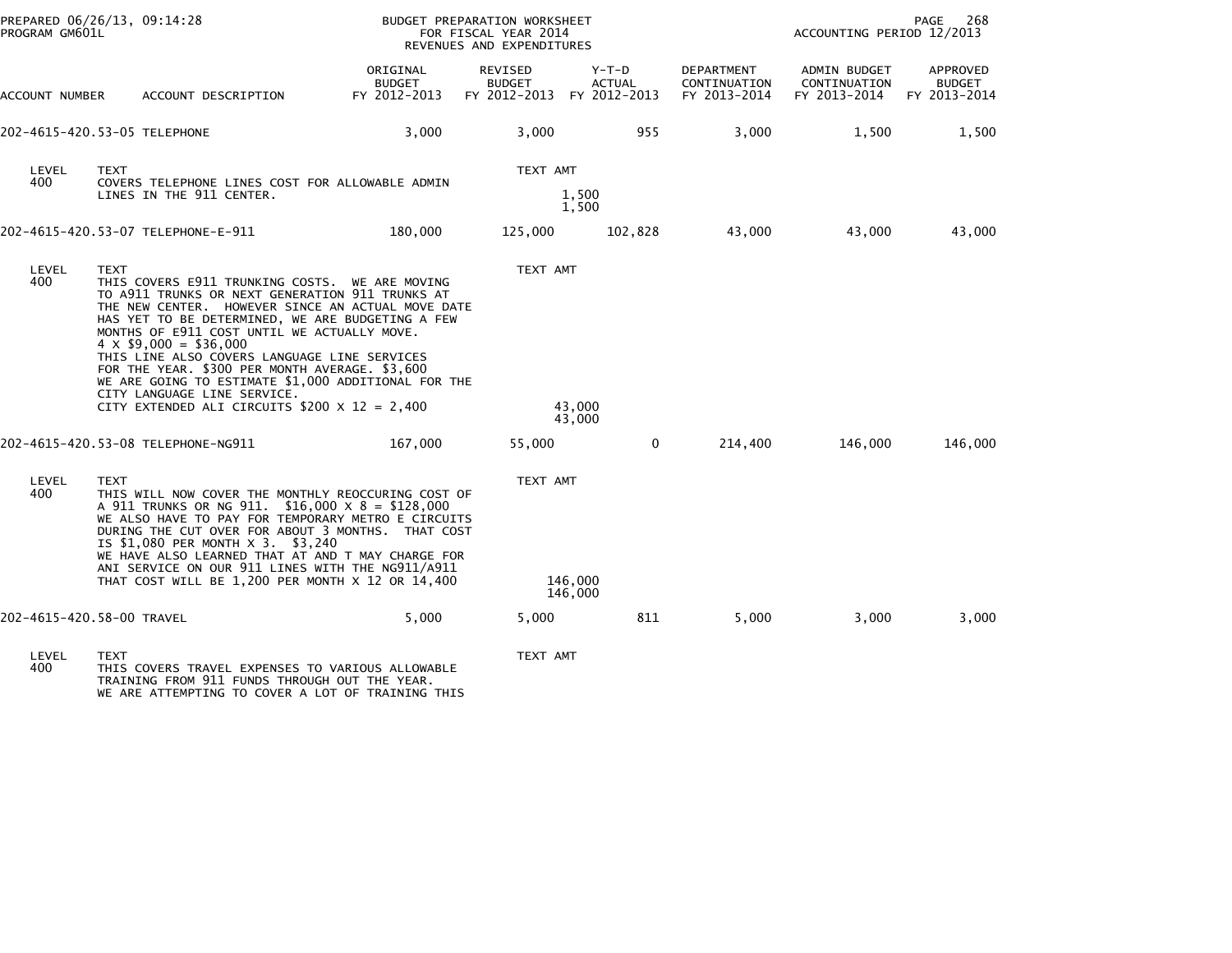| PROGRAM GM601L | PREPARED 06/26/13, 09:14:28                                                                                                                                                                                                                                                                                                                                                                                                                                                                                                                                                                                                   |                                           | BUDGET PREPARATION WORKSHEET<br>FOR FISCAL YEAR 2014<br>REVENUES AND EXPENDITURES |                        | 269<br>PAGE<br>ACCOUNTING PERIOD 12/2013   |                                              |                                           |
|----------------|-------------------------------------------------------------------------------------------------------------------------------------------------------------------------------------------------------------------------------------------------------------------------------------------------------------------------------------------------------------------------------------------------------------------------------------------------------------------------------------------------------------------------------------------------------------------------------------------------------------------------------|-------------------------------------------|-----------------------------------------------------------------------------------|------------------------|--------------------------------------------|----------------------------------------------|-------------------------------------------|
| ACCOUNT NUMBER | ACCOUNT DESCRIPTION                                                                                                                                                                                                                                                                                                                                                                                                                                                                                                                                                                                                           | ORIGINAL<br><b>BUDGET</b><br>FY 2012-2013 | REVISED<br><b>BUDGET</b><br>FY 2012-2013 FY 2012-2013                             | Y-T-D<br><b>ACTUAL</b> | DEPARTMENT<br>CONTINUATION<br>FY 2013-2014 | ADMIN BUDGET<br>CONTINUATION<br>FY 2013-2014 | APPROVED<br><b>BUDGET</b><br>FY 2013-2014 |
|                | YEAR IN HOUSE BUT WILL STILL NEED FUNDS TO COVER<br>OTHER CLASSES AS THEY ARISE.                                                                                                                                                                                                                                                                                                                                                                                                                                                                                                                                              |                                           |                                                                                   | 3,000<br>3,000         |                                            |                                              |                                           |
|                | 202-4615-420.59-00 TRAINING                                                                                                                                                                                                                                                                                                                                                                                                                                                                                                                                                                                                   | 7,000                                     | 7,000                                                                             | 2,193                  | 38,575                                     | 38,530                                       | 38,530                                    |
| LEVEL<br>400   | <b>TEXT</b><br>COVERS TRAINING COST ALLOWABLE FROM 911 FUNDS.<br>OVER THE LAST FEW YEARS THIS HAS REALLY OPENED UP<br>AND I EXPECT TO SEE MORE AND MORE TRAINING TO BE<br>ALLOWABLE FROM THIS LINE. FOR NEXT YEAR WE PLAN.<br>911 SUPERVISORS COURSE FOR ALL SHIFT SUPERVISORS.<br>3 DAY SUPERVISORS CLASS (JERYL BROWN) - \$1,800<br>EFD TRAINING - \$13,865<br>ELD TRAINING $-$ \$13,865<br>EMD TRAINING - CITY EMPLOYEES - ALREADY PURCHASED<br>EMD RECERT - $$1,000$<br>OTHER ALLOWABLE TRAINING THRU OUT THE YEAR - \$3000<br>AQUA TRAINING FOR ELD AND EFD - \$3,000<br>POLICE AND FIRE QA TRAINING (\$1000 EA) \$2,000 |                                           | TEXT AMT                                                                          | 38,530<br>38,530       |                                            |                                              |                                           |
|                | 202-4615-420.61-89 SOFTWARE LICENSES                                                                                                                                                                                                                                                                                                                                                                                                                                                                                                                                                                                          | 7,800                                     | 7,800                                                                             | $\mathbf{0}$           | $\mathbf{0}$                               | $\mathbf{0}$                                 | $\mathbf{0}$                              |
|                | 202-4615-420.61-95 SUPPLIES: OTHER SMALL EQMT                                                                                                                                                                                                                                                                                                                                                                                                                                                                                                                                                                                 | 6,000                                     | 36,212                                                                            | 31,037                 | 6,500                                      | 6,000                                        | 6,000                                     |
| LEVEL<br>400   | <b>TEXT</b><br>WILL COVER THE COST OF PURCHASING THE 4 WIRELESS<br>HEADSET BASES FROM THE CITY DISPATCH AS REQUIRED<br>BY OUR CONSOLIDATION AGREEMENT. \$2,669.00<br>WE ARE PLANNING ON ADDING 2 MORE THIS YEAR AS WELL<br>IT ALSO COVERS VARIOUS HEADSET NEEDS FOR THE                                                                                                                                                                                                                                                                                                                                                       |                                           | TEXT AMT                                                                          |                        |                                            |                                              |                                           |
|                | DEPARTMENT.                                                                                                                                                                                                                                                                                                                                                                                                                                                                                                                                                                                                                   |                                           |                                                                                   | 6,000<br>6,000         |                                            |                                              |                                           |
|                | 202-4615-420.72-20 C/A:E-911 FACILITY                                                                                                                                                                                                                                                                                                                                                                                                                                                                                                                                                                                         | $\mathbf 0$                               | $\mathbf 0$                                                                       | $\mathbf{0}$           | 0                                          | 0                                            | 0                                         |
|                | 202-4615-420.74-00 C/A:EQUIPMENT                                                                                                                                                                                                                                                                                                                                                                                                                                                                                                                                                                                              | 793,033                                   | 753,226                                                                           | 689,505                | $\mathbf 0$                                | 0                                            | 0                                         |
|                | 202-4615-420.74-10 C/A:DATA PROCESSING                                                                                                                                                                                                                                                                                                                                                                                                                                                                                                                                                                                        | 203,331                                   | 635,315                                                                           | 39,722                 | $\mathbf 0$                                | $\mathbf 0$                                  | $\mathbf 0$                               |
|                | 202-4615-420.74-30 C/A:SOFTWARE                                                                                                                                                                                                                                                                                                                                                                                                                                                                                                                                                                                               | 27,305                                    | 37,356                                                                            | 0                      | 155,000                                    | 155,000                                      | 155,000                                   |
|                |                                                                                                                                                                                                                                                                                                                                                                                                                                                                                                                                                                                                                               |                                           |                                                                                   |                        |                                            |                                              |                                           |

LEVEL TEXT TEXT AMT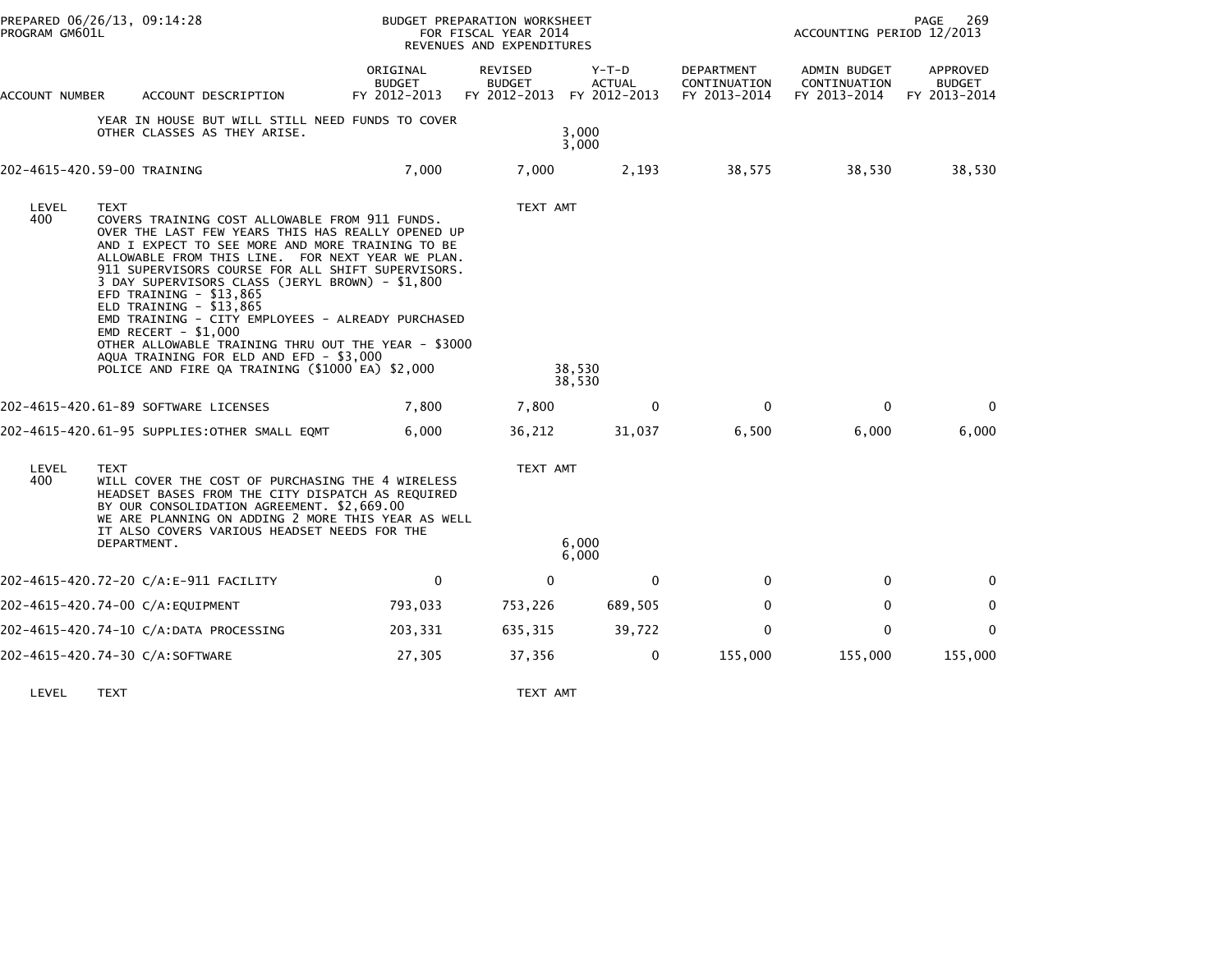| PROGRAM GM601L | PREPARED 06/26/13, 09:14:28                                                                                                                                                                                                                                                                                                                                                                                                                                                                           |                                           | BUDGET PREPARATION WORKSHEET<br>FOR FISCAL YEAR 2014<br>REVENUES AND EXPENDITURES |                                        | PAGE<br>270<br>ACCOUNTING PERIOD 12/2013   |                                              |                                           |
|----------------|-------------------------------------------------------------------------------------------------------------------------------------------------------------------------------------------------------------------------------------------------------------------------------------------------------------------------------------------------------------------------------------------------------------------------------------------------------------------------------------------------------|-------------------------------------------|-----------------------------------------------------------------------------------|----------------------------------------|--------------------------------------------|----------------------------------------------|-------------------------------------------|
| ACCOUNT NUMBER | ACCOUNT DESCRIPTION                                                                                                                                                                                                                                                                                                                                                                                                                                                                                   | ORIGINAL<br><b>BUDGET</b><br>FY 2012-2013 | REVISED<br><b>BUDGET</b><br>FY 2012-2013                                          | Y-T-D<br><b>ACTUAL</b><br>FY 2012-2013 | DEPARTMENT<br>CONTINUATION<br>FY 2013-2014 | ADMIN BUDGET<br>CONTINUATION<br>FY 2013-2014 | APPROVED<br><b>BUDGET</b><br>FY 2013-2014 |
| 400            | THE COUNTY IS PLANNING ON GOING WITH ELD AND EFD<br>PROTOCOLS THIS YEAR. THESE ARE THE SAME AS THE<br>CURRENT EMD PROTOCOLS WE USE, BUT FOR FIRE AND LAW<br>WE ALREADY PLACED THE TRAINING COST IN THE THAT<br>LINE ITEM. THIS REQUEST IS AT THE DIRECTION OF<br>THE 911 TELCOM BOARD.<br>THIS PRICE INCLUDE, CARDSET, SOFTWARE UPGRADES,<br>INSTALLTION SUPPORT, CONFIGURATION, CONSULTING,<br>ETC FOR A TURN KEY SOLUTION. IT DOES NOT INCLUDE<br>TRAINING WHICH IS IN ANOTHER LINE OF THIS BUDGET. |                                           |                                                                                   | 155,000<br>155,000                     |                                            |                                              |                                           |
|                | 202-4615-420.76-20 F/A:DP EQUIPMENT                                                                                                                                                                                                                                                                                                                                                                                                                                                                   | 0                                         | 64,812                                                                            | 60,552                                 | 20,000                                     | 10,000                                       | 10,000                                    |
| LEVEL<br>400   | <b>TEXT</b><br>THIS AMOUNT IS BEING FUNDED AT THE REQUEST OF<br>IT DEPARTMENT SO THAT WE HAVE SOME MONEY IN THE<br>BUDGET TO COVER ANY UNFORESEEN DP EQUIPMENT NEEDS<br>RELATED TO THE MOVE INTO THE NEW CENTER.                                                                                                                                                                                                                                                                                      |                                           | TEXT AMT                                                                          | 10,000<br>10,000                       |                                            |                                              |                                           |
|                |                                                                                                                                                                                                                                                                                                                                                                                                                                                                                                       | 6,000                                     | 10,845                                                                            | 10,723                                 | 6,000                                      | 5,000                                        | 5,000                                     |
| LEVEL<br>400   | <b>TEXT</b><br>COVERS REPLACEMENT CHAIRS FOR THE 911 CENTER.                                                                                                                                                                                                                                                                                                                                                                                                                                          |                                           | TEXT AMT                                                                          | 5,000<br>5,000                         |                                            |                                              |                                           |
|                | 202-4615-420.76-90 F/A:OTHER                                                                                                                                                                                                                                                                                                                                                                                                                                                                          | $\mathbf{0}$                              | 5,305                                                                             | 5,302                                  | $\mathbf{0}$                               | 0                                            | $\Omega$                                  |
|                | 202-4615-420.98-00 RESERVE                                                                                                                                                                                                                                                                                                                                                                                                                                                                            | $\mathbf{0}$                              | $\mathbf{0}$                                                                      | $\mathbf{0}$                           | $\mathbf{0}$                               | $\mathbf{0}$                                 | $\mathbf 0$                               |
| *.             | <b>EXPENDITURE</b>                                                                                                                                                                                                                                                                                                                                                                                                                                                                                    | 1,566,335                                 | 1,966,737                                                                         | 1,081,137                              | 622,475                                    | 610,198                                      | 610,198                                   |
| **             | EMERGENCY TELEPHONE SYS                                                                                                                                                                                                                                                                                                                                                                                                                                                                               | 1,566,335                                 | 1,966,737                                                                         | 1,081,137                              | 622,475                                    | 610,198                                      | 610,198                                   |
| ***            | TELECOMMUNICATIONS                                                                                                                                                                                                                                                                                                                                                                                                                                                                                    | 1,566,335                                 |                                                                                   | 1,966,737 1,081,137                    | 622,475                                    | 610,198                                      | 610,198                                   |
| ****           | EMERGENCY TELEPHONE SYS                                                                                                                                                                                                                                                                                                                                                                                                                                                                               | $\mathbf 0$                               | $\mathbf 0$                                                                       | 168,652                                | 622,475                                    | 0                                            | 0                                         |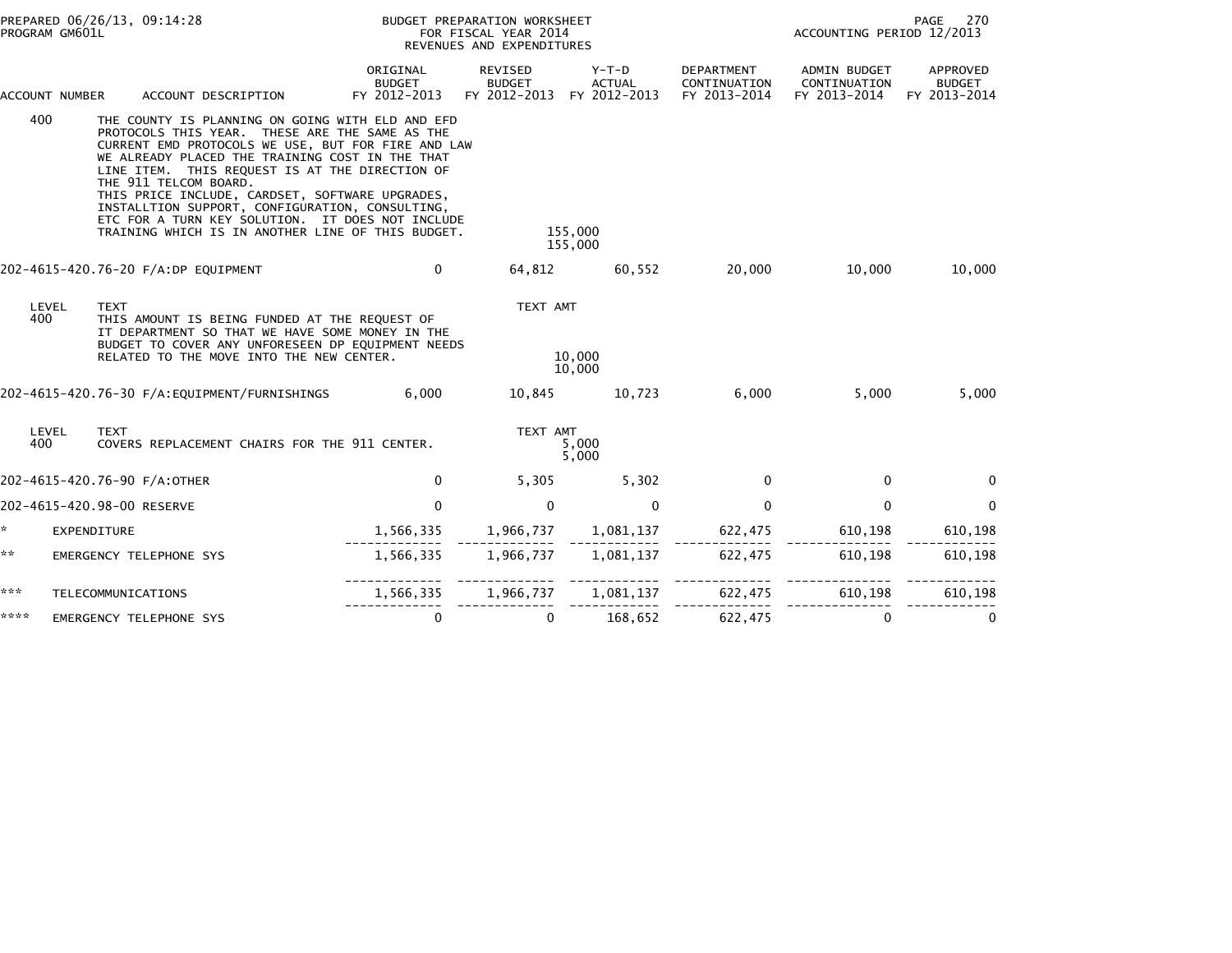|                | PREPARED 06/26/13, 09:14:28 |  |
|----------------|-----------------------------|--|
| PROGRAM GM601L |                             |  |

# PREPARED 06/26/13, 09:14:28 BUDGET PREPARATION WORKSHEET PAGE 271PROGRAM GM601L FOR FISCAL YEAR 2014 ACCOUNTING PERIOD 12/2013 REVENUES AND EXPENDITURES

PAGE 271<br>ACCOUNTING PERIOD 12/2013

| ACCOUNT NUMBER                       | ACCOUNT DESCRIPTION                         | ORIGINAL<br><b>BUDGET</b><br>FY 2012-2013 | REVISED<br><b>BUDGET</b><br>FY 2012-2013 | $Y-T-D$<br><b>ACTUAL</b><br>FY 2012-2013 | DEPARTMENT<br>CONTINUATION<br>FY 2013-2014 | ADMIN BUDGET<br>CONTINUATION<br>FY 2013-2014 | <b>APPROVED</b><br><b>BUDGET</b><br>FY 2013-2014 |
|--------------------------------------|---------------------------------------------|-------------------------------------------|------------------------------------------|------------------------------------------|--------------------------------------------|----------------------------------------------|--------------------------------------------------|
| 203-4123-331.77-09 SFR 2009 GRANT    |                                             | 397,000-                                  | 397,000-                                 | 396,777-                                 | 0                                          | $\bf{0}$                                     | $\bf{0}$                                         |
|                                      | 203-4123-331.77-10 SFR 2011 GRANT-FY 2012   | $160,000 -$                               | $160,000 -$                              | 103, 129-                                | 0                                          | 0                                            | 0                                                |
| 203-4123-331.87-01 URP 2011          |                                             | $75,000-$                                 | 75,000-                                  | 75,000-                                  | 0                                          | 0                                            | 0                                                |
| 203-4123-331.87-02 URP 2012          |                                             | 0                                         | $75,000 -$                               | $37,500-$                                | 0                                          | 0                                            | 0                                                |
|                                      | 203-4123-331.89-01 HOME PROGRAM INCOME      | $10,000 -$                                | $10,000 -$                               | $10,000 -$                               | 0                                          | $\Omega$                                     | $\bf{0}$                                         |
| 203-4123-331.89-06 HOME 2006         |                                             | $108,667-$                                | $108,667-$                               | $108,668-$                               | 0                                          | $\Omega$                                     | 0                                                |
| 203-4123-331.89-07 HOME 2007         |                                             | $106,068-$                                | $106,068-$                               | $106,060 -$                              | 0                                          | 0                                            | $\bf{0}$                                         |
| 203-4123-331.89-09 HOME 2009         |                                             | 159,189-                                  | 159,189-                                 | 159,189-                                 | 0                                          | 0                                            | 0                                                |
| 203-4123-331.89-10 HOME 2010         |                                             | $200, 919 -$                              | $200, 919 -$                             | $200, 919 -$                             | 0                                          | $\Omega$                                     | $\bf{0}$                                         |
| 203-4123-331.89-11 HOME 2011         |                                             | 199,791-                                  | 199,791-                                 | 199,734-                                 | 0                                          | 0                                            | 0                                                |
| 203-4123-331.89-12 HOME 2012         |                                             | 185,460-                                  | 185,460-                                 | 47,736-                                  | 0                                          | 0                                            | $\bf{0}$                                         |
| 203-4123-331.89-13 HOME 2013         |                                             | 0                                         | 146,697-                                 | $\Omega$                                 | 0                                          | 0                                            | $\bf{0}$                                         |
| 203-4123-334.80-05 CDBG 2005 GRANT   |                                             | 400,000-                                  | $400,000 -$                              | 399,493-                                 | 0                                          | 0                                            | $\bf{0}$                                         |
| 203-4123-334.80-08 CDBG 2008 GRANT   |                                             | $400,000 -$                               | $400,000 -$                              | $400,000 -$                              | 0                                          | 0                                            | $\Omega$                                         |
| 203-4123-334.80-10 CDBG-R 2010 GRANT |                                             | $100,000 -$                               | $100,000 -$                              | $100,000 -$                              | 0                                          | 0                                            | $\bf{0}$                                         |
|                                      | 203-4123-334.80-11 CDBG / CDBG 2011 GRANT   | 0                                         | $400,000 -$                              | $5,930-$                                 | 0                                          | 0                                            | 0                                                |
|                                      | 203-4123-334.96-00 DUKE HOME ENGERY LOAN PL | 280,000-                                  | $280,000 -$                              | $192,500-$                               | 0                                          | 0                                            | $\Omega$                                         |
|                                      | 203-4123-334.97-00 LEAD ASSIT PARTERSHIP PL | 88,000-                                   | $88,000 -$                               | $22,495-$                                | 0                                          | 0                                            | 0                                                |
|                                      | 203-4123-391.10-00 TRANSFER FROM FUND 101   | $25,000-$                                 | $25,000 -$                               | $25,000-$                                | 0                                          | 0                                            | $\bf{0}$                                         |
| <b>REVENUE</b>                       | 203-4123-410.90-07 CDBG 2011/ADMINISTRATION | 2,895,094-<br>$\Omega$                    | 3,516,791-<br>38,000                     | 2,590,130-<br>5,000                      | 0<br>0                                     | 0<br>0                                       | 0<br>$\Omega$                                    |
|                                      | 203-4123-410.90-08 CDBG 2011/SOFT COSTS     | 0                                         | 22,000                                   |                                          | 0                                          | 0                                            |                                                  |
|                                      | 203-4123-410.90-09 CDBG 2011/REHABILITATION | 0                                         | 340,000                                  | 0                                        | 0                                          | 0                                            | 0                                                |
|                                      | 203-4123-410.90-42 CDBG 2005:ADMINISTRATION | 53,000                                    | 53,000                                   | 53,000                                   | 0                                          | $\Omega$                                     | 0                                                |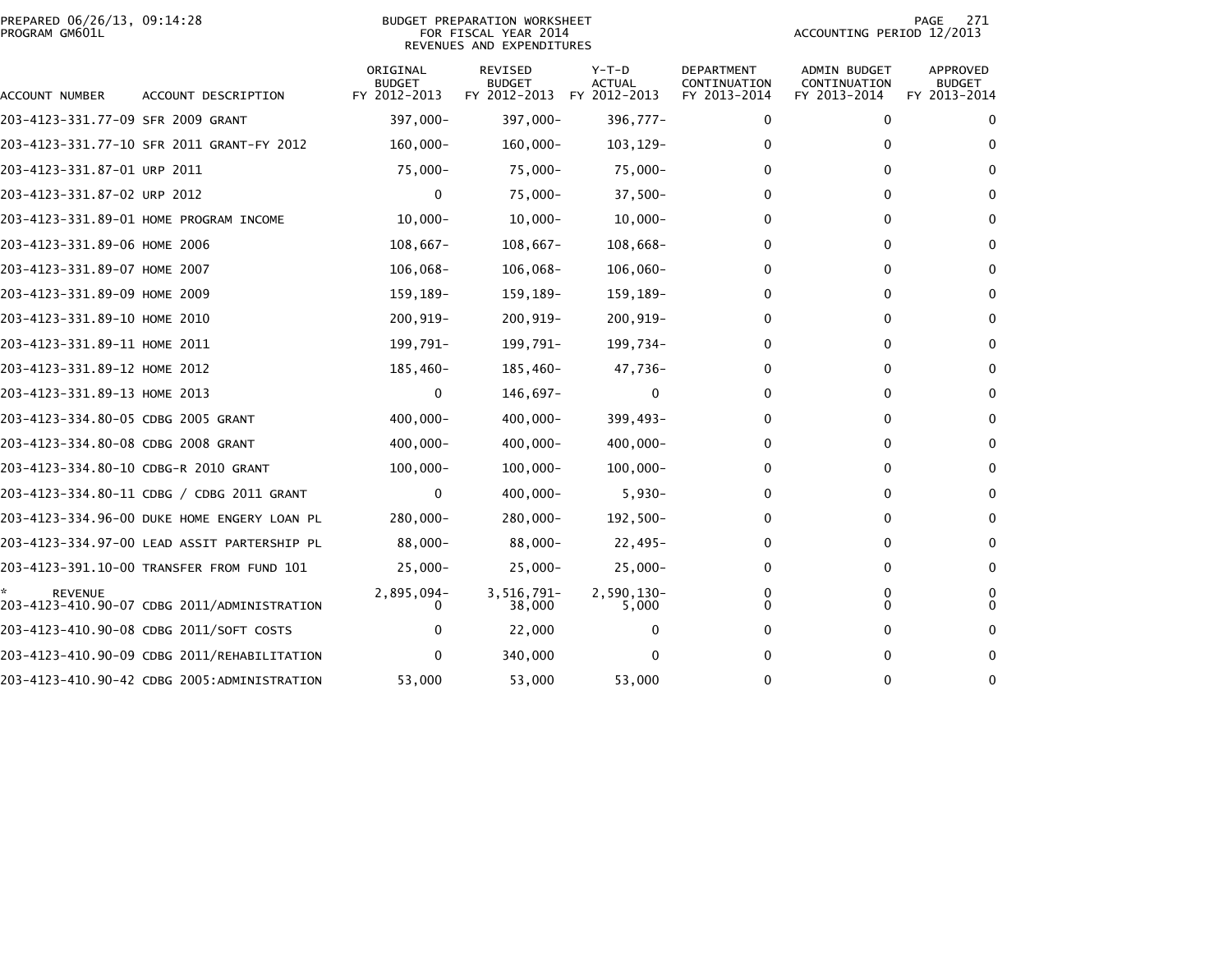# PREPARED 06/26/13, 09:14:28<br>PROGRAM GM601L

### BUDGET PREPARATION WORKSHEET<br>FOR FISCAL YEAR 2014 REVENUES AND EXPENDITURES

PAGE 272<br>ACCOUNTING PERIOD 12/2013

| ACCOUNT NUMBER                       | ACCOUNT DESCRIPTION                          | ORIGINAL<br><b>BUDGET</b><br>FY 2012-2013 | <b>REVISED</b><br><b>BUDGET</b><br>FY 2012-2013 | $Y-T-D$<br><b>ACTUAL</b><br>FY 2012-2013 | <b>DEPARTMENT</b><br>CONTINUATION<br>FY 2013-2014 | ADMIN BUDGET<br>CONTINUATION<br>FY 2013-2014 | APPROVED<br><b>BUDGET</b><br>FY 2013-2014 |
|--------------------------------------|----------------------------------------------|-------------------------------------------|-------------------------------------------------|------------------------------------------|---------------------------------------------------|----------------------------------------------|-------------------------------------------|
|                                      | 203-4123-410.90-43 CDBG 2005:REHABILITATION  | 347,000                                   | 347,000                                         | 346,493                                  | 0                                                 | $\mathbf{0}$                                 | $\Omega$                                  |
|                                      | 203-4123-410.90-44 HOME 2006:ADMINISTRATION  | 8,667                                     | 8,667                                           | 8,667                                    | 0                                                 | 0                                            | $\Omega$                                  |
|                                      | 203-4123-410.90-46 HOME 2006:REHABILITATION  | 100,000                                   | 100,000                                         | 100,000                                  | 0                                                 | 0                                            | 0                                         |
|                                      | 203-4123-410.90-48 HOME 2006:E SPENCER       | 25,000                                    | 25,000                                          | 25,000                                   | 0                                                 | 0                                            | $\Omega$                                  |
|                                      | 203-4123-410.90-49 HOME 2007:ADMINISTRATION  | 7,629                                     | 7,629                                           | 7,629                                    | 0                                                 | 0                                            | $\Omega$                                  |
|                                      | 203-4123-410.90-52 HOME 2007:REHABILITATION  | 51,000                                    | 51,000                                          | 50,992                                   | 0                                                 | 0                                            | $\Omega$                                  |
|                                      | 203-4123-410.90-53 HOME 2007:DOWN PMT ASSIST | 10,000                                    | 10,000                                          | 10,000                                   | 0                                                 | 0                                            | $\Omega$                                  |
|                                      | 203-4123-410.90-54 HOME 2007:NEW CONSTRUCTIO | 47,439                                    | 47,439                                          | 47,439                                   | 0                                                 | 0                                            | $\Omega$                                  |
|                                      | 203-4123-410.90-57 CDBG 2008:ADMINISTRATION  | 40,000                                    | 40,000                                          | 40,000                                   | 0                                                 | 0                                            | $\Omega$                                  |
|                                      | 203-4123-410.90-58 CDBG 2008:REHABILITATION  | 360,000                                   | 360,000                                         | 360,000                                  | 0                                                 | 0                                            | $\Omega$                                  |
|                                      | 203-4123-410.90-61 SFR 2009:REHABILITATION   | 320,000                                   | 320,000                                         | 320,000                                  | 0                                                 | 0                                            | 0                                         |
|                                      | 203-4123-410.90-63 SFR 2009:SOFT COST        | 45,000                                    | 45,000                                          | 45,000                                   | 0                                                 | 0                                            | $\Omega$                                  |
|                                      | 203-4123-410.90-64 SFR 2009:ADMINISTRATION   | 32,000                                    | 32,000                                          | 31,778                                   | 0                                                 | 0                                            | $\Omega$                                  |
|                                      | 203-4123-410.90-66 HOME 2009:REHABILITATION  | 105,178                                   | 105,178                                         | 105,178                                  | 0                                                 | 0                                            | 0                                         |
|                                      | 203-4123-410.90-67 HOME 2009:NEW CONSTRUCTIO | 45,000                                    | 45,000                                          | 45,000                                   | 0                                                 | 0                                            | $\Omega$                                  |
|                                      | 203-4123-410.90-68 HOME 2009:ADMINISTRATION  | 9,011                                     | 9,011                                           | 9,011                                    | 0                                                 | 0                                            | $\Omega$                                  |
|                                      | 203-4123-410.90-69 DUKE HOME ENERGY EXPEND   | 280,000                                   | 280,000                                         | 201,047                                  | 0                                                 | 0                                            | 0                                         |
| 203-4123-410.90-71 LAPP EXPENDITURES |                                              | 88,000                                    | 88,000                                          | 22,495                                   | 0                                                 | 0                                            | 0                                         |
|                                      |                                              | 11,373                                    | 11,373                                          | 11,373                                   | 0                                                 | 0                                            | 0                                         |
|                                      | 203-4123-410.90-74 HOME 2010:REHABILITATION  | 189,546                                   | 189,546                                         | 189,546                                  | 0                                                 | 0                                            | $\Omega$                                  |
|                                      | 203-4123-410.90-76 CDBG-R EXPENDITURES       | 100,000                                   | 100,000                                         | 100,000                                  | 0                                                 | 0                                            | $\Omega$                                  |
|                                      |                                              | 10,498                                    | 10,498                                          | 8,300                                    | 0                                                 | 0                                            | $\Omega$                                  |
|                                      | 203-4123-410.90-82 HOME 2012:REHABILITATION  | 174,962                                   | 174,962                                         | 131,835                                  | 0                                                 | $\Omega$                                     | $\mathbf{0}$                              |
|                                      | 203-4123-410.90-83 SFR 2011:ADMINISTRATION   | 15,000                                    | 15,000                                          | 9,329                                    | 0                                                 | $\Omega$                                     | $\mathbf{0}$                              |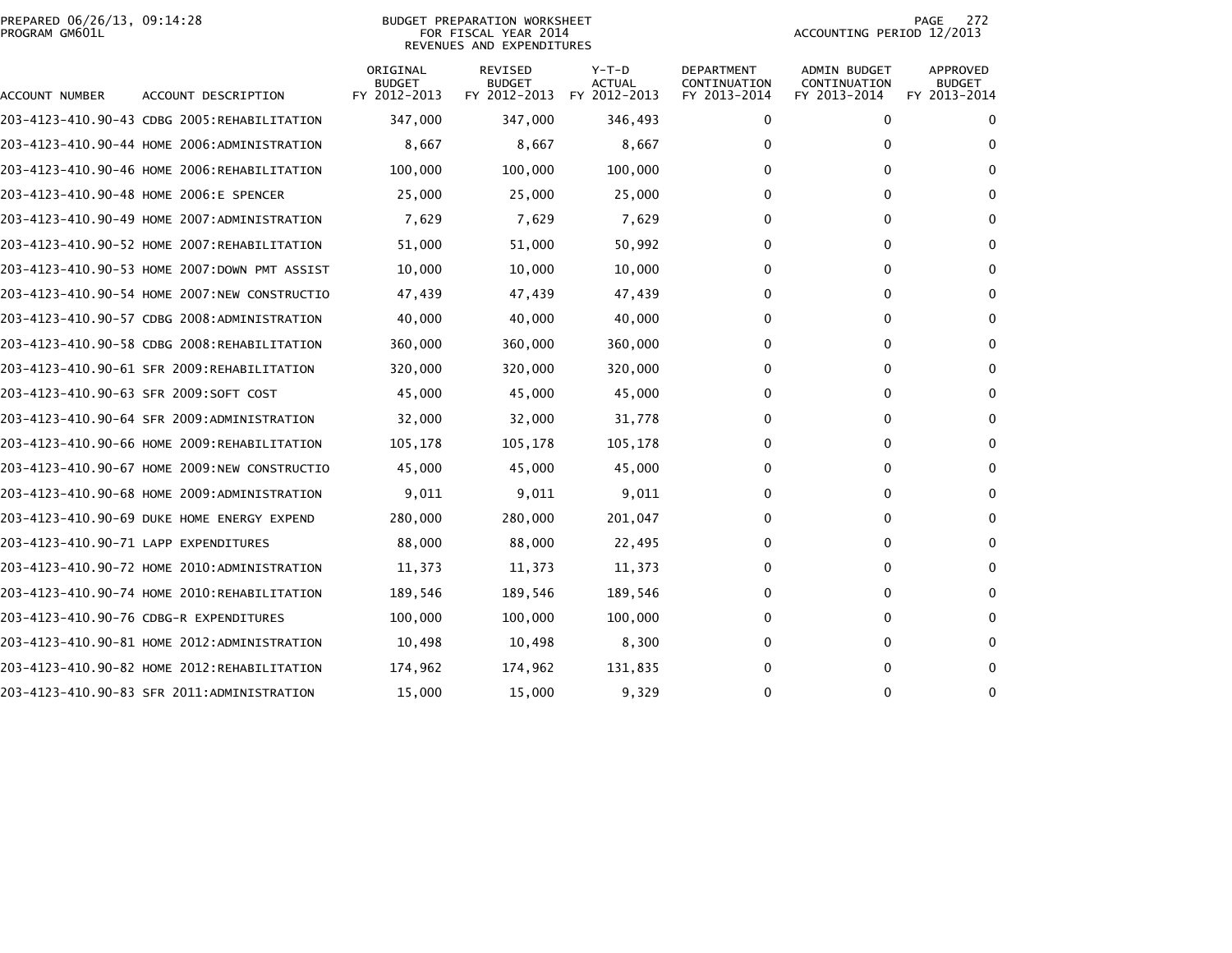| PREPARED 06/26/13, 09:14:28<br>PROGRAM GM601L |                                             |                                           | BUDGET PREPARATION WORKSHEET<br>FOR FISCAL YEAR 2014<br>REVENUES AND EXPENDITURES |                                          |                                                   | 273<br>PAGE<br>ACCOUNTING PERIOD 12/2013            |                                           |  |  |
|-----------------------------------------------|---------------------------------------------|-------------------------------------------|-----------------------------------------------------------------------------------|------------------------------------------|---------------------------------------------------|-----------------------------------------------------|-------------------------------------------|--|--|
| ACCOUNT NUMBER                                | ACCOUNT DESCRIPTION                         | ORIGINAL<br><b>BUDGET</b><br>FY 2012-2013 | <b>REVISED</b><br><b>BUDGET</b><br>FY 2012-2013                                   | $Y-T-D$<br><b>ACTUAL</b><br>FY 2012-2013 | <b>DEPARTMENT</b><br>CONTINUATION<br>FY 2013-2014 | <b>ADMIN BUDGET</b><br>CONTINUATION<br>FY 2013-2014 | APPROVED<br><b>BUDGET</b><br>FY 2013-2014 |  |  |
|                                               | 203-4123-410.90-84 SFR 2011:SOFT COSTS      | 14,700                                    | 14,700                                                                            | 11,575                                   | 0                                                 | 0                                                   | $\Omega$                                  |  |  |
|                                               | 203-4123-410.90-85 SFR 2011:REHABILITATION  | 130,300                                   | 130,300                                                                           | 105,601                                  | O.                                                | 0                                                   | 0                                         |  |  |
|                                               | 203-4123-410.90-86 URP 2011:ADMINISTRATION  | 8,400                                     | 6,958                                                                             | 6,958                                    | 0                                                 | $\Omega$                                            | $\mathbf{0}$                              |  |  |
|                                               | 203-4123-410.90-87 URP 2011:REHABILITATION  | 66,600                                    | 68,042                                                                            | 68,042                                   | 0                                                 | $\Omega$                                            | $\mathbf{0}$                              |  |  |
|                                               | 203-4123-410.90-88 URP 2012:ADMINISTRATION  | $\mathbf{0}$                              | 8,400                                                                             | 1,150                                    | 0                                                 | 0                                                   | $\mathbf{0}$                              |  |  |
|                                               | 203-4123-410.90-89 URP 2012:REHABILITATION  | $\mathbf{0}$                              | 66,600                                                                            | 8,816                                    | 0                                                 | $\mathbf{0}$                                        | $\mathbf{0}$                              |  |  |
|                                               | 203-4123-410.90-96 HOME 2013:ADMINISTRATION | $\Omega$                                  | 8,304                                                                             | $\Omega$                                 | 0                                                 | $\Omega$                                            | $\mathbf{0}$                              |  |  |
|                                               | 203-4123-410.90-97 HOME 2013:REHABILITATION | 0                                         | 138,393                                                                           | 1,020                                    | 0                                                 | $\mathbf{0}$                                        | 0                                         |  |  |
|                                               | 203-4123-419.90-77 HOME 2011:ADMINISTRATION | 11.309                                    | 11,309                                                                            | 11,309                                   | 0                                                 | $\mathbf{0}$                                        | $\mathbf{0}$                              |  |  |
|                                               | 203-4123-419.90-78 HOME 2011:REHABILITATION | 188,482                                   | 188,482                                                                           | 188,482                                  | 0                                                 | $\mathbf{0}$                                        | 0                                         |  |  |
| *.<br><b>EXPENDITURE</b>                      |                                             | 2,895,094                                 | 3,516,791                                                                         | 2,687,065                                | 0                                                 | 0                                                   | 0                                         |  |  |
| **                                            | COMMUNITY DEV BLOCK GRANT                   | 0                                         | 0                                                                                 | 96,935                                   | $\mathbf{0}$                                      | $\mathbf{0}$                                        | $\mathbf{0}$                              |  |  |
| ***                                           | GENERAL GOVERNMENT                          | 0                                         |                                                                                   | 96,935                                   |                                                   | 0                                                   |                                           |  |  |
| ****                                          | CDBG/HOME GRANT FUND                        | 0                                         |                                                                                   | 96,935                                   |                                                   | 0                                                   | $\bf{0}$                                  |  |  |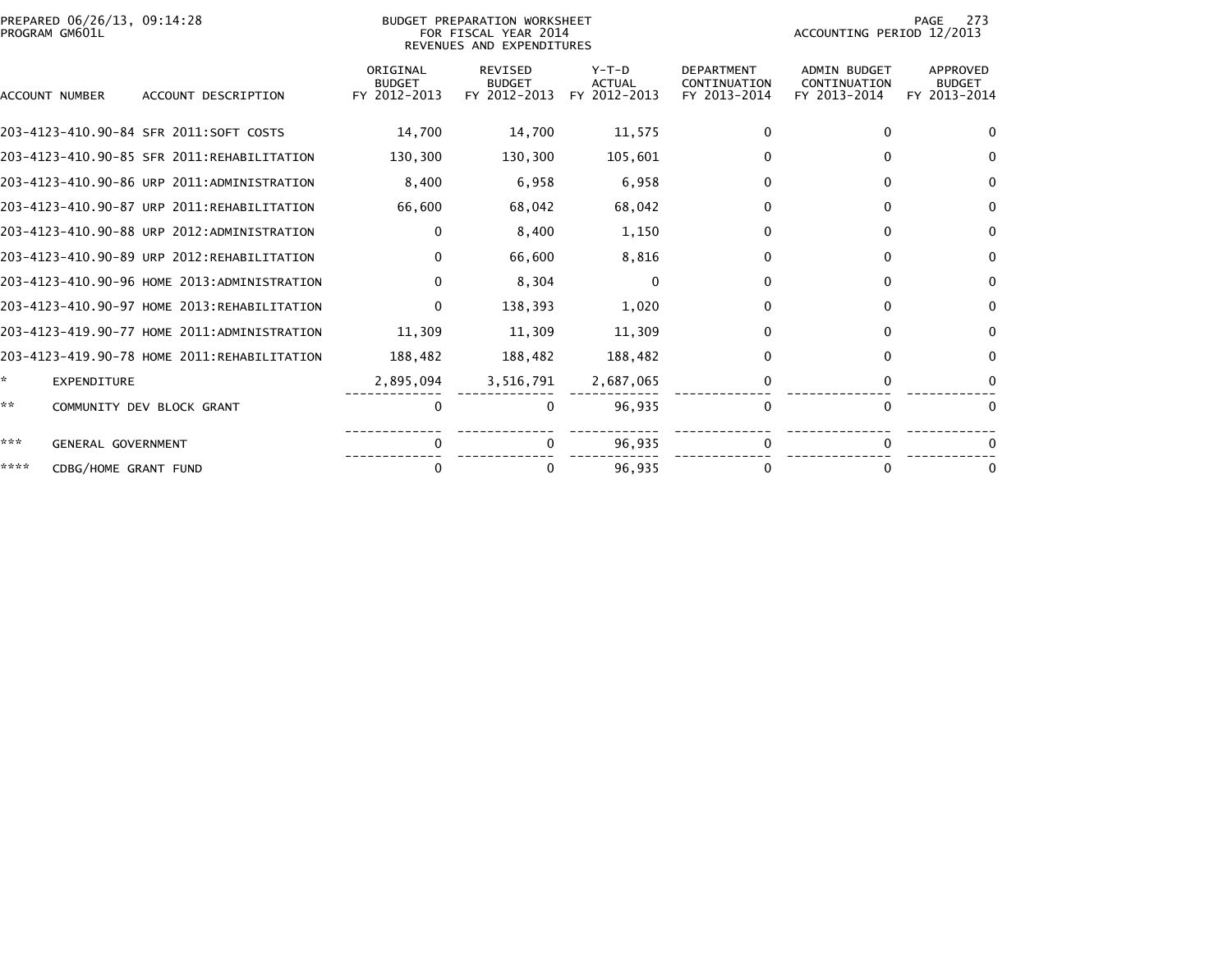| PREPARED 06/26/13, 09:14:28<br>PROGRAM GM601L      |                                           | BUDGET PREPARATION WORKSHEET<br>FOR FISCAL YEAR 2014<br>REVENUES AND EXPENDITURES |                                          |                                                   | ACCOUNTING PERIOD 12/2013                           | -274<br>PAGE                              |
|----------------------------------------------------|-------------------------------------------|-----------------------------------------------------------------------------------|------------------------------------------|---------------------------------------------------|-----------------------------------------------------|-------------------------------------------|
| ACCOUNT NUMBER<br>ACCOUNT DESCRIPTION              | ORIGINAL<br><b>BUDGET</b><br>FY 2012-2013 | REVISED<br><b>BUDGET</b><br>FY 2012-2013                                          | $Y-T-D$<br><b>ACTUAL</b><br>FY 2012-2013 | <b>DEPARTMENT</b><br>CONTINUATION<br>FY 2013-2014 | <b>ADMIN BUDGET</b><br>CONTINUATION<br>FY 2013-2014 | APPROVED<br><b>BUDGET</b><br>FY 2013-2014 |
| 313-8085-334.80-20 CDBG-ED 2008 GRANT              | 384,000-                                  | 173,012-                                                                          |                                          |                                                   |                                                     | 0                                         |
| 313-8085-334.84-00 NC RURAL CENTER GRANT           | 281,000-                                  | $91,000 -$                                                                        |                                          |                                                   |                                                     | $\bf{0}$                                  |
| 313-8085-361.00-00 INTEREST REVENUE                | $\mathbf{0}$                              |                                                                                   |                                          |                                                   |                                                     | $\Omega$                                  |
| 313-8085-365.04-80 CONTRIBUTIONS-RDH TIRE          | $35,000 -$                                | $35,000 -$                                                                        | $35,000 -$                               |                                                   |                                                     | $\Omega$                                  |
| 313-8085-391.10-00 TRANSFER FROM FUND 101          | $\mathbf{0}$                              | 400,988-                                                                          | 365,988-                                 |                                                   |                                                     | $\Omega$                                  |
| *<br>REVENUE<br>313-8085-495.73-85 C/A:WATER LINES | 700,000-<br>700,000                       | 700,000-<br>700,000                                                               | 400,988-<br>400,988                      |                                                   |                                                     |                                           |
| *.<br><b>EXPENDITURE</b>                           | 700,000                                   | 700,000                                                                           | 400,988                                  |                                                   |                                                     |                                           |
| **<br><b>RDH TIRE WATER</b>                        | $\Omega$                                  |                                                                                   |                                          |                                                   |                                                     | $\Omega$                                  |
| ***<br>CONSTRUCTION IN PROGRESS                    | $\Omega$                                  |                                                                                   | $\Omega$                                 | <sup>0</sup>                                      | $\Omega$                                            | $\Omega$                                  |
| ****<br><b>RDH TIRE WATER</b>                      |                                           |                                                                                   |                                          |                                                   |                                                     |                                           |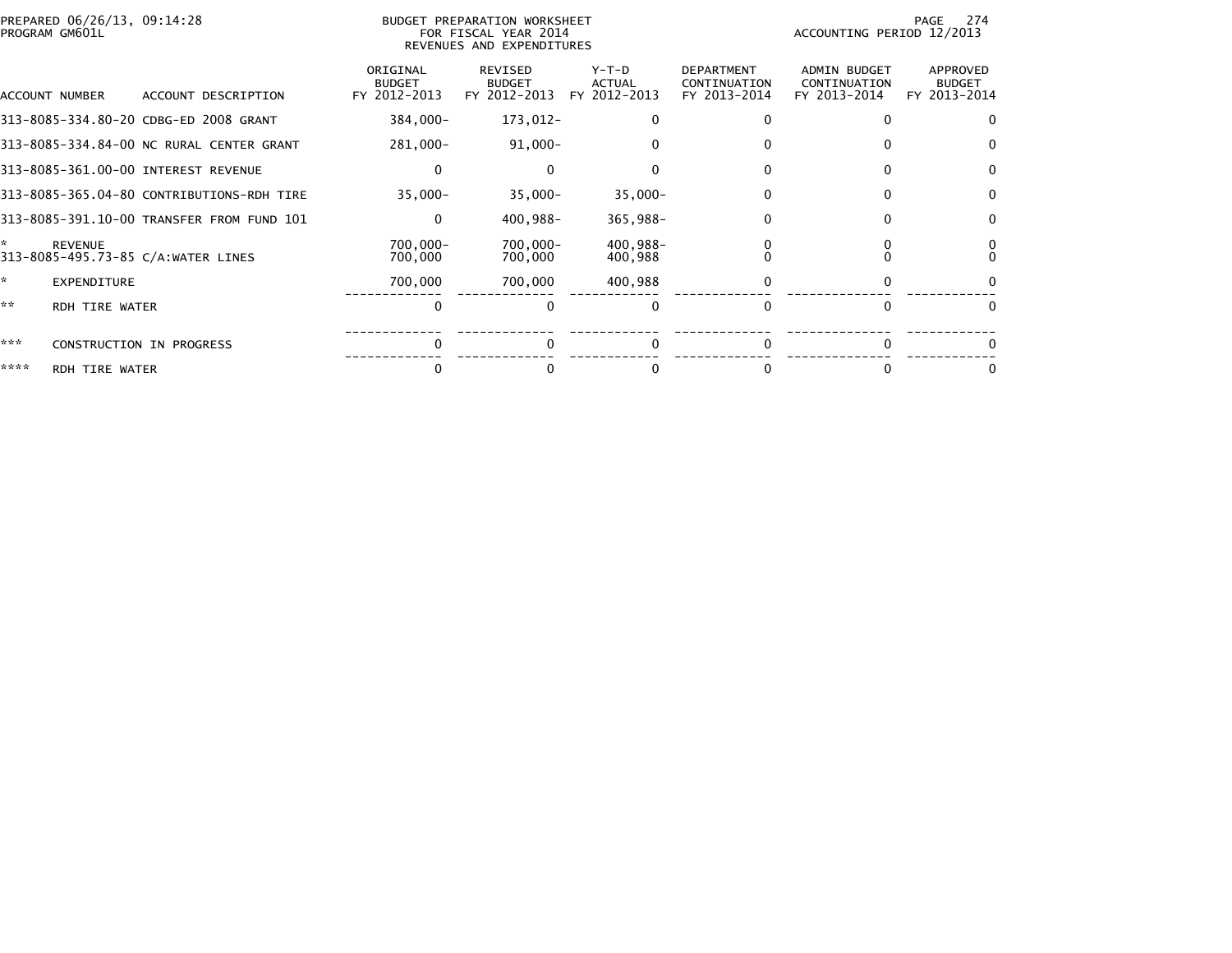| PREPARED 06/26/13, 09:14:28<br>PROGRAM GM601L |                                               |                                           | BUDGET PREPARATION WORKSHEET<br>FOR FISCAL YEAR 2014<br>REVENUES AND EXPENDITURES |                                 |                                                   | ACCOUNTING PERIOD 12/2013                    | 275<br>PAGE                               |
|-----------------------------------------------|-----------------------------------------------|-------------------------------------------|-----------------------------------------------------------------------------------|---------------------------------|---------------------------------------------------|----------------------------------------------|-------------------------------------------|
| ACCOUNT NUMBER                                | DESCRIPTION<br><b>ACCOUNT</b>                 | ORIGINAL<br><b>BUDGET</b><br>FY 2012-2013 | REVISED<br><b>BUDGET</b><br>FY 2012-2013                                          | Y-T-D<br>ACTUAL<br>FY 2012-2013 | <b>DEPARTMENT</b><br>CONTINUATION<br>FY 2013-2014 | ADMIN BUDGET<br>CONTINUATION<br>FY 2013-2014 | APPROVED<br><b>BUDGET</b><br>FY 2013-2014 |
| 314-8020-361.00-00 INTEREST REVENUE           |                                               | 0                                         |                                                                                   | $3,433-$                        | 0                                                 |                                              |                                           |
|                                               | 314-8020-390.10-00 OFS: INSTALLMENT PURCHASES | $3,400,000 -$                             | $3.400.000 -$                                                                     | $3,400,000 -$                   | 0                                                 | $3,400,000 -$                                | $3,400,000 -$                             |
| 314-8020-390.30-00 OFS:BOND PROCEEDS          |                                               | 0                                         |                                                                                   | 0                               |                                                   |                                              | 0                                         |
| ÷<br><b>REVENUE</b>                           | 314-8020-495.77-30 CIP:FIXTURES/FURNISHINGS   | $3,400,000 -$<br>412.700                  | $3,400,000 -$<br>209,435                                                          | $3,403,433-$<br>209,435         |                                                   | $3,400,000 -$<br>209,435                     | $3,400,000 -$<br>209,435                  |
|                                               | 314-8020-495.77-75 CONSTRUCTION:GENERAL       | 2,987,300                                 | 3,190,565                                                                         | 3,179,576                       | $\Omega$                                          | 3,190,565                                    | 3,190,565                                 |
| ÷.<br><b>EXPENDITURE</b>                      |                                               | 3,400,000                                 | 3,400,000                                                                         | 3,389,011                       | 0                                                 | 3.400.000                                    | 3,400,000                                 |
| **<br>SCHOOL CONSTRUCTION                     |                                               | 0                                         |                                                                                   | 14,422-                         |                                                   |                                              |                                           |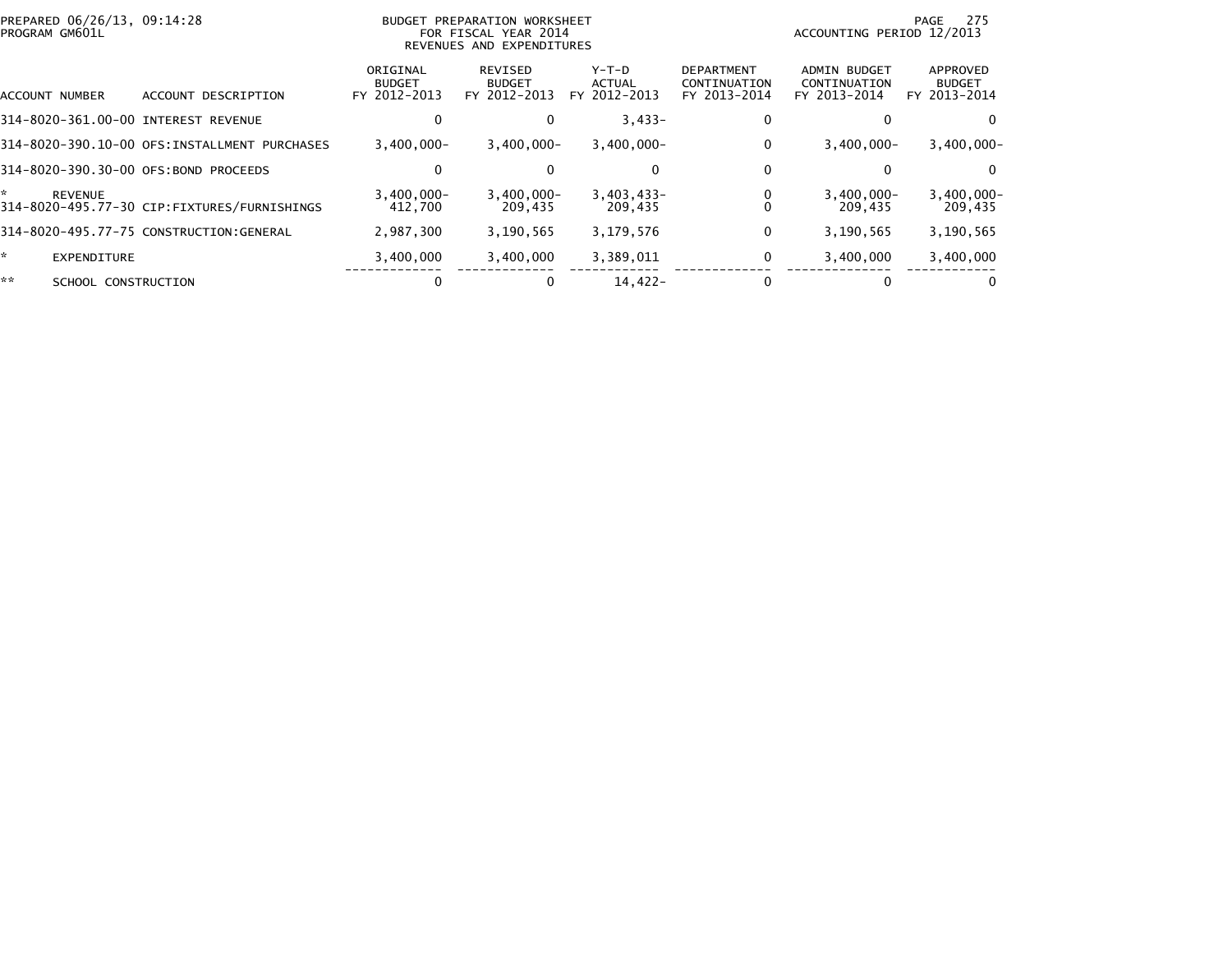| PREPARED 06/26/13, 09:14:28<br>PROGRAM GM601L |                                            |                                           | BUDGET PREPARATION WORKSHEET<br>FOR FISCAL YEAR 2014<br>REVENUES AND EXPENDITURES |                                          |                                                   | ACCOUNTING PERIOD 12/2013                           | 276<br>PAGE                               |
|-----------------------------------------------|--------------------------------------------|-------------------------------------------|-----------------------------------------------------------------------------------|------------------------------------------|---------------------------------------------------|-----------------------------------------------------|-------------------------------------------|
| ACCOUNT NUMBER                                | ACCOUNT DESCRIPTION                        | ORIGINAL<br><b>BUDGET</b><br>FY 2012-2013 | REVISED<br><b>BUDGET</b><br>FY 2012-2013                                          | $Y-T-D$<br><b>ACTUAL</b><br>FY 2012-2013 | <b>DEPARTMENT</b><br>CONTINUATION<br>FY 2013-2014 | <b>ADMIN BUDGET</b><br>CONTINUATION<br>FY 2013-2014 | APPROVED<br><b>BUDGET</b><br>FY 2013-2014 |
|                                               | 314-8075-361.00-00 INTEREST REVENUE        | 0                                         |                                                                                   | 28,508-                                  |                                                   |                                                     | 0                                         |
|                                               | 314-8075-390.30-00 OFS:BOND PROCEEDS       | 12,000,000-                               | 12,000,000-                                                                       | 12,000,000-                              | 0                                                 | 12,000,000-                                         | 12,000,000-                               |
| *<br><b>REVENUE</b>                           | 314-8075-495.77-03 CIP:ACCESS IMPROVEMENTS | 12,000,000-<br>3,000,000                  | 12,000,000-<br>3,000,000                                                          | 12,028,508-<br>729,275                   |                                                   | 12,000,000-<br>3,000,000                            | $12,000,000 -$<br>3,000,000               |
| 314-8075-495.77-05 CIP:BUILDINGS              |                                            | 6,700,000                                 | 6,700,000                                                                         | 0                                        | 0                                                 | 6,700,000                                           | 6,700,000                                 |
|                                               | 314-8075-495.77-29 CIP:FIRE IMPROVEMENTS   | 2,300,000                                 | 2,300,000                                                                         | 196,003                                  | 0                                                 | 2,300,000                                           | 2,300,000                                 |
| ×.<br><b>EXPENDITURE</b>                      |                                            | 12,000,000                                | 12,000,000                                                                        | 925,278                                  | 0                                                 | 12,000,000                                          | 12,000,000                                |
| **                                            | RCCC BOND CONSTRUCTION                     | 0                                         | 0                                                                                 | 11, 103, 230-                            | 0                                                 | 0                                                   | 0                                         |
| ***                                           | <b>CONSTRUCTION IN PROGRESS</b>            | 0                                         | $\Omega$                                                                          | 11, 117, 652 -                           | 0                                                 | 0                                                   | 0                                         |
| ****<br>RCCC FACILITIES                       |                                            | 0                                         |                                                                                   | 11, 117, 652-                            |                                                   |                                                     | 0                                         |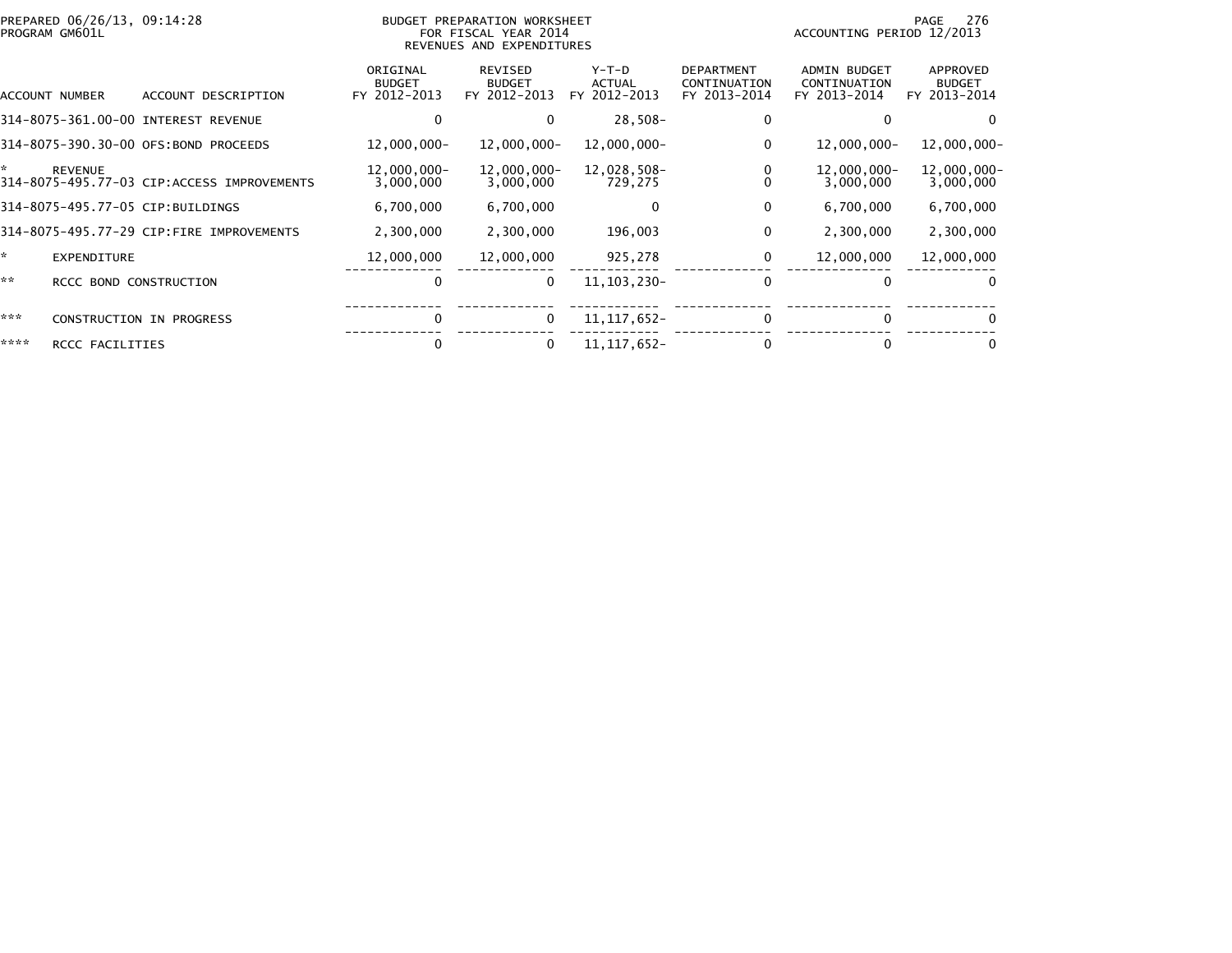| PREPARED 06/26/13, 09:14:28<br>PROGRAM GM601L |                                |                                              |                                           | BUDGET PREPARATION WORKSHEET<br>FOR FISCAL YEAR 2014<br>REVENUES AND EXPENDITURES |                                          | 277<br>PAGE<br>ACCOUNTING PERIOD 12/2013          |                                                     |                                           |
|-----------------------------------------------|--------------------------------|----------------------------------------------|-------------------------------------------|-----------------------------------------------------------------------------------|------------------------------------------|---------------------------------------------------|-----------------------------------------------------|-------------------------------------------|
|                                               | ACCOUNT NUMBER                 | ACCOUNT DESCRIPTION                          | ORIGINAL<br><b>BUDGET</b><br>FY 2012-2013 | <b>REVISED</b><br><b>BUDGET</b><br>FY 2012-2013                                   | $Y-T-D$<br><b>ACTUAL</b><br>FY 2012-2013 | <b>DEPARTMENT</b><br>CONTINUATION<br>FY 2013-2014 | <b>ADMIN BUDGET</b><br>CONTINUATION<br>FY 2013-2014 | APPROVED<br><b>BUDGET</b><br>FY 2013-2014 |
|                                               |                                | 315-8041-361.00-00 INTEREST REVENUE          | $\Omega$                                  | $\Omega$                                                                          | $6,037-$                                 | 0                                                 |                                                     |                                           |
|                                               |                                | 315-8041-390.10-00 OFS:INSTALLMENT PURCHASES | $6,270,000 -$                             | $6,270,000 -$                                                                     | $6,270,000 -$                            |                                                   |                                                     |                                           |
|                                               |                                | 315-8041-391.10-00 TRANSFER FROM FUND 101    | 430,000-                                  | 430,000-                                                                          | 430,000-                                 | 0                                                 |                                                     | <sup>0</sup>                              |
|                                               | <b>REVENUE</b>                 | 315-8041-495.33-00 OTHER PROFESSIONAL SRVCS  | $6,700,000 -$<br>80,000                   | $6,700,000 -$<br>80,000                                                           | $6,706,037 -$<br>71,553                  |                                                   |                                                     |                                           |
|                                               | 315-8041-495.71-00 C/A:LAND    |                                              | 427,650                                   | 427,650                                                                           | 427,649                                  | 0                                                 |                                                     | <sup>0</sup>                              |
|                                               |                                | 315-8041-495.77-10 CIP:ARCHITECTURAL FEES    | 450,660                                   | 450,660                                                                           | 448,770                                  | 0                                                 |                                                     | 0                                         |
|                                               |                                | 315-8041-495.77-16 CIP:WATER LINES           | 123,421                                   | 123,421                                                                           | 123,421                                  | 0                                                 |                                                     | <sup>0</sup>                              |
|                                               |                                | 315-8041-495.77-30 CIP:FIXTURES/FURNISHINGS  | 227,120                                   | 227,120                                                                           | 65,795                                   | 0                                                 |                                                     | 0                                         |
|                                               |                                | 315-8041-495.77-75 CONSTRUCTION:GENERAL      | 5,253,788                                 | 5,253,788                                                                         | 5,250,433                                | 0                                                 |                                                     | $\Omega$                                  |
|                                               |                                | 315-8041-495.77-85 SITE PREPARATION          | 37,416                                    | 37,416                                                                            | 14,836                                   | 0                                                 |                                                     | 0                                         |
|                                               |                                | 315-8041-495.95-10 TRANSFER TO FUND 101      |                                           | $\mathbf{0}$                                                                      | 303,581                                  | 0                                                 |                                                     | <sup>0</sup>                              |
|                                               | 315-8041-495.99-00 CONTINGENCY |                                              | 99,945                                    | 99,945                                                                            | $\Omega$                                 | 0                                                 |                                                     | $\Omega$                                  |
| ÷.                                            | EXPENDITURE                    |                                              | 6,700,000                                 | 6,700,000                                                                         | 6,706,038                                |                                                   |                                                     |                                           |
| **                                            | PHASE I                        |                                              | $\mathbf 0$                               | $\Omega$                                                                          |                                          | $\Omega$                                          | $\Omega$                                            | $\Omega$                                  |
| ***                                           |                                | CONSTRUCTION IN PROGRESS                     |                                           |                                                                                   |                                          |                                                   |                                                     |                                           |
| ****                                          |                                | SATELLITE JAIL FACILITY                      |                                           |                                                                                   |                                          |                                                   |                                                     |                                           |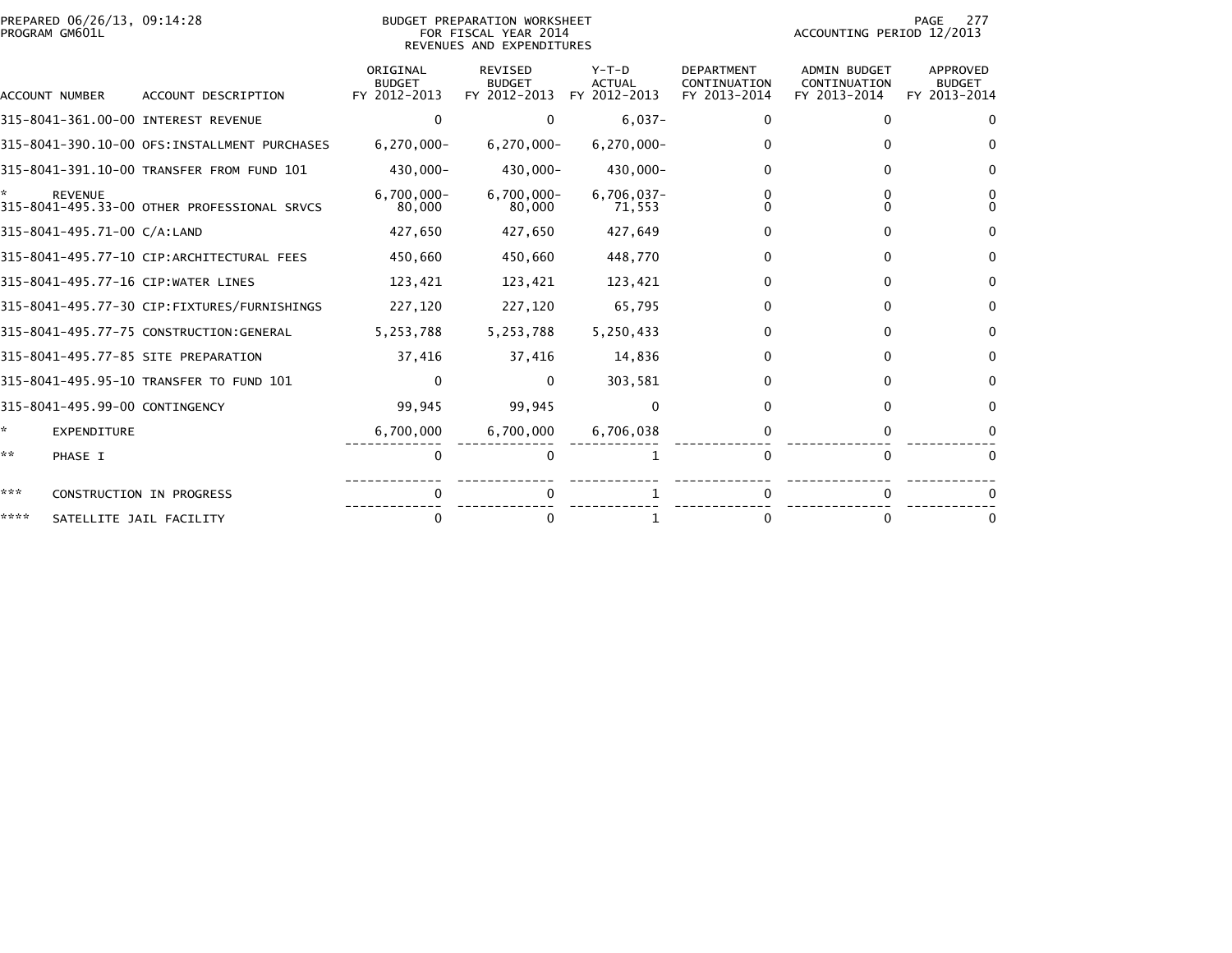| PREPARED 06/26/13, 09:14:28<br>PROGRAM GM601L       |                                               |                                           | BUDGET PREPARATION WORKSHEET<br>FOR FISCAL YEAR 2014<br>REVENUES AND EXPENDITURES |                                          |                                                   | ACCOUNTING PERIOD 12/2013                           | 278<br>PAGE                                      |
|-----------------------------------------------------|-----------------------------------------------|-------------------------------------------|-----------------------------------------------------------------------------------|------------------------------------------|---------------------------------------------------|-----------------------------------------------------|--------------------------------------------------|
| ACCOUNT NUMBER                                      | ACCOUNT DESCRIPTION                           | ORIGINAL<br><b>BUDGET</b><br>FY 2012-2013 | <b>REVISED</b><br><b>BUDGET</b><br>FY 2012-2013                                   | $Y-T-D$<br><b>ACTUAL</b><br>FY 2012-2013 | <b>DEPARTMENT</b><br>CONTINUATION<br>FY 2013-2014 | <b>ADMIN BUDGET</b><br>CONTINUATION<br>FY 2013-2014 | <b>APPROVED</b><br><b>BUDGET</b><br>FY 2013-2014 |
|                                                     | 316-8016-361.00-00 INTEREST REVENUE           | $\mathbf{0}$                              | $\Omega$                                                                          | $6,170-$                                 | 0                                                 | 0                                                   | $\Omega$                                         |
|                                                     | 316-8016-390.10-00 OFS: INSTALLMENT PURCHASES | $6,400,000 -$                             | $6,400,000 -$                                                                     | $6,400,000 -$                            | 0                                                 | $6,400,000 -$                                       | $6,400,000 -$                                    |
|                                                     | 316-8016-390.20-00 OFS:LOAN PROCEEDS          | $\Omega$                                  |                                                                                   | $\Omega$                                 | $\Omega$                                          | 0                                                   | $\Omega$                                         |
|                                                     | 316-8016-391.10-00 TRANSFER FROM FUND 101     | $935,000 -$                               | $935,000 -$                                                                       | $935,000 -$                              | 0                                                 | $935,000 -$                                         | $935,000 -$                                      |
| ÷.<br><b>REVENUE</b><br>316-8016-495.71-00 C/A:LAND |                                               | 7,335,000-<br>33,174                      | 7,335,000-<br>33,174                                                              | 7,341,170-<br>33,173                     | 0                                                 | 7,335,000-<br>33,174                                | 7,335,000-<br>33,174                             |
|                                                     | 316-8016-495.77-10 CIP:ARCHITECTURAL FEES     | 18,461                                    | 18,461                                                                            | 10,217                                   | 0                                                 | 18,461                                              | 18,461                                           |
|                                                     | 316-8016-495.77-27 CIP:EQUIPMENT              | 5,478,833                                 | 5,457,910                                                                         | 593,396                                  | $\Omega$                                          | 5,457,910                                           | 5,457,910                                        |
|                                                     | 316-8016-495.77-70 CIP:CONSTRUCTION/REMODEL   | 1,753,332                                 | 1,711,111                                                                         | 1,708,910                                | 0                                                 | 1,753,332                                           | 1,753,332                                        |
|                                                     | 316-8016-495.77-72 CIP:CONSTRUCTION-OTHER     | 51,200                                    | 114,344                                                                           | 62,685                                   | 0                                                 | 72,123                                              | 72,123                                           |
| *<br><b>EXPENDITURE</b>                             |                                               | 7,335,000                                 | 7,335,000                                                                         | 2,408,381                                | $\Omega$                                          | 7,335,000                                           | 7,335,000                                        |
| **                                                  | COMMUNICATIONS PROJECT                        | 0                                         | $\Omega$                                                                          | 4,932,789-                               | 0                                                 | 0                                                   |                                                  |
| ***                                                 | CONSTRUCTION IN PROGRESS                      | <sup>0</sup>                              | $\Omega$                                                                          | 4,932,789-                               |                                                   |                                                     |                                                  |
| ****                                                | COMMUNICATIONS PROJECT                        | 0                                         | 0                                                                                 | 4,932,789-                               |                                                   |                                                     |                                                  |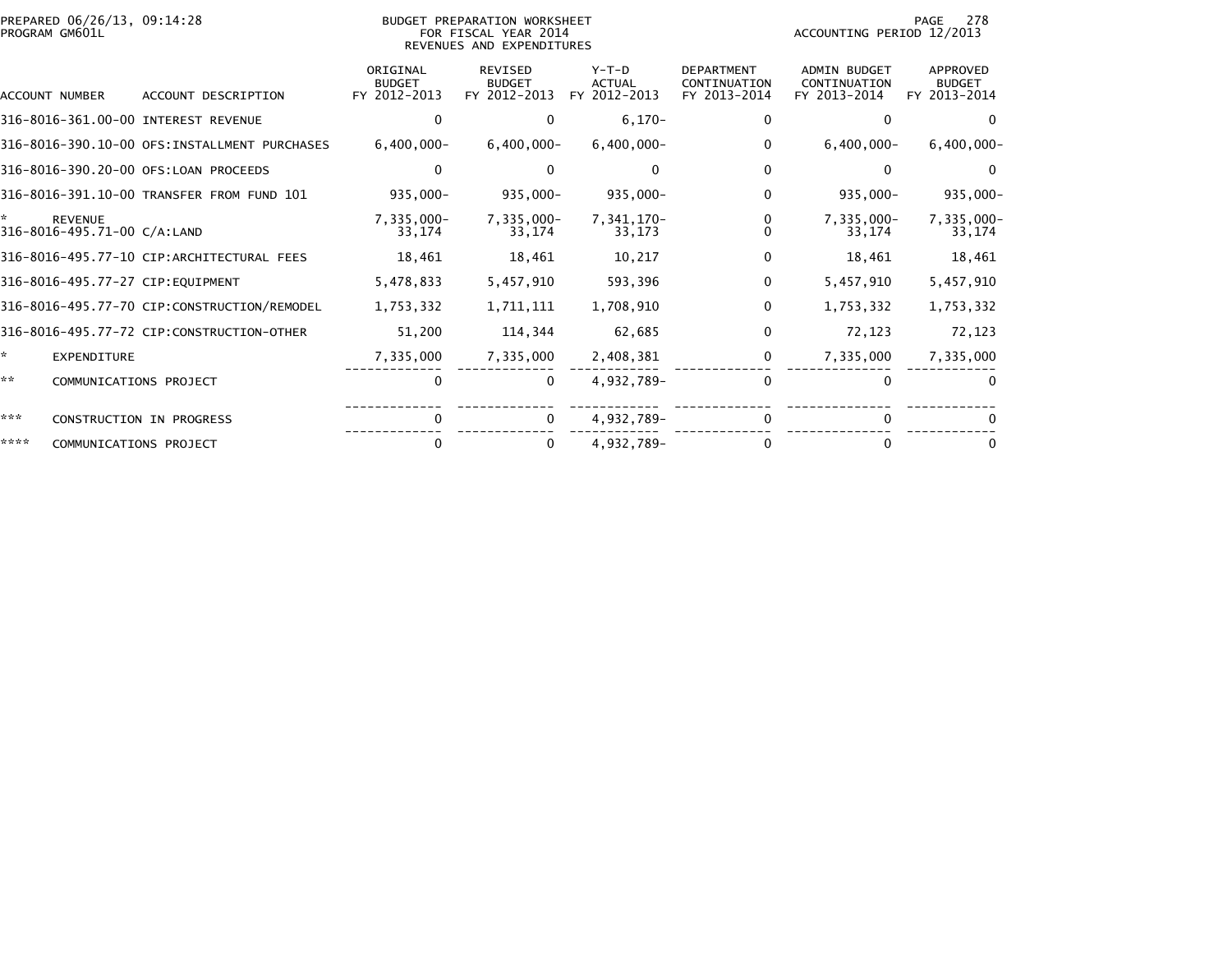|     | PREPARED 06/26/13, 09:14:28<br>PROGRAM GM601L |                                             |                                           | BUDGET PREPARATION WORKSHEET<br>FOR FISCAL YEAR 2014<br>REVENUES AND EXPENDITURES | 279<br>PAGE<br>ACCOUNTING PERIOD 12/2013 |                                                   |                                              |                                           |
|-----|-----------------------------------------------|---------------------------------------------|-------------------------------------------|-----------------------------------------------------------------------------------|------------------------------------------|---------------------------------------------------|----------------------------------------------|-------------------------------------------|
|     | ACCOUNT NUMBER                                | ACCOUNT DESCRIPTION                         | ORIGINAL<br><b>BUDGET</b><br>FY 2012-2013 | REVISED<br><b>BUDGET</b><br>FY 2012-2013                                          | Y-T-D<br>ACTUAL<br>FY 2012-2013          | <b>DEPARTMENT</b><br>CONTINUATION<br>FY 2013-2014 | ADMIN BUDGET<br>CONTINUATION<br>FY 2013-2014 | APPROVED<br><b>BUDGET</b><br>FY 2013-2014 |
|     |                                               | 501-0000-395.10-00 FUND BALANCE APPR-UNREST | 0                                         |                                                                                   |                                          |                                                   |                                              |                                           |
|     | REVENUE                                       |                                             | 0                                         |                                                                                   |                                          |                                                   |                                              |                                           |
| **  |                                               | RISK MANAGEMENT PROG FUND                   |                                           |                                                                                   |                                          |                                                   |                                              |                                           |
| *** |                                               | RISK MANAGEMENT PROG FUND                   |                                           |                                                                                   |                                          |                                                   |                                              |                                           |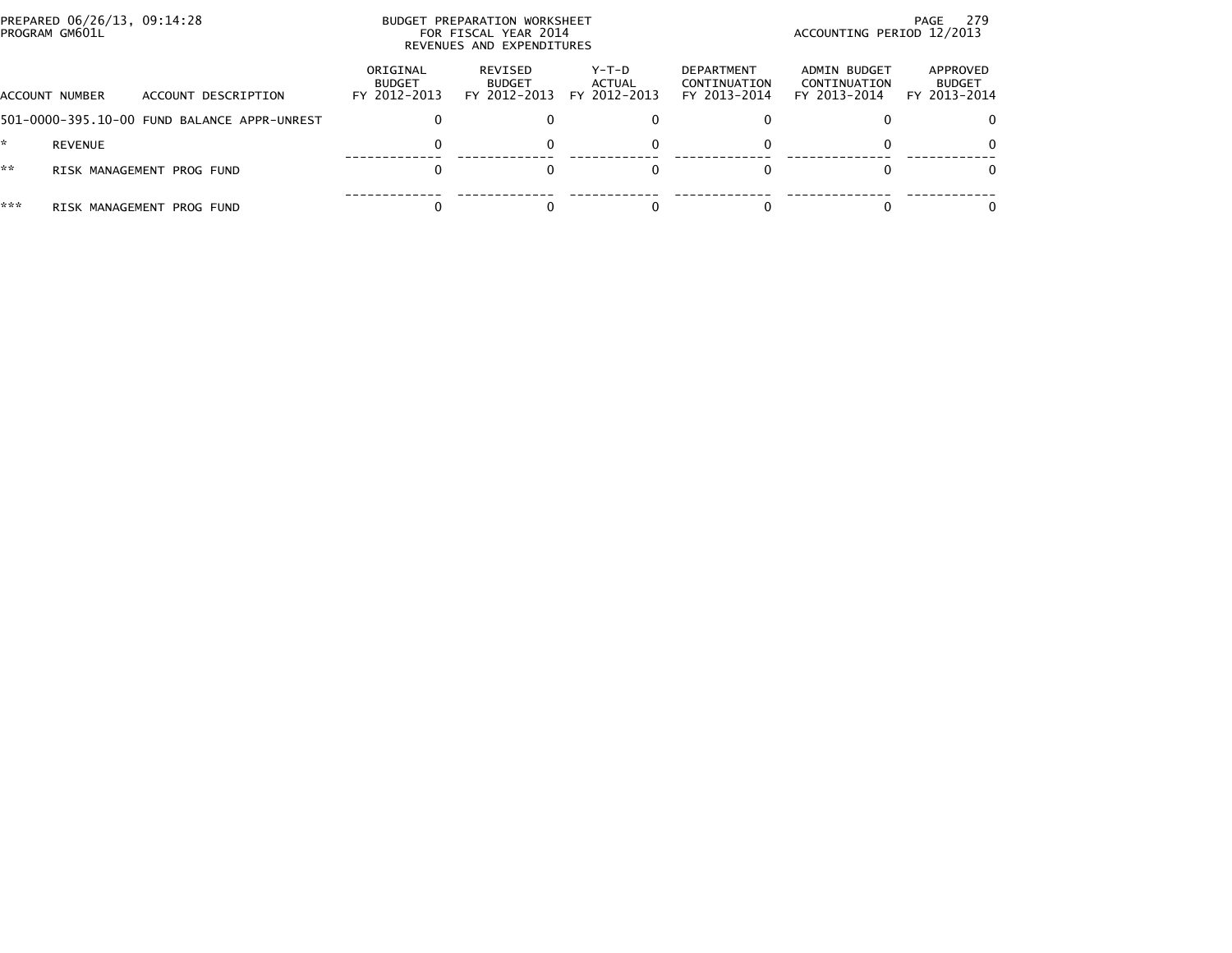| PREPARED 06/26/13, 09:14:28<br>PROGRAM GM601L |                                             |                                           | BUDGET PREPARATION WORKSHEET<br>FOR FISCAL YEAR 2014<br>REVENUES AND EXPENDITURES |                                          |                                                   | ACCOUNTING PERIOD 12/2013                           | 280<br>PAGE                                      |
|-----------------------------------------------|---------------------------------------------|-------------------------------------------|-----------------------------------------------------------------------------------|------------------------------------------|---------------------------------------------------|-----------------------------------------------------|--------------------------------------------------|
| ACCOUNT NUMBER                                | ACCOUNT DESCRIPTION                         | ORIGINAL<br><b>BUDGET</b><br>FY 2012-2013 | <b>REVISED</b><br><b>BUDGET</b><br>FY 2012-2013                                   | $Y-T-D$<br><b>ACTUAL</b><br>FY 2012-2013 | <b>DEPARTMENT</b><br>CONTINUATION<br>FY 2013-2014 | <b>ADMIN BUDGET</b><br>CONTINUATION<br>FY 2013-2014 | <b>APPROVED</b><br><b>BUDGET</b><br>FY 2013-2014 |
|                                               | 501-4133-354.10-00 INS. SETTLEMENT CLAIMS   | $\mathbf 0$                               | $\mathbf{0}$                                                                      | $193-$                                   | 0                                                 | $\Omega$                                            | $\bf{0}$                                         |
| 501-4133-361.70-00 INTEREST:WC                |                                             | $8,000 -$                                 | $8,000 -$                                                                         | 3,071                                    | 0                                                 | $5,000-$                                            | $5,000-$                                         |
|                                               | 501-4133-389.05-00 WC:DEPT PREMIUM CHARGES  | 850,000-                                  | 850,000-                                                                          | 815, 177-                                | $\mathbf{0}$                                      | 825,000-                                            | 825,000-                                         |
|                                               | 501-4133-395.10-00 FUND BALANCE APPR-UNREST | $\mathbf 0$                               | $\Omega$                                                                          | $\mathbf 0$                              | 0                                                 | 0                                                   | $\mathbf 0$                                      |
| *.<br><b>REVENUE</b>                          | 501-4133-416.10-05 SALARIES: REGULAR        | 858,000-<br>51,322                        | 858,000-<br>51,322                                                                | 812,299-<br>48,827                       | 0<br>$\mathbf{0}$                                 | 830,000-<br>51,821                                  | 830,000-<br>51,821                               |
|                                               | 501-4133-416.20-05 HEALTH INSURANCE         | 8,040                                     | 8,040                                                                             | 7,538                                    | $\mathbf{0}$                                      | 8,040                                               | 8,040                                            |
| 501-4133-416.20-10 MEDICARE TAX               |                                             | 739                                       | 739                                                                               | 696                                      | 0                                                 | 752                                                 | 752                                              |
| 501-4133-416.20-15 RETIREMENT                 |                                             | 3,577                                     | 3,577                                                                             | 3,291                                    | 0                                                 | 3,665                                               | 3,665                                            |
|                                               | 501-4133-416.20-20 SOCIAL SECURITY TAX      | 3,160                                     | 3,160                                                                             | 2,975                                    | 0                                                 | 3,213                                               | 3,213                                            |
|                                               | 501-4133-416.20-25 WORKERS COMPENSATION     | 205                                       | 205                                                                               | 195                                      | 0                                                 | 223                                                 | 223                                              |
|                                               | 501-4133-416.20-30 401(K) CONTRIBUTIONS     | 1,540                                     | 1,540                                                                             | 1,465                                    | $\mathbf{0}$                                      | 1,555                                               | 1,555                                            |
|                                               | 501-4133-416.33-00 OTHER PROFESSIONAL SRVCS | 0                                         | 0                                                                                 | $\Omega$                                 | 0                                                 | 2,000                                               | 2,000                                            |
| LEVEL<br><b>TEXT</b><br>400                   | FY 2013 CGA AUDIT                           |                                           | TEXT AMT                                                                          | 2,000<br>2,000                           |                                                   |                                                     |                                                  |
|                                               | 501-4133-416.52-30 INS:WORKERS COMP         | 162,202                                   | 162,202                                                                           | 162,202                                  | 0                                                 | 191,202                                             | 191,202                                          |
| LEVEL<br><b>TEXT</b><br>400                   | INCREASE PER NCACC                          |                                           | TEXT AMT                                                                          | 191,202<br>191,202                       |                                                   |                                                     |                                                  |
| 501-4133-416.53-05 TELEPHONE                  |                                             | $\mathbf 0$                               | 660                                                                               | 570                                      | 660                                               | 660                                                 | 660                                              |
| 501-4133-416.58-00 TRAVEL                     |                                             | 1,325                                     | 1,325                                                                             | 513                                      | 1,325                                             | 1,325                                               | 1,325                                            |
| 501-4133-416.59-00 TRAINING                   |                                             | 500                                       | 500                                                                               | 175                                      | 500                                               | 500                                                 | 500                                              |
|                                               | 501-4133-416.61-05 SUPPLIES:OFFICE          | 300                                       | 300                                                                               | 179                                      | 300                                               | 300                                                 | 300                                              |
|                                               | 501-4133-416.61-15 SUPPLIES: EDUCATIONAL    | 300                                       | 300                                                                               | 275                                      | 300                                               | 300                                                 | 300                                              |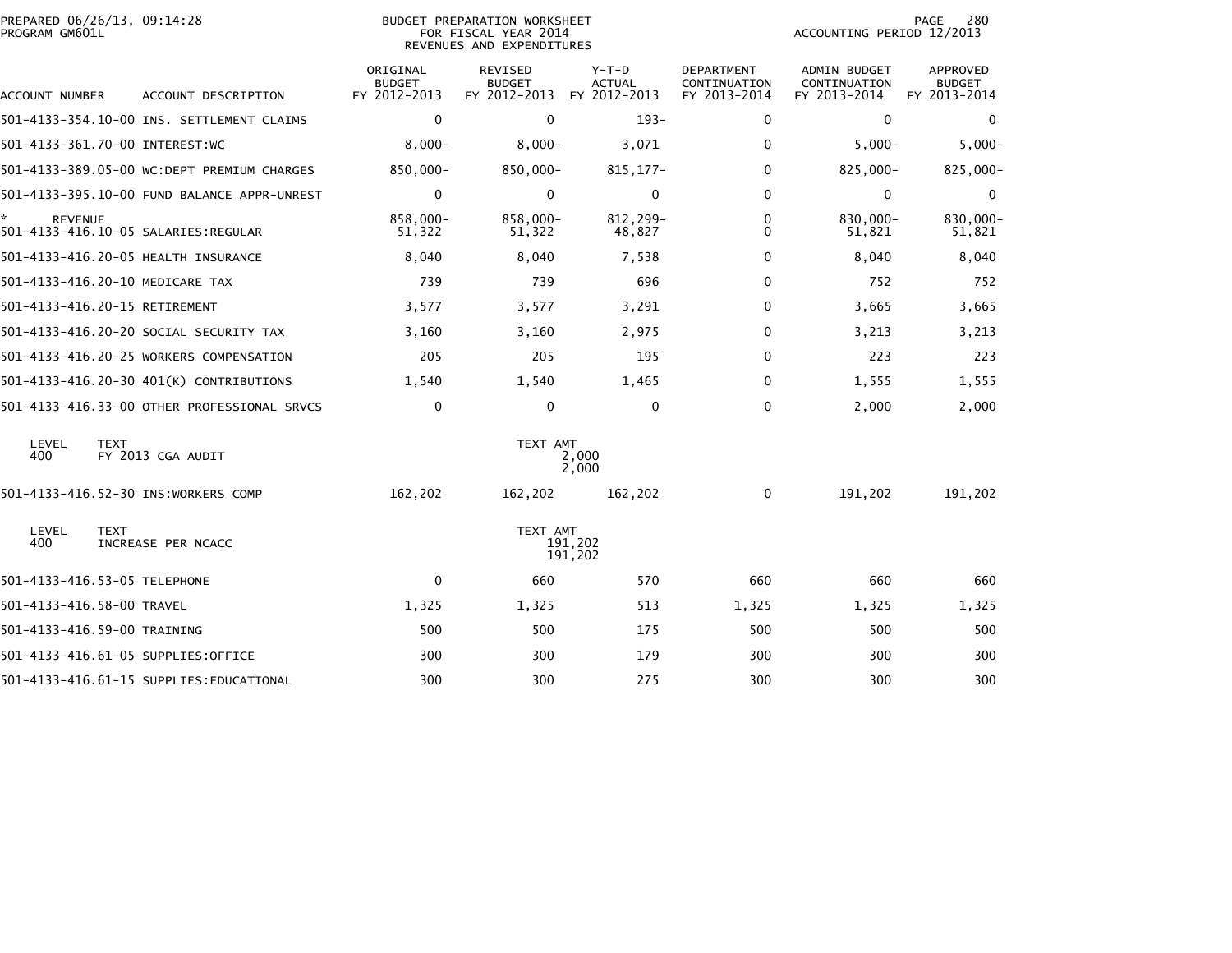| PROGRAM GM601L        | PREPARED 06/26/13, 09:14:28                                                                                                                                            |                                           | BUDGET PREPARATION WORKSHEET<br>FOR FISCAL YEAR 2014<br>REVENUES AND EXPENDITURES |                                          |                                                   | ACCOUNTING PERIOD 12/2013                           | 281<br>PAGE                                      |
|-----------------------|------------------------------------------------------------------------------------------------------------------------------------------------------------------------|-------------------------------------------|-----------------------------------------------------------------------------------|------------------------------------------|---------------------------------------------------|-----------------------------------------------------|--------------------------------------------------|
| <b>ACCOUNT NUMBER</b> | ACCOUNT DESCRIPTION                                                                                                                                                    | ORIGINAL<br><b>BUDGET</b><br>FY 2012-2013 | <b>REVISED</b><br><b>BUDGET</b><br>FY 2012-2013                                   | $Y-T-D$<br><b>ACTUAL</b><br>FY 2012-2013 | <b>DEPARTMENT</b><br>CONTINUATION<br>FY 2013-2014 | <b>ADMIN BUDGET</b><br>CONTINUATION<br>FY 2013-2014 | <b>APPROVED</b><br><b>BUDGET</b><br>FY 2013-2014 |
|                       | 501-4133-416.61-95 SUPPLIES: OTHER SMALL EQMT                                                                                                                          | $\mathbf 0$                               | $\mathbf{0}$                                                                      | $\bf{0}$                                 | 0                                                 | 0                                                   | 0                                                |
|                       | 501-4133-416.83-67 WELLNESS PROGRAM                                                                                                                                    | 9,000                                     | 9,000                                                                             | 8,981                                    | 11,000                                            | 11,000                                              | 11,000                                           |
| LEVEL<br>400          | <b>TEXT</b><br>+2,000 FOR COOP EXT WEIGHT LOSS PLAN FOR HIGH RISK<br>INDIVIDUALS IDENTIFIED IN BIOMETRIC SCREENINGS-TWO<br>10 WEEK GROUP SESSIONS OF 50 EMPLOYEES EACH |                                           | TEXT AMT                                                                          | 11,000<br>11,000                         |                                                   |                                                     |                                                  |
|                       | 501-4133-416.90-10 BANK FEES                                                                                                                                           | 850                                       | 850                                                                               | 100                                      | 850                                               | 850                                                 | 850                                              |
|                       | 501-4133-416.90-25 CLAIMS EXPENSE                                                                                                                                      | 515,608                                   | 514,948                                                                           | 292,192                                  | $\Omega$                                          | 488,264                                             | 488,264                                          |
|                       | 501-4133-416.90-26 CLAIMS EXPENSE-IBNR                                                                                                                                 | $\mathbf 0$                               | $\mathbf{0}$                                                                      | $\Omega$                                 | $\Omega$                                          | $\mathbf{0}$                                        | $\Omega$                                         |
|                       | 501-4133-416.90-34 INDIRECT COSTS                                                                                                                                      | 9,103                                     | 9,103                                                                             | 9,103                                    | 9,103                                             | 9,103                                               | 9,103                                            |
|                       | 501-4133-416.90-37 PROCESSING COSTS                                                                                                                                    | 68,865                                    | 68,865                                                                            | 68.865                                   | 0                                                 | 55,227                                              | 55,227                                           |
| LEVEL<br>400          | <b>TEXT</b><br>DECREASE PER NCACC                                                                                                                                      |                                           | TEXT AMT                                                                          | 55,227<br>55,227                         |                                                   |                                                     |                                                  |
|                       | 501-4133-416.98-95 RESERVE:UNAPPROPRIATED                                                                                                                              | 21,364                                    | 21,364                                                                            | $\Omega$                                 | $\Omega$                                          | $\bf{0}$                                            | $\Omega$                                         |
| *<br>EXPENDITURE      |                                                                                                                                                                        | 858,000                                   | 858,000                                                                           | 608,142                                  | 24,038                                            | 830,000                                             | 830,000                                          |
| **                    | RISK MANAGEMENT-WC                                                                                                                                                     | 0                                         | $\bf{0}$                                                                          | $204.157 -$                              | 24.038                                            | 0                                                   | 0                                                |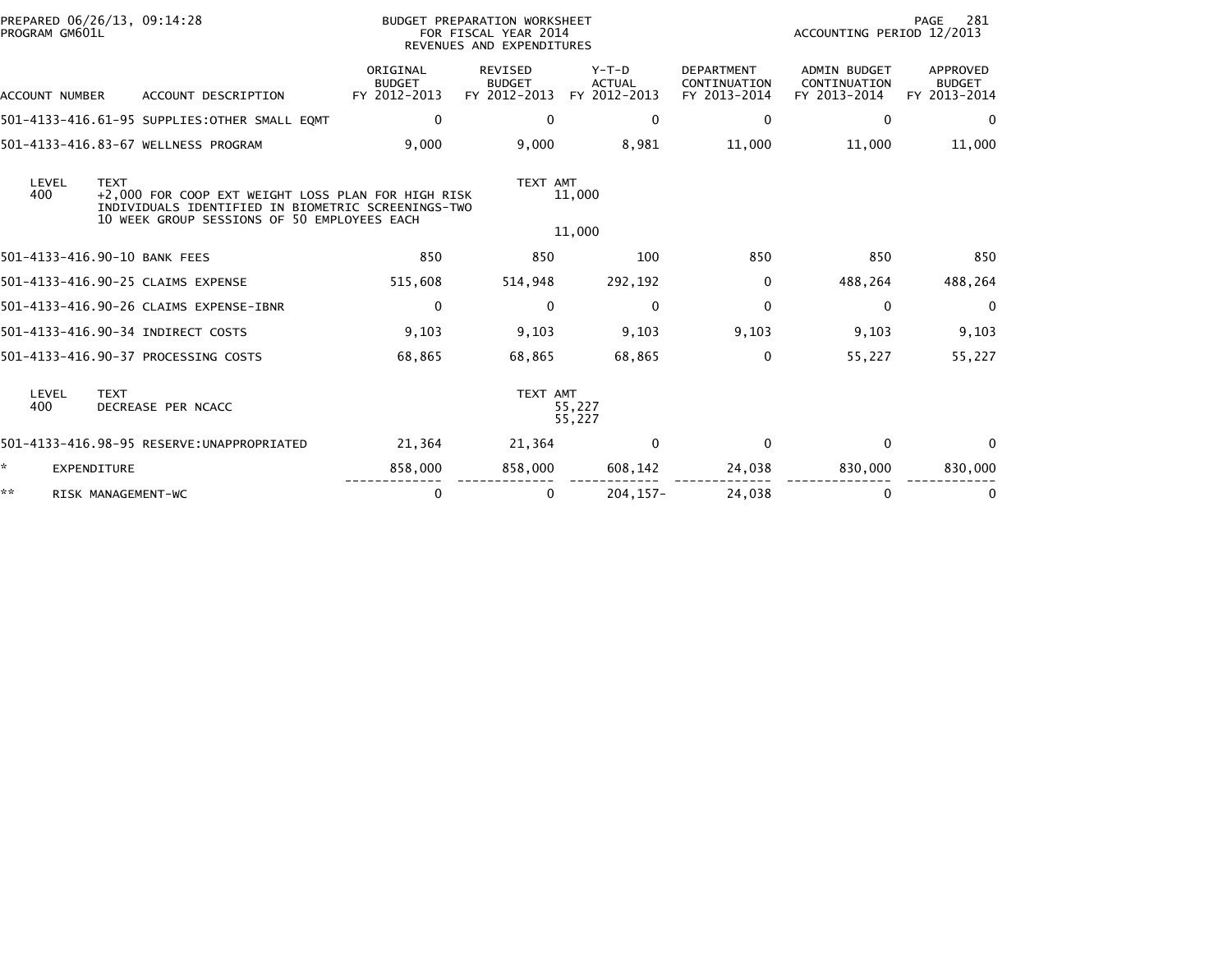|      | PROGRAM GM601L        |             | PREPARED 06/26/13, 09:14:28                                                                                                                                                                      |                                           | BUDGET PREPARATION WORKSHEET<br>FOR FISCAL YEAR 2014<br>REVENUES AND EXPENDITURES |                                          |                                                   | ACCOUNTING PERIOD 12/2013                           | PAGE<br>282                               |
|------|-----------------------|-------------|--------------------------------------------------------------------------------------------------------------------------------------------------------------------------------------------------|-------------------------------------------|-----------------------------------------------------------------------------------|------------------------------------------|---------------------------------------------------|-----------------------------------------------------|-------------------------------------------|
|      | <b>ACCOUNT NUMBER</b> |             | ACCOUNT DESCRIPTION                                                                                                                                                                              | ORIGINAL<br><b>BUDGET</b><br>FY 2012-2013 | <b>REVISED</b><br><b>BUDGET</b><br>FY 2012-2013                                   | $Y-T-D$<br><b>ACTUAL</b><br>FY 2012-2013 | <b>DEPARTMENT</b><br>CONTINUATION<br>FY 2013-2014 | <b>ADMIN BUDGET</b><br>CONTINUATION<br>FY 2013-2014 | APPROVED<br><b>BUDGET</b><br>FY 2013-2014 |
|      |                       |             | 501-4138-354.10-00 INS. SETTLEMENT CLAIMS                                                                                                                                                        | $\mathbf{0}$                              | 0                                                                                 | $8,643-$                                 | 0                                                 | 0                                                   | 0                                         |
|      |                       |             | 501-4138-361.45-00 INTEREST-PPL                                                                                                                                                                  | $\Omega$                                  | 0                                                                                 | $109 -$                                  | $\Omega$                                          | 0                                                   | $\Omega$                                  |
|      |                       |             | 501-4138-391.10-00 TRANSFER FROM FUND 101                                                                                                                                                        | 525,000-                                  | $525,000 -$                                                                       | 525,000-                                 | $\Omega$                                          | 425,000-                                            | $425,000 -$                               |
|      |                       |             | 501-4138-395.10-00 FUND BALANCE APPR-UNREST                                                                                                                                                      | $\mathbf 0$                               | $\Omega$                                                                          | 0                                        | $\Omega$                                          | $100,000 -$                                         | $100,000 -$                               |
|      | <b>REVENUE</b>        |             | 501-4138-416.52-07 INS:CGA                                                                                                                                                                       | $525.000 -$<br>375,000                    | $525,000 -$<br>375,000                                                            | 533,752-<br>375,000                      | $\Omega$<br>$\Omega$                              | 525,000-<br>0                                       | 525,000-<br>0                             |
|      |                       |             | 501-4138-416.52-10 INSURANCE:L&P                                                                                                                                                                 | 0                                         | $\Omega$                                                                          | $\mathbf{0}$                             | $\Omega$                                          | 362,215                                             | 362,215                                   |
|      | LEVEL<br>400          | <b>TEXT</b> | SINCE NCACC DOES NOT SEPARATE ADMIN/PROCESSING<br>COSTS VS. INSURANCE PREMIUMS AND EXCESS INSURANCE<br>COSTS, 85% OF TOTAL NCACC COSTS ARE INCLUDED IN<br>THIS ACCOUNT.<br>FINANCE DIRECTOR BOND |                                           | TEXT AMT                                                                          | 360,215<br>2.000                         |                                                   |                                                     |                                           |
|      |                       |             |                                                                                                                                                                                                  |                                           |                                                                                   | 362,215                                  |                                                   |                                                     |                                           |
|      |                       |             | 501-4138-416.90-25 CLAIMS EXPENSE                                                                                                                                                                | 130,400                                   | 130,400                                                                           | 51,830                                   | 0                                                 | 99,218                                              | 99,218                                    |
|      |                       |             | 501-4138-416.90-37 PROCESSING COSTS                                                                                                                                                              | 19,600                                    | 19,600                                                                            | 5,808                                    | $\Omega$                                          | 63,567                                              | 63,567                                    |
|      | LEVEL<br>400          | <b>TEXT</b> | 15% OF TOTAL NCACC COSTS                                                                                                                                                                         |                                           | TEXT AMT                                                                          | 63,567<br>63,567                         |                                                   |                                                     |                                           |
| *.   |                       | EXPENDITURE |                                                                                                                                                                                                  | 525,000                                   | 525,000                                                                           | 432,638                                  | 0                                                 | 525,000                                             | 525,000                                   |
| **   |                       |             | RISK MANAGEMENT-PPL                                                                                                                                                                              | $\mathbf 0$                               | $\mathbf{0}$                                                                      | 101, 114-                                | $\mathbf{0}$                                      | $\mathbf{0}$                                        | $\mathbf{0}$                              |
| ***  |                       |             | <b>GENERAL GOVERNMENT</b>                                                                                                                                                                        | 0                                         |                                                                                   | $305, 271 -$                             | 24,038                                            | 0                                                   |                                           |
| **** |                       |             | RISK MANAGEMENT PROG FUND                                                                                                                                                                        | $\Omega$                                  | 0                                                                                 | $305, 271 -$                             | 24,038                                            | 0                                                   | $\mathbf{0}$                              |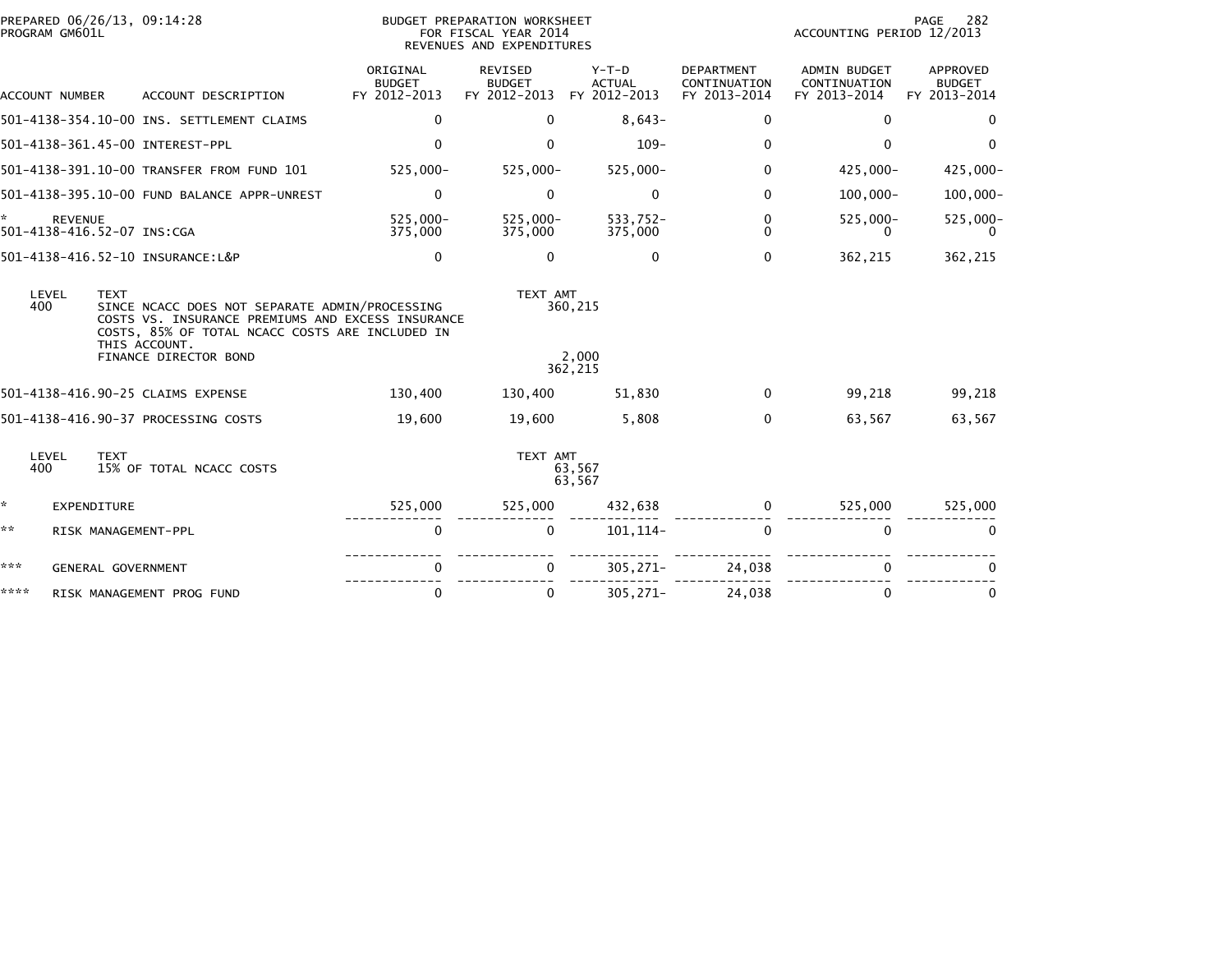|    | PROGRAM GM601L         | PREPARED 06/26/13, 09:14:28<br>BUDGET PREPARATION WORKSHEET<br>PAGE<br>ACCOUNTING PERIOD 12/2013<br>FOR FISCAL YEAR 2014<br>REVENUES AND EXPENDITURES |                                           |                                          |                                          |                                                   |                                              |                                           |  |
|----|------------------------|-------------------------------------------------------------------------------------------------------------------------------------------------------|-------------------------------------------|------------------------------------------|------------------------------------------|---------------------------------------------------|----------------------------------------------|-------------------------------------------|--|
|    | ACCOUNT NUMBER         | ACCOUNT DESCRIPTION                                                                                                                                   | ORIGINAL<br><b>BUDGET</b><br>FY 2012-2013 | REVISED<br><b>BUDGET</b><br>FY 2012-2013 | $Y-T-D$<br><b>ACTUAL</b><br>FY 2012-2013 | <b>DEPARTMENT</b><br>CONTINUATION<br>FY 2013-2014 | ADMIN BUDGET<br>CONTINUATION<br>FY 2013-2014 | APPROVED<br><b>BUDGET</b><br>FY 2013-2014 |  |
|    |                        | 601-4700-395.10-00 FUND BALANCE APPR-UNREST                                                                                                           |                                           |                                          |                                          |                                                   |                                              | 0                                         |  |
|    | REVENUE                |                                                                                                                                                       |                                           |                                          | 0                                        |                                                   | 0                                            | $\Omega$                                  |  |
| ** | ENVIRONMENTAL SERVICES |                                                                                                                                                       |                                           |                                          |                                          |                                                   |                                              | $\Omega$                                  |  |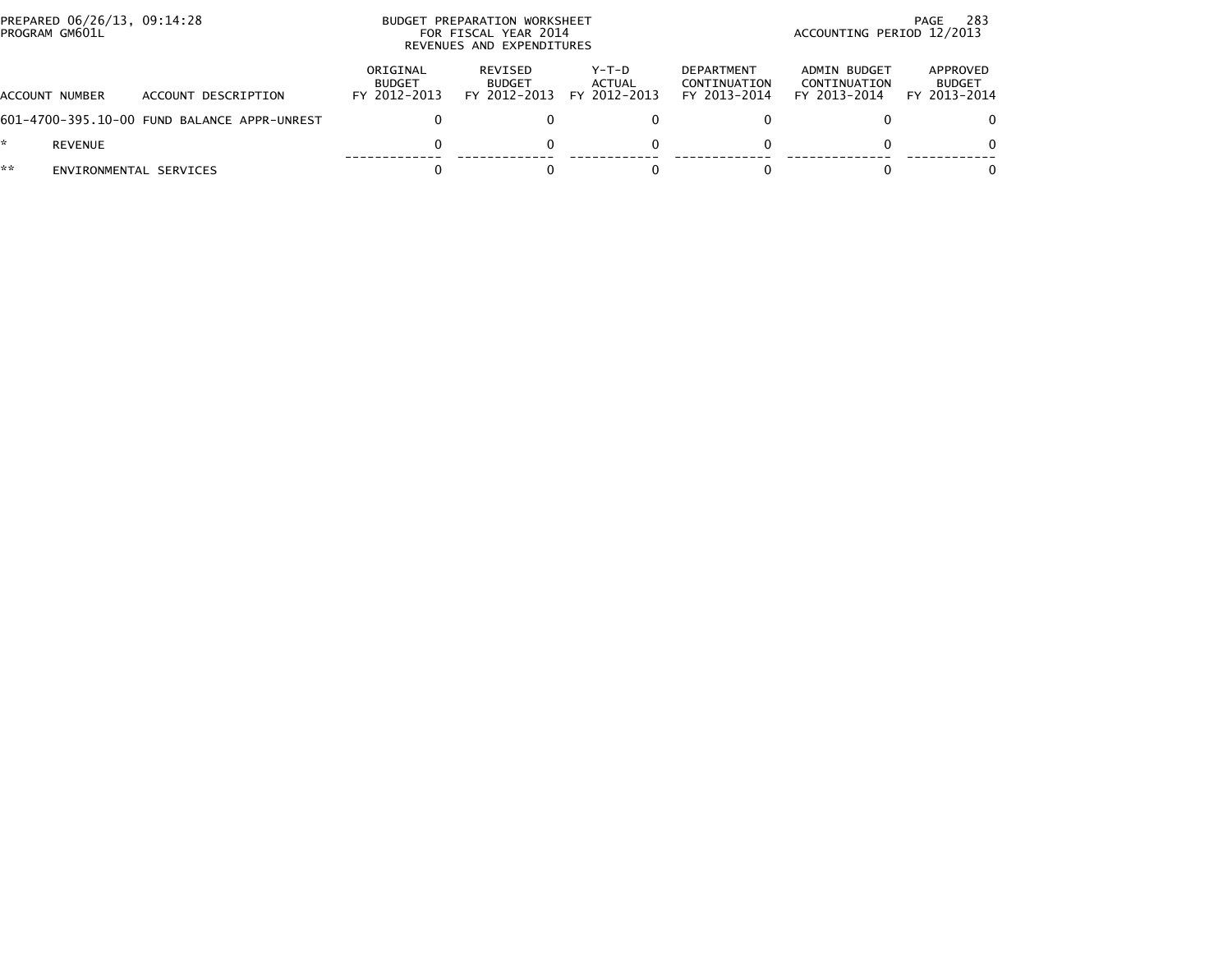| PREPARED 06/26/13, 09:14:28<br>PROGRAM GM601L               |                                              |                                           | <b>BUDGET PREPARATION WORKSHEET</b><br>FOR FISCAL YEAR 2014<br>REVENUES AND EXPENDITURES |                                          | 284<br>PAGE<br>ACCOUNTING PERIOD 12/2013          |                                              |                                                  |
|-------------------------------------------------------------|----------------------------------------------|-------------------------------------------|------------------------------------------------------------------------------------------|------------------------------------------|---------------------------------------------------|----------------------------------------------|--------------------------------------------------|
| ACCOUNT NUMBER                                              | ACCOUNT DESCRIPTION                          | ORIGINAL<br><b>BUDGET</b><br>FY 2012-2013 | REVISED<br><b>BUDGET</b><br>FY 2012-2013                                                 | $Y-T-D$<br><b>ACTUAL</b><br>FY 2012-2013 | <b>DEPARTMENT</b><br>CONTINUATION<br>FY 2013-2014 | ADMIN BUDGET<br>CONTINUATION<br>FY 2013-2014 | <b>APPROVED</b><br><b>BUDGET</b><br>FY 2013-2014 |
|                                                             | 601-4705-353.46-00 EROSION CONTROL FEES      | $1,000-$                                  | $1,000-$                                                                                 | $3,500-$                                 | 0                                                 | $1,000-$                                     | $1,000-$                                         |
|                                                             | 601-4705-353.48-00 EROSION CONTROL PENALTIES | $\Omega$                                  | $\mathbf{0}$                                                                             | $\Omega$                                 | $\Omega$                                          | $\Omega$                                     | $\Omega$                                         |
| ÷.<br><b>REVENUE</b><br>601-4705-432.10-05 SALARIES:REGULAR |                                              | $1.000 -$<br>146,480                      | $1,000 -$<br>146,480                                                                     | $3,500-$<br>140,954                      | 0<br>0                                            | $1,000-$<br>149,276                          | $1,000-$<br>149,276                              |
| 601-4705-432.10-10 SALARIES:OVERTIME                        |                                              | 0                                         | 3,145                                                                                    | 3,145                                    | 0                                                 | 0                                            | 0                                                |
| 601-4705-432.20-05 HEALTH INSURANCE                         |                                              | 16,080                                    | 16,080                                                                                   | 15,676                                   | 0                                                 | 16,080                                       | 16,080                                           |
|                                                             | 601-4705-432.20-08 HEALTH INSURANCE:RETIREES | 8,040                                     | 8,040                                                                                    | 7,370                                    | 0                                                 | 8,040                                        | 8,040                                            |
| 601-4705-432.20-10 MEDICARE TAX                             |                                              | 2,124                                     | 2,124                                                                                    | 1,956                                    | 0                                                 | 2,165                                        | 2,165                                            |
| 601-4705-432.20-15 RETIREMENT                               |                                              | 10,210                                    | 10,210                                                                                   | 9,713                                    | $\Omega$                                          | 10,554                                       | 10,554                                           |
|                                                             | 601-4705-432.20-20 SOCIAL SECURITY TAX       | 9,082                                     | 9,082                                                                                    | 8,363                                    | 0                                                 | 9,256                                        | 9,256                                            |
|                                                             | 601-4705-432.20-25 WORKERS COMPENSATION      | 4,101                                     | 4,101                                                                                    | 4,070                                    | $\Omega$                                          | 4,479                                        | 4,479                                            |
|                                                             | 601-4705-432.20-30 401(K) CONTRIBUTIONS      | 4,394                                     | 4,394                                                                                    | 4,386                                    | $\Omega$                                          | 4,478                                        | 4,478                                            |
|                                                             | 601-4705-432.34-30 SERVICE & MAINTENANCE     | 300                                       | 300                                                                                      | 0                                        | 300                                               | 300                                          | 300                                              |
| 601-4705-432.43-20 R&M:VEHICLES                             |                                              | 2,000                                     | 2,000                                                                                    | 821                                      | 2,000                                             | 1,500                                        | 1,500                                            |
| 601-4705-432.43-55 R&M:TELEPHONES                           |                                              | 0                                         | $\Omega$                                                                                 | $\Omega$                                 | 0                                                 | 0                                            | $\mathbf{0}$                                     |
|                                                             | 601-4705-432.50-07 COST PER COPY PROGRAM     | 800                                       | 800                                                                                      | 579                                      | 800                                               | 800                                          | 800                                              |
| 601-4705-432.53-05 TELEPHONE                                |                                              | 6,000                                     | 6,000                                                                                    | 3,622                                    | 6,000                                             | 6,000                                        | 6,000                                            |
| 601-4705-432.55-00 PRINTING                                 |                                              | 200                                       | 200                                                                                      | 90                                       | 200                                               | 200                                          | 200                                              |
| 601-4705-432.57-00 POSTAGE                                  |                                              | 500                                       | 500                                                                                      | 264                                      | 500                                               | 500                                          | 500                                              |
| 601-4705-432.58-00 TRAVEL                                   |                                              | 4,500                                     | 4,500                                                                                    | 4,045                                    | 4,500                                             | 4,500                                        | 4,500                                            |
| 601-4705-432.59-00 TRAINING                                 |                                              | 2,000                                     | 2,000                                                                                    | 1,505                                    | 2,000                                             | 2,000                                        | 2,000                                            |
| 601-4705-432.61-05 SUPPLIES:OFFICE                          |                                              | 1,200                                     | 1,200                                                                                    | 1,149                                    | 1,200                                             | 1,200                                        | 1,200                                            |
|                                                             | 601-4705-432.61-95 SUPPLIES:OTHER SMALL EQMT | 500                                       | 500                                                                                      | 83                                       | 500                                               | 500                                          | 500                                              |
|                                                             | 601-4705-432.62-20 MOTOR FUEL & LUBRICANTS   | 3,000                                     | 3,000                                                                                    | 2,464                                    | 3,000                                             | 3,000                                        | 3,000                                            |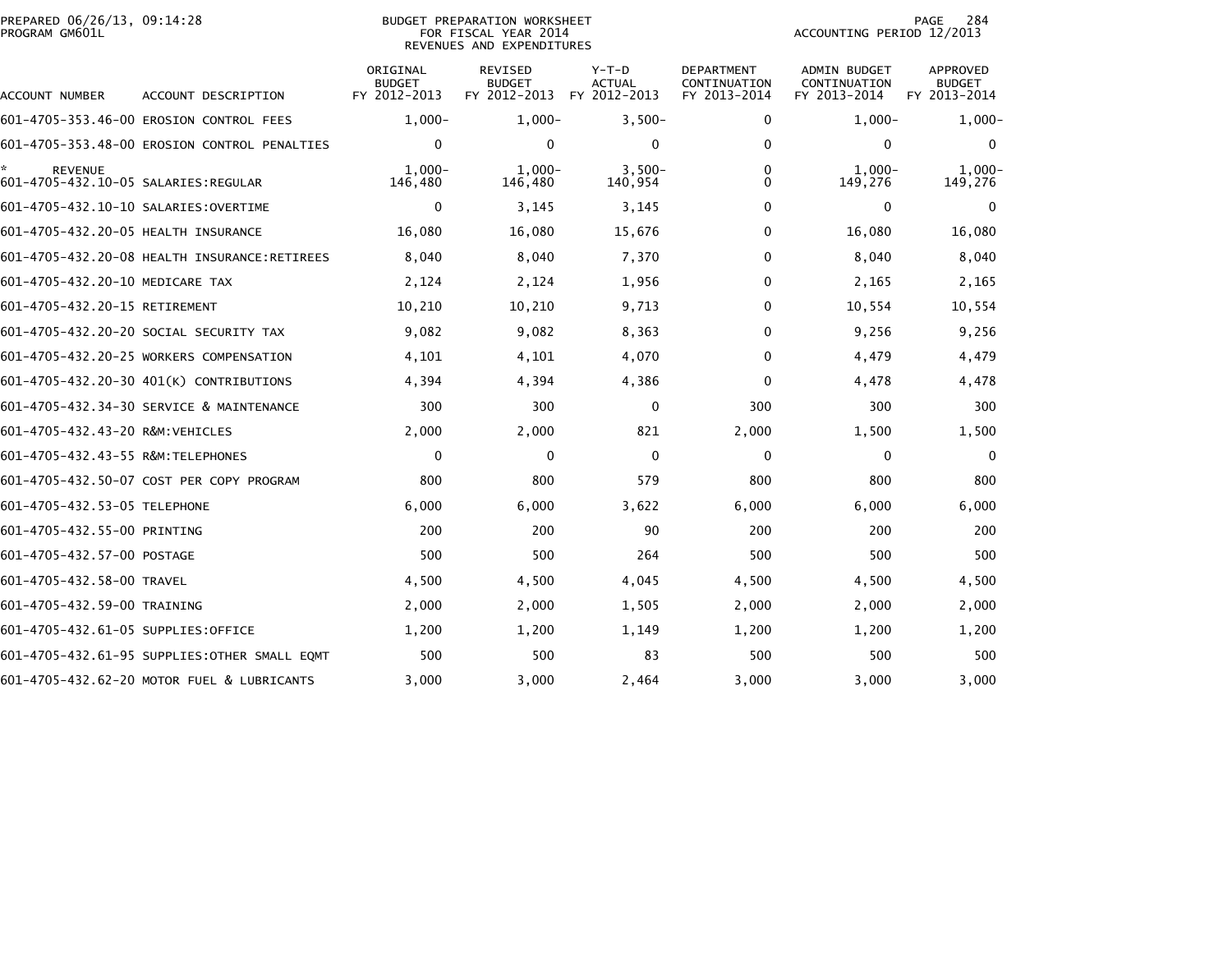| PREPARED 06/26/13, 09:14:28<br>PROGRAM GM601L |                                         |                                           | <b>BUDGET PREPARATION WORKSHEET</b><br>FOR FISCAL YEAR 2014<br>REVENUES AND EXPENDITURES |                                 |                                                   | ACCOUNTING PERIOD 12/2013                           | -285<br>PAGE                              |
|-----------------------------------------------|-----------------------------------------|-------------------------------------------|------------------------------------------------------------------------------------------|---------------------------------|---------------------------------------------------|-----------------------------------------------------|-------------------------------------------|
| ACCOUNT NUMBER                                | ACCOUNT DESCRIPTION                     | ORIGINAL<br><b>BUDGET</b><br>FY 2012-2013 | REVISED<br><b>BUDGET</b><br>FY 2012-2013                                                 | Y-T-D<br>ACTUAL<br>FY 2012-2013 | <b>DEPARTMENT</b><br>CONTINUATION<br>FY 2013-2014 | <b>ADMIN BUDGET</b><br>CONTINUATION<br>FY 2013-2014 | APPROVED<br><b>BUDGET</b><br>FY 2013-2014 |
|                                               | 601-4705-432.64-50 DUES & SUBSCRIPTIONS | 500                                       | 500                                                                                      | 414                             | 500                                               | 500                                                 | 500                                       |
|                                               | 601-4705-432.76-20 F/A:DP EQMT/SOFTWARE | 0                                         | $\Omega$                                                                                 | 0                               | 0                                                 | 0                                                   | $\Omega$                                  |
|                                               | 601-4705-525.74-20 C/A:OFFICE EQUIPMENT | 0                                         | $\Omega$                                                                                 | 0                               | 0                                                 | 0                                                   | $\Omega$                                  |
|                                               |                                         | 0                                         | $\Omega$                                                                                 | $\mathbf{0}$                    | 0                                                 | 0                                                   | $\Omega$                                  |
| 601-4705-525.78-00 C/O:GAAP                   |                                         | 0                                         | $\Omega$                                                                                 | $\Omega$                        | 0                                                 | 0                                                   | $\Omega$                                  |
| ÷.<br><b>EXPENDITURE</b>                      |                                         | 222,011                                   | 225,156                                                                                  | 210,669                         | 21,500                                            | 225,328                                             | 225,328                                   |
| **<br>LANDFILL                                |                                         | 221.011                                   | 224.156                                                                                  | 207.169                         | 21.500                                            | 224.328                                             | 224.328                                   |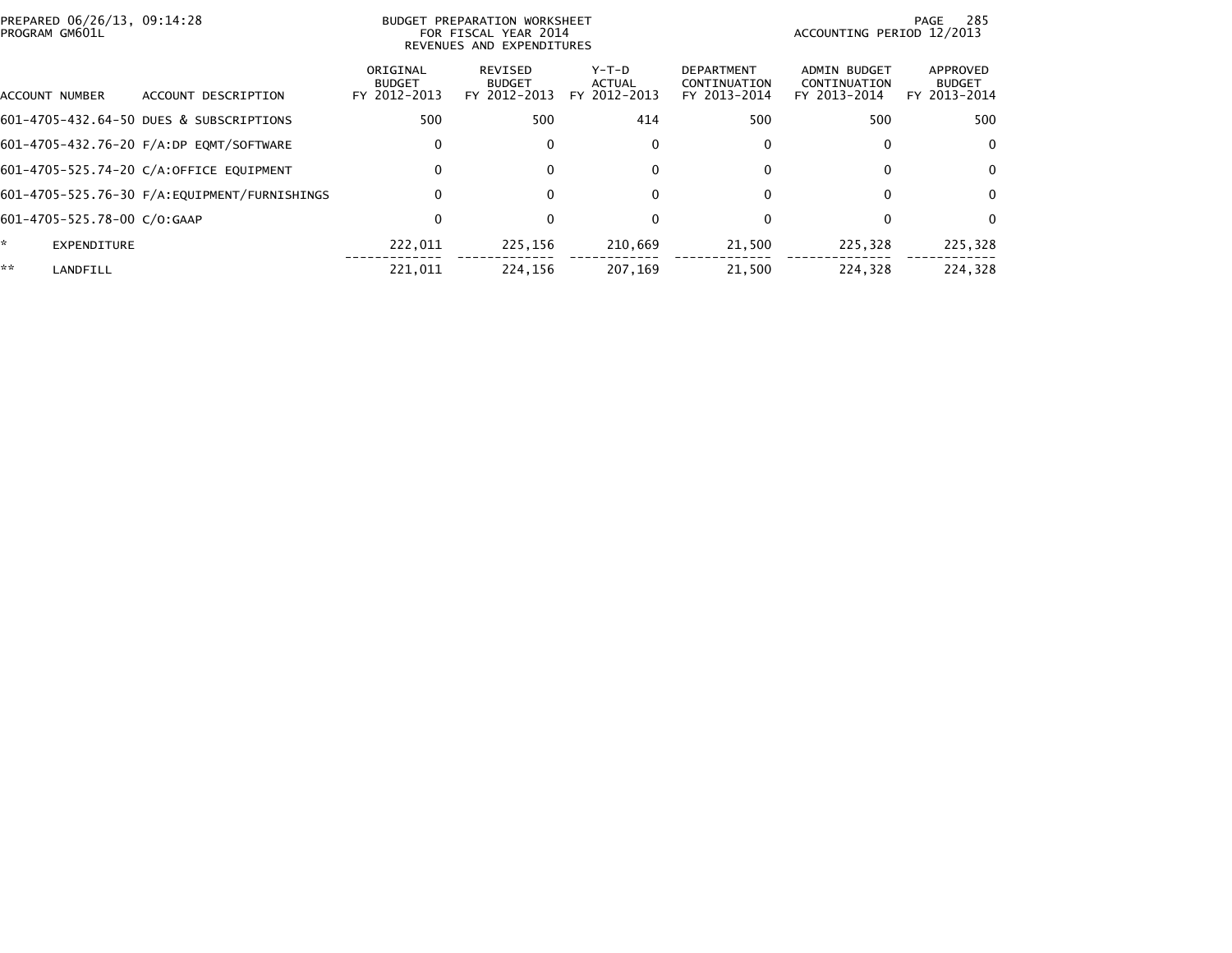# PREPARED 06/26/13, 09:14:28<br>PROGRAM GM601L

### BUDGET PREPARATION WORKSHEET<br>FOR FISCAL YEAR 2014 REVENUES AND EXPENDITURES

PAGE 286<br>ACCOUNTING PERIOD 12/2013

| <b>ACCOUNT NUMBER</b>                                 | ACCOUNT DESCRIPTION                         | ORIGINAL<br><b>BUDGET</b><br>FY 2012-2013 | <b>REVISED</b><br><b>BUDGET</b><br>FY 2012-2013 | $Y-T-D$<br>ACTUAL<br>FY 2012-2013 | <b>DEPARTMENT</b><br>CONTINUATION<br>FY 2013-2014 | <b>ADMIN BUDGET</b><br>CONTINUATION<br>FY 2013-2014 | <b>APPROVED</b><br><b>BUDGET</b><br>FY 2013-2014 |
|-------------------------------------------------------|---------------------------------------------|-------------------------------------------|-------------------------------------------------|-----------------------------------|---------------------------------------------------|-----------------------------------------------------|--------------------------------------------------|
|                                                       | 601-4710-334.02-01 PESTICIDE ENV TRUST FUND | 0                                         | $7,650-$                                        | $6,200 -$                         | 0                                                 | 0                                                   | $\mathbf{0}$                                     |
|                                                       | 601-4710-344.33-00 COLLECTION SITE FEES     | 190,000-                                  | $190,000 -$                                     | 156,834-                          | 0                                                 | 160,000-                                            | $160,000 -$                                      |
|                                                       | 601-4710-395.00-00 FUND BALANCE APPR-RESTR  | $\mathbf 0$                               | $\mathbf 0$                                     | $\mathbf{0}$                      | 0                                                 | 0                                                   | $\Omega$                                         |
|                                                       | 601-4710-395.10-00 FUND BALANCE APPR-UNREST | $\mathbf 0$                               | $\mathbf 0$                                     | 0                                 | 0                                                 | 0                                                   | $\mathbf{0}$                                     |
| <b>REVENUE</b><br>601-4710-525.10-05 SALARIES:REGULAR |                                             | 190.000-<br>258,230                       | 197,650-<br>258,230                             | 163.034-<br>234,428               | 0<br>0                                            | $160.000 -$<br>263,727                              | 160,000-<br>263,727                              |
|                                                       | 601-4710-525.10-15 SALARIES: PART-TIME      | 21,200                                    | 21,200                                          | 8,875                             | 21,200                                            | 11,200                                              | 11,200                                           |
| 601-4710-525.20-05 HEALTH INSURANCE                   |                                             | 88,440                                    | 88,440                                          | 78,223                            | 0                                                 | 88,440                                              | 88,440                                           |
| 601-4710-525.20-10 MEDICARE TAX                       |                                             | 4,055                                     | 4,055                                           | 3,292                             | 0                                                 | 3,986                                               | 3,986                                            |
| 601-4710-525.20-15 RETIREMENT                         |                                             | 17,999                                    | 17,999                                          | 15,801                            | 0                                                 | 18,646                                              | 18,646                                           |
|                                                       | 601-4710-525.20-20 SOCIAL SECURITY TAX      | 17,325                                    | 17,325                                          | 14,076                            | 0                                                 | 17,046                                              | 17,046                                           |
|                                                       | 601-4710-525.20-25 WORKERS COMPENSATION     | 27,950                                    | 27,950                                          | 24,208                            | 0                                                 | 29,537                                              | 29,537                                           |
|                                                       | 601-4710-525.20-30 401(K) CONTRIBUTIONS     | 7,747                                     | 7,747                                           | 6,645                             | 0                                                 | 7,912                                               | 7,912                                            |
|                                                       | 601-4710-525.33-10 CONTRACT COLLECTION      | 100,000                                   | 100,000                                         | 83,707                            | 100,000                                           | 100,000                                             | 100,000                                          |
|                                                       | 601-4710-525.42-20 GROUNDS MAINTENANCE      | 5,000                                     | 5,000                                           | 2,722                             | 5,000                                             | 5,000                                               | 5,000                                            |
| 601-4710-525.43-05 R&M:BUILDINGS                      |                                             | 11,000                                    | 6,990                                           | 750                               | 11,000                                            | 7,000                                               | 7,000                                            |
| 601-4710-525.43-15 R&M: EQUIPMENT                     |                                             | 2,500                                     | 3,500                                           | 2,725                             | 3,500                                             | 3,500                                               | 3,500                                            |
| 601-4710-525.43-20 R&M: VEHICLES                      |                                             | 1,500                                     | 1,500                                           | 1,259                             | 1,500                                             | 1,500                                               | 1,500                                            |
|                                                       | 601-4710-525.44-20 RENT:LAND & BUILDINGS    | 2,100                                     | 2,100                                           | 2,100                             | 2,100                                             | 2,100                                               | 2,100                                            |
| 601-4710-525.44-42 RENT: PORT-A-JOHNS                 |                                             | 6,500                                     | 6,500                                           | 5,280                             | 6,500                                             | 6,500                                               | 6,500                                            |
| 601-4710-525.53-05 TELEPHONE                          |                                             | 8,500                                     | 8,500                                           | 8,340                             | 8,500                                             | 9,500                                               | 9,500                                            |
| 601-4710-525.56-00 UNIFORMS                           |                                             | 2,500                                     | 2,500                                           | 2,346                             | 2,500                                             | 2,500                                               | 2,500                                            |
| 601-4710-525.58-00 TRAVEL                             |                                             | 10,000                                    | 10,000                                          | 8,382                             | 10,000                                            | 9,000                                               | 9,000                                            |
| 601-4710-525.61-05 SUPPLIES:OFFICE                    |                                             | 500                                       | 2,000                                           | 769                               | 500                                               | 800                                                 | 800                                              |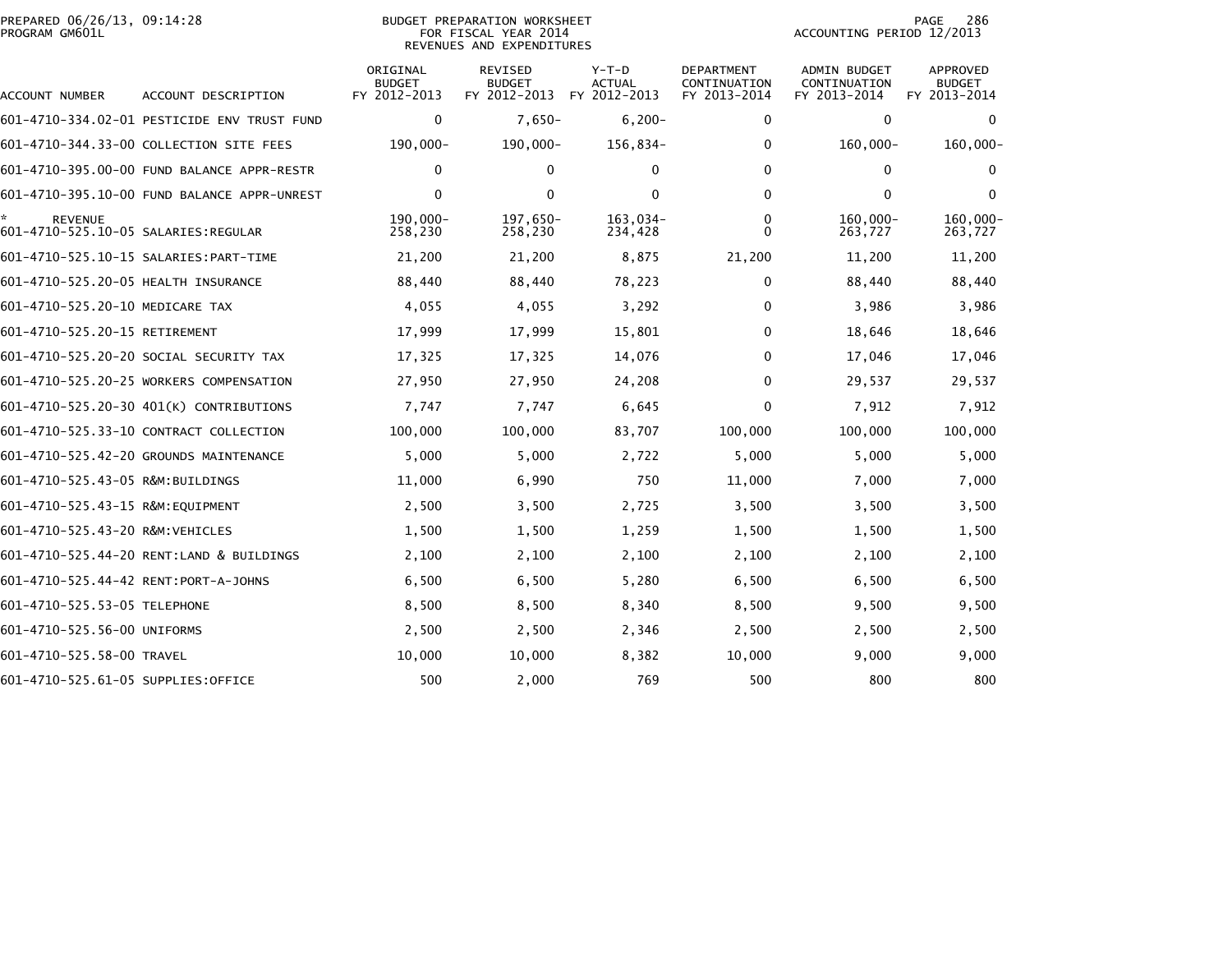| PROGRAM GM601L                 | PREPARED 06/26/13, 09:14:28<br>BUDGET PREPARATION WORKSHEET<br>FOR FISCAL YEAR 2014<br>REVENUES AND EXPENDITURES |                                                                                                                          |                                           |                                          |                                          | 287<br>PAGE<br>ACCOUNTING PERIOD 12/2013          |                                                     |                                           |  |
|--------------------------------|------------------------------------------------------------------------------------------------------------------|--------------------------------------------------------------------------------------------------------------------------|-------------------------------------------|------------------------------------------|------------------------------------------|---------------------------------------------------|-----------------------------------------------------|-------------------------------------------|--|
| <b>ACCOUNT NUMBER</b>          |                                                                                                                  | ACCOUNT DESCRIPTION                                                                                                      | ORIGINAL<br><b>BUDGET</b><br>FY 2012-2013 | REVISED<br><b>BUDGET</b><br>FY 2012-2013 | $Y-T-D$<br><b>ACTUAL</b><br>FY 2012-2013 | <b>DEPARTMENT</b><br>CONTINUATION<br>FY 2013-2014 | <b>ADMIN BUDGET</b><br>CONTINUATION<br>FY 2013-2014 | APPROVED<br><b>BUDGET</b><br>FY 2013-2014 |  |
|                                |                                                                                                                  | 601-4710-525.61-54 SUPPLIES:OSHA COMPLIANCE                                                                              | $\mathbf 0$                               | 0                                        | 0                                        | 8,000                                             | 5,000                                               | 5,000                                     |  |
| LEVEL<br>400                   | <b>TEXT</b>                                                                                                      | OSHA COMPLIANCE ITEMS FOR RECYCLING SITES PER<br>COUNTY RISK MANAGER: WATER, SAFETY GLASSES, VESTS,<br>STEEL TOED BOOTS. |                                           | TEXT AMT                                 | 5.000<br>5,000                           |                                                   |                                                     |                                           |  |
|                                |                                                                                                                  | 601-4710-525.61-95 SUPPLIES: OTHER SMALL EQMT                                                                            | 1,400                                     | 2,900                                    | 2,069                                    | 1,400                                             | 1,400                                               | 1,400                                     |  |
| 601-4710-525.62-05 ELECTRICITY |                                                                                                                  |                                                                                                                          | 8.300                                     | 8,300                                    | 6,713                                    | 8,300                                             | 8,300                                               | 8,300                                     |  |
|                                |                                                                                                                  | 601-4710-525.62-20 MOTOR FUEL & LUBRICANTS                                                                               | 100                                       | 110                                      | 108                                      | 100                                               | 100                                                 | 100                                       |  |
|                                |                                                                                                                  | 601-4710-525.64-50 DUES & SUBSCRIPTIONS                                                                                  | 200                                       | 200                                      | 200                                      | 200                                               | 200                                                 | 200                                       |  |
|                                |                                                                                                                  | 601-4710-525.73-00 C/A:OTHER IMPROVEMENTS                                                                                | 0                                         | $\mathbf{0}$                             | $\mathbf{0}$                             | $\mathbf{0}$                                      | 0                                                   | $\mathbf{0}$                              |  |
|                                |                                                                                                                  | 601-4710-525.74-90 C/A:OTHER EQUIPMENT                                                                                   | 12,000                                    | 10,800                                   | $\mathbf{0}$                             | 12,000                                            | $\mathbf{0}$                                        | $\mathbf{0}$                              |  |
| 601-4710-525.76-90 F/A:OTHER   |                                                                                                                  |                                                                                                                          | $\mathbf{0}$                              | 8,850                                    | 8,710                                    | 8,850                                             | 8,000                                               | 8,000                                     |  |
| 601-4710-525.78-00 C/O:GAAP    |                                                                                                                  |                                                                                                                          | $\Omega$                                  | $\Omega$                                 | $\mathbf{0}$                             | 0                                                 | 0                                                   | $\Omega$                                  |  |
|                                |                                                                                                                  | 601-4710-525.90-30 DISPOSAL FEES AT LANDFILL                                                                             | 62,000                                    | 62,000                                   | 50.050                                   | $\Omega$                                          | 62,000                                              | 62,000                                    |  |
| *<br><b>EXPENDITURE</b>        |                                                                                                                  |                                                                                                                          | 677,046                                   | 684,696                                  | 571,778                                  | 211,150                                           | 672,894                                             | 672,894                                   |  |
| **<br>SANITATION               |                                                                                                                  |                                                                                                                          | 487.046                                   | 487.046                                  | 408.744                                  | 211.150                                           | 512.894                                             | 512.894                                   |  |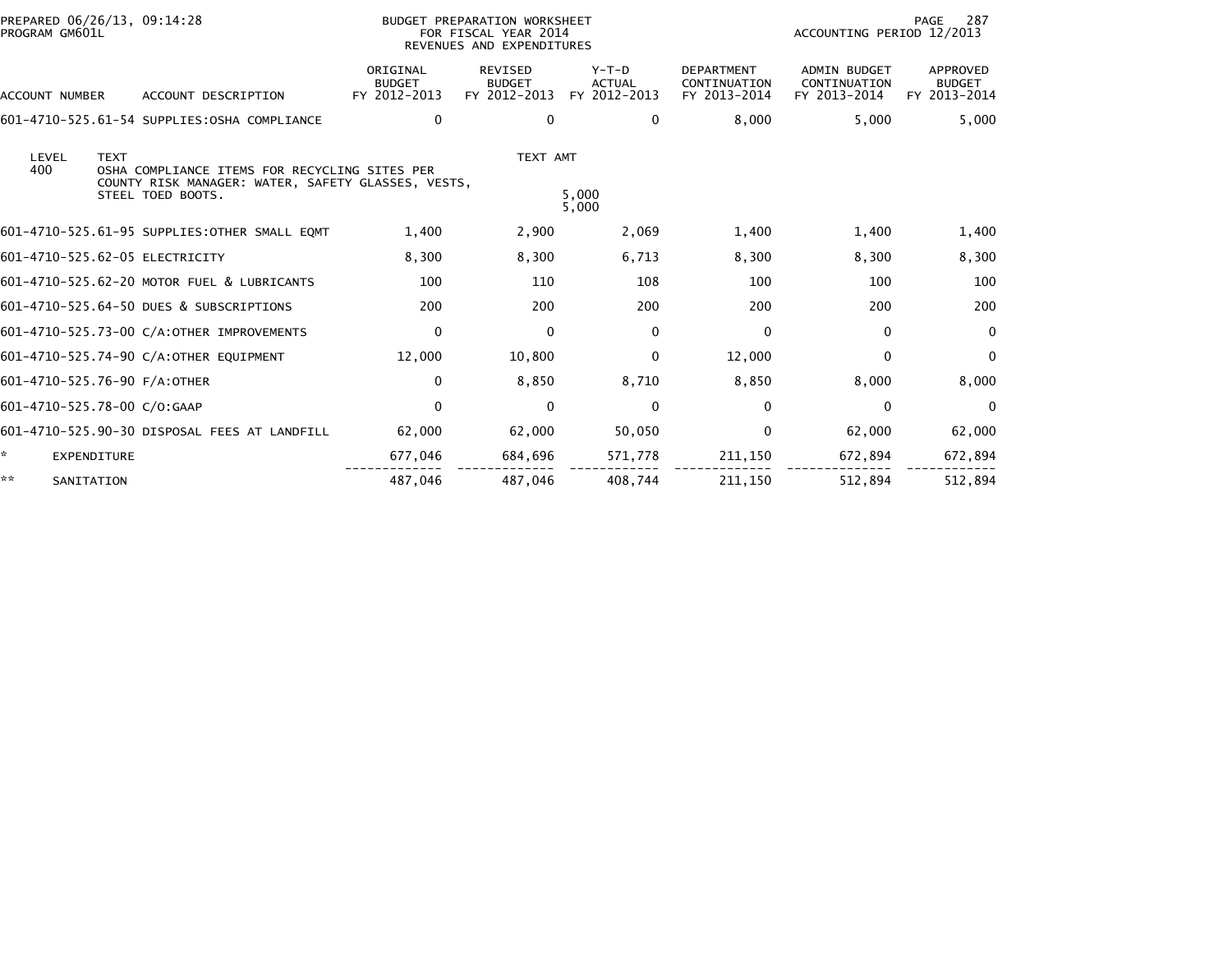| PREPARED 06/26/13, 09:14:28<br>PROGRAM GM601L         |                                              | BUDGET PREPARATION WORKSHEET<br>FOR FISCAL YEAR 2014<br>REVENUES AND EXPENDITURES |                                          |                                          |                                            | 288<br>PAGE<br>ACCOUNTING PERIOD 12/2013            |                                           |  |
|-------------------------------------------------------|----------------------------------------------|-----------------------------------------------------------------------------------|------------------------------------------|------------------------------------------|--------------------------------------------|-----------------------------------------------------|-------------------------------------------|--|
| ACCOUNT NUMBER                                        | ACCOUNT DESCRIPTION                          | ORIGINAL<br><b>BUDGET</b><br>FY 2012-2013                                         | REVISED<br><b>BUDGET</b><br>FY 2012-2013 | $Y-T-D$<br><b>ACTUAL</b><br>FY 2012-2013 | DEPARTMENT<br>CONTINUATION<br>FY 2013-2014 | <b>ADMIN BUDGET</b><br>CONTINUATION<br>FY 2013-2014 | APPROVED<br><b>BUDGET</b><br>FY 2013-2014 |  |
| 601-4715-335.31-00 ST:TIRE DISPOSAL                   |                                              | $160,000 -$                                                                       | $160,000 -$                              | 123,560-                                 | $\mathbf{0}$                               | $160,000 -$                                         | $160,000 -$                               |  |
|                                                       | 601–4715–335.32–00 ST:WHITE GOODS DISPOSAL   | $40,000 -$                                                                        | $40,000 -$                               | $31,707 -$                               | $\Omega$                                   | $40,000 -$                                          | $40,000 -$                                |  |
| 601-4715-344.40-10 RECYCLING SALES                    |                                              | $205,000 -$                                                                       | $205,000 -$                              | 124,885-                                 | $\mathbf{0}$                               | $150,000 -$                                         | 150,000-                                  |  |
|                                                       | 601-4715-344.40-20 SALES OF CONTAINERS       | 0                                                                                 | $\mathbf{0}$                             | 0                                        | $\Omega$                                   | $\mathbf{0}$                                        | $\mathbf{0}$                              |  |
| <b>REVENUE</b><br>601-4715-525.10-05 SALARIES:REGULAR |                                              | $405.000 -$<br>91,428                                                             | $405.000 -$<br>91,428                    | $280.152 -$<br>86,204                    | 0<br>$\Omega$                              | 350,000-<br>92,253                                  | 350,000-<br>92,253                        |  |
| 601-4715-525.20-05 HEALTH INSURANCE                   |                                              | 24,120                                                                            | 24,120                                   | 21,943                                   | 0                                          | 24,120                                              | 24,120                                    |  |
| 601-4715-525.20-10 MEDICARE TAX                       |                                              | 1,326                                                                             | 1,326                                    | 1,182                                    | $\mathbf{0}$                               | 1,340                                               | 1,340                                     |  |
| 601-4715-525.20-15 RETIREMENT                         |                                              | 6,372                                                                             | 6,372                                    | 5,738                                    | 0                                          | 6,525                                               | 6,525                                     |  |
|                                                       | 601-4715-525.20-20 SOCIAL SECURITY TAX       | 5,669                                                                             | 5,669                                    | 5,055                                    | $\mathbf{0}$                               | 5,720                                               | 5,720                                     |  |
|                                                       | 601-4715-525.20-25 WORKERS COMPENSATION      | 9,313                                                                             | 9,313                                    | 8,620                                    | $\mathbf{0}$                               | 10,332                                              | 10,332                                    |  |
|                                                       | 601-4715-525.20-30 401(K) CONTRIBUTIONS      | 2,743                                                                             | 2,743                                    | 2,586                                    | $\mathbf{0}$                               | 2,768                                               | 2,768                                     |  |
|                                                       | 601-4715-525.33-10 CONTRACT COLLECTION       | 60,000                                                                            | 60,000                                   | 50,257                                   | 60,000                                     | 60,000                                              | 60,000                                    |  |
| 601-4715-525.41-40 WATER                              |                                              | 500                                                                               | 500                                      | 303                                      | 500                                        | 500                                                 | 500                                       |  |
| 601-4715-525.42-40 TIRE DISPOSAL                      |                                              | 200,000                                                                           | 200,000                                  | 137,276                                  | 200,000                                    | 170,000                                             | 170,000                                   |  |
| 601-4715-525.54-00 ADVERTISING                        |                                              | 500                                                                               | 500                                      | 258                                      | 500                                        | 300                                                 | 300                                       |  |
| 601-4715-525.55-00 PRINTING                           |                                              | 1,000                                                                             | 1,000                                    | 973                                      | 1,000                                      | 1,000                                               | 1,000                                     |  |
| 601-4715-525.56-00 UNIFORMS                           |                                              | 300                                                                               | 300                                      | 69                                       | 300                                        | 300                                                 | 300                                       |  |
| 601-4715-525.58-00 TRAVEL                             |                                              | 5,000                                                                             | 5,000                                    | 2,852                                    | 5,000                                      | 5,000                                               | 5,000                                     |  |
| 601-4715-525.59-00 TRAINING                           |                                              | 2,000                                                                             | 2,000                                    | 1,668                                    | 2,000                                      | 2,000                                               | 2,000                                     |  |
| 601-4715-525.61-05 SUPPLIES:OFFICE                    |                                              | 1,000                                                                             | 1,000                                    | 988                                      | 1,000                                      | 1,000                                               | 1,000                                     |  |
|                                                       | 601-4715-525.61-15 SUPPLIES:EDUCATIONAL      | 2,000                                                                             | 1,000                                    | 459                                      | 2,000                                      | 2,000                                               | 2,000                                     |  |
|                                                       | 601-4715-525.61-54 SUPPLIES: OSHA COMPLIANCE | 0                                                                                 | $\mathbf{0}$                             | 0                                        | 1,000                                      | 1,000                                               | 1,000                                     |  |

LEVEL TEXT TEXT AMT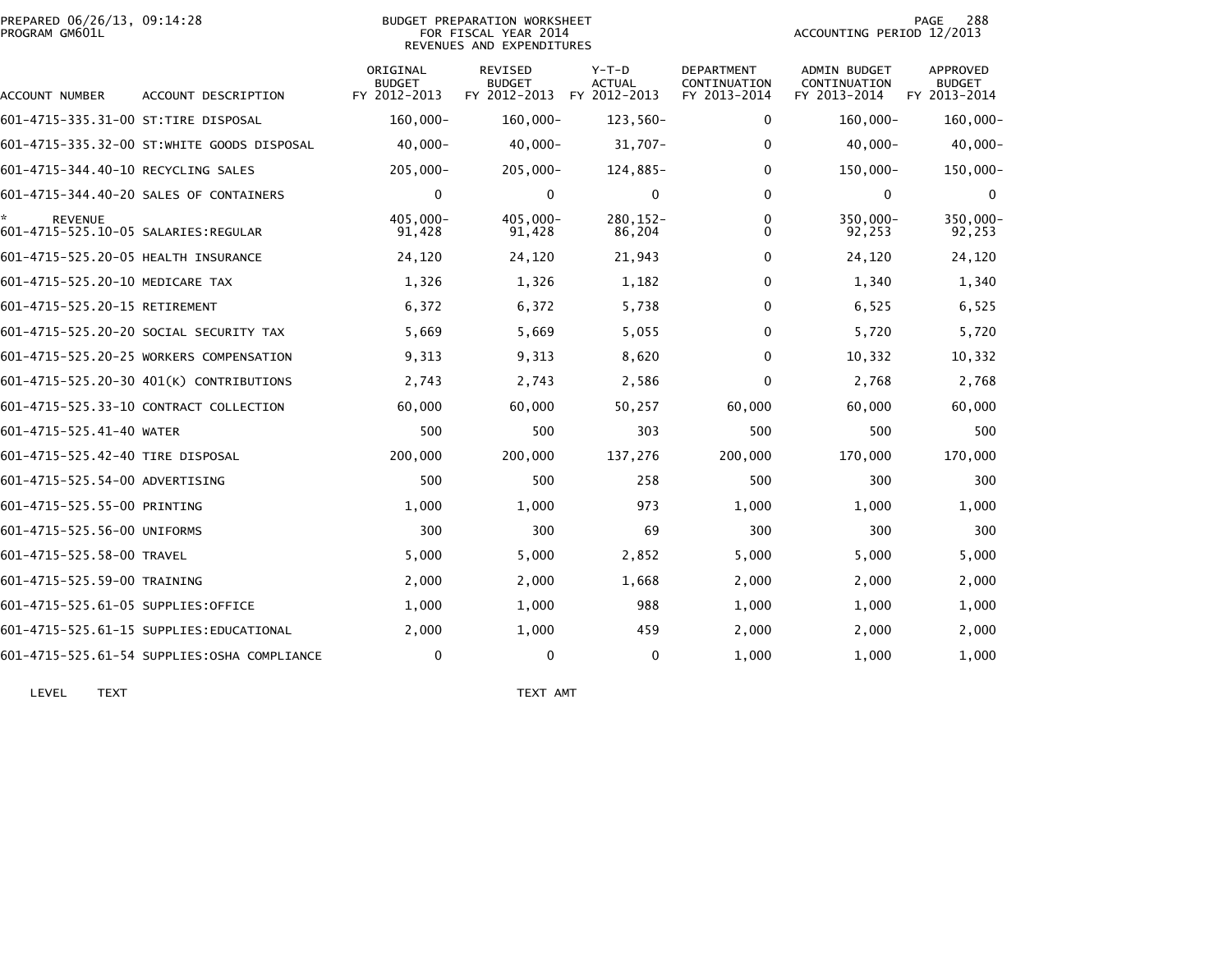| PROGRAM GM601L                                                                                                                                                     | PREPARED 06/26/13, 09:14:28                                                                | BUDGET PREPARATION WORKSHEET<br>FOR FISCAL YEAR 2014<br>REVENUES AND EXPENDITURES |                                                 |                                        |                                                   | 289<br>PAGE<br>ACCOUNTING PERIOD 12/2013     |                                           |  |
|--------------------------------------------------------------------------------------------------------------------------------------------------------------------|--------------------------------------------------------------------------------------------|-----------------------------------------------------------------------------------|-------------------------------------------------|----------------------------------------|---------------------------------------------------|----------------------------------------------|-------------------------------------------|--|
| ACCOUNT NUMBER                                                                                                                                                     | ACCOUNT DESCRIPTION                                                                        | ORIGINAL<br><b>BUDGET</b><br>FY 2012-2013                                         | <b>REVISED</b><br><b>BUDGET</b><br>FY 2012-2013 | Y-T-D<br><b>ACTUAL</b><br>FY 2012-2013 | <b>DEPARTMENT</b><br>CONTINUATION<br>FY 2013-2014 | ADMIN BUDGET<br>CONTINUATION<br>FY 2013-2014 | APPROVED<br><b>BUDGET</b><br>FY 2013-2014 |  |
| 400                                                                                                                                                                | OSHA COMPLIANCE ITEMS PER COUNTY RICK MANAGER:<br>SAFETY GLASSES, VESTS, STEEL TOED BOOTS. |                                                                                   |                                                 | 1,000                                  |                                                   |                                              |                                           |  |
|                                                                                                                                                                    |                                                                                            |                                                                                   |                                                 | 1,000                                  |                                                   |                                              |                                           |  |
|                                                                                                                                                                    | 601-4715-525.61-75 SUPPLIES:RECYCLING                                                      | 5,000                                                                             | 5,000                                           | 3,927                                  | 5,000                                             | 5,000                                        | 5,000                                     |  |
|                                                                                                                                                                    | 601-4715-525.61-80 SUPPLIES:SIGNS                                                          | 1,000                                                                             | 1,000                                           | 952                                    | 1,000                                             | 1,000                                        | 1,000                                     |  |
|                                                                                                                                                                    | 601-4715-525.61-95 SUPPLIES:OTHER SMALL EQMT                                               | 0                                                                                 | $\mathbf{0}$                                    | $\Omega$                               | 6,044                                             | 6,000                                        | 6,000                                     |  |
| LEVEL<br><b>TEXT</b><br>400<br>WE ARE REQUESTING PURCHASE OF 100 RECYCLING CARTS<br>@ \$49.50 EACH TO REPLACE THOSE THAT HAVE BEEN<br>STOLEN OR NO LONGER USEABLE. |                                                                                            |                                                                                   | TEXT AMT                                        | 5,000                                  |                                                   |                                              |                                           |  |
|                                                                                                                                                                    | OTHER SMALL EQUIPMENT                                                                      |                                                                                   |                                                 | 1,000<br>6,000                         |                                                   |                                              |                                           |  |
|                                                                                                                                                                    | 601-4715-525.62-20 MOTOR FUEL & LUBRICANTS                                                 | 12,500                                                                            | 12,500                                          | 11,158                                 | 12,500                                            | 14,500                                       | 14,500                                    |  |
|                                                                                                                                                                    | 601-4715-525.64-50 DUES & SUBSCRIPTIONS                                                    | 200                                                                               | 200                                             | 100                                    | 200                                               | 200                                          | 200                                       |  |
|                                                                                                                                                                    | 601-4715-525.74-35 C/A:VEHICLES                                                            | 0                                                                                 | $\mathbf{0}$                                    | $\Omega$                               | $\Omega$                                          | $\mathbf{0}$                                 | $\mathbf{0}$                              |  |
|                                                                                                                                                                    | 601-4715-525.74-90 C/A:OTHER EQUIPMENT                                                     | $\mathbf 0$                                                                       | $\mathbf{0}$                                    | $\Omega$                               | $\Omega$                                          | $\mathbf{0}$                                 | $\mathbf{0}$                              |  |
|                                                                                                                                                                    | 601-4715-525.76-20 F/A:DP EQUIPMENT                                                        | $\mathbf{0}$                                                                      | $\mathbf{0}$                                    | $\Omega$                               | $\Omega$                                          | $\Omega$                                     | $\bf{0}$                                  |  |
|                                                                                                                                                                    | 601-4715-525.76-90 F/A:OTHER                                                               | 0                                                                                 | 0                                               | 0                                      | $\Omega$                                          | 0                                            | $\mathbf{0}$                              |  |
|                                                                                                                                                                    | 601-4715-525.78-00 C/O:GAAP                                                                | $\mathbf 0$                                                                       | $\mathbf{0}$                                    | $\Omega$                               | $\Omega$                                          | $\Omega$                                     | $\mathbf{0}$                              |  |
|                                                                                                                                                                    | 601-4715-525.79-00 DEPRECIATION EXPENSE                                                    | $\Omega$                                                                          | $\Omega$                                        | $\Omega$                               | $\Omega$                                          | $\Omega$                                     | $\mathbf{0}$                              |  |
|                                                                                                                                                                    | 601-4715-525.82-04 ALUMINUM PURCHASES                                                      | 200                                                                               | 200                                             | $\Omega$                               | 200                                               | 200                                          | 200                                       |  |
|                                                                                                                                                                    | 601-4715-525.83-00 PROGRAM ACTIVITIES                                                      | 2,000                                                                             | 2,000                                           | 0                                      | 2,000                                             | 1,000                                        | 1,000                                     |  |
| ×.                                                                                                                                                                 | EXPENDITURE                                                                                | 434,171                                                                           | 433,171                                         | 342,568                                | 300,244                                           | 414,058                                      | 414,058                                   |  |
| **                                                                                                                                                                 | RECYCLING PROGRAM                                                                          | 29,171                                                                            | 28,171                                          | 62,416                                 | 300,244                                           | 64,058                                       | 64,058                                    |  |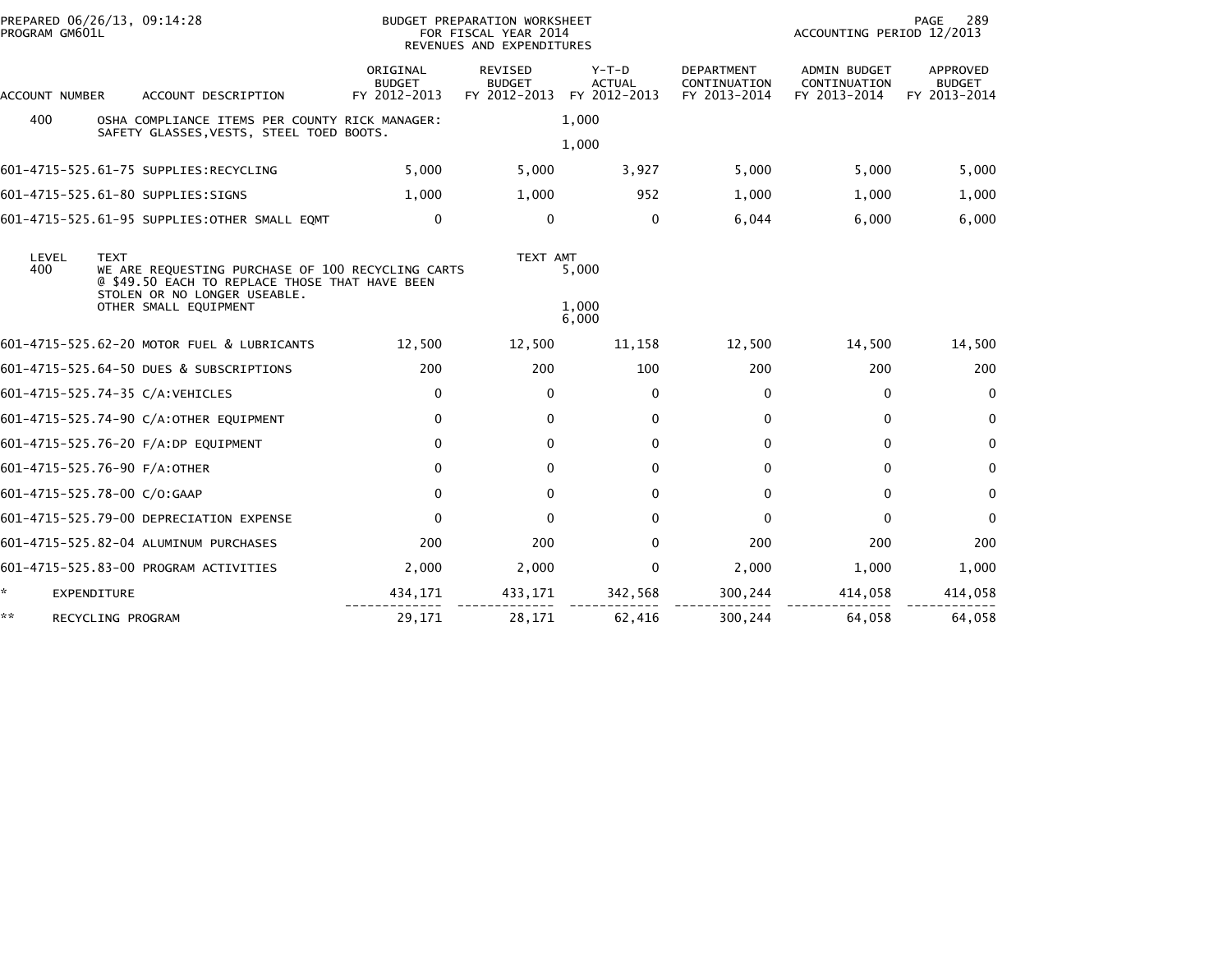| PROGRAM GM601L | PREPARED 06/26/13, 09:14:28                          |                                           | BUDGET PREPARATION WORKSHEET<br>FOR FISCAL YEAR 2014<br>REVENUES AND EXPENDITURES |                                          |                                                   | ACCOUNTING PERIOD 12/2013                           | 290<br>PAGE                                      |
|----------------|------------------------------------------------------|-------------------------------------------|-----------------------------------------------------------------------------------|------------------------------------------|---------------------------------------------------|-----------------------------------------------------|--------------------------------------------------|
| ACCOUNT NUMBER | ACCOUNT DESCRIPTION                                  | ORIGINAL<br><b>BUDGET</b><br>FY 2012-2013 | <b>REVISED</b><br><b>BUDGET</b><br>FY 2012-2013                                   | $Y-T-D$<br><b>ACTUAL</b><br>FY 2012-2013 | <b>DEPARTMENT</b><br>CONTINUATION<br>FY 2013-2014 | <b>ADMIN BUDGET</b><br>CONTINUATION<br>FY 2013-2014 | <b>APPROVED</b><br><b>BUDGET</b><br>FY 2013-2014 |
|                | 601-4720-316.60-00 SOLID WASTE DISPOSAL TAX          | $265,000 -$                               | 265,000-                                                                          | $169,502 -$                              | 0                                                 | $220,000 -$                                         | $220,000 -$                                      |
|                | 601-4720-334.88-00 SOLID WASTE TAX REVENUE           | $62,000 -$                                | $62,000 -$                                                                        | $43,530-$                                | 0                                                 | $60,000 -$                                          | $60,000 -$                                       |
|                | 601-4720-344.31-10 LANDFILL CASH RECEIPTS            | 350,000-                                  | $350,000 -$                                                                       | $351,762 -$                              | 0                                                 | $350,000 -$                                         | $350,000 -$                                      |
|                | 601-4720-344.31-20 LANDFILL CHARGES                  | $3,700,000 -$                             | $3,700,000 -$                                                                     | $3, 195, 549 -$                          | 0                                                 | $3.600.000 -$                                       | $3,600,000 -$                                    |
| LEVEL<br>400   | <b>TEXT</b><br>INCLUDED \$2 INCREASE IN TIPPING FEES |                                           | TEXT AMT                                                                          | 3,600,000<br>3,600,000                   |                                                   |                                                     |                                                  |
|                | 601-4720-344.31-25 LANDFILL CHARGES-REBATE           | $\Omega$                                  | $\Omega$                                                                          | $\Omega$                                 | $\Omega$                                          | 0                                                   | 0                                                |
|                | 601-4720-344.32-00 LANDFILL LATE FEES                | $\Omega$                                  | $\Omega$                                                                          | $1,918-$                                 | $\Omega$                                          | 0                                                   | $\Omega$                                         |
|                | 601-4720-361.00-00 INTEREST REVENUE                  | 120,000-                                  | 120,000-                                                                          | 27,939-                                  | 0                                                 | $80,000 -$                                          | $80,000 -$                                       |
|                | 601-4720-389.95-00 OTHER MISC RECEIPTS               | 0                                         | 0                                                                                 | $50 -$                                   | 0                                                 | $\Omega$                                            | $\Omega$                                         |
|                | 601-4720-392.30-00 SALE OF PROPERTY                  | $\Omega$                                  | 0                                                                                 | $\Omega$                                 | 0                                                 | 0                                                   | $\Omega$                                         |
|                | 601-4720-395.00-00 FUND BALANCE APPR-RESTR           | $\mathbf{0}$                              | 0                                                                                 | 0                                        | 0                                                 | 0                                                   | $\Omega$                                         |
|                | 601-4720-395.10-00 FUND BALANCE APPR-UNREST          | 0                                         | $\mathbf{0}$                                                                      | $\mathbf{0}$                             | $\Omega$                                          | $9,323,177-$                                        | $9,323,177-$                                     |
| <b>REVENUE</b> |                                                      | 4.497.000-<br>425,788                     | 4,497,000-<br>417,226                                                             | 3,790,250-<br>363,418                    | 0<br><sup>n</sup>                                 | 13,633,177-<br>427,927                              | 13,633,177-<br>427,927                           |
|                | 601-4720-525.10-10 SALARIES:OVERTIME                 | 0                                         | 152                                                                               | 151                                      | $\Omega$                                          | 0                                                   | 0                                                |
|                | 601-4720-525.10-15 SALARIES: PART-TIME               | 5,845                                     | 7,845                                                                             | 6,824                                    | 10,000                                            | 10,000                                              | 10,000                                           |

 LEVEL TEXT TEXT AMT 400 BOBBIE KILLIAN HAS BEEN OUR PERMANENT PART-TIME 10,000 WEIGH MASTER SINCE 2007. SHE FILLS IN FOR OUR CHIEF WEIGHT MASTER, CATHERINE ALLISON ON A REGULAR BASIS. MORE THAN LIKELY, MS. KILLIAN WILL TAKE MS. ALLISON'S PLACE UPON RETIREMENT. WE WOULD LIKE TO RAISE MS. KILLIAN'S HOURLY WAGE WITHOUT BENEFITS FROM \$9.00/HOUR TO \$12.00/HOUR AS SHE HAS NOT AN INCREASE IN HER HOURLY WAGE SINCE 2008. MS.KILLIAN IS A LOYAL AND DEPENDABLE EMPLOYEE.

10,000

 $10\,,000$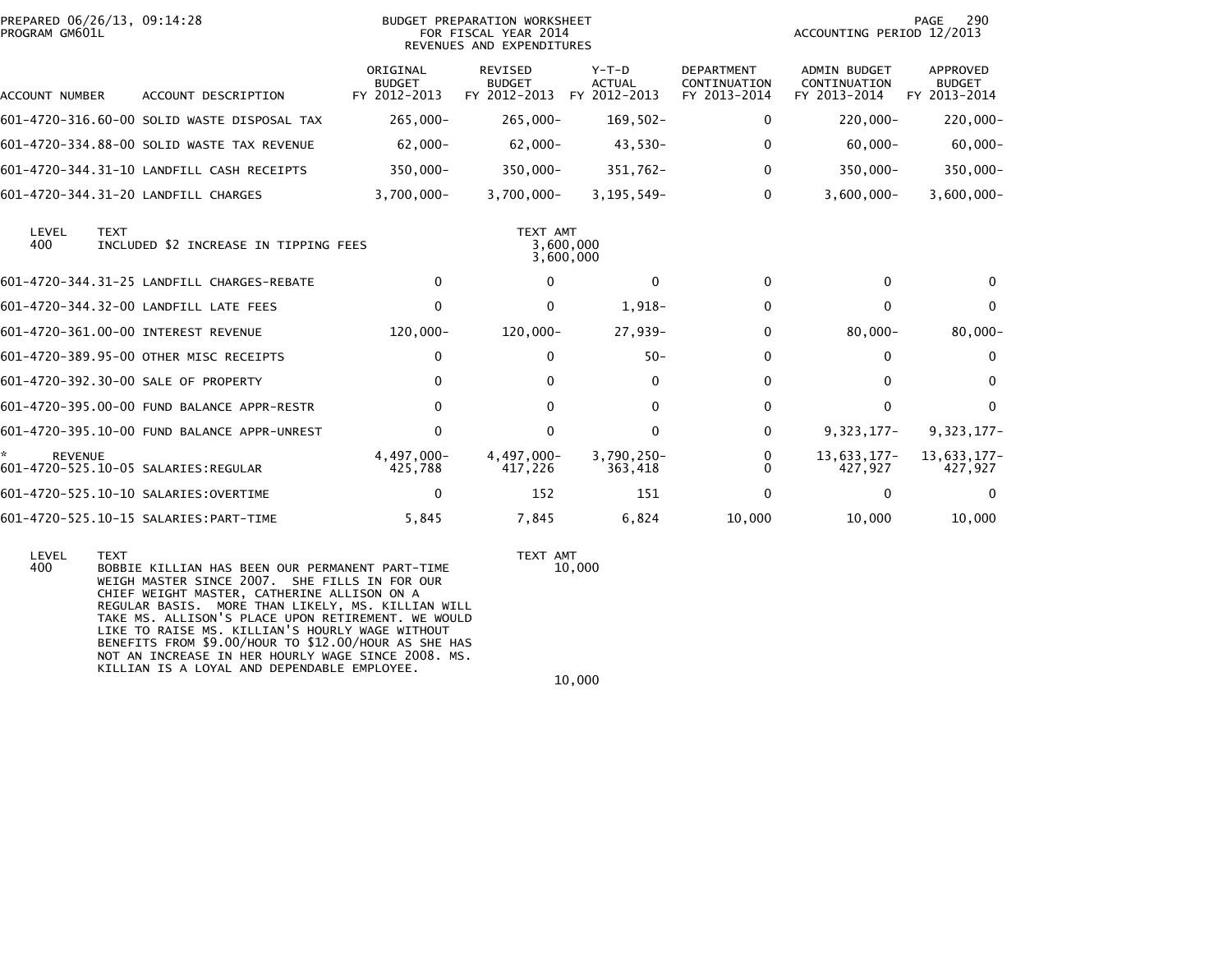| PROGRAM GM601L | PREPARED 06/26/13, 09:14:28                                                                                                                                          | BUDGET PREPARATION WORKSHEET<br>FOR FISCAL YEAR 2014<br>REVENUES AND EXPENDITURES |                                          |                                                |                                                   | 291<br>PAGE<br>ACCOUNTING PERIOD 12/2013            |                                           |
|----------------|----------------------------------------------------------------------------------------------------------------------------------------------------------------------|-----------------------------------------------------------------------------------|------------------------------------------|------------------------------------------------|---------------------------------------------------|-----------------------------------------------------|-------------------------------------------|
| ACCOUNT NUMBER | ACCOUNT DESCRIPTION                                                                                                                                                  | ORIGINAL<br><b>BUDGET</b><br>FY 2012-2013                                         | REVISED<br><b>BUDGET</b><br>FY 2012-2013 | $Y-T-D$<br><b>ACTUAL</b><br>FY 2012-2013       | <b>DEPARTMENT</b><br>CONTINUATION<br>FY 2013-2014 | <b>ADMIN BUDGET</b><br>CONTINUATION<br>FY 2013-2014 | APPROVED<br><b>BUDGET</b><br>FY 2013-2014 |
|                | 601-4720-525.20-05 HEALTH INSURANCE                                                                                                                                  | 104,520                                                                           | 104,520                                  | 88,440                                         | 0                                                 | 104,520                                             | 104,520                                   |
|                | 601-4720-525.20-10 MEDICARE TAX                                                                                                                                      | 6,260                                                                             | 6,260                                    | 5,000                                          | 0                                                 | 6,350                                               | 6,350                                     |
|                | 601-4720-525.20-15 RETIREMENT                                                                                                                                        | 29,678                                                                            | 29,678                                   | 24,414                                         | $\Omega$                                          | 30,255                                              | 30,255                                    |
|                | 601-4720-525.20-20 SOCIAL SECURITY TAX                                                                                                                               | 26,765                                                                            | 26,765                                   | 21,376                                         | $\Omega$                                          | 27,152                                              | 27,152                                    |
|                | 601-4720-525.20-25 WORKERS COMPENSATION                                                                                                                              | 39,794                                                                            | 39,794                                   | 32,117                                         | $\mathbf{0}$                                      | 39,794                                              | 39,794                                    |
|                | 601-4720-525.20-30 401(K) CONTRIBUTIONS                                                                                                                              | 12,774                                                                            | 12,774                                   | 10,632                                         | $\mathbf{0}$                                      | 12,838                                              | 12,838                                    |
|                | 601-4720-525.33-00 OTHER PROFESSIONAL SRVCS                                                                                                                          | 125,000                                                                           | 121,855                                  | 93,875                                         | 125,000                                           | 105,000                                             | 105,000                                   |
| LEVEL<br>400   | <b>TEXT</b><br>PER HDR'S TASK SHEET FOR 2013-14:<br>NCDENR ANNUAL PERMIT FEES<br>GROUNDWATER MONITORING FEES<br>SITE BORROW ANALYSIS<br>MISC. ENGINEERING ASSISTANCE |                                                                                   | TEXT AMT                                 | 5,000<br>30,000<br>20,000<br>50,000<br>105,000 |                                                   |                                                     |                                           |
|                | 601-4720-525.34-05 AERIAL PHOTOGRAPHY                                                                                                                                | 4,000                                                                             | 4,000                                    | 53                                             | 4,000                                             | 4,000                                               | 4,000                                     |
|                | 601-4720-525.34-27 PERMIT FEES                                                                                                                                       | 15,000                                                                            | 35,000                                   | 35,000                                         | 35,000                                            | 35,000                                              | 35,000                                    |
|                | 601-4720-525.34-30 SERVICE & MAINTENANCE                                                                                                                             | 1,200                                                                             | 1,200                                    | 1,000                                          | 1,200                                             | 1,200                                               | 1,200                                     |
|                | 601-4720-525.34-50 WATER & SOIL TESTING                                                                                                                              | 60,000                                                                            | 62,000                                   | 40,122                                         | 69,000                                            | 69,000                                              | 69,000                                    |
| LEVEL<br>400   | <b>TEXT</b><br>INCREASE DUE TO NCDENR/EPA REGULATORY COMPLIANCE.                                                                                                     |                                                                                   | TEXT AMT                                 | 69,000<br>69,000                               |                                                   |                                                     |                                           |
|                | 601-4720-525.34-51 WATER & SOIL TEST-CLOSED                                                                                                                          | 10,000                                                                            | 10,000                                   | 6,943                                          | 10,000                                            | 10,000                                              | 10,000                                    |
|                | 601-4720-525.41-30 LEACHATE DISPOSAL                                                                                                                                 | 35,000                                                                            | 35,000                                   | 13,613                                         | 35,000                                            | 35,000                                              | 35,000                                    |
|                | 601-4720-525.42-20 GROUNDS MAINTENANCE                                                                                                                               | 150,000                                                                           | 138,545                                  | 94,429                                         | 150,000                                           | 120,000                                             | 120,000                                   |
|                | 601-4720-525.43-05 R&M:BUILDINGS                                                                                                                                     | 5,000                                                                             | 5,000                                    | 5,000                                          | 5,000                                             | 5,000                                               | 5,000                                     |
|                | 601-4720-525.43-15 R&M:EQUIPMENT                                                                                                                                     | 15,000                                                                            | 15,000                                   | 3,132                                          | 15,000                                            | 10,000                                              | 10,000                                    |
|                | 601-4720-525.43-20 R&M:VEHICLES                                                                                                                                      | 80,000                                                                            | 73,018                                   | 54,173                                         | 80,000                                            | 70,000                                              | 70,000                                    |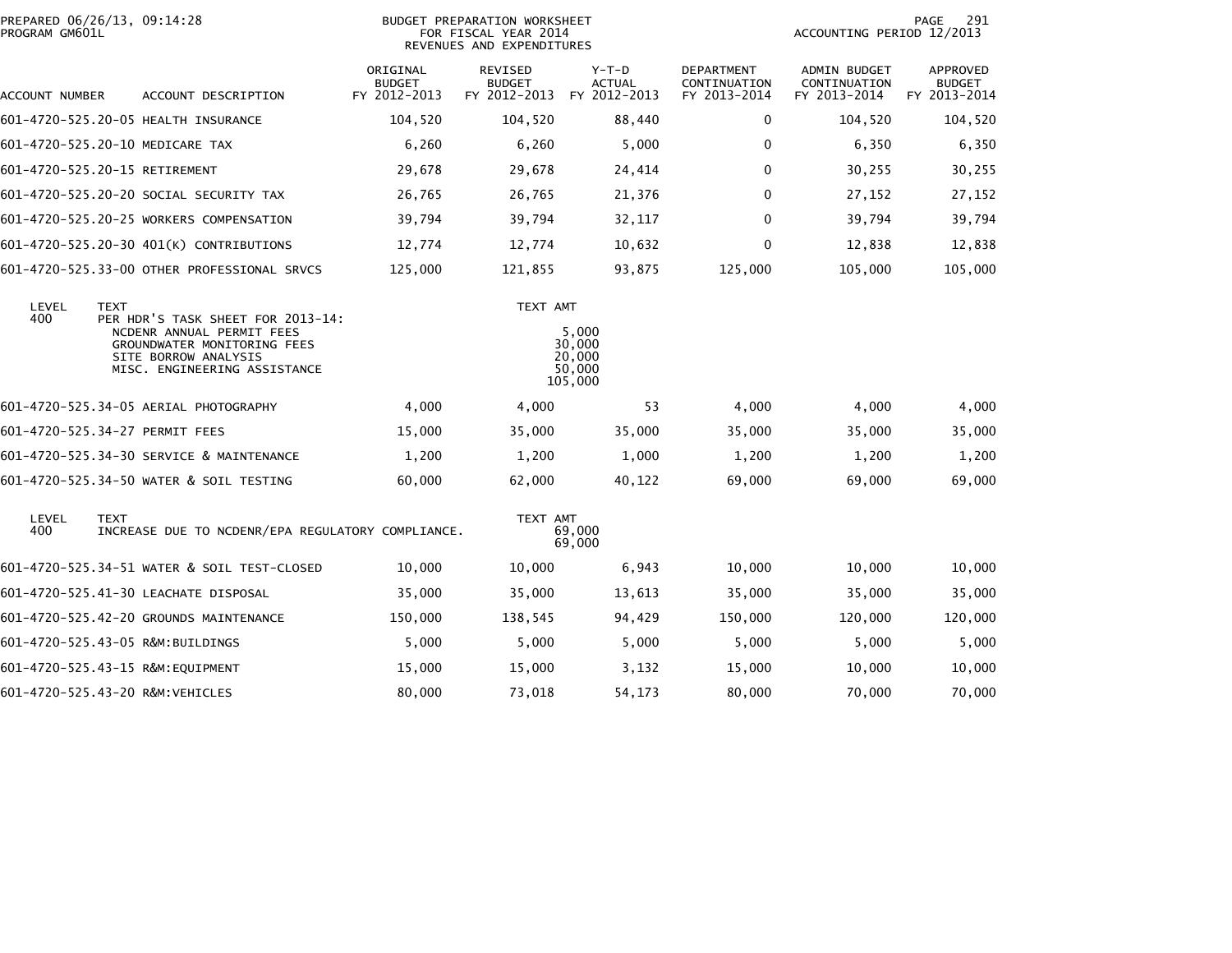| PREPARED 06/26/13, 09:14:28<br>PROGRAM GM601L |                                                                                                         |                                           | BUDGET PREPARATION WORKSHEET<br>FOR FISCAL YEAR 2014<br>REVENUES AND EXPENDITURES |                                          |                                            | ACCOUNTING PERIOD 12/2013                    | 292<br>PAGE                               |
|-----------------------------------------------|---------------------------------------------------------------------------------------------------------|-------------------------------------------|-----------------------------------------------------------------------------------|------------------------------------------|--------------------------------------------|----------------------------------------------|-------------------------------------------|
| ACCOUNT NUMBER                                | ACCOUNT DESCRIPTION                                                                                     | ORIGINAL<br><b>BUDGET</b><br>FY 2012-2013 | REVISED<br><b>BUDGET</b><br>FY 2012-2013                                          | $Y-T-D$<br><b>ACTUAL</b><br>FY 2012-2013 | DEPARTMENT<br>CONTINUATION<br>FY 2013-2014 | ADMIN BUDGET<br>CONTINUATION<br>FY 2013-2014 | APPROVED<br><b>BUDGET</b><br>FY 2013-2014 |
|                                               | 601-4720-525.50-07 COST PER COPY PROGRAM                                                                | 300                                       | 300                                                                               | 49                                       | 300                                        | 300                                          | 300                                       |
| 601-4720-525.53-05 TELEPHONE                  |                                                                                                         | 8,000                                     | 8,000                                                                             | 7,442                                    | 8,000                                      | 8,500                                        | 8,500                                     |
| 601-4720-525.55-00 PRINTING                   |                                                                                                         | 300                                       | 300                                                                               | $\mathbf{0}$                             | 300                                        | 300                                          | 300                                       |
| 601-4720-525.56-00 UNIFORMS                   |                                                                                                         | 6,000                                     | 6,000                                                                             | 4,456                                    | 6.000                                      | 6,000                                        | 6,000                                     |
| 601-4720-525.56-15 INMATE CLOTHING            |                                                                                                         | 2,000                                     | 2,000                                                                             | 1,272                                    | 2,000                                      | 1,500                                        | 1,500                                     |
| 601-4720-525.58-00 TRAVEL                     |                                                                                                         | 7,500                                     | 7,500                                                                             | 6,137                                    | 7,500                                      | 7,500                                        | 7,500                                     |
| 601-4720-525.59-00 TRAINING                   |                                                                                                         | 5,000                                     | 8,500                                                                             | 5,582                                    | 5,000                                      | 5,000                                        | 5,000                                     |
| 601-4720-525.61-05 SUPPLIES:OFFICE            |                                                                                                         | 5,000                                     | 5,000                                                                             | 2,745                                    | 5,000                                      | 5,000                                        | 5,000                                     |
|                                               | 601-4720-525.61-17 SUPPLIES:FABRIC COVER                                                                | 8,000                                     | 8,000                                                                             | 5,200                                    | 8,000                                      | 6,000                                        | 6,000                                     |
| 601-4720-525.61-25 SUPPLIES:GARAGE            |                                                                                                         | 4,000                                     | 4,000                                                                             | 3,039                                    | 4,000                                      | 4,000                                        | 4,000                                     |
|                                               | 601-4720-525.61-54 SUPPLIES: OSHA COMPLIANCE                                                            | $\mathbf 0$                               | $\mathbf 0$                                                                       | $\mathbf 0$                              | 2,500                                      | 2,500                                        | 2,500                                     |
| LEVEL<br><b>TEXT</b><br>400                   |                                                                                                         |                                           | TEXT AMT                                                                          |                                          |                                            |                                              |                                           |
|                                               | OSHA COMPLIANCE ITEMS FOR LANDFILL PER COUNTY RISK<br>MANAGER: SAFETY GLASSES, VESTS, STEEL TOED BOOTS. |                                           |                                                                                   | 2,500<br>2,500                           |                                            |                                              |                                           |
|                                               | 601-4720-525.61-85 SUPPLIES:VEHICLE                                                                     | 7,000                                     | 7,000                                                                             | 2,718                                    | 7,000                                      | 7,000                                        | 7,000                                     |
|                                               | 601-4720-525.61-95 SUPPLIES: OTHER SMALL EQMT                                                           | 2,000                                     | 2,000                                                                             | 176                                      | 2,000                                      | 2,000                                        | 2,000                                     |
| 601-4720-525.62-05 ELECTRICITY                |                                                                                                         | 17,000                                    | 17,000                                                                            | 12,304                                   | 17,000                                     | 18,000                                       | 18,000                                    |
|                                               | 601-4720-525.62-20 MOTOR FUEL & LUBRICANTS                                                              | 210,000                                   | 210,000                                                                           | 160,262                                  | 210,000                                    | 210,000                                      | 210,000                                   |
|                                               | 601-4720-525.64-50 DUES & SUBSCRIPTIONS                                                                 | 400                                       | 400                                                                               | 355                                      | 400                                        | 400                                          | 400                                       |
|                                               | 601-4720-525.73-00 C/A:OTHER IMPROVEMENTS                                                               | 350,000                                   | 350,000                                                                           | 0                                        | 350,000                                    | 0                                            | $\mathbf 0$                               |
|                                               | 601-4720-525.73-10 C/A:LANDFILL CELL                                                                    | 180,000                                   | 135,000                                                                           | 47,881                                   | 9,000,000                                  | 7,900,791                                    | 7,900,791                                 |
|                                               |                                                                                                         |                                           |                                                                                   |                                          |                                            |                                              |                                           |

| LEVEL<br>400 | <b>TFXT</b><br>PER HDR'S TASK SHEET FOR 2013-14: | TFXT AMT |
|--------------|--------------------------------------------------|----------|
|              | ENGINEERING SERVICES                             | 464,400  |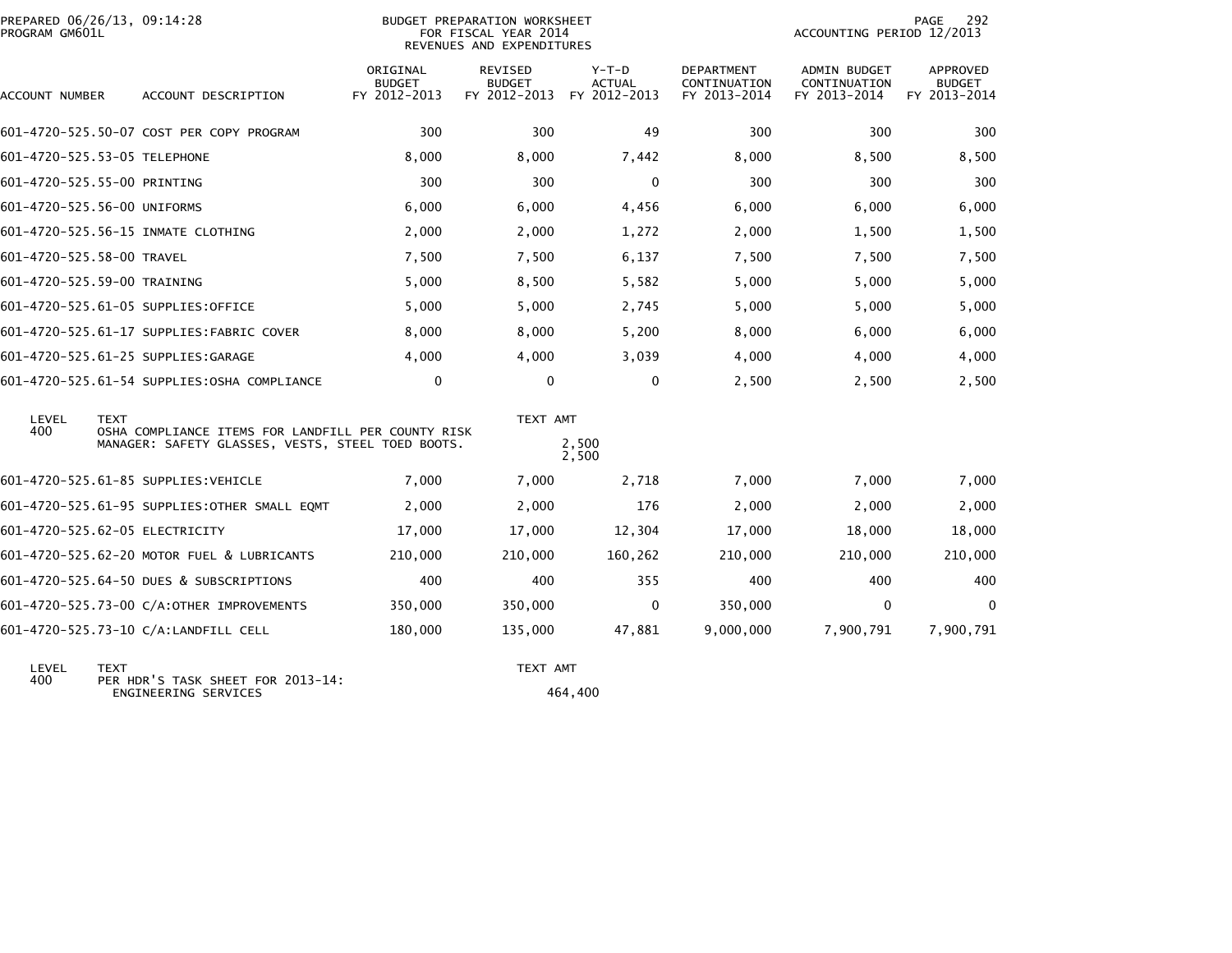| PROGRAM GM601L | PREPARED 06/26/13, 09:14:28                                                                                                                                                                                                                                                  |                                           | BUDGET PREPARATION WORKSHEET<br>FOR FISCAL YEAR 2014<br>REVENUES AND EXPENDITURES |                                                                  |                                                   |                                                     | PAGE<br>-293<br>ACCOUNTING PERIOD 12/2013 |  |
|----------------|------------------------------------------------------------------------------------------------------------------------------------------------------------------------------------------------------------------------------------------------------------------------------|-------------------------------------------|-----------------------------------------------------------------------------------|------------------------------------------------------------------|---------------------------------------------------|-----------------------------------------------------|-------------------------------------------|--|
| ACCOUNT NUMBER | ACCOUNT DESCRIPTION                                                                                                                                                                                                                                                          | ORIGINAL<br><b>BUDGET</b><br>FY 2012-2013 | REVISED<br><b>BUDGET</b><br>FY 2012-2013 FY 2012-2013                             | $Y-T-D$<br><b>ACTUAL</b>                                         | <b>DEPARTMENT</b><br>CONTINUATION<br>FY 2013-2014 | <b>ADMIN BUDGET</b><br>CONTINUATION<br>FY 2013-2014 | APPROVED<br><b>BUDGET</b><br>FY 2013-2014 |  |
|                | INVESTIGATION WELL ABANDONMENT<br>CONSTRUCTION                                                                                                                                                                                                                               |                                           |                                                                                   | 100,000<br>7,336,391<br>7,900,791                                |                                                   |                                                     |                                           |  |
|                | 601-4720-525.73-11 C/A:GAS CONTROL SYSTEM                                                                                                                                                                                                                                    | $\mathbf 0$                               | 0                                                                                 | $\mathbf 0$                                                      | $\mathbf 0$                                       | 1,635,000                                           | 1,635,000                                 |  |
| LEVEL<br>400   | <b>TEXT</b><br>PER HDR'S TASK SHEET 2013-14:<br>START-UP SYSTEM DESIGN<br>BIDDING, AWARD, CONSTRUCTION QA<br>CONSTRUCTION<br>TIER II ANALYSIS<br>LFG DEVELOPMENT ANALYSIS                                                                                                    |                                           | TEXT AMT                                                                          | 120,000<br>220,000<br>1,230,000<br>25,000<br>40,000<br>1,635,000 |                                                   |                                                     |                                           |  |
|                | 601-4720-525.73-12 C/A:CENTER AREA MITIGATE                                                                                                                                                                                                                                  | $\mathbf{0}$                              | $\Omega$                                                                          | $\mathbf{0}$                                                     | $\mathbf 0$                                       | 100,000                                             | 100,000                                   |  |
| LEVEL<br>400   | <b>TEXT</b><br>PER HDR'S TASK SHEET 2013-14:<br>CENTER AREA IMPACTS ENGINEERING                                                                                                                                                                                              |                                           | TEXT AMT                                                                          | 100,000<br>100,000                                               |                                                   |                                                     |                                           |  |
|                | 601-4720-525.73-13 C/A:CLOSURES OF CELLS                                                                                                                                                                                                                                     | $\mathbf{0}$                              | $\mathbf{0}$                                                                      | $\mathbf{0}$                                                     | $\mathbf{0}$                                      | 40,000                                              | 40,000                                    |  |
| LEVEL<br>400   | <b>TEXT</b><br>PER HDR'S TASK SHEET FOR 2013-14:<br>CLOSURE CAP STUDY                                                                                                                                                                                                        |                                           | TEXT AMT                                                                          | 40,000<br>40,000                                                 |                                                   |                                                     |                                           |  |
|                | 601-4720-525.74-35 C/A:VEHICLES                                                                                                                                                                                                                                              | 162,000                                   | 176,937                                                                           | 101,415                                                          | 23,000                                            | 23,000                                              | 23,000                                    |  |
| LEVEL<br>400   | <b>TEXT</b><br>THE 2003 FORD 250 NEEDS TO BE REPLACED WITH A NEW<br>TRUCK. HOWEVER, IT IS PERFECTLY SUITABLE TO BE<br>USED BY THE GUYS AT THE RPC. SINCE I SOLD MY PICK<br>UP TRUCK, STAFF HAS BEEN USING THEIR PERSONAL<br>TRUCKS TO PICK UP PARTS, EQUIPMENT AND SUPPLIES. |                                           | TEXT AMT                                                                          | 23,000                                                           |                                                   |                                                     |                                           |  |
|                |                                                                                                                                                                                                                                                                              | 0                                         | 0                                                                                 | 23,000                                                           |                                                   |                                                     |                                           |  |
|                | 601-4720-525.74-90 C/A:OTHER EQUIPMENT                                                                                                                                                                                                                                       |                                           |                                                                                   | 0                                                                | 273,000                                           | 273,000                                             | 273,000                                   |  |

LEVEL TEXT TEXT AMT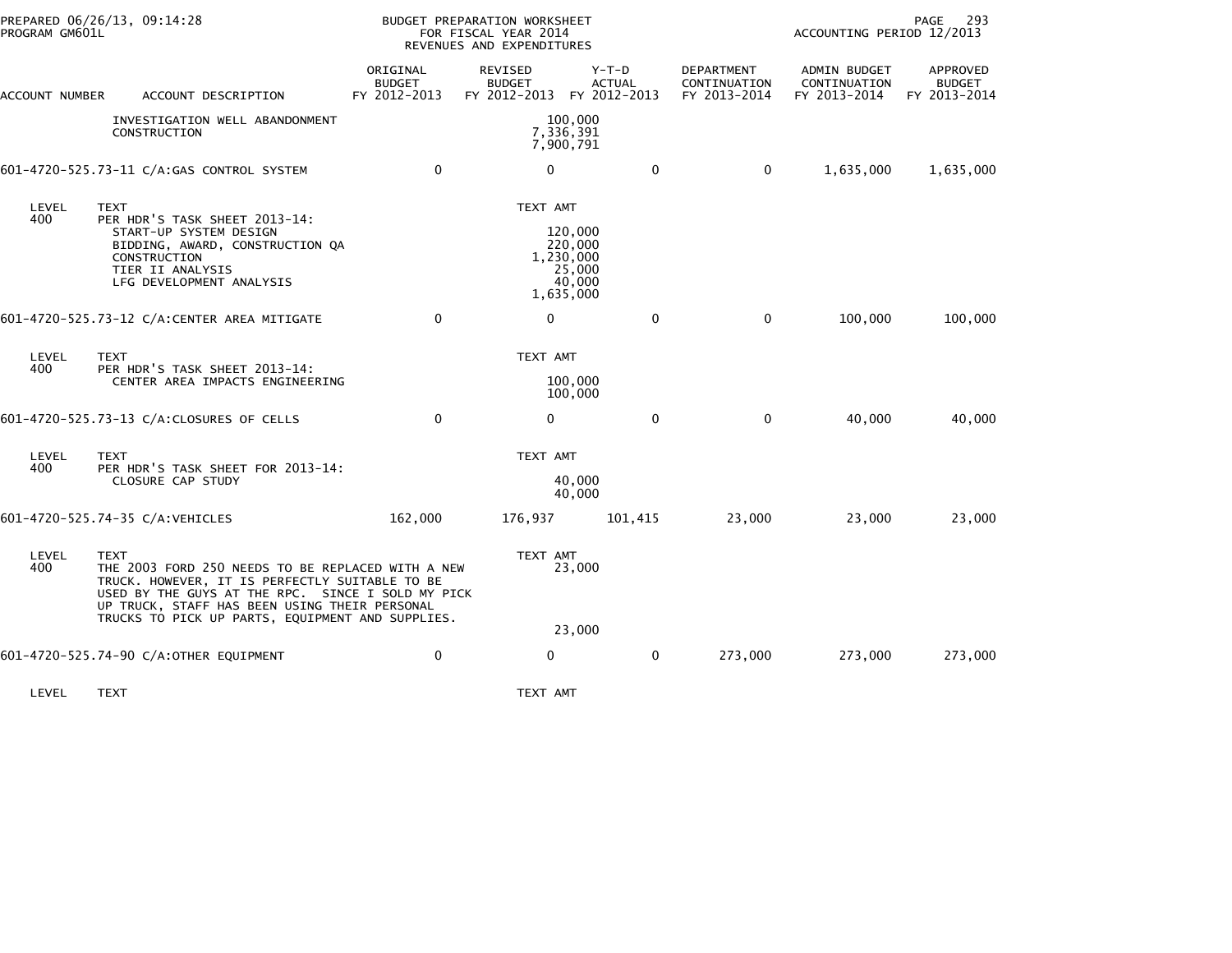| PREPARED 06/26/13, 09:14:28<br>PROGRAM GM601L                                                                                                                                                             |                                           | BUDGET PREPARATION WORKSHEET<br>FOR FISCAL YEAR 2014<br>REVENUES AND EXPENDITURES | PAGE<br>ACCOUNTING PERIOD 12/2013        |                                                   |                                              | 294                                       |
|-----------------------------------------------------------------------------------------------------------------------------------------------------------------------------------------------------------|-------------------------------------------|-----------------------------------------------------------------------------------|------------------------------------------|---------------------------------------------------|----------------------------------------------|-------------------------------------------|
| ACCOUNT DESCRIPTION<br><b>ACCOUNT NUMBER</b>                                                                                                                                                              | ORIGINAL<br><b>BUDGET</b><br>FY 2012-2013 | <b>REVISED</b><br><b>BUDGET</b><br>FY 2012-2013                                   | $Y-T-D$<br><b>ACTUAL</b><br>FY 2012-2013 | <b>DEPARTMENT</b><br>CONTINUATION<br>FY 2013-2014 | ADMIN BUDGET<br>CONTINUATION<br>FY 2013-2014 | APPROVED<br><b>BUDGET</b><br>FY 2013-2014 |
| 400<br>THE 0624 2003 CAT 325CL LF TRACKHOE BFE00662 HAS<br>OUTLIVED ITS USEFULNESS AND NEEDS TO BE REPLACED.<br>THE CAT EXCAVATOR IS A PIECE OF EQUIPMENT THAT THE<br>LF OPERATION USES ON A DAILY BASIS. |                                           |                                                                                   | 273,000<br>273,000                       |                                                   |                                              |                                           |
| 601-4720-525.76-30 F/A: EQUIPMENT/FURNISHINGS                                                                                                                                                             | 1,000                                     | 1,000                                                                             | $\mathbf 0$                              | $\mathbf{0}$                                      | $\Omega$                                     | $\Omega$                                  |
| 601-4720-525.78-00 C/O:GAAP                                                                                                                                                                               | 0                                         | $\mathbf{0}$                                                                      | $\mathbf 0$                              | $\mathbf{0}$                                      | $\Omega$                                     | 0                                         |
| 601-4720-525.79-00 DEPRECIATION EXPENSE                                                                                                                                                                   | $\mathbf{0}$                              | $\mathbf{0}$                                                                      | $\mathbf 0$                              | $\mathbf{0}$                                      | $\Omega$                                     | 0                                         |
| 601-4720-525.80-00 BAD DEBT EXPENSE                                                                                                                                                                       | $\mathbf{0}$                              | $\mathbf{0}$                                                                      | 0                                        | $\mathbf{0}$                                      | $\Omega$                                     | $\mathbf{0}$                              |
| 601-4720-525.82-05 ABANDONED MFG HOME REMOVL                                                                                                                                                              | $\Omega$                                  | $\mathbf{0}$                                                                      | $\mathbf 0$                              | $\Omega$                                          | $\Omega$                                     | $\mathbf{0}$                              |
| 601-4720-525.90-16 BANK FEES: CREDIT CARD                                                                                                                                                                 | 7,500                                     | 7,500                                                                             | 7,885                                    | $\Omega$                                          | 8,500                                        | 8,500                                     |
| 601-4720-525.90-34 INDIRECT COSTS                                                                                                                                                                         | 212,853                                   | 212,853                                                                           | 212,853                                  | $\Omega$                                          | 212,853                                      | 212,853                                   |
| 601-4720-525.90-56 SOLID WASTE DISPOSAL TAX                                                                                                                                                               | 265,000                                   | 265,000                                                                           | 169,502                                  | $\Omega$                                          | 220,000                                      | 220,000                                   |
| 601-4720-525.98-20 RESERVE:LANDFILL-MONITORI                                                                                                                                                              | 1,006,677                                 | 1,029,677                                                                         | 0                                        | $\Omega$                                          | 700,000                                      | 700,000                                   |
|                                                                                                                                                                                                           | 0                                         | 0                                                                                 | 0                                        | 0                                                 | 0                                            | 0                                         |
| *.<br>EXPENDITURE                                                                                                                                                                                         | 3,619,154                                 | 3,609,599                                                                         | 1,650,985                                | 10,470,200                                        | 12,520,180                                   | 12,520,180                                |
| **<br>LANDFILL                                                                                                                                                                                            | 877.846-                                  | 887,401-                                                                          | 2,139,265-                               | 10,470,200                                        | 1, 112, 997-                                 | 1.112.997-                                |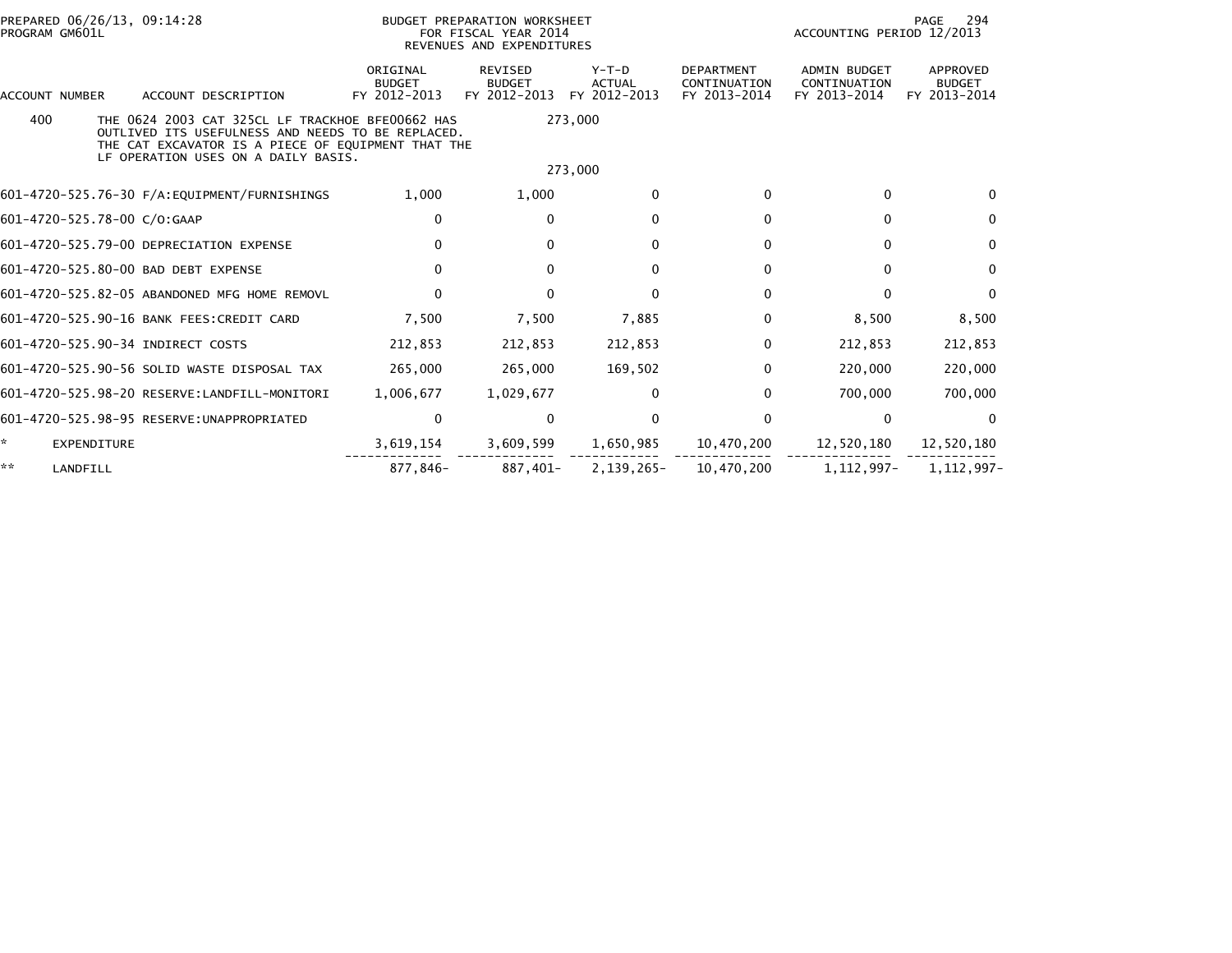|                | PREPARED 06/26/13. 09:14:28 |  |
|----------------|-----------------------------|--|
| PROGRAM GM601L |                             |  |

## BUDGET PREPARATION WORKSHEET<br>FOR FISCAL YEAR 2014 PROGRAM GM601L FOR FISCAL YEAR 2014 ACCOUNTING PERIOD 12/2013REVENUES AND EXPENDITURES

| ACCOUNT NUMBER                                         | ACCOUNT DESCRIPTION                         | ORIGINAL<br><b>BUDGET</b><br>FY 2012-2013 | <b>REVISED</b><br><b>BUDGET</b><br>FY 2012-2013 | $Y-T-D$<br><b>ACTUAL</b><br>FY 2012-2013 | <b>DEPARTMENT</b><br>CONTINUATION<br>FY 2013-2014 | <b>ADMIN BUDGET</b><br>CONTINUATION<br>FY 2013-2014 | APPROVED<br><b>BUDGET</b><br>FY 2013-2014 |
|--------------------------------------------------------|---------------------------------------------|-------------------------------------------|-------------------------------------------------|------------------------------------------|---------------------------------------------------|-----------------------------------------------------|-------------------------------------------|
|                                                        | 601-4730-335.34-00 ST:E-WASTE MANAGEMENT    | $\mathbf{0}$                              | $7,397-$                                        | $7,397-$                                 | $\mathbf{0}$                                      | $\mathbf{0}$                                        | $\mathbf{0}$                              |
| 601-4730-344.34-00 E-WASTE SALES                       |                                             | $\Omega$                                  | 0                                               | 0                                        | 0                                                 | 0                                                   | 0                                         |
| 601-4730-392.30-00 SALE OF PROPERTY                    |                                             | 0                                         | 0                                               | 0                                        | $\mathbf{0}$                                      | $\mathbf{0}$                                        | 0                                         |
|                                                        | 601-4730-395.00-00 FUND BALANCE APPR-RESTR  | 0                                         | 0                                               | 0                                        | $\mathbf{0}$                                      | $\Omega$                                            | $\mathbf{0}$                              |
| <b>REVENUE</b><br>601-4730-525.10-05 SALARIES: REGULAR |                                             | O<br>57,186                               | $7.397 -$<br>53,646                             | $7.397 -$<br>54,669                      | 0<br>0                                            | $\Omega$<br>58,025                                  | 58,025                                    |
| 601-4730-525.10-10 SALARIES: OVERTIME                  |                                             | 0                                         | 50                                              | 39                                       | $\Omega$                                          | 0                                                   | 0                                         |
|                                                        | 601-4730-525.10-15 SALARIES: PART-TIME      | $\Omega$                                  | 9,490                                           | 9,483                                    | 9,500                                             | 9,500                                               | 9,500                                     |
| 601-4730-525.20-05 HEALTH INSURANCE                    |                                             | 16,080                                    | 16,080                                          | 15,075                                   | 0                                                 | 16,080                                              | 16,080                                    |
| 601-4730-525.20-10 MEDICARE TAX                        |                                             | 830                                       | 865                                             | 894                                      | $\mathbf{0}$                                      | 980                                                 | 980                                       |
| 601-4730-525.20-15 RETIREMENT                          |                                             | 3,986                                     | 3,986                                           | 3,685                                    | $\mathbf{0}$                                      | 4,105                                               | 4,105                                     |
|                                                        | 601-4730-525.20-20 SOCIAL SECURITY TAX      | 3,550                                     | 3,700                                           | 3,825                                    | $\mathbf{0}$                                      | 4,187                                               | 4,187                                     |
|                                                        | 601-4730-525.20-25 WORKERS COMPENSATION     | 6,170                                     | 6,395                                           | 6,540                                    | $\mathbf{0}$                                      | 6,499                                               | 6,499                                     |
|                                                        | 601-4730-525.20-30 401(K) CONTRIBUTIONS     | 1,716                                     | 1,716                                           | 1,640                                    | $\mathbf{0}$                                      | 1,741                                               | 1,741                                     |
|                                                        | 601–4730–525.33–62 SPECIAL WASTE DISPOSAL   | 5,000                                     | 5,000                                           | 2,687                                    | 5,000                                             | 5,000                                               | 5,000                                     |
|                                                        | 601-4730-525.33-66 ELECTRONICS MANAGEMENT   | $\Omega$                                  | 7,397                                           | 0                                        | $\mathbf{0}$                                      | $\mathbf{0}$                                        | $\Omega$                                  |
| 601-4730-525.43-05 R&M:BUILDINGS                       |                                             | 10,000                                    | 6,000                                           | 3,899                                    | 10,000                                            | 5,000                                               | 5,000                                     |
| 601-4730-525.43-15 R&M:EQUIPMENT                       |                                             | 4,000                                     | 4,000                                           | 2,110                                    | 4,000                                             | 3,000                                               | 3,000                                     |
| 601-4730-525.43-20 R&M:VEHICLES                        |                                             | 4,000                                     | 8,000                                           | 7,626                                    | 8,000                                             | 4,000                                               | 4,000                                     |
|                                                        | 601-4730-525.50-07 COST PER COPY PROGRAM    | 200                                       | 200                                             | 63                                       | 200                                               | 200                                                 | 200                                       |
| 601-4730-525.53-05 TELEPHONE                           |                                             | 2,500                                     | 2,500                                           | 2,322                                    | 2,500                                             | 3,000                                               | 3,000                                     |
| 601-4730-525.56-00 UNIFORMS                            |                                             | 2,000                                     | 2,000                                           | 1,625                                    | 2,000                                             | 2,000                                               | 2,000                                     |
|                                                        | 601-4730-525.61-54 SUPPLIES:0SHA COMPLIANCE | $\Omega$                                  | 0                                               | 0                                        | 1.000                                             | 1,000                                               | 1.000                                     |

LEVEL TEXT TEXT AMT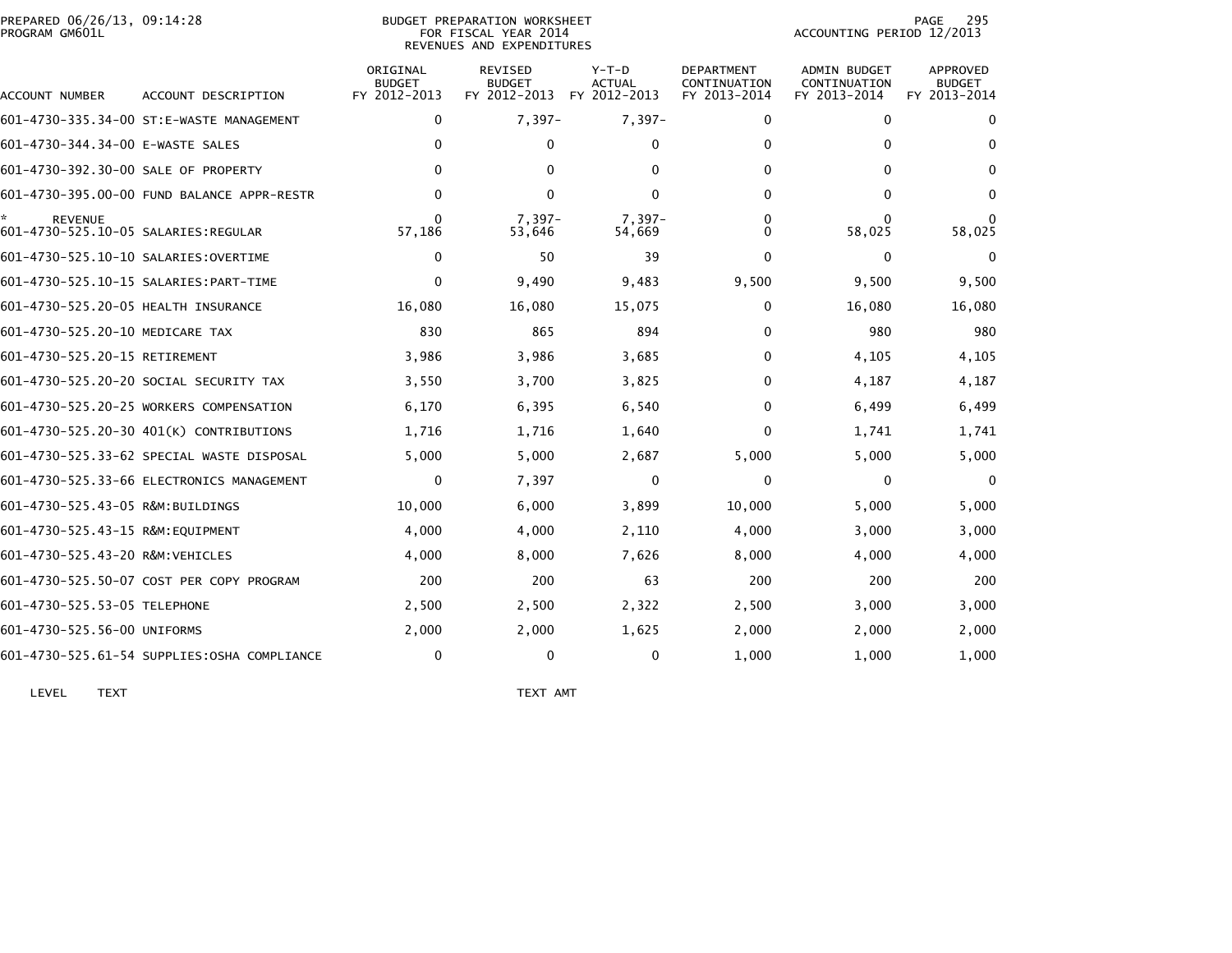| PROGRAM GM601L | PREPARED 06/26/13, 09:14:28                                                                                                                                                                                                                                                                                                                                                                                                                                                                                                                                                                         |                                           | BUDGET PREPARATION WORKSHEET<br>FOR FISCAL YEAR 2014<br>REVENUES AND EXPENDITURES |                                        |                                                   | ACCOUNTING PERIOD 12/2013                           | 296<br>PAGE                               |
|----------------|-----------------------------------------------------------------------------------------------------------------------------------------------------------------------------------------------------------------------------------------------------------------------------------------------------------------------------------------------------------------------------------------------------------------------------------------------------------------------------------------------------------------------------------------------------------------------------------------------------|-------------------------------------------|-----------------------------------------------------------------------------------|----------------------------------------|---------------------------------------------------|-----------------------------------------------------|-------------------------------------------|
| ACCOUNT NUMBER | ACCOUNT DESCRIPTION                                                                                                                                                                                                                                                                                                                                                                                                                                                                                                                                                                                 | ORIGINAL<br><b>BUDGET</b><br>FY 2012-2013 | <b>REVISED</b><br><b>BUDGET</b><br>FY 2012-2013                                   | Y-T-D<br><b>ACTUAL</b><br>FY 2012-2013 | <b>DEPARTMENT</b><br>CONTINUATION<br>FY 2013-2014 | <b>ADMIN BUDGET</b><br>CONTINUATION<br>FY 2013-2014 | APPROVED<br><b>BUDGET</b><br>FY 2013-2014 |
| 400            | OSHA COMPLIANCE ITEMS FOR RPC PER COUNTY RISK                                                                                                                                                                                                                                                                                                                                                                                                                                                                                                                                                       |                                           |                                                                                   | 1,000                                  |                                                   |                                                     |                                           |
|                | MANAGER: SAFETY GLASSES, VESTS, STEEL TOED BOOTS.                                                                                                                                                                                                                                                                                                                                                                                                                                                                                                                                                   |                                           |                                                                                   | 1,000                                  |                                                   |                                                     |                                           |
|                | 601-4730-525.61-90 SUPPLIES:OTHER                                                                                                                                                                                                                                                                                                                                                                                                                                                                                                                                                                   | 5,000                                     | 5,000                                                                             | 4,983                                  | 5,000                                             | 5,000                                               | 5,000                                     |
|                | 601-4730-525.61-95 SUPPLIES:OTHER SMALL EQMT                                                                                                                                                                                                                                                                                                                                                                                                                                                                                                                                                        | 2,000                                     | 3,000                                                                             | 2,433                                  | 2,000                                             | 2,000                                               | 2,000                                     |
|                | 601-4730-525.62-05 ELECTRICITY                                                                                                                                                                                                                                                                                                                                                                                                                                                                                                                                                                      | 8,500                                     | 8,500                                                                             | 5,913                                  | 8,500                                             | 8,500                                               | 8,500                                     |
|                | 601-4730-525.62-10 HEATING OIL                                                                                                                                                                                                                                                                                                                                                                                                                                                                                                                                                                      | 400                                       | 400                                                                               | 0                                      | 400                                               | 400                                                 | 400                                       |
|                | 601-4730-525.62-20 MOTOR FUEL & LUBRICANTS                                                                                                                                                                                                                                                                                                                                                                                                                                                                                                                                                          | 4,000                                     | 4,000                                                                             | 3,272                                  | 4,000                                             | 4,000                                               | 4,000                                     |
|                | 601-4730-525.62-25 NATURAL GAS                                                                                                                                                                                                                                                                                                                                                                                                                                                                                                                                                                      | 3,500                                     | 3,500                                                                             | 3,234                                  | 3,500                                             | 3,500                                               | 3,500                                     |
|                | 601-4730-525.71-05 PURCHASE OF PROPERTY                                                                                                                                                                                                                                                                                                                                                                                                                                                                                                                                                             | 0                                         | 0                                                                                 | 0                                      | 0                                                 | 0                                                   | 0                                         |
|                | 601-4730-525.72-00 C/A:BUILDINGS                                                                                                                                                                                                                                                                                                                                                                                                                                                                                                                                                                    | 0                                         | 0                                                                                 | 0                                      | 0                                                 | 0                                                   | 0                                         |
|                | 601-4730-525.74-90 C/A:OTHER EQUIPMENT                                                                                                                                                                                                                                                                                                                                                                                                                                                                                                                                                              | $\mathbf 0$                               | $\mathbf{0}$                                                                      | $\Omega$                               | 164,000                                           | 164,000                                             | 164,000                                   |
| LEVEL<br>400   | <b>TEXT</b><br>THE BOBCAT LOADER (30+ YEARS OLD) IS USED EVERYDAY<br>BY THE GUYS AT THE RPC. THE CONTINUOUS "DOWN<br>TIME" FOR REPAIRS TAKES VALUABLE STAFF TIME AND<br>HEEDS OUR ABILITY TO GET RECYCLABLES OUT THE DOOR<br>AND LOADED FOR SALE.<br>THE RECYCLING BALERS THAT WE HAVE AT THE RPC ARE<br>EXTREMELY OLD, UNSAFE AND BASICALLY NO LONGER FIT<br>FOR OUR RECYCLING OPERATION. THE BALERS WE HAVE<br>WERE BUILT TO PROCESS CARDBOARD NOT PLASTICS. THEY<br>ARE APPROX. 25 YEARS OLD AND CONTINUOUSLY BREAK<br>DOWN. WE ARE REQUESTING A BALER THAT WILL PROCESS<br>ALL OF OUR MATERIAL. |                                           | TEXT AMT                                                                          | 24,000<br>140,000<br>164,000           |                                                   |                                                     |                                           |
|                | 601-4730-525.76-30 F/A:EQUIPMENT/FURNISHINGS                                                                                                                                                                                                                                                                                                                                                                                                                                                                                                                                                        | 0                                         | 0                                                                                 | $\Omega$                               | 0                                                 | 0                                                   | 0                                         |
|                | 601-4730-525.76-90 F/A:OTHER                                                                                                                                                                                                                                                                                                                                                                                                                                                                                                                                                                        | 0                                         | 0                                                                                 | 0                                      | 0                                                 | 0                                                   | 0                                         |
|                | 601-4730-525.78-00 C/O:GAAP                                                                                                                                                                                                                                                                                                                                                                                                                                                                                                                                                                         | $\mathbf{0}$                              | 0                                                                                 | $\Omega$                               | $\Omega$                                          | 0                                                   | $\mathbf{0}$                              |
|                | 601-4730-525.79-00 DEPRECIATION EXPENSE                                                                                                                                                                                                                                                                                                                                                                                                                                                                                                                                                             | $\mathbf 0$                               | 0                                                                                 | $\mathbf{0}$                           | 0                                                 | 0                                                   | $\mathbf{0}$                              |
|                | EXPENDITURE                                                                                                                                                                                                                                                                                                                                                                                                                                                                                                                                                                                         | 140,618                                   | 155,425                                                                           | 136,017                                | 229,600                                           | 311,717                                             | 311,717                                   |
|                |                                                                                                                                                                                                                                                                                                                                                                                                                                                                                                                                                                                                     |                                           |                                                                                   |                                        |                                                   |                                                     |                                           |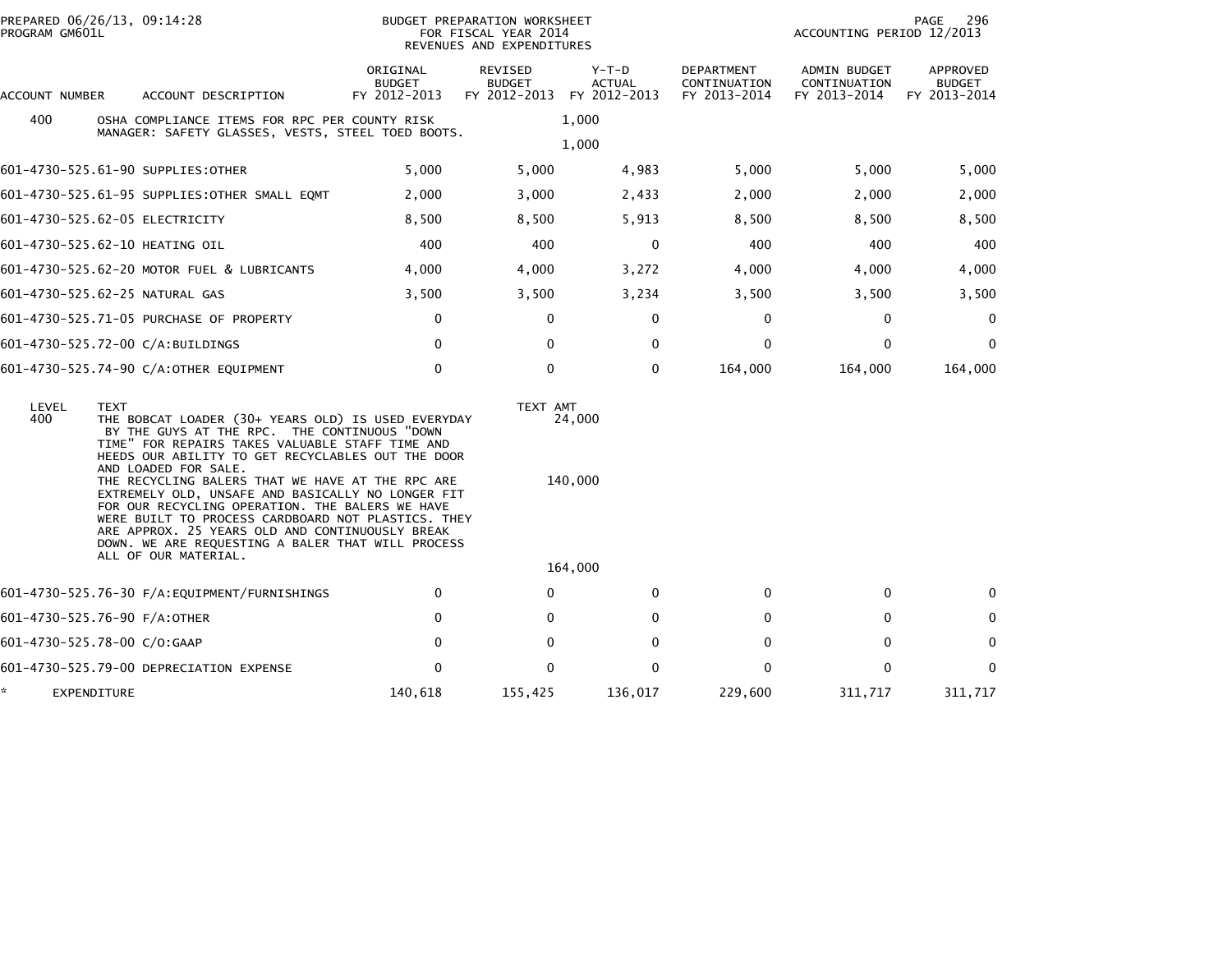|      | PREPARED 06/26/13, 09:14:28<br>PROGRAM GM601L |                     |                                           | BUDGET PREPARATION WORKSHEET<br>FOR FISCAL YEAR 2014<br>REVENUES AND EXPENDITURES |                                   |                                                   | ACCOUNTING PERIOD 12/2013                    | - 297<br>PAGE                             |
|------|-----------------------------------------------|---------------------|-------------------------------------------|-----------------------------------------------------------------------------------|-----------------------------------|---------------------------------------------------|----------------------------------------------|-------------------------------------------|
|      | ACCOUNT NUMBER                                | ACCOUNT DESCRIPTION | ORIGINAL<br><b>BUDGET</b><br>FY 2012-2013 | REVISED<br><b>BUDGET</b><br>FY 2012-2013                                          | $Y-T-D$<br>ACTUAL<br>FY 2012-2013 | <b>DEPARTMENT</b><br>CONTINUATION<br>FY 2013-2014 | ADMIN BUDGET<br>CONTINUATION<br>FY 2013-2014 | APPROVED<br><b>BUDGET</b><br>FY 2013-2014 |
| **   | RECYCLING OPERATIONS                          |                     | 140.618                                   | 148.028                                                                           | 128.620                           | 229,600                                           | 311.717                                      | 311,717                                   |
| ***  | ENVIRONMENTAL SERVICES                        |                     | 0                                         | 0                                                                                 | 1.332.316-                        | 11,232,694                                        | 0                                            | $\Omega$                                  |
| **** | LANDFILL ENTERPRISE                           |                     | 0                                         |                                                                                   | 1,332,316-                        | 11,232,694                                        | 0                                            | $\Omega$                                  |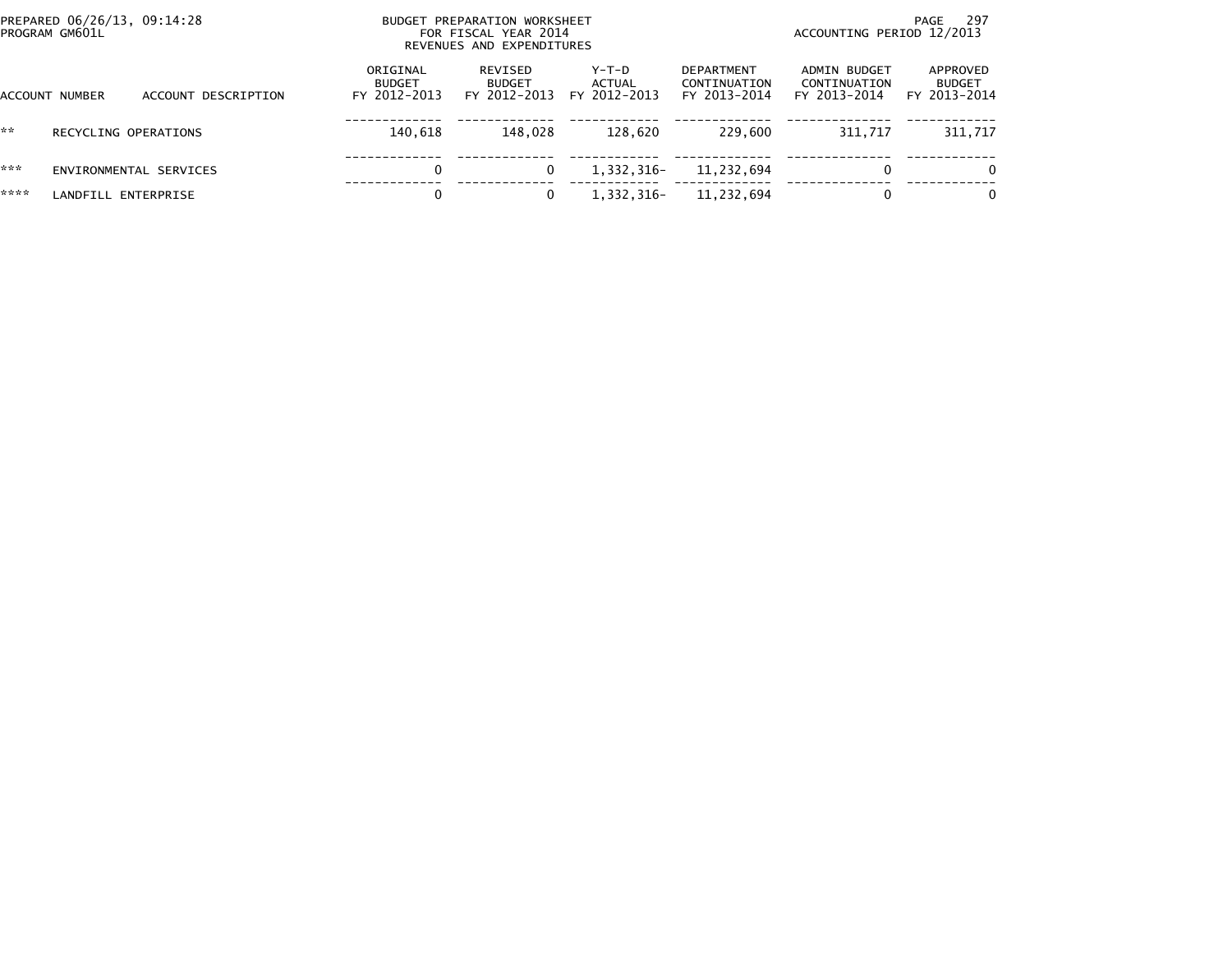|                | PREPARED 06/26/13, 09:14:28 |  |
|----------------|-----------------------------|--|
| PROGRAM GM601L |                             |  |

## BUDGET PREPARATION WORKSHEET<br>FOR FISCAL YEAR 2014 PROGRAM GM601L FOR FISCAL YEAR 2014 ACCOUNTING PERIOD 12/2013REVENUES AND EXPENDITURES

|                                     |                                              | ORIGINAL<br><b>BUDGET</b> | <b>REVISED</b><br><b>BUDGET</b> | $Y-T-D$<br><b>ACTUAL</b> | <b>DEPARTMENT</b><br>CONTINUATION | <b>ADMIN BUDGET</b><br>CONTINUATION | <b>APPROVED</b><br><b>BUDGET</b> |
|-------------------------------------|----------------------------------------------|---------------------------|---------------------------------|--------------------------|-----------------------------------|-------------------------------------|----------------------------------|
| ACCOUNT NUMBER                      | ACCOUNT DESCRIPTION                          | FY 2012-2013              | FY 2012-2013                    | FY 2012-2013             | FY 2013-2014                      | FY 2013-2014                        | FY 2013-2014                     |
|                                     | 602-6300-338.25-00 CONTRIBUTION-KANNAPOLIS   | 0                         | $\Omega$                        | $\mathbf{0}$             | $\mathbf{0}$                      | $\Omega$                            | 0                                |
|                                     | 602-6300-338.25-01 CONTRIBUTION-KANN-GAAP    |                           |                                 |                          |                                   |                                     |                                  |
| 602-6300-361.00-00 INTEREST REVENUE |                                              |                           |                                 |                          |                                   |                                     | $\Omega$                         |
|                                     | 602-6300-361.42-01 INTEREST-N/R - GAAP       |                           |                                 |                          |                                   |                                     |                                  |
|                                     | 602-6300-363.50-00 RENT:TEAM LEASE PAYMENTS  |                           |                                 |                          |                                   |                                     | 0                                |
|                                     | 602-6300-391.10-00 TRANSFER FROM FUND 101    |                           |                                 | O                        |                                   |                                     |                                  |
|                                     | 602-6300-395.10-00 FUND BALANCE APPR-UNREST  |                           |                                 |                          |                                   |                                     |                                  |
| <b>REVENUE</b>                      | 602-6300-458.32-17 CONSULTING SERVICES       |                           |                                 | U                        |                                   |                                     |                                  |
|                                     | 602-6300-458.33-17 CONTRACTED SERVICES       |                           |                                 |                          |                                   |                                     |                                  |
| 602-6300-458.41-40 WATER            |                                              |                           |                                 |                          |                                   |                                     |                                  |
| 602-6300-458.43-05 R&M:BUILDINGS    |                                              |                           |                                 |                          |                                   |                                     |                                  |
|                                     | 602-6300-458.43-11 R&M:BRIDGE & ROAD REPAIR  |                           |                                 | O                        |                                   |                                     |                                  |
| 602-6300-458.43-14 R&M:ELEVATOR     |                                              |                           |                                 | ŋ                        |                                   |                                     |                                  |
| 602-6300-458.53-05 TELEPHONE        |                                              |                           |                                 |                          |                                   |                                     |                                  |
| 602-6300-458.54-00 ADVERTISING      |                                              |                           |                                 | ŋ                        |                                   |                                     |                                  |
| 602-6300-458.62-05 ELECTRICITY      |                                              |                           |                                 | ŋ                        |                                   |                                     |                                  |
| 602-6300-458.62-30 PROPANE GAS      |                                              |                           | $^{\circ}$                      | ŋ                        |                                   |                                     | 0                                |
|                                     | 602-6300-458.73-00 C/A:OTHER IMPROVEMENTS    |                           | $^{\circ}$                      | O                        |                                   |                                     | 0                                |
|                                     | 602-6300-458.74-25 C/A:OFFICE-FURN & FIXTURE |                           | $^{\circ}$                      | ŋ                        |                                   |                                     | $\Omega$                         |
|                                     | 602-6300-458.76-30 F/A:EQUIPMENT/FURNISHINGS |                           |                                 |                          |                                   |                                     | $\Omega$                         |
| 602-6300-458.78-00 GAAP             |                                              |                           |                                 |                          |                                   |                                     | $\Omega$                         |
|                                     | 602-6300-458.79-00 DEPRECIATION EXPENSE      |                           |                                 |                          |                                   |                                     |                                  |
|                                     | 602-6300-458.90-91 PAYMENT TO KANNAPOLIS     |                           |                                 |                          |                                   |                                     |                                  |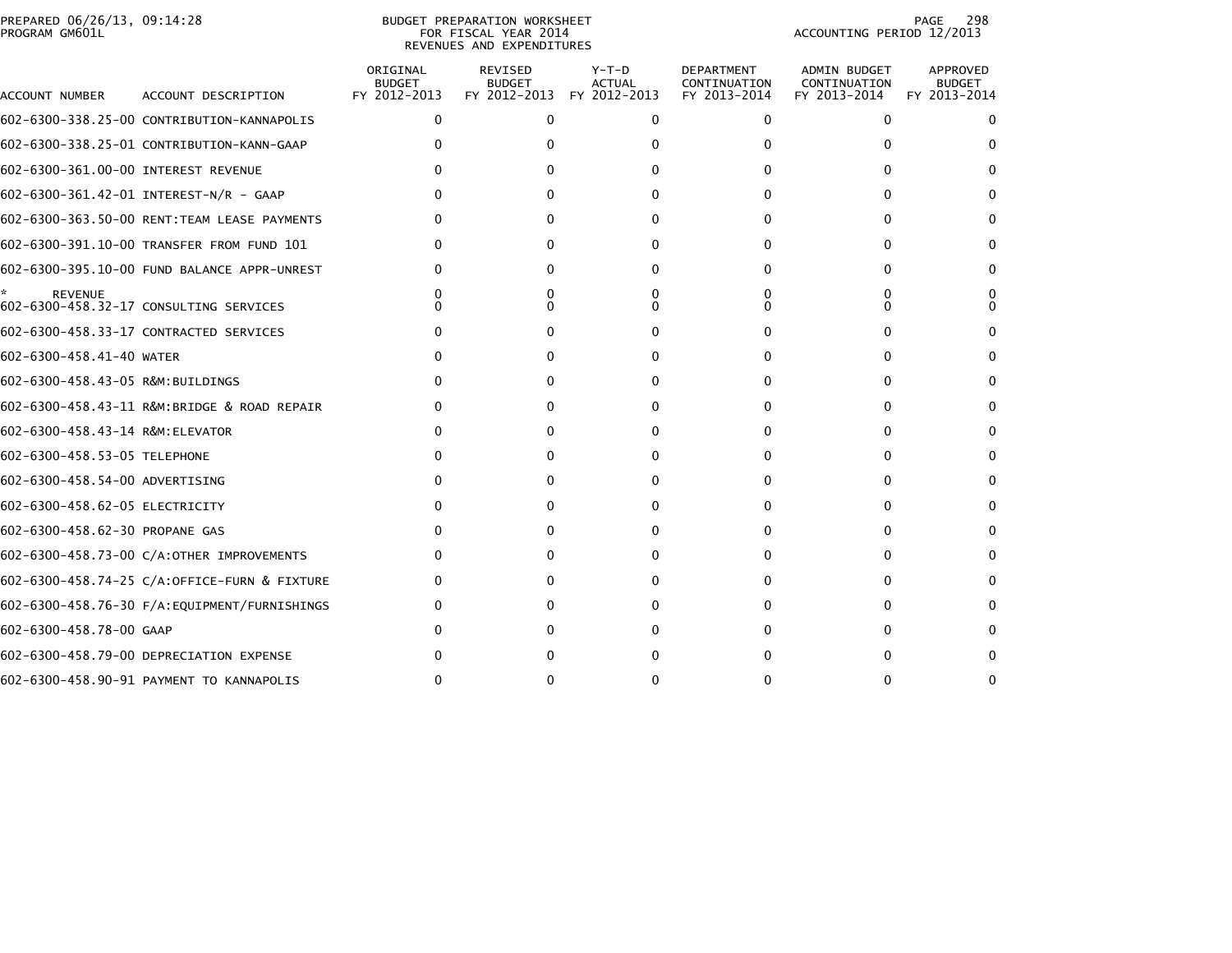|      | PREPARED 06/26/13, 09:14:28<br>PROGRAM GM601L |                                           | BUDGET PREPARATION WORKSHEET<br>FOR FISCAL YEAR 2014<br>REVENUES AND EXPENDITURES | - 299<br>PAGE<br>ACCOUNTING PERIOD 12/2013 |                                                   |                                              |                                           |
|------|-----------------------------------------------|-------------------------------------------|-----------------------------------------------------------------------------------|--------------------------------------------|---------------------------------------------------|----------------------------------------------|-------------------------------------------|
|      | ACCOUNT DESCRIPTION<br>ACCOUNT NUMBER         | ORIGINAL<br><b>BUDGET</b><br>FY 2012-2013 | REVISED<br><b>BUDGET</b><br>FY 2012-2013                                          | Y-T-D<br>ACTUAL<br>FY 2012-2013            | <b>DEPARTMENT</b><br>CONTINUATION<br>FY 2013-2014 | ADMIN BUDGET<br>CONTINUATION<br>FY 2013-2014 | APPROVED<br><b>BUDGET</b><br>FY 2013-2014 |
|      | 602-6300-458.95-10 TRANSFER TO FUND 101       |                                           |                                                                                   |                                            |                                                   |                                              |                                           |
|      | EXPENDITURE                                   | 0                                         |                                                                                   |                                            |                                                   |                                              | $\Omega$                                  |
| **   | SPORTS COMPLEX                                |                                           |                                                                                   |                                            |                                                   |                                              | $\Omega$                                  |
| ***  | RC/K SPORTS CONSORTIUM                        |                                           |                                                                                   |                                            |                                                   |                                              |                                           |
| **** | RC/K SPORTS CONSORTM FUND                     |                                           |                                                                                   |                                            |                                                   |                                              | 0                                         |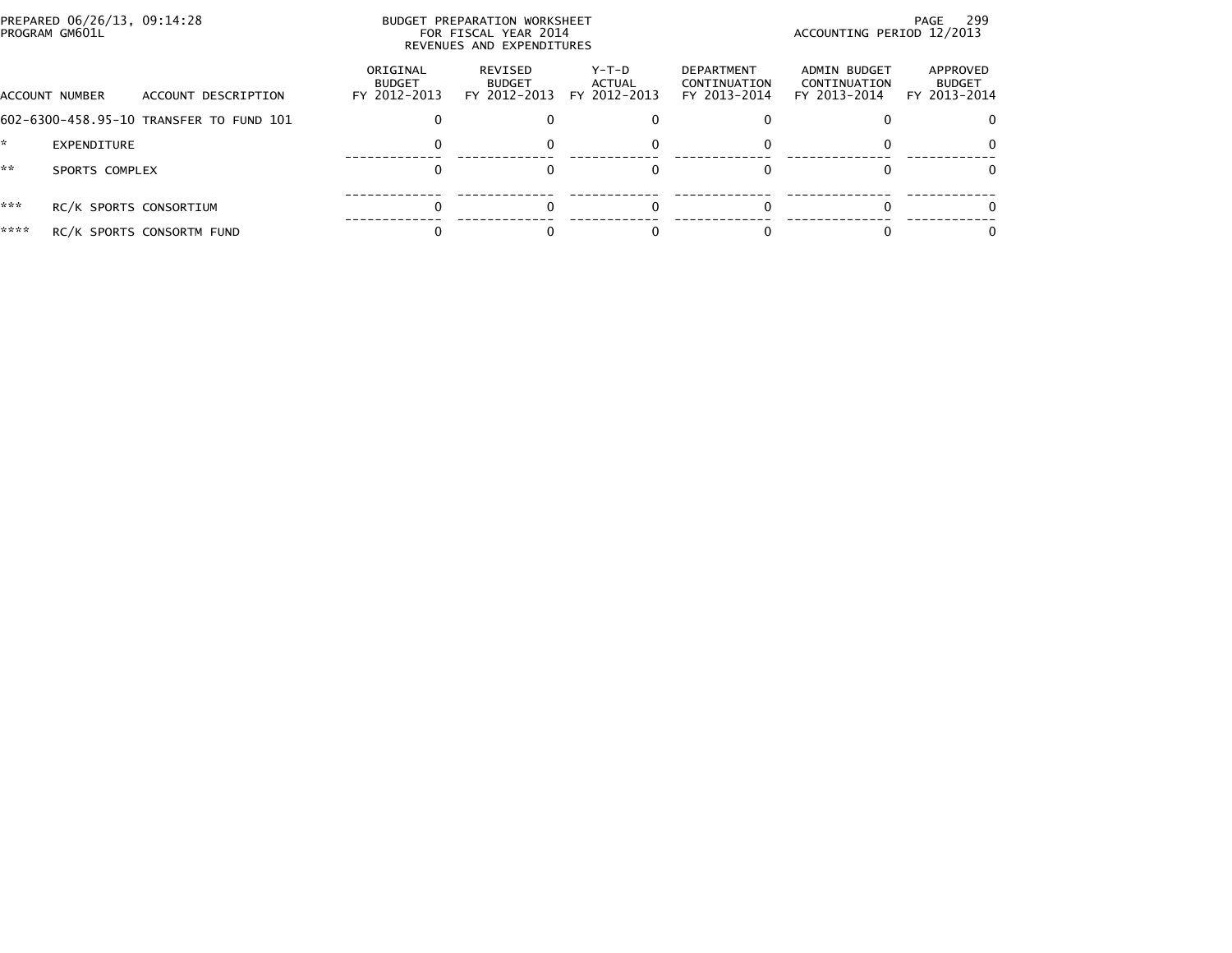## PREPARED 06/26/13, 09:14:28<br>PROGRAM GM601L

## BUDGET PREPARATION WORKSHEET<br>FOR FISCAL YEAR 2014 REVENUES AND EXPENDITURES

PAGE 300<br>ACCOUNTING PERIOD 12/2013

|                                     |                                              | ORIGINAL<br><b>BUDGET</b> | <b>REVISED</b><br><b>BUDGET</b> | $Y-T-D$<br><b>ACTUAL</b> | <b>DEPARTMENT</b><br>CONTINUATION | <b>ADMIN BUDGET</b><br>CONTINUATION | <b>APPROVED</b><br><b>BUDGET</b> |
|-------------------------------------|----------------------------------------------|---------------------------|---------------------------------|--------------------------|-----------------------------------|-------------------------------------|----------------------------------|
| ACCOUNT NUMBER                      | ACCOUNT DESCRIPTION                          | FY 2012-2013              | FY 2012-2013                    | FY 2012-2013             | FY 2013-2014                      | FY 2013-2014                        | FY 2013-2014                     |
|                                     | 603-4137-331.98-05 362374292 REHAB APRON     | 0                         | $267,957-$                      | 212,078-                 | 0                                 | $\Omega$                            | 0                                |
|                                     | 603-4137-331.98-10 3623742101 RUNWAY SURVEY  |                           | 0                               |                          |                                   |                                     |                                  |
|                                     | 603-4137-331.98-20 3623742122 HANGAR PROJECT |                           | $320,000 -$                     |                          |                                   | $320,000 -$                         | $320,000 -$                      |
|                                     | 603-4137-331.98-25 3623742123 HANGAR SITE    | $\Omega$                  | 250,000-                        |                          |                                   | 0                                   | $\Omega$                         |
|                                     | 603-4137-331.98-30 3623742131 VISION 100     | $\Omega$                  | $150,000 -$                     | ŋ                        | 0                                 | 150,000-                            | 150,000-                         |
|                                     | 603-4137-334.10-87 362374271 ALP AND BCA     |                           |                                 |                          |                                   |                                     |                                  |
|                                     | 603-4137-334.10-88 362374262 LAND ACQUISIT   |                           |                                 |                          |                                   |                                     | 0                                |
|                                     | 603-4137-334.10-89 362374291 VISION 100      | 450,000-                  |                                 |                          |                                   |                                     | 0                                |
|                                     | 603-4137-334.10-90 362445671 CORP HANGAR QA  | $\Omega$                  |                                 |                          |                                   |                                     | 0                                |
|                                     | 603-4137-334.10-91 362374282 LAND ACQUISIT   |                           |                                 |                          |                                   |                                     | $\Omega$                         |
|                                     | 603-4137-334.10-92 362374281 OBS REMOVAL     |                           | O.                              |                          |                                   |                                     | $\Omega$                         |
|                                     | 603-4137-334.10-93 362374293 LAND AND FENCE  | 932,059-                  | 932,059-                        |                          |                                   |                                     | $\Omega$                         |
|                                     | 603-4137-391.10-00 TRANSFER FROM FUND 101    | $\Omega$                  | 0                               |                          |                                   |                                     | 0                                |
|                                     | 603-4137-395.10-00 FUND BALANCE APPR-UNREST  | $153,562-$                | 213,336-                        | 0                        | 0                                 | $52,223-$                           | $52,223-$                        |
| <b>REVENUE</b>                      | 603-4137-535.33-17 CONTRACTED SERVICES       | 1,535,621-<br>$\Omega$    | 2, 133, 352-<br>166,667         | 212,078-<br>0            |                                   | 522,223-<br>166,667                 | 522.223-<br>166,667              |
| 603-4137-535.71-00 C/A:LAND         |                                              | 485,621                   | 485,621                         | 32,338                   |                                   |                                     | 0                                |
|                                     | 603-4137-535.72-11 C/A:AIRPORT HANGAR        | $\Omega$                  |                                 |                          |                                   |                                     |                                  |
|                                     | 603-4137-535.73-00 C/A:OTHER IMPROVEMENTS    | 500,000                   | 0                               |                          |                                   |                                     | 0                                |
| 603-4137-535.73-61 C/A:REHAB APRON  |                                              | $\mathbf{0}$              | 297,730                         | 289,434                  |                                   |                                     | 0                                |
|                                     | 603-4137-535.73-66 C/A:SECURITY FENCING      | 550,000                   | 550,000                         | 524,005                  |                                   |                                     | $\Omega$                         |
|                                     | 603-4137-535.73-67 C/A:CORPORATE HANGAR QA   |                           | 0                               |                          |                                   |                                     | 0                                |
|                                     | 603-4137-535.73-74 C/A: HANGAR PROJECT       |                           | 355,556                         |                          |                                   | 355,556                             | 355,556                          |
| 603-4137-535.73-75 C/A: HANGAR SITE |                                              | $\Omega$                  | 277,778                         |                          |                                   |                                     | $\Omega$                         |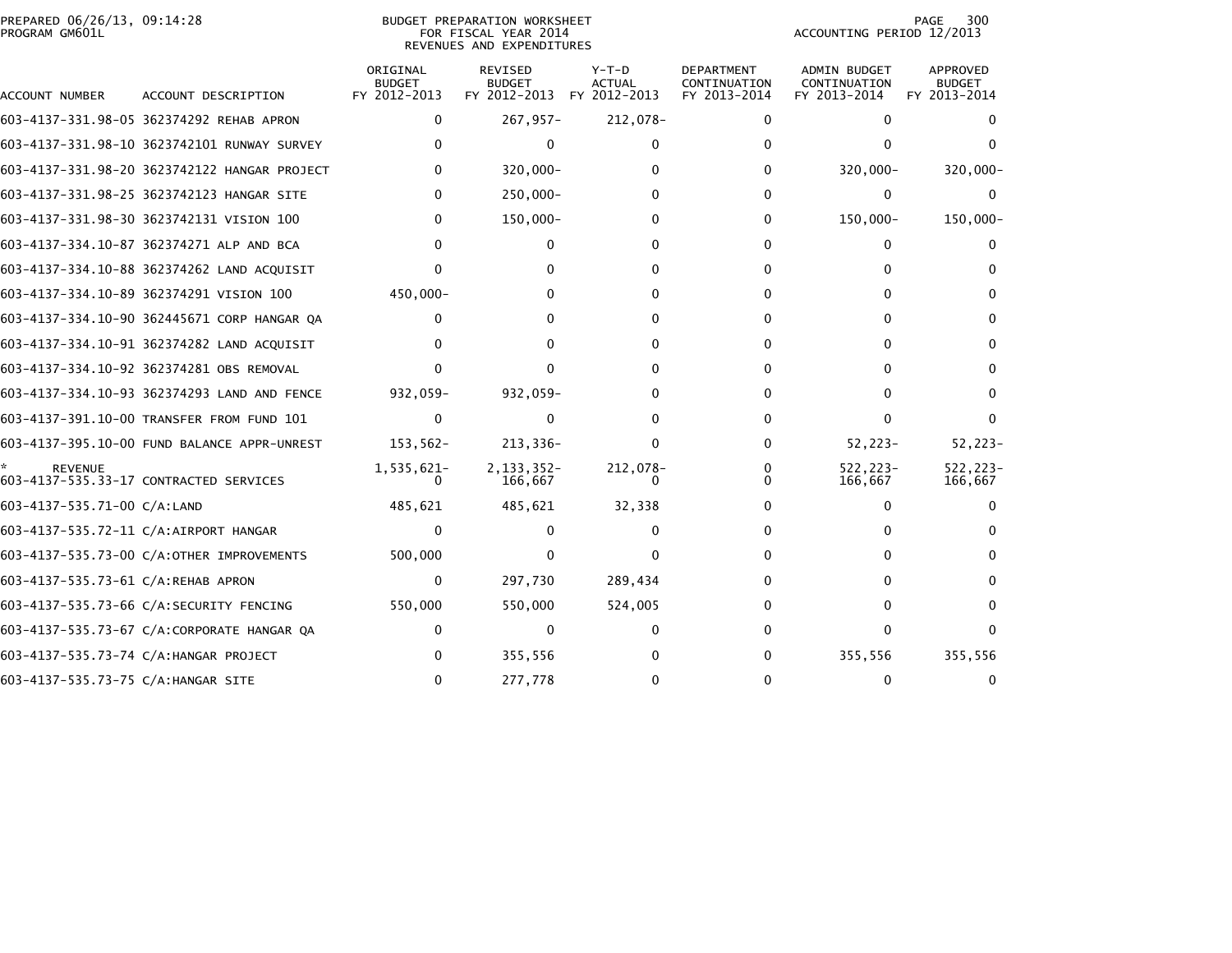|    | PREPARED 06/26/13, 09:14:28<br>PROGRAM GM601L |                                         |                                           | BUDGET PREPARATION WORKSHEET<br>FOR FISCAL YEAR 2014<br>REVENUES AND EXPENDITURES | 301<br>PAGE<br>ACCOUNTING PERIOD 12/2013 |                                                   |                                              |                                           |
|----|-----------------------------------------------|-----------------------------------------|-------------------------------------------|-----------------------------------------------------------------------------------|------------------------------------------|---------------------------------------------------|----------------------------------------------|-------------------------------------------|
|    | ACCOUNT NUMBER                                | ACCOUNT DESCRIPTION                     | ORIGINAL<br><b>BUDGET</b><br>FY 2012-2013 | REVISED<br><b>BUDGET</b><br>FY 2012-2013                                          | $Y-T-D$<br><b>ACTUAL</b><br>FY 2012-2013 | <b>DEPARTMENT</b><br>CONTINUATION<br>FY 2013-2014 | ADMIN BUDGET<br>CONTINUATION<br>FY 2013-2014 | APPROVED<br><b>BUDGET</b><br>FY 2013-2014 |
|    | 603-4137-535.78-00 C/A:GAAP                   |                                         | 0                                         |                                                                                   | 0                                        |                                                   |                                              | 0                                         |
|    |                                               | 603-4137-535.79-00 DEPRECIATION EXPENSE | 0                                         |                                                                                   | 0                                        |                                                   |                                              | $\Omega$                                  |
| *  | EXPENDITURE                                   |                                         | 1,535,621                                 | 2, 133, 352                                                                       | 845,777                                  |                                                   | 522.223                                      | 522,223                                   |
| ** | AIRPORT                                       |                                         | 0                                         |                                                                                   | 633.699                                  |                                                   |                                              | 0                                         |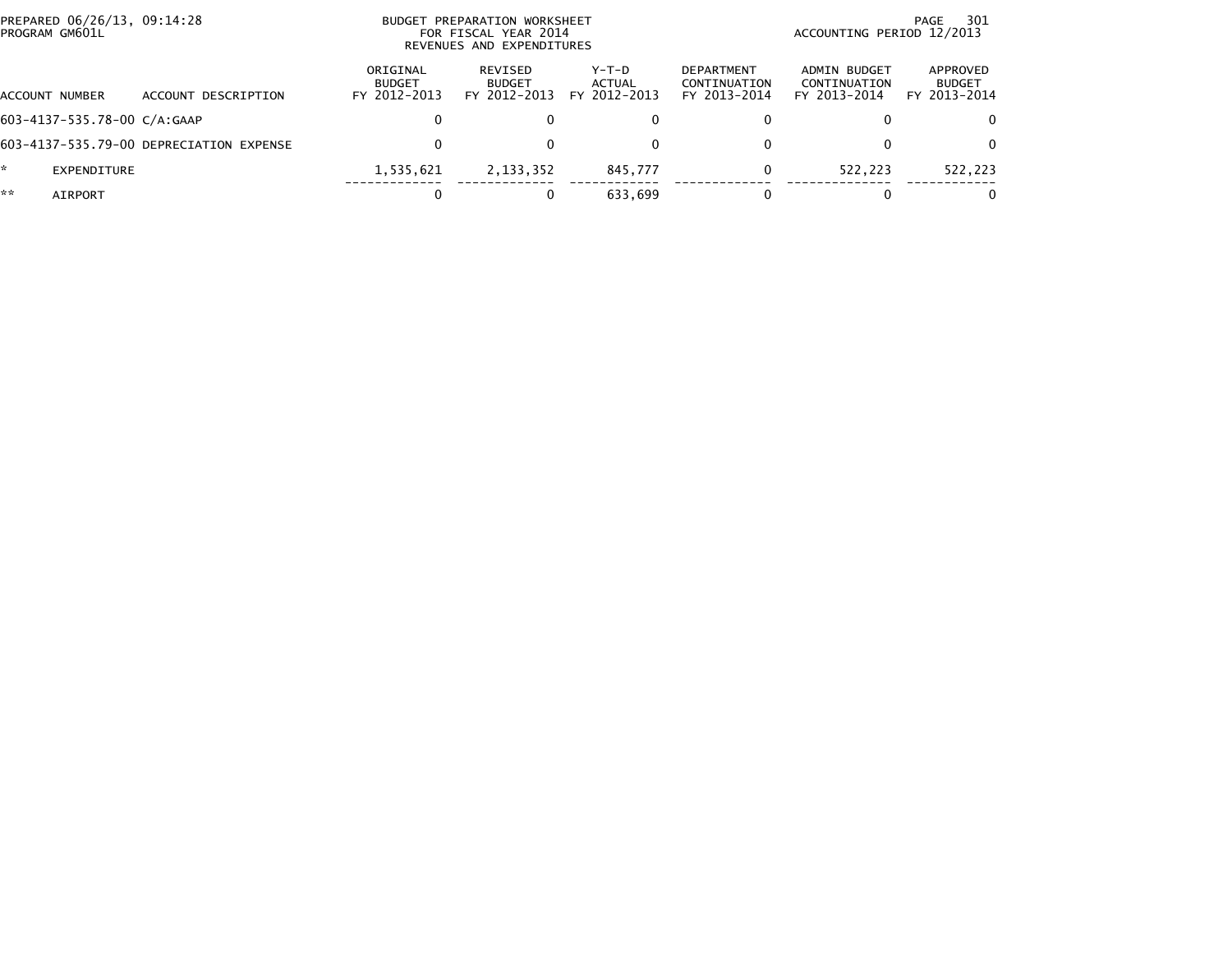| PREPARED 06/26/13, 09:14:28<br>PROGRAM GM601L |                             |                                                                                                                                                     | <b>BUDGET PREPARATION WORKSHEET</b><br>FOR FISCAL YEAR 2014<br>REVENUES AND EXPENDITURES |                                          |                                        |                                            |                                              |                                                  |
|-----------------------------------------------|-----------------------------|-----------------------------------------------------------------------------------------------------------------------------------------------------|------------------------------------------------------------------------------------------|------------------------------------------|----------------------------------------|--------------------------------------------|----------------------------------------------|--------------------------------------------------|
| ACCOUNT NUMBER                                |                             | ACCOUNT DESCRIPTION                                                                                                                                 | ORIGINAL<br><b>BUDGET</b><br>FY 2012-2013                                                | REVISED<br><b>BUDGET</b><br>FY 2012-2013 | Y-T-D<br><b>ACTUAL</b><br>FY 2012-2013 | DEPARTMENT<br>CONTINUATION<br>FY 2013-2014 | ADMIN BUDGET<br>CONTINUATION<br>FY 2013-2014 | <b>APPROVED</b><br><b>BUDGET</b><br>FY 2013-2014 |
|                                               |                             | 603-4139-353.07-00 AIRPORT JUMP FEES                                                                                                                | 0                                                                                        | 0                                        | $867 -$                                | $1,050-$                                   | $1,050-$                                     | $1,050-$                                         |
|                                               |                             | 603-4139-353.10-00 AIRPORT FUEL FLOWAGE FEES                                                                                                        | $25,000 -$                                                                               | $25,000-$                                | $9,101-$                               | $12,000-$                                  | $12,000-$                                    | $12,000 -$                                       |
| 603-4139-353.31-00 CAR RENTAL                 |                             |                                                                                                                                                     | $900 -$                                                                                  | $900 -$                                  | $670 -$                                | $900 -$                                    | $900 -$                                      | $900 -$                                          |
|                                               |                             | 603-4139-353.45-00 FUEL REVENUE                                                                                                                     | $700,000 -$                                                                              | $700,000 -$                              | 645,558-                               | 700,000-                                   | 700,000-                                     | 700,000-                                         |
|                                               |                             | 603-4139-353.61-00 MAINTENANCE REV-LABOR                                                                                                            | $\mathbf 0$                                                                              | $\mathbf{0}$                             | $1,912-$                               | $\mathbf{0}$                               | 0                                            | $\mathbf 0$                                      |
|                                               |                             | 603-4139-353.63-00 MAINTENANCE REV-SUPPLIES                                                                                                         | $3,300-$                                                                                 | $3,300-$                                 | $4,304-$                               | $3,600-$                                   | $3,600-$                                     | $3,600-$                                         |
|                                               |                             | 603-4139-361.00-00 INTEREST REVENUE                                                                                                                 | $450 -$                                                                                  | $450 -$                                  | $247 -$                                | $500 -$                                    | $300 -$                                      | $300 -$                                          |
|                                               |                             | 603-4139-363.20-10 AIRPORT HANGAR RENTS                                                                                                             | 240,000-                                                                                 | $240.000 -$                              | 226,990-                               | 270,000-                                   | 270,000-                                     | 270,000-                                         |
| LEVEL<br>400                                  | <b>TEXT</b><br><b>RATES</b> | INCREASE IN VALUE REFLECTS NEW COMMUNITY HANGAR<br>REVENUE FOR ONE LARGE AND TWO SMALL AIRCRAFT<br>(1100 PER MONTH) AND ADJUSTMENTS TO OTHER RENTAL |                                                                                          | TEXT AMT                                 | 270,000                                |                                            |                                              |                                                  |
|                                               |                             |                                                                                                                                                     |                                                                                          |                                          | 270,000                                |                                            |                                              |                                                  |
|                                               |                             | 603-4139-363.20-30 AIRPORT HANGAR LAND LSE                                                                                                          | $9,900 -$                                                                                | $9,900 -$                                | $10,722 -$                             | $10,535-$                                  | $10,535-$                                    | $10,535-$                                        |
|                                               |                             | 603-4139-363.20-40 OFFICE RENTS                                                                                                                     | $6,600-$                                                                                 | $6,600-$                                 | $6,175-$                               | $6,600-$                                   | $6,600-$                                     | $6,600-$                                         |
|                                               |                             | 603-4139-363.20-50 TIE-DOWN RENTALS                                                                                                                 | $4,000-$                                                                                 | $4,000-$                                 | $3,655-$                               | $4,000-$                                   | $4,000-$                                     | $4,000 -$                                        |
|                                               |                             | 603-4139-363.20-60 RAMP/LANDING FEE                                                                                                                 | 0                                                                                        | $\Omega$                                 | $\mathbf 0$                            | $100 -$                                    | $100 -$                                      | $100 -$                                          |
| 603-4139-363.90-00 RENTS-OTHER                |                             |                                                                                                                                                     | 0                                                                                        | 0                                        | $6,000-$                               | $6,900-$                                   | $6,900-$                                     | $6,900-$                                         |
| LEVEL<br>400                                  | <b>TEXT</b>                 | HOUSE PURCHASED IN THE RUNWAY PROTECTION ZONE AND                                                                                                   |                                                                                          | TEXT AMT                                 |                                        |                                            |                                              |                                                  |
|                                               |                             | LEASED BACK TO THE OWNER (\$550 PER MONTH)<br>INCREASE ALSO ACCOUNTS FOR GROUND LEASE FOR FAA                                                       |                                                                                          |                                          | 6,600                                  |                                            |                                              |                                                  |
|                                               |                             | RADIO EQUIPMENT IN TERMINAL BUILDING \$25 PER MONTH                                                                                                 |                                                                                          |                                          | 300<br>6,900                           |                                            |                                              |                                                  |
|                                               |                             | 603-4139-389.95-00 OTHER MISC RECEIPTS                                                                                                              | $2.000 -$                                                                                | $2,000-$                                 | $2,045-$                               | $2,300-$                                   | $2,300-$                                     | $2,300-$                                         |
|                                               |                             | 603-4139-391.10-00 TRANSFER FROM FUND 101                                                                                                           | $\mathbf{0}$                                                                             | 1,212,088-                               | 1,212,088-                             | $\Omega$                                   | 0                                            | $\Omega$                                         |
|                                               |                             | 603-4139-395.10-00 FUND BALANCE APPR-UNREST                                                                                                         | 63,674-                                                                                  | 63,674-                                  | 0                                      | 0                                          | $9,227-$                                     | $14,519-$                                        |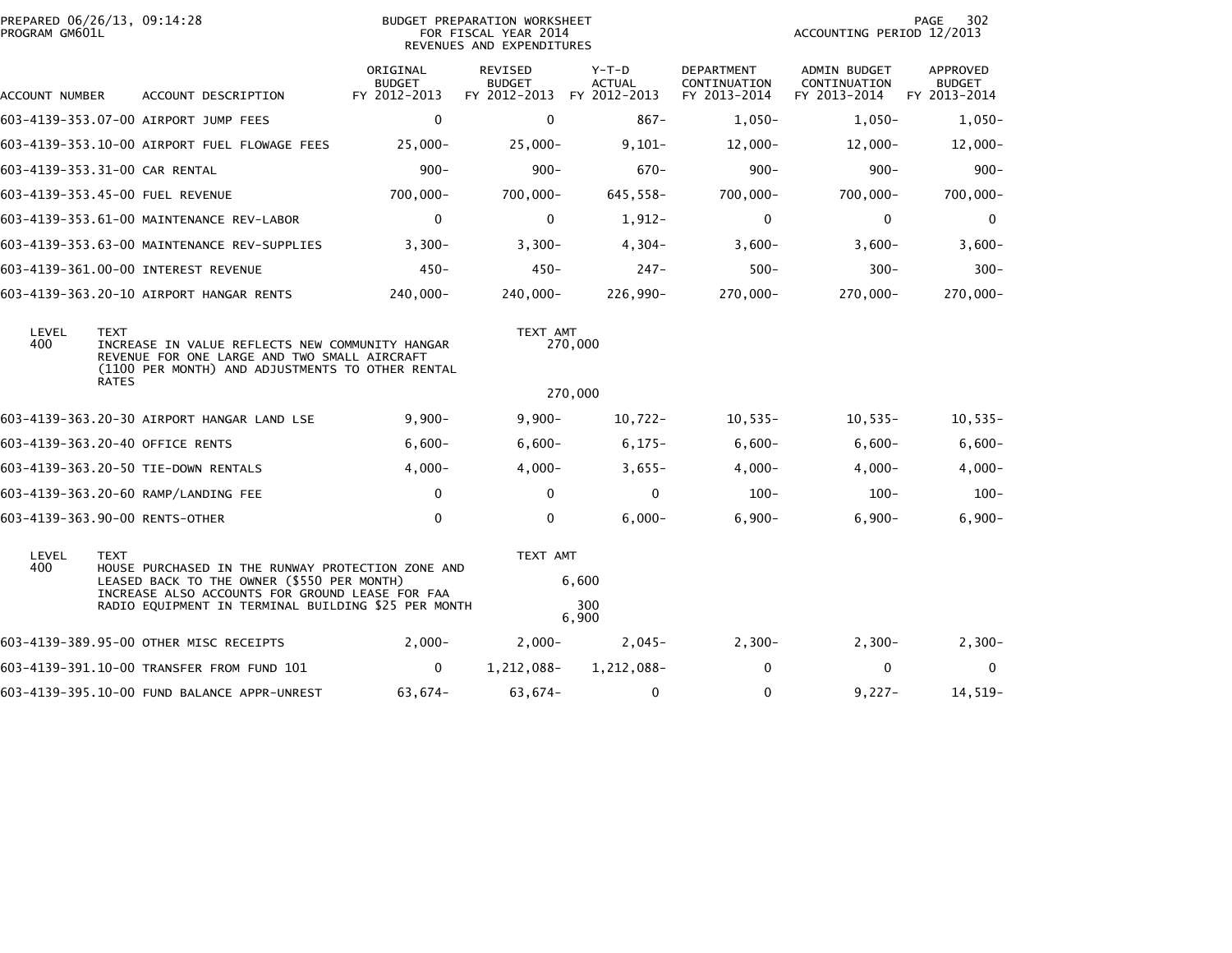| PROGRAM GM601L | PREPARED 06/26/13, 09:14:28                                                  |                                           | <b>BUDGET PREPARATION WORKSHEET</b><br>FOR FISCAL YEAR 2014<br>REVENUES AND EXPENDITURES |                          | 303<br>PAGE<br>ACCOUNTING PERIOD 12/2013   |                                                     |                                           |  |  |
|----------------|------------------------------------------------------------------------------|-------------------------------------------|------------------------------------------------------------------------------------------|--------------------------|--------------------------------------------|-----------------------------------------------------|-------------------------------------------|--|--|
| ACCOUNT NUMBER | ACCOUNT DESCRIPTION                                                          | ORIGINAL<br><b>BUDGET</b><br>FY 2012-2013 | REVISED<br><b>BUDGET</b><br>FY 2012-2013 FY 2012-2013                                    | $Y-T-D$<br><b>ACTUAL</b> | DEPARTMENT<br>CONTINUATION<br>FY 2013-2014 | <b>ADMIN BUDGET</b><br>CONTINUATION<br>FY 2013-2014 | APPROVED<br><b>BUDGET</b><br>FY 2013-2014 |  |  |
| LEVEL<br>400   | <b>TEXT</b><br>CONTINUATION<br>INCREASE TO ADJUST SALARY OF AIRPORT DIRECTOR |                                           | TEXT AMT                                                                                 | 9,227<br>5,292<br>14,519 |                                            |                                                     |                                           |  |  |
| <b>REVENUE</b> | 603-4139-535.10-05 SALARIES:REGULAR                                          | $1,055,824-$<br>121,169                   | 2,267,912-<br>121,169                                                                    | 2,130,334-<br>115,575    | 1,018,485-<br>0                            | 1,027,512-<br>122,558                               | 1,032,804-<br>126,888                     |  |  |
| LEVEL<br>400   | <b>TEXT</b><br>CONTINUATION<br>ADJUST SLARY FOR AIRPORT DIRECTOR PER CM      | TEXT AMT                                  |                                                                                          |                          | 122,558<br>4,330<br>126,888                |                                                     |                                           |  |  |
|                | 603-4139-535.10-10 SALARIES: OVERTIME                                        | 200                                       | 200                                                                                      | 233                      | 200                                        | 200                                                 | 200                                       |  |  |
|                |                                                                              | 40,000                                    | 40,000                                                                                   | 36,401                   | 40,000                                     | 40,000                                              | 40,000                                    |  |  |
|                | 603-4139-535.20-05 HEALTH INSURANCE                                          | 24,120                                    | 24,120                                                                                   | 22,613                   | $\mathbf{0}$                               | 24,120                                              | 24,120                                    |  |  |
|                | 603-4139-535.20-10 MEDICARE TAX                                              | 2,340                                     | 2,340                                                                                    | 2,008                    | $\mathbf 0$                                | 2,360                                               | 2,423                                     |  |  |
| LEVEL<br>400   | <b>TEXT</b><br>CONTINUATION<br>ADJUST SALARY OF AIRPORT DIRECTOR             |                                           | TEXT AMT                                                                                 | 2,360<br>63<br>2,423     |                                            |                                                     |                                           |  |  |
|                | 603-4139-535.20-15 RETIREMENT                                                | 8,460                                     | 8,460                                                                                    | 7,790                    | 0                                          | 8,665                                               | 8,971                                     |  |  |
| LEVEL<br>400   | <b>TEXT</b><br>CONTINUATION<br>ADJUST SALARY OF AIRPORT DIRECTOR             |                                           | TEXT AMT                                                                                 | 8,665<br>306<br>8,971    |                                            |                                                     |                                           |  |  |
|                | 603-4139-535.20-20 SOCIAL SECURITY TAX                                       | 10,005                                    | 10,005                                                                                   | 8,586                    | $\mathbf{0}$                               | 10,091                                              | 10,359                                    |  |  |
| LEVEL<br>400   | <b>TEXT</b><br>CONTINUATION<br>ADJUST SALARY OF AIRPORT DIRECTOR             |                                           | TEXT AMT                                                                                 | 10,091<br>268<br>10,359  |                                            |                                                     |                                           |  |  |
|                | 603-4139-535.20-25 WORKERS COMPENSATION                                      | 5,740                                     | 5,740                                                                                    | 5,433                    | 0                                          | 5,740                                               | 6,035                                     |  |  |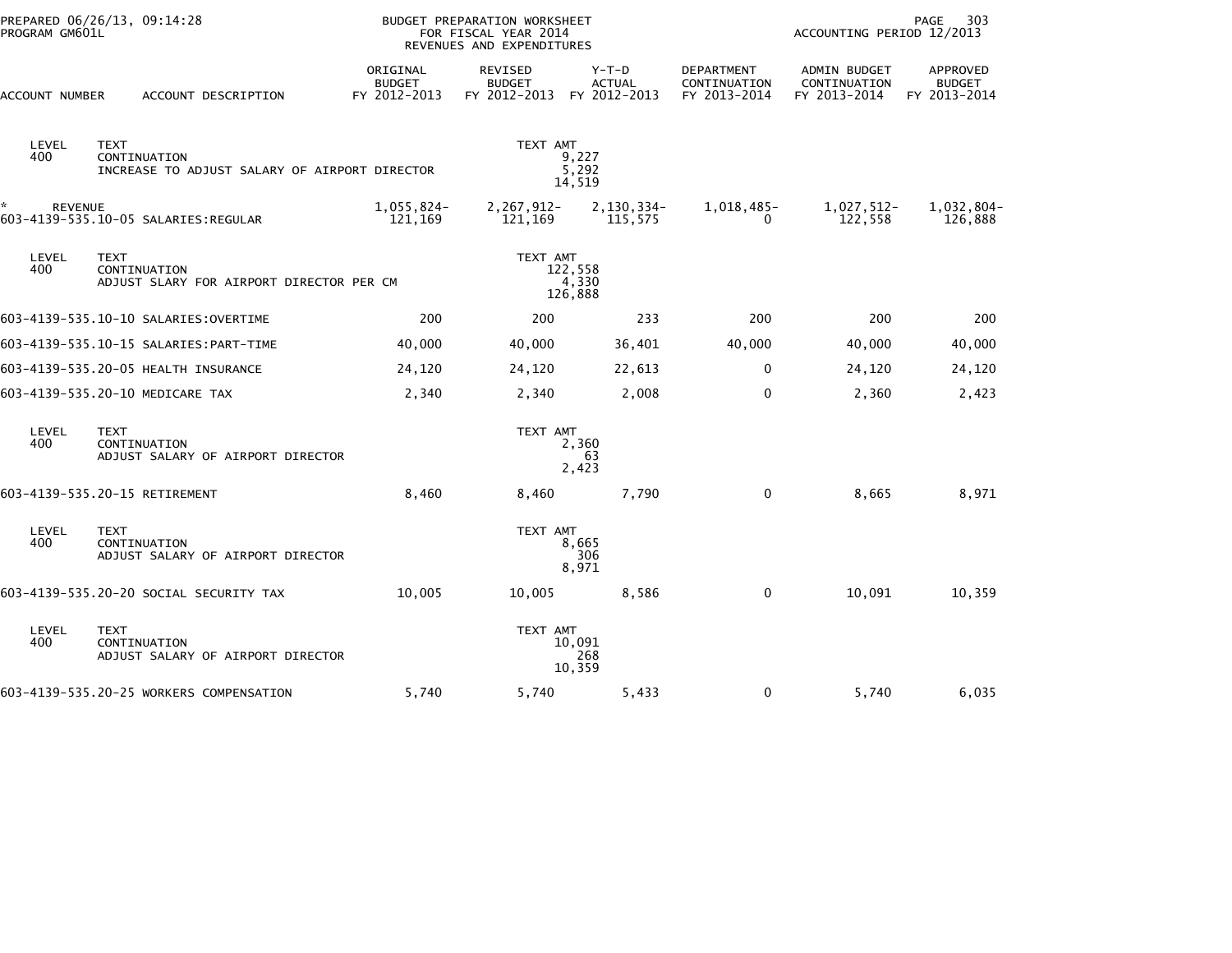| PREPARED 06/26/13, 09:14:28<br>PROGRAM GM601L |                                                                                                                                                                                                                                                                                                                                                                                                                                                                                                     |                                           | FOR FISCAL YEAR 2014                            | 304<br>BUDGET PREPARATION WORKSHEET<br><b>PAGE</b><br>ACCOUNTING PERIOD 12/2013<br>REVENUES AND EXPENDITURES |                                                   |                                              |                                           |  |  |
|-----------------------------------------------|-----------------------------------------------------------------------------------------------------------------------------------------------------------------------------------------------------------------------------------------------------------------------------------------------------------------------------------------------------------------------------------------------------------------------------------------------------------------------------------------------------|-------------------------------------------|-------------------------------------------------|--------------------------------------------------------------------------------------------------------------|---------------------------------------------------|----------------------------------------------|-------------------------------------------|--|--|
| ACCOUNT NUMBER                                | ACCOUNT DESCRIPTION                                                                                                                                                                                                                                                                                                                                                                                                                                                                                 | ORIGINAL<br><b>BUDGET</b><br>FY 2012-2013 | <b>REVISED</b><br><b>BUDGET</b><br>FY 2012-2013 | $Y-T-D$<br><b>ACTUAL</b><br>FY 2012-2013                                                                     | <b>DEPARTMENT</b><br>CONTINUATION<br>FY 2013-2014 | ADMIN BUDGET<br>CONTINUATION<br>FY 2013-2014 | APPROVED<br><b>BUDGET</b><br>FY 2013-2014 |  |  |
| LEVEL<br>400                                  | <b>TEXT</b><br>CONTINUATION<br>ADJUST SALARY OF AIRPORT DIRECTOR                                                                                                                                                                                                                                                                                                                                                                                                                                    |                                           | TEXT AMT                                        | 5,740<br>295<br>6,035                                                                                        |                                                   |                                              |                                           |  |  |
|                                               | 603-4139-535.20-30 401(K) CONTRIBUTIONS                                                                                                                                                                                                                                                                                                                                                                                                                                                             | 3,640                                     | 3,640                                           | 3,467                                                                                                        | $\mathbf{0}$                                      | 3,677                                        | 3,707                                     |  |  |
| LEVEL<br>400                                  | <b>TEXT</b><br>CONTINUATION<br>ADJUST SALARY OF AIRPORT DIRECTOR                                                                                                                                                                                                                                                                                                                                                                                                                                    |                                           | TEXT AMT                                        | 3,677<br>30<br>3,707                                                                                         |                                                   |                                              |                                           |  |  |
|                                               | 603-4139-535.33-10 CONTRACT COLLECTION                                                                                                                                                                                                                                                                                                                                                                                                                                                              | 1,000                                     | $\mathbf 0$                                     | 0                                                                                                            | 1,000                                             | 1,000                                        | 1,000                                     |  |  |
|                                               | 603-4139-535.33-17 CONTRACTED SERVICES                                                                                                                                                                                                                                                                                                                                                                                                                                                              | 2,000                                     | 2,000                                           | 1,891                                                                                                        | 2,000                                             | 2,000                                        | 2,000                                     |  |  |
|                                               | 603-4139-535.33-63 SNOW REMOVAL SERVICES                                                                                                                                                                                                                                                                                                                                                                                                                                                            | $\mathbf 0$                               | $\mathbf 0$                                     | $\mathbf 0$                                                                                                  | 9,000                                             | 9,000                                        | 9,000                                     |  |  |
| LEVEL<br>400                                  | <b>TEXT</b><br>NEW LINE ITEM FOR THE AIRPORT. RECEIVED A QUOTE<br>FROM INFRASTRUCTURE CONCEPTS WHO HANDLE THE OTHER<br>COUNTY BUILDINGS DURING A SNOW EVENT. EACH<br>OCCURRENCE WILL COST \$4500 AND THE AMOUNT IS<br>TO COVER TWO EVENTS. AIRPORT STAFF HISTORICALLY<br>HAVE HANDLED CLEARING SNOW AND WILL CONTINUE<br>TO DO SO. FOOD LION'S NEW CONTRACT REQUIRES<br>REMOVAL WITHIN FOUR HOURS OF PRECIPITATION, AND<br>THIS WILL ALLOW STAFF TO MEET THAT OBLIGATION<br>DURING HEAVY SNOWFALLS. |                                           | TEXT AMT                                        | 9.000<br>9,000                                                                                               |                                                   |                                              |                                           |  |  |
|                                               | 603-4139-535.34-30 SERVICE & MAINTENANCE                                                                                                                                                                                                                                                                                                                                                                                                                                                            | 43,300                                    | 43,300                                          | 33,489                                                                                                       | 29,450                                            | 29,450                                       | 29,450                                    |  |  |
| LEVEL<br>400                                  | <b>TEXT</b><br>MAINTENANCE CONTRACT FOR INSTRUMENT LANDING SYSTEM<br>AND AIRFIELD LIGHTING AVERAGED OVER 19 QUARTERS.<br>\$5250 BASE RATE AND \$1370 FOR PARTS PER QUARTER<br>WSI- FAA APPROVED WEATHER BRIEFING SERVICE<br>AT A COST OF \$360 PER QUARTER                                                                                                                                                                                                                                          |                                           | TEXT AMT                                        | 28,000<br>1,450<br>29,450                                                                                    |                                                   |                                              |                                           |  |  |
|                                               | 603-4139-535.34-70 800 RADIO USER FEES                                                                                                                                                                                                                                                                                                                                                                                                                                                              | 500                                       | 500                                             | 270                                                                                                          | 400                                               | 400                                          | 400                                       |  |  |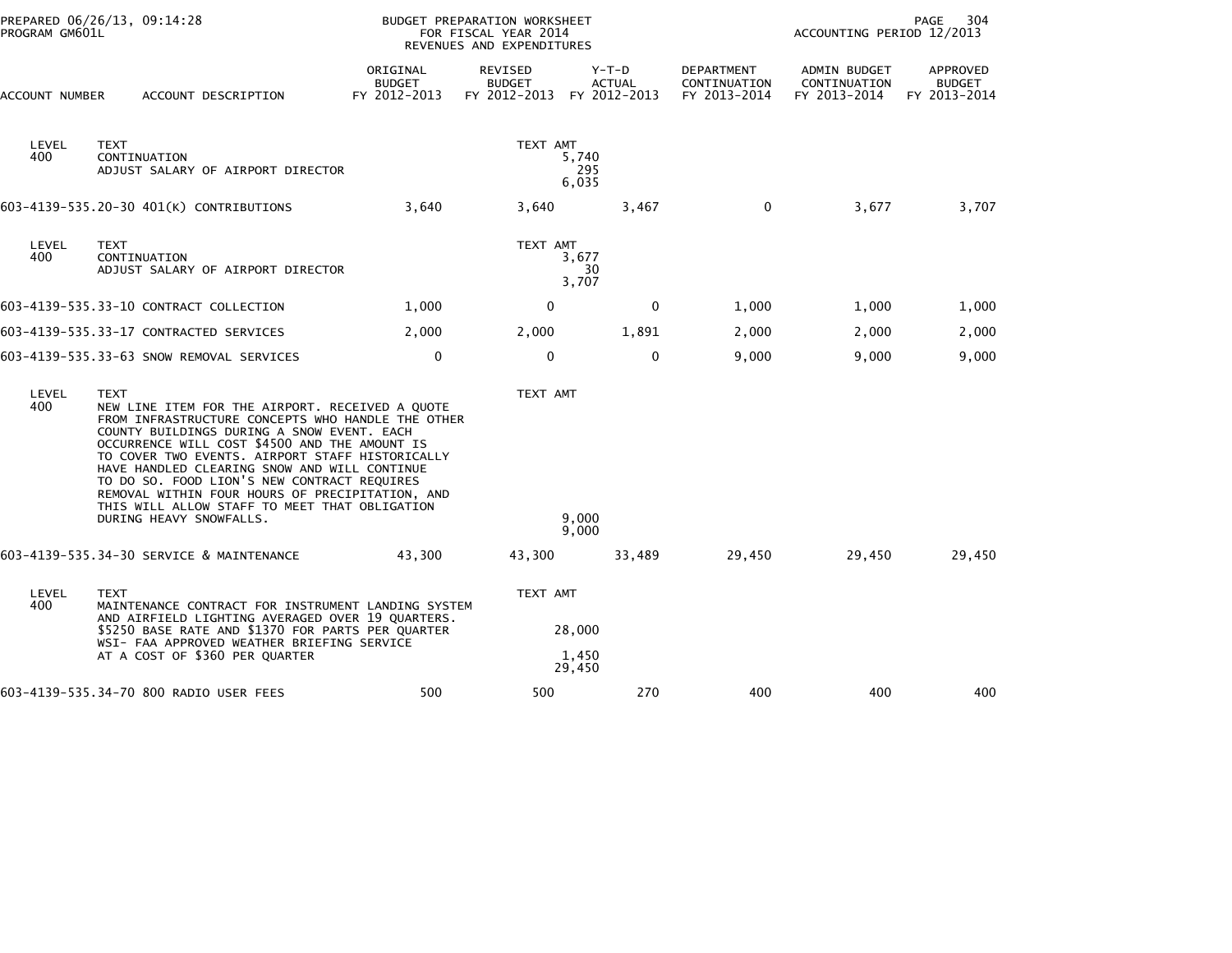| PROGRAM GM601L            | PREPARED 06/26/13, 09:14:28                                                                                                                                                                                                                                                           | PAGE<br>305<br>ACCOUNTING PERIOD 12/2013  |                                          |                                          |                                            |                                              |                                           |  |
|---------------------------|---------------------------------------------------------------------------------------------------------------------------------------------------------------------------------------------------------------------------------------------------------------------------------------|-------------------------------------------|------------------------------------------|------------------------------------------|--------------------------------------------|----------------------------------------------|-------------------------------------------|--|
| ACCOUNT NUMBER            | ACCOUNT DESCRIPTION                                                                                                                                                                                                                                                                   | ORIGINAL<br><b>BUDGET</b><br>FY 2012-2013 | REVISED<br><b>BUDGET</b><br>FY 2012-2013 | $Y-T-D$<br><b>ACTUAL</b><br>FY 2012-2013 | DEPARTMENT<br>CONTINUATION<br>FY 2013-2014 | ADMIN BUDGET<br>CONTINUATION<br>FY 2013-2014 | APPROVED<br><b>BUDGET</b><br>FY 2013-2014 |  |
| 603-4139-535.41-40 WATER  |                                                                                                                                                                                                                                                                                       | 7,600                                     | 7,549                                    | 5,306                                    | 7,600                                      | 7,800                                        | 7,800                                     |  |
|                           | 603-4139-535.41-42 STORM WATER FEE                                                                                                                                                                                                                                                    | $\mathbf 0$                               | 51                                       | 34                                       | 51                                         | 51                                           | 51                                        |  |
|                           | 603-4139-535.42-20 GROUNDS MAINTENANCE                                                                                                                                                                                                                                                | 7,000                                     | 7,000                                    | 2,477                                    | 7,000                                      | 3,000                                        | 3,000                                     |  |
|                           | 603-4139-535.43-05 R&M:BUILDINGS                                                                                                                                                                                                                                                      | 43,000                                    | 42,150                                   | 18,392                                   | 40,000                                     | 35,000                                       | 35,000                                    |  |
|                           | 603-4139-535.43-15 R&M:EQUIPMENT                                                                                                                                                                                                                                                      | 10,000                                    | 11,000                                   | 9,664                                    | 10,000                                     | 10,000                                       | 10,000                                    |  |
|                           | 603-4139-535.43-20 R&M:VEHICLES                                                                                                                                                                                                                                                       | 2,000                                     | 2,000                                    | 765                                      | 2,000                                      | 2,000                                        | 2,000                                     |  |
|                           | 603-4139-535.44-10 RENT:EQUIPMENT                                                                                                                                                                                                                                                     | 600                                       | 600                                      | 130                                      | 600                                        | 600                                          | 600                                       |  |
|                           | 603-4139-535.50-07 COST PER COPY PROGRAM                                                                                                                                                                                                                                              | 500                                       | 500                                      | 354                                      | 500                                        | 500                                          | 500                                       |  |
|                           | 603-4139-535.53-05 TELEPHONE                                                                                                                                                                                                                                                          | 6,500                                     | 6,500                                    | 5,551                                    | 6,500                                      | 6,700                                        | 6,700                                     |  |
|                           | 603-4139-535.54-00 ADVERTISING                                                                                                                                                                                                                                                        | 4,000                                     | 3,000                                    | 970                                      | 4,000                                      | 4,000                                        | 4,000                                     |  |
| LEVEL<br>400              | <b>TEXT</b><br>THE AIRPORT ADVERTISES OUR SERVICES ON VARIOUS<br>WEBSITES. SOME OF THESE REQUIRE A SUBSCRIPTION.<br>THE AIRPORT HAS ALSO PARTNERED WITH THE EDC TO<br>MARKET THE AIRPORT AND THE NEW COMMUNITY HANGAR.<br>THIS ACCOUNT WILL COVER THE COST OF MARKETING<br>MATERIALS. |                                           | TEXT AMT                                 | 4,000<br>4,000                           |                                            |                                              |                                           |  |
|                           | 603-4139-535.55-00 PRINTING                                                                                                                                                                                                                                                           | 200                                       | 200                                      | 130                                      | 200                                        | 200                                          | 200                                       |  |
|                           | 603-4139-535.56-00 UNIFORMS                                                                                                                                                                                                                                                           | 2,150                                     | 2,150                                    | 1,294                                    | 1,200                                      | 1,200                                        | 1,200                                     |  |
|                           | 603-4139-535.57-00 POSTAGE                                                                                                                                                                                                                                                            | 300                                       | 300                                      | 165                                      | 300                                        | 300                                          | 300                                       |  |
| 603-4139-535.58-00 TRAVEL |                                                                                                                                                                                                                                                                                       | 1,500                                     | 2,100                                    | 1,916                                    | 1,500                                      | 1,500                                        | 1,500                                     |  |
|                           | 603-4139-535.59-00 TRAINING                                                                                                                                                                                                                                                           | 1,000                                     | 1,000                                    | 220                                      | 1,000                                      | 1,000                                        | 1,000                                     |  |
|                           | 603-4139-535.61-05 SUPPLIES:OFFICE                                                                                                                                                                                                                                                    | 1,200                                     | 1,600                                    | 1,225                                    | 1,200                                      | 1,200                                        | 1,200                                     |  |
|                           | 603-4139-535.61-12 SUPPLIES:CONCESSIONS                                                                                                                                                                                                                                               | 300                                       | 300                                      | 195                                      | 300                                        | 300                                          | 300                                       |  |
|                           | 603-4139-535.61-30 SUPPLIES:JANITORIAL                                                                                                                                                                                                                                                | 2,200                                     | 2,200                                    | 808                                      | 2,200                                      | 2,200                                        | 2,200                                     |  |
|                           |                                                                                                                                                                                                                                                                                       |                                           |                                          |                                          |                                            |                                              |                                           |  |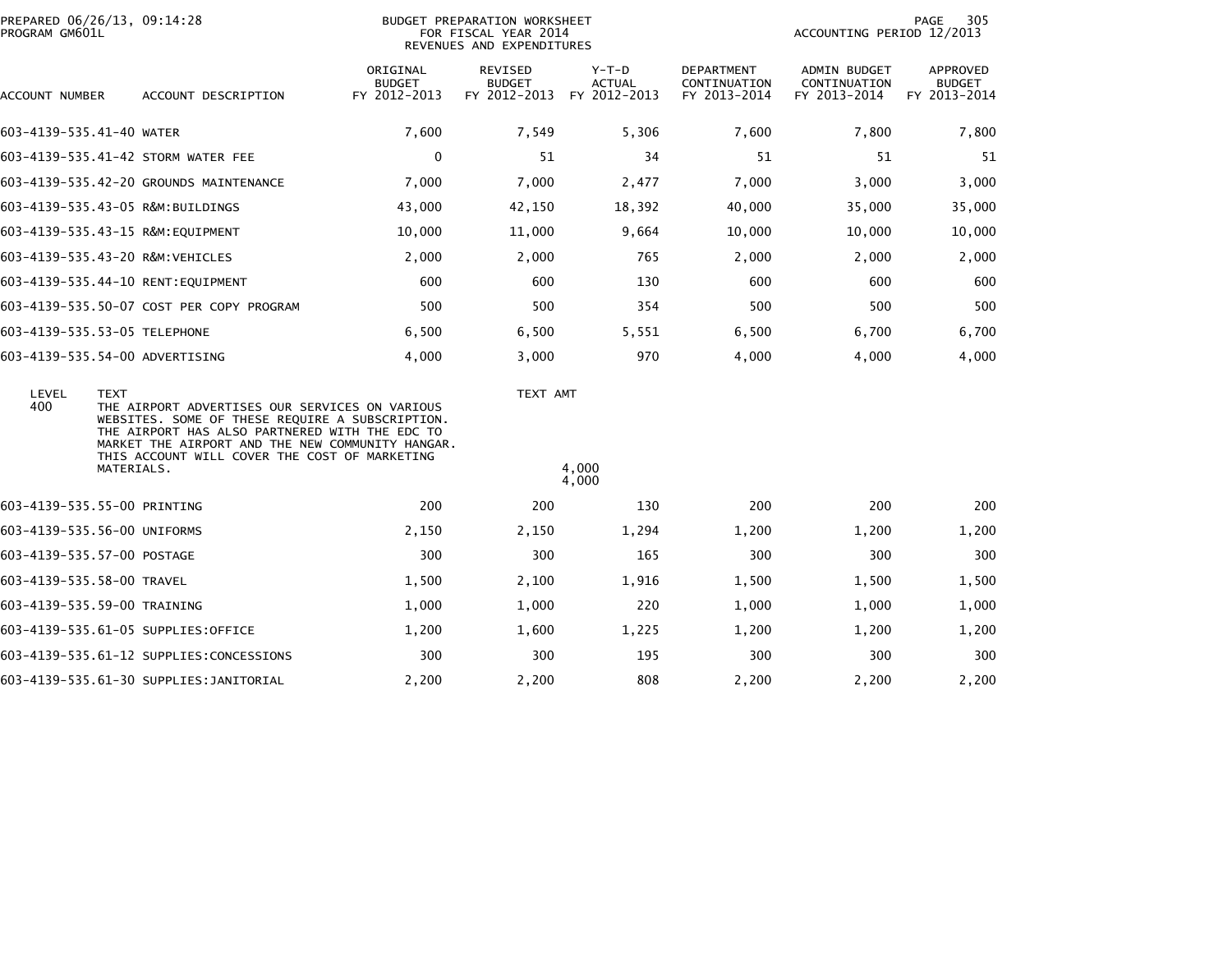| PREPARED 06/26/13, 09:14:28<br>PROGRAM GM601L |                                               |                                           | BUDGET PREPARATION WORKSHEET<br>FOR FISCAL YEAR 2014<br>REVENUES AND EXPENDITURES | 306<br>PAGE<br>ACCOUNTING PERIOD 12/2013 |                                                   |                                                     |                                           |
|-----------------------------------------------|-----------------------------------------------|-------------------------------------------|-----------------------------------------------------------------------------------|------------------------------------------|---------------------------------------------------|-----------------------------------------------------|-------------------------------------------|
| ACCOUNT NUMBER                                | ACCOUNT DESCRIPTION                           | ORIGINAL<br><b>BUDGET</b><br>FY 2012-2013 | <b>REVISED</b><br><b>BUDGET</b><br>FY 2012-2013                                   | $Y-T-D$<br><b>ACTUAL</b><br>FY 2012-2013 | <b>DEPARTMENT</b><br>CONTINUATION<br>FY 2013-2014 | <b>ADMIN BUDGET</b><br>CONTINUATION<br>FY 2013-2014 | APPROVED<br><b>BUDGET</b><br>FY 2013-2014 |
|                                               |                                               | 550,000                                   | 544,100                                                                           | 466,551                                  | 550,000                                           | 550,000                                             | 550,000                                   |
| 603-4139-535.61-57 RESALE:PARTS               |                                               | 3,000                                     | 3,000                                                                             | 1,631                                    | 3,000                                             | 3,000                                               | 3,000                                     |
|                                               | 603-4139-535.61-95 SUPPLIES: OTHER SMALL EQMT | 2,000                                     | 2,000                                                                             | 1,548                                    | 2,000                                             | 2,000                                               | 2,000                                     |
| 603-4139-535.62-05 ELECTRICITY                |                                               | 37,100                                    | 37,100                                                                            | 31,865                                   | 37,100                                            | 44,300                                              | 44,300                                    |
|                                               | 603-4139-535.62-20 MOTOR FUEL & LUBRICANTS    | 4,000                                     | 4,000                                                                             | 3,303                                    | 4,200                                             | 4,200                                               | 4,200                                     |
| 603-4139-535.62-25 NATURAL GAS                |                                               | 9,000                                     | 9,850                                                                             | 9,823                                    | 9,000                                             | 9,000                                               | 9,000                                     |
| 603-4139-535.64-10 BOOKS                      |                                               | 200                                       | 200                                                                               | $\Omega$                                 | 200                                               | 200                                                 | 200                                       |
|                                               | 603-4139-535.64-50 DUES & SUBSCRIPTIONS       | 1,000                                     | 1,000                                                                             | 615                                      | 1,000                                             | 1,000                                               | 1,000                                     |
|                                               | 603-4139-535.72-11 C/A:AIRPORT HANGAR         | 20,000                                    | 1,232,088                                                                         | 587,356                                  | 0                                                 | 0                                                   | $\Omega$                                  |
|                                               | 603-4139-535.73-66 C/A:SECURITY FENCING       | $\mathbf{0}$                              | $\mathbf{0}$                                                                      | $\mathbf{0}$                             | 0                                                 | 0                                                   |                                           |
|                                               | 603-4139-535.74-90 C/A:OTHER EQUIPMENT        | 0                                         | 5,900                                                                             | 756                                      | 0                                                 | 0                                                   | $\Omega$                                  |
|                                               | 603-4139-535.76-30 F/A:EQUIPMENT/FURNISHINGS  | 2,000                                     | 2,000                                                                             | 0                                        | 2,000                                             | 2,000                                               | 2,000                                     |
| 603-4139-535.78-00 C/A:GAAP                   |                                               | $\mathbf{0}$                              | $\mathbf{0}$                                                                      | $\Omega$                                 | 0                                                 | 0                                                   | $\Omega$                                  |
|                                               | 603-4139-535.79-00 DEPRECIATION EXPENSE       | $\Omega$                                  | $\Omega$                                                                          | $\Omega$                                 | 0                                                 | 0                                                   | 0                                         |
| 603-4139-535.90-00 OTHER SERVICES             |                                               | 5,000                                     | 5,000                                                                             | 100                                      | 5,000                                             | 5,000                                               | 5,000                                     |
|                                               | 603-4139-535.90-16 BANK FEES: CREDIT CARD     | 25,000                                    | 25,000                                                                            | 21,454                                   | 25,000                                            | 25,000                                              | 25,000                                    |
| 603-4139-535.90-39 SALES & USE TAX            |                                               | 45,000                                    | 45,000                                                                            | 41,720                                   | 45,000                                            | 45,000                                              | 45,000                                    |
|                                               | 603-4139-535.98-95 RESERVE: UNAPPROPRIATED    | 0                                         | $\mathbf{0}$                                                                      | $\Omega$                                 | $\mathbf{0}$                                      | 0                                                   | $\Omega$                                  |
| ÷.<br>EXPENDITURE                             |                                               | 1,055,824                                 | 2,267,912                                                                         | 1,454,074                                | 851,701                                           | 1,027,512                                           | 1,032,804                                 |
| **<br>AIRPORT OPERATIONS                      |                                               | $\Omega$                                  | 0                                                                                 | 676,260-                                 | 166,784-                                          | $\Omega$                                            |                                           |
| ***<br>GENERAL GOVERNMENT                     |                                               | 0                                         |                                                                                   | $42,561-$                                | 166,784-                                          |                                                     |                                           |
| ****<br>AIRPORT FUND                          |                                               | $\mathbf{0}$                              | $\Omega$                                                                          | $42,561-$                                | 166,784-                                          | 0                                                   | 0                                         |